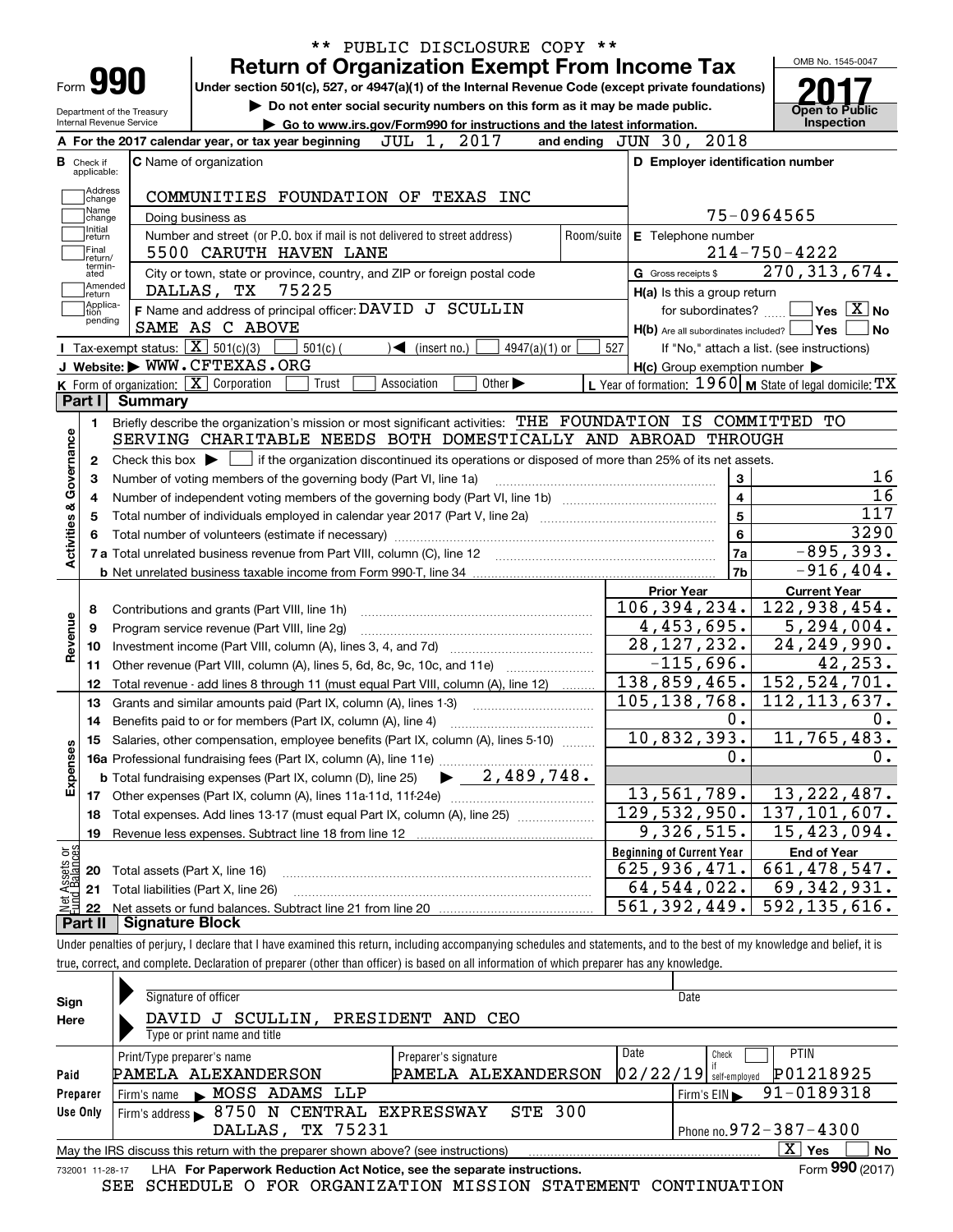|              | 75-0964565<br>COMMUNITIES FOUNDATION OF TEXAS INC<br>Page 2<br>Form 990 (2017)<br><b>Statement of Program Service Accomplishments</b><br>Part III              |
|--------------|----------------------------------------------------------------------------------------------------------------------------------------------------------------|
|              |                                                                                                                                                                |
|              |                                                                                                                                                                |
| 1            | Briefly describe the organization's mission:<br>THE FOUNDATION IS COMMITTED TO SERVING CHARITABLE NEEDS BOTH                                                   |
|              |                                                                                                                                                                |
|              | DOMESTICALLY AND ABROAD THROUGH CHARITABLE GRANTS AND SERVICES AT<br>THE                                                                                       |
|              | DISCRETION OF THE BOARD OF TRUSTEES.                                                                                                                           |
|              |                                                                                                                                                                |
| $\mathbf{2}$ | Did the organization undertake any significant program services during the year which were not listed on the                                                   |
|              | $\overline{Y}$ es $\overline{X}$ No<br>prior Form 990 or 990-EZ?                                                                                               |
|              | If "Yes," describe these new services on Schedule O.                                                                                                           |
| 3            | $\overline{\ }$ Yes $\overline{\mathrm{X}}$ No<br>Did the organization cease conducting, or make significant changes in how it conducts, any program services? |
|              |                                                                                                                                                                |
|              | If "Yes," describe these changes on Schedule O.                                                                                                                |
| 4            | Describe the organization's program service accomplishments for each of its three largest program services, as measured by expenses.                           |
|              | Section 501(c)(3) and 501(c)(4) organizations are required to report the amount of grants and allocations to others, the total expenses, and                   |
|              | revenue, if any, for each program service reported.                                                                                                            |
| 4a l         | 76,547,622. ) (Revenue \$<br>2,500,794.<br>76,852,517.<br>(Expenses \$<br>including grants of \$<br>(Code:                                                     |
|              | THE FOUNDATION ACHIEVED ITS PRIMARY PURPOSE THROUGH NUMEROUS CHARITABLE                                                                                        |
|              | GRANTS AND THE PROVISION OF CHARITABLE SERVICES TO SUPPORT CHARITABLE                                                                                          |
|              |                                                                                                                                                                |
|              | SEE THE ATTACHED SCHEDULE F AND<br>NEEDS BOTH DOMESTICALLY AND ABROAD.                                                                                         |
|              | SCHEDULE I.                                                                                                                                                    |
|              |                                                                                                                                                                |
|              |                                                                                                                                                                |
|              |                                                                                                                                                                |
|              |                                                                                                                                                                |
|              |                                                                                                                                                                |
|              |                                                                                                                                                                |
|              |                                                                                                                                                                |
|              |                                                                                                                                                                |
|              |                                                                                                                                                                |
| 4b           | 12,702,232.<br>4,835,043. ) (Revenue \$<br>3, 252, 983.<br>(Expenses \$<br>(Code:<br>including grants of \$                                                    |
|              | EDUCATE TEXAS,<br>A PUBLIC-PRIVATE<br>INITIATIVE OF COMMUNITIES FOUNDATION OF                                                                                  |
|              | IS AN INNOVATIVE ALLIANCE OF PUBLIC AND PRIVATE<br>GROUPS THAT<br>TEXAS,                                                                                       |
|              | A COMMON GOAL IMPROVING THE PUBLIC EDUCATION SYSTEM<br>SO THAT EVERY<br>SHARE                                                                                  |
|              | TEXAS STUDENT IS PREPARED FOR SUCCESS IN SCHOOL,                                                                                                               |
|              | IN THE WORKFORCE,<br>AND                                                                                                                                       |
|              | IN LIFE.                                                                                                                                                       |
|              |                                                                                                                                                                |
|              |                                                                                                                                                                |
|              |                                                                                                                                                                |
|              |                                                                                                                                                                |
|              |                                                                                                                                                                |
|              |                                                                                                                                                                |
|              |                                                                                                                                                                |
|              |                                                                                                                                                                |
| 4с           | 33, 497, 648. including grants of \$<br>30,730,972. ) (Revenue \$<br>(Expenses \$<br>(Code:                                                                    |
|              | TEXAS GIVING DAY, LAUNCHED IN 2009 BY CFT, IS THE LARGEST GIVING<br>NORTH                                                                                      |
|              | IS AN ONLINE EVENT DEDICATED TO RAISING MONEY<br>IN THE NATION.<br>IT<br>DAY                                                                                   |
|              | FOR NORTH TEXAS NONPROFITS.<br>BONUS FUNDS AND PRIZES ARE PROVIDED BY CFT                                                                                      |
|              | AND OTHER LOCAL FOUNDATIONS,<br>CORPORATIONS AND INDIVIDUALS.                                                                                                  |
|              |                                                                                                                                                                |
|              |                                                                                                                                                                |
|              |                                                                                                                                                                |
|              |                                                                                                                                                                |
|              |                                                                                                                                                                |
|              |                                                                                                                                                                |
|              |                                                                                                                                                                |
|              |                                                                                                                                                                |
|              |                                                                                                                                                                |
|              |                                                                                                                                                                |
| 4d           | Other program services (Describe in Schedule O.)                                                                                                               |
|              | (Expenses \$<br>(Revenue \$<br>including grants of \$                                                                                                          |
| 4e           | 123,052,397.<br>Total program service expenses                                                                                                                 |
|              | Form 990 (2017)                                                                                                                                                |
|              | 732002 11-28-17                                                                                                                                                |
|              | 4                                                                                                                                                              |

12080222 146892 645963 2017.05030 COMMUNITIES FOUNDATION OF 645963\_1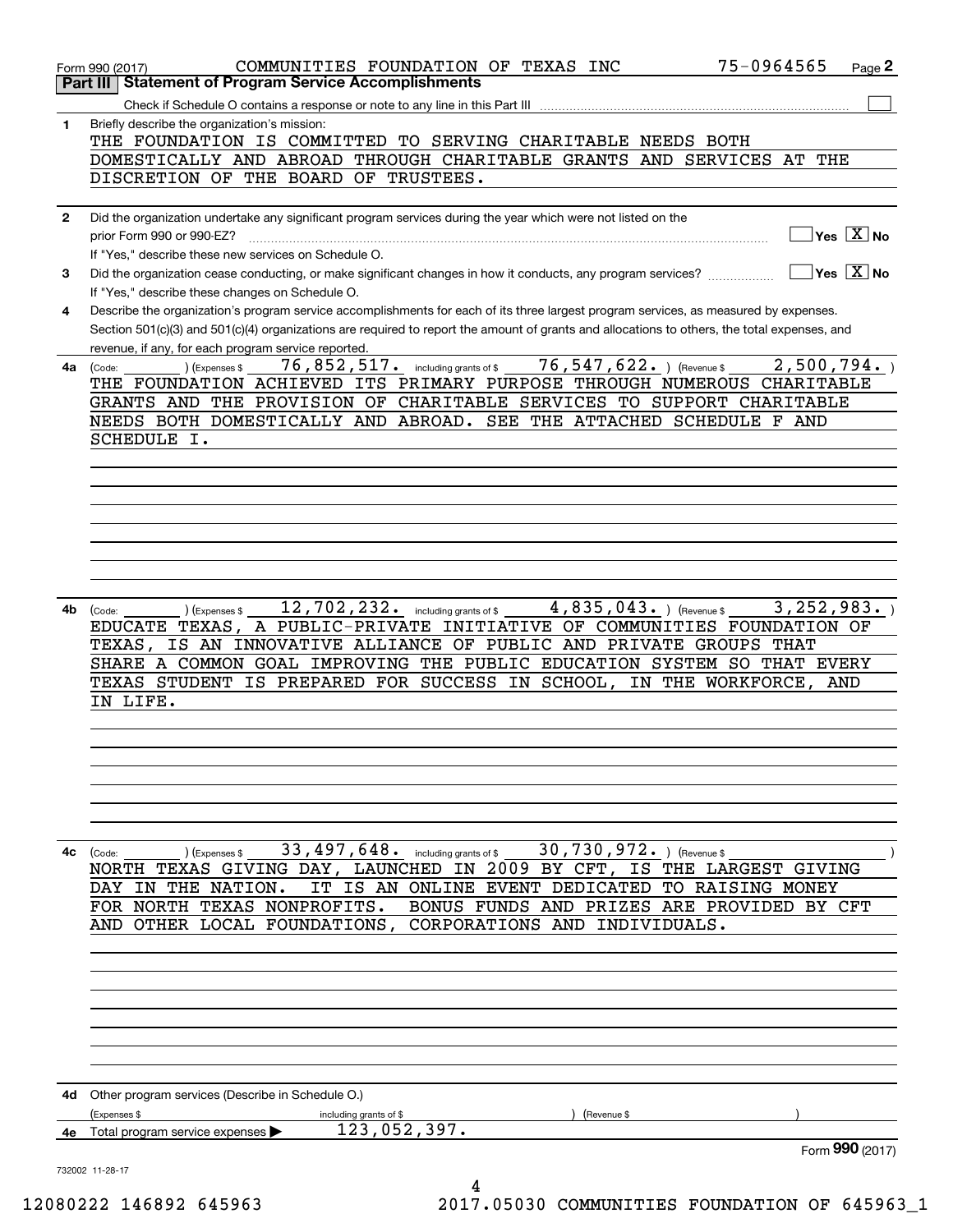|  | Form 990 (2017) |  |
|--|-----------------|--|

|     |                                                                                                                                      |                 | Yes    | No          |
|-----|--------------------------------------------------------------------------------------------------------------------------------------|-----------------|--------|-------------|
| 1.  | Is the organization described in section $501(c)(3)$ or $4947(a)(1)$ (other than a private foundation)?                              |                 |        |             |
|     |                                                                                                                                      | 1.              | х<br>X |             |
| 2   |                                                                                                                                      | $\overline{2}$  |        |             |
| 3   | Did the organization engage in direct or indirect political campaign activities on behalf of or in opposition to candidates for      |                 |        |             |
|     | public office? If "Yes," complete Schedule C, Part I                                                                                 | 3               |        | x           |
| 4   | Section 501(c)(3) organizations. Did the organization engage in lobbying activities, or have a section 501(h) election in effect     |                 |        |             |
|     |                                                                                                                                      | 4               | х      |             |
| 5   | Is the organization a section 501(c)(4), 501(c)(5), or 501(c)(6) organization that receives membership dues, assessments, or         |                 |        |             |
|     |                                                                                                                                      | 5               |        | x           |
| 6   | Did the organization maintain any donor advised funds or any similar funds or accounts for which donors have the right to            |                 |        |             |
|     | provide advice on the distribution or investment of amounts in such funds or accounts? If "Yes," complete Schedule D, Part I         | 6               | х      |             |
| 7   | Did the organization receive or hold a conservation easement, including easements to preserve open space,                            |                 |        |             |
|     |                                                                                                                                      | $\overline{7}$  |        | x           |
| 8   | Did the organization maintain collections of works of art, historical treasures, or other similar assets? If "Yes," complete         |                 |        |             |
|     |                                                                                                                                      | 8               | х      |             |
| 9   | Did the organization report an amount in Part X, line 21, for escrow or custodial account liability, serve as a custodian for        |                 |        |             |
|     | amounts not listed in Part X; or provide credit counseling, debt management, credit repair, or debt negotiation services?            |                 |        |             |
|     | If "Yes," complete Schedule D, Part IV                                                                                               | 9               |        | x           |
| 10  | Did the organization, directly or through a related organization, hold assets in temporarily restricted endowments, permanent        |                 |        |             |
|     |                                                                                                                                      | 10              | х      |             |
| 11  | If the organization's answer to any of the following questions is "Yes," then complete Schedule D, Parts VI, VII, VIII, IX, or X     |                 |        |             |
|     | as applicable.                                                                                                                       |                 |        |             |
|     | a Did the organization report an amount for land, buildings, and equipment in Part X, line 10? If "Yes," complete Schedule D,        |                 |        |             |
|     |                                                                                                                                      | 11a             | х      |             |
|     | <b>b</b> Did the organization report an amount for investments - other securities in Part X, line 12 that is 5% or more of its total |                 |        |             |
|     |                                                                                                                                      | 11 <sub>b</sub> |        | x           |
|     | c Did the organization report an amount for investments - program related in Part X, line 13 that is 5% or more of its total         |                 |        |             |
|     |                                                                                                                                      | 11c             |        | x           |
|     | d Did the organization report an amount for other assets in Part X, line 15 that is 5% or more of its total assets reported in       |                 |        |             |
|     |                                                                                                                                      |                 |        | x           |
|     |                                                                                                                                      | 11d             | X      |             |
|     |                                                                                                                                      | 11e             |        |             |
|     | f Did the organization's separate or consolidated financial statements for the tax year include a footnote that addresses            |                 |        |             |
|     | the organization's liability for uncertain tax positions under FIN 48 (ASC 740)? If "Yes," complete Schedule D, Part X               | 11f             | х      |             |
|     | 12a Did the organization obtain separate, independent audited financial statements for the tax year? If "Yes," complete              |                 |        |             |
|     | Schedule D, Parts XI and XII                                                                                                         | 12a             |        | X           |
|     | <b>b</b> Was the organization included in consolidated, independent audited financial statements for the tax year?                   |                 |        |             |
|     | If "Yes," and if the organization answered "No" to line 12a, then completing Schedule D, Parts XI and XII is optional                | 12b             | х      |             |
| 13  |                                                                                                                                      | 13              |        | X           |
| 14a | Did the organization maintain an office, employees, or agents outside of the United States?                                          | 14a             |        | $\mathbf X$ |
| b   | Did the organization have aggregate revenues or expenses of more than \$10,000 from grantmaking, fundraising, business,              |                 |        |             |
|     | investment, and program service activities outside the United States, or aggregate foreign investments valued at \$100,000           |                 |        |             |
|     |                                                                                                                                      | 14b             | х      |             |
| 15  | Did the organization report on Part IX, column (A), line 3, more than \$5,000 of grants or other assistance to or for any            |                 |        |             |
|     |                                                                                                                                      | 15              | х      |             |
| 16  | Did the organization report on Part IX, column (A), line 3, more than \$5,000 of aggregate grants or other assistance to             |                 |        |             |
|     |                                                                                                                                      | 16              |        | x           |
| 17  | Did the organization report a total of more than \$15,000 of expenses for professional fundraising services on Part IX,              |                 |        |             |
|     |                                                                                                                                      | 17              |        | x           |
| 18  | Did the organization report more than \$15,000 total of fundraising event gross income and contributions on Part VIII, lines         |                 |        |             |
|     |                                                                                                                                      | 18              |        | x           |
| 19  | Did the organization report more than \$15,000 of gross income from gaming activities on Part VIII, line 9a? If "Yes."               |                 |        |             |
|     |                                                                                                                                      | 19              |        | x           |

Form (2017) **990**

732003 11-28-17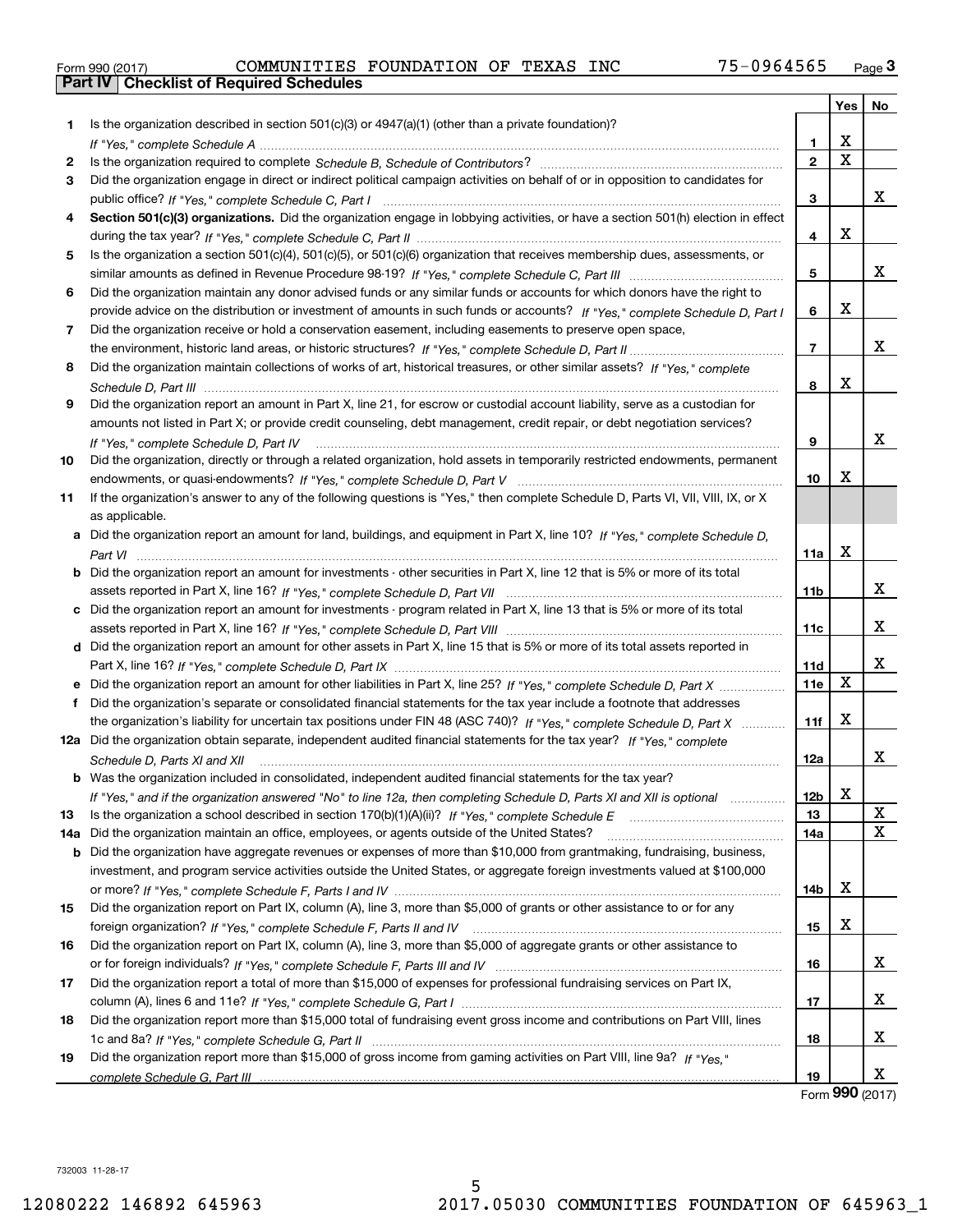| Form 990 (2017) |                                                              | COMMUNITIES FOUNDATION OF TEXAS INC |  | 75-0964565 | Page 4 |
|-----------------|--------------------------------------------------------------|-------------------------------------|--|------------|--------|
|                 | <b>Part IV   Checklist of Required Schedules</b> (continued) |                                     |  |            |        |

|    | Parl IV  <br>Criecklist of Required Scriedules $_{(continued)}$                                                                                                                                                                                                   |                 |     |             |
|----|-------------------------------------------------------------------------------------------------------------------------------------------------------------------------------------------------------------------------------------------------------------------|-----------------|-----|-------------|
|    |                                                                                                                                                                                                                                                                   |                 | Yes | No          |
|    | 20a Did the organization operate one or more hospital facilities? If "Yes," complete Schedule H                                                                                                                                                                   | 20a             |     | x           |
|    | <b>b</b> If "Yes" to line 20a, did the organization attach a copy of its audited financial statements to this return?                                                                                                                                             | 20 <sub>b</sub> |     |             |
| 21 | Did the organization report more than \$5,000 of grants or other assistance to any domestic organization or                                                                                                                                                       |                 |     |             |
|    |                                                                                                                                                                                                                                                                   | 21              | х   |             |
| 22 | Did the organization report more than \$5,000 of grants or other assistance to or for domestic individuals on                                                                                                                                                     |                 |     |             |
|    |                                                                                                                                                                                                                                                                   | 22              | X   |             |
| 23 | Did the organization answer "Yes" to Part VII, Section A, line 3, 4, or 5 about compensation of the organization's current                                                                                                                                        |                 |     |             |
|    | and former officers, directors, trustees, key employees, and highest compensated employees? If "Yes," complete                                                                                                                                                    |                 |     |             |
|    |                                                                                                                                                                                                                                                                   | 23              | x   |             |
|    | 24a Did the organization have a tax-exempt bond issue with an outstanding principal amount of more than \$100,000 as of the                                                                                                                                       |                 |     |             |
|    | last day of the year, that was issued after December 31, 2002? If "Yes," answer lines 24b through 24d and complete                                                                                                                                                |                 |     |             |
|    | Schedule K. If "No", go to line 25a                                                                                                                                                                                                                               | 24a             |     | x           |
| b  | Did the organization invest any proceeds of tax-exempt bonds beyond a temporary period exception?                                                                                                                                                                 | 24b             |     |             |
|    | c Did the organization maintain an escrow account other than a refunding escrow at any time during the year to defease                                                                                                                                            |                 |     |             |
|    | any tax-exempt bonds?                                                                                                                                                                                                                                             | 24c             |     |             |
|    | d Did the organization act as an "on behalf of" issuer for bonds outstanding at any time during the year?                                                                                                                                                         | 24d             |     |             |
|    | 25a Section 501(c)(3), 501(c)(4), and 501(c)(29) organizations. Did the organization engage in an excess benefit                                                                                                                                                  |                 |     |             |
|    |                                                                                                                                                                                                                                                                   | 25a             |     | x           |
|    | b Is the organization aware that it engaged in an excess benefit transaction with a disqualified person in a prior year, and                                                                                                                                      |                 |     |             |
|    | that the transaction has not been reported on any of the organization's prior Forms 990 or 990-EZ? If "Yes," complete                                                                                                                                             |                 |     |             |
|    | Schedule L, Part I                                                                                                                                                                                                                                                | 25 <sub>b</sub> |     | х           |
| 26 | Did the organization report any amount on Part X, line 5, 6, or 22 for receivables from or payables to any current or                                                                                                                                             |                 |     |             |
|    | former officers, directors, trustees, key employees, highest compensated employees, or disqualified persons? If "Yes "                                                                                                                                            |                 |     |             |
|    |                                                                                                                                                                                                                                                                   | 26              |     | x           |
| 27 | Did the organization provide a grant or other assistance to an officer, director, trustee, key employee, substantial                                                                                                                                              |                 |     |             |
|    | contributor or employee thereof, a grant selection committee member, or to a 35% controlled entity or family member                                                                                                                                               |                 |     |             |
|    |                                                                                                                                                                                                                                                                   | 27              |     | x           |
| 28 | Was the organization a party to a business transaction with one of the following parties (see Schedule L, Part IV                                                                                                                                                 |                 |     |             |
|    | instructions for applicable filing thresholds, conditions, and exceptions):                                                                                                                                                                                       |                 |     |             |
|    | a A current or former officer, director, trustee, or key employee? If "Yes," complete Schedule L, Part IV                                                                                                                                                         | 28a             |     | х           |
|    |                                                                                                                                                                                                                                                                   | 28 <sub>b</sub> |     | $\mathbf X$ |
|    | b A family member of a current or former officer, director, trustee, or key employee? If "Yes," complete Schedule L, Part IV<br>c An entity of which a current or former officer, director, trustee, or key employee (or a family member thereof) was an officer, |                 |     |             |
|    |                                                                                                                                                                                                                                                                   |                 |     | x           |
|    |                                                                                                                                                                                                                                                                   | 28c<br>29       | x   |             |
| 29 |                                                                                                                                                                                                                                                                   |                 |     |             |
| 30 | Did the organization receive contributions of art, historical treasures, or other similar assets, or qualified conservation                                                                                                                                       |                 |     | х           |
|    |                                                                                                                                                                                                                                                                   | 30              |     |             |
| 31 | Did the organization liquidate, terminate, or dissolve and cease operations?                                                                                                                                                                                      |                 |     |             |
|    |                                                                                                                                                                                                                                                                   | 31              |     | X           |
| 32 | Did the organization sell, exchange, dispose of, or transfer more than 25% of its net assets? If "Yes," complete                                                                                                                                                  |                 |     | x           |
|    |                                                                                                                                                                                                                                                                   | 32              |     |             |
| 33 | Did the organization own 100% of an entity disregarded as separate from the organization under Regulations                                                                                                                                                        |                 |     |             |
|    |                                                                                                                                                                                                                                                                   | 33              | х   |             |
| 34 | Was the organization related to any tax-exempt or taxable entity? If "Yes," complete Schedule R, Part II, III, or IV, and                                                                                                                                         |                 |     |             |
|    |                                                                                                                                                                                                                                                                   | 34              | х   |             |
|    |                                                                                                                                                                                                                                                                   | <b>35a</b>      | х   |             |
|    | b If "Yes" to line 35a, did the organization receive any payment from or engage in any transaction with a controlled entity                                                                                                                                       |                 |     |             |
|    |                                                                                                                                                                                                                                                                   | 35b             | х   |             |
| 36 | Section 501(c)(3) organizations. Did the organization make any transfers to an exempt non-charitable related organization?                                                                                                                                        |                 |     |             |
|    |                                                                                                                                                                                                                                                                   | 36              |     | х           |
| 37 | Did the organization conduct more than 5% of its activities through an entity that is not a related organization                                                                                                                                                  |                 |     |             |
|    |                                                                                                                                                                                                                                                                   | 37              |     | x           |
| 38 | Did the organization complete Schedule O and provide explanations in Schedule O for Part VI, lines 11b and 19?                                                                                                                                                    |                 |     |             |
|    |                                                                                                                                                                                                                                                                   | 38              | х   |             |

Form (2017) **990**

732004 11-28-17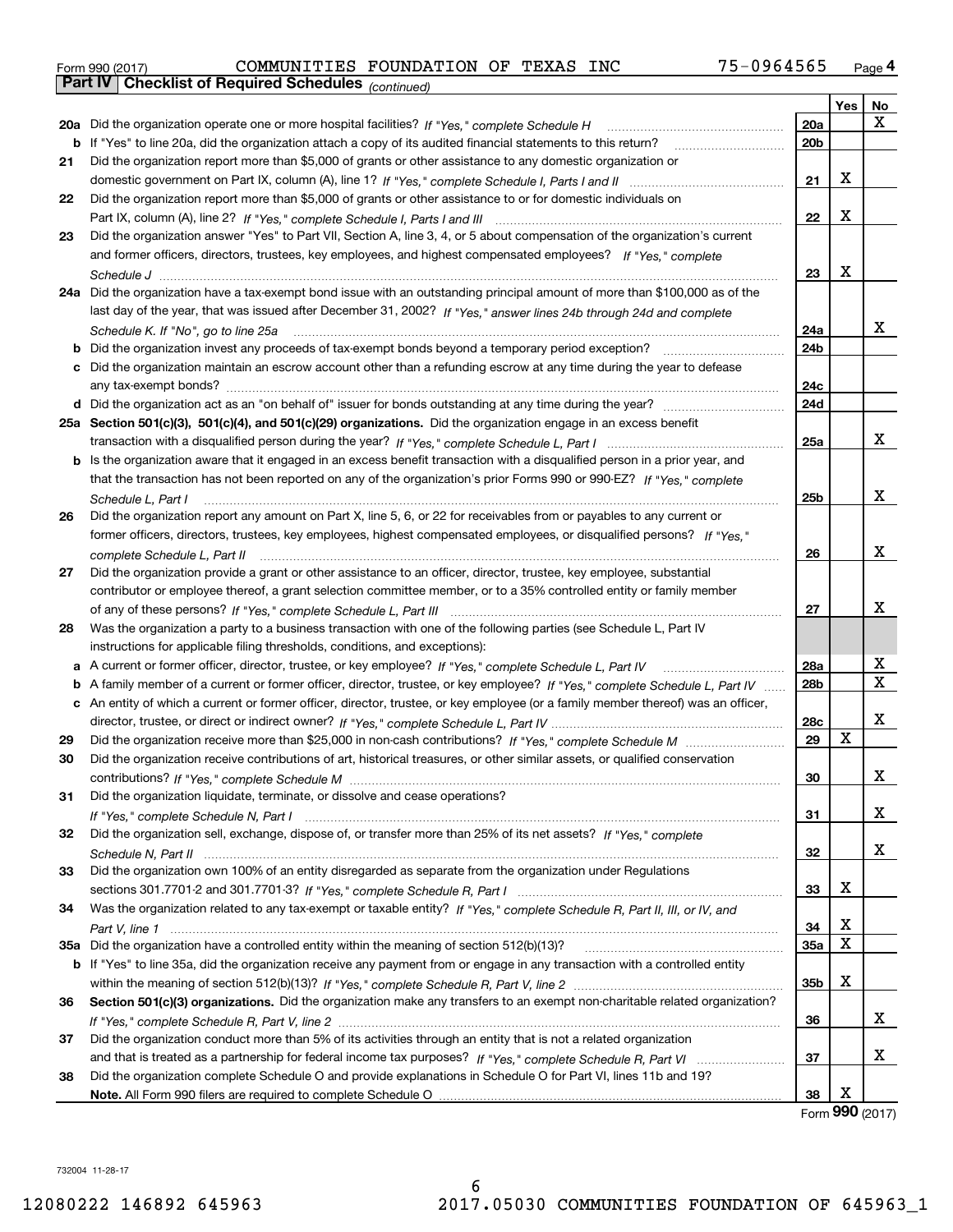|    | 75-0964565<br>COMMUNITIES FOUNDATION OF TEXAS INC<br>Form 990 (2017)                                                                            |                |     | Page 5 |
|----|-------------------------------------------------------------------------------------------------------------------------------------------------|----------------|-----|--------|
|    | Part V<br><b>Statements Regarding Other IRS Filings and Tax Compliance</b>                                                                      |                |     |        |
|    | Check if Schedule O contains a response or note to any line in this Part V                                                                      |                |     |        |
|    |                                                                                                                                                 |                | Yes | No     |
|    | 214<br>1a Enter the number reported in Box 3 of Form 1096. Enter -0- if not applicable<br>1a                                                    |                |     |        |
| b  | $\Omega$<br>1 <sub>b</sub><br>Enter the number of Forms W-2G included in line 1a. Enter -0- if not applicable                                   |                |     |        |
| c  | Did the organization comply with backup withholding rules for reportable payments to vendors and reportable gaming                              |                |     |        |
|    |                                                                                                                                                 | 1c             | х   |        |
|    | 2a Enter the number of employees reported on Form W-3, Transmittal of Wage and Tax Statements,                                                  |                |     |        |
|    | 117<br>filed for the calendar year ending with or within the year covered by this return<br>2a                                                  |                |     |        |
|    |                                                                                                                                                 | 2 <sub>b</sub> | х   |        |
|    |                                                                                                                                                 |                |     |        |
|    | 3a Did the organization have unrelated business gross income of \$1,000 or more during the year?                                                | За             | х   |        |
|    |                                                                                                                                                 | 3 <sub>b</sub> | X   |        |
|    | 4a At any time during the calendar year, did the organization have an interest in, or a signature or other authority over, a                    |                |     |        |
|    |                                                                                                                                                 | 4a             |     | x      |
|    | <b>b</b> If "Yes," enter the name of the foreign country: $\blacktriangleright$                                                                 |                |     |        |
|    | See instructions for filing requirements for FinCEN Form 114, Report of Foreign Bank and Financial Accounts (FBAR).                             |                |     |        |
|    | 5a Was the organization a party to a prohibited tax shelter transaction at any time during the tax year?                                        | 5a             |     | х      |
| b  |                                                                                                                                                 | 5 <sub>b</sub> |     | X      |
| c  | If "Yes," to line 5a or 5b, did the organization file Form 8886-T?                                                                              | 5c             |     |        |
|    | 6a Does the organization have annual gross receipts that are normally greater than \$100,000, and did the organization solicit                  |                |     |        |
|    | any contributions that were not tax deductible as charitable contributions?                                                                     | 6a             |     | X      |
|    | <b>b</b> If "Yes," did the organization include with every solicitation an express statement that such contributions or gifts                   |                |     |        |
|    | were not tax deductible?                                                                                                                        | 6b             |     |        |
| 7  | Organizations that may receive deductible contributions under section 170(c).                                                                   |                |     |        |
| а  | Did the organization receive a payment in excess of \$75 made partly as a contribution and partly for goods and services provided to the payor? | 7a             | х   |        |
| b  | If "Yes," did the organization notify the donor of the value of the goods or services provided?                                                 | 7b             | X   |        |
|    | c Did the organization sell, exchange, or otherwise dispose of tangible personal property for which it was required                             |                |     |        |
|    |                                                                                                                                                 | 7c             | х   |        |
|    | 1<br>7d                                                                                                                                         |                |     |        |
| е  | Did the organization receive any funds, directly or indirectly, to pay premiums on a personal benefit contract?                                 | 7e             |     | х      |
| f  | Did the organization, during the year, pay premiums, directly or indirectly, on a personal benefit contract?                                    | 7f             |     | х      |
| g  | If the organization received a contribution of qualified intellectual property, did the organization file Form 8899 as required?                | 7g             |     |        |
| h. | If the organization received a contribution of cars, boats, airplanes, or other vehicles, did the organization file a Form 1098-C?              | 7h             |     |        |
| 8  | Sponsoring organizations maintaining donor advised funds. Did a donor advised fund maintained by the                                            |                |     |        |
|    | sponsoring organization have excess business holdings at any time during the year?                                                              | 8              |     | х      |
|    | Sponsoring organizations maintaining donor advised funds.                                                                                       |                |     |        |
| а  | Did the sponsoring organization make any taxable distributions under section 4966?                                                              | 9а             |     | x      |
| b  | Did the sponsoring organization make a distribution to a donor, donor advisor, or related person?                                               | 9b             |     | X      |
| 10 | Section 501(c)(7) organizations. Enter:                                                                                                         |                |     |        |
| а  | 10a<br>Initiation fees and capital contributions included on Part VIII, line 12 <i>manuarrouus</i> manuations of the lates                      |                |     |        |
| b  | Gross receipts, included on Form 990, Part VIII, line 12, for public use of club facilities<br>10 <sub>b</sub>                                  |                |     |        |
| 11 | Section 501(c)(12) organizations. Enter:                                                                                                        |                |     |        |
| a  | 11a<br>Gross income from members or shareholders                                                                                                |                |     |        |
| b  | Gross income from other sources (Do not net amounts due or paid to other sources against                                                        |                |     |        |
|    | amounts due or received from them.)<br>11b                                                                                                      |                |     |        |
|    | 12a Section 4947(a)(1) non-exempt charitable trusts. Is the organization filing Form 990 in lieu of Form 1041?                                  | 12a            |     |        |
|    | <b>b</b> If "Yes," enter the amount of tax-exempt interest received or accrued during the year<br>12b                                           |                |     |        |
| 13 | Section 501(c)(29) qualified nonprofit health insurance issuers.                                                                                |                |     |        |
| а  | Is the organization licensed to issue qualified health plans in more than one state?                                                            | 13а            |     |        |
|    | Note. See the instructions for additional information the organization must report on Schedule O.                                               |                |     |        |
|    | <b>b</b> Enter the amount of reserves the organization is required to maintain by the states in which the                                       |                |     |        |
|    | 13 <sub>b</sub>                                                                                                                                 |                |     |        |
|    | 13c                                                                                                                                             |                |     |        |
|    | 14a Did the organization receive any payments for indoor tanning services during the tax year?                                                  | 14a            |     | х      |
|    |                                                                                                                                                 | 14b            | nnn |        |

|  |  | Form 990 (2017) |
|--|--|-----------------|
|--|--|-----------------|

732005 11-28-17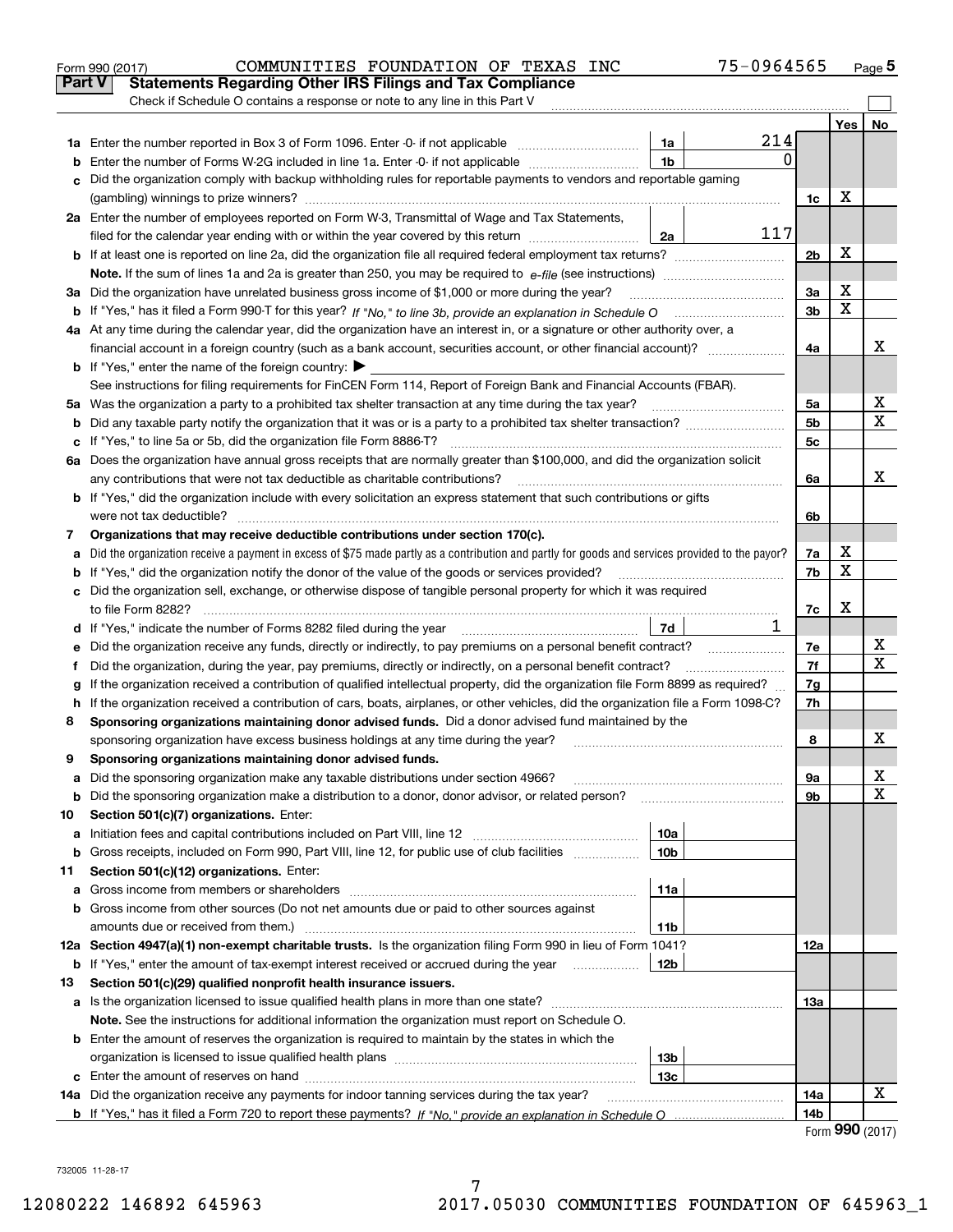|  | Form 990 (2017) |
|--|-----------------|
|  |                 |

### COMMUNITIES FOUNDATION OF TEXAS INC 75-0964565

*For each "Yes" response to lines 2 through 7b below, and for a "No" response to line 8a, 8b, or 10b below, describe the circumstances, processes, or changes in Schedule O. See instructions.* Form 990 (2017) **COMMUNITIES FOUNDATION OF TEXAS INC** 75-0964565 Page 6<br>**Part VI Governance, Management, and Disclosure** *For each "Yes" response to lines 2 through 7b below, and for a "No" response* 

|     | Check if Schedule O contains a response or note to any line in this Part VI                                                                                                                                                                               |    |    |                 |     | $\overline{\mathbf{x}}$ |  |  |  |  |  |
|-----|-----------------------------------------------------------------------------------------------------------------------------------------------------------------------------------------------------------------------------------------------------------|----|----|-----------------|-----|-------------------------|--|--|--|--|--|
|     | <b>Section A. Governing Body and Management</b>                                                                                                                                                                                                           |    |    |                 |     |                         |  |  |  |  |  |
|     |                                                                                                                                                                                                                                                           |    |    |                 | Yes | No                      |  |  |  |  |  |
|     | <b>1a</b> Enter the number of voting members of the governing body at the end of the tax year                                                                                                                                                             | 1a | 16 |                 |     |                         |  |  |  |  |  |
|     | If there are material differences in voting rights among members of the governing body, or if the governing                                                                                                                                               |    |    |                 |     |                         |  |  |  |  |  |
|     | body delegated broad authority to an executive committee or similar committee, explain in Schedule O.                                                                                                                                                     |    |    |                 |     |                         |  |  |  |  |  |
| b   | Enter the number of voting members included in line 1a, above, who are independent                                                                                                                                                                        | 1b | 16 |                 |     |                         |  |  |  |  |  |
| 2   | Did any officer, director, trustee, or key employee have a family relationship or a business relationship with any other                                                                                                                                  |    |    |                 |     |                         |  |  |  |  |  |
|     | officer, director, trustee, or key employee?                                                                                                                                                                                                              |    |    | $\mathbf{2}$    |     | X                       |  |  |  |  |  |
| 3   | Did the organization delegate control over management duties customarily performed by or under the direct supervision                                                                                                                                     |    |    |                 |     |                         |  |  |  |  |  |
|     |                                                                                                                                                                                                                                                           |    |    | 3               |     | х                       |  |  |  |  |  |
| 4   | Did the organization make any significant changes to its governing documents since the prior Form 990 was filed?                                                                                                                                          |    |    | $\overline{4}$  |     | $\mathbf X$             |  |  |  |  |  |
| 5   | Did the organization become aware during the year of a significant diversion of the organization's assets?                                                                                                                                                |    |    | 5               |     | X                       |  |  |  |  |  |
| 6   | Did the organization have members or stockholders?                                                                                                                                                                                                        |    |    | 6               |     | $\mathbf X$             |  |  |  |  |  |
| 7a  | Did the organization have members, stockholders, or other persons who had the power to elect or appoint one or                                                                                                                                            |    |    |                 |     |                         |  |  |  |  |  |
|     | more members of the governing body?                                                                                                                                                                                                                       |    |    | 7a              |     | х                       |  |  |  |  |  |
|     | <b>b</b> Are any governance decisions of the organization reserved to (or subject to approval by) members, stockholders, or                                                                                                                               |    |    |                 |     |                         |  |  |  |  |  |
|     | persons other than the governing body?                                                                                                                                                                                                                    |    |    | 7b              |     | х                       |  |  |  |  |  |
| 8   | Did the organization contemporaneously document the meetings held or written actions undertaken during the year by the following:                                                                                                                         |    |    |                 |     |                         |  |  |  |  |  |
| a   |                                                                                                                                                                                                                                                           |    |    | 8a              | X   |                         |  |  |  |  |  |
| b   |                                                                                                                                                                                                                                                           |    |    | 8b              | X   |                         |  |  |  |  |  |
| 9   | Is there any officer, director, trustee, or key employee listed in Part VII, Section A, who cannot be reached at the                                                                                                                                      |    |    |                 |     |                         |  |  |  |  |  |
|     |                                                                                                                                                                                                                                                           |    |    | 9               |     | x                       |  |  |  |  |  |
|     | Section B. Policies <sub>(This</sub> Section B requests information about policies not required by the Internal Revenue Code.)                                                                                                                            |    |    |                 |     |                         |  |  |  |  |  |
|     |                                                                                                                                                                                                                                                           |    |    |                 | Yes | No                      |  |  |  |  |  |
|     |                                                                                                                                                                                                                                                           |    |    | 10a             |     | х                       |  |  |  |  |  |
|     | <b>b</b> If "Yes," did the organization have written policies and procedures governing the activities of such chapters, affiliates,                                                                                                                       |    |    |                 |     |                         |  |  |  |  |  |
|     | and branches to ensure their operations are consistent with the organization's exempt purposes?                                                                                                                                                           |    |    | 10 <sub>b</sub> |     |                         |  |  |  |  |  |
|     | 11a Has the organization provided a complete copy of this Form 990 to all members of its governing body before filing the form?                                                                                                                           |    |    | 11a             | X   |                         |  |  |  |  |  |
|     | <b>b</b> Describe in Schedule O the process, if any, used by the organization to review this Form 990.                                                                                                                                                    |    |    |                 |     |                         |  |  |  |  |  |
|     | Did the organization have a written conflict of interest policy? If "No," go to line 13                                                                                                                                                                   |    |    | 12a             | X   |                         |  |  |  |  |  |
| 12a |                                                                                                                                                                                                                                                           |    |    | 12 <sub>b</sub> | X   |                         |  |  |  |  |  |
| b   | Were officers, directors, or trustees, and key employees required to disclose annually interests that could give rise to conflicts?<br>Did the organization regularly and consistently monitor and enforce compliance with the policy? If "Yes." describe |    |    |                 |     |                         |  |  |  |  |  |
| c   |                                                                                                                                                                                                                                                           |    |    |                 | X   |                         |  |  |  |  |  |
|     |                                                                                                                                                                                                                                                           |    |    | 12c<br>13       | X   |                         |  |  |  |  |  |
| 13  | Did the organization have a written whistleblower policy?                                                                                                                                                                                                 |    |    |                 | X   |                         |  |  |  |  |  |
| 14  | Did the organization have a written document retention and destruction policy?                                                                                                                                                                            |    |    | 14              |     |                         |  |  |  |  |  |
| 15  | Did the process for determining compensation of the following persons include a review and approval by independent                                                                                                                                        |    |    |                 |     |                         |  |  |  |  |  |
|     | persons, comparability data, and contemporaneous substantiation of the deliberation and decision?                                                                                                                                                         |    |    |                 | Χ   |                         |  |  |  |  |  |
|     | The organization's CEO, Executive Director, or top management official manufactured content of the organization's CEO, Executive Director, or top management official                                                                                     |    |    | 15a             | Χ   |                         |  |  |  |  |  |
|     | <b>b</b> Other officers or key employees of the organization                                                                                                                                                                                              |    |    | 15b             |     |                         |  |  |  |  |  |
|     | If "Yes" to line 15a or 15b, describe the process in Schedule O (see instructions).                                                                                                                                                                       |    |    |                 |     |                         |  |  |  |  |  |
|     | 16a Did the organization invest in, contribute assets to, or participate in a joint venture or similar arrangement with a                                                                                                                                 |    |    |                 |     |                         |  |  |  |  |  |
|     | taxable entity during the year?                                                                                                                                                                                                                           |    |    | 16a             |     | X                       |  |  |  |  |  |
|     | b If "Yes," did the organization follow a written policy or procedure requiring the organization to evaluate its participation                                                                                                                            |    |    |                 |     |                         |  |  |  |  |  |
|     | in joint venture arrangements under applicable federal tax law, and take steps to safeguard the organization's                                                                                                                                            |    |    |                 |     |                         |  |  |  |  |  |
|     | exempt status with respect to such arrangements?                                                                                                                                                                                                          |    |    | 16b             |     |                         |  |  |  |  |  |
|     | <b>Section C. Disclosure</b>                                                                                                                                                                                                                              |    |    |                 |     |                         |  |  |  |  |  |
| 17  | <b>NONE</b><br>List the states with which a copy of this Form 990 is required to be filed $\blacktriangleright$                                                                                                                                           |    |    |                 |     |                         |  |  |  |  |  |
| 18  | Section 6104 requires an organization to make its Forms 1023 (or 1024 if applicable), 990, and 990-T (Section 501(c)(3)s only) available                                                                                                                  |    |    |                 |     |                         |  |  |  |  |  |
|     | for public inspection. Indicate how you made these available. Check all that apply.                                                                                                                                                                       |    |    |                 |     |                         |  |  |  |  |  |
|     | $X$ Upon request<br>Own website<br>Another's website<br>Other (explain in Schedule O)                                                                                                                                                                     |    |    |                 |     |                         |  |  |  |  |  |
| 19  | Describe in Schedule O whether (and if so, how) the organization made its governing documents, conflict of interest policy, and financial                                                                                                                 |    |    |                 |     |                         |  |  |  |  |  |
|     | statements available to the public during the tax year.                                                                                                                                                                                                   |    |    |                 |     |                         |  |  |  |  |  |
| 20  | State the name, address, and telephone number of the person who possesses the organization's books and records:                                                                                                                                           |    |    |                 |     |                         |  |  |  |  |  |
|     | LEIGH SCHAEFERS - 214-750-4222                                                                                                                                                                                                                            |    |    |                 |     |                         |  |  |  |  |  |
|     | 75225<br>5500 CARUTH HAVEN LANE, DALLAS,<br>TХ                                                                                                                                                                                                            |    |    |                 |     |                         |  |  |  |  |  |
|     | 732006 11-28-17                                                                                                                                                                                                                                           |    |    |                 |     | Form 990 (2017)         |  |  |  |  |  |
|     | 8                                                                                                                                                                                                                                                         |    |    |                 |     |                         |  |  |  |  |  |

12080222 146892 645963 2017.05030 COMMUNITIES FOUNDATION OF 645963\_1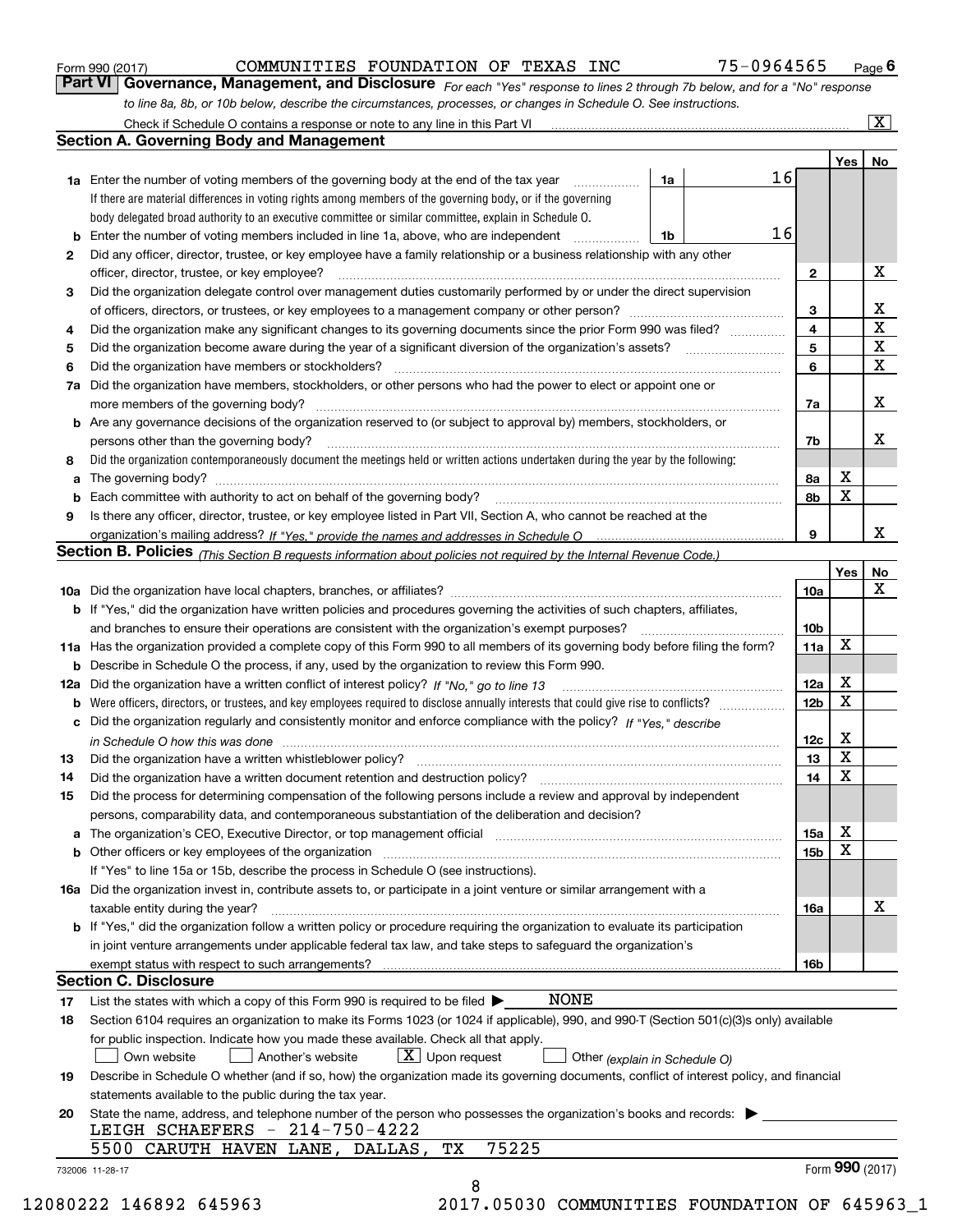$\mathcal{L}^{\text{max}}$ 

**7Part VII Compensation of Officers, Directors, Trustees, Key Employees, Highest Compensated Employees, and Independent Contractors**

Check if Schedule O contains a response or note to any line in this Part VII

**Section A. Officers, Directors, Trustees, Key Employees, and Highest Compensated Employees**

**1a**  Complete this table for all persons required to be listed. Report compensation for the calendar year ending with or within the organization's tax year.

**•** List all of the organization's current officers, directors, trustees (whether individuals or organizations), regardless of amount of compensation. Enter -0- in columns  $(D)$ ,  $(E)$ , and  $(F)$  if no compensation was paid.

● List all of the organization's **current** key employees, if any. See instructions for definition of "key employee."

**•** List the organization's five current highest compensated employees (other than an officer, director, trustee, or key employee) who received reportable compensation (Box 5 of Form W-2 and/or Box 7 of Form 1099-MISC) of more than \$100,000 from the organization and any related organizations.

 $\bullet$  List all of the organization's **former** officers, key employees, and highest compensated employees who received more than \$100,000 of reportable compensation from the organization and any related organizations.

**•** List all of the organization's former directors or trustees that received, in the capacity as a former director or trustee of the organization, more than \$10,000 of reportable compensation from the organization and any related organizations.

List persons in the following order: individual trustees or directors; institutional trustees; officers; key employees; highest compensated employees; and former such persons.

Check this box if neither the organization nor any related organization compensated any current officer, director, or trustee.  $\mathcal{L}^{\text{max}}$ 

| (A)                                    | (B)                                                |                                                                  |                       | (C)     |              |                                 |        | (D)                             | (E)             | (F)                         |
|----------------------------------------|----------------------------------------------------|------------------------------------------------------------------|-----------------------|---------|--------------|---------------------------------|--------|---------------------------------|-----------------|-----------------------------|
| Name and Title                         | Position<br>Average<br>(do not check more than one |                                                                  |                       |         |              |                                 |        | Reportable                      | Reportable      | Estimated                   |
|                                        | hours per                                          | box, unless person is both an<br>officer and a director/trustee) |                       |         |              |                                 |        | compensation                    | compensation    | amount of                   |
|                                        | week                                               |                                                                  |                       |         |              |                                 |        | from                            | from related    | other                       |
|                                        | (list any                                          |                                                                  |                       |         |              |                                 |        | the                             | organizations   | compensation                |
|                                        | hours for<br>related                               |                                                                  |                       |         |              |                                 |        | organization<br>(W-2/1099-MISC) | (W-2/1099-MISC) | from the                    |
|                                        | organizations                                      |                                                                  |                       |         |              |                                 |        |                                 |                 | organization<br>and related |
|                                        | below                                              |                                                                  |                       |         |              |                                 |        |                                 |                 | organizations               |
|                                        | line)                                              | Individual trustee or director                                   | Institutional trustee | Officer | Key employee | Highest compensated<br>employee | Former |                                 |                 |                             |
| JUDITH W. GIBBS - THRU 12/31/17<br>(1) | 1.00                                               |                                                                  |                       |         |              |                                 |        |                                 |                 |                             |
| TRUSTEE                                |                                                    | X                                                                |                       |         |              |                                 |        | 0.                              | 0.              | 0.                          |
| (2)<br>JOHN D. MCSTAY - THRU 12/31/17  | 1.00                                               |                                                                  |                       |         |              |                                 |        |                                 |                 |                             |
| TRUSTEE                                |                                                    | X                                                                |                       |         |              |                                 |        | 0.                              | 0.              | $0_{.}$                     |
| CARLOS GONZALEZ PENA<br>(3)            | 1.00                                               |                                                                  |                       |         |              |                                 |        |                                 |                 |                             |
| TRUSTEE                                |                                                    | X                                                                |                       |         |              |                                 |        | 0.                              | 0.              | $0_{.}$                     |
| (4)<br>KAREN L. SHUFORD THRU 12/31/17  | 1.00                                               |                                                                  |                       |         |              |                                 |        |                                 |                 |                             |
| TRUSTEE                                |                                                    | $\mathbf X$                                                      |                       |         |              |                                 |        | 0.                              | 0.              | $0_{.}$                     |
| <b>FLORENCE SHAPIRO</b><br>(5)         | 1.00                                               |                                                                  |                       |         |              |                                 |        |                                 |                 |                             |
| TRUSTEE                                |                                                    | $\mathbf X$                                                      |                       |         |              |                                 |        | 0.                              | 0.              | $0_{.}$                     |
| (6)<br>KENNETH A. HERSH                | 1.00                                               |                                                                  |                       |         |              |                                 |        |                                 |                 |                             |
| <b>TRUSTEE</b>                         |                                                    | $\mathbf X$                                                      |                       |         |              |                                 |        | 0.                              | 0.              | $0_{.}$                     |
| (7)<br>CHRIS KLEINERT                  | 1.00                                               |                                                                  |                       |         |              |                                 |        |                                 |                 |                             |
| TRUSTEE                                |                                                    | $\mathbf X$                                                      |                       |         |              |                                 |        | 0.                              | 0.              | 0.                          |
| NICOLE SMALL<br>(8)                    | 1.00                                               |                                                                  |                       |         |              |                                 |        |                                 |                 |                             |
| TRUSTEE                                |                                                    | $\mathbf X$                                                      |                       |         |              |                                 |        | 0.                              | 0.              | 0.                          |
| (9)<br>ALFREDA NORMAN                  | 1.00                                               |                                                                  |                       |         |              |                                 |        |                                 |                 |                             |
| TRUSTEE                                |                                                    | $\mathbf X$                                                      |                       |         |              |                                 |        | 0.                              | 0.              | 0.                          |
| (10) RICHIE BUTLER                     | 1.00                                               |                                                                  |                       |         |              |                                 |        |                                 |                 |                             |
| TRUSTEE                                |                                                    | $\mathbf X$                                                      |                       |         |              |                                 |        | 0.                              | 0.              | 0.                          |
| (11) SARAH LOSINGER                    | 1.00                                               |                                                                  |                       |         |              |                                 |        |                                 |                 |                             |
| TRUSTEE                                |                                                    | $\mathbf X$                                                      |                       |         |              |                                 |        | 0.                              | 0.              | 0.                          |
| (12) G. STACY SMITH                    | 1.00                                               |                                                                  |                       |         |              |                                 |        |                                 |                 |                             |
| TRUSTEE                                |                                                    | $\mathbf X$                                                      |                       |         |              |                                 |        | $\mathbf 0$ .                   | 0.              | 0.                          |
| (13) BECKY BRIGHT                      | 1.00                                               |                                                                  |                       |         |              |                                 |        |                                 |                 |                             |
| TRUSTEE                                |                                                    | $\mathbf X$                                                      |                       |         |              |                                 |        | 0.                              | 0.              | 0.                          |
| (14) CONNIE O'NEILL                    | 1.00                                               |                                                                  |                       |         |              |                                 |        |                                 |                 |                             |
| TRUSTEE                                |                                                    | X                                                                |                       |         |              |                                 |        | 0.                              | 0.              | 0.                          |
| (15) JOSE GUEVARA                      | 1.00                                               |                                                                  |                       |         |              |                                 |        |                                 |                 |                             |
| TRUSTEE                                |                                                    | X                                                                |                       |         |              |                                 |        | $\mathbf 0$ .                   | $\mathbf 0$ .   | 0.                          |
| (16) TOM MONTGOMERY                    | 1.00                                               |                                                                  |                       |         |              |                                 |        |                                 |                 |                             |
| TRUSTEE                                |                                                    | X                                                                |                       |         |              |                                 |        | $\mathbf 0$ .                   | $\mathbf 0$ .   | $0_{.}$                     |
| (17) MICHAEL DARDICK                   | 1.00                                               |                                                                  |                       |         |              |                                 |        |                                 |                 |                             |
| <b>TRUSTEE</b>                         |                                                    | X                                                                |                       |         |              |                                 |        | 0.                              | $\mathbf 0$ .   | 0.                          |
| 732007 11-28-17                        |                                                    |                                                                  |                       |         |              |                                 |        |                                 |                 | Form 990 (2017)             |

732007 11-28-17

12080222 146892 645963 2017.05030 COMMUNITIES FOUNDATION OF 645963\_1

9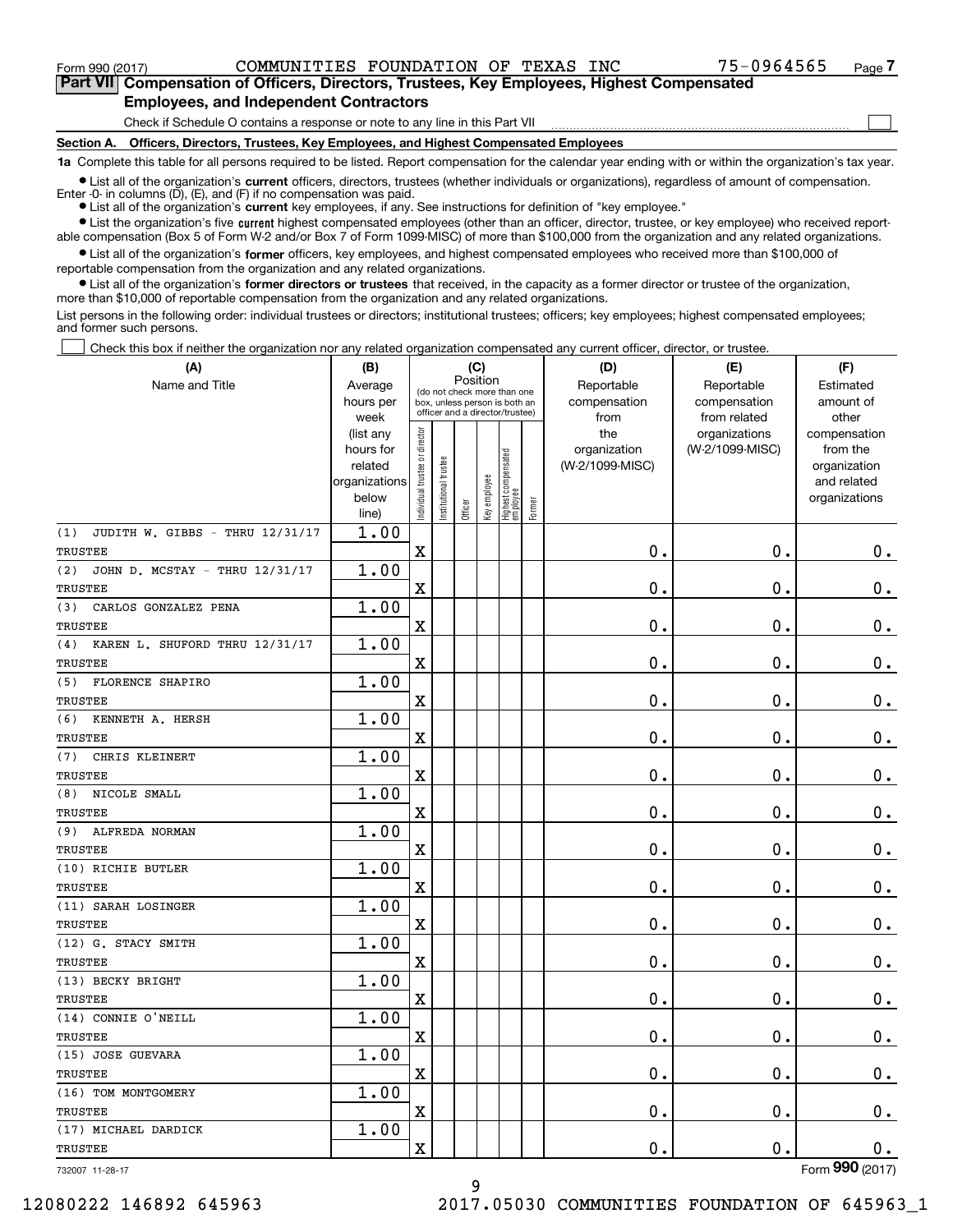| COMMUNITIES FOUNDATION OF TEXAS INC<br>Form 990 (2017)                                                                                            |                      |                                |                      |             |              |                                                              |        |                         | 75-0964565      |       |              | Page 8                      |    |
|---------------------------------------------------------------------------------------------------------------------------------------------------|----------------------|--------------------------------|----------------------|-------------|--------------|--------------------------------------------------------------|--------|-------------------------|-----------------|-------|--------------|-----------------------------|----|
| <b>Part VII</b><br>Section A. Officers, Directors, Trustees, Key Employees, and Highest Compensated Employees (continued)                         |                      |                                |                      |             |              |                                                              |        |                         |                 |       |              |                             |    |
| (A)                                                                                                                                               | (B)                  |                                |                      |             | (C)          |                                                              |        | (D)                     | (E)             |       |              | (F)                         |    |
| Name and title                                                                                                                                    | Average              |                                |                      |             | Position     |                                                              |        | Reportable              | Reportable      |       |              | Estimated                   |    |
|                                                                                                                                                   | hours per            |                                |                      |             |              | (do not check more than one<br>box, unless person is both an |        | compensation            | compensation    |       |              | amount of                   |    |
|                                                                                                                                                   | week                 |                                |                      |             |              | officer and a director/trustee)                              |        | from                    | from related    |       |              | other                       |    |
|                                                                                                                                                   | (list any            |                                |                      |             |              |                                                              |        | the                     | organizations   |       |              | compensation                |    |
|                                                                                                                                                   | hours for<br>related |                                |                      |             |              |                                                              |        | organization            | (W-2/1099-MISC) |       |              | from the                    |    |
|                                                                                                                                                   | organizations        |                                |                      |             |              |                                                              |        | (W-2/1099-MISC)         |                 |       |              | organization<br>and related |    |
|                                                                                                                                                   | below                |                                |                      |             |              |                                                              |        |                         |                 |       |              | organizations               |    |
|                                                                                                                                                   | line)                | Individual trustee or director | nstitutional trustee | Officer     | Key employee | Highest compensated<br> employee                             | Former |                         |                 |       |              |                             |    |
| (18) JAMES E. BASS                                                                                                                                | 1.00                 |                                |                      |             |              |                                                              |        |                         |                 |       |              |                             |    |
| CHAIRMAN OF THE BOARD                                                                                                                             |                      | $\mathbf x$                    |                      |             |              |                                                              |        | 0.                      |                 | 0.    |              | 0.                          |    |
| (19) BOBBY B. LYLE                                                                                                                                | 1.00                 |                                |                      |             |              |                                                              |        |                         |                 |       |              |                             |    |
| VICE CHAIR OF THE BOARD                                                                                                                           |                      | $\mathbf X$                    |                      |             |              |                                                              |        | $0$ .                   |                 | 0.    |              | 0.                          |    |
| (20) DAVID J. SCULLIN                                                                                                                             | 40.00                |                                |                      |             |              |                                                              |        |                         |                 |       |              |                             |    |
| PRESIDENT & CEO                                                                                                                                   |                      |                                |                      | $\mathbf X$ |              |                                                              |        | 426,857.                |                 | 0.    |              | 35,873.                     |    |
| (21) ELIZABETH W. BULL                                                                                                                            | 40.00                |                                |                      |             |              |                                                              |        |                         |                 |       |              |                             |    |
| SENIOR VP, CFO, & CAO                                                                                                                             |                      |                                |                      | $\mathbf X$ |              |                                                              |        | 345,044.                |                 | 0.    |              | 35,305.                     |    |
| (22) BRIAN E. DOYLE                                                                                                                               | 40.00                |                                |                      |             |              |                                                              |        |                         |                 |       |              |                             |    |
| CHIEF INVESTMENT OFFICER<br>(23) SARAH C. NELSON                                                                                                  | 40.00                |                                |                      | $\mathbf X$ |              |                                                              |        | 216,743.                |                 | 0.    |              | 39,537.                     |    |
| CHIEF PHILANTHROPY OFFICER                                                                                                                        |                      |                                |                      | $\mathbf X$ |              |                                                              |        | 235,555.                |                 | 0.    |              | 32,604.                     |    |
| (24) KRISTINE M. THOMAS                                                                                                                           | 40.00                |                                |                      |             |              |                                                              |        |                         |                 |       |              |                             |    |
| VP OF FINANCE                                                                                                                                     |                      |                                |                      | $\mathbf X$ |              |                                                              |        | 172,593.                |                 | 0.    |              | 29,141.                     |    |
| (25) D-ETTA HUGHES                                                                                                                                | 40.00                |                                |                      |             |              |                                                              |        |                         |                 |       |              |                             |    |
| <b>SECRETARY</b>                                                                                                                                  |                      |                                |                      | $\mathbf X$ |              |                                                              |        | 97,774.                 |                 | 0.    |              | 8,873.                      |    |
| (26) STEPHANIE BARR-HUGHES                                                                                                                        | 40.00                |                                |                      |             |              |                                                              |        |                         |                 |       |              |                             |    |
| DEPUTY SECRETARY                                                                                                                                  |                      |                                |                      | $\mathbf x$ |              |                                                              |        | 87,479.                 |                 | $0$ . |              | 18,468.                     |    |
| 1b Sub-total                                                                                                                                      |                      |                                |                      |             |              |                                                              |        | 1,582,045.              |                 | 0.    |              | 199,801.                    |    |
| c Total from continuation sheets to Part VII, Section A [11] [12] [20] [20]                                                                       |                      |                                |                      |             |              |                                                              |        | 1,872,635.              |                 | 0.1   |              | 272,810.                    |    |
|                                                                                                                                                   |                      |                                |                      |             |              |                                                              |        | 3,454,680.              |                 | 0.1   |              | 472,611.                    |    |
| Total number of individuals (including but not limited to those listed above) who received more than \$100,000 of reportable<br>$\mathbf{2}$      |                      |                                |                      |             |              |                                                              |        |                         |                 |       |              |                             |    |
| compensation from the organization $\blacktriangleright$                                                                                          |                      |                                |                      |             |              |                                                              |        |                         |                 |       |              | Yes                         | 31 |
|                                                                                                                                                   |                      |                                |                      |             |              |                                                              |        |                         |                 |       |              | No                          |    |
| 3<br>Did the organization list any former officer, director, or trustee, key employee, or highest compensated employee on                         |                      |                                |                      |             |              |                                                              |        |                         |                 |       |              | X                           |    |
| line 1a? If "Yes," complete Schedule J for such individual material content content to the content of the complete Schedule J for such individual |                      |                                |                      |             |              |                                                              |        |                         |                 |       | 3            |                             |    |
| For any individual listed on line 1a, is the sum of reportable compensation and other compensation from the organization                          |                      |                                |                      |             |              |                                                              |        |                         |                 |       |              | х                           |    |
| Did any person listed on line 1a receive or accrue compensation from any unrelated organization or individual for services<br>5                   |                      |                                |                      |             |              |                                                              |        |                         |                 |       | 4            |                             |    |
| rendered to the organization? If "Yes." complete Schedule J for such person                                                                       |                      |                                |                      |             |              |                                                              |        |                         |                 |       | 5            | X                           |    |
| <b>Section B. Independent Contractors</b>                                                                                                         |                      |                                |                      |             |              |                                                              |        |                         |                 |       |              |                             |    |
| Complete this table for your five highest compensated independent contractors that received more than \$100,000 of compensation from<br>1         |                      |                                |                      |             |              |                                                              |        |                         |                 |       |              |                             |    |
| the organization. Report compensation for the calendar year ending with or within the organization's tax year.                                    |                      |                                |                      |             |              |                                                              |        |                         |                 |       |              |                             |    |
| (A)                                                                                                                                               |                      |                                |                      |             |              |                                                              |        | (B)                     |                 |       | (C)          |                             |    |
| Name and business address                                                                                                                         |                      |                                |                      |             |              |                                                              |        | Description of services |                 |       | Compensation |                             |    |
| HILL & WILKINSON CONSTRUCTION GROUP, LTD TO                                                                                                       |                      |                                |                      |             |              |                                                              |        |                         |                 |       |              |                             |    |
| 2703 TELECOM PARKWAY, SUITE 120, RICHARDSON                                                                                                       |                      |                                |                      |             |              |                                                              |        | CONSTRUCTION            |                 |       |              | 1,524,738.                  |    |
| DELOITTE CONSULTING LLP                                                                                                                           |                      |                                |                      |             |              |                                                              |        |                         |                 |       | 289,802.     |                             |    |
| P.O. BOX 844717, DALLAS, TX 75284<br>OWEN + HOPPER BRAND DESIGN LLC, 5646                                                                         |                      |                                |                      |             |              |                                                              |        | CONSULTING              |                 |       |              |                             |    |
| MILTON STREET, SUITE 950, DALLAS, TX 75206                                                                                                        |                      |                                |                      |             |              |                                                              |        | CONSULTING              |                 |       |              | 239,057.                    |    |
| FURNITURE SOLUTIONS NOW, LTD, 1505 OAK                                                                                                            |                      |                                |                      |             |              |                                                              |        |                         |                 |       |              |                             |    |
| LAWN AVE, SUITE 300, DALLAS, TX 75207                                                                                                             |                      |                                |                      |             |              |                                                              |        | FURNITURE               |                 |       |              | 204,740.                    |    |
| MEASURING SUCCESS LLC, 1629 K STREET NW                                                                                                           |                      |                                |                      |             |              |                                                              |        |                         |                 |       |              |                             |    |
| SUITE 604, WASHINGTON, DC 20006                                                                                                                   | CONSULTING           | 180,000.                       |                      |             |              |                                                              |        |                         |                 |       |              |                             |    |

**2**Total number of independent contractors (including but not limited to those listed above) who received more than  $$100,000$  of compensation from the organization  $\blacktriangleright$   $\qquad\qquad$   $7$ 

732008 11-28-17 Form (2017) **990** SEE PART VII, SECTION A CONTINUATION SHEETS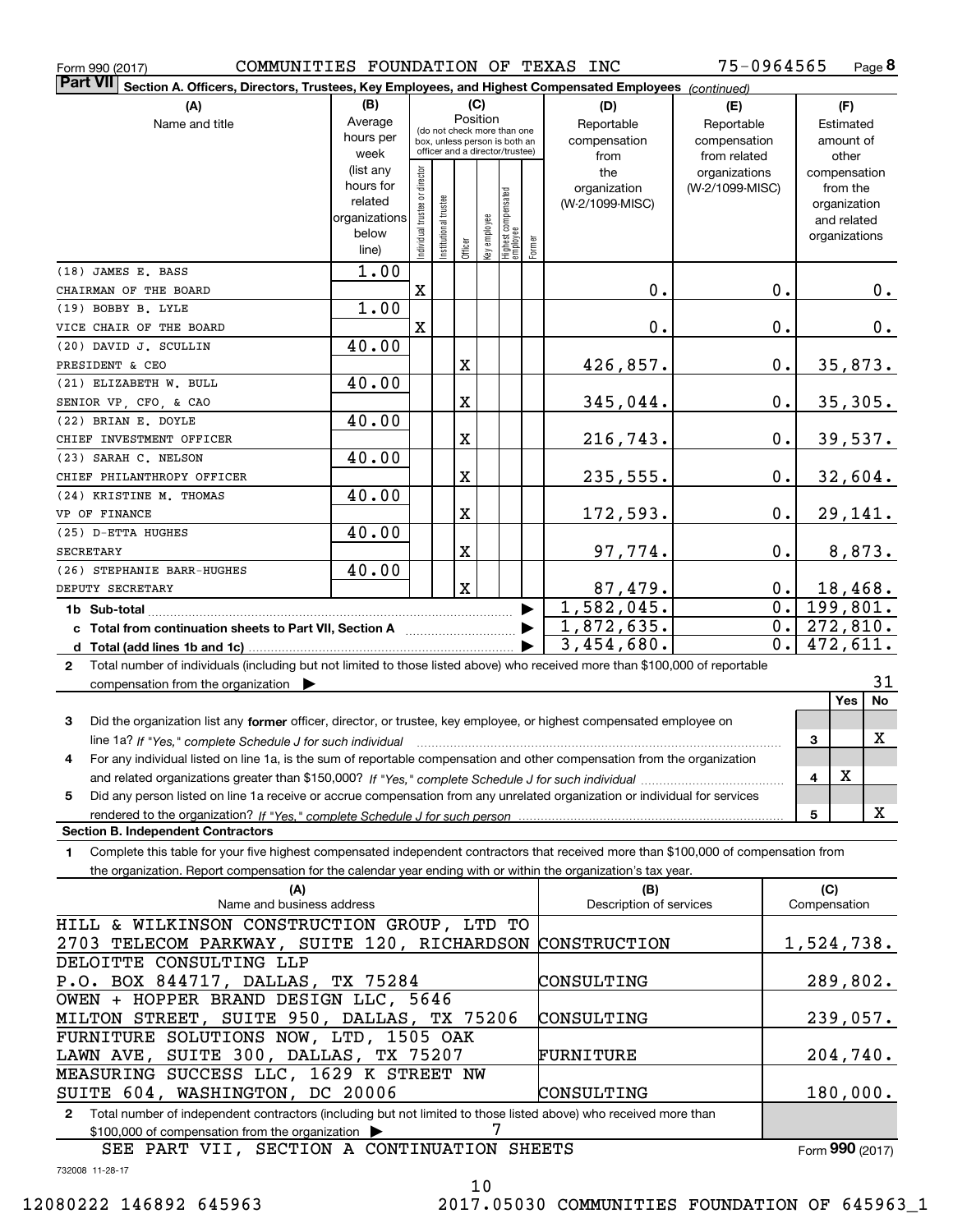| 75-0964565<br>COMMUNITIES FOUNDATION OF TEXAS INC<br>Form 990                                                       |                |                                |                        |             |              |                              |        |                 |                               |                       |  |  |
|---------------------------------------------------------------------------------------------------------------------|----------------|--------------------------------|------------------------|-------------|--------------|------------------------------|--------|-----------------|-------------------------------|-----------------------|--|--|
| Part VII <br>Section A. Officers, Directors, Trustees, Key Employees, and Highest Compensated Employees (continued) |                |                                |                        |             |              |                              |        |                 |                               |                       |  |  |
| (A)                                                                                                                 | (B)            |                                |                        |             | (C)          |                              |        | (D)             | (E)                           | (F)                   |  |  |
| Name and title                                                                                                      | Average        |                                |                        |             | Position     |                              |        | Reportable      | Reportable                    | Estimated             |  |  |
|                                                                                                                     | hours          |                                | (check all that apply) |             |              |                              |        | compensation    | compensation                  | amount of             |  |  |
|                                                                                                                     | per<br>week    |                                |                        |             |              |                              |        | from<br>the     | from related<br>organizations | other<br>compensation |  |  |
|                                                                                                                     | (list any      |                                |                        |             |              |                              |        | organization    | (W-2/1099-MISC)               | from the              |  |  |
|                                                                                                                     | hours for      |                                |                        |             |              |                              |        | (W-2/1099-MISC) |                               | organization          |  |  |
|                                                                                                                     | related        |                                |                        |             |              |                              |        |                 |                               | and related           |  |  |
|                                                                                                                     | organizations  |                                |                        |             |              |                              |        |                 |                               | organizations         |  |  |
|                                                                                                                     | below<br>line) | Individual trustee or director | Institutional trustee  | Officer     | Key employee | Highest compensated employee | Former |                 |                               |                       |  |  |
| (27) SUSAN SWAN SMITH                                                                                               | 40.00          |                                |                        |             |              |                              |        |                 |                               |                       |  |  |
| CHIEF GIVING DAY OFFICER                                                                                            |                |                                |                        | $\mathbf X$ |              |                              |        | 267,654.        | $\mathbf 0$ .                 | 33,721.               |  |  |
| (28) MONICA EGERT SMITH                                                                                             | 40.00          |                                |                        |             |              |                              |        |                 |                               |                       |  |  |
| CHIEF RELATIONSHIP OFFICER                                                                                          |                |                                |                        |             | $\mathbf X$  |                              |        | 204,502.        | $\mathbf 0$ .                 | 24,599.               |  |  |
| (29) JOHN J. FITZPATRICK                                                                                            | 40.00          |                                |                        |             |              |                              |        |                 |                               |                       |  |  |
| EDUCATE TEXAS - EXECUTIVE DIRECTOR                                                                                  |                |                                |                        |             | $\mathbf X$  |                              |        | 299,655.        | 0.                            | 36,644.               |  |  |
| (30) GEORGE TANG                                                                                                    | 40.00          |                                |                        |             |              |                              |        |                 |                               |                       |  |  |
| EDUCATE TEXAS - MANAGING DIRECTOR                                                                                   |                |                                |                        |             | $\mathbf X$  |                              |        | 264,925.        | 0.                            | 38,546.               |  |  |
| (31) JOHN C. COXON                                                                                                  | 40.00          |                                |                        |             |              |                              |        |                 |                               |                       |  |  |
| MANAGING DIRECTOR OF PROGR                                                                                          |                |                                |                        |             |              | Χ                            |        | <u>193,853.</u> | $\mathbf 0$ .                 | 37,894.               |  |  |
| (32) AMY GROFF                                                                                                      | 40.00          |                                |                        |             |              |                              |        |                 |                               |                       |  |  |
| MANAGING DIRECTOR OF FINAN                                                                                          |                |                                |                        |             |              | $\mathbf X$                  |        | 175,011.        | 0.                            | 29,557.               |  |  |
| (33) GERALDINE JACOBS                                                                                               | 40.00          |                                |                        |             |              |                              |        |                 |                               |                       |  |  |
| DIRECTOR OF CHARITABLE GIF                                                                                          |                |                                |                        |             |              | $\mathbf X$                  |        | <u>158,379.</u> | 0.                            | 22,068.               |  |  |
| (34) REO D. PRUIETT                                                                                                 | 40.00          |                                |                        |             |              |                              |        |                 |                               |                       |  |  |
| DIRECTOR OF PROGRAMS, EDTX                                                                                          |                |                                |                        |             |              | $\overline{\textbf{X}}$      |        | 144,255.        | 0.                            | <u>14,679.</u>        |  |  |
| (35) CAROL GOGLIA                                                                                                   | 40.00          |                                |                        |             |              |                              |        |                 |                               |                       |  |  |
| SR. DIRECTOR OF MARKETING                                                                                           |                |                                |                        |             |              | $\overline{\textbf{X}}$      |        | 164,401.        | $\mathbf 0$ .                 | 35,102.               |  |  |
|                                                                                                                     |                |                                |                        |             |              |                              |        |                 |                               |                       |  |  |
|                                                                                                                     |                |                                |                        |             |              |                              |        |                 |                               |                       |  |  |
|                                                                                                                     |                |                                |                        |             |              |                              |        |                 |                               |                       |  |  |
|                                                                                                                     |                |                                |                        |             |              |                              |        |                 |                               |                       |  |  |
|                                                                                                                     |                |                                |                        |             |              |                              |        |                 |                               |                       |  |  |
|                                                                                                                     |                |                                |                        |             |              |                              |        |                 |                               |                       |  |  |
|                                                                                                                     |                |                                |                        |             |              |                              |        |                 |                               |                       |  |  |
|                                                                                                                     |                |                                |                        |             |              |                              |        |                 |                               |                       |  |  |
|                                                                                                                     |                |                                |                        |             |              |                              |        |                 |                               |                       |  |  |
|                                                                                                                     |                |                                |                        |             |              |                              |        |                 |                               |                       |  |  |
|                                                                                                                     |                |                                |                        |             |              |                              |        |                 |                               |                       |  |  |
|                                                                                                                     |                |                                |                        |             |              |                              |        |                 |                               |                       |  |  |
|                                                                                                                     |                |                                |                        |             |              |                              |        |                 |                               |                       |  |  |
|                                                                                                                     |                |                                |                        |             |              |                              |        |                 |                               |                       |  |  |
|                                                                                                                     |                |                                |                        |             |              |                              |        |                 |                               |                       |  |  |
|                                                                                                                     |                |                                |                        |             |              |                              |        |                 |                               |                       |  |  |
|                                                                                                                     |                |                                |                        |             |              |                              |        |                 |                               |                       |  |  |
|                                                                                                                     |                |                                |                        |             |              |                              |        |                 |                               |                       |  |  |
|                                                                                                                     |                |                                |                        |             |              |                              |        |                 |                               |                       |  |  |
|                                                                                                                     |                |                                |                        |             |              |                              |        |                 |                               |                       |  |  |
|                                                                                                                     |                |                                |                        |             |              |                              |        |                 |                               |                       |  |  |
| Total to Part VII, Section A, line 1c                                                                               | 1,872,635.     |                                | 272,810.               |             |              |                              |        |                 |                               |                       |  |  |

732201 04-01-17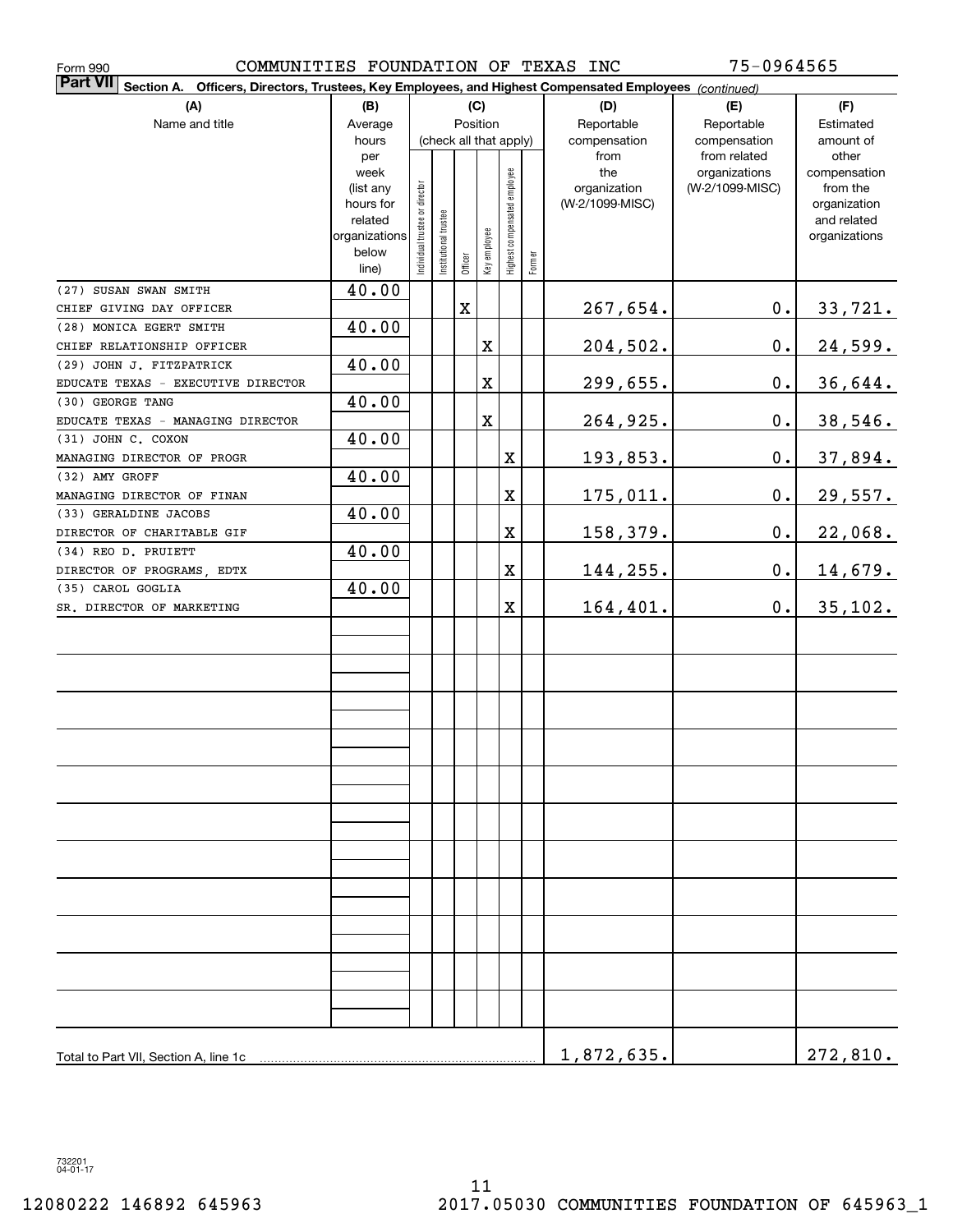| Form 990 (2017)                                           |     |                                                                                           |                | COMMUNITIES FOUNDATION OF TEXAS INC |                      |                                                 | 75-0964565                                         | Page 9                                                             |
|-----------------------------------------------------------|-----|-------------------------------------------------------------------------------------------|----------------|-------------------------------------|----------------------|-------------------------------------------------|----------------------------------------------------|--------------------------------------------------------------------|
| <b>Part VIII</b>                                          |     | <b>Statement of Revenue</b>                                                               |                |                                     |                      |                                                 |                                                    |                                                                    |
|                                                           |     | Check if Schedule O contains a response or note to any line in this Part VIII             |                |                                     |                      |                                                 |                                                    |                                                                    |
|                                                           |     |                                                                                           |                |                                     | (A)<br>Total revenue | (B)<br>Related or<br>exempt function<br>revenue | $\overline{C}$<br>Unrelated<br>business<br>revenue | (D)<br>Revenue excluded<br>from tax under<br>sections<br>512 - 514 |
|                                                           |     | 1 a Federated campaigns                                                                   | 1a             |                                     |                      |                                                 |                                                    |                                                                    |
| Contributions, Gifts, Grants<br>and Other Similar Amounts |     | <b>b</b> Membership dues                                                                  | 1 <sub>b</sub> |                                     |                      |                                                 |                                                    |                                                                    |
|                                                           |     | c Fundraising events                                                                      | 1 <sub>c</sub> |                                     |                      |                                                 |                                                    |                                                                    |
|                                                           |     | d Related organizations                                                                   | 1d             | 13,777,586.                         |                      |                                                 |                                                    |                                                                    |
|                                                           |     | e Government grants (contributions)                                                       | 1e             |                                     |                      |                                                 |                                                    |                                                                    |
|                                                           |     | f All other contributions, gifts, grants, and                                             |                |                                     |                      |                                                 |                                                    |                                                                    |
|                                                           |     | similar amounts not included above                                                        | 1f             | 109,160,868.                        |                      |                                                 |                                                    |                                                                    |
|                                                           |     | g Noncash contributions included in lines 1a-1f: \$                                       |                | 26,859,577.                         |                      |                                                 |                                                    |                                                                    |
|                                                           |     |                                                                                           |                |                                     | 122,938,454.         |                                                 |                                                    |                                                                    |
|                                                           |     |                                                                                           |                | <b>Business Code</b>                |                      |                                                 |                                                    |                                                                    |
|                                                           | 2 a | <b>EDUCATE TEXAS</b>                                                                      |                | 900099                              | 3,252,983.           | 3, 252, 983.                                    |                                                    |                                                                    |
| Program Service<br>Revenue                                |     | <b>b</b> SUPPORT FOUNDATION FEE                                                           |                | 900099                              | 1,883,039.           | 1,883,039.                                      |                                                    |                                                                    |
|                                                           |     | C RENTAL INCOME                                                                           |                | 532000                              | 157,982.             | 157,982.                                        |                                                    |                                                                    |
|                                                           | d   | the control of the control of the control of the control of the control of the control of |                |                                     |                      |                                                 |                                                    |                                                                    |
|                                                           | е   |                                                                                           |                |                                     |                      |                                                 |                                                    |                                                                    |
|                                                           |     | f All other program service revenue                                                       |                |                                     |                      |                                                 |                                                    |                                                                    |
|                                                           | a   |                                                                                           |                |                                     | 5,294,004.           |                                                 |                                                    |                                                                    |
| 3                                                         |     | Investment income (including dividends, interest, and                                     |                |                                     |                      |                                                 |                                                    |                                                                    |
|                                                           |     |                                                                                           |                | ▶                                   | 6,798,855.           |                                                 |                                                    | 6,798,855.                                                         |
| 4                                                         |     | Income from investment of tax-exempt bond proceeds                                        |                |                                     |                      |                                                 |                                                    |                                                                    |
| 5                                                         |     |                                                                                           |                |                                     | 415,457.             |                                                 |                                                    | 415, 457.                                                          |
|                                                           |     |                                                                                           | (i) Real       | (ii) Personal                       |                      |                                                 |                                                    |                                                                    |
|                                                           |     | 6 a Gross rents                                                                           |                |                                     |                      |                                                 |                                                    |                                                                    |
|                                                           |     | <b>b</b> Less: rental expenses                                                            |                |                                     |                      |                                                 |                                                    |                                                                    |
|                                                           |     | <b>c</b> Rental income or (loss) $\ldots$                                                 |                |                                     |                      |                                                 |                                                    |                                                                    |
|                                                           |     |                                                                                           |                |                                     |                      |                                                 |                                                    |                                                                    |
|                                                           |     | 7 a Gross amount from sales of                                                            | (i) Securities | (ii) Other                          |                      |                                                 |                                                    |                                                                    |
|                                                           |     | assets other than inventory                                                               | 135,240,108.   |                                     |                      |                                                 |                                                    |                                                                    |
|                                                           |     | <b>b</b> Less: cost or other basis                                                        |                |                                     |                      |                                                 |                                                    |                                                                    |
|                                                           |     | and sales expenses                                                                        | 117,788,973.   |                                     |                      |                                                 |                                                    |                                                                    |
|                                                           |     | c Gain or (loss)                                                                          | 17, 451, 135.  |                                     |                      |                                                 |                                                    |                                                                    |
|                                                           |     |                                                                                           |                |                                     | 17, 451, 135.        |                                                 |                                                    | 17, 451, 135.                                                      |
| <b>Other Revenue</b>                                      |     | 8 a Gross income from fundraising events (not<br>including \$                             |                |                                     |                      |                                                 |                                                    |                                                                    |
|                                                           |     | contributions reported on line 1c). See                                                   |                |                                     |                      |                                                 |                                                    |                                                                    |
|                                                           |     |                                                                                           |                |                                     |                      |                                                 |                                                    |                                                                    |
|                                                           |     |                                                                                           |                | b                                   |                      |                                                 |                                                    |                                                                    |
|                                                           |     | c Net income or (loss) from fundraising events                                            |                |                                     |                      |                                                 |                                                    |                                                                    |
|                                                           |     | 9 a Gross income from gaming activities. See                                              |                |                                     |                      |                                                 |                                                    |                                                                    |
|                                                           |     |                                                                                           |                |                                     |                      |                                                 |                                                    |                                                                    |
|                                                           |     |                                                                                           |                |                                     |                      |                                                 |                                                    |                                                                    |
|                                                           |     |                                                                                           |                | b                                   |                      |                                                 |                                                    |                                                                    |
|                                                           |     |                                                                                           |                |                                     |                      |                                                 |                                                    |                                                                    |
|                                                           |     | 10 a Gross sales of inventory, less returns                                               |                |                                     |                      |                                                 |                                                    |                                                                    |
|                                                           |     |                                                                                           |                |                                     |                      |                                                 |                                                    |                                                                    |
|                                                           |     |                                                                                           |                | $\mathbf b$                         |                      |                                                 |                                                    |                                                                    |
|                                                           |     |                                                                                           |                |                                     |                      |                                                 |                                                    |                                                                    |
|                                                           |     | c Net income or (loss) from sales of inventory                                            |                |                                     |                      |                                                 |                                                    |                                                                    |
|                                                           |     | Miscellaneous Revenue                                                                     |                | <b>Business Code</b>                |                      |                                                 |                                                    |                                                                    |
|                                                           |     | 11 a OTHER INCOME                                                                         |                | 900099                              | 276,336.             | 276,336.                                        |                                                    |                                                                    |
|                                                           |     | <b>b</b> SECURITIES LENDING INCOME                                                        |                | 900099                              | 166,201.             | 166,201.                                        |                                                    |                                                                    |
|                                                           |     | C CONFERENCE FEES                                                                         |                | 900099                              | 62,416.              |                                                 |                                                    |                                                                    |
|                                                           |     |                                                                                           |                | 900099                              | $-878, 157.$         | 17,236.                                         | $-895, 393.$                                       |                                                                    |
|                                                           |     |                                                                                           |                | ▶                                   | $-373, 204.$         |                                                 | $-895, 393.$                                       | 62,416.<br>24,727,863.                                             |

12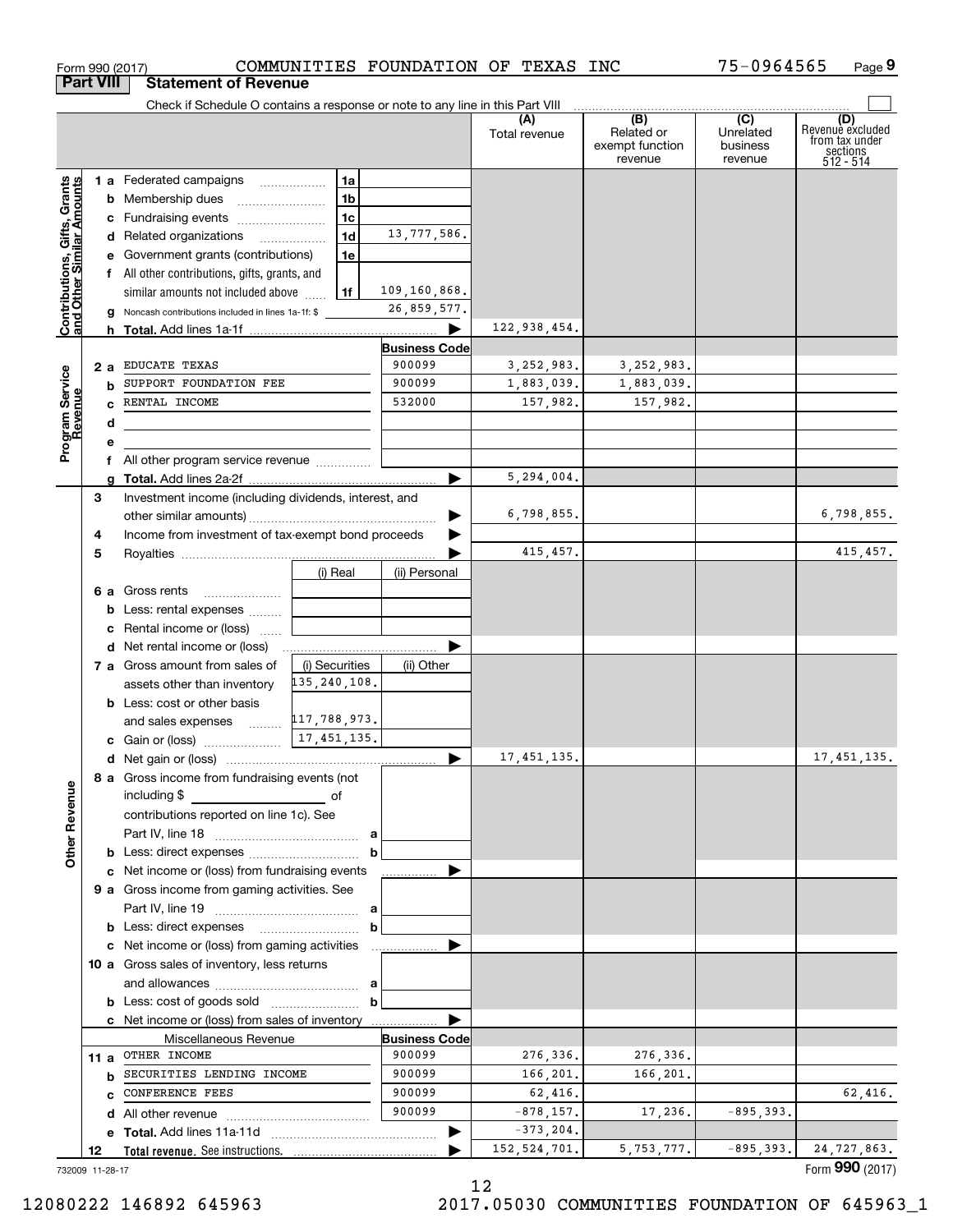**Part IX Statement of Functional Expenses** 

*Section 501(c)(3) and 501(c)(4) organizations must complete all columns. All other organizations must complete column (A).*

|          | Do not include amounts reported on lines 6b,<br>7b, 8b, 9b, and 10b of Part VIII.                         | (A)<br>Total expenses | (B)<br>Program service<br>expenses | (C)<br>Management and<br>general expenses | (D)<br>Fundraising<br>expenses |  |  |  |  |  |
|----------|-----------------------------------------------------------------------------------------------------------|-----------------------|------------------------------------|-------------------------------------------|--------------------------------|--|--|--|--|--|
| 1.       | Grants and other assistance to domestic organizations                                                     |                       |                                    |                                           |                                |  |  |  |  |  |
|          | and domestic governments. See Part IV, line 21                                                            |                       | 111,145,755.111,145,755.           |                                           |                                |  |  |  |  |  |
| 2        | Grants and other assistance to domestic                                                                   |                       |                                    |                                           |                                |  |  |  |  |  |
|          | individuals. See Part IV, line 22                                                                         | 802,882.              | 802,882.                           |                                           |                                |  |  |  |  |  |
| 3        | Grants and other assistance to foreign                                                                    |                       |                                    |                                           |                                |  |  |  |  |  |
|          | organizations, foreign governments, and foreign                                                           |                       |                                    |                                           |                                |  |  |  |  |  |
|          | individuals. See Part IV, lines 15 and 16                                                                 | 165,000.              | 165,000.                           |                                           |                                |  |  |  |  |  |
| 4        | Benefits paid to or for members                                                                           |                       |                                    |                                           |                                |  |  |  |  |  |
| 5        | Compensation of current officers, directors,                                                              |                       |                                    |                                           |                                |  |  |  |  |  |
|          |                                                                                                           | 2,938,418.            | 1,386,264.                         | 1,043,748.                                | 508,406.                       |  |  |  |  |  |
| 6        | Compensation not included above, to disqualified                                                          |                       |                                    |                                           |                                |  |  |  |  |  |
|          | persons (as defined under section 4958(f)(1)) and                                                         |                       |                                    |                                           |                                |  |  |  |  |  |
|          | persons described in section 4958(c)(3)(B)                                                                |                       |                                    |                                           |                                |  |  |  |  |  |
| 7        | Other salaries and wages                                                                                  | 6,795,662.            | 3, 206, 004.                       | 2,413,870.                                | 1, 175, 788.                   |  |  |  |  |  |
| 8        | Pension plan accruals and contributions (include                                                          |                       |                                    |                                           |                                |  |  |  |  |  |
|          | section 401(k) and 403(b) employer contributions)                                                         | 414,098.              | 195,360.                           | 147,091.                                  | $\frac{71,647}{173,772}$       |  |  |  |  |  |
| 9        |                                                                                                           | 1,004,345.            | 473,822.                           | 356, 751.                                 |                                |  |  |  |  |  |
| 10       |                                                                                                           | 612,960.              | 289,177.                           | 217,728.                                  | 106,055.                       |  |  |  |  |  |
| 11       | Fees for services (non-employees):                                                                        |                       |                                    |                                           |                                |  |  |  |  |  |
| a        |                                                                                                           |                       |                                    |                                           |                                |  |  |  |  |  |
| b        |                                                                                                           | 77,454.               |                                    | 77,454.                                   |                                |  |  |  |  |  |
| c        |                                                                                                           | 79,000.<br>16,350.    |                                    | 79,000.<br>16,350.                        |                                |  |  |  |  |  |
| d        |                                                                                                           |                       |                                    |                                           |                                |  |  |  |  |  |
| е        | Professional fundraising services. See Part IV, line 17                                                   | 164,203.              |                                    | 164, 203.                                 |                                |  |  |  |  |  |
| f        | Investment management fees                                                                                |                       |                                    |                                           |                                |  |  |  |  |  |
| g        | Other. (If line 11g amount exceeds 10% of line 25,                                                        | 4,422,113.            | 3,425,190.                         | 980,332.                                  | 16,591.                        |  |  |  |  |  |
|          | column (A) amount, list line 11g expenses on Sch O.)                                                      | 438,190.              | 93,475.                            | 202, 324.                                 | 142,391.                       |  |  |  |  |  |
| 12<br>13 |                                                                                                           | 446,835.              | 207, 126.                          | 219,419.                                  | 20, 290.                       |  |  |  |  |  |
| 14       |                                                                                                           | 516,334.              | 279,844.                           | 205, 769.                                 | 30, 721.                       |  |  |  |  |  |
| 15       |                                                                                                           |                       |                                    |                                           |                                |  |  |  |  |  |
| 16       |                                                                                                           | 695,006.              | 186,278.                           | 508,728.                                  |                                |  |  |  |  |  |
| 17       | Travel                                                                                                    | 546,850.              | 386,040.                           | 130,536.                                  | 30, 274.                       |  |  |  |  |  |
| 18       | Payments of travel or entertainment expenses                                                              |                       |                                    |                                           |                                |  |  |  |  |  |
|          | for any federal, state, or local public officials                                                         |                       |                                    |                                           |                                |  |  |  |  |  |
| 19       | Conferences, conventions, and meetings                                                                    | 795,326.              | 289,718.                           | 377,285.                                  | 128,323.                       |  |  |  |  |  |
| 20       | Interest                                                                                                  |                       |                                    |                                           |                                |  |  |  |  |  |
| 21       |                                                                                                           |                       |                                    |                                           |                                |  |  |  |  |  |
| 22       | Depreciation, depletion, and amortization                                                                 | 1, 107, 052.          | 17, 105.                           | 1,089,947.                                |                                |  |  |  |  |  |
| 23       | Insurance                                                                                                 | 138,830.              |                                    | 138,830.                                  |                                |  |  |  |  |  |
| 24       | Other expenses. Itemize expenses not covered                                                              |                       |                                    |                                           |                                |  |  |  |  |  |
|          | above. (List miscellaneous expenses in line 24e. If line<br>24e amount exceeds 10% of line 25, column (A) |                       |                                    |                                           |                                |  |  |  |  |  |
|          | amount, list line 24e expenses on Schedule 0.)                                                            |                       |                                    |                                           |                                |  |  |  |  |  |
|          | a MISCELLANEOUS                                                                                           | 2,369,772.            | 151,543.                           | 2, 174, 732.                              | 43,497.                        |  |  |  |  |  |
| b        | CREDIT CARD PROCESSING                                                                                    | 741,543.              |                                    | 741,543.                                  |                                |  |  |  |  |  |
|          | c COMMUNICATIONS EXPENSE                                                                                  | 337,670.              | 222, 775.                          | 91,017.                                   | 23,878.                        |  |  |  |  |  |
| d        | DUES AND SUBSCRIPTIONS                                                                                    | 142,494.              | 46,787.                            | 84,380.                                   | 11,327.                        |  |  |  |  |  |
|          | e All other expenses                                                                                      | 187,465.              | 82, 252.                           | 98,425.                                   | 6,788.                         |  |  |  |  |  |
| 25       | Total functional expenses. Add lines 1 through 24e                                                        |                       | 137,101,607.123,052,397.           | 11,559,462.                               | 2,489,748.                     |  |  |  |  |  |
| 26       | Joint costs. Complete this line only if the organization                                                  |                       |                                    |                                           |                                |  |  |  |  |  |
|          | reported in column (B) joint costs from a combined                                                        |                       |                                    |                                           |                                |  |  |  |  |  |
|          | educational campaign and fundraising solicitation.<br>Check here $\blacktriangleright$                    |                       |                                    |                                           |                                |  |  |  |  |  |
|          | if following SOP 98-2 (ASC 958-720)                                                                       |                       |                                    |                                           |                                |  |  |  |  |  |

13

732010 11-28-17

Form (2017) **990**

12080222 146892 645963 2017.05030 COMMUNITIES FOUNDATION OF 645963\_1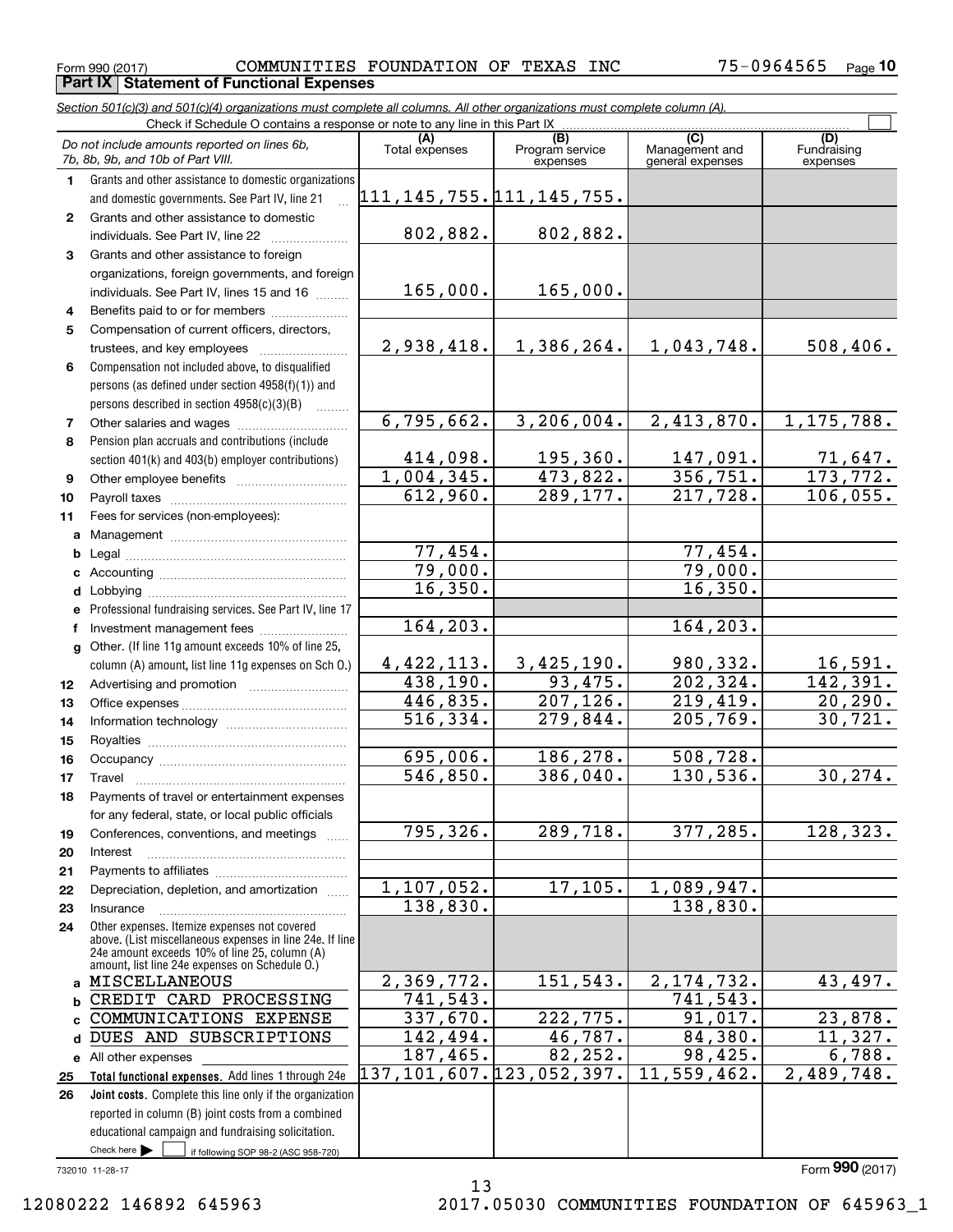| Form 990 (2017) | COMMUNITIES FOUNDATION OF TEXAS INC |  |  | 75-0964565 | Page |
|-----------------|-------------------------------------|--|--|------------|------|
|                 |                                     |  |  |            |      |

 $\mathcal{L}^{\text{max}}$ Check if Schedule O contains a response or note to any line in this Part X **(A) (B)** Beginning of year  $\begin{vmatrix} 1 & 1 \\ 1 & 1 \end{vmatrix}$  End of year  $6,379,733.$   $1$  5,982,266. **11**Cash - non-interest-bearing ~~~~~~~~~~~~~~~~~~~~~~~~~  $12,951,002. | z | 13,114,954.$ **22**Savings and temporary cash investments ~~~~~~~~~~~~~~~~~~14,774,022. 3 18,067,867. **33** Pledges and grants receivable, net  $\ldots$  **multimes contained and grants receivable**, net **multimes contained and grants receivable**, net **multimes contained and grants receivable**  $1,197,471. | 4 | 1,374,736.$ Accounts receivable, net ~~~~~~~~~~~~~~~~~~~~~~~~~~ **445**Loans and other receivables from current and former officers, directors, trustees, key employees, and highest compensated employees. Complete Part II of Schedule L ~~~~~~~~~~~~~~~~~~~~~~~~~~~~ **5**Loans and other receivables from other disqualified persons (as defined under **6**section 4958(f)(1)), persons described in section 4958(c)(3)(B), and contributing employers and sponsoring organizations of section 501(c)(9) voluntary employees' beneficiary organizations (see instr). Complete Part II of Sch L **6Assets 77**Notes and loans receivable, net ~~~~~~~~~~~~~~~~~~~~~~~ **88**Inventories for sale or use ~~~~~~~~~~~~~~~~~~~~~~~~~~ Prepaid expenses and deferred charges **9910a**Land, buildings, and equipment: cost or other 37,720,436. basis. Complete Part VI of Schedule D will aller 13,250,457. 23,690,194. 24,469,979. **10cb** Less: accumulated depreciation \_\_\_\_\_\_\_\_\_\_\_\_\_\_\_ Lub 556,738,878. 11 588,167,482. **1111**Investments - publicly traded securities ~~~~~~~~~~~~~~~~~~~  $2,390,514.$   $12$   $2,449,197.$ **1212**Investments - other securities. See Part IV, line 11 ~~~~~~~~~~~~~~**13**Investments - program-related. See Part IV, line 11 **131414**Intangible assets ……………………………………………………………………………………  $7,814,657.$  15 7,852,066. Other assets. See Part IV, line 11 ~~~~~~~~~~~~~~~~~~~~~~ **151516**625,936,471. 16 661,478,547. **16Total assets.**  Add lines 1 through 15 (must equal line 34)  $1,653,665.$  17 1,018,496. **1717**Accounts payable and accrued expenses ~~~~~~~~~~~~~~~~~~23,835,784. 18 26,950,243. **1818**Grants payable ~~~~~~~~~~~~~~~~~~~~~~~~~~~~~~~  $306, 785.$  19 281, 158. **1919**Deferred revenue et al. and the state of the state of the state of the state of the state of the state of the state of the state of the state of the state of the state of the state of the state of the state of the state of **2020**Tax-exempt bond liabilities …………………………………………………………… **21**Escrow or custodial account liability. Complete Part IV of Schedule D **21**Loans and other payables to current and former officers, directors, trustees, **22**Liabilities **Liabilities** key employees, highest compensated employees, and disqualified persons. Complete Part II of Schedule L <sub>…………………………………………………………</sub> **2223**Secured mortgages and notes payable to unrelated third parties **23**Unsecured notes and loans payable to unrelated third parties ~~~~~~~~~~~~~~~~~~~~ **2424**Other liabilities (including federal income tax, payables to related third **25**parties, and other liabilities not included on lines 17-24). Complete Part X of Schedule D ~~~~~~~~~~~~~~~~~~~~~~~~~~~~~~~~ **25**38,747,788. 41,093,034.  $64,544,022.$   $26$  69,342,931. **2626Total liabilities.**  Add lines 17 through 25 Organizations that follow SFAS 117 (ASC 958), check here  $\blacktriangleright$   $\boxed{\text{X}}$  and **complete lines 27 through 29, and lines 33 and 34. Net Assets or Fund Balances Net Assets or Fund Balances**  $374,323,106$ .  $|z_7|393,082,282$ . **2727**Unrestricted net assets ~~~~~~~~~~~~~~~~~~~~~~~~~~~ 182,687,194. 194,671,185. **2828**Temporarily restricted net assets ~~~~~~~~~~~~~~~~~~~~~~ 4,382,149. 4,382,149. **2929**Permanently restricted net assets …………………………………………………… **Organizations that do not follow SFAS 117 (ASC 958), check here** | **and complete lines 30 through 34. 3030**Capital stock or trust principal, or current funds ~~~~~~~~~~~~~~~ **3131**Paid-in or capital surplus, or land, building, or equipment fund will concurred. **3232**Retained earnings, endowment, accumulated income, or other funds www.com  $561,392,449.$   $33 \mid 592,135,616.$ **33**Total net assets or fund balances ~~~~~~~~~~~~~~~~~~~~~~ **33**625,936,471. 661,478,547. **34**Total liabilities and net assets/fund balances **34**Form (2017) **990**

**Part X** Balance Sheet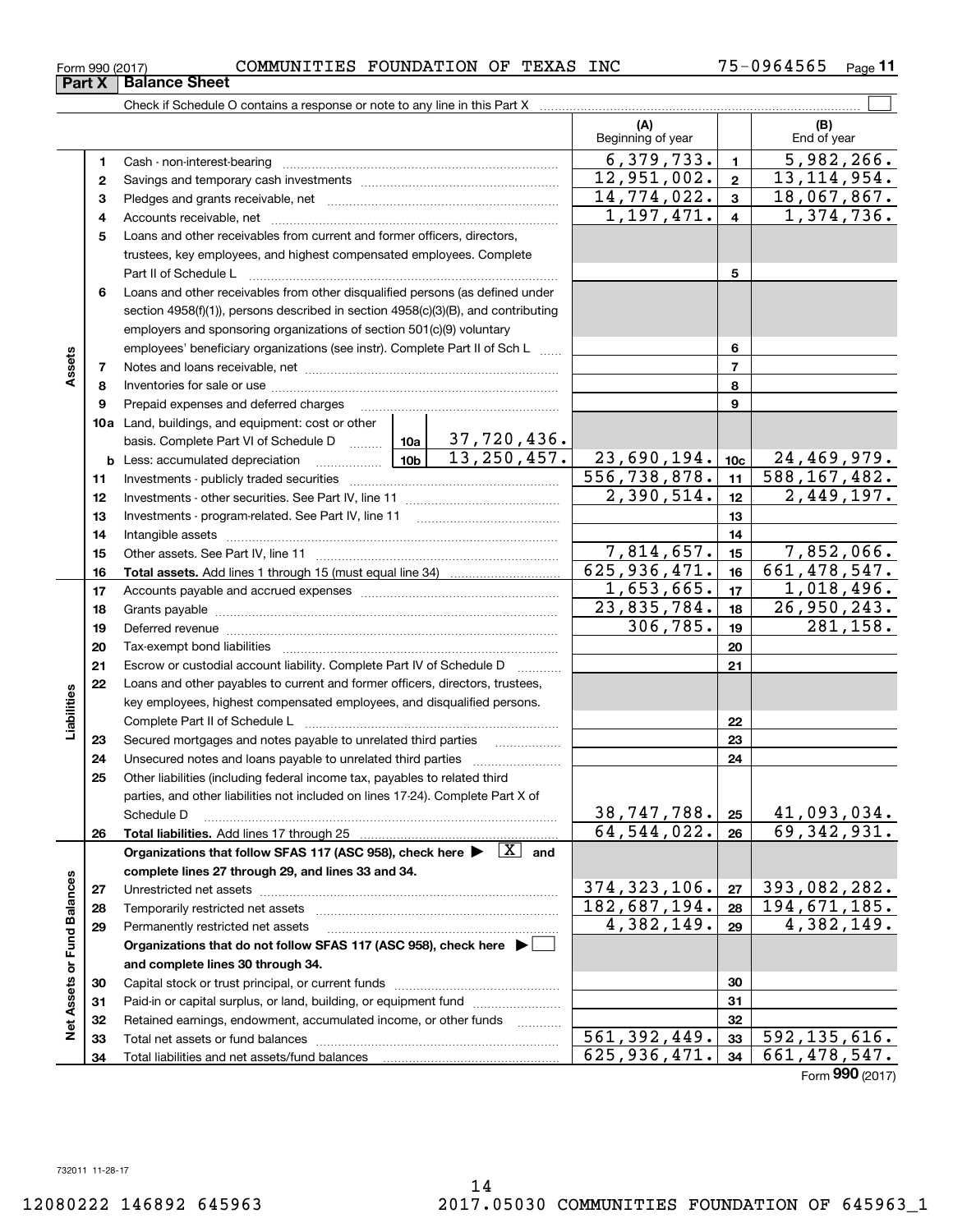| Part XI<br>$\overline{\mathbf{X}}$<br>Check if Schedule O contains a response or note to any line in this Part XI [11] [12] Check if Schedule O contains a response or note to any line in this Part XI<br>152, 524, 701.<br>$\mathbf{1}$<br>Total revenue (must equal Part VIII, column (A), line 12)<br>1<br>137, 101, 607.<br>$\overline{2}$<br>2<br>15,423,094.<br>3<br>3<br>Revenue less expenses. Subtract line 2 from line 1<br>561, 392, 449.<br>$\overline{\mathbf{A}}$<br>4<br>15, 204, 118.<br>5<br>Net unrealized gains (losses) on investments<br>5<br>6<br>Donated services and use of facilities<br>6<br>$\overline{7}$<br>Investment expenses<br>7<br>8<br>Prior period adjustments<br>8<br>115,955.<br>$\mathbf{Q}$<br>Other changes in net assets or fund balances (explain in Schedule O) [11] [2000] [2000] [2000] [2000] [2000] [<br>9<br>Net assets or fund balances at end of year. Combine lines 3 through 9 (must equal Part X, line 33,<br>10<br>592, 135, 616.<br>10<br>column (B))<br>Part XII Financial Statements and Reporting<br><b>No</b><br>Yes<br>$\boxed{\mathbf{X}}$ Accrual<br>Accounting method used to prepare the Form 990: <u>[</u> Cash<br>Other<br>1.<br>If the organization changed its method of accounting from a prior year or checked "Other," explain in Schedule O.<br>Χ<br>2a Were the organization's financial statements compiled or reviewed by an independent accountant?<br>2a<br>If "Yes," check a box below to indicate whether the financial statements for the year were compiled or reviewed on a<br>separate basis, consolidated basis, or both:<br>Both consolidated and separate basis<br>Separate basis<br>Consolidated basis<br>X<br><b>b</b> Were the organization's financial statements audited by an independent accountant?<br>2 <sub>b</sub><br>If "Yes," check a box below to indicate whether the financial statements for the year were audited on a separate basis,<br>consolidated basis, or both:<br>$\overline{X}$ Consolidated basis<br>Separate basis<br>Both consolidated and separate basis<br>c If "Yes" to line 2a or 2b, does the organization have a committee that assumes responsibility for oversight of the audit,<br>X<br>2c<br>If the organization changed either its oversight process or selection process during the tax year, explain in Schedule O.<br>3a As a result of a federal award, was the organization required to undergo an audit or audits as set forth in the Single Audit<br>Χ<br>За<br><b>b</b> If "Yes," did the organization undergo the required audit or audits? If the organization did not undergo the required audit<br>3b<br>or audits, explain why in Schedule O and describe any steps taken to undergo such audits matures and the matur<br>$000 -$ | COMMUNITIES FOUNDATION OF TEXAS INC<br>Form 990 (2017) | 75-0964565 |  | Page 12 |
|---------------------------------------------------------------------------------------------------------------------------------------------------------------------------------------------------------------------------------------------------------------------------------------------------------------------------------------------------------------------------------------------------------------------------------------------------------------------------------------------------------------------------------------------------------------------------------------------------------------------------------------------------------------------------------------------------------------------------------------------------------------------------------------------------------------------------------------------------------------------------------------------------------------------------------------------------------------------------------------------------------------------------------------------------------------------------------------------------------------------------------------------------------------------------------------------------------------------------------------------------------------------------------------------------------------------------------------------------------------------------------------------------------------------------------------------------------------------------------------------------------------------------------------------------------------------------------------------------------------------------------------------------------------------------------------------------------------------------------------------------------------------------------------------------------------------------------------------------------------------------------------------------------------------------------------------------------------------------------------------------------------------------------------------------------------------------------------------------------------------------------------------------------------------------------------------------------------------------------------------------------------------------------------------------------------------------------------------------------------------------------------------------------------------------------------------------------------------------------------------------------------------------------------------------------------------------------------------------------------------------------------------------------------------------------------------------------------------------------------------------------------------------------|--------------------------------------------------------|------------|--|---------|
|                                                                                                                                                                                                                                                                                                                                                                                                                                                                                                                                                                                                                                                                                                                                                                                                                                                                                                                                                                                                                                                                                                                                                                                                                                                                                                                                                                                                                                                                                                                                                                                                                                                                                                                                                                                                                                                                                                                                                                                                                                                                                                                                                                                                                                                                                                                                                                                                                                                                                                                                                                                                                                                                                                                                                                                 | <b>Reconciliation of Net Assets</b>                    |            |  |         |
|                                                                                                                                                                                                                                                                                                                                                                                                                                                                                                                                                                                                                                                                                                                                                                                                                                                                                                                                                                                                                                                                                                                                                                                                                                                                                                                                                                                                                                                                                                                                                                                                                                                                                                                                                                                                                                                                                                                                                                                                                                                                                                                                                                                                                                                                                                                                                                                                                                                                                                                                                                                                                                                                                                                                                                                 |                                                        |            |  |         |
|                                                                                                                                                                                                                                                                                                                                                                                                                                                                                                                                                                                                                                                                                                                                                                                                                                                                                                                                                                                                                                                                                                                                                                                                                                                                                                                                                                                                                                                                                                                                                                                                                                                                                                                                                                                                                                                                                                                                                                                                                                                                                                                                                                                                                                                                                                                                                                                                                                                                                                                                                                                                                                                                                                                                                                                 |                                                        |            |  |         |
|                                                                                                                                                                                                                                                                                                                                                                                                                                                                                                                                                                                                                                                                                                                                                                                                                                                                                                                                                                                                                                                                                                                                                                                                                                                                                                                                                                                                                                                                                                                                                                                                                                                                                                                                                                                                                                                                                                                                                                                                                                                                                                                                                                                                                                                                                                                                                                                                                                                                                                                                                                                                                                                                                                                                                                                 |                                                        |            |  |         |
|                                                                                                                                                                                                                                                                                                                                                                                                                                                                                                                                                                                                                                                                                                                                                                                                                                                                                                                                                                                                                                                                                                                                                                                                                                                                                                                                                                                                                                                                                                                                                                                                                                                                                                                                                                                                                                                                                                                                                                                                                                                                                                                                                                                                                                                                                                                                                                                                                                                                                                                                                                                                                                                                                                                                                                                 |                                                        |            |  |         |
|                                                                                                                                                                                                                                                                                                                                                                                                                                                                                                                                                                                                                                                                                                                                                                                                                                                                                                                                                                                                                                                                                                                                                                                                                                                                                                                                                                                                                                                                                                                                                                                                                                                                                                                                                                                                                                                                                                                                                                                                                                                                                                                                                                                                                                                                                                                                                                                                                                                                                                                                                                                                                                                                                                                                                                                 |                                                        |            |  |         |
|                                                                                                                                                                                                                                                                                                                                                                                                                                                                                                                                                                                                                                                                                                                                                                                                                                                                                                                                                                                                                                                                                                                                                                                                                                                                                                                                                                                                                                                                                                                                                                                                                                                                                                                                                                                                                                                                                                                                                                                                                                                                                                                                                                                                                                                                                                                                                                                                                                                                                                                                                                                                                                                                                                                                                                                 |                                                        |            |  |         |
|                                                                                                                                                                                                                                                                                                                                                                                                                                                                                                                                                                                                                                                                                                                                                                                                                                                                                                                                                                                                                                                                                                                                                                                                                                                                                                                                                                                                                                                                                                                                                                                                                                                                                                                                                                                                                                                                                                                                                                                                                                                                                                                                                                                                                                                                                                                                                                                                                                                                                                                                                                                                                                                                                                                                                                                 |                                                        |            |  |         |
|                                                                                                                                                                                                                                                                                                                                                                                                                                                                                                                                                                                                                                                                                                                                                                                                                                                                                                                                                                                                                                                                                                                                                                                                                                                                                                                                                                                                                                                                                                                                                                                                                                                                                                                                                                                                                                                                                                                                                                                                                                                                                                                                                                                                                                                                                                                                                                                                                                                                                                                                                                                                                                                                                                                                                                                 |                                                        |            |  |         |
|                                                                                                                                                                                                                                                                                                                                                                                                                                                                                                                                                                                                                                                                                                                                                                                                                                                                                                                                                                                                                                                                                                                                                                                                                                                                                                                                                                                                                                                                                                                                                                                                                                                                                                                                                                                                                                                                                                                                                                                                                                                                                                                                                                                                                                                                                                                                                                                                                                                                                                                                                                                                                                                                                                                                                                                 |                                                        |            |  |         |
|                                                                                                                                                                                                                                                                                                                                                                                                                                                                                                                                                                                                                                                                                                                                                                                                                                                                                                                                                                                                                                                                                                                                                                                                                                                                                                                                                                                                                                                                                                                                                                                                                                                                                                                                                                                                                                                                                                                                                                                                                                                                                                                                                                                                                                                                                                                                                                                                                                                                                                                                                                                                                                                                                                                                                                                 |                                                        |            |  |         |
|                                                                                                                                                                                                                                                                                                                                                                                                                                                                                                                                                                                                                                                                                                                                                                                                                                                                                                                                                                                                                                                                                                                                                                                                                                                                                                                                                                                                                                                                                                                                                                                                                                                                                                                                                                                                                                                                                                                                                                                                                                                                                                                                                                                                                                                                                                                                                                                                                                                                                                                                                                                                                                                                                                                                                                                 |                                                        |            |  |         |
|                                                                                                                                                                                                                                                                                                                                                                                                                                                                                                                                                                                                                                                                                                                                                                                                                                                                                                                                                                                                                                                                                                                                                                                                                                                                                                                                                                                                                                                                                                                                                                                                                                                                                                                                                                                                                                                                                                                                                                                                                                                                                                                                                                                                                                                                                                                                                                                                                                                                                                                                                                                                                                                                                                                                                                                 |                                                        |            |  |         |
|                                                                                                                                                                                                                                                                                                                                                                                                                                                                                                                                                                                                                                                                                                                                                                                                                                                                                                                                                                                                                                                                                                                                                                                                                                                                                                                                                                                                                                                                                                                                                                                                                                                                                                                                                                                                                                                                                                                                                                                                                                                                                                                                                                                                                                                                                                                                                                                                                                                                                                                                                                                                                                                                                                                                                                                 |                                                        |            |  |         |
|                                                                                                                                                                                                                                                                                                                                                                                                                                                                                                                                                                                                                                                                                                                                                                                                                                                                                                                                                                                                                                                                                                                                                                                                                                                                                                                                                                                                                                                                                                                                                                                                                                                                                                                                                                                                                                                                                                                                                                                                                                                                                                                                                                                                                                                                                                                                                                                                                                                                                                                                                                                                                                                                                                                                                                                 |                                                        |            |  |         |
|                                                                                                                                                                                                                                                                                                                                                                                                                                                                                                                                                                                                                                                                                                                                                                                                                                                                                                                                                                                                                                                                                                                                                                                                                                                                                                                                                                                                                                                                                                                                                                                                                                                                                                                                                                                                                                                                                                                                                                                                                                                                                                                                                                                                                                                                                                                                                                                                                                                                                                                                                                                                                                                                                                                                                                                 |                                                        |            |  |         |
|                                                                                                                                                                                                                                                                                                                                                                                                                                                                                                                                                                                                                                                                                                                                                                                                                                                                                                                                                                                                                                                                                                                                                                                                                                                                                                                                                                                                                                                                                                                                                                                                                                                                                                                                                                                                                                                                                                                                                                                                                                                                                                                                                                                                                                                                                                                                                                                                                                                                                                                                                                                                                                                                                                                                                                                 |                                                        |            |  |         |
|                                                                                                                                                                                                                                                                                                                                                                                                                                                                                                                                                                                                                                                                                                                                                                                                                                                                                                                                                                                                                                                                                                                                                                                                                                                                                                                                                                                                                                                                                                                                                                                                                                                                                                                                                                                                                                                                                                                                                                                                                                                                                                                                                                                                                                                                                                                                                                                                                                                                                                                                                                                                                                                                                                                                                                                 |                                                        |            |  |         |
|                                                                                                                                                                                                                                                                                                                                                                                                                                                                                                                                                                                                                                                                                                                                                                                                                                                                                                                                                                                                                                                                                                                                                                                                                                                                                                                                                                                                                                                                                                                                                                                                                                                                                                                                                                                                                                                                                                                                                                                                                                                                                                                                                                                                                                                                                                                                                                                                                                                                                                                                                                                                                                                                                                                                                                                 |                                                        |            |  |         |
|                                                                                                                                                                                                                                                                                                                                                                                                                                                                                                                                                                                                                                                                                                                                                                                                                                                                                                                                                                                                                                                                                                                                                                                                                                                                                                                                                                                                                                                                                                                                                                                                                                                                                                                                                                                                                                                                                                                                                                                                                                                                                                                                                                                                                                                                                                                                                                                                                                                                                                                                                                                                                                                                                                                                                                                 |                                                        |            |  |         |
|                                                                                                                                                                                                                                                                                                                                                                                                                                                                                                                                                                                                                                                                                                                                                                                                                                                                                                                                                                                                                                                                                                                                                                                                                                                                                                                                                                                                                                                                                                                                                                                                                                                                                                                                                                                                                                                                                                                                                                                                                                                                                                                                                                                                                                                                                                                                                                                                                                                                                                                                                                                                                                                                                                                                                                                 |                                                        |            |  |         |
|                                                                                                                                                                                                                                                                                                                                                                                                                                                                                                                                                                                                                                                                                                                                                                                                                                                                                                                                                                                                                                                                                                                                                                                                                                                                                                                                                                                                                                                                                                                                                                                                                                                                                                                                                                                                                                                                                                                                                                                                                                                                                                                                                                                                                                                                                                                                                                                                                                                                                                                                                                                                                                                                                                                                                                                 |                                                        |            |  |         |
|                                                                                                                                                                                                                                                                                                                                                                                                                                                                                                                                                                                                                                                                                                                                                                                                                                                                                                                                                                                                                                                                                                                                                                                                                                                                                                                                                                                                                                                                                                                                                                                                                                                                                                                                                                                                                                                                                                                                                                                                                                                                                                                                                                                                                                                                                                                                                                                                                                                                                                                                                                                                                                                                                                                                                                                 |                                                        |            |  |         |
|                                                                                                                                                                                                                                                                                                                                                                                                                                                                                                                                                                                                                                                                                                                                                                                                                                                                                                                                                                                                                                                                                                                                                                                                                                                                                                                                                                                                                                                                                                                                                                                                                                                                                                                                                                                                                                                                                                                                                                                                                                                                                                                                                                                                                                                                                                                                                                                                                                                                                                                                                                                                                                                                                                                                                                                 |                                                        |            |  |         |
|                                                                                                                                                                                                                                                                                                                                                                                                                                                                                                                                                                                                                                                                                                                                                                                                                                                                                                                                                                                                                                                                                                                                                                                                                                                                                                                                                                                                                                                                                                                                                                                                                                                                                                                                                                                                                                                                                                                                                                                                                                                                                                                                                                                                                                                                                                                                                                                                                                                                                                                                                                                                                                                                                                                                                                                 |                                                        |            |  |         |
|                                                                                                                                                                                                                                                                                                                                                                                                                                                                                                                                                                                                                                                                                                                                                                                                                                                                                                                                                                                                                                                                                                                                                                                                                                                                                                                                                                                                                                                                                                                                                                                                                                                                                                                                                                                                                                                                                                                                                                                                                                                                                                                                                                                                                                                                                                                                                                                                                                                                                                                                                                                                                                                                                                                                                                                 |                                                        |            |  |         |
|                                                                                                                                                                                                                                                                                                                                                                                                                                                                                                                                                                                                                                                                                                                                                                                                                                                                                                                                                                                                                                                                                                                                                                                                                                                                                                                                                                                                                                                                                                                                                                                                                                                                                                                                                                                                                                                                                                                                                                                                                                                                                                                                                                                                                                                                                                                                                                                                                                                                                                                                                                                                                                                                                                                                                                                 |                                                        |            |  |         |
|                                                                                                                                                                                                                                                                                                                                                                                                                                                                                                                                                                                                                                                                                                                                                                                                                                                                                                                                                                                                                                                                                                                                                                                                                                                                                                                                                                                                                                                                                                                                                                                                                                                                                                                                                                                                                                                                                                                                                                                                                                                                                                                                                                                                                                                                                                                                                                                                                                                                                                                                                                                                                                                                                                                                                                                 |                                                        |            |  |         |
|                                                                                                                                                                                                                                                                                                                                                                                                                                                                                                                                                                                                                                                                                                                                                                                                                                                                                                                                                                                                                                                                                                                                                                                                                                                                                                                                                                                                                                                                                                                                                                                                                                                                                                                                                                                                                                                                                                                                                                                                                                                                                                                                                                                                                                                                                                                                                                                                                                                                                                                                                                                                                                                                                                                                                                                 |                                                        |            |  |         |
|                                                                                                                                                                                                                                                                                                                                                                                                                                                                                                                                                                                                                                                                                                                                                                                                                                                                                                                                                                                                                                                                                                                                                                                                                                                                                                                                                                                                                                                                                                                                                                                                                                                                                                                                                                                                                                                                                                                                                                                                                                                                                                                                                                                                                                                                                                                                                                                                                                                                                                                                                                                                                                                                                                                                                                                 |                                                        |            |  |         |
|                                                                                                                                                                                                                                                                                                                                                                                                                                                                                                                                                                                                                                                                                                                                                                                                                                                                                                                                                                                                                                                                                                                                                                                                                                                                                                                                                                                                                                                                                                                                                                                                                                                                                                                                                                                                                                                                                                                                                                                                                                                                                                                                                                                                                                                                                                                                                                                                                                                                                                                                                                                                                                                                                                                                                                                 |                                                        |            |  |         |
|                                                                                                                                                                                                                                                                                                                                                                                                                                                                                                                                                                                                                                                                                                                                                                                                                                                                                                                                                                                                                                                                                                                                                                                                                                                                                                                                                                                                                                                                                                                                                                                                                                                                                                                                                                                                                                                                                                                                                                                                                                                                                                                                                                                                                                                                                                                                                                                                                                                                                                                                                                                                                                                                                                                                                                                 |                                                        |            |  |         |
|                                                                                                                                                                                                                                                                                                                                                                                                                                                                                                                                                                                                                                                                                                                                                                                                                                                                                                                                                                                                                                                                                                                                                                                                                                                                                                                                                                                                                                                                                                                                                                                                                                                                                                                                                                                                                                                                                                                                                                                                                                                                                                                                                                                                                                                                                                                                                                                                                                                                                                                                                                                                                                                                                                                                                                                 |                                                        |            |  |         |
|                                                                                                                                                                                                                                                                                                                                                                                                                                                                                                                                                                                                                                                                                                                                                                                                                                                                                                                                                                                                                                                                                                                                                                                                                                                                                                                                                                                                                                                                                                                                                                                                                                                                                                                                                                                                                                                                                                                                                                                                                                                                                                                                                                                                                                                                                                                                                                                                                                                                                                                                                                                                                                                                                                                                                                                 |                                                        |            |  |         |

Form (2017) **990**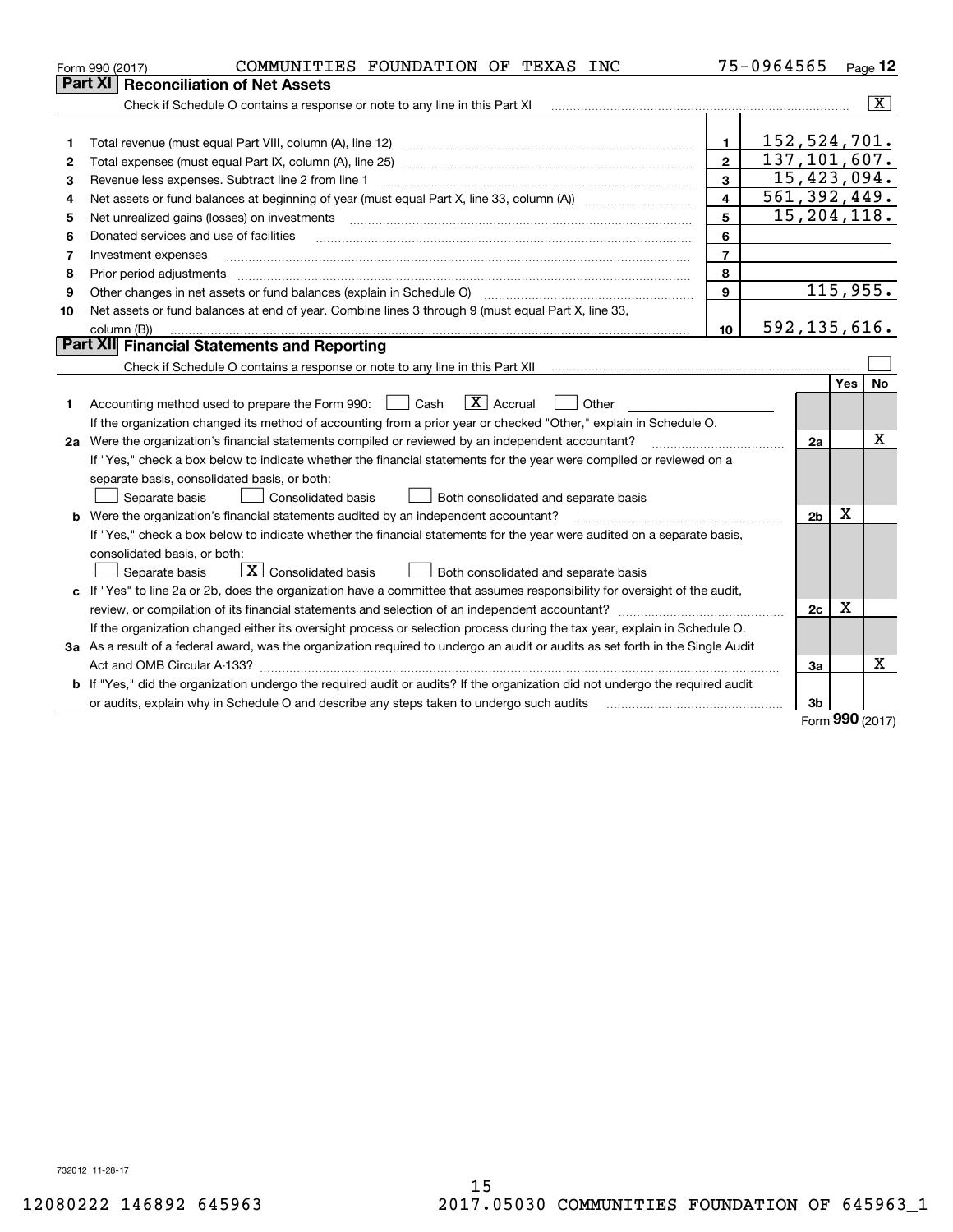| <b>SCHEDULE A</b> |
|-------------------|
|-------------------|

**(Form 990 or 990-EZ)**

# **Public Charity Status and Public Support**

**Complete if the organization is a section 501(c)(3) organization or a section 4947(a)(1) nonexempt charitable trust. | Attach to Form 990 or Form 990-EZ.** 

| OMB No 1545-0047                    |
|-------------------------------------|
| 01                                  |
| <b>Open to Public</b><br>Inspection |

 $\overline{\phantom{a}}$ 

| Department of the Treasury<br>Internal Revenue Service |                   |                                                                                                                                           |  | Attach to Form 990 or Form 990-EZ.<br>$\blacktriangleright$ Go to www.irs.gov/Form990 for instructions and the latest information. |                                                                                                                                               | <b>Open to Public</b><br>Inspection |                                   |                            |  |                                       |  |  |
|--------------------------------------------------------|-------------------|-------------------------------------------------------------------------------------------------------------------------------------------|--|------------------------------------------------------------------------------------------------------------------------------------|-----------------------------------------------------------------------------------------------------------------------------------------------|-------------------------------------|-----------------------------------|----------------------------|--|---------------------------------------|--|--|
|                                                        |                   | Name of the organization                                                                                                                  |  |                                                                                                                                    |                                                                                                                                               |                                     |                                   |                            |  | <b>Employer identification number</b> |  |  |
|                                                        |                   |                                                                                                                                           |  |                                                                                                                                    | COMMUNITIES FOUNDATION OF TEXAS INC                                                                                                           |                                     |                                   |                            |  | 75-0964565                            |  |  |
| Part I                                                 |                   |                                                                                                                                           |  |                                                                                                                                    | Reason for Public Charity Status (All organizations must complete this part.) See instructions.                                               |                                     |                                   |                            |  |                                       |  |  |
|                                                        |                   |                                                                                                                                           |  |                                                                                                                                    | The organization is not a private foundation because it is: (For lines 1 through 12, check only one box.)                                     |                                     |                                   |                            |  |                                       |  |  |
| 1                                                      |                   |                                                                                                                                           |  |                                                                                                                                    | A church, convention of churches, or association of churches described in section $170(b)(1)(A)(i)$ .                                         |                                     |                                   |                            |  |                                       |  |  |
| $\mathbf{2}$                                           |                   |                                                                                                                                           |  |                                                                                                                                    | A school described in section 170(b)(1)(A)(ii). (Attach Schedule E (Form 990 or 990-EZ).)                                                     |                                     |                                   |                            |  |                                       |  |  |
| 3                                                      |                   |                                                                                                                                           |  |                                                                                                                                    | A hospital or a cooperative hospital service organization described in section 170(b)(1)(A)(iii).                                             |                                     |                                   |                            |  |                                       |  |  |
| 4                                                      |                   |                                                                                                                                           |  |                                                                                                                                    | A medical research organization operated in conjunction with a hospital described in section 170(b)(1)(A)(iii). Enter the hospital's name,    |                                     |                                   |                            |  |                                       |  |  |
|                                                        |                   | city, and state:                                                                                                                          |  |                                                                                                                                    |                                                                                                                                               |                                     |                                   |                            |  |                                       |  |  |
| 5.                                                     |                   |                                                                                                                                           |  |                                                                                                                                    | An organization operated for the benefit of a college or university owned or operated by a governmental unit described in                     |                                     |                                   |                            |  |                                       |  |  |
|                                                        |                   |                                                                                                                                           |  | section 170(b)(1)(A)(iv). (Complete Part II.)                                                                                      |                                                                                                                                               |                                     |                                   |                            |  |                                       |  |  |
| 6                                                      |                   |                                                                                                                                           |  |                                                                                                                                    | A federal, state, or local government or governmental unit described in section 170(b)(1)(A)(v).                                              |                                     |                                   |                            |  |                                       |  |  |
|                                                        | $7 \vert X \vert$ | An organization that normally receives a substantial part of its support from a governmental unit or from the general public described in |  |                                                                                                                                    |                                                                                                                                               |                                     |                                   |                            |  |                                       |  |  |
|                                                        |                   |                                                                                                                                           |  | section 170(b)(1)(A)(vi). (Complete Part II.)                                                                                      |                                                                                                                                               |                                     |                                   |                            |  |                                       |  |  |
| 8                                                      |                   |                                                                                                                                           |  |                                                                                                                                    | A community trust described in section 170(b)(1)(A)(vi). (Complete Part II.)                                                                  |                                     |                                   |                            |  |                                       |  |  |
| 9                                                      |                   |                                                                                                                                           |  |                                                                                                                                    | An agricultural research organization described in section 170(b)(1)(A)(ix) operated in conjunction with a land-grant college                 |                                     |                                   |                            |  |                                       |  |  |
|                                                        |                   |                                                                                                                                           |  |                                                                                                                                    | or university or a non-land-grant college of agriculture (see instructions). Enter the name, city, and state of the college or                |                                     |                                   |                            |  |                                       |  |  |
|                                                        |                   | university:                                                                                                                               |  |                                                                                                                                    |                                                                                                                                               |                                     |                                   |                            |  |                                       |  |  |
| 10                                                     |                   |                                                                                                                                           |  |                                                                                                                                    | An organization that normally receives: (1) more than 33 1/3% of its support from contributions, membership fees, and gross receipts from     |                                     |                                   |                            |  |                                       |  |  |
|                                                        |                   |                                                                                                                                           |  |                                                                                                                                    | activities related to its exempt functions - subject to certain exceptions, and (2) no more than 33 1/3% of its support from gross investment |                                     |                                   |                            |  |                                       |  |  |
|                                                        |                   |                                                                                                                                           |  |                                                                                                                                    | income and unrelated business taxable income (less section 511 tax) from businesses acquired by the organization after June 30, 1975.         |                                     |                                   |                            |  |                                       |  |  |
|                                                        |                   |                                                                                                                                           |  | See section 509(a)(2). (Complete Part III.)                                                                                        |                                                                                                                                               |                                     |                                   |                            |  |                                       |  |  |
| 11                                                     |                   |                                                                                                                                           |  |                                                                                                                                    | An organization organized and operated exclusively to test for public safety. See section 509(a)(4).                                          |                                     |                                   |                            |  |                                       |  |  |
| 12                                                     |                   |                                                                                                                                           |  |                                                                                                                                    | An organization organized and operated exclusively for the benefit of, to perform the functions of, or to carry out the purposes of one or    |                                     |                                   |                            |  |                                       |  |  |
|                                                        |                   |                                                                                                                                           |  |                                                                                                                                    | more publicly supported organizations described in section 509(a)(1) or section 509(a)(2). See section 509(a)(3). Check the box in            |                                     |                                   |                            |  |                                       |  |  |
|                                                        |                   |                                                                                                                                           |  |                                                                                                                                    | lines 12a through 12d that describes the type of supporting organization and complete lines 12e, 12f, and 12g.                                |                                     |                                   |                            |  |                                       |  |  |
| а                                                      |                   |                                                                                                                                           |  |                                                                                                                                    | Type I. A supporting organization operated, supervised, or controlled by its supported organization(s), typically by giving                   |                                     |                                   |                            |  |                                       |  |  |
|                                                        |                   |                                                                                                                                           |  |                                                                                                                                    | the supported organization(s) the power to regularly appoint or elect a majority of the directors or trustees of the supporting               |                                     |                                   |                            |  |                                       |  |  |
|                                                        |                   |                                                                                                                                           |  | organization. You must complete Part IV, Sections A and B.                                                                         |                                                                                                                                               |                                     |                                   |                            |  |                                       |  |  |
| b                                                      |                   |                                                                                                                                           |  |                                                                                                                                    | Type II. A supporting organization supervised or controlled in connection with its supported organization(s), by having                       |                                     |                                   |                            |  |                                       |  |  |
|                                                        |                   |                                                                                                                                           |  |                                                                                                                                    | control or management of the supporting organization vested in the same persons that control or manage the supported                          |                                     |                                   |                            |  |                                       |  |  |
|                                                        |                   |                                                                                                                                           |  | organization(s). You must complete Part IV, Sections A and C.                                                                      |                                                                                                                                               |                                     |                                   |                            |  |                                       |  |  |
| с                                                      |                   |                                                                                                                                           |  |                                                                                                                                    | Type III functionally integrated. A supporting organization operated in connection with, and functionally integrated with,                    |                                     |                                   |                            |  |                                       |  |  |
|                                                        |                   |                                                                                                                                           |  |                                                                                                                                    | its supported organization(s) (see instructions). You must complete Part IV, Sections A, D, and E.                                            |                                     |                                   |                            |  |                                       |  |  |
| d                                                      |                   |                                                                                                                                           |  |                                                                                                                                    | Type III non-functionally integrated. A supporting organization operated in connection with its supported organization(s)                     |                                     |                                   |                            |  |                                       |  |  |
|                                                        |                   |                                                                                                                                           |  |                                                                                                                                    | that is not functionally integrated. The organization generally must satisfy a distribution requirement and an attentiveness                  |                                     |                                   |                            |  |                                       |  |  |
|                                                        |                   |                                                                                                                                           |  |                                                                                                                                    | requirement (see instructions). You must complete Part IV, Sections A and D, and Part V.                                                      |                                     |                                   |                            |  |                                       |  |  |
| е                                                      |                   |                                                                                                                                           |  |                                                                                                                                    | Check this box if the organization received a written determination from the IRS that it is a Type I, Type II, Type III                       |                                     |                                   |                            |  |                                       |  |  |
|                                                        |                   |                                                                                                                                           |  |                                                                                                                                    | functionally integrated, or Type III non-functionally integrated supporting organization.                                                     |                                     |                                   |                            |  |                                       |  |  |
| f                                                      |                   | Enter the number of supported organizations                                                                                               |  | Provide the following information about the supported organization(s).                                                             |                                                                                                                                               |                                     |                                   |                            |  |                                       |  |  |
| a                                                      |                   | (i) Name of supported                                                                                                                     |  | (ii) EIN                                                                                                                           | (iii) Type of organization                                                                                                                    |                                     | (iv) Is the organization listed   | (v) Amount of monetary     |  | (vi) Amount of other                  |  |  |
|                                                        |                   | organization                                                                                                                              |  |                                                                                                                                    | (described on lines 1-10                                                                                                                      | Yes                                 | in your governing document?<br>No | support (see instructions) |  | support (see instructions)            |  |  |
|                                                        |                   |                                                                                                                                           |  |                                                                                                                                    | above (see instructions))                                                                                                                     |                                     |                                   |                            |  |                                       |  |  |
|                                                        |                   |                                                                                                                                           |  |                                                                                                                                    |                                                                                                                                               |                                     |                                   |                            |  |                                       |  |  |
|                                                        |                   |                                                                                                                                           |  |                                                                                                                                    |                                                                                                                                               |                                     |                                   |                            |  |                                       |  |  |
|                                                        |                   |                                                                                                                                           |  |                                                                                                                                    |                                                                                                                                               |                                     |                                   |                            |  |                                       |  |  |
|                                                        |                   |                                                                                                                                           |  |                                                                                                                                    |                                                                                                                                               |                                     |                                   |                            |  |                                       |  |  |
|                                                        |                   |                                                                                                                                           |  |                                                                                                                                    |                                                                                                                                               |                                     |                                   |                            |  |                                       |  |  |
|                                                        |                   |                                                                                                                                           |  |                                                                                                                                    |                                                                                                                                               |                                     |                                   |                            |  |                                       |  |  |
|                                                        |                   |                                                                                                                                           |  |                                                                                                                                    |                                                                                                                                               |                                     |                                   |                            |  |                                       |  |  |
|                                                        |                   |                                                                                                                                           |  |                                                                                                                                    |                                                                                                                                               |                                     |                                   |                            |  |                                       |  |  |
|                                                        |                   |                                                                                                                                           |  |                                                                                                                                    |                                                                                                                                               |                                     |                                   |                            |  |                                       |  |  |
| Total                                                  |                   |                                                                                                                                           |  |                                                                                                                                    |                                                                                                                                               |                                     |                                   |                            |  |                                       |  |  |

LHA For Paperwork Reduction Act Notice, see the Instructions for Form 990 or 990-EZ. 732021 10-06-17 Schedule A (Form 990 or 990-EZ) 2017

12080222 146892 645963 2017.05030 COMMUNITIES FOUNDATION OF 645963\_1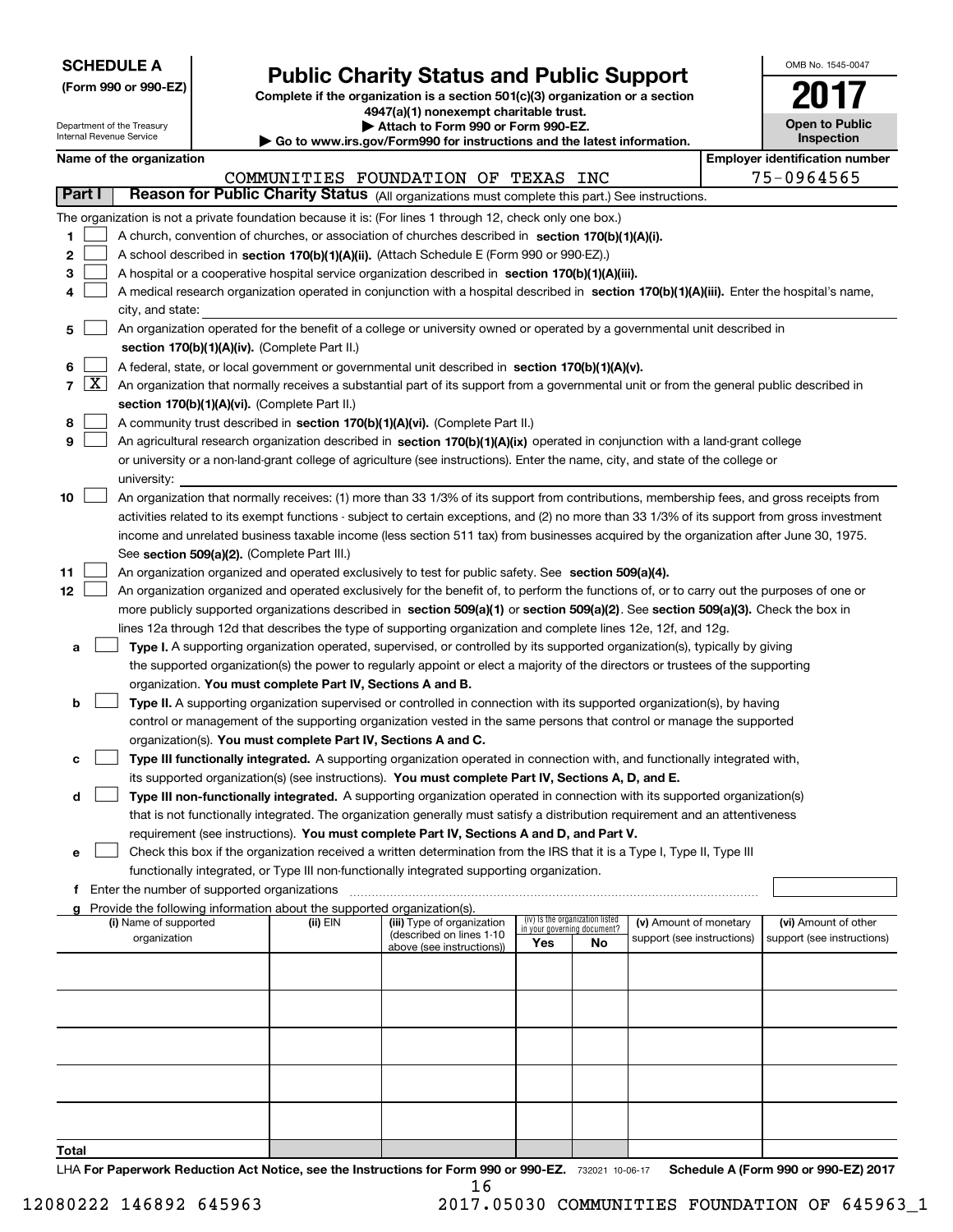#### Schedule A (Form 990 or 990-EZ) 2017 Page COMMUNITIES FOUNDATION OF TEXAS INC 75-0964565 **Part II Support Schedule for Organizations Described in Sections 170(b)(1)(A)(iv) and 170(b)(1)(A)(vi)**

75-0964565 <sub>Page 2</sub>

(Complete only if you checked the box on line 5, 7, or 8 of Part I or if the organization failed to qualify under Part III. If the organization fails to qualify under the tests listed below, please complete Part III.)

|    | <b>Section A. Public Support</b>                                                                                                                                                                                               |                                                        |            |            |            |          |                                      |
|----|--------------------------------------------------------------------------------------------------------------------------------------------------------------------------------------------------------------------------------|--------------------------------------------------------|------------|------------|------------|----------|--------------------------------------|
|    | Calendar year (or fiscal year beginning in) $\blacktriangleright$                                                                                                                                                              | (a) 2013                                               | $(b)$ 2014 | $(c)$ 2015 | $(d)$ 2016 | (e) 2017 | (f) Total                            |
|    | <b>1</b> Gifts, grants, contributions, and<br>membership fees received. (Do not                                                                                                                                                |                                                        |            |            |            |          |                                      |
|    | include any "unusual grants.")                                                                                                                                                                                                 | 98721836.105788784105992483106394234122938454539835791 |            |            |            |          |                                      |
|    | 2 Tax revenues levied for the organ-<br>ization's benefit and either paid to                                                                                                                                                   |                                                        |            |            |            |          |                                      |
|    | or expended on its behalf                                                                                                                                                                                                      |                                                        |            |            |            |          |                                      |
|    | 3 The value of services or facilities                                                                                                                                                                                          |                                                        |            |            |            |          |                                      |
|    | furnished by a governmental unit to<br>the organization without charge                                                                                                                                                         |                                                        |            |            |            |          |                                      |
|    | 4 Total. Add lines 1 through 3                                                                                                                                                                                                 | 98721836.105788784105992483106394234122938454539835791 |            |            |            |          |                                      |
|    | The portion of total contributions                                                                                                                                                                                             |                                                        |            |            |            |          |                                      |
|    | by each person (other than a                                                                                                                                                                                                   |                                                        |            |            |            |          |                                      |
|    | governmental unit or publicly                                                                                                                                                                                                  |                                                        |            |            |            |          |                                      |
|    | supported organization) included                                                                                                                                                                                               |                                                        |            |            |            |          |                                      |
|    | on line 1 that exceeds 2% of the                                                                                                                                                                                               |                                                        |            |            |            |          |                                      |
|    | amount shown on line 11,                                                                                                                                                                                                       |                                                        |            |            |            |          |                                      |
|    | column (f)                                                                                                                                                                                                                     |                                                        |            |            |            |          | 48326425.                            |
|    | 6 Public support. Subtract line 5 from line 4.                                                                                                                                                                                 |                                                        |            |            |            |          | 491509366                            |
|    | <b>Section B. Total Support</b>                                                                                                                                                                                                |                                                        |            |            |            |          |                                      |
|    | Calendar year (or fiscal year beginning in) $\blacktriangleright$                                                                                                                                                              | (a) 2013                                               | $(b)$ 2014 | $(c)$ 2015 | $(d)$ 2016 | (e) 2017 | (f) Total                            |
|    | <b>7</b> Amounts from line 4                                                                                                                                                                                                   | 98721836.105788784105992483106394234122938454539835791 |            |            |            |          |                                      |
|    | Gross income from interest,                                                                                                                                                                                                    |                                                        |            |            |            |          |                                      |
|    | dividends, payments received on                                                                                                                                                                                                |                                                        |            |            |            |          |                                      |
|    | securities loans, rents, royalties,                                                                                                                                                                                            |                                                        |            |            |            |          |                                      |
|    | and income from similar sources                                                                                                                                                                                                | 6245705.                                               | 6718698.   | 6100027.   | 6857125.   |          | 7241700. 33163255.                   |
|    | 9 Net income from unrelated business                                                                                                                                                                                           |                                                        |            |            |            |          |                                      |
|    | activities, whether or not the                                                                                                                                                                                                 |                                                        |            |            |            |          |                                      |
|    | business is regularly carried on                                                                                                                                                                                               |                                                        |            |            |            |          |                                      |
|    | 10 Other income. Do not include gain                                                                                                                                                                                           |                                                        |            |            |            |          |                                      |
|    | or loss from the sale of capital                                                                                                                                                                                               |                                                        |            |            |            |          |                                      |
|    | assets (Explain in Part VI.)                                                                                                                                                                                                   | 40, 235.                                               | 34,050.    | 68,680.    | 46,300.    |          | $62,416.$ 251,681.                   |
|    | <b>11 Total support.</b> Add lines 7 through 10                                                                                                                                                                                |                                                        |            |            |            |          | 573250727                            |
|    | 12 Gross receipts from related activities, etc. (see instructions)                                                                                                                                                             |                                                        |            |            |            | 12       | 25,815,697.                          |
|    | 13 First five years. If the Form 990 is for the organization's first, second, third, fourth, or fifth tax year as a section 501(c)(3)                                                                                          |                                                        |            |            |            |          |                                      |
|    | organization, check this box and stop here<br>Section C. Computation of Public Support Percentage                                                                                                                              |                                                        |            |            |            |          |                                      |
|    |                                                                                                                                                                                                                                |                                                        |            |            |            | 14       | 85.74<br>$\frac{9}{6}$               |
|    |                                                                                                                                                                                                                                |                                                        |            |            |            | 15       | 86.60<br>%                           |
|    | 16a 33 1/3% support test - 2017. If the organization did not check the box on line 13, and line 14 is 33 1/3% or more, check this box and                                                                                      |                                                        |            |            |            |          |                                      |
|    | stop here. The organization qualifies as a publicly supported organization                                                                                                                                                     |                                                        |            |            |            |          | $\blacktriangleright$ $\vert$ X      |
|    | b 33 1/3% support test - 2016. If the organization did not check a box on line 13 or 16a, and line 15 is 33 1/3% or more, check this box                                                                                       |                                                        |            |            |            |          |                                      |
|    | and stop here. The organization qualifies as a publicly supported organization [11] manuscription manuscription manuscription manuscription manuscription manuscription manuscription manuscription manuscription manuscriptio |                                                        |            |            |            |          |                                      |
|    | 17a 10% -facts-and-circumstances test - 2017. If the organization did not check a box on line 13, 16a, or 16b, and line 14 is 10% or more,                                                                                     |                                                        |            |            |            |          |                                      |
|    | and if the organization meets the "facts-and-circumstances" test, check this box and stop here. Explain in Part VI how the organization                                                                                        |                                                        |            |            |            |          |                                      |
|    | meets the "facts-and-circumstances" test. The organization qualifies as a publicly supported organization                                                                                                                      |                                                        |            |            |            |          |                                      |
|    | <b>b 10% -facts-and-circumstances test - 2016.</b> If the organization did not check a box on line 13, 16a, 16b, or 17a, and line 15 is 10% or                                                                                 |                                                        |            |            |            |          |                                      |
|    | more, and if the organization meets the "facts-and-circumstances" test, check this box and stop here. Explain in Part VI how the                                                                                               |                                                        |            |            |            |          |                                      |
|    | organization meets the "facts-and-circumstances" test. The organization qualifies as a publicly supported organization                                                                                                         |                                                        |            |            |            |          |                                      |
| 18 | Private foundation. If the organization did not check a box on line 13, 16a, 16b, 17a, or 17b, check this box and see instructions                                                                                             |                                                        |            |            |            |          | Schedule A (Form 990 or 990-EZ) 2017 |
|    |                                                                                                                                                                                                                                |                                                        |            |            |            |          |                                      |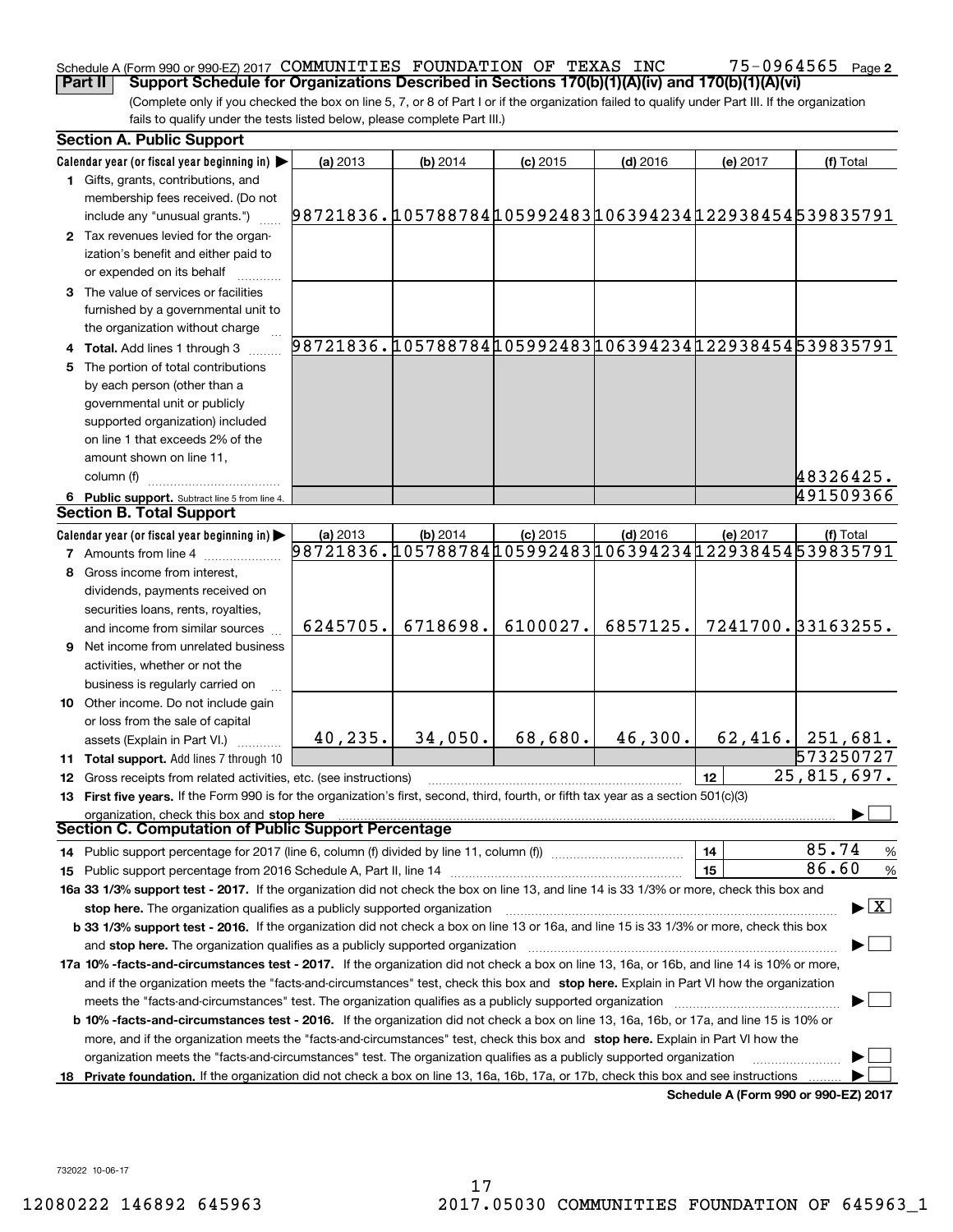#### Schedule A (Form 990 or 990-EZ) 2017 Page COMMUNITIES FOUNDATION OF TEXAS INC 75-0964565 **Part III Support Schedule for Organizations Described in Section 509(a)(2)**

(Complete only if you checked the box on line 10 of Part I or if the organization failed to qualify under Part II. If the organization fails to qualify under the tests listed below, please complete Part II.)

|    | <b>Section A. Public Support</b>                                                                                                                                                                |          |          |            |            |          |                                      |
|----|-------------------------------------------------------------------------------------------------------------------------------------------------------------------------------------------------|----------|----------|------------|------------|----------|--------------------------------------|
|    | Calendar year (or fiscal year beginning in) $\blacktriangleright$                                                                                                                               | (a) 2013 | (b) 2014 | $(c)$ 2015 | $(d)$ 2016 | (e) 2017 | (f) Total                            |
|    | 1 Gifts, grants, contributions, and                                                                                                                                                             |          |          |            |            |          |                                      |
|    | membership fees received. (Do not                                                                                                                                                               |          |          |            |            |          |                                      |
|    | include any "unusual grants.")                                                                                                                                                                  |          |          |            |            |          |                                      |
|    | <b>2</b> Gross receipts from admissions,<br>merchandise sold or services per-<br>formed, or facilities furnished in<br>any activity that is related to the<br>organization's tax-exempt purpose |          |          |            |            |          |                                      |
|    | 3 Gross receipts from activities that<br>are not an unrelated trade or bus-                                                                                                                     |          |          |            |            |          |                                      |
|    | iness under section 513                                                                                                                                                                         |          |          |            |            |          |                                      |
|    | 4 Tax revenues levied for the organ-<br>ization's benefit and either paid to                                                                                                                    |          |          |            |            |          |                                      |
|    | or expended on its behalf                                                                                                                                                                       |          |          |            |            |          |                                      |
|    | 5 The value of services or facilities<br>furnished by a governmental unit to                                                                                                                    |          |          |            |            |          |                                      |
|    | the organization without charge                                                                                                                                                                 |          |          |            |            |          |                                      |
|    | <b>6 Total.</b> Add lines 1 through 5<br>7a Amounts included on lines 1, 2, and                                                                                                                 |          |          |            |            |          |                                      |
|    | 3 received from disqualified persons                                                                                                                                                            |          |          |            |            |          |                                      |
|    | <b>b</b> Amounts included on lines 2 and 3 received<br>from other than disqualified persons that<br>exceed the greater of \$5,000 or 1% of the<br>amount on line 13 for the year                |          |          |            |            |          |                                      |
|    | c Add lines 7a and 7b                                                                                                                                                                           |          |          |            |            |          |                                      |
|    | 8 Public support. (Subtract line 7c from line 6.)<br><b>Section B. Total Support</b>                                                                                                            |          |          |            |            |          |                                      |
|    | Calendar year (or fiscal year beginning in)                                                                                                                                                     | (a) 2013 | (b) 2014 | $(c)$ 2015 | $(d)$ 2016 | (e) 2017 | (f) Total                            |
|    | 9 Amounts from line 6                                                                                                                                                                           |          |          |            |            |          |                                      |
|    | <b>10a</b> Gross income from interest,<br>dividends, payments received on<br>securities loans, rents, royalties,<br>and income from similar sources                                             |          |          |            |            |          |                                      |
|    | <b>b</b> Unrelated business taxable income<br>(less section 511 taxes) from businesses                                                                                                          |          |          |            |            |          |                                      |
|    | acquired after June 30, 1975                                                                                                                                                                    |          |          |            |            |          |                                      |
|    | c Add lines 10a and 10b<br>11 Net income from unrelated business<br>activities not included in line 10b,<br>whether or not the business is<br>regularly carried on                              |          |          |            |            |          |                                      |
|    | 12 Other income. Do not include gain<br>or loss from the sale of capital<br>assets (Explain in Part VI.)                                                                                        |          |          |            |            |          |                                      |
|    | 13 Total support. (Add lines 9, 10c, 11, and 12.)                                                                                                                                               |          |          |            |            |          |                                      |
|    | 14 First five years. If the Form 990 is for the organization's first, second, third, fourth, or fifth tax year as a section 501(c)(3) organization,                                             |          |          |            |            |          |                                      |
|    | check this box and stop here measurements and stop here are constructed and stop here are all the state of the<br><b>Section C. Computation of Public Support Percentage</b>                    |          |          |            |            |          |                                      |
|    |                                                                                                                                                                                                 |          |          |            |            | 15       | %                                    |
| 16 | Public support percentage from 2016 Schedule A, Part III, line 15                                                                                                                               |          |          |            |            | 16       | %                                    |
|    | <b>Section D. Computation of Investment Income Percentage</b>                                                                                                                                   |          |          |            |            |          |                                      |
|    | 17 Investment income percentage for 2017 (line 10c, column (f) divided by line 13, column (f))                                                                                                  |          |          |            |            | 17       | %                                    |
|    | 18 Investment income percentage from 2016 Schedule A, Part III, line 17                                                                                                                         |          |          |            |            | 18       | %                                    |
|    | 19a 33 1/3% support tests - 2017. If the organization did not check the box on line 14, and line 15 is more than 33 1/3%, and line 17 is not                                                    |          |          |            |            |          |                                      |
|    | more than 33 1/3%, check this box and stop here. The organization qualifies as a publicly supported organization                                                                                |          |          |            |            |          | ▶                                    |
|    | b 33 1/3% support tests - 2016. If the organization did not check a box on line 14 or line 19a, and line 16 is more than 33 1/3%, and                                                           |          |          |            |            |          |                                      |
|    | line 18 is not more than 33 1/3%, check this box and stop here. The organization qualifies as a publicly supported organization                                                                 |          |          |            |            |          |                                      |
| 20 | Private foundation. If the organization did not check a box on line 14, 19a, or 19b, check this box and see instructions                                                                        |          |          |            |            |          | .                                    |
|    | 732023 10-06-17                                                                                                                                                                                 |          |          |            |            |          | Schedule A (Form 990 or 990-EZ) 2017 |
|    |                                                                                                                                                                                                 |          | 18       |            |            |          |                                      |

12080222 146892 645963 2017.05030 COMMUNITIES FOUNDATION OF 645963\_1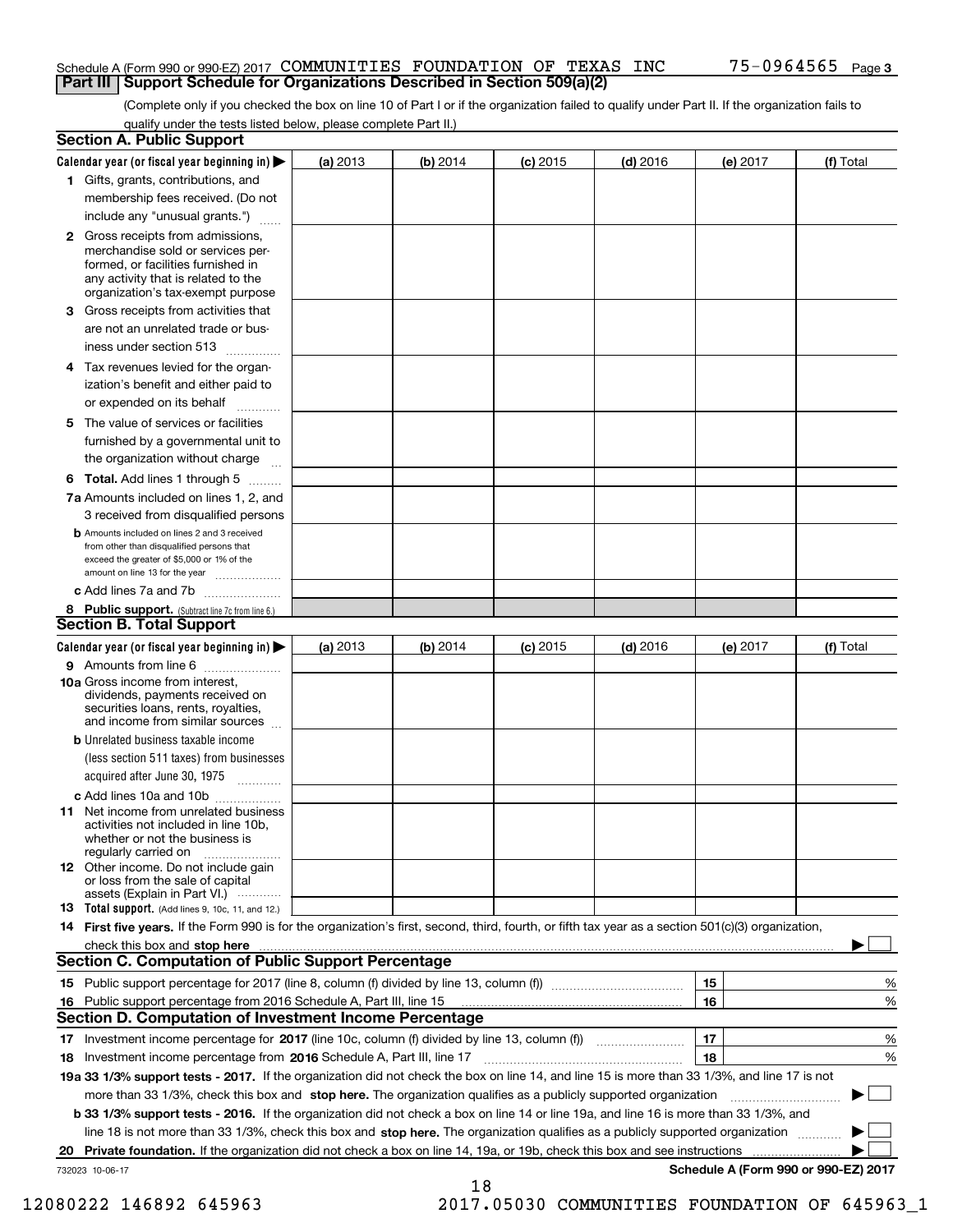**1**

**YesNo**

## **Part IV Supporting Organizations**

(Complete only if you checked a box in line 12 on Part I. If you checked 12a of Part I, complete Sections A and B. If you checked 12b of Part I, complete Sections A and C. If you checked 12c of Part I, complete Sections A, D, and E. If you checked 12d of Part I, complete Sections A and D, and complete Part V.)

### **Section A. All Supporting Organizations**

- **1** Are all of the organization's supported organizations listed by name in the organization's governing documents? If "No," describe in **Part VI** how the supported organizations are designated. If designated by *class or purpose, describe the designation. If historic and continuing relationship, explain.*
- **2** Did the organization have any supported organization that does not have an IRS determination of status under section 509(a)(1) or (2)? If "Yes," explain in Part VI how the organization determined that the supported *organization was described in section 509(a)(1) or (2).*
- **3a** Did the organization have a supported organization described in section 501(c)(4), (5), or (6)? If "Yes," answer *(b) and (c) below.*
- **b** Did the organization confirm that each supported organization qualified under section 501(c)(4), (5), or (6) and satisfied the public support tests under section 509(a)(2)? If "Yes," describe in **Part VI** when and how the *organization made the determination.*
- **c**Did the organization ensure that all support to such organizations was used exclusively for section 170(c)(2)(B) purposes? If "Yes," explain in **Part VI** what controls the organization put in place to ensure such use.
- **4a***If* Was any supported organization not organized in the United States ("foreign supported organization")? *"Yes," and if you checked 12a or 12b in Part I, answer (b) and (c) below.*
- **b** Did the organization have ultimate control and discretion in deciding whether to make grants to the foreign supported organization? If "Yes," describe in **Part VI** how the organization had such control and discretion *despite being controlled or supervised by or in connection with its supported organizations.*
- **c** Did the organization support any foreign supported organization that does not have an IRS determination under sections 501(c)(3) and 509(a)(1) or (2)? If "Yes," explain in **Part VI** what controls the organization used *to ensure that all support to the foreign supported organization was used exclusively for section 170(c)(2)(B) purposes.*
- **5a** Did the organization add, substitute, or remove any supported organizations during the tax year? If "Yes," answer (b) and (c) below (if applicable). Also, provide detail in **Part VI,** including (i) the names and EIN *numbers of the supported organizations added, substituted, or removed; (ii) the reasons for each such action; (iii) the authority under the organization's organizing document authorizing such action; and (iv) how the action was accomplished (such as by amendment to the organizing document).*
- **b** Type I or Type II only. Was any added or substituted supported organization part of a class already designated in the organization's organizing document?
- **cSubstitutions only.**  Was the substitution the result of an event beyond the organization's control?
- **6** Did the organization provide support (whether in the form of grants or the provision of services or facilities) to **Part VI.** *If "Yes," provide detail in* support or benefit one or more of the filing organization's supported organizations? anyone other than (i) its supported organizations, (ii) individuals that are part of the charitable class benefited by one or more of its supported organizations, or (iii) other supporting organizations that also
- **7**Did the organization provide a grant, loan, compensation, or other similar payment to a substantial contributor *If "Yes," complete Part I of Schedule L (Form 990 or 990-EZ).* regard to a substantial contributor? (defined in section 4958(c)(3)(C)), a family member of a substantial contributor, or a 35% controlled entity with
- **8** Did the organization make a loan to a disqualified person (as defined in section 4958) not described in line 7? *If "Yes," complete Part I of Schedule L (Form 990 or 990-EZ).*
- **9a** Was the organization controlled directly or indirectly at any time during the tax year by one or more in section 509(a)(1) or (2))? If "Yes," *provide detail in* <code>Part VI.</code> disqualified persons as defined in section 4946 (other than foundation managers and organizations described
- **b** Did one or more disqualified persons (as defined in line 9a) hold a controlling interest in any entity in which the supporting organization had an interest? If "Yes," provide detail in P**art VI**.
- **c**Did a disqualified person (as defined in line 9a) have an ownership interest in, or derive any personal benefit from, assets in which the supporting organization also had an interest? If "Yes," provide detail in P**art VI.**
- **10a** Was the organization subject to the excess business holdings rules of section 4943 because of section supporting organizations)? If "Yes," answer 10b below. 4943(f) (regarding certain Type II supporting organizations, and all Type III non-functionally integrated
- **b** Did the organization have any excess business holdings in the tax year? (Use Schedule C, Form 4720, to *determine whether the organization had excess business holdings.)*

19

732024 10-06-17



**Schedule A (Form 990 or 990-EZ) 2017**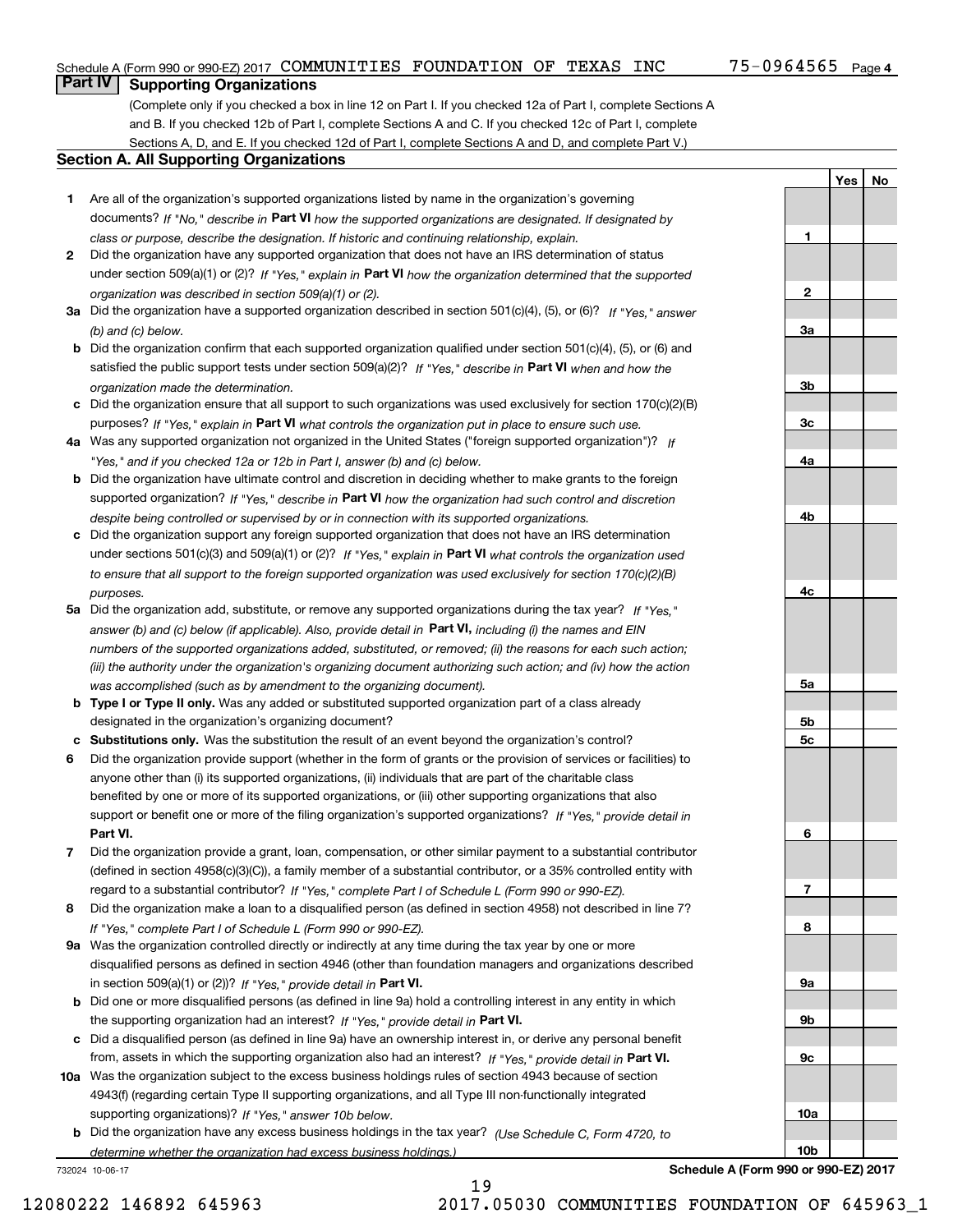## Schedule A (Form 990 or 990-EZ) 2017 Page COMMUNITIES FOUNDATION OF TEXAS INC 75-0964565 **Part IV Supporting Organizations** *(continued)*

|              |                                                                                                                                   |                 | Yes | No |
|--------------|-----------------------------------------------------------------------------------------------------------------------------------|-----------------|-----|----|
| 11           | Has the organization accepted a gift or contribution from any of the following persons?                                           |                 |     |    |
|              | a A person who directly or indirectly controls, either alone or together with persons described in (b) and (c)                    |                 |     |    |
|              | below, the governing body of a supported organization?                                                                            | 11a             |     |    |
|              | <b>b</b> A family member of a person described in (a) above?                                                                      | 11 <sub>b</sub> |     |    |
|              | c A 35% controlled entity of a person described in (a) or (b) above? If "Yes" to a, b, or c, provide detail in Part VI.           | 11c             |     |    |
|              | <b>Section B. Type I Supporting Organizations</b>                                                                                 |                 |     |    |
|              |                                                                                                                                   |                 | Yes | No |
| 1            | Did the directors, trustees, or membership of one or more supported organizations have the power to                               |                 |     |    |
|              | regularly appoint or elect at least a majority of the organization's directors or trustees at all times during the                |                 |     |    |
|              | tax year? If "No," describe in Part VI how the supported organization(s) effectively operated, supervised, or                     |                 |     |    |
|              | controlled the organization's activities. If the organization had more than one supported organization,                           |                 |     |    |
|              | describe how the powers to appoint and/or remove directors or trustees were allocated among the supported                         |                 |     |    |
|              | organizations and what conditions or restrictions, if any, applied to such powers during the tax year.                            | 1               |     |    |
| $\mathbf{2}$ | Did the organization operate for the benefit of any supported organization other than the supported                               |                 |     |    |
|              | organization(s) that operated, supervised, or controlled the supporting organization? If "Yes," explain in                        |                 |     |    |
|              | Part VI how providing such benefit carried out the purposes of the supported organization(s) that operated,                       |                 |     |    |
|              | supervised, or controlled the supporting organization.                                                                            | 2               |     |    |
|              | <b>Section C. Type II Supporting Organizations</b>                                                                                |                 |     |    |
|              |                                                                                                                                   |                 | Yes | No |
| 1.           | Were a majority of the organization's directors or trustees during the tax year also a majority of the directors                  |                 |     |    |
|              | or trustees of each of the organization's supported organization(s)? If "No," describe in Part VI how control                     |                 |     |    |
|              | or management of the supporting organization was vested in the same persons that controlled or managed                            |                 |     |    |
|              | the supported organization(s).                                                                                                    |                 |     |    |
|              | <b>Section D. All Type III Supporting Organizations</b>                                                                           |                 |     |    |
|              |                                                                                                                                   |                 | Yes | No |
| 1            | Did the organization provide to each of its supported organizations, by the last day of the fifth month of the                    |                 |     |    |
|              | organization's tax year, (i) a written notice describing the type and amount of support provided during the prior tax             |                 |     |    |
|              | year, (ii) a copy of the Form 990 that was most recently filed as of the date of notification, and (iii) copies of the            |                 |     |    |
|              | organization's governing documents in effect on the date of notification, to the extent not previously provided?                  | 1               |     |    |
| 2            | Were any of the organization's officers, directors, or trustees either (i) appointed or elected by the supported                  |                 |     |    |
|              | organization(s) or (ii) serving on the governing body of a supported organization? If "No," explain in Part VI how                |                 |     |    |
|              | the organization maintained a close and continuous working relationship with the supported organization(s).                       | $\mathbf{2}$    |     |    |
| 3            | By reason of the relationship described in (2), did the organization's supported organizations have a                             |                 |     |    |
|              | significant voice in the organization's investment policies and in directing the use of the organization's                        |                 |     |    |
|              | income or assets at all times during the tax year? If "Yes," describe in Part VI the role the organization's                      |                 |     |    |
|              | supported organizations played in this regard.                                                                                    | 3               |     |    |
|              | Section E. Type III Functionally Integrated Supporting Organizations                                                              |                 |     |    |
| 1.           | Check the box next to the method that the organization used to satisfy the Integral Part Test during the year (see instructions). |                 |     |    |
| а            | The organization satisfied the Activities Test. Complete line 2 below.                                                            |                 |     |    |
| b            | The organization is the parent of each of its supported organizations. Complete line 3 below.                                     |                 |     |    |
| c            | The organization supported a governmental entity. Describe in Part VI how you supported a government entity (see instructions),   |                 |     |    |
| 2            | Activities Test. Answer (a) and (b) below.                                                                                        |                 | Yes | No |
| a            | Did substantially all of the organization's activities during the tax year directly further the exempt purposes of                |                 |     |    |
|              | the supported organization(s) to which the organization was responsive? If "Yes." then in Part VI identify                        |                 |     |    |
|              | those supported organizations and explain how these activities directly furthered their exempt purposes,                          |                 |     |    |
|              | how the organization was responsive to those supported organizations, and how the organization determined                         |                 |     |    |
|              | that these activities constituted substantially all of its activities.                                                            | 2a              |     |    |
| b            | Did the activities described in (a) constitute activities that, but for the organization's involvement, one or more               |                 |     |    |
|              | of the organization's supported organization(s) would have been engaged in? If "Yes," explain in Part VI the                      |                 |     |    |
|              | reasons for the organization's position that its supported organization(s) would have engaged in these                            |                 |     |    |
|              | activities but for the organization's involvement.                                                                                | 2 <sub>b</sub>  |     |    |
| 3            | Parent of Supported Organizations. Answer (a) and (b) below.                                                                      |                 |     |    |
| а            | Did the organization have the power to regularly appoint or elect a majority of the officers, directors, or                       |                 |     |    |
|              | trustees of each of the supported organizations? Provide details in Part VI.                                                      | За              |     |    |
| b            | Did the organization exercise a substantial degree of direction over the policies, programs, and activities of each               |                 |     |    |
|              | of its supported organizations? If "Yes." describe in Part VI the role played by the organization in this regard.                 | 3b              |     |    |
|              |                                                                                                                                   |                 |     |    |

20

732025 10-06-17

**Schedule A (Form 990 or 990-EZ) 2017**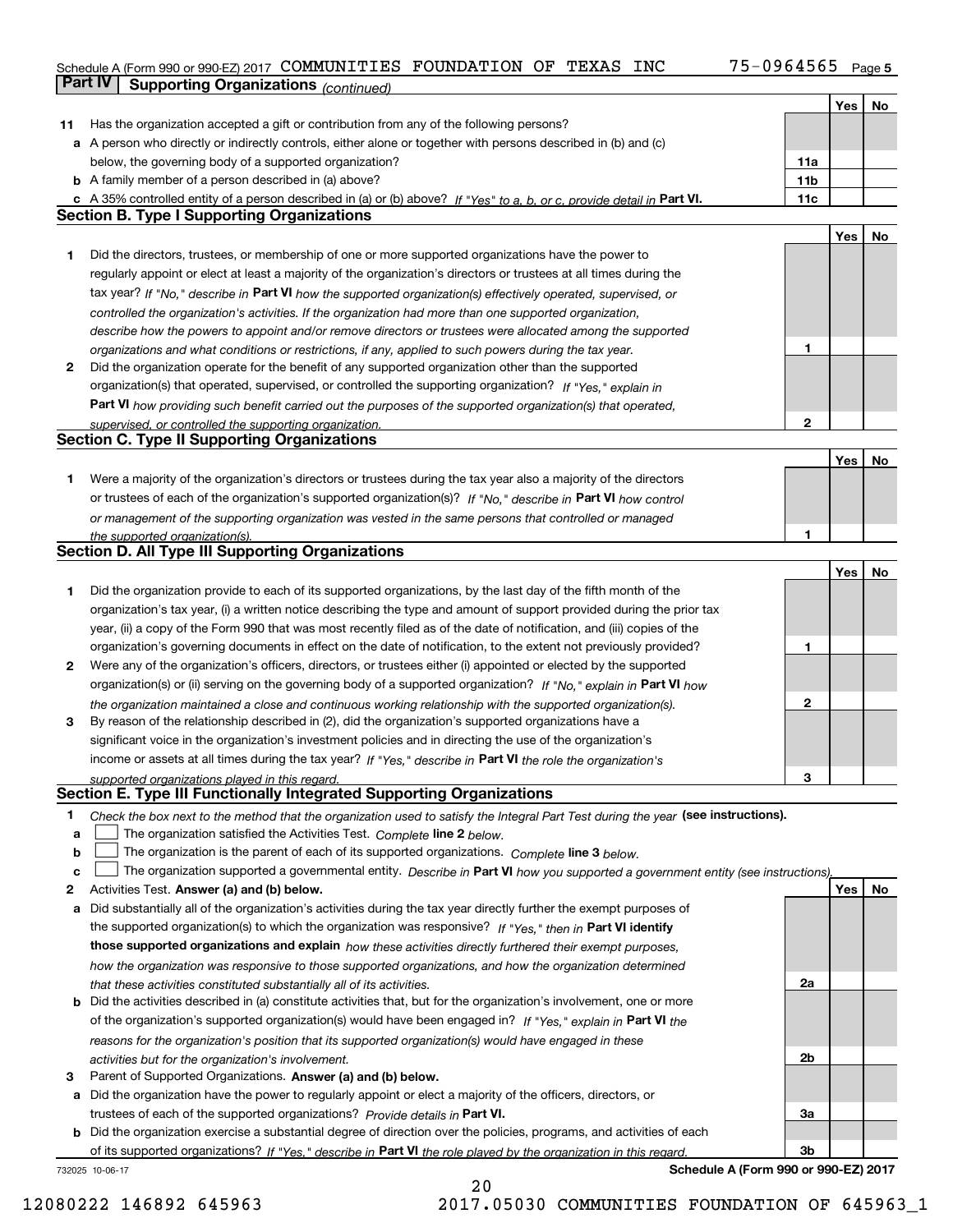| <b>Part V</b> | Schedule A (Form 990 or 990-EZ) 2017 COMMUNITIES FOUNDATION OF TEXAS INC                                                                                                                                                      |                |                | 75-0964565 Page 6              |
|---------------|-------------------------------------------------------------------------------------------------------------------------------------------------------------------------------------------------------------------------------|----------------|----------------|--------------------------------|
| 1             | Type III Non-Functionally Integrated 509(a)(3) Supporting Organizations<br>Check here if the organization satisfied the Integral Part Test as a qualifying trust on Nov. 20, 1970 (explain in Part VI.) See instructions. All |                |                |                                |
|               | other Type III non-functionally integrated supporting organizations must complete Sections A through E.                                                                                                                       |                |                |                                |
|               | <b>Section A - Adjusted Net Income</b>                                                                                                                                                                                        |                | (A) Prior Year | (B) Current Year<br>(optional) |
|               | Net short-term capital gain                                                                                                                                                                                                   | 1.             |                |                                |
| 2             | Recoveries of prior-year distributions                                                                                                                                                                                        | $\mathbf{2}$   |                |                                |
| З             | Other gross income (see instructions)                                                                                                                                                                                         | 3              |                |                                |
| 4             | Add lines 1 through 3                                                                                                                                                                                                         | 4              |                |                                |
| 5             | Depreciation and depletion                                                                                                                                                                                                    | 5              |                |                                |
| 6             | Portion of operating expenses paid or incurred for production or                                                                                                                                                              |                |                |                                |
|               | collection of gross income or for management, conservation, or                                                                                                                                                                |                |                |                                |
|               | maintenance of property held for production of income (see instructions)                                                                                                                                                      | 6              |                |                                |
| 7             | Other expenses (see instructions)                                                                                                                                                                                             | $\overline{7}$ |                |                                |
| 8             | Adjusted Net Income (subtract lines 5, 6, and 7 from line 4)                                                                                                                                                                  | 8              |                |                                |
|               | <b>Section B - Minimum Asset Amount</b>                                                                                                                                                                                       |                | (A) Prior Year | (B) Current Year<br>(optional) |
| 1             | Aggregate fair market value of all non-exempt-use assets (see                                                                                                                                                                 |                |                |                                |
|               | instructions for short tax year or assets held for part of year):                                                                                                                                                             |                |                |                                |
|               | <b>a</b> Average monthly value of securities                                                                                                                                                                                  | 1a             |                |                                |
|               | <b>b</b> Average monthly cash balances                                                                                                                                                                                        | 1b             |                |                                |
|               | c Fair market value of other non-exempt-use assets                                                                                                                                                                            | 1c             |                |                                |
|               | d Total (add lines 1a, 1b, and 1c)                                                                                                                                                                                            | 1d             |                |                                |
|               | <b>e</b> Discount claimed for blockage or other                                                                                                                                                                               |                |                |                                |
|               | factors (explain in detail in Part VI):                                                                                                                                                                                       |                |                |                                |
| 2             | Acquisition indebtedness applicable to non-exempt-use assets                                                                                                                                                                  | $\mathbf{2}$   |                |                                |
| З             | Subtract line 2 from line 1d                                                                                                                                                                                                  | 3              |                |                                |
| 4             | Cash deemed held for exempt use. Enter 1-1/2% of line 3 (for greater amount,                                                                                                                                                  |                |                |                                |
|               | see instructions)                                                                                                                                                                                                             | 4              |                |                                |
| 5             | Net value of non-exempt-use assets (subtract line 4 from line 3)                                                                                                                                                              | 5              |                |                                |
| 6             | Multiply line 5 by .035                                                                                                                                                                                                       | 6              |                |                                |
| 7             | Recoveries of prior-year distributions                                                                                                                                                                                        | $\overline{7}$ |                |                                |
| 8             | Minimum Asset Amount (add line 7 to line 6)                                                                                                                                                                                   | 8              |                |                                |
|               | <b>Section C - Distributable Amount</b>                                                                                                                                                                                       |                |                | <b>Current Year</b>            |
|               | Adjusted net income for prior year (from Section A, line 8, Column A)                                                                                                                                                         | 1              |                |                                |
|               | Enter 85% of line 1                                                                                                                                                                                                           | 2              |                |                                |
| 3             | Minimum asset amount for prior year (from Section B, line 8, Column A)                                                                                                                                                        | 3              |                |                                |
| 4             | Enter greater of line 2 or line 3                                                                                                                                                                                             | 4              |                |                                |
| 5             | Income tax imposed in prior year                                                                                                                                                                                              | 5              |                |                                |
| 6             | <b>Distributable Amount.</b> Subtract line 5 from line 4, unless subject to                                                                                                                                                   |                |                |                                |
|               | emergency temporary reduction (see instructions)                                                                                                                                                                              | 6              |                |                                |
| $\mathbf{7}$  | Check here if the current year is the organization's first as a non-functionally integrated Type III supporting organization (see                                                                                             |                |                |                                |

instructions).

**Schedule A (Form 990 or 990-EZ) 2017**

732026 10-06-17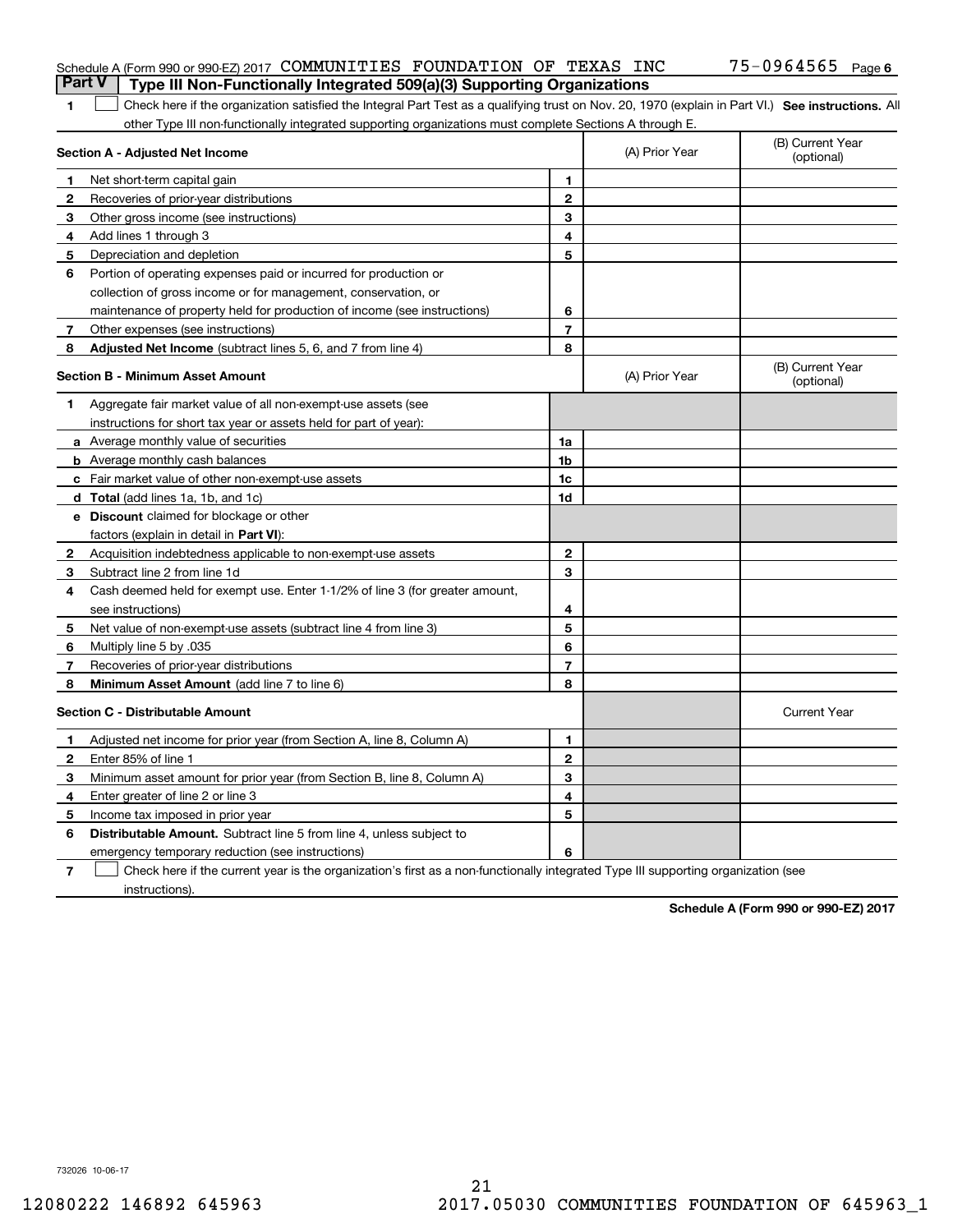#### Schedule A (Form 990 or 990-EZ) 2017 COMMUNITILES FOUNDATION OF TEXAS INC 75─U964565 Page COMMUNITIES FOUNDATION OF TEXAS INC 75-0964565

| <b>Part V</b> | Type III Non-Functionally Integrated 509(a)(3) Supporting Organizations                    |                             | (continued)                           |                                                |
|---------------|--------------------------------------------------------------------------------------------|-----------------------------|---------------------------------------|------------------------------------------------|
|               | <b>Section D - Distributions</b>                                                           |                             |                                       | <b>Current Year</b>                            |
| 1             | Amounts paid to supported organizations to accomplish exempt purposes                      |                             |                                       |                                                |
| 2             | Amounts paid to perform activity that directly furthers exempt purposes of supported       |                             |                                       |                                                |
|               | organizations, in excess of income from activity                                           |                             |                                       |                                                |
| 3             | Administrative expenses paid to accomplish exempt purposes of supported organizations      |                             |                                       |                                                |
| 4             | Amounts paid to acquire exempt-use assets                                                  |                             |                                       |                                                |
| 5             | Qualified set-aside amounts (prior IRS approval required)                                  |                             |                                       |                                                |
| 6             | Other distributions (describe in Part VI). See instructions.                               |                             |                                       |                                                |
| 7             | Total annual distributions. Add lines 1 through 6.                                         |                             |                                       |                                                |
| 8             | Distributions to attentive supported organizations to which the organization is responsive |                             |                                       |                                                |
|               | (provide details in Part VI). See instructions.                                            |                             |                                       |                                                |
| 9             | Distributable amount for 2017 from Section C, line 6                                       |                             |                                       |                                                |
| 10            | Line 8 amount divided by line 9 amount                                                     |                             |                                       |                                                |
|               |                                                                                            | (i)                         | (iii)                                 | (iii)                                          |
|               | <b>Section E - Distribution Allocations (see instructions)</b>                             | <b>Excess Distributions</b> | <b>Underdistributions</b><br>Pre-2017 | <b>Distributable</b><br><b>Amount for 2017</b> |
| 1.            | Distributable amount for 2017 from Section C, line 6                                       |                             |                                       |                                                |
| 2             | Underdistributions, if any, for years prior to 2017 (reason-                               |                             |                                       |                                                |
|               | able cause required-explain in Part VI). See instructions.                                 |                             |                                       |                                                |
| 3             | Excess distributions carryover, if any, to 2017                                            |                             |                                       |                                                |
| а             |                                                                                            |                             |                                       |                                                |
|               | <b>b</b> From 2013                                                                         |                             |                                       |                                                |
|               | c From 2014                                                                                |                             |                                       |                                                |
|               | $d$ From 2015                                                                              |                             |                                       |                                                |
|               | e From 2016                                                                                |                             |                                       |                                                |
|               | <b>Total</b> of lines 3a through e                                                         |                             |                                       |                                                |
|               | <b>g</b> Applied to underdistributions of prior years                                      |                             |                                       |                                                |
|               | <b>h</b> Applied to 2017 distributable amount                                              |                             |                                       |                                                |
|               | Carryover from 2012 not applied (see instructions)                                         |                             |                                       |                                                |
|               | Remainder. Subtract lines 3g, 3h, and 3i from 3f.                                          |                             |                                       |                                                |
| 4             | Distributions for 2017 from Section D,                                                     |                             |                                       |                                                |
|               | line $7:$                                                                                  |                             |                                       |                                                |
|               | <b>a</b> Applied to underdistributions of prior years                                      |                             |                                       |                                                |
|               | <b>b</b> Applied to 2017 distributable amount                                              |                             |                                       |                                                |
|               | c Remainder. Subtract lines 4a and 4b from 4.                                              |                             |                                       |                                                |
| 5             | Remaining underdistributions for years prior to 2017, if                                   |                             |                                       |                                                |
|               | any. Subtract lines 3g and 4a from line 2. For result greater                              |                             |                                       |                                                |
|               | than zero, explain in Part VI. See instructions.                                           |                             |                                       |                                                |
| 6             | Remaining underdistributions for 2017. Subtract lines 3h                                   |                             |                                       |                                                |
|               | and 4b from line 1. For result greater than zero, explain in                               |                             |                                       |                                                |
|               | Part VI. See instructions.                                                                 |                             |                                       |                                                |
| 7             | Excess distributions carryover to 2018. Add lines 3j                                       |                             |                                       |                                                |
|               | and 4c.                                                                                    |                             |                                       |                                                |
|               | Breakdown of line 7:                                                                       |                             |                                       |                                                |
| 8             |                                                                                            |                             |                                       |                                                |
|               | a Excess from 2013                                                                         |                             |                                       |                                                |
|               | <b>b</b> Excess from 2014                                                                  |                             |                                       |                                                |
|               | c Excess from 2015                                                                         |                             |                                       |                                                |
|               | d Excess from 2016                                                                         |                             |                                       |                                                |
|               | e Excess from 2017                                                                         |                             |                                       |                                                |

**Schedule A (Form 990 or 990-EZ) 2017**

732027 10-06-17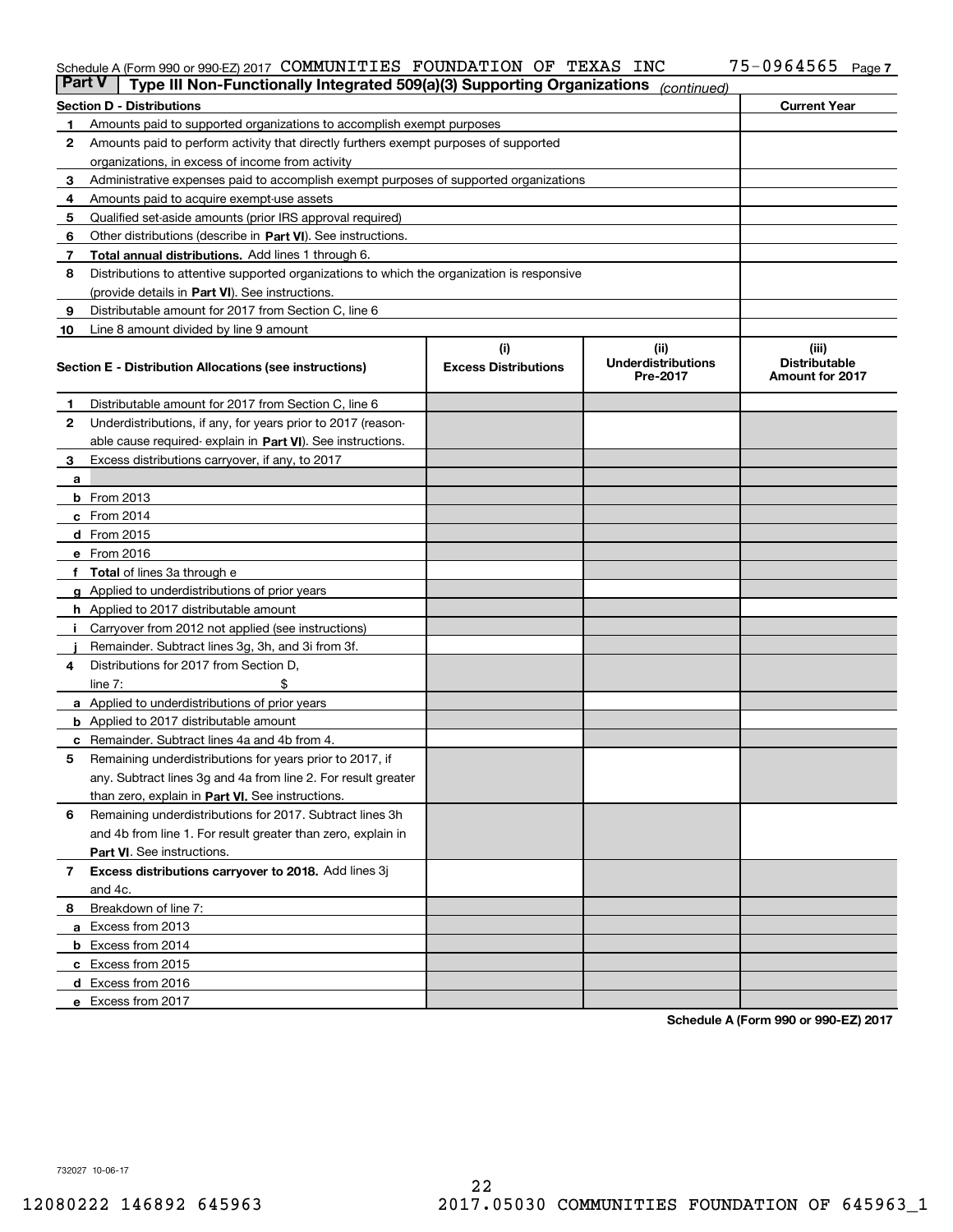#### **8** 75-0964565 Schedule A (Form 990 or 990-EZ) 2017 Page COMMUNITIES FOUNDATION OF TEXAS INC

Part VI | Supplemental Information. Provide the explanations required by Part II, line 10; Part II, line 17a or 17b; Part III, line 12; Part IV, Section A, lines 1, 2, 3b, 3c, 4b, 4c, 5a, 6, 9a, 9b, 9c, 11a, 11b, and 11c; Part IV, Section B, lines 1 and 2; Part IV, Section C, line 1; Part IV, Section D, lines 2 and 3; Part IV, Section E, lines 1c, 2a, 2b, 3a, and 3b; Part V, line 1; Part V, Section B, line 1e; Part V, Section D, lines 5, 6, and 8; and Part V, Section E, lines 2, 5, and 6. Also complete this part for any additional information. (See instructions.)

## SCHEDULE A, PART II, LINE 10, EXPLANATION FOR OTHER INCOME:

| MISCELLANEOUS INCOME |  |          |  |    |                                                             |                                      |
|----------------------|--|----------|--|----|-------------------------------------------------------------|--------------------------------------|
| 2013 AMOUNT: \$      |  | 40, 235. |  |    | <u> 1989 - Johann Stein, mars an de Brazilian (b. 1989)</u> |                                      |
| 2014 AMOUNT: \$      |  | 34,050.  |  |    | <u> 1989 - Johann Barn, amerikansk politiker (d. 1989)</u>  |                                      |
| 2015 AMOUNT: \$      |  | 68,680.  |  |    | <u> 1989 - Johann John Stone, markin sanadi bashkar (</u>   |                                      |
| 2016 AMOUNT: \$      |  |          |  |    | 46,300.                                                     |                                      |
| 2017 AMOUNT: \$      |  | 62,416.  |  |    |                                                             |                                      |
|                      |  |          |  |    |                                                             |                                      |
|                      |  |          |  |    |                                                             |                                      |
|                      |  |          |  |    |                                                             |                                      |
|                      |  |          |  |    |                                                             |                                      |
|                      |  |          |  |    |                                                             |                                      |
|                      |  |          |  |    |                                                             |                                      |
|                      |  |          |  |    |                                                             |                                      |
|                      |  |          |  |    |                                                             |                                      |
|                      |  |          |  |    |                                                             |                                      |
|                      |  |          |  |    |                                                             |                                      |
|                      |  |          |  |    |                                                             |                                      |
|                      |  |          |  |    |                                                             |                                      |
|                      |  |          |  |    |                                                             |                                      |
|                      |  |          |  |    |                                                             |                                      |
|                      |  |          |  |    |                                                             |                                      |
|                      |  |          |  |    |                                                             |                                      |
|                      |  |          |  |    |                                                             |                                      |
|                      |  |          |  |    |                                                             |                                      |
|                      |  |          |  |    |                                                             |                                      |
|                      |  |          |  |    |                                                             |                                      |
| 732028 10-06-17      |  |          |  | 23 |                                                             | Schedule A (Form 990 or 990-EZ) 2017 |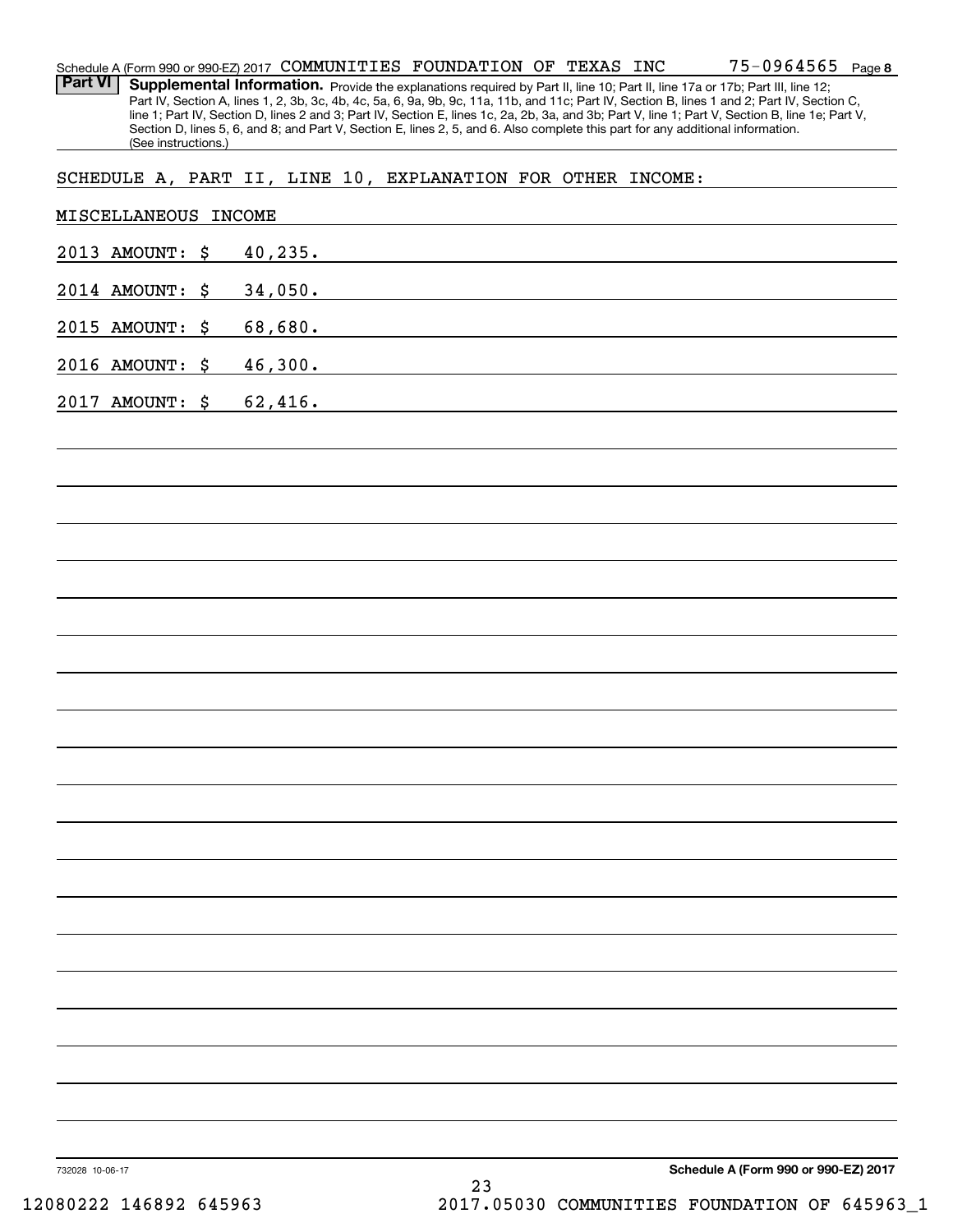Department of the Treasury **(Form 990, 990-EZ, or 990-PF)**

### \*\* PUBLIC DISCLOSURE COPY \*\*

# **Schedule B Schedule of Contributors**

**| Attach to Form 990, Form 990-EZ, or Form 990-PF. | Go to www.irs.gov/Form990 for the latest information.** OMB No. 1545-0047

**2017**

**Name of the organization Employer identification number**

| Internal Revenue Service              |                                     |  |  | --                           |
|---------------------------------------|-------------------------------------|--|--|------------------------------|
| Name of the organization              |                                     |  |  | <b>Employer identificati</b> |
|                                       | COMMUNITIES FOUNDATION OF TEXAS INC |  |  | 75-0964565                   |
| <b>Organization type (check one):</b> |                                     |  |  |                              |
| Filers of:                            | Section:                            |  |  |                              |

| Form 990 or 990-EZ | $X$ 501(c)( 3) (enter number) organization                                  |
|--------------------|-----------------------------------------------------------------------------|
|                    | $4947(a)(1)$ nonexempt charitable trust not treated as a private foundation |
|                    | 527 political organization                                                  |
| Form 990-PF        | 501(c)(3) exempt private foundation                                         |
|                    | 4947(a)(1) nonexempt charitable trust treated as a private foundation       |
|                    | 501(c)(3) taxable private foundation                                        |

Check if your organization is covered by the **General Rule** or a **Special Rule. Note:**  Only a section 501(c)(7), (8), or (10) organization can check boxes for both the General Rule and a Special Rule. See instructions.

#### **General Rule**

For an organization filing Form 990, 990-EZ, or 990-PF that received, during the year, contributions totaling \$5,000 or more (in money or property) from any one contributor. Complete Parts I and II. See instructions for determining a contributor's total contributions.

#### **Special Rules**

 $\mathcal{L}^{\text{max}}$ 

any one contributor, during the year, total contributions of the greater of  $\,$  (1) \$5,000; or **(2)** 2% of the amount on (i) Form 990, Part VIII, line 1h;  $\boxed{\textbf{X}}$  For an organization described in section 501(c)(3) filing Form 990 or 990-EZ that met the 33 1/3% support test of the regulations under sections 509(a)(1) and 170(b)(1)(A)(vi), that checked Schedule A (Form 990 or 990-EZ), Part II, line 13, 16a, or 16b, and that received from or (ii) Form 990-EZ, line 1. Complete Parts I and II.

year, total contributions of more than \$1,000 *exclusively* for religious, charitable, scientific, literary, or educational purposes, or for For an organization described in section 501(c)(7), (8), or (10) filing Form 990 or 990-EZ that received from any one contributor, during the the prevention of cruelty to children or animals. Complete Parts I, II, and III.  $\mathcal{L}^{\text{max}}$ 

purpose. Don't complete any of the parts unless the **General Rule** applies to this organization because it received *nonexclusively* year, contributions <sub>exclusively</sub> for religious, charitable, etc., purposes, but no such contributions totaled more than \$1,000. If this box is checked, enter here the total contributions that were received during the year for an  $\;$ exclusively religious, charitable, etc., For an organization described in section 501(c)(7), (8), or (10) filing Form 990 or 990-EZ that received from any one contributor, during the religious, charitable, etc., contributions totaling \$5,000 or more during the year  $\ldots$  $\ldots$  $\ldots$  $\ldots$  $\ldots$  $\ldots$  $\ldots$ 

**Caution:**  An organization that isn't covered by the General Rule and/or the Special Rules doesn't file Schedule B (Form 990, 990-EZ, or 990-PF),  **must** but it answer "No" on Part IV, line 2, of its Form 990; or check the box on line H of its Form 990-EZ or on its Form 990-PF, Part I, line 2, to certify that it doesn't meet the filing requirements of Schedule B (Form 990, 990-EZ, or 990-PF).

**Schedule B (Form 990, 990-EZ, or 990-PF) (2017) For Paperwork Reduction Act Notice, see the instructions for Form 990, 990-EZ, or 990-PF.** LHA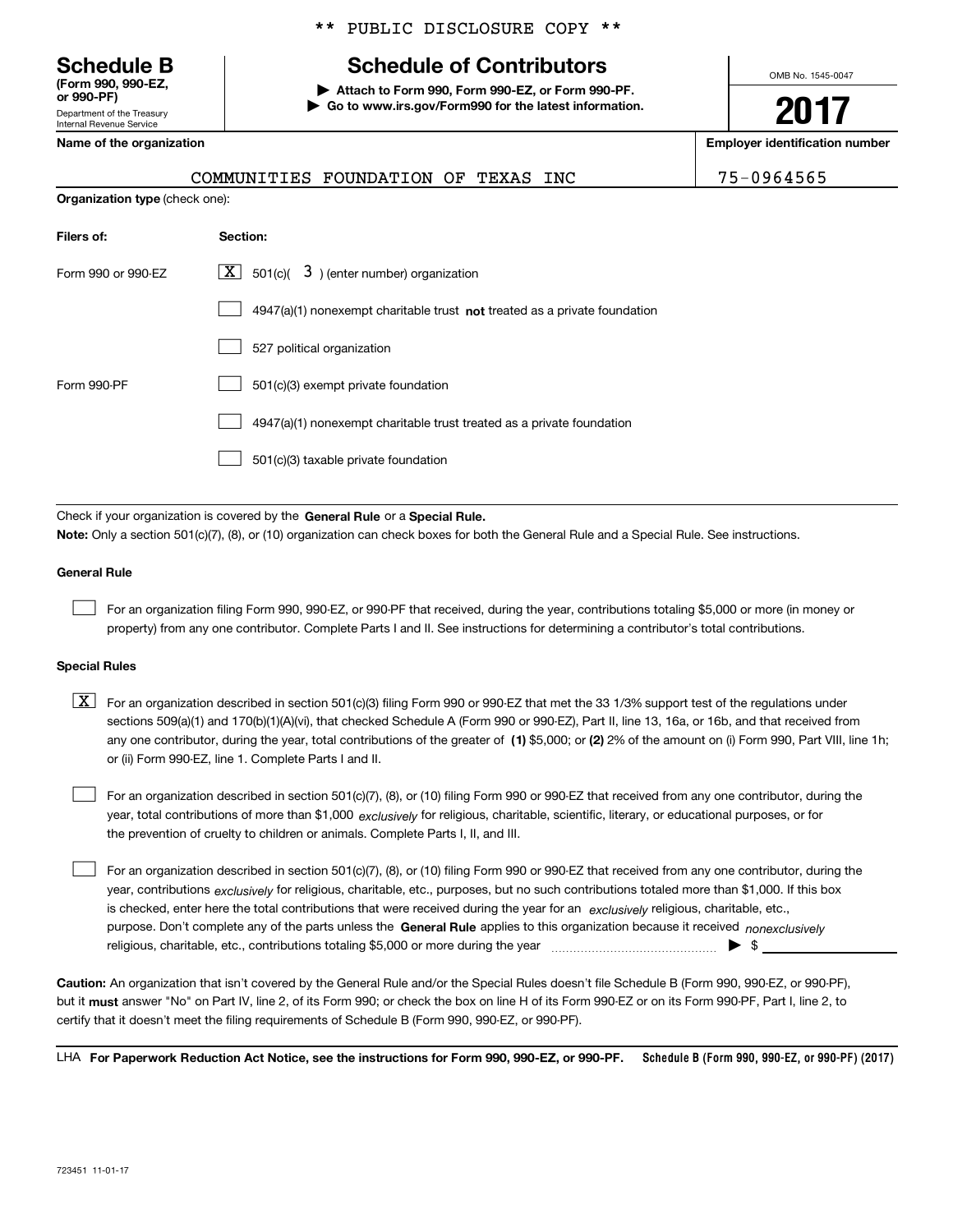**Name of organization Employer identification number**

COMMUNITIES FOUNDATION OF TEXAS INC 75-0964565

**(a)No.(b)Name, address, and ZIP + 4 (c)Total contributions (d)Type of contribution PersonPayrollNoncash (a)No.(b)Name, address, and ZIP + 4 (c)Total contributions (d)Type of contribution PersonPayrollNoncash (a)No.(b)Name, address, and ZIP + 4 (c)Total contributions (d)Type of contribution PersonPayrollNoncash (a) No.(b) Name, address, and ZIP + 4 (c) Total contributions (d) Type of contribution PersonPayrollNoncash(a) No.(b) Name, address, and ZIP + 4 (c) Total contributions (d) Type of contribution PersonPayrollNoncash (a) No.(b)Name, address, and ZIP + 4 (c) Total contributions (d)Type of contribution PersonPayrollNoncash Contributors** (see instructions). Use duplicate copies of Part I if additional space is needed. \$(Complete Part II for noncash contributions.) \$(Complete Part II for noncash contributions.) \$(Complete Part II for noncash contributions.) \$(Complete Part II for noncash contributions.) \$(Complete Part II for noncash contributions.) \$(Complete Part II for noncash contributions.) Employer identification Page 2<br> **2Part I** Contributors (see instructions). Use duplicate copies of Part I if additional space is needed.<br> **Part I** Contributors (see instructions). Use duplicate copies of Part I if addition  $|X|$  $\mathcal{L}^{\text{max}}$  $\mathcal{L}^{\text{max}}$  $\boxed{\text{X}}$  $\mathcal{L}^{\text{max}}$  $\mathcal{L}^{\text{max}}$  $|X|$  $\mathcal{L}^{\text{max}}$  $\boxed{\text{X}}$  $\boxed{\text{X}}$  $\mathcal{L}^{\text{max}}$  $\lceil \text{X} \rceil$  $\boxed{\text{X}}$  $\mathcal{L}^{\text{max}}$  $\sqrt{X}$  $\lfloor x \rfloor$  $\mathcal{L}^{\text{max}}$  $\mathcal{L}^{\text{max}}$  $\begin{array}{c|c|c|c|c|c} 1 & \hspace{1.5cm} & \hspace{1.5cm} & \hspace{1.5cm} & \hspace{1.5cm} & \hspace{1.5cm} & \hspace{1.5cm} & \hspace{1.5cm} & \hspace{1.5cm} & \hspace{1.5cm} & \hspace{1.5cm} & \hspace{1.5cm} & \hspace{1.5cm} & \hspace{1.5cm} & \hspace{1.5cm} & \hspace{1.5cm} & \hspace{1.5cm} & \hspace{1.5cm} & \hspace{1.5cm} & \hspace{1.5cm} & \hspace{1.5cm} &$ 4,022,073.  $2$  | Person  $\overline{\text{X}}$ 4,681,000.  $\overline{3}$  | Person  $\overline{X}$ 2,892,500. X  $4$  | Person  $\overline{\text{X}}$ 4,925,745. X  $\sim$  5 | Person X 6,798,132. X  $\sim$  6 | Person X 13,777,586.

**Schedule B (Form 990, 990-EZ, or 990-PF) (2017)**

723452 11-01-17

12080222 146892 645963 2017.05030 COMMUNITIES FOUNDATION OF 645963\_1

25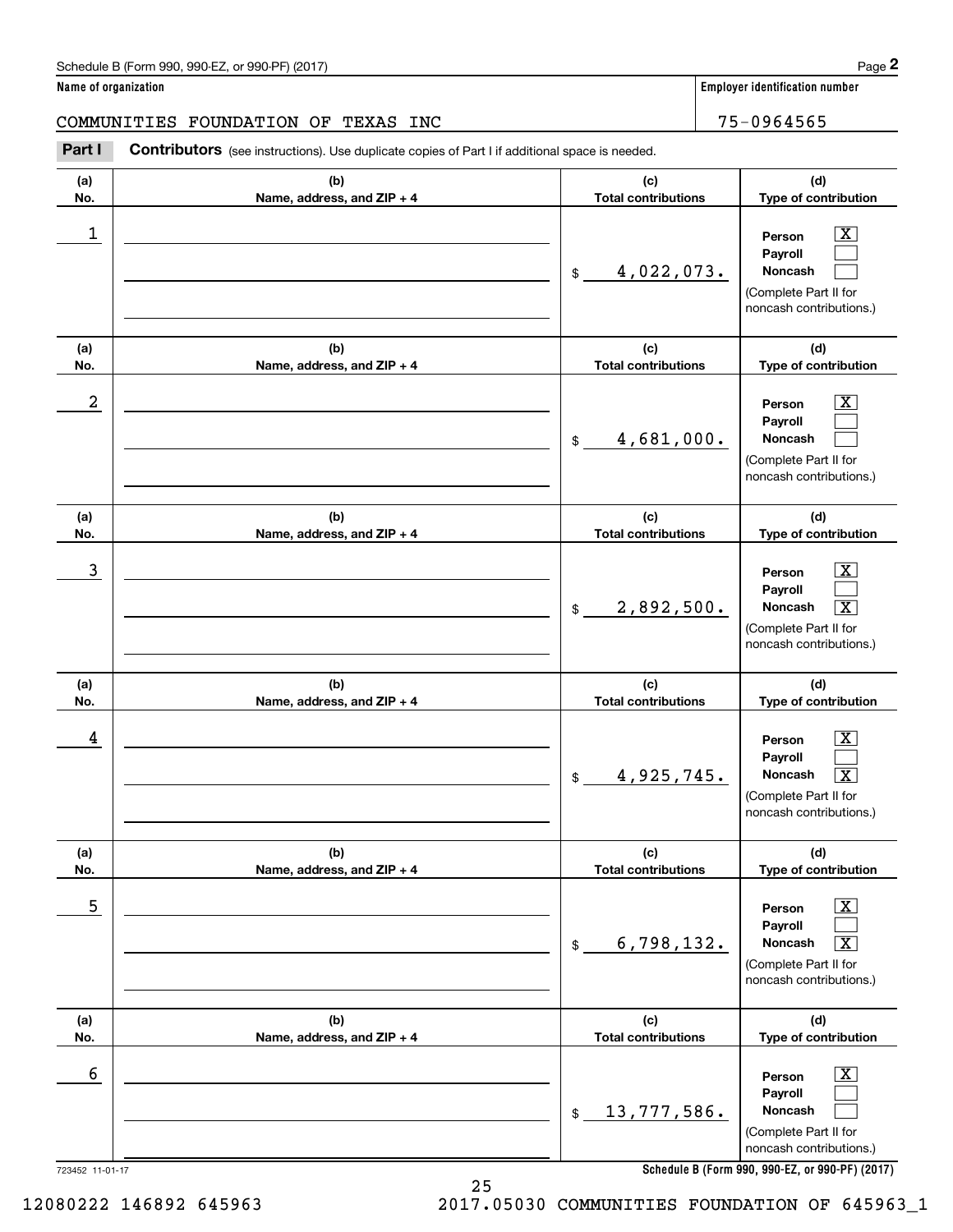| Name of organization         | Schedule B (Form 990, 990-EZ, or 990-PF) (2017)                                                     |                                                 |                      | Page 3<br><b>Employer identification number</b> |
|------------------------------|-----------------------------------------------------------------------------------------------------|-------------------------------------------------|----------------------|-------------------------------------------------|
|                              |                                                                                                     |                                                 |                      |                                                 |
|                              | COMMUNITIES FOUNDATION OF TEXAS INC                                                                 |                                                 |                      | 75-0964565                                      |
| Part II                      | Noncash Property (see instructions). Use duplicate copies of Part II if additional space is needed. |                                                 |                      |                                                 |
| (a)<br>No.<br>from<br>Part I | (b)<br>Description of noncash property given                                                        | (c)<br>FMV (or estimate)<br>(See instructions.) | (d)<br>Date received |                                                 |
|                              | <b>STOCK</b>                                                                                        |                                                 |                      |                                                 |
| 3                            |                                                                                                     |                                                 |                      |                                                 |
|                              |                                                                                                     | 2,892,500.<br>$$\mathbb{S}$$                    |                      | 12/08/17                                        |
| (a)<br>No.<br>from<br>Part I | (b)<br>Description of noncash property given                                                        | (c)<br>FMV (or estimate)<br>(See instructions.) |                      | (d)<br>Date received                            |
|                              | <b>STOCK</b>                                                                                        |                                                 |                      |                                                 |
| 4                            |                                                                                                     | 4,925,745.<br>$\$\$                             |                      | 12/12/17                                        |
| (a)<br>No.<br>from<br>Part I | (b)<br>Description of noncash property given                                                        | (c)<br>FMV (or estimate)<br>(See instructions.) |                      | (d)<br>Date received                            |
| 5                            | <b>STOCK</b>                                                                                        |                                                 |                      |                                                 |
|                              |                                                                                                     | 6,798,132.<br>$\mathfrak{S}$                    |                      | 10/11/17                                        |
| (a)<br>No.<br>from<br>Part I | (b)<br>Description of noncash property given                                                        | (c)<br>FMV (or estimate)<br>(See instructions.) |                      | (d)<br>Date received                            |
|                              |                                                                                                     | \$                                              |                      |                                                 |
| (a)<br>No.<br>from<br>Part I | (b)<br>Description of noncash property given                                                        | (c)<br>FMV (or estimate)<br>(See instructions.) |                      | (d)<br>Date received                            |
|                              |                                                                                                     | \$                                              |                      |                                                 |
|                              |                                                                                                     |                                                 |                      |                                                 |
| (a)<br>No.<br>from<br>Part I | (b)<br>Description of noncash property given                                                        | (c)<br>FMV (or estimate)<br>(See instructions.) |                      | (d)<br>Date received                            |
|                              |                                                                                                     |                                                 |                      |                                                 |
|                              |                                                                                                     | \$                                              |                      |                                                 |
|                              |                                                                                                     |                                                 |                      |                                                 |

**Schedule B (Form 990, 990-EZ, or 990-PF) (2017)**

12080222 146892 645963 2017.05030 COMMUNITIES FOUNDATION OF 645963\_1

26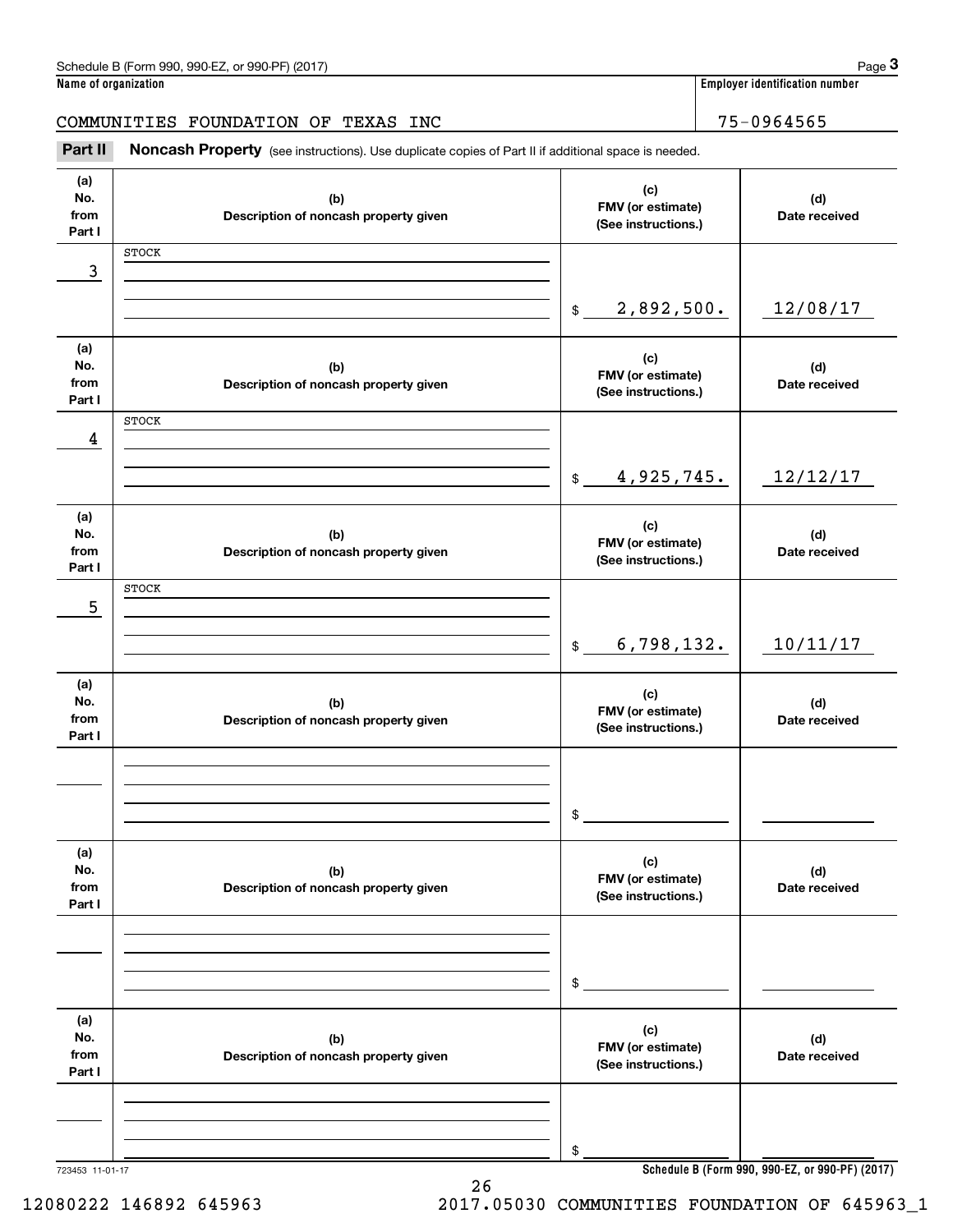| Schedule<br>. or 990-PF <sup>)</sup><br>(2017<br>990-EZ<br>B (Form 990.<br>the contract of the contract of the contract of the contract of the contract of the contract of the contract of |  |  | Page |
|--------------------------------------------------------------------------------------------------------------------------------------------------------------------------------------------|--|--|------|
|                                                                                                                                                                                            |  |  |      |

|                             | Schedule B (Form 990, 990-EZ, or 990-PF) (2017)                                                                                                                                                                                                                                |                      |  | Page 4                                          |  |  |  |  |  |
|-----------------------------|--------------------------------------------------------------------------------------------------------------------------------------------------------------------------------------------------------------------------------------------------------------------------------|----------------------|--|-------------------------------------------------|--|--|--|--|--|
| Name of organization        |                                                                                                                                                                                                                                                                                |                      |  | <b>Employer identification number</b>           |  |  |  |  |  |
|                             | COMMUNITIES FOUNDATION OF TEXAS INC                                                                                                                                                                                                                                            |                      |  | 75-0964565                                      |  |  |  |  |  |
| Part III                    | $Exclusively$ religious, charitable, etc., contributions to organizations described in section 501(c)(7), (8), or (10) that total more than \$1,000 for<br>the year from any one contributor. Complete columns (a) through (e) and the following line entry. For organizations |                      |  |                                                 |  |  |  |  |  |
|                             | completing Part III, enter the total of exclusively religious, charitable, etc., contributions of \$1,000 or less for the year. (Enter this info. once.) $\blacktriangleright$ \$<br>Use duplicate copies of Part III if additional space is needed.                           |                      |  |                                                 |  |  |  |  |  |
| $(a)$ No.<br>from<br>Part I | (b) Purpose of gift                                                                                                                                                                                                                                                            | (c) Use of gift      |  | (d) Description of how gift is held             |  |  |  |  |  |
|                             |                                                                                                                                                                                                                                                                                |                      |  |                                                 |  |  |  |  |  |
|                             |                                                                                                                                                                                                                                                                                | (e) Transfer of gift |  |                                                 |  |  |  |  |  |
|                             | Transferee's name, address, and $ZIP + 4$                                                                                                                                                                                                                                      |                      |  | Relationship of transferor to transferee        |  |  |  |  |  |
|                             |                                                                                                                                                                                                                                                                                |                      |  |                                                 |  |  |  |  |  |
| (a) No.<br>from<br>Part I   | (b) Purpose of gift                                                                                                                                                                                                                                                            | (c) Use of gift      |  | (d) Description of how gift is held             |  |  |  |  |  |
|                             |                                                                                                                                                                                                                                                                                |                      |  |                                                 |  |  |  |  |  |
|                             | (e) Transfer of gift                                                                                                                                                                                                                                                           |                      |  |                                                 |  |  |  |  |  |
|                             | Transferee's name, address, and $ZIP + 4$                                                                                                                                                                                                                                      |                      |  | Relationship of transferor to transferee        |  |  |  |  |  |
|                             |                                                                                                                                                                                                                                                                                |                      |  |                                                 |  |  |  |  |  |
|                             |                                                                                                                                                                                                                                                                                |                      |  |                                                 |  |  |  |  |  |
| (a) No.<br>from<br>Part I   | (b) Purpose of gift                                                                                                                                                                                                                                                            | (c) Use of gift      |  | (d) Description of how gift is held             |  |  |  |  |  |
|                             |                                                                                                                                                                                                                                                                                |                      |  |                                                 |  |  |  |  |  |
|                             |                                                                                                                                                                                                                                                                                | (e) Transfer of gift |  |                                                 |  |  |  |  |  |
|                             | Transferee's name, address, and ZIP + 4                                                                                                                                                                                                                                        |                      |  | Relationship of transferor to transferee        |  |  |  |  |  |
|                             |                                                                                                                                                                                                                                                                                |                      |  |                                                 |  |  |  |  |  |
| (a) No.<br>from<br>Part I   | (b) Purpose of gift                                                                                                                                                                                                                                                            | (c) Use of gift      |  | (d) Description of how gift is held             |  |  |  |  |  |
|                             |                                                                                                                                                                                                                                                                                |                      |  |                                                 |  |  |  |  |  |
|                             |                                                                                                                                                                                                                                                                                | (e) Transfer of gift |  |                                                 |  |  |  |  |  |
|                             | Transferee's name, address, and $ZIP + 4$                                                                                                                                                                                                                                      |                      |  | Relationship of transferor to transferee        |  |  |  |  |  |
|                             |                                                                                                                                                                                                                                                                                |                      |  |                                                 |  |  |  |  |  |
| 723454 11-01-17             |                                                                                                                                                                                                                                                                                |                      |  | Schedule B (Form 990, 990-EZ, or 990-PF) (2017) |  |  |  |  |  |

27

**Schedule B (Form 990, 990-EZ, or 990-PF) (2017)**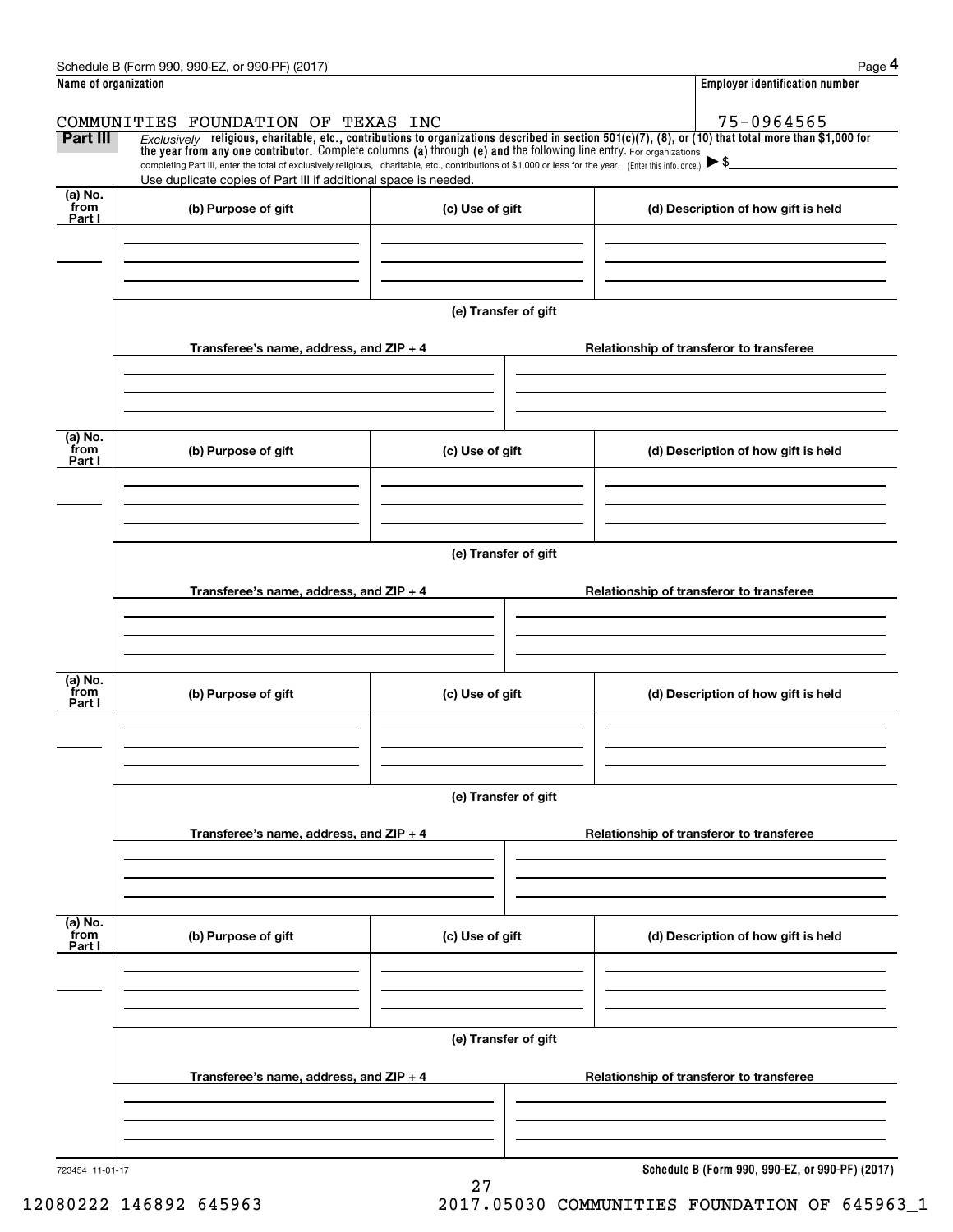| <b>SCHEDULE C</b>                                      | <b>Political Campaign and Lobbying Activities</b>                                                                                                                    |         |                            |                          | OMB No. 1545-0047                                   |
|--------------------------------------------------------|----------------------------------------------------------------------------------------------------------------------------------------------------------------------|---------|----------------------------|--------------------------|-----------------------------------------------------|
| (Form 990 or 990-EZ)                                   |                                                                                                                                                                      |         |                            |                          |                                                     |
|                                                        | For Organizations Exempt From Income Tax Under section 501(c) and section 527<br>Complete if the organization is described below. Attach to Form 990 or Form 990-EZ. |         |                            |                          |                                                     |
| Department of the Treasury<br>Internal Revenue Service | Go to www.irs.gov/Form990 for instructions and the latest information.                                                                                               |         |                            |                          | <b>Open to Public</b><br>Inspection                 |
|                                                        | If the organization answered "Yes," on Form 990, Part IV, line 3, or Form 990-EZ, Part V, line 46 (Political Campaign Activities), then                              |         |                            |                          |                                                     |
|                                                        | • Section 501(c)(3) organizations: Complete Parts I-A and B. Do not complete Part I-C.                                                                               |         |                            |                          |                                                     |
|                                                        | • Section 501(c) (other than section 501(c)(3)) organizations: Complete Parts I-A and C below. Do not complete Part I-B.                                             |         |                            |                          |                                                     |
| • Section 527 organizations: Complete Part I-A only.   |                                                                                                                                                                      |         |                            |                          |                                                     |
|                                                        | If the organization answered "Yes," on Form 990, Part IV, line 4, or Form 990-EZ, Part VI, line 47 (Lobbying Activities), then                                       |         |                            |                          |                                                     |
|                                                        | • Section 501(c)(3) organizations that have filed Form 5768 (election under section 501(h)): Complete Part II-A. Do not complete Part II-B.                          |         |                            |                          |                                                     |
|                                                        | • Section 501(c)(3) organizations that have NOT filed Form 5768 (election under section 501(h)): Complete Part II-B. Do not complete Part II-A.                      |         |                            |                          |                                                     |
| Tax) (see separate instructions), then                 | If the organization answered "Yes," on Form 990, Part IV, line 5 (Proxy Tax) (see separate instructions) or Form 990-EZ, Part V, line 35c (Proxy                     |         |                            |                          |                                                     |
|                                                        | • Section 501(c)(4), (5), or (6) organizations: Complete Part III.                                                                                                   |         |                            |                          |                                                     |
| Name of organization                                   |                                                                                                                                                                      |         |                            |                          | <b>Employer identification number</b>               |
|                                                        | COMMUNITIES FOUNDATION OF TEXAS INC                                                                                                                                  |         |                            |                          | 75-0964565                                          |
| Part I-A                                               | Complete if the organization is exempt under section 501(c) or is a section 527 organization.                                                                        |         |                            |                          |                                                     |
|                                                        |                                                                                                                                                                      |         |                            |                          |                                                     |
|                                                        | 1 Provide a description of the organization's direct and indirect political campaign activities in Part IV.                                                          |         |                            |                          |                                                     |
| 2 Political campaign activity expenditures             |                                                                                                                                                                      |         |                            | $\blacktriangleright$ \$ |                                                     |
| 3 Volunteer hours for political campaign activities    |                                                                                                                                                                      |         |                            |                          |                                                     |
| Part I-B                                               | Complete if the organization is exempt under section 501(c)(3).                                                                                                      |         |                            |                          |                                                     |
|                                                        | 1 Enter the amount of any excise tax incurred by the organization under section 4955                                                                                 |         |                            |                          |                                                     |
|                                                        | 2 Enter the amount of any excise tax incurred by organization managers under section 4955                                                                            |         |                            |                          |                                                     |
|                                                        |                                                                                                                                                                      |         |                            |                          | Yes<br>No                                           |
|                                                        |                                                                                                                                                                      |         |                            |                          | Yes<br>No                                           |
| <b>b</b> If "Yes," describe in Part IV.                |                                                                                                                                                                      |         |                            |                          |                                                     |
|                                                        | Part I-C Complete if the organization is exempt under section 501(c), except section 501(c)(3).                                                                      |         |                            |                          |                                                     |
|                                                        | 1 Enter the amount directly expended by the filing organization for section 527 exempt function activities                                                           |         |                            | $\blacktriangleright$ \$ |                                                     |
|                                                        | 2 Enter the amount of the filing organization's funds contributed to other organizations for section 527                                                             |         |                            |                          |                                                     |
| exempt function activities                             | 3 Total exempt function expenditures. Add lines 1 and 2. Enter here and on Form 1120-POL,                                                                            |         |                            | $\blacktriangleright$ \$ |                                                     |
|                                                        |                                                                                                                                                                      |         |                            | $\blacktriangleright$ \$ |                                                     |
|                                                        | Did the filing organization file Form 1120-POL for this year?                                                                                                        |         |                            |                          | <b>No</b><br>Yes                                    |
| 5                                                      | Enter the names, addresses and employer identification number (EIN) of all section 527 political organizations to which the filing organization                      |         |                            |                          |                                                     |
|                                                        | made payments. For each organization listed, enter the amount paid from the filing organization's funds. Also enter the amount of political                          |         |                            |                          |                                                     |
|                                                        | contributions received that were promptly and directly delivered to a separate political organization, such as a separate segregated fund or a                       |         |                            |                          |                                                     |
|                                                        | political action committee (PAC). If additional space is needed, provide information in Part IV.                                                                     |         |                            |                          |                                                     |
| (a) Name                                               | (b) Address                                                                                                                                                          | (c) EIN | (d) Amount paid from       |                          | (e) Amount of political                             |
|                                                        |                                                                                                                                                                      |         | filing organization's      |                          | contributions received and<br>promptly and directly |
|                                                        |                                                                                                                                                                      |         | funds. If none, enter -0-. |                          | delivered to a separate                             |
|                                                        |                                                                                                                                                                      |         |                            |                          | political organization.                             |
|                                                        |                                                                                                                                                                      |         |                            |                          | If none, enter -0-.                                 |
|                                                        |                                                                                                                                                                      |         |                            |                          |                                                     |
|                                                        |                                                                                                                                                                      |         |                            |                          |                                                     |
|                                                        |                                                                                                                                                                      |         |                            |                          |                                                     |
|                                                        |                                                                                                                                                                      |         |                            |                          |                                                     |
|                                                        |                                                                                                                                                                      |         |                            |                          |                                                     |
|                                                        |                                                                                                                                                                      |         |                            |                          |                                                     |

**For Paperwork Reduction Act Notice, see the Instructions for Form 990 or 990-EZ. Schedule C (Form 990 or 990-EZ) 2017** LHA

732041 11-09-17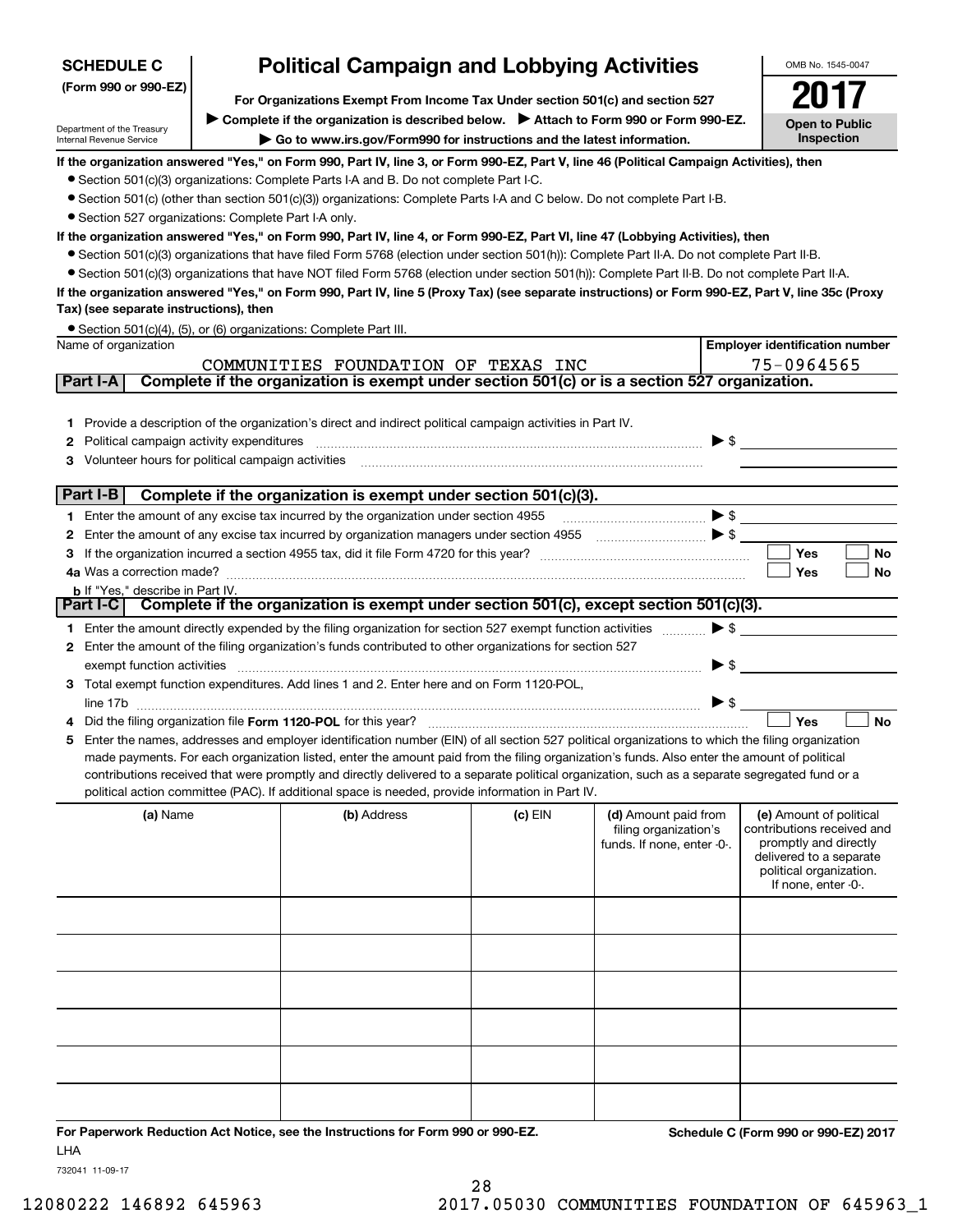| Schedule C (Form 990 or 990-EZ) 2017 COMMUNITIES FOUNDATION OF TEXAS INC                                                            |                                        |                                                                                                         |                                                                                                                                   |                          | $75 - 0964565$ Page 2 |
|-------------------------------------------------------------------------------------------------------------------------------------|----------------------------------------|---------------------------------------------------------------------------------------------------------|-----------------------------------------------------------------------------------------------------------------------------------|--------------------------|-----------------------|
| Complete if the organization is exempt under section 501(c)(3) and filed Form 5768 (election under<br>Part II-A<br>section 501(h)). |                                        |                                                                                                         |                                                                                                                                   |                          |                       |
|                                                                                                                                     |                                        |                                                                                                         |                                                                                                                                   |                          |                       |
| A Check $\blacktriangleright$                                                                                                       |                                        |                                                                                                         | if the filing organization belongs to an affiliated group (and list in Part IV each affiliated group member's name, address, EIN, |                          |                       |
| expenses, and share of excess lobbying expenditures).                                                                               |                                        |                                                                                                         |                                                                                                                                   |                          |                       |
| B Check D                                                                                                                           | <b>Limits on Lobbying Expenditures</b> | if the filing organization checked box A and "limited control" provisions apply.                        |                                                                                                                                   | (a) Filing               | (b) Affiliated group  |
|                                                                                                                                     |                                        | (The term "expenditures" means amounts paid or incurred.)                                               |                                                                                                                                   | organization's<br>totals | totals                |
| 1a Total lobbying expenditures to influence public opinion (grass roots lobbying)                                                   |                                        |                                                                                                         |                                                                                                                                   |                          |                       |
| <b>b</b> Total lobbying expenditures to influence a legislative body (direct lobbying) <i>manumumumum</i>                           |                                        |                                                                                                         |                                                                                                                                   |                          |                       |
| c                                                                                                                                   |                                        |                                                                                                         |                                                                                                                                   |                          |                       |
| d Other exempt purpose expenditures                                                                                                 |                                        |                                                                                                         |                                                                                                                                   |                          |                       |
|                                                                                                                                     |                                        |                                                                                                         |                                                                                                                                   |                          |                       |
| f Lobbying nontaxable amount. Enter the amount from the following table in both columns.                                            |                                        |                                                                                                         |                                                                                                                                   |                          |                       |
| If the amount on line 1e, column (a) or (b) is:                                                                                     |                                        | The lobbying nontaxable amount is:                                                                      |                                                                                                                                   |                          |                       |
| Not over \$500,000                                                                                                                  |                                        | 20% of the amount on line 1e.                                                                           |                                                                                                                                   |                          |                       |
| Over \$500,000 but not over \$1,000,000                                                                                             |                                        | \$100,000 plus 15% of the excess over \$500,000.                                                        |                                                                                                                                   |                          |                       |
| Over \$1,000,000 but not over \$1,500,000                                                                                           |                                        | \$175,000 plus 10% of the excess over \$1,000,000.                                                      |                                                                                                                                   |                          |                       |
| Over \$1,500,000 but not over \$17,000,000                                                                                          |                                        | \$225,000 plus 5% of the excess over \$1,500,000.                                                       |                                                                                                                                   |                          |                       |
| Over \$17,000,000                                                                                                                   | \$1,000,000.                           |                                                                                                         |                                                                                                                                   |                          |                       |
|                                                                                                                                     |                                        |                                                                                                         |                                                                                                                                   |                          |                       |
| g Grassroots nontaxable amount (enter 25% of line 1f)                                                                               |                                        |                                                                                                         |                                                                                                                                   |                          |                       |
| <b>h</b> Subtract line 1g from line 1a. If zero or less, enter -0-                                                                  |                                        |                                                                                                         |                                                                                                                                   |                          |                       |
|                                                                                                                                     |                                        |                                                                                                         |                                                                                                                                   |                          |                       |
| i Subtract line 1f from line 1c. If zero or less, enter -0-                                                                         |                                        |                                                                                                         |                                                                                                                                   |                          |                       |
| If there is an amount other than zero on either line 1h or line 1i, did the organization file Form 4720                             |                                        |                                                                                                         |                                                                                                                                   |                          |                       |
| reporting section 4911 tax for this year?                                                                                           |                                        |                                                                                                         |                                                                                                                                   |                          | Yes<br>No             |
| (Some organizations that made a section 501(h) election do not have to complete all of the five columns below.                      |                                        | 4-Year Averaging Period Under section 501(h)<br>See the separate instructions for lines 2a through 2f.) |                                                                                                                                   |                          |                       |
|                                                                                                                                     |                                        | Lobbying Expenditures During 4-Year Averaging Period                                                    |                                                                                                                                   |                          |                       |
| Calendar year<br>(or fiscal year beginning in)                                                                                      | (a) $2014$                             | (b) $2015$                                                                                              | $(c)$ 2016                                                                                                                        | $(d)$ 2017               | (e) Total             |
| 2a Lobbying nontaxable amount                                                                                                       |                                        |                                                                                                         |                                                                                                                                   |                          |                       |
| <b>b</b> Lobbying ceiling amount                                                                                                    |                                        |                                                                                                         |                                                                                                                                   |                          |                       |
| (150% of line 2a, column(e))                                                                                                        |                                        |                                                                                                         |                                                                                                                                   |                          |                       |
|                                                                                                                                     |                                        |                                                                                                         |                                                                                                                                   |                          |                       |
| c Total lobbying expenditures                                                                                                       |                                        |                                                                                                         |                                                                                                                                   |                          |                       |
|                                                                                                                                     |                                        |                                                                                                         |                                                                                                                                   |                          |                       |
| d Grassroots nontaxable amount                                                                                                      |                                        |                                                                                                         |                                                                                                                                   |                          |                       |
| e Grassroots ceiling amount                                                                                                         |                                        |                                                                                                         |                                                                                                                                   |                          |                       |
| (150% of line 2d, column (e))                                                                                                       |                                        |                                                                                                         |                                                                                                                                   |                          |                       |
|                                                                                                                                     |                                        |                                                                                                         |                                                                                                                                   |                          |                       |
| f Grassroots lobbying expenditures                                                                                                  |                                        |                                                                                                         |                                                                                                                                   |                          |                       |

**Schedule C (Form 990 or 990-EZ) 2017**

732042 11-09-17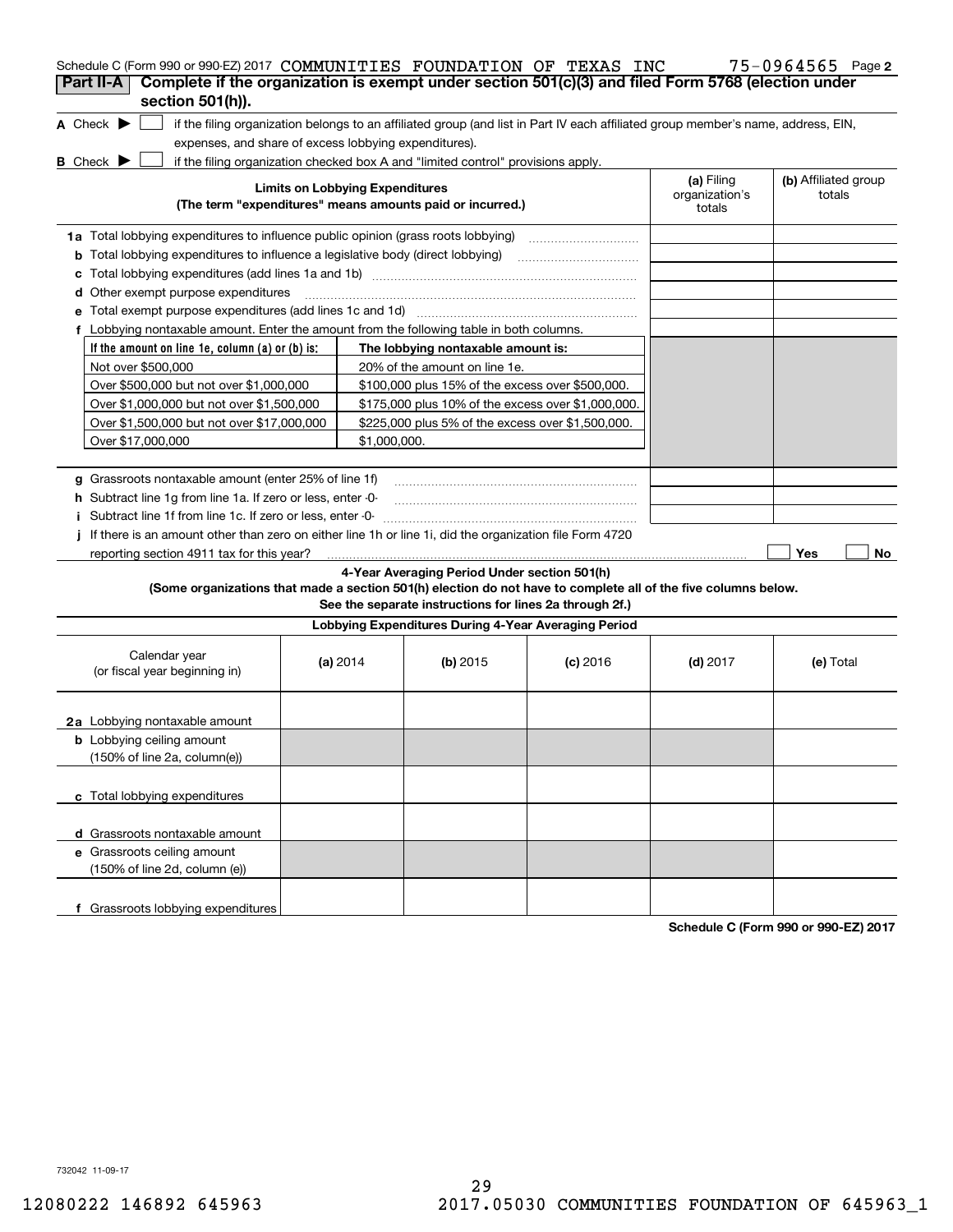#### Schedule C (Form 990 or 990-EZ) 2017 Page **Part II-B Complete if the organization is exempt under section 501(c)(3) and has NOT filed Form 5768** COMMUNITIES FOUNDATION OF TEXAS INC 75-0964565

**3**

### **(election under section 501(h)).**

|                | For each "Yes," response on lines 1a through 1i below, provide in Part IV a detailed description                                                                                                                                                                                                          | (a) |                                      | (b)    |         |  |
|----------------|-----------------------------------------------------------------------------------------------------------------------------------------------------------------------------------------------------------------------------------------------------------------------------------------------------------|-----|--------------------------------------|--------|---------|--|
|                | of the lobbying activity.                                                                                                                                                                                                                                                                                 | Yes | No                                   | Amount |         |  |
| 1.             | During the year, did the filing organization attempt to influence foreign, national, state or<br>local legislation, including any attempt to influence public opinion on a legislative matter                                                                                                             |     |                                      |        |         |  |
|                | or referendum, through the use of:                                                                                                                                                                                                                                                                        |     |                                      |        |         |  |
|                |                                                                                                                                                                                                                                                                                                           |     | х<br>X                               |        |         |  |
|                | Paid staff or management (include compensation in expenses reported on lines 1c through 1i)?                                                                                                                                                                                                              |     | X                                    |        |         |  |
|                |                                                                                                                                                                                                                                                                                                           |     | Χ                                    |        |         |  |
|                |                                                                                                                                                                                                                                                                                                           |     | X                                    |        |         |  |
|                | e Publications, or published or broadcast statements?                                                                                                                                                                                                                                                     |     | X                                    |        |         |  |
|                | f Grants to other organizations for lobbying purposes?<br>Direct contact with legislators, their staffs, government officials, or a legislative body?                                                                                                                                                     | X   |                                      |        | 16,350. |  |
| a              | h Rallies, demonstrations, seminars, conventions, speeches, lectures, or any similar means?                                                                                                                                                                                                               |     | X                                    |        |         |  |
|                | <i>i</i> Other activities?                                                                                                                                                                                                                                                                                |     | $\overline{\mathbf{X}}$              |        |         |  |
|                |                                                                                                                                                                                                                                                                                                           |     |                                      |        | 16,350. |  |
|                | 2a Did the activities in line 1 cause the organization to be not described in section 501(c)(3)?                                                                                                                                                                                                          |     | X                                    |        |         |  |
|                |                                                                                                                                                                                                                                                                                                           |     |                                      |        |         |  |
|                | c If "Yes," enter the amount of any tax incurred by organization managers under section 4912                                                                                                                                                                                                              |     |                                      |        |         |  |
|                | d If the filing organization incurred a section 4912 tax, did it file Form 4720 for this year?                                                                                                                                                                                                            |     |                                      |        |         |  |
|                | Complete if the organization is exempt under section 501(c)(4), section 501(c)(5), or section<br><b>Part III-AI</b><br>$501(c)(6)$ .                                                                                                                                                                      |     |                                      |        |         |  |
|                |                                                                                                                                                                                                                                                                                                           |     |                                      | Yes    | No      |  |
| 1.             |                                                                                                                                                                                                                                                                                                           |     | 1                                    |        |         |  |
| 2              |                                                                                                                                                                                                                                                                                                           |     | $\mathbf{2}$                         |        |         |  |
| З              | Did the organization agree to carry over lobbying and political campaign activity expenditures from the prior year?                                                                                                                                                                                       |     | 3                                    |        |         |  |
|                | Complete if the organization is exempt under section 501(c)(4), section 501(c)(5), or section<br> Part III-B                                                                                                                                                                                              |     |                                      |        |         |  |
|                | 501(c)(6) and if either (a) BOTH Part III-A, lines 1 and 2, are answered "No," OR (b) Part III-A, line 3, is<br>answered "Yes."                                                                                                                                                                           |     |                                      |        |         |  |
| 1              |                                                                                                                                                                                                                                                                                                           |     | 1                                    |        |         |  |
| 2              | Section 162(e) nondeductible lobbying and political expenditures (do not include amounts of political                                                                                                                                                                                                     |     |                                      |        |         |  |
|                | expenses for which the section 527(f) tax was paid).                                                                                                                                                                                                                                                      |     |                                      |        |         |  |
|                |                                                                                                                                                                                                                                                                                                           |     | 2a                                   |        |         |  |
|                |                                                                                                                                                                                                                                                                                                           |     | 2b                                   |        |         |  |
|                |                                                                                                                                                                                                                                                                                                           |     | 2c                                   |        |         |  |
|                | Aggregate amount reported in section 6033(e)(1)(A) notices of nondeductible section 162(e) dues                                                                                                                                                                                                           |     | 3                                    |        |         |  |
|                | If notices were sent and the amount on line 2c exceeds the amount on line 3, what portion of the excess                                                                                                                                                                                                   |     |                                      |        |         |  |
|                | does the organization agree to carryover to the reasonable estimate of nondeductible lobbying and political                                                                                                                                                                                               |     |                                      |        |         |  |
|                | expenditure next year?                                                                                                                                                                                                                                                                                    |     | 4                                    |        |         |  |
| 5              | Taxable amount of lobbying and political expenditures (see instructions)                                                                                                                                                                                                                                  |     | 5                                    |        |         |  |
| <b>Part IV</b> | <b>Supplemental Information</b>                                                                                                                                                                                                                                                                           |     |                                      |        |         |  |
|                | Provide the descriptions required for Part I-A, line 1; Part I-B, line 4; Part I-C, line 5; Part II-A (affiliated group list); Part II-A, lines 1 and 2 (see<br>instructions); and Part II-B, line 1. Also, complete this part for any additional information.<br>PART II-B, LINE 1, LOBBYING ACTIVITIES: |     |                                      |        |         |  |
|                | REPRESENTS A PRO-RATA SHARE OF EXPENSES ASSOCIATED WITH THE COMMUNITY                                                                                                                                                                                                                                     |     |                                      |        |         |  |
|                | FOUNDATION PUBLIC AWARENESS<br>INITIATIVE.<br>THIS<br>INITIATIVE REPRESENTS A                                                                                                                                                                                                                             |     |                                      |        |         |  |
|                | COALITION OF MORE THAN 100 COMMUNITY FOUNDATIONS NATIONWIDE WITH THE                                                                                                                                                                                                                                      |     |                                      |        |         |  |
|                | HELPING MEMBERS OF CONGRESS AND THEIR STAFFS BETTER<br>INTENT<br>OF.                                                                                                                                                                                                                                      |     |                                      |        |         |  |
|                | UNDERSTAND THE WORK OF COMMUNITY FOUNDATIONS, AND HOW THEY DIFFER FROM                                                                                                                                                                                                                                    |     |                                      |        |         |  |
|                | 732043 11-09-17                                                                                                                                                                                                                                                                                           |     | Schedule C (Form 990 or 990-EZ) 2017 |        |         |  |

30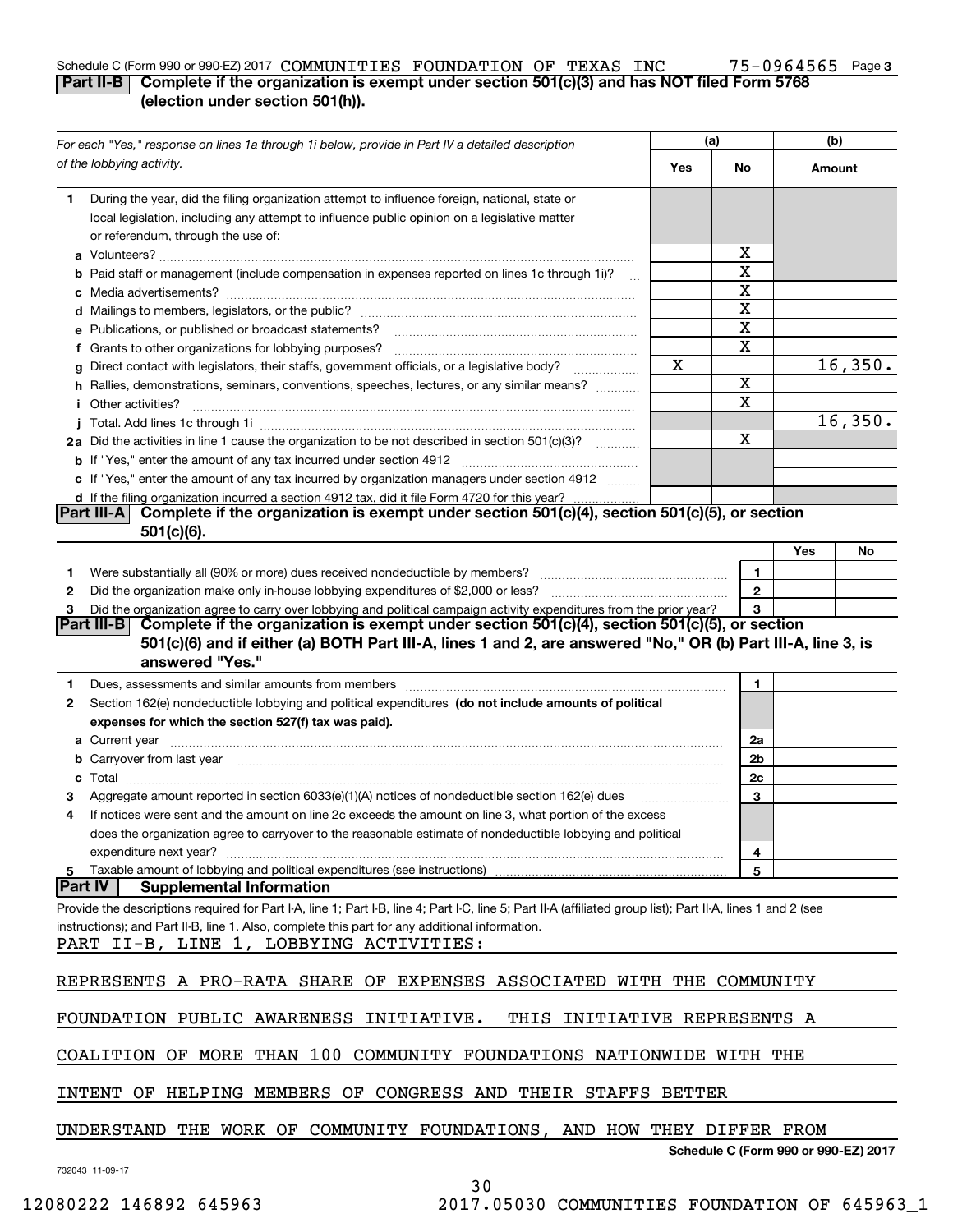|                      |  |                                                                                                                                 |  | $75 - 0964565$ Page 4                |
|----------------------|--|---------------------------------------------------------------------------------------------------------------------------------|--|--------------------------------------|
|                      |  | Schedule C (Form 990 or 990-EZ) 2017 COMMUNITIES FOUNDATION OF TEXAS INC<br><b>Part IV</b> Supplemental Information (continued) |  |                                      |
|                      |  |                                                                                                                                 |  |                                      |
| PRIVATE FOUNDATIONS. |  |                                                                                                                                 |  |                                      |
|                      |  |                                                                                                                                 |  |                                      |
|                      |  |                                                                                                                                 |  |                                      |
|                      |  |                                                                                                                                 |  |                                      |
|                      |  |                                                                                                                                 |  |                                      |
|                      |  |                                                                                                                                 |  |                                      |
|                      |  |                                                                                                                                 |  |                                      |
|                      |  |                                                                                                                                 |  |                                      |
|                      |  |                                                                                                                                 |  |                                      |
|                      |  |                                                                                                                                 |  |                                      |
|                      |  |                                                                                                                                 |  |                                      |
|                      |  |                                                                                                                                 |  |                                      |
|                      |  |                                                                                                                                 |  |                                      |
|                      |  |                                                                                                                                 |  |                                      |
|                      |  |                                                                                                                                 |  |                                      |
|                      |  |                                                                                                                                 |  |                                      |
|                      |  |                                                                                                                                 |  |                                      |
|                      |  |                                                                                                                                 |  |                                      |
|                      |  |                                                                                                                                 |  |                                      |
|                      |  |                                                                                                                                 |  |                                      |
|                      |  |                                                                                                                                 |  |                                      |
|                      |  |                                                                                                                                 |  |                                      |
|                      |  |                                                                                                                                 |  |                                      |
|                      |  |                                                                                                                                 |  |                                      |
|                      |  |                                                                                                                                 |  |                                      |
|                      |  |                                                                                                                                 |  |                                      |
|                      |  |                                                                                                                                 |  |                                      |
|                      |  |                                                                                                                                 |  |                                      |
|                      |  |                                                                                                                                 |  |                                      |
|                      |  |                                                                                                                                 |  |                                      |
|                      |  |                                                                                                                                 |  |                                      |
|                      |  |                                                                                                                                 |  |                                      |
|                      |  |                                                                                                                                 |  |                                      |
|                      |  |                                                                                                                                 |  |                                      |
|                      |  |                                                                                                                                 |  |                                      |
|                      |  |                                                                                                                                 |  |                                      |
|                      |  |                                                                                                                                 |  |                                      |
|                      |  |                                                                                                                                 |  |                                      |
|                      |  |                                                                                                                                 |  |                                      |
|                      |  |                                                                                                                                 |  |                                      |
|                      |  |                                                                                                                                 |  |                                      |
|                      |  |                                                                                                                                 |  |                                      |
|                      |  |                                                                                                                                 |  |                                      |
|                      |  |                                                                                                                                 |  |                                      |
|                      |  |                                                                                                                                 |  |                                      |
|                      |  |                                                                                                                                 |  |                                      |
|                      |  |                                                                                                                                 |  |                                      |
|                      |  |                                                                                                                                 |  |                                      |
|                      |  |                                                                                                                                 |  |                                      |
|                      |  |                                                                                                                                 |  |                                      |
|                      |  |                                                                                                                                 |  |                                      |
|                      |  |                                                                                                                                 |  |                                      |
|                      |  |                                                                                                                                 |  | Schedule C (Form 990 or 990-EZ) 2017 |

732044 11-09-17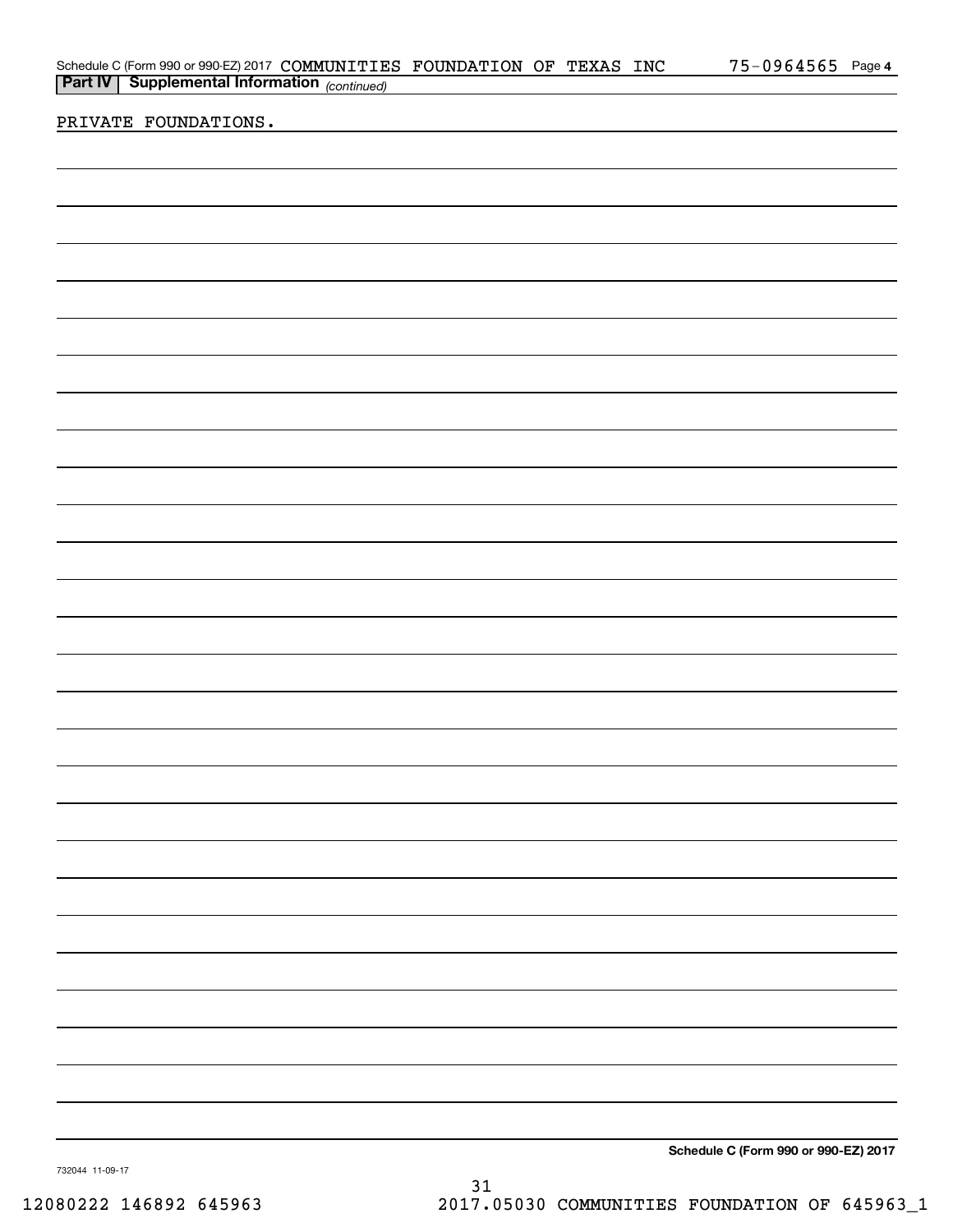Department of the Treasury

# **SCHEDULE D Supplemental Financial Statements**

(Form 990)<br>
Pepartment of the Treasury<br>
Department of the Treasury<br>
Department of the Treasury<br>
Department of the Treasury<br> **Co to www.irs.gov/Form990 for instructions and the latest information.**<br> **Co to www.irs.gov/Form9** 

OMB No. 1545-0047 **Open to Public Inspection 2017**

| Internal Revenue Service | $\blacktriangleright$ Go to www.irs.gov/Form990 for instructions and the latest information. | <b>Inspection</b>              |
|--------------------------|----------------------------------------------------------------------------------------------|--------------------------------|
| Name of the organization |                                                                                              | Employer identification number |

|         | ivame or the organization<br>COMMUNITIES FOUNDATION OF TEXAS INC                                                                                          |                                                | Employer identification number<br>75-0964565                                |
|---------|-----------------------------------------------------------------------------------------------------------------------------------------------------------|------------------------------------------------|-----------------------------------------------------------------------------|
| Part I  | Organizations Maintaining Donor Advised Funds or Other Similar Funds or Accounts. Complete if the                                                         |                                                |                                                                             |
|         | organization answered "Yes" on Form 990, Part IV, line 6.                                                                                                 |                                                |                                                                             |
|         |                                                                                                                                                           | (a) Donor advised funds                        | (b) Funds and other accounts                                                |
| 1       |                                                                                                                                                           | 679                                            | 495                                                                         |
| 2       | Aggregate value of contributions to (during year)                                                                                                         | 48,333,000.                                    | 74,605,454.                                                                 |
| з       | Aggregate value of grants from (during year)                                                                                                              | 49,995,000.                                    | 62, 118, 637.                                                               |
| 4       | Aggregate value at end of year                                                                                                                            | $\overline{337,401,000}$ .                     | 324,077,547.                                                                |
| 5       | Did the organization inform all donors and donor advisors in writing that the assets held in donor advised funds                                          |                                                |                                                                             |
|         |                                                                                                                                                           |                                                | $\boxed{\text{X}}$ Yes<br><b>No</b>                                         |
| 6       | Did the organization inform all grantees, donors, and donor advisors in writing that grant funds can be used only                                         |                                                |                                                                             |
|         | for charitable purposes and not for the benefit of the donor or donor advisor, or for any other purpose conferring                                        |                                                |                                                                             |
|         | impermissible private benefit?                                                                                                                            |                                                | $\boxed{\text{X}}$ Yes<br>No                                                |
| Part II | Conservation Easements. Complete if the organization answered "Yes" on Form 990, Part IV, line 7.                                                         |                                                |                                                                             |
| 1       | Purpose(s) of conservation easements held by the organization (check all that apply).                                                                     |                                                |                                                                             |
|         | Preservation of land for public use (e.g., recreation or education)                                                                                       |                                                | Preservation of a historically important land area                          |
|         | Protection of natural habitat                                                                                                                             | Preservation of a certified historic structure |                                                                             |
|         | Preservation of open space                                                                                                                                |                                                |                                                                             |
| 2       | Complete lines 2a through 2d if the organization held a qualified conservation contribution in the form of a conservation easement on the last            |                                                |                                                                             |
|         | day of the tax year.                                                                                                                                      |                                                | Held at the End of the Tax Year                                             |
| а       | Total number of conservation easements                                                                                                                    |                                                | 2a                                                                          |
| b       | Total acreage restricted by conservation easements                                                                                                        |                                                | 2b                                                                          |
| с       | Number of conservation easements on a certified historic structure included in (a)                                                                        |                                                | 2c                                                                          |
| d       | Number of conservation easements included in (c) acquired after 7/25/06, and not on a historic structure                                                  |                                                |                                                                             |
|         | listed in the National Register                                                                                                                           |                                                | 2d                                                                          |
| 3       | Number of conservation easements modified, transferred, released, extinguished, or terminated by the organization during the tax                          |                                                |                                                                             |
|         | year                                                                                                                                                      |                                                |                                                                             |
| 4       | Number of states where property subject to conservation easement is located                                                                               |                                                |                                                                             |
| 5       | Does the organization have a written policy regarding the periodic monitoring, inspection, handling of                                                    |                                                |                                                                             |
|         | violations, and enforcement of the conservation easements it holds?                                                                                       |                                                | Yes<br>No                                                                   |
| 6       | Staff and volunteer hours devoted to monitoring, inspecting, handling of violations, and enforcing conservation easements during the year                 |                                                |                                                                             |
|         |                                                                                                                                                           |                                                |                                                                             |
| 7       | Amount of expenses incurred in monitoring, inspecting, handling of violations, and enforcing conservation easements during the year                       |                                                |                                                                             |
|         | ▶ \$<br>Does each conservation easement reported on line 2(d) above satisfy the requirements of section 170(h)(4)(B)(i)                                   |                                                |                                                                             |
| 8       | and section $170(h)(4)(B)(ii)?$                                                                                                                           |                                                | Yes<br>No                                                                   |
| 9       | In Part XIII, describe how the organization reports conservation easements in its revenue and expense statement, and balance sheet, and                   |                                                |                                                                             |
|         | include, if applicable, the text of the footnote to the organization's financial statements that describes the organization's accounting for              |                                                |                                                                             |
|         | conservation easements.                                                                                                                                   |                                                |                                                                             |
|         | Organizations Maintaining Collections of Art, Historical Treasures, or Other Similar Assets.<br>Part III                                                  |                                                |                                                                             |
|         | Complete if the organization answered "Yes" on Form 990, Part IV, line 8.                                                                                 |                                                |                                                                             |
|         | 1a If the organization elected, as permitted under SFAS 116 (ASC 958), not to report in its revenue statement and balance sheet works of art,             |                                                |                                                                             |
|         | historical treasures, or other similar assets held for public exhibition, education, or research in furtherance of public service, provide, in Part XIII, |                                                |                                                                             |
|         | the text of the footnote to its financial statements that describes these items.                                                                          |                                                |                                                                             |
| b       | If the organization elected, as permitted under SFAS 116 (ASC 958), to report in its revenue statement and balance sheet works of art, historical         |                                                |                                                                             |
|         | treasures, or other similar assets held for public exhibition, education, or research in furtherance of public service, provide the following amounts     |                                                |                                                                             |
|         | relating to these items:                                                                                                                                  |                                                |                                                                             |
|         |                                                                                                                                                           |                                                | υ.                                                                          |
|         | (ii) Assets included in Form 990, Part X                                                                                                                  |                                                | $\begin{array}{c} \bullet \ \ast \\ \bullet \ \ast \end{array}$<br>689,006. |
| 2       | If the organization received or held works of art, historical treasures, or other similar assets for financial gain, provide                              |                                                |                                                                             |
|         | the following amounts required to be reported under SFAS 116 (ASC 958) relating to these items:                                                           |                                                |                                                                             |
| а       |                                                                                                                                                           |                                                | $\mathfrak{S}$ and $\mathfrak{S}$                                           |
| b       |                                                                                                                                                           |                                                | $\blacktriangleright$ s                                                     |
|         | LHA For Paperwork Reduction Act Notice, see the Instructions for Form 990.                                                                                |                                                | Schedule D (Form 990) 2017                                                  |

732051 10-09-17

32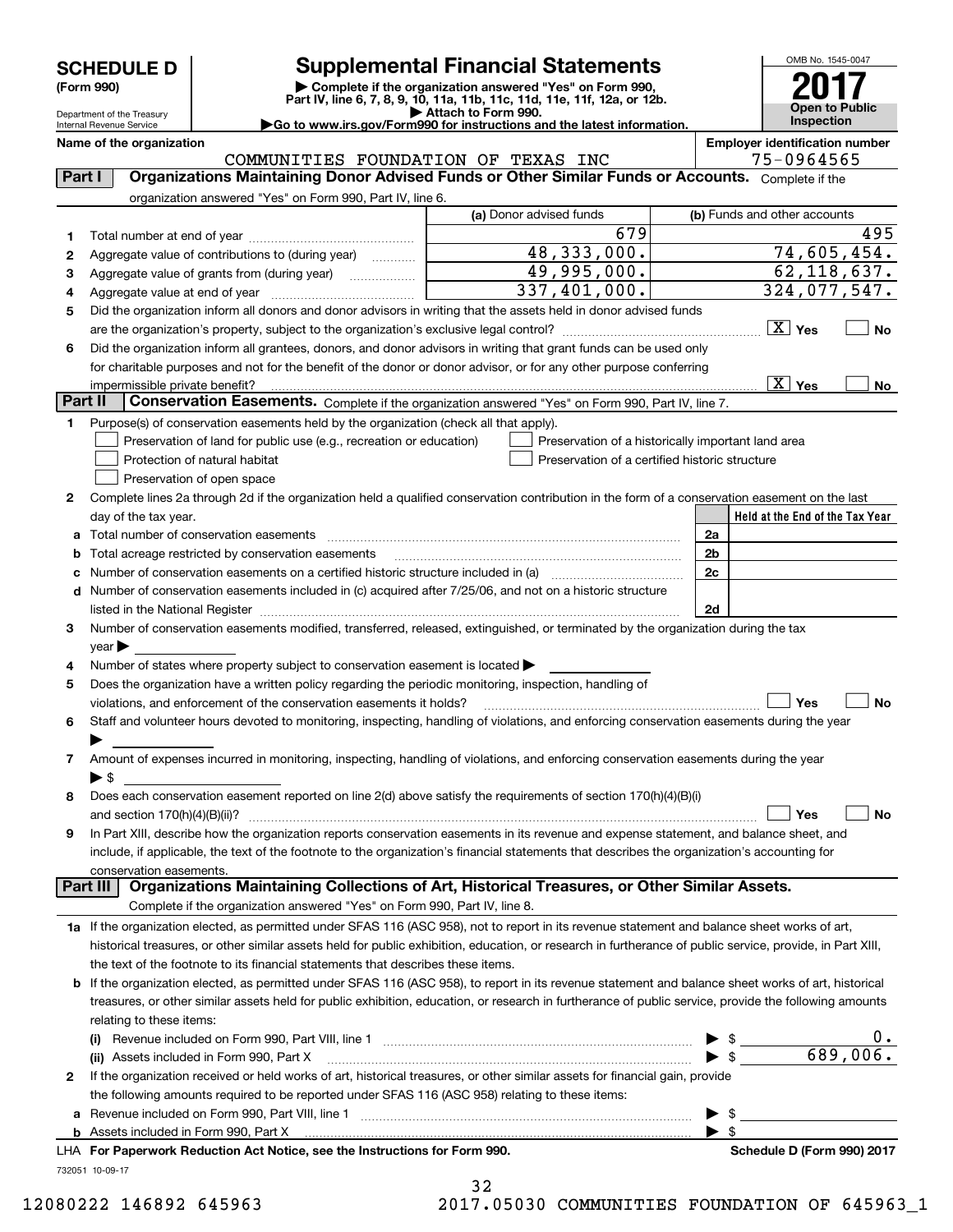|               | Schedule D (Form 990) 2017                                                                                                                                                                                                     | COMMUNITIES FOUNDATION OF TEXAS INC |   |                |                           |               |                          |              | 75-0964565                 |     | Page 2         |
|---------------|--------------------------------------------------------------------------------------------------------------------------------------------------------------------------------------------------------------------------------|-------------------------------------|---|----------------|---------------------------|---------------|--------------------------|--------------|----------------------------|-----|----------------|
|               | Part III<br>Organizations Maintaining Collections of Art, Historical Treasures, or Other Similar Assets (continued)                                                                                                            |                                     |   |                |                           |               |                          |              |                            |     |                |
| 3             | Using the organization's acquisition, accession, and other records, check any of the following that are a significant use of its collection items                                                                              |                                     |   |                |                           |               |                          |              |                            |     |                |
|               | (check all that apply):                                                                                                                                                                                                        |                                     |   |                |                           |               |                          |              |                            |     |                |
| а             | Public exhibition                                                                                                                                                                                                              | d                                   |   |                | Loan or exchange programs |               |                          |              |                            |     |                |
| b             | Scholarly research                                                                                                                                                                                                             | е                                   |   |                |                           |               |                          |              |                            |     |                |
| с             | Preservation for future generations                                                                                                                                                                                            |                                     |   |                |                           |               |                          |              |                            |     |                |
| 4             | Provide a description of the organization's collections and explain how they further the organization's exempt purpose in Part XIII.                                                                                           |                                     |   |                |                           |               |                          |              |                            |     |                |
| 5             | During the year, did the organization solicit or receive donations of art, historical treasures, or other similar assets                                                                                                       |                                     |   |                |                           |               |                          |              |                            |     |                |
|               | $\overline{\text{X}}$ No<br>to be sold to raise funds rather than to be maintained as part of the organization's collection?<br>Yes<br>. <u>.</u> .                                                                            |                                     |   |                |                           |               |                          |              |                            |     |                |
|               | <b>Part IV</b><br>Escrow and Custodial Arrangements. Complete if the organization answered "Yes" on Form 990, Part IV, line 9, or<br>reported an amount on Form 990, Part X, line 21.                                          |                                     |   |                |                           |               |                          |              |                            |     |                |
|               | 1a Is the organization an agent, trustee, custodian or other intermediary for contributions or other assets not included                                                                                                       |                                     |   |                |                           |               |                          |              |                            |     |                |
|               | on Form 990, Part X? [11] matter continuum matter contract to the contract of the contract of the contract of the contract of the contract of the contract of the contract of the contract of the contract of the contract of  |                                     |   |                |                           |               |                          |              | Yes                        |     | No             |
|               | <b>b</b> If "Yes," explain the arrangement in Part XIII and complete the following table:                                                                                                                                      |                                     |   |                |                           |               |                          |              |                            |     |                |
|               |                                                                                                                                                                                                                                |                                     |   |                |                           |               |                          |              | Amount                     |     |                |
|               | c Beginning balance measurements and the contract of the contract of the contract of the contract of the contract of the contract of the contract of the contract of the contract of the contract of the contract of the contr |                                     |   |                |                           |               | 1c                       |              |                            |     |                |
|               |                                                                                                                                                                                                                                |                                     |   |                |                           |               | 1d                       |              |                            |     |                |
|               | e Distributions during the year manufactured and an account of the year manufactured and the year manufactured                                                                                                                 |                                     |   |                |                           |               | 1e                       |              |                            |     |                |
|               |                                                                                                                                                                                                                                |                                     |   |                |                           |               | 1f                       |              |                            |     |                |
|               | 2a Did the organization include an amount on Form 990, Part X, line 21, for escrow or custodial account liability?                                                                                                             |                                     |   |                |                           |               |                          |              | Yes                        |     | No             |
|               | <b>b</b> If "Yes," explain the arrangement in Part XIII. Check here if the explanation has been provided on Part XIII                                                                                                          |                                     |   |                |                           |               |                          |              |                            |     |                |
| <b>Part V</b> | Endowment Funds. Complete if the organization answered "Yes" on Form 990, Part IV, line 10.                                                                                                                                    |                                     |   |                |                           |               |                          |              |                            |     |                |
|               |                                                                                                                                                                                                                                | (a) Current year                    |   | (b) Prior year | (c) Two years back        |               | (d) Three years back     |              | (e) Four years back        |     |                |
|               | 1a Beginning of year balance                                                                                                                                                                                                   | 188, 141, 000.                      |   | 169,782,000.   | 160,669,000.              |               |                          | 162,248,000. |                            |     | 145, 123, 000. |
|               |                                                                                                                                                                                                                                | 6,737,000.                          |   | 4,798,000.     |                           | 17,664,000.   |                          | 5,230,000.   |                            |     | 2,453,000.     |
| c             | Net investment earnings, gains, and losses                                                                                                                                                                                     | 12,779,000.                         |   | 19,343,000.    |                           | $-1,768,000.$ |                          | 706,000.     |                            |     | 21,842,000.    |
|               |                                                                                                                                                                                                                                | 6,735,000.                          |   | 4,486,000.     |                           | 2,665,000.    |                          | 2,327,000.   |                            |     | 2,395,000.     |
|               | e Other expenditures for facilities                                                                                                                                                                                            |                                     |   |                |                           |               |                          |              |                            |     |                |
|               | and programs                                                                                                                                                                                                                   |                                     |   |                |                           |               |                          |              |                            |     |                |
|               | f Administrative expenses                                                                                                                                                                                                      |                                     |   | 1,296,000.     |                           | 4,118,000.    |                          | 5,188,000.   |                            |     | 4,775,000.     |
| g             | End of year balance                                                                                                                                                                                                            | 200,922,000.                        |   | 188, 141, 000. | 169,782,000.              |               |                          | 160,669,000. |                            |     | 162,248,000.   |
| 2             | Provide the estimated percentage of the current year end balance (line 1g, column (a)) held as:                                                                                                                                |                                     |   |                |                           |               |                          |              |                            |     |                |
| а             | Board designated or quasi-endowment                                                                                                                                                                                            | 11.95                               | % |                |                           |               |                          |              |                            |     |                |
|               | <b>b</b> Permanent endowment $\blacktriangleright$<br>2.18                                                                                                                                                                     | %                                   |   |                |                           |               |                          |              |                            |     |                |
|               | <b>c</b> Temporarily restricted endowment $\triangleright$ 85.87                                                                                                                                                               | %                                   |   |                |                           |               |                          |              |                            |     |                |
|               | The percentages on lines 2a, 2b, and 2c should equal 100%.                                                                                                                                                                     |                                     |   |                |                           |               |                          |              |                            |     |                |
|               | 3a Are there endowment funds not in the possession of the organization that are held and administered for the organization                                                                                                     |                                     |   |                |                           |               |                          |              |                            |     |                |
|               | by:                                                                                                                                                                                                                            |                                     |   |                |                           |               |                          |              |                            | Yes | No             |
|               | (i)                                                                                                                                                                                                                            |                                     |   |                |                           |               |                          |              | 3a(i)                      |     | x              |
|               |                                                                                                                                                                                                                                |                                     |   |                |                           |               |                          |              | 3a(ii)                     |     | X              |
|               |                                                                                                                                                                                                                                |                                     |   |                |                           |               |                          |              | 3b                         |     |                |
| 4             | Describe in Part XIII the intended uses of the organization's endowment funds.                                                                                                                                                 |                                     |   |                |                           |               |                          |              |                            |     |                |
|               | Land, Buildings, and Equipment.<br>Part VI                                                                                                                                                                                     |                                     |   |                |                           |               |                          |              |                            |     |                |
|               | Complete if the organization answered "Yes" on Form 990, Part IV, line 11a. See Form 990, Part X, line 10.                                                                                                                     |                                     |   |                |                           |               |                          |              |                            |     |                |
|               | Description of property                                                                                                                                                                                                        | (a) Cost or other                   |   |                | (b) Cost or other         |               | (c) Accumulated          |              | (d) Book value             |     |                |
|               |                                                                                                                                                                                                                                | basis (investment)                  |   |                | basis (other)             |               | depreciation             |              |                            |     |                |
|               |                                                                                                                                                                                                                                | 322, 102.                           |   |                | 6, 564, 950.              |               |                          |              | 6,887,052.                 |     |                |
| b             |                                                                                                                                                                                                                                |                                     |   |                | 28, 256, 951.             |               | 11,098,506.              |              | 17, 158, 445.              |     |                |
|               |                                                                                                                                                                                                                                |                                     |   |                |                           |               |                          |              |                            |     |                |
|               |                                                                                                                                                                                                                                |                                     |   |                | 2,576,433.                |               | $\overline{2,151,951}$ . |              |                            |     | 424,482.       |
|               |                                                                                                                                                                                                                                |                                     |   |                |                           |               |                          |              |                            |     |                |
|               |                                                                                                                                                                                                                                |                                     |   |                |                           |               |                          |              | 24,469,979.                |     |                |
|               |                                                                                                                                                                                                                                |                                     |   |                |                           |               |                          |              | Schedule D (Form 990) 2017 |     |                |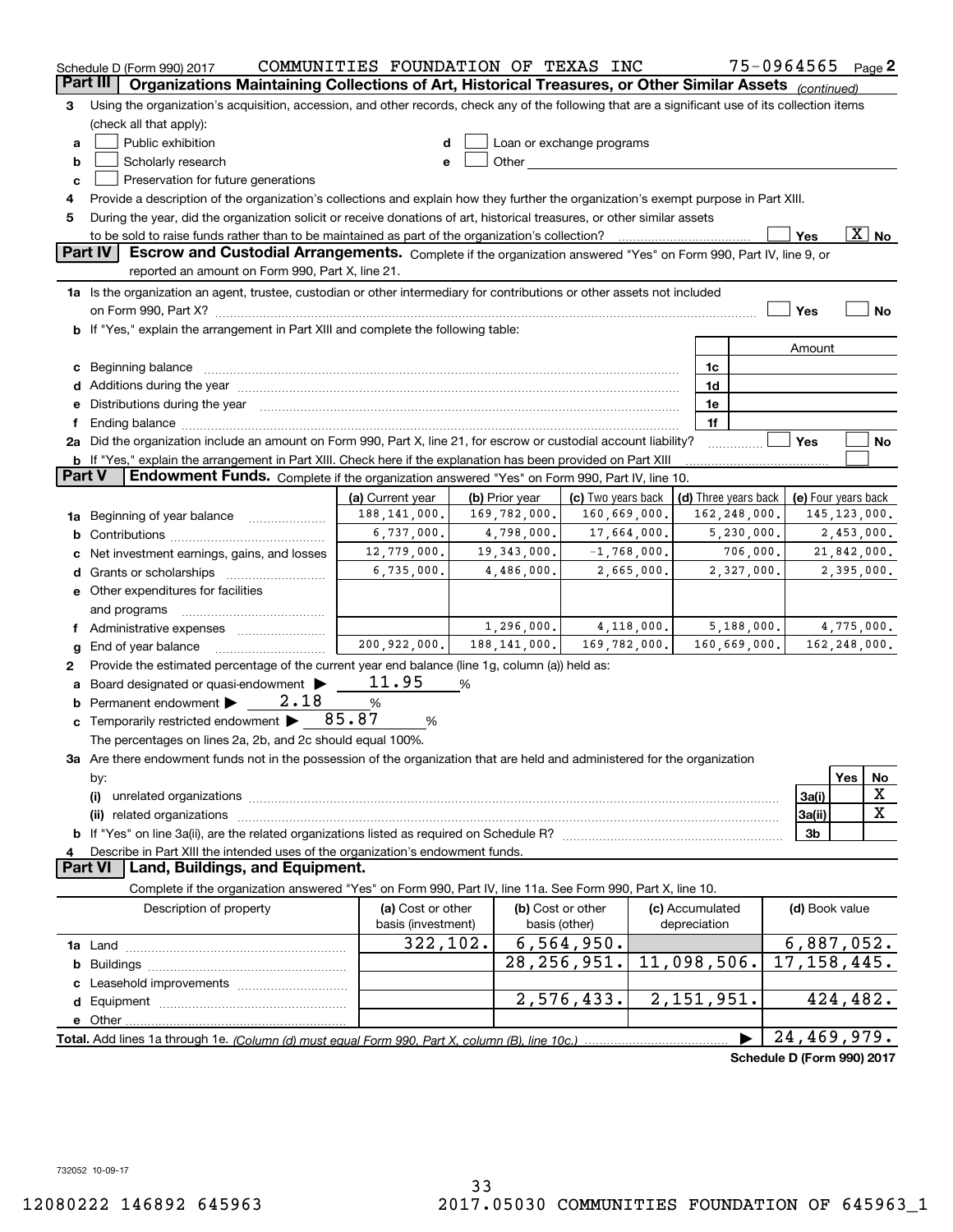| <b>Investments - Other Securities.</b><br><b>Part VIII</b><br>Complete if the organization answered "Yes" on Form 990, Part IV, line 11b. See Form 990, Part X, line 12.<br>(c) Method of valuation: Cost or end-of-year market value<br>(a) Description of security or category (including name of security)<br>(b) Book value<br>(1) Financial derivatives<br>(3) Other<br>(A)<br>(B)<br>(C)<br>(D)<br>(E)<br>(F)<br>(G)<br>(H)<br>Total. (Col. (b) must equal Form 990, Part X, col. (B) line 12.)<br>Part VIII Investments - Program Related.<br>Complete if the organization answered "Yes" on Form 990, Part IV, line 11c. See Form 990, Part X, line 13.<br>(a) Description of investment<br>(c) Method of valuation: Cost or end-of-year market value<br>(b) Book value<br>(1)<br>(2)<br>(3)<br>(4)<br>(5)<br>(6)<br>(7)<br>(8)<br>(9)<br><b>Total.</b> (Col. (b) must equal Form 990, Part X, col. (B) line 13.)<br>Part IX<br><b>Other Assets.</b><br>Complete if the organization answered "Yes" on Form 990, Part IV, line 11d. See Form 990, Part X, line 15.<br>(a) Description<br>(b) Book value<br>(1)<br>(2)<br>(3)<br>(4)<br>(5)<br>(6)<br>(7)<br>(8)<br>(9)<br>Total. (Column (b) must equal Form 990. Part X, col. (B) line 15.)<br><b>Other Liabilities.</b><br>Part X<br>Complete if the organization answered "Yes" on Form 990, Part IV, line 11e or 11f. See Form 990, Part X, line 25.<br>(b) Book value<br>(a) Description of liability<br>1.<br>(1) Federal income taxes<br>LIABILITIES ASSOCIATED WITH<br>(2)<br>$\overline{3,583,428}$ .<br>SPLIT-INTEREST AGREEMENTS<br>(3)<br>37,509,606.<br>FUNDS HELD FOR OTHERS<br>(4)<br>(5)<br>(6)<br>(7)<br>(8)<br>(9)<br>41,093,034.<br>Total. (Column (b) must equal Form 990, Part X, col. (B) line 25.)<br>2. Liability for uncertain tax positions. In Part XIII, provide the text of the footnote to the organization's financial statements that reports the<br>  X  <br>organization's liability for uncertain tax positions under FIN 48 (ASC 740). Check here if the text of the footnote has been provided in Part XIII | Schedule D (Form 990) 2017 | COMMUNITIES FOUNDATION OF TEXAS INC |  |  | 75-0964565 | Page $3$ |
|----------------------------------------------------------------------------------------------------------------------------------------------------------------------------------------------------------------------------------------------------------------------------------------------------------------------------------------------------------------------------------------------------------------------------------------------------------------------------------------------------------------------------------------------------------------------------------------------------------------------------------------------------------------------------------------------------------------------------------------------------------------------------------------------------------------------------------------------------------------------------------------------------------------------------------------------------------------------------------------------------------------------------------------------------------------------------------------------------------------------------------------------------------------------------------------------------------------------------------------------------------------------------------------------------------------------------------------------------------------------------------------------------------------------------------------------------------------------------------------------------------------------------------------------------------------------------------------------------------------------------------------------------------------------------------------------------------------------------------------------------------------------------------------------------------------------------------------------------------------------------------------------------------------------------------------------------------------------------------------------------------------------------------------------------------------------------------------------------------|----------------------------|-------------------------------------|--|--|------------|----------|
|                                                                                                                                                                                                                                                                                                                                                                                                                                                                                                                                                                                                                                                                                                                                                                                                                                                                                                                                                                                                                                                                                                                                                                                                                                                                                                                                                                                                                                                                                                                                                                                                                                                                                                                                                                                                                                                                                                                                                                                                                                                                                                          |                            |                                     |  |  |            |          |
|                                                                                                                                                                                                                                                                                                                                                                                                                                                                                                                                                                                                                                                                                                                                                                                                                                                                                                                                                                                                                                                                                                                                                                                                                                                                                                                                                                                                                                                                                                                                                                                                                                                                                                                                                                                                                                                                                                                                                                                                                                                                                                          |                            |                                     |  |  |            |          |
|                                                                                                                                                                                                                                                                                                                                                                                                                                                                                                                                                                                                                                                                                                                                                                                                                                                                                                                                                                                                                                                                                                                                                                                                                                                                                                                                                                                                                                                                                                                                                                                                                                                                                                                                                                                                                                                                                                                                                                                                                                                                                                          |                            |                                     |  |  |            |          |
|                                                                                                                                                                                                                                                                                                                                                                                                                                                                                                                                                                                                                                                                                                                                                                                                                                                                                                                                                                                                                                                                                                                                                                                                                                                                                                                                                                                                                                                                                                                                                                                                                                                                                                                                                                                                                                                                                                                                                                                                                                                                                                          |                            |                                     |  |  |            |          |
|                                                                                                                                                                                                                                                                                                                                                                                                                                                                                                                                                                                                                                                                                                                                                                                                                                                                                                                                                                                                                                                                                                                                                                                                                                                                                                                                                                                                                                                                                                                                                                                                                                                                                                                                                                                                                                                                                                                                                                                                                                                                                                          |                            |                                     |  |  |            |          |
|                                                                                                                                                                                                                                                                                                                                                                                                                                                                                                                                                                                                                                                                                                                                                                                                                                                                                                                                                                                                                                                                                                                                                                                                                                                                                                                                                                                                                                                                                                                                                                                                                                                                                                                                                                                                                                                                                                                                                                                                                                                                                                          |                            |                                     |  |  |            |          |
|                                                                                                                                                                                                                                                                                                                                                                                                                                                                                                                                                                                                                                                                                                                                                                                                                                                                                                                                                                                                                                                                                                                                                                                                                                                                                                                                                                                                                                                                                                                                                                                                                                                                                                                                                                                                                                                                                                                                                                                                                                                                                                          |                            |                                     |  |  |            |          |
|                                                                                                                                                                                                                                                                                                                                                                                                                                                                                                                                                                                                                                                                                                                                                                                                                                                                                                                                                                                                                                                                                                                                                                                                                                                                                                                                                                                                                                                                                                                                                                                                                                                                                                                                                                                                                                                                                                                                                                                                                                                                                                          |                            |                                     |  |  |            |          |
|                                                                                                                                                                                                                                                                                                                                                                                                                                                                                                                                                                                                                                                                                                                                                                                                                                                                                                                                                                                                                                                                                                                                                                                                                                                                                                                                                                                                                                                                                                                                                                                                                                                                                                                                                                                                                                                                                                                                                                                                                                                                                                          |                            |                                     |  |  |            |          |
|                                                                                                                                                                                                                                                                                                                                                                                                                                                                                                                                                                                                                                                                                                                                                                                                                                                                                                                                                                                                                                                                                                                                                                                                                                                                                                                                                                                                                                                                                                                                                                                                                                                                                                                                                                                                                                                                                                                                                                                                                                                                                                          |                            |                                     |  |  |            |          |
|                                                                                                                                                                                                                                                                                                                                                                                                                                                                                                                                                                                                                                                                                                                                                                                                                                                                                                                                                                                                                                                                                                                                                                                                                                                                                                                                                                                                                                                                                                                                                                                                                                                                                                                                                                                                                                                                                                                                                                                                                                                                                                          |                            |                                     |  |  |            |          |
|                                                                                                                                                                                                                                                                                                                                                                                                                                                                                                                                                                                                                                                                                                                                                                                                                                                                                                                                                                                                                                                                                                                                                                                                                                                                                                                                                                                                                                                                                                                                                                                                                                                                                                                                                                                                                                                                                                                                                                                                                                                                                                          |                            |                                     |  |  |            |          |
|                                                                                                                                                                                                                                                                                                                                                                                                                                                                                                                                                                                                                                                                                                                                                                                                                                                                                                                                                                                                                                                                                                                                                                                                                                                                                                                                                                                                                                                                                                                                                                                                                                                                                                                                                                                                                                                                                                                                                                                                                                                                                                          |                            |                                     |  |  |            |          |
|                                                                                                                                                                                                                                                                                                                                                                                                                                                                                                                                                                                                                                                                                                                                                                                                                                                                                                                                                                                                                                                                                                                                                                                                                                                                                                                                                                                                                                                                                                                                                                                                                                                                                                                                                                                                                                                                                                                                                                                                                                                                                                          |                            |                                     |  |  |            |          |
|                                                                                                                                                                                                                                                                                                                                                                                                                                                                                                                                                                                                                                                                                                                                                                                                                                                                                                                                                                                                                                                                                                                                                                                                                                                                                                                                                                                                                                                                                                                                                                                                                                                                                                                                                                                                                                                                                                                                                                                                                                                                                                          |                            |                                     |  |  |            |          |
|                                                                                                                                                                                                                                                                                                                                                                                                                                                                                                                                                                                                                                                                                                                                                                                                                                                                                                                                                                                                                                                                                                                                                                                                                                                                                                                                                                                                                                                                                                                                                                                                                                                                                                                                                                                                                                                                                                                                                                                                                                                                                                          |                            |                                     |  |  |            |          |
|                                                                                                                                                                                                                                                                                                                                                                                                                                                                                                                                                                                                                                                                                                                                                                                                                                                                                                                                                                                                                                                                                                                                                                                                                                                                                                                                                                                                                                                                                                                                                                                                                                                                                                                                                                                                                                                                                                                                                                                                                                                                                                          |                            |                                     |  |  |            |          |
|                                                                                                                                                                                                                                                                                                                                                                                                                                                                                                                                                                                                                                                                                                                                                                                                                                                                                                                                                                                                                                                                                                                                                                                                                                                                                                                                                                                                                                                                                                                                                                                                                                                                                                                                                                                                                                                                                                                                                                                                                                                                                                          |                            |                                     |  |  |            |          |
|                                                                                                                                                                                                                                                                                                                                                                                                                                                                                                                                                                                                                                                                                                                                                                                                                                                                                                                                                                                                                                                                                                                                                                                                                                                                                                                                                                                                                                                                                                                                                                                                                                                                                                                                                                                                                                                                                                                                                                                                                                                                                                          |                            |                                     |  |  |            |          |
|                                                                                                                                                                                                                                                                                                                                                                                                                                                                                                                                                                                                                                                                                                                                                                                                                                                                                                                                                                                                                                                                                                                                                                                                                                                                                                                                                                                                                                                                                                                                                                                                                                                                                                                                                                                                                                                                                                                                                                                                                                                                                                          |                            |                                     |  |  |            |          |
|                                                                                                                                                                                                                                                                                                                                                                                                                                                                                                                                                                                                                                                                                                                                                                                                                                                                                                                                                                                                                                                                                                                                                                                                                                                                                                                                                                                                                                                                                                                                                                                                                                                                                                                                                                                                                                                                                                                                                                                                                                                                                                          |                            |                                     |  |  |            |          |
|                                                                                                                                                                                                                                                                                                                                                                                                                                                                                                                                                                                                                                                                                                                                                                                                                                                                                                                                                                                                                                                                                                                                                                                                                                                                                                                                                                                                                                                                                                                                                                                                                                                                                                                                                                                                                                                                                                                                                                                                                                                                                                          |                            |                                     |  |  |            |          |
|                                                                                                                                                                                                                                                                                                                                                                                                                                                                                                                                                                                                                                                                                                                                                                                                                                                                                                                                                                                                                                                                                                                                                                                                                                                                                                                                                                                                                                                                                                                                                                                                                                                                                                                                                                                                                                                                                                                                                                                                                                                                                                          |                            |                                     |  |  |            |          |
|                                                                                                                                                                                                                                                                                                                                                                                                                                                                                                                                                                                                                                                                                                                                                                                                                                                                                                                                                                                                                                                                                                                                                                                                                                                                                                                                                                                                                                                                                                                                                                                                                                                                                                                                                                                                                                                                                                                                                                                                                                                                                                          |                            |                                     |  |  |            |          |
|                                                                                                                                                                                                                                                                                                                                                                                                                                                                                                                                                                                                                                                                                                                                                                                                                                                                                                                                                                                                                                                                                                                                                                                                                                                                                                                                                                                                                                                                                                                                                                                                                                                                                                                                                                                                                                                                                                                                                                                                                                                                                                          |                            |                                     |  |  |            |          |
|                                                                                                                                                                                                                                                                                                                                                                                                                                                                                                                                                                                                                                                                                                                                                                                                                                                                                                                                                                                                                                                                                                                                                                                                                                                                                                                                                                                                                                                                                                                                                                                                                                                                                                                                                                                                                                                                                                                                                                                                                                                                                                          |                            |                                     |  |  |            |          |
|                                                                                                                                                                                                                                                                                                                                                                                                                                                                                                                                                                                                                                                                                                                                                                                                                                                                                                                                                                                                                                                                                                                                                                                                                                                                                                                                                                                                                                                                                                                                                                                                                                                                                                                                                                                                                                                                                                                                                                                                                                                                                                          |                            |                                     |  |  |            |          |
|                                                                                                                                                                                                                                                                                                                                                                                                                                                                                                                                                                                                                                                                                                                                                                                                                                                                                                                                                                                                                                                                                                                                                                                                                                                                                                                                                                                                                                                                                                                                                                                                                                                                                                                                                                                                                                                                                                                                                                                                                                                                                                          |                            |                                     |  |  |            |          |
|                                                                                                                                                                                                                                                                                                                                                                                                                                                                                                                                                                                                                                                                                                                                                                                                                                                                                                                                                                                                                                                                                                                                                                                                                                                                                                                                                                                                                                                                                                                                                                                                                                                                                                                                                                                                                                                                                                                                                                                                                                                                                                          |                            |                                     |  |  |            |          |
|                                                                                                                                                                                                                                                                                                                                                                                                                                                                                                                                                                                                                                                                                                                                                                                                                                                                                                                                                                                                                                                                                                                                                                                                                                                                                                                                                                                                                                                                                                                                                                                                                                                                                                                                                                                                                                                                                                                                                                                                                                                                                                          |                            |                                     |  |  |            |          |
|                                                                                                                                                                                                                                                                                                                                                                                                                                                                                                                                                                                                                                                                                                                                                                                                                                                                                                                                                                                                                                                                                                                                                                                                                                                                                                                                                                                                                                                                                                                                                                                                                                                                                                                                                                                                                                                                                                                                                                                                                                                                                                          |                            |                                     |  |  |            |          |
|                                                                                                                                                                                                                                                                                                                                                                                                                                                                                                                                                                                                                                                                                                                                                                                                                                                                                                                                                                                                                                                                                                                                                                                                                                                                                                                                                                                                                                                                                                                                                                                                                                                                                                                                                                                                                                                                                                                                                                                                                                                                                                          |                            |                                     |  |  |            |          |
|                                                                                                                                                                                                                                                                                                                                                                                                                                                                                                                                                                                                                                                                                                                                                                                                                                                                                                                                                                                                                                                                                                                                                                                                                                                                                                                                                                                                                                                                                                                                                                                                                                                                                                                                                                                                                                                                                                                                                                                                                                                                                                          |                            |                                     |  |  |            |          |
|                                                                                                                                                                                                                                                                                                                                                                                                                                                                                                                                                                                                                                                                                                                                                                                                                                                                                                                                                                                                                                                                                                                                                                                                                                                                                                                                                                                                                                                                                                                                                                                                                                                                                                                                                                                                                                                                                                                                                                                                                                                                                                          |                            |                                     |  |  |            |          |
|                                                                                                                                                                                                                                                                                                                                                                                                                                                                                                                                                                                                                                                                                                                                                                                                                                                                                                                                                                                                                                                                                                                                                                                                                                                                                                                                                                                                                                                                                                                                                                                                                                                                                                                                                                                                                                                                                                                                                                                                                                                                                                          |                            |                                     |  |  |            |          |
|                                                                                                                                                                                                                                                                                                                                                                                                                                                                                                                                                                                                                                                                                                                                                                                                                                                                                                                                                                                                                                                                                                                                                                                                                                                                                                                                                                                                                                                                                                                                                                                                                                                                                                                                                                                                                                                                                                                                                                                                                                                                                                          |                            |                                     |  |  |            |          |
|                                                                                                                                                                                                                                                                                                                                                                                                                                                                                                                                                                                                                                                                                                                                                                                                                                                                                                                                                                                                                                                                                                                                                                                                                                                                                                                                                                                                                                                                                                                                                                                                                                                                                                                                                                                                                                                                                                                                                                                                                                                                                                          |                            |                                     |  |  |            |          |
|                                                                                                                                                                                                                                                                                                                                                                                                                                                                                                                                                                                                                                                                                                                                                                                                                                                                                                                                                                                                                                                                                                                                                                                                                                                                                                                                                                                                                                                                                                                                                                                                                                                                                                                                                                                                                                                                                                                                                                                                                                                                                                          |                            |                                     |  |  |            |          |
|                                                                                                                                                                                                                                                                                                                                                                                                                                                                                                                                                                                                                                                                                                                                                                                                                                                                                                                                                                                                                                                                                                                                                                                                                                                                                                                                                                                                                                                                                                                                                                                                                                                                                                                                                                                                                                                                                                                                                                                                                                                                                                          |                            |                                     |  |  |            |          |
|                                                                                                                                                                                                                                                                                                                                                                                                                                                                                                                                                                                                                                                                                                                                                                                                                                                                                                                                                                                                                                                                                                                                                                                                                                                                                                                                                                                                                                                                                                                                                                                                                                                                                                                                                                                                                                                                                                                                                                                                                                                                                                          |                            |                                     |  |  |            |          |
|                                                                                                                                                                                                                                                                                                                                                                                                                                                                                                                                                                                                                                                                                                                                                                                                                                                                                                                                                                                                                                                                                                                                                                                                                                                                                                                                                                                                                                                                                                                                                                                                                                                                                                                                                                                                                                                                                                                                                                                                                                                                                                          |                            |                                     |  |  |            |          |
|                                                                                                                                                                                                                                                                                                                                                                                                                                                                                                                                                                                                                                                                                                                                                                                                                                                                                                                                                                                                                                                                                                                                                                                                                                                                                                                                                                                                                                                                                                                                                                                                                                                                                                                                                                                                                                                                                                                                                                                                                                                                                                          |                            |                                     |  |  |            |          |
|                                                                                                                                                                                                                                                                                                                                                                                                                                                                                                                                                                                                                                                                                                                                                                                                                                                                                                                                                                                                                                                                                                                                                                                                                                                                                                                                                                                                                                                                                                                                                                                                                                                                                                                                                                                                                                                                                                                                                                                                                                                                                                          |                            |                                     |  |  |            |          |
|                                                                                                                                                                                                                                                                                                                                                                                                                                                                                                                                                                                                                                                                                                                                                                                                                                                                                                                                                                                                                                                                                                                                                                                                                                                                                                                                                                                                                                                                                                                                                                                                                                                                                                                                                                                                                                                                                                                                                                                                                                                                                                          |                            |                                     |  |  |            |          |
|                                                                                                                                                                                                                                                                                                                                                                                                                                                                                                                                                                                                                                                                                                                                                                                                                                                                                                                                                                                                                                                                                                                                                                                                                                                                                                                                                                                                                                                                                                                                                                                                                                                                                                                                                                                                                                                                                                                                                                                                                                                                                                          |                            |                                     |  |  |            |          |
|                                                                                                                                                                                                                                                                                                                                                                                                                                                                                                                                                                                                                                                                                                                                                                                                                                                                                                                                                                                                                                                                                                                                                                                                                                                                                                                                                                                                                                                                                                                                                                                                                                                                                                                                                                                                                                                                                                                                                                                                                                                                                                          |                            |                                     |  |  |            |          |
|                                                                                                                                                                                                                                                                                                                                                                                                                                                                                                                                                                                                                                                                                                                                                                                                                                                                                                                                                                                                                                                                                                                                                                                                                                                                                                                                                                                                                                                                                                                                                                                                                                                                                                                                                                                                                                                                                                                                                                                                                                                                                                          |                            |                                     |  |  |            |          |
|                                                                                                                                                                                                                                                                                                                                                                                                                                                                                                                                                                                                                                                                                                                                                                                                                                                                                                                                                                                                                                                                                                                                                                                                                                                                                                                                                                                                                                                                                                                                                                                                                                                                                                                                                                                                                                                                                                                                                                                                                                                                                                          |                            |                                     |  |  |            |          |
|                                                                                                                                                                                                                                                                                                                                                                                                                                                                                                                                                                                                                                                                                                                                                                                                                                                                                                                                                                                                                                                                                                                                                                                                                                                                                                                                                                                                                                                                                                                                                                                                                                                                                                                                                                                                                                                                                                                                                                                                                                                                                                          |                            |                                     |  |  |            |          |
|                                                                                                                                                                                                                                                                                                                                                                                                                                                                                                                                                                                                                                                                                                                                                                                                                                                                                                                                                                                                                                                                                                                                                                                                                                                                                                                                                                                                                                                                                                                                                                                                                                                                                                                                                                                                                                                                                                                                                                                                                                                                                                          |                            |                                     |  |  |            |          |
|                                                                                                                                                                                                                                                                                                                                                                                                                                                                                                                                                                                                                                                                                                                                                                                                                                                                                                                                                                                                                                                                                                                                                                                                                                                                                                                                                                                                                                                                                                                                                                                                                                                                                                                                                                                                                                                                                                                                                                                                                                                                                                          |                            |                                     |  |  |            |          |
|                                                                                                                                                                                                                                                                                                                                                                                                                                                                                                                                                                                                                                                                                                                                                                                                                                                                                                                                                                                                                                                                                                                                                                                                                                                                                                                                                                                                                                                                                                                                                                                                                                                                                                                                                                                                                                                                                                                                                                                                                                                                                                          |                            |                                     |  |  |            |          |
|                                                                                                                                                                                                                                                                                                                                                                                                                                                                                                                                                                                                                                                                                                                                                                                                                                                                                                                                                                                                                                                                                                                                                                                                                                                                                                                                                                                                                                                                                                                                                                                                                                                                                                                                                                                                                                                                                                                                                                                                                                                                                                          |                            |                                     |  |  |            |          |
|                                                                                                                                                                                                                                                                                                                                                                                                                                                                                                                                                                                                                                                                                                                                                                                                                                                                                                                                                                                                                                                                                                                                                                                                                                                                                                                                                                                                                                                                                                                                                                                                                                                                                                                                                                                                                                                                                                                                                                                                                                                                                                          |                            |                                     |  |  |            |          |
|                                                                                                                                                                                                                                                                                                                                                                                                                                                                                                                                                                                                                                                                                                                                                                                                                                                                                                                                                                                                                                                                                                                                                                                                                                                                                                                                                                                                                                                                                                                                                                                                                                                                                                                                                                                                                                                                                                                                                                                                                                                                                                          |                            |                                     |  |  |            |          |
|                                                                                                                                                                                                                                                                                                                                                                                                                                                                                                                                                                                                                                                                                                                                                                                                                                                                                                                                                                                                                                                                                                                                                                                                                                                                                                                                                                                                                                                                                                                                                                                                                                                                                                                                                                                                                                                                                                                                                                                                                                                                                                          |                            |                                     |  |  |            |          |
|                                                                                                                                                                                                                                                                                                                                                                                                                                                                                                                                                                                                                                                                                                                                                                                                                                                                                                                                                                                                                                                                                                                                                                                                                                                                                                                                                                                                                                                                                                                                                                                                                                                                                                                                                                                                                                                                                                                                                                                                                                                                                                          |                            |                                     |  |  |            |          |

**Schedule D (Form 990) 2017**

732053 10-09-17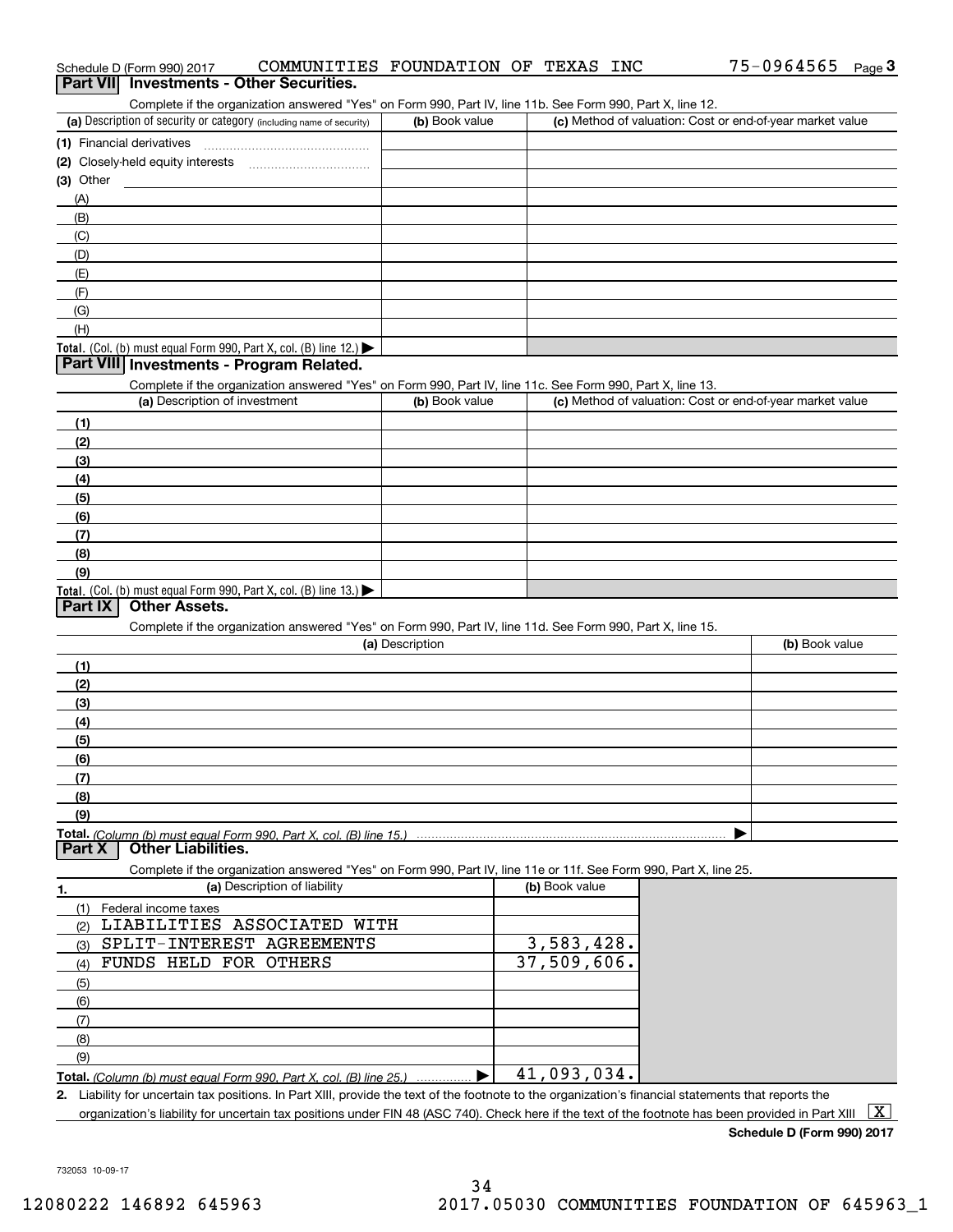|    | COMMUNITIES FOUNDATION OF TEXAS INC<br>Schedule D (Form 990) 2017                                                                                                                                                                   |                | 75-0964565<br>Page 4 |
|----|-------------------------------------------------------------------------------------------------------------------------------------------------------------------------------------------------------------------------------------|----------------|----------------------|
|    | Reconciliation of Revenue per Audited Financial Statements With Revenue per Return.<br>Part XI                                                                                                                                      |                |                      |
|    | Complete if the organization answered "Yes" on Form 990, Part IV, line 12a.                                                                                                                                                         |                |                      |
| 1  | Total revenue, gains, and other support per audited financial statements                                                                                                                                                            |                | $\blacksquare$       |
| 2  | Amounts included on line 1 but not on Form 990, Part VIII, line 12:                                                                                                                                                                 |                |                      |
| a  | Net unrealized gains (losses) on investments [11] matter contracts and the unrealized gains (losses) on investments                                                                                                                 | 2a             |                      |
|    |                                                                                                                                                                                                                                     | 2 <sub>b</sub> |                      |
|    |                                                                                                                                                                                                                                     | 2c             |                      |
| d  | Other (Describe in Part XIII.) <b>2006</b> 2007 2010 2010 2010 2010 2011 2012 2013 2014 2014 2015 2016 2017 2018 2019 2016 2017 2018 2019 2016 2017 2018 2019 2016 2017 2018 2019 2018 2019 2019 2016 2017 2018 2019 2018 2019 2019 | 2d             |                      |
| е  | Add lines 2a through 2d                                                                                                                                                                                                             |                | <b>2e</b>            |
| З  |                                                                                                                                                                                                                                     |                | 3                    |
| 4  | Amounts included on Form 990. Part VIII. line 12, but not on line 1:                                                                                                                                                                |                |                      |
| а  |                                                                                                                                                                                                                                     | 4a             |                      |
| b  |                                                                                                                                                                                                                                     | 4b             |                      |
| c. | Add lines 4a and 4b                                                                                                                                                                                                                 |                | 4с                   |
|    |                                                                                                                                                                                                                                     |                | 5                    |
|    | Part XII   Reconciliation of Expenses per Audited Financial Statements With Expenses per Return.                                                                                                                                    |                |                      |
|    | Complete if the organization answered "Yes" on Form 990, Part IV, line 12a.                                                                                                                                                         |                |                      |
| 1  | Total expenses and losses per audited financial statements [11] [12] manuscription and contract the statements [13] manuscription and the statements [13] manuscription and the statements and the statements and the statemen      |                | $\mathbf 1$          |
| 2  | Amounts included on line 1 but not on Form 990, Part IX, line 25:                                                                                                                                                                   |                |                      |
| a  |                                                                                                                                                                                                                                     | 2a             |                      |
| b  |                                                                                                                                                                                                                                     | 2b             |                      |
| с  |                                                                                                                                                                                                                                     | 2с             |                      |
| d  |                                                                                                                                                                                                                                     | 2d             |                      |
| е  | Add lines 2a through 2d <b>contained a contained a contained a contained a</b> contained a contained a contained a contained a contained a contained a contained a contained a contained a contained a contained a contained a cont |                | <b>2e</b>            |
| 3  |                                                                                                                                                                                                                                     |                | 3                    |
| 4  | Amounts included on Form 990, Part IX, line 25, but not on line 1:                                                                                                                                                                  |                |                      |
| a  |                                                                                                                                                                                                                                     | - 4a l         |                      |
| b  |                                                                                                                                                                                                                                     | 4b.            |                      |
|    | Add lines 4a and 4b                                                                                                                                                                                                                 |                | 4c                   |
|    |                                                                                                                                                                                                                                     |                | 5                    |
|    | Part XIII Supplemental Information.                                                                                                                                                                                                 |                |                      |

Provide the descriptions required for Part II, lines 3, 5, and 9; Part III, lines 1a and 4; Part IV, lines 1b and 2b; Part V, line 4; Part X, line 2; Part XI, lines 2d and 4b; and Part XII, lines 2d and 4b. Also complete this part to provide any additional information.

## PART X, LINE 2:

| THE ASC PROVIDES GUIDANCE FOR HOW UNCERTAIN TAX POSITIONS SHOULD BE        |  |  |  |  |  |
|----------------------------------------------------------------------------|--|--|--|--|--|
| RECOGNIZED, MEASURED, DISCLOSED AND PRESENTED IN THE FINANCIAL STATEMENTS. |  |  |  |  |  |
| THIS REQUIRES THE EVALUATION OF TAX POSITIONS TAKEN OR EXPECTED TO BE      |  |  |  |  |  |
| TAKEN IN THE COURSE OF PREPARING THE FOUNDATION'S TAX RETURNS TO DETERMINE |  |  |  |  |  |
| WHETHER THE TAX POSITIONS ARE MORE LIKELY THAN NOT OF BEING SUSTAINED WHEN |  |  |  |  |  |
| CHALLENGED OR WHEN EXAMINED BY THE APPLICABLE TAX AUTHORITY. TAX POSITIONS |  |  |  |  |  |
| NOT DEEMED TO MEET THE MORE LIKELY THAN NOT THRESHOLD WOULD BE RECORDED AS |  |  |  |  |  |
| A TAX BENEFIT OR EXPENSE AND LIABILITY IN THE CURRENT YEAR. MANAGEMENT HAS |  |  |  |  |  |
| DETERMINED THAT THERE ARE NO MATERIAL UNCERTAIN INCOME TAX POSITIONS.      |  |  |  |  |  |
|                                                                            |  |  |  |  |  |

732054 10-09-17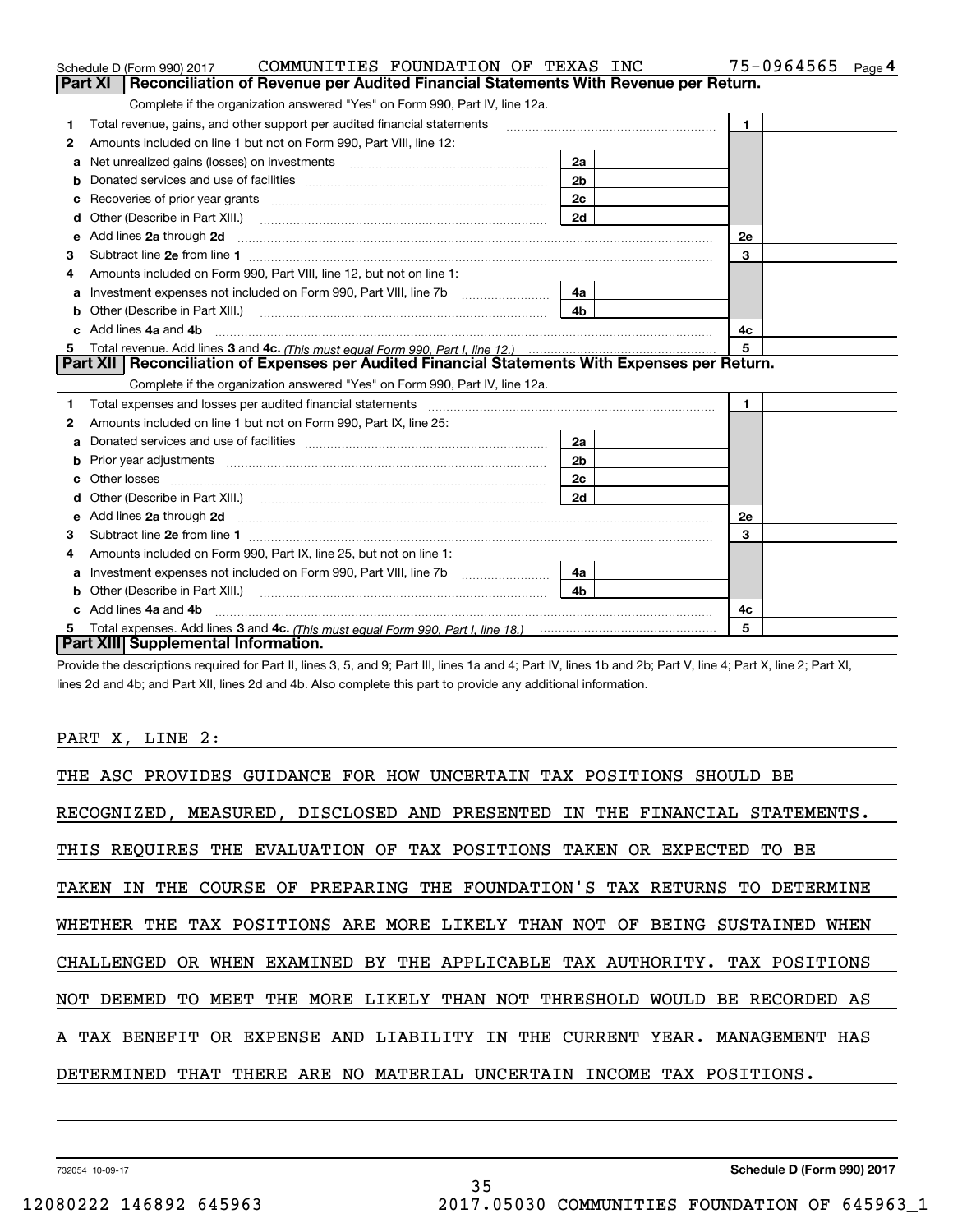|                                                                                            | COMMUNITIES FOUNDATION OF TEXAS INC |  |  | $75 - 0964565$ Page 5      |  |
|--------------------------------------------------------------------------------------------|-------------------------------------|--|--|----------------------------|--|
| Schedule D (Form 990) 2017 COMMUNITIE:<br>Part XIII   Supplemental Information (continued) |                                     |  |  |                            |  |
|                                                                                            |                                     |  |  |                            |  |
|                                                                                            |                                     |  |  |                            |  |
|                                                                                            |                                     |  |  |                            |  |
|                                                                                            |                                     |  |  |                            |  |
|                                                                                            |                                     |  |  |                            |  |
|                                                                                            |                                     |  |  |                            |  |
|                                                                                            |                                     |  |  |                            |  |
|                                                                                            |                                     |  |  |                            |  |
|                                                                                            |                                     |  |  |                            |  |
|                                                                                            |                                     |  |  |                            |  |
|                                                                                            |                                     |  |  |                            |  |
|                                                                                            |                                     |  |  |                            |  |
|                                                                                            |                                     |  |  |                            |  |
|                                                                                            |                                     |  |  |                            |  |
|                                                                                            |                                     |  |  |                            |  |
|                                                                                            |                                     |  |  |                            |  |
|                                                                                            |                                     |  |  |                            |  |
|                                                                                            |                                     |  |  |                            |  |
|                                                                                            |                                     |  |  |                            |  |
|                                                                                            |                                     |  |  |                            |  |
|                                                                                            |                                     |  |  |                            |  |
|                                                                                            |                                     |  |  |                            |  |
|                                                                                            |                                     |  |  |                            |  |
|                                                                                            |                                     |  |  |                            |  |
|                                                                                            |                                     |  |  |                            |  |
|                                                                                            |                                     |  |  |                            |  |
|                                                                                            |                                     |  |  |                            |  |
|                                                                                            |                                     |  |  |                            |  |
|                                                                                            |                                     |  |  |                            |  |
|                                                                                            |                                     |  |  |                            |  |
|                                                                                            |                                     |  |  |                            |  |
|                                                                                            |                                     |  |  |                            |  |
|                                                                                            |                                     |  |  |                            |  |
|                                                                                            |                                     |  |  |                            |  |
|                                                                                            |                                     |  |  |                            |  |
|                                                                                            |                                     |  |  |                            |  |
|                                                                                            |                                     |  |  |                            |  |
|                                                                                            |                                     |  |  |                            |  |
|                                                                                            |                                     |  |  |                            |  |
|                                                                                            |                                     |  |  |                            |  |
|                                                                                            |                                     |  |  |                            |  |
|                                                                                            |                                     |  |  |                            |  |
|                                                                                            |                                     |  |  |                            |  |
|                                                                                            |                                     |  |  |                            |  |
|                                                                                            |                                     |  |  |                            |  |
|                                                                                            |                                     |  |  |                            |  |
|                                                                                            |                                     |  |  |                            |  |
|                                                                                            |                                     |  |  | Schedule D (Form 990) 2017 |  |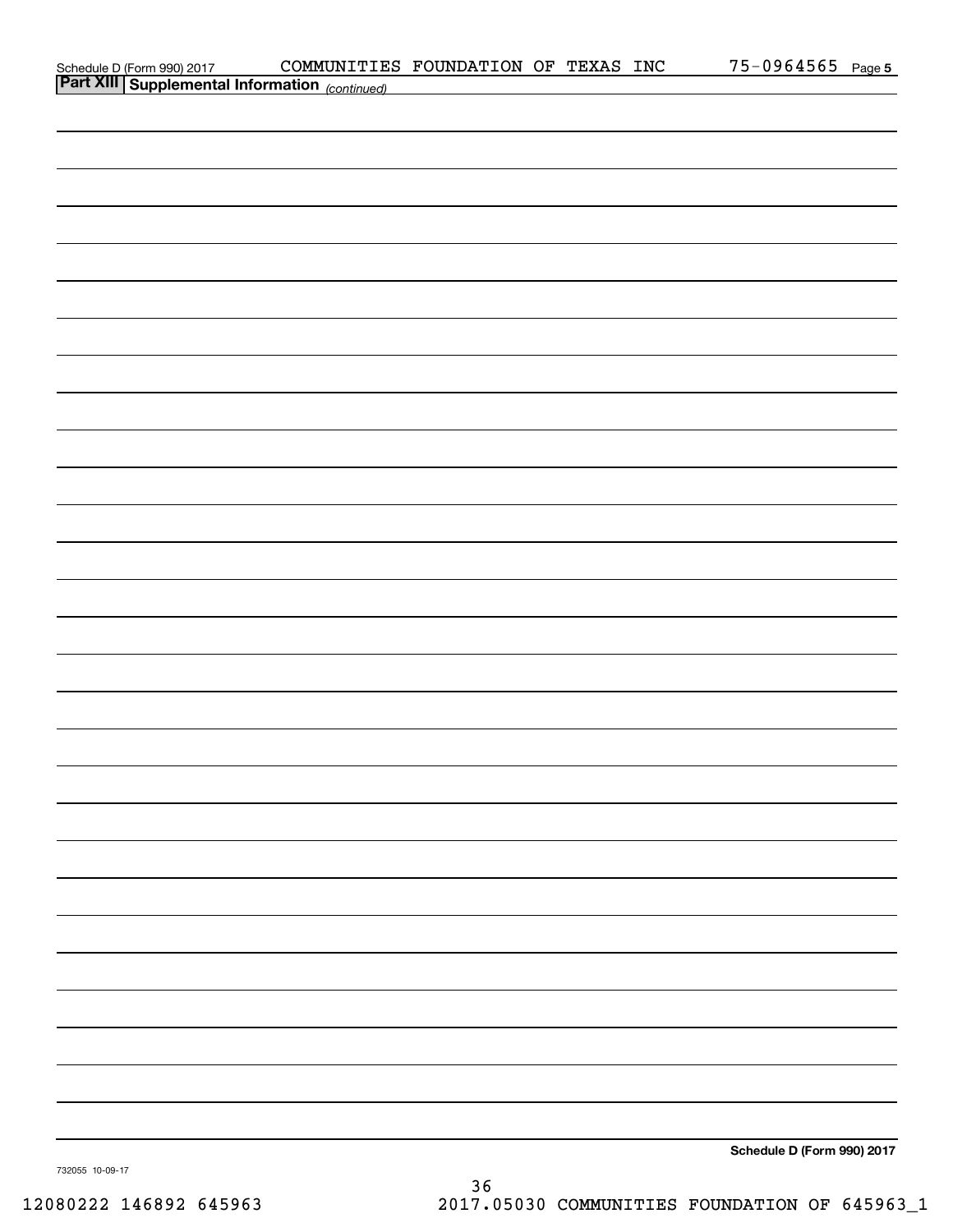**| Complete if the organization answered "Yes" on Form 990, Part IV, line 14b, 15, or 16.**

**| Attach to Form 990.**

**| Go to www.irs.gov/Form990 for instructions and the latest information.**

|   | United States.                                                                   |                                           |                                                                                           | 2 For grantmakers. Describe in Part V the organization's procedures for monitoring the use of its grants and other assistance outside the                     |                                                                                                                 |                                                                      |
|---|----------------------------------------------------------------------------------|-------------------------------------------|-------------------------------------------------------------------------------------------|---------------------------------------------------------------------------------------------------------------------------------------------------------------|-----------------------------------------------------------------------------------------------------------------|----------------------------------------------------------------------|
| 3 |                                                                                  |                                           |                                                                                           | Activities per Region. (The following Part I, line 3 table can be duplicated if additional space is needed.)                                                  |                                                                                                                 |                                                                      |
|   | (a) Region                                                                       | (b) Number of<br>offices<br>in the region | (c) Number of<br>employees,<br>agents, and<br>independent<br>contractors<br>in the region | (d) Activities conducted in the region<br>(by type) (such as, fundraising, pro-<br>gram services, investments, grants to<br>recipients located in the region) | (e) If activity listed in (d)<br>is a program service,<br>describe specific type<br>of service(s) in the region | (f) Total<br>expenditures<br>for and<br>investments<br>in the region |
|   | EUROPE (INCLUDING<br>ICELAND & GREENLAND)<br>- ALBANIA, ANDORRA,                 |                                           |                                                                                           |                                                                                                                                                               |                                                                                                                 |                                                                      |
|   | AUSTRIA, BELGIUM<br>CENTRAL AMERICA AND<br>THE CARIBBEAN -<br>ANTIGUA & BARBUDA, | 0                                         | 0                                                                                         | GRANTMAKING & INVESTING                                                                                                                                       |                                                                                                                 | 19,823,758.                                                          |
|   | ARUBA, BAHAMAS,                                                                  | 0                                         | 0                                                                                         | GRANTMAKING & INVESTING                                                                                                                                       |                                                                                                                 | 36, 262, 703.                                                        |
|   |                                                                                  |                                           |                                                                                           |                                                                                                                                                               |                                                                                                                 |                                                                      |
|   | SUB-SAHARAN AFRICA                                                               | 0                                         | 0                                                                                         | GRANTMAKING                                                                                                                                                   |                                                                                                                 | 15,000.                                                              |
|   |                                                                                  |                                           |                                                                                           |                                                                                                                                                               |                                                                                                                 |                                                                      |
|   |                                                                                  |                                           |                                                                                           |                                                                                                                                                               |                                                                                                                 |                                                                      |
|   |                                                                                  |                                           |                                                                                           |                                                                                                                                                               |                                                                                                                 |                                                                      |
|   |                                                                                  |                                           |                                                                                           |                                                                                                                                                               |                                                                                                                 |                                                                      |
|   |                                                                                  |                                           |                                                                                           |                                                                                                                                                               |                                                                                                                 |                                                                      |
|   |                                                                                  | 0                                         | $\mathbf 0$                                                                               |                                                                                                                                                               |                                                                                                                 | 56, 101, 461.                                                        |
|   | 3 a Sub-total<br><b>b</b> Total from continuation<br>sheets to Part I            | 0                                         | 0                                                                                         |                                                                                                                                                               |                                                                                                                 | $\mathbf{0}$ .                                                       |
|   | c Totals (add lines 3a<br>and 3b)<br>.                                           | 0                                         | 0                                                                                         |                                                                                                                                                               |                                                                                                                 | 56, 101, 461.                                                        |

**For Paperwork Reduction Act Notice, see the Instructions for Form 990. Schedule F (Form 990) 2017** LHA

732071 10-06-17



OMB No. 1545-0047 **Open to Public Inspection2017**

**Part I General Information on Activities Outside the United States.** Complete if the organization answered "Yes" on

**Employer identification number**

Form 990, Part IV, line 14b.

Department of the Treasury Internal Revenue Service

**(Form 990) SCHEDULE F** 

Name of the organization

**1For grantmakers.**  Does the organization maintain records to substantiate the amount of its grants and other assistance, **WALKED Yes**  $\boxed{\textbf{X}}$  **No** the grantees' eligibility for the grants or assistance, and the selection criteria used to award the grants or assistance?

COMMUNITIES FOUNDATION OF TEXAS INC<br>
75-0964565

|  |  | Activities per Region. (The following Part I, line 3 table can be duplicated if additional space is needed.) |  |
|--|--|--------------------------------------------------------------------------------------------------------------|--|
|  |  |                                                                                                              |  |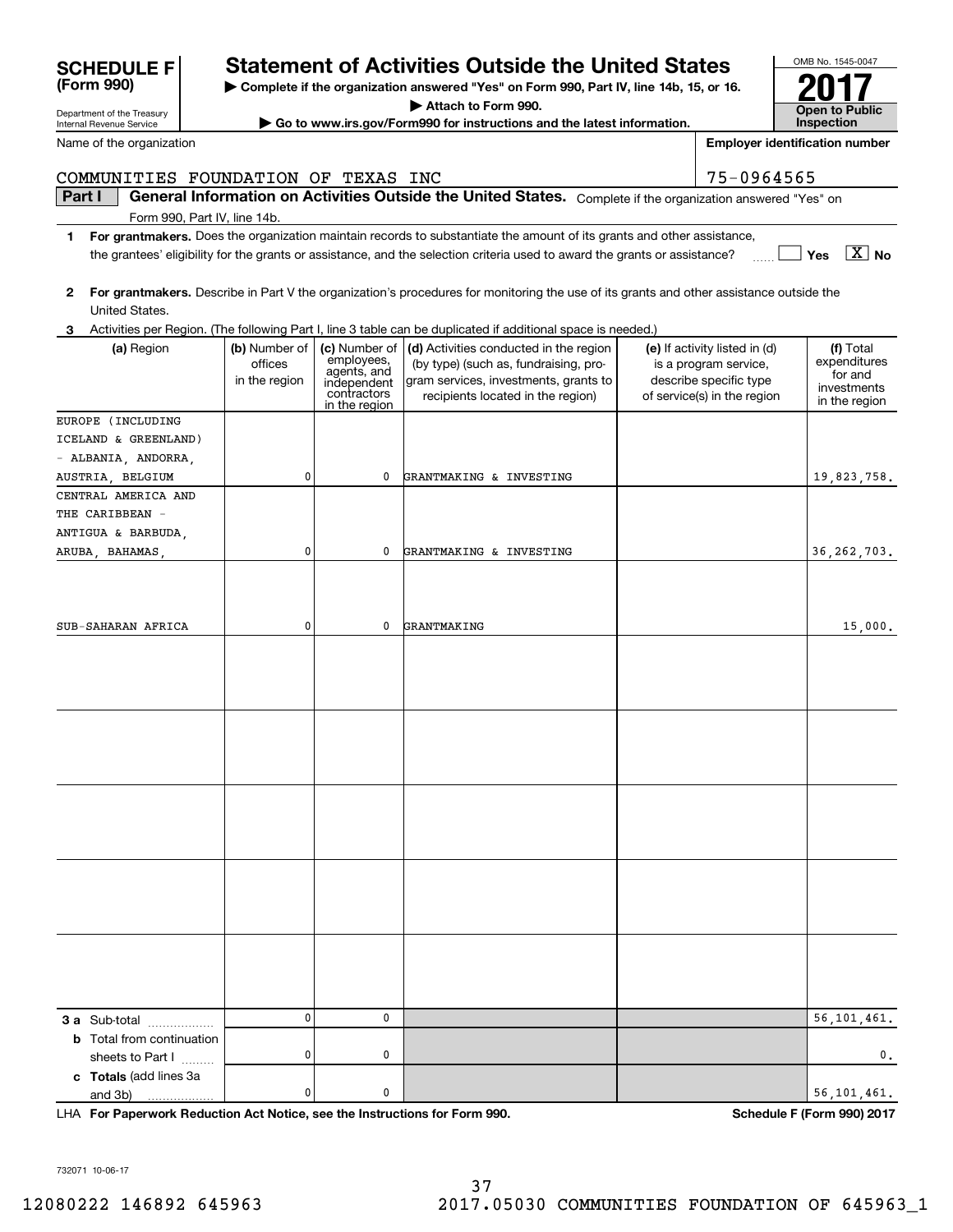#### Schedule F (Form 990) 2017 CO**MMUNITIES FOUNDATION OF TEXAS INC** 75-0964565 Page

#### Part II | Grants and Other Assistance to Organizations or Entities Outside the United States. Complete if the organization answered "Yes" on Form 990, Part IV, line 15, for any recipient who received more than \$5,000. Part II can be duplicated if additional space is needed.

| 1<br>(a) Name of organization | (b) IRS code section<br>and EIN (if applicable)       | (c) Region         | (d) Purpose of<br>grant                                                                                                                        | (e) Amount<br>of cash grant | (f) Manner of<br>cash disbursement | (g) Amount of<br>noncash<br>assistance | (h) Description<br>of noncash<br>assistance | (i) Method of<br>valuation (book, FMV,<br>appraisal, other) |  |  |  |
|-------------------------------|-------------------------------------------------------|--------------------|------------------------------------------------------------------------------------------------------------------------------------------------|-----------------------------|------------------------------------|----------------------------------------|---------------------------------------------|-------------------------------------------------------------|--|--|--|
|                               |                                                       |                    |                                                                                                                                                |                             |                                    |                                        |                                             |                                                             |  |  |  |
|                               |                                                       | <b>ENGLAND</b>     | CHURCH RENOVATIONS                                                                                                                             | 100,000. WIRE               |                                    | $\mathfrak o$ .                        |                                             |                                                             |  |  |  |
|                               |                                                       |                    |                                                                                                                                                |                             |                                    |                                        |                                             |                                                             |  |  |  |
|                               |                                                       | <b>SUB-SAHARAN</b> |                                                                                                                                                |                             |                                    |                                        |                                             |                                                             |  |  |  |
|                               |                                                       | AFRICA             | AIDS/HIV OUTREACH                                                                                                                              | 15,000. WIRE                |                                    | $\mathbf{0}$ .                         |                                             |                                                             |  |  |  |
|                               |                                                       |                    |                                                                                                                                                |                             |                                    |                                        |                                             |                                                             |  |  |  |
|                               |                                                       | CENTRAL AMERICA    | ORPHANAGE IN COSTA                                                                                                                             |                             |                                    |                                        |                                             |                                                             |  |  |  |
|                               |                                                       | AND THE CARIBBEAN  | RICA                                                                                                                                           | 50,000. WIRE                |                                    | $\mathbf{0}$ .                         |                                             |                                                             |  |  |  |
|                               |                                                       |                    |                                                                                                                                                |                             |                                    |                                        |                                             |                                                             |  |  |  |
|                               |                                                       |                    |                                                                                                                                                |                             |                                    |                                        |                                             |                                                             |  |  |  |
|                               |                                                       |                    |                                                                                                                                                |                             |                                    |                                        |                                             |                                                             |  |  |  |
|                               |                                                       |                    |                                                                                                                                                |                             |                                    |                                        |                                             |                                                             |  |  |  |
|                               |                                                       |                    |                                                                                                                                                |                             |                                    |                                        |                                             |                                                             |  |  |  |
|                               |                                                       |                    |                                                                                                                                                |                             |                                    |                                        |                                             |                                                             |  |  |  |
|                               |                                                       |                    |                                                                                                                                                |                             |                                    |                                        |                                             |                                                             |  |  |  |
|                               |                                                       |                    |                                                                                                                                                |                             |                                    |                                        |                                             |                                                             |  |  |  |
|                               |                                                       |                    |                                                                                                                                                |                             |                                    |                                        |                                             |                                                             |  |  |  |
|                               |                                                       |                    |                                                                                                                                                |                             |                                    |                                        |                                             |                                                             |  |  |  |
|                               |                                                       |                    | 2 Enter total number of recipient organizations listed above that are recognized as charities by the foreign country, recognized as tax-exempt |                             |                                    |                                        |                                             |                                                             |  |  |  |
|                               |                                                       |                    |                                                                                                                                                |                             |                                    |                                        |                                             |                                                             |  |  |  |
| 3 <sup>1</sup>                | Enter total number of other organizations or entities |                    |                                                                                                                                                |                             |                                    |                                        |                                             |                                                             |  |  |  |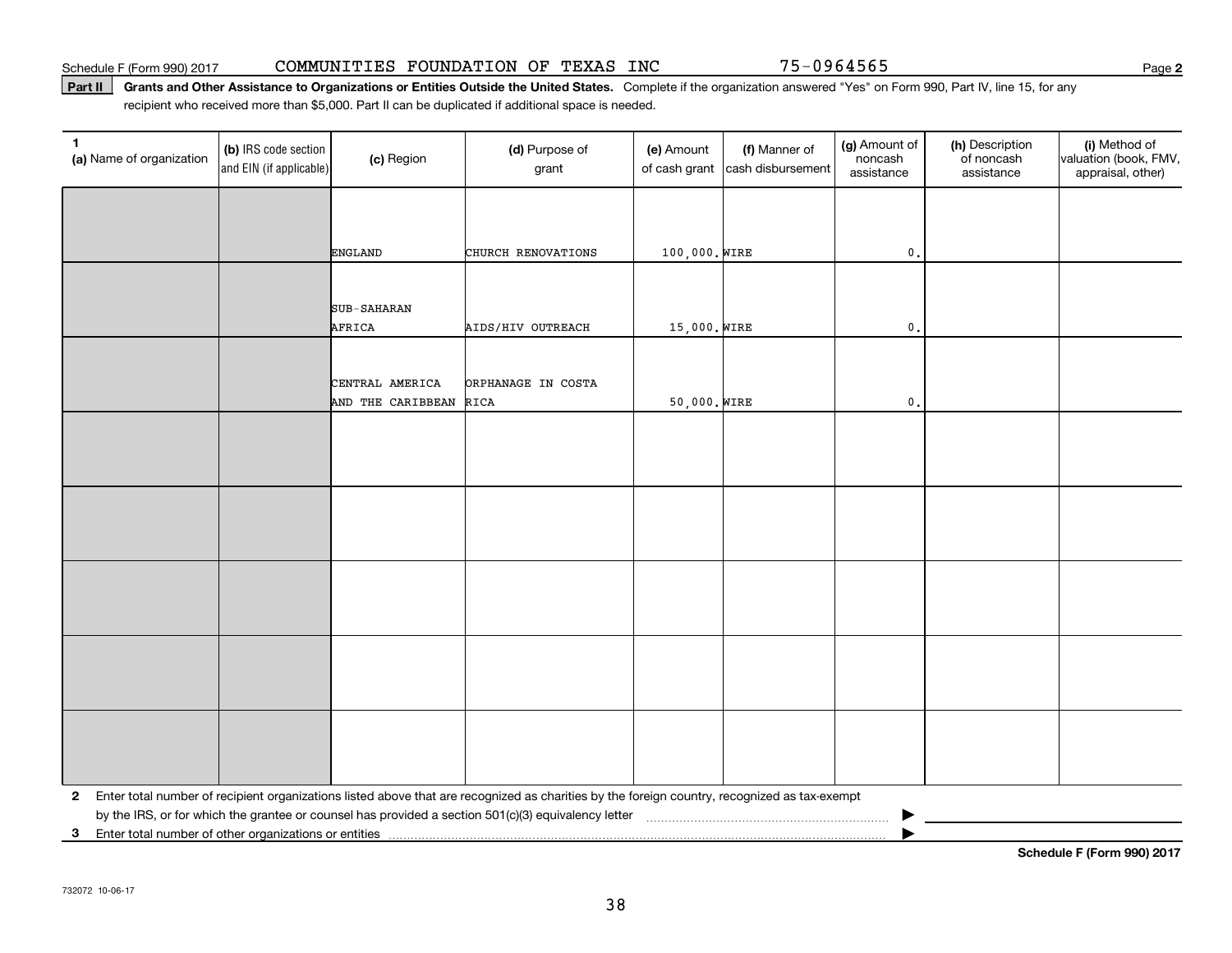# Schedule F (Form 990) 2017 CO**MMUNITIES FOUNDATION OF TEXAS INC** 75-0964565 Page

### Part III Grants and Other Assistance to Individuals Outside the United States. Complete if the organization answered "Yes" on Form 990, Part IV, line 16. Part III can be duplicated if additional space is needed.

| (a) Type of grant or assistance | (b) Region | (c) Number of (d) Amount of<br>recipients cash grant | (e) Manner of<br>cash disbursement | (f) Amount of<br>noncash<br>assistance | (g) Description of<br>noncash assistance | (h) Method of<br>valuation<br>(book, FMV,<br>appraisal, other) |
|---------------------------------|------------|------------------------------------------------------|------------------------------------|----------------------------------------|------------------------------------------|----------------------------------------------------------------|
|                                 |            |                                                      |                                    |                                        |                                          |                                                                |
|                                 |            |                                                      |                                    |                                        |                                          |                                                                |
|                                 |            |                                                      |                                    |                                        |                                          |                                                                |
|                                 |            |                                                      |                                    |                                        |                                          |                                                                |
|                                 |            |                                                      |                                    |                                        |                                          |                                                                |
|                                 |            |                                                      |                                    |                                        |                                          |                                                                |
|                                 |            |                                                      |                                    |                                        |                                          |                                                                |
|                                 |            |                                                      |                                    |                                        |                                          |                                                                |
|                                 |            |                                                      |                                    |                                        |                                          |                                                                |
|                                 |            |                                                      |                                    |                                        |                                          |                                                                |
|                                 |            |                                                      |                                    |                                        |                                          |                                                                |
|                                 |            |                                                      |                                    |                                        |                                          |                                                                |
|                                 |            |                                                      |                                    |                                        |                                          |                                                                |
|                                 |            |                                                      |                                    |                                        |                                          |                                                                |
|                                 |            |                                                      |                                    |                                        |                                          |                                                                |

**Schedule F (Form 990) 2017**

**3**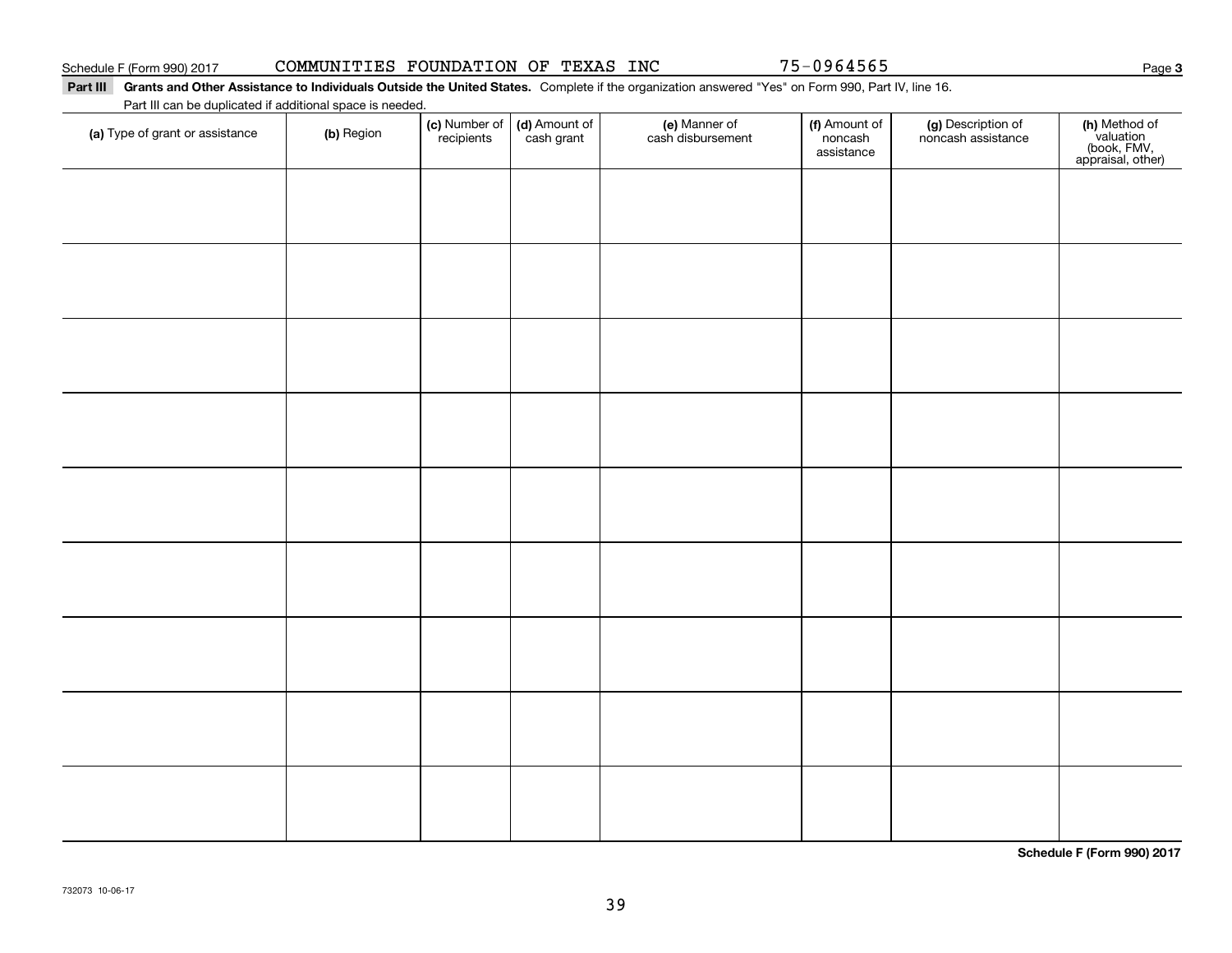| Schedule F (Form 990) 2017     | COMMUNITIES FOUNDATION OF TEXAS |  | <b>INC</b> | 75-0964565 | Page 4 |
|--------------------------------|---------------------------------|--|------------|------------|--------|
| <b>Part IV   Foreign Forms</b> |                                 |  |            |            |        |

| 1              | Was the organization a U.S. transferor of property to a foreign corporation during the tax year? If "Yes," the          |                        |                     |
|----------------|-------------------------------------------------------------------------------------------------------------------------|------------------------|---------------------|
|                | organization may be required to file Form 926, Return by a U.S. Transferor of Property to a Foreign                     |                        |                     |
|                | Corporation (see Instructions for Form 926) manufactured contract the control of the control of the control of          | $\boxed{\text{X}}$ Yes | No                  |
|                |                                                                                                                         |                        |                     |
| $\overline{2}$ | Did the organization have an interest in a foreign trust during the tax year? If "Yes," the organization                |                        |                     |
|                | may be required to separately file Form 3520, Annual Return To Report Transactions With Foreign                         |                        |                     |
|                | Trusts and Receipt of Certain Foreign Gifts, and/or Form 3520-A, Annual Information Return of Foreign                   |                        |                     |
|                | Trust With a U.S. Owner (see Instructions for Forms 3520 and 3520-A; don't file with Form 990) manufaction manufactured | Yes                    | $X \mid N_{\Omega}$ |
| 3              | Did the organization have an ownership interest in a foreign corporation during the tax year? If "Yes."                 |                        |                     |
|                | the organization may be required to file Form 5471, Information Return of U.S. Persons With Respect To                  |                        |                     |
|                |                                                                                                                         | Yes                    | $X _{N0}$           |
| 4              | Was the organization a direct or indirect shareholder of a passive foreign investment company or a                      |                        |                     |
|                | qualified electing fund during the tax year? If "Yes," the organization may be required to file Form 8621,              |                        |                     |
|                | Information Return by a Shareholder of a Passive Foreign Investment Company or Qualified Electing Fund                  |                        |                     |
|                | (see Instructions for Form 8621)                                                                                        | X  <br>Yes             | No                  |
| 5              | Did the organization have an ownership interest in a foreign partnership during the tax year? If "Yes."                 |                        |                     |
|                | the organization may be required to file Form 8865, Return of U.S. Persons With Respect to Certain                      |                        |                     |
|                |                                                                                                                         | $\vert X \vert$ Yes    | Nο                  |
| 6              | Did the organization have any operations in or related to any boycotting countries during the tax year? If              |                        |                     |
|                | "Yes," the organization may be required to separately file Form 5713, International Boycott Report (see                 |                        |                     |
|                |                                                                                                                         | Yes                    | No                  |
|                |                                                                                                                         |                        |                     |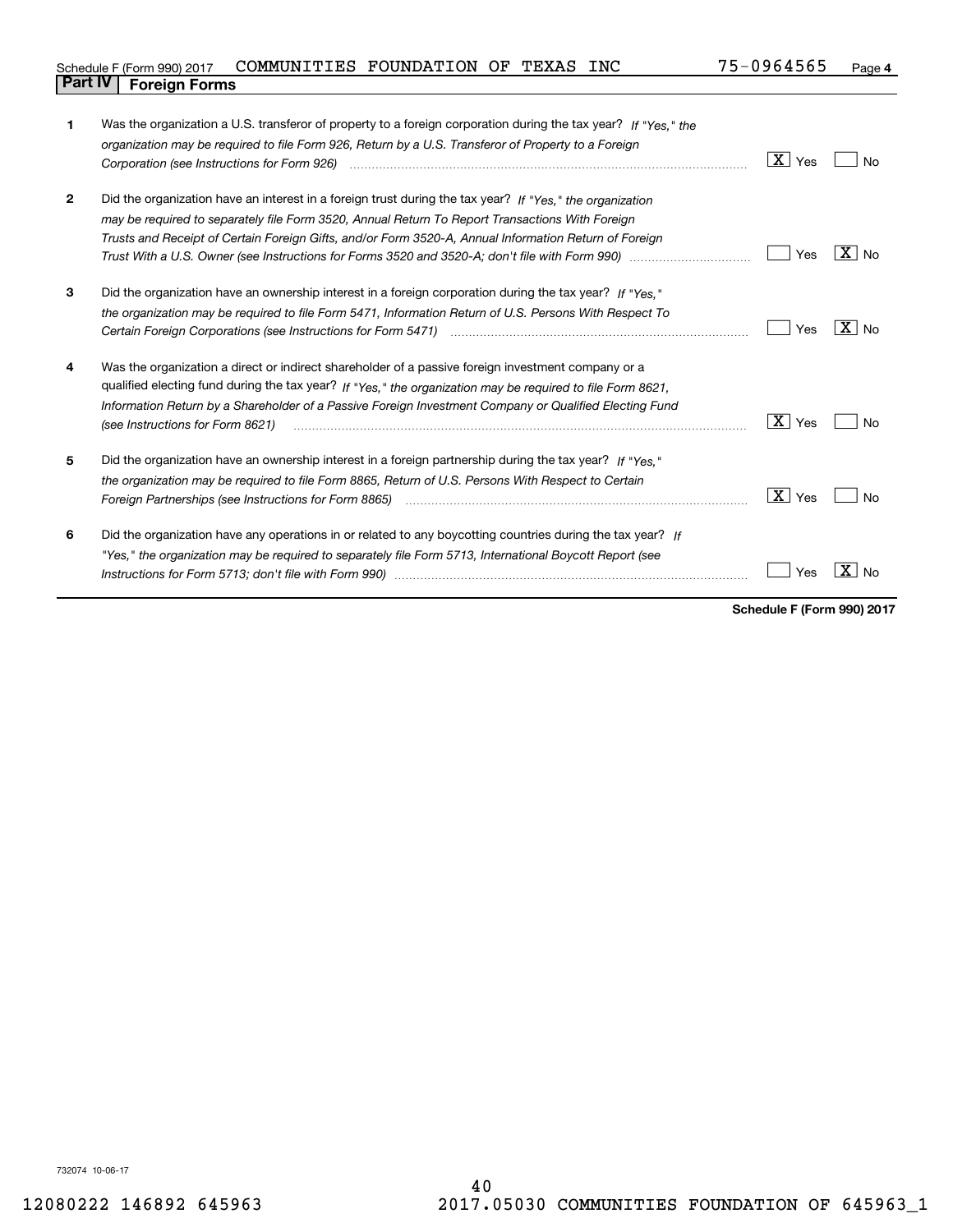| COMMUNITIES FOUNDATION OF TEXAS INC<br>Schedule F (Form 990) 2017                                                                     | 75-0964565                 | Page 5 |
|---------------------------------------------------------------------------------------------------------------------------------------|----------------------------|--------|
| <b>Part V</b><br><b>Supplemental Information</b>                                                                                      |                            |        |
| Provide the information required by Part I, line 2 (monitoring of funds); Part I, line 3, column (f) (accounting method; amounts of   |                            |        |
| investments vs. expenditures per region); Part II, line 1 (accounting method); Part III (accounting method); and Part III, column (c) |                            |        |
| (estimated number of recipients), as applicable. Also complete this part to provide any additional information. See instructions.     |                            |        |
| PART I, LINE 2:                                                                                                                       |                            |        |
|                                                                                                                                       |                            |        |
| COMMUNITIES FOUNDATION OF<br>TEXAS ENGAGES PARAGON PHILANTHROPY TO VET ALL                                                            |                            |        |
| INTERNATIONAL NONPROFIT ORGANIZATIONS.                                                                                                |                            |        |
| PARAGON REPORTS THEIR FINDINGS                                                                                                        |                            |        |
| AND RECOMMENDATIONS ON THE NONPROFIT ORGANIZATION, WHICH IS VALID FOR TEN                                                             |                            |        |
|                                                                                                                                       |                            |        |
| DAYS.<br>PARAGON WILL ALSO FOLLOW-UP WITH THE                                                                                         | INTERNATIONAL NONPROFIT ON |        |
| ANY REPORTING REQUIREMENTS AND FORWARDS TO COMMUNITIES FOUNDATION TEXAS.                                                              |                            |        |
|                                                                                                                                       |                            |        |
|                                                                                                                                       |                            |        |
| I, LINE 3, COLUMN F:<br>PART                                                                                                          |                            |        |
|                                                                                                                                       |                            |        |
| METHOD OF ACCOUNTING: ACCRUAL                                                                                                         |                            |        |
|                                                                                                                                       |                            |        |
|                                                                                                                                       |                            |        |
|                                                                                                                                       |                            |        |
|                                                                                                                                       |                            |        |
|                                                                                                                                       |                            |        |
|                                                                                                                                       |                            |        |
|                                                                                                                                       |                            |        |
|                                                                                                                                       |                            |        |
|                                                                                                                                       |                            |        |
|                                                                                                                                       |                            |        |
|                                                                                                                                       |                            |        |
|                                                                                                                                       |                            |        |
|                                                                                                                                       |                            |        |
|                                                                                                                                       |                            |        |
|                                                                                                                                       |                            |        |
|                                                                                                                                       |                            |        |
|                                                                                                                                       |                            |        |
|                                                                                                                                       |                            |        |
|                                                                                                                                       |                            |        |
|                                                                                                                                       |                            |        |
|                                                                                                                                       |                            |        |
|                                                                                                                                       |                            |        |
|                                                                                                                                       |                            |        |
|                                                                                                                                       |                            |        |
|                                                                                                                                       |                            |        |
|                                                                                                                                       |                            |        |
|                                                                                                                                       |                            |        |
|                                                                                                                                       |                            |        |
|                                                                                                                                       |                            |        |
| 732075 10-06-17                                                                                                                       | Schedule F (Form 990) 2017 |        |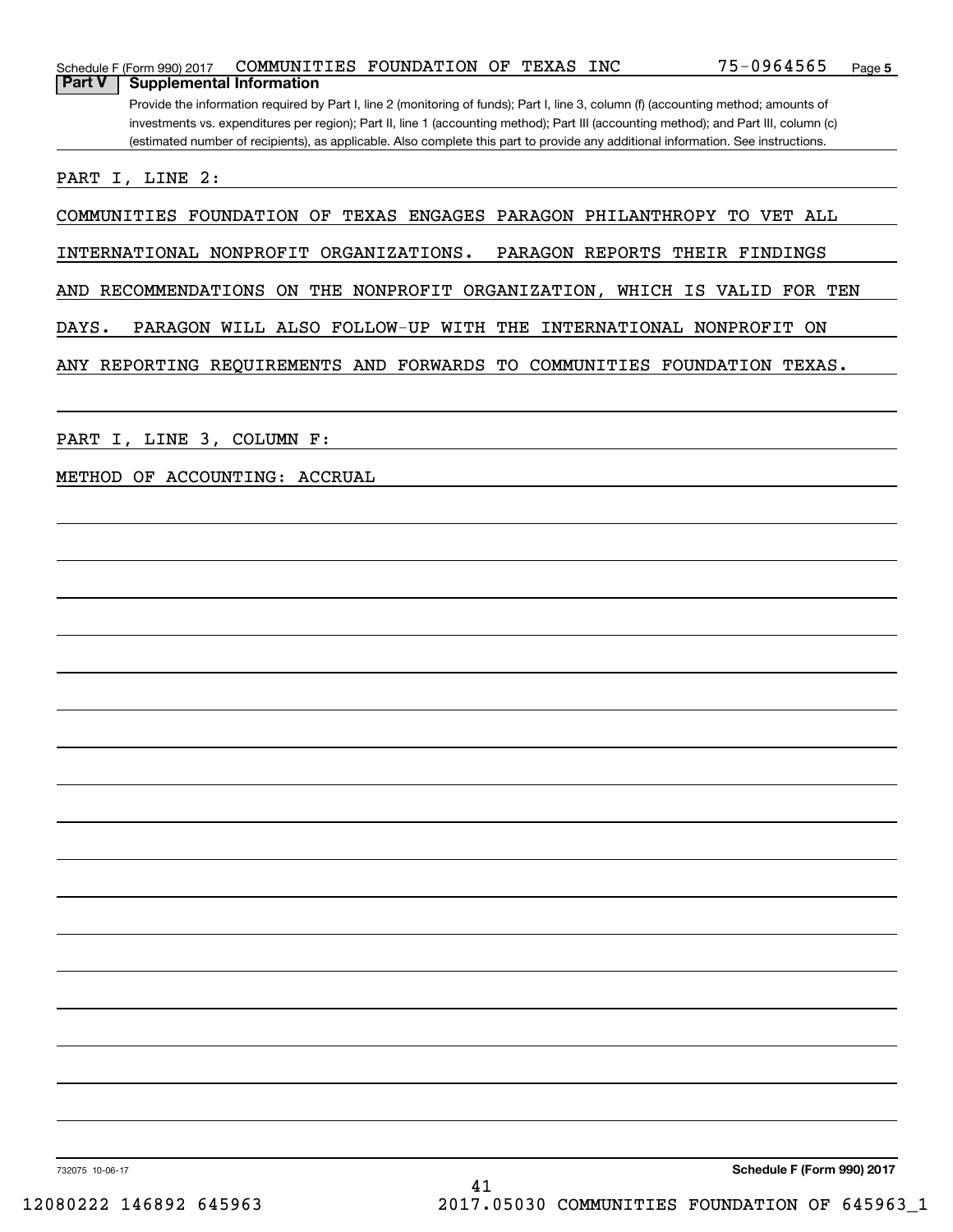| <b>SCHEDULE I</b>                                                                                                                                                                        |                        | <b>Grants and Other Assistance to Organizations,</b>                             |                                                       |                                         |                                               |                                          | OMB No. 1545-0047                                   |
|------------------------------------------------------------------------------------------------------------------------------------------------------------------------------------------|------------------------|----------------------------------------------------------------------------------|-------------------------------------------------------|-----------------------------------------|-----------------------------------------------|------------------------------------------|-----------------------------------------------------|
| (Form 990)                                                                                                                                                                               |                        | Governments, and Individuals in the United States                                |                                                       |                                         |                                               |                                          |                                                     |
| Department of the Treasury                                                                                                                                                               |                        | Complete if the organization answered "Yes" on Form 990, Part IV, line 21 or 22. | Attach to Form 990.                                   |                                         |                                               |                                          | <b>Open to Public</b>                               |
| Internal Revenue Service                                                                                                                                                                 |                        |                                                                                  | Go to www.irs.gov/Form990 for the latest information. |                                         |                                               |                                          | Inspection                                          |
| Name of the organization                                                                                                                                                                 |                        | COMMUNITIES FOUNDATION OF TEXAS INC                                              |                                                       |                                         |                                               |                                          | <b>Employer identification number</b><br>75-0964565 |
| Part I<br><b>General Information on Grants and Assistance</b>                                                                                                                            |                        |                                                                                  |                                                       |                                         |                                               |                                          |                                                     |
| Does the organization maintain records to substantiate the amount of the grants or assistance, the grantees' eligibility for the grants or assistance, and the selection<br>$\mathbf{1}$ |                        |                                                                                  |                                                       |                                         |                                               |                                          |                                                     |
|                                                                                                                                                                                          |                        |                                                                                  |                                                       |                                         |                                               |                                          | $\sqrt{X}$ No<br>l Yes                              |
| Describe in Part IV the organization's procedures for monitoring the use of grant funds in the United States.<br>$\mathbf{2}$                                                            |                        |                                                                                  |                                                       |                                         |                                               |                                          |                                                     |
| Part II<br>Grants and Other Assistance to Domestic Organizations and Domestic Governments. Complete if the organization answered "Yes" on Form 990, Part IV, line 21, for any            |                        |                                                                                  |                                                       |                                         |                                               |                                          |                                                     |
| recipient that received more than \$5,000. Part II can be duplicated if additional space is needed.                                                                                      |                        |                                                                                  |                                                       |                                         | (f) Method of                                 |                                          |                                                     |
| 1 (a) Name and address of organization<br>or government                                                                                                                                  | $(b)$ EIN              | (c) IRC section<br>(if applicable)                                               | (d) Amount of<br>cash grant                           | (e) Amount of<br>non-cash<br>assistance | valuation (book,<br>FMV, appraisal,<br>other) | (g) Description of<br>noncash assistance | (h) Purpose of grant<br>or assistance               |
| DALLAS HOLOCAUST MUSEUM                                                                                                                                                                  |                        |                                                                                  |                                                       |                                         |                                               |                                          |                                                     |
| 211 N. RECORD STREET, SUITE 100                                                                                                                                                          |                        |                                                                                  |                                                       |                                         |                                               |                                          | THIS GRANT IS DESIGNATED                            |
| DALLAS TX 75202                                                                                                                                                                          | $75 - 2113723$ 501(C)3 |                                                                                  | 4,051,276.                                            | $\mathbf{0}$                            |                                               |                                          | FOR GENERAL SUPPORT.                                |
| RICHARDSON INDEPENDENT SCHOOL                                                                                                                                                            |                        |                                                                                  |                                                       |                                         |                                               |                                          |                                                     |
| DISTRICT - 400 S. GREENVILLE                                                                                                                                                             |                        |                                                                                  |                                                       |                                         |                                               |                                          | THIS GRANT IS DESIGNATED                            |
| AVENUE - RICHARDSON, TX 75081                                                                                                                                                            | 75-6002311 GOVERNMENT  |                                                                                  | 3,820,400                                             | $\mathbf{0}$                            |                                               |                                          | FOR GENERAL SUPPORT.                                |
|                                                                                                                                                                                          |                        |                                                                                  |                                                       |                                         |                                               |                                          |                                                     |
| THE NANCY ANN HUNT FOUNDATION                                                                                                                                                            |                        |                                                                                  |                                                       |                                         |                                               |                                          |                                                     |
| 1900 NORTH AKARD STREET                                                                                                                                                                  |                        |                                                                                  |                                                       |                                         |                                               |                                          | THIS GRANT IS DESIGNATED                            |
| DALLAS, TX 75201-2300                                                                                                                                                                    | $75 - 2251332$ 501(C)3 |                                                                                  | 2,991,377.                                            | $\mathbf{0}$                            |                                               |                                          | FOR GENERAL SUPPORT.                                |
| THE UNIVERSITY OF TEXAS AT DALLAS                                                                                                                                                        |                        |                                                                                  |                                                       |                                         |                                               |                                          |                                                     |
| CENTER FOR BRAINHEALTH - 2200                                                                                                                                                            |                        |                                                                                  |                                                       |                                         |                                               |                                          |                                                     |
| WEST. MOCKINGBIRD LANE - DALLAS.                                                                                                                                                         |                        |                                                                                  |                                                       |                                         |                                               |                                          | THIS GRANT IS DESIGNATED                            |
| TX 75235                                                                                                                                                                                 | $75 - 1305566$ 501(C)3 |                                                                                  | 2,526,088                                             | 0                                       |                                               |                                          | FOR GENERAL SUPPORT.                                |
|                                                                                                                                                                                          |                        |                                                                                  |                                                       |                                         |                                               |                                          |                                                     |
| HIGHLAND PARK PRESBYTERIAN CHURCH<br>3821 UNIVERSITY BOULEVARD                                                                                                                           |                        |                                                                                  |                                                       |                                         |                                               |                                          | THIS GRANT IS DESIGNATED                            |
| DALLAS TX 75205                                                                                                                                                                          | $75 - 0808795$ 501(C)3 |                                                                                  | 2.135.250                                             | $\mathbf{0}$                            |                                               |                                          | FOR GENERAL SUPPORT.                                |
|                                                                                                                                                                                          |                        |                                                                                  |                                                       |                                         |                                               |                                          |                                                     |
| MEADOWS MENTAL HEALTH POLICY                                                                                                                                                             |                        |                                                                                  |                                                       |                                         |                                               |                                          |                                                     |
| INSTITUTE FOR TEXAS - 2800 SWISS                                                                                                                                                         |                        |                                                                                  |                                                       |                                         |                                               |                                          | THIS GRANT IS DESIGNATED                            |
| AVENUE - DALLAS, TX 75204                                                                                                                                                                | $46 - 3992618$ 501(C)3 |                                                                                  | 1,944,870.                                            | $\mathbf{0}$ .                          |                                               |                                          | FOR GENERAL SUPPORT.                                |
| 2 Enter total number of section $501(c)(3)$ and government organizations listed in the line 1 table                                                                                      |                        |                                                                                  |                                                       |                                         |                                               |                                          | 1,853.                                              |
| Enter total number of other organizations listed in the line 1 table<br>3                                                                                                                |                        |                                                                                  |                                                       |                                         |                                               |                                          | 14.                                                 |

**For Paperwork Reduction Act Notice, see the Instructions for Form 990. Schedule I (Form 990) (2017)** LHA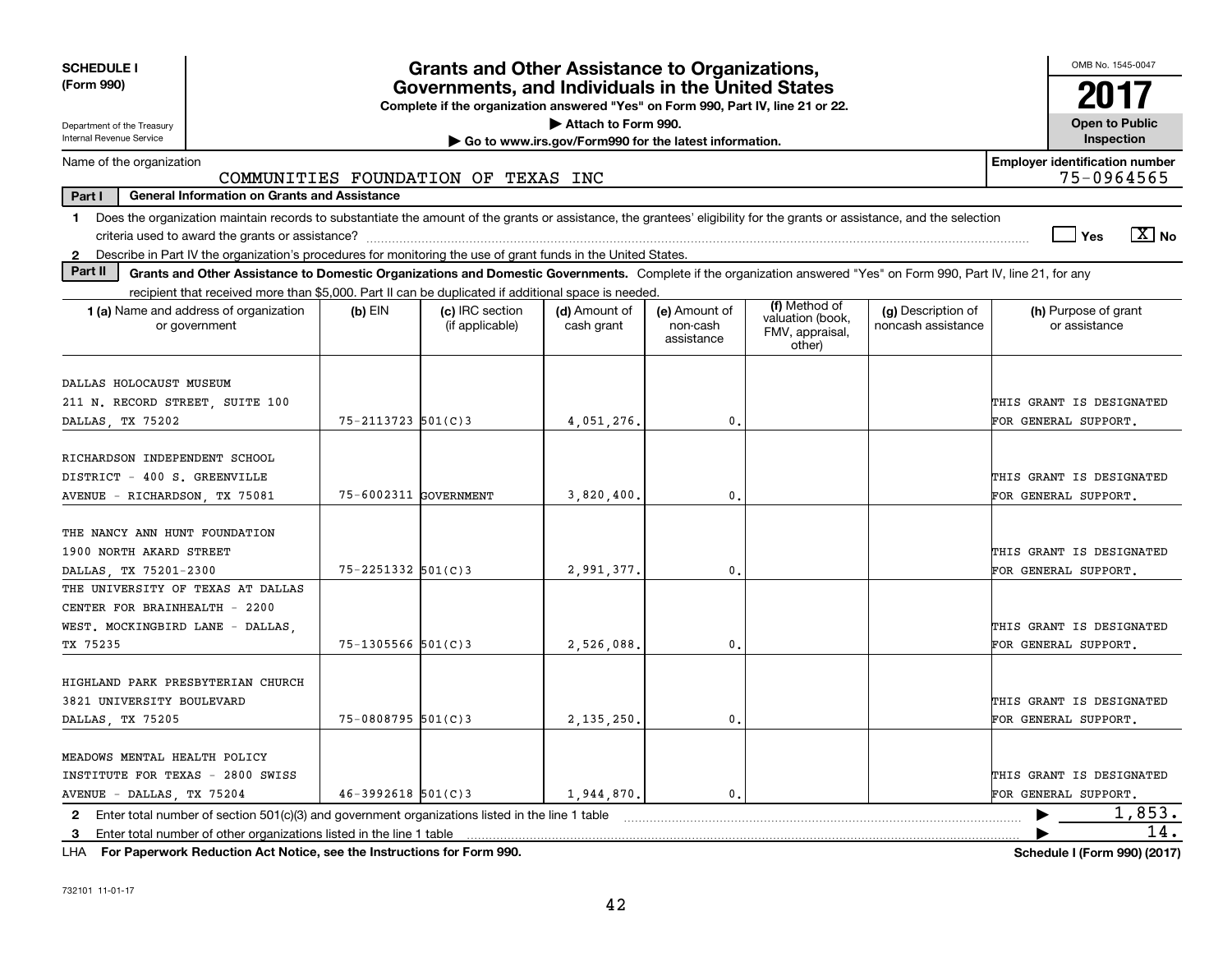| Part II   Continuation of Grants and Other Assistance to Governments and Organizations in the United States (Schedule I (Form 990), Part II.) |                        |                                  |                             |                                         |                                                                |                                           |                                       |
|-----------------------------------------------------------------------------------------------------------------------------------------------|------------------------|----------------------------------|-----------------------------|-----------------------------------------|----------------------------------------------------------------|-------------------------------------------|---------------------------------------|
| (a) Name and address of<br>organization or government                                                                                         | $(b)$ EIN              | (c) IRC section<br>if applicable | (d) Amount of<br>cash grant | (e) Amount of<br>non-cash<br>assistance | (f) Method of<br>valuation<br>(book, FMV,<br>appraisal, other) | (g) Description of<br>non-cash assistance | (h) Purpose of grant<br>or assistance |
|                                                                                                                                               |                        |                                  |                             |                                         |                                                                |                                           |                                       |
| AMERICAN NATIONAL RED CROSS<br>4800 HARRY HINES BOULEVARD                                                                                     |                        |                                  |                             |                                         |                                                                |                                           | THIS GRANT IS DESIGNATED              |
| DALLAS, TX 75235-7717                                                                                                                         | 53-0196605 $501(C)$ 3  |                                  | 1,906,106.                  | 0.                                      |                                                                |                                           | FOR GENERAL SUPPORT.                  |
|                                                                                                                                               |                        |                                  |                             |                                         |                                                                |                                           |                                       |
| HIGHLAND PARK UNITED METHODIST                                                                                                                |                        |                                  |                             |                                         |                                                                |                                           |                                       |
| CHURCH - 3300 MOCKINGBIRD LANE -                                                                                                              |                        |                                  |                             |                                         |                                                                |                                           | THIS GRANT IS DESIGNATED              |
| DALLAS, TX 75205                                                                                                                              | $75 - 0808794$ 501(C)3 |                                  | 1,603,000,                  | 0.                                      |                                                                |                                           | FOR GENERAL SUPPORT.                  |
|                                                                                                                                               |                        |                                  |                             |                                         |                                                                |                                           |                                       |
| CONFERENCE ON CRIME AGAINST WOMEN,                                                                                                            |                        |                                  |                             |                                         |                                                                |                                           |                                       |
| INC. - 4411 LEMMON AVENUE, SUITE                                                                                                              |                        |                                  |                             |                                         |                                                                |                                           | THIS GRANT IS DESIGNATED              |
| 201 - DALLAS, TX 75219                                                                                                                        | $20 - 2079535$ 501(C)3 |                                  | 1,500,000.                  | $\mathbf{0}$ .                          |                                                                |                                           | FOR GENERAL SUPPORT.                  |
|                                                                                                                                               |                        |                                  |                             |                                         |                                                                |                                           |                                       |
| NORTH TEXAS FOOD BANK                                                                                                                         |                        |                                  |                             |                                         |                                                                |                                           |                                       |
| 4500 S. COCKRELL HILL ROAD                                                                                                                    |                        |                                  |                             |                                         |                                                                |                                           | THIS GRANT IS DESIGNATED              |
| DALLAS, TX 75236                                                                                                                              | $75 - 1785357$ 501(C)3 |                                  | 1,414,736.                  | $\mathbf{0}$                            |                                                                |                                           | FOR GENERAL SUPPORT.                  |
|                                                                                                                                               |                        |                                  |                             |                                         |                                                                |                                           |                                       |
| SOUTHERN METHODIST UNIVERSITY                                                                                                                 |                        |                                  |                             |                                         |                                                                |                                           |                                       |
| TOWER CENTER P.O. BOX 750117                                                                                                                  |                        |                                  |                             |                                         |                                                                |                                           | THIS GRANT IS DESIGNATED              |
| DALLAS, TX 75275-0117                                                                                                                         | $75 - 0800689$ 501(C)3 |                                  | 1,213,073.                  | $\mathbf{0}$                            |                                                                |                                           | FOR GENERAL SUPPORT.                  |
|                                                                                                                                               |                        |                                  |                             |                                         |                                                                |                                           |                                       |
| PARKLAND FOUNDATION                                                                                                                           |                        |                                  |                             |                                         |                                                                |                                           |                                       |
| 1341 WEST MOCKINGBIRD LANE SUITE 11                                                                                                           |                        |                                  |                             |                                         |                                                                |                                           | THIS GRANT IS DESIGNATED              |
| DALLAS, TX 75247                                                                                                                              | $75 - 2089180$ 501(C)3 |                                  | 1,052,473.                  | $\mathbf{0}$                            |                                                                |                                           | FOR GENERAL SUPPORT.                  |
|                                                                                                                                               |                        |                                  |                             |                                         |                                                                |                                           |                                       |
| THIRD OPTION FOUNDATION                                                                                                                       |                        |                                  |                             |                                         |                                                                |                                           |                                       |
| 11160-C1 SOUTH LAKES DRIVE, SUITE 1                                                                                                           |                        |                                  |                             |                                         |                                                                |                                           | THIS GRANT IS DESIGNATED              |
| RESTON, VA 20191                                                                                                                              | $46 - 4884866$ 501(C)3 |                                  | 1,000,000,                  | $^{\rm 0}$ .                            |                                                                |                                           | FOR GENERAL SUPPORT.                  |
| UNITED STATES NAVAL ACADEMY                                                                                                                   |                        |                                  |                             |                                         |                                                                |                                           |                                       |
| FOUNDATION, INC. - USNAF GIFT                                                                                                                 |                        |                                  |                             |                                         |                                                                |                                           |                                       |
| PROCESSING 291 WOOD ROAD -                                                                                                                    |                        |                                  |                             |                                         |                                                                |                                           | THIS GRANT IS DESIGNATED              |
| ANNAPOLIS, MD 21402                                                                                                                           | $23 - 7003516$ 501(C)3 |                                  | 950,000.                    | $^{\circ}$ .                            |                                                                |                                           | FOR GENERAL SUPPORT.                  |
|                                                                                                                                               |                        |                                  |                             |                                         |                                                                |                                           |                                       |
| SOUTHWESTERN MEDICAL FOUNDATION                                                                                                               |                        |                                  |                             |                                         |                                                                |                                           | THIS GRANT IS DESIGNATED              |
| 3889 MAPLE AVENUE, SUITE 100<br>DALLAS, TX 75219-3914                                                                                         | 75-0945939 501(C)3     |                                  | 928.544.                    | $\mathbf{0}$ .                          |                                                                |                                           | FOR GENERAL SUPPORT.                  |
|                                                                                                                                               |                        |                                  |                             |                                         |                                                                |                                           |                                       |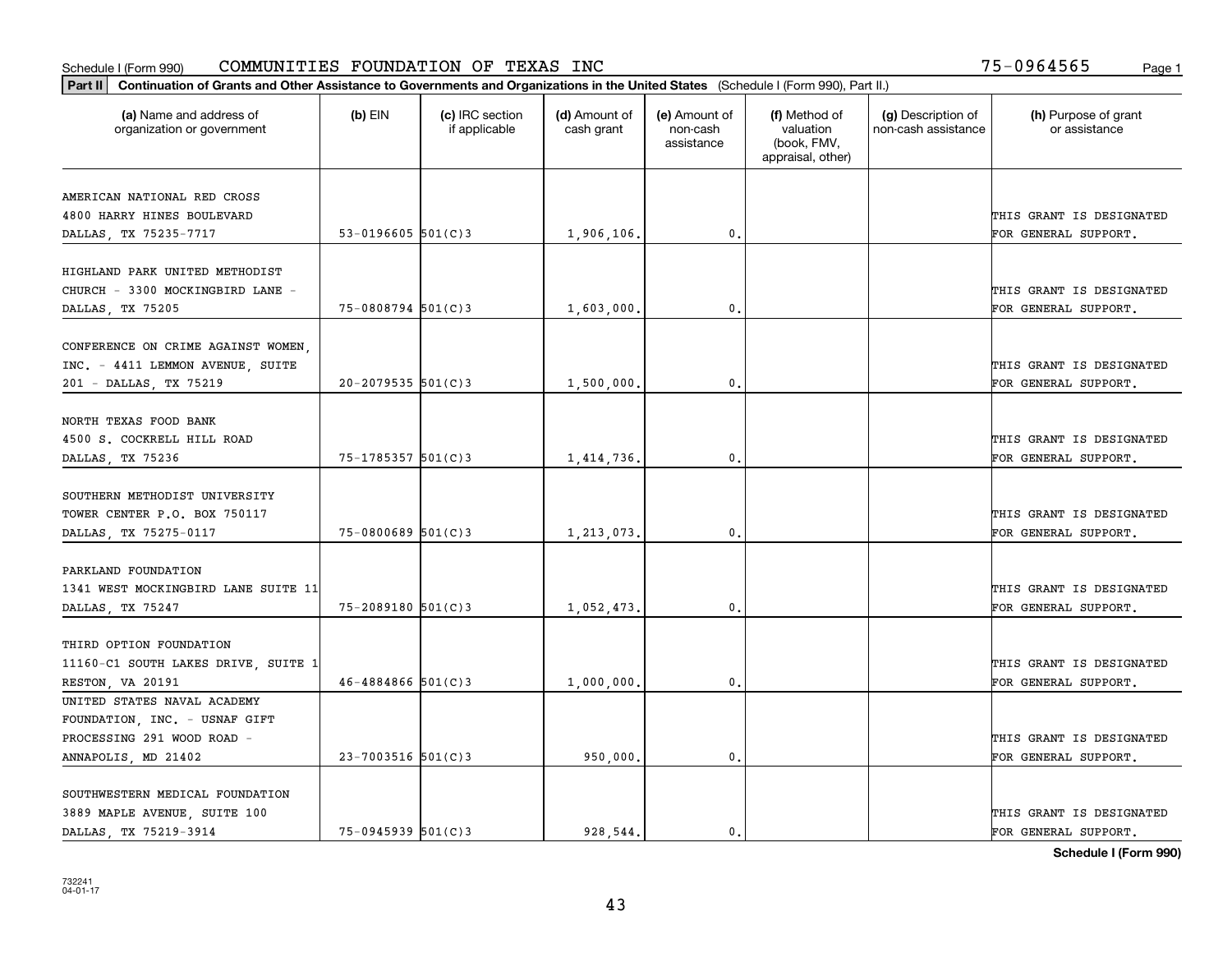| Part II   Continuation of Grants and Other Assistance to Governments and Organizations in the United States (Schedule I (Form 990), Part II.) |                          |                                  |                             |                                         |                                                                |                                           |                                                  |
|-----------------------------------------------------------------------------------------------------------------------------------------------|--------------------------|----------------------------------|-----------------------------|-----------------------------------------|----------------------------------------------------------------|-------------------------------------------|--------------------------------------------------|
| (a) Name and address of<br>organization or government                                                                                         | $(b)$ EIN                | (c) IRC section<br>if applicable | (d) Amount of<br>cash grant | (e) Amount of<br>non-cash<br>assistance | (f) Method of<br>valuation<br>(book, FMV,<br>appraisal, other) | (g) Description of<br>non-cash assistance | (h) Purpose of grant<br>or assistance            |
| UNIVERSITY OF NORTH TEXAS AT                                                                                                                  |                          |                                  |                             |                                         |                                                                |                                           |                                                  |
| DALLAS FOUNDATION - 7300                                                                                                                      |                          |                                  |                             |                                         |                                                                |                                           |                                                  |
| UNIVERSITY HILLS BOULEVARD -                                                                                                                  |                          |                                  |                             |                                         |                                                                |                                           | THIS GRANT IS DESIGNATED                         |
| DALLAS, TX 75115                                                                                                                              | $45 - 3072303$ 501(C)3   |                                  | 893,143.                    | 0.                                      |                                                                |                                           | FOR GENERAL SUPPORT.                             |
| THE SALVATION ARMY DFW METROPLEX<br>COMMAND - P.O. BOX 36006 - DALLAS,<br>TX 75235                                                            | $58 - 0660607$ $501(C)3$ |                                  | 850,168.                    | $\mathfrak{o}$ .                        |                                                                |                                           | THIS GRANT IS DESIGNATED<br>FOR GENERAL SUPPORT. |
|                                                                                                                                               |                          |                                  |                             |                                         |                                                                |                                           |                                                  |
| JUNE SHELTON SCHOOL AND EVALUATION<br>CENTER - 15720 HILLCREST ROAD -<br>DALLAS, TX 75248                                                     | 75-1507280 501(C)3       |                                  | 733,754.                    | $\mathfrak{o}$ .                        |                                                                |                                           | THIS GRANT IS DESIGNATED<br>FOR GENERAL SUPPORT. |
|                                                                                                                                               |                          |                                  |                             |                                         |                                                                |                                           |                                                  |
| MOMENTOUS INSTITUTE                                                                                                                           |                          |                                  |                             |                                         |                                                                |                                           |                                                  |
| 106 E. 10TH STREET                                                                                                                            |                          |                                  |                             |                                         |                                                                |                                           | THIS GRANT IS DESIGNATED                         |
| DALLAS, TX 75203-2236                                                                                                                         | 75-1855620 501(C)3       |                                  | 698,196.                    | 0.                                      |                                                                |                                           | FOR GENERAL SUPPORT.                             |
| CISTERCIAN PREPARATORY SCHOOL<br>3660 CISTERCIAN ROAD                                                                                         |                          |                                  |                             |                                         |                                                                |                                           | THIS GRANT IS DESIGNATED                         |
| IRVING, TX 75039                                                                                                                              | $75 - 1087167$ 501(C) 3  |                                  | 668,636.                    | $\mathbf{0}$                            |                                                                |                                           | FOR GENERAL SUPPORT.                             |
|                                                                                                                                               |                          |                                  |                             |                                         |                                                                |                                           |                                                  |
| SPCA OF TEXAS                                                                                                                                 |                          |                                  |                             |                                         |                                                                |                                           |                                                  |
| 2400 LONE STAR DRIVE                                                                                                                          |                          |                                  |                             |                                         |                                                                |                                           | THIS GRANT IS DESIGNATED                         |
| DALLAS, TX 75212                                                                                                                              | $75 - 1216660$ 501(C)3   |                                  | 629,126.                    | $\mathbf{0}$                            |                                                                |                                           | FOR GENERAL SUPPORT.                             |
|                                                                                                                                               |                          |                                  |                             |                                         |                                                                |                                           |                                                  |
| RONALD MCDONALD HOUSE OF DALLAS,<br>INC. - 4707 BENGAL STREET -                                                                               |                          |                                  |                             |                                         |                                                                |                                           | THIS GRANT IS DESIGNATED                         |
| DALLAS, TX 75235                                                                                                                              | $75 - 1609401$ 501(C)3   |                                  | 603,911.                    | $\mathbf{0}$ .                          |                                                                |                                           | FOR GENERAL SUPPORT.                             |
|                                                                                                                                               |                          |                                  |                             |                                         |                                                                |                                           |                                                  |
| DENISON FORUM ON TRUTH AND CULTURE                                                                                                            |                          |                                  |                             |                                         |                                                                |                                           |                                                  |
| 17304 PRESTON ROAD, SUITE 1060                                                                                                                |                          |                                  |                             |                                         |                                                                |                                           | THIS GRANT IS DESIGNATED                         |
| DALLAS, TX 75252                                                                                                                              | $26 - 3191442$ 501(C)3   |                                  | 593,874.                    | $\mathfrak o$ .                         |                                                                |                                           | FOR GENERAL SUPPORT.                             |
|                                                                                                                                               |                          |                                  |                             |                                         |                                                                |                                           |                                                  |
| WESTLAKE ACADEMY FOUNDATION                                                                                                                   |                          |                                  |                             |                                         |                                                                |                                           |                                                  |
| 2600 JT OTTINGER ROAD                                                                                                                         |                          |                                  |                             |                                         |                                                                |                                           | THIS GRANT IS DESIGNATED                         |
| WESTLAKE, TX 76262                                                                                                                            | $20 - 0033926$ 501(C)3   |                                  | 587.335.                    | $\mathbf{0}$ .                          |                                                                |                                           | FOR GENERAL SUPPORT.                             |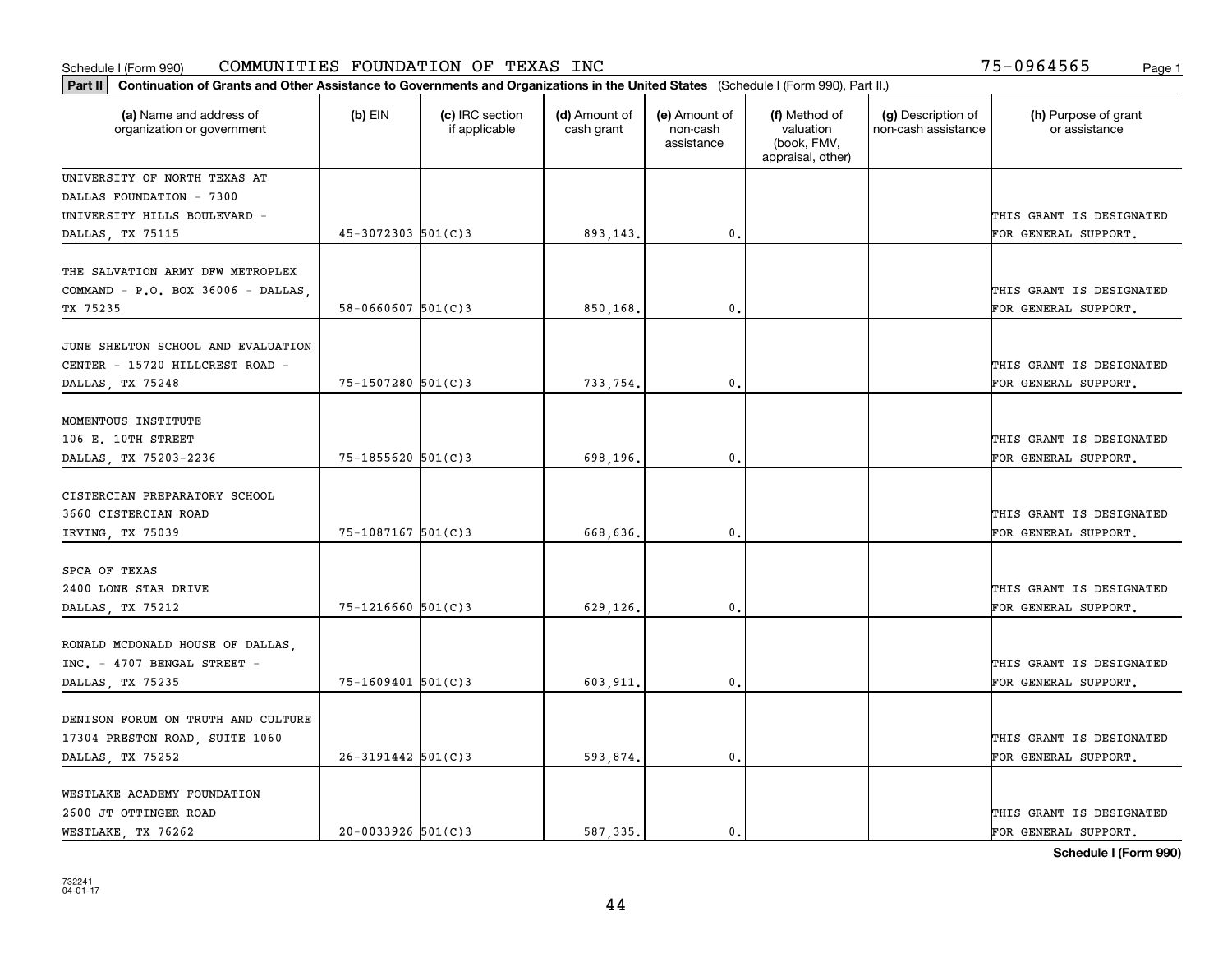| (a) Name and address of             | $(b)$ EIN              | (c) IRC section | (d) Amount of | (e) Amount of          | (f) Method of                                 | (g) Description of  | (h) Purpose of grant                             |
|-------------------------------------|------------------------|-----------------|---------------|------------------------|-----------------------------------------------|---------------------|--------------------------------------------------|
| organization or government          |                        | if applicable   | cash grant    | non-cash<br>assistance | valuation<br>(book, FMV,<br>appraisal, other) | non-cash assistance | or assistance                                    |
| UNION COFFEE HOUSE MINISTRY, INC.   |                        |                 |               |                        |                                               |                     |                                                  |
| 5622 DYER STREET, SUITE 100         |                        |                 |               |                        |                                               |                     | THIS GRANT IS DESIGNATED                         |
| DALLAS, TX 75206                    | 45-5582386 501(C)3     |                 | 564,302.      | 0.                     |                                               |                     | FOR GENERAL SUPPORT.                             |
| DALLAS FOUNDATION A TX NONPROFIT    |                        |                 |               |                        |                                               |                     |                                                  |
| CORPORATION - REAGAN PLACE AT OLD   |                        |                 |               |                        |                                               |                     |                                                  |
| PARKLAND 3963 MAPLE AVENUE, SUITE   |                        |                 |               |                        |                                               |                     | THIS GRANT IS DESIGNATED                         |
| 390 - DALLAS, TX 75219              | 75-2890371 501(C)3     |                 | 545,225.      | 0.                     |                                               |                     | FOR GENERAL SUPPORT.                             |
|                                     |                        |                 |               |                        |                                               |                     |                                                  |
| UNITED WAY OF METROPOLITAN DALLAS,  |                        |                 |               |                        |                                               |                     |                                                  |
| INC. - 1800 N. LAMAR STREET -       | $75 - 6005352$ 501(C)3 |                 |               | $\mathfrak{o}$ .       |                                               |                     | THIS GRANT IS DESIGNATED<br>FOR GENERAL SUPPORT. |
| DALLAS, TX 75202                    |                        |                 | 535,154.      |                        |                                               |                     |                                                  |
| BAYLOR HEALTH CARE SYSTEM           |                        |                 |               |                        |                                               |                     |                                                  |
| FOUNDATION - 3600 GASTON AVENUE,    |                        |                 |               |                        |                                               |                     | THIS GRANT IS DESIGNATED                         |
| SUITE 100 - DALLAS, TX 75246-1800   | 75-1606705 501(C)3     |                 | 506,506.      | 0.                     |                                               |                     | FOR GENERAL SUPPORT.                             |
|                                     |                        |                 |               |                        |                                               |                     |                                                  |
| THIRD CHURCH OF CHRIST, SCIENTIST   |                        |                 |               |                        |                                               |                     |                                                  |
| 4419 OAK LAWN AVENUE                |                        |                 |               |                        |                                               |                     | THIS GRANT IS DESIGNATED                         |
| DALLAS, TX 75219                    | 75-0974357 OTHER       |                 | 500,000.      | 0.                     |                                               |                     | FOR GENERAL SUPPORT.                             |
| NORTH TEXAS PUBLIC BROADCASTING,    |                        |                 |               |                        |                                               |                     |                                                  |
| INC. - 3000 HARRY HINES BLVD. -     |                        |                 |               |                        |                                               |                     | THIS GRANT IS DESIGNATED                         |
| DALLAS, TX 75201                    | $75 - 2084961$ 501(C)3 |                 | 473.296.      | 0.                     |                                               |                     | FOR GENERAL SUPPORT.                             |
|                                     |                        |                 |               |                        |                                               |                     |                                                  |
| CITY OF DALLAS                      |                        |                 |               |                        |                                               |                     |                                                  |
| 1500 MARILLA, PARK & RECREATION DEP |                        |                 |               |                        |                                               |                     | THIS GRANT IS DESIGNATED                         |
| DALLAS, TX 75201                    | 75-6000508 GOVERNMENT  |                 | 455,451.      | $\mathfrak{o}$ .       |                                               |                     | FOR GENERAL SUPPORT.                             |
| ST. ANDREW UNITED METHODIST CHURCH  |                        |                 |               |                        |                                               |                     |                                                  |
| 5801 W. PLANO PARKWAY               |                        |                 |               |                        |                                               |                     | THIS GRANT IS DESIGNATED                         |
| PLANO, TX 75093                     | $75 - 2182676$ 501(C)3 |                 | 433,500.      | 0.                     |                                               |                     | FOR GENERAL SUPPORT.                             |
|                                     |                        |                 |               |                        |                                               |                     |                                                  |
| PARK CITIES PRESBYTERIAN CHURCH     |                        |                 |               |                        |                                               |                     |                                                  |
| 4124 OAK LAWN                       |                        |                 |               |                        |                                               |                     | THIS GRANT IS DESIGNATED                         |
| DALLAS, TX 75219                    | 75-2348585 501(C)3     |                 | 433.193.      | $\mathbf{0}$ .         |                                               |                     | FOR GENERAL SUPPORT.                             |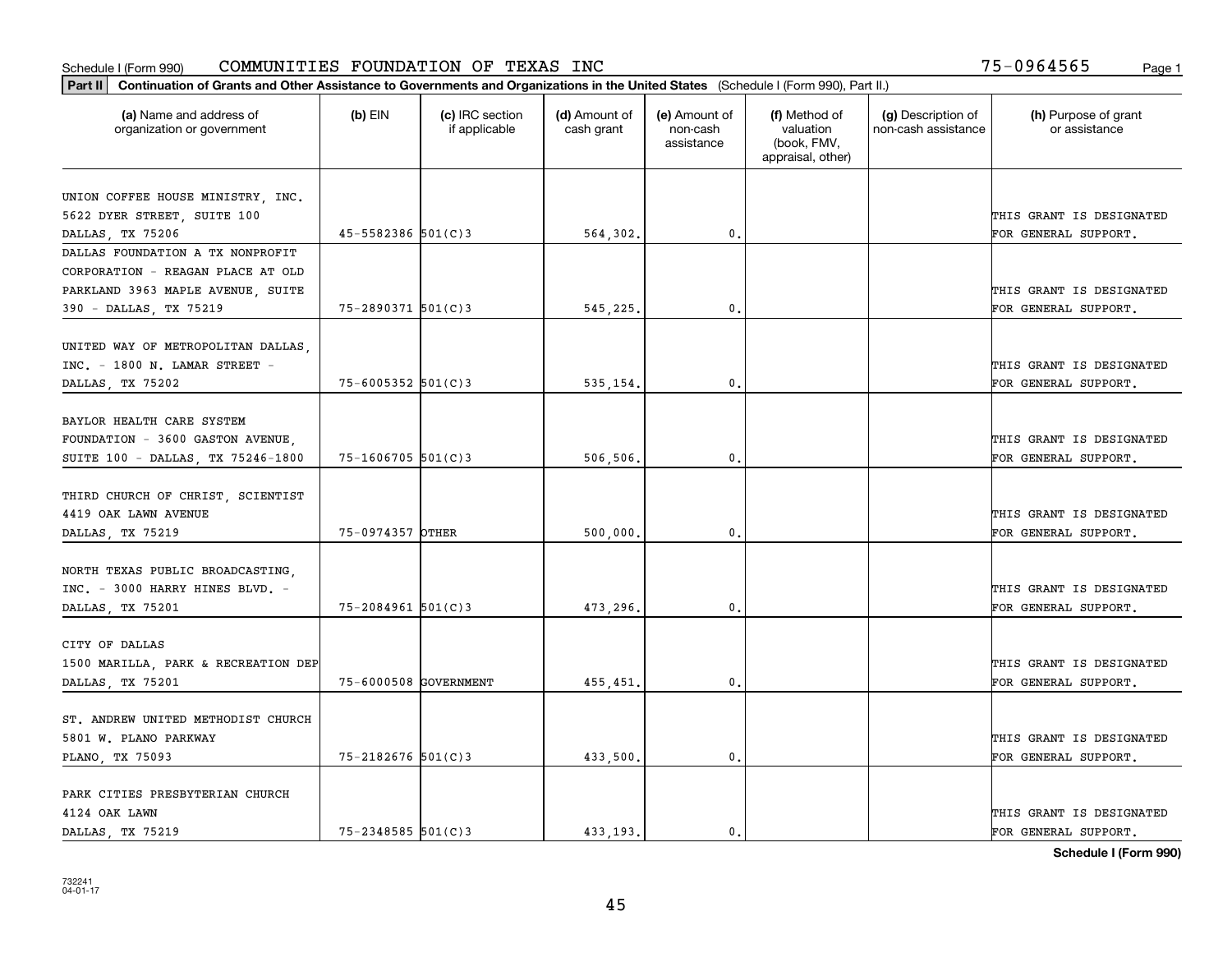|                                                       | Part II   Continuation of Grants and Other Assistance to Governments and Organizations in the United States (Schedule I (Form 990), Part II.) |                                  |                             |                                         |                                                                |                                           |                                       |  |  |  |
|-------------------------------------------------------|-----------------------------------------------------------------------------------------------------------------------------------------------|----------------------------------|-----------------------------|-----------------------------------------|----------------------------------------------------------------|-------------------------------------------|---------------------------------------|--|--|--|
| (a) Name and address of<br>organization or government | (b) $EIN$                                                                                                                                     | (c) IRC section<br>if applicable | (d) Amount of<br>cash grant | (e) Amount of<br>non-cash<br>assistance | (f) Method of<br>valuation<br>(book, FMV,<br>appraisal, other) | (g) Description of<br>non-cash assistance | (h) Purpose of grant<br>or assistance |  |  |  |
|                                                       |                                                                                                                                               |                                  |                             |                                         |                                                                |                                           |                                       |  |  |  |
| ST. MARKS SCHOOL OF TEXAS<br>10600 PRESTON ROAD       |                                                                                                                                               |                                  |                             |                                         |                                                                |                                           | THIS GRANT IS DESIGNATED              |  |  |  |
| DALLAS, TX 75230                                      | 75-0827460 501(C)3                                                                                                                            |                                  | 410,551.                    | 0.                                      |                                                                |                                           | FOR GENERAL SUPPORT.                  |  |  |  |
|                                                       |                                                                                                                                               |                                  |                             |                                         |                                                                |                                           |                                       |  |  |  |
| RENAISSANCE CHARITABLE FOUNDATION                     |                                                                                                                                               |                                  |                             |                                         |                                                                |                                           |                                       |  |  |  |
| 8910 PURDUE ROAD, SUITE 555                           |                                                                                                                                               |                                  |                             |                                         |                                                                |                                           | THIS GRANT IS DESIGNATED              |  |  |  |
| INDIANAPOLIS, IN 46268                                | $35 - 2129262$ 501(C)3                                                                                                                        |                                  | 405,341                     | 0.                                      |                                                                |                                           | FOR GENERAL SUPPORT.                  |  |  |  |
|                                                       |                                                                                                                                               |                                  |                             |                                         |                                                                |                                           |                                       |  |  |  |
| TRINITY CHRISTIAN ACADEMY                             |                                                                                                                                               |                                  |                             |                                         |                                                                |                                           |                                       |  |  |  |
| 17001 ADDISON ROAD                                    |                                                                                                                                               |                                  |                             |                                         |                                                                |                                           | THIS GRANT IS DESIGNATED              |  |  |  |
| ADDISON, TX 75001-5096                                | 75-1324332 501(C)3                                                                                                                            |                                  | 404,568.                    | 0.                                      |                                                                |                                           | FOR GENERAL SUPPORT.                  |  |  |  |
|                                                       |                                                                                                                                               |                                  |                             |                                         |                                                                |                                           |                                       |  |  |  |
| FIRST PRESBYTERIAN CHURCH                             |                                                                                                                                               |                                  |                             |                                         |                                                                |                                           |                                       |  |  |  |
| THE STEW POT 1835 YOUNG STREET                        |                                                                                                                                               |                                  |                             |                                         |                                                                |                                           | THIS GRANT IS DESIGNATED              |  |  |  |
| DALLAS, TX 75201                                      | 75-0871727 501(C)3                                                                                                                            |                                  | 383,646.                    | 0.                                      |                                                                |                                           | FOR GENERAL SUPPORT.                  |  |  |  |
|                                                       |                                                                                                                                               |                                  |                             |                                         |                                                                |                                           |                                       |  |  |  |
| URSULINE ACADEMY OF DALLAS                            |                                                                                                                                               |                                  |                             |                                         |                                                                |                                           |                                       |  |  |  |
| FOUNDATION, INC. - 4900 WALNUT                        |                                                                                                                                               |                                  |                             |                                         |                                                                |                                           | THIS GRANT IS DESIGNATED              |  |  |  |
| HILL LANE - DALLAS, TX 75229                          | 75-2789158 501(C)3                                                                                                                            |                                  | 380,958                     | 0.                                      |                                                                |                                           | FOR GENERAL SUPPORT.                  |  |  |  |
|                                                       |                                                                                                                                               |                                  |                             |                                         |                                                                |                                           |                                       |  |  |  |
| VANGUARD CHARITABLE ENDOWMENT                         |                                                                                                                                               |                                  |                             |                                         |                                                                |                                           |                                       |  |  |  |
| PROGRAM - P.O BOX 9509 - WARWICK,                     |                                                                                                                                               |                                  |                             |                                         |                                                                |                                           | THIS GRANT IS DESIGNATED              |  |  |  |
| RI 02889-9509                                         | $23 - 2888152$ 501(C)3                                                                                                                        |                                  | 378,000                     | 0.                                      |                                                                |                                           | FOR GENERAL SUPPORT.                  |  |  |  |
| DALLAS WOMEN'S FOUNDATION                             |                                                                                                                                               |                                  |                             |                                         |                                                                |                                           |                                       |  |  |  |
| 8150 N CENTRAL EXPRESSWAY, SUITE 11                   |                                                                                                                                               |                                  |                             |                                         |                                                                |                                           | THIS GRANT IS DESIGNATED              |  |  |  |
| DALLAS, TX 75206                                      | $75 - 2048261$ 501(C)3                                                                                                                        |                                  | 346,350.                    | 0.                                      |                                                                |                                           | FOR GENERAL SUPPORT.                  |  |  |  |
|                                                       |                                                                                                                                               |                                  |                             |                                         |                                                                |                                           |                                       |  |  |  |
| PRESTONWOOD CHRISTIAN ACADEMY                         |                                                                                                                                               |                                  |                             |                                         |                                                                |                                           |                                       |  |  |  |
| 6801 W. PARK BOULEVARD                                |                                                                                                                                               |                                  |                             |                                         |                                                                |                                           | THIS GRANT IS DESIGNATED              |  |  |  |
| PLANO, TX 75093                                       | 75-2707809 501(C)3                                                                                                                            |                                  | 342,054.                    | 0.                                      |                                                                |                                           | FOR GENERAL SUPPORT.                  |  |  |  |
|                                                       |                                                                                                                                               |                                  |                             |                                         |                                                                |                                           |                                       |  |  |  |
| EMERGENCY ASSISTANCE FOUNDATION,                      |                                                                                                                                               |                                  |                             |                                         |                                                                |                                           |                                       |  |  |  |
| $INC. - 3713$ PINE STREET -                           |                                                                                                                                               |                                  |                             |                                         |                                                                |                                           | THIS GRANT IS DESIGNATED              |  |  |  |
| JACKSONVILLE, FL 32205                                | $45 - 1813056$ 501(C)3                                                                                                                        |                                  | 326.028.                    | $\mathbf{0}$ .                          |                                                                |                                           | FOR GENERAL SUPPORT.                  |  |  |  |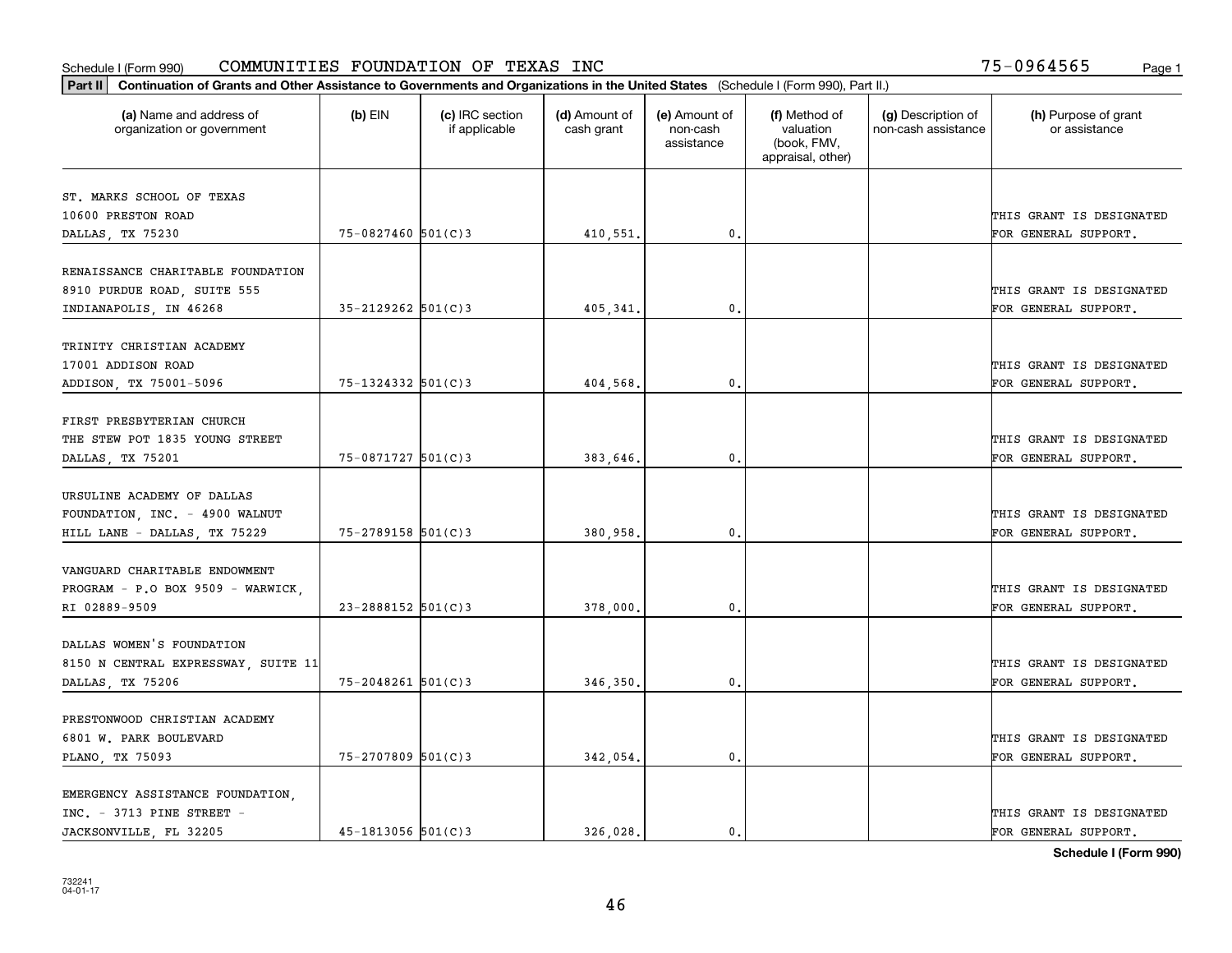| (a) Name and address of<br>organization or government | $(b)$ EIN              | (c) IRC section<br>if applicable | (d) Amount of<br>cash grant | (e) Amount of<br>non-cash<br>assistance | (f) Method of<br>valuation<br>(book, FMV,<br>appraisal, other) | (g) Description of<br>non-cash assistance | (h) Purpose of grant<br>or assistance |
|-------------------------------------------------------|------------------------|----------------------------------|-----------------------------|-----------------------------------------|----------------------------------------------------------------|-------------------------------------------|---------------------------------------|
| SWEETHEART BALL, INC.                                 |                        |                                  |                             |                                         |                                                                |                                           |                                       |
| 6801 TURTLE CREEK BOULEVARD                           |                        |                                  |                             |                                         |                                                                |                                           | THIS GRANT IS DESIGNATED              |
| DALLAS, TX 75205                                      | 75-1795399 501(C)3     |                                  | 317,511.                    | 0.                                      |                                                                |                                           | FOR GENERAL SUPPORT.                  |
|                                                       |                        |                                  |                             |                                         |                                                                |                                           |                                       |
| TEXAS HEALTH RESOURCES FOUNDATION                     |                        |                                  |                             |                                         |                                                                |                                           |                                       |
| 612 E. LAMAR BLVD., SUITE 300                         |                        |                                  |                             |                                         |                                                                |                                           | THIS GRANT IS DESIGNATED              |
| ARLINGTON, TX 76011                                   | 75-2022128 501(C)3     |                                  | 316, 154.                   | 0.                                      |                                                                |                                           | FOR GENERAL SUPPORT.                  |
| FIRST BAPTIST CHURCH                                  |                        |                                  |                             |                                         |                                                                |                                           |                                       |
| 1707 SAN JACINTO                                      |                        |                                  |                             |                                         |                                                                |                                           | THIS GRANT IS DESIGNATED              |
| DALLAS, TX 75201                                      | 75-0926762 501(C)3     |                                  | 309, 200.                   | $\mathfrak{o}$ .                        |                                                                |                                           | FOR GENERAL SUPPORT.                  |
| CHILDREN'S MEDICAL CENTER                             |                        |                                  |                             |                                         |                                                                |                                           |                                       |
| FOUNDATION - 2777 STEMMONS                            |                        |                                  |                             |                                         |                                                                |                                           |                                       |
| FREEWAY, SUITE 700 - DALLAS, TX                       |                        |                                  |                             |                                         |                                                                |                                           | THIS GRANT IS DESIGNATED              |
| 75207                                                 | 75-2062015 501(C)3     |                                  | 291,887.                    | 0.                                      |                                                                |                                           | FOR GENERAL SUPPORT.                  |
|                                                       |                        |                                  |                             |                                         |                                                                |                                           |                                       |
| THE CRYSTAL CHARITY BALL                              |                        |                                  |                             |                                         |                                                                |                                           |                                       |
| 3838 OAK LAWN AVENUE, SUITE L150                      |                        |                                  |                             |                                         |                                                                |                                           | THIS GRANT IS DESIGNATED              |
| DALLAS, TX 75219                                      | $75 - 6035893$ 501(C)3 |                                  | 278,600.                    | 0.                                      |                                                                |                                           | FOR GENERAL SUPPORT.                  |
|                                                       |                        |                                  |                             |                                         |                                                                |                                           |                                       |
| DOCUMENTARY ARTS, INC.                                |                        |                                  |                             |                                         |                                                                |                                           |                                       |
| P.O. BOX 140244                                       |                        |                                  |                             |                                         |                                                                |                                           | THIS GRANT IS DESIGNATED              |
| DALLAS, TX 75214                                      | $75 - 2076780$ 501(C)3 |                                  | 265.285.                    | 0.                                      |                                                                |                                           | FOR GENERAL SUPPORT.                  |
| EDUCATION LEADERSHIP INITIATIVE                       |                        |                                  |                             |                                         |                                                                |                                           |                                       |
| 221 W. POPLAR STREET                                  |                        |                                  |                             |                                         |                                                                |                                           | THIS GRANT IS DESIGNATED              |
| SAN ANTONIO, TX 78212                                 |                        |                                  | 265,000.                    | $\mathfrak{o}$ .                        |                                                                |                                           | FOR GENERAL SUPPORT.                  |
|                                                       |                        |                                  |                             |                                         |                                                                |                                           |                                       |
| DALLAS CASA                                           |                        |                                  |                             |                                         |                                                                |                                           |                                       |
| 2757 SWISS AVENUE                                     |                        |                                  |                             |                                         |                                                                |                                           | THIS GRANT IS DESIGNATED              |
| DALLAS, TX 75204                                      | $75 - 1866204$ 501(C)3 |                                  | 263,696.                    | $\mathbf{0}$                            |                                                                |                                           | FOR GENERAL SUPPORT.                  |
|                                                       |                        |                                  |                             |                                         |                                                                |                                           |                                       |
| ALCUIN SCHOOL                                         |                        |                                  |                             |                                         |                                                                |                                           |                                       |
| 6144 CHURCHILL WAY                                    |                        |                                  |                             |                                         |                                                                |                                           | THIS GRANT IS DESIGNATED              |
| DALLAS TX 75230                                       | $75 - 1175632$ 501(C)3 |                                  | 262.083.                    | $\mathbf{0}$ .                          |                                                                |                                           | FOR GENERAL SUPPORT.                  |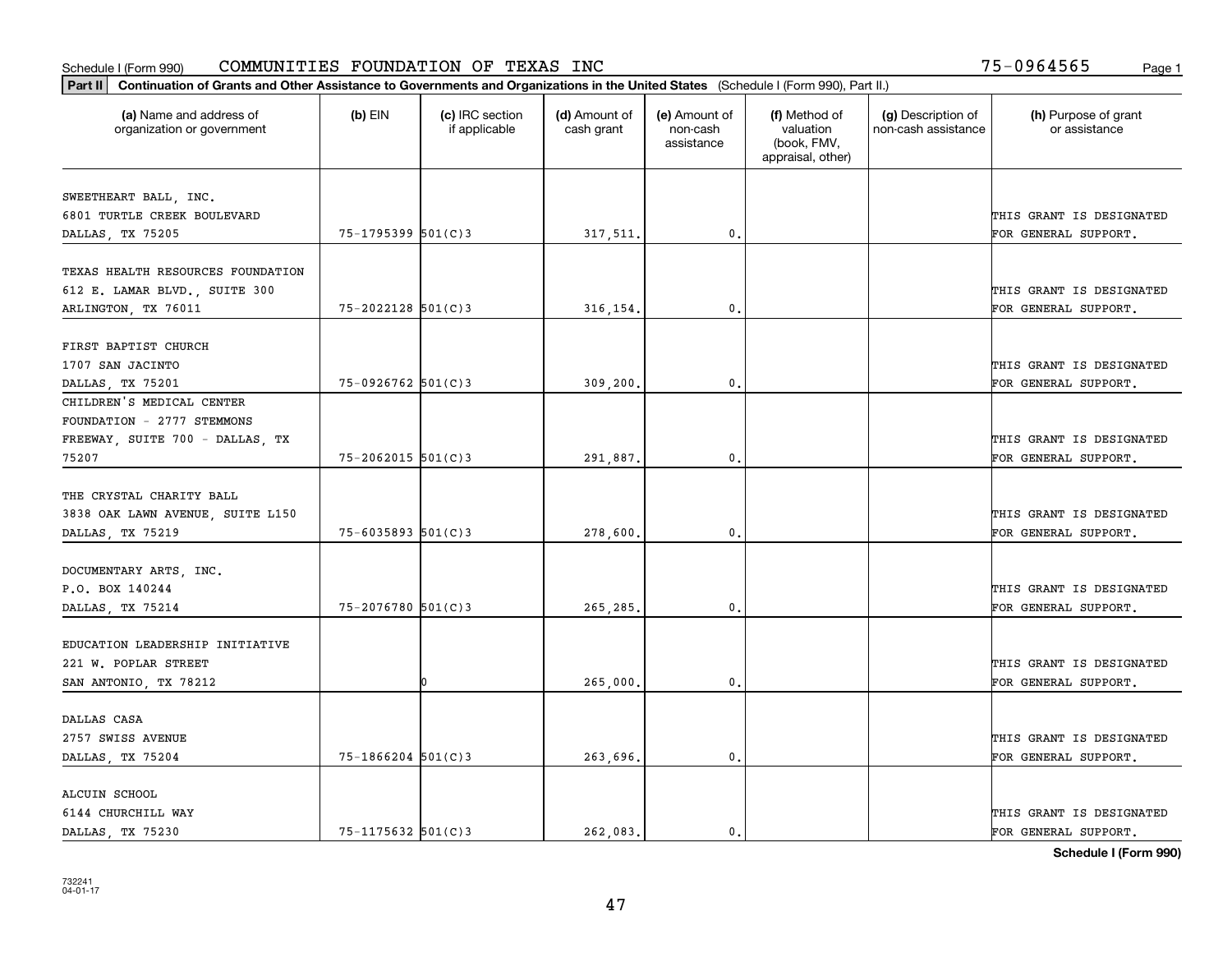| Part II   Continuation of Grants and Other Assistance to Governments and Organizations in the United States (Schedule I (Form 990), Part II.) |                          |                                  |                             |                                         |                                                                |                                           |                                       |
|-----------------------------------------------------------------------------------------------------------------------------------------------|--------------------------|----------------------------------|-----------------------------|-----------------------------------------|----------------------------------------------------------------|-------------------------------------------|---------------------------------------|
| (a) Name and address of<br>organization or government                                                                                         | $(b)$ EIN                | (c) IRC section<br>if applicable | (d) Amount of<br>cash grant | (e) Amount of<br>non-cash<br>assistance | (f) Method of<br>valuation<br>(book, FMV,<br>appraisal, other) | (g) Description of<br>non-cash assistance | (h) Purpose of grant<br>or assistance |
| EAST-WEST MINISTRIES,                                                                                                                         |                          |                                  |                             |                                         |                                                                |                                           |                                       |
| INTERNATIONAL - 2001 W. PLANO                                                                                                                 |                          |                                  |                             |                                         |                                                                |                                           | THIS GRANT IS DESIGNATED              |
| PKWY, SUITE 3000 - PLANO, TX 75075                                                                                                            | 75-2486132 501(C)3       |                                  | 261,604.                    | 0.                                      |                                                                |                                           | FOR GENERAL SUPPORT.                  |
| HOUSTON'S CAPITAL INVESTING IN                                                                                                                |                          |                                  |                             |                                         |                                                                |                                           |                                       |
| DEVELOPMENT AND EMPLOYMENT - 22101                                                                                                            |                          |                                  |                             |                                         |                                                                |                                           |                                       |
| CRAWFORD STREET, SUITE 211 -                                                                                                                  |                          |                                  |                             |                                         |                                                                |                                           | THIS GRANT IS DESIGNATED              |
| HOUSTON, TX 77002                                                                                                                             | $47 - 2462360$ 501(C)3   |                                  | 260,000                     | 0.                                      |                                                                |                                           | FOR GENERAL SUPPORT.                  |
|                                                                                                                                               |                          |                                  |                             |                                         |                                                                |                                           |                                       |
| OPERATION BLUE SHIELD                                                                                                                         |                          |                                  |                             |                                         |                                                                |                                           |                                       |
| 6125 LUTHER LANE, #465                                                                                                                        |                          |                                  |                             |                                         |                                                                |                                           | THIS GRANT IS DESIGNATED              |
| DALLAS, TX 75225                                                                                                                              | $47 - 4896404$ 501(C)3   |                                  | 260,000.                    | $\mathbf{0}$ .                          |                                                                |                                           | FOR GENERAL SUPPORT.                  |
|                                                                                                                                               |                          |                                  |                             |                                         |                                                                |                                           |                                       |
| SER-JOBS FOR PROGRESS OF THE TEXAS                                                                                                            |                          |                                  |                             |                                         |                                                                |                                           |                                       |
| GULF COAST, INC. - 201 BROADWAY                                                                                                               |                          |                                  |                             |                                         |                                                                |                                           | THIS GRANT IS DESIGNATED              |
| STREET - HOUSTON, TX 77012                                                                                                                    | 74-1590387 501(C)3       |                                  | 259,949.                    | 0.                                      |                                                                |                                           | FOR GENERAL SUPPORT.                  |
| PROJECT GRAD HOUSTON                                                                                                                          |                          |                                  |                             |                                         |                                                                |                                           |                                       |
| 3000 RICHMOND AVENUE, SUITE 400                                                                                                               |                          |                                  |                             |                                         |                                                                |                                           | THIS GRANT IS DESIGNATED              |
| HOUSTON, TX 77098                                                                                                                             | $76 - 0450397$ 501(C)3   |                                  | 258,392.                    | $\mathbf{0}$                            |                                                                |                                           | FOR GENERAL SUPPORT.                  |
|                                                                                                                                               |                          |                                  |                             |                                         |                                                                |                                           |                                       |
| LIBERTY INSTITUTE                                                                                                                             |                          |                                  |                             |                                         |                                                                |                                           |                                       |
| 2001 W. PLANO PARKWAY, SUITE 1600                                                                                                             |                          |                                  |                             |                                         |                                                                |                                           | THIS GRANT IS DESIGNATED              |
| PLANO, TX 75075                                                                                                                               | $75 - 1403169$ $501(C)3$ |                                  | 255,993.                    | $\mathfrak o$ .                         |                                                                |                                           | FOR GENERAL SUPPORT.                  |
| THE UNIVERSITY OF TEXAS                                                                                                                       |                          |                                  |                             |                                         |                                                                |                                           |                                       |
| SOUTHWESTERN MEDICAL CENTER -                                                                                                                 |                          |                                  |                             |                                         |                                                                |                                           |                                       |
| DEPARTMENT OF OPHTHALMOLOGY 5323                                                                                                              |                          |                                  |                             |                                         |                                                                |                                           | THIS GRANT IS DESIGNATED              |
| HARRY HINES BLVD. - DALLAS, TX                                                                                                                | $75 - 6002868$ 501(C)3   |                                  | 255,000.                    | $\mathbf{0}$ .                          |                                                                |                                           | FOR GENERAL SUPPORT.                  |
|                                                                                                                                               |                          |                                  |                             |                                         |                                                                |                                           |                                       |
| SAVING HOPE FOUNDATION                                                                                                                        |                          |                                  |                             |                                         |                                                                |                                           |                                       |
| 950 COMMERCE STREET                                                                                                                           |                          |                                  |                             |                                         |                                                                |                                           | THIS GRANT IS DESIGNATED              |
| FORT WORTH, TX 76102                                                                                                                          | $35 - 2525442$ 501(C)3   |                                  | 254,624.                    | 0.                                      |                                                                |                                           | FOR GENERAL SUPPORT.                  |
|                                                                                                                                               |                          |                                  |                             |                                         |                                                                |                                           |                                       |
| JOHN PAUL II HIGH SCHOOL                                                                                                                      |                          |                                  |                             |                                         |                                                                |                                           |                                       |
| 900 COIT ROAD                                                                                                                                 |                          |                                  |                             |                                         |                                                                |                                           | THIS GRANT IS DESIGNATED              |
| PLANO, TX 75075                                                                                                                               | $75 - 2679651$ 501(C)3   |                                  | 253.092.                    | 0.                                      |                                                                |                                           | FOR GENERAL SUPPORT.                  |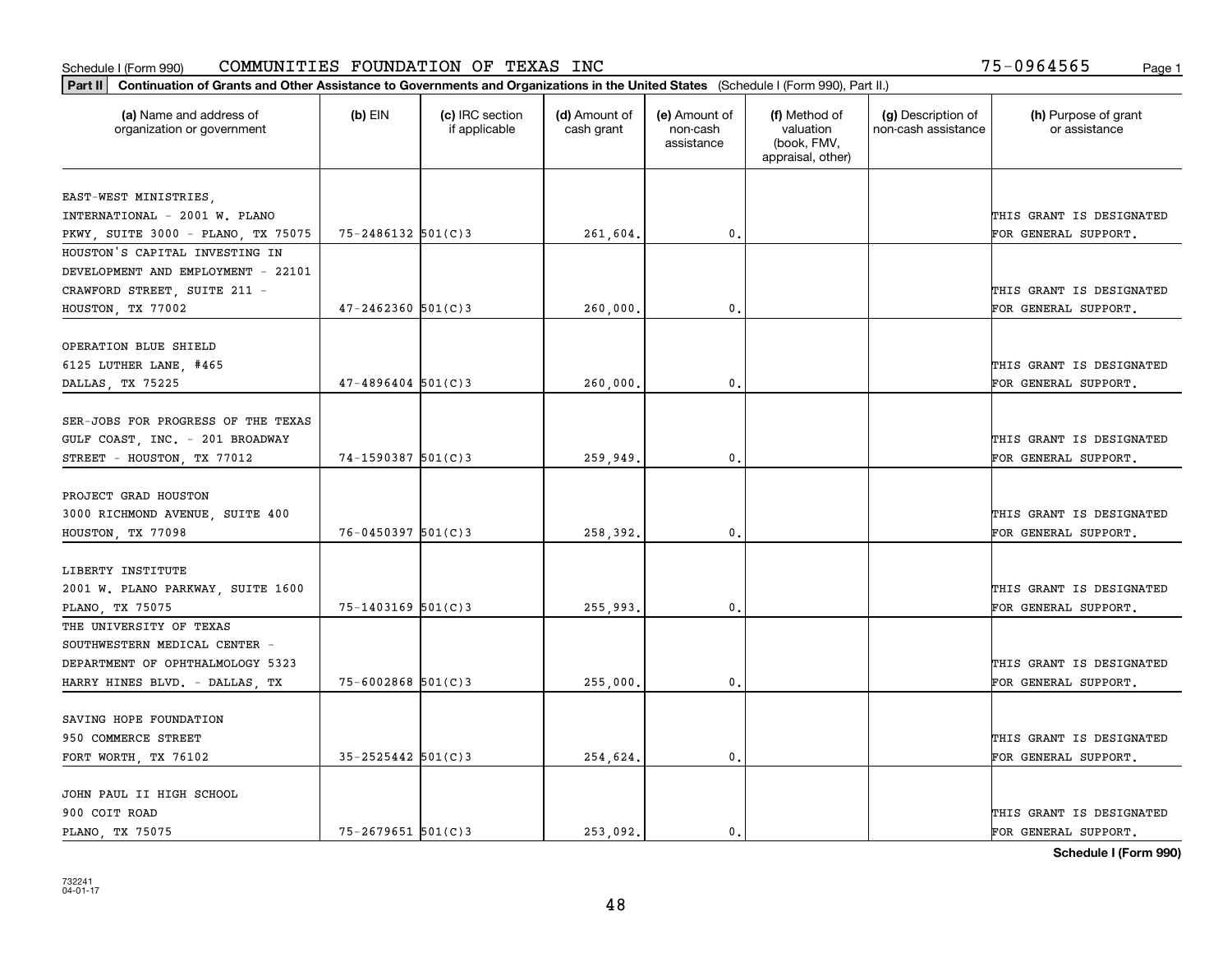#### Schedule I (Form 990) Page 1 COMMUNITIES FOUNDATION OF TEXAS INC 75-0964565

| Part II   Continuation of Grants and Other Assistance to Governments and Organizations in the United States (Schedule I (Form 990), Part II.) |                        |                                  |                             |                                         |                                                                |                                           |                                       |  |  |
|-----------------------------------------------------------------------------------------------------------------------------------------------|------------------------|----------------------------------|-----------------------------|-----------------------------------------|----------------------------------------------------------------|-------------------------------------------|---------------------------------------|--|--|
| (a) Name and address of<br>organization or government                                                                                         | $(b)$ EIN              | (c) IRC section<br>if applicable | (d) Amount of<br>cash grant | (e) Amount of<br>non-cash<br>assistance | (f) Method of<br>valuation<br>(book, FMV,<br>appraisal, other) | (g) Description of<br>non-cash assistance | (h) Purpose of grant<br>or assistance |  |  |
|                                                                                                                                               |                        |                                  |                             |                                         |                                                                |                                           |                                       |  |  |
| HOCKADAY SCHOOL<br>11600 WELCH ROAD                                                                                                           |                        |                                  |                             |                                         |                                                                |                                           | THIS GRANT IS DESIGNATED              |  |  |
| DALLAS, TX 75229-2999                                                                                                                         | $75 - 0800650$ 501(C)3 |                                  | 252,104.                    | 0.                                      |                                                                |                                           | FOR GENERAL SUPPORT.                  |  |  |
|                                                                                                                                               |                        |                                  |                             |                                         |                                                                |                                           |                                       |  |  |
| INTERFAITH HOUSING COALITION                                                                                                                  |                        |                                  |                             |                                         |                                                                |                                           |                                       |  |  |
| P.O. BOX 720206                                                                                                                               |                        |                                  |                             |                                         |                                                                |                                           | THIS GRANT IS DESIGNATED              |  |  |
| DALLAS, TX 75372-0206                                                                                                                         | $75 - 2028254$ 501(C)3 |                                  | 251,816.                    | 0.                                      |                                                                |                                           | FOR GENERAL SUPPORT.                  |  |  |
|                                                                                                                                               |                        |                                  |                             |                                         |                                                                |                                           |                                       |  |  |
| UNIVERSITY OF DALLAS                                                                                                                          |                        |                                  |                             |                                         |                                                                |                                           |                                       |  |  |
| 1845 E. NORTHGATE DRIVE                                                                                                                       |                        |                                  |                             |                                         |                                                                |                                           | THIS GRANT IS DESIGNATED              |  |  |
| IRVING, TX 75062                                                                                                                              | 75-0926755 501(C)3     |                                  | 250,743.                    | $\mathbf{0}$ .                          |                                                                |                                           | FOR GENERAL SUPPORT.                  |  |  |
|                                                                                                                                               |                        |                                  |                             |                                         |                                                                |                                           |                                       |  |  |
| CEDARS CAMPS                                                                                                                                  |                        |                                  |                             |                                         |                                                                |                                           |                                       |  |  |
| 1314 PARKVIEW VALLEY DRIVE                                                                                                                    |                        |                                  |                             |                                         |                                                                |                                           | THIS GRANT IS DESIGNATED              |  |  |
| MANCHESTER, MO 63011-4206                                                                                                                     | $44-0663883$ 501(C)3   |                                  | 250,000                     | 0.                                      |                                                                |                                           | FOR GENERAL SUPPORT.                  |  |  |
|                                                                                                                                               |                        |                                  |                             |                                         |                                                                |                                           |                                       |  |  |
| COASTAL BEND COMMUNITY FOUNDATION                                                                                                             |                        |                                  |                             |                                         |                                                                |                                           |                                       |  |  |
| 615 N. UPPER BROADWAY SUITE 1950                                                                                                              |                        |                                  |                             |                                         |                                                                |                                           | THIS GRANT IS DESIGNATED              |  |  |
| CORPUS CHRISTI, TX 78401                                                                                                                      | $74 - 2190039$ 501(C)3 |                                  | 250,000                     | 0.                                      |                                                                |                                           | FOR GENERAL SUPPORT.                  |  |  |
| THE UNIVERSITY OF TEXAS AT AUSTIN                                                                                                             |                        |                                  |                             |                                         |                                                                |                                           |                                       |  |  |
| UNIVERSITY OF TEXAS LAW SCHOOL 727                                                                                                            |                        |                                  |                             |                                         |                                                                |                                           |                                       |  |  |
| EAST DEAN KEETON STREET - AUSTIN,                                                                                                             |                        |                                  |                             |                                         |                                                                |                                           | THIS GRANT IS DESIGNATED              |  |  |
| TX 7870                                                                                                                                       | $74 - 6000203$ 501(C)3 |                                  | 249,700,                    | 0.                                      |                                                                |                                           | FOR GENERAL SUPPORT.                  |  |  |
|                                                                                                                                               |                        |                                  |                             |                                         |                                                                |                                           |                                       |  |  |
| SPAY NEUTER NETWORK                                                                                                                           |                        |                                  |                             |                                         |                                                                |                                           |                                       |  |  |
| P.O. BOX 515                                                                                                                                  |                        |                                  |                             |                                         |                                                                |                                           | THIS GRANT IS DESIGNATED              |  |  |
| KAUFMAN, TX 75142                                                                                                                             | $20 - 0276988$ 501(C)3 |                                  | 240,017.                    | $\mathbf{0}$ .                          |                                                                |                                           | FOR GENERAL SUPPORT.                  |  |  |
|                                                                                                                                               |                        |                                  |                             |                                         |                                                                |                                           |                                       |  |  |
| TACA, INC.                                                                                                                                    |                        |                                  |                             |                                         |                                                                |                                           |                                       |  |  |
| ONE ARTS PLAZA 1722 ROUTH STREET, S                                                                                                           |                        |                                  |                             |                                         |                                                                |                                           | THIS GRANT IS DESIGNATED              |  |  |
| DALLAS, TX 75201                                                                                                                              | $75 - 6061186$ 501(C)3 |                                  | 233,394.                    | 0.                                      |                                                                |                                           | FOR GENERAL SUPPORT.                  |  |  |
|                                                                                                                                               |                        |                                  |                             |                                         |                                                                |                                           |                                       |  |  |
| CHILDREN'S MEDICAL CENTER OF                                                                                                                  |                        |                                  |                             |                                         |                                                                |                                           |                                       |  |  |
| DALLAS - 2777 N. STEMMONS FWY.,                                                                                                               |                        |                                  |                             |                                         |                                                                |                                           | THIS GRANT IS DESIGNATED              |  |  |
| SUITE 700 - DALLAS, TX 75207                                                                                                                  | 75-0800628 501(C)3     |                                  | 227.628.                    | 0.                                      |                                                                |                                           | FOR GENERAL SUPPORT.                  |  |  |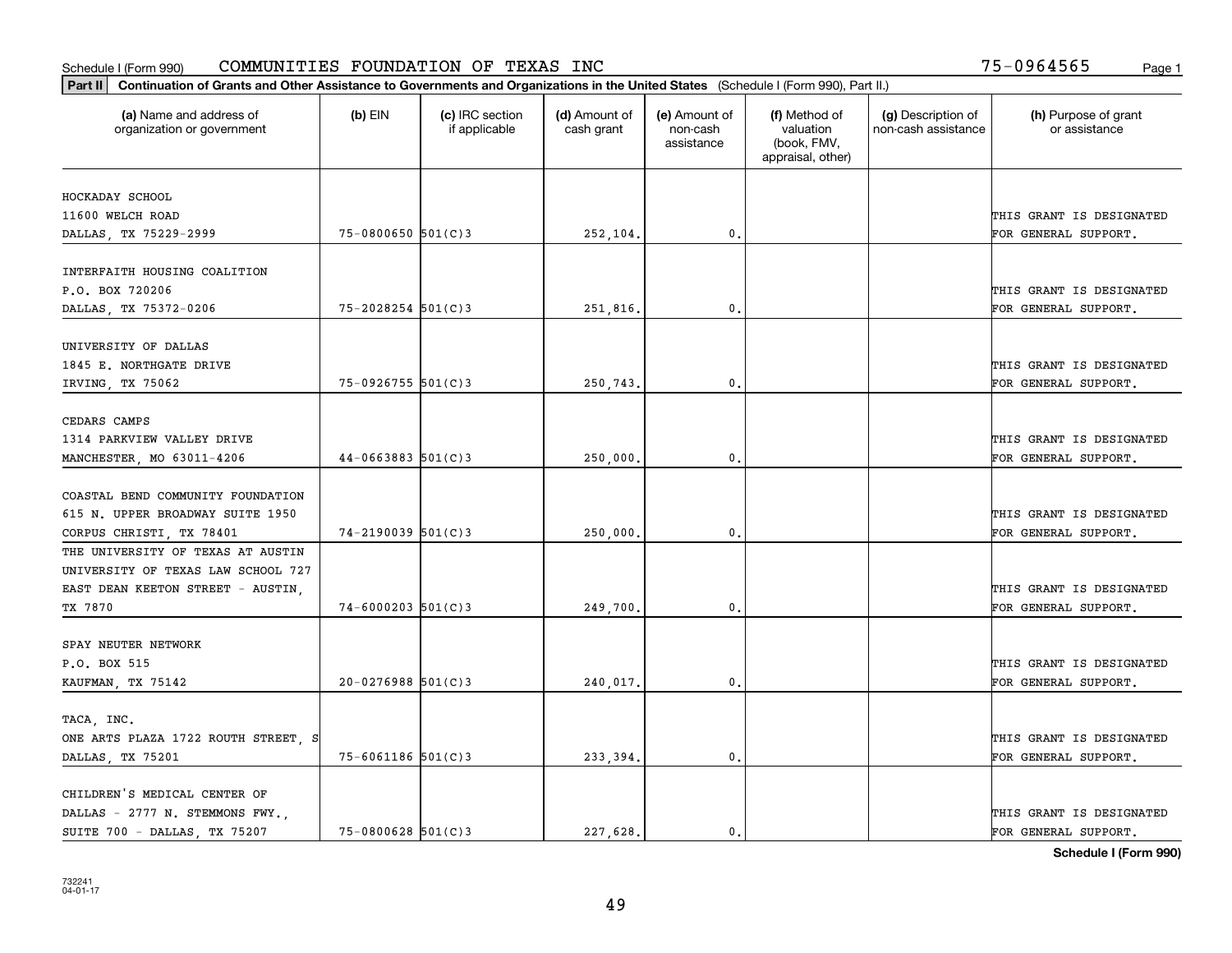| Part II   Continuation of Grants and Other Assistance to Governments and Organizations in the United States (Schedule I (Form 990), Part II.) |                        |                                  |                             |                                         |                                                                |                                           |                                                  |
|-----------------------------------------------------------------------------------------------------------------------------------------------|------------------------|----------------------------------|-----------------------------|-----------------------------------------|----------------------------------------------------------------|-------------------------------------------|--------------------------------------------------|
| (a) Name and address of<br>organization or government                                                                                         | $(b)$ EIN              | (c) IRC section<br>if applicable | (d) Amount of<br>cash grant | (e) Amount of<br>non-cash<br>assistance | (f) Method of<br>valuation<br>(book, FMV,<br>appraisal, other) | (g) Description of<br>non-cash assistance | (h) Purpose of grant<br>or assistance            |
|                                                                                                                                               |                        |                                  |                             |                                         |                                                                |                                           |                                                  |
| UCSF BENIOFF CHILDREN'S HOSPITALS                                                                                                             |                        |                                  |                             |                                         |                                                                |                                           |                                                  |
| FOUNDATION - 2201 BROADWAY, SUITE                                                                                                             |                        |                                  |                             |                                         |                                                                |                                           | THIS GRANT IS DESIGNATED                         |
| 600 - OAKLAND, CA 94612-3017                                                                                                                  | $94-1657474$ 501(C)3   |                                  | 220,000.                    | 0.                                      |                                                                |                                           | FOR GENERAL SUPPORT.                             |
| BUCKNER CHILDREN AND FAMILY                                                                                                                   |                        |                                  |                             |                                         |                                                                |                                           |                                                  |
| SERVICES, INC. - 700 N. PEARL                                                                                                                 |                        |                                  |                             |                                         |                                                                |                                           |                                                  |
| STREET, STE. 1200 - DALLAS, TX                                                                                                                |                        |                                  |                             |                                         |                                                                |                                           | THIS GRANT IS DESIGNATED                         |
| 75201                                                                                                                                         | $75 - 2571395$ 501(C)3 |                                  | 219, 318.                   | 0.                                      |                                                                |                                           | FOR GENERAL SUPPORT.                             |
| SHELTER MINISTRIES OF DALLAS                                                                                                                  |                        |                                  |                             |                                         |                                                                |                                           |                                                  |
| GENESIS WOMEN'S SHELTER 4411                                                                                                                  |                        |                                  |                             |                                         |                                                                |                                           |                                                  |
| LEMMON AVENUE, SUITE 201 - DALLAS                                                                                                             |                        |                                  |                             |                                         |                                                                |                                           | THIS GRANT IS DESIGNATED                         |
| TX 75219                                                                                                                                      | $75 - 1881365$ 501(C)3 |                                  | 219,161.                    | 0.                                      |                                                                |                                           | FOR GENERAL SUPPORT.                             |
| ST. PHILIPS SCHOOL AND COMMUNITY<br>CENTER - 1600 PENNSYLVANIA AVENUE                                                                         |                        |                                  |                             |                                         |                                                                |                                           | THIS GRANT IS DESIGNATED                         |
| - DALLAS, TX 75215                                                                                                                            | $75 - 1097360$ 501(C)3 |                                  | 212,704.                    | 0.                                      |                                                                |                                           | FOR GENERAL SUPPORT.                             |
|                                                                                                                                               |                        |                                  |                             |                                         |                                                                |                                           |                                                  |
| OPERATION KINDNESS OF GARLAND<br>3201 EARHART DRIVE                                                                                           |                        |                                  |                             |                                         |                                                                |                                           | THIS GRANT IS DESIGNATED                         |
| CARROLLTON, TX 75006                                                                                                                          | 75-1553350 501(C)3     |                                  | 210,156.                    | $\mathbf{0}$ .                          |                                                                |                                           | FOR GENERAL SUPPORT.                             |
| TEXAS A&M FOUNDATION<br>401 GEORGE BUSH DRIVE<br>COLLEGE STATION, TX 77840-2811                                                               | 74-2245072 501(C)3     |                                  | 210,091                     | 0.                                      |                                                                |                                           | THIS GRANT IS DESIGNATED<br>FOR GENERAL SUPPORT. |
| THE EPISCOPAL SCHOOL OF DALLAS,<br>INC. - 4100 MERRELL ROAD - DALLAS.<br>TX 75229                                                             | 75-1451116 501(C)3     |                                  | 209,759.                    | 0.                                      |                                                                |                                           | THIS GRANT IS DESIGNATED<br>FOR GENERAL SUPPORT. |
| CITYSQUARE<br>511 N. AKARD STREET, SUITE 302<br>DALLAS, TX 75201-6601                                                                         | 75-2332948 501(C)3     |                                  | 205,770.                    | 0.                                      |                                                                |                                           | THIS GRANT IS DESIGNATED<br>FOR GENERAL SUPPORT. |
|                                                                                                                                               |                        |                                  |                             |                                         |                                                                |                                           |                                                  |
| CITY OF DALLAS - DEPARTMENT OF<br>AVIATION - 8008 HERB KELLEHER WAY                                                                           |                        |                                  |                             |                                         |                                                                |                                           | THIS GRANT IS DESIGNATED                         |
| LB16 - DALLAS, TX 75235                                                                                                                       | 75-6000508 GOVERNMENT  |                                  | 200.950.                    | $\mathbf{0}$ .                          |                                                                |                                           | FOR GENERAL SUPPORT.                             |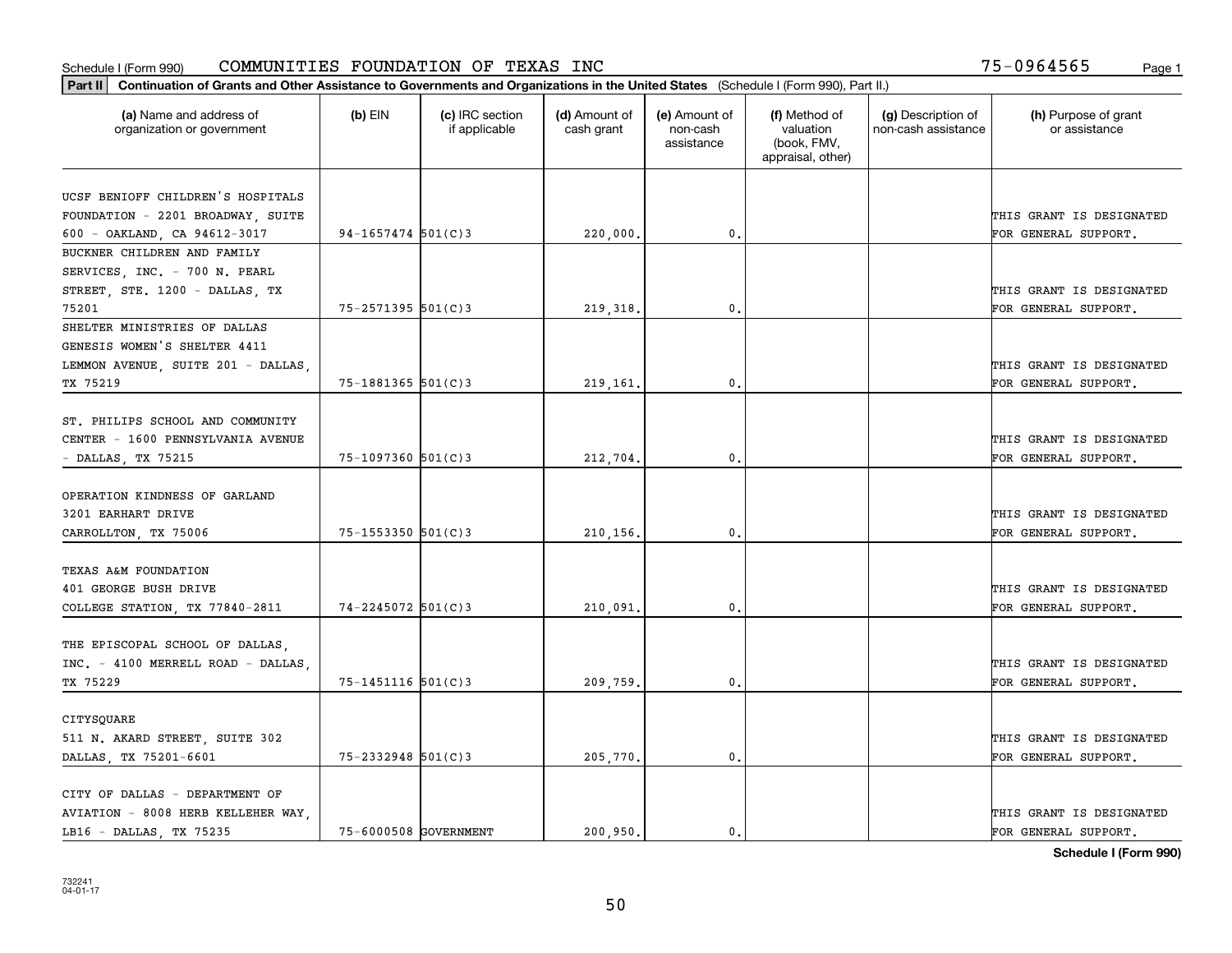|                                                       |                          |                                  |                             |                                         |                                                                | Part II   Continuation of Grants and Other Assistance to Governments and Organizations in the United States (Schedule I (Form 990), Part II.) |                                       |  |  |  |  |  |  |  |  |  |
|-------------------------------------------------------|--------------------------|----------------------------------|-----------------------------|-----------------------------------------|----------------------------------------------------------------|-----------------------------------------------------------------------------------------------------------------------------------------------|---------------------------------------|--|--|--|--|--|--|--|--|--|
| (a) Name and address of<br>organization or government | $(b)$ EIN                | (c) IRC section<br>if applicable | (d) Amount of<br>cash grant | (e) Amount of<br>non-cash<br>assistance | (f) Method of<br>valuation<br>(book, FMV,<br>appraisal, other) | (g) Description of<br>non-cash assistance                                                                                                     | (h) Purpose of grant<br>or assistance |  |  |  |  |  |  |  |  |  |
| PLANNED PARENTHOOD OF GREATER                         |                          |                                  |                             |                                         |                                                                |                                                                                                                                               |                                       |  |  |  |  |  |  |  |  |  |
| TEXAS - 7424 GREENVILLE AVENUE,                       |                          |                                  |                             |                                         |                                                                |                                                                                                                                               | THIS GRANT IS DESIGNATED              |  |  |  |  |  |  |  |  |  |
| SUITE 206 - DALLAS, TX 75231                          | $52 - 1243220$ $501(C)3$ |                                  | 200,366.                    | 0.                                      |                                                                |                                                                                                                                               | FOR GENERAL SUPPORT.                  |  |  |  |  |  |  |  |  |  |
|                                                       |                          |                                  |                             |                                         |                                                                |                                                                                                                                               |                                       |  |  |  |  |  |  |  |  |  |
| CAFE MOMENTUM                                         |                          |                                  |                             |                                         |                                                                |                                                                                                                                               |                                       |  |  |  |  |  |  |  |  |  |
| 1510 PACIFIC AVE.                                     |                          |                                  |                             |                                         |                                                                |                                                                                                                                               | THIS GRANT IS DESIGNATED              |  |  |  |  |  |  |  |  |  |
| DALLAS, TX 75201                                      | $32 - 0384561$ 501(C)3   |                                  | 195,686.                    | 0.                                      |                                                                |                                                                                                                                               | FOR GENERAL SUPPORT.                  |  |  |  |  |  |  |  |  |  |
|                                                       |                          |                                  |                             |                                         |                                                                |                                                                                                                                               |                                       |  |  |  |  |  |  |  |  |  |
| DISABILITY RESOURCES, INC.                            |                          |                                  |                             |                                         |                                                                |                                                                                                                                               |                                       |  |  |  |  |  |  |  |  |  |
| P.O. BOX 1880                                         |                          |                                  |                             |                                         |                                                                |                                                                                                                                               | THIS GRANT IS DESIGNATED              |  |  |  |  |  |  |  |  |  |
| ABILENE, TX 79604                                     | $75 - 2157839$ 501(C)3   |                                  | 195,000.                    | $\mathbf{0}$ .                          |                                                                |                                                                                                                                               | FOR GENERAL SUPPORT.                  |  |  |  |  |  |  |  |  |  |
|                                                       |                          |                                  |                             |                                         |                                                                |                                                                                                                                               |                                       |  |  |  |  |  |  |  |  |  |
| THE BRIDGE                                            |                          |                                  |                             |                                         |                                                                |                                                                                                                                               |                                       |  |  |  |  |  |  |  |  |  |
| 1818 CORSICANA                                        |                          |                                  |                             |                                         |                                                                |                                                                                                                                               | THIS GRANT IS DESIGNATED              |  |  |  |  |  |  |  |  |  |
| DALLAS, TX 75201                                      | $45 - 3452817$ 501(C)3   |                                  | 193,599.                    | $\mathbf{0}$                            |                                                                |                                                                                                                                               | FOR GENERAL SUPPORT.                  |  |  |  |  |  |  |  |  |  |
|                                                       |                          |                                  |                             |                                         |                                                                |                                                                                                                                               |                                       |  |  |  |  |  |  |  |  |  |
| PRINCE OF PEACE CATHOLIC SCHOOL                       |                          |                                  |                             |                                         |                                                                |                                                                                                                                               |                                       |  |  |  |  |  |  |  |  |  |
| 5100 PLANO PARKWAY WEST                               |                          |                                  |                             |                                         |                                                                |                                                                                                                                               | THIS GRANT IS DESIGNATED              |  |  |  |  |  |  |  |  |  |
| PLANO, TX 75093                                       | $80 - 0518685$ 501(C) 3  |                                  | 192,649.                    | $\mathbf{0}$                            |                                                                |                                                                                                                                               | FOR GENERAL SUPPORT.                  |  |  |  |  |  |  |  |  |  |
| NORTH TEXAS JUNIOR GOLF &                             |                          |                                  |                             |                                         |                                                                |                                                                                                                                               |                                       |  |  |  |  |  |  |  |  |  |
| EDUCATION FOUNDATION - 16200                          |                          |                                  |                             |                                         |                                                                |                                                                                                                                               |                                       |  |  |  |  |  |  |  |  |  |
| ADDISON ROAD, SUITE 255 - ADDISON                     |                          |                                  |                             |                                         |                                                                |                                                                                                                                               | THIS GRANT IS DESIGNATED              |  |  |  |  |  |  |  |  |  |
| TX 75001                                              | $75 - 2602809$ 501(C)3   |                                  | 188,214.                    | 0.                                      |                                                                |                                                                                                                                               | FOR GENERAL SUPPORT.                  |  |  |  |  |  |  |  |  |  |
| PROVIDENCE CHRISTIAN SCHOOL OF                        |                          |                                  |                             |                                         |                                                                |                                                                                                                                               |                                       |  |  |  |  |  |  |  |  |  |
| TEXAS - 5002 W. LOVERS LANE -                         |                          |                                  |                             |                                         |                                                                |                                                                                                                                               | THIS GRANT IS DESIGNATED              |  |  |  |  |  |  |  |  |  |
| DALLAS, TX 75209                                      | 75-2247092 501(C)3       |                                  | 186,725.                    | $^{\rm 0}$ .                            |                                                                |                                                                                                                                               | FOR GENERAL SUPPORT.                  |  |  |  |  |  |  |  |  |  |
|                                                       |                          |                                  |                             |                                         |                                                                |                                                                                                                                               |                                       |  |  |  |  |  |  |  |  |  |
| PARISH EPISCOPAL SCHOOL                               |                          |                                  |                             |                                         |                                                                |                                                                                                                                               |                                       |  |  |  |  |  |  |  |  |  |
| 4101 SIGMA ROAD                                       |                          |                                  |                             |                                         |                                                                |                                                                                                                                               | THIS GRANT IS DESIGNATED              |  |  |  |  |  |  |  |  |  |
| DALLAS, TX 75244                                      | 75-1390485 501(C)3       |                                  | 182,495.                    | $\mathfrak{o}$ .                        |                                                                |                                                                                                                                               | FOR GENERAL SUPPORT.                  |  |  |  |  |  |  |  |  |  |
|                                                       |                          |                                  |                             |                                         |                                                                |                                                                                                                                               |                                       |  |  |  |  |  |  |  |  |  |
| UNION GOSPEL MISSION                                  |                          |                                  |                             |                                         |                                                                |                                                                                                                                               |                                       |  |  |  |  |  |  |  |  |  |
| 3211 IRVING BOULEVARD                                 |                          |                                  |                             |                                         |                                                                |                                                                                                                                               | THIS GRANT IS DESIGNATED              |  |  |  |  |  |  |  |  |  |
| DALLAS, TX 75247                                      | $75 - 6003612$ 501(C)3   |                                  | 178,608.                    | $\mathbf{0}$ .                          |                                                                |                                                                                                                                               | FOR GENERAL SUPPORT.                  |  |  |  |  |  |  |  |  |  |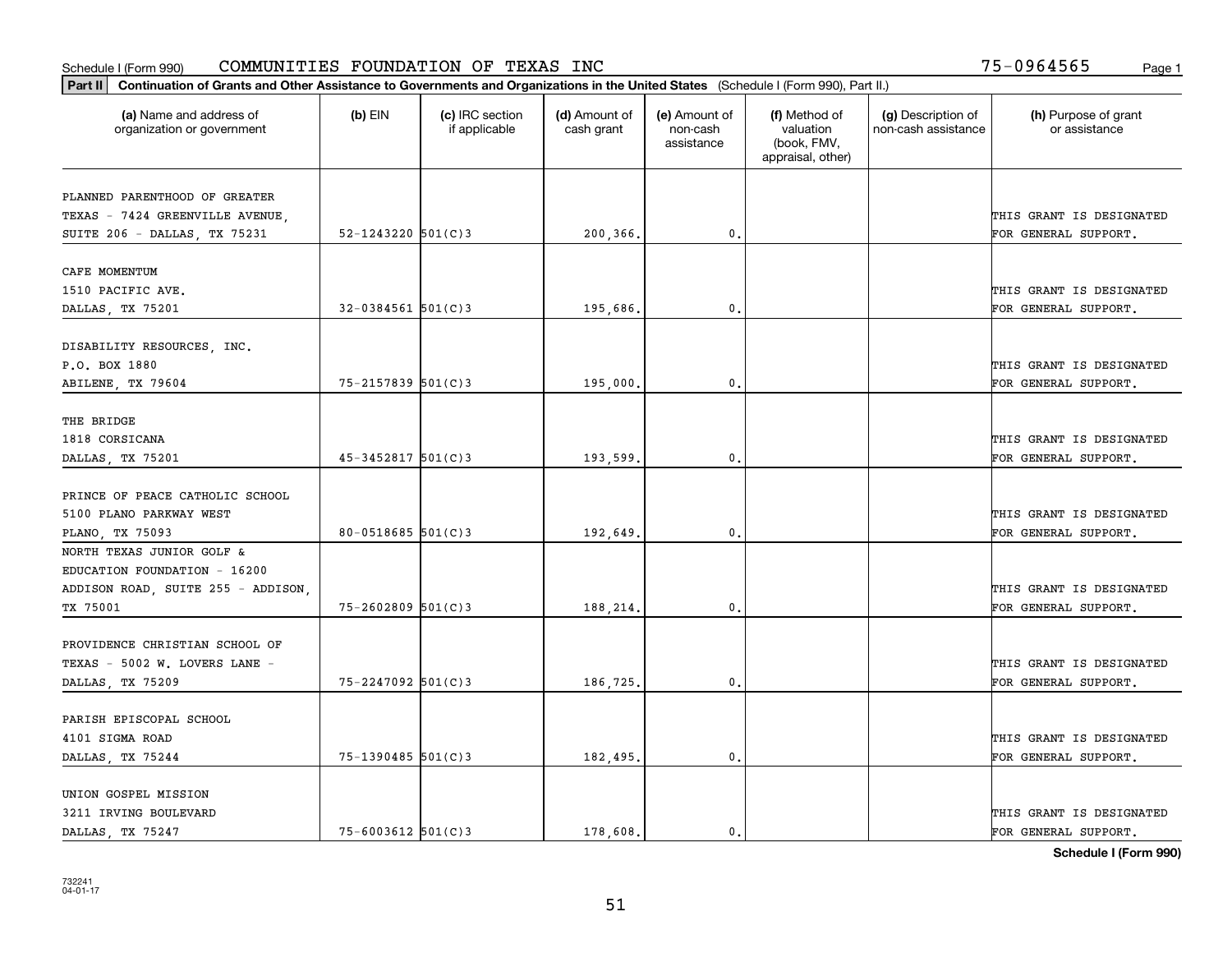| (a) Name and address of<br>organization or government  | $(b)$ EIN                | (c) IRC section<br>if applicable | (d) Amount of<br>cash grant | (e) Amount of<br>non-cash<br>assistance | (f) Method of<br>valuation<br>(book, FMV,<br>appraisal, other) | (g) Description of<br>non-cash assistance | (h) Purpose of grant<br>or assistance            |
|--------------------------------------------------------|--------------------------|----------------------------------|-----------------------------|-----------------------------------------|----------------------------------------------------------------|-------------------------------------------|--------------------------------------------------|
| DALLAS BAPTIST UNIVERSITY                              |                          |                                  |                             |                                         |                                                                |                                           |                                                  |
| 3000 MOUNTAIN CREEK PARKWAY                            |                          |                                  |                             |                                         |                                                                |                                           | THIS GRANT IS DESIGNATED                         |
| DALLAS, TX 75211-9299                                  | $75 - 6001300$ 501(C)3   |                                  | 177, 176.                   | 0.                                      |                                                                |                                           | FOR GENERAL SUPPORT.                             |
| BIG BROTHERS BIG SISTERS LONE STAR                     |                          |                                  |                             |                                         |                                                                |                                           |                                                  |
| 450 E. JOHN CARPENTER FREEWAY SUITE                    |                          |                                  |                             |                                         |                                                                |                                           | THIS GRANT IS DESIGNATED                         |
| IRVING, TX 75062                                       | $75 - 0800632$ 501(C)3   |                                  | 176,641                     | 0.                                      |                                                                |                                           | FOR GENERAL SUPPORT.                             |
| GREAT HEARTS AMERICA-TEXAS                             |                          |                                  |                             |                                         |                                                                |                                           |                                                  |
| 3350 STORY ROAD W.                                     |                          |                                  |                             |                                         |                                                                |                                           | THIS GRANT IS DESIGNATED                         |
| IRVING, TX 75038                                       | $43 - 1973126$ 501(C)3   |                                  | 172,409.                    | 0.                                      |                                                                |                                           | FOR GENERAL SUPPORT.                             |
|                                                        |                          |                                  |                             |                                         |                                                                |                                           |                                                  |
| C.C. YOUNG MEMORIAL HOME                               |                          |                                  |                             |                                         |                                                                |                                           |                                                  |
| 4847 WEST LAWTHER DRIVE, SUITE 100<br>DALLAS, TX 75214 | $75 - 0800694$ 501(C)3   |                                  | 171,242.                    | $\mathbf 0$ .                           |                                                                |                                           | THIS GRANT IS DESIGNATED<br>FOR GENERAL SUPPORT. |
|                                                        |                          |                                  |                             |                                         |                                                                |                                           |                                                  |
| UNIVERSITY PARK UNITED METHODIST                       |                          |                                  |                             |                                         |                                                                |                                           |                                                  |
| CHURCH - 4024 CARUTH BLVD. -                           |                          |                                  |                             |                                         |                                                                |                                           | THIS GRANT IS DESIGNATED                         |
| DALLAS, TX 75225                                       | $75 - 0859900$ 501(C)3   |                                  | 171,000.                    | 0.                                      |                                                                |                                           | FOR GENERAL SUPPORT.                             |
| THE VISITING NURSE ASSOCIATION OF                      |                          |                                  |                             |                                         |                                                                |                                           |                                                  |
| TEXAS - 1600 VICEROY DRIVE, SUITE                      |                          |                                  |                             |                                         |                                                                |                                           | THIS GRANT IS DESIGNATED                         |
| 400 - DALLAS, TX 75235                                 | $75 - 0800692$ 501(C)3   |                                  | 170,938,                    | 0.                                      |                                                                |                                           | FOR GENERAL SUPPORT.                             |
| DALLAS SYMPHONY ASSOCIATION, INC.                      |                          |                                  |                             |                                         |                                                                |                                           |                                                  |
| 2301 FLORA STREET                                      |                          |                                  |                             |                                         |                                                                |                                           | THIS GRANT IS DESIGNATED                         |
| DALLAS, TX 75201                                       | 75-0705442 501(C)3       |                                  | 167,399.                    | 0.                                      |                                                                |                                           | FOR GENERAL SUPPORT.                             |
|                                                        |                          |                                  |                             |                                         |                                                                |                                           |                                                  |
| JEWISH FEDERATION OF GREATER                           |                          |                                  |                             |                                         |                                                                |                                           |                                                  |
| DALLAS - 7800 NORTHAVEN ROAD,                          |                          |                                  |                             |                                         |                                                                |                                           | THIS GRANT IS DESIGNATED                         |
| SUITE A - DALLAS, TX 75230                             | $75 - 0800654$ 501(C)3   |                                  | 167,100,                    | 0.                                      |                                                                |                                           | FOR GENERAL SUPPORT.                             |
| DALLAS COUNTY COMMUNITY COLLEGE                        |                          |                                  |                             |                                         |                                                                |                                           |                                                  |
| DISTRICT - 1601 S. LAMAR STREET -                      |                          |                                  |                             |                                         |                                                                |                                           | THIS GRANT IS DESIGNATED                         |
| DALLAS TX 75215-1816                                   | $75 - 1213149$ $501(C)3$ |                                  | 166,686.                    | $\mathbf{0}$ .                          |                                                                |                                           | FOR GENERAL SUPPORT.                             |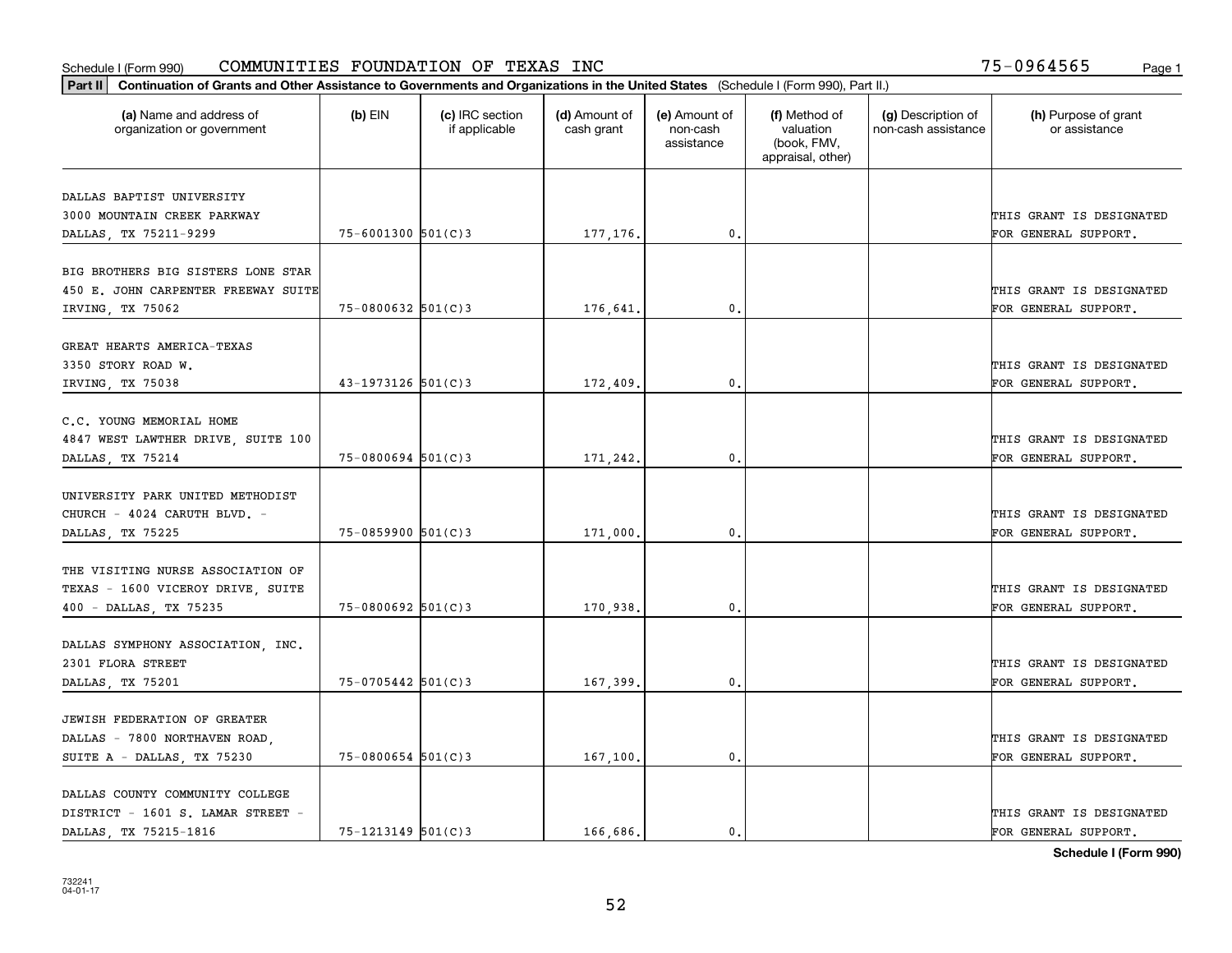| Part II   Continuation of Grants and Other Assistance to Governments and Organizations in the United States (Schedule I (Form 990), Part II.) |                          |                                  |                             |                                         |                                                                |                                           |                                       |
|-----------------------------------------------------------------------------------------------------------------------------------------------|--------------------------|----------------------------------|-----------------------------|-----------------------------------------|----------------------------------------------------------------|-------------------------------------------|---------------------------------------|
| (a) Name and address of<br>organization or government                                                                                         | $(b)$ EIN                | (c) IRC section<br>if applicable | (d) Amount of<br>cash grant | (e) Amount of<br>non-cash<br>assistance | (f) Method of<br>valuation<br>(book, FMV,<br>appraisal, other) | (g) Description of<br>non-cash assistance | (h) Purpose of grant<br>or assistance |
|                                                                                                                                               |                          |                                  |                             |                                         |                                                                |                                           |                                       |
| GEORGE W. BUSH FOUNDATION<br>2943 SMU BOULEVARD                                                                                               |                          |                                  |                             |                                         |                                                                |                                           | THIS GRANT IS DESIGNATED              |
| DALLAS, TX 75205-2563                                                                                                                         | $20 - 4119317$ 501(C)3   |                                  | 166,045.                    | $\mathbf{0}$ .                          |                                                                |                                           | FOR GENERAL SUPPORT.                  |
|                                                                                                                                               |                          |                                  |                             |                                         |                                                                |                                           |                                       |
| ST. JOHN'S EPISCOPAL SCHOOL                                                                                                                   |                          |                                  |                             |                                         |                                                                |                                           |                                       |
| 848 HARTER ROAD                                                                                                                               |                          |                                  |                             |                                         |                                                                |                                           | THIS GRANT IS DESIGNATED              |
| DALLAS TX 75218                                                                                                                               | 75-2147746 501(C)3       |                                  | 165.647.                    | 0.                                      |                                                                |                                           | FOR GENERAL SUPPORT.                  |
| TEXAS CHRISTIAN UNIVERSITY                                                                                                                    |                          |                                  |                             |                                         |                                                                |                                           |                                       |
| OFFICE OF UNIVERSITY ADVANCEMENT                                                                                                              |                          |                                  |                             |                                         |                                                                |                                           |                                       |
| P.O. BOX 297044 - FORT WORTH, TX                                                                                                              |                          |                                  |                             |                                         |                                                                |                                           | THIS GRANT IS DESIGNATED              |
| 76129                                                                                                                                         | $75 - 0827465$ 501(C)3   |                                  | 165,000,                    | $\mathfrak{o}$ .                        |                                                                |                                           | FOR GENERAL SUPPORT.                  |
|                                                                                                                                               |                          |                                  |                             |                                         |                                                                |                                           |                                       |
| CROSSROADS COMMUNITY SERVICES,                                                                                                                |                          |                                  |                             |                                         |                                                                |                                           |                                       |
| INC. - 1822 YOUNG STREET - DALLAS                                                                                                             |                          |                                  |                             |                                         |                                                                |                                           | THIS GRANT IS DESIGNATED              |
| TX 75201                                                                                                                                      | $47 - 2676714$ 501(C)3   |                                  | 163,690.                    | $\mathbf{0}$                            |                                                                |                                           | FOR GENERAL SUPPORT.                  |
|                                                                                                                                               |                          |                                  |                             |                                         |                                                                |                                           |                                       |
| HIGHLAND PARK ISD EDUCATION                                                                                                                   |                          |                                  |                             |                                         |                                                                |                                           |                                       |
| FOUNDATION - 4201 GRASSMERE LANE -                                                                                                            |                          |                                  |                             |                                         |                                                                |                                           | THIS GRANT IS DESIGNATED              |
| DALLAS, TX 75205                                                                                                                              | 75-1999200 501(C)3       |                                  | 162,422.                    | $\mathbf 0$ .                           |                                                                |                                           | FOR GENERAL SUPPORT.                  |
|                                                                                                                                               |                          |                                  |                             |                                         |                                                                |                                           |                                       |
| COVENANT KNIGHTS SCHOOL                                                                                                                       |                          |                                  |                             |                                         |                                                                |                                           |                                       |
| 7300 VALLEY VIEW LANE                                                                                                                         |                          |                                  |                             |                                         |                                                                |                                           | THIS GRANT IS DESIGNATED              |
| DALLAS, TX 75240                                                                                                                              | $75 - 2642656$ 501(C)3   |                                  | 162,408.                    | $\mathbf{0}$                            |                                                                |                                           | FOR GENERAL SUPPORT.                  |
|                                                                                                                                               |                          |                                  |                             |                                         |                                                                |                                           |                                       |
| LEGAL AID OF NORTHWEST TEXAS                                                                                                                  |                          |                                  |                             |                                         |                                                                |                                           |                                       |
| 600 E. WEATHERFORD STREET                                                                                                                     |                          |                                  |                             |                                         |                                                                |                                           | THIS GRANT IS DESIGNATED              |
| FORT WORTH, TX 76102-3264                                                                                                                     | $75 - 0856086$ 501(C)3   |                                  | 161,766.                    | $^{\circ}$ .                            |                                                                |                                           | FOR GENERAL SUPPORT.                  |
|                                                                                                                                               |                          |                                  |                             |                                         |                                                                |                                           |                                       |
| HAPPY HILL FARM CHILDREN'S HOME,                                                                                                              |                          |                                  |                             |                                         |                                                                |                                           |                                       |
| INC. - 3846 N. HIGHWAY 144 -                                                                                                                  |                          |                                  |                             |                                         |                                                                |                                           | THIS GRANT IS DESIGNATED              |
| GRANBURY, TX 76048                                                                                                                            | $51 - 0236530$ $501(C)3$ |                                  | 158,025.                    | $\mathbf{0}$                            |                                                                |                                           | FOR GENERAL SUPPORT.                  |
| BARBECUE BOOTS & BADGES FOUNDATION                                                                                                            |                          |                                  |                             |                                         |                                                                |                                           |                                       |
| 18583 N. DALLAS PARKWAY SUITE 120                                                                                                             |                          |                                  |                             |                                         |                                                                |                                           | THIS GRANT IS DESIGNATED              |
| DALLAS TX 75287                                                                                                                               | $47 - 2343434$ 501(C)3   |                                  | 155.479.                    | $\mathbf{0}$ .                          |                                                                |                                           | FOR GENERAL SUPPORT.                  |
|                                                                                                                                               |                          |                                  |                             |                                         |                                                                |                                           |                                       |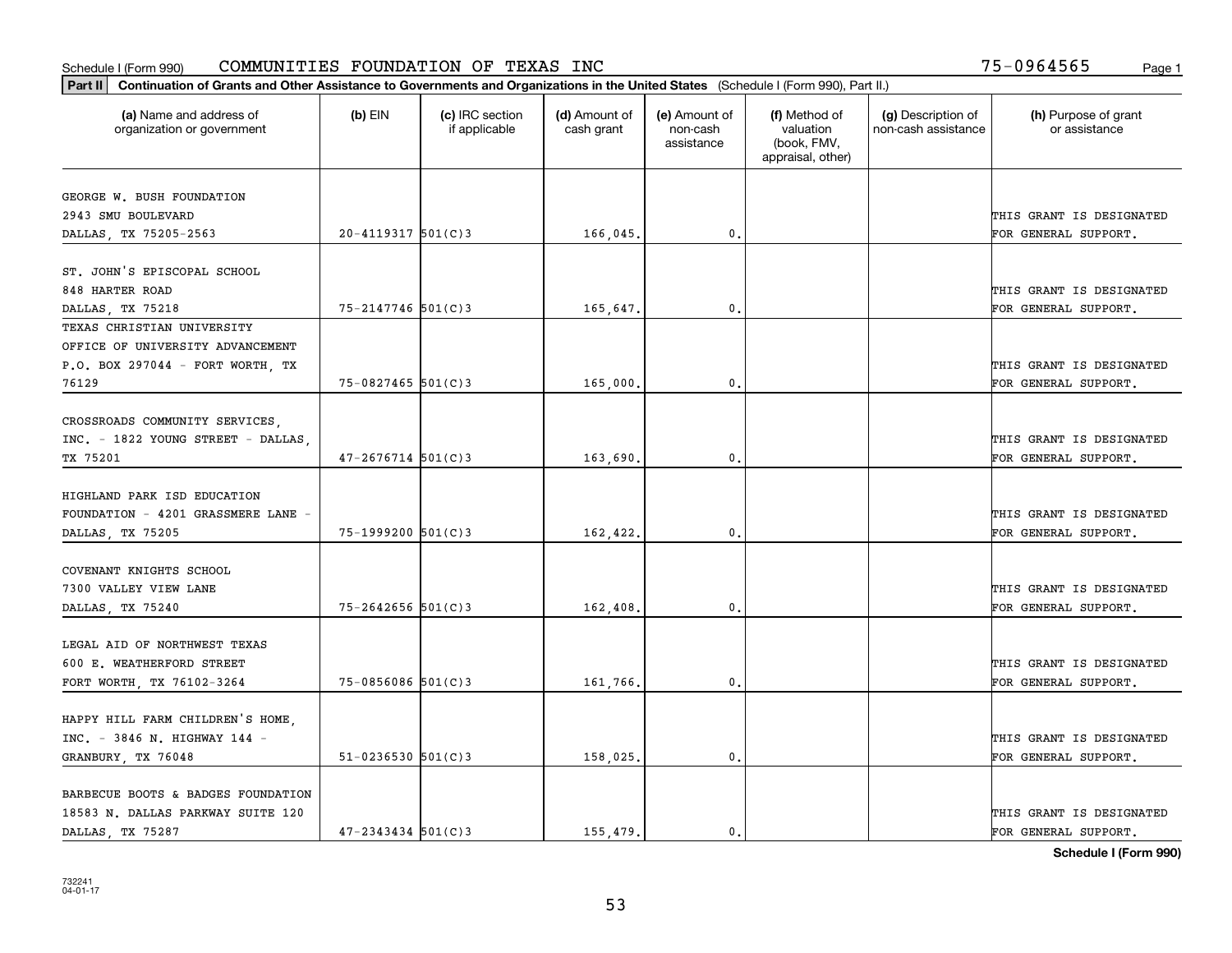| Part II   Continuation of Grants and Other Assistance to Governments and Organizations in the United States (Schedule I (Form 990), Part II.) |                        |                                  |                             |                                         |                                                                |                                           |                                       |
|-----------------------------------------------------------------------------------------------------------------------------------------------|------------------------|----------------------------------|-----------------------------|-----------------------------------------|----------------------------------------------------------------|-------------------------------------------|---------------------------------------|
| (a) Name and address of<br>organization or government                                                                                         | $(b)$ EIN              | (c) IRC section<br>if applicable | (d) Amount of<br>cash grant | (e) Amount of<br>non-cash<br>assistance | (f) Method of<br>valuation<br>(book, FMV,<br>appraisal, other) | (g) Description of<br>non-cash assistance | (h) Purpose of grant<br>or assistance |
|                                                                                                                                               |                        |                                  |                             |                                         |                                                                |                                           |                                       |
| HIGHLANDER BAND BOOSTERS, INC.<br>4220 EMERSON AVENUE                                                                                         |                        |                                  |                             |                                         |                                                                |                                           | THIS GRANT IS DESIGNATED              |
| DALLAS, TX 75205                                                                                                                              | 75-2736818 501(C)3     |                                  | 153,280.                    | $\mathbf{0}$ .                          |                                                                |                                           | FOR GENERAL SUPPORT.                  |
|                                                                                                                                               |                        |                                  |                             |                                         |                                                                |                                           |                                       |
| JEWISH FAMILY SERVICE OF DALLAS,                                                                                                              |                        |                                  |                             |                                         |                                                                |                                           |                                       |
| INC. - 5402 ARAPAHO ROAD - DALLAS,                                                                                                            |                        |                                  |                             |                                         |                                                                |                                           | THIS GRANT IS DESIGNATED              |
| TX 75248-3420                                                                                                                                 | $75 - 1992728$ 501(C)3 |                                  | 153,200                     | 0.                                      |                                                                |                                           | FOR GENERAL SUPPORT.                  |
|                                                                                                                                               |                        |                                  |                             |                                         |                                                                |                                           |                                       |
| YOUNG LIFE                                                                                                                                    |                        |                                  |                             |                                         |                                                                |                                           |                                       |
| 111 N. GREENVILLE AVENUE                                                                                                                      |                        |                                  |                             |                                         |                                                                |                                           | THIS GRANT IS DESIGNATED              |
| ALLEN, TX 75002                                                                                                                               | $84 - 0385934$ 501(C)3 |                                  | 153,021.                    | $\mathbf{0}$ .                          |                                                                |                                           | FOR GENERAL SUPPORT.                  |
|                                                                                                                                               |                        |                                  |                             |                                         |                                                                |                                           |                                       |
| GPA MINISTRIES, INC.                                                                                                                          |                        |                                  |                             |                                         |                                                                |                                           |                                       |
| 3300 W. INTERSTATE 20                                                                                                                         |                        |                                  |                             |                                         |                                                                |                                           | THIS GRANT IS DESIGNATED              |
| ARLINGTON, TX 76017                                                                                                                           | $75 - 2484732$ 501(C)3 |                                  | 150,708.                    | 0.                                      |                                                                |                                           | FOR GENERAL SUPPORT.                  |
|                                                                                                                                               |                        |                                  |                             |                                         |                                                                |                                           |                                       |
| KANSAS UNIVERSITY ENDOWMENT                                                                                                                   |                        |                                  |                             |                                         |                                                                |                                           |                                       |
| ASSOCIATION - P.O. BOX 928 -                                                                                                                  |                        |                                  |                             |                                         |                                                                |                                           | THIS GRANT IS DESIGNATED              |
| LAWRENCE, KS 66044-3820                                                                                                                       | $48 - 0547734$ 501(C)3 |                                  | 150,000.                    | 0.                                      |                                                                |                                           | FOR GENERAL SUPPORT.                  |
|                                                                                                                                               |                        |                                  |                             |                                         |                                                                |                                           |                                       |
| JESUIT COLLEGE PREPARATORY SCHOOL                                                                                                             |                        |                                  |                             |                                         |                                                                |                                           |                                       |
| OF DALLAS, INC. - 12345 INWOOD                                                                                                                |                        |                                  |                             |                                         |                                                                |                                           | THIS GRANT IS DESIGNATED              |
| ROAD - DALLAS, TX 75244                                                                                                                       | $75 - 1016663$ 501(C)3 |                                  | 149,553                     | 0.                                      |                                                                |                                           | FOR GENERAL SUPPORT.                  |
| PASADENA INDEPENDENT SCHOOL                                                                                                                   |                        |                                  |                             |                                         |                                                                |                                           |                                       |
|                                                                                                                                               |                        |                                  |                             |                                         |                                                                |                                           | THIS GRANT IS DESIGNATED              |
| DISTRICT - 1515 CHERRYBROOK LANE -                                                                                                            |                        |                                  |                             |                                         |                                                                |                                           |                                       |
| PASADENA, TX 77502                                                                                                                            | $74 - 6001850$ 501(C)3 |                                  | 147,126.                    | $\mathbf{0}$ .                          |                                                                |                                           | FOR GENERAL SUPPORT.                  |
| BOY SCOUTS OF AMERICA                                                                                                                         |                        |                                  |                             |                                         |                                                                |                                           |                                       |
| 8605 HARRY HINES BOULEVARD                                                                                                                    |                        |                                  |                             |                                         |                                                                |                                           | THIS GRANT IS DESIGNATED              |
| DALLAS, TX 75235-3014                                                                                                                         | $22 - 1576300$ 501(C)3 |                                  | 145,735.                    | 0.                                      |                                                                |                                           | FOR GENERAL SUPPORT.                  |
|                                                                                                                                               |                        |                                  |                             |                                         |                                                                |                                           |                                       |
| DALLAS ARBORETUM & BOTANICAL                                                                                                                  |                        |                                  |                             |                                         |                                                                |                                           |                                       |
| SOCIETY, INC. - 8617 GARLAND ROAD                                                                                                             |                        |                                  |                             |                                         |                                                                |                                           | THIS GRANT IS DESIGNATED              |
| $-$ DALLAS, TX 75218                                                                                                                          | $23 - 7375815$ 501(C)3 |                                  | 144,800.                    | 0.                                      |                                                                |                                           | FOR GENERAL SUPPORT.                  |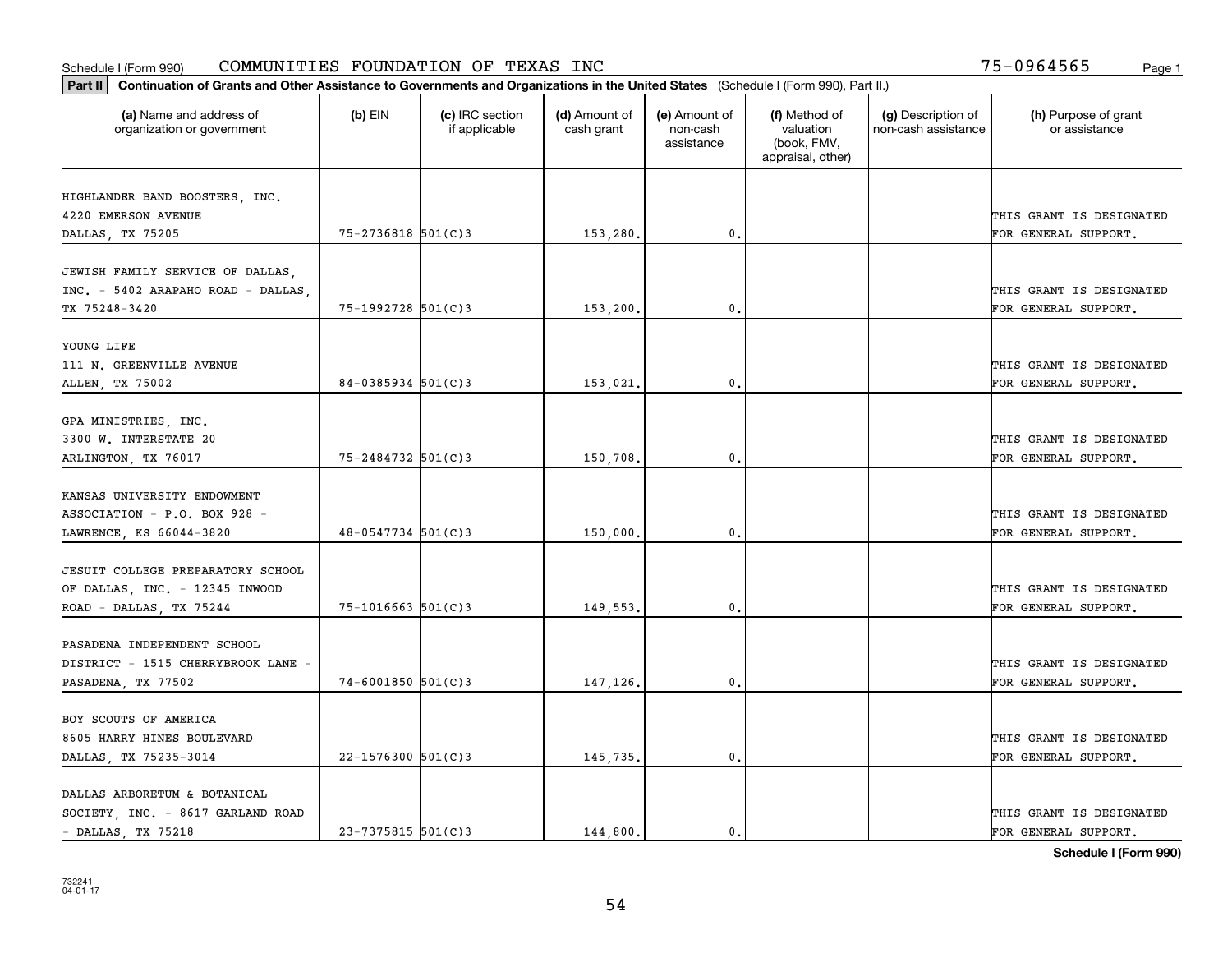|                                                       |                        |                                  |                             |                                         |                                                                | Part II   Continuation of Grants and Other Assistance to Governments and Organizations in the United States (Schedule I (Form 990), Part II.) |                                       |  |  |  |  |  |  |  |  |  |
|-------------------------------------------------------|------------------------|----------------------------------|-----------------------------|-----------------------------------------|----------------------------------------------------------------|-----------------------------------------------------------------------------------------------------------------------------------------------|---------------------------------------|--|--|--|--|--|--|--|--|--|
| (a) Name and address of<br>organization or government | $(b)$ EIN              | (c) IRC section<br>if applicable | (d) Amount of<br>cash grant | (e) Amount of<br>non-cash<br>assistance | (f) Method of<br>valuation<br>(book, FMV,<br>appraisal, other) | (g) Description of<br>non-cash assistance                                                                                                     | (h) Purpose of grant<br>or assistance |  |  |  |  |  |  |  |  |  |
| BROTHER BILL'S HELPING HAND                           |                        |                                  |                             |                                         |                                                                |                                                                                                                                               |                                       |  |  |  |  |  |  |  |  |  |
| P.O. BOX 565846                                       |                        |                                  |                             |                                         |                                                                |                                                                                                                                               | THIS GRANT IS DESIGNATED              |  |  |  |  |  |  |  |  |  |
| DALLAS, TX 75356-5846                                 | $75 - 6027740$ 501(C)3 |                                  | 142,051.                    | 0.                                      |                                                                |                                                                                                                                               | FOR GENERAL SUPPORT.                  |  |  |  |  |  |  |  |  |  |
|                                                       |                        |                                  |                             |                                         |                                                                |                                                                                                                                               |                                       |  |  |  |  |  |  |  |  |  |
| TEXAS SCOTTISH RITE HOSPITAL FOR                      |                        |                                  |                             |                                         |                                                                |                                                                                                                                               |                                       |  |  |  |  |  |  |  |  |  |
| CRIPPLED CHILDREN - 2222 WELBORN                      |                        |                                  |                             |                                         |                                                                |                                                                                                                                               | THIS GRANT IS DESIGNATED              |  |  |  |  |  |  |  |  |  |
| STREET - DALLAS, TX 75219                             | $75 - 0818178$ 501(C)3 |                                  | 141,350                     | 0.                                      |                                                                |                                                                                                                                               | FOR GENERAL SUPPORT.                  |  |  |  |  |  |  |  |  |  |
|                                                       |                        |                                  |                             |                                         |                                                                |                                                                                                                                               |                                       |  |  |  |  |  |  |  |  |  |
| CATCH UP & READ                                       |                        |                                  |                             |                                         |                                                                |                                                                                                                                               |                                       |  |  |  |  |  |  |  |  |  |
| 3001 KNOX STREET, SUITE 207                           |                        |                                  |                             |                                         |                                                                |                                                                                                                                               | THIS GRANT IS DESIGNATED              |  |  |  |  |  |  |  |  |  |
| DALLAS, TX 75205                                      | $45 - 3533496$ 501(C)3 |                                  | 140,650.                    | $\mathfrak{o}$ .                        |                                                                |                                                                                                                                               | FOR GENERAL SUPPORT.                  |  |  |  |  |  |  |  |  |  |
|                                                       |                        |                                  |                             |                                         |                                                                |                                                                                                                                               |                                       |  |  |  |  |  |  |  |  |  |
| ALDINE INDEPENDENT SCHOOL DISTRICT                    |                        |                                  |                             |                                         |                                                                |                                                                                                                                               |                                       |  |  |  |  |  |  |  |  |  |
| 2520 W. W. THORNE BOULEVARD                           |                        |                                  |                             |                                         |                                                                |                                                                                                                                               | THIS GRANT IS DESIGNATED              |  |  |  |  |  |  |  |  |  |
| HOUSTON, TX 77073                                     | $74 - 6001110$ 501(C)3 |                                  | 140,000.                    | 0.                                      |                                                                |                                                                                                                                               | FOR GENERAL SUPPORT.                  |  |  |  |  |  |  |  |  |  |
|                                                       |                        |                                  |                             |                                         |                                                                |                                                                                                                                               |                                       |  |  |  |  |  |  |  |  |  |
| AMERICA'S CHARITIES                                   |                        |                                  |                             |                                         |                                                                |                                                                                                                                               |                                       |  |  |  |  |  |  |  |  |  |
| 14150 NEWBROOK DRIVE, SUITE 110                       |                        |                                  |                             |                                         |                                                                |                                                                                                                                               | THIS GRANT IS DESIGNATED              |  |  |  |  |  |  |  |  |  |
| CHANTILLY, VA 20151                                   | $54-1517707$ 501(C)3   |                                  | 140,000                     | $\mathbf{0}$                            |                                                                |                                                                                                                                               | FOR GENERAL SUPPORT.                  |  |  |  |  |  |  |  |  |  |
| CATHOLIC CHARITIES OF DALLAS, INC.                    |                        |                                  |                             |                                         |                                                                |                                                                                                                                               |                                       |  |  |  |  |  |  |  |  |  |
| 1421 WEST MOCKINGBIRD LANE                            |                        |                                  |                             |                                         |                                                                |                                                                                                                                               | THIS GRANT IS DESIGNATED              |  |  |  |  |  |  |  |  |  |
| DALLAS, TX 75247                                      | 75-2745221 501(C)3     |                                  | 138,897.                    | $\mathbf{0}$                            |                                                                |                                                                                                                                               | FOR GENERAL SUPPORT.                  |  |  |  |  |  |  |  |  |  |
| DALLAS CENTER FOR THE PERFORMING                      |                        |                                  |                             |                                         |                                                                |                                                                                                                                               |                                       |  |  |  |  |  |  |  |  |  |
| ARTS FOUNDATION, INC. - 700 N.                        |                        |                                  |                             |                                         |                                                                |                                                                                                                                               |                                       |  |  |  |  |  |  |  |  |  |
| PEARL STREET, SUITE N1800 -                           |                        |                                  |                             |                                         |                                                                |                                                                                                                                               | THIS GRANT IS DESIGNATED              |  |  |  |  |  |  |  |  |  |
| DALLAS, TX 75201                                      | $75 - 2890923$ 501(C)3 |                                  | 138,382.                    | $\mathbf{0}$ .                          |                                                                |                                                                                                                                               | FOR GENERAL SUPPORT.                  |  |  |  |  |  |  |  |  |  |
|                                                       |                        |                                  |                             |                                         |                                                                |                                                                                                                                               |                                       |  |  |  |  |  |  |  |  |  |
| OPEN ARMS, INC.                                       |                        |                                  |                             |                                         |                                                                |                                                                                                                                               |                                       |  |  |  |  |  |  |  |  |  |
| BRYAN'S HOUSE P.O. BOX 35868                          |                        |                                  |                             |                                         |                                                                |                                                                                                                                               | THIS GRANT IS DESIGNATED              |  |  |  |  |  |  |  |  |  |
| DALLAS, TX 75235                                      | $75 - 2217559$ 501(C)3 |                                  | 138,079.                    | $\mathfrak{o}$ .                        |                                                                |                                                                                                                                               | FOR GENERAL SUPPORT.                  |  |  |  |  |  |  |  |  |  |
|                                                       |                        |                                  |                             |                                         |                                                                |                                                                                                                                               |                                       |  |  |  |  |  |  |  |  |  |
| HIGHLANDS SCHOOL, INC.                                |                        |                                  |                             |                                         |                                                                |                                                                                                                                               |                                       |  |  |  |  |  |  |  |  |  |
| 1451 E. NORTHGATE DRIVE                               |                        |                                  |                             |                                         |                                                                |                                                                                                                                               | THIS GRANT IS DESIGNATED              |  |  |  |  |  |  |  |  |  |
| IRVING, TX 75062                                      | $06 - 1482655$ 501(C)3 |                                  | 137,786.                    | $\mathfrak{o}$ .                        |                                                                |                                                                                                                                               | FOR GENERAL SUPPORT.                  |  |  |  |  |  |  |  |  |  |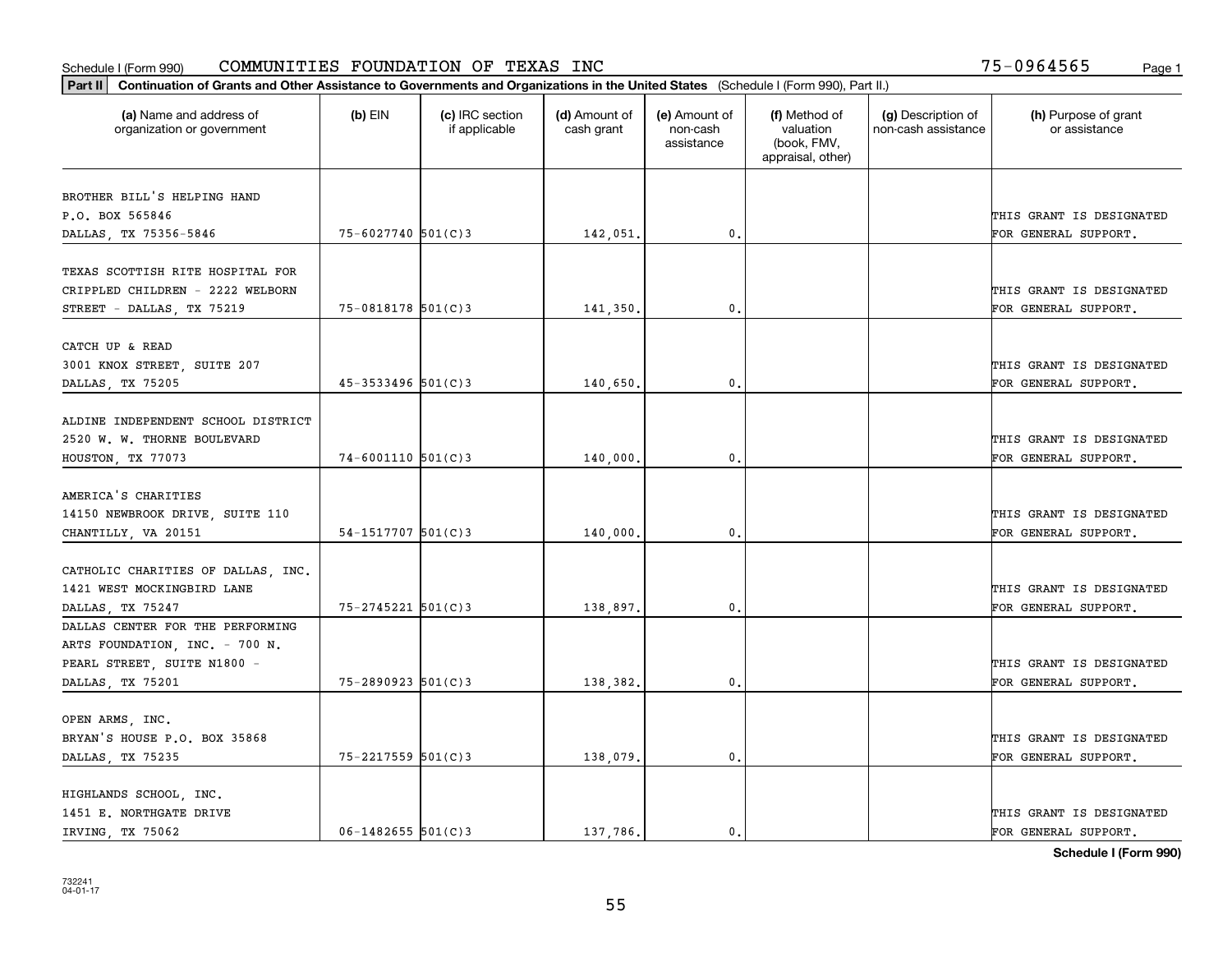| Part II   Continuation of Grants and Other Assistance to Governments and Organizations in the United States (Schedule I (Form 990), Part II.) |                        |                                  |                             |                                         |                                                                |                                           |                                       |
|-----------------------------------------------------------------------------------------------------------------------------------------------|------------------------|----------------------------------|-----------------------------|-----------------------------------------|----------------------------------------------------------------|-------------------------------------------|---------------------------------------|
| (a) Name and address of<br>organization or government                                                                                         | $(b)$ EIN              | (c) IRC section<br>if applicable | (d) Amount of<br>cash grant | (e) Amount of<br>non-cash<br>assistance | (f) Method of<br>valuation<br>(book, FMV,<br>appraisal, other) | (g) Description of<br>non-cash assistance | (h) Purpose of grant<br>or assistance |
|                                                                                                                                               |                        |                                  |                             |                                         |                                                                |                                           |                                       |
| BERKSHIRE GARDEN CENTER, INC.<br>5 WEST STOCKBRIDGE ROAD, P.O. BOX 8                                                                          |                        |                                  |                             |                                         |                                                                |                                           | THIS GRANT IS DESIGNATED              |
| STOCKBRIDGE, MA 01262                                                                                                                         | $04 - 2125011$ 501(C)3 |                                  | 137,000.                    | 0.                                      |                                                                |                                           | FOR GENERAL SUPPORT.                  |
|                                                                                                                                               |                        |                                  |                             |                                         |                                                                |                                           |                                       |
| BISHOP LYNCH HIGH SCHOOL                                                                                                                      |                        |                                  |                             |                                         |                                                                |                                           |                                       |
| 9750 FERGUSON ROAD                                                                                                                            |                        |                                  |                             |                                         |                                                                |                                           | THIS GRANT IS DESIGNATED              |
| DALLAS, TX 75228                                                                                                                              | $75 - 1450046$ 501(C)3 |                                  | 134,118.                    | 0.                                      |                                                                |                                           | FOR GENERAL SUPPORT.                  |
|                                                                                                                                               |                        |                                  |                             |                                         |                                                                |                                           |                                       |
| AMERICAN HEART ASSOCIATION, INC.                                                                                                              |                        |                                  |                             |                                         |                                                                |                                           |                                       |
| 3131 RDU CENTER DRIVE, SUITE 100                                                                                                              |                        |                                  |                             |                                         |                                                                |                                           | THIS GRANT IS DESIGNATED              |
| MORRISVILLE, NC 27560                                                                                                                         | $13 - 5613797$ 501(C)3 |                                  | 133,270.                    | 0.                                      |                                                                |                                           | FOR GENERAL SUPPORT.                  |
|                                                                                                                                               |                        |                                  |                             |                                         |                                                                |                                           |                                       |
| DALLAS CHILDREN'S THEATER, INC.                                                                                                               |                        |                                  |                             |                                         |                                                                |                                           |                                       |
| 5938 SKILLMAN STREET                                                                                                                          |                        |                                  |                             |                                         |                                                                |                                           | THIS GRANT IS DESIGNATED              |
| DALLAS, TX 75231                                                                                                                              | 75-1967052 501(C)3     |                                  | 132,133.                    | 0.                                      |                                                                |                                           | FOR GENERAL SUPPORT.                  |
|                                                                                                                                               |                        |                                  |                             |                                         |                                                                |                                           |                                       |
| ALL STARS PROJECT, INC.                                                                                                                       |                        |                                  |                             |                                         |                                                                |                                           |                                       |
| 1835 YOUNG STREET                                                                                                                             |                        |                                  |                             |                                         |                                                                |                                           | THIS GRANT IS DESIGNATED              |
| DALLAS, TX 75201                                                                                                                              | $13 - 3148295$ 501(C)3 |                                  | 131,477.                    | 0.                                      |                                                                |                                           | FOR GENERAL SUPPORT.                  |
|                                                                                                                                               |                        |                                  |                             |                                         |                                                                |                                           |                                       |
| DALLAS SUMMER MUSICALS, INC. DTD                                                                                                              |                        |                                  |                             |                                         |                                                                |                                           |                                       |
| 121862 - P.O. BOX 710336 - DALLAS                                                                                                             |                        |                                  |                             |                                         |                                                                |                                           | THIS GRANT IS DESIGNATED              |
| TX 75371-0336                                                                                                                                 | $75 - 1104793$ 501(C)3 |                                  | 130,176.                    | 0.                                      |                                                                |                                           | FOR GENERAL SUPPORT.                  |
| TEXAS CHILDREN'S HOSPITAL                                                                                                                     |                        |                                  |                             |                                         |                                                                |                                           |                                       |
| OFFICE OF DEVELOPMENT, SUITE 5214                                                                                                             |                        |                                  |                             |                                         |                                                                |                                           |                                       |
| P.O. BOX 300630 - HOUSTON, TX                                                                                                                 |                        |                                  |                             |                                         |                                                                |                                           | THIS GRANT IS DESIGNATED              |
| 77230-0630                                                                                                                                    | $74 - 1100555$ 501(C)3 |                                  | 130,000.                    | $\mathbf{0}$ .                          |                                                                |                                           | FOR GENERAL SUPPORT.                  |
|                                                                                                                                               |                        |                                  |                             |                                         |                                                                |                                           |                                       |
| NOTRE DAME OF DALLAS SCHOOLS, INC.                                                                                                            |                        |                                  |                             |                                         |                                                                |                                           |                                       |
| 2018 ALLEN STREET                                                                                                                             |                        |                                  |                             |                                         |                                                                |                                           | THIS GRANT IS DESIGNATED              |
| DALLAS, TX 75204                                                                                                                              | $75 - 2056943$ 501(C)3 |                                  | 127,923.                    | $\mathbf{0}$ .                          |                                                                |                                           | FOR GENERAL SUPPORT.                  |
| MY POSSIBILITIES                                                                                                                              |                        |                                  |                             |                                         |                                                                |                                           |                                       |
| 1631 DORCHESTER DRIVE                                                                                                                         |                        |                                  |                             |                                         |                                                                |                                           | THIS GRANT IS DESIGNATED              |
| PLANO, TX 75075                                                                                                                               | $26 - 1509133$ 501(C)3 |                                  | 127.462.                    | $\mathbf{0}$ .                          |                                                                |                                           | FOR GENERAL SUPPORT.                  |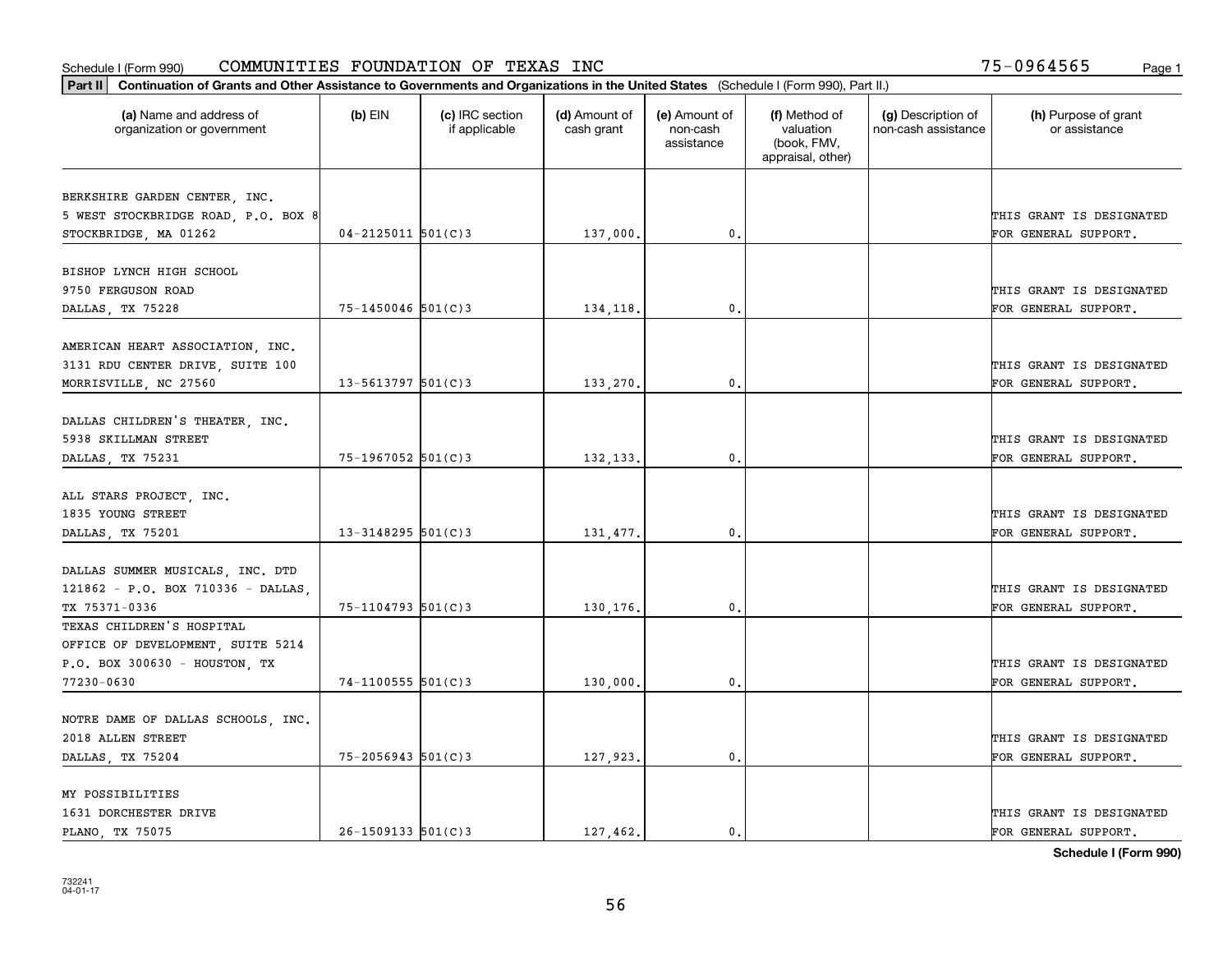| Part II   Continuation of Grants and Other Assistance to Governments and Organizations in the United States (Schedule I (Form 990), Part II.) |                          |                                  |                             |                                         |                                                                |                                           |                                                  |
|-----------------------------------------------------------------------------------------------------------------------------------------------|--------------------------|----------------------------------|-----------------------------|-----------------------------------------|----------------------------------------------------------------|-------------------------------------------|--------------------------------------------------|
| (a) Name and address of<br>organization or government                                                                                         | $(b)$ EIN                | (c) IRC section<br>if applicable | (d) Amount of<br>cash grant | (e) Amount of<br>non-cash<br>assistance | (f) Method of<br>valuation<br>(book, FMV,<br>appraisal, other) | (g) Description of<br>non-cash assistance | (h) Purpose of grant<br>or assistance            |
|                                                                                                                                               |                          |                                  |                             |                                         |                                                                |                                           |                                                  |
| OUR CALLING, INC.                                                                                                                             |                          |                                  |                             |                                         |                                                                |                                           |                                                  |
| 1702 SOUTH CESAR CHAVEZ BOULEVARD                                                                                                             | $26 - 4430860$ 501(C)3   |                                  |                             | $\mathbf{0}$ .                          |                                                                |                                           | THIS GRANT IS DESIGNATED<br>FOR GENERAL SUPPORT. |
| DALLAS, TX 75215                                                                                                                              |                          |                                  | 127,023.                    |                                         |                                                                |                                           |                                                  |
| TAFT INDEPENDENT SCHOOL DISTRICT                                                                                                              |                          |                                  |                             |                                         |                                                                |                                           |                                                  |
| 400 COLLEGE STREET                                                                                                                            |                          |                                  |                             |                                         |                                                                |                                           | THIS GRANT IS DESIGNATED                         |
| TAFT, TX 78390                                                                                                                                | $74 - 6002353$ 501(C)3   |                                  | 127,000                     | 0.                                      |                                                                |                                           | FOR GENERAL SUPPORT.                             |
|                                                                                                                                               |                          |                                  |                             |                                         |                                                                |                                           |                                                  |
| FORT WORTH COUNTRY DAY SCHOOL,                                                                                                                |                          |                                  |                             |                                         |                                                                |                                           |                                                  |
| INC. - 4200 COUNTRY DAY LANE -                                                                                                                |                          |                                  |                             |                                         |                                                                |                                           | THIS GRANT IS DESIGNATED                         |
| FORT WORTH, TX 76109                                                                                                                          | $75 - 1085363$ $501(C)3$ |                                  | 126,906.                    | 0.                                      |                                                                |                                           | FOR GENERAL SUPPORT.                             |
|                                                                                                                                               |                          |                                  |                             |                                         |                                                                |                                           |                                                  |
| DALLAS MUSEUM OF ART                                                                                                                          |                          |                                  |                             |                                         |                                                                |                                           |                                                  |
| 1717 N. HARWOOD STREET                                                                                                                        |                          |                                  |                             |                                         |                                                                |                                           | THIS GRANT IS DESIGNATED                         |
| DALLAS, TX 75201-2398                                                                                                                         | $75 - 0808774$ 501(C)3   |                                  | 126,197.                    | 0.                                      |                                                                |                                           | FOR GENERAL SUPPORT.                             |
|                                                                                                                                               |                          |                                  |                             |                                         |                                                                |                                           |                                                  |
| INTERNATIONAL ESPERANZA PROJECT                                                                                                               |                          |                                  |                             |                                         |                                                                |                                           |                                                  |
| 5646 MILTON STREET, SUITE 888                                                                                                                 |                          |                                  |                             |                                         |                                                                |                                           | THIS GRANT IS DESIGNATED                         |
| DALLAS, TX 75206                                                                                                                              | $81 - 5106545$ 501(C)3   |                                  | 125,000                     | 0.                                      |                                                                |                                           | FOR GENERAL SUPPORT.                             |
| WHITNEY MUSEUM OF AMERICAN ART                                                                                                                |                          |                                  |                             |                                         |                                                                |                                           |                                                  |
| 99 GANSEVOORT STREET                                                                                                                          |                          |                                  |                             |                                         |                                                                |                                           | THIS GRANT IS DESIGNATED                         |
| NEW YORK, NY 10014                                                                                                                            | $13 - 1789318$ 501(C)3   |                                  | 125,000                     | 0.                                      |                                                                |                                           | FOR GENERAL SUPPORT.                             |
|                                                                                                                                               |                          |                                  |                             |                                         |                                                                |                                           |                                                  |
| PROMISE HOUSE, INC.                                                                                                                           |                          |                                  |                             |                                         |                                                                |                                           |                                                  |
| 224 W. PAGE AVENUE                                                                                                                            |                          |                                  |                             |                                         |                                                                |                                           | THIS GRANT IS DESIGNATED                         |
| DALLAS, TX 75208                                                                                                                              | $75 - 2180083$ 501(C)3   |                                  | 124,978.                    | 0.                                      |                                                                |                                           | FOR GENERAL SUPPORT.                             |
|                                                                                                                                               |                          |                                  |                             |                                         |                                                                |                                           |                                                  |
| THE ARLINGTON LIFE SHELTER                                                                                                                    |                          |                                  |                             |                                         |                                                                |                                           |                                                  |
| 325 WEST DIVISION STREET                                                                                                                      |                          |                                  |                             |                                         |                                                                |                                           | THIS GRANT IS DESIGNATED                         |
| ARLINGTON, TX 76011                                                                                                                           | $75 - 2235099$ 501(C)3   |                                  | 120,679.                    | 0.                                      |                                                                |                                           | FOR GENERAL SUPPORT.                             |
|                                                                                                                                               |                          |                                  |                             |                                         |                                                                |                                           |                                                  |
| NORTH DALLAS ADVENTIST ACADEMY                                                                                                                |                          |                                  |                             |                                         |                                                                |                                           |                                                  |
| 2800 CUSTER PARKWAY                                                                                                                           |                          |                                  |                             |                                         |                                                                |                                           | THIS GRANT IS DESIGNATED                         |
| RICHARDSON, TX 75080                                                                                                                          | $80 - 0169752$ 501(C)3   |                                  | 117,940.                    | 0.                                      |                                                                |                                           | FOR GENERAL SUPPORT.                             |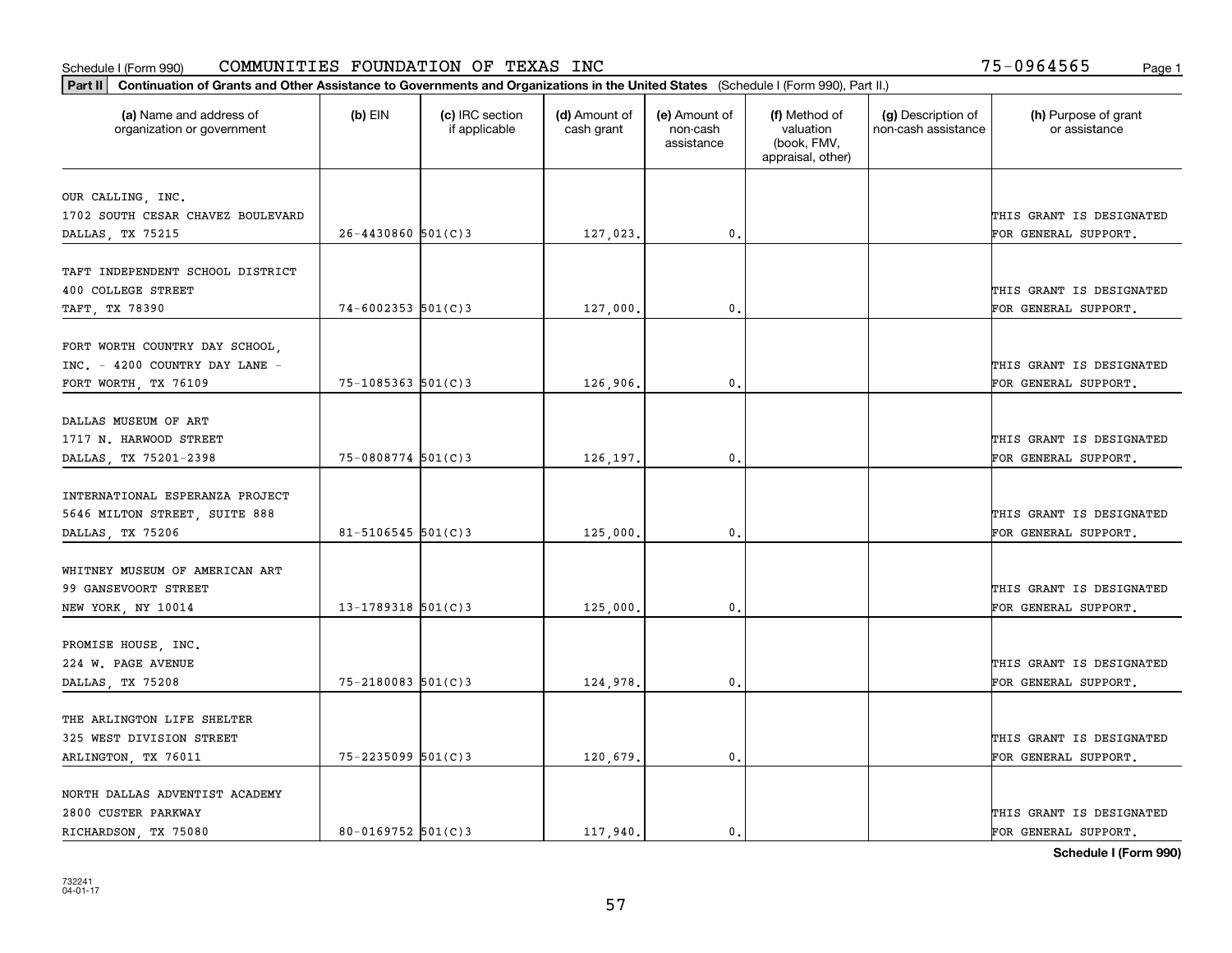| Part II   Continuation of Grants and Other Assistance to Governments and Organizations in the United States (Schedule I (Form 990), Part II.) |                        |                                  |                             |                                         |                                                                |                                           |                                       |
|-----------------------------------------------------------------------------------------------------------------------------------------------|------------------------|----------------------------------|-----------------------------|-----------------------------------------|----------------------------------------------------------------|-------------------------------------------|---------------------------------------|
| (a) Name and address of<br>organization or government                                                                                         | $(b)$ EIN              | (c) IRC section<br>if applicable | (d) Amount of<br>cash grant | (e) Amount of<br>non-cash<br>assistance | (f) Method of<br>valuation<br>(book, FMV,<br>appraisal, other) | (g) Description of<br>non-cash assistance | (h) Purpose of grant<br>or assistance |
| ADVISORY BOARD OF BOOKER T.                                                                                                                   |                        |                                  |                             |                                         |                                                                |                                           |                                       |
| WASHINGTON HIGH SCHOOL - P.O. BOX                                                                                                             |                        |                                  |                             |                                         |                                                                |                                           | THIS GRANT IS DESIGNATED              |
| 192648 - DALLAS, TX 75219                                                                                                                     | $74 - 3068174$ 501(C)3 |                                  | 117,287.                    | $\mathfrak{o}$ .                        |                                                                |                                           | FOR GENERAL SUPPORT.                  |
|                                                                                                                                               |                        |                                  |                             |                                         |                                                                |                                           |                                       |
| ADVOCATES FOR COMMUNITY                                                                                                                       |                        |                                  |                             |                                         |                                                                |                                           |                                       |
| TRANSFORMATION - P.O. BOX 225225 -                                                                                                            |                        |                                  |                             |                                         |                                                                |                                           | THIS GRANT IS DESIGNATED              |
| DALLAS, TX 75222                                                                                                                              | $27 - 0178272$ 501(C)3 |                                  | 117,266.                    | 0.                                      |                                                                |                                           | FOR GENERAL SUPPORT.                  |
|                                                                                                                                               |                        |                                  |                             |                                         |                                                                |                                           |                                       |
| VOICE OF HOPE MINISTRIES                                                                                                                      |                        |                                  |                             |                                         |                                                                |                                           |                                       |
| P.O. BOX 224845                                                                                                                               |                        |                                  |                             |                                         |                                                                |                                           | THIS GRANT IS DESIGNATED              |
| DALLAS, TX 75222-4845                                                                                                                         | $75 - 1850380$ 501(C)3 |                                  | 116,625.                    | $\mathbf{0}$ .                          |                                                                |                                           | FOR GENERAL SUPPORT.                  |
| SENIOR CITIZENS OF GREATER DALLAS                                                                                                             |                        |                                  |                             |                                         |                                                                |                                           |                                       |
| INC. - 3910 HARRY HINES BOULEVARD                                                                                                             |                        |                                  |                             |                                         |                                                                |                                           | THIS GRANT IS DESIGNATED              |
| - DALLAS, TX 75219                                                                                                                            | 75-1085555 501(C)3     |                                  | 114,840.                    | $\mathbf{0}$                            |                                                                |                                           | FOR GENERAL SUPPORT.                  |
|                                                                                                                                               |                        |                                  |                             |                                         |                                                                |                                           |                                       |
| GENESIS WOMEN'S SHELTER                                                                                                                       |                        |                                  |                             |                                         |                                                                |                                           |                                       |
| 4411 LEMMON AVENUE, SUITE 201                                                                                                                 |                        |                                  |                             |                                         |                                                                |                                           | THIS GRANT IS DESIGNATED              |
| DALLAS, TX 75219                                                                                                                              | 75-1881365 501(C)3     |                                  | 113,971                     | 0.                                      |                                                                |                                           | FOR GENERAL SUPPORT.                  |
|                                                                                                                                               |                        |                                  |                             |                                         |                                                                |                                           |                                       |
| WOODROW WILSON HIGH SCHOOL                                                                                                                    |                        |                                  |                             |                                         |                                                                |                                           |                                       |
| COMMUNITY FOUNDATION, INC. - PO                                                                                                               |                        |                                  |                             |                                         |                                                                |                                           | THIS GRANT IS DESIGNATED              |
| BOX 140062 - DALLAS, TX 75214                                                                                                                 | $27 - 0208297$ 501(C)3 |                                  | 113,753.                    | 0.                                      |                                                                |                                           | FOR GENERAL SUPPORT.                  |
|                                                                                                                                               |                        |                                  |                             |                                         |                                                                |                                           |                                       |
| SWEENY INDEPENDENT SCHOOL DISTRICT                                                                                                            |                        |                                  |                             |                                         |                                                                |                                           |                                       |
| 1310 NORTH ELM STREET                                                                                                                         |                        |                                  |                             |                                         |                                                                |                                           | THIS GRANT IS DESIGNATED              |
| SWEENY, TX 77480                                                                                                                              | $74 - 6002347$ 501(C)3 |                                  | 111,120,                    | $^{\rm 0}$ .                            |                                                                |                                           | FOR GENERAL SUPPORT.                  |
|                                                                                                                                               |                        |                                  |                             |                                         |                                                                |                                           |                                       |
| MERCY STREET, INC.                                                                                                                            |                        |                                  |                             |                                         |                                                                |                                           |                                       |
| 3801 HOLYSTONE STREET                                                                                                                         |                        |                                  |                             |                                         |                                                                |                                           | THIS GRANT IS DESIGNATED              |
| DALLAS, TX 75212                                                                                                                              | $45 - 0536344$ 501(C)3 |                                  | 110,659.                    | $^{\circ}$ .                            |                                                                |                                           | FOR GENERAL SUPPORT.                  |
| FOUNDATION FOR LOVEJOY SCHOOLS                                                                                                                |                        |                                  |                             |                                         |                                                                |                                           |                                       |
| 259 COUNTRY CLUB ROAD                                                                                                                         |                        |                                  |                             |                                         |                                                                |                                           | THIS GRANT IS DESIGNATED              |
| ALLEN, TX 75002                                                                                                                               | $81 - 0625033$ 501(C)3 |                                  | 109.470.                    | $\mathbf{0}$ .                          |                                                                |                                           | FOR GENERAL SUPPORT.                  |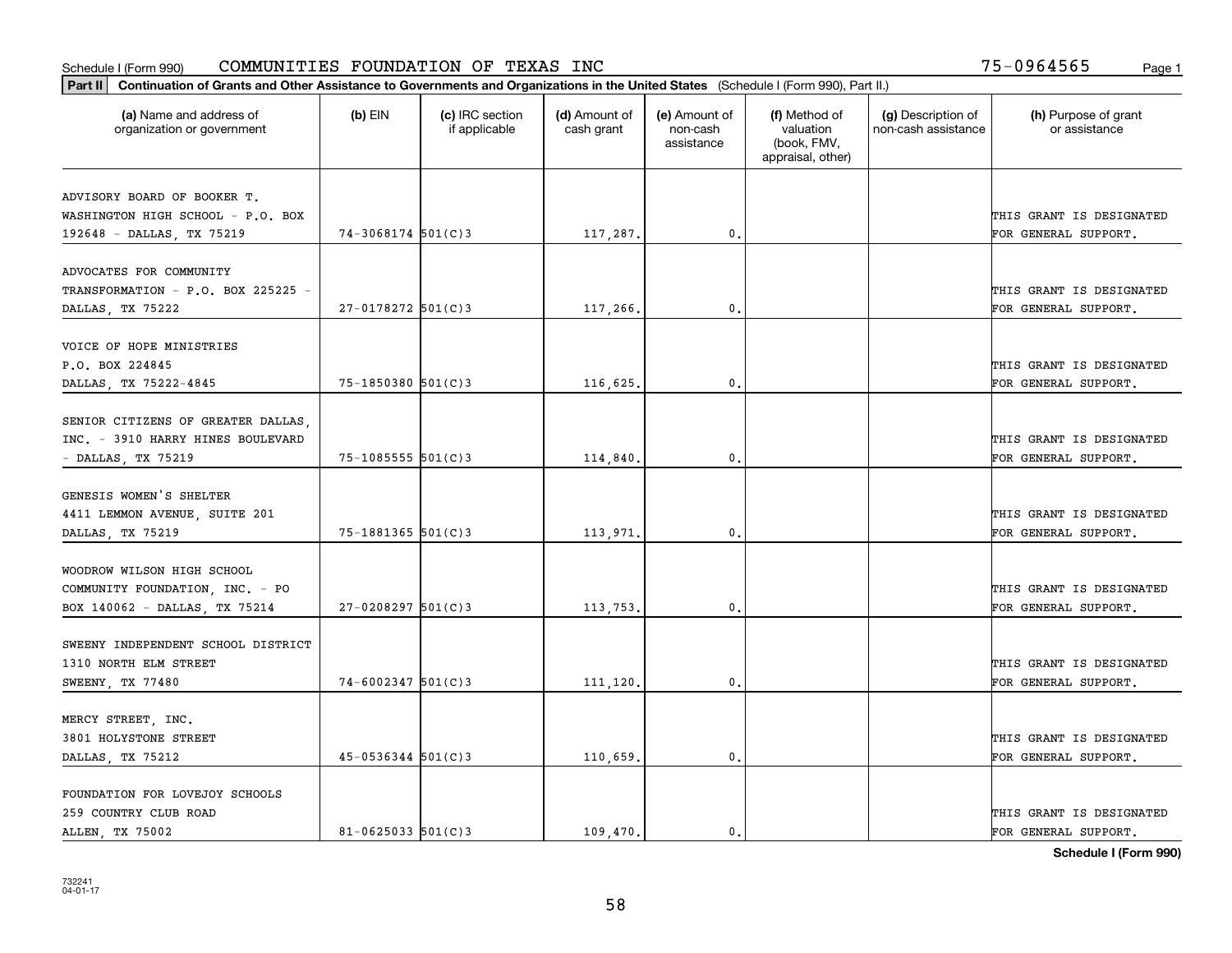|                                                                  | Part II   Continuation of Grants and Other Assistance to Governments and Organizations in the United States (Schedule I (Form 990), Part II.) |                                  |                             |                                         |                                                                |                                           |                                       |  |  |  |  |
|------------------------------------------------------------------|-----------------------------------------------------------------------------------------------------------------------------------------------|----------------------------------|-----------------------------|-----------------------------------------|----------------------------------------------------------------|-------------------------------------------|---------------------------------------|--|--|--|--|
| (a) Name and address of<br>organization or government            | $(b)$ EIN                                                                                                                                     | (c) IRC section<br>if applicable | (d) Amount of<br>cash grant | (e) Amount of<br>non-cash<br>assistance | (f) Method of<br>valuation<br>(book, FMV,<br>appraisal, other) | (g) Description of<br>non-cash assistance | (h) Purpose of grant<br>or assistance |  |  |  |  |
|                                                                  |                                                                                                                                               |                                  |                             |                                         |                                                                |                                           |                                       |  |  |  |  |
| WESLEY-RANKIN COMMUNITY CENTER,<br>INC. - 3100 CROSSMAN AVENUE - |                                                                                                                                               |                                  |                             |                                         |                                                                |                                           | THIS GRANT IS DESIGNATED              |  |  |  |  |
| DALLAS, TX 75212                                                 | 75-0808775 501(C)3                                                                                                                            |                                  | 109,292.                    | 0.                                      |                                                                |                                           | FOR GENERAL SUPPORT.                  |  |  |  |  |
|                                                                  |                                                                                                                                               |                                  |                             |                                         |                                                                |                                           |                                       |  |  |  |  |
| DALLAS MISSION FOR LIFE, INC.                                    |                                                                                                                                               |                                  |                             |                                         |                                                                |                                           |                                       |  |  |  |  |
| 1100 CADIZ STREET                                                |                                                                                                                                               |                                  |                             |                                         |                                                                |                                           | THIS GRANT IS DESIGNATED              |  |  |  |  |
| DALLAS, TX 75215                                                 | $75 - 2336522$ 501(C)3                                                                                                                        |                                  | 108,127.                    | 0.                                      |                                                                |                                           | FOR GENERAL SUPPORT.                  |  |  |  |  |
|                                                                  |                                                                                                                                               |                                  |                             |                                         |                                                                |                                           |                                       |  |  |  |  |
| VIDOR INDEPENDENT SCHOOL DISTRICT                                |                                                                                                                                               |                                  |                             |                                         |                                                                |                                           |                                       |  |  |  |  |
| 120 E. BOLIVAR                                                   |                                                                                                                                               |                                  |                             |                                         |                                                                |                                           | THIS GRANT IS DESIGNATED              |  |  |  |  |
| VIDOR, TX 77662                                                  | $74 - 6002456$ 501(C)3                                                                                                                        |                                  | 108,002.                    | $\mathfrak{o}$ .                        |                                                                |                                           | FOR GENERAL SUPPORT.                  |  |  |  |  |
|                                                                  |                                                                                                                                               |                                  |                             |                                         |                                                                |                                           |                                       |  |  |  |  |
| NETWORK OF COMMUNITY MINISTRIES,                                 |                                                                                                                                               |                                  |                             |                                         |                                                                |                                           |                                       |  |  |  |  |
| INC. - 741 SOUTH SHERMAN STREET -                                |                                                                                                                                               |                                  |                             |                                         |                                                                |                                           | THIS GRANT IS DESIGNATED              |  |  |  |  |
| RICHARDSON, TX 75081                                             | $75 - 2060900$ 501(C)3                                                                                                                        |                                  | 107,110.                    | $\mathbf{0}$                            |                                                                |                                           | FOR GENERAL SUPPORT.                  |  |  |  |  |
|                                                                  |                                                                                                                                               |                                  |                             |                                         |                                                                |                                           |                                       |  |  |  |  |
| OAKRIDGE SCHOOL, INC.<br>5900 W. PIONEER PARKWAY                 |                                                                                                                                               |                                  |                             |                                         |                                                                |                                           | THIS GRANT IS DESIGNATED              |  |  |  |  |
| ARLINGTON, TX 76013                                              | 75-1656802 501(C)3                                                                                                                            |                                  | 106,745.                    | 0.                                      |                                                                |                                           | FOR GENERAL SUPPORT.                  |  |  |  |  |
|                                                                  |                                                                                                                                               |                                  |                             |                                         |                                                                |                                           |                                       |  |  |  |  |
| METROCREST SERVICES                                              |                                                                                                                                               |                                  |                             |                                         |                                                                |                                           |                                       |  |  |  |  |
| 13801 HUTTON DRIVE, SUITE 150                                    |                                                                                                                                               |                                  |                             |                                         |                                                                |                                           | THIS GRANT IS DESIGNATED              |  |  |  |  |
| FARMERS BRANCH, TX 75234                                         | 75-1548334 501(C)3                                                                                                                            |                                  | 106,096.                    | 0.                                      |                                                                |                                           | FOR GENERAL SUPPORT.                  |  |  |  |  |
|                                                                  |                                                                                                                                               |                                  |                             |                                         |                                                                |                                           |                                       |  |  |  |  |
| <b>TOLSON GROUP</b>                                              |                                                                                                                                               |                                  |                             |                                         |                                                                |                                           |                                       |  |  |  |  |
| 4514 COLE AVENUE, #400                                           |                                                                                                                                               |                                  |                             |                                         |                                                                |                                           | THIS GRANT IS DESIGNATED              |  |  |  |  |
| DALLAS, TX 75205                                                 | $35 - 2244262$ 501(C)3                                                                                                                        |                                  | 105,514.                    | $^{\rm 0}$ .                            |                                                                |                                           | FOR GENERAL SUPPORT.                  |  |  |  |  |
|                                                                  |                                                                                                                                               |                                  |                             |                                         |                                                                |                                           |                                       |  |  |  |  |
| DALLAS BAR ASSOCIATION COMMUNITY                                 |                                                                                                                                               |                                  |                             |                                         |                                                                |                                           |                                       |  |  |  |  |
| SERVICE FUND, INC. - 2101 ROSS                                   |                                                                                                                                               |                                  |                             |                                         |                                                                |                                           | THIS GRANT IS DESIGNATED              |  |  |  |  |
| AVENUE - DALLAS, TX 75201                                        | $75 - 2410525$ 501(C)3                                                                                                                        |                                  | 105,268.                    | $^{\circ}$ .                            |                                                                |                                           | FOR GENERAL SUPPORT.                  |  |  |  |  |
|                                                                  |                                                                                                                                               |                                  |                             |                                         |                                                                |                                           |                                       |  |  |  |  |
| DALLAS THEATER CENTER                                            |                                                                                                                                               |                                  |                             |                                         |                                                                |                                           |                                       |  |  |  |  |
| 2400 FLORA STREET                                                |                                                                                                                                               |                                  |                             |                                         |                                                                |                                           | THIS GRANT IS DESIGNATED              |  |  |  |  |
| DALLAS, TX 75201                                                 | $75 - 0959992$ 501(C)3                                                                                                                        |                                  | 104,754.                    | $\mathbf{0}$ .                          |                                                                |                                           | FOR GENERAL SUPPORT.                  |  |  |  |  |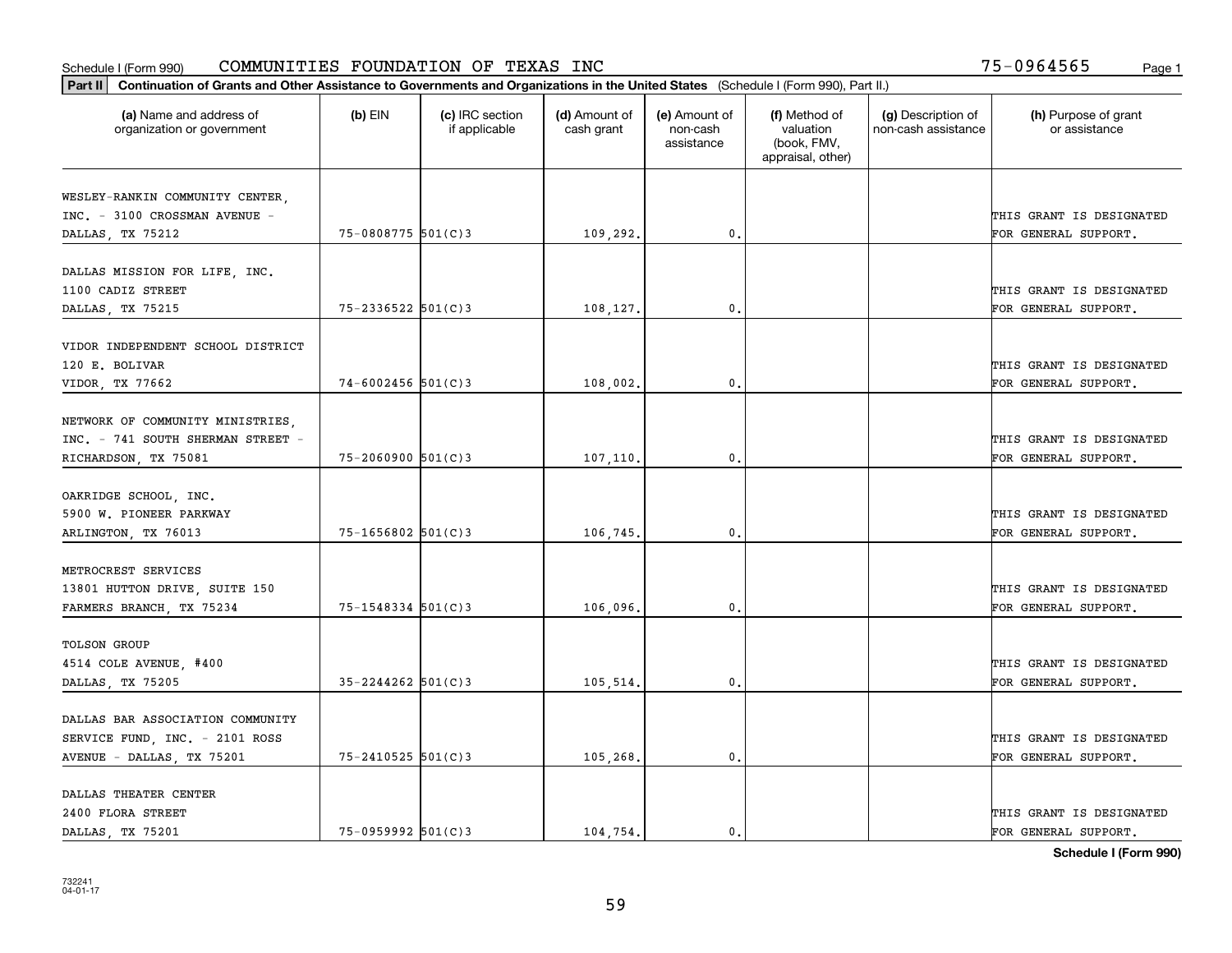|                                                       |                          |                                  |                             |                                         |                                                                | Part II   Continuation of Grants and Other Assistance to Governments and Organizations in the United States (Schedule I (Form 990), Part II.) |                                       |  |  |  |  |  |  |  |  |  |
|-------------------------------------------------------|--------------------------|----------------------------------|-----------------------------|-----------------------------------------|----------------------------------------------------------------|-----------------------------------------------------------------------------------------------------------------------------------------------|---------------------------------------|--|--|--|--|--|--|--|--|--|
| (a) Name and address of<br>organization or government | $(b)$ EIN                | (c) IRC section<br>if applicable | (d) Amount of<br>cash grant | (e) Amount of<br>non-cash<br>assistance | (f) Method of<br>valuation<br>(book, FMV,<br>appraisal, other) | (g) Description of<br>non-cash assistance                                                                                                     | (h) Purpose of grant<br>or assistance |  |  |  |  |  |  |  |  |  |
| COLLEGE FOUNDATION OF THE                             |                          |                                  |                             |                                         |                                                                |                                                                                                                                               |                                       |  |  |  |  |  |  |  |  |  |
| UNIVERSITY OF VIRGINIA - P.O. BOX                     |                          |                                  |                             |                                         |                                                                |                                                                                                                                               | THIS GRANT IS DESIGNATED              |  |  |  |  |  |  |  |  |  |
| 400801 - CHARLOTTESVILLE, VA 22904                    | $54 - 2009312$ $501(C)3$ |                                  | 102,500.                    | $\mathfrak o$ .                         |                                                                |                                                                                                                                               | FOR GENERAL SUPPORT.                  |  |  |  |  |  |  |  |  |  |
|                                                       |                          |                                  |                             |                                         |                                                                |                                                                                                                                               |                                       |  |  |  |  |  |  |  |  |  |
| NOLAN HIGH SCHOOL                                     |                          |                                  |                             |                                         |                                                                |                                                                                                                                               |                                       |  |  |  |  |  |  |  |  |  |
| 4501 BRIDGE STREET                                    |                          |                                  |                             |                                         |                                                                |                                                                                                                                               | THIS GRANT IS DESIGNATED              |  |  |  |  |  |  |  |  |  |
| FORT WORTH, TX 76103                                  | $75 - 6005367$ 501(C)3   |                                  | 102,482.                    | 0.                                      |                                                                |                                                                                                                                               | FOR GENERAL SUPPORT.                  |  |  |  |  |  |  |  |  |  |
|                                                       |                          |                                  |                             |                                         |                                                                |                                                                                                                                               |                                       |  |  |  |  |  |  |  |  |  |
| WEST DALLAS COMMUNITY SCHOOL                          |                          |                                  |                             |                                         |                                                                |                                                                                                                                               |                                       |  |  |  |  |  |  |  |  |  |
| 2300 CANADA DRIVE                                     |                          |                                  |                             |                                         |                                                                |                                                                                                                                               | THIS GRANT IS DESIGNATED              |  |  |  |  |  |  |  |  |  |
| DALLAS, TX 75212                                      | $75 - 2576975$ 501(C)3   |                                  | 102,197.                    | $\mathfrak{o}$ .                        |                                                                |                                                                                                                                               | FOR GENERAL SUPPORT.                  |  |  |  |  |  |  |  |  |  |
|                                                       |                          |                                  |                             |                                         |                                                                |                                                                                                                                               |                                       |  |  |  |  |  |  |  |  |  |
| THE CONSERVATIVE JEWISH DAY SCHOOL                    |                          |                                  |                             |                                         |                                                                |                                                                                                                                               |                                       |  |  |  |  |  |  |  |  |  |
| OF DALLAS, INC. - 18011 HILLCREST                     |                          |                                  |                             |                                         |                                                                |                                                                                                                                               | THIS GRANT IS DESIGNATED              |  |  |  |  |  |  |  |  |  |
| ROAD - DALLAS, TX 75252                               | $75 - 2714693$ 501(C)3   |                                  | 101,713.                    | 0.                                      |                                                                |                                                                                                                                               | FOR GENERAL SUPPORT.                  |  |  |  |  |  |  |  |  |  |
|                                                       |                          |                                  |                             |                                         |                                                                |                                                                                                                                               |                                       |  |  |  |  |  |  |  |  |  |
| FAMILY GATEWAY, INC.                                  |                          |                                  |                             |                                         |                                                                |                                                                                                                                               |                                       |  |  |  |  |  |  |  |  |  |
| 711 S. PAUL STREET                                    |                          |                                  |                             |                                         |                                                                |                                                                                                                                               | THIS GRANT IS DESIGNATED              |  |  |  |  |  |  |  |  |  |
| DALLAS, TX 75201                                      | $75 - 2105579$ 501(C)3   |                                  | 101,112.                    | $\mathbf{0}$                            |                                                                |                                                                                                                                               | FOR GENERAL SUPPORT.                  |  |  |  |  |  |  |  |  |  |
| KIPP, INC.                                            |                          |                                  |                             |                                         |                                                                |                                                                                                                                               |                                       |  |  |  |  |  |  |  |  |  |
| 10711 KIPP WAY DRIVE                                  |                          |                                  |                             |                                         |                                                                |                                                                                                                                               | THIS GRANT IS DESIGNATED              |  |  |  |  |  |  |  |  |  |
| HOUSTON, TX 77099                                     | $13 - 3875888$ 501(C) 3  |                                  | 100,509.                    | $\mathbf{0}$                            |                                                                |                                                                                                                                               | FOR GENERAL SUPPORT.                  |  |  |  |  |  |  |  |  |  |
|                                                       |                          |                                  |                             |                                         |                                                                |                                                                                                                                               |                                       |  |  |  |  |  |  |  |  |  |
| ALLEN COMMUNITY OUTREACH                              |                          |                                  |                             |                                         |                                                                |                                                                                                                                               |                                       |  |  |  |  |  |  |  |  |  |
| 801 E. MAIN STREET                                    |                          |                                  |                             |                                         |                                                                |                                                                                                                                               | THIS GRANT IS DESIGNATED              |  |  |  |  |  |  |  |  |  |
| ALLEN, TX 75002                                       | $75 - 1986190$ 501(C)3   |                                  | 100,118.                    | $\mathbf{0}$ .                          |                                                                |                                                                                                                                               | FOR GENERAL SUPPORT.                  |  |  |  |  |  |  |  |  |  |
|                                                       |                          |                                  |                             |                                         |                                                                |                                                                                                                                               |                                       |  |  |  |  |  |  |  |  |  |
| THE FAMILY PLACE, INC.                                |                          |                                  |                             |                                         |                                                                |                                                                                                                                               |                                       |  |  |  |  |  |  |  |  |  |
| P.O. BOX 7999                                         |                          |                                  |                             |                                         |                                                                |                                                                                                                                               | THIS GRANT IS DESIGNATED              |  |  |  |  |  |  |  |  |  |
| DALLAS, TX 75209                                      | $75 - 1590896$ 501(C)3   |                                  | 100,004.                    | $\mathfrak{o}$ .                        |                                                                |                                                                                                                                               | FOR GENERAL SUPPORT.                  |  |  |  |  |  |  |  |  |  |
|                                                       |                          |                                  |                             |                                         |                                                                |                                                                                                                                               |                                       |  |  |  |  |  |  |  |  |  |
| ALVIN INDEPENDENT SCHOOL DISTRICT                     |                          |                                  |                             |                                         |                                                                |                                                                                                                                               |                                       |  |  |  |  |  |  |  |  |  |
| 301 EAST HOUSE STREET                                 |                          |                                  |                             |                                         |                                                                |                                                                                                                                               | THIS GRANT IS DESIGNATED              |  |  |  |  |  |  |  |  |  |
| ALVIN, TX 77511                                       | $74 - 6000030$ 501(C)3   |                                  | 100.000.                    | $\mathfrak{o}$ .                        |                                                                |                                                                                                                                               | FOR GENERAL SUPPORT.                  |  |  |  |  |  |  |  |  |  |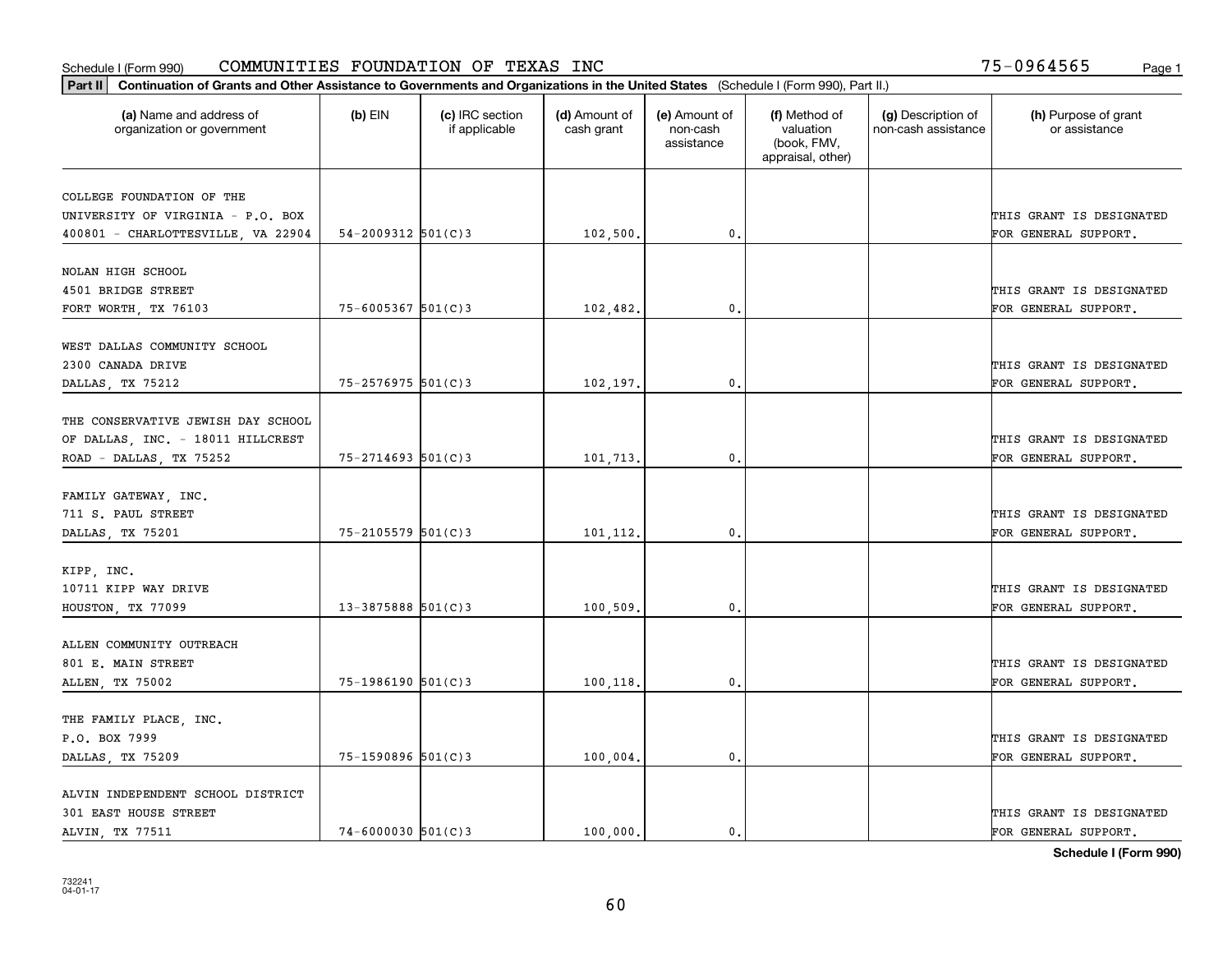|                                                       | Part II   Continuation of Grants and Other Assistance to Governments and Organizations in the United States (Schedule I (Form 990), Part II.) |                                  |                             |                                         |                                                                |                                           |                                       |  |  |  |  |
|-------------------------------------------------------|-----------------------------------------------------------------------------------------------------------------------------------------------|----------------------------------|-----------------------------|-----------------------------------------|----------------------------------------------------------------|-------------------------------------------|---------------------------------------|--|--|--|--|
| (a) Name and address of<br>organization or government | $(b)$ EIN                                                                                                                                     | (c) IRC section<br>if applicable | (d) Amount of<br>cash grant | (e) Amount of<br>non-cash<br>assistance | (f) Method of<br>valuation<br>(book, FMV,<br>appraisal, other) | (g) Description of<br>non-cash assistance | (h) Purpose of grant<br>or assistance |  |  |  |  |
| GONZAGA COLLEGE HIGH SCHOOL                           |                                                                                                                                               |                                  |                             |                                         |                                                                |                                           |                                       |  |  |  |  |
| 19 EYE STREET NW                                      |                                                                                                                                               |                                  |                             |                                         |                                                                |                                           | THIS GRANT IS DESIGNATED              |  |  |  |  |
| WASHINGTON, DC 20001                                  | 53-0204703 $501(C)$ 3                                                                                                                         |                                  | 100,000.                    | 0.                                      |                                                                |                                           | FOR GENERAL SUPPORT.                  |  |  |  |  |
|                                                       |                                                                                                                                               |                                  |                             |                                         |                                                                |                                           |                                       |  |  |  |  |
| MCKENDREE UNIVERSITY                                  |                                                                                                                                               |                                  |                             |                                         |                                                                |                                           |                                       |  |  |  |  |
| 701 COLLEGE ROAD                                      |                                                                                                                                               |                                  |                             |                                         |                                                                |                                           | THIS GRANT IS DESIGNATED              |  |  |  |  |
| LEBANON, IL 62254                                     | $37-0661219$ 501(C)3                                                                                                                          |                                  | 100,000,                    | 0.                                      |                                                                |                                           | FOR GENERAL SUPPORT.                  |  |  |  |  |
|                                                       |                                                                                                                                               |                                  |                             |                                         |                                                                |                                           |                                       |  |  |  |  |
| THE SEMINAR NETWORK, INC.                             |                                                                                                                                               |                                  |                             |                                         |                                                                |                                           |                                       |  |  |  |  |
| 2300 WILSON BLVD, SUITE 500                           |                                                                                                                                               |                                  |                             |                                         |                                                                |                                           | THIS GRANT IS DESIGNATED              |  |  |  |  |
| ARLINGTON, VA 22201                                   | $46 - 3508366$ 501(C)3                                                                                                                        |                                  | 100,000,                    | $\mathfrak{o}$ .                        |                                                                |                                           | FOR GENERAL SUPPORT.                  |  |  |  |  |
| UNIVERSITY OF HOUSTON                                 |                                                                                                                                               |                                  |                             |                                         |                                                                |                                           |                                       |  |  |  |  |
| GIFT PROCESSING AND RECORDS P.O. BO                   |                                                                                                                                               |                                  |                             |                                         |                                                                |                                           | THIS GRANT IS DESIGNATED              |  |  |  |  |
| HOUSTON, TX 77001-0867                                | $74 - 6001399$ 501(C)3                                                                                                                        |                                  | 100,000                     | $\mathbf{0}$                            |                                                                |                                           | FOR GENERAL SUPPORT.                  |  |  |  |  |
|                                                       |                                                                                                                                               |                                  |                             |                                         |                                                                |                                           |                                       |  |  |  |  |
| TARRANT AREA FOOD BANK                                |                                                                                                                                               |                                  |                             |                                         |                                                                |                                           |                                       |  |  |  |  |
| 2600 CULLEN STREET                                    |                                                                                                                                               |                                  |                             |                                         |                                                                |                                           | THIS GRANT IS DESIGNATED              |  |  |  |  |
| FORT WORTH, TX 76107-1302                             | 75-1822473 501(C)3                                                                                                                            |                                  | 99,430                      | $\mathbf{0}$                            |                                                                |                                           | FOR GENERAL SUPPORT.                  |  |  |  |  |
|                                                       |                                                                                                                                               |                                  |                             |                                         |                                                                |                                           |                                       |  |  |  |  |
| FRISCO FAMILY SERVICES CENTER                         |                                                                                                                                               |                                  |                             |                                         |                                                                |                                           |                                       |  |  |  |  |
| P.O. BOX 1387                                         |                                                                                                                                               |                                  |                             |                                         |                                                                |                                           | THIS GRANT IS DESIGNATED              |  |  |  |  |
| FRISCO, TX 75034                                      | 75-2530888 501(C)3                                                                                                                            |                                  | 98,317.                     | 0.                                      |                                                                |                                           | FOR GENERAL SUPPORT.                  |  |  |  |  |
|                                                       |                                                                                                                                               |                                  |                             |                                         |                                                                |                                           |                                       |  |  |  |  |
| LUMIN EDUCATION                                       |                                                                                                                                               |                                  |                             |                                         |                                                                |                                           |                                       |  |  |  |  |
| 924 WAYNE STREET                                      |                                                                                                                                               |                                  |                             |                                         |                                                                |                                           | THIS GRANT IS DESIGNATED              |  |  |  |  |
| DALLAS, TX 75223-1675                                 | 75-1612054 501(C)3                                                                                                                            |                                  | 97,406.                     | $^{\rm 0}$ .                            |                                                                |                                           | FOR GENERAL SUPPORT.                  |  |  |  |  |
| WINSTON SCHOOL                                        |                                                                                                                                               |                                  |                             |                                         |                                                                |                                           |                                       |  |  |  |  |
| 5707 ROYAL LANE                                       |                                                                                                                                               |                                  |                             |                                         |                                                                |                                           | THIS GRANT IS DESIGNATED              |  |  |  |  |
| DALLAS, TX 75229                                      | 75-1450819 501(C)3                                                                                                                            |                                  | 96,758.                     | $\mathfrak{o}$ .                        |                                                                |                                           | FOR GENERAL SUPPORT.                  |  |  |  |  |
|                                                       |                                                                                                                                               |                                  |                             |                                         |                                                                |                                           |                                       |  |  |  |  |
| CITY HOUSE, INC.                                      |                                                                                                                                               |                                  |                             |                                         |                                                                |                                           |                                       |  |  |  |  |
| 901 E. 18TH STREET                                    |                                                                                                                                               |                                  |                             |                                         |                                                                |                                           | THIS GRANT IS DESIGNATED              |  |  |  |  |
| PLANO, TX 75074                                       | 75-2213291 501(C)3                                                                                                                            |                                  | 96.624.                     | $\mathbf{0}$ .                          |                                                                |                                           | FOR GENERAL SUPPORT.                  |  |  |  |  |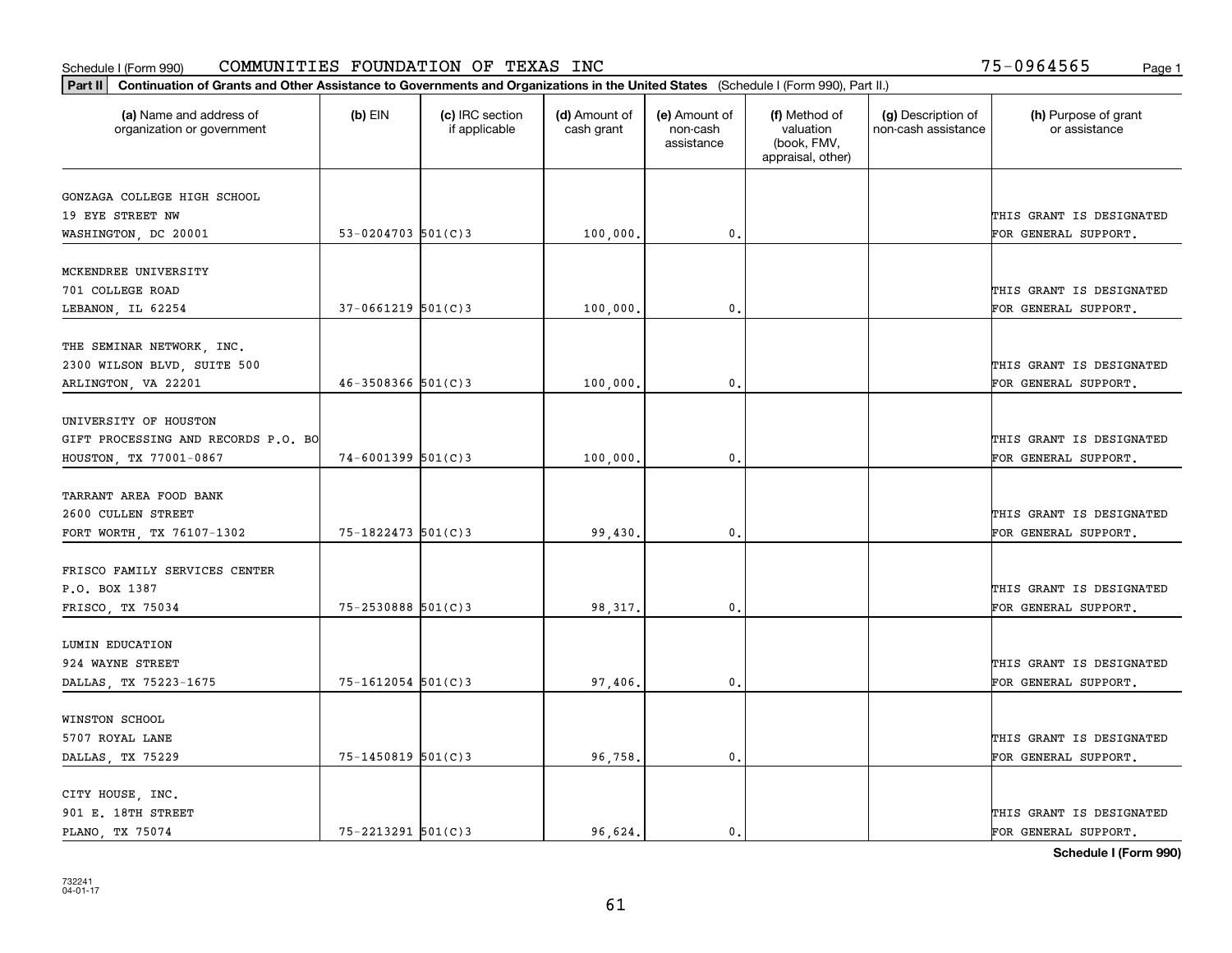| Part II   Continuation of Grants and Other Assistance to Governments and Organizations in the United States (Schedule I (Form 990), Part II.) |                        |                                  |                             |                                         |                                                                |                                           |                                                  |
|-----------------------------------------------------------------------------------------------------------------------------------------------|------------------------|----------------------------------|-----------------------------|-----------------------------------------|----------------------------------------------------------------|-------------------------------------------|--------------------------------------------------|
| (a) Name and address of<br>organization or government                                                                                         | $(b)$ EIN              | (c) IRC section<br>if applicable | (d) Amount of<br>cash grant | (e) Amount of<br>non-cash<br>assistance | (f) Method of<br>valuation<br>(book, FMV,<br>appraisal, other) | (g) Description of<br>non-cash assistance | (h) Purpose of grant<br>or assistance            |
|                                                                                                                                               |                        |                                  |                             |                                         |                                                                |                                           |                                                  |
| UNION DEVELOPMENT CORPORATION<br>P.O. BOX 224486                                                                                              |                        |                                  |                             |                                         |                                                                |                                           |                                                  |
| DALLAS, TX 75222                                                                                                                              | $02 - 0683218$ 501(C)3 |                                  | 96,186.                     | $\mathfrak{o}$ .                        |                                                                |                                           | THIS GRANT IS DESIGNATED<br>FOR GENERAL SUPPORT. |
|                                                                                                                                               |                        |                                  |                             |                                         |                                                                |                                           |                                                  |
| CONSERVATION EARTH, INC.                                                                                                                      |                        |                                  |                             |                                         |                                                                |                                           |                                                  |
| P. O. BOX 3098                                                                                                                                |                        |                                  |                             |                                         |                                                                |                                           | THIS GRANT IS DESIGNATED                         |
| HALF MOON BAY, CA 94019                                                                                                                       | $94 - 2924999$ 501(C)3 |                                  | 96,000                      | 0.                                      |                                                                |                                           | FOR GENERAL SUPPORT.                             |
|                                                                                                                                               |                        |                                  |                             |                                         |                                                                |                                           |                                                  |
| TENTH STREET COMMUNITY LAND TRUST                                                                                                             |                        |                                  |                             |                                         |                                                                |                                           |                                                  |
| 1401 SOUTH LAMAR STREET                                                                                                                       |                        |                                  |                             |                                         |                                                                |                                           | THIS GRANT IS DESIGNATED                         |
| DALLAS, TX 75215                                                                                                                              |                        |                                  | 96,000.                     | $\mathfrak{o}$ .                        |                                                                |                                           | FOR GENERAL SUPPORT.                             |
|                                                                                                                                               |                        |                                  |                             |                                         |                                                                |                                           |                                                  |
| THE CAMBRIDGE SCHOOL OF DALLAS                                                                                                                |                        |                                  |                             |                                         |                                                                |                                           |                                                  |
| 3877 WALNUT HILL LANE                                                                                                                         |                        |                                  |                             |                                         |                                                                |                                           | THIS GRANT IS DESIGNATED                         |
| DALLAS, TX 75229                                                                                                                              | $30 - 0007306$ 501(C)3 |                                  | 95,927.                     | $\mathfrak{o}$ .                        |                                                                |                                           | FOR GENERAL SUPPORT.                             |
|                                                                                                                                               |                        |                                  |                             |                                         |                                                                |                                           |                                                  |
| DALLAS LIFE, INC.                                                                                                                             |                        |                                  |                             |                                         |                                                                |                                           |                                                  |
| 6500 GREENVILLE AVENUE, SUITE 600                                                                                                             |                        |                                  |                             |                                         |                                                                |                                           | THIS GRANT IS DESIGNATED                         |
| DALLAS, TX 75206                                                                                                                              | $75 - 1853520$ 501(C)3 |                                  | 95, 342.                    | 0.                                      |                                                                |                                           | FOR GENERAL SUPPORT.                             |
|                                                                                                                                               |                        |                                  |                             |                                         |                                                                |                                           |                                                  |
| THE LAMPLIGHTER SCHOOL                                                                                                                        |                        |                                  |                             |                                         |                                                                |                                           |                                                  |
| 11611 INWOOD ROAD                                                                                                                             |                        |                                  |                             |                                         |                                                                |                                           | THIS GRANT IS DESIGNATED                         |
| DALLAS, TX 75229                                                                                                                              | $75 - 6059993$ 501(C)3 |                                  | 95,216.                     | $\mathbf{0}$ .                          |                                                                |                                           | FOR GENERAL SUPPORT.                             |
|                                                                                                                                               |                        |                                  |                             |                                         |                                                                |                                           |                                                  |
| LITERACY ACHIEVES                                                                                                                             |                        |                                  |                             |                                         |                                                                |                                           |                                                  |
| 4144 NORTH CENTRAL EXPRESSWAY, SUIT                                                                                                           |                        |                                  |                             |                                         |                                                                |                                           | THIS GRANT IS DESIGNATED                         |
| DALLAS, TX 75204                                                                                                                              | 75-2708992 501(C)3     |                                  | 94, 915.                    | 0.                                      |                                                                |                                           | FOR GENERAL SUPPORT.                             |
|                                                                                                                                               |                        |                                  |                             |                                         |                                                                |                                           |                                                  |
| PEROT MUSEUM OF NATURE AND SCIENCE                                                                                                            |                        |                                  |                             |                                         |                                                                |                                           |                                                  |
| 2201 N. FIELD STREET                                                                                                                          |                        |                                  |                             |                                         |                                                                |                                           | THIS GRANT IS DESIGNATED                         |
| DALLAS, TX 75201                                                                                                                              | $75 - 6067569$ 501(C)3 |                                  | 94,377.                     | $\mathbf 0$ .                           |                                                                |                                           | FOR GENERAL SUPPORT.                             |
|                                                                                                                                               |                        |                                  |                             |                                         |                                                                |                                           |                                                  |
| STRONGHOLD MINISTRY                                                                                                                           |                        |                                  |                             |                                         |                                                                |                                           |                                                  |
| P.O. BOX 38478                                                                                                                                |                        |                                  |                             |                                         |                                                                |                                           | THIS GRANT IS DESIGNATED                         |
| DALLAS, TX 75238                                                                                                                              | $26 - 1656081$ 501(C)3 |                                  | 93.641.                     | $\mathbf{0}$ .                          |                                                                |                                           | FOR GENERAL SUPPORT.                             |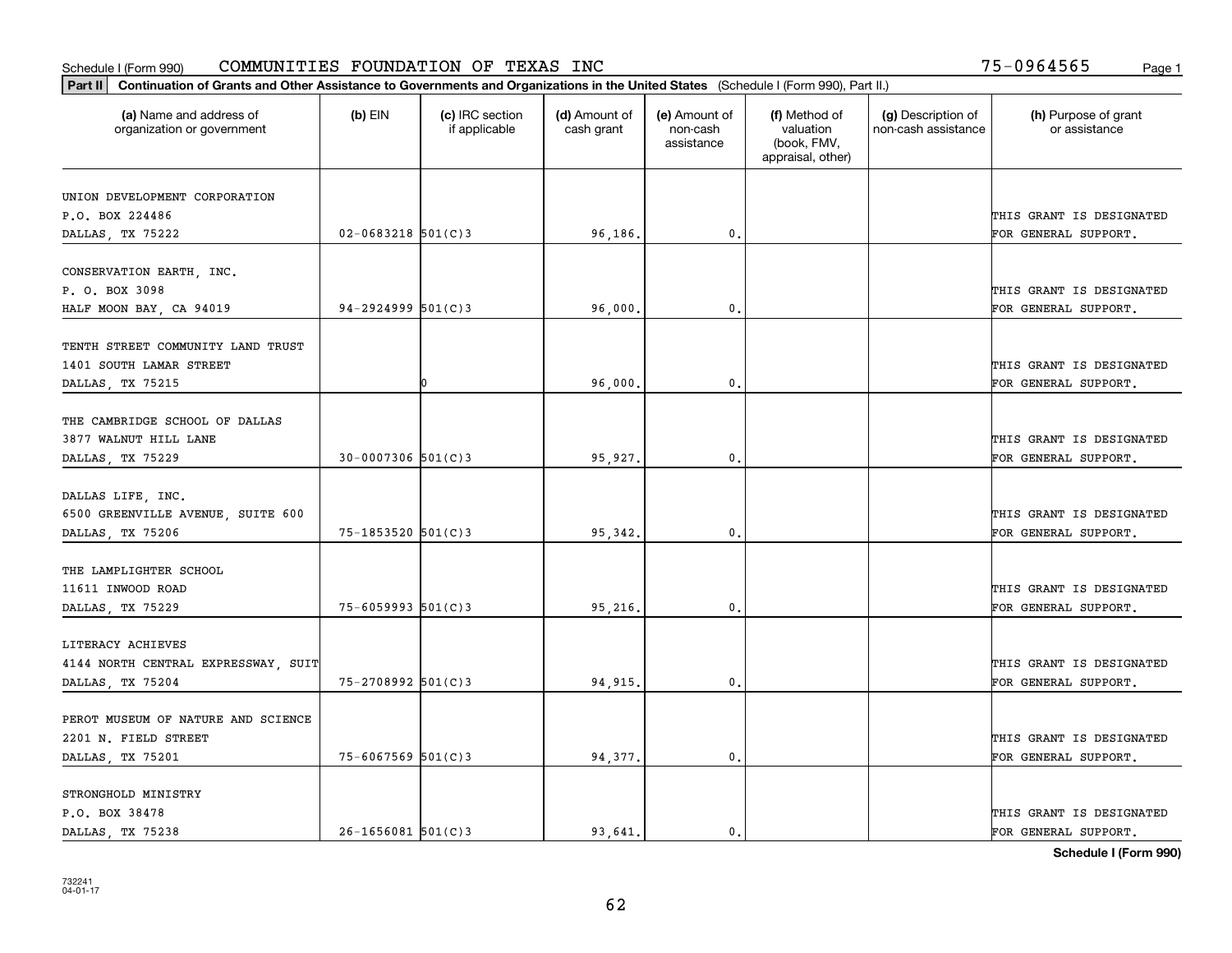| Part II   Continuation of Grants and Other Assistance to Governments and Organizations in the United States (Schedule I (Form 990), Part II.) |                        |                                  |                             |                                         |                                                                |                                           |                                                  |
|-----------------------------------------------------------------------------------------------------------------------------------------------|------------------------|----------------------------------|-----------------------------|-----------------------------------------|----------------------------------------------------------------|-------------------------------------------|--------------------------------------------------|
| (a) Name and address of<br>organization or government                                                                                         | $(b)$ EIN              | (c) IRC section<br>if applicable | (d) Amount of<br>cash grant | (e) Amount of<br>non-cash<br>assistance | (f) Method of<br>valuation<br>(book, FMV,<br>appraisal, other) | (g) Description of<br>non-cash assistance | (h) Purpose of grant<br>or assistance            |
| CORAM DEO ACADEMY, INC.                                                                                                                       |                        |                                  |                             |                                         |                                                                |                                           |                                                  |
| 4900 WICHITA TRAIL                                                                                                                            |                        |                                  |                             |                                         |                                                                |                                           | THIS GRANT IS DESIGNATED                         |
| FLOWER MOUND, TX 75022                                                                                                                        | 75-2749298 501(C)3     |                                  | 92,769.                     | $\mathfrak o$ .                         |                                                                |                                           | FOR GENERAL SUPPORT.                             |
|                                                                                                                                               |                        |                                  |                             |                                         |                                                                |                                           |                                                  |
| PROJECTHANDUP                                                                                                                                 |                        |                                  |                             |                                         |                                                                |                                           |                                                  |
| 670 WESTPORT PARKWAY                                                                                                                          |                        |                                  |                             |                                         |                                                                |                                           | THIS GRANT IS DESIGNATED                         |
| GRAPEVINE, TX 76051                                                                                                                           | $90 - 0705496$ 501(C)3 |                                  | 92,275,                     | 0.                                      |                                                                |                                           | FOR GENERAL SUPPORT.                             |
|                                                                                                                                               |                        |                                  |                             |                                         |                                                                |                                           |                                                  |
| DALLAS THEOLOGICAL SEMINARY                                                                                                                   |                        |                                  |                             |                                         |                                                                |                                           |                                                  |
| 3909 SWISS AVENUE                                                                                                                             |                        |                                  |                             |                                         |                                                                |                                           | THIS GRANT IS DESIGNATED                         |
| DALLAS, TX 75204                                                                                                                              | $75 - 0827421$ 501(C)3 |                                  | 91,768.                     | $\mathfrak{o}$ .                        |                                                                |                                           | FOR GENERAL SUPPORT.                             |
| INTERNATIONAL RESCUE COMMITTEE,                                                                                                               |                        |                                  |                             |                                         |                                                                |                                           |                                                  |
| INC. - 6500 GREENVILLE AVENUE,                                                                                                                |                        |                                  |                             |                                         |                                                                |                                           | THIS GRANT IS DESIGNATED                         |
| SUITE 500 - DALLAS, TX 75206                                                                                                                  | $13 - 5660870$ 501(C)3 |                                  | 90,279.                     | $\mathbf{0}$                            |                                                                |                                           | FOR GENERAL SUPPORT.                             |
|                                                                                                                                               |                        |                                  |                             |                                         |                                                                |                                           |                                                  |
| INTERNATIONAL FUND FOR ANIMAL                                                                                                                 |                        |                                  |                             |                                         |                                                                |                                           |                                                  |
| WELFARE - 290 SUMMER STREET -                                                                                                                 |                        |                                  |                             |                                         |                                                                |                                           | THIS GRANT IS DESIGNATED                         |
| YARMOUTH PORT, MA 02675                                                                                                                       | $31 - 1594197$ 501(C)3 |                                  | 90,000                      | $\mathfrak o$ .                         |                                                                |                                           | FOR GENERAL SUPPORT.                             |
|                                                                                                                                               |                        |                                  |                             |                                         |                                                                |                                           |                                                  |
| SIGHT SAVERS AMERICA                                                                                                                          |                        |                                  |                             |                                         |                                                                |                                           |                                                  |
| 337 BUSINESS CIRCLE                                                                                                                           |                        |                                  |                             |                                         |                                                                |                                           | THIS GRANT IS DESIGNATED                         |
| PELHAM, AL 35124                                                                                                                              | $30 - 0188234$ 501(C)3 |                                  | 90,000,                     | $\mathbf{0}$ .                          |                                                                |                                           | FOR GENERAL SUPPORT.                             |
|                                                                                                                                               |                        |                                  |                             |                                         |                                                                |                                           |                                                  |
| DALLAS HABITAT FOR HUMANITY                                                                                                                   |                        |                                  |                             |                                         |                                                                |                                           |                                                  |
| 2800 N. HAMPTON ROAD                                                                                                                          |                        |                                  |                             |                                         |                                                                |                                           | THIS GRANT IS DESIGNATED                         |
| DALLAS, TX 75212-5029                                                                                                                         | $75 - 2097161$ 501(C)3 |                                  | 88,107.                     | $^{\circ}$ .                            |                                                                |                                           | FOR GENERAL SUPPORT.                             |
|                                                                                                                                               |                        |                                  |                             |                                         |                                                                |                                           |                                                  |
| PLANO SYMPHONY ORCHESTRA                                                                                                                      |                        |                                  |                             |                                         |                                                                |                                           |                                                  |
| NON-PROFIT CORP. - 5236 TENNYSON                                                                                                              | $75 - 1929103$ 501(C)3 |                                  |                             | $\mathbf{0}$                            |                                                                |                                           | THIS GRANT IS DESIGNATED<br>FOR GENERAL SUPPORT. |
| PARKWAY - PLANO, TX 75024<br>DALLAS COUNTY COMMUNITY COLLEGE                                                                                  |                        |                                  | 88,060                      |                                         |                                                                |                                           |                                                  |
| DISTRICT FOUNDATION, INC. - 1601                                                                                                              |                        |                                  |                             |                                         |                                                                |                                           |                                                  |
| S. LAMAR STREET, SUITE 130 -                                                                                                                  |                        |                                  |                             |                                         |                                                                |                                           | THIS GRANT IS DESIGNATED                         |
| DALLAS TX 75215-1816                                                                                                                          | $23 - 7326612$ 501(C)3 |                                  | 87.838.                     | $\mathfrak{o}$ .                        |                                                                |                                           | FOR GENERAL SUPPORT.                             |
|                                                                                                                                               |                        |                                  |                             |                                         |                                                                |                                           |                                                  |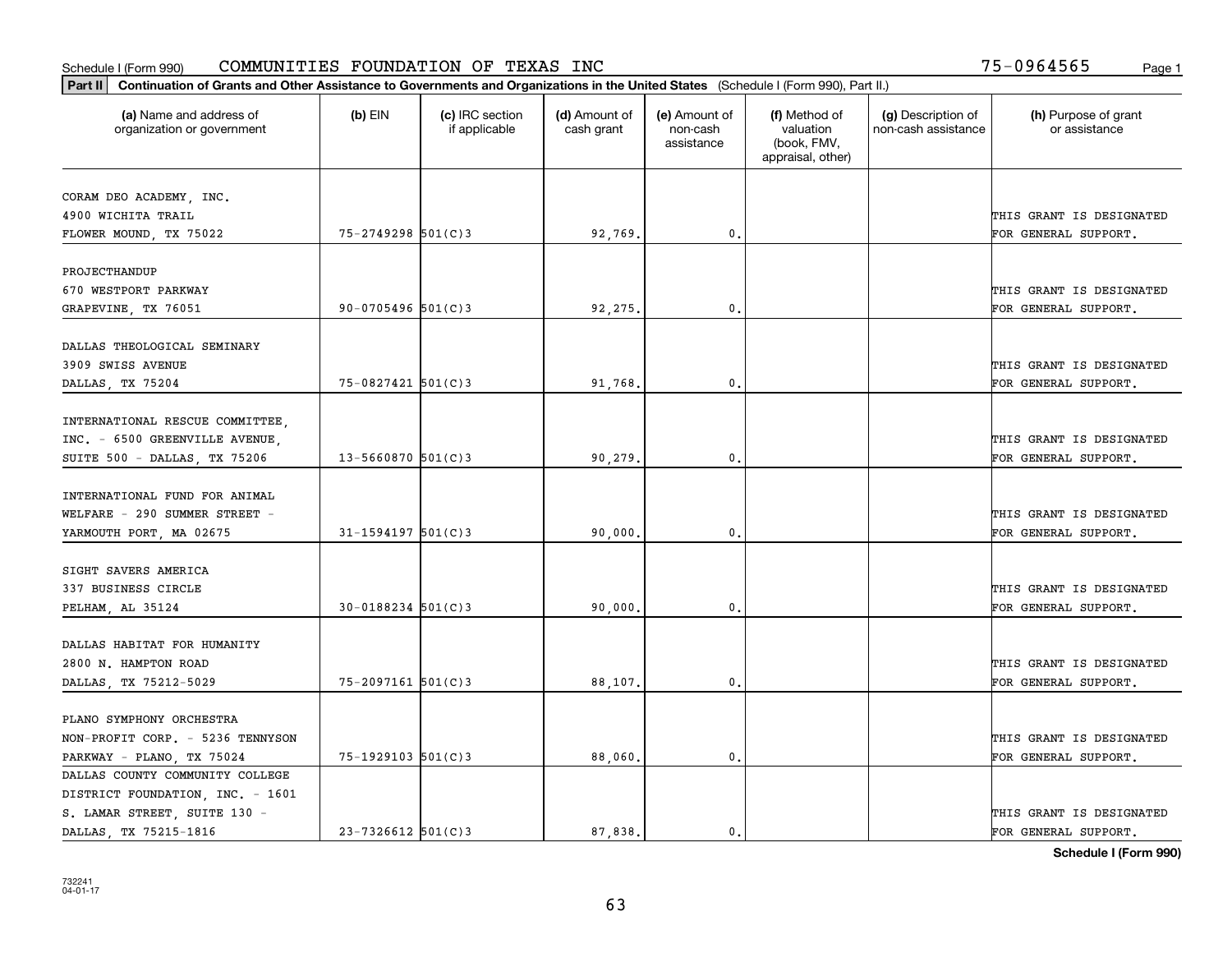| Part II   Continuation of Grants and Other Assistance to Governments and Organizations in the United States (Schedule I (Form 990), Part II.) |                          |                                  |                             |                                         |                                                                |                                           |                                       |
|-----------------------------------------------------------------------------------------------------------------------------------------------|--------------------------|----------------------------------|-----------------------------|-----------------------------------------|----------------------------------------------------------------|-------------------------------------------|---------------------------------------|
| (a) Name and address of<br>organization or government                                                                                         | $(b)$ EIN                | (c) IRC section<br>if applicable | (d) Amount of<br>cash grant | (e) Amount of<br>non-cash<br>assistance | (f) Method of<br>valuation<br>(book, FMV,<br>appraisal, other) | (g) Description of<br>non-cash assistance | (h) Purpose of grant<br>or assistance |
|                                                                                                                                               |                          |                                  |                             |                                         |                                                                |                                           |                                       |
| BAPTIST GENERAL CONVENTION OF                                                                                                                 |                          |                                  |                             |                                         |                                                                |                                           | THIS GRANT IS DESIGNATED              |
| TEXAS - 7557 RAMBLER ROAD, SUITE                                                                                                              | $75 - 6044885$ 501(C)3   |                                  | 86,878.                     |                                         |                                                                |                                           |                                       |
| 1200 - DALLAS, TX 75231                                                                                                                       |                          |                                  |                             | 0.                                      |                                                                |                                           | FOR GENERAL SUPPORT.                  |
| DALLAS CONTEMPORARY                                                                                                                           |                          |                                  |                             |                                         |                                                                |                                           |                                       |
| 161 GLASS STREET                                                                                                                              |                          |                                  |                             |                                         |                                                                |                                           | THIS GRANT IS DESIGNATED              |
| DALLAS, TX 75207                                                                                                                              | $75 - 1575687$ 501(C)3   |                                  | 86,686.                     | 0.                                      |                                                                |                                           | FOR GENERAL SUPPORT.                  |
|                                                                                                                                               |                          |                                  |                             |                                         |                                                                |                                           |                                       |
| SAMMONS CENTER FOR THE ARTS                                                                                                                   |                          |                                  |                             |                                         |                                                                |                                           |                                       |
| 3630 HARRY HINES BOULEVARD                                                                                                                    |                          |                                  |                             |                                         |                                                                |                                           | THIS GRANT IS DESIGNATED              |
| DALLAS, TX 75219                                                                                                                              | 75-1785673 501(C)3       |                                  | 86,600                      | 0.                                      |                                                                |                                           | FOR GENERAL SUPPORT.                  |
|                                                                                                                                               |                          |                                  |                             |                                         |                                                                |                                           |                                       |
| <b>BIG THOUGHT</b>                                                                                                                            |                          |                                  |                             |                                         |                                                                |                                           |                                       |
| 1409 S. LAMAR STREET, SUITE 1015                                                                                                              |                          |                                  |                             |                                         |                                                                |                                           | THIS GRANT IS DESIGNATED              |
| DALLAS, TX 75215                                                                                                                              | $75 - 2170035$ 501(C)3   |                                  | 86,576.                     | 0.                                      |                                                                |                                           | FOR GENERAL SUPPORT.                  |
|                                                                                                                                               |                          |                                  |                             |                                         |                                                                |                                           |                                       |
| JUBILEE PARK & COMMUNITY CENTER                                                                                                               |                          |                                  |                             |                                         |                                                                |                                           |                                       |
| CORPORATION - 917 BANK STREET -                                                                                                               |                          |                                  |                             |                                         |                                                                |                                           | THIS GRANT IS DESIGNATED              |
| DALLAS, TX 75223                                                                                                                              | $75 - 2726296$ 501(C)3   |                                  | 86,497.                     | 0.                                      |                                                                |                                           | FOR GENERAL SUPPORT.                  |
|                                                                                                                                               |                          |                                  |                             |                                         |                                                                |                                           |                                       |
| UNITED STATES CONFERENCE OF                                                                                                                   |                          |                                  |                             |                                         |                                                                |                                           |                                       |
| CATHOLIC BISHOPS - 4100 COLGATE -                                                                                                             |                          |                                  |                             |                                         |                                                                |                                           | THIS GRANT IS DESIGNATED              |
| DALLAS, TX 75225                                                                                                                              | $53 - 0196617$ $501(C)3$ |                                  | 85,766.                     | 0.                                      |                                                                |                                           | FOR GENERAL SUPPORT.                  |
|                                                                                                                                               |                          |                                  |                             |                                         |                                                                |                                           |                                       |
| YOUNG MENS CHRISTIAN ASSOCIATION                                                                                                              |                          |                                  |                             |                                         |                                                                |                                           |                                       |
| OF EDWARDSVILLE - 1200 ESIC DRIVE                                                                                                             |                          |                                  |                             |                                         |                                                                |                                           | THIS GRANT IS DESIGNATED              |
| - EDWARDSVILLE, IL 62025                                                                                                                      | $37-0661259$ 501(C)3     |                                  | 85,000                      | 0.                                      |                                                                |                                           | FOR GENERAL SUPPORT.                  |
|                                                                                                                                               |                          |                                  |                             |                                         |                                                                |                                           |                                       |
| OUR DAILY BREAD                                                                                                                               |                          |                                  |                             |                                         |                                                                |                                           |                                       |
| 300 W. OAK STREET, SUITE 100                                                                                                                  |                          |                                  |                             |                                         |                                                                |                                           | THIS GRANT IS DESIGNATED              |
| DENTON, TX 76201                                                                                                                              | 61-1698166 $501(C)$ 3    |                                  | 84,866.                     | 0.                                      |                                                                |                                           | FOR GENERAL SUPPORT.                  |
|                                                                                                                                               |                          |                                  |                             |                                         |                                                                |                                           |                                       |
| HUMANE SOCIETY OF NORTH TEXAS                                                                                                                 |                          |                                  |                             |                                         |                                                                |                                           |                                       |
| 1840 EAST LANCASTER                                                                                                                           |                          |                                  |                             |                                         |                                                                |                                           | THIS GRANT IS DESIGNATED              |
| FORT WORTH, TX 76103                                                                                                                          | $75 - 1245911$ 501(C)3   |                                  | 84,387.                     | $\mathbf{0}$ .                          |                                                                |                                           | FOR GENERAL SUPPORT.                  |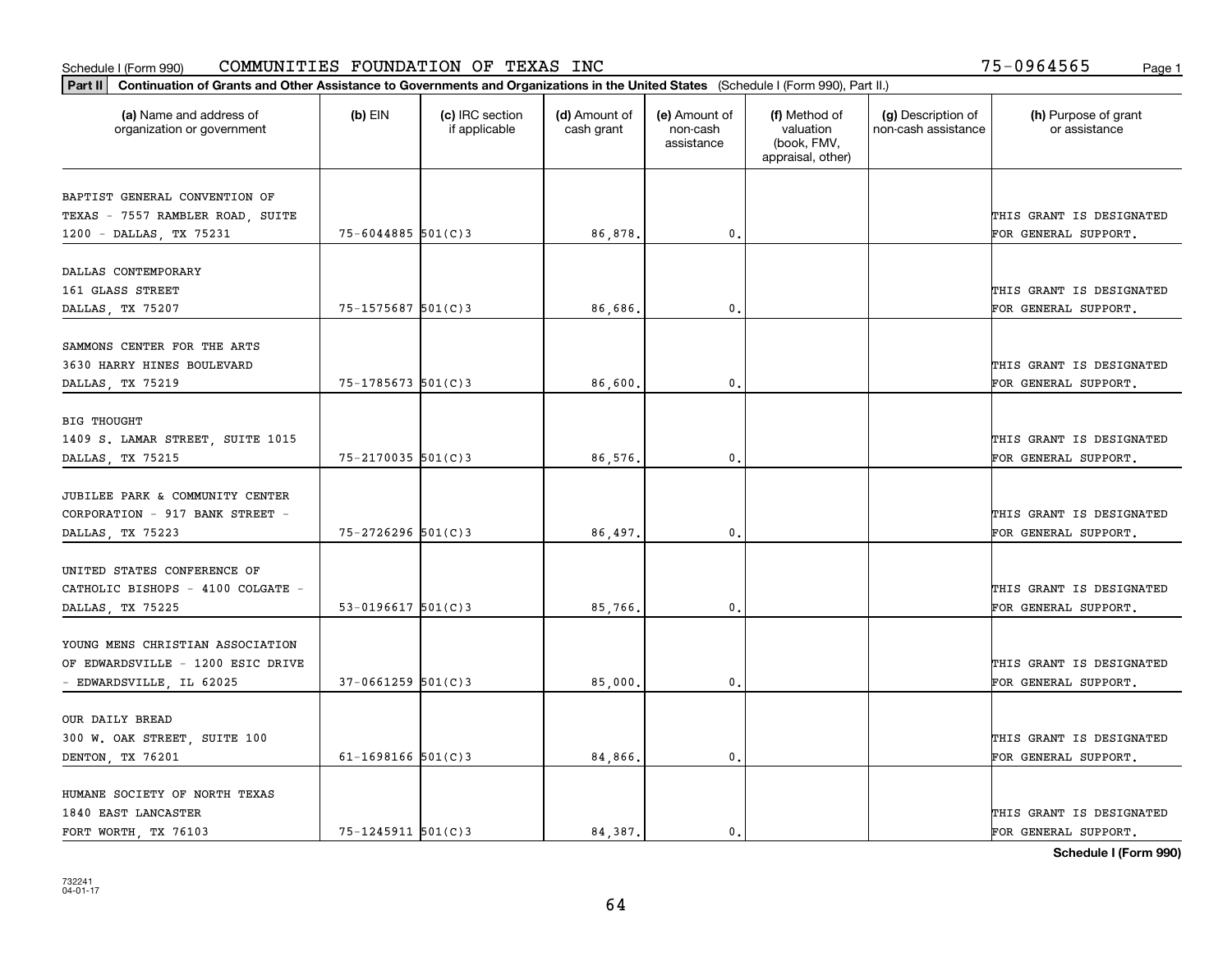| Part II   Continuation of Grants and Other Assistance to Governments and Organizations in the United States (Schedule I (Form 990), Part II.) |                        |                                  |                             |                                         |                                                                |                                           |                                                  |
|-----------------------------------------------------------------------------------------------------------------------------------------------|------------------------|----------------------------------|-----------------------------|-----------------------------------------|----------------------------------------------------------------|-------------------------------------------|--------------------------------------------------|
| (a) Name and address of<br>organization or government                                                                                         | $(b)$ EIN              | (c) IRC section<br>if applicable | (d) Amount of<br>cash grant | (e) Amount of<br>non-cash<br>assistance | (f) Method of<br>valuation<br>(book, FMV,<br>appraisal, other) | (g) Description of<br>non-cash assistance | (h) Purpose of grant<br>or assistance            |
|                                                                                                                                               |                        |                                  |                             |                                         |                                                                |                                           |                                                  |
| NATIONAL PHILANTHROPIC TRUST                                                                                                                  |                        |                                  |                             |                                         |                                                                |                                           |                                                  |
| 165 TOWNSHIP LINE ROAD, SUITE 150                                                                                                             | $23 - 7825575$ 501(C)3 |                                  |                             | 0.                                      |                                                                |                                           | THIS GRANT IS DESIGNATED<br>FOR GENERAL SUPPORT. |
| JENKINTOWN, PA 19046-3594                                                                                                                     |                        |                                  | 84, 123.                    |                                         |                                                                |                                           |                                                  |
| CHILD PROTECTIVE SERVICES                                                                                                                     |                        |                                  |                             |                                         |                                                                |                                           |                                                  |
| COMMUNITY PARTNERS, INC. - 1215                                                                                                               |                        |                                  |                             |                                         |                                                                |                                           | THIS GRANT IS DESIGNATED                         |
| SKILES STREET - DALLAS, TX 75204                                                                                                              | $75 - 2468034$ 501(C)3 |                                  | 83,651                      | 0.                                      |                                                                |                                           | FOR GENERAL SUPPORT.                             |
|                                                                                                                                               |                        |                                  |                             |                                         |                                                                |                                           |                                                  |
| THE SAMARITAN INN                                                                                                                             |                        |                                  |                             |                                         |                                                                |                                           |                                                  |
| 1725 N. MCDONALD STREET                                                                                                                       |                        |                                  |                             |                                         |                                                                |                                           | THIS GRANT IS DESIGNATED                         |
| MCKINNEY, TX 75071                                                                                                                            | 75-1984285 501(C)3     |                                  | 83,050.                     | 0.                                      |                                                                |                                           | FOR GENERAL SUPPORT.                             |
|                                                                                                                                               |                        |                                  |                             |                                         |                                                                |                                           |                                                  |
| FIRST UNITED METHODIST CHURCH OF                                                                                                              |                        |                                  |                             |                                         |                                                                |                                           |                                                  |
| RICHARDSON - 503 N. CENTRAL                                                                                                                   |                        |                                  |                             |                                         |                                                                |                                           | THIS GRANT IS DESIGNATED                         |
| EXPRESSWAY - RICHARDSON, TX 75080                                                                                                             | 75-0891454 501(C)3     |                                  | 81,500                      | 0.                                      |                                                                |                                           | FOR GENERAL SUPPORT.                             |
|                                                                                                                                               |                        |                                  |                             |                                         |                                                                |                                           |                                                  |
| MISSISSIPPI STATE UNIVERSITY                                                                                                                  |                        |                                  |                             |                                         |                                                                |                                           |                                                  |
| FOUNDATION, INC. - P.O. BOX 6035 -                                                                                                            |                        |                                  |                             |                                         |                                                                |                                           | THIS GRANT IS DESIGNATED                         |
| MISSISSIPPI STATE, MS 39762                                                                                                                   | 64-0410581 $501(C)$ 3  |                                  | 80,231                      | 0.                                      |                                                                |                                           | FOR GENERAL SUPPORT.                             |
|                                                                                                                                               |                        |                                  |                             |                                         |                                                                |                                           |                                                  |
| COWBOY HERITAGE ASSOCIATION OF                                                                                                                |                        |                                  |                             |                                         |                                                                |                                           |                                                  |
| FORT WORTH - P.O. BOX 136639 -                                                                                                                |                        |                                  |                             |                                         |                                                                |                                           | THIS GRANT IS DESIGNATED                         |
| FORT WORTH, TX 76136                                                                                                                          | 75-2882189 501(C)3     |                                  | 80,000                      | 0.                                      |                                                                |                                           | FOR GENERAL SUPPORT.                             |
|                                                                                                                                               |                        |                                  |                             |                                         |                                                                |                                           |                                                  |
| TROUT UNLIMITED                                                                                                                               |                        |                                  |                             |                                         |                                                                |                                           |                                                  |
| 1536 WYNKOOP STREET, SUITE 320                                                                                                                |                        |                                  |                             |                                         |                                                                |                                           | THIS GRANT IS DESIGNATED                         |
| DENVER CO 80202                                                                                                                               | $84 - 0628113$ 501(C)3 |                                  | 80,000,                     | $\mathbf{0}$ .                          |                                                                |                                           | FOR GENERAL SUPPORT.                             |
|                                                                                                                                               |                        |                                  |                             |                                         |                                                                |                                           |                                                  |
| FRONTIERS OF FLIGHT MUSEUM, INC.                                                                                                              |                        |                                  |                             |                                         |                                                                |                                           |                                                  |
| 6911 LEMMON AVENUE                                                                                                                            |                        |                                  |                             |                                         |                                                                |                                           | THIS GRANT IS DESIGNATED                         |
| DALLAS, TX 75209                                                                                                                              | $75 - 2244531$ 501(C)3 |                                  | 79,738.                     | 0.                                      |                                                                |                                           | FOR GENERAL SUPPORT.                             |
|                                                                                                                                               |                        |                                  |                             |                                         |                                                                |                                           |                                                  |
| 6 STONES MISSION NETWORK                                                                                                                      |                        |                                  |                             |                                         |                                                                |                                           |                                                  |
| 209 N. INDUSTRIAL BLVD., SUITE 241                                                                                                            |                        |                                  |                             |                                         |                                                                |                                           | THIS GRANT IS DESIGNATED                         |
| BEDFORD, TX 76021                                                                                                                             | $26 - 4829432$ 501(C)3 |                                  | 78,966.                     | 0.                                      |                                                                |                                           | FOR GENERAL SUPPORT.                             |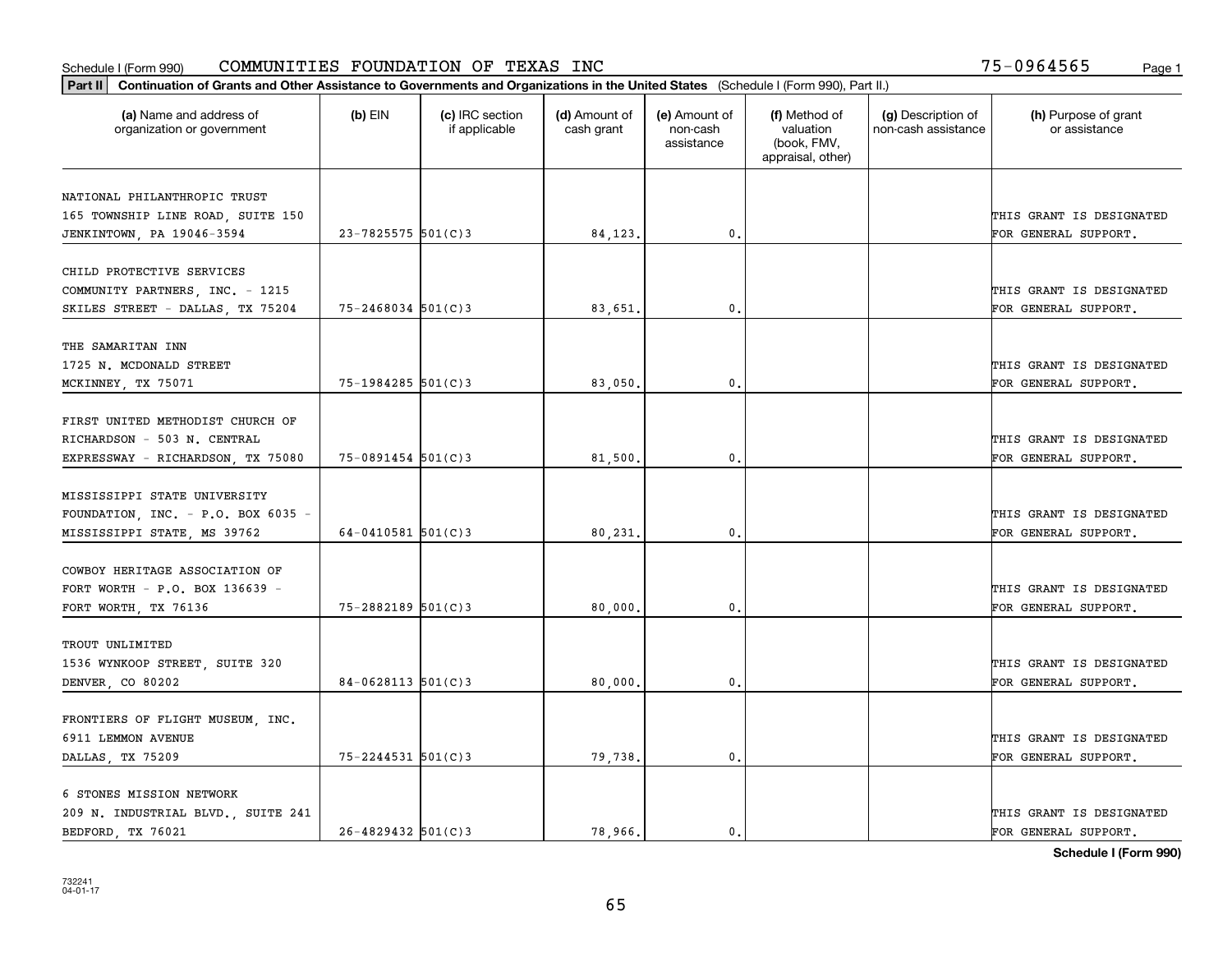| Part II   Continuation of Grants and Other Assistance to Governments and Organizations in the United States (Schedule I (Form 990), Part II.) |                        |                                  |                             |                                         |                                                                |                                           |                                       |
|-----------------------------------------------------------------------------------------------------------------------------------------------|------------------------|----------------------------------|-----------------------------|-----------------------------------------|----------------------------------------------------------------|-------------------------------------------|---------------------------------------|
| (a) Name and address of<br>organization or government                                                                                         | $(b)$ EIN              | (c) IRC section<br>if applicable | (d) Amount of<br>cash grant | (e) Amount of<br>non-cash<br>assistance | (f) Method of<br>valuation<br>(book, FMV,<br>appraisal, other) | (g) Description of<br>non-cash assistance | (h) Purpose of grant<br>or assistance |
|                                                                                                                                               |                        |                                  |                             |                                         |                                                                |                                           |                                       |
| DENTON ANIMAL SHELTER FOUNDATION,<br>$INC. - P.O. BOX 486 - DENTON. TX$                                                                       |                        |                                  |                             |                                         |                                                                |                                           | THIS GRANT IS DESIGNATED              |
| 76202-0486                                                                                                                                    | $20 - 4712596$ 501(C)3 |                                  | 78,962.                     | $\mathbf{0}$ .                          |                                                                |                                           | FOR GENERAL SUPPORT.                  |
|                                                                                                                                               |                        |                                  |                             |                                         |                                                                |                                           |                                       |
| A TIME TO REVIVE                                                                                                                              |                        |                                  |                             |                                         |                                                                |                                           |                                       |
| P.O. BOX 835943                                                                                                                               |                        |                                  |                             |                                         |                                                                |                                           | THIS GRANT IS DESIGNATED              |
| RICHARDSON, TX 75083                                                                                                                          | $26 - 4731843$ 501(C)3 |                                  | 78,928                      | 0.                                      |                                                                |                                           | FOR GENERAL SUPPORT.                  |
| THE UNIVERSITY OF TEXAS AT                                                                                                                    |                        |                                  |                             |                                         |                                                                |                                           |                                       |
| ARLINGTON - DEVELOPMENT AND ALUMNI                                                                                                            |                        |                                  |                             |                                         |                                                                |                                           |                                       |
| RELATIONS P.O. BOX 19198 -                                                                                                                    |                        |                                  |                             |                                         |                                                                |                                           | THIS GRANT IS DESIGNATED              |
| ARLINGTON, TX 76019                                                                                                                           | $75 - 6000121$ 501(C)3 |                                  | 78,328.                     | $\mathbf{0}$ .                          |                                                                |                                           | FOR GENERAL SUPPORT.                  |
|                                                                                                                                               |                        |                                  |                             |                                         |                                                                |                                           |                                       |
| ALIEF INDEPENDENT SCHOOL DISTRICT                                                                                                             |                        |                                  |                             |                                         |                                                                |                                           |                                       |
| 4250 COOK ROAD                                                                                                                                |                        |                                  |                             |                                         |                                                                |                                           | THIS GRANT IS DESIGNATED              |
| HOUSTON, TX 77072                                                                                                                             | $74 - 6000019$ 501(C)3 |                                  | 78,000.                     | 0.                                      |                                                                |                                           | FOR GENERAL SUPPORT.                  |
|                                                                                                                                               |                        |                                  |                             |                                         |                                                                |                                           |                                       |
| PRESTONWOOD BAPTIST CHURCH                                                                                                                    |                        |                                  |                             |                                         |                                                                |                                           |                                       |
| 6801 W. PARK BLVD.                                                                                                                            |                        |                                  |                             |                                         |                                                                |                                           | THIS GRANT IS DESIGNATED              |
| PLANO, TX 75093                                                                                                                               | 75-1543546 501(C)3     |                                  | 78,000                      | 0.                                      |                                                                |                                           | FOR GENERAL SUPPORT.                  |
|                                                                                                                                               |                        |                                  |                             |                                         |                                                                |                                           |                                       |
| SANTA FE INDEPENDENT SCHOOL                                                                                                                   |                        |                                  |                             |                                         |                                                                |                                           |                                       |
| DISTRICT - 4133 WARPATH AVENUE -                                                                                                              |                        |                                  |                             |                                         |                                                                |                                           | THIS GRANT IS DESIGNATED              |
| SANTA FE, TX 77510                                                                                                                            | $74 - 6000028$ 501(C)3 |                                  | 78,000                      | 0.                                      |                                                                |                                           | FOR GENERAL SUPPORT.                  |
|                                                                                                                                               |                        |                                  |                             |                                         |                                                                |                                           |                                       |
| PATRIOT PAWS SERVICE DOGS                                                                                                                     |                        |                                  |                             |                                         |                                                                |                                           |                                       |
| 254 RANCH TRAIL                                                                                                                               |                        |                                  |                             |                                         |                                                                |                                           | THIS GRANT IS DESIGNATED              |
| ROCKWALL, TX 75032                                                                                                                            | $04 - 3815107$ 501(C)3 |                                  | 77,576.                     | $\mathbf{0}$ .                          |                                                                |                                           | FOR GENERAL SUPPORT.                  |
| VOLUNTEERNOW                                                                                                                                  |                        |                                  |                             |                                         |                                                                |                                           |                                       |
| 2800 LIVE OAK STREET                                                                                                                          |                        |                                  |                             |                                         |                                                                |                                           | THIS GRANT IS DESIGNATED              |
| DALLAS, TX 75204                                                                                                                              | $75 - 1364145$ 501(C)3 |                                  | 77,468.                     | 0.                                      |                                                                |                                           | FOR GENERAL SUPPORT.                  |
|                                                                                                                                               |                        |                                  |                             |                                         |                                                                |                                           |                                       |
| QUESTCARE FOUNDATION                                                                                                                          |                        |                                  |                             |                                         |                                                                |                                           |                                       |
| 9780 LBJ FWY #124                                                                                                                             |                        |                                  |                             |                                         |                                                                |                                           | THIS GRANT IS DESIGNATED              |
| DALLAS TX 75243                                                                                                                               | $26 - 3381206$ 501(C)3 |                                  | 77,272.                     | 0.                                      |                                                                |                                           | FOR GENERAL SUPPORT.                  |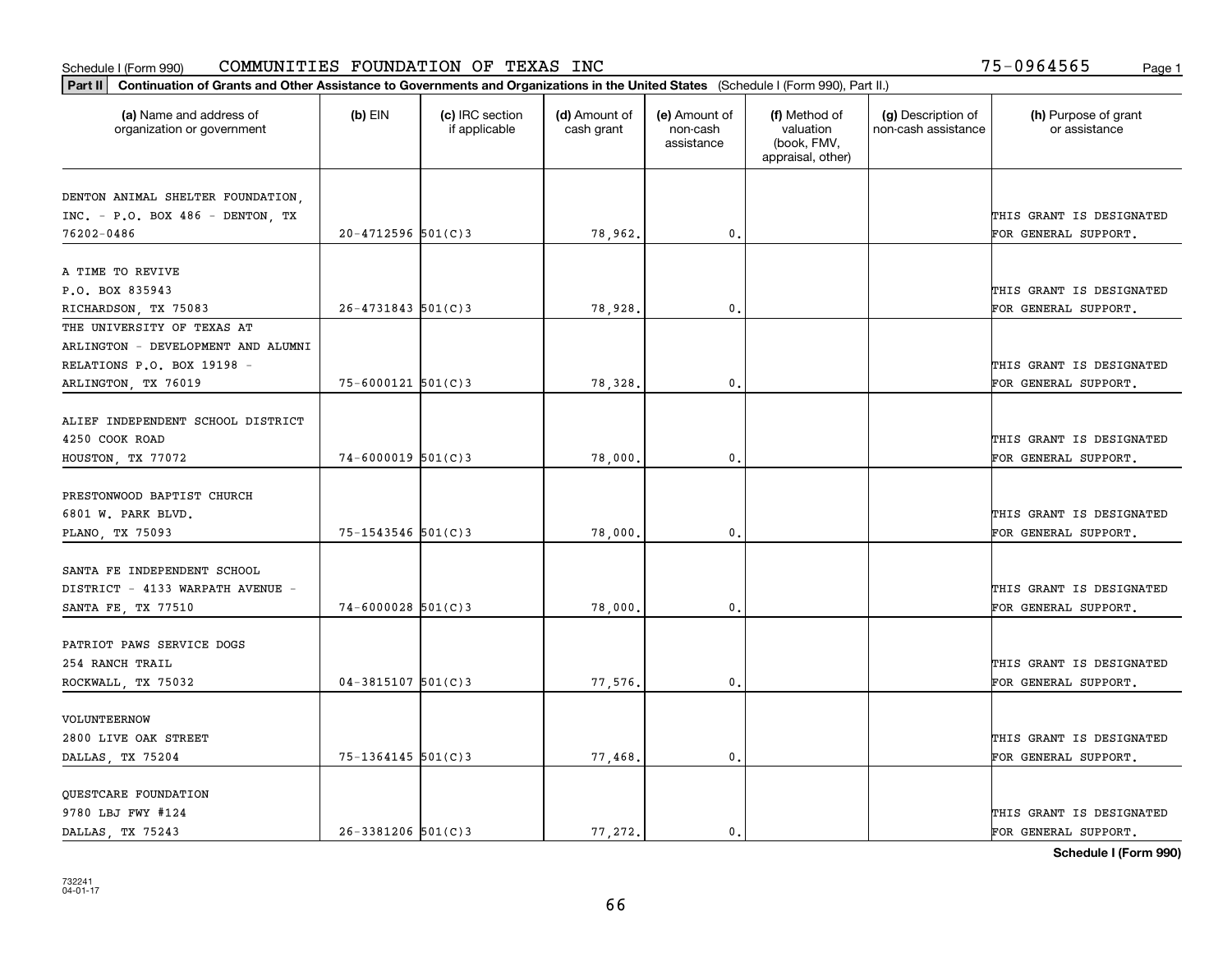| Part II   Continuation of Grants and Other Assistance to Governments and Organizations in the United States (Schedule I (Form 990), Part II.) |                          |                                  |                             |                                         |                                                                |                                           |                                       |
|-----------------------------------------------------------------------------------------------------------------------------------------------|--------------------------|----------------------------------|-----------------------------|-----------------------------------------|----------------------------------------------------------------|-------------------------------------------|---------------------------------------|
| (a) Name and address of<br>organization or government                                                                                         | $(b)$ EIN                | (c) IRC section<br>if applicable | (d) Amount of<br>cash grant | (e) Amount of<br>non-cash<br>assistance | (f) Method of<br>valuation<br>(book, FMV,<br>appraisal, other) | (g) Description of<br>non-cash assistance | (h) Purpose of grant<br>or assistance |
|                                                                                                                                               |                          |                                  |                             |                                         |                                                                |                                           |                                       |
| VICKERY MEADOW YOUTH DEVELOPMENT<br>FOUNDATION - 4809 COLE AVENUE,                                                                            |                          |                                  |                             |                                         |                                                                |                                           | THIS GRANT IS DESIGNATED              |
| SUITE 375 - DALLAS, TX 75205                                                                                                                  | $26 - 1199982$ 501(C)3   |                                  | 76,353.                     | 0.                                      |                                                                |                                           | FOR GENERAL SUPPORT.                  |
|                                                                                                                                               |                          |                                  |                             |                                         |                                                                |                                           |                                       |
| SHARING LIFE COMMUNITY OUTREACH,                                                                                                              |                          |                                  |                             |                                         |                                                                |                                           |                                       |
| INC. - 3544 E. EMPORIUM CIRCLE -                                                                                                              |                          |                                  |                             |                                         |                                                                |                                           | THIS GRANT IS DESIGNATED              |
| MESQUITE, TX 75150                                                                                                                            | $75 - 2831756$ 501(C)3   |                                  | 75,142.                     | $\mathbf{0}$                            |                                                                |                                           | FOR GENERAL SUPPORT.                  |
| NATIONAL CHRISTIAN CHARITABLE                                                                                                                 |                          |                                  |                             |                                         |                                                                |                                           |                                       |
| FOUNDATION, INC. - 11625 RAINWATER                                                                                                            |                          |                                  |                             |                                         |                                                                |                                           |                                       |
| DRIVE SUITE 500 - ALPHARETTA GA                                                                                                               |                          |                                  |                             |                                         |                                                                |                                           | THIS GRANT IS DESIGNATED              |
| 30009                                                                                                                                         | $58 - 1493949$ $501(C)3$ |                                  | 75,000.                     | $\mathbf{0}$ .                          |                                                                |                                           | FOR GENERAL SUPPORT.                  |
|                                                                                                                                               |                          |                                  |                             |                                         |                                                                |                                           |                                       |
| PRESTON HOLLOW PRESBYTERIAN CHURCH                                                                                                            |                          |                                  |                             |                                         |                                                                |                                           |                                       |
| 9800 PRESTON ROAD                                                                                                                             |                          |                                  |                             |                                         |                                                                |                                           | THIS GRANT IS DESIGNATED              |
| DALLAS, TX 75230                                                                                                                              | $75 - 0843201$ 501(C)3   |                                  | 75,000                      | $\mathbf{0}$                            |                                                                |                                           | FOR GENERAL SUPPORT.                  |
|                                                                                                                                               |                          |                                  |                             |                                         |                                                                |                                           |                                       |
| YES PREP PUBLIC SCHOOLS                                                                                                                       |                          |                                  |                             |                                         |                                                                |                                           |                                       |
| 5515 SOUTH LOOP EAST, SUITE B                                                                                                                 |                          |                                  |                             |                                         |                                                                |                                           | THIS GRANT IS DESIGNATED              |
| HOUSTON, TX 77033                                                                                                                             | $76 - 0563835$ 501(C)3   |                                  | 75,000                      | 0.                                      |                                                                |                                           | FOR GENERAL SUPPORT.                  |
| COMMIT2DALLAS                                                                                                                                 |                          |                                  |                             |                                         |                                                                |                                           |                                       |
| THE COMMIT PARTNERSHIP 2501 OAK                                                                                                               |                          |                                  |                             |                                         |                                                                |                                           |                                       |
| LAWN AVENUE, SUITE 800 - DALLAS,                                                                                                              |                          |                                  |                             |                                         |                                                                |                                           | THIS GRANT IS DESIGNATED              |
| TX 75219                                                                                                                                      | $80 - 0790222$ 501(C)3   |                                  | 74,500.                     | $\mathbf{0}$                            |                                                                |                                           | FOR GENERAL SUPPORT.                  |
| HORATIO ALGER ASSOCIATION OF                                                                                                                  |                          |                                  |                             |                                         |                                                                |                                           |                                       |
| DISTINGUISHED AMERICANS, INC. - 99                                                                                                            |                          |                                  |                             |                                         |                                                                |                                           |                                       |
| CANAL CENTER PLAZA, SUITE 320 -                                                                                                               |                          |                                  |                             |                                         |                                                                |                                           | THIS GRANT IS DESIGNATED              |
| ALEXANDRIA, VA 22314                                                                                                                          | $13 - 1669975$ 501(C)3   |                                  | 73,770                      | $^{\rm 0}$ .                            |                                                                |                                           | FOR GENERAL SUPPORT.                  |
|                                                                                                                                               |                          |                                  |                             |                                         |                                                                |                                           |                                       |
| DALLAS POLICE CYCLING TEAM                                                                                                                    |                          |                                  |                             |                                         |                                                                |                                           |                                       |
| 1020 LONGHILL WAY                                                                                                                             |                          |                                  |                             |                                         |                                                                |                                           | THIS GRANT IS DESIGNATED              |
| FORNEY, TX 75126                                                                                                                              | $47 - 1183948$ 501(C)3   |                                  | 72,120.                     | $^{\circ}$ .                            |                                                                |                                           | FOR GENERAL SUPPORT.                  |
|                                                                                                                                               |                          |                                  |                             |                                         |                                                                |                                           |                                       |
| GREATER HOUSTON COMMUNITY                                                                                                                     |                          |                                  |                             |                                         |                                                                |                                           |                                       |
| FOUNDATION - 5120 WOODWAY DRIVE,<br>SUITE 6000 - HOUSTON, TX 77056                                                                            | $23 - 7160400$ $501(C)3$ |                                  | 72.000.                     |                                         |                                                                |                                           | THIS GRANT IS DESIGNATED              |
|                                                                                                                                               |                          |                                  |                             | $\mathfrak{o}$ .                        |                                                                |                                           | FOR GENERAL SUPPORT.                  |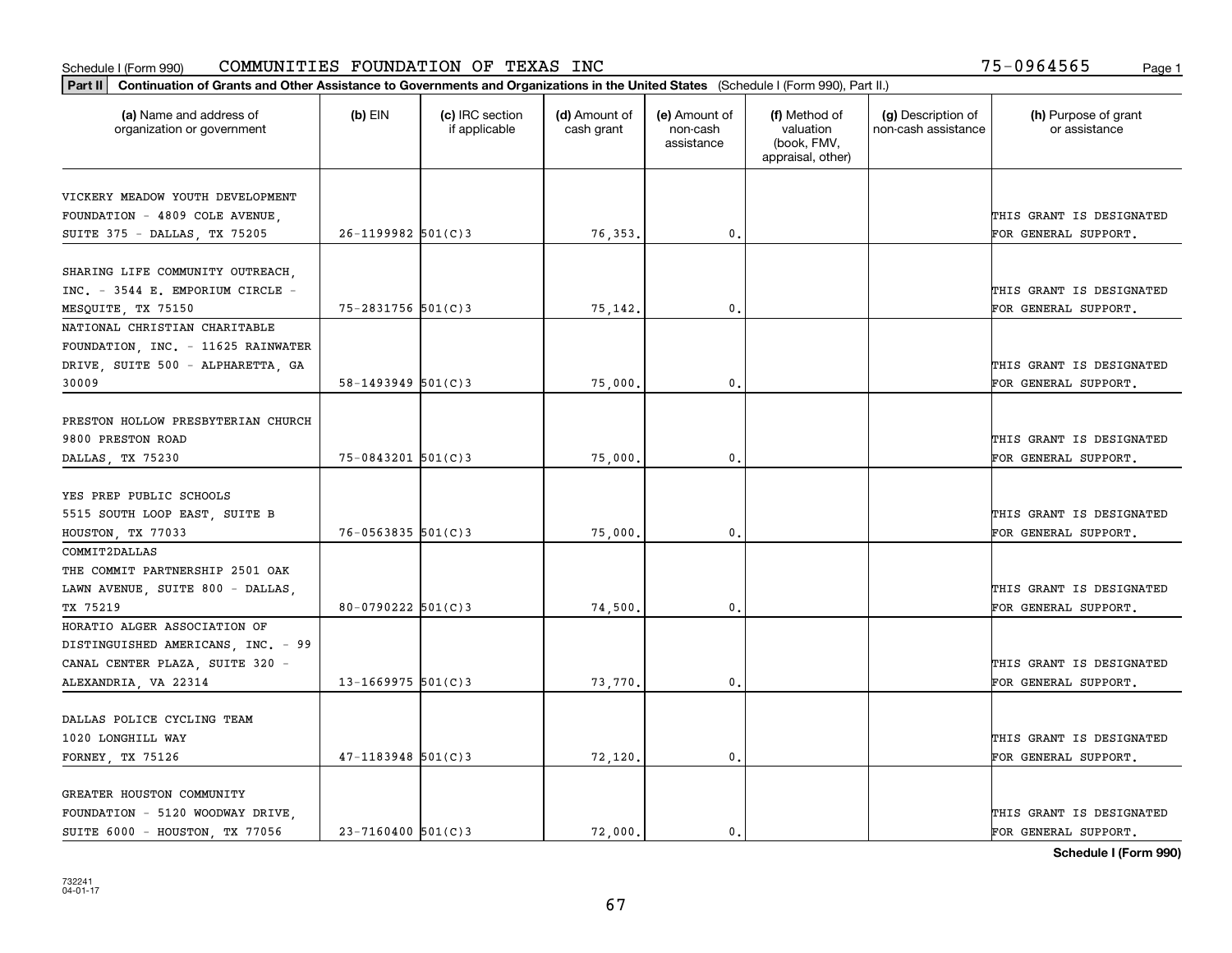| Part II   Continuation of Grants and Other Assistance to Governments and Organizations in the United States (Schedule I (Form 990), Part II.) |                        |                                  |                             |                                         |                                                                |                                           |                                       |
|-----------------------------------------------------------------------------------------------------------------------------------------------|------------------------|----------------------------------|-----------------------------|-----------------------------------------|----------------------------------------------------------------|-------------------------------------------|---------------------------------------|
| (a) Name and address of<br>organization or government                                                                                         | $(b)$ EIN              | (c) IRC section<br>if applicable | (d) Amount of<br>cash grant | (e) Amount of<br>non-cash<br>assistance | (f) Method of<br>valuation<br>(book, FMV,<br>appraisal, other) | (g) Description of<br>non-cash assistance | (h) Purpose of grant<br>or assistance |
|                                                                                                                                               |                        |                                  |                             |                                         |                                                                |                                           |                                       |
| MAKE-A-WISH FOUNDATION OF NORTH                                                                                                               |                        |                                  |                             |                                         |                                                                |                                           |                                       |
| TEXAS - 6655 DESEO - IRVING, TX                                                                                                               |                        |                                  |                             |                                         |                                                                |                                           | THIS GRANT IS DESIGNATED              |
| 75039                                                                                                                                         | $75 - 1889666$ 501(C)3 |                                  | 71,081.                     | 0.                                      |                                                                |                                           | FOR GENERAL SUPPORT.                  |
| ST. RITA CATHOLIC SCHOOL                                                                                                                      |                        |                                  |                             |                                         |                                                                |                                           |                                       |
| 12525 INWOOD ROAD                                                                                                                             |                        |                                  |                             |                                         |                                                                |                                           | THIS GRANT IS DESIGNATED              |
| DALLAS, TX 75244                                                                                                                              | 80-0518676 $501(C)3$   |                                  | 70,905.                     | 0.                                      |                                                                |                                           | FOR GENERAL SUPPORT.                  |
| SALESMANSHIP CLUB CHARITABLE GOLF                                                                                                             |                        |                                  |                             |                                         |                                                                |                                           |                                       |
| OF DALLAS, INC. - 106 E. 10TH                                                                                                                 |                        |                                  |                             |                                         |                                                                |                                           |                                       |
| STREET, SUITE 200 - DALLAS, TX                                                                                                                |                        |                                  |                             |                                         |                                                                |                                           | THIS GRANT IS DESIGNATED              |
| 75203-2296                                                                                                                                    | $86 - 1118804$ 501(C)3 |                                  | 70,504.                     | $\mathbf{0}$ .                          |                                                                |                                           | FOR GENERAL SUPPORT.                  |
|                                                                                                                                               |                        |                                  |                             |                                         |                                                                |                                           |                                       |
| COUNCIL FOR LIFE                                                                                                                              |                        |                                  |                             |                                         |                                                                |                                           |                                       |
| 4516 LOVERS LANE, PMB 103                                                                                                                     |                        |                                  |                             |                                         |                                                                |                                           | THIS GRANT IS DESIGNATED              |
| DALLAS, TX 75225                                                                                                                              | $05 - 0532415$ 501(C)3 |                                  | 70,299                      | 0.                                      |                                                                |                                           | FOR GENERAL SUPPORT.                  |
|                                                                                                                                               |                        |                                  |                             |                                         |                                                                |                                           |                                       |
| SAINT MICHAEL AND ALL ANGELS                                                                                                                  |                        |                                  |                             |                                         |                                                                |                                           |                                       |
| CHURCH - 8011 DOUGLAS AVENUE -                                                                                                                |                        |                                  |                             |                                         |                                                                |                                           | THIS GRANT IS DESIGNATED              |
| DALLAS, TX 75225                                                                                                                              | $75 - 0800676$ 501(C)3 |                                  | 70,150                      | 0.                                      |                                                                |                                           | FOR GENERAL SUPPORT.                  |
|                                                                                                                                               |                        |                                  |                             |                                         |                                                                |                                           |                                       |
| EAST CHAMBERS INDEPENDENT SCHOOL                                                                                                              |                        |                                  |                             |                                         |                                                                |                                           |                                       |
| DISTRICT - 1955 STATE HIGHWAY 124                                                                                                             |                        |                                  |                             |                                         |                                                                |                                           | THIS GRANT IS DESIGNATED              |
| - WINNIE, TX 77665                                                                                                                            | $74 - 6002570$ 501(C)3 |                                  | 70,000                      | 0.                                      |                                                                |                                           | FOR GENERAL SUPPORT.                  |
|                                                                                                                                               |                        |                                  |                             |                                         |                                                                |                                           |                                       |
| I AM HOME, INC.                                                                                                                               |                        |                                  |                             |                                         |                                                                |                                           |                                       |
| 220 WEST COLLEGE STREET                                                                                                                       |                        |                                  |                             |                                         |                                                                |                                           | THIS GRANT IS DESIGNATED              |
| BLACK MOUNTAIN, NC 28711                                                                                                                      | 82-0937229 $501(C)3$   |                                  | 70,000.                     | $\mathbf{0}$ .                          |                                                                |                                           | FOR GENERAL SUPPORT.                  |
| STOCKYARDS PRESERVATION FOUNDATION                                                                                                            |                        |                                  |                             |                                         |                                                                |                                           |                                       |
| OF FORT WORTH TEXAS, INC. - 121 E.                                                                                                            |                        |                                  |                             |                                         |                                                                |                                           |                                       |
| EXCHANGE AVENUE - FORT WORTH, TX                                                                                                              |                        |                                  |                             |                                         |                                                                |                                           | THIS GRANT IS DESIGNATED              |
| 76164                                                                                                                                         | $20 - 3413890$ 501(C)3 |                                  | 70,000.                     | 0.                                      |                                                                |                                           | FOR GENERAL SUPPORT.                  |
|                                                                                                                                               |                        |                                  |                             |                                         |                                                                |                                           |                                       |
| YMCA OF METROPOLITAN DALLAS                                                                                                                   |                        |                                  |                             |                                         |                                                                |                                           |                                       |
| 601 NORTH AKARD STREET                                                                                                                        |                        |                                  |                             |                                         |                                                                |                                           | THIS GRANT IS DESIGNATED              |
| DALLAS TX 75201                                                                                                                               | $75 - 0800696$ 501(C)3 |                                  | 69.918.                     | $\mathbf{0}$ .                          |                                                                |                                           | FOR GENERAL SUPPORT.                  |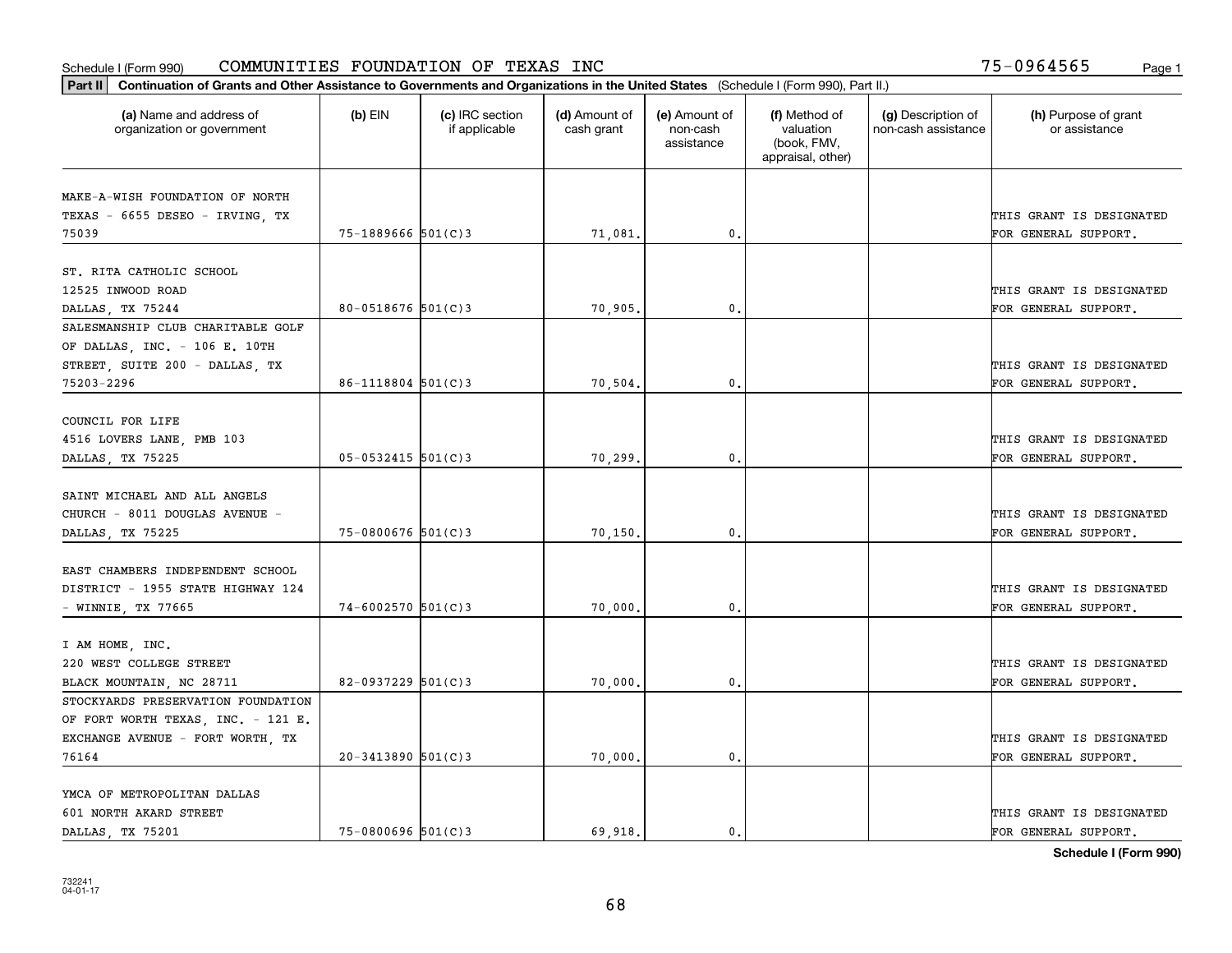|                                                             |                        |                                  |                             |                                         | Part II   Continuation of Grants and Other Assistance to Governments and Organizations in the United States (Schedule I (Form 990), Part II.) |                                           |                                                  |  |  |  |  |  |  |  |  |
|-------------------------------------------------------------|------------------------|----------------------------------|-----------------------------|-----------------------------------------|-----------------------------------------------------------------------------------------------------------------------------------------------|-------------------------------------------|--------------------------------------------------|--|--|--|--|--|--|--|--|
| (a) Name and address of<br>organization or government       | $(b)$ EIN              | (c) IRC section<br>if applicable | (d) Amount of<br>cash grant | (e) Amount of<br>non-cash<br>assistance | (f) Method of<br>valuation<br>(book, FMV,<br>appraisal, other)                                                                                | (g) Description of<br>non-cash assistance | (h) Purpose of grant<br>or assistance            |  |  |  |  |  |  |  |  |
|                                                             |                        |                                  |                             |                                         |                                                                                                                                               |                                           |                                                  |  |  |  |  |  |  |  |  |
| MINNIES FOOD PANTRY, INC.<br>3033 W. PARKER ROAD, SUITE 117 |                        |                                  |                             |                                         |                                                                                                                                               |                                           | THIS GRANT IS DESIGNATED                         |  |  |  |  |  |  |  |  |
| PLANO, TX 75023                                             | $27 - 2363211$ 501(C)3 |                                  | 69,278.                     | 0.                                      |                                                                                                                                               |                                           | FOR GENERAL SUPPORT.                             |  |  |  |  |  |  |  |  |
|                                                             |                        |                                  |                             |                                         |                                                                                                                                               |                                           |                                                  |  |  |  |  |  |  |  |  |
| DALLAS SCI RECOVERY                                         |                        |                                  |                             |                                         |                                                                                                                                               |                                           |                                                  |  |  |  |  |  |  |  |  |
| 15046 BELTWAY DRIVE                                         |                        |                                  |                             |                                         |                                                                                                                                               |                                           | THIS GRANT IS DESIGNATED                         |  |  |  |  |  |  |  |  |
| ADDISON, TX 75001                                           | $45 - 3060615$ 501(C)3 |                                  | 69,121                      | $\mathbf{0}$                            |                                                                                                                                               |                                           | FOR GENERAL SUPPORT.                             |  |  |  |  |  |  |  |  |
|                                                             |                        |                                  |                             |                                         |                                                                                                                                               |                                           |                                                  |  |  |  |  |  |  |  |  |
| NEW FRIENDS NEW LIFE                                        |                        |                                  |                             |                                         |                                                                                                                                               |                                           |                                                  |  |  |  |  |  |  |  |  |
| P.O. BOX 192378                                             |                        |                                  |                             |                                         |                                                                                                                                               |                                           | THIS GRANT IS DESIGNATED                         |  |  |  |  |  |  |  |  |
| DALLAS, TX 75219                                            | 75-2820473 501(C)3     |                                  | 68,869.                     | $\mathbf{0}$ .                          |                                                                                                                                               |                                           | FOR GENERAL SUPPORT.                             |  |  |  |  |  |  |  |  |
|                                                             |                        |                                  |                             |                                         |                                                                                                                                               |                                           |                                                  |  |  |  |  |  |  |  |  |
| FORERUNNER FUND                                             |                        |                                  |                             |                                         |                                                                                                                                               |                                           |                                                  |  |  |  |  |  |  |  |  |
| 9660 AUDELIA ROAD, SUITE 123-24                             |                        |                                  |                             |                                         |                                                                                                                                               |                                           | THIS GRANT IS DESIGNATED                         |  |  |  |  |  |  |  |  |
| DALLAS, TX 75238                                            | $27 - 1615273$ 501(C)3 |                                  | 68,661                      | $\mathbf{0}$                            |                                                                                                                                               |                                           | FOR GENERAL SUPPORT.                             |  |  |  |  |  |  |  |  |
|                                                             |                        |                                  |                             |                                         |                                                                                                                                               |                                           |                                                  |  |  |  |  |  |  |  |  |
| LAKEHILL PREPARATORY SCHOOL, INC.                           |                        |                                  |                             |                                         |                                                                                                                                               |                                           |                                                  |  |  |  |  |  |  |  |  |
| 2720 HILLSIDE DRIVE                                         | 75-1366180 501(C)3     |                                  |                             | $\mathbf{0}$                            |                                                                                                                                               |                                           | THIS GRANT IS DESIGNATED<br>FOR GENERAL SUPPORT. |  |  |  |  |  |  |  |  |
| DALLAS, TX 75214                                            |                        |                                  | 68,571                      |                                         |                                                                                                                                               |                                           |                                                  |  |  |  |  |  |  |  |  |
| MEALS ON WHEELS, INC. OF TARRANT                            |                        |                                  |                             |                                         |                                                                                                                                               |                                           |                                                  |  |  |  |  |  |  |  |  |
| COUNTY - 5740 AIRPORT FREEWAY -                             |                        |                                  |                             |                                         |                                                                                                                                               |                                           | THIS GRANT IS DESIGNATED                         |  |  |  |  |  |  |  |  |
| FORT WORTH, TX 76117-6005                                   | $75 - 1568798$ 501(C)3 |                                  | 68,440.                     | $\mathbf{0}$                            |                                                                                                                                               |                                           | FOR GENERAL SUPPORT.                             |  |  |  |  |  |  |  |  |
| CENTER FOR DISASTER PHILANTHROPY,                           |                        |                                  |                             |                                         |                                                                                                                                               |                                           |                                                  |  |  |  |  |  |  |  |  |
| INC. - 1201 CONNECTICUT AVENUE,                             |                        |                                  |                             |                                         |                                                                                                                                               |                                           |                                                  |  |  |  |  |  |  |  |  |
| NW, SUITE 300 - WASHINGTON, DC                              |                        |                                  |                             |                                         |                                                                                                                                               |                                           | THIS GRANT IS DESIGNATED                         |  |  |  |  |  |  |  |  |
| 20036                                                       | $45 - 5257937$ 501(C)3 |                                  | 68,360                      | $^{\rm 0}$ .                            |                                                                                                                                               |                                           | FOR GENERAL SUPPORT.                             |  |  |  |  |  |  |  |  |
|                                                             |                        |                                  |                             |                                         |                                                                                                                                               |                                           |                                                  |  |  |  |  |  |  |  |  |
| TEXAS BUSINESS HALL OF FAME                                 |                        |                                  |                             |                                         |                                                                                                                                               |                                           |                                                  |  |  |  |  |  |  |  |  |
| FOUNDATION - 4550 POST OAK PLACE,                           |                        |                                  |                             |                                         |                                                                                                                                               |                                           | THIS GRANT IS DESIGNATED                         |  |  |  |  |  |  |  |  |
| SUITE 342 - HOUSTON, TX 77027                               | $75 - 1842638$ 501(C)3 |                                  | 68,002.                     | $\mathfrak{o}$ .                        |                                                                                                                                               |                                           | FOR GENERAL SUPPORT.                             |  |  |  |  |  |  |  |  |
|                                                             |                        |                                  |                             |                                         |                                                                                                                                               |                                           |                                                  |  |  |  |  |  |  |  |  |
| EQUEST                                                      |                        |                                  |                             |                                         |                                                                                                                                               |                                           |                                                  |  |  |  |  |  |  |  |  |
| P.O. BOX 171779                                             |                        |                                  |                             |                                         |                                                                                                                                               |                                           | THIS GRANT IS DESIGNATED                         |  |  |  |  |  |  |  |  |
| DALLAS, TX 75217                                            | $75 - 1823701$ 501(C)3 |                                  | 67,759.                     | $\mathbf{0}$ .                          |                                                                                                                                               |                                           | FOR GENERAL SUPPORT.                             |  |  |  |  |  |  |  |  |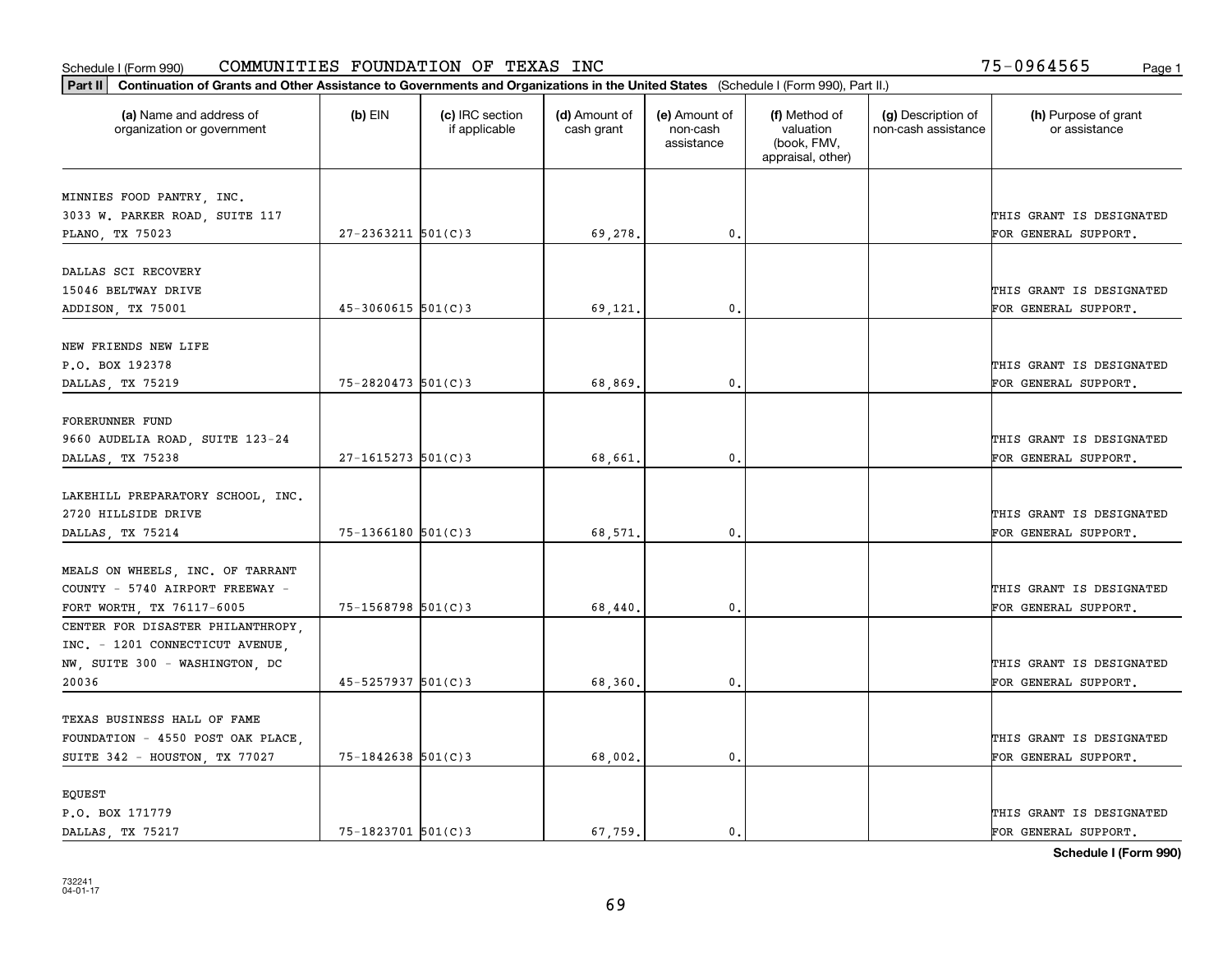| Part II   Continuation of Grants and Other Assistance to Governments and Organizations in the United States (Schedule I (Form 990), Part II.) |                          |                                  |                             |                                         |                                                                |                                           |                                       |
|-----------------------------------------------------------------------------------------------------------------------------------------------|--------------------------|----------------------------------|-----------------------------|-----------------------------------------|----------------------------------------------------------------|-------------------------------------------|---------------------------------------|
| (a) Name and address of<br>organization or government                                                                                         | $(b)$ EIN                | (c) IRC section<br>if applicable | (d) Amount of<br>cash grant | (e) Amount of<br>non-cash<br>assistance | (f) Method of<br>valuation<br>(book, FMV,<br>appraisal, other) | (g) Description of<br>non-cash assistance | (h) Purpose of grant<br>or assistance |
| UPLIFT EDUCATION                                                                                                                              |                          |                                  |                             |                                         |                                                                |                                           |                                       |
| 1825 MARKET CENTER BLVD., SUITE 500                                                                                                           |                          |                                  |                             |                                         |                                                                |                                           | THIS GRANT IS DESIGNATED              |
| DALLAS, TX 75207                                                                                                                              | $75 - 2659683$ 501(C)3   |                                  | 67,305.                     | $\mathbf{0}$ .                          |                                                                |                                           | FOR GENERAL SUPPORT.                  |
|                                                                                                                                               |                          |                                  |                             |                                         |                                                                |                                           |                                       |
| NORTH DALLAS SHARED MINISTRIES,                                                                                                               |                          |                                  |                             |                                         |                                                                |                                           |                                       |
| INC. - 2875 MERRELL ROAD - DALLAS,                                                                                                            |                          |                                  |                             |                                         |                                                                |                                           | THIS GRANT IS DESIGNATED              |
| TX 75229                                                                                                                                      | $75 - 1908563$ $501(C)3$ |                                  | 67,063                      | 0.                                      |                                                                |                                           | FOR GENERAL SUPPORT.                  |
|                                                                                                                                               |                          |                                  |                             |                                         |                                                                |                                           |                                       |
| DESIGN CONNECT CREATE                                                                                                                         |                          |                                  |                             |                                         |                                                                |                                           |                                       |
| 8150 N CENTRAL EXPY, SUITE 1200                                                                                                               | $46 - 5169169$ 501(C)3   |                                  |                             | $\mathbf{0}$ .                          |                                                                |                                           | THIS GRANT IS DESIGNATED              |
| DALLAS, TX 75206                                                                                                                              |                          |                                  | 66,838.                     |                                         |                                                                |                                           | FOR GENERAL SUPPORT.                  |
| WOMEN IN NEED OF GENEROUS SUPPORT                                                                                                             |                          |                                  |                             |                                         |                                                                |                                           |                                       |
| 2603 INWOOD ROAD                                                                                                                              |                          |                                  |                             |                                         |                                                                |                                           | THIS GRANT IS DESIGNATED              |
| DALLAS, TX 75235                                                                                                                              | $75 - 0800699$ 501(C)3   |                                  | 66,801                      | $\mathbf{0}$ .                          |                                                                |                                           | FOR GENERAL SUPPORT.                  |
|                                                                                                                                               |                          |                                  |                             |                                         |                                                                |                                           |                                       |
| AMERICAN CANCER SOCIETY                                                                                                                       |                          |                                  |                             |                                         |                                                                |                                           |                                       |
| 3838 OAK LAWN, SUITE 700                                                                                                                      |                          |                                  |                             |                                         |                                                                |                                           | THIS GRANT IS DESIGNATED              |
| DALLAS, TX 75219                                                                                                                              | $13 - 1788491$ 501(C)3   |                                  | 66,364                      | 0.                                      |                                                                |                                           | FOR GENERAL SUPPORT.                  |
|                                                                                                                                               |                          |                                  |                             |                                         |                                                                |                                           |                                       |
| GIRLS INCORPORATED OF METROPOLITAN                                                                                                            |                          |                                  |                             |                                         |                                                                |                                           |                                       |
| DALLAS - 2040 EMPIRE CENTRAL DRIVE                                                                                                            |                          |                                  |                             |                                         |                                                                |                                           | THIS GRANT IS DESIGNATED              |
| - DALLAS, TX 75235-4304                                                                                                                       | 75-1305705 501(C)3       |                                  | 66,216.                     | 0.                                      |                                                                |                                           | FOR GENERAL SUPPORT.                  |
| CHRIST THE KING CATHOLIC SCHOOL                                                                                                               |                          |                                  |                             |                                         |                                                                |                                           |                                       |
| 4100 COLGATE AVENUE                                                                                                                           |                          |                                  |                             |                                         |                                                                |                                           | THIS GRANT IS DESIGNATED              |
| DALLAS, TX 75225                                                                                                                              | $80 - 0518644$ 501(C)3   |                                  | 66,058                      | 0.                                      |                                                                |                                           | FOR GENERAL SUPPORT.                  |
|                                                                                                                                               |                          |                                  |                             |                                         |                                                                |                                           |                                       |
| YOUNG WOMEN'S PREPARATORY NETWORK                                                                                                             |                          |                                  |                             |                                         |                                                                |                                           |                                       |
| 2804 SWISS AVENUE                                                                                                                             |                          |                                  |                             |                                         |                                                                |                                           | THIS GRANT IS DESIGNATED              |
| DALLAS, TX 75204                                                                                                                              | $47-0902114$ 501(C)3     |                                  | 66,046.                     | $\mathbf{0}$ .                          |                                                                |                                           | FOR GENERAL SUPPORT.                  |
|                                                                                                                                               |                          |                                  |                             |                                         |                                                                |                                           |                                       |
| DALLAS BLACK DANCE THEATRE, INC.                                                                                                              |                          |                                  |                             |                                         |                                                                |                                           |                                       |
| 2700 ANN WILLIAMS WAY                                                                                                                         |                          |                                  |                             |                                         |                                                                |                                           | THIS GRANT IS DESIGNATED              |
| DALLAS TX 75201                                                                                                                               | 75-1756215 501(C)3       |                                  | 65,807.                     | $\mathbf{0}$ .                          |                                                                |                                           | FOR GENERAL SUPPORT.                  |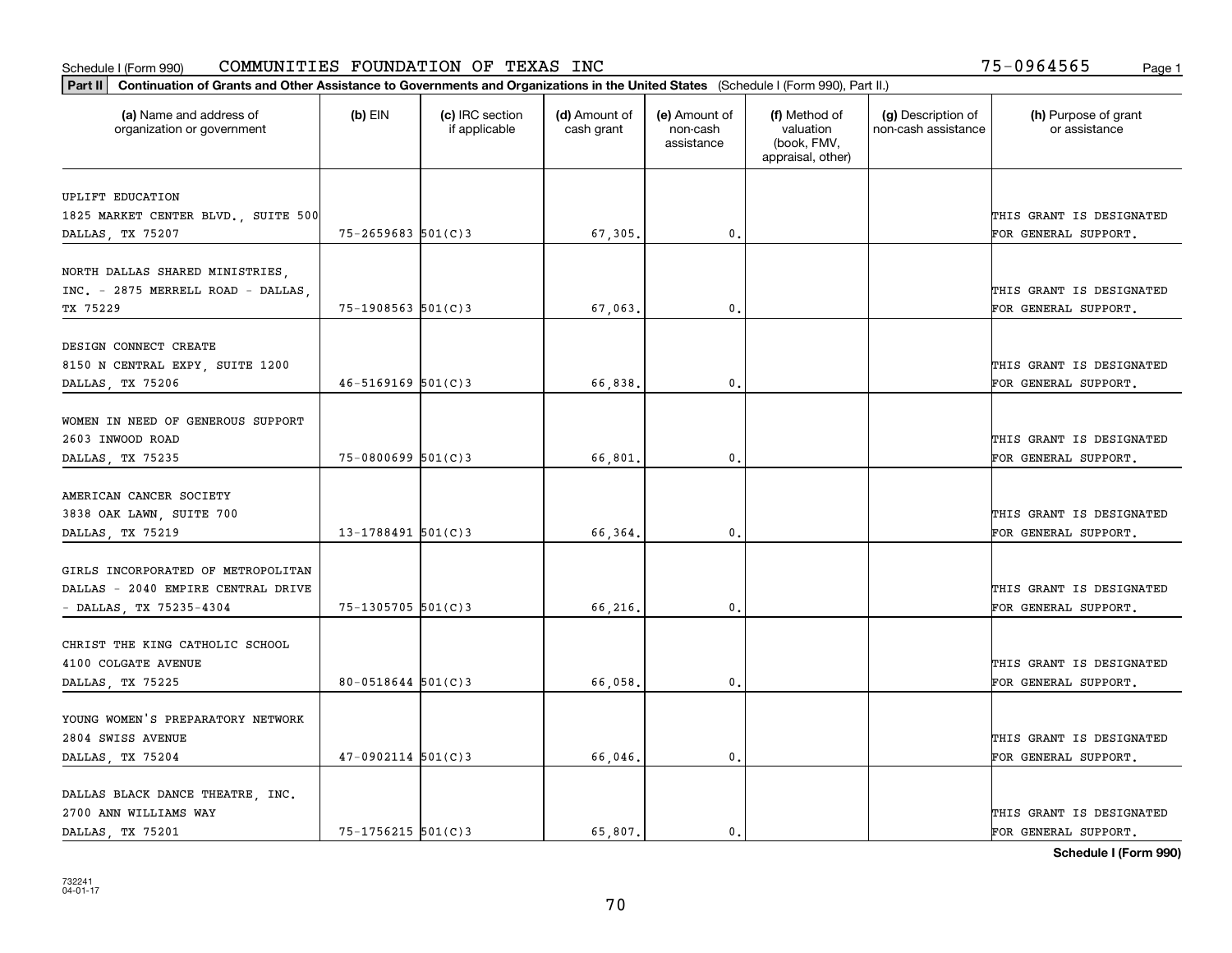| (a) Name and address of<br>organization or government<br>INC. - P.O. BOX 863388 - PLANO, TX | $(b)$ EIN<br>$20-3060929$ 501(C)3<br>$75 - 2821065$ 501(C)3 | (c) IRC section<br>if applicable | (d) Amount of<br>cash grant<br>65,273. | (e) Amount of<br>non-cash<br>assistance<br>0. | (f) Method of<br>valuation<br>(book, FMV,<br>appraisal, other) | (g) Description of<br>non-cash assistance | (h) Purpose of grant<br>or assistance<br>THIS GRANT IS DESIGNATED<br>FOR GENERAL SUPPORT. |
|---------------------------------------------------------------------------------------------|-------------------------------------------------------------|----------------------------------|----------------------------------------|-----------------------------------------------|----------------------------------------------------------------|-------------------------------------------|-------------------------------------------------------------------------------------------|
| TEXAS MUSLIM WOMEN'S FOUNDATION,                                                            |                                                             |                                  |                                        |                                               |                                                                |                                           |                                                                                           |
|                                                                                             |                                                             |                                  |                                        |                                               |                                                                |                                           |                                                                                           |
|                                                                                             |                                                             |                                  |                                        |                                               |                                                                |                                           |                                                                                           |
| 75086                                                                                       |                                                             |                                  |                                        |                                               |                                                                |                                           |                                                                                           |
|                                                                                             |                                                             |                                  |                                        |                                               |                                                                |                                           |                                                                                           |
| COVENANT CLASSICAL SCHOOL                                                                   |                                                             |                                  |                                        |                                               |                                                                |                                           |                                                                                           |
| 1701 WIND STAR WAY                                                                          |                                                             |                                  |                                        |                                               |                                                                |                                           | THIS GRANT IS DESIGNATED                                                                  |
| FORT WORTH, TX 76108-7067                                                                   |                                                             |                                  | 65,129                                 | 0.                                            |                                                                |                                           | FOR GENERAL SUPPORT.                                                                      |
|                                                                                             |                                                             |                                  |                                        |                                               |                                                                |                                           |                                                                                           |
| THE SPENCE SCHOOL                                                                           |                                                             |                                  |                                        |                                               |                                                                |                                           |                                                                                           |
| 22 E. 91ST STREET                                                                           |                                                             |                                  |                                        |                                               |                                                                |                                           | THIS GRANT IS DESIGNATED                                                                  |
| NEW YORK, NY 10128                                                                          | 13-1635286 $501(C)$ 3                                       |                                  | 65,000                                 | $\mathbf{0}$                                  |                                                                |                                           | FOR GENERAL SUPPORT.                                                                      |
| THE UNIVERSITY OF TEXAS                                                                     |                                                             |                                  |                                        |                                               |                                                                |                                           |                                                                                           |
| SOUTHWESTERN MEDICAL CENTER DALLAS                                                          |                                                             |                                  |                                        |                                               |                                                                |                                           |                                                                                           |
| - P.O. BOX 910888 - DALLAS, TX                                                              |                                                             |                                  |                                        |                                               |                                                                |                                           | THIS GRANT IS DESIGNATED                                                                  |
| 75391-0888                                                                                  | $75 - 6002868$ 501(C)3                                      |                                  | 64,825.                                | $\mathfrak{o}$ .                              |                                                                |                                           | FOR GENERAL SUPPORT.                                                                      |
|                                                                                             |                                                             |                                  |                                        |                                               |                                                                |                                           |                                                                                           |
| SANDHILLS COMMUNITY COLLEGE                                                                 |                                                             |                                  |                                        |                                               |                                                                |                                           |                                                                                           |
| FOUNDATION, INC. - 3395 AIRPORT                                                             |                                                             |                                  |                                        |                                               |                                                                |                                           | THIS GRANT IS DESIGNATED                                                                  |
| ROAD - PINEHURST, NC 28374                                                                  | $56 - 0946799$ $501(C)3$                                    |                                  | 64,790.                                | 0.                                            |                                                                |                                           | FOR GENERAL SUPPORT.                                                                      |
|                                                                                             |                                                             |                                  |                                        |                                               |                                                                |                                           |                                                                                           |
| CRYSTAL CATHEDRAL MINISTRIES                                                                |                                                             |                                  |                                        |                                               |                                                                |                                           |                                                                                           |
| 12901 LEWIS STREET                                                                          |                                                             |                                  |                                        |                                               |                                                                |                                           | THIS GRANT IS DESIGNATED                                                                  |
| GARDEN GROVE, CA 92840                                                                      | $95 - 2651592$ $501(C)3$                                    |                                  | 64,693,                                | $\mathfrak{o}$ .                              |                                                                |                                           | FOR GENERAL SUPPORT.                                                                      |
|                                                                                             |                                                             |                                  |                                        |                                               |                                                                |                                           |                                                                                           |
| DALLAS LUTHERAN SCHOOL                                                                      |                                                             |                                  |                                        |                                               |                                                                |                                           |                                                                                           |
| 8494 STULTS ROAD                                                                            |                                                             |                                  |                                        |                                               |                                                                |                                           | THIS GRANT IS DESIGNATED                                                                  |
| DALLAS, TX 75243                                                                            | 75-6210162 501(C)3                                          |                                  | 64,438.                                | 0.                                            |                                                                |                                           | FOR GENERAL SUPPORT.                                                                      |
|                                                                                             |                                                             |                                  |                                        |                                               |                                                                |                                           |                                                                                           |
| NORTHWOOD UNIVERSITY                                                                        |                                                             |                                  |                                        |                                               |                                                                |                                           |                                                                                           |
| 4000 WHITING DRIVE                                                                          | $38 - 1624684$ 501(C)3                                      |                                  | 64,210.                                | $\mathfrak{o}$ .                              |                                                                |                                           | THIS GRANT IS DESIGNATED<br>FOR GENERAL SUPPORT.                                          |
| MIDLAND, MI 48640-2398                                                                      |                                                             |                                  |                                        |                                               |                                                                |                                           |                                                                                           |
| MONTESSORI TRAINING AND RESEARCH                                                            |                                                             |                                  |                                        |                                               |                                                                |                                           |                                                                                           |
| CENTER OF DALLAS - 13612 MIDWAY                                                             |                                                             |                                  |                                        |                                               |                                                                |                                           | THIS GRANT IS DESIGNATED                                                                  |
| ROAD, SUITE 292 - DALLAS, TX 75244                                                          | $20 - 0088952$ 501(C)3                                      |                                  | 63,907.                                | $\mathfrak{o}$ .                              |                                                                |                                           | FOR GENERAL SUPPORT.                                                                      |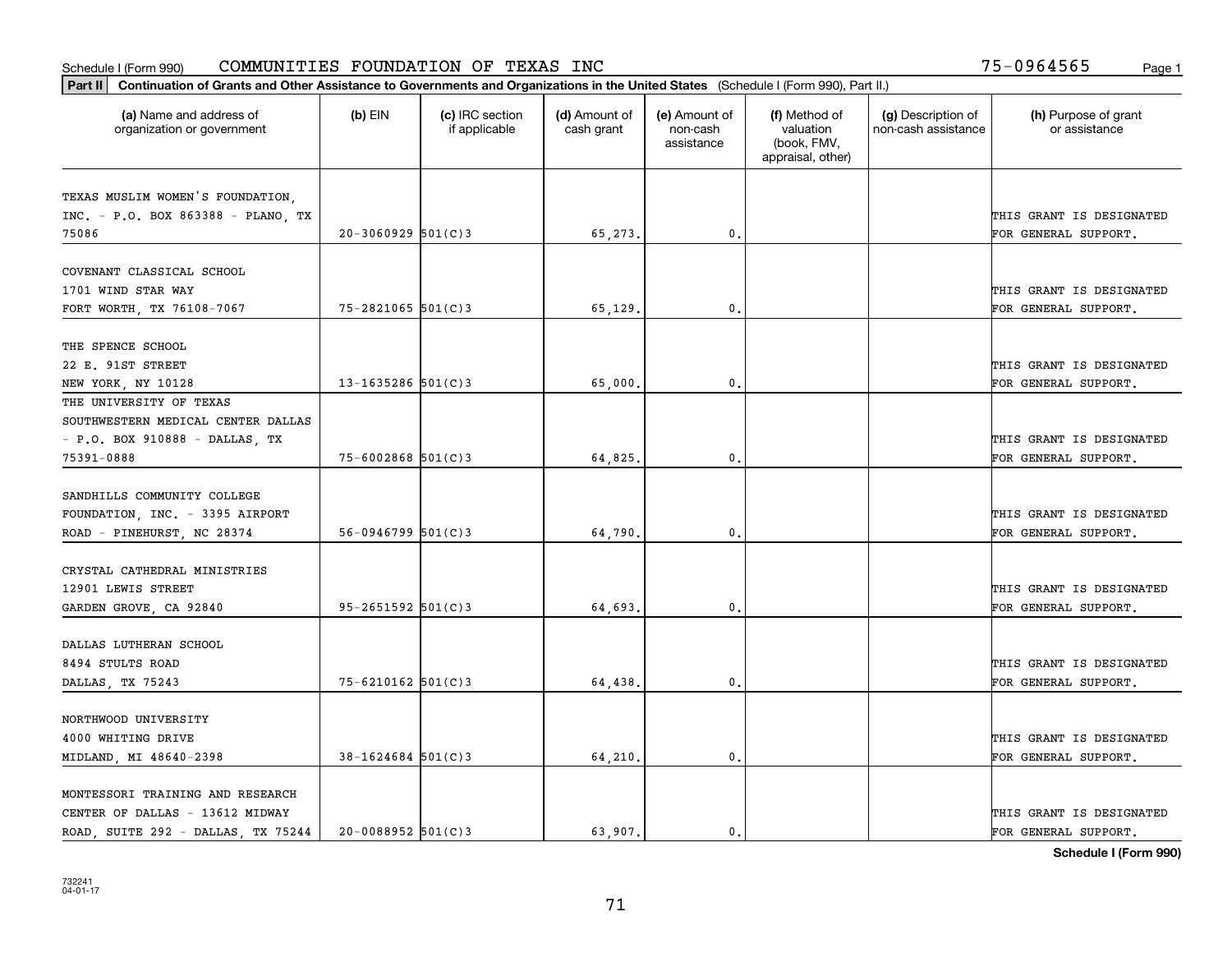| Part II   Continuation of Grants and Other Assistance to Governments and Organizations in the United States (Schedule I (Form 990), Part II.) |                        |                                  |                             |                                         |                                                                |                                           |                                       |
|-----------------------------------------------------------------------------------------------------------------------------------------------|------------------------|----------------------------------|-----------------------------|-----------------------------------------|----------------------------------------------------------------|-------------------------------------------|---------------------------------------|
| (a) Name and address of<br>organization or government                                                                                         | $(b)$ EIN              | (c) IRC section<br>if applicable | (d) Amount of<br>cash grant | (e) Amount of<br>non-cash<br>assistance | (f) Method of<br>valuation<br>(book, FMV,<br>appraisal, other) | (g) Description of<br>non-cash assistance | (h) Purpose of grant<br>or assistance |
|                                                                                                                                               |                        |                                  |                             |                                         |                                                                |                                           |                                       |
| METHODIST UNIVERSITY, INC.<br>5400 RAMSEY STREET                                                                                              |                        |                                  |                             |                                         |                                                                |                                           | THIS GRANT IS DESIGNATED              |
| FAYETTEVILLE, NC 28311-1498                                                                                                                   | $56 - 0657294$ 501(C)3 |                                  | 63,885.                     | 0.                                      |                                                                |                                           | FOR GENERAL SUPPORT.                  |
| ALZHEIMERS DISEASE AND RELATED                                                                                                                |                        |                                  |                             |                                         |                                                                |                                           |                                       |
| DISORDERS ASSOCIATION - 3001 KNOX                                                                                                             |                        |                                  |                             |                                         |                                                                |                                           |                                       |
| STREET, SUITE 200 - DALLAS, TX                                                                                                                |                        |                                  |                             |                                         |                                                                |                                           | THIS GRANT IS DESIGNATED              |
| 75205                                                                                                                                         | $75 - 2041194$ 501(C)3 |                                  | 63,483,                     | 0.                                      |                                                                |                                           | FOR GENERAL SUPPORT.                  |
|                                                                                                                                               |                        |                                  |                             |                                         |                                                                |                                           |                                       |
| IN-SYNC EXOTICS, INC.                                                                                                                         |                        |                                  |                             |                                         |                                                                |                                           |                                       |
| 3430 SKYVIEW DRIVE                                                                                                                            |                        |                                  |                             |                                         |                                                                |                                           | THIS GRANT IS DESIGNATED              |
| WYLIE, TX 75098-5776                                                                                                                          | $31 - 1726497$ 501(C)3 |                                  | 63,446.                     | $\mathbf{0}$ .                          |                                                                |                                           | FOR GENERAL SUPPORT.                  |
| <b>AUSTIN COLLEGE</b>                                                                                                                         |                        |                                  |                             |                                         |                                                                |                                           |                                       |
| OFFICE OF DEVELOPMENT 900 N. GRAND                                                                                                            |                        |                                  |                             |                                         |                                                                |                                           |                                       |
| AVENUE, SUITE 6G - SHERMAN, TX                                                                                                                |                        |                                  |                             |                                         |                                                                |                                           | THIS GRANT IS DESIGNATED              |
| 75090-4400                                                                                                                                    | $75 - 0827409$ 501(C)3 |                                  | 63,145.                     | 0.                                      |                                                                |                                           | FOR GENERAL SUPPORT.                  |
|                                                                                                                                               |                        |                                  |                             |                                         |                                                                |                                           |                                       |
| SPECIAL CAMPS FOR SPECIAL KIDS                                                                                                                |                        |                                  |                             |                                         |                                                                |                                           |                                       |
| CAMP JOHN MARC 2824 SWISS AVENUE                                                                                                              |                        |                                  |                             |                                         |                                                                |                                           | THIS GRANT IS DESIGNATED              |
| DALLAS, TX 75204                                                                                                                              | $75 - 2205242$ 501(C)3 |                                  | 62,900.                     | $\mathbf{0}$                            |                                                                |                                           | FOR GENERAL SUPPORT.                  |
|                                                                                                                                               |                        |                                  |                             |                                         |                                                                |                                           |                                       |
| CEDAR HILL SHARES, INC.                                                                                                                       |                        |                                  |                             |                                         |                                                                |                                           |                                       |
| P.O. BOX 2694                                                                                                                                 | $75 - 2486449$ 501(C)3 |                                  |                             | 0.                                      |                                                                |                                           | THIS GRANT IS DESIGNATED              |
| CEDAR HILL, TX 75106<br>JOHNSON & WALES UNIVERSITY                                                                                            |                        |                                  | 62,873.                     |                                         |                                                                |                                           | FOR GENERAL SUPPORT.                  |
|                                                                                                                                               |                        |                                  |                             |                                         |                                                                |                                           |                                       |
| TRACY FORKIN, DIRECTOR OF<br>ADVANCEMENT SERVICES OFFICE OF                                                                                   |                        |                                  |                             |                                         |                                                                |                                           | THIS GRANT IS DESIGNATED              |
| RESOURCE DEVELOPMEN                                                                                                                           | $05 - 0306206$ 501(C)3 |                                  | 62,813.                     | 0.                                      |                                                                |                                           | FOR GENERAL SUPPORT.                  |
|                                                                                                                                               |                        |                                  |                             |                                         |                                                                |                                           |                                       |
| ROCKWALL COUNTY HELPING HANDS                                                                                                                 |                        |                                  |                             |                                         |                                                                |                                           |                                       |
| P.O. BOX 375                                                                                                                                  |                        |                                  |                             |                                         |                                                                |                                           | THIS GRANT IS DESIGNATED              |
| ROCKWALL, TX 75087                                                                                                                            | 75-2402276 501(C)3     |                                  | 62,775.                     | $\mathbf{0}$ .                          |                                                                |                                           | FOR GENERAL SUPPORT.                  |
|                                                                                                                                               |                        |                                  |                             |                                         |                                                                |                                           |                                       |
| EAST DALLAS COMMUNITY ORGANIZATION                                                                                                            |                        |                                  |                             |                                         |                                                                |                                           |                                       |
| 4210 JUNIUS STREET, 5TH FLOOR                                                                                                                 |                        |                                  |                             |                                         |                                                                |                                           | THIS GRANT IS DESIGNATED              |
| DALLAS TX 75246-1429                                                                                                                          | $31 - 1513768$ 501(C)3 |                                  | 62.500.                     | $\mathbf{0}$ .                          |                                                                |                                           | FOR GENERAL SUPPORT.                  |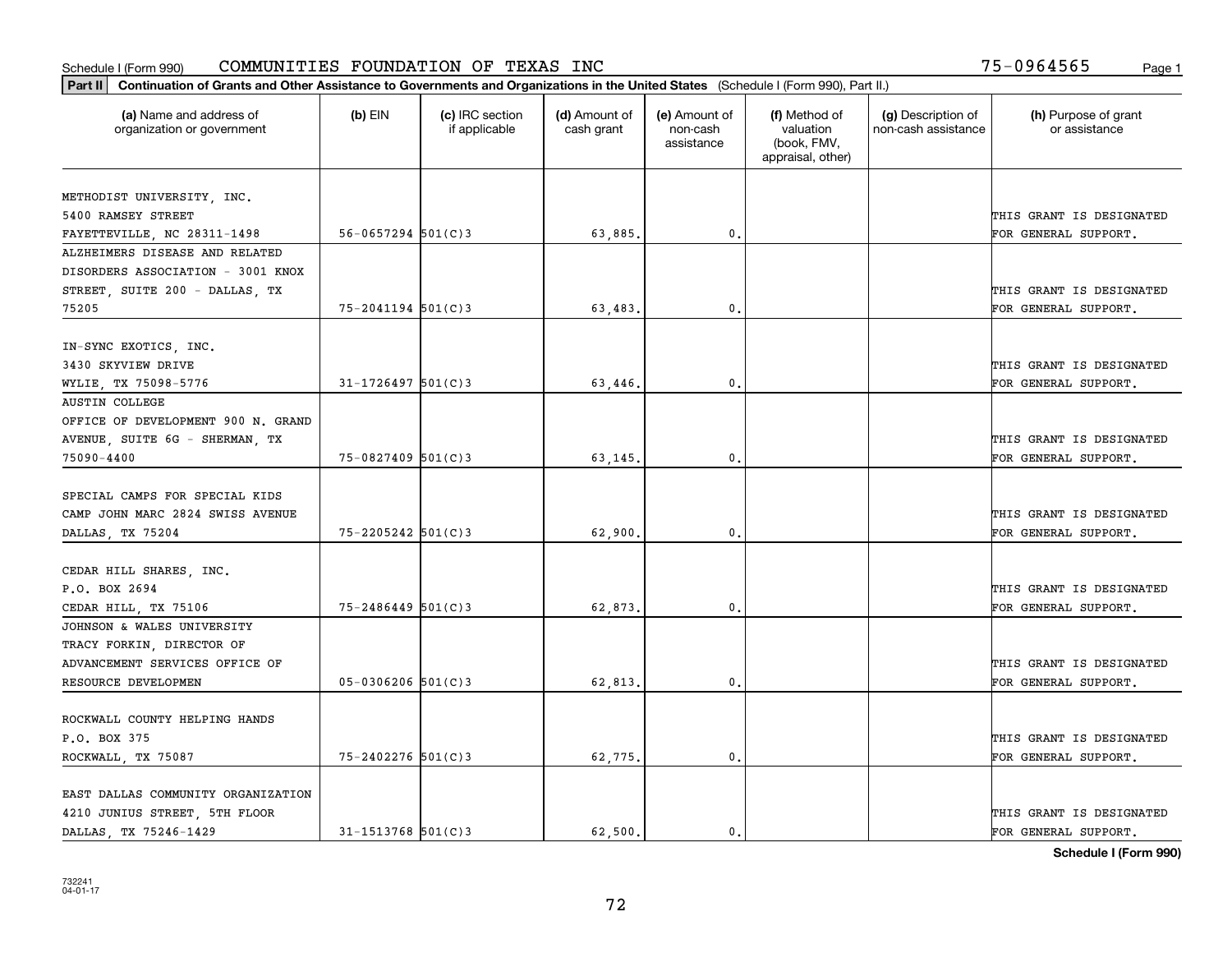| Part II   Continuation of Grants and Other Assistance to Governments and Organizations in the United States (Schedule I (Form 990), Part II.) |                        |                                  |                             |                                         |                                                                |                                           |                                       |
|-----------------------------------------------------------------------------------------------------------------------------------------------|------------------------|----------------------------------|-----------------------------|-----------------------------------------|----------------------------------------------------------------|-------------------------------------------|---------------------------------------|
| (a) Name and address of<br>organization or government                                                                                         | $(b)$ EIN              | (c) IRC section<br>if applicable | (d) Amount of<br>cash grant | (e) Amount of<br>non-cash<br>assistance | (f) Method of<br>valuation<br>(book, FMV,<br>appraisal, other) | (g) Description of<br>non-cash assistance | (h) Purpose of grant<br>or assistance |
| GIRL SCOUTS OF NORTHEAST TEXAS                                                                                                                |                        |                                  |                             |                                         |                                                                |                                           |                                       |
| 6001 SUMMERSIDE DRIVE                                                                                                                         |                        |                                  |                             |                                         |                                                                |                                           | THIS GRANT IS DESIGNATED              |
| DALLAS, TX 75252                                                                                                                              | 75-1101571 501(C)3     |                                  | 62,494.                     | 0.                                      |                                                                |                                           | FOR GENERAL SUPPORT.                  |
|                                                                                                                                               |                        |                                  |                             |                                         |                                                                |                                           |                                       |
| APARTMENT LIFE, INC.                                                                                                                          |                        |                                  |                             |                                         |                                                                |                                           |                                       |
| 610 SOUTH INDUSTRIAL BOULEVARD SUIT                                                                                                           |                        |                                  |                             |                                         |                                                                |                                           | THIS GRANT IS DESIGNATED              |
| EULESS, TX 76040                                                                                                                              | $75 - 2868621$ 501(C)3 |                                  | 61,954.                     | 0.                                      |                                                                |                                           | FOR GENERAL SUPPORT.                  |
|                                                                                                                                               |                        |                                  |                             |                                         |                                                                |                                           |                                       |
| SCOFIELD MEMORIAL CHURCH                                                                                                                      |                        |                                  |                             |                                         |                                                                |                                           |                                       |
| 7730 ABRAMS ROAD                                                                                                                              |                        |                                  |                             |                                         |                                                                |                                           | THIS GRANT IS DESIGNATED              |
| DALLAS, TX 75231                                                                                                                              | $75 - 0878551$ 501(C)3 |                                  | 61,925.                     | $\mathbf{0}$ .                          |                                                                |                                           | FOR GENERAL SUPPORT.                  |
| RAMESH RICHARD EVANGELISM AND                                                                                                                 |                        |                                  |                             |                                         |                                                                |                                           |                                       |
| CHURCH HEALTH - 17110 N. DALLAS                                                                                                               |                        |                                  |                             |                                         |                                                                |                                           |                                       |
| PARKWAY, SUITE 230 - DALLAS, TX<br>75248                                                                                                      | 75-2181879 501(C)3     |                                  |                             | $\mathbf{0}$                            |                                                                |                                           | THIS GRANT IS DESIGNATED              |
|                                                                                                                                               |                        |                                  | 61,500                      |                                         |                                                                |                                           | FOR GENERAL SUPPORT.                  |
| <b>GLADNEY CENTER</b>                                                                                                                         |                        |                                  |                             |                                         |                                                                |                                           |                                       |
| 6300 JOHN RYAN DRIVE                                                                                                                          |                        |                                  |                             |                                         |                                                                |                                           | THIS GRANT IS DESIGNATED              |
| FORT WORTH, TX 76132                                                                                                                          | 75-0917409 501(C)3     |                                  | 61,299.                     | $\mathbf{0}$                            |                                                                |                                           | FOR GENERAL SUPPORT.                  |
|                                                                                                                                               |                        |                                  |                             |                                         |                                                                |                                           |                                       |
| FIRST BAPTIST ACADEMY                                                                                                                         |                        |                                  |                             |                                         |                                                                |                                           |                                       |
| P.O. BOX 868                                                                                                                                  |                        |                                  |                             |                                         |                                                                |                                           | THIS GRANT IS DESIGNATED              |
| DALLAS, TX 75221                                                                                                                              | $75 - 1548710$ 501(C)3 |                                  | 61,169.                     | 0.                                      |                                                                |                                           | FOR GENERAL SUPPORT.                  |
|                                                                                                                                               |                        |                                  |                             |                                         |                                                                |                                           |                                       |
| COUNTY OF KENEDY, TEXAS                                                                                                                       |                        |                                  |                             |                                         |                                                                |                                           |                                       |
| 101 MALLORY STREET                                                                                                                            |                        |                                  |                             |                                         |                                                                |                                           | THIS GRANT IS DESIGNATED              |
| SARITA, TX 78385                                                                                                                              | 74-6002270 GOVERNMENT  |                                  | 61,000                      | $^{\rm 0}$ .                            |                                                                |                                           | FOR GENERAL SUPPORT.                  |
|                                                                                                                                               |                        |                                  |                             |                                         |                                                                |                                           |                                       |
| EDUCATIONAL FIRST STEPS                                                                                                                       |                        |                                  |                             |                                         |                                                                |                                           | THIS GRANT IS DESIGNATED              |
| 2815 GASTON AVENUE                                                                                                                            | $75 - 2334053$ 501(C)3 |                                  | 60,969.                     | $\mathfrak{o}$ .                        |                                                                |                                           | FOR GENERAL SUPPORT.                  |
| DALLAS, TX 75226                                                                                                                              |                        |                                  |                             |                                         |                                                                |                                           |                                       |
| BISHOP DUNNE CATHOLIC SCHOOL, INC.                                                                                                            |                        |                                  |                             |                                         |                                                                |                                           |                                       |
| 3900 RUGGED DRIVE                                                                                                                             |                        |                                  |                             |                                         |                                                                |                                           | THIS GRANT IS DESIGNATED              |
| DALLAS, TX 75224                                                                                                                              | $75 - 2883025$ 501(C)3 |                                  | 60.075.                     | $\mathbf{0}$ .                          |                                                                |                                           | FOR GENERAL SUPPORT.                  |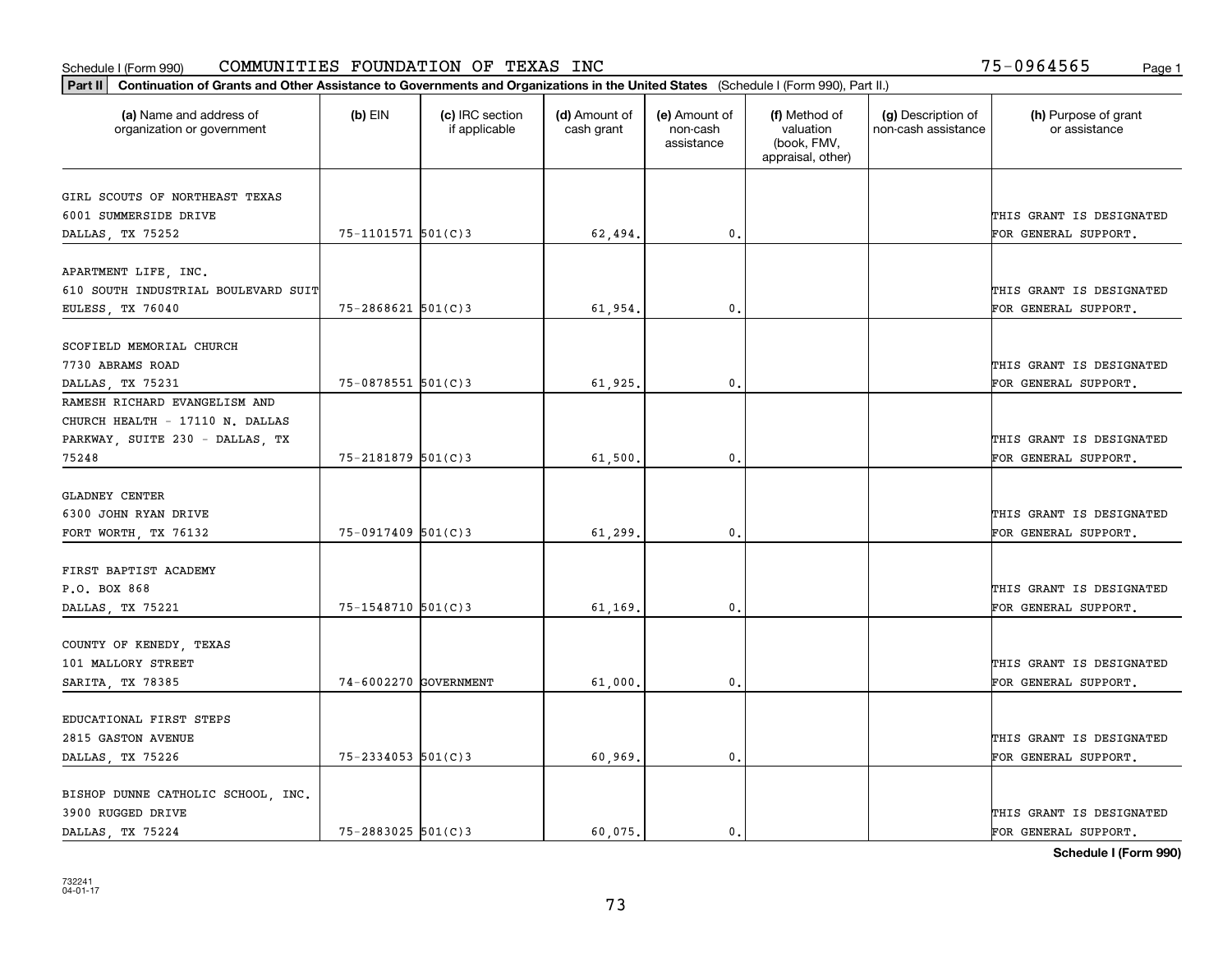| Part II   Continuation of Grants and Other Assistance to Governments and Organizations in the United States (Schedule I (Form 990), Part II.) |                         |                                  |                             |                                         |                                                                |                                           |                                                  |
|-----------------------------------------------------------------------------------------------------------------------------------------------|-------------------------|----------------------------------|-----------------------------|-----------------------------------------|----------------------------------------------------------------|-------------------------------------------|--------------------------------------------------|
| (a) Name and address of<br>organization or government                                                                                         | $(b)$ EIN               | (c) IRC section<br>if applicable | (d) Amount of<br>cash grant | (e) Amount of<br>non-cash<br>assistance | (f) Method of<br>valuation<br>(book, FMV,<br>appraisal, other) | (g) Description of<br>non-cash assistance | (h) Purpose of grant<br>or assistance            |
| CHAPMAN UNIVERSITY                                                                                                                            |                         |                                  |                             |                                         |                                                                |                                           |                                                  |
| OFFICE OF ANNUAL GIVING ONE                                                                                                                   |                         |                                  |                             |                                         |                                                                |                                           |                                                  |
| UNIVERSITY DRIVE - ORANGE, CA                                                                                                                 |                         |                                  |                             |                                         |                                                                |                                           | THIS GRANT IS DESIGNATED                         |
| 92866                                                                                                                                         | $95 - 1643992$ 501(C)3  |                                  | 60,000.                     | $\mathfrak o$ .                         |                                                                |                                           | FOR GENERAL SUPPORT.                             |
| COLORADO BAPTIST GENERAL<br>CONVENTION - 7393 S. ALTON WAY -<br>CENTENNIAL, CO 80112                                                          | $84 - 0453847$ 501(C)3  |                                  | 60,000                      | $\mathbf{0}$ .                          |                                                                |                                           | THIS GRANT IS DESIGNATED<br>FOR GENERAL SUPPORT. |
|                                                                                                                                               |                         |                                  |                             |                                         |                                                                |                                           |                                                  |
| CULVER EDUCATIONAL FOUNDATION<br>1300 ACADEMY ROAD, SUITE 153<br>CULVER, IN 46511                                                             | $35 - 0868071$ 501(C)3  |                                  | 60,000,                     | $\mathbf{0}$ .                          |                                                                |                                           | THIS GRANT IS DESIGNATED<br>FOR GENERAL SUPPORT. |
|                                                                                                                                               |                         |                                  |                             |                                         |                                                                |                                           |                                                  |
| HARMONY PUBLIC SCHOOLS                                                                                                                        |                         |                                  |                             |                                         |                                                                |                                           |                                                  |
| 9321 WEST SAM HOUSTON PARKWAY SOUTH                                                                                                           |                         |                                  |                             |                                         |                                                                |                                           | THIS GRANT IS DESIGNATED                         |
| HOUSTON, TX 77099                                                                                                                             | $76 - 0615245$ 501(C)3  |                                  | 60,000.                     | 0.                                      |                                                                |                                           | FOR GENERAL SUPPORT.                             |
| KALEIDOSCOPE YOUTH DEVELOPMENT<br>SERVICES, INC. - 12822 ROBERT E.                                                                            |                         |                                  |                             |                                         |                                                                |                                           | THIS GRANT IS DESIGNATED                         |
| LEE - HOUSTON, TX 77044                                                                                                                       | $76 - 0626934$ 501(C)3  |                                  | 60,000,                     | $\mathbf{0}$                            |                                                                |                                           | FOR GENERAL SUPPORT.                             |
| WESTMINSTER PRESBYTERIAN CHURCH                                                                                                               |                         |                                  |                             |                                         |                                                                |                                           |                                                  |
| 8200 DEVONSHIRE DR.                                                                                                                           |                         |                                  |                             |                                         |                                                                |                                           | THIS GRANT IS DESIGNATED                         |
| DALLAS, TX 75209                                                                                                                              | $75 - 6002847$ 501(C)3  |                                  | 60,000,                     | 0.                                      |                                                                |                                           | FOR GENERAL SUPPORT.                             |
| MIDLAND COLLEGE FOUNDATION, INC.                                                                                                              |                         |                                  |                             |                                         |                                                                |                                           |                                                  |
| 3600 N. GARFIELD STREET                                                                                                                       |                         |                                  |                             |                                         |                                                                |                                           | THIS GRANT IS DESIGNATED                         |
| MIDLAND, TX 79705                                                                                                                             | $23 - 7315067$ 501(C) 3 |                                  | 59,761.                     | $\mathbf{0}$ .                          |                                                                |                                           | FOR GENERAL SUPPORT.                             |
| CAMPUS CRUSADE FOR CHRIST                                                                                                                     |                         |                                  |                             |                                         |                                                                |                                           |                                                  |
| INTERNATIONAL - ATTN:                                                                                                                         |                         |                                  |                             |                                         |                                                                |                                           |                                                  |
| CONTRIBUTIONS P.O. BOX 628222 -                                                                                                               |                         |                                  |                             |                                         |                                                                |                                           | THIS GRANT IS DESIGNATED                         |
| ORLANDO, FL 32862-8222                                                                                                                        | $33 - 0863088$ 501(C) 3 |                                  | 59,450.                     | 0.                                      |                                                                |                                           | FOR GENERAL SUPPORT.                             |
|                                                                                                                                               |                         |                                  |                             |                                         |                                                                |                                           |                                                  |
| READERS 2 LEADERS                                                                                                                             |                         |                                  |                             |                                         |                                                                |                                           | THIS GRANT IS DESIGNATED                         |
| 2223 SINGLETON, SUITE 140<br>DALLAS, TX 75212                                                                                                 | $90 - 0641325$ 501(C)3  |                                  | 59.250.                     | 0.                                      |                                                                |                                           | FOR GENERAL SUPPORT.                             |
|                                                                                                                                               |                         |                                  |                             |                                         |                                                                |                                           |                                                  |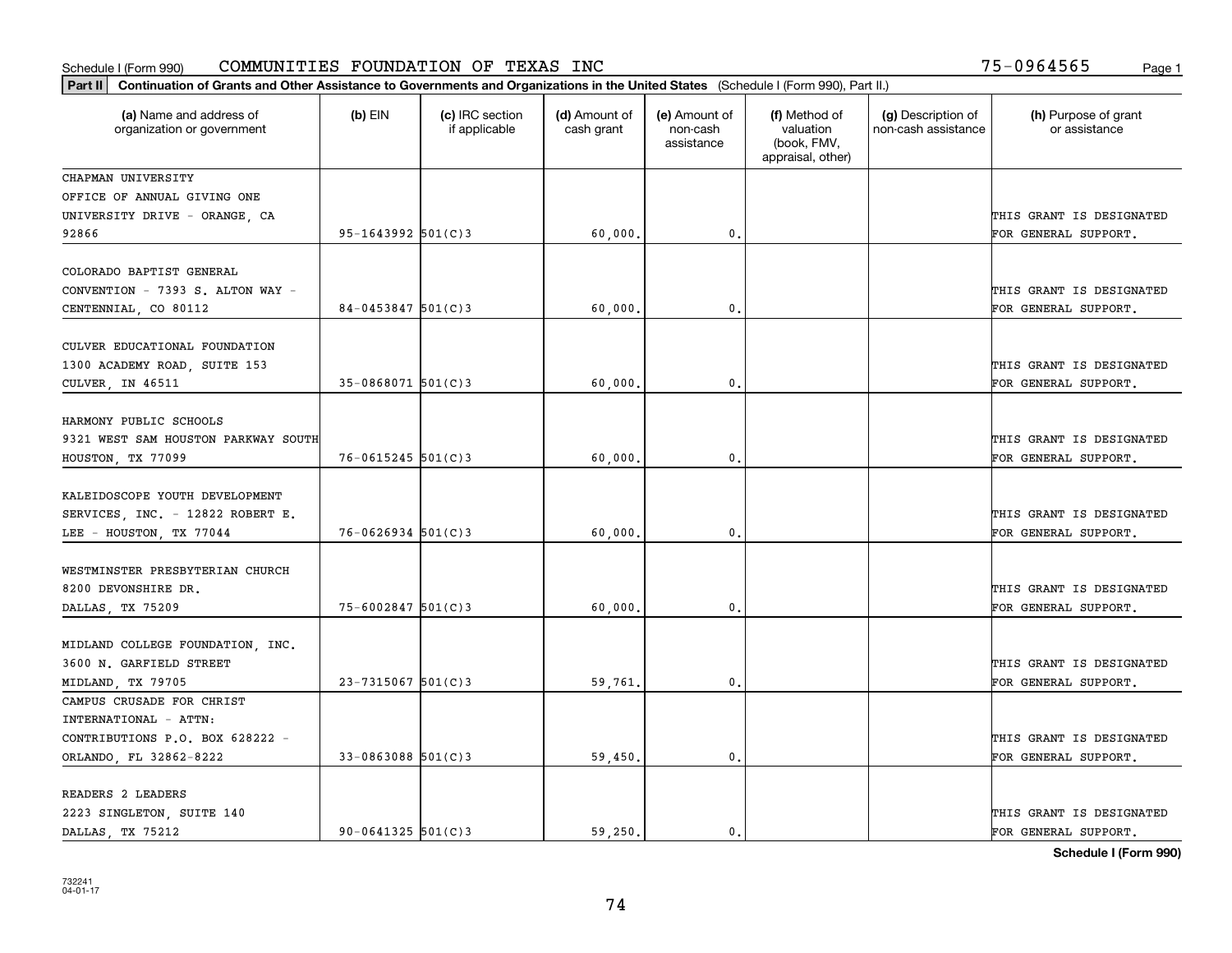| Part II   Continuation of Grants and Other Assistance to Governments and Organizations in the United States (Schedule I (Form 990), Part II.) |                        |                                  |                             |                                         |                                                                |                                           |                                       |
|-----------------------------------------------------------------------------------------------------------------------------------------------|------------------------|----------------------------------|-----------------------------|-----------------------------------------|----------------------------------------------------------------|-------------------------------------------|---------------------------------------|
| (a) Name and address of<br>organization or government                                                                                         | $(b)$ EIN              | (c) IRC section<br>if applicable | (d) Amount of<br>cash grant | (e) Amount of<br>non-cash<br>assistance | (f) Method of<br>valuation<br>(book, FMV,<br>appraisal, other) | (g) Description of<br>non-cash assistance | (h) Purpose of grant<br>or assistance |
| ORANGEFIELD INDEPENDENT SCHOOL                                                                                                                |                        |                                  |                             |                                         |                                                                |                                           |                                       |
| DISTRICT - P.O. BOX 228 -                                                                                                                     |                        |                                  |                             |                                         |                                                                |                                           | THIS GRANT IS DESIGNATED              |
| ORANGEFIELD, TX 77639                                                                                                                         | $74 - 6001839$ 501(C)3 |                                  | 59,000.                     | 0.                                      |                                                                |                                           | FOR GENERAL SUPPORT.                  |
|                                                                                                                                               |                        |                                  |                             |                                         |                                                                |                                           |                                       |
| THE CLARIDEN SCHOOL                                                                                                                           |                        |                                  |                             |                                         |                                                                |                                           |                                       |
| 100 CLARIDEN RANCH ROAD                                                                                                                       |                        |                                  |                             |                                         |                                                                |                                           | THIS GRANT IS DESIGNATED              |
| SOUTHLAKE, TX 76092                                                                                                                           | $75 - 2599601$ 501(C)3 |                                  | 58,559                      | 0.                                      |                                                                |                                           | FOR GENERAL SUPPORT.                  |
|                                                                                                                                               |                        |                                  |                             |                                         |                                                                |                                           |                                       |
| WESTWOOD SCHOOL CORP.                                                                                                                         |                        |                                  |                             |                                         |                                                                |                                           |                                       |
| 14340 PROTON ROAD                                                                                                                             |                        |                                  |                             |                                         |                                                                |                                           | THIS GRANT IS DESIGNATED              |
| DALLAS, TX 75244                                                                                                                              | $02 - 0725734$ 501(C)3 |                                  | 58,558.                     | $\mathbf{0}$                            |                                                                |                                           | FOR GENERAL SUPPORT.                  |
|                                                                                                                                               |                        |                                  |                             |                                         |                                                                |                                           |                                       |
| DUNCANVILLE OUTREACH MINISTRY                                                                                                                 |                        |                                  |                             |                                         |                                                                |                                           |                                       |
| 202 E. CHERRY STREET                                                                                                                          |                        |                                  |                             |                                         |                                                                |                                           | THIS GRANT IS DESIGNATED              |
| DUNCANVILLE, TX 75116                                                                                                                         | $75 - 2254616$ 501(C)3 |                                  | 58,026.                     | 0.                                      |                                                                |                                           | FOR GENERAL SUPPORT.                  |
|                                                                                                                                               |                        |                                  |                             |                                         |                                                                |                                           |                                       |
| THE TEACHING TRUST                                                                                                                            |                        |                                  |                             |                                         |                                                                |                                           |                                       |
| 1825 MARKET CENTER STREET, SUITE 26                                                                                                           |                        |                                  |                             |                                         |                                                                |                                           | THIS GRANT IS DESIGNATED              |
| DALLAS, TX 75207                                                                                                                              | $27 - 2485117$ 501(C)3 |                                  | 57,280.                     | $\mathbf{0}$ .                          |                                                                |                                           | FOR GENERAL SUPPORT.                  |
|                                                                                                                                               |                        |                                  |                             |                                         |                                                                |                                           |                                       |
| THE RICHARDSON SYMPHONY, INC.                                                                                                                 |                        |                                  |                             |                                         |                                                                |                                           |                                       |
| 399 W. CAMPBELL ROAD, #200A                                                                                                                   |                        |                                  |                             |                                         |                                                                |                                           | THIS GRANT IS DESIGNATED              |
| RICHARDSON, TX 75080                                                                                                                          | $75 - 1186008$ 501(C)3 |                                  | 56,682.                     | 0.                                      |                                                                |                                           | FOR GENERAL SUPPORT.                  |
|                                                                                                                                               |                        |                                  |                             |                                         |                                                                |                                           |                                       |
| CASA MANANA, INC.                                                                                                                             |                        |                                  |                             |                                         |                                                                |                                           |                                       |
| 3101 W. LANCASTER AVENUE                                                                                                                      |                        |                                  |                             |                                         |                                                                |                                           | THIS GRANT IS DESIGNATED              |
| FORT WORTH, TX 76107-3042                                                                                                                     | 75-0987585 501(C)3     |                                  | 56,541                      | 0.                                      |                                                                |                                           | FOR GENERAL SUPPORT.                  |
|                                                                                                                                               |                        |                                  |                             |                                         |                                                                |                                           |                                       |
| UPTOWN PLAYERS, INC.                                                                                                                          |                        |                                  |                             |                                         |                                                                |                                           |                                       |
| P.O. BOX 192264                                                                                                                               |                        |                                  |                             |                                         |                                                                |                                           | THIS GRANT IS DESIGNATED              |
| DALLAS, TX 75219                                                                                                                              | $36 - 4591959$ 501(C)3 |                                  | 56,539.                     | $\mathfrak{o}$ .                        |                                                                |                                           | FOR GENERAL SUPPORT.                  |
|                                                                                                                                               |                        |                                  |                             |                                         |                                                                |                                           |                                       |
| CATHOLIC DIOCESE OF FORT WORTH                                                                                                                |                        |                                  |                             |                                         |                                                                |                                           |                                       |
| 800 W. LOOP 820 SOUTH                                                                                                                         |                        |                                  |                             |                                         |                                                                |                                           | THIS GRANT IS DESIGNATED              |
| FORT WORTH, TX 76108                                                                                                                          | $23 - 7052369$ 501(C)3 |                                  | 56.382.                     | $\mathbf{0}$ .                          |                                                                |                                           | FOR GENERAL SUPPORT.                  |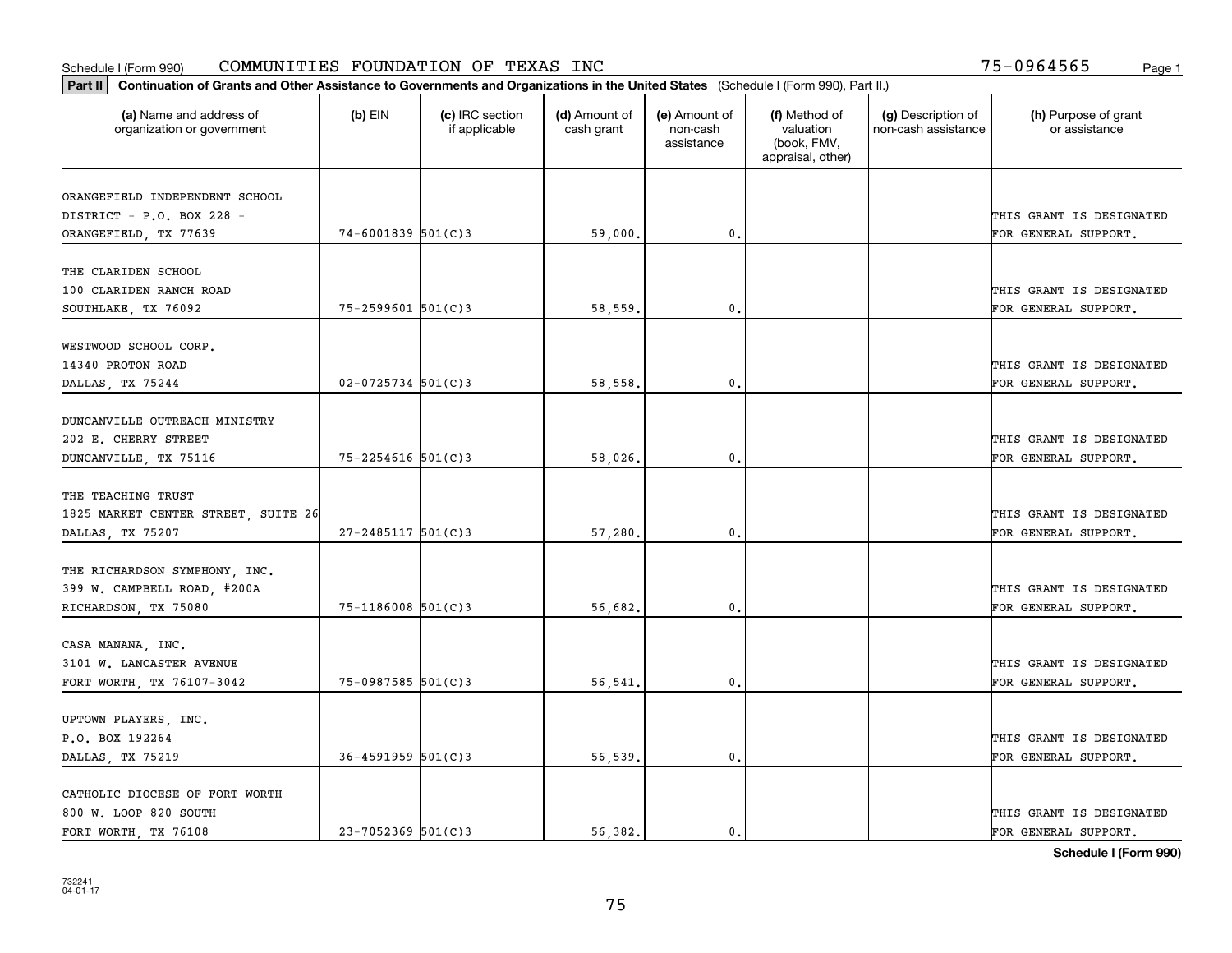| Part II   Continuation of Grants and Other Assistance to Governments and Organizations in the United States (Schedule I (Form 990), Part II.) |                          |                                  |                             |                                         |                                                                |                                           |                                       |
|-----------------------------------------------------------------------------------------------------------------------------------------------|--------------------------|----------------------------------|-----------------------------|-----------------------------------------|----------------------------------------------------------------|-------------------------------------------|---------------------------------------|
| (a) Name and address of<br>organization or government                                                                                         | $(b)$ EIN                | (c) IRC section<br>if applicable | (d) Amount of<br>cash grant | (e) Amount of<br>non-cash<br>assistance | (f) Method of<br>valuation<br>(book, FMV,<br>appraisal, other) | (g) Description of<br>non-cash assistance | (h) Purpose of grant<br>or assistance |
| MARY IMMACULATE CATHOLIC SCHOOL                                                                                                               |                          |                                  |                             |                                         |                                                                |                                           |                                       |
| 14032 DENNIS LANE                                                                                                                             |                          |                                  |                             |                                         |                                                                |                                           | THIS GRANT IS DESIGNATED              |
| FARMERS BRANCH, TX 75234                                                                                                                      | 75-1744351 501(C)3       |                                  | 56,377.                     | 0.                                      |                                                                |                                           | FOR GENERAL SUPPORT.                  |
|                                                                                                                                               |                          |                                  |                             |                                         |                                                                |                                           |                                       |
| SOUTHWEST CHRISTIAN SCHOOL, INC.                                                                                                              |                          |                                  |                             |                                         |                                                                |                                           |                                       |
| 6801 DAN DANCIGER ROAD                                                                                                                        |                          |                                  |                             |                                         |                                                                |                                           | THIS GRANT IS DESIGNATED              |
| FORT WORTH, TX 76133                                                                                                                          | 75-1305937 501(C)3       |                                  | 56,244.                     | 0.                                      |                                                                |                                           | FOR GENERAL SUPPORT.                  |
| HUNTING AND FISHING FOR ALS                                                                                                                   |                          |                                  |                             |                                         |                                                                |                                           |                                       |
| RESEARCH, INC. - 5600 LOVERS LANE,                                                                                                            |                          |                                  |                             |                                         |                                                                |                                           | THIS GRANT IS DESIGNATED              |
| #116-129 - DALLAS, TX 75209                                                                                                                   | $47 - 1006265$ 501(C)3   |                                  | 56,183.                     | $\mathbf{0}$ .                          |                                                                |                                           | FOR GENERAL SUPPORT.                  |
|                                                                                                                                               |                          |                                  |                             |                                         |                                                                |                                           |                                       |
| CRISTO REY DALLAS HIGH SCHOOL                                                                                                                 |                          |                                  |                             |                                         |                                                                |                                           |                                       |
| 1064 N. ST. AUGUSTINE                                                                                                                         |                          |                                  |                             |                                         |                                                                |                                           | THIS GRANT IS DESIGNATED              |
| DALLAS, TX 75217                                                                                                                              | $46 - 3737066$ 501(C)3   |                                  | 56,103.                     | $\mathbf{0}$                            |                                                                |                                           | FOR GENERAL SUPPORT.                  |
| CENTER FOR FURNITURE CRAFTSMANSHIP                                                                                                            |                          |                                  |                             |                                         |                                                                |                                           |                                       |
| 25 MILL STREET                                                                                                                                |                          |                                  |                             |                                         |                                                                |                                           | THIS GRANT IS DESIGNATED              |
| ROCKPORT, ME 04856                                                                                                                            | $01 - 0517984$ 501(C)3   |                                  | 55,926.                     | $\mathbf{0}$                            |                                                                |                                           | FOR GENERAL SUPPORT.                  |
|                                                                                                                                               |                          |                                  |                             |                                         |                                                                |                                           |                                       |
| BACK ON MY FEET                                                                                                                               |                          |                                  |                             |                                         |                                                                |                                           |                                       |
| P.O. BOX 631236                                                                                                                               |                          |                                  |                             |                                         |                                                                |                                           | THIS GRANT IS DESIGNATED              |
| IRVING, TX 75063                                                                                                                              | $26 - 2109809$ 501(C)3   |                                  | 55,887.                     | $\mathbf{0}$                            |                                                                |                                           | FOR GENERAL SUPPORT.                  |
|                                                                                                                                               |                          |                                  |                             |                                         |                                                                |                                           |                                       |
| DALLAS PETS ALIVE                                                                                                                             |                          |                                  |                             |                                         |                                                                |                                           |                                       |
| 3805 SHADY MEADOW DRIVE SUITE 660,                                                                                                            |                          |                                  |                             |                                         |                                                                |                                           | THIS GRANT IS DESIGNATED              |
| GRAPEVINE, TX 76051                                                                                                                           | $46 - 2768869$ 501(C)3   |                                  | 55,165.                     | $^{\rm 0}$ .                            |                                                                |                                           | FOR GENERAL SUPPORT.                  |
| AUBURN UNIVERSITY FOUNDATION                                                                                                                  |                          |                                  |                             |                                         |                                                                |                                           |                                       |
| 317 S. COLLEGE STREET                                                                                                                         |                          |                                  |                             |                                         |                                                                |                                           | THIS GRANT IS DESIGNATED              |
| AUBURN UNIVERSITY, AL 36849-5153                                                                                                              | $63 - 6022422$ $501(C)3$ |                                  | 55,000.                     | $\mathfrak{o}$ .                        |                                                                |                                           | FOR GENERAL SUPPORT.                  |
|                                                                                                                                               |                          |                                  |                             |                                         |                                                                |                                           |                                       |
| SAFE & SOUND                                                                                                                                  |                          |                                  |                             |                                         |                                                                |                                           |                                       |
| 1757 WALLER STREET                                                                                                                            |                          |                                  |                             |                                         |                                                                |                                           | THIS GRANT IS DESIGNATED              |
| SAN FRANCISCO, CA 94117                                                                                                                       | $94 - 2455072$ 501(C)3   |                                  | 55.000.                     | $\mathfrak{o}$ .                        |                                                                |                                           | FOR GENERAL SUPPORT.                  |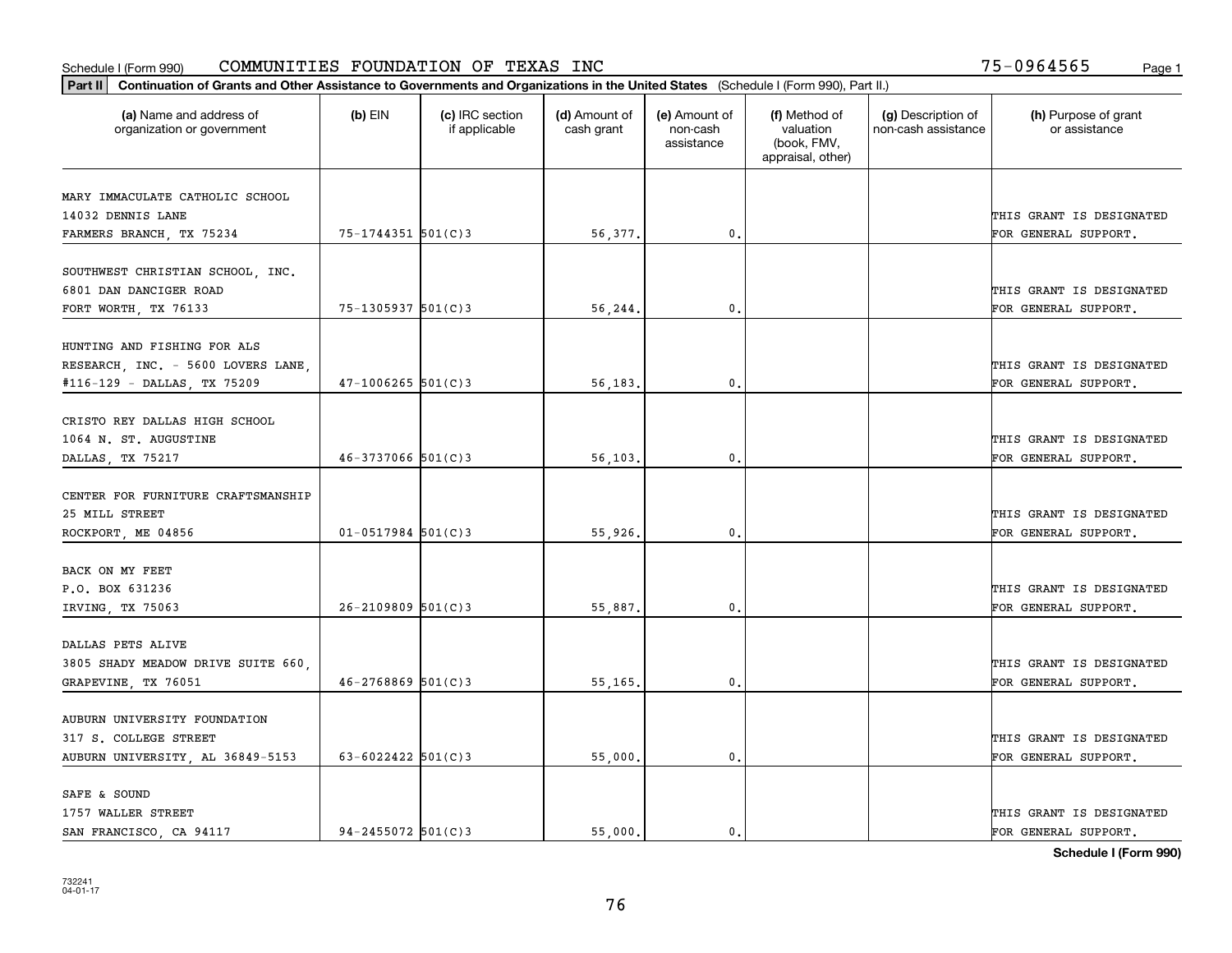|                                                       |                        |                                  |                             |                                         |                                                                | Part II   Continuation of Grants and Other Assistance to Governments and Organizations in the United States (Schedule I (Form 990), Part II.) |                                       |  |  |  |  |  |  |  |  |  |
|-------------------------------------------------------|------------------------|----------------------------------|-----------------------------|-----------------------------------------|----------------------------------------------------------------|-----------------------------------------------------------------------------------------------------------------------------------------------|---------------------------------------|--|--|--|--|--|--|--|--|--|
| (a) Name and address of<br>organization or government | $(b)$ EIN              | (c) IRC section<br>if applicable | (d) Amount of<br>cash grant | (e) Amount of<br>non-cash<br>assistance | (f) Method of<br>valuation<br>(book, FMV,<br>appraisal, other) | (g) Description of<br>non-cash assistance                                                                                                     | (h) Purpose of grant<br>or assistance |  |  |  |  |  |  |  |  |  |
| ST. ANN'S CATHOLIC CHURCH                             |                        |                                  |                             |                                         |                                                                |                                                                                                                                               |                                       |  |  |  |  |  |  |  |  |  |
| 1906 WEST TEXAS STREET                                |                        |                                  |                             |                                         |                                                                |                                                                                                                                               | THIS GRANT IS DESIGNATED              |  |  |  |  |  |  |  |  |  |
| MIDLAND, TX 79701                                     | 75-1444946 501(C)3     |                                  | 55,000.                     | $\mathbf{0}$ .                          |                                                                |                                                                                                                                               | FOR GENERAL SUPPORT.                  |  |  |  |  |  |  |  |  |  |
| STANFORD UNIVERSITY BOARD OF                          |                        |                                  |                             |                                         |                                                                |                                                                                                                                               |                                       |  |  |  |  |  |  |  |  |  |
| TRUSTEES OF THE LELAND STANFORD -                     |                        |                                  |                             |                                         |                                                                |                                                                                                                                               |                                       |  |  |  |  |  |  |  |  |  |
| STANFORD ATHLETICS 641 EAST CAMPUS                    |                        |                                  |                             |                                         |                                                                |                                                                                                                                               | THIS GRANT IS DESIGNATED              |  |  |  |  |  |  |  |  |  |
| DRIVE - STANFORD, CA 94305                            | $94 - 1156365$ 501(C)3 |                                  | 55,000,                     | 0.                                      |                                                                |                                                                                                                                               | FOR GENERAL SUPPORT.                  |  |  |  |  |  |  |  |  |  |
|                                                       |                        |                                  |                             |                                         |                                                                |                                                                                                                                               |                                       |  |  |  |  |  |  |  |  |  |
| GOLDEN RETRIEVER RESCUE OF NORTH                      |                        |                                  |                             |                                         |                                                                |                                                                                                                                               |                                       |  |  |  |  |  |  |  |  |  |
| TEXAS - P.O. BOX 670031 - DALLAS,                     |                        |                                  |                             |                                         |                                                                |                                                                                                                                               | THIS GRANT IS DESIGNATED              |  |  |  |  |  |  |  |  |  |
| TX 75367                                              | $75 - 2721349$ 501(C)3 |                                  | 54,926.                     | $\mathbf{0}$ .                          |                                                                |                                                                                                                                               | FOR GENERAL SUPPORT.                  |  |  |  |  |  |  |  |  |  |
|                                                       |                        |                                  |                             |                                         |                                                                |                                                                                                                                               |                                       |  |  |  |  |  |  |  |  |  |
| DALLAS INTERNATIONAL SCHOOL                           |                        |                                  |                             |                                         |                                                                |                                                                                                                                               |                                       |  |  |  |  |  |  |  |  |  |
| 6039 CHURCHILL WAY                                    |                        |                                  |                             |                                         |                                                                |                                                                                                                                               | THIS GRANT IS DESIGNATED              |  |  |  |  |  |  |  |  |  |
| DALLAS, TX 75230                                      | $75 - 2421413$ 501(C)3 |                                  | 54,660.                     | 0.                                      |                                                                |                                                                                                                                               | FOR GENERAL SUPPORT.                  |  |  |  |  |  |  |  |  |  |
|                                                       |                        |                                  |                             |                                         |                                                                |                                                                                                                                               |                                       |  |  |  |  |  |  |  |  |  |
| ABILITY CONNECTION                                    |                        |                                  |                             |                                         |                                                                |                                                                                                                                               |                                       |  |  |  |  |  |  |  |  |  |
| 8802 HARRY HINES BOULEVARD                            |                        |                                  |                             |                                         |                                                                |                                                                                                                                               | THIS GRANT IS DESIGNATED              |  |  |  |  |  |  |  |  |  |
| DALLAS, TX 75235                                      | 75-0875525 501(C)3     |                                  | 54,591.                     | 0.                                      |                                                                |                                                                                                                                               | FOR GENERAL SUPPORT.                  |  |  |  |  |  |  |  |  |  |
| NORTHRIDGE PRESBYTERIAN CHURCH                        |                        |                                  |                             |                                         |                                                                |                                                                                                                                               |                                       |  |  |  |  |  |  |  |  |  |
| 6920 BOB-O-LINK                                       |                        |                                  |                             |                                         |                                                                |                                                                                                                                               | THIS GRANT IS DESIGNATED              |  |  |  |  |  |  |  |  |  |
| DALLAS, TX 75214                                      | $75 - 0846305$ 501(C)3 |                                  | 54, 575.                    | 0.                                      |                                                                |                                                                                                                                               | FOR GENERAL SUPPORT.                  |  |  |  |  |  |  |  |  |  |
|                                                       |                        |                                  |                             |                                         |                                                                |                                                                                                                                               |                                       |  |  |  |  |  |  |  |  |  |
| ANTI-DEFAMATION LEAGUE                                |                        |                                  |                             |                                         |                                                                |                                                                                                                                               |                                       |  |  |  |  |  |  |  |  |  |
| 5720 LBJ FREEWAY, SUITE 120                           |                        |                                  |                             |                                         |                                                                |                                                                                                                                               | THIS GRANT IS DESIGNATED              |  |  |  |  |  |  |  |  |  |
| DALLAS, TX 75240                                      | $13 - 1818723$ 501(C)3 |                                  | 54,508.                     | 0.                                      |                                                                |                                                                                                                                               | FOR GENERAL SUPPORT.                  |  |  |  |  |  |  |  |  |  |
|                                                       |                        |                                  |                             |                                         |                                                                |                                                                                                                                               |                                       |  |  |  |  |  |  |  |  |  |
| OUR FRIENDS PLACE                                     |                        |                                  |                             |                                         |                                                                |                                                                                                                                               |                                       |  |  |  |  |  |  |  |  |  |
| 6500 GREENVILLE AVENUE, SUITE 620                     |                        |                                  |                             |                                         |                                                                |                                                                                                                                               | THIS GRANT IS DESIGNATED              |  |  |  |  |  |  |  |  |  |
| DALLAS, TX 75206                                      | 75-2077719 501(C)3     |                                  | 54,490.                     | $\mathbf{0}$ .                          |                                                                |                                                                                                                                               | FOR GENERAL SUPPORT.                  |  |  |  |  |  |  |  |  |  |
| LIFELINE SHELTER FOR FAMILIES,                        |                        |                                  |                             |                                         |                                                                |                                                                                                                                               |                                       |  |  |  |  |  |  |  |  |  |
| INC. - 123 W. MAIN STREET, SUITE                      |                        |                                  |                             |                                         |                                                                |                                                                                                                                               | THIS GRANT IS DESIGNATED              |  |  |  |  |  |  |  |  |  |
| 300 - GRAND PRAIRIE, TX 75050                         | $20 - 0337330$ 501(C)3 |                                  | 54,217.                     | $\mathbf{0}$ .                          |                                                                |                                                                                                                                               | FOR GENERAL SUPPORT.                  |  |  |  |  |  |  |  |  |  |
|                                                       |                        |                                  |                             |                                         |                                                                |                                                                                                                                               |                                       |  |  |  |  |  |  |  |  |  |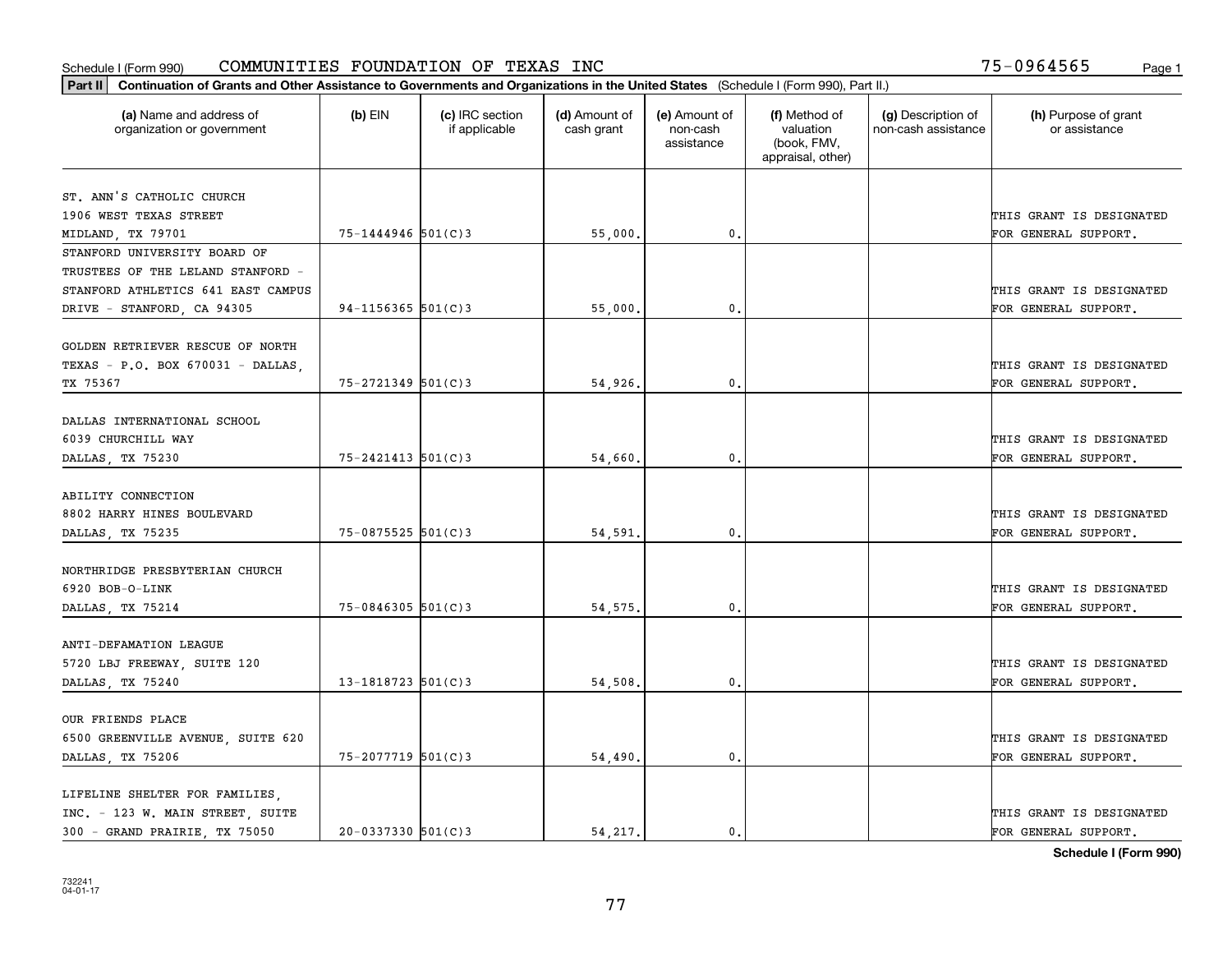|                                                       | Part II   Continuation of Grants and Other Assistance to Governments and Organizations in the United States (Schedule I (Form 990), Part II.) |                                  |                             |                                         |                                                                |                                           |                                       |  |  |  |  |
|-------------------------------------------------------|-----------------------------------------------------------------------------------------------------------------------------------------------|----------------------------------|-----------------------------|-----------------------------------------|----------------------------------------------------------------|-------------------------------------------|---------------------------------------|--|--|--|--|
| (a) Name and address of<br>organization or government | $(b)$ EIN                                                                                                                                     | (c) IRC section<br>if applicable | (d) Amount of<br>cash grant | (e) Amount of<br>non-cash<br>assistance | (f) Method of<br>valuation<br>(book, FMV,<br>appraisal, other) | (g) Description of<br>non-cash assistance | (h) Purpose of grant<br>or assistance |  |  |  |  |
|                                                       |                                                                                                                                               |                                  |                             |                                         |                                                                |                                           |                                       |  |  |  |  |
| CATHOLIC CHARITIES OF FORT WORTH,                     |                                                                                                                                               |                                  |                             |                                         |                                                                |                                           |                                       |  |  |  |  |
| INC. - P.O. BOX 15610 - FORT                          |                                                                                                                                               |                                  |                             |                                         |                                                                |                                           | THIS GRANT IS DESIGNATED              |  |  |  |  |
| WORTH, TX 76119                                       | 75-0808769 501(C)3                                                                                                                            |                                  | 54,178.                     | 0.                                      |                                                                |                                           | FOR GENERAL SUPPORT.                  |  |  |  |  |
| H.I.S. BRIDGE BUILDERS                                |                                                                                                                                               |                                  |                             |                                         |                                                                |                                           |                                       |  |  |  |  |
| 2075 W. COMMERCE STREET                               |                                                                                                                                               |                                  |                             |                                         |                                                                |                                           | THIS GRANT IS DESIGNATED              |  |  |  |  |
| DALLAS, TX 75208-8026                                 | $75 - 2596111$ $501(C)3$                                                                                                                      |                                  | 54,166.                     | 0.                                      |                                                                |                                           | FOR GENERAL SUPPORT.                  |  |  |  |  |
|                                                       |                                                                                                                                               |                                  |                             |                                         |                                                                |                                           |                                       |  |  |  |  |
| GRANT HALLIBURTON FOUNDATION, INC.                    |                                                                                                                                               |                                  |                             |                                         |                                                                |                                           |                                       |  |  |  |  |
| 6390 LBJ FREEWAY, SUITE 106                           |                                                                                                                                               |                                  |                             |                                         |                                                                |                                           | THIS GRANT IS DESIGNATED              |  |  |  |  |
| DALLAS, TX 75240                                      | $20 - 5643050$ 501(C)3                                                                                                                        |                                  | 54,164.                     | $\mathbf{0}$ .                          |                                                                |                                           | FOR GENERAL SUPPORT.                  |  |  |  |  |
|                                                       |                                                                                                                                               |                                  |                             |                                         |                                                                |                                           |                                       |  |  |  |  |
| MISSION ARLINGTON/MISSION                             |                                                                                                                                               |                                  |                             |                                         |                                                                |                                           |                                       |  |  |  |  |
| METROPLEX - 210 WEST SOUTH STREET                     |                                                                                                                                               |                                  |                             |                                         |                                                                |                                           | THIS GRANT IS DESIGNATED              |  |  |  |  |
| - ARLINGTON, TX 76010                                 | 75-2354962 501(C)3                                                                                                                            |                                  | 53,550.                     | 0.                                      |                                                                |                                           | FOR GENERAL SUPPORT.                  |  |  |  |  |
|                                                       |                                                                                                                                               |                                  |                             |                                         |                                                                |                                           |                                       |  |  |  |  |
| FOUNDATION FOR THE CALLIER CENTER                     |                                                                                                                                               |                                  |                             |                                         |                                                                |                                           |                                       |  |  |  |  |
| & COMMUNICATION DISORDERS - 1966                      |                                                                                                                                               |                                  |                             |                                         |                                                                |                                           | THIS GRANT IS DESIGNATED              |  |  |  |  |
| INWOOD ROAD - DALLAS, TX 75235                        | $75 - 6035865$ 501(C)3                                                                                                                        |                                  | 52,828                      | 0.                                      |                                                                |                                           | FOR GENERAL SUPPORT.                  |  |  |  |  |
|                                                       |                                                                                                                                               |                                  |                             |                                         |                                                                |                                           |                                       |  |  |  |  |
| DALLAS JEWISH COALITION, INC. DBA,                    |                                                                                                                                               |                                  |                             |                                         |                                                                |                                           |                                       |  |  |  |  |
| VOGEL ALCOVE - PO BOX 150948 -                        |                                                                                                                                               |                                  |                             |                                         |                                                                |                                           | THIS GRANT IS DESIGNATED              |  |  |  |  |
| DALLAS, TX 75315                                      | $75 - 2133827$ 501(C)3                                                                                                                        |                                  | 52,508.                     | 0.                                      |                                                                |                                           | FOR GENERAL SUPPORT.                  |  |  |  |  |
| NORTHWESTERN UNIVERSITY                               |                                                                                                                                               |                                  |                             |                                         |                                                                |                                           |                                       |  |  |  |  |
| ALUMNI RELATIONS AND DEVELOPMENT                      |                                                                                                                                               |                                  |                             |                                         |                                                                |                                           |                                       |  |  |  |  |
| 1201 DAVIS STREET - EVANSTON, IL                      |                                                                                                                                               |                                  |                             |                                         |                                                                |                                           | THIS GRANT IS DESIGNATED              |  |  |  |  |
| 60208                                                 | $36 - 2167817$ 501(C)3                                                                                                                        |                                  | 52,500.                     | $\mathbf{0}$ .                          |                                                                |                                           | FOR GENERAL SUPPORT.                  |  |  |  |  |
|                                                       |                                                                                                                                               |                                  |                             |                                         |                                                                |                                           |                                       |  |  |  |  |
| TRINITY VALLEY SCHOOL                                 |                                                                                                                                               |                                  |                             |                                         |                                                                |                                           |                                       |  |  |  |  |
| 7500 DUTCH BRANCH ROAD                                |                                                                                                                                               |                                  |                             |                                         |                                                                |                                           | THIS GRANT IS DESIGNATED              |  |  |  |  |
| FORT WORTH, TX 76132                                  | 75-1099126 501(C)3                                                                                                                            |                                  | 52,274.                     | 0.                                      |                                                                |                                           | FOR GENERAL SUPPORT.                  |  |  |  |  |
|                                                       |                                                                                                                                               |                                  |                             |                                         |                                                                |                                           |                                       |  |  |  |  |
| COMMON UNITY, INC.                                    |                                                                                                                                               |                                  |                             |                                         |                                                                |                                           |                                       |  |  |  |  |
| 5801 W. PLANO PARKWAY                                 |                                                                                                                                               |                                  |                             |                                         |                                                                |                                           | THIS GRANT IS DESIGNATED              |  |  |  |  |
| PLANO, TX 75093                                       | $27 - 1883333$ 501(C)3                                                                                                                        |                                  | 52.272.                     | $\mathbf{0}$ .                          |                                                                |                                           | FOR GENERAL SUPPORT.                  |  |  |  |  |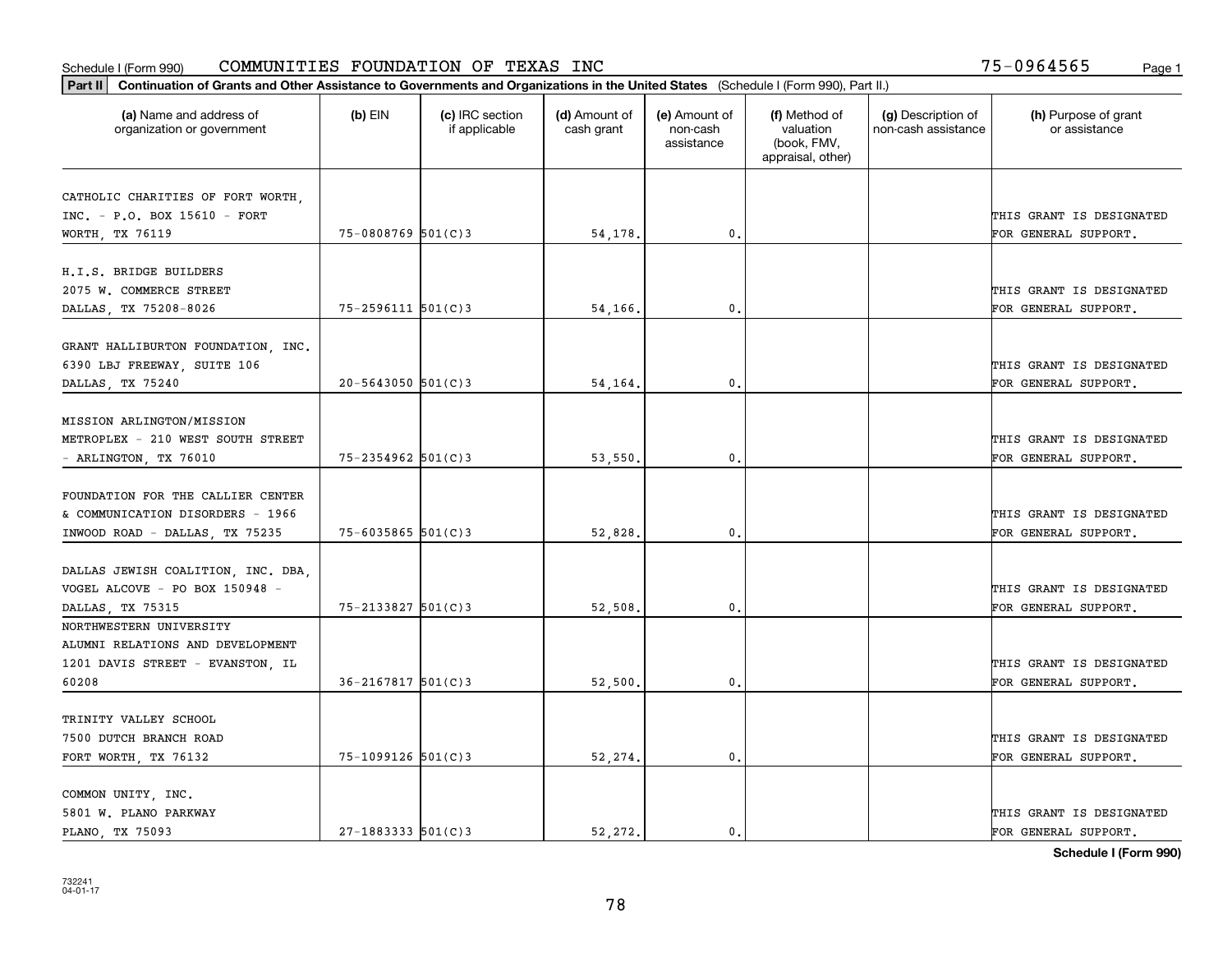| Part II   Continuation of Grants and Other Assistance to Governments and Organizations in the United States (Schedule I (Form 990), Part II.) |                          |                                  |                             |                                         |                                                                |                                           |                                                  |
|-----------------------------------------------------------------------------------------------------------------------------------------------|--------------------------|----------------------------------|-----------------------------|-----------------------------------------|----------------------------------------------------------------|-------------------------------------------|--------------------------------------------------|
| (a) Name and address of<br>organization or government                                                                                         | $(b)$ EIN                | (c) IRC section<br>if applicable | (d) Amount of<br>cash grant | (e) Amount of<br>non-cash<br>assistance | (f) Method of<br>valuation<br>(book, FMV,<br>appraisal, other) | (g) Description of<br>non-cash assistance | (h) Purpose of grant<br>or assistance            |
| UNIVERSITY OF TEXAS AT DALLAS                                                                                                                 |                          |                                  |                             |                                         |                                                                |                                           |                                                  |
| OFFICE OF DEVELOPMENT AND ALUMNI                                                                                                              |                          |                                  |                             |                                         |                                                                |                                           |                                                  |
| RELATIONS P.O. BOX 830688, SPN10 -                                                                                                            |                          |                                  |                             |                                         |                                                                |                                           | THIS GRANT IS DESIGNATED                         |
| <b>RICHARDS</b>                                                                                                                               | 75-1305566 501(C)3       |                                  | 52,218.                     | 0.                                      |                                                                |                                           | FOR GENERAL SUPPORT.                             |
| CLEAR CREEK INDEPENDENT SCHOOL<br>DISTRICT - 2425 EAST MAIN STREET -                                                                          |                          |                                  |                             |                                         |                                                                |                                           | THIS GRANT IS DESIGNATED                         |
| LEAGUE CITY, TX 77573                                                                                                                         | 74-6001592 501(C)3       |                                  | 52,000                      | $\mathbf{0}$                            |                                                                |                                           | FOR GENERAL SUPPORT.                             |
| JUNIOR LEAGUE OF DALLAS, INC.<br>8003 INWOOD ROAD<br>DALLAS, TX 75209-3335                                                                    | $75 - 1004680$ 501(C)3   |                                  | 51,938.                     | $\mathbf{0}$ .                          |                                                                |                                           | THIS GRANT IS DESIGNATED<br>FOR GENERAL SUPPORT. |
|                                                                                                                                               |                          |                                  |                             |                                         |                                                                |                                           |                                                  |
| MONTESSORI ADVANCEMENT                                                                                                                        |                          |                                  |                             |                                         |                                                                |                                           |                                                  |
| ORGANIZATION - 3420 CLAYTON ROAD                                                                                                              |                          |                                  |                             |                                         |                                                                |                                           | THIS GRANT IS DESIGNATED                         |
| EAST - FORT WORTH, TX 76116                                                                                                                   | $86 - 1175341$ 501(C)3   |                                  | 51,589                      | $\mathbf{0}$                            |                                                                |                                           | FOR GENERAL SUPPORT.                             |
| PRESTONWOOD CARING PEOPLE NETWORK<br>690 W. CAMPBELL ROAD, SUITE 150                                                                          |                          |                                  |                             |                                         |                                                                |                                           | THIS GRANT IS DESIGNATED                         |
| DALLAS, TX 75080                                                                                                                              | $75 - 2891044$ 501(C)3   |                                  | 51,534                      | 0.                                      |                                                                |                                           | FOR GENERAL SUPPORT.                             |
| LIVING HOPE MINISTRIES, INC.<br>P.O. BOX 2239                                                                                                 |                          |                                  |                             |                                         |                                                                |                                           | THIS GRANT IS DESIGNATED                         |
| ARLINGTON, TX 76004                                                                                                                           | $75 - 2612813$ $501(C)3$ |                                  | 51,423                      | $\mathbf{0}$                            |                                                                |                                           | FOR GENERAL SUPPORT.                             |
| TRINITY HABITAT FOR HUMANITY<br>9333 N. NORMANDALE STREET                                                                                     |                          |                                  |                             |                                         |                                                                |                                           | THIS GRANT IS DESIGNATED                         |
| FORT WORTH, TX 76116                                                                                                                          | 75-2239189 501(C)3       |                                  | 51,151                      | $\mathbf{0}$ .                          |                                                                |                                           | FOR GENERAL SUPPORT.                             |
| COMPUTERS FOR THE BLIND<br>1201 S. SHERMAN STREET, SUITE 204                                                                                  |                          |                                  |                             |                                         |                                                                |                                           | THIS GRANT IS DESIGNATED                         |
| RICHARDSON, TX 75081                                                                                                                          | $75 - 2241227$ 501(C)3   |                                  | 51,092.                     | $\mathbf{0}$                            |                                                                |                                           | FOR GENERAL SUPPORT.                             |
| WILKINSON CENTER<br>P.O. BOX 720248<br>DALLAS TX 75372-0248                                                                                   | $75 - 2712117$ 501(C)3   |                                  | 50.961.                     | 0.                                      |                                                                |                                           | THIS GRANT IS DESIGNATED<br>FOR GENERAL SUPPORT. |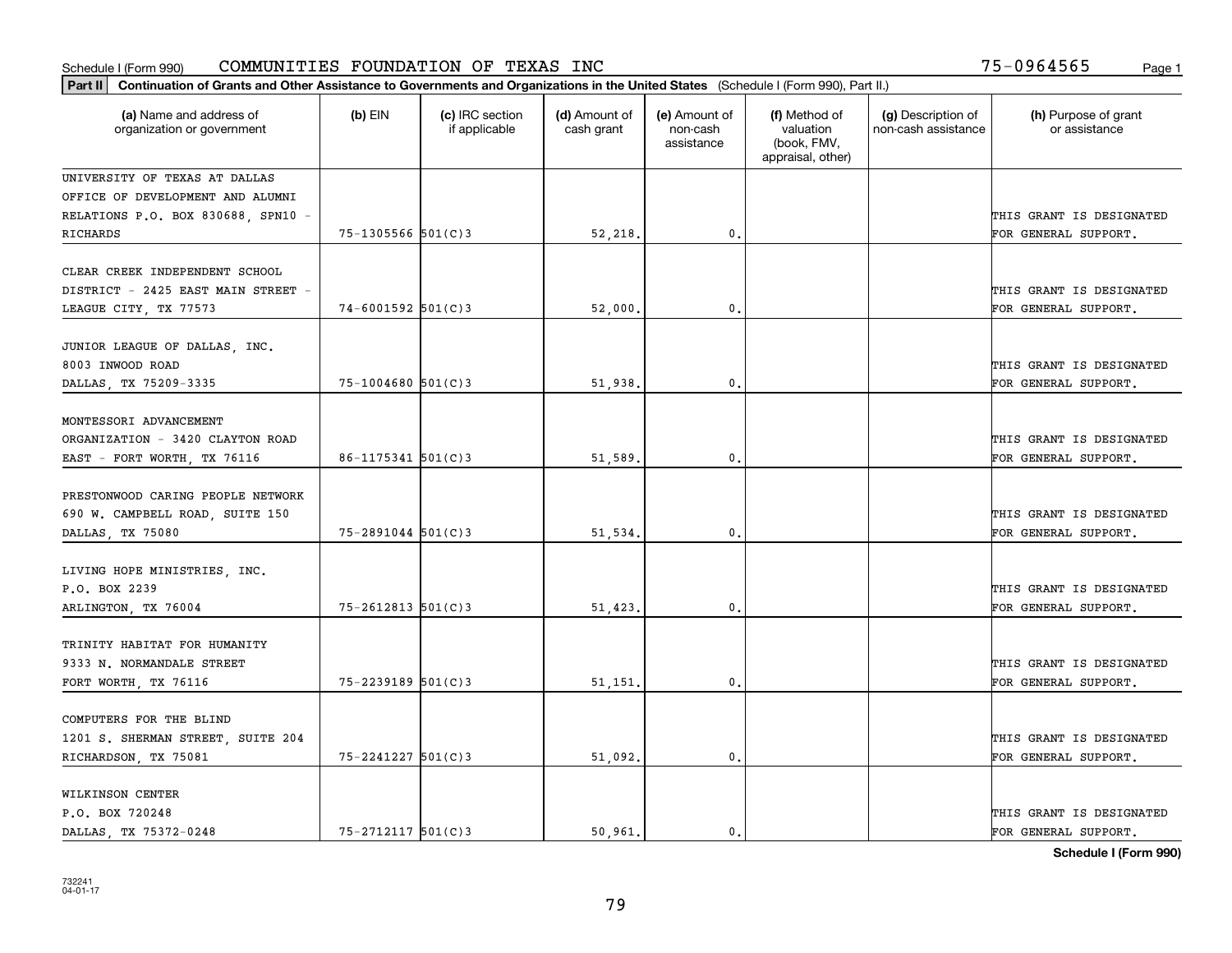| Part II   Continuation of Grants and Other Assistance to Governments and Organizations in the United States (Schedule I (Form 990), Part II.) |                          |                                  |                             |                                         |                                                                |                                           |                                       |
|-----------------------------------------------------------------------------------------------------------------------------------------------|--------------------------|----------------------------------|-----------------------------|-----------------------------------------|----------------------------------------------------------------|-------------------------------------------|---------------------------------------|
| (a) Name and address of<br>organization or government                                                                                         | $(b)$ EIN                | (c) IRC section<br>if applicable | (d) Amount of<br>cash grant | (e) Amount of<br>non-cash<br>assistance | (f) Method of<br>valuation<br>(book, FMV,<br>appraisal, other) | (g) Description of<br>non-cash assistance | (h) Purpose of grant<br>or assistance |
| E. A. YOUNG ACADEMY                                                                                                                           |                          |                                  |                             |                                         |                                                                |                                           |                                       |
| 8521 DAVIS BOULEVARD                                                                                                                          |                          |                                  |                             |                                         |                                                                |                                           | THIS GRANT IS DESIGNATED              |
| NORTH RICHLAND HILLS, TX 76182                                                                                                                | $45 - 3930852$ 501(C)3   |                                  | 50,878.                     | 0.                                      |                                                                |                                           | FOR GENERAL SUPPORT.                  |
|                                                                                                                                               |                          |                                  |                             |                                         |                                                                |                                           |                                       |
| DALLAS ARTS DISTRICT FOUNDATION                                                                                                               |                          |                                  |                             |                                         |                                                                |                                           |                                       |
| 750 N. ST. PAUL STREET BOX #45, SUI                                                                                                           |                          |                                  |                             |                                         |                                                                |                                           | THIS GRANT IS DESIGNATED              |
| DALLAS, TX 75201                                                                                                                              | $75 - 1970472$ 501(C)3   |                                  | 50,501                      | 0.                                      |                                                                |                                           | FOR GENERAL SUPPORT.                  |
|                                                                                                                                               |                          |                                  |                             |                                         |                                                                |                                           |                                       |
| ARANSAS COUNTY INDEPENDENT SCHOOL                                                                                                             |                          |                                  |                             |                                         |                                                                |                                           |                                       |
| DISTRICT - P.O. BOX 195 -                                                                                                                     |                          |                                  |                             |                                         |                                                                |                                           | THIS GRANT IS DESIGNATED              |
| ROCKPORT, TX 78381                                                                                                                            | $74 - 6002971$ 501(C)3   |                                  | 50,433.                     | $\mathbf 0$ .                           |                                                                |                                           | FOR GENERAL SUPPORT.                  |
|                                                                                                                                               |                          |                                  |                             |                                         |                                                                |                                           |                                       |
| ADAPTIVE SPORTS CENTER OF CRESTED                                                                                                             |                          |                                  |                             |                                         |                                                                |                                           |                                       |
| BUTTE, INC. - P.O. BOX 1639 -                                                                                                                 |                          |                                  |                             |                                         |                                                                |                                           | THIS GRANT IS DESIGNATED              |
| CRESTED BUTTE, CO 81224                                                                                                                       | $84-1063447$ 501(C)3     |                                  | 50,000                      | 0.                                      |                                                                |                                           | FOR GENERAL SUPPORT.                  |
| ASOCIACION IGLESIA EVANGELICA                                                                                                                 |                          |                                  |                             |                                         |                                                                |                                           |                                       |
| METODISTA DE COSTA RICA - DEL                                                                                                                 |                          |                                  |                             |                                         |                                                                |                                           |                                       |
| BURGER KING DE TIBAS 100 M ESTE,                                                                                                              |                          |                                  |                             |                                         |                                                                |                                           | THIS GRANT IS DESIGNATED              |
| 150 SUR - SAN JUAN DE TICAS, SAN                                                                                                              |                          |                                  | 50,000                      | 0                                       |                                                                |                                           | FOR GENERAL SUPPORT.                  |
|                                                                                                                                               |                          |                                  |                             |                                         |                                                                |                                           |                                       |
| <b>AUSTIN FILM SOCIETY</b>                                                                                                                    |                          |                                  |                             |                                         |                                                                |                                           |                                       |
| 1901 E. 51ST STREET                                                                                                                           |                          |                                  |                             |                                         |                                                                |                                           | THIS GRANT IS DESIGNATED              |
| AUSTIN, TX 78723                                                                                                                              | $74 - 2433823$ 501(C)3   |                                  | 50,000,                     | $\mathbf{0}$                            |                                                                |                                           | FOR GENERAL SUPPORT.                  |
|                                                                                                                                               |                          |                                  |                             |                                         |                                                                |                                           |                                       |
| BOYS & GIRLS CLUB OF ENNIS                                                                                                                    |                          |                                  |                             |                                         |                                                                |                                           |                                       |
| 1211 S. CLAY STREET                                                                                                                           |                          |                                  |                             |                                         |                                                                |                                           | THIS GRANT IS DESIGNATED              |
| ENNIS, TX 75119-6416                                                                                                                          | 75-2746070 501(C)3       |                                  | 50,000                      | $\mathbf{0}$ .                          |                                                                |                                           | FOR GENERAL SUPPORT.                  |
|                                                                                                                                               |                          |                                  |                             |                                         |                                                                |                                           |                                       |
| FOOD ALLERGY RESEARCH & EDUCATION                                                                                                             |                          |                                  |                             |                                         |                                                                |                                           |                                       |
| 515 MADISON AVENUE, SUITE 1912                                                                                                                |                          |                                  |                             |                                         |                                                                |                                           | THIS GRANT IS DESIGNATED              |
| NEW YORK, NY 10022                                                                                                                            | $13 - 3905508$ $501(C)3$ |                                  | 50,000.                     | $\mathfrak{o}$ .                        |                                                                |                                           | FOR GENERAL SUPPORT.                  |
|                                                                                                                                               |                          |                                  |                             |                                         |                                                                |                                           |                                       |
| HEALTH ALLIANCE FOR AUSTIN                                                                                                                    |                          |                                  |                             |                                         |                                                                |                                           |                                       |
| MUSICIANS - P.O. BOX 301496 -                                                                                                                 |                          |                                  |                             |                                         |                                                                |                                           | THIS GRANT IS DESIGNATED              |
| AUSTIN, TX 78703                                                                                                                              | $80 - 0147620$ 501(C)3   |                                  | 50.000.                     | $\mathfrak{o}$ .                        |                                                                |                                           | FOR GENERAL SUPPORT.                  |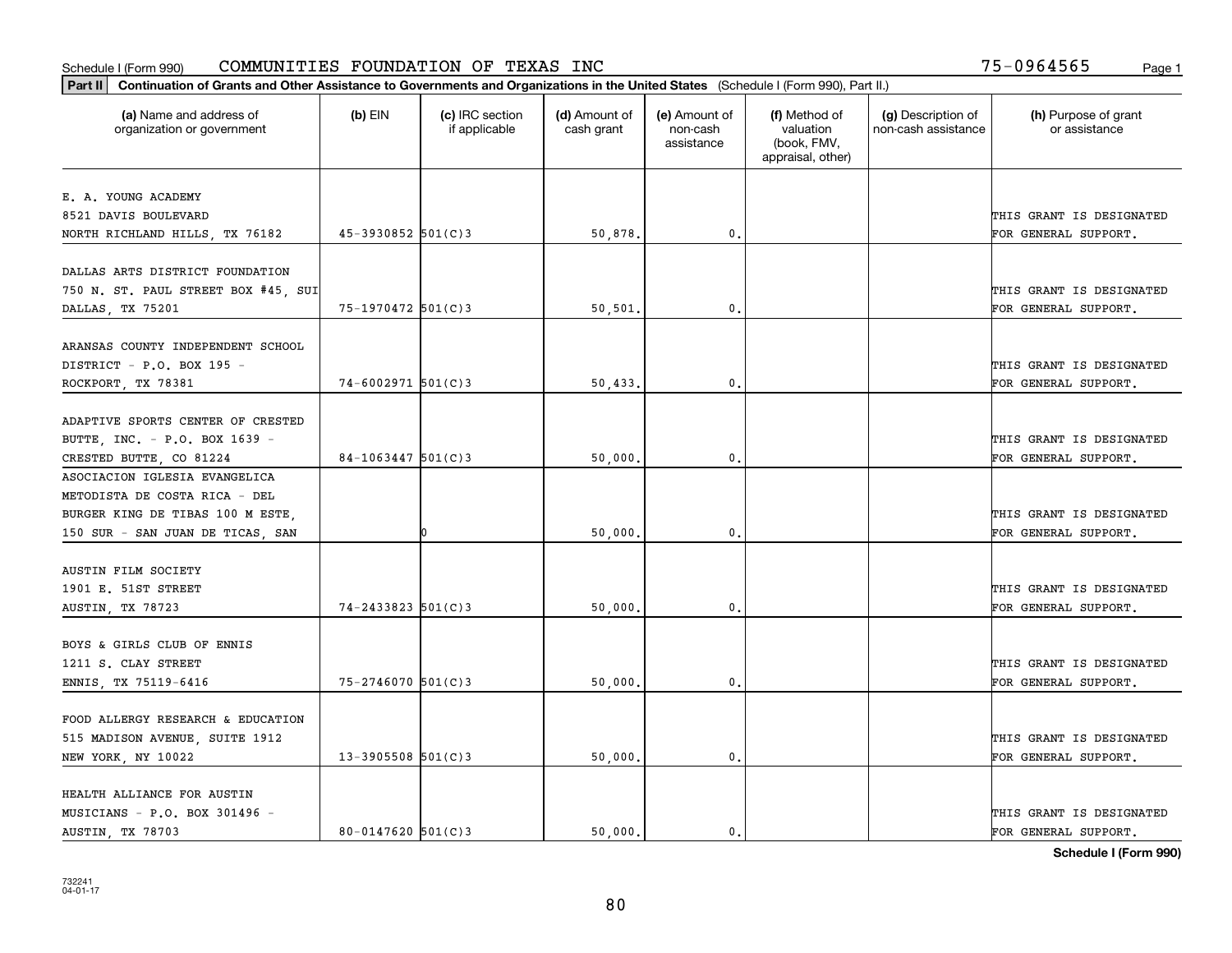| Part II   Continuation of Grants and Other Assistance to Governments and Organizations in the United States (Schedule I (Form 990), Part II.) |                          |                                  |                             |                                         |                                                                |                                           |                                       |
|-----------------------------------------------------------------------------------------------------------------------------------------------|--------------------------|----------------------------------|-----------------------------|-----------------------------------------|----------------------------------------------------------------|-------------------------------------------|---------------------------------------|
| (a) Name and address of<br>organization or government                                                                                         | $(b)$ EIN                | (c) IRC section<br>if applicable | (d) Amount of<br>cash grant | (e) Amount of<br>non-cash<br>assistance | (f) Method of<br>valuation<br>(book, FMV,<br>appraisal, other) | (g) Description of<br>non-cash assistance | (h) Purpose of grant<br>or assistance |
|                                                                                                                                               |                          |                                  |                             |                                         |                                                                |                                           |                                       |
| MISSION HOUSE, INC.<br>800 SHETTER AVENUE                                                                                                     |                          |                                  |                             |                                         |                                                                |                                           | THIS GRANT IS DESIGNATED              |
|                                                                                                                                               | $59 - 3376704$ 501(C)3   |                                  |                             | $\mathbf{0}$ .                          |                                                                |                                           |                                       |
| JACKSONVILLE BEACH, FL 32250                                                                                                                  |                          |                                  | 50,000                      |                                         |                                                                |                                           | FOR GENERAL SUPPORT.                  |
| NATIONAL GEOGRAPHIC SOCIETY                                                                                                                   |                          |                                  |                             |                                         |                                                                |                                           |                                       |
| 1145 17TH STREET NW                                                                                                                           |                          |                                  |                             |                                         |                                                                |                                           | THIS GRANT IS DESIGNATED              |
| WASHINGTON, DC 20036                                                                                                                          | 53-0193519 $501(C)$ 3    |                                  | 50,000                      | 0.                                      |                                                                |                                           | FOR GENERAL SUPPORT.                  |
|                                                                                                                                               |                          |                                  |                             |                                         |                                                                |                                           |                                       |
| ROOM TO READ                                                                                                                                  |                          |                                  |                             |                                         |                                                                |                                           |                                       |
| 456 CALIFORNIA STREET, SUITE 1000                                                                                                             |                          |                                  |                             |                                         |                                                                |                                           | THIS GRANT IS DESIGNATED              |
| SAN FRANCISCO, CA 94104                                                                                                                       | $91 - 2003533$ $501(C)3$ |                                  | 50,000                      | 0.                                      |                                                                |                                           | FOR GENERAL SUPPORT.                  |
| SONGWRITINGWITH: SOLDIERS                                                                                                                     |                          |                                  |                             |                                         |                                                                |                                           |                                       |
| BARTON OAKS PLAZA 2 901 S. MOPAC                                                                                                              |                          |                                  |                             |                                         |                                                                |                                           |                                       |
| EXPRESSWAY, SUITE 225 - AUSTIN, TX                                                                                                            |                          |                                  |                             |                                         |                                                                |                                           | THIS GRANT IS DESIGNATED              |
|                                                                                                                                               |                          |                                  |                             |                                         |                                                                |                                           |                                       |
| 78746                                                                                                                                         | $26 - 1626709$ 501(C)3   |                                  | 50,000                      | 0.                                      |                                                                |                                           | FOR GENERAL SUPPORT.                  |
| TEXAS HEARING AND SERVICE DOGS,                                                                                                               |                          |                                  |                             |                                         |                                                                |                                           |                                       |
| INC. - 4925 BELL SPRINGS ROAD -                                                                                                               |                          |                                  |                             |                                         |                                                                |                                           | THIS GRANT IS DESIGNATED              |
|                                                                                                                                               | $76 - 0260567$ 501(C)3   |                                  |                             |                                         |                                                                |                                           |                                       |
| DRIPPING SPRINGS, TX 78620                                                                                                                    |                          |                                  | 50,000                      | 0.                                      |                                                                |                                           | FOR GENERAL SUPPORT.                  |
| THE EPISCOPAL CHURCH OF THE GOOD                                                                                                              |                          |                                  |                             |                                         |                                                                |                                           |                                       |
| SHEPHERD - 3201 WINDSOR ROAD -                                                                                                                |                          |                                  |                             |                                         |                                                                |                                           | THIS GRANT IS DESIGNATED              |
| AUSTIN, TX 78703                                                                                                                              | $74 - 1238449$ 501(C)3   |                                  | 50,000                      | 0.                                      |                                                                |                                           | FOR GENERAL SUPPORT.                  |
|                                                                                                                                               |                          |                                  |                             |                                         |                                                                |                                           |                                       |
| UNITY CHURCH OF CHRISTIANITY                                                                                                                  |                          |                                  |                             |                                         |                                                                |                                           |                                       |
| 2929 UNITY DRIVE                                                                                                                              |                          |                                  |                             |                                         |                                                                |                                           | THIS GRANT IS DESIGNATED              |
| HOUSTON, TX 77057                                                                                                                             | $74 - 1285099$ 501(C)3   |                                  | 50,000                      | 0.                                      |                                                                |                                           | FOR GENERAL SUPPORT.                  |
|                                                                                                                                               |                          |                                  |                             |                                         |                                                                |                                           |                                       |
| VIRGINIA STUDENT AID FOUNDATION                                                                                                               |                          |                                  |                             |                                         |                                                                |                                           |                                       |
| P.O. BOX 400833                                                                                                                               |                          |                                  |                             |                                         |                                                                |                                           | THIS GRANT IS DESIGNATED              |
|                                                                                                                                               | $54-0517188$ 501(C)3     |                                  |                             | 0.                                      |                                                                |                                           | FOR GENERAL SUPPORT.                  |
| CHARLOTTESVILLE, VA 22904                                                                                                                     |                          |                                  | 50,000                      |                                         |                                                                |                                           |                                       |
| YOUTH ENTREPRENEURS, INC.                                                                                                                     |                          |                                  |                             |                                         |                                                                |                                           |                                       |
| 4111 EAST 37TH STREET NORTH, SUITE                                                                                                            |                          |                                  |                             |                                         |                                                                |                                           | THIS GRANT IS DESIGNATED              |
| WICHITA, KS 67220                                                                                                                             | $48 - 1187886$ 501(C)3   |                                  | 50,000.                     | 0.                                      |                                                                |                                           | FOR GENERAL SUPPORT.                  |
|                                                                                                                                               |                          |                                  |                             |                                         |                                                                |                                           |                                       |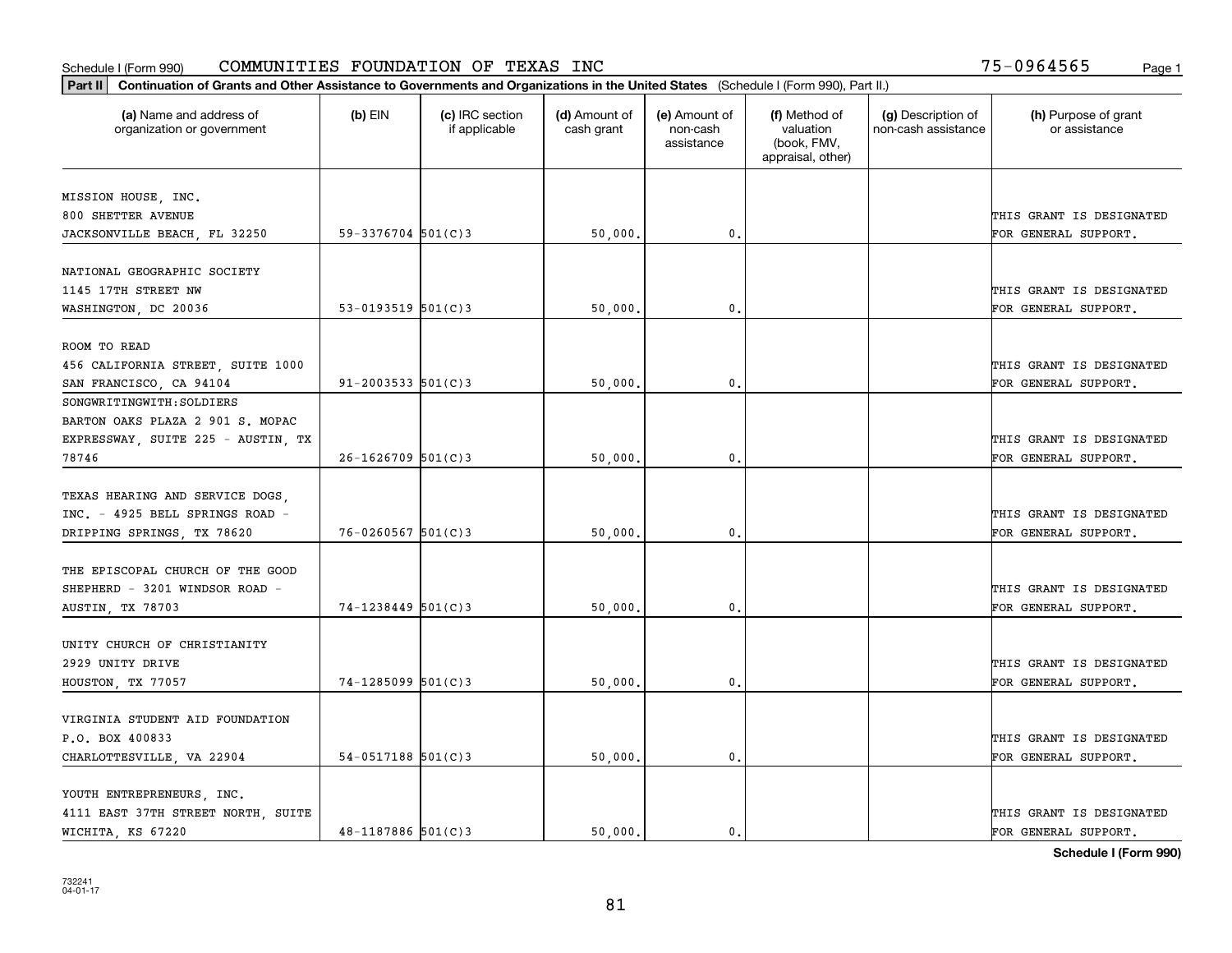| Part II   Continuation of Grants and Other Assistance to Governments and Organizations in the United States (Schedule I (Form 990), Part II.) |                        |                                  |                             |                                         |                                                                |                                           |                                       |
|-----------------------------------------------------------------------------------------------------------------------------------------------|------------------------|----------------------------------|-----------------------------|-----------------------------------------|----------------------------------------------------------------|-------------------------------------------|---------------------------------------|
| (a) Name and address of<br>organization or government                                                                                         | $(b)$ EIN              | (c) IRC section<br>if applicable | (d) Amount of<br>cash grant | (e) Amount of<br>non-cash<br>assistance | (f) Method of<br>valuation<br>(book, FMV,<br>appraisal, other) | (g) Description of<br>non-cash assistance | (h) Purpose of grant<br>or assistance |
|                                                                                                                                               |                        |                                  |                             |                                         |                                                                |                                           |                                       |
| TEACH FOR AMERICA, INC<br>600 N. PEARL STREET, SUITE 2300                                                                                     |                        |                                  |                             |                                         |                                                                |                                           | THIS GRANT IS DESIGNATED              |
| DALLAS, TX 75201                                                                                                                              | $13 - 3541913$ 501(C)3 |                                  | 49,853.                     | $\mathbf{0}$ .                          |                                                                |                                           | FOR GENERAL SUPPORT.                  |
|                                                                                                                                               |                        |                                  |                             |                                         |                                                                |                                           |                                       |
| COACHES OUTREACH                                                                                                                              |                        |                                  |                             |                                         |                                                                |                                           |                                       |
| 14140 MIDWAY ROAD, SUITE 102                                                                                                                  |                        |                                  |                             |                                         |                                                                |                                           | THIS GRANT IS DESIGNATED              |
| DALLAS, TX 75244                                                                                                                              | $74 - 2587034$ 501(C)3 |                                  | 49,594.                     | $^{\circ}$ .                            |                                                                |                                           | FOR GENERAL SUPPORT.                  |
|                                                                                                                                               |                        |                                  |                             |                                         |                                                                |                                           |                                       |
| 2ND SATURDAY COMMUNITY DEVELOPMENT                                                                                                            |                        |                                  |                             |                                         |                                                                |                                           |                                       |
| CORPORATION - 633 W. DAVIS STREET,                                                                                                            |                        |                                  |                             |                                         |                                                                |                                           | THIS GRANT IS DESIGNATED              |
| #136 - DALLAS, TX 75208                                                                                                                       | $27 - 3341860$ 501(C)3 |                                  | 49,373.                     | $\mathbf{0}$ .                          |                                                                |                                           | FOR GENERAL SUPPORT.                  |
|                                                                                                                                               |                        |                                  |                             |                                         |                                                                |                                           |                                       |
| DALLAS ART FAIR FOUNDATION                                                                                                                    |                        |                                  |                             |                                         |                                                                |                                           |                                       |
| P.O. BOX 191408                                                                                                                               |                        |                                  |                             |                                         |                                                                |                                           | THIS GRANT IS DESIGNATED              |
| DALLAS, TX 75219-8408                                                                                                                         | $46 - 1227056$ 501(C)3 |                                  | 49,249                      | 0.                                      |                                                                |                                           | FOR GENERAL SUPPORT.                  |
|                                                                                                                                               |                        |                                  |                             |                                         |                                                                |                                           |                                       |
| GREENHILL SCHOOL                                                                                                                              |                        |                                  |                             |                                         |                                                                |                                           |                                       |
| 4141 SPRING VALLEY ROAD                                                                                                                       |                        |                                  |                             |                                         |                                                                |                                           | THIS GRANT IS DESIGNATED              |
| ADDISON, TX 75001                                                                                                                             | 75-1022742 501(C)3     |                                  | 49,131.                     | 0.                                      |                                                                |                                           | FOR GENERAL SUPPORT.                  |
|                                                                                                                                               |                        |                                  |                             |                                         |                                                                |                                           |                                       |
| LOVE LIKE YOU MEAN IT INTL                                                                                                                    |                        |                                  |                             |                                         |                                                                |                                           |                                       |
| 932 FORGOTTEN LANE                                                                                                                            |                        |                                  |                             |                                         |                                                                |                                           | THIS GRANT IS DESIGNATED              |
| BURLESON, TX 76028                                                                                                                            | $47 - 4449746$ 501(C)3 |                                  | 48.876.                     | 0.                                      |                                                                |                                           | FOR GENERAL SUPPORT.                  |
| MAUREEN CONNOLLY BRINKER TENNIS                                                                                                               |                        |                                  |                             |                                         |                                                                |                                           |                                       |
| FOUNDATION, INC. - 6310 LEMMON                                                                                                                |                        |                                  |                             |                                         |                                                                |                                           |                                       |
| AVENUE, SUITE 275 - DALLAS, TX                                                                                                                |                        |                                  |                             |                                         |                                                                |                                           | THIS GRANT IS DESIGNATED              |
| 75209                                                                                                                                         | $23 - 7040481$ 501(C)3 |                                  | 48,400                      | $\mathfrak o$ .                         |                                                                |                                           | FOR GENERAL SUPPORT.                  |
|                                                                                                                                               |                        |                                  |                             |                                         |                                                                |                                           |                                       |
| LEUKEMIA & LYMPHOMA SOCIETY, INC.                                                                                                             |                        |                                  |                             |                                         |                                                                |                                           |                                       |
| 8111 LBJ FREEWAY, SUITE 425                                                                                                                   |                        |                                  |                             |                                         |                                                                |                                           | THIS GRANT IS DESIGNATED              |
| DALLAS, TX 75251                                                                                                                              | $13 - 5644916$ 501(C)3 |                                  | 48, 331.                    | 0.                                      |                                                                |                                           | FOR GENERAL SUPPORT.                  |
|                                                                                                                                               |                        |                                  |                             |                                         |                                                                |                                           |                                       |
| VAN CLIBURN FOUNDATION, INC.                                                                                                                  |                        |                                  |                             |                                         |                                                                |                                           |                                       |
| 201 MAIN STREET, SUITE 100                                                                                                                    |                        |                                  |                             |                                         |                                                                |                                           | THIS GRANT IS DESIGNATED              |
| FORT WORTH TX 76102                                                                                                                           | 75-1098332 501(C)3     |                                  | 48,208.                     | $\mathbf{0}$ .                          |                                                                |                                           | FOR GENERAL SUPPORT.                  |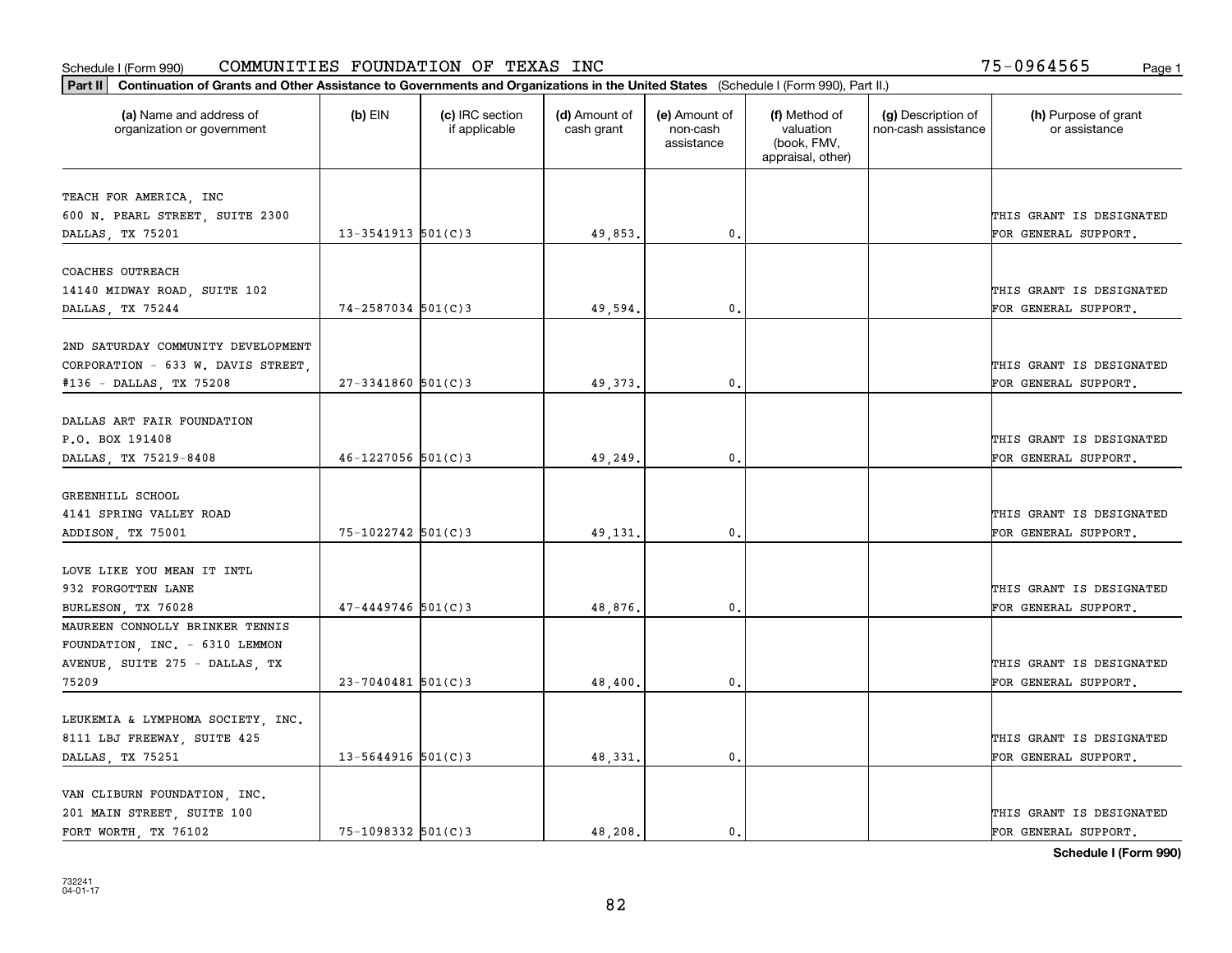| (a) Name and address of<br>organization or government | $(b)$ EIN                | (c) IRC section<br>if applicable | (d) Amount of<br>cash grant | (e) Amount of<br>non-cash<br>assistance | (f) Method of<br>valuation<br>(book, FMV,<br>appraisal, other) | (g) Description of<br>non-cash assistance | (h) Purpose of grant<br>or assistance |
|-------------------------------------------------------|--------------------------|----------------------------------|-----------------------------|-----------------------------------------|----------------------------------------------------------------|-------------------------------------------|---------------------------------------|
|                                                       |                          |                                  |                             |                                         |                                                                |                                           |                                       |
| PINES CATHOLIC CAMP AND YOUTH                         |                          |                                  |                             |                                         |                                                                |                                           |                                       |
| CENTER, INC. - 3530 FOREST LANE,                      |                          |                                  |                             |                                         |                                                                |                                           | THIS GRANT IS DESIGNATED              |
| SUITE 48 - DALLAS, TX 75234                           | $75 - 2255462$ 501(C)3   |                                  | 48,121.                     | 0.                                      |                                                                |                                           | FOR GENERAL SUPPORT.                  |
| COLLEYVILLE COVENANT CHRISTIAN                        |                          |                                  |                             |                                         |                                                                |                                           |                                       |
| ACADEMY - ATTN: STEVE TURNER 901                      |                          |                                  |                             |                                         |                                                                |                                           |                                       |
| CHEEK SPARGER ROAD - COLLEYVILLE,                     |                          |                                  |                             |                                         |                                                                |                                           | THIS GRANT IS DESIGNATED              |
| TX 76034                                              | $75 - 2623331$ $501(C)3$ |                                  | 47.949.                     | $\mathbf{0}$ .                          |                                                                |                                           | FOR GENERAL SUPPORT.                  |
|                                                       |                          |                                  |                             |                                         |                                                                |                                           |                                       |
| TAKE ME HOME PET RESCUE                               |                          |                                  |                             |                                         |                                                                |                                           |                                       |
| 561 W. CAMPBELL ROAD, SUITE 303                       |                          |                                  |                             |                                         |                                                                |                                           | THIS GRANT IS DESIGNATED              |
| RICHARDSON, TX 75080                                  | $26 - 2318535$ 501(C) 3  |                                  | 47,490.                     | $\mathbf{0}$ .                          |                                                                |                                           | FOR GENERAL SUPPORT.                  |
| TEXAS COALITION FOR ANIMAL                            |                          |                                  |                             |                                         |                                                                |                                           |                                       |
| PROTECTION - P.O. BOX 77016 - FORT                    |                          |                                  |                             |                                         |                                                                |                                           | THIS GRANT IS DESIGNATED              |
| WORTH, TX 76201                                       | $75 - 2915935$ $501(C)3$ |                                  | 47,310.                     | 0.                                      |                                                                |                                           | FOR GENERAL SUPPORT.                  |
|                                                       |                          |                                  |                             |                                         |                                                                |                                           |                                       |
| DALLAS WOMAN'S FORUM                                  |                          |                                  |                             |                                         |                                                                |                                           |                                       |
| 4607 ROSS AVENUE                                      |                          |                                  |                             |                                         |                                                                |                                           | THIS GRANT IS DESIGNATED              |
| DALLAS, TX 75204                                      | $75 - 1160431$ 501(C)3   |                                  | 47,287.                     | $\mathbf{0}$                            |                                                                |                                           | FOR GENERAL SUPPORT.                  |
|                                                       |                          |                                  |                             |                                         |                                                                |                                           |                                       |
| METHODIST HEALTH SYSTEM FOUNDATION                    |                          |                                  |                             |                                         |                                                                |                                           |                                       |
| 1441 N. BECKLEY AVENUE                                |                          |                                  |                             |                                         |                                                                |                                           | THIS GRANT IS DESIGNATED              |
| DALLAS, TX 75203                                      | 75-1548343 501(C)3       |                                  | 47,269.                     | 0.                                      |                                                                |                                           | FOR GENERAL SUPPORT.                  |
| CHRISTIAN COMMUNITY STOREHOUSE OF                     |                          |                                  |                             |                                         |                                                                |                                           |                                       |
| KELLER - P.O. BOX 13 - KELLER, TX                     |                          |                                  |                             |                                         |                                                                |                                           | THIS GRANT IS DESIGNATED              |
| 76244-0013                                            | $75 - 1929755$ 501(C)3   |                                  | 46, 147.                    | 0.                                      |                                                                |                                           | FOR GENERAL SUPPORT.                  |
|                                                       |                          |                                  |                             |                                         |                                                                |                                           |                                       |
| ST. JOSEPH CATHOLIC SCHOOL                            |                          |                                  |                             |                                         |                                                                |                                           |                                       |
| 2015 SW GREEN OAKS BLVD.                              |                          |                                  |                             |                                         |                                                                |                                           | THIS GRANT IS DESIGNATED              |
| ARLINGTON, TX 76017                                   | $75 - 2601978$ 501(C)3   |                                  | 46,128.                     | $\mathbf{0}$ .                          |                                                                |                                           | FOR GENERAL SUPPORT.                  |
|                                                       |                          |                                  |                             |                                         |                                                                |                                           |                                       |
| VICKERY MEADOW MINISTRY                               |                          |                                  |                             |                                         |                                                                |                                           |                                       |
| P.O. BOX 671127                                       |                          |                                  |                             |                                         |                                                                |                                           | THIS GRANT IS DESIGNATED              |
| DALLAS TX 75367                                       | $74 - 3088133$ 501(C) 3  |                                  | 46.114.                     | $\mathbf{0}$ .                          |                                                                |                                           | FOR GENERAL SUPPORT.                  |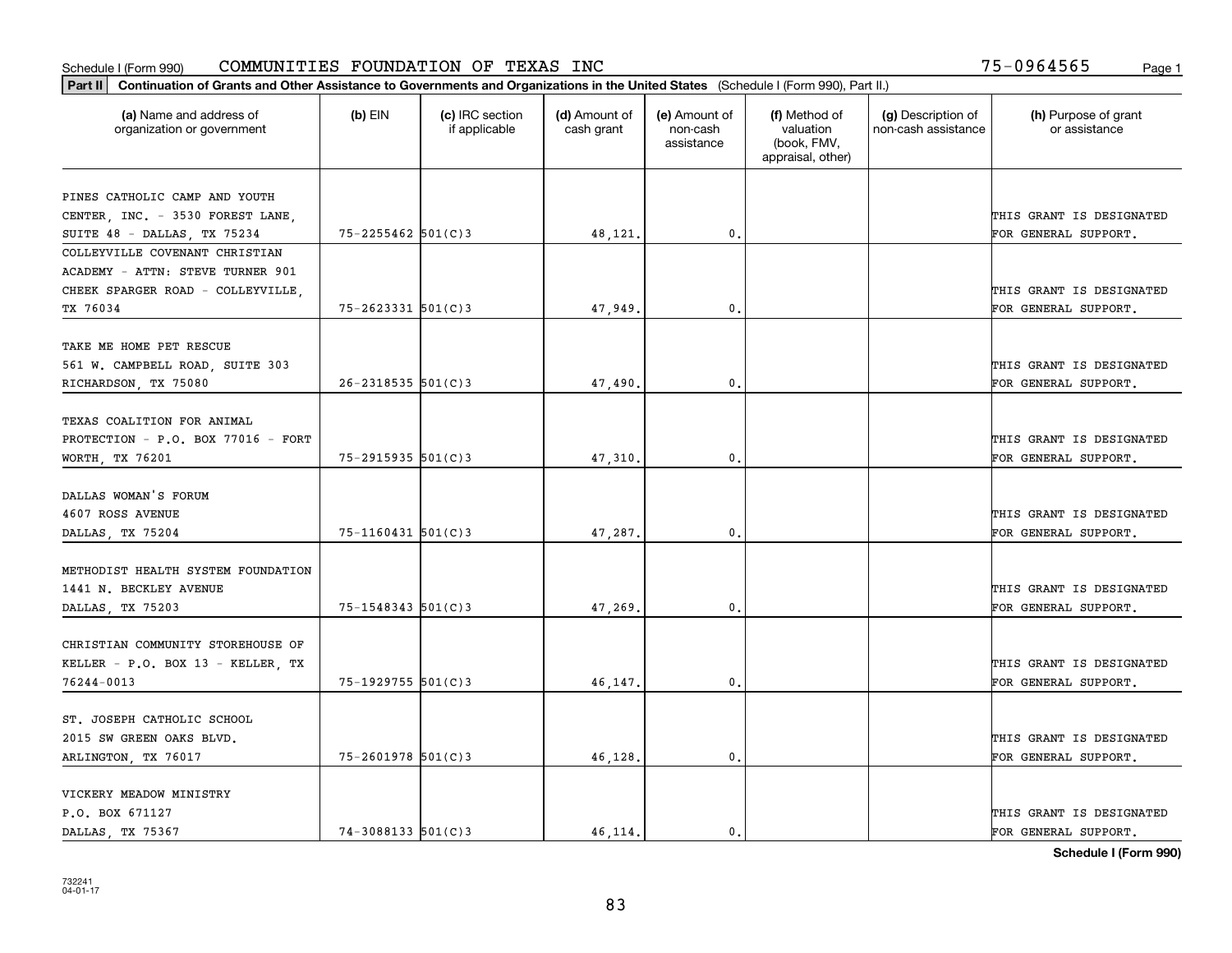| Part II   Continuation of Grants and Other Assistance to Governments and Organizations in the United States (Schedule I (Form 990), Part II.) |                          |                                  |                             |                                         |                                                                |                                           |                                       |
|-----------------------------------------------------------------------------------------------------------------------------------------------|--------------------------|----------------------------------|-----------------------------|-----------------------------------------|----------------------------------------------------------------|-------------------------------------------|---------------------------------------|
| (a) Name and address of<br>organization or government                                                                                         | $(b)$ EIN                | (c) IRC section<br>if applicable | (d) Amount of<br>cash grant | (e) Amount of<br>non-cash<br>assistance | (f) Method of<br>valuation<br>(book, FMV,<br>appraisal, other) | (g) Description of<br>non-cash assistance | (h) Purpose of grant<br>or assistance |
| ST. PATRICK CATHOLIC SCHOOL                                                                                                                   |                          |                                  |                             |                                         |                                                                |                                           |                                       |
| 9635 FERNDALE                                                                                                                                 |                          |                                  |                             |                                         |                                                                |                                           | THIS GRANT IS DESIGNATED              |
| DALLAS, TX 75238                                                                                                                              | $80 - 0518665$ 501(C)3   |                                  | 45,855.                     | $\mathbf{0}$ .                          |                                                                |                                           | FOR GENERAL SUPPORT.                  |
|                                                                                                                                               |                          |                                  |                             |                                         |                                                                |                                           |                                       |
| DALLAS WIND SYMPHONY                                                                                                                          |                          |                                  |                             |                                         |                                                                |                                           |                                       |
| P.O. BOX 595026                                                                                                                               |                          |                                  |                             |                                         |                                                                |                                           | THIS GRANT IS DESIGNATED              |
| DALLAS, TX 75359-5026                                                                                                                         | $75 - 2076805$ 501(C)3   |                                  | 45,846.                     | 0.                                      |                                                                |                                           | FOR GENERAL SUPPORT.                  |
|                                                                                                                                               |                          |                                  |                             |                                         |                                                                |                                           |                                       |
| EARTH DAY TEXAS, INC.                                                                                                                         |                          |                                  |                             |                                         |                                                                |                                           |                                       |
| 4311 OAK LAWN AVENUE, SUITE 325                                                                                                               |                          |                                  |                             |                                         |                                                                |                                           | THIS GRANT IS DESIGNATED              |
| DALLAS, TX 75219                                                                                                                              | $27 - 4029245$ 501(C)3   |                                  | 45,583.                     | $\mathbf{0}$ .                          |                                                                |                                           | FOR GENERAL SUPPORT.                  |
|                                                                                                                                               |                          |                                  |                             |                                         |                                                                |                                           |                                       |
| FAITH CHRISTIAN SCHOOL, INC.                                                                                                                  |                          |                                  |                             |                                         |                                                                |                                           |                                       |
| 730 E. WORTH ST.                                                                                                                              |                          |                                  |                             |                                         |                                                                |                                           | THIS GRANT IS DESIGNATED              |
| GRAPEVINE, TX 76051                                                                                                                           | 75-2784724 501(C)3       |                                  | 45,481.                     | 0.                                      |                                                                |                                           | FOR GENERAL SUPPORT.                  |
|                                                                                                                                               |                          |                                  |                             |                                         |                                                                |                                           |                                       |
| B. H. CARROLL THEOLOGICAL                                                                                                                     |                          |                                  |                             |                                         |                                                                |                                           |                                       |
| INSTITUTE - 6500 N. BELT LINE                                                                                                                 |                          |                                  |                             |                                         |                                                                |                                           | THIS GRANT IS DESIGNATED              |
| ROAD, SUITE 100 - IRVING, TX 75063                                                                                                            | $75 - 3116657$ 501(C)3   |                                  | 45,235.                     | 0.                                      |                                                                |                                           | FOR GENERAL SUPPORT.                  |
| FRIENDS OF IMAGINE INTERNATIONAL                                                                                                              |                          |                                  |                             |                                         |                                                                |                                           |                                       |
| ACADEMY OF NORTH TEXAS - 2860                                                                                                                 |                          |                                  |                             |                                         |                                                                |                                           |                                       |
| VIRGINIA PARKWAY - MCKINNEY, TX                                                                                                               |                          |                                  |                             |                                         |                                                                |                                           | THIS GRANT IS DESIGNATED              |
| 75071                                                                                                                                         | $26 - 2761185$ 501(C)3   |                                  | 45,159                      | $\mathbf{0}$ .                          |                                                                |                                           | FOR GENERAL SUPPORT.                  |
|                                                                                                                                               |                          |                                  |                             |                                         |                                                                |                                           |                                       |
| INCARNATION HOUSE                                                                                                                             |                          |                                  |                             |                                         |                                                                |                                           |                                       |
| 4061 CENTRAL EXPRESSWAY                                                                                                                       |                          |                                  |                             |                                         |                                                                |                                           | THIS GRANT IS DESIGNATED              |
| DALLAS, TX 75204                                                                                                                              | $47-1994852$ 501(C)3     |                                  | 45,146.                     | $\mathfrak{o}$ .                        |                                                                |                                           | FOR GENERAL SUPPORT.                  |
|                                                                                                                                               |                          |                                  |                             |                                         |                                                                |                                           |                                       |
| LIBERTY EDUCATIONAL MINISTRIES,                                                                                                               |                          |                                  |                             |                                         |                                                                |                                           |                                       |
| INC. - 1301 S. HWY 377 - ARGYLE,                                                                                                              |                          |                                  |                             |                                         |                                                                |                                           | THIS GRANT IS DESIGNATED              |
| TX 76226                                                                                                                                      | $75 - 2316143$ $501(C)3$ |                                  | 45,097.                     | $\mathbf{0}$ .                          |                                                                |                                           | FOR GENERAL SUPPORT.                  |
|                                                                                                                                               |                          |                                  |                             |                                         |                                                                |                                           |                                       |
| USA WATER POLO, INC.                                                                                                                          |                          |                                  |                             |                                         |                                                                |                                           |                                       |
| 2124 MAIN STREET, SUITE 240                                                                                                                   |                          |                                  |                             |                                         |                                                                |                                           | THIS GRANT IS DESIGNATED              |
| HUNTINGTON BEACH, CA 92648                                                                                                                    | 84-1357609 $501(C)3$     |                                  | 45.000.                     | $\mathbf{0}$ .                          |                                                                |                                           | FOR GENERAL SUPPORT.                  |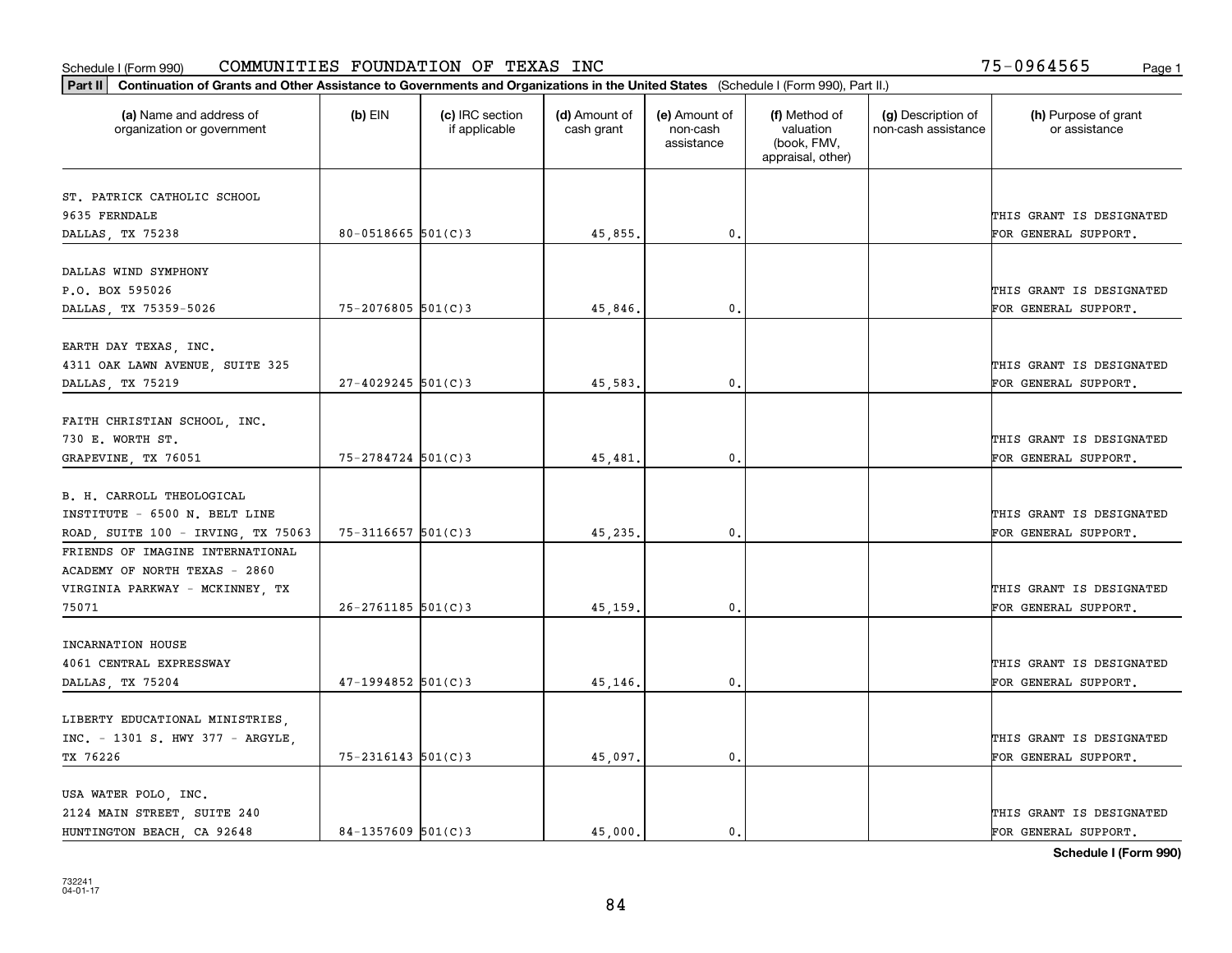| Part II   Continuation of Grants and Other Assistance to Governments and Organizations in the United States (Schedule I (Form 990), Part II.) |                          |                                  |                             |                                         |                                                                |                                           |                                       |
|-----------------------------------------------------------------------------------------------------------------------------------------------|--------------------------|----------------------------------|-----------------------------|-----------------------------------------|----------------------------------------------------------------|-------------------------------------------|---------------------------------------|
| (a) Name and address of<br>organization or government                                                                                         | $(b)$ EIN                | (c) IRC section<br>if applicable | (d) Amount of<br>cash grant | (e) Amount of<br>non-cash<br>assistance | (f) Method of<br>valuation<br>(book, FMV,<br>appraisal, other) | (g) Description of<br>non-cash assistance | (h) Purpose of grant<br>or assistance |
|                                                                                                                                               |                          |                                  |                             |                                         |                                                                |                                           |                                       |
| WHITE ROCK UNITED METHODIST CHURCH<br>1450 OLD GATE LANE                                                                                      |                          |                                  |                             |                                         |                                                                |                                           | THIS GRANT IS DESIGNATED              |
| DALLAS, TX 75238                                                                                                                              | 75-0871731 501(C)3       |                                  | 45,000.                     | 0.                                      |                                                                |                                           | FOR GENERAL SUPPORT.                  |
|                                                                                                                                               |                          |                                  |                             |                                         |                                                                |                                           |                                       |
| WILLIAM MARSH RICE UNIVERSITY                                                                                                                 |                          |                                  |                             |                                         |                                                                |                                           |                                       |
| P.O. BOX 1892                                                                                                                                 |                          |                                  |                             |                                         |                                                                |                                           | THIS GRANT IS DESIGNATED              |
| HOUSTON, TX 77251                                                                                                                             | $74 - 1109620$ 501(C)3   |                                  | 45,000                      | 0.                                      |                                                                |                                           | FOR GENERAL SUPPORT.                  |
|                                                                                                                                               |                          |                                  |                             |                                         |                                                                |                                           |                                       |
| READING PARTNERS                                                                                                                              |                          |                                  |                             |                                         |                                                                |                                           |                                       |
| 2910 SWISS AVENUE                                                                                                                             |                          |                                  |                             |                                         |                                                                |                                           | THIS GRANT IS DESIGNATED              |
| DALLAS, TX 75204                                                                                                                              | $77 - 0568469$ 501(C)3   |                                  | 44,604.                     | 0.                                      |                                                                |                                           | FOR GENERAL SUPPORT.                  |
|                                                                                                                                               |                          |                                  |                             |                                         |                                                                |                                           |                                       |
| HEALING HANDS MINISTRIES, INC.                                                                                                                |                          |                                  |                             |                                         |                                                                |                                           |                                       |
| P.O. BOX 741524                                                                                                                               |                          |                                  |                             |                                         |                                                                |                                           | THIS GRANT IS DESIGNATED              |
| DALLAS, TX 75374-1524                                                                                                                         | $65 - 1259379$ $501(C)3$ |                                  | 44,556.                     | 0.                                      |                                                                |                                           | FOR GENERAL SUPPORT.                  |
|                                                                                                                                               |                          |                                  |                             |                                         |                                                                |                                           |                                       |
| TRINITY RIVER MISSION, INC.                                                                                                                   |                          |                                  |                             |                                         |                                                                |                                           |                                       |
| 2060 SINGLETON BLVD., SUITE 104                                                                                                               |                          |                                  |                             |                                         |                                                                |                                           | THIS GRANT IS DESIGNATED              |
| DALLAS, TX 75212                                                                                                                              | $75 - 6055203$ 501(C)3   |                                  | 44,261.                     | 0.                                      |                                                                |                                           | FOR GENERAL SUPPORT.                  |
| THE NATURE CONSERVANCY                                                                                                                        |                          |                                  |                             |                                         |                                                                |                                           |                                       |
| 2122 KIDWELL STREET, SUITE 100                                                                                                                |                          |                                  |                             |                                         |                                                                |                                           | THIS GRANT IS DESIGNATED              |
| DALLAS, TX 75214                                                                                                                              | 53-0242652 $501(C)$ 3    |                                  | 44, 134.                    | 0.                                      |                                                                |                                           | FOR GENERAL SUPPORT.                  |
|                                                                                                                                               |                          |                                  |                             |                                         |                                                                |                                           |                                       |
| EDUCATIONAL OPPORTUNITIES, INC.                                                                                                               |                          |                                  |                             |                                         |                                                                |                                           |                                       |
| 3419 WESTMINSTER AVENUE, SUITE 218                                                                                                            |                          |                                  |                             |                                         |                                                                |                                           | THIS GRANT IS DESIGNATED              |
| DALLAS, TX 75205                                                                                                                              | 75-6043290 501(C)3       |                                  | 43,794.                     | $\mathbf{0}$ .                          |                                                                |                                           | FOR GENERAL SUPPORT.                  |
|                                                                                                                                               |                          |                                  |                             |                                         |                                                                |                                           |                                       |
| CARTER BLOODCARE                                                                                                                              |                          |                                  |                             |                                         |                                                                |                                           |                                       |
| 2205 HIGHWAY 121                                                                                                                              |                          |                                  |                             |                                         |                                                                |                                           | THIS GRANT IS DESIGNATED              |
| BEDFORD, TX 76021                                                                                                                             | $75 - 1035606$ 501(C)3   |                                  | 43,790.                     | 0.                                      |                                                                |                                           | FOR GENERAL SUPPORT.                  |
|                                                                                                                                               |                          |                                  |                             |                                         |                                                                |                                           |                                       |
| FRIENDS OF ELDER CITIZENS, INC.                                                                                                               |                          |                                  |                             |                                         |                                                                |                                           |                                       |
| P.O. BOX 791                                                                                                                                  |                          |                                  |                             |                                         |                                                                |                                           | THIS GRANT IS DESIGNATED              |
| PALACIOS, TX 77465                                                                                                                            | $74 - 2177168$ 501(C)3   |                                  | 43.700.                     | 0.                                      |                                                                |                                           | FOR GENERAL SUPPORT.                  |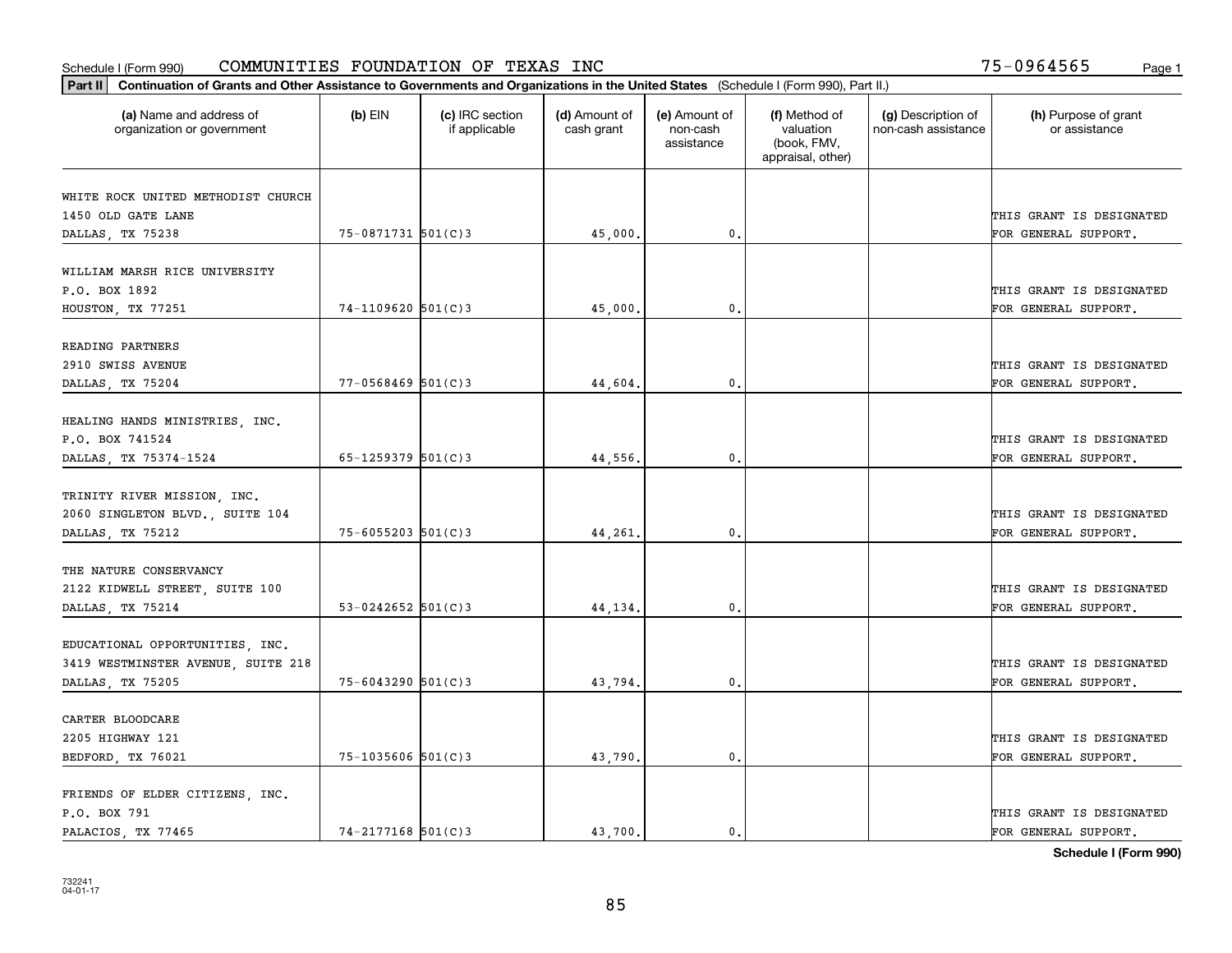|                                                                                           | Part II   Continuation of Grants and Other Assistance to Governments and Organizations in the United States (Schedule I (Form 990), Part II.) |                                  |                             |                                         |                                                                |                                           |                                                  |  |  |  |  |
|-------------------------------------------------------------------------------------------|-----------------------------------------------------------------------------------------------------------------------------------------------|----------------------------------|-----------------------------|-----------------------------------------|----------------------------------------------------------------|-------------------------------------------|--------------------------------------------------|--|--|--|--|
| (a) Name and address of<br>organization or government                                     | $(b)$ EIN                                                                                                                                     | (c) IRC section<br>if applicable | (d) Amount of<br>cash grant | (e) Amount of<br>non-cash<br>assistance | (f) Method of<br>valuation<br>(book, FMV,<br>appraisal, other) | (g) Description of<br>non-cash assistance | (h) Purpose of grant<br>or assistance            |  |  |  |  |
| NATIONAL MULTIPLE SCLEROSIS                                                               |                                                                                                                                               |                                  |                             |                                         |                                                                |                                           |                                                  |  |  |  |  |
| SOCIETY - BUCKEYE CHAPTER 1718                                                            |                                                                                                                                               |                                  |                             |                                         |                                                                |                                           |                                                  |  |  |  |  |
| INDIAN WOOD CIRCLE, SUITE C -                                                             |                                                                                                                                               |                                  |                             |                                         |                                                                |                                           | THIS GRANT IS DESIGNATED                         |  |  |  |  |
| MAUMEE, OH 43537                                                                          | $13 - 5661935$ 501(C)3                                                                                                                        |                                  | 43,622.                     | $\mathbf{0}$ .                          |                                                                |                                           | FOR GENERAL SUPPORT.                             |  |  |  |  |
| DALLAS CHILDREN'S ADVOCACY CENTER<br>5351 SAMUELL BLVD.                                   |                                                                                                                                               |                                  |                             |                                         |                                                                |                                           | THIS GRANT IS DESIGNATED                         |  |  |  |  |
| DALLAS, TX 75228                                                                          | $75 - 2303404$ 501(C)3                                                                                                                        |                                  | 43,453.                     | 0.                                      |                                                                |                                           | FOR GENERAL SUPPORT.                             |  |  |  |  |
| CHRISTS HAVEN FOR CHILDREN<br>4200 KELLER HASLET RD.<br>KELLER, TX 76244                  | $23 - 7164673$ 501(C) 3                                                                                                                       |                                  | 43,330.                     | $\mathbf{0}$ .                          |                                                                |                                           | THIS GRANT IS DESIGNATED<br>FOR GENERAL SUPPORT. |  |  |  |  |
|                                                                                           |                                                                                                                                               |                                  |                             |                                         |                                                                |                                           |                                                  |  |  |  |  |
| RAINBOW DAYS, INC.<br>8150 N. CENTRAL EXPY, SUITE M1003                                   |                                                                                                                                               |                                  |                             |                                         |                                                                |                                           | THIS GRANT IS DESIGNATED                         |  |  |  |  |
| DALLAS, TX 75206                                                                          | $75 - 1844908$ 501(C)3                                                                                                                        |                                  | 43,231.                     | $\mathbf{0}$ .                          |                                                                |                                           | FOR GENERAL SUPPORT.                             |  |  |  |  |
| <b>JUST SAY YES</b><br>1819 FIRMAN DRIVE, SUITE 125                                       | $27 - 0005595$ 501(C)3                                                                                                                        |                                  |                             |                                         |                                                                |                                           | THIS GRANT IS DESIGNATED                         |  |  |  |  |
| RICHARDSON, TX 75081                                                                      |                                                                                                                                               |                                  | 43,230.                     | 0.                                      |                                                                |                                           | FOR GENERAL SUPPORT.                             |  |  |  |  |
| MOUNT ST. MICHAEL CATHOLIC SCHOOL<br>P.O. BOX 225159<br>DALLAS, TX 75222                  | $81 - 0704170$ 501(C)3                                                                                                                        |                                  | 43,218.                     | 0.                                      |                                                                |                                           | THIS GRANT IS DESIGNATED<br>FOR GENERAL SUPPORT. |  |  |  |  |
| BURTON ADVENTIST ACADEMY<br>4611 KELLY ELLIOTT ROAD                                       |                                                                                                                                               |                                  |                             |                                         |                                                                |                                           | THIS GRANT IS DESIGNATED                         |  |  |  |  |
| ARLINGTON, TX 76017                                                                       | 75-2090200 501(C)3                                                                                                                            |                                  | 43,094                      | 0.                                      |                                                                |                                           | FOR GENERAL SUPPORT.                             |  |  |  |  |
| DENTON FREEDOM HOUSE<br>3083 TRAILS END                                                   |                                                                                                                                               |                                  |                             |                                         |                                                                |                                           | THIS GRANT IS DESIGNATED                         |  |  |  |  |
| <b>AUBREY, TX 76227</b>                                                                   | $03 - 0540364$ 501(C)3                                                                                                                        |                                  | 42,996.                     | $\mathbf{0}$ .                          |                                                                |                                           | FOR GENERAL SUPPORT.                             |  |  |  |  |
| WHAT ABOUT REMEMBERING ME CENTER.<br>INC. - 809 LIPSCOMB STREET - FORT<br>WORTH, TX 76104 | 75-2220859 501(C)3                                                                                                                            |                                  | 42.793.                     | $\mathbf{0}$ .                          |                                                                |                                           | THIS GRANT IS DESIGNATED<br>FOR GENERAL SUPPORT. |  |  |  |  |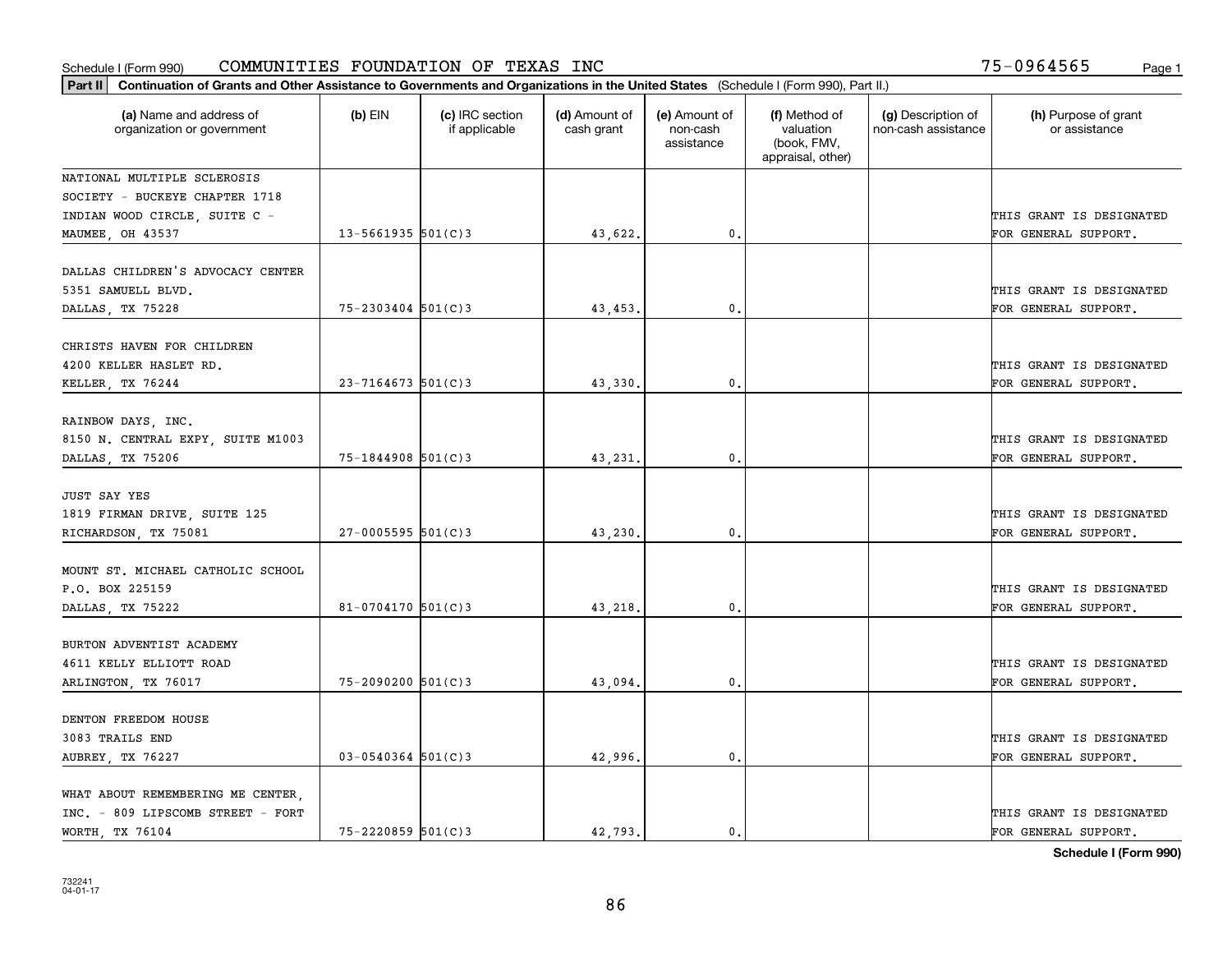| Part II   Continuation of Grants and Other Assistance to Governments and Organizations in the United States (Schedule I (Form 990), Part II.) |                          |                                  |                             |                                         |                                                                |                                           |                                       |
|-----------------------------------------------------------------------------------------------------------------------------------------------|--------------------------|----------------------------------|-----------------------------|-----------------------------------------|----------------------------------------------------------------|-------------------------------------------|---------------------------------------|
| (a) Name and address of<br>organization or government                                                                                         | $(b)$ EIN                | (c) IRC section<br>if applicable | (d) Amount of<br>cash grant | (e) Amount of<br>non-cash<br>assistance | (f) Method of<br>valuation<br>(book, FMV,<br>appraisal, other) | (g) Description of<br>non-cash assistance | (h) Purpose of grant<br>or assistance |
|                                                                                                                                               |                          |                                  |                             |                                         |                                                                |                                           |                                       |
| REAL SCHOOL GARDENS                                                                                                                           |                          |                                  |                             |                                         |                                                                |                                           |                                       |
| 1700 UNIVERSITY DRIVE, SUITE 260                                                                                                              | $20 - 5946552$ 501(C)3   |                                  |                             | 0.                                      |                                                                |                                           | THIS GRANT IS DESIGNATED              |
| FORT WORTH, TX 76107                                                                                                                          |                          |                                  | 42,673.                     |                                         |                                                                |                                           | FOR GENERAL SUPPORT.                  |
| HUMAN RIGHTS INITIATIVE OF NORTH                                                                                                              |                          |                                  |                             |                                         |                                                                |                                           |                                       |
| TEXAS, INC. - 2801 SWISS AVENUE -                                                                                                             |                          |                                  |                             |                                         |                                                                |                                           | THIS GRANT IS DESIGNATED              |
| DALLAS, TX 75204                                                                                                                              | $75 - 2842602$ 501(C)3   |                                  | 42,539                      | $\mathfrak{o}$ .                        |                                                                |                                           | FOR GENERAL SUPPORT.                  |
|                                                                                                                                               |                          |                                  |                             |                                         |                                                                |                                           |                                       |
| FRIENDS OF THE KATY TRAIL, INC.                                                                                                               |                          |                                  |                             |                                         |                                                                |                                           |                                       |
| 5207 MCKINNEY AVENUE, SUITE 19A                                                                                                               |                          |                                  |                             |                                         |                                                                |                                           | THIS GRANT IS DESIGNATED              |
| DALLAS, TX 75205                                                                                                                              | 75-2708139 501(C)3       |                                  | 42,505.                     | 0.                                      |                                                                |                                           | FOR GENERAL SUPPORT.                  |
|                                                                                                                                               |                          |                                  |                             |                                         |                                                                |                                           |                                       |
| CHILDREN'S ADVOCACY CENTER OF                                                                                                                 |                          |                                  |                             |                                         |                                                                |                                           |                                       |
| COLLIN COUNTY, INC. - 2205 LOS                                                                                                                |                          |                                  |                             |                                         |                                                                |                                           | THIS GRANT IS DESIGNATED              |
| RIOS BLVD. - PLANO, TX 75074                                                                                                                  | $75 - 2389095$ 501(C)3   |                                  | 42,476.                     | 0.                                      |                                                                |                                           | FOR GENERAL SUPPORT.                  |
|                                                                                                                                               |                          |                                  |                             |                                         |                                                                |                                           |                                       |
| NORTH COLLIN COUNTY HABITAT FOR                                                                                                               |                          |                                  |                             |                                         |                                                                |                                           |                                       |
| HUMANITY - 2060 COUCH DRIVE -                                                                                                                 |                          |                                  |                             |                                         |                                                                |                                           | THIS GRANT IS DESIGNATED              |
| MCKINNEY, TX 75069                                                                                                                            | $75 - 2443511$ $501(C)3$ |                                  | 42,463.                     | 0.                                      |                                                                |                                           | FOR GENERAL SUPPORT.                  |
|                                                                                                                                               |                          |                                  |                             |                                         |                                                                |                                           |                                       |
| ALL SAINTS CATHOLIC SCHOOL DALLAS                                                                                                             |                          |                                  |                             |                                         |                                                                |                                           |                                       |
| 7777 OSAGE PLAZA PARKWAY                                                                                                                      |                          |                                  |                             |                                         |                                                                |                                           | THIS GRANT IS DESIGNATED              |
| DALLAS, TX 75252                                                                                                                              | $80 - 0518642$ 501(C)3   |                                  | 42,424.                     | $\mathbf{0}$ .                          |                                                                |                                           | FOR GENERAL SUPPORT.                  |
|                                                                                                                                               |                          |                                  |                             |                                         |                                                                |                                           |                                       |
| CHRIST'S FOUNDRY UNITED METHODIST                                                                                                             |                          |                                  |                             |                                         |                                                                |                                           |                                       |
| MISSION - P.O. BOX 29126 - DALLAS                                                                                                             |                          |                                  |                             |                                         |                                                                |                                           | THIS GRANT IS DESIGNATED              |
| TX 75229-0126                                                                                                                                 | $27 - 5012107$ 501(C) 3  |                                  | 42,268.                     | 0.                                      |                                                                |                                           | FOR GENERAL SUPPORT.                  |
|                                                                                                                                               |                          |                                  |                             |                                         |                                                                |                                           |                                       |
| CONNECTING POINT OF PARK CITIES                                                                                                               |                          |                                  |                             |                                         |                                                                |                                           |                                       |
| 4516 LOVERS LANE, SUITE #212                                                                                                                  |                          |                                  |                             |                                         |                                                                |                                           | THIS GRANT IS DESIGNATED              |
| DALLAS, TX 75225                                                                                                                              | $46 - 1101711$ 501(C)3   |                                  | 42,110                      | $\mathbf{0}$ .                          |                                                                |                                           | FOR GENERAL SUPPORT.                  |
| METHODIST JUSTICE MINISTRY OF                                                                                                                 |                          |                                  |                             |                                         |                                                                |                                           |                                       |
| FIRST UNITED METHODIST CHURCH -                                                                                                               |                          |                                  |                             |                                         |                                                                |                                           |                                       |
| 750 W. 5TH STREET - FORT WORTH, TX                                                                                                            |                          |                                  |                             |                                         |                                                                |                                           | THIS GRANT IS DESIGNATED              |
| 76102                                                                                                                                         | $20 - 4204172$ 501(C)3   |                                  | 41.962.                     | $\mathbf{0}$ .                          |                                                                |                                           | FOR GENERAL SUPPORT.                  |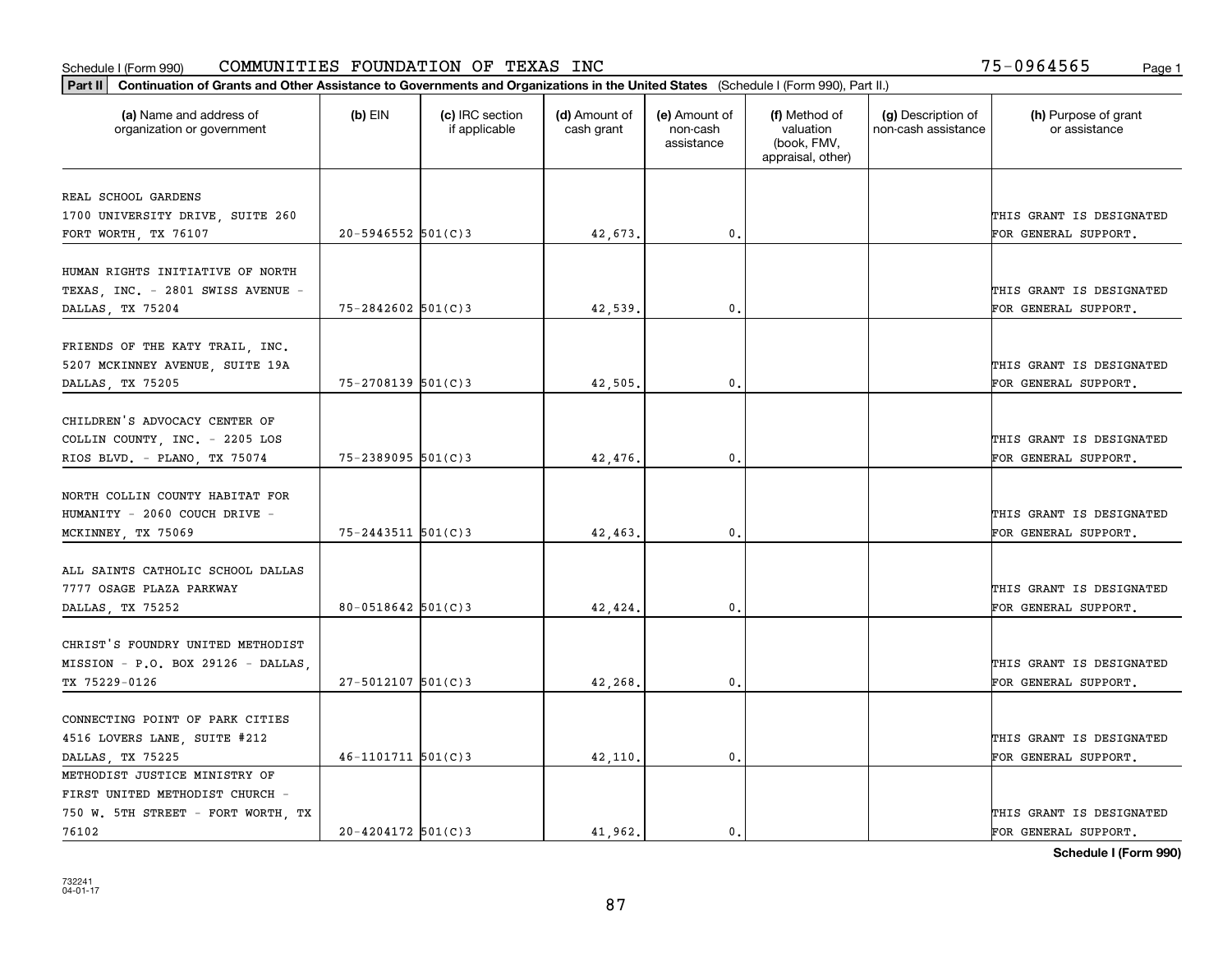| Part II   Continuation of Grants and Other Assistance to Governments and Organizations in the United States (Schedule I (Form 990), Part II.) |                        |                                  |                             |                                         |                                                                |                                           |                                                  |
|-----------------------------------------------------------------------------------------------------------------------------------------------|------------------------|----------------------------------|-----------------------------|-----------------------------------------|----------------------------------------------------------------|-------------------------------------------|--------------------------------------------------|
| (a) Name and address of<br>organization or government                                                                                         | $(b)$ EIN              | (c) IRC section<br>if applicable | (d) Amount of<br>cash grant | (e) Amount of<br>non-cash<br>assistance | (f) Method of<br>valuation<br>(book, FMV,<br>appraisal, other) | (g) Description of<br>non-cash assistance | (h) Purpose of grant<br>or assistance            |
|                                                                                                                                               |                        |                                  |                             |                                         |                                                                |                                           |                                                  |
| ALLIANCE FOR CHILDREN, INC.<br>908 SOUTHLAND AVENUE                                                                                           |                        |                                  |                             |                                         |                                                                |                                           | THIS GRANT IS DESIGNATED                         |
| FORT WORTH, TX 76104                                                                                                                          | $75 - 2363035$ 501(C)3 |                                  | 41,738.                     | $\mathbf{0}$ .                          |                                                                |                                           | FOR GENERAL SUPPORT.                             |
|                                                                                                                                               |                        |                                  |                             |                                         |                                                                |                                           |                                                  |
| BOYS & GIRLS CLUB OF COLLIN COUNTY<br>7790 MAIN STREET                                                                                        |                        |                                  |                             |                                         |                                                                |                                           | THIS GRANT IS DESIGNATED                         |
| FRISCO, TX 75033                                                                                                                              | $75 - 1296869$ 501(C)3 |                                  | 41,665.                     | 0.                                      |                                                                |                                           | FOR GENERAL SUPPORT.                             |
|                                                                                                                                               |                        |                                  |                             |                                         |                                                                |                                           |                                                  |
| RICHARDSON ADULT LITERACY CENTER                                                                                                              |                        |                                  |                             |                                         |                                                                |                                           |                                                  |
| P.O. BOX 835936                                                                                                                               |                        |                                  |                             |                                         |                                                                |                                           | THIS GRANT IS DESIGNATED                         |
| RICHARDSON, TX 75083                                                                                                                          | $75 - 2337073$ 501(C)3 |                                  | 41,403.                     | $^{\circ}$ .                            |                                                                |                                           | FOR GENERAL SUPPORT.                             |
| LAND EMPOWERMENT ANIMALS PEOPLE<br>181 FARRELLY DRIVE<br>SAN LEANDRO, CA 94577                                                                | $20 - 3652744$ 501(C)3 |                                  | 41,400                      | 0.                                      |                                                                |                                           | THIS GRANT IS DESIGNATED<br>FOR GENERAL SUPPORT. |
|                                                                                                                                               |                        |                                  |                             |                                         |                                                                |                                           |                                                  |
| DALLAS URBAN DEBATE ALLIANCE                                                                                                                  |                        |                                  |                             |                                         |                                                                |                                           |                                                  |
| P.O. BOX 670564                                                                                                                               |                        |                                  |                             |                                         |                                                                |                                           | THIS GRANT IS DESIGNATED                         |
| DALLAS, TX 75367                                                                                                                              | $38 - 3785200$ 501(C)3 |                                  | 41,337.                     | 0.                                      |                                                                |                                           | FOR GENERAL SUPPORT.                             |
| BAYLOR UNIVERSITY - LOUISE<br>HERRINGTON SCHOOL OF NURSING -<br>3700 WORTH STREET - DALLAS, TX                                                |                        |                                  |                             |                                         |                                                                |                                           | THIS GRANT IS DESIGNATED                         |
| 75246                                                                                                                                         | $74 - 1159753$ 501(C)3 |                                  | 41,254.                     | 0.                                      |                                                                |                                           | FOR GENERAL SUPPORT.                             |
| DALLAS POLICE DEPARTMENT<br>334 S. HALL STREET<br>DALLAS, TX 75221                                                                            | 75-6000508 GOVERNMENT  |                                  | 41,193.                     | 0.                                      |                                                                |                                           | THIS GRANT IS DESIGNATED<br>FOR GENERAL SUPPORT. |
| AFTER-SCHOOL ALL-STARS                                                                                                                        |                        |                                  |                             |                                         |                                                                |                                           |                                                  |
| 2250 LAKESIDE BLVD.                                                                                                                           |                        |                                  |                             |                                         |                                                                |                                           | THIS GRANT IS DESIGNATED                         |
| DALLAS, TX 75082                                                                                                                              | $95 - 4441208$ 501(C)3 |                                  | 41,185.                     | 0.                                      |                                                                |                                           | FOR GENERAL SUPPORT.                             |
| GREEN OAKS SCHOOL<br>500 HOUSTON STREET<br>ARLINGTON, TX 76011                                                                                | $75 - 2905106$ 501(C)3 |                                  | 41,017.                     | $\mathbf{0}$ .                          |                                                                |                                           | THIS GRANT IS DESIGNATED<br>FOR GENERAL SUPPORT. |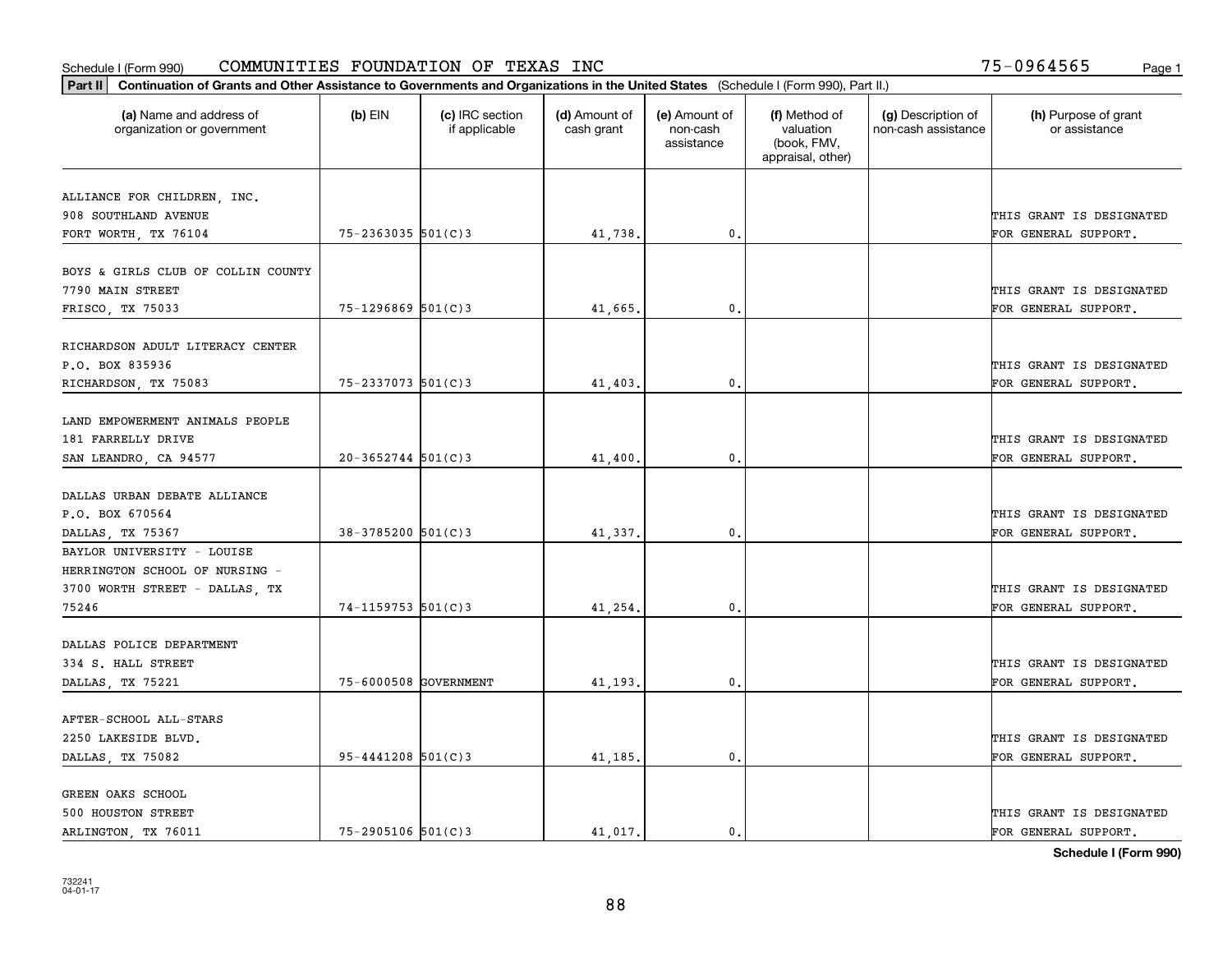| Part II   Continuation of Grants and Other Assistance to Governments and Organizations in the United States (Schedule I (Form 990), Part II.) |                        |                                  |                             |                                         |                                                                |                                           |                                       |
|-----------------------------------------------------------------------------------------------------------------------------------------------|------------------------|----------------------------------|-----------------------------|-----------------------------------------|----------------------------------------------------------------|-------------------------------------------|---------------------------------------|
| (a) Name and address of<br>organization or government                                                                                         | $(b)$ EIN              | (c) IRC section<br>if applicable | (d) Amount of<br>cash grant | (e) Amount of<br>non-cash<br>assistance | (f) Method of<br>valuation<br>(book, FMV,<br>appraisal, other) | (g) Description of<br>non-cash assistance | (h) Purpose of grant<br>or assistance |
| PEARLAND INDEPENDENT SCHOOL                                                                                                                   |                        |                                  |                             |                                         |                                                                |                                           |                                       |
| DISTRICT - 1928 NORTH MAIN -                                                                                                                  |                        |                                  |                             |                                         |                                                                |                                           | THIS GRANT IS DESIGNATED              |
| PEARLAND, TX 77581                                                                                                                            | $74 - 6001854$ 501(C)3 |                                  | 41,000.                     | $\mathbf 0$ .                           |                                                                |                                           | FOR GENERAL SUPPORT.                  |
|                                                                                                                                               |                        |                                  |                             |                                         |                                                                |                                           |                                       |
| GOODWILL INDUSTRIES OF DALLAS,                                                                                                                |                        |                                  |                             |                                         |                                                                |                                           |                                       |
| INC. - 3020 N. WESTMORELAND ROAD                                                                                                              |                        |                                  |                             |                                         |                                                                |                                           | THIS GRANT IS DESIGNATED              |
| DALLAS TX 75212                                                                                                                               | $75 - 0800649$ 501(C)3 |                                  | 40.794.                     | 0.                                      |                                                                |                                           | FOR GENERAL SUPPORT.                  |
|                                                                                                                                               |                        |                                  |                             |                                         |                                                                |                                           |                                       |
| THE CONCILIO                                                                                                                                  |                        |                                  |                             |                                         |                                                                |                                           |                                       |
| 400 SOUTH ZANG BOULEVARD SUITE 300                                                                                                            |                        |                                  |                             |                                         |                                                                |                                           | THIS GRANT IS DESIGNATED              |
| DALLAS, TX 75208                                                                                                                              | $75 - 1770140$ 501(C)3 |                                  | 40,775.                     | $\mathbf{0}$ .                          |                                                                |                                           | FOR GENERAL SUPPORT.                  |
|                                                                                                                                               |                        |                                  |                             |                                         |                                                                |                                           |                                       |
| UNION GOSPEL MISSION OF TARRANT                                                                                                               |                        |                                  |                             |                                         |                                                                |                                           |                                       |
| COUNTY - 1321 E. LANCASTER AVENUE                                                                                                             |                        |                                  |                             |                                         |                                                                |                                           | THIS GRANT IS DESIGNATED              |
| - FORT WORTH, TX $76113$                                                                                                                      | $75 - 6054677$ 501(C)3 |                                  | 40,698                      | $\mathbf{0}$                            |                                                                |                                           | FOR GENERAL SUPPORT.                  |
|                                                                                                                                               |                        |                                  |                             |                                         |                                                                |                                           |                                       |
| OAK CLIFF BIBLE FELLOWSHIP                                                                                                                    |                        |                                  |                             |                                         |                                                                |                                           |                                       |
| 7125 S. POLK                                                                                                                                  |                        |                                  |                             |                                         |                                                                |                                           | THIS GRANT IS DESIGNATED              |
|                                                                                                                                               | $75 - 1548305$ 501(C)3 |                                  | 40,408                      | $\mathbf{0}$                            |                                                                |                                           | FOR GENERAL SUPPORT.                  |
| DALLAS, TX 75232                                                                                                                              |                        |                                  |                             |                                         |                                                                |                                           |                                       |
| EMILYS PLACE INC.                                                                                                                             |                        |                                  |                             |                                         |                                                                |                                           |                                       |
| P.O. BOX 860911                                                                                                                               |                        |                                  |                             |                                         |                                                                |                                           | THIS GRANT IS DESIGNATED              |
| PLANO, TX 75074                                                                                                                               | $04 - 3726675$ 501(C)3 |                                  | 40,385.                     | $\mathbf 0$ .                           |                                                                |                                           | FOR GENERAL SUPPORT.                  |
|                                                                                                                                               |                        |                                  |                             |                                         |                                                                |                                           |                                       |
| PRESBYTERIAN NIGHT SHELTER OF                                                                                                                 |                        |                                  |                             |                                         |                                                                |                                           |                                       |
| TARRANT COUNTY - P.O. BOX 2645 -                                                                                                              |                        |                                  |                             |                                         |                                                                |                                           | THIS GRANT IS DESIGNATED              |
| FORT WORTH, TX 76113                                                                                                                          | $75 - 1985591$ 501(C)3 |                                  | 40,030                      | $^{\circ}$ .                            |                                                                |                                           | FOR GENERAL SUPPORT.                  |
| CYSTIC FIBROSIS FOUNDATION                                                                                                                    |                        |                                  |                             |                                         |                                                                |                                           |                                       |
| GEORGIA CHAPTER 57 EXECUTIVE PARK                                                                                                             |                        |                                  |                             |                                         |                                                                |                                           |                                       |
|                                                                                                                                               |                        |                                  |                             |                                         |                                                                |                                           | THIS GRANT IS DESIGNATED              |
| SOUTH SUITE 380 - ATLANTA, GA                                                                                                                 |                        |                                  |                             |                                         |                                                                |                                           |                                       |
| 30329                                                                                                                                         | $13-1930701$ 501(C)3   |                                  | 40,029.                     | $\mathbf{0}$                            |                                                                |                                           | FOR GENERAL SUPPORT.                  |
| CORNERSTONE ACHIEVEMENT CENTER                                                                                                                |                        |                                  |                             |                                         |                                                                |                                           |                                       |
| 5439 GLEN LAKES                                                                                                                               |                        |                                  |                             |                                         |                                                                |                                           | THIS GRANT IS DESIGNATED              |
|                                                                                                                                               | $47 - 1380990$ 501(C)3 |                                  | 40.000.                     | $\mathfrak{o}$ .                        |                                                                |                                           |                                       |
| DALLAS TX 75231                                                                                                                               |                        |                                  |                             |                                         |                                                                |                                           | FOR GENERAL SUPPORT.                  |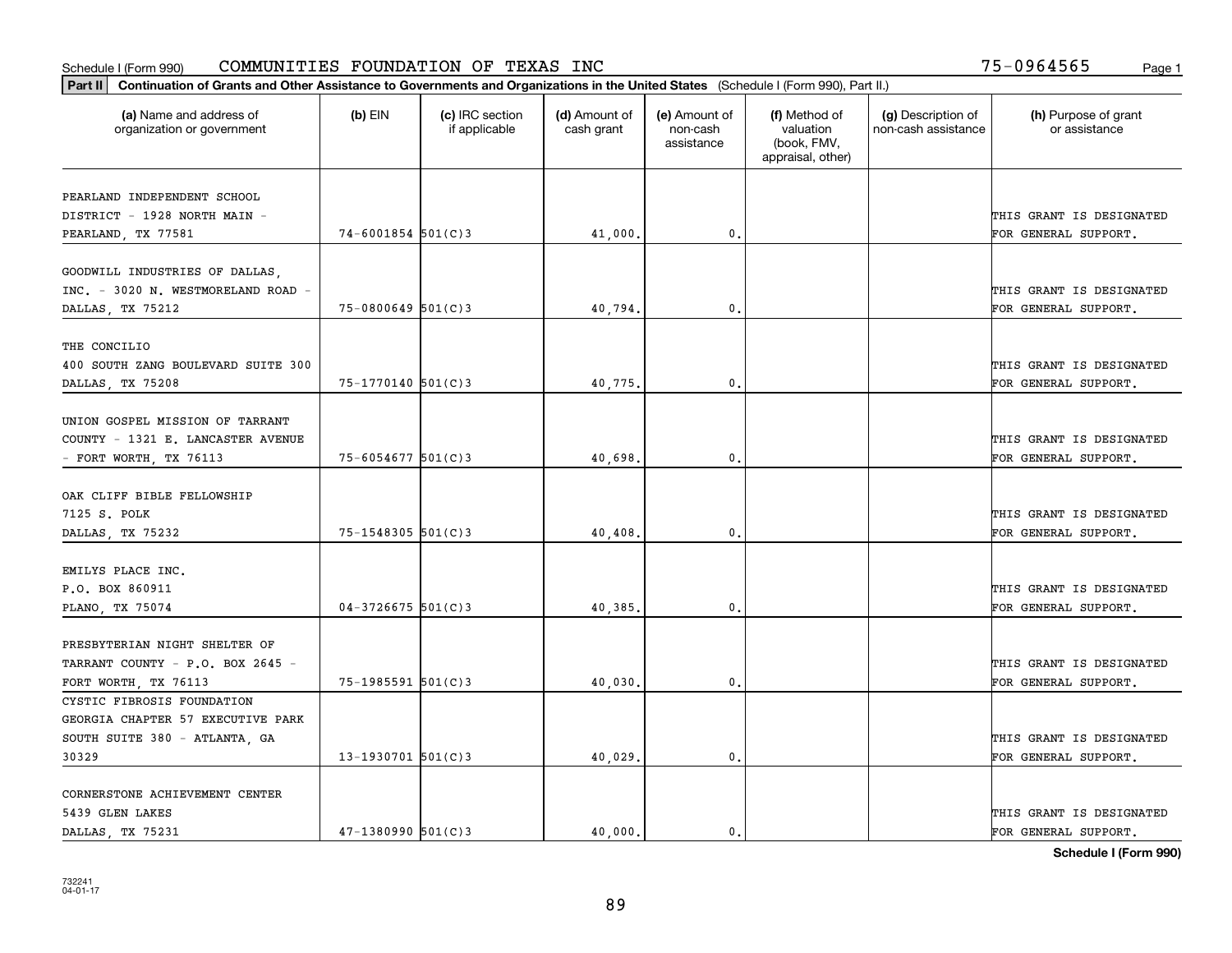| Part II   Continuation of Grants and Other Assistance to Governments and Organizations in the United States (Schedule I (Form 990), Part II.) |                         |                                  |                             |                                         |                                                                |                                           |                                                  |
|-----------------------------------------------------------------------------------------------------------------------------------------------|-------------------------|----------------------------------|-----------------------------|-----------------------------------------|----------------------------------------------------------------|-------------------------------------------|--------------------------------------------------|
| (a) Name and address of<br>organization or government                                                                                         | $(b)$ EIN               | (c) IRC section<br>if applicable | (d) Amount of<br>cash grant | (e) Amount of<br>non-cash<br>assistance | (f) Method of<br>valuation<br>(book, FMV,<br>appraisal, other) | (g) Description of<br>non-cash assistance | (h) Purpose of grant<br>or assistance            |
| GENERAL BOARD OF GLOBAL MINISTRIES                                                                                                            |                         |                                  |                             |                                         |                                                                |                                           |                                                  |
| OF THE UMC - ADVANCE GCFA P.O. BOX                                                                                                            |                         |                                  |                             |                                         |                                                                |                                           | THIS GRANT IS DESIGNATED                         |
| 9068 - NEW YORK, NY 10087-9068                                                                                                                | $13 - 5565089$ 501(C)3  |                                  | 40,000.                     | $\mathfrak{o}$ .                        |                                                                |                                           | FOR GENERAL SUPPORT.                             |
|                                                                                                                                               |                         |                                  |                             |                                         |                                                                |                                           |                                                  |
| MINDLEAPS                                                                                                                                     |                         |                                  |                             |                                         |                                                                |                                           |                                                  |
| 3171 35TH STREET, #3R                                                                                                                         |                         |                                  |                             |                                         |                                                                |                                           | THIS GRANT IS DESIGNATED                         |
| ASTORIA, NY 11106                                                                                                                             | $20 - 2041093$ 501(C)3  |                                  | 40,000                      | 0.                                      |                                                                |                                           | FOR GENERAL SUPPORT.                             |
|                                                                                                                                               |                         |                                  |                             |                                         |                                                                |                                           |                                                  |
| SOLE HOPE, INC.                                                                                                                               |                         |                                  |                             |                                         |                                                                |                                           |                                                  |
| 325 NORTH LEE STREET                                                                                                                          | $27 - 2305440$ 501(C)3  |                                  |                             | $\mathfrak{o}$ .                        |                                                                |                                           | THIS GRANT IS DESIGNATED<br>FOR GENERAL SUPPORT. |
| SALISBURY, NC 28144                                                                                                                           |                         |                                  | 40,000.                     |                                         |                                                                |                                           |                                                  |
| YMA FASHION SCHOLARSHIP FUND                                                                                                                  |                         |                                  |                             |                                         |                                                                |                                           |                                                  |
| 1501 BROADWAY, SUITE 2302                                                                                                                     |                         |                                  |                             |                                         |                                                                |                                           | THIS GRANT IS DESIGNATED                         |
| NEW YORK, NY 10036                                                                                                                            | $20 - 8513748$ 501(C)3  |                                  | 40,000                      | 0.                                      |                                                                |                                           | FOR GENERAL SUPPORT.                             |
|                                                                                                                                               |                         |                                  |                             |                                         |                                                                |                                           |                                                  |
| THE YOUTH VILLAGE FOUNDATION                                                                                                                  |                         |                                  |                             |                                         |                                                                |                                           |                                                  |
| 6333 E. MOCKINGBIRD, SUITE 147-872                                                                                                            |                         |                                  |                             |                                         |                                                                |                                           | THIS GRANT IS DESIGNATED                         |
| DALLAS, TX 75214                                                                                                                              | $30 - 0018778$ 501(C) 3 |                                  | 39,848.                     | 0.                                      |                                                                |                                           | FOR GENERAL SUPPORT.                             |
|                                                                                                                                               |                         |                                  |                             |                                         |                                                                |                                           |                                                  |
| RESOURCE CENTER OF DALLAS, INC.                                                                                                               |                         |                                  |                             |                                         |                                                                |                                           |                                                  |
| 5750 CEDAR SPRINGS ROAD                                                                                                                       |                         |                                  |                             |                                         |                                                                |                                           | THIS GRANT IS DESIGNATED                         |
| DALLAS, TX 75235                                                                                                                              | $75 - 1892059$ 501(C)3  |                                  | 39,836,                     | 0.                                      |                                                                |                                           | FOR GENERAL SUPPORT.                             |
| AUTISM LIFETIME RESOURCES                                                                                                                     |                         |                                  |                             |                                         |                                                                |                                           |                                                  |
| 4516 LOVERS LANE, #129                                                                                                                        |                         |                                  |                             |                                         |                                                                |                                           | THIS GRANT IS DESIGNATED                         |
| DALLAS, TX 75225                                                                                                                              | $27 - 5537523$ 501(C)3  |                                  | 39,522.                     | $\mathfrak{o}$ .                        |                                                                |                                           | FOR GENERAL SUPPORT.                             |
|                                                                                                                                               |                         |                                  |                             |                                         |                                                                |                                           |                                                  |
| DFW RESCUE ME, INC.                                                                                                                           |                         |                                  |                             |                                         |                                                                |                                           |                                                  |
| P.O. BOX 51652                                                                                                                                |                         |                                  |                             |                                         |                                                                |                                           | THIS GRANT IS DESIGNATED                         |
| DENTON, TX 76206                                                                                                                              | $27 - 4646693$ 501(C)3  |                                  | 39,104.                     | $\mathbf{0}$                            |                                                                |                                           | FOR GENERAL SUPPORT.                             |
|                                                                                                                                               |                         |                                  |                             |                                         |                                                                |                                           |                                                  |
| FRESCA FUND, INC.                                                                                                                             |                         |                                  |                             |                                         |                                                                |                                           |                                                  |
| 1501 HANDLEY DRIVE                                                                                                                            |                         |                                  |                             |                                         |                                                                |                                           | THIS GRANT IS DESIGNATED                         |
| FORT WORTH, TX 76112                                                                                                                          | $45 - 2746389$ 501(C)3  |                                  | 39.074.                     | $\mathbf{0}$ .                          |                                                                |                                           | FOR GENERAL SUPPORT.                             |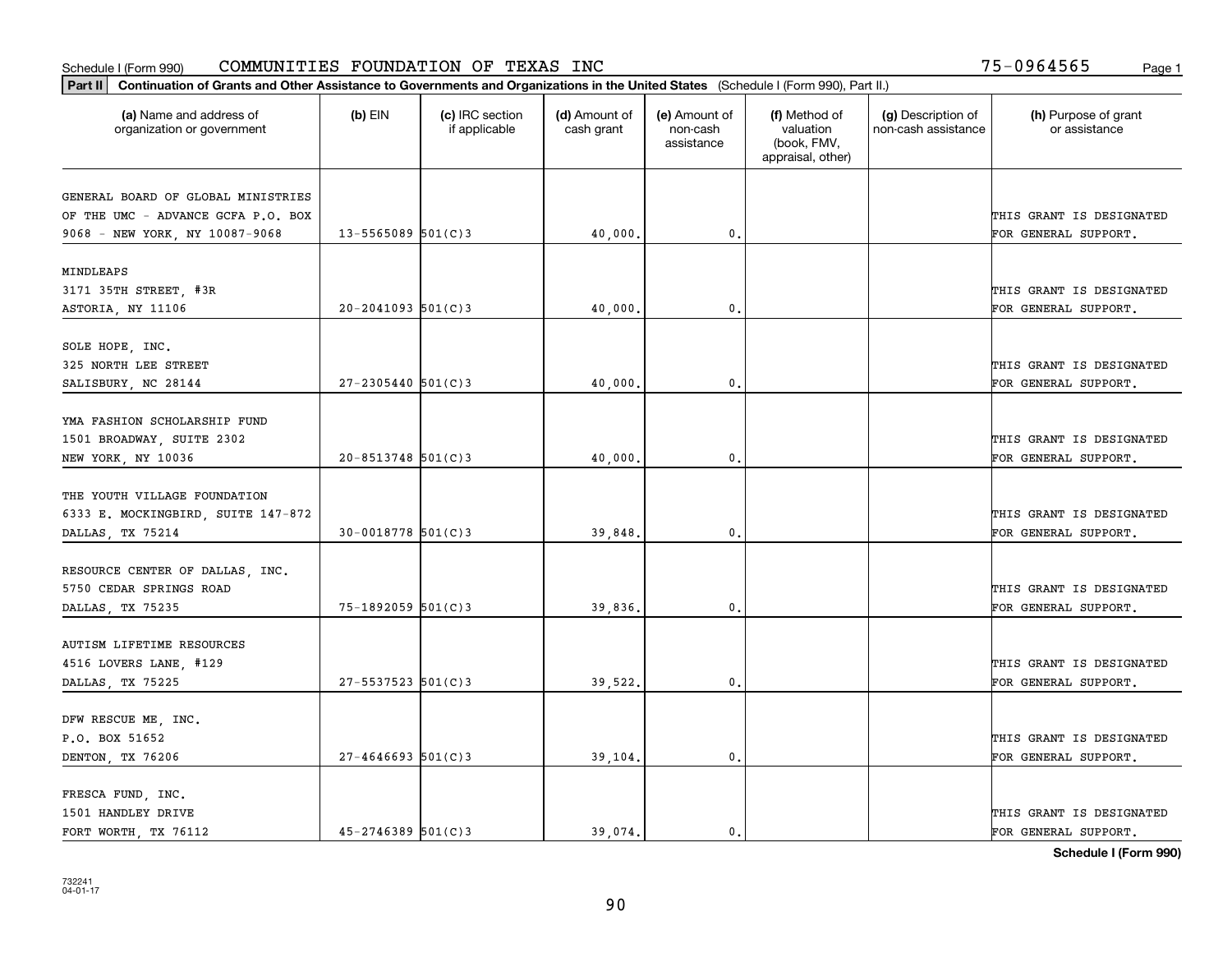| Part II   Continuation of Grants and Other Assistance to Governments and Organizations in the United States (Schedule I (Form 990), Part II.) |                        |                                  |                             |                                         |                                                                |                                           |                                       |
|-----------------------------------------------------------------------------------------------------------------------------------------------|------------------------|----------------------------------|-----------------------------|-----------------------------------------|----------------------------------------------------------------|-------------------------------------------|---------------------------------------|
| (a) Name and address of<br>organization or government                                                                                         | $(b)$ EIN              | (c) IRC section<br>if applicable | (d) Amount of<br>cash grant | (e) Amount of<br>non-cash<br>assistance | (f) Method of<br>valuation<br>(book, FMV,<br>appraisal, other) | (g) Description of<br>non-cash assistance | (h) Purpose of grant<br>or assistance |
| TOWN OF ADDISON                                                                                                                               |                        |                                  |                             |                                         |                                                                |                                           |                                       |
| P.O. BOX 9010                                                                                                                                 |                        |                                  |                             |                                         |                                                                |                                           | THIS GRANT IS DESIGNATED              |
| ADDISON, TX 75001                                                                                                                             | 75-1333555 GOVERNMENT  |                                  | 38,808.                     | $\mathbf{0}$ .                          |                                                                |                                           | FOR GENERAL SUPPORT.                  |
|                                                                                                                                               |                        |                                  |                             |                                         |                                                                |                                           |                                       |
| SAN FRANCISCO SPCA                                                                                                                            |                        |                                  |                             |                                         |                                                                |                                           |                                       |
| 201 ALABAMA STREET                                                                                                                            |                        |                                  |                             |                                         |                                                                |                                           | THIS GRANT IS DESIGNATED              |
| SAN FRANCISCO, CA 94103                                                                                                                       | $94 - 0836580$ 501(C)3 |                                  | 38,750,                     | 0.                                      |                                                                |                                           | FOR GENERAL SUPPORT.                  |
| MINIATURE SCHNAUZER RESCUE OF                                                                                                                 |                        |                                  |                             |                                         |                                                                |                                           |                                       |
| NORTH TEXAS - P.O. BOX 112341 -                                                                                                               |                        |                                  |                             |                                         |                                                                |                                           | THIS GRANT IS DESIGNATED              |
| CARROLLTON, TX 75011                                                                                                                          | $20 - 5736630$ 501(C)3 |                                  | 38,556.                     | $\mathbf{0}$ .                          |                                                                |                                           | FOR GENERAL SUPPORT.                  |
|                                                                                                                                               |                        |                                  |                             |                                         |                                                                |                                           |                                       |
| CORNERSTONE CROSSROADS ACADEMY,                                                                                                               |                        |                                  |                             |                                         |                                                                |                                           |                                       |
| INC. - P.O. BOX 151062 - DALLAS,                                                                                                              |                        |                                  |                             |                                         |                                                                |                                           | THIS GRANT IS DESIGNATED              |
| TX 75315                                                                                                                                      | $11 - 3761734$ 501(C)3 |                                  | 38,433.                     | 0.                                      |                                                                |                                           | FOR GENERAL SUPPORT.                  |
| THE WELL COMMUNITY                                                                                                                            |                        |                                  |                             |                                         |                                                                |                                           |                                       |
| 125 SUNSET AVENUE                                                                                                                             |                        |                                  |                             |                                         |                                                                |                                           | THIS GRANT IS DESIGNATED              |
| DALLAS, TX 75208-4516                                                                                                                         | $74-3071281$ 501(C)3   |                                  | 38, 347.                    | 0.                                      |                                                                |                                           | FOR GENERAL SUPPORT.                  |
|                                                                                                                                               |                        |                                  |                             |                                         |                                                                |                                           |                                       |
| COLORADO STATE UNIVERSITY                                                                                                                     |                        |                                  |                             |                                         |                                                                |                                           |                                       |
| FOUNDATION - P.O. BOX 1870 - FORT                                                                                                             |                        |                                  |                             |                                         |                                                                |                                           | THIS GRANT IS DESIGNATED              |
| COLLINS, CO 80522-1870                                                                                                                        | $23 - 7098397$ 501(C)3 |                                  | 38,200.                     | 0.                                      |                                                                |                                           | FOR GENERAL SUPPORT.                  |
|                                                                                                                                               |                        |                                  |                             |                                         |                                                                |                                           |                                       |
| ROANOKE COLLEGE                                                                                                                               |                        |                                  |                             |                                         |                                                                |                                           |                                       |
| 221 COLLEGE LANE                                                                                                                              |                        |                                  |                             |                                         |                                                                |                                           | THIS GRANT IS DESIGNATED              |
| SALEM, VA 24153                                                                                                                               | $54 - 0505945$ 501(C)3 |                                  | 38,000.                     | 0.                                      |                                                                |                                           | FOR GENERAL SUPPORT.                  |
| THE COOPER INSTITUTE                                                                                                                          |                        |                                  |                             |                                         |                                                                |                                           |                                       |
| 12330 PRESTON ROAD                                                                                                                            |                        |                                  |                             |                                         |                                                                |                                           | THIS GRANT IS DESIGNATED              |
| DALLAS TX 75230                                                                                                                               | $23 - 7075529$ 501(C)3 |                                  | 37,650.                     | $\mathbf{0}$ .                          |                                                                |                                           | FOR GENERAL SUPPORT.                  |
|                                                                                                                                               |                        |                                  |                             |                                         |                                                                |                                           |                                       |
| SOCIETY OF ST. VINCENT DE PAUL                                                                                                                |                        |                                  |                             |                                         |                                                                |                                           |                                       |
| DIOCESAN COUNCIL OF DALLAS - 3826                                                                                                             |                        |                                  |                             |                                         |                                                                |                                           | THIS GRANT IS DESIGNATED              |
| GILBERT AVENUE - DALLAS, TX 75219                                                                                                             | 75-1630370 501(C)3     |                                  | 37,500.                     | $\mathbf{0}$ .                          |                                                                |                                           | FOR GENERAL SUPPORT.                  |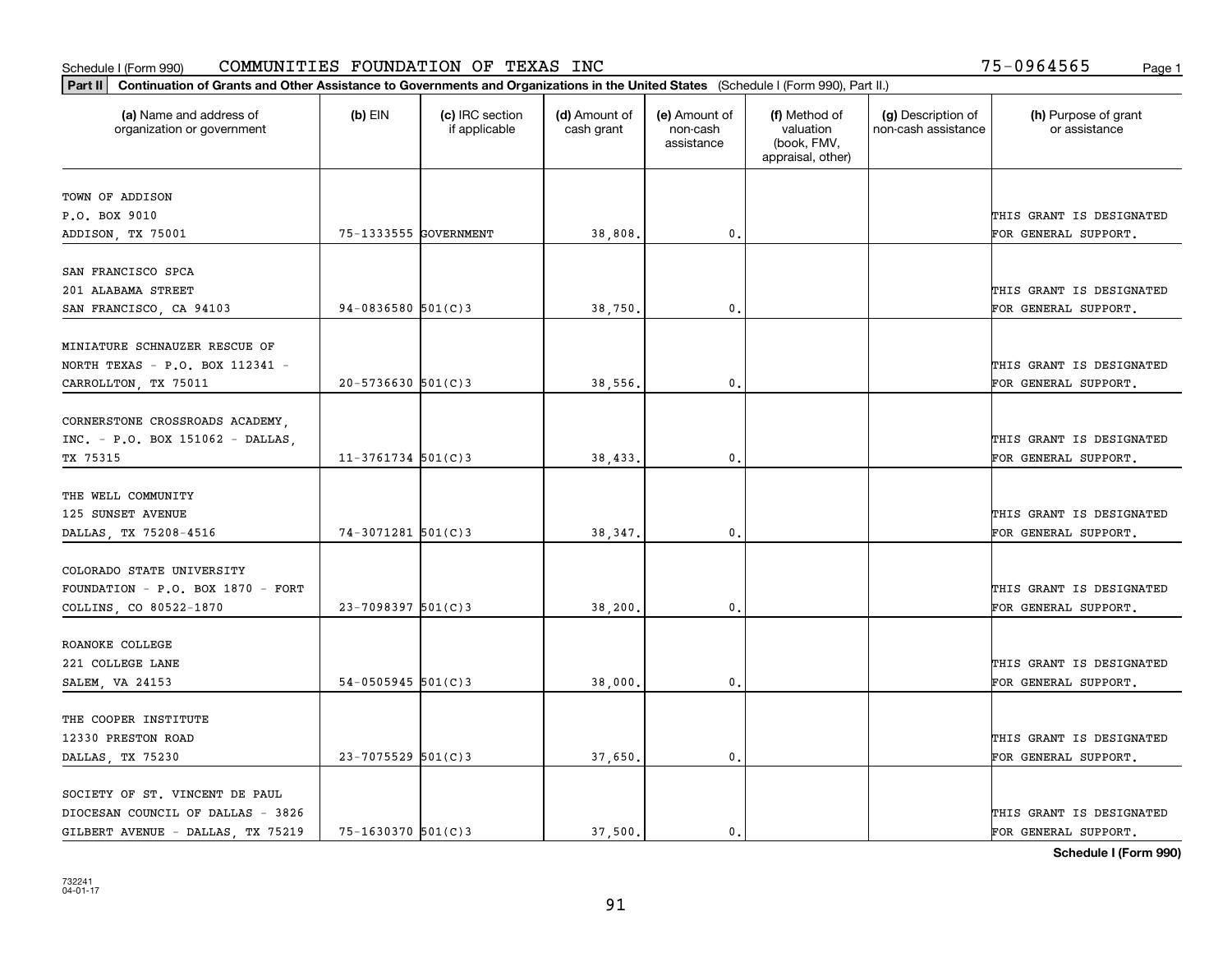| Part II   Continuation of Grants and Other Assistance to Governments and Organizations in the United States (Schedule I (Form 990), Part II.) |                        |                                  |                             |                                         |                                                                |                                           |                                       |  |
|-----------------------------------------------------------------------------------------------------------------------------------------------|------------------------|----------------------------------|-----------------------------|-----------------------------------------|----------------------------------------------------------------|-------------------------------------------|---------------------------------------|--|
| (a) Name and address of<br>organization or government                                                                                         | (b) EIN                | (c) IRC section<br>if applicable | (d) Amount of<br>cash grant | (e) Amount of<br>non-cash<br>assistance | (f) Method of<br>valuation<br>(book, FMV,<br>appraisal, other) | (g) Description of<br>non-cash assistance | (h) Purpose of grant<br>or assistance |  |
| TEXAS CIVIL RIGHTS PROJECT                                                                                                                    |                        |                                  |                             |                                         |                                                                |                                           |                                       |  |
| 1405 MONTOPOLIS DRIVE                                                                                                                         |                        |                                  |                             |                                         |                                                                |                                           | THIS GRANT IS DESIGNATED              |  |
| AUSTIN, TX 78741                                                                                                                              | 74-1995879 501(C)3     |                                  | 37,500.                     | $\mathbf{0}$ .                          |                                                                |                                           | FOR GENERAL SUPPORT.                  |  |
| CAMP SUMMIT, INC.                                                                                                                             |                        |                                  |                             |                                         |                                                                |                                           |                                       |  |
| 17210 CAMPBELL ROAD, SUITE 180W                                                                                                               |                        |                                  |                             |                                         |                                                                |                                           | THIS GRANT IS DESIGNATED              |  |
| DALLAS, TX 75252                                                                                                                              | 75-2488486 501(C)3     |                                  | 37,407                      | $\mathbf{0}$                            |                                                                |                                           | FOR GENERAL SUPPORT.                  |  |
|                                                                                                                                               |                        |                                  |                             |                                         |                                                                |                                           |                                       |  |
| HIGH ADVENTURE TREKS FOR DADS &                                                                                                               |                        |                                  |                             |                                         |                                                                |                                           |                                       |  |
| DAUGHTERS - 9862 PLANO ROAD, SUITE                                                                                                            |                        |                                  |                             |                                         |                                                                |                                           | THIS GRANT IS DESIGNATED              |  |
| 300 - DALLAS, TX 75238                                                                                                                        | 75-2967146 501(C)3     |                                  | 37,154.                     | 0.                                      |                                                                |                                           | FOR GENERAL SUPPORT.                  |  |
| CATHOLIC PRO-LIFE COMMITTEE OF                                                                                                                |                        |                                  |                             |                                         |                                                                |                                           |                                       |  |
| NORTH TEXAS, INC. - 14675 MIDWAY                                                                                                              |                        |                                  |                             |                                         |                                                                |                                           |                                       |  |
| ROAD, SUITE 121 - ADDISON, TX                                                                                                                 |                        |                                  |                             |                                         |                                                                |                                           | THIS GRANT IS DESIGNATED              |  |
| 75001                                                                                                                                         | $75 - 2896391$ 501(C)3 |                                  | 37,091                      | $\mathbf{0}$                            |                                                                |                                           | FOR GENERAL SUPPORT.                  |  |
|                                                                                                                                               |                        |                                  |                             |                                         |                                                                |                                           |                                       |  |
| PRESBYTERIAN COMMUNITIES AND                                                                                                                  |                        |                                  |                             |                                         |                                                                |                                           |                                       |  |
| SERVICES FOUNDATION - 12467 MERIT                                                                                                             |                        |                                  |                             |                                         |                                                                |                                           | THIS GRANT IS DESIGNATED              |  |
| DRIVE - DALLAS, TX 75251                                                                                                                      | $75-1910084$ 501(C)3   |                                  | 36,792.                     | $\mathbf{0}$                            |                                                                |                                           | FOR GENERAL SUPPORT.                  |  |
| CHRISTIAN COMMUNITY ACTION                                                                                                                    |                        |                                  |                             |                                         |                                                                |                                           |                                       |  |
| 200 SOUTH MILL STREET                                                                                                                         |                        |                                  |                             |                                         |                                                                |                                           | THIS GRANT IS DESIGNATED              |  |
| LEWISVILLE, TX 75057-3944                                                                                                                     | $23 - 7319371$ 501(C)3 |                                  | 36,770                      | 0.                                      |                                                                |                                           | FOR GENERAL SUPPORT.                  |  |
|                                                                                                                                               |                        |                                  |                             |                                         |                                                                |                                           |                                       |  |
| NO BORDERS BULLDOG RESCUE, INC.                                                                                                               |                        |                                  |                             |                                         |                                                                |                                           |                                       |  |
| 3014 ABBEY LANE                                                                                                                               |                        |                                  |                             |                                         |                                                                |                                           | THIS GRANT IS DESIGNATED              |  |
| FARMERS BRANCH, TX 75234                                                                                                                      | $81 - 0869820$ 501(C)3 |                                  | 36,341                      | 0.                                      |                                                                |                                           | FOR GENERAL SUPPORT.                  |  |
| OPERATION 220                                                                                                                                 |                        |                                  |                             |                                         |                                                                |                                           |                                       |  |
| 2001 W. PLANO PKWY., SUITE 3800                                                                                                               |                        |                                  |                             |                                         |                                                                |                                           | THIS GRANT IS DESIGNATED              |  |
| PLANO, TX 75075                                                                                                                               | $75 - 2456159$ 501(C)3 |                                  | 36,230                      | 0.                                      |                                                                |                                           | FOR GENERAL SUPPORT.                  |  |
|                                                                                                                                               |                        |                                  |                             |                                         |                                                                |                                           |                                       |  |
| DON'T FORGET TO FEED ME PET FOOD                                                                                                              |                        |                                  |                             |                                         |                                                                |                                           |                                       |  |
| BANK, INC. - P.O. BOX 471277 -                                                                                                                |                        |                                  |                             |                                         |                                                                |                                           | THIS GRANT IS DESIGNATED              |  |
| FORT WORTH TX 76147                                                                                                                           | $27 - 4230499$ 501(C)3 |                                  | 36,044.                     | 0.                                      |                                                                |                                           | FOR GENERAL SUPPORT.                  |  |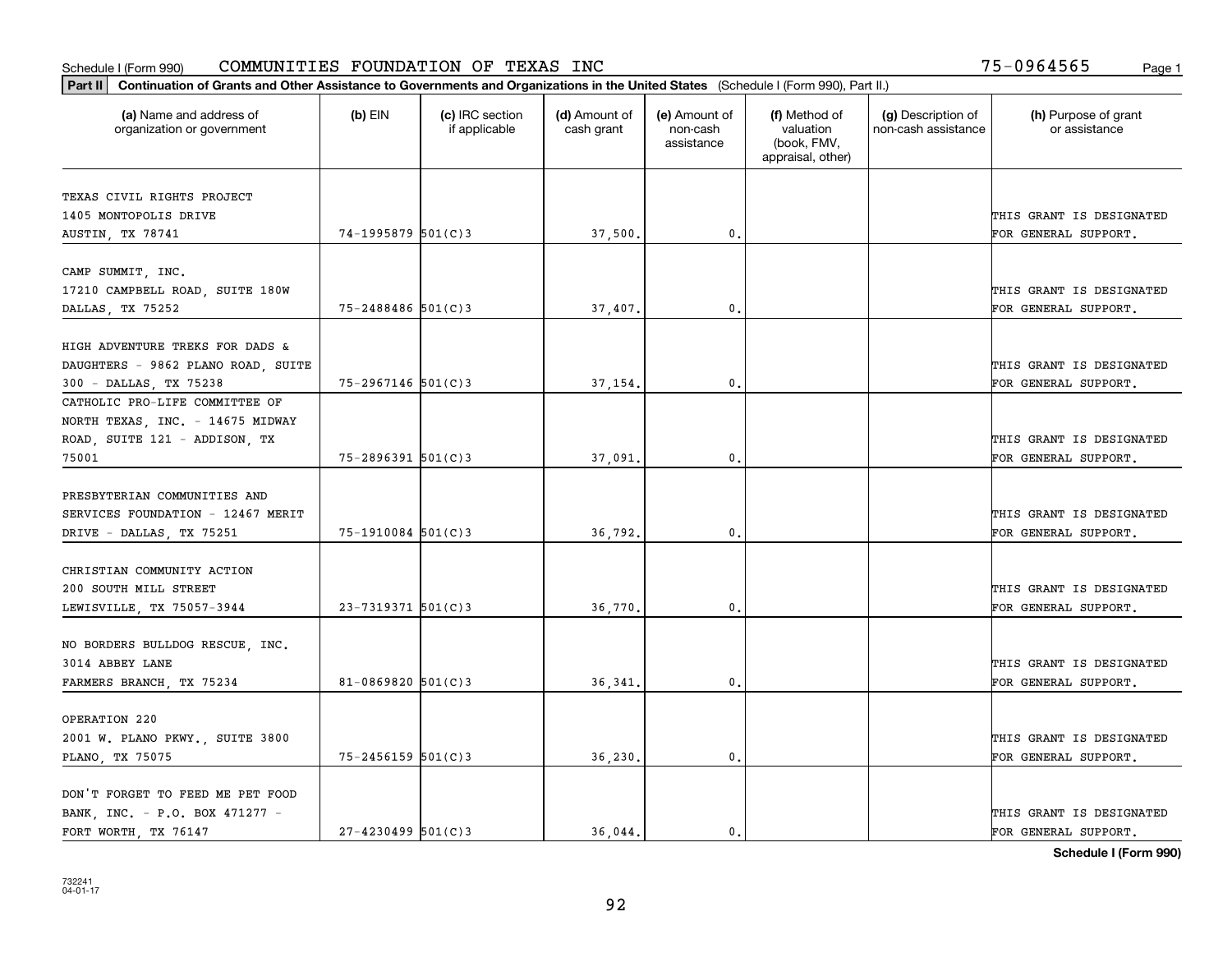| Part II   Continuation of Grants and Other Assistance to Governments and Organizations in the United States (Schedule I (Form 990), Part II.) |                          |                                  |                             |                                         |                                                                |                                           |                                                  |
|-----------------------------------------------------------------------------------------------------------------------------------------------|--------------------------|----------------------------------|-----------------------------|-----------------------------------------|----------------------------------------------------------------|-------------------------------------------|--------------------------------------------------|
| (a) Name and address of<br>organization or government                                                                                         | $(b)$ EIN                | (c) IRC section<br>if applicable | (d) Amount of<br>cash grant | (e) Amount of<br>non-cash<br>assistance | (f) Method of<br>valuation<br>(book, FMV,<br>appraisal, other) | (g) Description of<br>non-cash assistance | (h) Purpose of grant<br>or assistance            |
| DALLAS SPARK!                                                                                                                                 |                          |                                  |                             |                                         |                                                                |                                           |                                                  |
| ATTN: BEVERLY DAVIS 1409 S. LAMAR                                                                                                             |                          |                                  |                             |                                         |                                                                |                                           |                                                  |
| STREET, SUITE 004 - DALLAS, TX                                                                                                                |                          |                                  |                             |                                         |                                                                |                                           | THIS GRANT IS DESIGNATED                         |
| 75215                                                                                                                                         | $27 - 2797033$ 501(C)3   |                                  | 36,003.                     | 0.                                      |                                                                |                                           | FOR GENERAL SUPPORT.                             |
| RIVER LEGACY FOUNDATION                                                                                                                       |                          |                                  |                             |                                         |                                                                |                                           |                                                  |
| 703 NW GREEN OAKS BOULEVARD                                                                                                                   |                          |                                  |                             |                                         |                                                                |                                           | THIS GRANT IS DESIGNATED                         |
| ARLINGTON, TX 76006-2404                                                                                                                      | $75 - 2215558$ $501(C)3$ |                                  | 35,869                      | 0.                                      |                                                                |                                           | FOR GENERAL SUPPORT.                             |
|                                                                                                                                               |                          |                                  |                             |                                         |                                                                |                                           |                                                  |
| COLLIN COUNTY COMMITTEE ON AGING,                                                                                                             |                          |                                  |                             |                                         |                                                                |                                           |                                                  |
| INC. - 600 N.TENNESSEE STREET -                                                                                                               |                          |                                  |                             |                                         |                                                                |                                           | THIS GRANT IS DESIGNATED                         |
| MCKINNEY, TX 75069                                                                                                                            | $75 - 1544507$ 501(C)3   |                                  | 35,863.                     | $\mathbf{0}$                            |                                                                |                                           | FOR GENERAL SUPPORT.                             |
|                                                                                                                                               |                          |                                  |                             |                                         |                                                                |                                           |                                                  |
| CHAMPIONS OF HOPE MENTORSHIP                                                                                                                  |                          |                                  |                             |                                         |                                                                |                                           |                                                  |
| PROGRAM - P.O. BOX 150421 -                                                                                                                   |                          |                                  |                             |                                         |                                                                |                                           | THIS GRANT IS DESIGNATED                         |
| DALLAS, TX 75315                                                                                                                              | $26 - 2885260$ 501(C)3   |                                  | 35,832.                     | 0.                                      |                                                                |                                           | FOR GENERAL SUPPORT.                             |
| DALLAS ACADEMY                                                                                                                                |                          |                                  |                             |                                         |                                                                |                                           |                                                  |
|                                                                                                                                               |                          |                                  |                             |                                         |                                                                |                                           |                                                  |
| 950 TIFFANY WAY                                                                                                                               | $75 - 1247831$ 501(C)3   |                                  |                             | $\mathbf{0}$ .                          |                                                                |                                           | THIS GRANT IS DESIGNATED<br>FOR GENERAL SUPPORT. |
| DALLAS, TX 75218                                                                                                                              |                          |                                  | 35,760                      |                                         |                                                                |                                           |                                                  |
| GARLAND OPPORTUNITY DEVELOPMENT                                                                                                               |                          |                                  |                             |                                         |                                                                |                                           |                                                  |
| CENTER - 2660 BELT LINE ROAD -                                                                                                                |                          |                                  |                             |                                         |                                                                |                                           | THIS GRANT IS DESIGNATED                         |
| GARLAND, TX 75044                                                                                                                             | $47 - 2113190$ 501(C)3   |                                  | 35,701.                     | 0.                                      |                                                                |                                           | FOR GENERAL SUPPORT.                             |
|                                                                                                                                               |                          |                                  |                             |                                         |                                                                |                                           |                                                  |
| NATIONAL AUDUBON SOCIETY, INC.                                                                                                                |                          |                                  |                             |                                         |                                                                |                                           |                                                  |
| 2201 MAIN STREET, SUITE 600                                                                                                                   |                          |                                  |                             |                                         |                                                                |                                           | THIS GRANT IS DESIGNATED                         |
| DALLAS, TX 75201                                                                                                                              | $13 - 1624102$ 501(C)3   |                                  | 35,629.                     | 0.                                      |                                                                |                                           | FOR GENERAL SUPPORT.                             |
|                                                                                                                                               |                          |                                  |                             |                                         |                                                                |                                           |                                                  |
| <b>FISHINGS FUTURE</b><br>P.O. BOX 3848                                                                                                       |                          |                                  |                             |                                         |                                                                |                                           | THIS GRANT IS DESIGNATED                         |
|                                                                                                                                               | $20 - 8782271$ 501(C)3   |                                  |                             | $\mathfrak{o}$ .                        |                                                                |                                           |                                                  |
| SOUTH PADRE ISLAND, TX 78597                                                                                                                  |                          |                                  | 35,400.                     |                                         |                                                                |                                           | FOR GENERAL SUPPORT.                             |
| FERAL FRIENDS COMMUNITY CAT                                                                                                                   |                          |                                  |                             |                                         |                                                                |                                           |                                                  |
| ALLIANCE - P.O. BOX 832857 -                                                                                                                  |                          |                                  |                             |                                         |                                                                |                                           | THIS GRANT IS DESIGNATED                         |
| RICHARDSON, TX 75083                                                                                                                          | $75 - 2761441$ 501(C)3   |                                  | 35, 397.                    | $\mathbf{0}$ .                          |                                                                |                                           | FOR GENERAL SUPPORT.                             |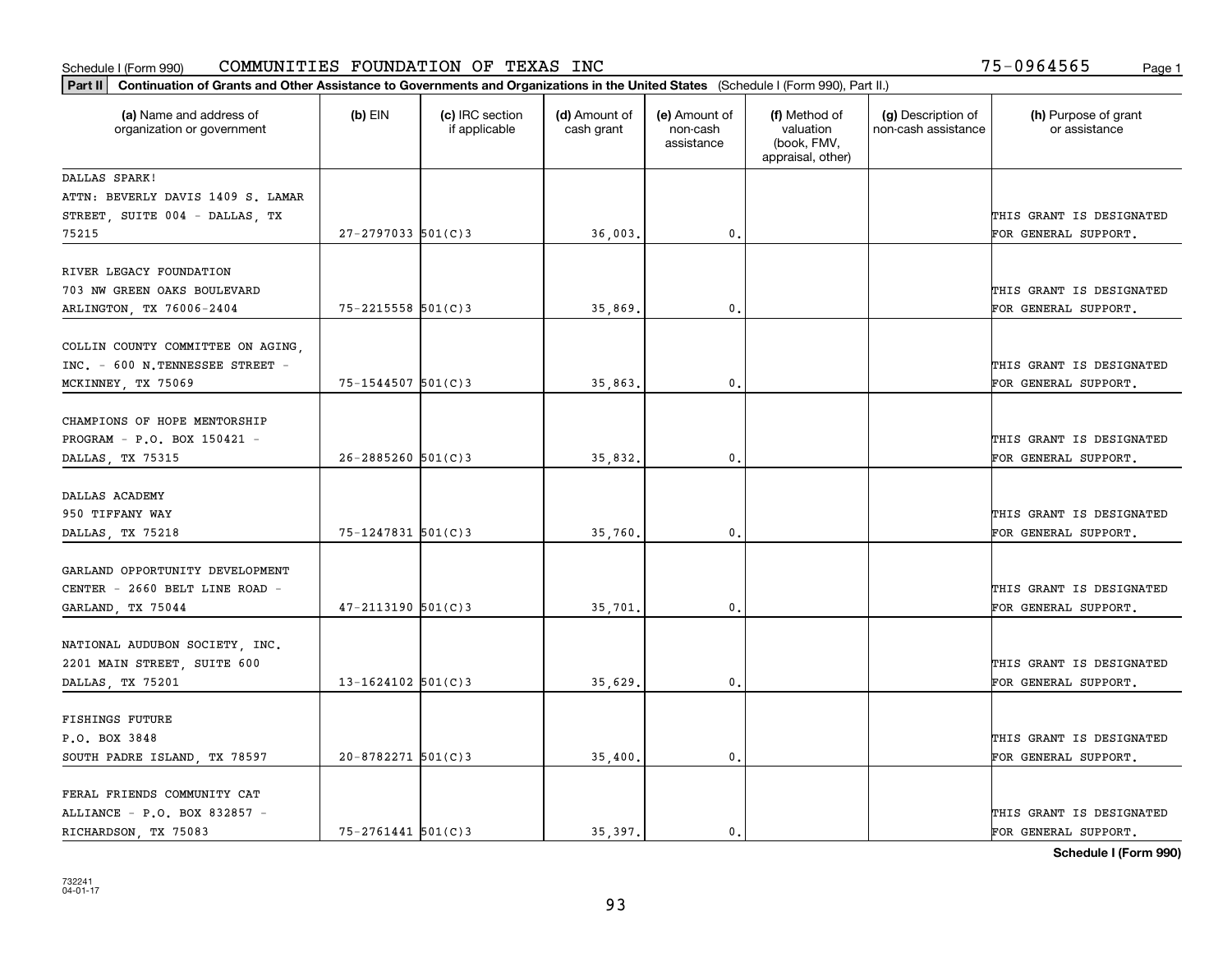| Part II   Continuation of Grants and Other Assistance to Governments and Organizations in the United States (Schedule I (Form 990), Part II.) |                        |                                  |                             |                                         |                                                                |                                           |                                       |
|-----------------------------------------------------------------------------------------------------------------------------------------------|------------------------|----------------------------------|-----------------------------|-----------------------------------------|----------------------------------------------------------------|-------------------------------------------|---------------------------------------|
| (a) Name and address of<br>organization or government                                                                                         | $(b)$ EIN              | (c) IRC section<br>if applicable | (d) Amount of<br>cash grant | (e) Amount of<br>non-cash<br>assistance | (f) Method of<br>valuation<br>(book, FMV,<br>appraisal, other) | (g) Description of<br>non-cash assistance | (h) Purpose of grant<br>or assistance |
|                                                                                                                                               |                        |                                  |                             |                                         |                                                                |                                           |                                       |
| ST. ANDREWS CATHOLIC SCHOOL<br>3304 DRYDEN ROAD                                                                                               |                        |                                  |                             |                                         |                                                                |                                           | THIS GRANT IS DESIGNATED              |
| FORT WORTH, TX 76109                                                                                                                          | $75 - 6004189$ 501(C)3 |                                  | 35,273.                     | 0.                                      |                                                                |                                           | FOR GENERAL SUPPORT.                  |
|                                                                                                                                               |                        |                                  |                             |                                         |                                                                |                                           |                                       |
| DALLAS DOGRRR                                                                                                                                 |                        |                                  |                             |                                         |                                                                |                                           |                                       |
| 1301 LOCHNESS DRIVE                                                                                                                           |                        |                                  |                             |                                         |                                                                |                                           | THIS GRANT IS DESIGNATED              |
| ALLEN, TX 75013-7059                                                                                                                          | $47 - 4386830$ 501(C)3 |                                  | 35,271.                     | 0.                                      |                                                                |                                           | FOR GENERAL SUPPORT.                  |
|                                                                                                                                               |                        |                                  |                             |                                         |                                                                |                                           |                                       |
| ARISTOI CLASSICAL ACADEMY, INC.                                                                                                               |                        |                                  |                             |                                         |                                                                |                                           |                                       |
| 5618 ELEVENTH STREET                                                                                                                          |                        |                                  |                             |                                         |                                                                |                                           | THIS GRANT IS DESIGNATED              |
| KATY, TX 77493                                                                                                                                | $76 - 0495959$ 501(C)3 |                                  | 35,175.                     | 0.                                      |                                                                |                                           | FOR GENERAL SUPPORT.                  |
|                                                                                                                                               |                        |                                  |                             |                                         |                                                                |                                           |                                       |
| NASHER SCULPTURE CENTER                                                                                                                       |                        |                                  |                             |                                         |                                                                |                                           |                                       |
| 2001 FLORA STREET                                                                                                                             |                        |                                  |                             |                                         |                                                                |                                           | THIS GRANT IS DESIGNATED              |
| DALLAS, TX 75201                                                                                                                              | $02 - 0601628$ 501(C)3 |                                  | 35,118.                     | 0.                                      |                                                                |                                           | FOR GENERAL SUPPORT.                  |
|                                                                                                                                               |                        |                                  |                             |                                         |                                                                |                                           |                                       |
| BUCKLEY SCHOOL IN THE CITY OF NEW                                                                                                             |                        |                                  |                             |                                         |                                                                |                                           |                                       |
| YORK - 113 E. 73RD STREET - NEW                                                                                                               |                        |                                  |                             |                                         |                                                                |                                           | THIS GRANT IS DESIGNATED              |
| YORK, NY 10021                                                                                                                                | $13 - 1837409$ 501(C)3 |                                  | 35,000                      | 0.                                      |                                                                |                                           | FOR GENERAL SUPPORT.                  |
|                                                                                                                                               |                        |                                  |                             |                                         |                                                                |                                           |                                       |
| CHURCH OF THE INCARNATION                                                                                                                     |                        |                                  |                             |                                         |                                                                |                                           |                                       |
| 3966 MCKINNEY AVENUE                                                                                                                          |                        |                                  |                             |                                         |                                                                |                                           | THIS GRANT IS DESIGNATED              |
| DALLAS, TX 75204-2018                                                                                                                         | 75-0808771 501(C)3     |                                  | 35,000                      | 0.                                      |                                                                |                                           | FOR GENERAL SUPPORT.                  |
| HOPE CENTER FOUNDATION                                                                                                                        |                        |                                  |                             |                                         |                                                                |                                           |                                       |
| 2001 W. PLANO PARKWAY, SUITE 1700                                                                                                             |                        |                                  |                             |                                         |                                                                |                                           | THIS GRANT IS DESIGNATED              |
| PLANO, TX 75075                                                                                                                               | $26 - 1590757$ 501(C)3 |                                  | 35,000.                     | 0.                                      |                                                                |                                           | FOR GENERAL SUPPORT.                  |
| NATIONAL ALLIANCE FOR PARTNERSHIPS                                                                                                            |                        |                                  |                             |                                         |                                                                |                                           |                                       |
| IN EQUITY EDUCATION FND. - 91                                                                                                                 |                        |                                  |                             |                                         |                                                                |                                           |                                       |
| NEWPORT PIKE, SUITE 302 - GAP, PA                                                                                                             |                        |                                  |                             |                                         |                                                                |                                           | THIS GRANT IS DESIGNATED              |
| 17527                                                                                                                                         | $13 - 4249100$ 501(C)3 |                                  | 35,000.                     | 0.                                      |                                                                |                                           | FOR GENERAL SUPPORT.                  |
|                                                                                                                                               |                        |                                  |                             |                                         |                                                                |                                           |                                       |
| VISION AFRICA MINISTRIES, INC.                                                                                                                |                        |                                  |                             |                                         |                                                                |                                           |                                       |
| P.O. BOX 600008                                                                                                                               |                        |                                  |                             |                                         |                                                                |                                           | THIS GRANT IS DESIGNATED              |
| DALLAS TX 75360-0008                                                                                                                          | $75 - 2819939$ 501(C)3 |                                  | 35,000.                     | 0.                                      |                                                                |                                           | FOR GENERAL SUPPORT.                  |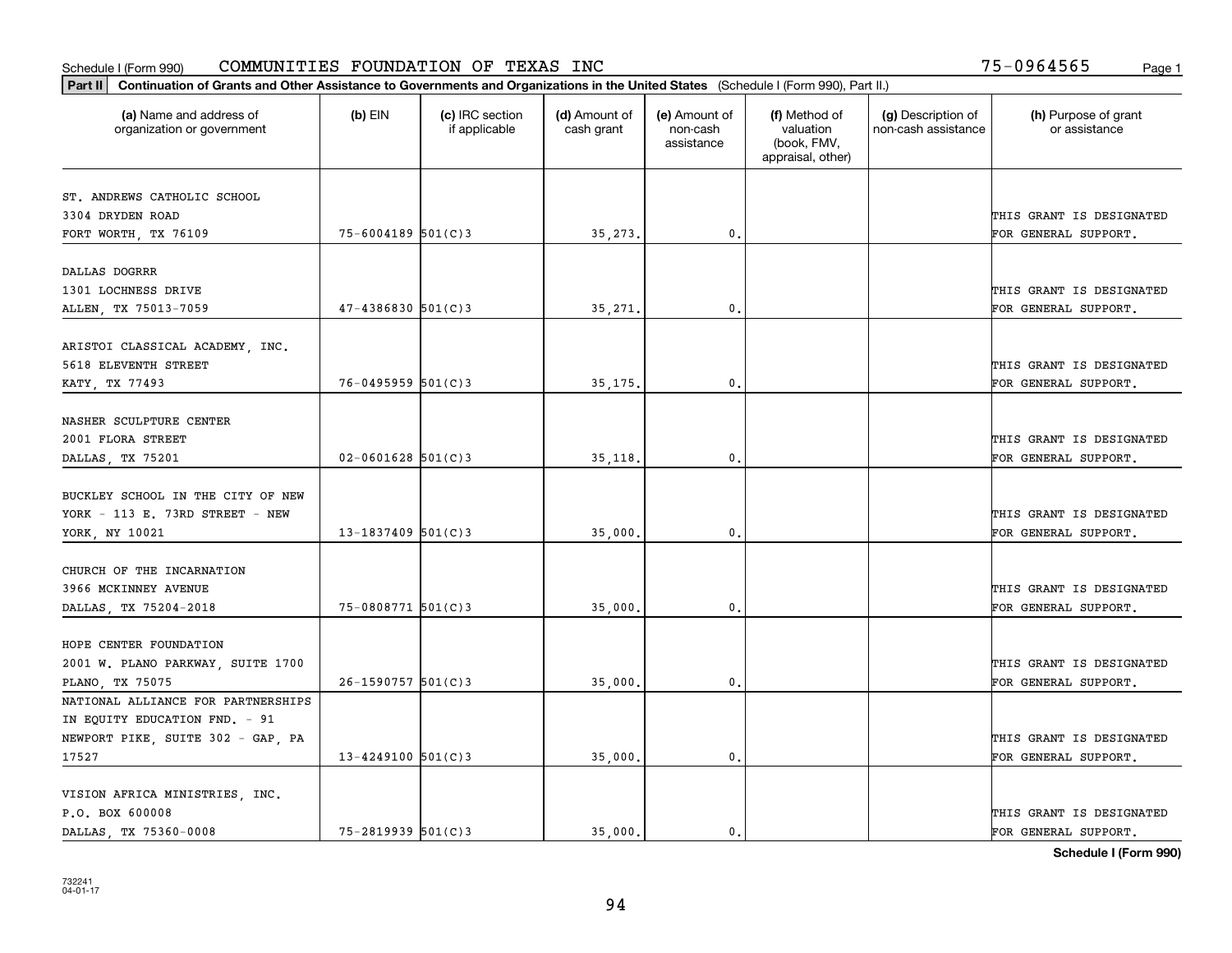| (a) Name and address of<br>organization or government            | $(b)$ EIN                | (c) IRC section<br>if applicable | (d) Amount of<br>cash grant | (e) Amount of<br>non-cash<br>assistance | (f) Method of<br>valuation<br>(book, FMV,<br>appraisal, other) | (g) Description of<br>non-cash assistance | (h) Purpose of grant<br>or assistance |
|------------------------------------------------------------------|--------------------------|----------------------------------|-----------------------------|-----------------------------------------|----------------------------------------------------------------|-------------------------------------------|---------------------------------------|
| WATERMARK COMMUNITY CHURCH                                       |                          |                                  |                             |                                         |                                                                |                                           |                                       |
| 7540 LBJ FREEWAY, SUITE 800                                      |                          |                                  |                             |                                         |                                                                |                                           | THIS GRANT IS DESIGNATED              |
| DALLAS, TX 75251                                                 | $75 - 2830999$ 501(C)3   |                                  | 35,000.                     | 0.                                      |                                                                |                                           | FOR GENERAL SUPPORT.                  |
| COMMUNITY ENRICHMENT CENTER, INC.                                |                          |                                  |                             |                                         |                                                                |                                           |                                       |
| 6250 N.E. LOOP 820                                               |                          |                                  |                             |                                         |                                                                |                                           | THIS GRANT IS DESIGNATED              |
| NORTH RICHLAND HILLS, TX 76180                                   | $75 - 2231694$ 501(C)3   |                                  | 34,990.                     | 0.                                      |                                                                |                                           | FOR GENERAL SUPPORT.                  |
|                                                                  |                          |                                  |                             |                                         |                                                                |                                           |                                       |
| FRIENDS OF SKY RANCH INC.<br>7616 LYNDON B JOHNSON FREEWAY SUITE |                          |                                  |                             |                                         |                                                                |                                           | THIS GRANT IS DESIGNATED              |
| DALLAS, TX 75251                                                 | $27 - 4018395$ 501(C)3   |                                  | 34,876.                     | $\mathbf 0$ .                           |                                                                |                                           | FOR GENERAL SUPPORT.                  |
| ASSISTANCE LEAGUE OF GREATER                                     |                          |                                  |                             |                                         |                                                                |                                           |                                       |
| COLLIN COUNTY - 2011 W. SPRING                                   |                          |                                  |                             |                                         |                                                                |                                           |                                       |
| CREEK PKWY., SUITE 1500 - PLANO,                                 |                          |                                  |                             |                                         |                                                                |                                           | THIS GRANT IS DESIGNATED              |
| TX 75023-4256                                                    | $75 - 2663446$ 501(C)3   |                                  | 34,737.                     | 0.                                      |                                                                |                                           | FOR GENERAL SUPPORT.                  |
|                                                                  |                          |                                  |                             |                                         |                                                                |                                           |                                       |
| WOODCREEK CHURCH                                                 |                          |                                  |                             |                                         |                                                                |                                           |                                       |
| 3400 E. RENNER ROAD                                              |                          |                                  |                             |                                         |                                                                |                                           | THIS GRANT IS DESIGNATED              |
| RICHARDSON, TX 75082                                             | $75 - 1529301$ 501(C)3   |                                  | 34,600.                     | $\mathbf{0}$                            |                                                                |                                           | FOR GENERAL SUPPORT.                  |
| HIGH SOARING EAGLE CENTER, INC.                                  |                          |                                  |                             |                                         |                                                                |                                           |                                       |
| 107 EXECUTIVE WAY, SUITE 101                                     |                          |                                  |                             |                                         |                                                                |                                           | THIS GRANT IS DESIGNATED              |
| DESOTO, TX 75115                                                 | $30 - 0208824$ 501(C) 3  |                                  | 34,577.                     | $\mathfrak o$ .                         |                                                                |                                           | FOR GENERAL SUPPORT.                  |
|                                                                  |                          |                                  |                             |                                         |                                                                |                                           |                                       |
| PAMPER LAKE HIGHLANDS                                            |                          |                                  |                             |                                         |                                                                |                                           |                                       |
| 9660 AUDELIA ROAD, SUITE 123-55                                  |                          |                                  |                             |                                         |                                                                |                                           | THIS GRANT IS DESIGNATED              |
| DALLAS, TX 75238                                                 | $46 - 5752673$ 501(C) 3  |                                  | 34,574.                     | $\mathfrak{o}$ .                        |                                                                |                                           | FOR GENERAL SUPPORT.                  |
| CARRY THE LOAD                                                   |                          |                                  |                             |                                         |                                                                |                                           |                                       |
| 514 S. HALL STREET                                               |                          |                                  |                             |                                         |                                                                |                                           | THIS GRANT IS DESIGNATED              |
| DALLAS, TX 75226                                                 | $27 - 4568835$ 501(C)3   |                                  | 34,321.                     | $\mathbf{0}$ .                          |                                                                |                                           | FOR GENERAL SUPPORT.                  |
| THE FOUNDATION FOR AIDS RESEARCH                                 |                          |                                  |                             |                                         |                                                                |                                           |                                       |
| 120 WALL STREET, 13TH FLOOR                                      |                          |                                  |                             |                                         |                                                                |                                           | THIS GRANT IS DESIGNATED              |
| NEW YORK, NY 10005                                               | $13 - 3163817$ $501(C)3$ |                                  | 34.300.                     | 0.                                      |                                                                |                                           | FOR GENERAL SUPPORT.                  |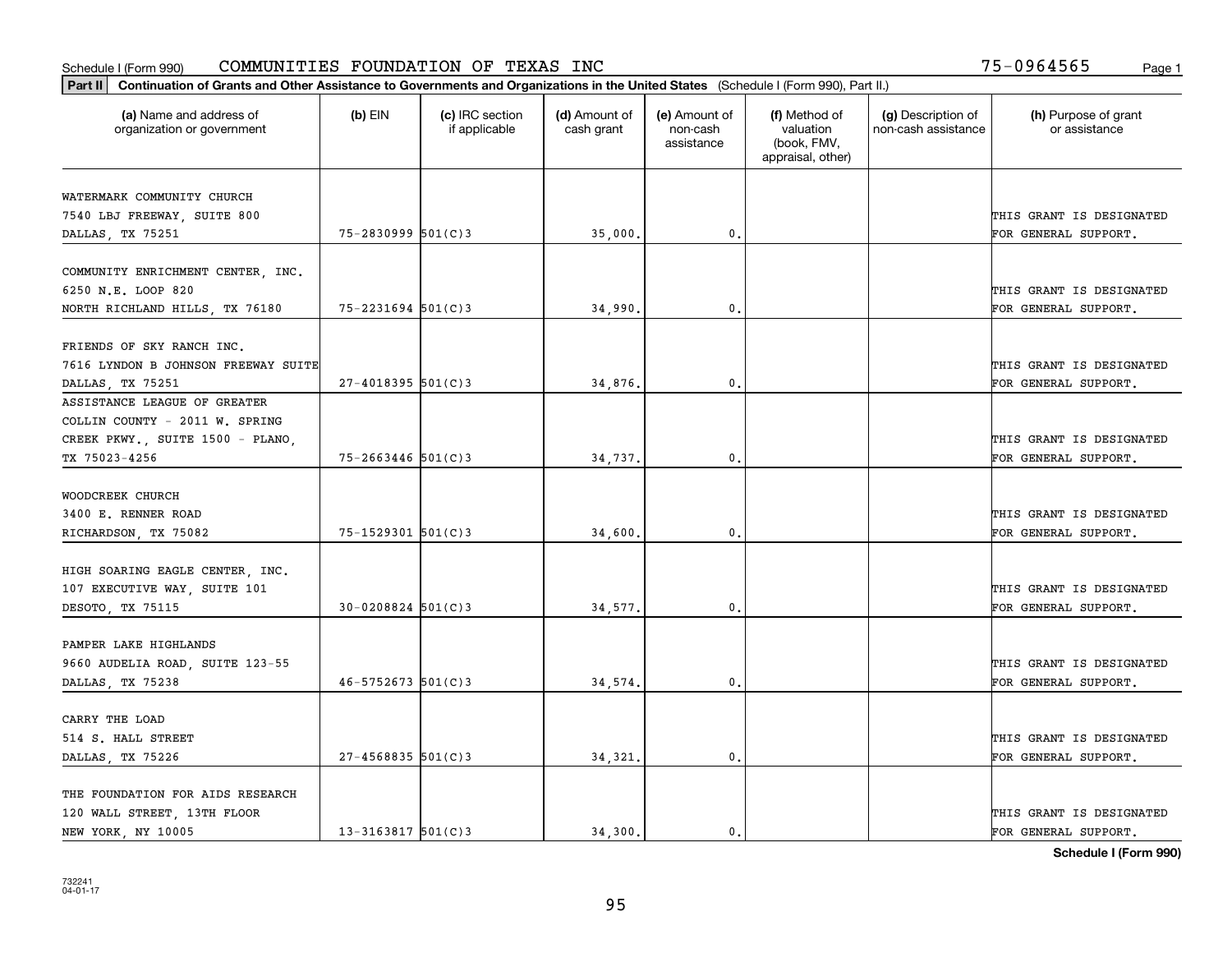|                                                                            | Part II   Continuation of Grants and Other Assistance to Governments and Organizations in the United States (Schedule I (Form 990), Part II.) |                                  |                             |                                         |                                                                |                                           |                                                  |  |  |  |  |
|----------------------------------------------------------------------------|-----------------------------------------------------------------------------------------------------------------------------------------------|----------------------------------|-----------------------------|-----------------------------------------|----------------------------------------------------------------|-------------------------------------------|--------------------------------------------------|--|--|--|--|
| (a) Name and address of<br>organization or government                      | $(b)$ EIN                                                                                                                                     | (c) IRC section<br>if applicable | (d) Amount of<br>cash grant | (e) Amount of<br>non-cash<br>assistance | (f) Method of<br>valuation<br>(book, FMV,<br>appraisal, other) | (g) Description of<br>non-cash assistance | (h) Purpose of grant<br>or assistance            |  |  |  |  |
|                                                                            |                                                                                                                                               |                                  |                             |                                         |                                                                |                                           |                                                  |  |  |  |  |
| BILL GLASS BEHIND THE WALLS<br>1101 S. CEDAR RIDGE DRIVE                   |                                                                                                                                               |                                  |                             |                                         |                                                                |                                           | THIS GRANT IS DESIGNATED                         |  |  |  |  |
| DUNCANVILLE, TX 75137                                                      | 75-2733954 501(C)3                                                                                                                            |                                  | 34,014.                     | 0.                                      |                                                                |                                           | FOR GENERAL SUPPORT.                             |  |  |  |  |
|                                                                            |                                                                                                                                               |                                  |                             |                                         |                                                                |                                           |                                                  |  |  |  |  |
| TEXAS CENTER FOR ARTS + ACADEMICS<br>3901 S. HULEN                         |                                                                                                                                               |                                  |                             |                                         |                                                                |                                           | THIS GRANT IS DESIGNATED                         |  |  |  |  |
| FORT WORTH, TX 76109                                                       | $75 - 0942885$ 501(C)3                                                                                                                        |                                  | 33,976.                     | 0.                                      |                                                                |                                           | FOR GENERAL SUPPORT.                             |  |  |  |  |
| NATURE CONSERVANCY, INC.<br>318 CONGRESS AVENUE<br><b>AUSTIN, TX 78701</b> | 53-0242652 $501(C)$ 3                                                                                                                         |                                  | 33,886.                     | $\mathbf{0}$ .                          |                                                                |                                           | THIS GRANT IS DESIGNATED<br>FOR GENERAL SUPPORT. |  |  |  |  |
|                                                                            |                                                                                                                                               |                                  |                             |                                         |                                                                |                                           |                                                  |  |  |  |  |
| THE UNIVERSITY OF TEXAS M.D.<br>ANDERSON CANCER CENTER - P.O. BOX          |                                                                                                                                               |                                  |                             |                                         |                                                                |                                           | THIS GRANT IS DESIGNATED                         |  |  |  |  |
| 4470 - HOUSTON, TX 77210                                                   | $74 - 6000203$ 501(C)3                                                                                                                        |                                  | 33,810.                     | $\mathbf{0}$ .                          |                                                                |                                           | FOR GENERAL SUPPORT.                             |  |  |  |  |
| CHRISTIAN WORKS FOR CHILDREN, INC.<br>5440 HARVEST HILL ROAD, SUITE 140    |                                                                                                                                               |                                  |                             |                                         |                                                                |                                           | THIS GRANT IS DESIGNATED                         |  |  |  |  |
| DALLAS, TX 75230                                                           | $75 - 1246028$ 501(C)3                                                                                                                        |                                  | 33,713.                     | 0.                                      |                                                                |                                           | FOR GENERAL SUPPORT.                             |  |  |  |  |
| W.I. COOK FOUNDATION, INC.<br>801 SEVENTH AVENUE<br>FORT WORTH, TX 76104   | $75 - 2051649$ 501(C)3                                                                                                                        |                                  | 33,710.                     | 0.                                      |                                                                |                                           | THIS GRANT IS DESIGNATED<br>FOR GENERAL SUPPORT. |  |  |  |  |
|                                                                            |                                                                                                                                               |                                  |                             |                                         |                                                                |                                           |                                                  |  |  |  |  |
| ABANDONED PET PROJECT<br>2809 I-30 FRONTAGE ROAD                           |                                                                                                                                               |                                  |                             |                                         |                                                                |                                           | THIS GRANT IS DESIGNATED                         |  |  |  |  |
| GREENVILLE, TX 75402                                                       | $47 - 1067342$ 501(C)3                                                                                                                        |                                  | 33,709.                     | $\mathfrak{o}$ .                        |                                                                |                                           | FOR GENERAL SUPPORT.                             |  |  |  |  |
| ST. STEPHEN'S EPISCOPAL SCHOOL<br>1800 SUL ROSS STREET                     |                                                                                                                                               |                                  |                             |                                         |                                                                |                                           | THIS GRANT IS DESIGNATED                         |  |  |  |  |
| HOUSTON, TX 77098                                                          | $74-1689397$ 501(C)3                                                                                                                          |                                  | 33,677.                     | $\mathfrak o$ .                         |                                                                |                                           | FOR GENERAL SUPPORT.                             |  |  |  |  |
|                                                                            |                                                                                                                                               |                                  |                             |                                         |                                                                |                                           |                                                  |  |  |  |  |
| DALLAS CHALLENGE, INC.                                                     |                                                                                                                                               |                                  |                             |                                         |                                                                |                                           |                                                  |  |  |  |  |
| 7777 FOREST LANE, C-410<br>DALLAS, TX 75230                                | $75 - 1964233$ 501(C)3                                                                                                                        |                                  | 33.677.                     | $\mathbf{0}$ .                          |                                                                |                                           | THIS GRANT IS DESIGNATED<br>FOR GENERAL SUPPORT. |  |  |  |  |
|                                                                            |                                                                                                                                               |                                  |                             |                                         |                                                                |                                           |                                                  |  |  |  |  |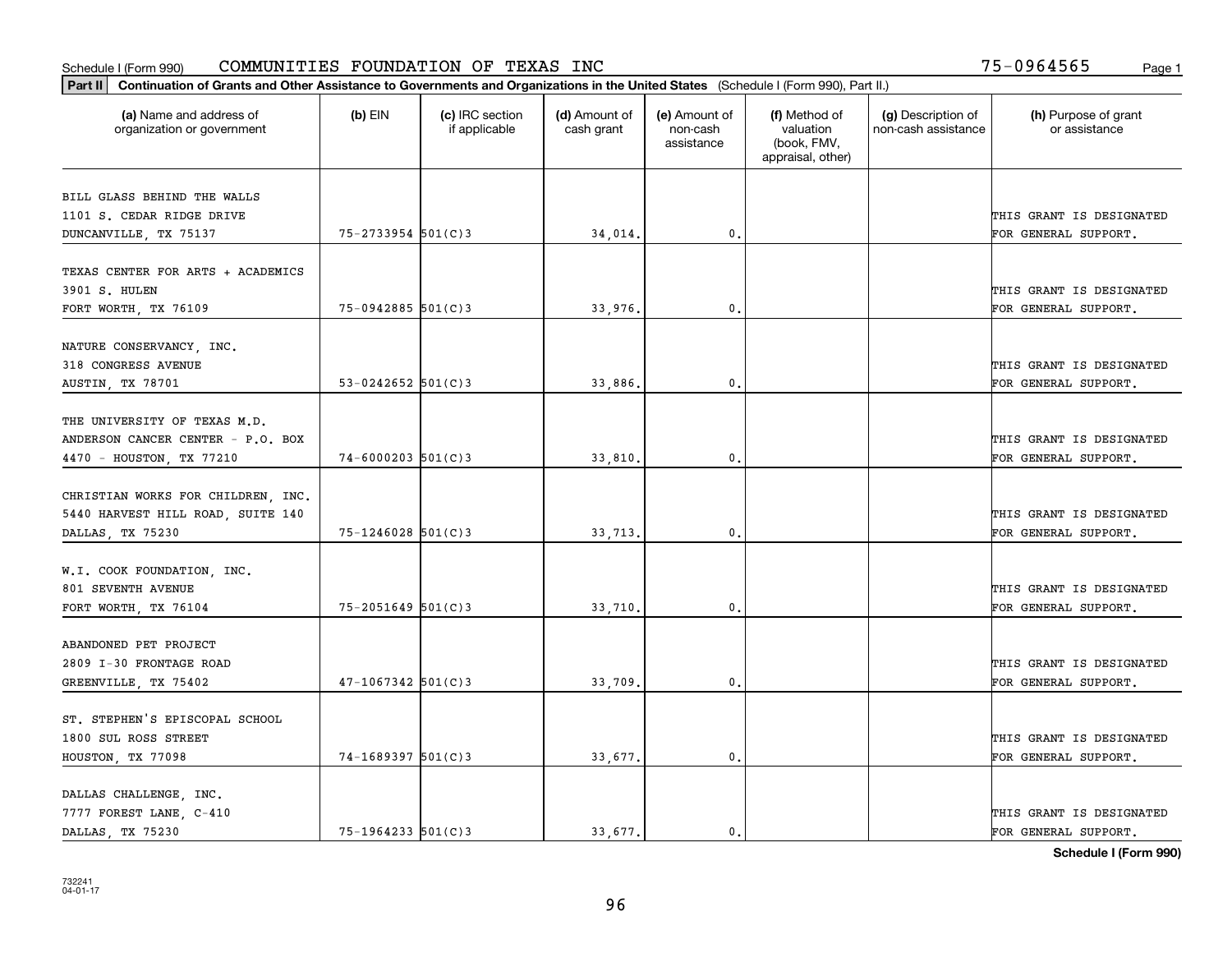|                                                       | Part II   Continuation of Grants and Other Assistance to Governments and Organizations in the United States (Schedule I (Form 990), Part II.) |                                  |                             |                                         |                                                                |                                           |                                       |  |  |  |  |
|-------------------------------------------------------|-----------------------------------------------------------------------------------------------------------------------------------------------|----------------------------------|-----------------------------|-----------------------------------------|----------------------------------------------------------------|-------------------------------------------|---------------------------------------|--|--|--|--|
| (a) Name and address of<br>organization or government | $(b)$ EIN                                                                                                                                     | (c) IRC section<br>if applicable | (d) Amount of<br>cash grant | (e) Amount of<br>non-cash<br>assistance | (f) Method of<br>valuation<br>(book, FMV,<br>appraisal, other) | (g) Description of<br>non-cash assistance | (h) Purpose of grant<br>or assistance |  |  |  |  |
| AT LAST!                                              |                                                                                                                                               |                                  |                             |                                         |                                                                |                                           |                                       |  |  |  |  |
| 11700 PRESTON ROAD, SUITE 660-116                     |                                                                                                                                               |                                  |                             |                                         |                                                                |                                           | THIS GRANT IS DESIGNATED              |  |  |  |  |
| DALLAS, TX 75230                                      |                                                                                                                                               |                                  | 33,674.                     | 0.                                      |                                                                |                                           | FOR GENERAL SUPPORT.                  |  |  |  |  |
|                                                       |                                                                                                                                               |                                  |                             |                                         |                                                                |                                           |                                       |  |  |  |  |
| EAST LAKE PET ORPHANAGE                               |                                                                                                                                               |                                  |                             |                                         |                                                                |                                           |                                       |  |  |  |  |
| 10101 E. NORTHWEST HWY                                |                                                                                                                                               |                                  |                             |                                         |                                                                |                                           | THIS GRANT IS DESIGNATED              |  |  |  |  |
| DALLAS, TX 75238                                      | $75 - 2905418$ 501(C)3                                                                                                                        |                                  | 33,633.                     | 0.                                      |                                                                |                                           | FOR GENERAL SUPPORT.                  |  |  |  |  |
|                                                       |                                                                                                                                               |                                  |                             |                                         |                                                                |                                           |                                       |  |  |  |  |
| ST. MARK CATHOLIC SCHOOL                              |                                                                                                                                               |                                  |                             |                                         |                                                                |                                           |                                       |  |  |  |  |
| 1201 ALMA DRIVE                                       |                                                                                                                                               |                                  |                             |                                         |                                                                |                                           | THIS GRANT IS DESIGNATED              |  |  |  |  |
| PLANO, TX 75075                                       | $80 - 0518681$ 501(C)3                                                                                                                        |                                  | 33,615.                     | $\mathbf{0}$ .                          |                                                                |                                           | FOR GENERAL SUPPORT.                  |  |  |  |  |
|                                                       |                                                                                                                                               |                                  |                             |                                         |                                                                |                                           |                                       |  |  |  |  |
| DAUNTLESS RESCUE, INC.                                |                                                                                                                                               |                                  |                             |                                         |                                                                |                                           |                                       |  |  |  |  |
| 6915 HUNTERS RIDGE                                    | $81 - 2244610$ 501(C)3                                                                                                                        |                                  |                             | $\mathbf{0}$                            |                                                                |                                           | THIS GRANT IS DESIGNATED              |  |  |  |  |
| DALLAS, TX 75248<br>COLUMBIA-BRAZORIA INDEPENDENT     |                                                                                                                                               |                                  | 33,514.                     |                                         |                                                                |                                           | FOR GENERAL SUPPORT.                  |  |  |  |  |
| SCHOOL DISTRICT - 520 SOUTH 16TH                      |                                                                                                                                               |                                  |                             |                                         |                                                                |                                           |                                       |  |  |  |  |
| STREET - WEST COLUMBIA, TX                            |                                                                                                                                               |                                  |                             |                                         |                                                                |                                           | THIS GRANT IS DESIGNATED              |  |  |  |  |
| 77486-3752                                            | $74 - 6025454$ 501(C)3                                                                                                                        |                                  | 33,500                      | $\mathbf{0}$                            |                                                                |                                           | FOR GENERAL SUPPORT.                  |  |  |  |  |
|                                                       |                                                                                                                                               |                                  |                             |                                         |                                                                |                                           |                                       |  |  |  |  |
| EQUALITY NOW, INC.                                    |                                                                                                                                               |                                  |                             |                                         |                                                                |                                           |                                       |  |  |  |  |
| C/O 5B EVENTS 10536 CULVER BOULEVAR                   |                                                                                                                                               |                                  |                             |                                         |                                                                |                                           | THIS GRANT IS DESIGNATED              |  |  |  |  |
| CULVER CITY, CA 90232                                 | $13 - 3660566$ 501(C)3                                                                                                                        |                                  | 33,500.                     | 0.                                      |                                                                |                                           | FOR GENERAL SUPPORT.                  |  |  |  |  |
|                                                       |                                                                                                                                               |                                  |                             |                                         |                                                                |                                           |                                       |  |  |  |  |
| VALERO ENERGY FOUNDATION                              |                                                                                                                                               |                                  |                             |                                         |                                                                |                                           |                                       |  |  |  |  |
| P.O. BOX 696000                                       |                                                                                                                                               |                                  |                             |                                         |                                                                |                                           | THIS GRANT IS DESIGNATED              |  |  |  |  |
| SAN ANTONIO, TX 78269                                 | $74 - 2904514$ 501(C)3                                                                                                                        |                                  | 33,470.                     | $^{\rm 0}$ .                            |                                                                |                                           | FOR GENERAL SUPPORT.                  |  |  |  |  |
|                                                       |                                                                                                                                               |                                  |                             |                                         |                                                                |                                           |                                       |  |  |  |  |
| DALLAS CHRISTIAN SCHOOL                               |                                                                                                                                               |                                  |                             |                                         |                                                                |                                           |                                       |  |  |  |  |
| 1515 REPUBLIC PKWY.                                   |                                                                                                                                               |                                  |                             |                                         |                                                                |                                           | THIS GRANT IS DESIGNATED              |  |  |  |  |
| MESQUITE, TX 75150                                    | $75 - 1004860$ 501(C)3                                                                                                                        |                                  | 33, 374.                    | $\mathfrak{o}$ .                        |                                                                |                                           | FOR GENERAL SUPPORT.                  |  |  |  |  |
|                                                       |                                                                                                                                               |                                  |                             |                                         |                                                                |                                           |                                       |  |  |  |  |
| CANINE COMPANIONS FOR INDEPENDENCE<br>P.O. BOX 630919 |                                                                                                                                               |                                  |                             |                                         |                                                                |                                           | THIS GRANT IS DESIGNATED              |  |  |  |  |
| IRVING, TX 75063                                      | $94 - 2494324$ 501(C)3                                                                                                                        |                                  | 33.207.                     | $\mathbf{0}$ .                          |                                                                |                                           | FOR GENERAL SUPPORT.                  |  |  |  |  |
|                                                       |                                                                                                                                               |                                  |                             |                                         |                                                                |                                           |                                       |  |  |  |  |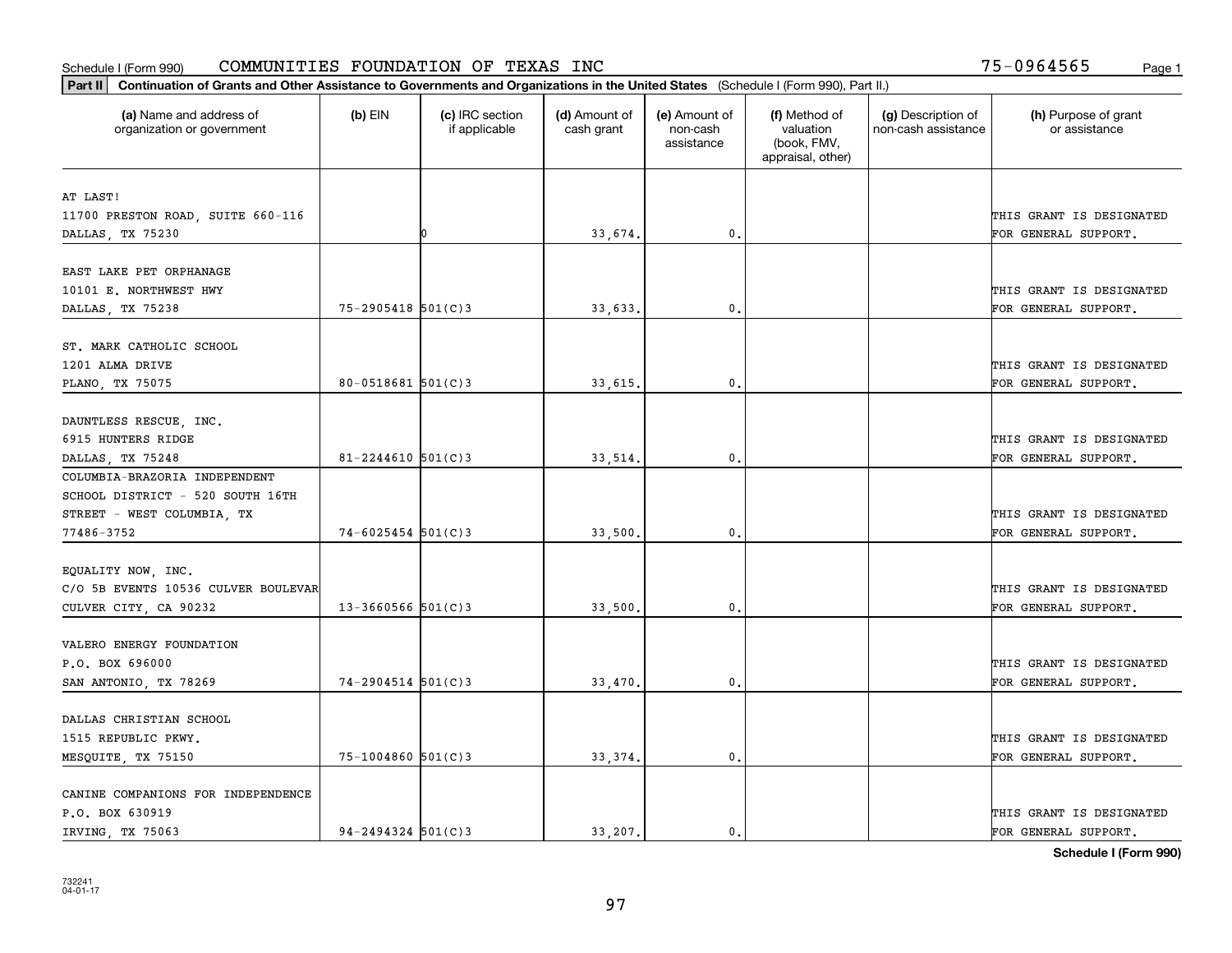| Part II   Continuation of Grants and Other Assistance to Governments and Organizations in the United States (Schedule I (Form 990), Part II.) |                        |                                  |                             |                                         |                                                                |                                           |                                       |
|-----------------------------------------------------------------------------------------------------------------------------------------------|------------------------|----------------------------------|-----------------------------|-----------------------------------------|----------------------------------------------------------------|-------------------------------------------|---------------------------------------|
| (a) Name and address of<br>organization or government                                                                                         | $(b)$ EIN              | (c) IRC section<br>if applicable | (d) Amount of<br>cash grant | (e) Amount of<br>non-cash<br>assistance | (f) Method of<br>valuation<br>(book, FMV,<br>appraisal, other) | (g) Description of<br>non-cash assistance | (h) Purpose of grant<br>or assistance |
| DALLAS BETHLEHEM CENTER, INC.                                                                                                                 |                        |                                  |                             |                                         |                                                                |                                           |                                       |
| 4410 LELAND AVENUE                                                                                                                            |                        |                                  |                             |                                         |                                                                |                                           | THIS GRANT IS DESIGNATED              |
| DALLAS, TX 75215                                                                                                                              | $75 - 0800667$ 501(C)3 |                                  | 33,159.                     | 0.                                      |                                                                |                                           | FOR GENERAL SUPPORT.                  |
|                                                                                                                                               |                        |                                  |                             |                                         |                                                                |                                           |                                       |
| JULIETTE FOWLER COMMUNITIES                                                                                                                   |                        |                                  |                             |                                         |                                                                |                                           |                                       |
| 1234 ABRAMS ROAD                                                                                                                              |                        |                                  |                             |                                         |                                                                |                                           | THIS GRANT IS DESIGNATED              |
| DALLAS, TX 75214                                                                                                                              | $75 - 0800655$ 501(C)3 |                                  | 32,710                      | $\mathfrak{o}$ .                        |                                                                |                                           | FOR GENERAL SUPPORT.                  |
|                                                                                                                                               |                        |                                  |                             |                                         |                                                                |                                           |                                       |
| CHILDCAREGROUP                                                                                                                                |                        |                                  |                             |                                         |                                                                |                                           | THIS GRANT IS DESIGNATED              |
| 1420 W. MOCKINGBIRD LANE, SUITE 300                                                                                                           | $75 - 0800634$ 501(C)3 |                                  | 32,692.                     | $\mathfrak{o}$ .                        |                                                                |                                           | FOR GENERAL SUPPORT.                  |
| DALLAS, TX 75247                                                                                                                              |                        |                                  |                             |                                         |                                                                |                                           |                                       |
| KID NET FOUNDATION                                                                                                                            |                        |                                  |                             |                                         |                                                                |                                           |                                       |
| P.O. BOX 140085                                                                                                                               |                        |                                  |                             |                                         |                                                                |                                           | THIS GRANT IS DESIGNATED              |
| DALLAS, TX 75214                                                                                                                              | 75-2389331 501(C)3     |                                  | 32,528.                     | 0.                                      |                                                                |                                           | FOR GENERAL SUPPORT.                  |
|                                                                                                                                               |                        |                                  |                             |                                         |                                                                |                                           |                                       |
| NEXUS RECOVERY CENTER, INC.                                                                                                                   |                        |                                  |                             |                                         |                                                                |                                           |                                       |
| 8733 LA PRADA DRIVE                                                                                                                           |                        |                                  |                             |                                         |                                                                |                                           | THIS GRANT IS DESIGNATED              |
| DALLAS, TX 75228                                                                                                                              | $23 - 7169388$ 501(C)3 |                                  | 32,231                      | $\mathbf{0}$                            |                                                                |                                           | FOR GENERAL SUPPORT.                  |
|                                                                                                                                               |                        |                                  |                             |                                         |                                                                |                                           |                                       |
| HOLY TRINITY CATHOLIC SCHOOL OF<br>GRAPEVINE - 3750 WILLIAM D. TATE                                                                           |                        |                                  |                             |                                         |                                                                |                                           | THIS GRANT IS DESIGNATED              |
| AVE - GRAPEVINE, TX 76051                                                                                                                     | $75 - 2507930$ 501(C)3 |                                  | 32,092.                     | $\mathbf{0}$                            |                                                                |                                           | FOR GENERAL SUPPORT.                  |
|                                                                                                                                               |                        |                                  |                             |                                         |                                                                |                                           |                                       |
| THE AGAPE CLINIC                                                                                                                              |                        |                                  |                             |                                         |                                                                |                                           |                                       |
| 4104 JUNIUS STREET                                                                                                                            |                        |                                  |                             |                                         |                                                                |                                           | THIS GRANT IS DESIGNATED              |
| DALLAS, TX 75246                                                                                                                              | $14-1847977$ 501(C)3   |                                  | 32,067.                     | $\mathbf{0}$ .                          |                                                                |                                           | FOR GENERAL SUPPORT.                  |
|                                                                                                                                               |                        |                                  |                             |                                         |                                                                |                                           |                                       |
| DALLAS ZOOLOGICAL SOCIETY                                                                                                                     |                        |                                  |                             |                                         |                                                                |                                           |                                       |
| 650 SOUTH R. L. THORNTON FWY.                                                                                                                 |                        |                                  |                             |                                         |                                                                |                                           | THIS GRANT IS DESIGNATED              |
| DALLAS, TX 75203-3013                                                                                                                         | $75-0964982$ 501(C)3   |                                  | 31,984.                     | $\mathfrak{o}$ .                        |                                                                |                                           | FOR GENERAL SUPPORT.                  |
|                                                                                                                                               |                        |                                  |                             |                                         |                                                                |                                           |                                       |
| OUR FATHER'S CHILDREN, INC.<br>6250 NE LOOP 820                                                                                               |                        |                                  |                             |                                         |                                                                |                                           | THIS GRANT IS DESIGNATED              |
| NORTH RICHLAND HILLS, TX 76180                                                                                                                | $20 - 0647744$ 501(C)3 |                                  | 31.792.                     | $\mathfrak{o}$ .                        |                                                                |                                           | FOR GENERAL SUPPORT.                  |
|                                                                                                                                               |                        |                                  |                             |                                         |                                                                |                                           |                                       |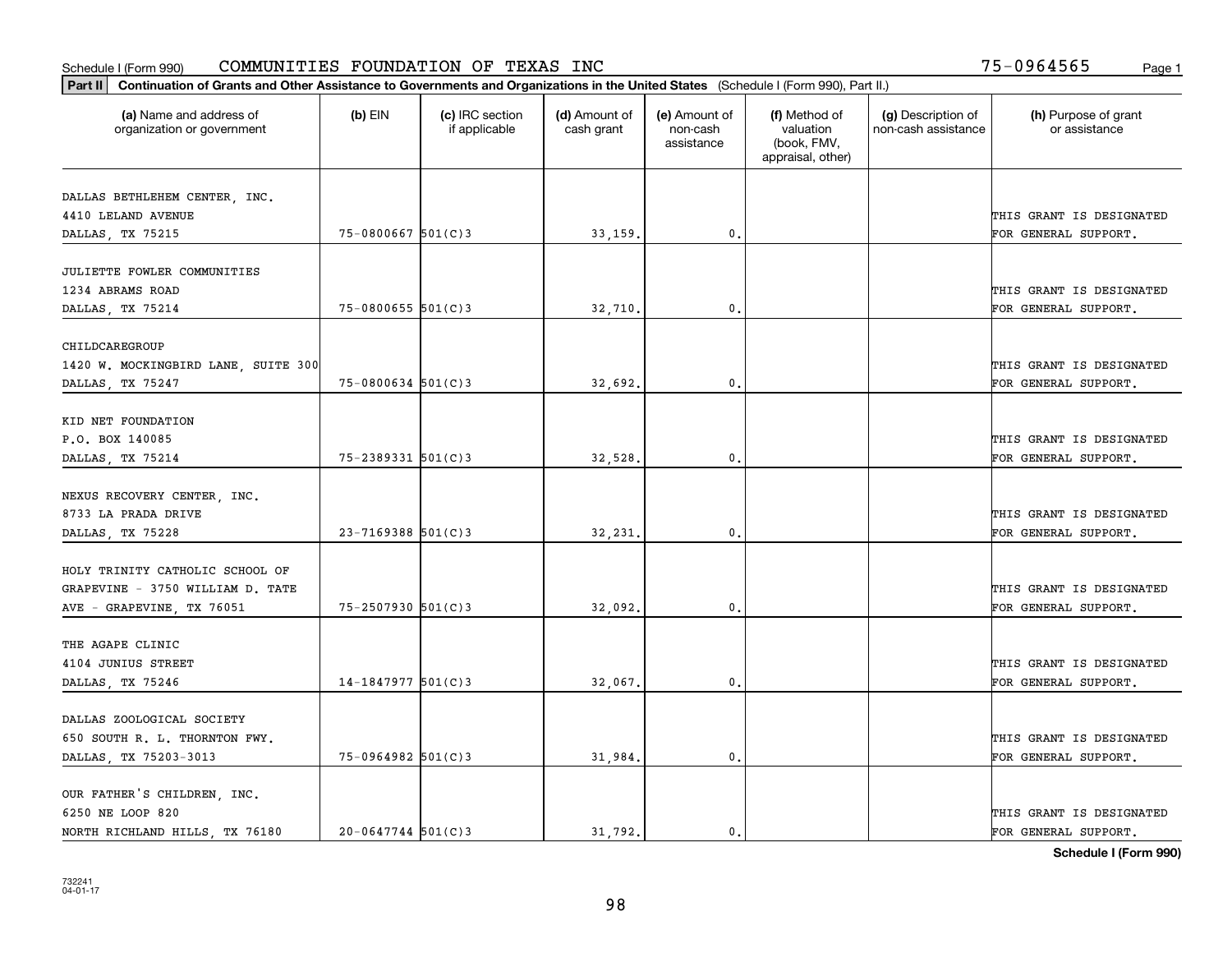| Part II   Continuation of Grants and Other Assistance to Governments and Organizations in the United States (Schedule I (Form 990), Part II.) |                          |                                  |                             |                                         |                                                                |                                           |                                       |
|-----------------------------------------------------------------------------------------------------------------------------------------------|--------------------------|----------------------------------|-----------------------------|-----------------------------------------|----------------------------------------------------------------|-------------------------------------------|---------------------------------------|
| (a) Name and address of<br>organization or government                                                                                         | $(b)$ EIN                | (c) IRC section<br>if applicable | (d) Amount of<br>cash grant | (e) Amount of<br>non-cash<br>assistance | (f) Method of<br>valuation<br>(book, FMV,<br>appraisal, other) | (g) Description of<br>non-cash assistance | (h) Purpose of grant<br>or assistance |
| AGAPE RESOURCE & ASSISTANCE                                                                                                                   |                          |                                  |                             |                                         |                                                                |                                           |                                       |
| CENTER, INC. - P.O. BOX 861664 -                                                                                                              |                          |                                  |                             |                                         |                                                                |                                           | THIS GRANT IS DESIGNATED              |
| PLANO, TX 75086-1664                                                                                                                          | $75 - 2942035$ 501(C)3   |                                  | 31,669.                     | $\mathfrak o$ .                         |                                                                |                                           | FOR GENERAL SUPPORT.                  |
|                                                                                                                                               |                          |                                  |                             |                                         |                                                                |                                           |                                       |
| THE BIRTHDAY PARTY PROJECT                                                                                                                    |                          |                                  |                             |                                         |                                                                |                                           |                                       |
| 2143 FARRINGTON STREET                                                                                                                        |                          |                                  |                             |                                         |                                                                |                                           | THIS GRANT IS DESIGNATED              |
| DALLAS, TX 75207                                                                                                                              | $45 - 4239630$ 501(C)3   |                                  | 31,643                      | $\mathfrak{o}$ .                        |                                                                |                                           | FOR GENERAL SUPPORT.                  |
|                                                                                                                                               |                          |                                  |                             |                                         |                                                                |                                           |                                       |
| LUCAS CHRISTIAN ACADEMY                                                                                                                       |                          |                                  |                             |                                         |                                                                |                                           |                                       |
| 505 W. LUCAS ROAD                                                                                                                             | $75 - 2866203$ 501(C)3   |                                  |                             | $\mathfrak{o}$ .                        |                                                                |                                           | THIS GRANT IS DESIGNATED              |
| LUCAS, TX 75002                                                                                                                               |                          |                                  | 31,538.                     |                                         |                                                                |                                           | FOR GENERAL SUPPORT.                  |
| TZU ZOO RESCUE                                                                                                                                |                          |                                  |                             |                                         |                                                                |                                           |                                       |
| 4101 POLSTAR DRIVE                                                                                                                            |                          |                                  |                             |                                         |                                                                |                                           | THIS GRANT IS DESIGNATED              |
| PLANO, TX 75093                                                                                                                               | $26 - 2753192$ 501(C)3   |                                  | 31,342.                     | 0.                                      |                                                                |                                           | FOR GENERAL SUPPORT.                  |
|                                                                                                                                               |                          |                                  |                             |                                         |                                                                |                                           |                                       |
| SECOND CHANCE SPCA                                                                                                                            |                          |                                  |                             |                                         |                                                                |                                           |                                       |
| 1700 J AVENUE                                                                                                                                 |                          |                                  |                             |                                         |                                                                |                                           | THIS GRANT IS DESIGNATED              |
| PLANO, TX 75074                                                                                                                               | $54 - 2181108$ $501(C)3$ |                                  | 31,303                      | 0                                       |                                                                |                                           | FOR GENERAL SUPPORT.                  |
|                                                                                                                                               |                          |                                  |                             |                                         |                                                                |                                           |                                       |
| THE COMMIT! PARTNERSHIP                                                                                                                       |                          |                                  |                             |                                         |                                                                |                                           |                                       |
| 3800 MAPLE AVENUE, SUITE 800                                                                                                                  | $80 - 0790222$ 501(C)3   |                                  |                             | $\mathbf{0}$                            |                                                                |                                           | THIS GRANT IS DESIGNATED              |
| DALLAS, TX 75219                                                                                                                              |                          |                                  | 31,194.                     |                                         |                                                                |                                           | FOR GENERAL SUPPORT.                  |
| TRAFFICK911                                                                                                                                   |                          |                                  |                             |                                         |                                                                |                                           |                                       |
| 4575 CLAIRE CHENNAULT                                                                                                                         |                          |                                  |                             |                                         |                                                                |                                           | THIS GRANT IS DESIGNATED              |
| ADDISON, TX 75001                                                                                                                             | $27 - 1111529$ 501(C)3   |                                  | 31,179.                     | $\mathbf{0}$ .                          |                                                                |                                           | FOR GENERAL SUPPORT.                  |
|                                                                                                                                               |                          |                                  |                             |                                         |                                                                |                                           |                                       |
| TRANSFORMANCE, INC.                                                                                                                           |                          |                                  |                             |                                         |                                                                |                                           |                                       |
| 8737 KING GEORGE DRIVE, SUITE 200                                                                                                             |                          |                                  |                             |                                         |                                                                |                                           | THIS GRANT IS DESIGNATED              |
| DALLAS, TX 75235-2200                                                                                                                         | $75 - 1437638$ 501(C)3   |                                  | 30,985.                     | $\mathfrak{o}$ .                        |                                                                |                                           | FOR GENERAL SUPPORT.                  |
|                                                                                                                                               |                          |                                  |                             |                                         |                                                                |                                           |                                       |
| SCHOLARSHOT, INC.                                                                                                                             |                          |                                  |                             |                                         |                                                                |                                           |                                       |
| 2904 SWISS AVENUE                                                                                                                             |                          |                                  |                             |                                         |                                                                |                                           | THIS GRANT IS DESIGNATED              |
| DALLAS, TX 75204                                                                                                                              | $27 - 0232250$ 501(C)3   |                                  | 30.957.                     | $\mathfrak{o}$ .                        |                                                                |                                           | FOR GENERAL SUPPORT.                  |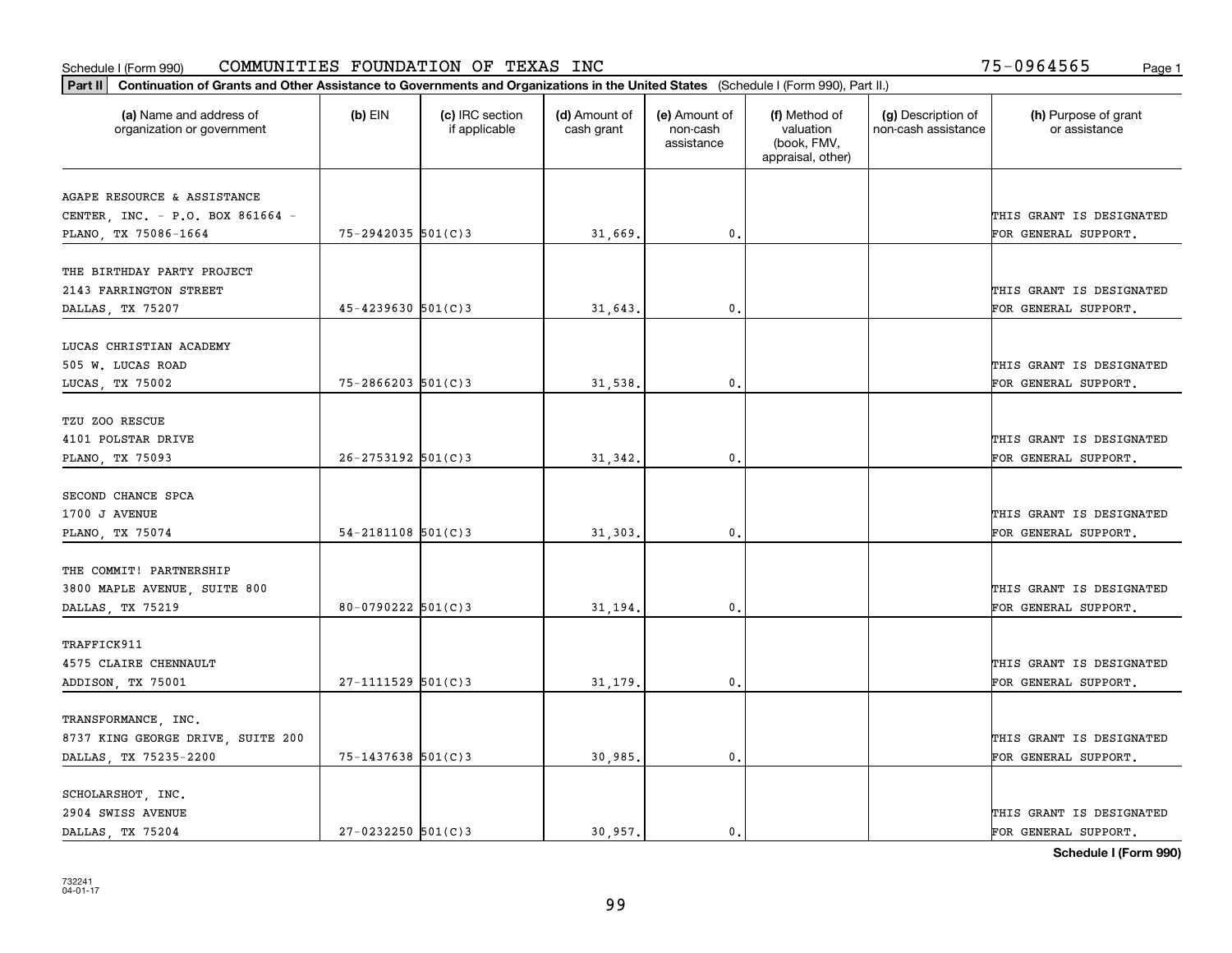| Part II   Continuation of Grants and Other Assistance to Governments and Organizations in the United States (Schedule I (Form 990), Part II.) |                         |                                  |                             |                                         |                                                                |                                           |                                       |
|-----------------------------------------------------------------------------------------------------------------------------------------------|-------------------------|----------------------------------|-----------------------------|-----------------------------------------|----------------------------------------------------------------|-------------------------------------------|---------------------------------------|
| (a) Name and address of<br>organization or government                                                                                         | $(b)$ EIN               | (c) IRC section<br>if applicable | (d) Amount of<br>cash grant | (e) Amount of<br>non-cash<br>assistance | (f) Method of<br>valuation<br>(book, FMV,<br>appraisal, other) | (g) Description of<br>non-cash assistance | (h) Purpose of grant<br>or assistance |
| TEXAS STATE HISTORY MUSEUM                                                                                                                    |                         |                                  |                             |                                         |                                                                |                                           |                                       |
| FOUNDATION - P.O. BOX 12456 -                                                                                                                 |                         |                                  |                             |                                         |                                                                |                                           | THIS GRANT IS DESIGNATED              |
| <b>AUSTIN, TX 78711</b>                                                                                                                       | $74 - 2916783$ 501(C)3  |                                  | 30,900.                     | 0.                                      |                                                                |                                           | FOR GENERAL SUPPORT.                  |
|                                                                                                                                               |                         |                                  |                             |                                         |                                                                |                                           |                                       |
| MARY CROWLEY MEDICAL RESEARCH                                                                                                                 |                         |                                  |                             |                                         |                                                                |                                           |                                       |
| CENTER - 12222 MERRIT DRIVE, SUITE                                                                                                            |                         |                                  |                             |                                         |                                                                |                                           | THIS GRANT IS DESIGNATED              |
| 1500 - DALLAS, TX 75251                                                                                                                       | $75 - 2727375$ 501(C)3  |                                  | 30,751                      | 0.                                      |                                                                |                                           | FOR GENERAL SUPPORT.                  |
| DALLAS FORT WORTH LABRADOR                                                                                                                    |                         |                                  |                             |                                         |                                                                |                                           |                                       |
| RETRIEVER RESCUE CLUB, INC. - 3100                                                                                                            |                         |                                  |                             |                                         |                                                                |                                           |                                       |
| INDEPENDENCE PKWY., STE 311, PMB                                                                                                              |                         |                                  |                             |                                         |                                                                |                                           | THIS GRANT IS DESIGNATED              |
| 352 - PLANO, TX 75075                                                                                                                         | 75-2787244 501(C)3      |                                  | 30,623.                     | $\mathbf{0}$ .                          |                                                                |                                           | FOR GENERAL SUPPORT.                  |
|                                                                                                                                               |                         |                                  |                             |                                         |                                                                |                                           |                                       |
| FORTRESS YOUTH DEVELOPMENT CENTER,                                                                                                            |                         |                                  |                             |                                         |                                                                |                                           |                                       |
| $INC. - P.O. BOX 422 - FORT WORK.$                                                                                                            |                         |                                  |                             |                                         |                                                                |                                           | THIS GRANT IS DESIGNATED              |
| TX 76101                                                                                                                                      | 42-1588482 501(C)3      |                                  | 30,590.                     | $\mathbf{0}$ .                          |                                                                |                                           | FOR GENERAL SUPPORT.                  |
|                                                                                                                                               |                         |                                  |                             |                                         |                                                                |                                           |                                       |
| UNITED STATES FUND FOR UNICEF                                                                                                                 |                         |                                  |                             |                                         |                                                                |                                           |                                       |
| 125 MAIDEN LANE                                                                                                                               |                         |                                  |                             |                                         |                                                                |                                           | THIS GRANT IS DESIGNATED              |
| NEW YORK, NY 10038                                                                                                                            | $13 - 1760110$ 501(C)3  |                                  | 30,500.                     | 0.                                      |                                                                |                                           | FOR GENERAL SUPPORT.                  |
| PRESBYTERIAN CHILDREN'S HOMES AND                                                                                                             |                         |                                  |                             |                                         |                                                                |                                           |                                       |
| SERVICES - 300 BROOKSIDE ROAD -                                                                                                               |                         |                                  |                             |                                         |                                                                |                                           | THIS GRANT IS DESIGNATED              |
| WAXAHACHIE, TX 75165                                                                                                                          | 75-0818172 501(C)3      |                                  | 30,470.                     | 0.                                      |                                                                |                                           | FOR GENERAL SUPPORT.                  |
|                                                                                                                                               |                         |                                  |                             |                                         |                                                                |                                           |                                       |
| AUTISTIC TREATMENT CENTER, INC.                                                                                                               |                         |                                  |                             |                                         |                                                                |                                           |                                       |
| 10503 METRIC DRIVE                                                                                                                            |                         |                                  |                             |                                         |                                                                |                                           | THIS GRANT IS DESIGNATED              |
| DALLAS, TX 75243                                                                                                                              | 75-1518193 501(C)3      |                                  | 30,420.                     | $\mathbf{0}$ .                          |                                                                |                                           | FOR GENERAL SUPPORT.                  |
|                                                                                                                                               |                         |                                  |                             |                                         |                                                                |                                           |                                       |
| COTTON BOWL FOUNDATION                                                                                                                        |                         |                                  |                             |                                         |                                                                |                                           |                                       |
| ONE ATT WAY                                                                                                                                   |                         |                                  |                             |                                         |                                                                |                                           | THIS GRANT IS DESIGNATED              |
| ARLINGTON, TX 76011                                                                                                                           | $46 - 1433388$ 501(C) 3 |                                  | 30, 311.                    | $\mathbf{0}$ .                          |                                                                |                                           | FOR GENERAL SUPPORT.                  |
|                                                                                                                                               |                         |                                  |                             |                                         |                                                                |                                           |                                       |
| WATERTOWER THEATRE, INC.                                                                                                                      |                         |                                  |                             |                                         |                                                                |                                           |                                       |
| 15650 ADDISON ROAD                                                                                                                            |                         |                                  |                             |                                         |                                                                |                                           | THIS GRANT IS DESIGNATED              |
| ADDISON, TX 75001                                                                                                                             | $75 - 1559945$ 501(C)3  |                                  | 30.214.                     | $\mathbf{0}$ .                          |                                                                |                                           | FOR GENERAL SUPPORT.                  |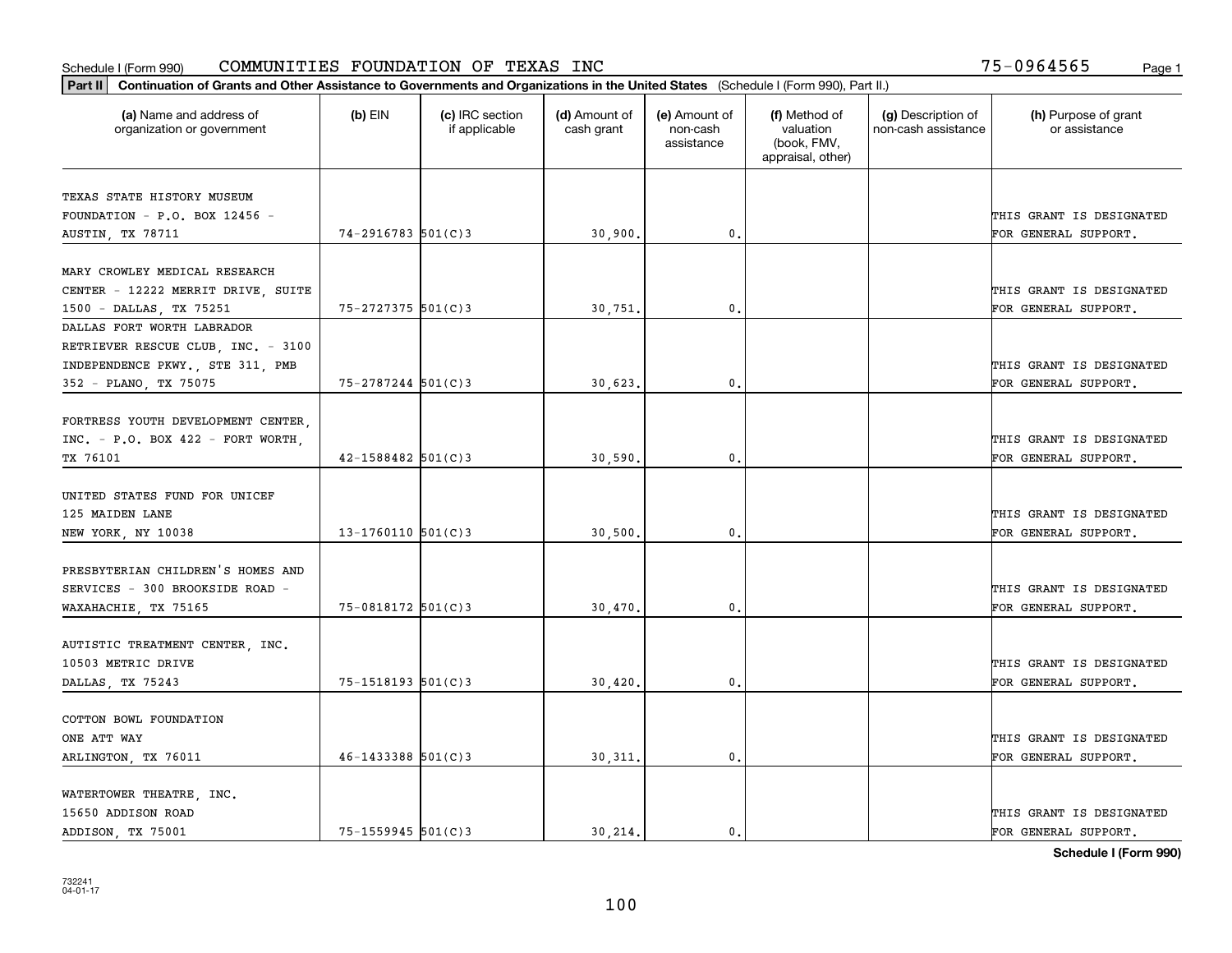| Part II   Continuation of Grants and Other Assistance to Governments and Organizations in the United States (Schedule I (Form 990), Part II.) |                        |                                  |                             |                                         |                                                                |                                           |                                       |
|-----------------------------------------------------------------------------------------------------------------------------------------------|------------------------|----------------------------------|-----------------------------|-----------------------------------------|----------------------------------------------------------------|-------------------------------------------|---------------------------------------|
| (a) Name and address of<br>organization or government                                                                                         | $(b)$ EIN              | (c) IRC section<br>if applicable | (d) Amount of<br>cash grant | (e) Amount of<br>non-cash<br>assistance | (f) Method of<br>valuation<br>(book, FMV,<br>appraisal, other) | (g) Description of<br>non-cash assistance | (h) Purpose of grant<br>or assistance |
| ON THE ROAD LENDING                                                                                                                           |                        |                                  |                             |                                         |                                                                |                                           |                                       |
| 1305 WYCLIFF AVENUE, SUITE 140                                                                                                                |                        |                                  |                             |                                         |                                                                |                                           | THIS GRANT IS DESIGNATED              |
| DALLAS, TX 75207                                                                                                                              | $38-3910893$ 501(C) 3  |                                  | 30, 163.                    | $\mathbf{0}$ .                          |                                                                |                                           | FOR GENERAL SUPPORT.                  |
|                                                                                                                                               |                        |                                  |                             |                                         |                                                                |                                           |                                       |
| TEXAS INTERNATIONAL THEATRICAL                                                                                                                |                        |                                  |                             |                                         |                                                                |                                           |                                       |
| ARTS SOCIETY - 700 N. PEARL, SUITE                                                                                                            |                        |                                  |                             |                                         |                                                                |                                           | THIS GRANT IS DESIGNATED              |
| 1800 - DALLAS, TX 75201                                                                                                                       | $75 - 1860146$ 501(C)3 |                                  | 30,161                      | 0.                                      |                                                                |                                           | FOR GENERAL SUPPORT.                  |
|                                                                                                                                               |                        |                                  |                             |                                         |                                                                |                                           |                                       |
| HERITAGE SCHOOL OF TEXAS                                                                                                                      |                        |                                  |                             |                                         |                                                                |                                           |                                       |
| 8409 PICKWICK LANE #322                                                                                                                       |                        |                                  |                             |                                         |                                                                |                                           | THIS GRANT IS DESIGNATED              |
| DALLAS, TX 75225                                                                                                                              | $45 - 1780194$ 501(C)3 |                                  | 30,071.                     | $\mathbf{0}$ .                          |                                                                |                                           | FOR GENERAL SUPPORT.                  |
|                                                                                                                                               |                        |                                  |                             |                                         |                                                                |                                           |                                       |
| COUNCIL OF DALLAS                                                                                                                             |                        |                                  |                             |                                         |                                                                |                                           |                                       |
| 3826 GILBERT AVENUE                                                                                                                           |                        |                                  |                             |                                         |                                                                |                                           | THIS GRANT IS DESIGNATED              |
| DALLAS, TX 75219                                                                                                                              | 75-1630370 501(C)3     |                                  | 30,058.                     | 0.                                      |                                                                |                                           | FOR GENERAL SUPPORT.                  |
| AUSTIN THEATRE ALLIANCE                                                                                                                       |                        |                                  |                             |                                         |                                                                |                                           |                                       |
| P.O. BOX 1566                                                                                                                                 |                        |                                  |                             |                                         |                                                                |                                           | THIS GRANT IS DESIGNATED              |
| AUSTIN, TX 78767                                                                                                                              | $74 - 2975922$ 501(C)3 |                                  | 30,000.                     | $\mathfrak o$ .                         |                                                                |                                           | FOR GENERAL SUPPORT.                  |
|                                                                                                                                               |                        |                                  |                             |                                         |                                                                |                                           |                                       |
| JEWISH LEARNING CENTER OF DALLAS                                                                                                              |                        |                                  |                             |                                         |                                                                |                                           |                                       |
| 7130 CAMPBELL ROAD, SUITE 204                                                                                                                 |                        |                                  |                             |                                         |                                                                |                                           | THIS GRANT IS DESIGNATED              |
| DALLAS, TX 75248                                                                                                                              | $47 - 3942521$ 501(C)3 |                                  | 30,000                      | 0.                                      |                                                                |                                           | FOR GENERAL SUPPORT.                  |
|                                                                                                                                               |                        |                                  |                             |                                         |                                                                |                                           |                                       |
| NEW DAY OUTREACH                                                                                                                              |                        |                                  |                             |                                         |                                                                |                                           |                                       |
| 1408 ROMO PLAZA                                                                                                                               |                        |                                  |                             |                                         |                                                                |                                           | THIS GRANT IS DESIGNATED              |
| DALLAS, TX 75211                                                                                                                              | $41 - 2188012$ 501(C)3 |                                  | 30,000,                     | $\mathbf{0}$ .                          |                                                                |                                           | FOR GENERAL SUPPORT.                  |
|                                                                                                                                               |                        |                                  |                             |                                         |                                                                |                                           |                                       |
| NURU INTERNATIONAL                                                                                                                            |                        |                                  |                             |                                         |                                                                |                                           |                                       |
| 5405 ALTON PARKWAY, SUITE A-474                                                                                                               |                        |                                  |                             |                                         |                                                                |                                           | THIS GRANT IS DESIGNATED              |
| IRVINE, CA 92604                                                                                                                              | $26 - 1250716$ 501(C)3 |                                  | 30,000                      | $\mathbf{0}$                            |                                                                |                                           | FOR GENERAL SUPPORT.                  |
|                                                                                                                                               |                        |                                  |                             |                                         |                                                                |                                           |                                       |
| SHELDON INDEPENDENT SCHOOL                                                                                                                    |                        |                                  |                             |                                         |                                                                |                                           |                                       |
| DISTRICT - 11411 C.E. KING PARKWAY                                                                                                            |                        |                                  |                             |                                         |                                                                |                                           | THIS GRANT IS DESIGNATED              |
| - HOUSTON, TX 77044                                                                                                                           | $74 - 6002290$ 501(C)3 |                                  | 30,000.                     | $\mathbf{0}$ .                          |                                                                |                                           | FOR GENERAL SUPPORT.                  |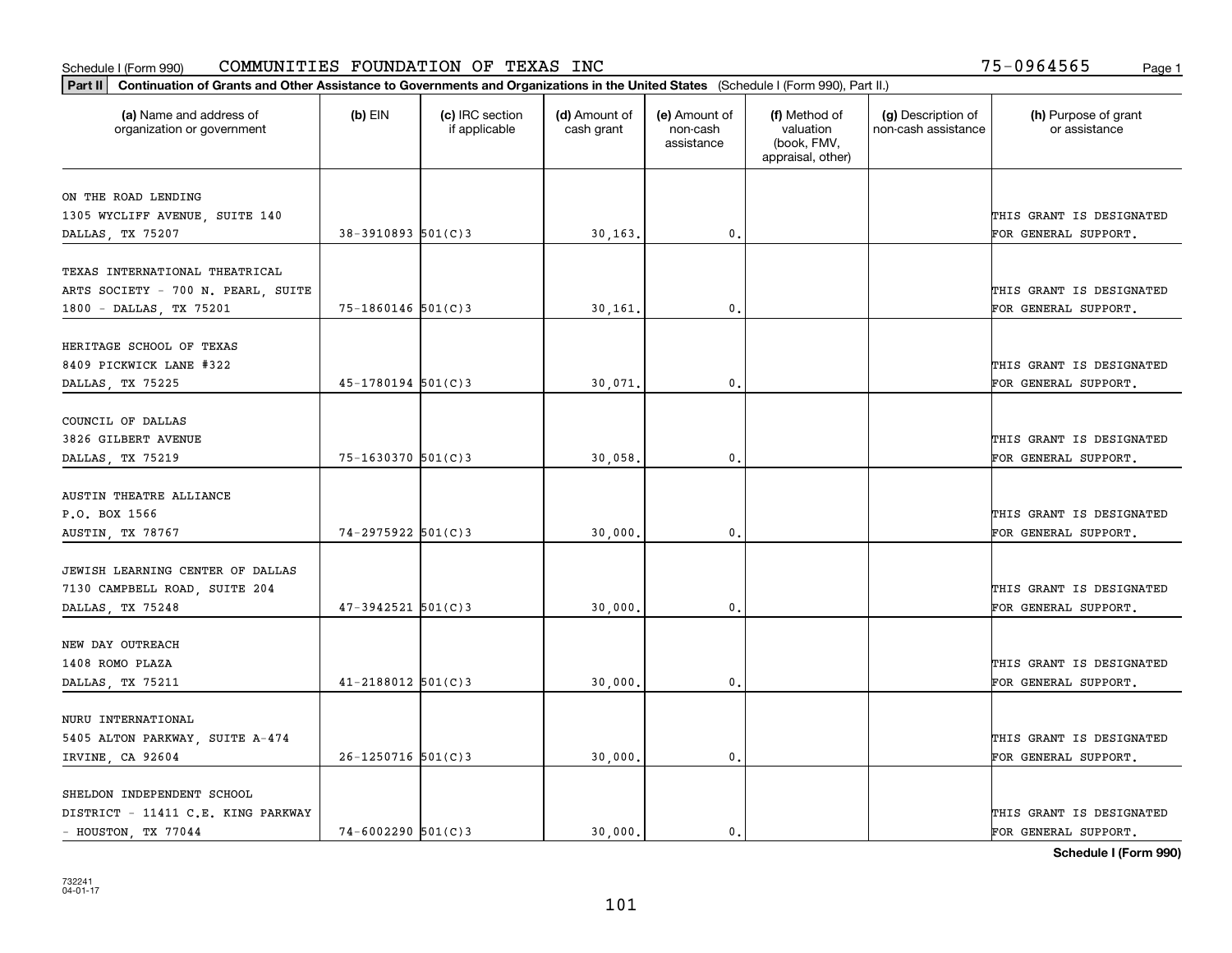|                                                                        |                        |                                  | Part II   Continuation of Grants and Other Assistance to Governments and Organizations in the United States (Schedule I (Form 990), Part II.) |                                         |                                                                |                                           |                                       |  |  |  |  |  |  |
|------------------------------------------------------------------------|------------------------|----------------------------------|-----------------------------------------------------------------------------------------------------------------------------------------------|-----------------------------------------|----------------------------------------------------------------|-------------------------------------------|---------------------------------------|--|--|--|--|--|--|
| (a) Name and address of<br>organization or government                  | $(b)$ EIN              | (c) IRC section<br>if applicable | (d) Amount of<br>cash grant                                                                                                                   | (e) Amount of<br>non-cash<br>assistance | (f) Method of<br>valuation<br>(book, FMV,<br>appraisal, other) | (g) Description of<br>non-cash assistance | (h) Purpose of grant<br>or assistance |  |  |  |  |  |  |
|                                                                        |                        |                                  |                                                                                                                                               |                                         |                                                                |                                           |                                       |  |  |  |  |  |  |
| SIMS FOUNDATION, INC.<br>P.O. BOX 2152                                 |                        |                                  |                                                                                                                                               |                                         |                                                                |                                           | THIS GRANT IS DESIGNATED              |  |  |  |  |  |  |
| AUSTIN, TX 78768                                                       | $74 - 2766013$ 501(C)3 |                                  | 30,000.                                                                                                                                       | 0.                                      |                                                                |                                           | FOR GENERAL SUPPORT.                  |  |  |  |  |  |  |
|                                                                        |                        |                                  |                                                                                                                                               |                                         |                                                                |                                           |                                       |  |  |  |  |  |  |
| THE WHITES FERRY ROAD CHURCH OF                                        |                        |                                  |                                                                                                                                               |                                         |                                                                |                                           |                                       |  |  |  |  |  |  |
| CHRIST, INC. - 3201 N. 7TH STREET                                      |                        |                                  |                                                                                                                                               |                                         |                                                                |                                           | THIS GRANT IS DESIGNATED              |  |  |  |  |  |  |
| - WEST MONROE, LA 71291                                                | $72 - 0593865$ 501(C)3 |                                  | 30,000                                                                                                                                        | $\mathbf{0}$                            |                                                                |                                           | FOR GENERAL SUPPORT.                  |  |  |  |  |  |  |
| TRUSTEES OF THE UNIVERSITY OF                                          |                        |                                  |                                                                                                                                               |                                         |                                                                |                                           |                                       |  |  |  |  |  |  |
| PENNSYLVANIA - PENN MEDICINE                                           |                        |                                  |                                                                                                                                               |                                         |                                                                |                                           |                                       |  |  |  |  |  |  |
| DEVELOPMENT 3535 MARKET STREET,                                        |                        |                                  |                                                                                                                                               |                                         |                                                                |                                           | THIS GRANT IS DESIGNATED              |  |  |  |  |  |  |
| SUITE 750 - PHILADELPHIA, PA 19104                                     | $23 - 1352685$ 501(C)3 |                                  | 30,000.                                                                                                                                       | $\mathbf{0}$ .                          |                                                                |                                           | FOR GENERAL SUPPORT.                  |  |  |  |  |  |  |
|                                                                        |                        |                                  |                                                                                                                                               |                                         |                                                                |                                           |                                       |  |  |  |  |  |  |
| TEXAS BAPTIST HOME FOR CHILDREN                                        |                        |                                  |                                                                                                                                               |                                         |                                                                |                                           |                                       |  |  |  |  |  |  |
| 629 FARLEY STREET                                                      |                        |                                  |                                                                                                                                               |                                         |                                                                |                                           | THIS GRANT IS DESIGNATED              |  |  |  |  |  |  |
| WAXAHACHIE, TX 75165                                                   | $75 - 0838773$ 501(C)3 |                                  | 29,896.                                                                                                                                       | $\mathbf{0}$                            |                                                                |                                           | FOR GENERAL SUPPORT.                  |  |  |  |  |  |  |
|                                                                        |                        |                                  |                                                                                                                                               |                                         |                                                                |                                           |                                       |  |  |  |  |  |  |
| BLINN COLLEGE FOUNDATION, INC.                                         |                        |                                  |                                                                                                                                               |                                         |                                                                |                                           |                                       |  |  |  |  |  |  |
| 902 COLLEGE AVENUE                                                     |                        |                                  |                                                                                                                                               |                                         |                                                                |                                           | THIS GRANT IS DESIGNATED              |  |  |  |  |  |  |
| BRENHAM, TX 77833                                                      | 74-2581806 501(C)3     |                                  | 29,807.                                                                                                                                       | 0.                                      |                                                                |                                           | FOR GENERAL SUPPORT.                  |  |  |  |  |  |  |
|                                                                        |                        |                                  |                                                                                                                                               |                                         |                                                                |                                           |                                       |  |  |  |  |  |  |
| BUILDINGCOMMUNITY WORKSHOP                                             |                        |                                  |                                                                                                                                               |                                         |                                                                |                                           |                                       |  |  |  |  |  |  |
| 416 S. ERVAY STREET                                                    |                        |                                  |                                                                                                                                               |                                         |                                                                |                                           | THIS GRANT IS DESIGNATED              |  |  |  |  |  |  |
| DALLAS, TX 75201                                                       | $26 - 2132264$ 501(C)3 |                                  | 29,641                                                                                                                                        | $\mathbf{0}$                            |                                                                |                                           | FOR GENERAL SUPPORT.                  |  |  |  |  |  |  |
|                                                                        |                        |                                  |                                                                                                                                               |                                         |                                                                |                                           |                                       |  |  |  |  |  |  |
| CHILDREN'S ADVOCACY CENTER FOR                                         |                        |                                  |                                                                                                                                               |                                         |                                                                |                                           |                                       |  |  |  |  |  |  |
| DENTON COUNTY, INC. - 1854 CAIN                                        |                        |                                  |                                                                                                                                               |                                         |                                                                |                                           | THIS GRANT IS DESIGNATED              |  |  |  |  |  |  |
| DRIVE - LEWISVILLE, TX 75077-2146<br>THE CLAYTON DABNEY FOUNDATION FOR | 75-2559765 501(C)3     |                                  | 29,623.                                                                                                                                       | $^{\rm 0}$ .                            |                                                                |                                           | FOR GENERAL SUPPORT.                  |  |  |  |  |  |  |
|                                                                        |                        |                                  |                                                                                                                                               |                                         |                                                                |                                           |                                       |  |  |  |  |  |  |
| KIDS WITH CANCER - 6500 GREENVILLE                                     |                        |                                  |                                                                                                                                               |                                         |                                                                |                                           | THIS GRANT IS DESIGNATED              |  |  |  |  |  |  |
| AVENUE, SUITE 342 - DALLAS, TX<br>75206                                | $75 - 2641482$ 501(C)3 |                                  |                                                                                                                                               | $\mathfrak{o}$ .                        |                                                                |                                           | FOR GENERAL SUPPORT.                  |  |  |  |  |  |  |
|                                                                        |                        |                                  | 29,619.                                                                                                                                       |                                         |                                                                |                                           |                                       |  |  |  |  |  |  |
| EXODUS MINISTRIES, INC.                                                |                        |                                  |                                                                                                                                               |                                         |                                                                |                                           |                                       |  |  |  |  |  |  |
| 4630 MUNGER AVENUE, #110                                               |                        |                                  |                                                                                                                                               |                                         |                                                                |                                           | THIS GRANT IS DESIGNATED              |  |  |  |  |  |  |
| DALLAS, TX 75204                                                       | $75 - 2204582$ 501(C)3 |                                  | 29.593.                                                                                                                                       | $\mathfrak{o}$ .                        |                                                                |                                           | FOR GENERAL SUPPORT.                  |  |  |  |  |  |  |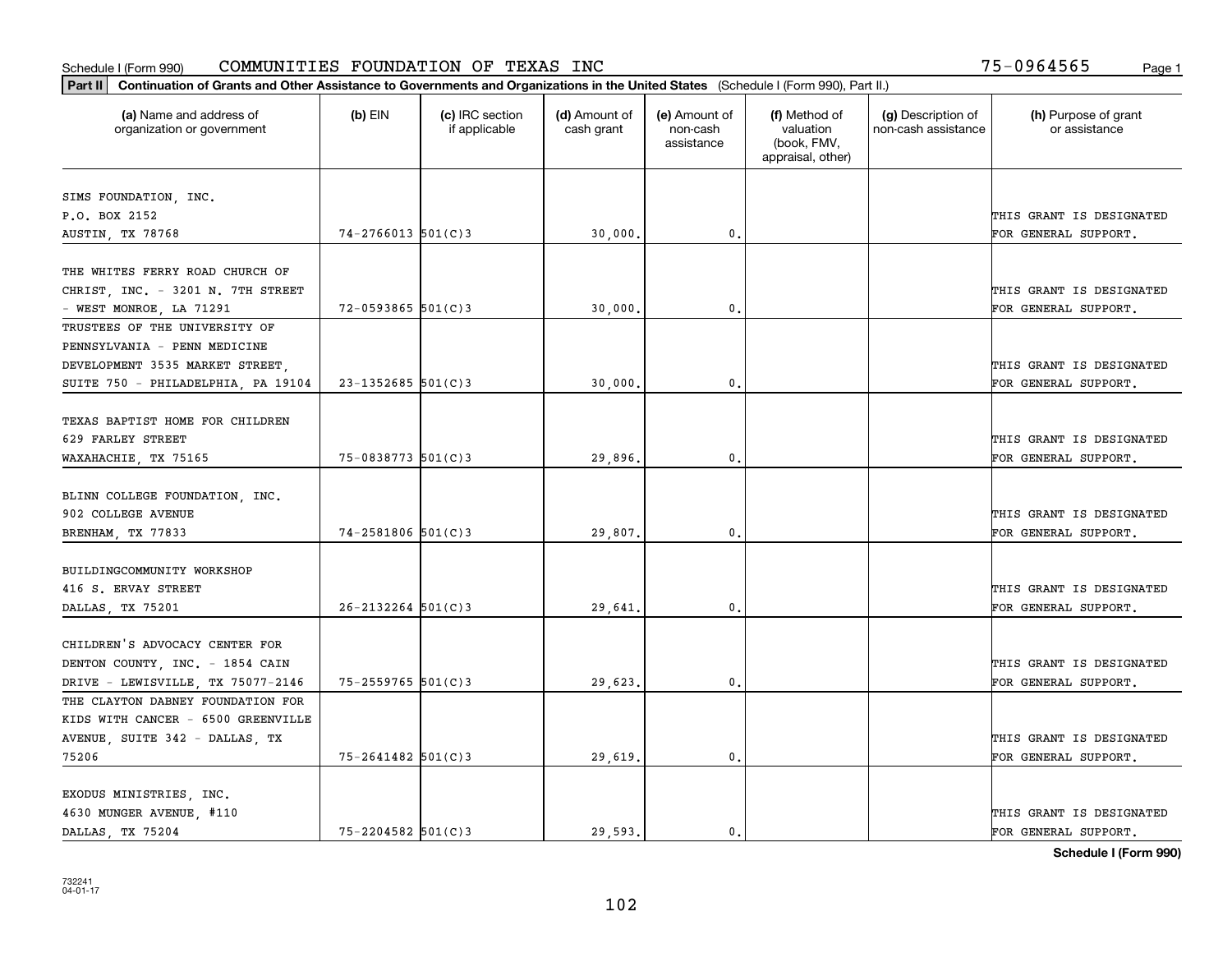| Part II   Continuation of Grants and Other Assistance to Governments and Organizations in the United States (Schedule I (Form 990), Part II.) |                        |                                  |                             |                                         |                                                                |                                           |                                       |
|-----------------------------------------------------------------------------------------------------------------------------------------------|------------------------|----------------------------------|-----------------------------|-----------------------------------------|----------------------------------------------------------------|-------------------------------------------|---------------------------------------|
| (a) Name and address of<br>organization or government                                                                                         | $(b)$ EIN              | (c) IRC section<br>if applicable | (d) Amount of<br>cash grant | (e) Amount of<br>non-cash<br>assistance | (f) Method of<br>valuation<br>(book, FMV,<br>appraisal, other) | (g) Description of<br>non-cash assistance | (h) Purpose of grant<br>or assistance |
|                                                                                                                                               |                        |                                  |                             |                                         |                                                                |                                           |                                       |
| JONI AND FRIENDS<br>2001 W. PLANO PARKWAY, SUITE 2060                                                                                         |                        |                                  |                             |                                         |                                                                |                                           | THIS GRANT IS DESIGNATED              |
| PLANO, TX 75075                                                                                                                               | 95-3402002 501(C)3     |                                  | 29,429.                     | 0.                                      |                                                                |                                           | FOR GENERAL SUPPORT.                  |
|                                                                                                                                               |                        |                                  |                             |                                         |                                                                |                                           |                                       |
| PRINCE OF PEACE CHRISTIAN SCHOOL                                                                                                              |                        |                                  |                             |                                         |                                                                |                                           |                                       |
| 4004 MIDWAY ROAD                                                                                                                              |                        |                                  |                             |                                         |                                                                |                                           | THIS GRANT IS DESIGNATED              |
| CARROLLTON, TX 75007-1906                                                                                                                     | $46 - 1465617$ 501(C)3 |                                  | 29, 353.                    | 0.                                      |                                                                |                                           | FOR GENERAL SUPPORT.                  |
|                                                                                                                                               |                        |                                  |                             |                                         |                                                                |                                           |                                       |
| WHITE ROCK BOATHOUSE, INC.                                                                                                                    |                        |                                  |                             |                                         |                                                                |                                           |                                       |
| P.O. BOX 140935                                                                                                                               |                        |                                  |                             |                                         |                                                                |                                           | THIS GRANT IS DESIGNATED              |
| DALLAS, TX 75214                                                                                                                              | $20-0702362$ 501(C)3   |                                  | 29,328.                     | $\mathbf{0}$ .                          |                                                                |                                           | FOR GENERAL SUPPORT.                  |
|                                                                                                                                               |                        |                                  |                             |                                         |                                                                |                                           |                                       |
| TEXAS RAMP PROJECT                                                                                                                            |                        |                                  |                             |                                         |                                                                |                                           |                                       |
| P.O. BOX 832065                                                                                                                               |                        |                                  |                             |                                         |                                                                |                                           | THIS GRANT IS DESIGNATED              |
| RICHARDSON, TX 75083-2065                                                                                                                     | $33 - 1139484$ 501(C)3 |                                  | 29,169.                     | 0.                                      |                                                                |                                           | FOR GENERAL SUPPORT.                  |
| THE ARK HOUSE FOUNDATION                                                                                                                      |                        |                                  |                             |                                         |                                                                |                                           |                                       |
| P.O. BOX 833656                                                                                                                               |                        |                                  |                             |                                         |                                                                |                                           | THIS GRANT IS DESIGNATED              |
|                                                                                                                                               | 75-2738896 501(C)3     |                                  |                             | 0.                                      |                                                                |                                           | FOR GENERAL SUPPORT.                  |
| RICHARDSON, TX 75083-3656                                                                                                                     |                        |                                  | 29,134.                     |                                         |                                                                |                                           |                                       |
| EVANTELL, INC.                                                                                                                                |                        |                                  |                             |                                         |                                                                |                                           |                                       |
| 4950 WESTGROVE DRIVE, SUITE 105                                                                                                               |                        |                                  |                             |                                         |                                                                |                                           | THIS GRANT IS DESIGNATED              |
| DALLAS, TX 75248                                                                                                                              | $23 - 7281987$ 501(C)3 |                                  | 29,068.                     | 0.                                      |                                                                |                                           | FOR GENERAL SUPPORT.                  |
|                                                                                                                                               |                        |                                  |                             |                                         |                                                                |                                           |                                       |
| GROUNDWORK DALLAS, INC.                                                                                                                       |                        |                                  |                             |                                         |                                                                |                                           |                                       |
| 3001 QUEBEC STREET, SUITE 201                                                                                                                 |                        |                                  |                             |                                         |                                                                |                                           | THIS GRANT IS DESIGNATED              |
| DALLAS, TX 75247                                                                                                                              | $20 - 3398696$ 501(C)3 |                                  | 29,003.                     | $\mathfrak{o}$ .                        |                                                                |                                           | FOR GENERAL SUPPORT.                  |
|                                                                                                                                               |                        |                                  |                             |                                         |                                                                |                                           |                                       |
| FRIENDS OF WRR                                                                                                                                |                        |                                  |                             |                                         |                                                                |                                           |                                       |
| 12900 PRESTON ROAD, SUITE 1210                                                                                                                |                        |                                  |                             |                                         |                                                                |                                           | THIS GRANT IS DESIGNATED              |
| DALLAS, TX 75230                                                                                                                              | 75-2351450 501(C)3     |                                  | 28,988.                     | $\mathbf{0}$ .                          |                                                                |                                           | FOR GENERAL SUPPORT.                  |
|                                                                                                                                               |                        |                                  |                             |                                         |                                                                |                                           |                                       |
| HOPE FOR THE HEART                                                                                                                            |                        |                                  |                             |                                         |                                                                |                                           |                                       |
| 2001 W. PLANO PARKWAY, SUITE 1000                                                                                                             |                        |                                  |                             |                                         |                                                                |                                           | THIS GRANT IS DESIGNATED              |
| PLANO, TX 75075                                                                                                                               | 75-2191528 501(C)3     |                                  | 28,941.                     | $\mathbf{0}$ .                          |                                                                |                                           | FOR GENERAL SUPPORT.                  |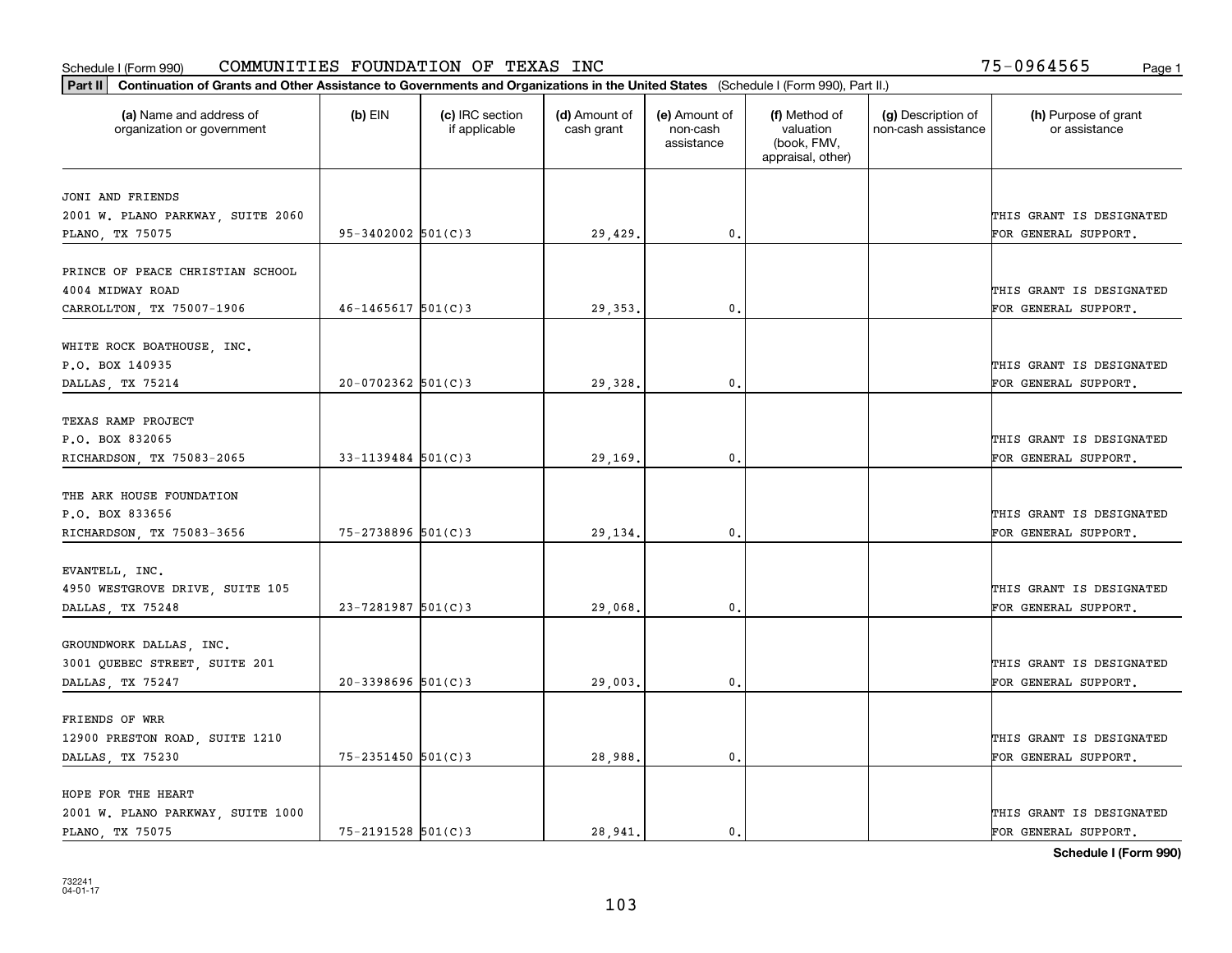| Part II   Continuation of Grants and Other Assistance to Governments and Organizations in the United States (Schedule I (Form 990), Part II.) |                        |                                  |                             |                                         |                                                                |                                           |                                       |
|-----------------------------------------------------------------------------------------------------------------------------------------------|------------------------|----------------------------------|-----------------------------|-----------------------------------------|----------------------------------------------------------------|-------------------------------------------|---------------------------------------|
| (a) Name and address of<br>organization or government                                                                                         | $(b)$ EIN              | (c) IRC section<br>if applicable | (d) Amount of<br>cash grant | (e) Amount of<br>non-cash<br>assistance | (f) Method of<br>valuation<br>(book, FMV,<br>appraisal, other) | (g) Description of<br>non-cash assistance | (h) Purpose of grant<br>or assistance |
|                                                                                                                                               |                        |                                  |                             |                                         |                                                                |                                           |                                       |
| THE RYAN FOUNDATION, INC.<br>2321 BRADFORD DRIVE                                                                                              |                        |                                  |                             |                                         |                                                                |                                           | THIS GRANT IS DESIGNATED              |
| LOUISVILLE, KY 40218                                                                                                                          | 75-2579252 501(C)3     |                                  | 28,800.                     | 0.                                      |                                                                |                                           | FOR GENERAL SUPPORT.                  |
|                                                                                                                                               |                        |                                  |                             |                                         |                                                                |                                           |                                       |
| BEAUTIFUL FEET CHURCH S B C INC                                                                                                               |                        |                                  |                             |                                         |                                                                |                                           |                                       |
| 1709 E. HATTIE STREET                                                                                                                         |                        |                                  |                             |                                         |                                                                |                                           | THIS GRANT IS DESIGNATED              |
| FORT WORTH, TX 76104                                                                                                                          | $75 - 2316728$ 501(C)3 |                                  | 28,614.                     | 0.                                      |                                                                |                                           | FOR GENERAL SUPPORT.                  |
|                                                                                                                                               |                        |                                  |                             |                                         |                                                                |                                           |                                       |
| FOTOLANTHROPY                                                                                                                                 |                        |                                  |                             |                                         |                                                                |                                           | THIS GRANT IS DESIGNATED              |
| 6333 E. MOCKINGBIRD LANE STE. 147-6                                                                                                           | $46 - 1376576$ 501(C)3 |                                  | 28,606,                     | $\mathbf{0}$ .                          |                                                                |                                           | FOR GENERAL SUPPORT.                  |
| DALLAS, TX 75214                                                                                                                              |                        |                                  |                             |                                         |                                                                |                                           |                                       |
| STRONG MARRIAGES                                                                                                                              |                        |                                  |                             |                                         |                                                                |                                           |                                       |
| 5999 SUMMERSIDE DRIVE, SUITE 106                                                                                                              |                        |                                  |                             |                                         |                                                                |                                           | THIS GRANT IS DESIGNATED              |
| DALLAS, TX 75252                                                                                                                              | $20 - 5559617$ 501(C)3 |                                  | 28,455.                     | $\mathbf{0}$                            |                                                                |                                           | FOR GENERAL SUPPORT.                  |
|                                                                                                                                               |                        |                                  |                             |                                         |                                                                |                                           |                                       |
| TEXAS WINDS MUSICAL OUTREACH, INC.                                                                                                            |                        |                                  |                             |                                         |                                                                |                                           |                                       |
| 6211 WEST NORTHWEST HIGHWAY SUITE C                                                                                                           |                        |                                  |                             |                                         |                                                                |                                           | THIS GRANT IS DESIGNATED              |
| DALLAS, TX 75225                                                                                                                              | 75-2131920 501(C)3     |                                  | 28,180                      | $\mathbf{0}$                            |                                                                |                                           | FOR GENERAL SUPPORT.                  |
|                                                                                                                                               |                        |                                  |                             |                                         |                                                                |                                           |                                       |
| TRANSFORMATION VISION CEDAR HILL<br>1595 MT. LEBANON ROAD                                                                                     |                        |                                  |                             |                                         |                                                                |                                           | THIS GRANT IS DESIGNATED              |
| CEDAR HILL, TX 75104                                                                                                                          | 38-3730112 501(C)3     |                                  | 28,171.                     | 0.                                      |                                                                |                                           | FOR GENERAL SUPPORT.                  |
|                                                                                                                                               |                        |                                  |                             |                                         |                                                                |                                           |                                       |
| HOPE MATTERS MARRIAGE MINISTRIES                                                                                                              |                        |                                  |                             |                                         |                                                                |                                           |                                       |
| 2001 W. PLANO PARKWAY, #3424                                                                                                                  |                        |                                  |                             |                                         |                                                                |                                           | THIS GRANT IS DESIGNATED              |
| PLANO, TX 75075                                                                                                                               | $20 - 0895198$ 501(C)3 |                                  | 28,162.                     | $^{\rm 0}$ .                            |                                                                |                                           | FOR GENERAL SUPPORT.                  |
|                                                                                                                                               |                        |                                  |                             |                                         |                                                                |                                           |                                       |
| WESLEY PREP A MINISTRY OF LOVERS                                                                                                              |                        |                                  |                             |                                         |                                                                |                                           |                                       |
| LN. UNITED METHODIST CHURCH - 9200                                                                                                            |                        |                                  |                             |                                         |                                                                |                                           | THIS GRANT IS DESIGNATED              |
| INWOOD ROAD - DALLAS, TX 75220                                                                                                                | 75-2792904 501(C)3     |                                  | 28,058.                     | $^{\circ}$ .                            |                                                                |                                           | FOR GENERAL SUPPORT.                  |
|                                                                                                                                               |                        |                                  |                             |                                         |                                                                |                                           |                                       |
| AMPHIBIAN PRODUCTIONS, INC.<br>120 S. MAIN STREET                                                                                             |                        |                                  |                             |                                         |                                                                |                                           | THIS GRANT IS DESIGNATED              |
| FORT WORTH, TX 76104                                                                                                                          | $75 - 2920347$ 501(C)3 |                                  | 27.877.                     | $\mathbf{0}$ .                          |                                                                |                                           | FOR GENERAL SUPPORT.                  |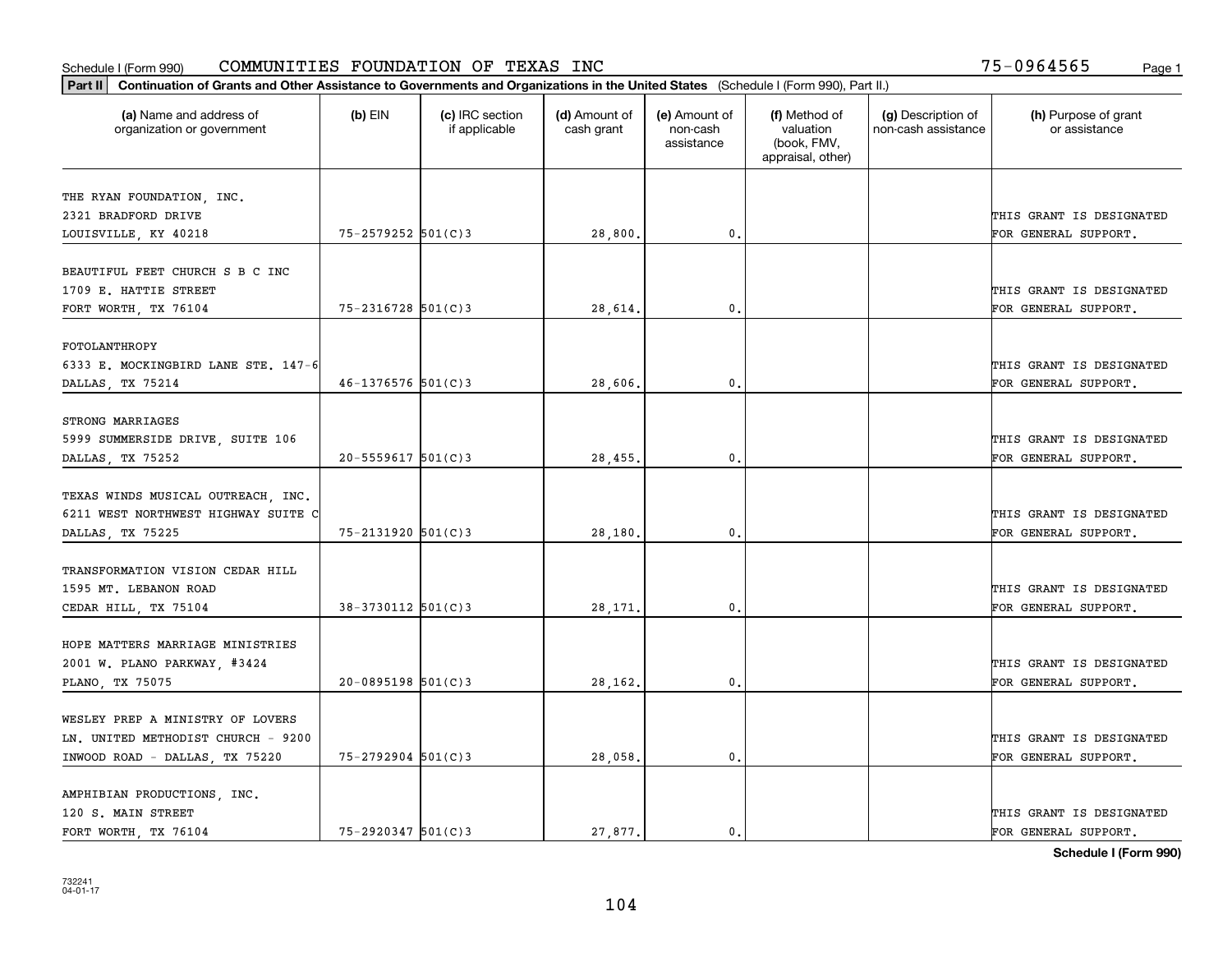| (a) Name and address of<br>organization or government | $(b)$ EIN              | (c) IRC section<br>if applicable | (d) Amount of<br>cash grant | (e) Amount of<br>non-cash<br>assistance | (f) Method of<br>valuation<br>(book, FMV,<br>appraisal, other) | (g) Description of<br>non-cash assistance | (h) Purpose of grant<br>or assistance            |
|-------------------------------------------------------|------------------------|----------------------------------|-----------------------------|-----------------------------------------|----------------------------------------------------------------|-------------------------------------------|--------------------------------------------------|
| FOSSIL RIM WILDLIFE CENTER, INC.                      |                        |                                  |                             |                                         |                                                                |                                           |                                                  |
| 2155 COUNTY ROAD 2008                                 |                        |                                  |                             |                                         |                                                                |                                           | THIS GRANT IS DESIGNATED                         |
| GLEN ROSE, TX 76043                                   | 75-2327438 501(C)3     |                                  | 27,723.                     | 0.                                      |                                                                |                                           | FOR GENERAL SUPPORT.                             |
| LEAP GLOBAL MISSIONS                                  |                        |                                  |                             |                                         |                                                                |                                           |                                                  |
| 7777 FOREST LANE, STE. B326                           |                        |                                  |                             |                                         |                                                                |                                           | THIS GRANT IS DESIGNATED                         |
| DALLAS, TX 75230                                      | $75 - 2806391$ 501(C)3 |                                  | 27,712.                     | 0.                                      |                                                                |                                           | FOR GENERAL SUPPORT.                             |
|                                                       |                        |                                  |                             |                                         |                                                                |                                           |                                                  |
| TEXAS LOVES CHILDREN, INC.                            |                        |                                  |                             |                                         |                                                                |                                           |                                                  |
| 3131 TURTLE CREEK BLVD., SUITE 1018                   |                        |                                  |                             |                                         |                                                                |                                           | THIS GRANT IS DESIGNATED                         |
| DALLAS, TX 75219                                      | 75-2594338 501(C)3     |                                  | 27,628.                     | $\mathfrak{o}$ .                        |                                                                |                                           | FOR GENERAL SUPPORT.                             |
| BIBLICAL ARTS CENTER MIRACLE AT                       |                        |                                  |                             |                                         |                                                                |                                           |                                                  |
| PENTECOST FOUNDATION - 7500 PARK                      |                        |                                  |                             |                                         |                                                                |                                           | THIS GRANT IS DESIGNATED                         |
| LANE - DALLAS, TX 75225                               | 75-1222954 501(C)3     |                                  | 27,583.                     | 0.                                      |                                                                |                                           | FOR GENERAL SUPPORT.                             |
|                                                       |                        |                                  |                             |                                         |                                                                |                                           |                                                  |
| HELPING HANDS OF ENNIS                                |                        |                                  |                             |                                         |                                                                |                                           |                                                  |
| P.O. BOX 472 604 NE MAIN STREET                       |                        |                                  |                             |                                         |                                                                |                                           | THIS GRANT IS DESIGNATED                         |
| ENNIS, TX 75120-0472                                  | $75 - 2255724$ 501(C)3 |                                  | 27,577.                     | 0.                                      |                                                                |                                           | FOR GENERAL SUPPORT.                             |
| RICHARDSON CHAMBER OF COMMERCE                        |                        |                                  |                             |                                         |                                                                |                                           |                                                  |
| 411 BELLE GROVE DRIVE                                 |                        |                                  |                             |                                         |                                                                |                                           | THIS GRANT IS DESIGNATED                         |
| RICHARDSON, TX 75080                                  | $75 - 0959636$ 501(C)6 |                                  | 27,502,                     | 0.                                      |                                                                |                                           | FOR GENERAL SUPPORT.                             |
|                                                       |                        |                                  |                             |                                         |                                                                |                                           |                                                  |
| TEXAS TECH FOUNDATION, INC.                           |                        |                                  |                             |                                         |                                                                |                                           |                                                  |
| P.O. BOX 41081                                        | $75 - 6043842$ 501(C)3 |                                  |                             | $\mathfrak{o}$ .                        |                                                                |                                           | THIS GRANT IS DESIGNATED<br>FOR GENERAL SUPPORT. |
| LUBBOCK, TX 79409                                     |                        |                                  | 27,500.                     |                                         |                                                                |                                           |                                                  |
| HEARTS FOR HOMES                                      |                        |                                  |                             |                                         |                                                                |                                           |                                                  |
| 826 E. MCKINNEY STREET                                |                        |                                  |                             |                                         |                                                                |                                           | THIS GRANT IS DESIGNATED                         |
| DENTON, TX 76209                                      | $20 - 4637974$ 501(C)3 |                                  | 27,477.                     | $\mathbf{0}$                            |                                                                |                                           | FOR GENERAL SUPPORT.                             |
|                                                       |                        |                                  |                             |                                         |                                                                |                                           |                                                  |
| DALLAS UNITED CREW, INC.<br>P.O. BOX 25428            |                        |                                  |                             |                                         |                                                                |                                           | THIS GRANT IS DESIGNATED                         |
| DALLAS TX 75225                                       | $41 - 2072595$ 501(C)3 |                                  | 27.332.                     | $\mathbf{0}$ .                          |                                                                |                                           | FOR GENERAL SUPPORT.                             |
|                                                       |                        |                                  |                             |                                         |                                                                |                                           |                                                  |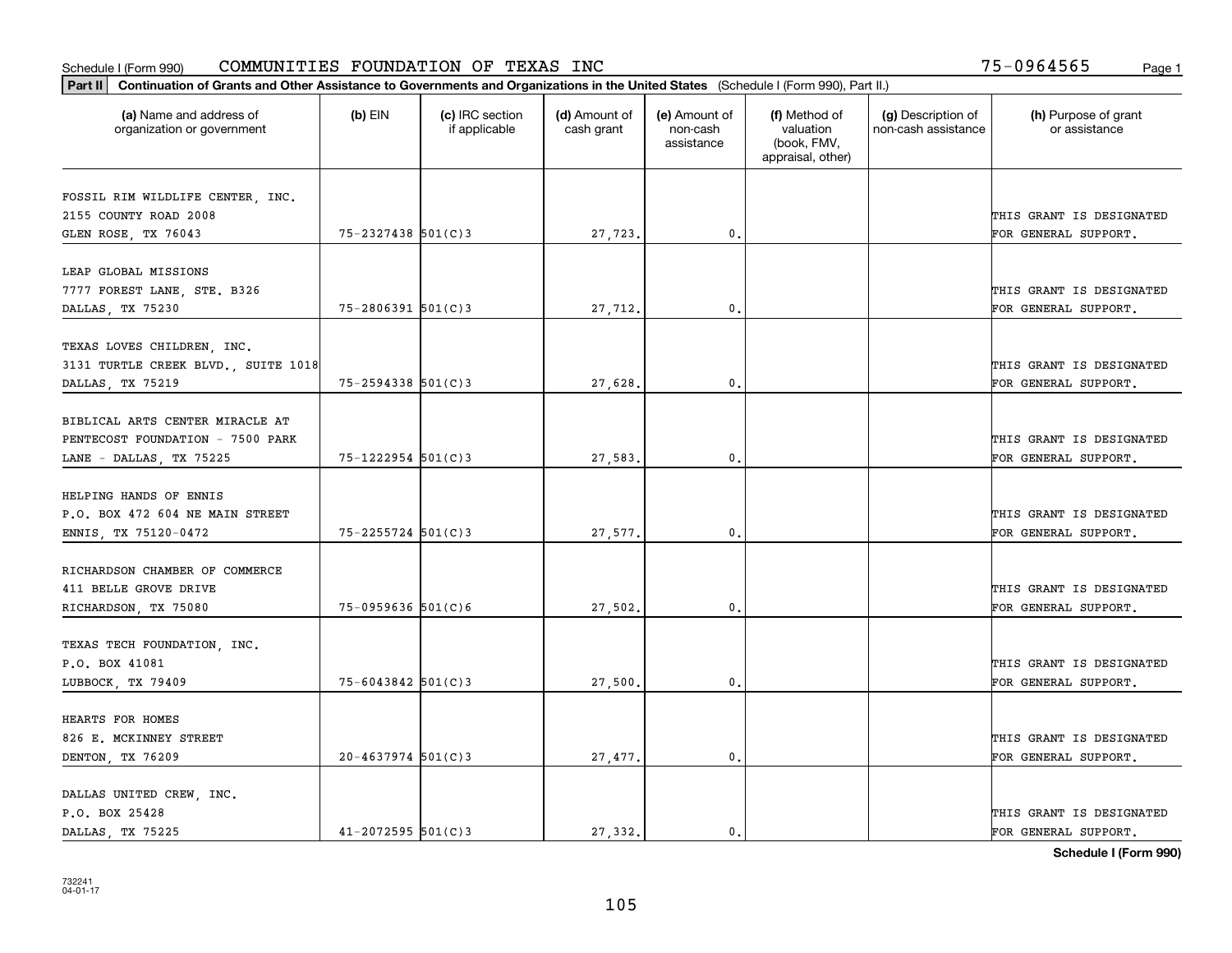| Part II   Continuation of Grants and Other Assistance to Governments and Organizations in the United States (Schedule I (Form 990), Part II.) |                        |                                  |                             |                                         |                                                                |                                           |                                       |
|-----------------------------------------------------------------------------------------------------------------------------------------------|------------------------|----------------------------------|-----------------------------|-----------------------------------------|----------------------------------------------------------------|-------------------------------------------|---------------------------------------|
| (a) Name and address of<br>organization or government                                                                                         | $(b)$ EIN              | (c) IRC section<br>if applicable | (d) Amount of<br>cash grant | (e) Amount of<br>non-cash<br>assistance | (f) Method of<br>valuation<br>(book, FMV,<br>appraisal, other) | (g) Description of<br>non-cash assistance | (h) Purpose of grant<br>or assistance |
|                                                                                                                                               |                        |                                  |                             |                                         |                                                                |                                           |                                       |
| COLLIN COUNTY HUMANE SOCIETY<br>P.O. BOX 2733                                                                                                 |                        |                                  |                             |                                         |                                                                |                                           | THIS GRANT IS DESIGNATED              |
| MCKINNEY, TX 75070                                                                                                                            | $37 - 1563202$ 501(C)3 |                                  | 27,320.                     | $\mathbf{0}$ .                          |                                                                |                                           | FOR GENERAL SUPPORT.                  |
|                                                                                                                                               |                        |                                  |                             |                                         |                                                                |                                           |                                       |
| IT'S A SENSORY WORLD, INC.                                                                                                                    |                        |                                  |                             |                                         |                                                                |                                           |                                       |
| 13617 NEUTRON ROAD                                                                                                                            |                        |                                  |                             |                                         |                                                                |                                           | THIS GRANT IS DESIGNATED              |
| FARMERS BRANCH, TX 75244                                                                                                                      | $46 - 5572398$ 501(C)3 |                                  | 27,161                      | 0.                                      |                                                                |                                           | FOR GENERAL SUPPORT.                  |
|                                                                                                                                               |                        |                                  |                             |                                         |                                                                |                                           |                                       |
| BEHIND EVERY DOOR MINISTRIES, INC.                                                                                                            |                        |                                  |                             |                                         |                                                                |                                           |                                       |
| 2824 SWISS AVENUE                                                                                                                             |                        |                                  |                             |                                         |                                                                |                                           | THIS GRANT IS DESIGNATED              |
| DALLAS, TX 75204                                                                                                                              | $27 - 1805416$ 501(C)3 |                                  | 27,016.                     | $\mathbf{0}$ .                          |                                                                |                                           | FOR GENERAL SUPPORT.                  |
|                                                                                                                                               |                        |                                  |                             |                                         |                                                                |                                           |                                       |
| PHARR-SAN JUAN-ALAMO INDEPENDENT                                                                                                              |                        |                                  |                             |                                         |                                                                |                                           |                                       |
| SCHOOL DISTRICT - 601 E. KELLY -                                                                                                              |                        |                                  |                             |                                         |                                                                |                                           | THIS GRANT IS DESIGNATED              |
| PHARR, TX 78577                                                                                                                               | 74-6001876 GOVERNMENT  |                                  | 27,000.                     | $\mathbf{0}$                            |                                                                |                                           | FOR GENERAL SUPPORT.                  |
|                                                                                                                                               |                        |                                  |                             |                                         |                                                                |                                           |                                       |
| WRITER'S GARRET                                                                                                                               |                        |                                  |                             |                                         |                                                                |                                           |                                       |
| 1250 MAJESTY DRIVE                                                                                                                            |                        |                                  |                             |                                         |                                                                |                                           | THIS GRANT IS DESIGNATED              |
| DALLAS, TX 75247                                                                                                                              | 75-2581178 501(C)3     |                                  | 26,965                      | 0.                                      |                                                                |                                           | FOR GENERAL SUPPORT.                  |
|                                                                                                                                               |                        |                                  |                             |                                         |                                                                |                                           |                                       |
| VARIETY, THE CHILDREN'S CHARITY OF                                                                                                            |                        |                                  |                             |                                         |                                                                |                                           |                                       |
| TEXAS - 5555 N. LAMAR BOULEVARD,                                                                                                              |                        |                                  |                             |                                         |                                                                |                                           | THIS GRANT IS DESIGNATED              |
| SUITE K113 - AUSTIN, TX 78751                                                                                                                 | $75 - 0630233$ 501(C)3 |                                  | 26,906,                     | 0.                                      |                                                                |                                           | FOR GENERAL SUPPORT.                  |
|                                                                                                                                               |                        |                                  |                             |                                         |                                                                |                                           |                                       |
| UNIVERSITY OF NORTH TEXAS                                                                                                                     |                        |                                  |                             |                                         |                                                                |                                           |                                       |
| 490 S. I-35E                                                                                                                                  |                        |                                  |                             |                                         |                                                                |                                           | THIS GRANT IS DESIGNATED              |
| DENTON, TX 76205                                                                                                                              | $76 - 6002149$ 501(C)3 |                                  | 26,854.                     | $\mathbf{0}$ .                          |                                                                |                                           | FOR GENERAL SUPPORT.                  |
|                                                                                                                                               |                        |                                  |                             |                                         |                                                                |                                           |                                       |
| ARLINGTON CLASSICS ACADEMY<br>5206 SOUTH BOWEN ROAD                                                                                           |                        |                                  |                             |                                         |                                                                |                                           | THIS GRANT IS DESIGNATED              |
|                                                                                                                                               | $75 - 2734435$ 501(C)3 |                                  |                             | 0.                                      |                                                                |                                           |                                       |
| ARLINGTON, TX 76017                                                                                                                           |                        |                                  | 26,827.                     |                                         |                                                                |                                           | FOR GENERAL SUPPORT.                  |
| SPRING BRANCH INDEPENDENT SCHOOL                                                                                                              |                        |                                  |                             |                                         |                                                                |                                           |                                       |
| DISTRICT - 955 CAMPBELL ROAD -                                                                                                                |                        |                                  |                             |                                         |                                                                |                                           | THIS GRANT IS DESIGNATED              |
| HOUSTON, TX 77024                                                                                                                             | $74 - 6001379$ 501(C)3 |                                  | 26, 796.                    | $\mathbf{0}$ .                          |                                                                |                                           | FOR GENERAL SUPPORT.                  |
|                                                                                                                                               |                        |                                  |                             |                                         |                                                                |                                           |                                       |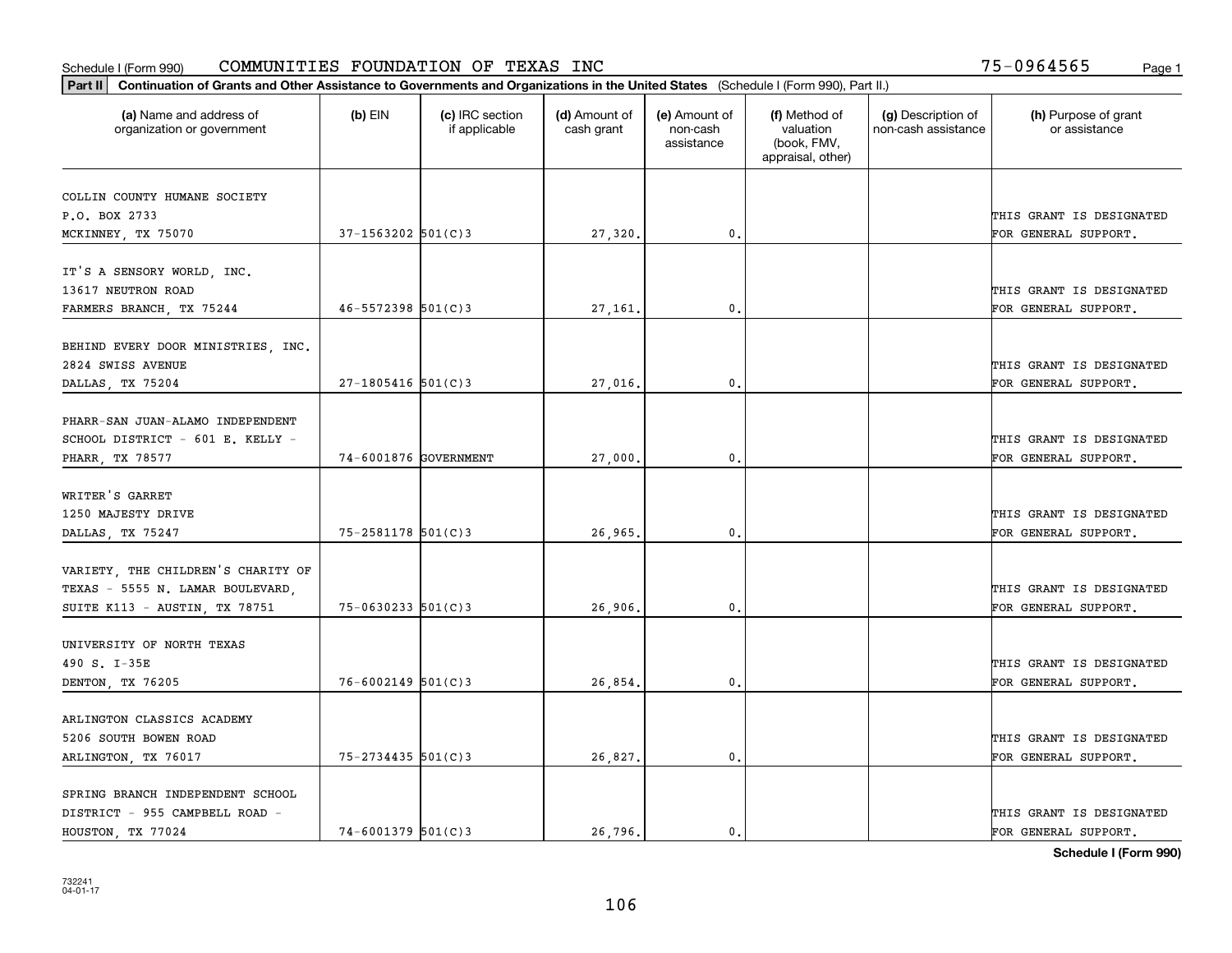| Part II   Continuation of Grants and Other Assistance to Governments and Organizations in the United States (Schedule I (Form 990), Part II.) |                          |                                  |                             |                                         |                                                                |                                           |                                       |
|-----------------------------------------------------------------------------------------------------------------------------------------------|--------------------------|----------------------------------|-----------------------------|-----------------------------------------|----------------------------------------------------------------|-------------------------------------------|---------------------------------------|
| (a) Name and address of<br>organization or government                                                                                         | $(b)$ EIN                | (c) IRC section<br>if applicable | (d) Amount of<br>cash grant | (e) Amount of<br>non-cash<br>assistance | (f) Method of<br>valuation<br>(book, FMV,<br>appraisal, other) | (g) Description of<br>non-cash assistance | (h) Purpose of grant<br>or assistance |
| SHAKESPEARE FESTIVAL OF DALLAS                                                                                                                |                          |                                  |                             |                                         |                                                                |                                           |                                       |
| 1250 MAJESTY DRIVE                                                                                                                            |                          |                                  |                             |                                         |                                                                |                                           | THIS GRANT IS DESIGNATED              |
| DALLAS, TX 75247                                                                                                                              | $23 - 7227157$ 501(C)3   |                                  | 26,783.                     | $\mathbf 0$ .                           |                                                                |                                           | FOR GENERAL SUPPORT.                  |
|                                                                                                                                               |                          |                                  |                             |                                         |                                                                |                                           |                                       |
| LEGACY BOXER RESCUE, INC.                                                                                                                     |                          |                                  |                             |                                         |                                                                |                                           |                                       |
| 424 PLAINVIEW DRIVE                                                                                                                           |                          |                                  |                             |                                         |                                                                |                                           | THIS GRANT IS DESIGNATED              |
| <b>HURST, TX 76054</b>                                                                                                                        | $20 - 0891607$ 501(C)3   |                                  | 26.761                      | 0.                                      |                                                                |                                           | FOR GENERAL SUPPORT.                  |
|                                                                                                                                               |                          |                                  |                             |                                         |                                                                |                                           |                                       |
| JDRF INTERNATIONAL                                                                                                                            |                          |                                  |                             |                                         |                                                                |                                           |                                       |
| 9400 NORTH CENTRAL EXPRESSWAY, SUIT                                                                                                           |                          |                                  |                             |                                         |                                                                |                                           | THIS GRANT IS DESIGNATED              |
| DALLAS, TX 75231                                                                                                                              | $23-1907729$ 501(C)3     |                                  | 26,443.                     | $\mathbf{0}$ .                          |                                                                |                                           | FOR GENERAL SUPPORT.                  |
|                                                                                                                                               |                          |                                  |                             |                                         |                                                                |                                           |                                       |
| DUCK TEAM 6                                                                                                                                   |                          |                                  |                             |                                         |                                                                |                                           |                                       |
| 7324 GASTON AVENUE, SUITE 124-355                                                                                                             |                          |                                  |                             |                                         |                                                                |                                           | THIS GRANT IS DESIGNATED              |
| DALLAS, TX 75214                                                                                                                              | $46 - 0853833$ $501(C)3$ |                                  | 26,433.                     | $\mathbf{0}$                            |                                                                |                                           | FOR GENERAL SUPPORT.                  |
|                                                                                                                                               |                          |                                  |                             |                                         |                                                                |                                           |                                       |
| GOLDEN RETRIEVER RESCUE ALLIANCE                                                                                                              |                          |                                  |                             |                                         |                                                                |                                           |                                       |
| P.O. BOX 161792                                                                                                                               |                          |                                  |                             |                                         |                                                                |                                           | THIS GRANT IS DESIGNATED              |
| FORT WORTH, TX 76161                                                                                                                          | $27-1398056$ 501(C)3     |                                  | 26,359.                     | $\mathfrak o$ .                         |                                                                |                                           | FOR GENERAL SUPPORT.                  |
| HILL SCHOOL OF FORT WORTH, INC.                                                                                                               |                          |                                  |                             |                                         |                                                                |                                           |                                       |
| 4817 ODESSA AVENUE                                                                                                                            |                          |                                  |                             |                                         |                                                                |                                           | THIS GRANT IS DESIGNATED              |
| FORT WORTH, TX 76133                                                                                                                          | 75-1829184 501(C)3       |                                  | 26, 243.                    | 0.                                      |                                                                |                                           | FOR GENERAL SUPPORT.                  |
|                                                                                                                                               |                          |                                  |                             |                                         |                                                                |                                           |                                       |
| MEMORIAL SLOAN-KETTERING CANCER                                                                                                               |                          |                                  |                             |                                         |                                                                |                                           |                                       |
| CENTER - 1275 YORK AVENUE - NEW                                                                                                               |                          |                                  |                             |                                         |                                                                |                                           | THIS GRANT IS DESIGNATED              |
| YORK, NY 10065                                                                                                                                | $91 - 2154267$ 501(C)3   |                                  | 26,000.                     | $\mathfrak{o}$ .                        |                                                                |                                           | FOR GENERAL SUPPORT.                  |
|                                                                                                                                               |                          |                                  |                             |                                         |                                                                |                                           |                                       |
| PUREHOPE COALITION                                                                                                                            |                          |                                  |                             |                                         |                                                                |                                           |                                       |
| 5742 HAMILTON AVENUE                                                                                                                          |                          |                                  |                             |                                         |                                                                |                                           | THIS GRANT IS DESIGNATED              |
| CINCINNATI, OH 45224                                                                                                                          | $31 - 1124344$ 501(C)3   |                                  | 26,000                      | $\mathbf{0}$                            |                                                                |                                           | FOR GENERAL SUPPORT.                  |
| SAM HOUSTON STATE UNIVERSITY                                                                                                                  |                          |                                  |                             |                                         |                                                                |                                           |                                       |
| OFFICE OF UNIVERSITY ADVANCEMENT                                                                                                              |                          |                                  |                             |                                         |                                                                |                                           |                                       |
| P.O. BOX 2537 - HUNTSVILLE, TX                                                                                                                |                          |                                  |                             |                                         |                                                                |                                           | THIS GRANT IS DESIGNATED              |
| 77341-2537                                                                                                                                    | $74 - 6001430$ 501(C)3   |                                  | 26,000.                     | $\mathfrak{o}$ .                        |                                                                |                                           | FOR GENERAL SUPPORT.                  |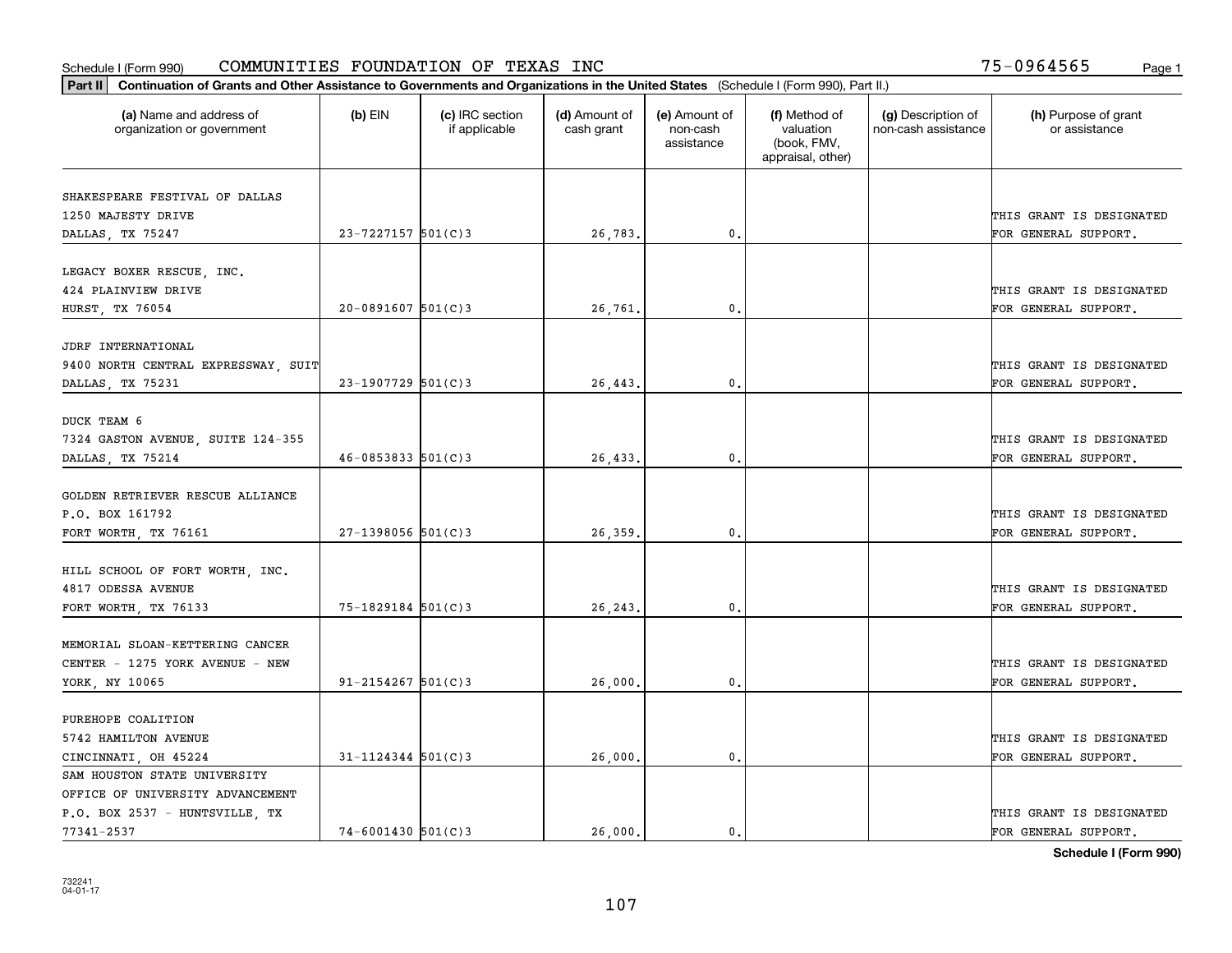| Part II   Continuation of Grants and Other Assistance to Governments and Organizations in the United States (Schedule I (Form 990), Part II.) |                        |                                  |                             |                                         |                                                                |                                           |                                       |
|-----------------------------------------------------------------------------------------------------------------------------------------------|------------------------|----------------------------------|-----------------------------|-----------------------------------------|----------------------------------------------------------------|-------------------------------------------|---------------------------------------|
| (a) Name and address of<br>organization or government                                                                                         | $(b)$ EIN              | (c) IRC section<br>if applicable | (d) Amount of<br>cash grant | (e) Amount of<br>non-cash<br>assistance | (f) Method of<br>valuation<br>(book, FMV,<br>appraisal, other) | (g) Description of<br>non-cash assistance | (h) Purpose of grant<br>or assistance |
| THE HERITAGE FOUNDATION                                                                                                                       |                        |                                  |                             |                                         |                                                                |                                           |                                       |
| P.O. BOX 97057                                                                                                                                |                        |                                  |                             |                                         |                                                                |                                           | THIS GRANT IS DESIGNATED              |
| WASHINGTON, DC 20090-7057                                                                                                                     | 23-7327730 501(C)3     |                                  | 26,000.                     | $\mathbf{0}$ .                          |                                                                |                                           | FOR GENERAL SUPPORT.                  |
|                                                                                                                                               |                        |                                  |                             |                                         |                                                                |                                           |                                       |
| HEART HOUSE DALLAS                                                                                                                            |                        |                                  |                             |                                         |                                                                |                                           |                                       |
| P.O. BOX 823162                                                                                                                               |                        |                                  |                             |                                         |                                                                |                                           | THIS GRANT IS DESIGNATED              |
| DALLAS, TX 75382                                                                                                                              | $75 - 2898097$ 501(C)3 |                                  | 25,982.                     | 0.                                      |                                                                |                                           | FOR GENERAL SUPPORT.                  |
|                                                                                                                                               |                        |                                  |                             |                                         |                                                                |                                           |                                       |
| DALLAS OPERA                                                                                                                                  |                        |                                  |                             |                                         |                                                                |                                           |                                       |
| 2403 FLORA STREET, #500                                                                                                                       |                        |                                  |                             |                                         |                                                                |                                           | THIS GRANT IS DESIGNATED              |
| DALLAS, TX 75201-2415                                                                                                                         | $75 - 6004746$ 501(C)3 |                                  | 25,856.                     | $\mathfrak{o}$ .                        |                                                                |                                           | FOR GENERAL SUPPORT.                  |
|                                                                                                                                               |                        |                                  |                             |                                         |                                                                |                                           |                                       |
| EDUCATION OPENS DOORS, INC.                                                                                                                   |                        |                                  |                             |                                         |                                                                |                                           |                                       |
| P.O. BOX 601971                                                                                                                               |                        |                                  |                             |                                         |                                                                |                                           | THIS GRANT IS DESIGNATED              |
| DALLAS, TX 75360                                                                                                                              | $46 - 0781846$ 501(C)3 |                                  | 25,652.                     | $\mathbf{0}$                            |                                                                |                                           | FOR GENERAL SUPPORT.                  |
|                                                                                                                                               |                        |                                  |                             |                                         |                                                                |                                           |                                       |
| EMCARTS COMMUNITY INNOVATION LAB                                                                                                              |                        |                                  |                             |                                         |                                                                |                                           |                                       |
| 5500 CARUTH HAVEN LANE                                                                                                                        |                        |                                  |                             |                                         |                                                                |                                           | THIS GRANT IS DESIGNATED              |
| DALLAS, TX 75225                                                                                                                              | $75 - 0964565$ 0       |                                  | 25,621                      | $\mathbf 0$ .                           |                                                                |                                           | FOR GENERAL SUPPORT.                  |
|                                                                                                                                               |                        |                                  |                             |                                         |                                                                |                                           |                                       |
| S. M. WRIGHT FOUNDATION                                                                                                                       |                        |                                  |                             |                                         |                                                                |                                           |                                       |
| 9213 SOVEREIGN ROW                                                                                                                            |                        |                                  |                             |                                         |                                                                |                                           | THIS GRANT IS DESIGNATED              |
| DALLAS, TX 75247                                                                                                                              | $31 - 1613179$ 501(C)3 |                                  | 25,613.                     | $\mathbf{0}$ .                          |                                                                |                                           | FOR GENERAL SUPPORT.                  |
|                                                                                                                                               |                        |                                  |                             |                                         |                                                                |                                           |                                       |
| LEARNING ALLY, INC.                                                                                                                           |                        |                                  |                             |                                         |                                                                |                                           |                                       |
| 20 ROSZEL ROAD                                                                                                                                |                        |                                  |                             |                                         |                                                                |                                           | THIS GRANT IS DESIGNATED              |
| PRINCETON, NJ 08540-9983                                                                                                                      | $13 - 1659345$ 501(C)3 |                                  | 25,575.                     | $^{\circ}$ .                            |                                                                |                                           | FOR GENERAL SUPPORT.                  |
|                                                                                                                                               |                        |                                  |                             |                                         |                                                                |                                           |                                       |
| MOMMIES IN NEED                                                                                                                               |                        |                                  |                             |                                         |                                                                |                                           |                                       |
| 8150 N. CENTRAL EXPRESSWAY SUITE 16                                                                                                           |                        |                                  |                             |                                         |                                                                |                                           | THIS GRANT IS DESIGNATED              |
| DALLAS, TX 75206                                                                                                                              | $47 - 2248716$ 501(C)3 |                                  | 25,524.                     | $\mathbf{0}$                            |                                                                |                                           | FOR GENERAL SUPPORT.                  |
| WOUNDED WARRIOR PROJECT, INC.                                                                                                                 |                        |                                  |                             |                                         |                                                                |                                           |                                       |
| DEVELOPMENT OFFICE 4899 BELFORT                                                                                                               |                        |                                  |                             |                                         |                                                                |                                           |                                       |
| ROAD, SUITE 300 - JACKSONVILLE, FL                                                                                                            |                        |                                  |                             |                                         |                                                                |                                           | THIS GRANT IS DESIGNATED              |
| 32256                                                                                                                                         | $20 - 2370934$ 501(C)3 |                                  | 25.450.                     | $\mathbf{0}$ .                          |                                                                |                                           | FOR GENERAL SUPPORT.                  |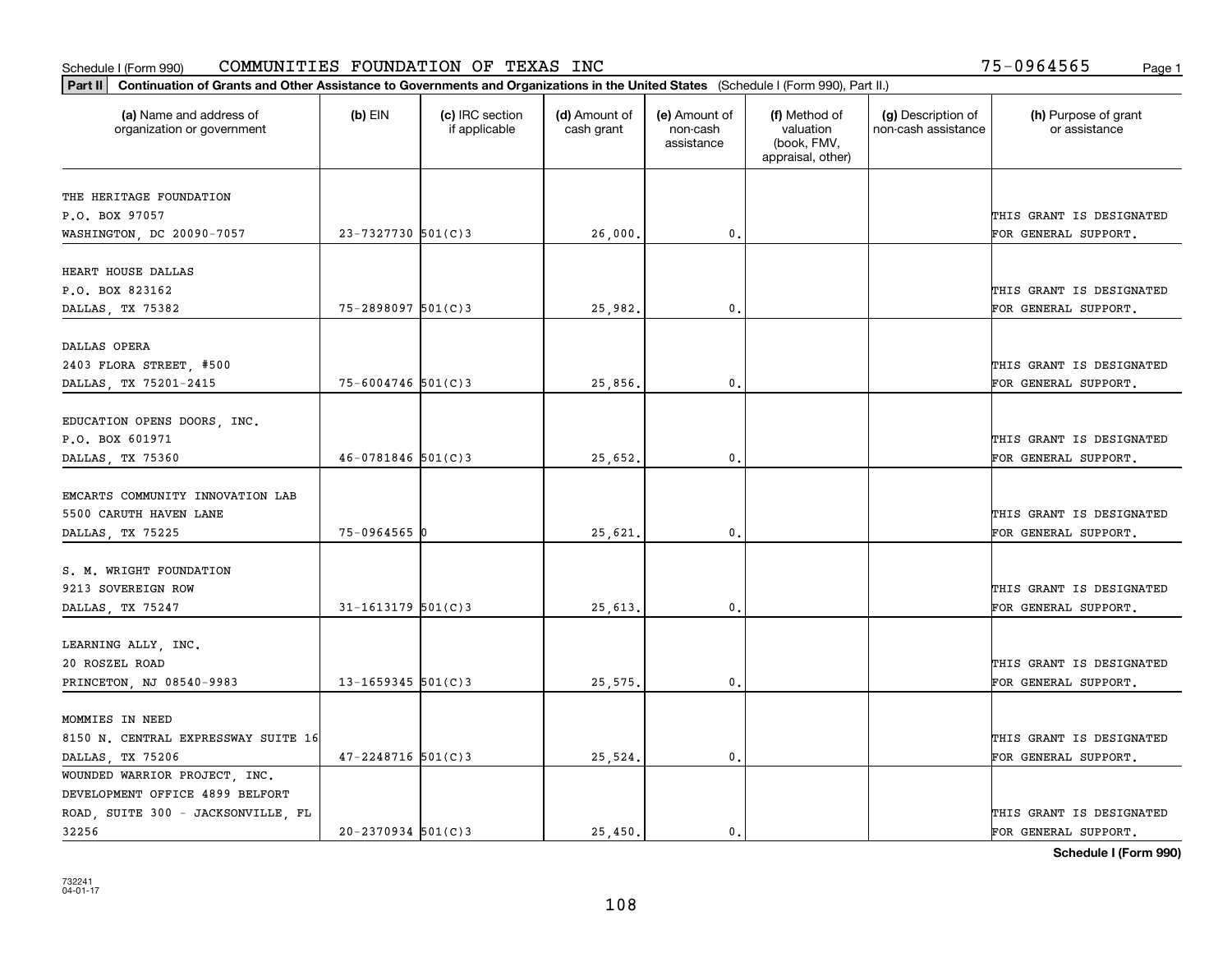| Part II   Continuation of Grants and Other Assistance to Governments and Organizations in the United States (Schedule I (Form 990), Part II.) |                        |                                  |                             |                                         |                                                                |                                           |                                       |
|-----------------------------------------------------------------------------------------------------------------------------------------------|------------------------|----------------------------------|-----------------------------|-----------------------------------------|----------------------------------------------------------------|-------------------------------------------|---------------------------------------|
| (a) Name and address of<br>organization or government                                                                                         | (b) EIN                | (c) IRC section<br>if applicable | (d) Amount of<br>cash grant | (e) Amount of<br>non-cash<br>assistance | (f) Method of<br>valuation<br>(book, FMV,<br>appraisal, other) | (g) Description of<br>non-cash assistance | (h) Purpose of grant<br>or assistance |
|                                                                                                                                               |                        |                                  |                             |                                         |                                                                |                                           |                                       |
| VIDEO ASSOCIATION OF DALLAS, INC.                                                                                                             |                        |                                  |                             |                                         |                                                                |                                           |                                       |
| 1405 WOODLAWN AVENUE                                                                                                                          |                        |                                  |                             |                                         |                                                                |                                           | THIS GRANT IS DESIGNATED              |
| DALLAS, TX 75208                                                                                                                              | 75-2281874 501(C)3     |                                  | 25,330.                     | $\mathbf{0}$ .                          |                                                                |                                           | FOR GENERAL SUPPORT.                  |
| SAINT FRANCIS MONTESSORI                                                                                                                      |                        |                                  |                             |                                         |                                                                |                                           |                                       |
| 1412 E. UNION BOWER ROAD                                                                                                                      |                        |                                  |                             |                                         |                                                                |                                           | THIS GRANT IS DESIGNATED              |
|                                                                                                                                               | $26 - 4141394$ 501(C)3 |                                  |                             |                                         |                                                                |                                           |                                       |
| IRVING, TX 75061                                                                                                                              |                        |                                  | 25, 311                     | 0.                                      |                                                                |                                           | FOR GENERAL SUPPORT.                  |
| ST. MATTHEW'S EPISCOPAL CATHEDRAL                                                                                                             |                        |                                  |                             |                                         |                                                                |                                           |                                       |
| 5100 ROSS AVENUE                                                                                                                              |                        |                                  |                             |                                         |                                                                |                                           | THIS GRANT IS DESIGNATED              |
| DALLAS, TX 75206                                                                                                                              | $75 - 0800675$ 501(C)3 |                                  | 25,200                      | 0.                                      |                                                                |                                           | FOR GENERAL SUPPORT.                  |
|                                                                                                                                               |                        |                                  |                             |                                         |                                                                |                                           |                                       |
| ABOUNDING PROSPERITY, INC.                                                                                                                    |                        |                                  |                             |                                         |                                                                |                                           |                                       |
| 2311 MARTIN LUTHER KING DRIVE                                                                                                                 |                        |                                  |                             |                                         |                                                                |                                           | THIS GRANT IS DESIGNATED              |
| DALLAS, TX 75215                                                                                                                              | $20-3746990$ 501(C)3   |                                  | 25, 154.                    | 0.                                      |                                                                |                                           | FOR GENERAL SUPPORT.                  |
|                                                                                                                                               |                        |                                  |                             |                                         |                                                                |                                           |                                       |
| BOYS & GIRLS CLUBS OF GREATER                                                                                                                 |                        |                                  |                             |                                         |                                                                |                                           |                                       |
| DALLAS, INC. - P.O. BOX 140189 -                                                                                                              |                        |                                  |                             |                                         |                                                                |                                           | THIS GRANT IS DESIGNATED              |
| DALLAS, TX 75214-0189                                                                                                                         | 75-1152657 501(C)3     |                                  | 25,106.                     | 0.                                      |                                                                |                                           | FOR GENERAL SUPPORT.                  |
|                                                                                                                                               |                        |                                  |                             |                                         |                                                                |                                           |                                       |
| NORTHWOOD WOMAN'S CLUB CHARITABLE                                                                                                             |                        |                                  |                             |                                         |                                                                |                                           |                                       |
| FUND - 3838 AZURE LANE - ADDISON,                                                                                                             |                        |                                  |                             |                                         |                                                                |                                           | THIS GRANT IS DESIGNATED              |
| TX 75001                                                                                                                                      | $23 - 7398020$ 501(C)3 |                                  | 25,090                      | 0.                                      |                                                                |                                           | FOR GENERAL SUPPORT.                  |
|                                                                                                                                               |                        |                                  |                             |                                         |                                                                |                                           |                                       |
| ADVANCE AUTO PARTS TEAM MEMBER                                                                                                                |                        |                                  |                             |                                         |                                                                |                                           |                                       |
| ASSISTANCE FUND, INC. - 5008                                                                                                                  |                        |                                  |                             |                                         |                                                                |                                           | THIS GRANT IS DESIGNATED              |
| AIRPORT ROAD - ROANOKE, VA 24012                                                                                                              | $45 - 1209895$ 501(C)3 |                                  | 25,000                      | 0.                                      |                                                                |                                           | FOR GENERAL SUPPORT.                  |
|                                                                                                                                               |                        |                                  |                             |                                         |                                                                |                                           |                                       |
| ALVIN COMMUNITY COLLEGE                                                                                                                       |                        |                                  |                             |                                         |                                                                |                                           |                                       |
| FOUNDATION, INC. - 3110 MUSTANG                                                                                                               |                        |                                  |                             |                                         |                                                                |                                           | THIS GRANT IS DESIGNATED              |
| ROAD - ALVIN, TX 77511                                                                                                                        | $51 - 0176575$ 501(C)3 |                                  | 25,000                      | 0.                                      |                                                                |                                           | FOR GENERAL SUPPORT.                  |
| AMERICANS FOR PROSPERITY                                                                                                                      |                        |                                  |                             |                                         |                                                                |                                           |                                       |
| FOUNDATION - 1310 N. COURTHOUSE                                                                                                               |                        |                                  |                             |                                         |                                                                |                                           |                                       |
| ROAD, SUITE 700 - ARLINGTON, VA                                                                                                               |                        |                                  |                             |                                         |                                                                |                                           | THIS GRANT IS DESIGNATED              |
| 22201                                                                                                                                         | $52 - 1527294$ 501(C)3 |                                  | 25,000.                     | 0.                                      |                                                                |                                           | FOR GENERAL SUPPORT.                  |
|                                                                                                                                               |                        |                                  |                             |                                         |                                                                |                                           |                                       |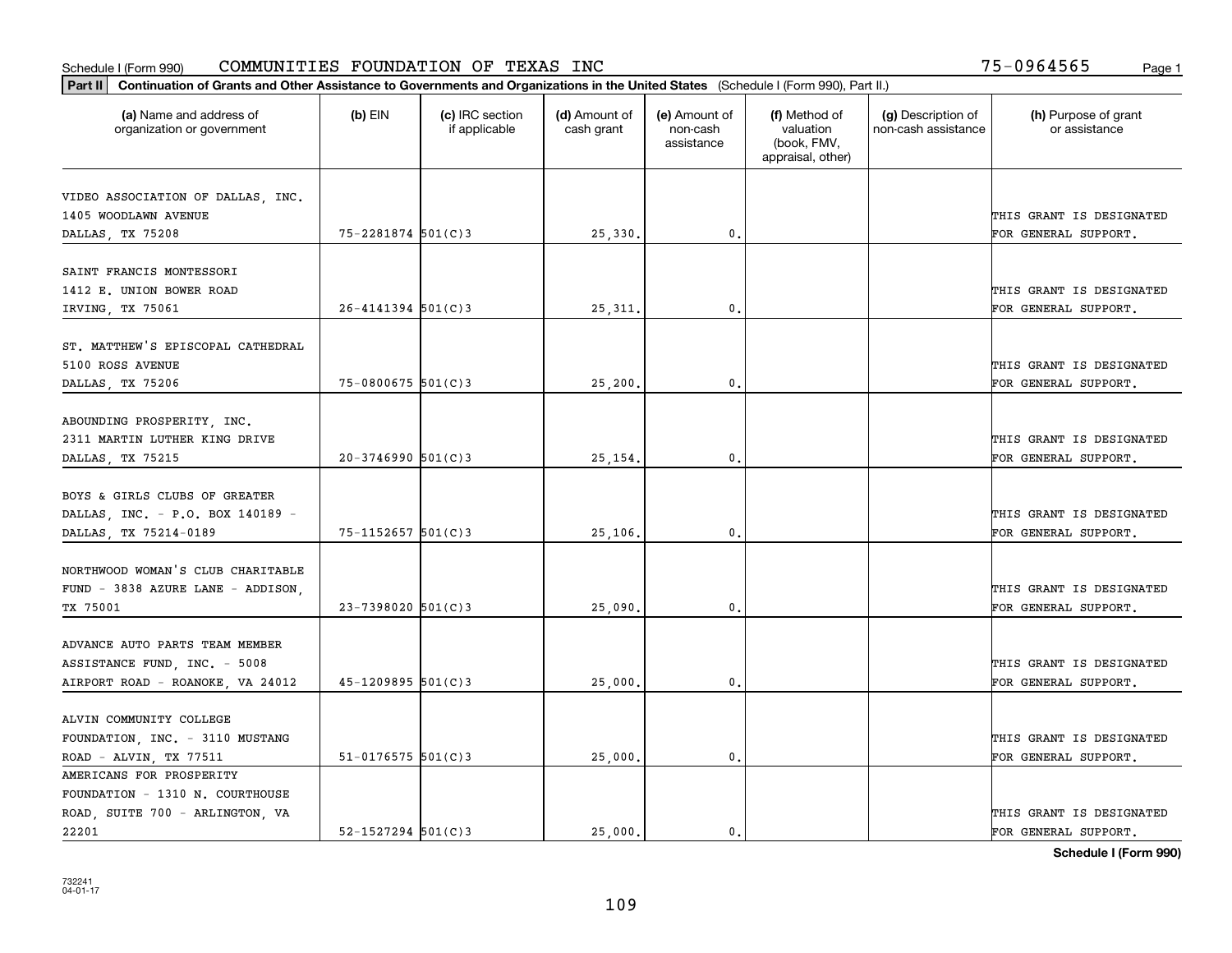| Part II   Continuation of Grants and Other Assistance to Governments and Organizations in the United States (Schedule I (Form 990), Part II.) |                          |                                  |                             |                                         |                                                                |                                           |                                       |
|-----------------------------------------------------------------------------------------------------------------------------------------------|--------------------------|----------------------------------|-----------------------------|-----------------------------------------|----------------------------------------------------------------|-------------------------------------------|---------------------------------------|
| (a) Name and address of<br>organization or government                                                                                         | $(b)$ EIN                | (c) IRC section<br>if applicable | (d) Amount of<br>cash grant | (e) Amount of<br>non-cash<br>assistance | (f) Method of<br>valuation<br>(book, FMV,<br>appraisal, other) | (g) Description of<br>non-cash assistance | (h) Purpose of grant<br>or assistance |
|                                                                                                                                               |                          |                                  |                             |                                         |                                                                |                                           |                                       |
| AMERICAS MOCK ELECTION, INC.<br>P.O. BOX 6027                                                                                                 |                          |                                  |                             |                                         |                                                                |                                           | THIS GRANT IS DESIGNATED              |
| ANNAPOLIS, MD 21401                                                                                                                           | $47 - 2969393$ 501(C)3   |                                  | 25,000.                     | 0.                                      |                                                                |                                           | FOR GENERAL SUPPORT.                  |
|                                                                                                                                               |                          |                                  |                             |                                         |                                                                |                                           |                                       |
| <b>BABSON COLLEGE</b>                                                                                                                         |                          |                                  |                             |                                         |                                                                |                                           |                                       |
| 231 FOREST STREET                                                                                                                             |                          |                                  |                             |                                         |                                                                |                                           | THIS GRANT IS DESIGNATED              |
| BABSON PARK, MA 02457                                                                                                                         | $04 - 2103544$ 501(C)3   |                                  | 25,000                      | 0.                                      |                                                                |                                           | FOR GENERAL SUPPORT.                  |
|                                                                                                                                               |                          |                                  |                             |                                         |                                                                |                                           |                                       |
| BERKELEY REPERTORY THEATRE                                                                                                                    |                          |                                  |                             |                                         |                                                                |                                           |                                       |
| DEVELOPMENT OFFICE 999 HARRISON STR                                                                                                           |                          |                                  |                             |                                         |                                                                |                                           | THIS GRANT IS DESIGNATED              |
| BERKELEY, CA 94710                                                                                                                            | 94-1679756 $501(C)3$     |                                  | 25,000                      | $\mathbf{0}$ .                          |                                                                |                                           | FOR GENERAL SUPPORT.                  |
|                                                                                                                                               |                          |                                  |                             |                                         |                                                                |                                           |                                       |
| BRAZOSPORT COLLEGE FOUNDATION                                                                                                                 |                          |                                  |                             |                                         |                                                                |                                           |                                       |
| 500 COLLEGE DRIVE                                                                                                                             |                          |                                  |                             |                                         |                                                                |                                           | THIS GRANT IS DESIGNATED              |
| LAKE JACKSON, TX 77566                                                                                                                        | $76 - 0486628$ 501(C)3   |                                  | 25,000.                     | 0.                                      |                                                                |                                           | FOR GENERAL SUPPORT.                  |
| BROADCASTERS FOUNDATION OF AMERICA                                                                                                            |                          |                                  |                             |                                         |                                                                |                                           |                                       |
|                                                                                                                                               |                          |                                  |                             |                                         |                                                                |                                           | THIS GRANT IS DESIGNATED              |
| 125 W. 55TH STREET, 4TH FLOOR                                                                                                                 |                          |                                  |                             |                                         |                                                                |                                           |                                       |
| NEW YORK, NY 10019-5366                                                                                                                       | $13 - 1975618$ 501(C)3   |                                  | 25,000                      | 0.                                      |                                                                |                                           | FOR GENERAL SUPPORT.                  |
| BROTHERS OF BAND OF BROTHERS                                                                                                                  |                          |                                  |                             |                                         |                                                                |                                           |                                       |
| 7263 PALDAO DRIVE                                                                                                                             |                          |                                  |                             |                                         |                                                                |                                           | THIS GRANT IS DESIGNATED              |
| DALLAS, TX 75240                                                                                                                              | $47 - 1873376$ 501(C)3   |                                  | 25,000                      | 0.                                      |                                                                |                                           | FOR GENERAL SUPPORT.                  |
|                                                                                                                                               |                          |                                  |                             |                                         |                                                                |                                           |                                       |
| BROWARD EDUCATION FOUNDATION, INC.                                                                                                            |                          |                                  |                             |                                         |                                                                |                                           |                                       |
| 600 SE THIRD AVENUE                                                                                                                           |                          |                                  |                             |                                         |                                                                |                                           | THIS GRANT IS DESIGNATED              |
| FORT LAUDERDALE, FL 33301                                                                                                                     | $59 - 2359433$ $501(C)3$ |                                  | 25,000                      | $\mathfrak{o}$ .                        |                                                                |                                           | FOR GENERAL SUPPORT.                  |
|                                                                                                                                               |                          |                                  |                             |                                         |                                                                |                                           |                                       |
| CHILDREN'S MUSEUM OF THE EAST END                                                                                                             |                          |                                  |                             |                                         |                                                                |                                           |                                       |
| P.O. BOX 316                                                                                                                                  |                          |                                  |                             |                                         |                                                                |                                           | THIS GRANT IS DESIGNATED              |
| BRIDGEHAMPTON, NY 11932                                                                                                                       | $11 - 3431939$ 501(C)3   |                                  | 25,000.                     | $\mathbf{0}$ .                          |                                                                |                                           | FOR GENERAL SUPPORT.                  |
|                                                                                                                                               |                          |                                  |                             |                                         |                                                                |                                           |                                       |
| COLLEGE OF THE MAINLAND FOUNDATION                                                                                                            |                          |                                  |                             |                                         |                                                                |                                           |                                       |
| 1200 AMBURN ROAD                                                                                                                              |                          |                                  |                             |                                         |                                                                |                                           | THIS GRANT IS DESIGNATED              |
| TEXAS CITY, TX 77591                                                                                                                          | $23 - 7181343$ 501(C)3   |                                  | 25,000.                     | 0.                                      |                                                                |                                           | FOR GENERAL SUPPORT.                  |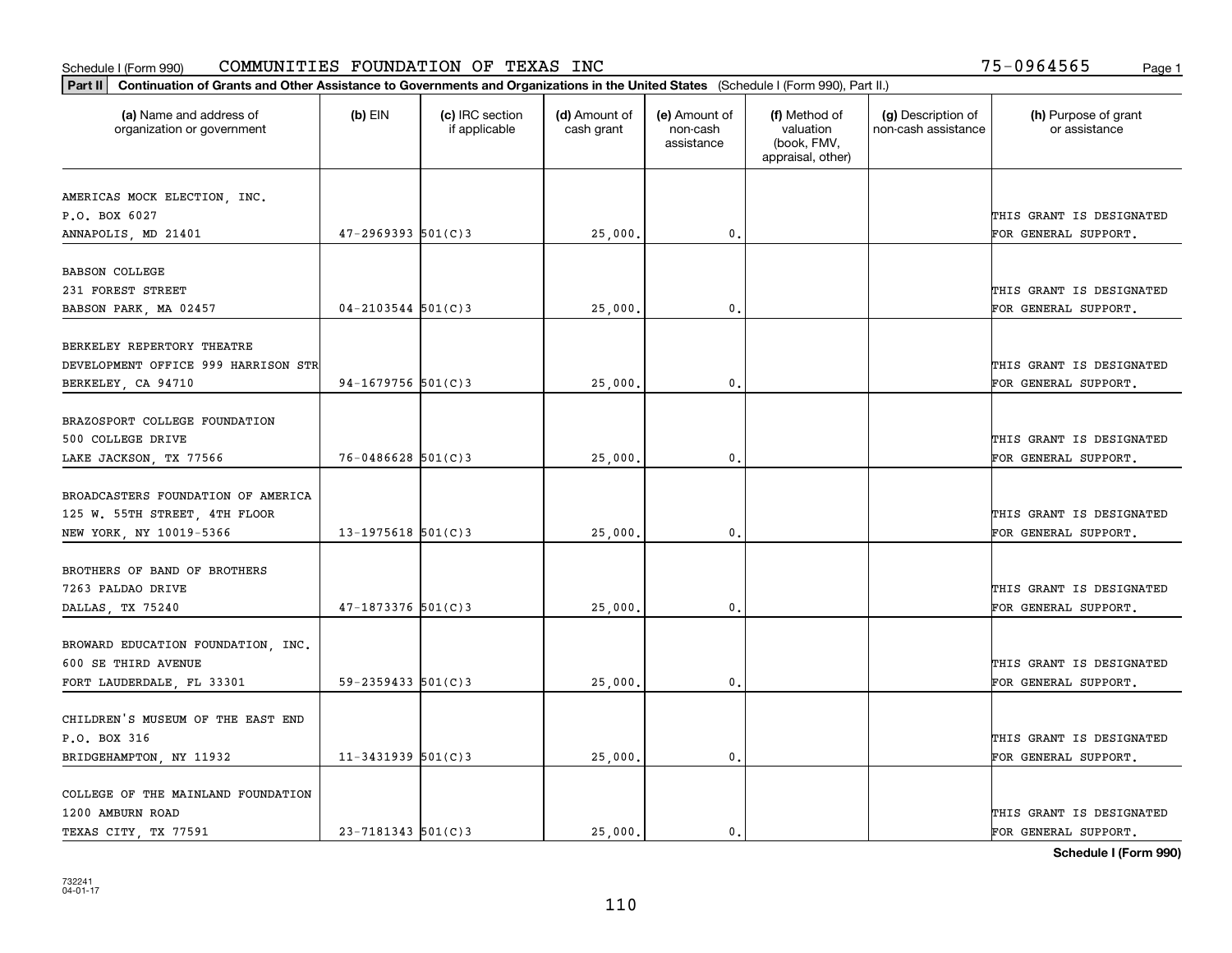| Part II   Continuation of Grants and Other Assistance to Governments and Organizations in the United States (Schedule I (Form 990), Part II.) |                        |                                  |                             |                                         |                                                                |                                           |                                       |
|-----------------------------------------------------------------------------------------------------------------------------------------------|------------------------|----------------------------------|-----------------------------|-----------------------------------------|----------------------------------------------------------------|-------------------------------------------|---------------------------------------|
| (a) Name and address of<br>organization or government                                                                                         | $(b)$ EIN              | (c) IRC section<br>if applicable | (d) Amount of<br>cash grant | (e) Amount of<br>non-cash<br>assistance | (f) Method of<br>valuation<br>(book, FMV,<br>appraisal, other) | (g) Description of<br>non-cash assistance | (h) Purpose of grant<br>or assistance |
| DEL MAR COLLEGE                                                                                                                               |                        |                                  |                             |                                         |                                                                |                                           |                                       |
| 101 BALDWIN BOULEVARD                                                                                                                         |                        |                                  |                             |                                         |                                                                |                                           | THIS GRANT IS DESIGNATED              |
| CORPUS CHRISTI, TX 78404                                                                                                                      | $74 - 6003102$ 501(C)3 |                                  | 25,000.                     | $\mathbf{0}$ .                          |                                                                |                                           | FOR GENERAL SUPPORT.                  |
|                                                                                                                                               |                        |                                  |                             |                                         |                                                                |                                           |                                       |
| E3 ALLIANCE                                                                                                                                   |                        |                                  |                             |                                         |                                                                |                                           |                                       |
| 5930 MIDDLE FISKVILLE ROAD., SUITE                                                                                                            |                        |                                  |                             |                                         |                                                                |                                           | THIS GRANT IS DESIGNATED              |
| AUSTIN, TX 78731                                                                                                                              | 64-0963235 $501(C)$ 3  |                                  | 25,000                      | 0.                                      |                                                                |                                           | FOR GENERAL SUPPORT.                  |
|                                                                                                                                               |                        |                                  |                             |                                         |                                                                |                                           |                                       |
| ED TANDY MCGLASSON MINISTRIES INC.                                                                                                            |                        |                                  |                             |                                         |                                                                |                                           |                                       |
| 17602 17TH STREET, SUITE 102 #322                                                                                                             |                        |                                  |                             |                                         |                                                                |                                           | THIS GRANT IS DESIGNATED              |
| TUSTIN, CA 92780                                                                                                                              | $20-1282918$ 501(C)3   |                                  | 25,000.                     | $\mathfrak{o}$ .                        |                                                                |                                           | FOR GENERAL SUPPORT.                  |
|                                                                                                                                               |                        |                                  |                             |                                         |                                                                |                                           |                                       |
| EDNA INDEPENDENT SCHOOL DISTRICT                                                                                                              |                        |                                  |                             |                                         |                                                                |                                           |                                       |
| 601 NORTH WELLS                                                                                                                               |                        |                                  |                             |                                         |                                                                |                                           | THIS GRANT IS DESIGNATED              |
| EDNA, TX 77957                                                                                                                                | $74 - 6001854$ 501(C)3 |                                  | 25,000.                     | 0.                                      |                                                                |                                           | FOR GENERAL SUPPORT.                  |
|                                                                                                                                               |                        |                                  |                             |                                         |                                                                |                                           |                                       |
| FRIENDS OF PATHWAYS                                                                                                                           |                        |                                  |                             |                                         |                                                                |                                           |                                       |
| P.O. BOX 2062                                                                                                                                 |                        |                                  |                             |                                         |                                                                |                                           | THIS GRANT IS DESIGNATED              |
| JACKSON, WY 83001                                                                                                                             | 83-0309897 $501(C)$ 3  |                                  | 25,000                      | $\mathbf{0}$ .                          |                                                                |                                           | FOR GENERAL SUPPORT.                  |
|                                                                                                                                               |                        |                                  |                             |                                         |                                                                |                                           |                                       |
| GALVESTON COLLEGE FOUNDATION                                                                                                                  |                        |                                  |                             |                                         |                                                                |                                           |                                       |
| 4015 AVENUE Q                                                                                                                                 |                        |                                  |                             | $\mathbf{0}$ .                          |                                                                |                                           | THIS GRANT IS DESIGNATED              |
| GALVESTON, TX 77550                                                                                                                           | $76 - 0512266$ 501(C)3 |                                  | 25,000                      |                                         |                                                                |                                           | FOR GENERAL SUPPORT.                  |
| GIRARD COLLEGE FOUNDATION<br>THE DEVELOPMENT OFFICE 2101 SOUTH                                                                                |                        |                                  |                             |                                         |                                                                |                                           |                                       |
|                                                                                                                                               |                        |                                  |                             |                                         |                                                                |                                           | THIS GRANT IS DESIGNATED              |
| COLLEGE AVENUE - PHILADELPHIA, PA<br>19121                                                                                                    | $23 - 2987485$ 501(C)3 |                                  |                             | $\mathbf{0}$ .                          |                                                                |                                           | FOR GENERAL SUPPORT.                  |
|                                                                                                                                               |                        |                                  | 25,000.                     |                                         |                                                                |                                           |                                       |
| GRAND PRAIRIE INDEPENDENT SCHOOL                                                                                                              |                        |                                  |                             |                                         |                                                                |                                           |                                       |
| DISTRICT - 2602 S. BELT LINE ROAD                                                                                                             |                        |                                  |                             |                                         |                                                                |                                           | THIS GRANT IS DESIGNATED              |
| - GRAND PRAIRIE, TX 75052                                                                                                                     | $75 - 6001697$ 501(C)3 |                                  | 25,000.                     | 0.                                      |                                                                |                                           | FOR GENERAL SUPPORT.                  |
|                                                                                                                                               |                        |                                  |                             |                                         |                                                                |                                           |                                       |
| HOUSTON BAPTIST UNIVERSITY                                                                                                                    |                        |                                  |                             |                                         |                                                                |                                           |                                       |
| 7502 FONDREN ROAD                                                                                                                             |                        |                                  |                             |                                         |                                                                |                                           | THIS GRANT IS DESIGNATED              |
| HOUSTON, TX 77074                                                                                                                             | $74 - 1400699$ 501(C)3 |                                  | 25,000.                     | $\mathbf{0}$ .                          |                                                                |                                           | FOR GENERAL SUPPORT.                  |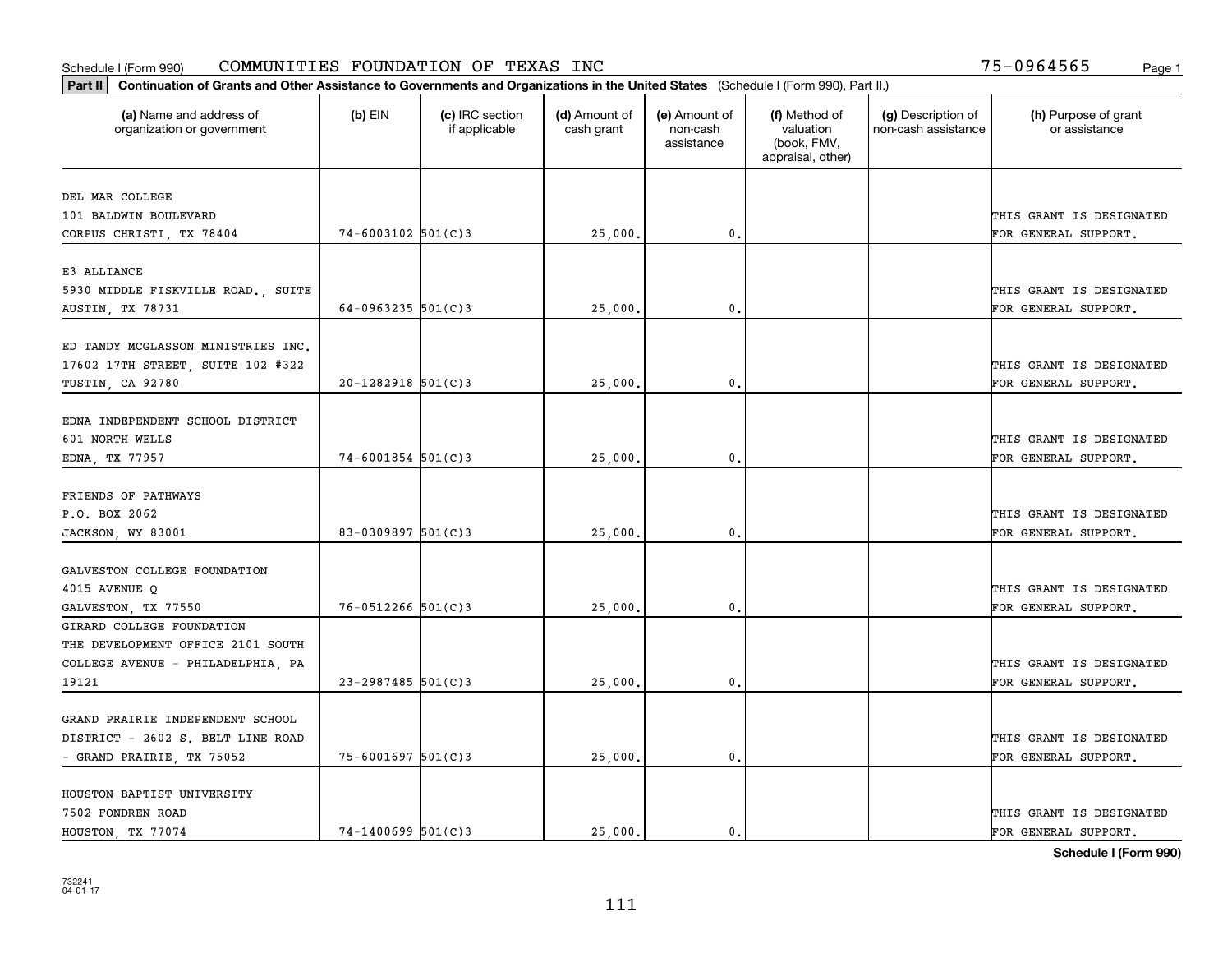| Part II   Continuation of Grants and Other Assistance to Governments and Organizations in the United States (Schedule I (Form 990), Part II.) |                          |                                  |                             |                                         |                                                                |                                           |                                       |
|-----------------------------------------------------------------------------------------------------------------------------------------------|--------------------------|----------------------------------|-----------------------------|-----------------------------------------|----------------------------------------------------------------|-------------------------------------------|---------------------------------------|
| (a) Name and address of<br>organization or government                                                                                         | $(b)$ EIN                | (c) IRC section<br>if applicable | (d) Amount of<br>cash grant | (e) Amount of<br>non-cash<br>assistance | (f) Method of<br>valuation<br>(book, FMV,<br>appraisal, other) | (g) Description of<br>non-cash assistance | (h) Purpose of grant<br>or assistance |
| HOUSTON COMMUNITY COLLEGE                                                                                                                     |                          |                                  |                             |                                         |                                                                |                                           |                                       |
| FOUNDATION - 3100 MAIN STREET,                                                                                                                |                          |                                  |                             |                                         |                                                                |                                           | THIS GRANT IS DESIGNATED              |
| SUITE 12D06 - HOUSTON, TX 77022                                                                                                               | 74-1885205 501(C)3       |                                  | 25,000.                     | $\mathbf{0}$ .                          |                                                                |                                           | FOR GENERAL SUPPORT.                  |
|                                                                                                                                               |                          |                                  |                             |                                         |                                                                |                                           |                                       |
| INSTITUTE FOR THE STUDY OF EARTH                                                                                                              |                          |                                  |                             |                                         |                                                                |                                           |                                       |
| AND MAN - P.O. BOX 750274 -                                                                                                                   |                          |                                  |                             |                                         |                                                                |                                           | THIS GRANT IS DESIGNATED              |
| DALLAS TX 75275-0274                                                                                                                          | $75 - 6052408$ 501(C)3   |                                  | 25,000                      | 0.                                      |                                                                |                                           | FOR GENERAL SUPPORT.                  |
|                                                                                                                                               |                          |                                  |                             |                                         |                                                                |                                           |                                       |
| LAMAR INSTITUTE OF TECHNOLOGY                                                                                                                 |                          |                                  |                             |                                         |                                                                |                                           |                                       |
| FOUNDATION - P.O. BOX 10043 -                                                                                                                 |                          |                                  |                             |                                         |                                                                |                                           | THIS GRANT IS DESIGNATED              |
|                                                                                                                                               | $76 - 0588576$ 501(C)3   |                                  | 25,000.                     | $\mathfrak{o}$ .                        |                                                                |                                           | FOR GENERAL SUPPORT.                  |
| BEAUMONT, TX 77710                                                                                                                            |                          |                                  |                             |                                         |                                                                |                                           |                                       |
| LAMAR STATE COLLEGE PORT ARTHUR                                                                                                               |                          |                                  |                             |                                         |                                                                |                                           |                                       |
|                                                                                                                                               |                          |                                  |                             |                                         |                                                                |                                           |                                       |
| P.O. BOX 310                                                                                                                                  |                          |                                  |                             |                                         |                                                                |                                           | THIS GRANT IS DESIGNATED              |
| PORT ARTHUR, TX 77641                                                                                                                         | $76 - 0658056$ 501(C)3   |                                  | 25,000                      | $\mathbf{0}$                            |                                                                |                                           | FOR GENERAL SUPPORT.                  |
| LAMAR UNIVERSITY                                                                                                                              |                          |                                  |                             |                                         |                                                                |                                           |                                       |
| SCHOLARSHIPS AND FINANCIAL AID                                                                                                                |                          |                                  |                             |                                         |                                                                |                                           |                                       |
| P.O. BOX 10042 - BEAUMONT, TX                                                                                                                 |                          |                                  |                             |                                         |                                                                |                                           | THIS GRANT IS DESIGNATED              |
| 77710                                                                                                                                         | $74 - 6000298$ 501(C)3   |                                  | 25,000.                     | $\mathfrak o$ .                         |                                                                |                                           | FOR GENERAL SUPPORT.                  |
|                                                                                                                                               |                          |                                  |                             |                                         |                                                                |                                           |                                       |
| LEADING THE WAY WITH DR. MICHAEL                                                                                                              |                          |                                  |                             |                                         |                                                                |                                           |                                       |
| YOUSSEF, INC. - P.O. BOX 20100 -                                                                                                              |                          |                                  |                             |                                         |                                                                |                                           | THIS GRANT IS DESIGNATED              |
| ATLANTA, GA 30325                                                                                                                             | $58 - 1816773$ $501(C)3$ |                                  | 25,000.                     | $\mathbf{0}$                            |                                                                |                                           | FOR GENERAL SUPPORT.                  |
|                                                                                                                                               |                          |                                  |                             |                                         |                                                                |                                           |                                       |
| LEE COLLEGE DISTRICT                                                                                                                          |                          |                                  |                             |                                         |                                                                |                                           |                                       |
| P.O. BOX 818                                                                                                                                  |                          |                                  |                             |                                         |                                                                |                                           | THIS GRANT IS DESIGNATED              |
| BAYTOWN, TX 77522-0818                                                                                                                        | $74 - 6025566$ 501(C)3   |                                  | 25,000.                     | $^{\circ}$ .                            |                                                                |                                           | FOR GENERAL SUPPORT.                  |
| LONE STAR ART ALLIANCE OF TEXAS                                                                                                               |                          |                                  |                             |                                         |                                                                |                                           |                                       |
| C/O LONE STAR ART ALLIANCE 107                                                                                                                |                          |                                  |                             |                                         |                                                                |                                           |                                       |
| LONE STAR BOULEVARD - CINCINNATI,                                                                                                             |                          |                                  |                             |                                         |                                                                |                                           | THIS GRANT IS DESIGNATED              |
| OH 45201                                                                                                                                      | $81 - 2977697$ 501(C)3   |                                  | 25,000                      | $\mathbf{0}$                            |                                                                |                                           | FOR GENERAL SUPPORT.                  |
|                                                                                                                                               |                          |                                  |                             |                                         |                                                                |                                           |                                       |
| MAYO CLINIC ROCHESTER                                                                                                                         |                          |                                  |                             |                                         |                                                                |                                           |                                       |
| 200 FIRST STREET SW                                                                                                                           |                          |                                  |                             |                                         |                                                                |                                           | THIS GRANT IS DESIGNATED              |
| ROCHESTER, MN 55905                                                                                                                           | $41 - 6011702$ $501(C)3$ |                                  | 25,000.                     | $\mathbf{0}$ .                          |                                                                |                                           | FOR GENERAL SUPPORT.                  |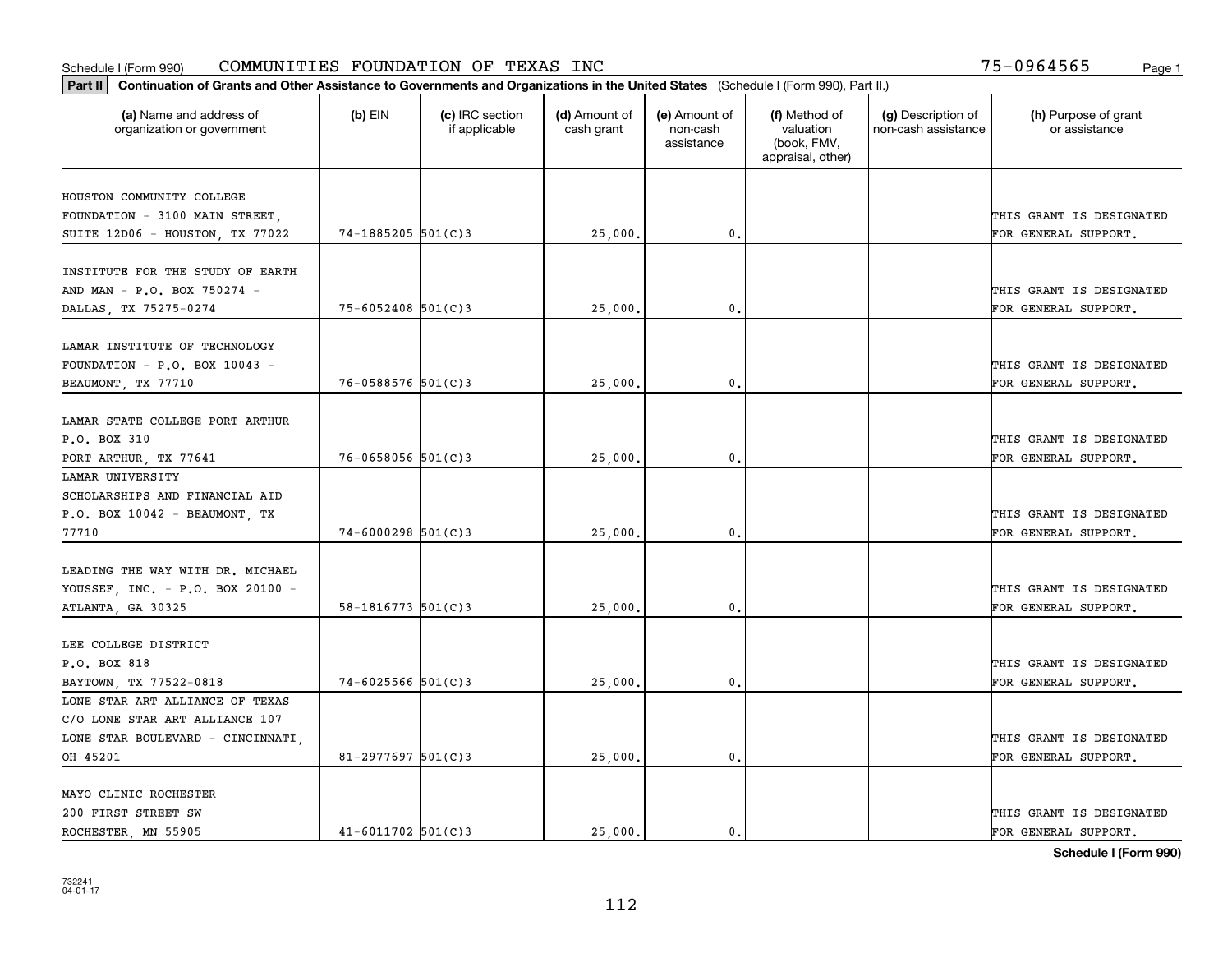| (a) Name and address of            | $(b)$ EIN                | (c) IRC section | (d) Amount of | (e) Amount of          | (f) Method of                                 | (g) Description of  | (h) Purpose of grant     |
|------------------------------------|--------------------------|-----------------|---------------|------------------------|-----------------------------------------------|---------------------|--------------------------|
| organization or government         |                          | if applicable   | cash grant    | non-cash<br>assistance | valuation<br>(book, FMV,<br>appraisal, other) | non-cash assistance | or assistance            |
| METHODIST CHILDREN'S HOME          |                          |                 |               |                        |                                               |                     |                          |
| 1111 HERRING AVENUE                |                          |                 |               |                        |                                               |                     | THIS GRANT IS DESIGNATED |
| WACO, TX 76708                     | $74 - 1109750$ 501(C)3   |                 | 25,000.       | 0.                     |                                               |                     | FOR GENERAL SUPPORT.     |
| NORTH HARRIS MONTGOMERY COMM       |                          |                 |               |                        |                                               |                     |                          |
| COLLEGE DISTRICT FOUNDATION - 5000 |                          |                 |               |                        |                                               |                     |                          |
| RESEARCH FOREST DRIVE - THE        |                          |                 |               |                        |                                               |                     | THIS GRANT IS DESIGNATED |
| WOODLANDS, TX 77381                | $76 - 0336902$ 501(C)3   |                 | 25,000        | 0.                     |                                               |                     | FOR GENERAL SUPPORT.     |
| PRAIRIE VIEW A&M UNIVERSITY        |                          |                 |               |                        |                                               |                     |                          |
| OFFICE OF DEVELOPMENT P.O. BOX     |                          |                 |               |                        |                                               |                     |                          |
| 519, M.S. 1200 - PRAIRIE VIEW, TX  |                          |                 |               |                        |                                               |                     | THIS GRANT IS DESIGNATED |
| 77446                              | $74 - 6001078$ 501(C)3   |                 | 25,000        | $\mathbf{0}$ .         |                                               |                     | FOR GENERAL SUPPORT.     |
| SAN JACINTO COMMUNITY COLLEGE      |                          |                 |               |                        |                                               |                     |                          |
| FOUNDATION PASADENA TEXAS - 4624   |                          |                 |               |                        |                                               |                     |                          |
| FAIRMONT PARKWAY, NUMBER 212 -     |                          |                 |               |                        |                                               |                     | THIS GRANT IS DESIGNATED |
| PASADENA, TX 77504                 | $76 - 0502278$ 501(C)3   |                 | 25,000,       | $\mathbf{0}$           |                                               |                     | FOR GENERAL SUPPORT.     |
|                                    |                          |                 |               |                        |                                               |                     |                          |
| SARC                               |                          |                 |               |                        |                                               |                     |                          |
| 24 FRANK LLOYD WRIGHT DRIVE A/3100 |                          |                 |               |                        |                                               |                     | THIS GRANT IS DESIGNATED |
| ANN ARBOR, MI 48106                | $86 - 1087705$ 501(C)3   |                 | 25,000        | $\mathbf{0}$ .         |                                               |                     | FOR GENERAL SUPPORT.     |
|                                    |                          |                 |               |                        |                                               |                     |                          |
| SCHOOLS OF THE SACRED HEART - SAN  |                          |                 |               |                        |                                               |                     |                          |
| FRANCISCO - 2222 BROADWAY STREET - |                          |                 |               |                        |                                               |                     | THIS GRANT IS DESIGNATED |
| SAN FRANCISCO, CA 94115            | $94 - 1156671$ 501(C)3   |                 | 25,000        | 0.                     |                                               |                     | FOR GENERAL SUPPORT.     |
|                                    |                          |                 |               |                        |                                               |                     |                          |
| SEA TURTLES, INC.                  |                          |                 |               |                        |                                               |                     |                          |
| P.O. BOX 3987                      |                          |                 |               |                        |                                               |                     | THIS GRANT IS DESIGNATED |
| SOUTH PADRE ISLAND, TX 78597       | 74-2042030 501(C)3       |                 | 25,000        | 0.                     |                                               |                     | FOR GENERAL SUPPORT.     |
|                                    |                          |                 |               |                        |                                               |                     |                          |
| STAND FOR CHILDREN LEADERSHIP      |                          |                 |               |                        |                                               |                     |                          |
| CENTER - 1800 NORTH LAMAR -        |                          |                 |               |                        |                                               |                     | THIS GRANT IS DESIGNATED |
| DALLAS, TX 75202                   | $52 - 1957214$ $501(C)3$ |                 | 25,000.       | 0.                     |                                               |                     | FOR GENERAL SUPPORT.     |
|                                    |                          |                 |               |                        |                                               |                     |                          |
| TEXAS A&M UNIVERSITY               |                          |                 |               |                        |                                               |                     |                          |
| P.O. BOX 30016                     |                          |                 |               |                        |                                               |                     | THIS GRANT IS DESIGNATED |
| COLLEGE STATION, TX 77842-3016     | $74 - 6000531$ 501(C)3   |                 | 25,000.       | $\mathbf{0}$ .         |                                               |                     | FOR GENERAL SUPPORT.     |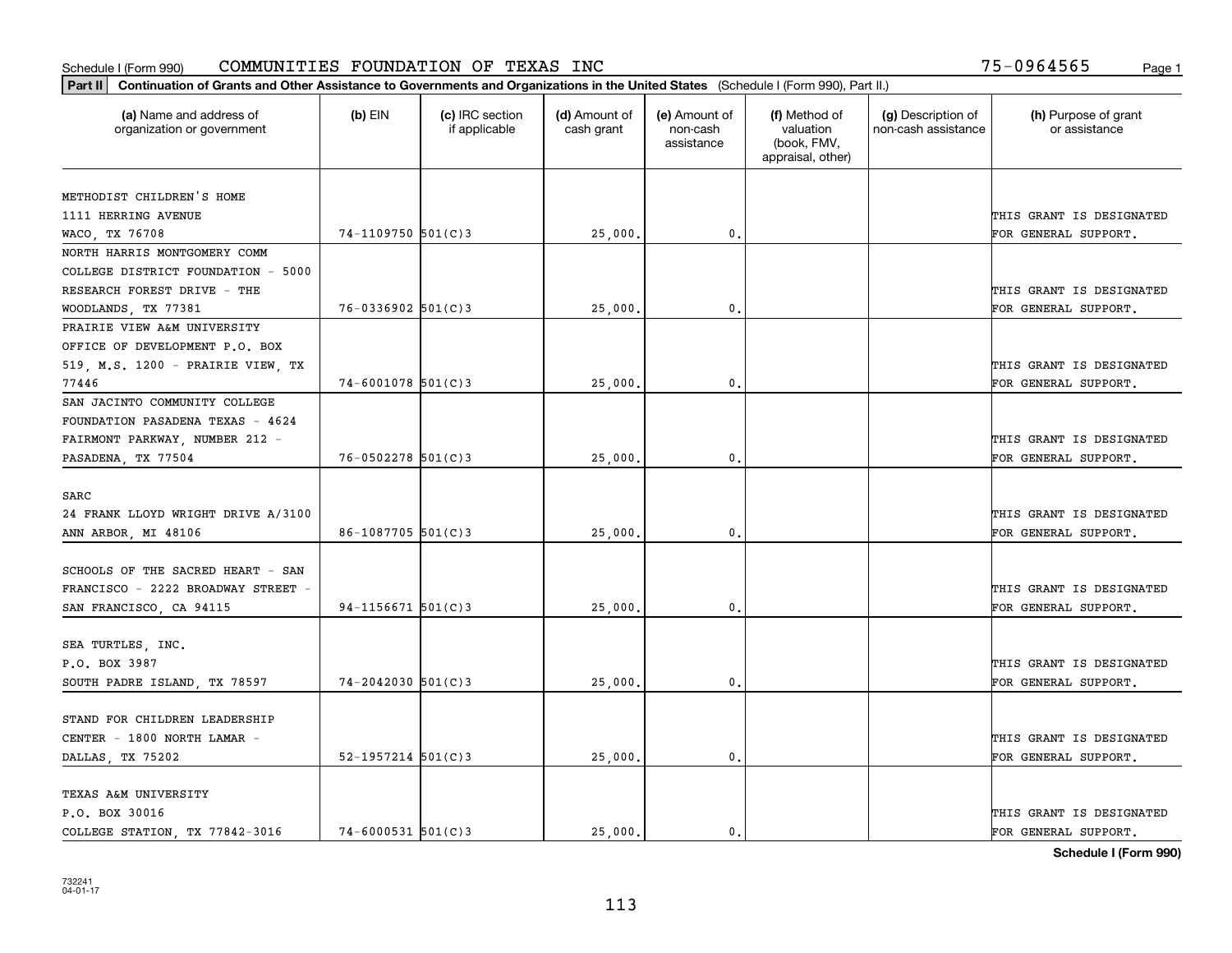| Part II   Continuation of Grants and Other Assistance to Governments and Organizations in the United States (Schedule I (Form 990), Part II.) |                        |                                  |                             |                                         |                                                                |                                           |                                       |
|-----------------------------------------------------------------------------------------------------------------------------------------------|------------------------|----------------------------------|-----------------------------|-----------------------------------------|----------------------------------------------------------------|-------------------------------------------|---------------------------------------|
| (a) Name and address of<br>organization or government                                                                                         | $(b)$ EIN              | (c) IRC section<br>if applicable | (d) Amount of<br>cash grant | (e) Amount of<br>non-cash<br>assistance | (f) Method of<br>valuation<br>(book, FMV,<br>appraisal, other) | (g) Description of<br>non-cash assistance | (h) Purpose of grant<br>or assistance |
|                                                                                                                                               |                        |                                  |                             |                                         |                                                                |                                           |                                       |
| TEXAS A&M UNIVERSITY - CORPUS                                                                                                                 |                        |                                  |                             |                                         |                                                                |                                           |                                       |
| CHRISTI - 6300 OCEAN DRIVE, UNIT                                                                                                              |                        |                                  |                             |                                         |                                                                |                                           | THIS GRANT IS DESIGNATED              |
| 5772 - CORPUS CHRISTI, TX 78412                                                                                                               | $74 - 1760663$ 501(C)3 |                                  | 25,000.                     | $\mathbf{0}$ .                          |                                                                |                                           | FOR GENERAL SUPPORT.                  |
| TEXAS A&M UNIVERSITY KINGSVILLE                                                                                                               |                        |                                  |                             |                                         |                                                                |                                           |                                       |
|                                                                                                                                               |                        |                                  |                             |                                         |                                                                |                                           | THIS GRANT IS DESIGNATED              |
| 700 UNIVERSITY BOULEVARD, MSC 103                                                                                                             | $74 - 6001530$ 501(C)3 |                                  | 25,000                      | 0.                                      |                                                                |                                           | FOR GENERAL SUPPORT.                  |
| KINGSTON, TX 78363                                                                                                                            |                        |                                  |                             |                                         |                                                                |                                           |                                       |
| TEXAS A&M UNIVERSITY-SAN ANTONIO                                                                                                              |                        |                                  |                             |                                         |                                                                |                                           |                                       |
| ONE UNIVERSITY WAY                                                                                                                            |                        |                                  |                             |                                         |                                                                |                                           | THIS GRANT IS DESIGNATED              |
| SAN ANTONIO, TX 78224                                                                                                                         | $26 - 4168896$ 501(C)3 |                                  | 25,000                      | 0.                                      |                                                                |                                           | FOR GENERAL SUPPORT.                  |
|                                                                                                                                               |                        |                                  |                             |                                         |                                                                |                                           |                                       |
| TEXAS EXES - EX-STUDENTS'                                                                                                                     |                        |                                  |                             |                                         |                                                                |                                           |                                       |
| ASSOCIATION OF UT - P.O. BOX 7278                                                                                                             |                        |                                  |                             |                                         |                                                                |                                           | THIS GRANT IS DESIGNATED              |
| - AUSTIN, TX 78713                                                                                                                            | $74 - 1109640$ 501(C)3 |                                  | 25,000.                     | $\mathbf{0}$ .                          |                                                                |                                           | FOR GENERAL SUPPORT.                  |
|                                                                                                                                               |                        |                                  |                             |                                         |                                                                |                                           |                                       |
| TEXAS SOUTHERN UNIVERSITY                                                                                                                     |                        |                                  |                             |                                         |                                                                |                                           |                                       |
| 3100 CLEBURNE STREET                                                                                                                          |                        |                                  |                             |                                         |                                                                |                                           | THIS GRANT IS DESIGNATED              |
|                                                                                                                                               | $74 - 6001391$ 501(C)3 |                                  | 25,000                      | 0.                                      |                                                                |                                           | FOR GENERAL SUPPORT.                  |
| HOUSTON, TX 77004<br>THE BREAST CANCER RESEARCH                                                                                               |                        |                                  |                             |                                         |                                                                |                                           |                                       |
|                                                                                                                                               |                        |                                  |                             |                                         |                                                                |                                           |                                       |
| FOUNDATION, INC. - 60 EAST 56TH<br>STREET, 8TH FLOOR - NEW YORK, NY                                                                           |                        |                                  |                             |                                         |                                                                |                                           | THIS GRANT IS DESIGNATED              |
|                                                                                                                                               |                        |                                  |                             |                                         |                                                                |                                           |                                       |
| 10022                                                                                                                                         | $13 - 3727250$ 501(C)3 |                                  | 25,000                      | $\mathbf{0}$ .                          |                                                                |                                           | FOR GENERAL SUPPORT.                  |
| THE UNIVERSITY OF TEXAS AT SAN                                                                                                                |                        |                                  |                             |                                         |                                                                |                                           |                                       |
|                                                                                                                                               |                        |                                  |                             |                                         |                                                                |                                           | THIS GRANT IS DESIGNATED              |
| ANTONIO - ONE UTSA CIRCLE - SAN                                                                                                               |                        |                                  |                             |                                         |                                                                |                                           |                                       |
| ANTONIO, TX 78249                                                                                                                             | 74-1717115 501(C)3     |                                  | 25,000.                     | 0.                                      |                                                                |                                           | FOR GENERAL SUPPORT.                  |
| THE UNIVERSITY OF TEXAS AT TYLER                                                                                                              |                        |                                  |                             |                                         |                                                                |                                           |                                       |
|                                                                                                                                               |                        |                                  |                             |                                         |                                                                |                                           |                                       |
| 3900 UNIVERSITY BOULEVARD, ADM 202                                                                                                            |                        |                                  |                             |                                         |                                                                |                                           | THIS GRANT IS DESIGNATED              |
| TYLER, TX 75799                                                                                                                               | 75-1396988 GOVERNMENT  |                                  | 25,000.                     | 0.                                      |                                                                |                                           | FOR GENERAL SUPPORT.                  |
| TRUSTEES OF DEERFIELD ACADEMY                                                                                                                 |                        |                                  |                             |                                         |                                                                |                                           |                                       |
| P.O. BOX 306                                                                                                                                  |                        |                                  |                             |                                         |                                                                |                                           | THIS GRANT IS DESIGNATED              |
|                                                                                                                                               |                        |                                  |                             |                                         |                                                                |                                           |                                       |
| DEERFIELD, MA 01342                                                                                                                           | $04 - 2103563$ 501(C)3 |                                  | 25,000.                     | $\mathbf{0}$ .                          |                                                                |                                           | FOR GENERAL SUPPORT.                  |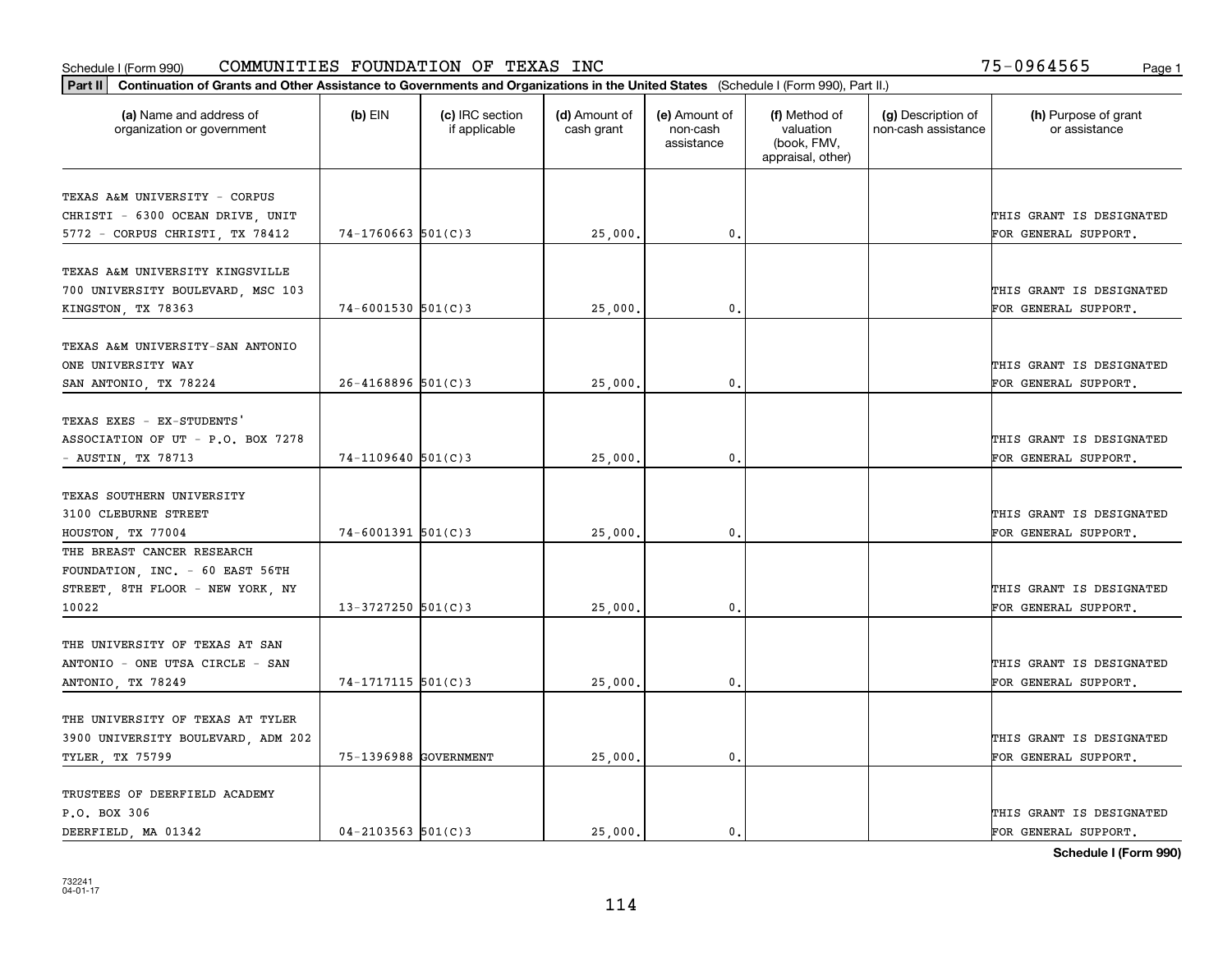| Part II   Continuation of Grants and Other Assistance to Governments and Organizations in the United States (Schedule I (Form 990), Part II.) |                        |                                  |                             |                                         |                                                                |                                           |                                                  |
|-----------------------------------------------------------------------------------------------------------------------------------------------|------------------------|----------------------------------|-----------------------------|-----------------------------------------|----------------------------------------------------------------|-------------------------------------------|--------------------------------------------------|
| (a) Name and address of<br>organization or government                                                                                         | $(b)$ EIN              | (c) IRC section<br>if applicable | (d) Amount of<br>cash grant | (e) Amount of<br>non-cash<br>assistance | (f) Method of<br>valuation<br>(book, FMV,<br>appraisal, other) | (g) Description of<br>non-cash assistance | (h) Purpose of grant<br>or assistance            |
| TRUSTEES OF THE LAWRENCEVILLE                                                                                                                 |                        |                                  |                             |                                         |                                                                |                                           |                                                  |
| SCHOOL - THE LAWRENCEVILLE SCHOOL                                                                                                             |                        |                                  |                             |                                         |                                                                |                                           |                                                  |
| P.O. BOX 6008 - LAWRENCEVILLE, NJ                                                                                                             |                        |                                  |                             |                                         |                                                                |                                           | THIS GRANT IS DESIGNATED                         |
| 08648                                                                                                                                         | $21 - 0634503$ 501(C)3 |                                  | 25,000                      | $\mathbf{0}$ .                          |                                                                |                                           | FOR GENERAL SUPPORT.                             |
| UNIVERSITY OF RICHMOND                                                                                                                        |                        |                                  |                             |                                         |                                                                |                                           |                                                  |
| ADVANCEMENT OPERATIONS RICHMOND                                                                                                               |                        |                                  |                             |                                         |                                                                |                                           |                                                  |
| HALL G-19 28 WESTHAMPTON WAY -                                                                                                                |                        |                                  |                             |                                         |                                                                |                                           | THIS GRANT IS DESIGNATED                         |
| RICHMOND, VA                                                                                                                                  | 54-0505965 $501(C)3$   |                                  | 25,000                      | 0.                                      |                                                                |                                           | FOR GENERAL SUPPORT.                             |
| UNIVERSITY OF ST. THOMAS<br>3800 MONTROSE BOULEVARD                                                                                           |                        |                                  |                             |                                         |                                                                |                                           | THIS GRANT IS DESIGNATED                         |
|                                                                                                                                               | $74-1277664$ 501(C)3   |                                  |                             | 0.                                      |                                                                |                                           | FOR GENERAL SUPPORT.                             |
| HOUSTON, TX 77006                                                                                                                             |                        |                                  | 25,000                      |                                         |                                                                |                                           |                                                  |
| UNIVERSITY OF TEXAS MEDICAL BRANCH<br>301 UNIVERSITY BOULEVARD                                                                                |                        |                                  |                             |                                         |                                                                |                                           | THIS GRANT IS DESIGNATED                         |
| GALVESTON, TX 77555-1305                                                                                                                      | $74 - 6000949$ 501(C)3 |                                  | 25,000                      | 0.                                      |                                                                |                                           | FOR GENERAL SUPPORT.                             |
| UNIVERSITY OF THE INCARNATE WORD<br>4301 BROADWAY STREET, CPO #127<br>SAN ANTONIO, TX 78209                                                   | $74-1109661$ 501(C)3   |                                  | 25,000                      | 0.                                      |                                                                |                                           | THIS GRANT IS DESIGNATED<br>FOR GENERAL SUPPORT. |
| VALLEY RANCH BAPTIST CHURCH<br>1501 EAST BELT LINE ROAD<br>COPPELL, TX 75019                                                                  | 75-2173781 501(C)3     |                                  | 25,000                      | 0.                                      |                                                                |                                           | THIS GRANT IS DESIGNATED<br>FOR GENERAL SUPPORT. |
| VICTORIA COLLEGE<br>OFFICE OF REGISTRATION 2200 EAST<br>RED RIVER STREET - VICTORIA, TX<br>77901                                              | $74 - 6002452$ 501(C)3 |                                  | 25,000.                     | $\mathbf{0}$ .                          |                                                                |                                           | THIS GRANT IS DESIGNATED<br>FOR GENERAL SUPPORT. |
| VIRGINIA TECH FOUNDATION, INC.<br>902 PRICES FORK ROAD, SUITE 4000<br>BLACKSBURG, VA 24601                                                    | $54-0721690$ $501(C)3$ |                                  | 25,000                      | 0.                                      |                                                                |                                           | THIS GRANT IS DESIGNATED<br>FOR GENERAL SUPPORT. |
| WHARTON COUNTY JUNIOR COLLEGE<br>FINANCIAL AID OFFICE 911 BOLING HIG<br>WHARTON, TX 77488                                                     | $74 - 6002562$ 501(C)3 |                                  | 25,000.                     | $\mathbf{0}$ .                          |                                                                |                                           | THIS GRANT IS DESIGNATED<br>FOR GENERAL SUPPORT. |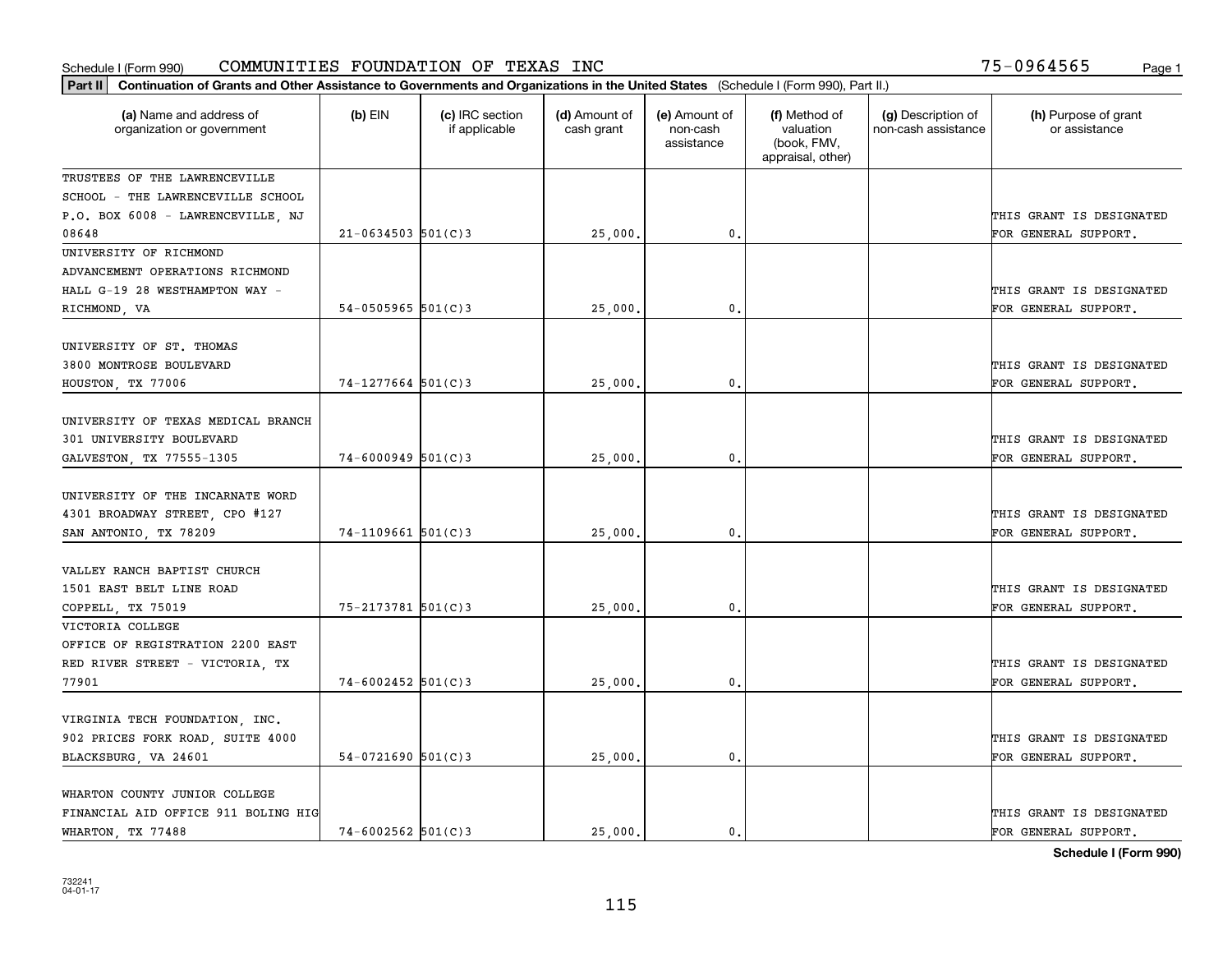| Part II   Continuation of Grants and Other Assistance to Governments and Organizations in the United States (Schedule I (Form 990), Part II.) |                        |                                  |                             |                                         |                                                                |                                           |                                       |
|-----------------------------------------------------------------------------------------------------------------------------------------------|------------------------|----------------------------------|-----------------------------|-----------------------------------------|----------------------------------------------------------------|-------------------------------------------|---------------------------------------|
| (a) Name and address of<br>organization or government                                                                                         | $(b)$ EIN              | (c) IRC section<br>if applicable | (d) Amount of<br>cash grant | (e) Amount of<br>non-cash<br>assistance | (f) Method of<br>valuation<br>(book, FMV,<br>appraisal, other) | (g) Description of<br>non-cash assistance | (h) Purpose of grant<br>or assistance |
| NORTHEAST TEXAS CHILDREN'S MUSEUM                                                                                                             |                        |                                  |                             |                                         |                                                                |                                           |                                       |
| P.O. BOX 994                                                                                                                                  |                        |                                  |                             |                                         |                                                                |                                           | THIS GRANT IS DESIGNATED              |
| COMMERCE, TX 75429                                                                                                                            | $31 - 1492241$ 501(C)3 |                                  | 24,708.                     | 0.                                      |                                                                |                                           | FOR GENERAL SUPPORT.                  |
|                                                                                                                                               |                        |                                  |                             |                                         |                                                                |                                           |                                       |
| DALLAS CHINESE COMMUNITY CENTER                                                                                                               |                        |                                  |                             |                                         |                                                                |                                           |                                       |
| 400 NORTH GREENVILLE AVENUE SUITE #                                                                                                           |                        |                                  |                             |                                         |                                                                |                                           | THIS GRANT IS DESIGNATED              |
| RICHARDSON, TX 75081                                                                                                                          | $75 - 2456463$ 501(C)3 |                                  | 24,658.                     | 0.                                      |                                                                |                                           | FOR GENERAL SUPPORT.                  |
|                                                                                                                                               |                        |                                  |                             |                                         |                                                                |                                           |                                       |
| INSTITUTE FOR CREATION RESEARCH                                                                                                               |                        |                                  |                             |                                         |                                                                |                                           |                                       |
| 1806 ROYAL LANE                                                                                                                               |                        |                                  |                             |                                         |                                                                |                                           | THIS GRANT IS DESIGNATED              |
| DALLAS, TX 75229                                                                                                                              | $95 - 3523177$ 501(C)3 |                                  | 24,657.                     | $\mathbf{0}$ .                          |                                                                |                                           | FOR GENERAL SUPPORT.                  |
| CROW FAMILY FOUNDATION, INC.                                                                                                                  |                        |                                  |                             |                                         |                                                                |                                           |                                       |
| 2010 FLORA STREET                                                                                                                             |                        |                                  |                             |                                         |                                                                |                                           | THIS GRANT IS DESIGNATED              |
| DALLAS, TX 75201                                                                                                                              | 75-2721699 501(C)3     |                                  | 24,560                      | $\mathbf{0}$                            |                                                                |                                           | FOR GENERAL SUPPORT.                  |
|                                                                                                                                               |                        |                                  |                             |                                         |                                                                |                                           |                                       |
| FIRST UNITED METHODIST CHURCH                                                                                                                 |                        |                                  |                             |                                         |                                                                |                                           |                                       |
| 801 STAR STREET                                                                                                                               |                        |                                  |                             |                                         |                                                                |                                           | THIS GRANT IS DESIGNATED              |
| BONHAM, TX 75418                                                                                                                              | $75 - 0945904$ 501(C)3 |                                  | 24,500                      | $\mathbf{0}$                            |                                                                |                                           | FOR GENERAL SUPPORT.                  |
|                                                                                                                                               |                        |                                  |                             |                                         |                                                                |                                           |                                       |
| NEW ROOM COMMUNITY CENTER, INC.                                                                                                               |                        |                                  |                             |                                         |                                                                |                                           |                                       |
| P.O. BOX 550852                                                                                                                               |                        |                                  |                             |                                         |                                                                |                                           | THIS GRANT IS DESIGNATED              |
| DALLAS, TX 75355                                                                                                                              | $45 - 4202463$ 501(C)3 |                                  | 24,449.                     | 0.                                      |                                                                |                                           | FOR GENERAL SUPPORT.                  |
|                                                                                                                                               |                        |                                  |                             |                                         |                                                                |                                           |                                       |
| CASA OF TARRANT COUNTY, INC.                                                                                                                  |                        |                                  |                             |                                         |                                                                |                                           |                                       |
| 101 SUMMITT AVENUE, SUITE 505                                                                                                                 |                        |                                  |                             |                                         |                                                                |                                           | THIS GRANT IS DESIGNATED              |
| FORT WORTH, TX 76102                                                                                                                          | 75-1895412 501(C)3     |                                  | 24,333.                     | $^{\rm 0}$ .                            |                                                                |                                           | FOR GENERAL SUPPORT.                  |
|                                                                                                                                               |                        |                                  |                             |                                         |                                                                |                                           |                                       |
| SAFEHAVEN OF TARRANT COUNTY                                                                                                                   |                        |                                  |                             |                                         |                                                                |                                           |                                       |
| 1100 HEMPHILL STREET, SUITE 303                                                                                                               |                        |                                  |                             |                                         |                                                                |                                           | THIS GRANT IS DESIGNATED              |
| FORT WORTH, TX 76104                                                                                                                          | 75-1670281 501(C)3     |                                  | 24,234.                     | $\mathfrak{o}$ .                        |                                                                |                                           | FOR GENERAL SUPPORT.                  |
| EMBRACE WAITING CHILDREN INC                                                                                                                  |                        |                                  |                             |                                         |                                                                |                                           |                                       |
| 100 E. LOUISANA STREET, SUITE 6                                                                                                               |                        |                                  |                             |                                         |                                                                |                                           | THIS GRANT IS DESIGNATED              |
| MCKINNEY, TX 75069                                                                                                                            | $27 - 0946206$ 501(C)3 |                                  | 24.213.                     | $\mathbf{0}$ .                          |                                                                |                                           | FOR GENERAL SUPPORT.                  |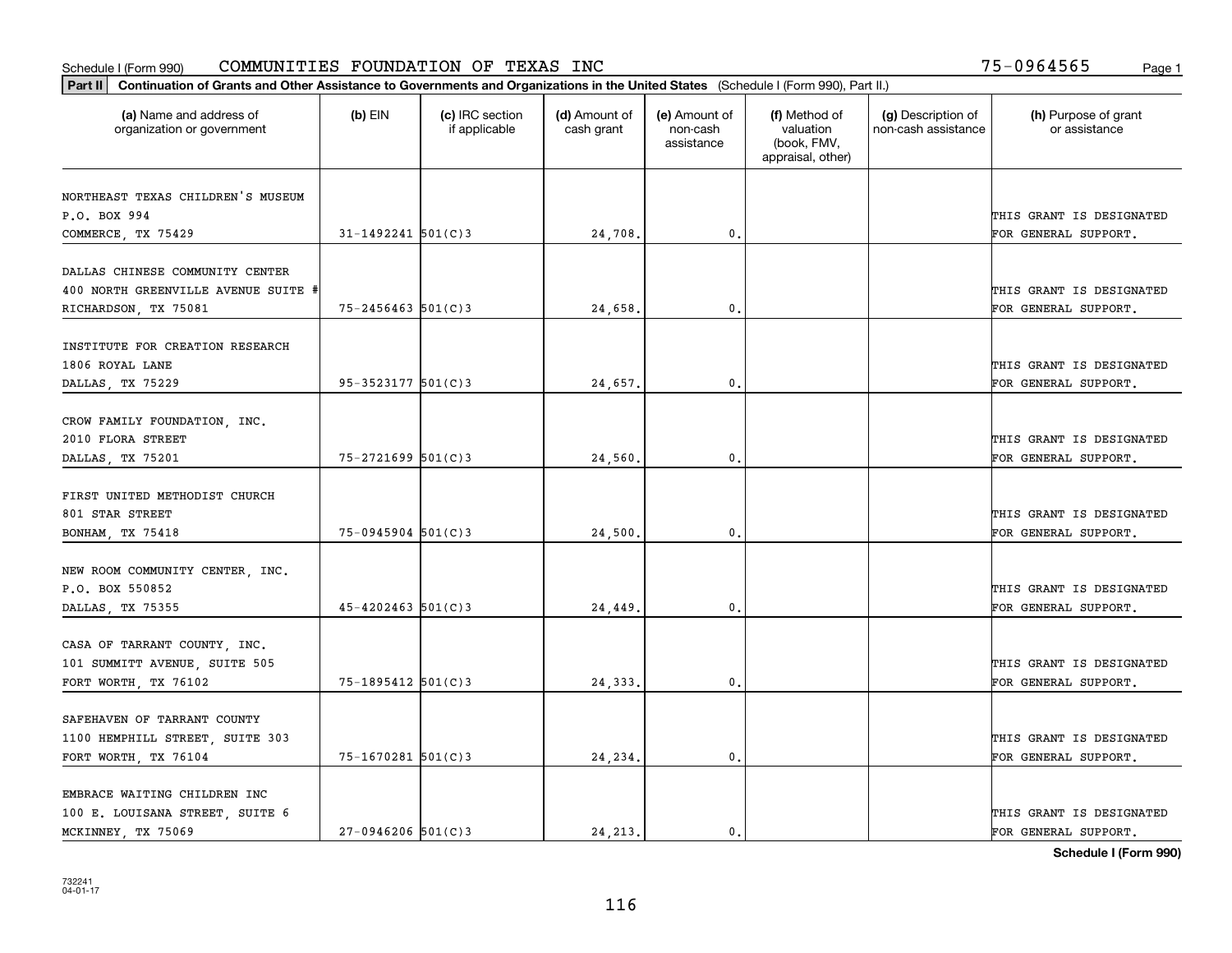| Part II   Continuation of Grants and Other Assistance to Governments and Organizations in the United States (Schedule I (Form 990), Part II.) |                        |                                  |                             |                                         |                                                                |                                           |                                       |
|-----------------------------------------------------------------------------------------------------------------------------------------------|------------------------|----------------------------------|-----------------------------|-----------------------------------------|----------------------------------------------------------------|-------------------------------------------|---------------------------------------|
| (a) Name and address of<br>organization or government                                                                                         | $(b)$ EIN              | (c) IRC section<br>if applicable | (d) Amount of<br>cash grant | (e) Amount of<br>non-cash<br>assistance | (f) Method of<br>valuation<br>(book, FMV,<br>appraisal, other) | (g) Description of<br>non-cash assistance | (h) Purpose of grant<br>or assistance |
| <b>ACHIEVE</b>                                                                                                                                |                        |                                  |                             |                                         |                                                                |                                           |                                       |
| 8800 AMBASSADOR ROW                                                                                                                           |                        |                                  |                             |                                         |                                                                |                                           | THIS GRANT IS DESIGNATED              |
| DALLAS, TX 75247-4621                                                                                                                         | 75-1008422 501(C)3     |                                  | 24,209.                     | 0.                                      |                                                                |                                           | FOR GENERAL SUPPORT.                  |
|                                                                                                                                               |                        |                                  |                             |                                         |                                                                |                                           |                                       |
| ZION LUTHERAN CHURCH                                                                                                                          |                        |                                  |                             |                                         |                                                                |                                           |                                       |
| 6121 E. LOVERS LN                                                                                                                             |                        |                                  |                             |                                         |                                                                |                                           | THIS GRANT IS DESIGNATED              |
| DALLAS, TX 75214                                                                                                                              | $75 - 6004407$ 501(C)3 |                                  | 24, 123.                    | 0.                                      |                                                                |                                           | FOR GENERAL SUPPORT.                  |
|                                                                                                                                               |                        |                                  |                             |                                         |                                                                |                                           |                                       |
| DFW PUG RESCUE CLUB, INC                                                                                                                      |                        |                                  |                             |                                         |                                                                |                                           |                                       |
| P.O. BOX 2591                                                                                                                                 |                        |                                  |                             |                                         |                                                                |                                           | THIS GRANT IS DESIGNATED              |
| GRAPEVINE, TX 76099                                                                                                                           | $94 - 3433206$ 501(C)3 |                                  | 24,053.                     | $\mathbf{0}$ .                          |                                                                |                                           | FOR GENERAL SUPPORT.                  |
|                                                                                                                                               |                        |                                  |                             |                                         |                                                                |                                           |                                       |
| RONALD MCDONALD HOUSE OF FORT                                                                                                                 |                        |                                  |                             |                                         |                                                                |                                           |                                       |
| WORTH, INC. - 1001 8TH AVENUE -                                                                                                               |                        |                                  |                             |                                         |                                                                |                                           | THIS GRANT IS DESIGNATED              |
| FORT WORTH, TX 76104                                                                                                                          | 75-1754490 501(C)3     |                                  | 24,026.                     | $\mathbf{0}$                            |                                                                |                                           | FOR GENERAL SUPPORT.                  |
| OUR REDEEMER EVANGELICAL LUTHERAN                                                                                                             |                        |                                  |                             |                                         |                                                                |                                           |                                       |
|                                                                                                                                               |                        |                                  |                             |                                         |                                                                |                                           |                                       |
| CHURCH OF DALLAS COUNTY TX - 7611                                                                                                             | 75-1075129 501(C)3     |                                  |                             | $\mathbf{0}$                            |                                                                |                                           | THIS GRANT IS DESIGNATED              |
| PARK LANE - DALLAS, TX 75225                                                                                                                  |                        |                                  | 23,988.                     |                                         |                                                                |                                           | FOR GENERAL SUPPORT.                  |
| IGNITE                                                                                                                                        |                        |                                  |                             |                                         |                                                                |                                           |                                       |
| 5201 N. O'CONNOR BOULEVARD, SUITE 1                                                                                                           |                        |                                  |                             |                                         |                                                                |                                           | THIS GRANT IS DESIGNATED              |
| IRVING, TX 75039                                                                                                                              | $38 - 3819049$ 501(C)3 |                                  | 23,980.                     | 0.                                      |                                                                |                                           | FOR GENERAL SUPPORT.                  |
|                                                                                                                                               |                        |                                  |                             |                                         |                                                                |                                           |                                       |
| TEXAS DISCOVERY GARDENS                                                                                                                       |                        |                                  |                             |                                         |                                                                |                                           |                                       |
| P.O. BOX 152537                                                                                                                               |                        |                                  |                             |                                         |                                                                |                                           | THIS GRANT IS DESIGNATED              |
| DALLAS, TX 75315                                                                                                                              | 75-0974342 501(C)3     |                                  | 23,942.                     | $^{\rm 0}$ .                            |                                                                |                                           | FOR GENERAL SUPPORT.                  |
|                                                                                                                                               |                        |                                  |                             |                                         |                                                                |                                           |                                       |
| THE PEGASUS PROJECT, INC.                                                                                                                     |                        |                                  |                             |                                         |                                                                |                                           |                                       |
| P.O. BOX 26                                                                                                                                   |                        |                                  |                             |                                         |                                                                |                                           | THIS GRANT IS DESIGNATED              |
| BEN WHEELER, TX 75754                                                                                                                         | $27 - 2108244$ 501(C)3 |                                  | 23,933.                     | $\mathfrak{o}$ .                        |                                                                |                                           | FOR GENERAL SUPPORT.                  |
|                                                                                                                                               |                        |                                  |                             |                                         |                                                                |                                           |                                       |
| COLOR ME EMPOWERED                                                                                                                            |                        |                                  |                             |                                         |                                                                |                                           |                                       |
| 3156 MAPLELEAF LANE                                                                                                                           |                        |                                  |                             |                                         |                                                                |                                           | THIS GRANT IS DESIGNATED              |
| DALLAS, TX 75233                                                                                                                              | $26 - 3634267$ 501(C)3 |                                  | 23.927.                     | $\mathbf{0}$ .                          |                                                                |                                           | FOR GENERAL SUPPORT.                  |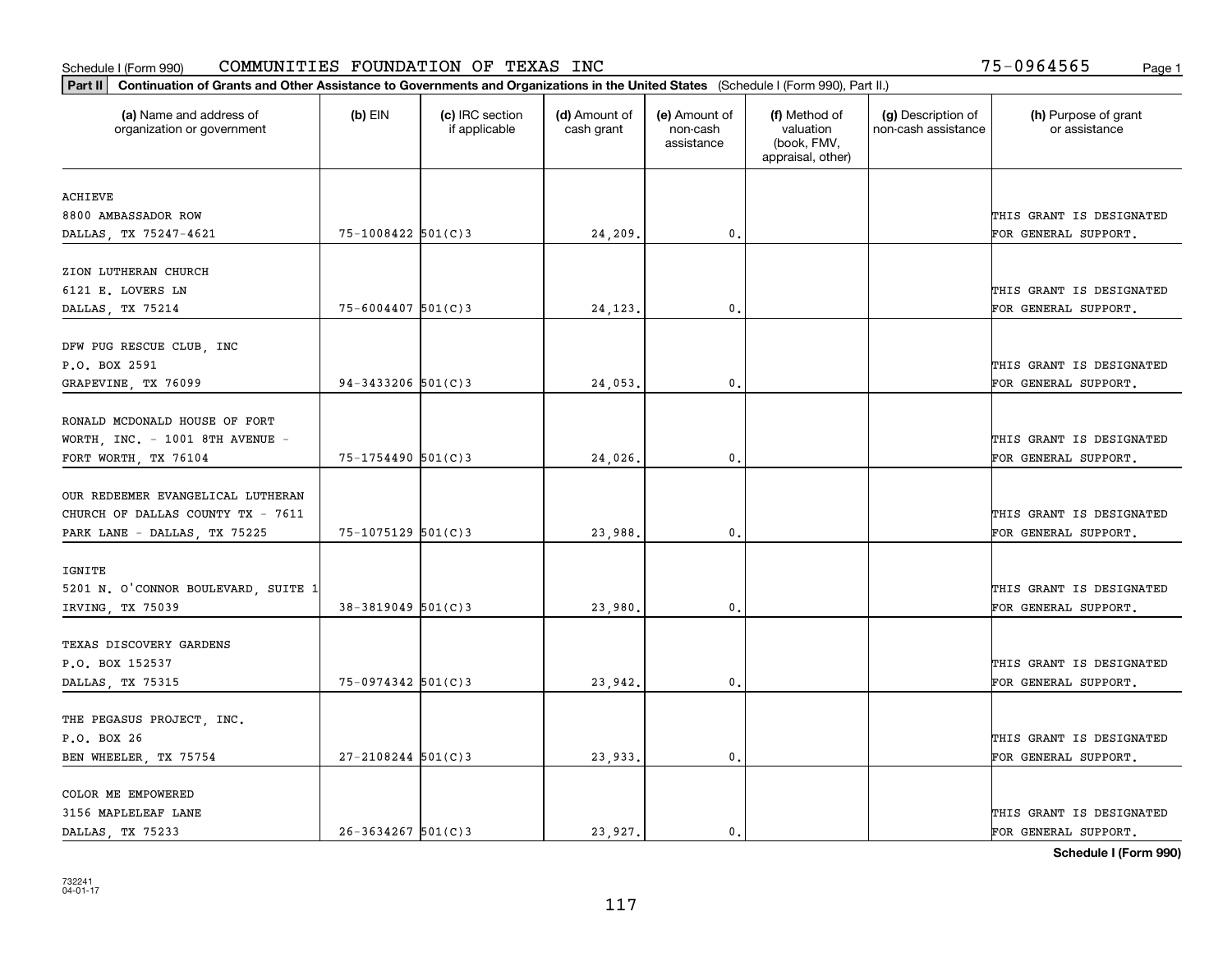| (a) Name and address of<br>organization or government | $(b)$ EIN                | (c) IRC section<br>if applicable | (d) Amount of<br>cash grant | (e) Amount of<br>non-cash<br>assistance | (f) Method of<br>valuation<br>(book, FMV,<br>appraisal, other) | (g) Description of<br>non-cash assistance | (h) Purpose of grant<br>or assistance |
|-------------------------------------------------------|--------------------------|----------------------------------|-----------------------------|-----------------------------------------|----------------------------------------------------------------|-------------------------------------------|---------------------------------------|
| VOGEL ALCOVE                                          |                          |                                  |                             |                                         |                                                                |                                           |                                       |
| PO BOX 150948                                         |                          |                                  |                             |                                         |                                                                |                                           | THIS GRANT IS DESIGNATED              |
| DALLAS, TX 75315                                      | 75-2133827 501(C)3       |                                  | 23,885.                     | 0.                                      |                                                                |                                           | FOR GENERAL SUPPORT.                  |
| UJA - FEDERATION OF JEWISH                            |                          |                                  |                             |                                         |                                                                |                                           |                                       |
| PHILANTHROPIES OF NY, INC. - 130                      |                          |                                  |                             |                                         |                                                                |                                           |                                       |
| E. 59TH STREET, SUITE 964 - NEW                       |                          |                                  |                             |                                         |                                                                |                                           | THIS GRANT IS DESIGNATED              |
| YORK, NY 10022                                        | $51 - 0172429$ $501(C)3$ |                                  | 23,750.                     | $\mathbf{0}$ .                          |                                                                |                                           | FOR GENERAL SUPPORT.                  |
|                                                       |                          |                                  |                             |                                         |                                                                |                                           |                                       |
| SPARK MINISTRY                                        |                          |                                  |                             |                                         |                                                                |                                           |                                       |
| 2520 TARPLEY ROAD, #500                               |                          |                                  |                             |                                         |                                                                |                                           | THIS GRANT IS DESIGNATED              |
| CARROLLTON, TX 75006                                  | $20 - 8958283$ 501(C) 3  |                                  | 23,688.                     | $\mathbf{0}$ .                          |                                                                |                                           | FOR GENERAL SUPPORT.                  |
| PREMIER LONE STAR WIND ORCHESTRA                      |                          |                                  |                             |                                         |                                                                |                                           |                                       |
| 12740 HILLCREST ROAD, SUITE 175-B                     |                          |                                  |                             |                                         |                                                                |                                           | THIS GRANT IS DESIGNATED              |
| DALLAS, TX 75380                                      | $20 - 4836314$ 501(C)3   |                                  | 23,578.                     | 0.                                      |                                                                |                                           | FOR GENERAL SUPPORT.                  |
|                                                       |                          |                                  |                             |                                         |                                                                |                                           |                                       |
| HUMANE SOCIETY OF DALLAS                              |                          |                                  |                             |                                         |                                                                |                                           |                                       |
| COUNTY/DOG & KITTY CITY - 2719                        |                          |                                  |                             |                                         |                                                                |                                           | THIS GRANT IS DESIGNATED              |
| MANOR WAY - DALLAS, TX 75235                          | $23 - 7361482$ 501(C)3   |                                  | 23,530.                     | $\mathbf{0}$                            |                                                                |                                           | FOR GENERAL SUPPORT.                  |
| PLANO CHILDREN'S THEATRE                              |                          |                                  |                             |                                         |                                                                |                                           |                                       |
| 6121 W. PARK, SUITE B216                              |                          |                                  |                             |                                         |                                                                |                                           | THIS GRANT IS DESIGNATED              |
| PLANO, TX 75093                                       | 75-2387300 501(C)3       |                                  | 23,521.                     | 0.                                      |                                                                |                                           | FOR GENERAL SUPPORT.                  |
|                                                       |                          |                                  |                             |                                         |                                                                |                                           |                                       |
| HEROES ON THE WATER                                   |                          |                                  |                             |                                         |                                                                |                                           |                                       |
| 101-C N GREENVILLE AVENUE, #55                        |                          |                                  |                             |                                         |                                                                |                                           | THIS GRANT IS DESIGNATED              |
| ALLEN, TX 75002                                       | $13 - 4367788$ 501(C)3   |                                  | 23,489                      | 0.                                      |                                                                |                                           | FOR GENERAL SUPPORT.                  |
|                                                       |                          |                                  |                             |                                         |                                                                |                                           |                                       |
| CHURCH MUSIC INSTITUTE                                |                          |                                  |                             |                                         |                                                                |                                           |                                       |
| 7557 RAMBLER ROAD, SUITE 420                          |                          |                                  |                             |                                         |                                                                |                                           | THIS GRANT IS DESIGNATED              |
| DALLAS, TX 75231                                      | $26 - 2938610$ 501(C)3   |                                  | 23,442.                     | 0.                                      |                                                                |                                           | FOR GENERAL SUPPORT.                  |
| ANGEL FLIGHT, INC.                                    |                          |                                  |                             |                                         |                                                                |                                           |                                       |
| P.O. BOX 763760                                       |                          |                                  |                             |                                         |                                                                |                                           | THIS GRANT IS DESIGNATED              |
| DALLAS TX 75376                                       | $75 - 2406237$ 501(C)3   |                                  | 23,427.                     | 0.                                      |                                                                |                                           | FOR GENERAL SUPPORT.                  |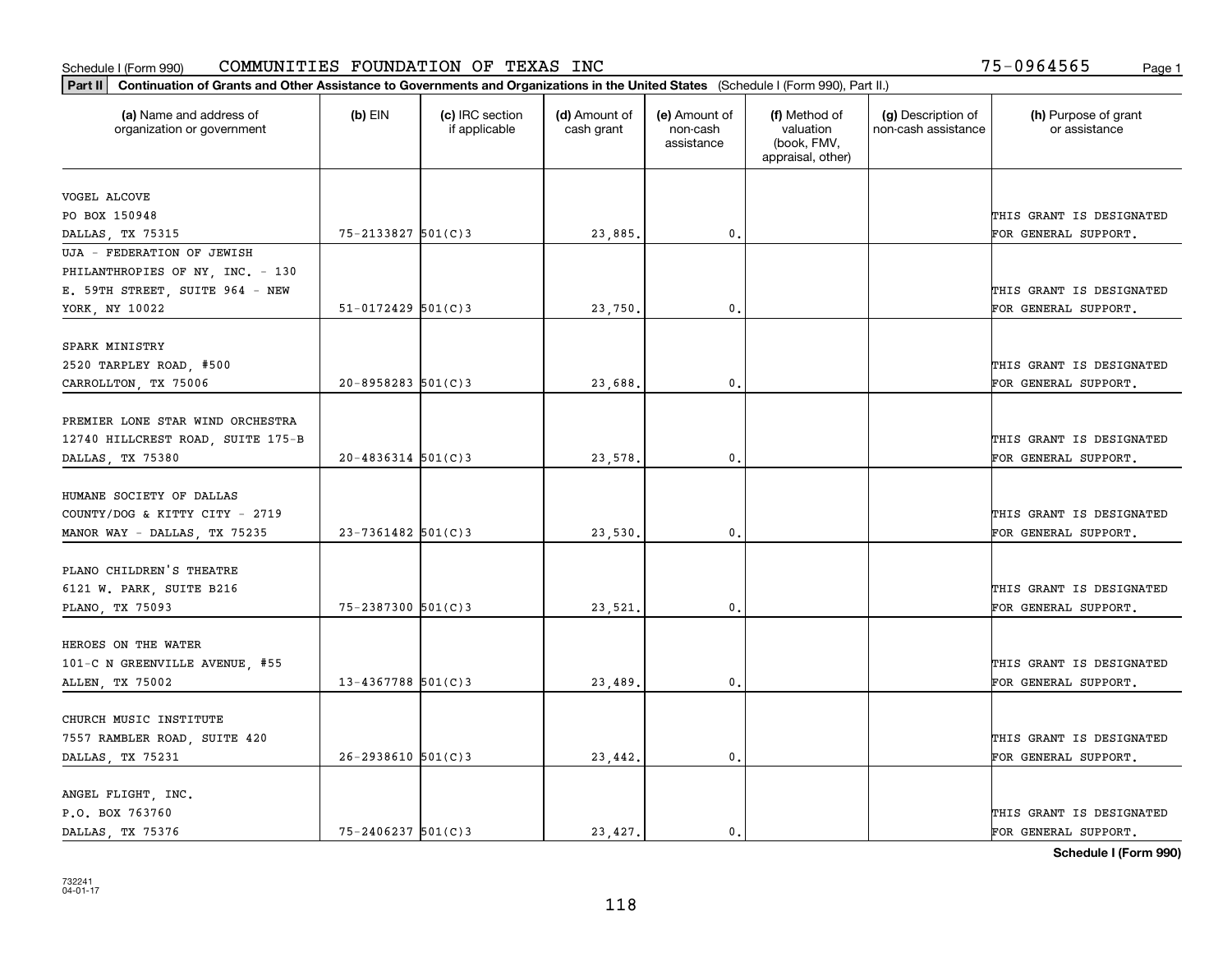| Part II   Continuation of Grants and Other Assistance to Governments and Organizations in the United States (Schedule I (Form 990), Part II.) |                         |                                  |                             |                                         |                                                                |                                           |                                       |
|-----------------------------------------------------------------------------------------------------------------------------------------------|-------------------------|----------------------------------|-----------------------------|-----------------------------------------|----------------------------------------------------------------|-------------------------------------------|---------------------------------------|
| (a) Name and address of<br>organization or government                                                                                         | $(b)$ EIN               | (c) IRC section<br>if applicable | (d) Amount of<br>cash grant | (e) Amount of<br>non-cash<br>assistance | (f) Method of<br>valuation<br>(book, FMV,<br>appraisal, other) | (g) Description of<br>non-cash assistance | (h) Purpose of grant<br>or assistance |
|                                                                                                                                               |                         |                                  |                             |                                         |                                                                |                                           |                                       |
| TEXAS BALLET THEATER, INC.                                                                                                                    |                         |                                  |                             |                                         |                                                                |                                           |                                       |
| 8401 NORTH CENTRAL EXPRESSWAY SUITE                                                                                                           |                         |                                  |                             |                                         |                                                                |                                           | THIS GRANT IS DESIGNATED              |
| DALLAS, TX 75225                                                                                                                              | $84-1622654$ 501(C)3    |                                  | 23, 411.                    | $\mathbf{0}$ .                          |                                                                |                                           | FOR GENERAL SUPPORT.                  |
| HONOR COURAGE COMMITMENT, INC. -                                                                                                              |                         |                                  |                             |                                         |                                                                |                                           |                                       |
| HCC #22KILL - HCC VETERAN BUSINESS                                                                                                            |                         |                                  |                             |                                         |                                                                |                                           |                                       |
| CENTER 4801 SPRING VALLEY ROAD,                                                                                                               |                         |                                  |                             |                                         |                                                                |                                           | THIS GRANT IS DESIGNATED              |
| SUITE 20 - DALLAS, TX 75244                                                                                                                   | $32 - 0344375$ 501(C)3  |                                  | 23,387                      | $\mathfrak{o}$ .                        |                                                                |                                           | FOR GENERAL SUPPORT.                  |
| ALLIED THEATRE GROUP, INC.                                                                                                                    |                         |                                  |                             |                                         |                                                                |                                           |                                       |
| 821 W. VICKERY BLVD                                                                                                                           |                         |                                  |                             |                                         |                                                                |                                           | THIS GRANT IS DESIGNATED              |
| FORT WORTH, TX 76104                                                                                                                          | $75 - 2495487$ 501(C)3  |                                  | 23,380                      | $\mathfrak{o}$ .                        |                                                                |                                           | FOR GENERAL SUPPORT.                  |
|                                                                                                                                               |                         |                                  |                             |                                         |                                                                |                                           |                                       |
| WESLEY MISSION CENTER, INC.                                                                                                                   |                         |                                  |                             |                                         |                                                                |                                           |                                       |
| 777 NORTH WALNUT CREEK DRIVE                                                                                                                  |                         |                                  |                             |                                         |                                                                |                                           | THIS GRANT IS DESIGNATED              |
| MANSFEILD, TX 76063                                                                                                                           | $36 - 4753862$ 501(C)3  |                                  | 23, 267.                    | 0.                                      |                                                                |                                           | FOR GENERAL SUPPORT.                  |
|                                                                                                                                               |                         |                                  |                             |                                         |                                                                |                                           |                                       |
| WESTIE RESCUE OF NORTH TEXAS                                                                                                                  |                         |                                  |                             |                                         |                                                                |                                           |                                       |
| 15806 RYAN LANE                                                                                                                               |                         |                                  |                             |                                         |                                                                |                                           | THIS GRANT IS DESIGNATED              |
| FRISCO, TX 75035-3651                                                                                                                         | $20 - 3719977$ 501(C) 3 |                                  | 23,221                      | 0.                                      |                                                                |                                           | FOR GENERAL SUPPORT.                  |
|                                                                                                                                               |                         |                                  |                             |                                         |                                                                |                                           |                                       |
| CLAYTON CHILD CARE, INC.                                                                                                                      |                         |                                  |                             |                                         |                                                                |                                           |                                       |
| 1215 COUNTRY CLUB LN.                                                                                                                         |                         |                                  |                             |                                         |                                                                |                                           | THIS GRANT IS DESIGNATED              |
| FORT WORTH, TX 76112                                                                                                                          | $75 - 1485951$ 501(C)3  |                                  | 23, 185.                    | $\mathfrak{o}$ .                        |                                                                |                                           | FOR GENERAL SUPPORT.                  |
|                                                                                                                                               |                         |                                  |                             |                                         |                                                                |                                           |                                       |
| HIGHLAND PARK PRESBYTERIAN DAY                                                                                                                |                         |                                  |                             |                                         |                                                                |                                           |                                       |
| SCHOOL - 3821 UNIVERSITY BLVD -                                                                                                               |                         |                                  |                             |                                         |                                                                |                                           | THIS GRANT IS DESIGNATED              |
| DALLAS, TX 75205                                                                                                                              | $20 - 4184295$ 501(C)3  |                                  | 23, 163.                    | 0.                                      |                                                                |                                           | FOR GENERAL SUPPORT.                  |
|                                                                                                                                               |                         |                                  |                             |                                         |                                                                |                                           |                                       |
| CATHOLIC CHARITIES DIOCESE OF                                                                                                                 |                         |                                  |                             |                                         |                                                                |                                           |                                       |
| TYLER - P.O. BOX 2016 - TYLER, TX                                                                                                             |                         |                                  |                             |                                         |                                                                |                                           | THIS GRANT IS DESIGNATED              |
| 75710                                                                                                                                         | $20 - 2766724$ 501(C)3  |                                  | 23,160.                     | $\mathbf{0}$ .                          |                                                                |                                           | FOR GENERAL SUPPORT.                  |
|                                                                                                                                               |                         |                                  |                             |                                         |                                                                |                                           |                                       |
| FOUNDATION FOR ALLEN SCHOOLS                                                                                                                  |                         |                                  |                             |                                         |                                                                |                                           |                                       |
| 612 E. BETHANY DRIVE                                                                                                                          |                         |                                  |                             |                                         |                                                                |                                           | THIS GRANT IS DESIGNATED              |
| ALLEN, TX 75002                                                                                                                               | $75 - 2750519$ 501(C)3  |                                  | 23.134.                     | $\mathbf{0}$ .                          |                                                                |                                           | FOR GENERAL SUPPORT.                  |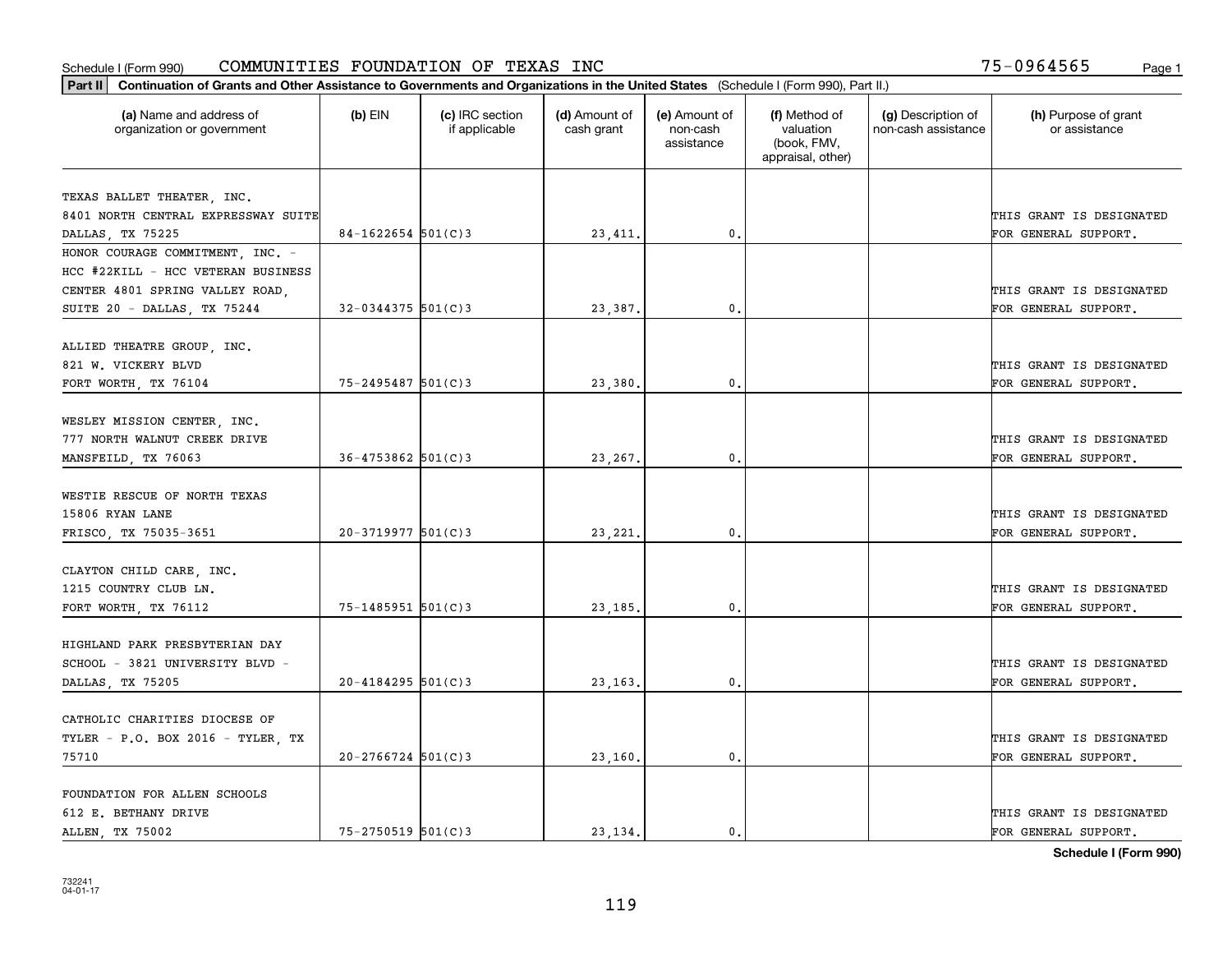| Part II   Continuation of Grants and Other Assistance to Governments and Organizations in the United States (Schedule I (Form 990), Part II.) |                         |                                  |                             |                                         |                                                                |                                           |                                       |
|-----------------------------------------------------------------------------------------------------------------------------------------------|-------------------------|----------------------------------|-----------------------------|-----------------------------------------|----------------------------------------------------------------|-------------------------------------------|---------------------------------------|
| (a) Name and address of<br>organization or government                                                                                         | $(b)$ EIN               | (c) IRC section<br>if applicable | (d) Amount of<br>cash grant | (e) Amount of<br>non-cash<br>assistance | (f) Method of<br>valuation<br>(book, FMV,<br>appraisal, other) | (g) Description of<br>non-cash assistance | (h) Purpose of grant<br>or assistance |
| DALLAS AFTERSCHOOL                                                                                                                            |                         |                                  |                             |                                         |                                                                |                                           |                                       |
| 2902 SWISS AVENUE                                                                                                                             |                         |                                  |                             |                                         |                                                                |                                           | THIS GRANT IS DESIGNATED              |
| DALLAS, TX 75204                                                                                                                              | $76 - 0838983$ 501(C)3  |                                  | 23,000.                     | $\mathfrak o$ .                         |                                                                |                                           | FOR GENERAL SUPPORT.                  |
|                                                                                                                                               |                         |                                  |                             |                                         |                                                                |                                           |                                       |
| ELBOWZ CYCLING, INC.                                                                                                                          |                         |                                  |                             |                                         |                                                                |                                           |                                       |
| 11085 STRAYHORN DRIVE                                                                                                                         |                         |                                  |                             |                                         |                                                                |                                           | THIS GRANT IS DESIGNATED              |
| DALLAS, TX 75228                                                                                                                              | $27 - 4112539$ 501(C)3  |                                  | 23,000                      | 0.                                      |                                                                |                                           | FOR GENERAL SUPPORT.                  |
| THE NEW SCHOOL                                                                                                                                |                         |                                  |                             |                                         |                                                                |                                           |                                       |
| OFFICE OF DEVELOPMENT 79 FIFTH                                                                                                                |                         |                                  |                             |                                         |                                                                |                                           |                                       |
| AVENUE, 17TH FLOOR - NEW YORK, NY                                                                                                             |                         |                                  |                             |                                         |                                                                |                                           | THIS GRANT IS DESIGNATED              |
| 10003                                                                                                                                         | $13 - 3297197$ 501(C)3  |                                  | 23,000,                     | $\mathfrak{o}$ .                        |                                                                |                                           | FOR GENERAL SUPPORT.                  |
| GREATER LEWISVILLE COMMUNITY                                                                                                                  |                         |                                  |                             |                                         |                                                                |                                           |                                       |
| THEATRE POCO MAS PLAYERS, INC. -                                                                                                              |                         |                                  |                             |                                         |                                                                |                                           |                                       |
| 160 WEST MAIN STREET - LEWISVILLE                                                                                                             |                         |                                  |                             |                                         |                                                                |                                           | THIS GRANT IS DESIGNATED              |
| TX 75057                                                                                                                                      | 75-1980162 501(C)3      |                                  | 22,958.                     | 0.                                      |                                                                |                                           | FOR GENERAL SUPPORT.                  |
|                                                                                                                                               |                         |                                  |                             |                                         |                                                                |                                           |                                       |
| NAMI DALLAS, INC.                                                                                                                             |                         |                                  |                             |                                         |                                                                |                                           |                                       |
| 2812 SWISS AVENUE                                                                                                                             |                         |                                  |                             |                                         |                                                                |                                           | THIS GRANT IS DESIGNATED              |
| DALLAS, TX 75204                                                                                                                              | $75 - 1875023$ 501(C)3  |                                  | 22,924.                     | 0                                       |                                                                |                                           | FOR GENERAL SUPPORT.                  |
|                                                                                                                                               |                         |                                  |                             |                                         |                                                                |                                           |                                       |
| MISSION OF CHRIST'S CHURCH                                                                                                                    |                         |                                  |                             |                                         |                                                                |                                           |                                       |
| 13959 PEYTON DRIVE                                                                                                                            |                         |                                  |                             |                                         |                                                                |                                           | THIS GRANT IS DESIGNATED              |
| DALLAS, TX 75240                                                                                                                              | $27 - 0865596$ 501(C)3  |                                  | 22,904.                     | $\mathbf{0}$                            |                                                                |                                           | FOR GENERAL SUPPORT.                  |
|                                                                                                                                               |                         |                                  |                             |                                         |                                                                |                                           |                                       |
| TERRELL ISD EXCELLENCE FOUNDATION<br>700 N. CATHERINE STREET                                                                                  |                         |                                  |                             |                                         |                                                                |                                           | THIS GRANT IS DESIGNATED              |
|                                                                                                                                               | $26 - 3116665$ 501(C)3  |                                  |                             |                                         |                                                                |                                           |                                       |
| TERRELL, TX 75160                                                                                                                             |                         |                                  | 22,831                      | $\mathbf{0}$ .                          |                                                                |                                           | FOR GENERAL SUPPORT.                  |
| DALLAS INDEPENDENT SCHOOL DISTRICT                                                                                                            |                         |                                  |                             |                                         |                                                                |                                           |                                       |
| 3700 ROSS AVENUE, SUITE 114                                                                                                                   |                         |                                  |                             |                                         |                                                                |                                           | THIS GRANT IS DESIGNATED              |
| DALLAS, TX 75204                                                                                                                              | 75-6001278 GOVERNMENT   |                                  | 22,818.                     | $\mathfrak{o}$ .                        |                                                                |                                           | FOR GENERAL SUPPORT.                  |
|                                                                                                                                               |                         |                                  |                             |                                         |                                                                |                                           |                                       |
| RIVERTREE ACADEMY, INC.                                                                                                                       |                         |                                  |                             |                                         |                                                                |                                           |                                       |
| 5439 BONNELL AVE.                                                                                                                             |                         |                                  |                             |                                         |                                                                |                                           | THIS GRANT IS DESIGNATED              |
| FORT WORTH TX 76107                                                                                                                           | $45 - 2668753$ 501(C) 3 |                                  | 22.782.                     | $\mathfrak{o}$ .                        |                                                                |                                           | FOR GENERAL SUPPORT.                  |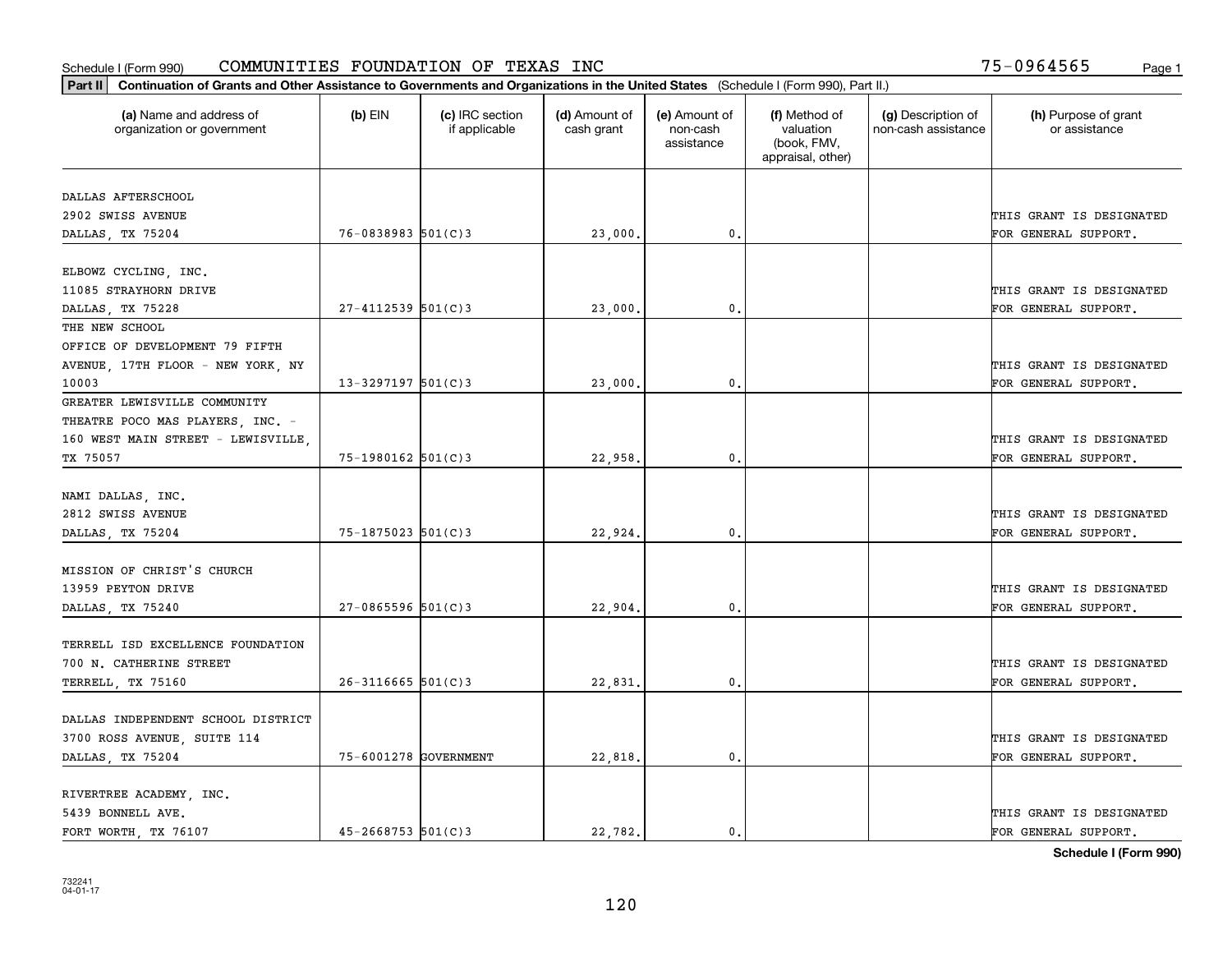|                                                       | Part II   Continuation of Grants and Other Assistance to Governments and Organizations in the United States (Schedule I (Form 990), Part II.) |                                  |                             |                                         |                                                                |                                           |                                       |  |  |  |  |
|-------------------------------------------------------|-----------------------------------------------------------------------------------------------------------------------------------------------|----------------------------------|-----------------------------|-----------------------------------------|----------------------------------------------------------------|-------------------------------------------|---------------------------------------|--|--|--|--|
| (a) Name and address of<br>organization or government | $(b)$ EIN                                                                                                                                     | (c) IRC section<br>if applicable | (d) Amount of<br>cash grant | (e) Amount of<br>non-cash<br>assistance | (f) Method of<br>valuation<br>(book, FMV,<br>appraisal, other) | (g) Description of<br>non-cash assistance | (h) Purpose of grant<br>or assistance |  |  |  |  |
|                                                       |                                                                                                                                               |                                  |                             |                                         |                                                                |                                           |                                       |  |  |  |  |
| ST. PHILLIPS EPISCOPAL CHURCH                         |                                                                                                                                               |                                  |                             |                                         |                                                                |                                           |                                       |  |  |  |  |
| 6400 STONEBROOK PARKWAY                               | 75-2964478 501(C)3                                                                                                                            |                                  |                             | 0.                                      |                                                                |                                           | THIS GRANT IS DESIGNATED              |  |  |  |  |
| FRISCO, TX 75034                                      |                                                                                                                                               |                                  | 22,750.                     |                                         |                                                                |                                           | FOR GENERAL SUPPORT.                  |  |  |  |  |
| MIDLAND COMMUNITY THEATRE, INC.                       |                                                                                                                                               |                                  |                             |                                         |                                                                |                                           |                                       |  |  |  |  |
| 2000 WEST WADLEY                                      |                                                                                                                                               |                                  |                             |                                         |                                                                |                                           | THIS GRANT IS DESIGNATED              |  |  |  |  |
| MIDLAND, TX 79705                                     | 75-6003774 501(C)3                                                                                                                            |                                  | 22,709                      | 0.                                      |                                                                |                                           | FOR GENERAL SUPPORT.                  |  |  |  |  |
|                                                       |                                                                                                                                               |                                  |                             |                                         |                                                                |                                           |                                       |  |  |  |  |
| PASTORAL COUNSELING AND EDUCATION                     |                                                                                                                                               |                                  |                             |                                         |                                                                |                                           |                                       |  |  |  |  |
| CENTER - 4525 LEMMON AVENUE, SUITE                    |                                                                                                                                               |                                  |                             |                                         |                                                                |                                           | THIS GRANT IS DESIGNATED              |  |  |  |  |
| 200 - DALLAS, TX 75219                                | $75 - 1494691$ 501(C)3                                                                                                                        |                                  | 22,648.                     | 0.                                      |                                                                |                                           | FOR GENERAL SUPPORT.                  |  |  |  |  |
|                                                       |                                                                                                                                               |                                  |                             |                                         |                                                                |                                           |                                       |  |  |  |  |
| ARMS OF HOPE                                          |                                                                                                                                               |                                  |                             |                                         |                                                                |                                           |                                       |  |  |  |  |
| 7065 LOVE                                             |                                                                                                                                               |                                  |                             |                                         |                                                                |                                           | THIS GRANT IS DESIGNATED              |  |  |  |  |
| QUINLAN, TX 75474-4609                                | $51 - 0416193$ $501(C)3$                                                                                                                      |                                  | 22,627.                     | $\mathbf{0}$ .                          |                                                                |                                           | FOR GENERAL SUPPORT.                  |  |  |  |  |
|                                                       |                                                                                                                                               |                                  |                             |                                         |                                                                |                                           |                                       |  |  |  |  |
| DALLAS 24 HOUR CLUB INC.                              |                                                                                                                                               |                                  |                             |                                         |                                                                |                                           |                                       |  |  |  |  |
| 6125 LUTHER LANE, #391                                |                                                                                                                                               |                                  |                             |                                         |                                                                |                                           | THIS GRANT IS DESIGNATED              |  |  |  |  |
| DALLAS, TX 75225                                      | 75-2231077 501(C)3                                                                                                                            |                                  | 22,546.                     | 0.                                      |                                                                |                                           | FOR GENERAL SUPPORT.                  |  |  |  |  |
| TRUSTEES OF COLUMBIA UNIVERSITY IN                    |                                                                                                                                               |                                  |                             |                                         |                                                                |                                           |                                       |  |  |  |  |
| THE CITY OF NEW YORK - LAW SCHOOL                     |                                                                                                                                               |                                  |                             |                                         |                                                                |                                           |                                       |  |  |  |  |
|                                                       |                                                                                                                                               |                                  |                             |                                         |                                                                |                                           | THIS GRANT IS DESIGNATED              |  |  |  |  |
| 435 WEST 116 STREET, BOX A-2 - NEW                    |                                                                                                                                               |                                  |                             | 0.                                      |                                                                |                                           |                                       |  |  |  |  |
| YORK, NY 10027                                        | $13 - 5598093$ 501(C)3                                                                                                                        |                                  | 22,500.                     |                                         |                                                                |                                           | FOR GENERAL SUPPORT.                  |  |  |  |  |
| TEXAS WESLEYAN UNIVERSITY                             |                                                                                                                                               |                                  |                             |                                         |                                                                |                                           |                                       |  |  |  |  |
| 1201 WESLEYAN STREET                                  |                                                                                                                                               |                                  |                             |                                         |                                                                |                                           | THIS GRANT IS DESIGNATED              |  |  |  |  |
|                                                       | $75 - 0800691$ 501(C)3                                                                                                                        |                                  |                             | $^{\circ}$ .                            |                                                                |                                           |                                       |  |  |  |  |
| FORT WORTH, TX 76105<br>NEW PHILHARMONIC ORCHESTRA OF |                                                                                                                                               |                                  | 22, 290.                    |                                         |                                                                |                                           | FOR GENERAL SUPPORT.                  |  |  |  |  |
|                                                       |                                                                                                                                               |                                  |                             |                                         |                                                                |                                           |                                       |  |  |  |  |
| IRVING, INC. - 3333 N. MACARTHUR                      |                                                                                                                                               |                                  |                             |                                         |                                                                |                                           |                                       |  |  |  |  |
| BOULEVARD, SUITE 300 - IRVING, TX                     |                                                                                                                                               |                                  |                             |                                         |                                                                |                                           | THIS GRANT IS DESIGNATED              |  |  |  |  |
| 75062                                                 | 75-2239724 501(C)3                                                                                                                            |                                  | 22,268.                     | 0.                                      |                                                                |                                           | FOR GENERAL SUPPORT.                  |  |  |  |  |
| <b>JPS FOUNDATION</b>                                 |                                                                                                                                               |                                  |                             |                                         |                                                                |                                           |                                       |  |  |  |  |
|                                                       |                                                                                                                                               |                                  |                             |                                         |                                                                |                                           | THIS GRANT IS DESIGNATED              |  |  |  |  |
| 1223 S. MAIN STREET                                   | $75 - 2717782$ 501(C)3                                                                                                                        |                                  |                             | $\mathbf{0}$ .                          |                                                                |                                           |                                       |  |  |  |  |
| FORT WORTH, TX 76104                                  |                                                                                                                                               |                                  | 22,261.                     |                                         |                                                                |                                           | FOR GENERAL SUPPORT.                  |  |  |  |  |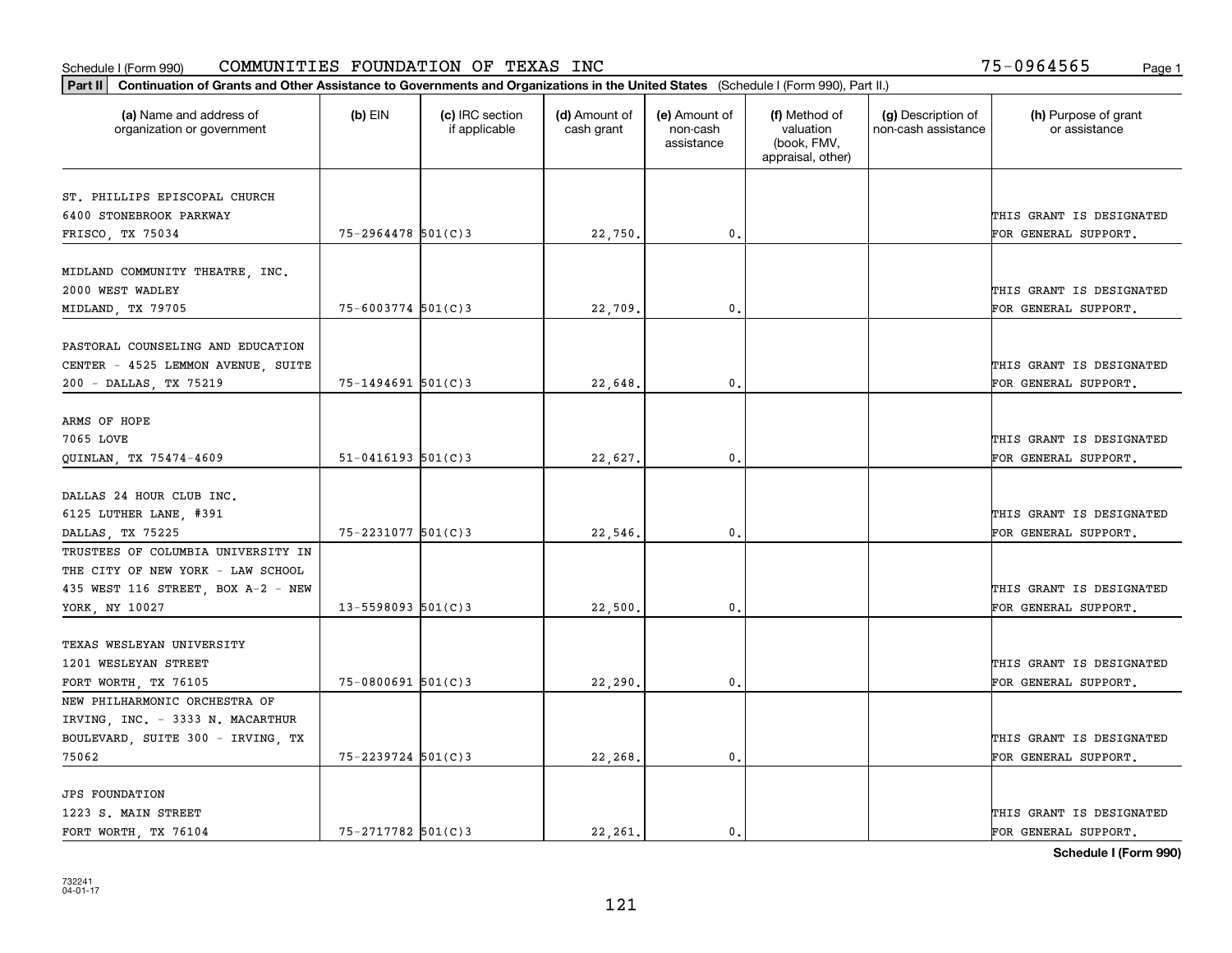| Part II   Continuation of Grants and Other Assistance to Governments and Organizations in the United States (Schedule I (Form 990), Part II.) |                        |                                  |                             |                                         |                                                                |                                           |                                       |
|-----------------------------------------------------------------------------------------------------------------------------------------------|------------------------|----------------------------------|-----------------------------|-----------------------------------------|----------------------------------------------------------------|-------------------------------------------|---------------------------------------|
| (a) Name and address of<br>organization or government                                                                                         | $(b)$ EIN              | (c) IRC section<br>if applicable | (d) Amount of<br>cash grant | (e) Amount of<br>non-cash<br>assistance | (f) Method of<br>valuation<br>(book, FMV,<br>appraisal, other) | (g) Description of<br>non-cash assistance | (h) Purpose of grant<br>or assistance |
|                                                                                                                                               |                        |                                  |                             |                                         |                                                                |                                           |                                       |
| GRAPEVINE RELIEF AND COMMUNITY<br>EXCHANGE - $P.O.$ BOX 412 -                                                                                 |                        |                                  |                             |                                         |                                                                |                                           | THIS GRANT IS DESIGNATED              |
| GRAPEVINE, TX 76099                                                                                                                           | 75-2195702 501(C)3     |                                  | 22, 221.                    | $\mathbf{0}$ .                          |                                                                |                                           | FOR GENERAL SUPPORT.                  |
|                                                                                                                                               |                        |                                  |                             |                                         |                                                                |                                           |                                       |
| HOPE COTTAGE, INC.                                                                                                                            |                        |                                  |                             |                                         |                                                                |                                           |                                       |
| 609 TEXAS STREET                                                                                                                              |                        |                                  |                             |                                         |                                                                |                                           | THIS GRANT IS DESIGNATED              |
| DALLAS, TX 75204                                                                                                                              | 75-0800652 501(C)3     |                                  | 22,121                      | 0.                                      |                                                                |                                           | FOR GENERAL SUPPORT.                  |
|                                                                                                                                               |                        |                                  |                             |                                         |                                                                |                                           |                                       |
| LOVE FOR KIDS, INC.                                                                                                                           |                        |                                  |                             |                                         |                                                                |                                           |                                       |
| 2828 FISH TRAP ROAD                                                                                                                           |                        |                                  |                             |                                         |                                                                |                                           | THIS GRANT IS DESIGNATED              |
| DALLAS, TX 75212                                                                                                                              | 75-1647732 501(C)3     |                                  | 22,066.                     | $\mathbf{0}$ .                          |                                                                |                                           | FOR GENERAL SUPPORT.                  |
|                                                                                                                                               |                        |                                  |                             |                                         |                                                                |                                           |                                       |
| AKOLA PROJECT                                                                                                                                 |                        |                                  |                             |                                         |                                                                |                                           |                                       |
| 2111 COMMERCE STREET                                                                                                                          |                        |                                  |                             |                                         |                                                                |                                           | THIS GRANT IS DESIGNATED              |
| DALLAS, TX 75201                                                                                                                              | $20 - 4560040$ 501(C)3 |                                  | 22,057.                     | 0.                                      |                                                                |                                           | FOR GENERAL SUPPORT.                  |
| CATHOLIC CRISIS PREGNANCY CENTERS                                                                                                             |                        |                                  |                             |                                         |                                                                |                                           |                                       |
| OF DALLAS TEXAS, INC. - 8610                                                                                                                  |                        |                                  |                             |                                         |                                                                |                                           |                                       |
| GREENVILLE AVENUE, SUITE 200 -                                                                                                                |                        |                                  |                             |                                         |                                                                |                                           | THIS GRANT IS DESIGNATED              |
| DALLAS, TX 75243                                                                                                                              | $26 - 4478516$ 501(C)3 |                                  | 22,050.                     | 0.                                      |                                                                |                                           | FOR GENERAL SUPPORT.                  |
|                                                                                                                                               |                        |                                  |                             |                                         |                                                                |                                           |                                       |
| N OF ONE AUTISM RESEARCH                                                                                                                      |                        |                                  |                             |                                         |                                                                |                                           |                                       |
| FOUNDATION - 5307 E. MOCKINGBIRD                                                                                                              |                        |                                  |                             |                                         |                                                                |                                           | THIS GRANT IS DESIGNATED              |
| LANE, SUITE 500 - DALLAS, TX 75206                                                                                                            | $46 - 4870147$ 501(C)3 |                                  | 22,042.                     | 0.                                      |                                                                |                                           | FOR GENERAL SUPPORT.                  |
|                                                                                                                                               |                        |                                  |                             |                                         |                                                                |                                           |                                       |
| HUMANE SOCIETY OF FLOWER MOUND                                                                                                                |                        |                                  |                             |                                         |                                                                |                                           |                                       |
| 1601 ARROWHEAD DR.                                                                                                                            |                        |                                  |                             |                                         |                                                                |                                           | THIS GRANT IS DESIGNATED              |
| FLOWER MOUND, TX 75028-2636                                                                                                                   | $75 - 2727224$ 501(C)3 |                                  | 22,036.                     | $\mathbf{0}$ .                          |                                                                |                                           | FOR GENERAL SUPPORT.                  |
|                                                                                                                                               |                        |                                  |                             |                                         |                                                                |                                           |                                       |
| ADOPT MY HEART                                                                                                                                |                        |                                  |                             |                                         |                                                                |                                           |                                       |
| 7510 HONEY CREEK ROAD                                                                                                                         |                        |                                  |                             |                                         |                                                                |                                           | THIS GRANT IS DESIGNATED              |
| CELINA, TX 75009                                                                                                                              | $81 - 2380399$ 501(C)3 |                                  | 22,022.                     | 0.                                      |                                                                |                                           | FOR GENERAL SUPPORT.                  |
|                                                                                                                                               |                        |                                  |                             |                                         |                                                                |                                           |                                       |
| AUSTIN COMMUNITY FOUNDATION                                                                                                                   |                        |                                  |                             |                                         |                                                                |                                           |                                       |
| 4315 GUADALUPE, SUITE 300                                                                                                                     |                        |                                  |                             |                                         |                                                                |                                           | THIS GRANT IS DESIGNATED              |
| AUSTIN, TX 78751                                                                                                                              | 74-1934031 501(C)3     |                                  | 22,000.                     | $\mathbf{0}$ .                          |                                                                |                                           | FOR GENERAL SUPPORT.                  |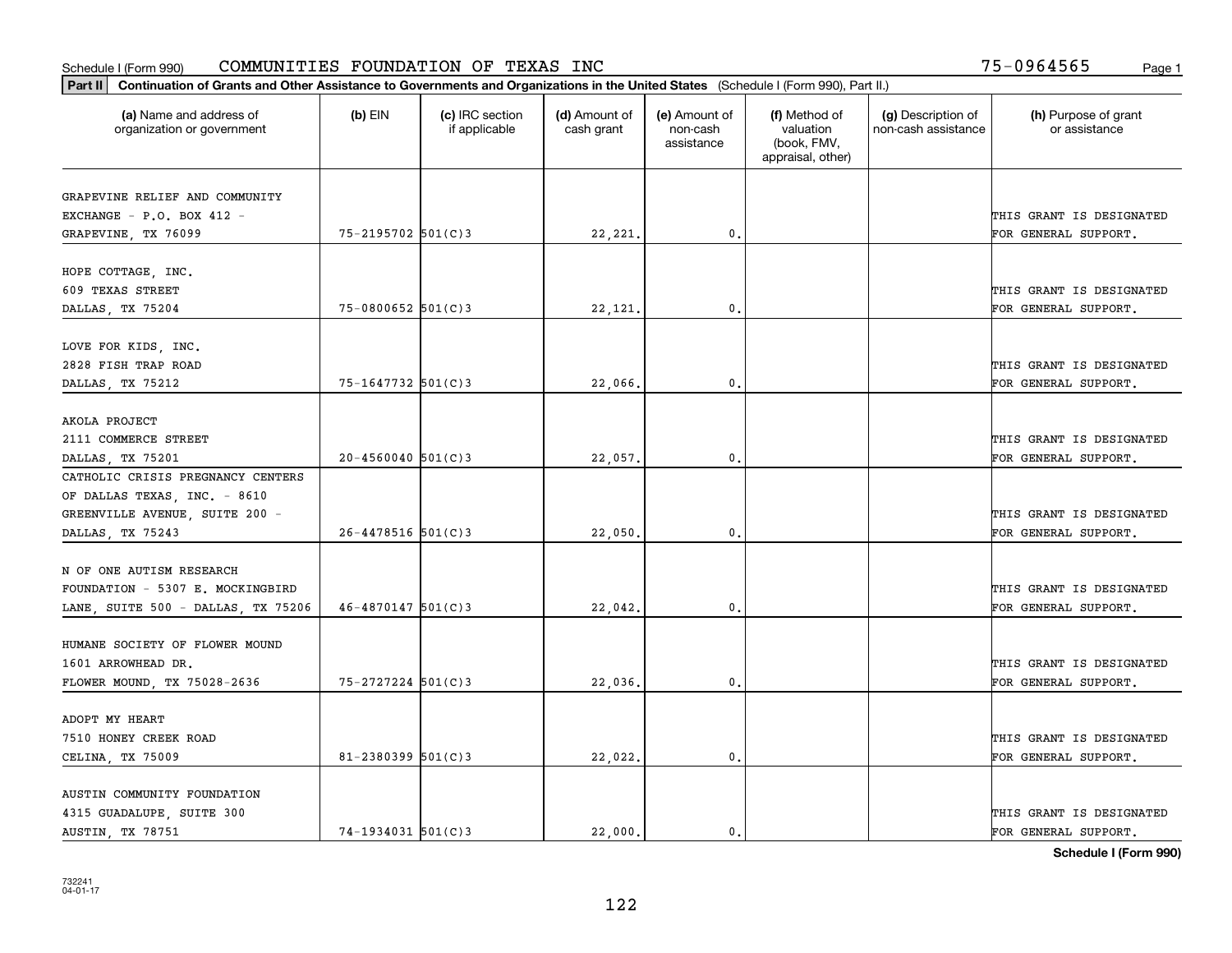| Part II   Continuation of Grants and Other Assistance to Governments and Organizations in the United States (Schedule I (Form 990), Part II.) |                          |                                  |                             |                                         |                                                                |                                           |                                       |
|-----------------------------------------------------------------------------------------------------------------------------------------------|--------------------------|----------------------------------|-----------------------------|-----------------------------------------|----------------------------------------------------------------|-------------------------------------------|---------------------------------------|
| (a) Name and address of<br>organization or government                                                                                         | $(b)$ EIN                | (c) IRC section<br>if applicable | (d) Amount of<br>cash grant | (e) Amount of<br>non-cash<br>assistance | (f) Method of<br>valuation<br>(book, FMV,<br>appraisal, other) | (g) Description of<br>non-cash assistance | (h) Purpose of grant<br>or assistance |
|                                                                                                                                               |                          |                                  |                             |                                         |                                                                |                                           |                                       |
| FISHER HOUSE FOUNDATION, INC.<br>111 ROCKVILLE PIKE, SUITE 420                                                                                |                          |                                  |                             |                                         |                                                                |                                           | THIS GRANT IS DESIGNATED              |
| ROCKVILLE, MD 20850-5168                                                                                                                      | $11 - 3158401$ 501(C)3   |                                  | 22,000.                     | 0.                                      |                                                                |                                           | FOR GENERAL SUPPORT.                  |
|                                                                                                                                               |                          |                                  |                             |                                         |                                                                |                                           |                                       |
| LA RONDALLA                                                                                                                                   |                          |                                  |                             |                                         |                                                                |                                           |                                       |
| 1107 W. JEFFERSON BOULEVARD                                                                                                                   |                          |                                  |                             |                                         |                                                                |                                           | THIS GRANT IS DESIGNATED              |
| DALLAS, TX 75208                                                                                                                              | $81 - 2601281$ 501(C)3   |                                  | 22,000                      | 0.                                      |                                                                |                                           | FOR GENERAL SUPPORT.                  |
|                                                                                                                                               |                          |                                  |                             |                                         |                                                                |                                           |                                       |
| NRF FOUNDATION                                                                                                                                |                          |                                  |                             |                                         |                                                                |                                           |                                       |
| 1101 NEW YORK AVENUE, NW, SUITE 120                                                                                                           |                          |                                  |                             |                                         |                                                                |                                           | THIS GRANT IS DESIGNATED              |
| WASHINGTON, DC 20005                                                                                                                          | $52 - 1224690$ $501(C)3$ |                                  | 22,000                      | 0.                                      |                                                                |                                           | FOR GENERAL SUPPORT.                  |
|                                                                                                                                               |                          |                                  |                             |                                         |                                                                |                                           |                                       |
| PANTEGO CHRISTIAN ACADEMY                                                                                                                     |                          |                                  |                             |                                         |                                                                |                                           |                                       |
| 2201 W. PARK ROW DRIVE                                                                                                                        |                          |                                  |                             |                                         |                                                                |                                           | THIS GRANT IS DESIGNATED              |
| ARLINGTON, TX 76013                                                                                                                           | 75-2379341 501(C)3       |                                  | 21,983.                     | 0.                                      |                                                                |                                           | FOR GENERAL SUPPORT.                  |
|                                                                                                                                               |                          |                                  |                             |                                         |                                                                |                                           |                                       |
| BEST BUDDIES INTERNATIONAL, INC.                                                                                                              |                          |                                  |                             |                                         |                                                                |                                           |                                       |
| 1341 W. MOCKINGBIRD LANE                                                                                                                      |                          |                                  |                             |                                         |                                                                |                                           | THIS GRANT IS DESIGNATED              |
| DALLAS, TX 75247                                                                                                                              | $52 - 1614576$ 501(C)3   |                                  | 21,894.                     | 0.                                      |                                                                |                                           | FOR GENERAL SUPPORT.                  |
|                                                                                                                                               |                          |                                  |                             |                                         |                                                                |                                           |                                       |
| MAJELLA CARES                                                                                                                                 |                          |                                  |                             |                                         |                                                                |                                           |                                       |
| 5440 HARVEST HILL ROAD, SUITE 210                                                                                                             |                          |                                  |                             |                                         |                                                                |                                           | THIS GRANT IS DESIGNATED              |
| DALLAS, TX 75230                                                                                                                              | $32 - 0112866$ 501(C)3   |                                  | 21,883,                     | 0.                                      |                                                                |                                           | FOR GENERAL SUPPORT.                  |
|                                                                                                                                               |                          |                                  |                             |                                         |                                                                |                                           |                                       |
| ALICE GIVENS JONES FOUNDATION                                                                                                                 |                          |                                  |                             |                                         |                                                                |                                           |                                       |
| P.O. BOX 564                                                                                                                                  |                          |                                  |                             |                                         |                                                                |                                           | THIS GRANT IS DESIGNATED              |
| COPPELL, TX 75019                                                                                                                             | $45 - 2302821$ 501(C)3   |                                  | 21,846.                     | $\mathbf{0}$ .                          |                                                                |                                           | FOR GENERAL SUPPORT.                  |
|                                                                                                                                               |                          |                                  |                             |                                         |                                                                |                                           |                                       |
| CENTER FOR TRANSFORMING LIVES                                                                                                                 |                          |                                  |                             |                                         |                                                                |                                           |                                       |
| 512 W. 4TH ST                                                                                                                                 |                          |                                  |                             |                                         |                                                                |                                           | THIS GRANT IS DESIGNATED              |
| FORT WORTH, TX 76102                                                                                                                          | 75-0829389 501(C)3       |                                  | 21,801.                     | 0.                                      |                                                                |                                           | FOR GENERAL SUPPORT.                  |
|                                                                                                                                               |                          |                                  |                             |                                         |                                                                |                                           |                                       |
| SEAL LEGACY FOUNDATION                                                                                                                        |                          |                                  |                             |                                         |                                                                |                                           |                                       |
| 2525 WALLINGWOOD DRIVE BUILDING 1,                                                                                                            |                          |                                  |                             |                                         |                                                                |                                           | THIS GRANT IS DESIGNATED              |
| AUSTIN, TX 78746                                                                                                                              | $45 - 3117712$ 501(C)3   |                                  | 21,800.                     | 0.                                      |                                                                |                                           | FOR GENERAL SUPPORT.                  |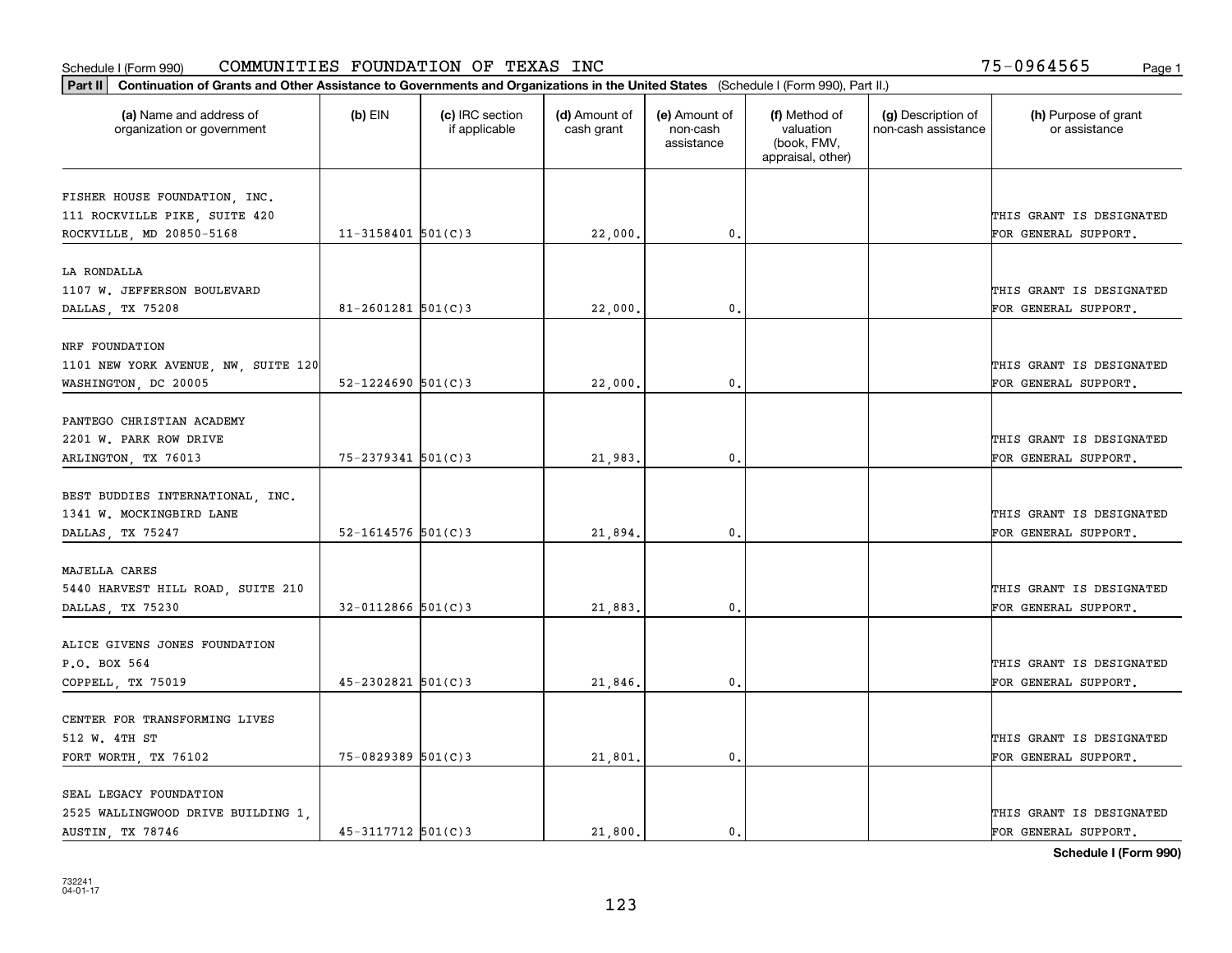| Part II   Continuation of Grants and Other Assistance to Governments and Organizations in the United States (Schedule I (Form 990), Part II.) |                        |                                  |                             |                                         |                                                                |                                           |                                       |
|-----------------------------------------------------------------------------------------------------------------------------------------------|------------------------|----------------------------------|-----------------------------|-----------------------------------------|----------------------------------------------------------------|-------------------------------------------|---------------------------------------|
| (a) Name and address of<br>organization or government                                                                                         | $(b)$ EIN              | (c) IRC section<br>if applicable | (d) Amount of<br>cash grant | (e) Amount of<br>non-cash<br>assistance | (f) Method of<br>valuation<br>(book, FMV,<br>appraisal, other) | (g) Description of<br>non-cash assistance | (h) Purpose of grant<br>or assistance |
|                                                                                                                                               |                        |                                  |                             |                                         |                                                                |                                           |                                       |
| COURT APPOINTED SPECIAL ADVOCATES<br>OF COLLIN COUNTY, INC. - 101 E.                                                                          |                        |                                  |                             |                                         |                                                                |                                           | THIS GRANT IS DESIGNATED              |
| DAVIS STREET - MCKINNEY, TX 75069                                                                                                             | 75-2391961 501(C)3     |                                  | 21,713.                     | 0.                                      |                                                                |                                           | FOR GENERAL SUPPORT.                  |
|                                                                                                                                               |                        |                                  |                             |                                         |                                                                |                                           |                                       |
| THEATRE THREE, INC.                                                                                                                           |                        |                                  |                             |                                         |                                                                |                                           |                                       |
| 2800 ROUTH STREET, SUITE 168                                                                                                                  |                        |                                  |                             |                                         |                                                                |                                           | THIS GRANT IS DESIGNATED              |
| DALLAS, TX 75201-1415                                                                                                                         | $75 - 6042183$ 501(C)3 |                                  | 21,678.                     | 0.                                      |                                                                |                                           | FOR GENERAL SUPPORT.                  |
|                                                                                                                                               |                        |                                  |                             |                                         |                                                                |                                           |                                       |
| JUNIOR PLAYERS GUILD                                                                                                                          |                        |                                  |                             |                                         |                                                                |                                           |                                       |
| 4054 MCKINNEY AVENUE, SUITE 104                                                                                                               |                        |                                  |                             |                                         |                                                                |                                           | THIS GRANT IS DESIGNATED              |
| DALLAS, TX 75204                                                                                                                              | $75 - 6061082$ 501(C)3 |                                  | 21,549.                     | $\mathbf{0}$ .                          |                                                                |                                           | FOR GENERAL SUPPORT.                  |
|                                                                                                                                               |                        |                                  |                             |                                         |                                                                |                                           |                                       |
| FRIENDSWOOD INDEPENDENT SCHOOL                                                                                                                |                        |                                  |                             |                                         |                                                                |                                           |                                       |
| DISTRICT - 302 LAUREL DRIVE -                                                                                                                 |                        |                                  |                             | 0.                                      |                                                                |                                           | THIS GRANT IS DESIGNATED              |
| FRIENDSWOOD, TX 77546                                                                                                                         | $74 - 6002905$ 501(C)3 |                                  | 21,525.                     |                                         |                                                                |                                           | FOR GENERAL SUPPORT.                  |
| DALLAS CHAMBER SYMPHONY                                                                                                                       |                        |                                  |                             |                                         |                                                                |                                           |                                       |
| P.O. BOX 795548                                                                                                                               |                        |                                  |                             |                                         |                                                                |                                           | THIS GRANT IS DESIGNATED              |
| DALLAS, TX 75379                                                                                                                              | $45 - 3543901$ 501(C)3 |                                  | 21,519.                     | 0.                                      |                                                                |                                           | FOR GENERAL SUPPORT.                  |
|                                                                                                                                               |                        |                                  |                             |                                         |                                                                |                                           |                                       |
| DICKINSON PLACE CHARITABLE                                                                                                                    |                        |                                  |                             |                                         |                                                                |                                           |                                       |
| CORPORATION - 911 ST JOSEPH ST -                                                                                                              |                        |                                  |                             |                                         |                                                                |                                           | THIS GRANT IS DESIGNATED              |
| DALLAS, TX 75246                                                                                                                              | 75-1533658 501(C)3     |                                  | 21,512.                     | 0.                                      |                                                                |                                           | FOR GENERAL SUPPORT.                  |
|                                                                                                                                               |                        |                                  |                             |                                         |                                                                |                                           |                                       |
| MASTER CARES FOUNDATION, INC.                                                                                                                 |                        |                                  |                             |                                         |                                                                |                                           |                                       |
| 9300 WADE BOULEVARD, SUITE 330                                                                                                                |                        |                                  |                             |                                         |                                                                |                                           | THIS GRANT IS DESIGNATED              |
| FRISCO, TX 75035                                                                                                                              | $46 - 3829284$ 501(C)3 |                                  | 21,455.                     | $\mathbf{0}$ .                          |                                                                |                                           | FOR GENERAL SUPPORT.                  |
|                                                                                                                                               |                        |                                  |                             |                                         |                                                                |                                           |                                       |
| CUMBERLAND PRESBYTERIAN CHILDREN'S                                                                                                            |                        |                                  |                             |                                         |                                                                |                                           |                                       |
| HOME - 909 GREENLEE STREET -                                                                                                                  |                        |                                  |                             |                                         |                                                                |                                           | THIS GRANT IS DESIGNATED              |
| DENTON, TX 76202                                                                                                                              | 75-0878543 501(C)3     |                                  | 21,395.                     | $\mathbf{0}$ .                          |                                                                |                                           | FOR GENERAL SUPPORT.                  |
| THE MAGDALEN HOUSE                                                                                                                            |                        |                                  |                             |                                         |                                                                |                                           |                                       |
| 1302 REDWOOD CIRCLE                                                                                                                           |                        |                                  |                             |                                         |                                                                |                                           | THIS GRANT IS DESIGNATED              |
| DALLAS, TX 75218-3654                                                                                                                         | $75 - 2178327$ 501(C)3 |                                  | 21.284.                     | $\mathbf{0}$ .                          |                                                                |                                           | FOR GENERAL SUPPORT.                  |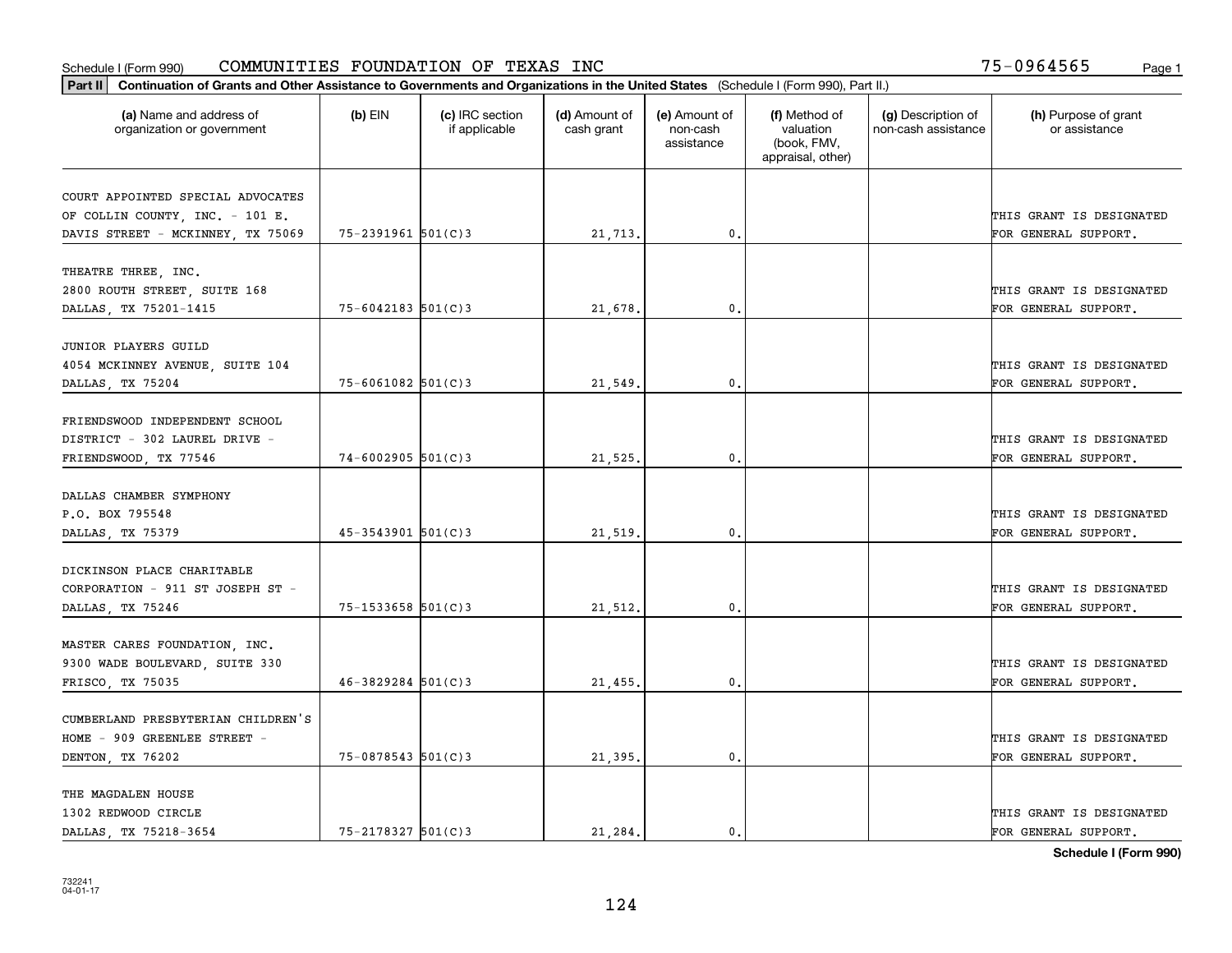| Part II   Continuation of Grants and Other Assistance to Governments and Organizations in the United States (Schedule I (Form 990), Part II.) |                          |                                  |                             |                                         |                                                                |                                           |                                       |
|-----------------------------------------------------------------------------------------------------------------------------------------------|--------------------------|----------------------------------|-----------------------------|-----------------------------------------|----------------------------------------------------------------|-------------------------------------------|---------------------------------------|
| (a) Name and address of<br>organization or government                                                                                         | $(b)$ EIN                | (c) IRC section<br>if applicable | (d) Amount of<br>cash grant | (e) Amount of<br>non-cash<br>assistance | (f) Method of<br>valuation<br>(book, FMV,<br>appraisal, other) | (g) Description of<br>non-cash assistance | (h) Purpose of grant<br>or assistance |
| ONE MAN'S TREASURE                                                                                                                            |                          |                                  |                             |                                         |                                                                |                                           |                                       |
| $519$ I-30, #211                                                                                                                              |                          |                                  |                             |                                         |                                                                |                                           | THIS GRANT IS DESIGNATED              |
| ROCKWALL, TX 75087                                                                                                                            | $46 - 1866831$ 501(C)3   |                                  | 21, 152.                    | $\mathbf{0}$ .                          |                                                                |                                           | FOR GENERAL SUPPORT.                  |
|                                                                                                                                               |                          |                                  |                             |                                         |                                                                |                                           |                                       |
| THE EVANGELICAL LUTHERAN GOOD                                                                                                                 |                          |                                  |                             |                                         |                                                                |                                           |                                       |
| SAMARITAN SOCIETY - 3901 MONTECITO                                                                                                            |                          |                                  |                             |                                         |                                                                |                                           | THIS GRANT IS DESIGNATED              |
| RD. - DENTON, TX 76210                                                                                                                        | $45 - 0228055$ 501(C)3   |                                  | 21,124.                     | $\mathfrak{o}$ .                        |                                                                |                                           | FOR GENERAL SUPPORT.                  |
| UNIVERSITY OF NORTH TEXAS                                                                                                                     |                          |                                  |                             |                                         |                                                                |                                           |                                       |
| FOUNDATION, INC. - 1155 UNION                                                                                                                 |                          |                                  |                             |                                         |                                                                |                                           |                                       |
| CIRCLE, #311250 - DENTON, TX                                                                                                                  |                          |                                  |                             |                                         |                                                                |                                           | THIS GRANT IS DESIGNATED              |
| 76203-5017                                                                                                                                    | $23 - 7232618$ 501(C)3   |                                  | 21,108.                     | $\mathbf{0}$ .                          |                                                                |                                           | FOR GENERAL SUPPORT.                  |
| TEXAS NEUROFIBROMATOSIS FOUNDATION                                                                                                            |                          |                                  |                             |                                         |                                                                |                                           |                                       |
| 3030 OLIVE STREET, SUITE 400                                                                                                                  |                          |                                  |                             |                                         |                                                                |                                           | THIS GRANT IS DESIGNATED              |
| DALLAS, TX 75219                                                                                                                              | $74 - 2138345$ 501(C)3   |                                  | 21,090                      | $\mathfrak{o}$ .                        |                                                                |                                           | FOR GENERAL SUPPORT.                  |
|                                                                                                                                               |                          |                                  |                             |                                         |                                                                |                                           |                                       |
| DENTON ASSISTANCE CENTER, INC.                                                                                                                |                          |                                  |                             |                                         |                                                                |                                           |                                       |
| 306 NORTH LOOP 288                                                                                                                            |                          |                                  |                             |                                         |                                                                |                                           | THIS GRANT IS DESIGNATED              |
| DENTON, TX 76209                                                                                                                              | $75 - 2946412$ 501(C)3   |                                  | 21,045.                     | 0.                                      |                                                                |                                           | FOR GENERAL SUPPORT.                  |
|                                                                                                                                               |                          |                                  |                             |                                         |                                                                |                                           |                                       |
| OPERATION COMMUNITY CARE                                                                                                                      |                          |                                  |                             |                                         |                                                                |                                           |                                       |
| P.O. BOX 3129                                                                                                                                 |                          |                                  |                             |                                         |                                                                |                                           | THIS GRANT IS DESIGNATED              |
| DESOTO, TX 75123                                                                                                                              | $45 - 3161122$ $501(C)3$ |                                  | 21,000                      | 0.                                      |                                                                |                                           | FOR GENERAL SUPPORT.                  |
| YALE UNIVERSITY                                                                                                                               |                          |                                  |                             |                                         |                                                                |                                           |                                       |
| YALE UNIVERSITY ATHLETICS P.O. BOX                                                                                                            |                          |                                  |                             |                                         |                                                                |                                           | THIS GRANT IS DESIGNATED              |
| NEW HAVEN, CT 06520                                                                                                                           | $06 - 0646973$ 501(C)3   |                                  |                             | $\mathfrak o$ .                         |                                                                |                                           | FOR GENERAL SUPPORT.                  |
|                                                                                                                                               |                          |                                  | 21,000                      |                                         |                                                                |                                           |                                       |
| SENIOR LINK MIDLAND                                                                                                                           |                          |                                  |                             |                                         |                                                                |                                           |                                       |
| P.O. BOX 80519                                                                                                                                |                          |                                  |                             |                                         |                                                                |                                           | THIS GRANT IS DESIGNATED              |
| MIDLAND, TX 79708-0519                                                                                                                        | 75-1899190 501(C)3       |                                  | 20,916.                     | $\mathfrak{o}$ .                        |                                                                |                                           | FOR GENERAL SUPPORT.                  |
|                                                                                                                                               |                          |                                  |                             |                                         |                                                                |                                           |                                       |
| SHILOH PLACE                                                                                                                                  |                          |                                  |                             |                                         |                                                                |                                           |                                       |
| P.O. BOX 2731                                                                                                                                 |                          |                                  |                             |                                         |                                                                |                                           | THIS GRANT IS DESIGNATED              |
| MCKINNEY, TX 75070                                                                                                                            | $45 - 2032784$ 501(C)3   |                                  | 20,779.                     | $\mathbf{0}$ .                          |                                                                |                                           | FOR GENERAL SUPPORT.                  |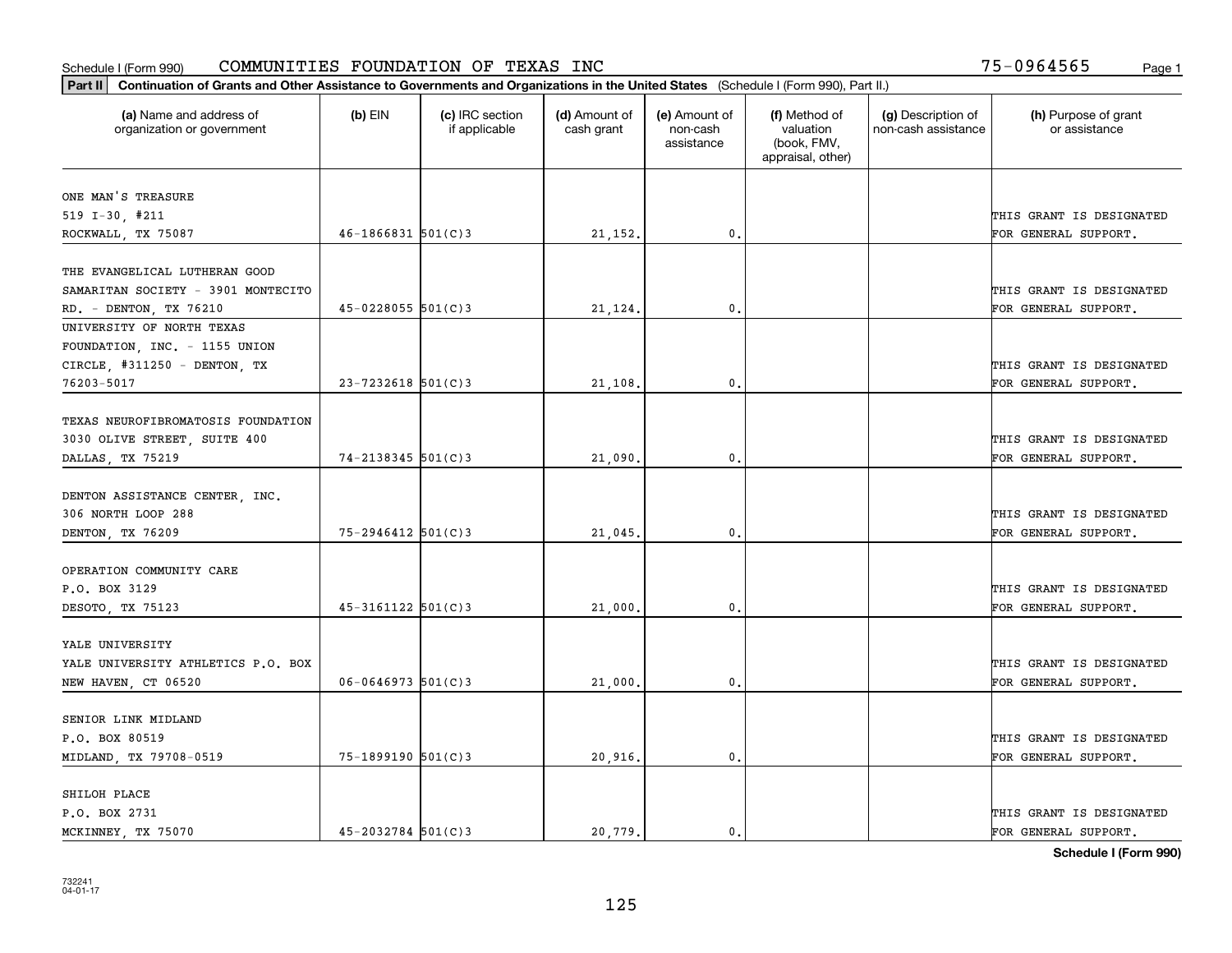| Part II   Continuation of Grants and Other Assistance to Governments and Organizations in the United States (Schedule I (Form 990), Part II.) |                          |                                  |                             |                                         |                                                                |                                           |                                       |
|-----------------------------------------------------------------------------------------------------------------------------------------------|--------------------------|----------------------------------|-----------------------------|-----------------------------------------|----------------------------------------------------------------|-------------------------------------------|---------------------------------------|
| (a) Name and address of<br>organization or government                                                                                         | $(b)$ EIN                | (c) IRC section<br>if applicable | (d) Amount of<br>cash grant | (e) Amount of<br>non-cash<br>assistance | (f) Method of<br>valuation<br>(book, FMV,<br>appraisal, other) | (g) Description of<br>non-cash assistance | (h) Purpose of grant<br>or assistance |
|                                                                                                                                               |                          |                                  |                             |                                         |                                                                |                                           |                                       |
| WHITE ROCK LAKE CONSERVANCY, INC.                                                                                                             |                          |                                  |                             |                                         |                                                                |                                           |                                       |
| P.O. BOX 140227                                                                                                                               |                          |                                  |                             |                                         |                                                                |                                           | THIS GRANT IS DESIGNATED              |
| DALLAS, TX 75214                                                                                                                              | $27 - 3741373$ 501(C)3   |                                  | 20,734.                     | 0.                                      |                                                                |                                           | FOR GENERAL SUPPORT.                  |
| MISSION CENTRAL METROPLEX, INC.                                                                                                               |                          |                                  |                             |                                         |                                                                |                                           |                                       |
| 740 EAST PIPELINE ROAD                                                                                                                        |                          |                                  |                             |                                         |                                                                |                                           | THIS GRANT IS DESIGNATED              |
| HURST, TX 76053                                                                                                                               | $06 - 1709651$ 501(C)3   |                                  | 20,727.                     | 0.                                      |                                                                |                                           | FOR GENERAL SUPPORT.                  |
|                                                                                                                                               |                          |                                  |                             |                                         |                                                                |                                           |                                       |
| BRIDGE BREAST CENTER, INC.                                                                                                                    |                          |                                  |                             |                                         |                                                                |                                           |                                       |
| 4000 JUNIUS STREET                                                                                                                            |                          |                                  |                             |                                         |                                                                |                                           | THIS GRANT IS DESIGNATED              |
| DALLAS, TX 75246                                                                                                                              | $75 - 2436606$ 501(C)3   |                                  | 20,725.                     | 0.                                      |                                                                |                                           | FOR GENERAL SUPPORT.                  |
|                                                                                                                                               |                          |                                  |                             |                                         |                                                                |                                           |                                       |
| SOUPMOBILE, INC.                                                                                                                              |                          |                                  |                             |                                         |                                                                |                                           |                                       |
| 3017 COMMERCE STREET                                                                                                                          |                          |                                  |                             |                                         |                                                                |                                           | THIS GRANT IS DESIGNATED              |
| DALLAS, TX 75226                                                                                                                              | $20 - 0154935$ 501(C)3   |                                  | 20,711.                     | 0.                                      |                                                                |                                           | FOR GENERAL SUPPORT.                  |
|                                                                                                                                               |                          |                                  |                             |                                         |                                                                |                                           |                                       |
| DOWNTOWN PREGNANCY CENTER                                                                                                                     |                          |                                  |                             |                                         |                                                                |                                           |                                       |
| 525 N. ERVAY STREET                                                                                                                           |                          |                                  |                             |                                         |                                                                |                                           | THIS GRANT IS DESIGNATED              |
| DALLAS, TX 75201-3149                                                                                                                         | $25-1902817$ 501(C)3     |                                  | 20,662.                     | 0.                                      |                                                                |                                           | FOR GENERAL SUPPORT.                  |
|                                                                                                                                               |                          |                                  |                             |                                         |                                                                |                                           |                                       |
| FC DALLAS FOUNDATION                                                                                                                          |                          |                                  |                             |                                         |                                                                |                                           |                                       |
| 9200 WORLD CUP WAY                                                                                                                            |                          |                                  |                             |                                         |                                                                |                                           | THIS GRANT IS DESIGNATED              |
| FRISCO, TX 75033                                                                                                                              | $87-0757201$ 501(C)3     |                                  | 20,627.                     | 0.                                      |                                                                |                                           | FOR GENERAL SUPPORT.                  |
|                                                                                                                                               |                          |                                  |                             |                                         |                                                                |                                           |                                       |
| CORNERSTONE MINISTRIES, INC.                                                                                                                  |                          |                                  |                             |                                         |                                                                |                                           |                                       |
| 3933 COUNTY ROAD 317                                                                                                                          |                          |                                  |                             |                                         |                                                                |                                           | THIS GRANT IS DESIGNATED              |
| MCKINNEY, TX 75069                                                                                                                            | $41 - 2053259$ 501(C)3   |                                  | 20,626.                     | 0.                                      |                                                                |                                           | FOR GENERAL SUPPORT.                  |
| CHRISTIAN WOMEN'S JOB CORPS CWJC                                                                                                              |                          |                                  |                             |                                         |                                                                |                                           |                                       |
| OF GREATER ARLINGTON - 1417 W.                                                                                                                |                          |                                  |                             |                                         |                                                                |                                           |                                       |
| ARKANSAS LANE SUITE 100 -                                                                                                                     |                          |                                  |                             |                                         |                                                                |                                           | THIS GRANT IS DESIGNATED              |
| ARLINGTON, TX 76013                                                                                                                           | $20 - 1472043$ 501(C)3   |                                  | 20,523.                     | 0.                                      |                                                                |                                           | FOR GENERAL SUPPORT.                  |
|                                                                                                                                               |                          |                                  |                             |                                         |                                                                |                                           |                                       |
| GOOD SAMARITANS OF GARLAND INC.                                                                                                               |                          |                                  |                             |                                         |                                                                |                                           |                                       |
| 214 N. 12TH STREET                                                                                                                            |                          |                                  |                             |                                         |                                                                |                                           | THIS GRANT IS DESIGNATED              |
| GARLAND, TX 75040                                                                                                                             | $75 - 1916118$ $501(C)3$ |                                  | 20.474.                     | $\mathbf{0}$ .                          |                                                                |                                           | FOR GENERAL SUPPORT.                  |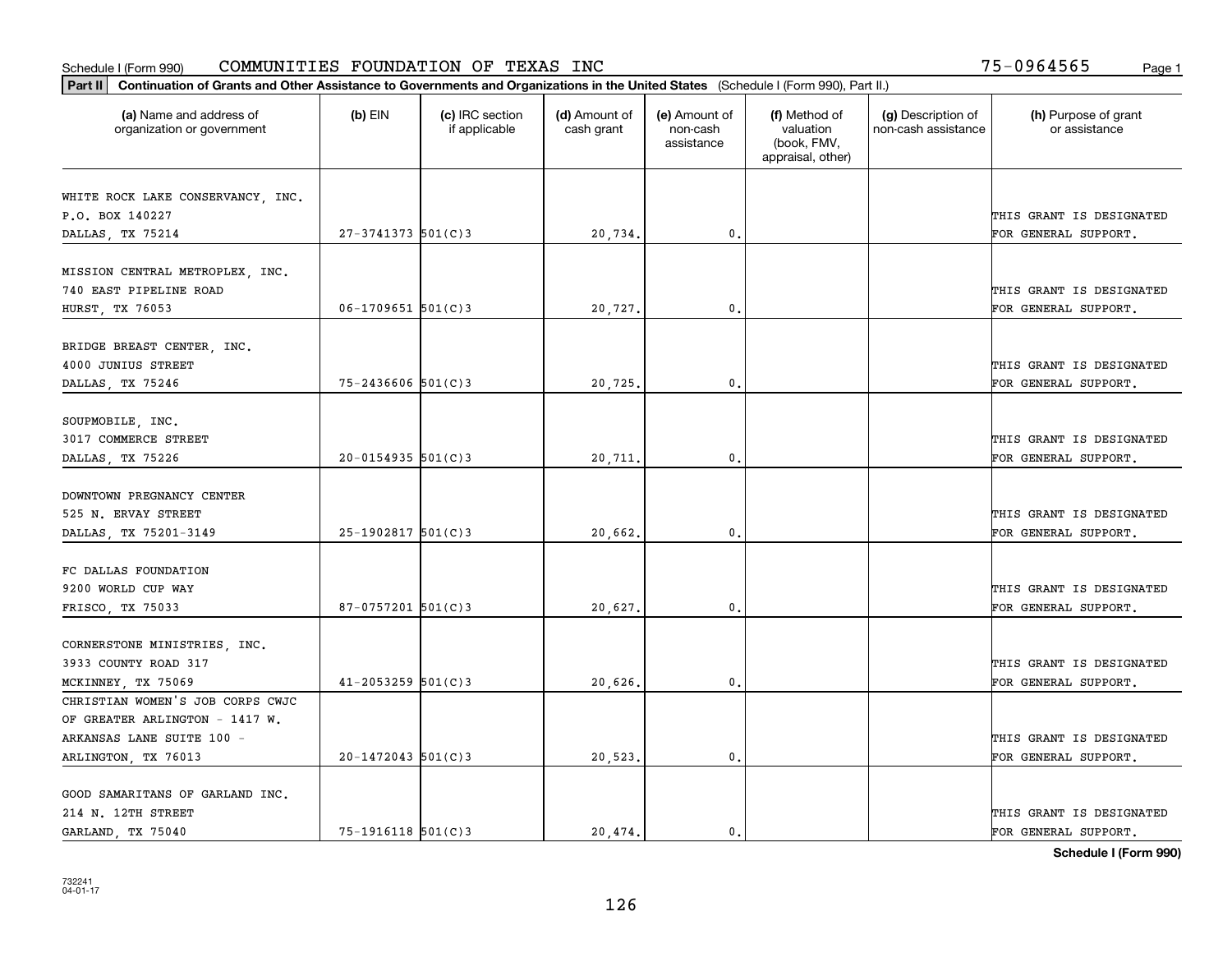| Part II   Continuation of Grants and Other Assistance to Governments and Organizations in the United States (Schedule I (Form 990), Part II.) |                          |                                  |                             |                                         |                                                                |                                           |                                       |
|-----------------------------------------------------------------------------------------------------------------------------------------------|--------------------------|----------------------------------|-----------------------------|-----------------------------------------|----------------------------------------------------------------|-------------------------------------------|---------------------------------------|
| (a) Name and address of<br>organization or government                                                                                         | $(b)$ EIN                | (c) IRC section<br>if applicable | (d) Amount of<br>cash grant | (e) Amount of<br>non-cash<br>assistance | (f) Method of<br>valuation<br>(book, FMV,<br>appraisal, other) | (g) Description of<br>non-cash assistance | (h) Purpose of grant<br>or assistance |
|                                                                                                                                               |                          |                                  |                             |                                         |                                                                |                                           |                                       |
| GOLDEN OAKS FOUNDATION, INC.<br>1001 N. BISHOP AVENUE                                                                                         |                          |                                  |                             |                                         |                                                                |                                           | THIS GRANT IS DESIGNATED              |
| DALLAS, TX 75208                                                                                                                              | $26 - 1372146$ 501(C)3   |                                  | 20,461.                     | $\mathbf{0}$ .                          |                                                                |                                           | FOR GENERAL SUPPORT.                  |
|                                                                                                                                               |                          |                                  |                             |                                         |                                                                |                                           |                                       |
| RECONCILIATION OUTREACH MINISTRIES                                                                                                            |                          |                                  |                             |                                         |                                                                |                                           |                                       |
| 1421 N. PEAK STREET                                                                                                                           |                          |                                  |                             |                                         |                                                                |                                           | THIS GRANT IS DESIGNATED              |
| DALLAS, TX 75204                                                                                                                              | 75-2192081 501(C)3       |                                  | 20,369.                     | 0.                                      |                                                                |                                           | FOR GENERAL SUPPORT.                  |
|                                                                                                                                               |                          |                                  |                             |                                         |                                                                |                                           |                                       |
| USA FILM FESTIVAL                                                                                                                             |                          |                                  |                             |                                         |                                                                |                                           |                                       |
| 6116 N. CENTRAL EXPY, SUITE 105                                                                                                               |                          |                                  |                             |                                         |                                                                |                                           | THIS GRANT IS DESIGNATED              |
| DALLAS, TX 75206                                                                                                                              | $75 - 1412343$ $501(C)3$ |                                  | 20,368.                     | $\mathbf{0}$ .                          |                                                                |                                           | FOR GENERAL SUPPORT.                  |
| KEIKI INTERNATIONAL FOUNDATION                                                                                                                |                          |                                  |                             |                                         |                                                                |                                           |                                       |
| P.O. BOX 720999                                                                                                                               |                          |                                  |                             |                                         |                                                                |                                           | THIS GRANT IS DESIGNATED              |
| DALLAS, TX 75372                                                                                                                              | $46 - 1774498$ 501(C)3   |                                  | 20,274.                     | $\mathbf{0}$ .                          |                                                                |                                           | FOR GENERAL SUPPORT.                  |
|                                                                                                                                               |                          |                                  |                             |                                         |                                                                |                                           |                                       |
| DALLAS AREA PARKINSONISM SOCIETY                                                                                                              |                          |                                  |                             |                                         |                                                                |                                           |                                       |
| 6370 LBJ FREEWAY, SUITE 170                                                                                                                   |                          |                                  |                             |                                         |                                                                |                                           | THIS GRANT IS DESIGNATED              |
| DALLAS, TX 75240                                                                                                                              | 75-1652315 501(C)3       |                                  | 20,268.                     | 0.                                      |                                                                |                                           | FOR GENERAL SUPPORT.                  |
|                                                                                                                                               |                          |                                  |                             |                                         |                                                                |                                           |                                       |
| HABITAT FOR HUMANITY OF SOUTH                                                                                                                 |                          |                                  |                             |                                         |                                                                |                                           |                                       |
| COLLIN COUNTY TEXAS - 1740 G                                                                                                                  |                          |                                  |                             |                                         |                                                                |                                           | THIS GRANT IS DESIGNATED              |
| AVENUE - PLANO, TX 75074                                                                                                                      | $74-1069341$ 501(C)3     |                                  | 20,224.                     | 0.                                      |                                                                |                                           | FOR GENERAL SUPPORT.                  |
|                                                                                                                                               |                          |                                  |                             |                                         |                                                                |                                           |                                       |
| TORAH DAY SCHOOL OF DALLAS                                                                                                                    |                          |                                  |                             |                                         |                                                                |                                           |                                       |
| 6921 FRANKFORD ROAD                                                                                                                           |                          |                                  |                             |                                         |                                                                |                                           | THIS GRANT IS DESIGNATED              |
| DALLAS, TX 75252                                                                                                                              | $16 - 1626550$ 501(C)3   |                                  | 20,175.                     | $\mathbf{0}$ .                          |                                                                |                                           | FOR GENERAL SUPPORT.                  |
| DALLAS FURNITURE BANK                                                                                                                         |                          |                                  |                             |                                         |                                                                |                                           |                                       |
| P.O. BOX 815788                                                                                                                               |                          |                                  |                             |                                         |                                                                |                                           | THIS GRANT IS DESIGNATED              |
| DALLAS, TX 75381                                                                                                                              | $48 - 1279673$ 501(C)3   |                                  | 20,169.                     | $\mathfrak o$ .                         |                                                                |                                           | FOR GENERAL SUPPORT.                  |
|                                                                                                                                               |                          |                                  |                             |                                         |                                                                |                                           |                                       |
| THE OAK HILL ACADEMY                                                                                                                          |                          |                                  |                             |                                         |                                                                |                                           |                                       |
| 9407 MIDWAY ROAD                                                                                                                              |                          |                                  |                             |                                         |                                                                |                                           | THIS GRANT IS DESIGNATED              |
| DALLAS, TX 75220                                                                                                                              | $75 - 2911494$ 501(C)3   |                                  | 20.143.                     | $\mathbf{0}$ .                          |                                                                |                                           | FOR GENERAL SUPPORT.                  |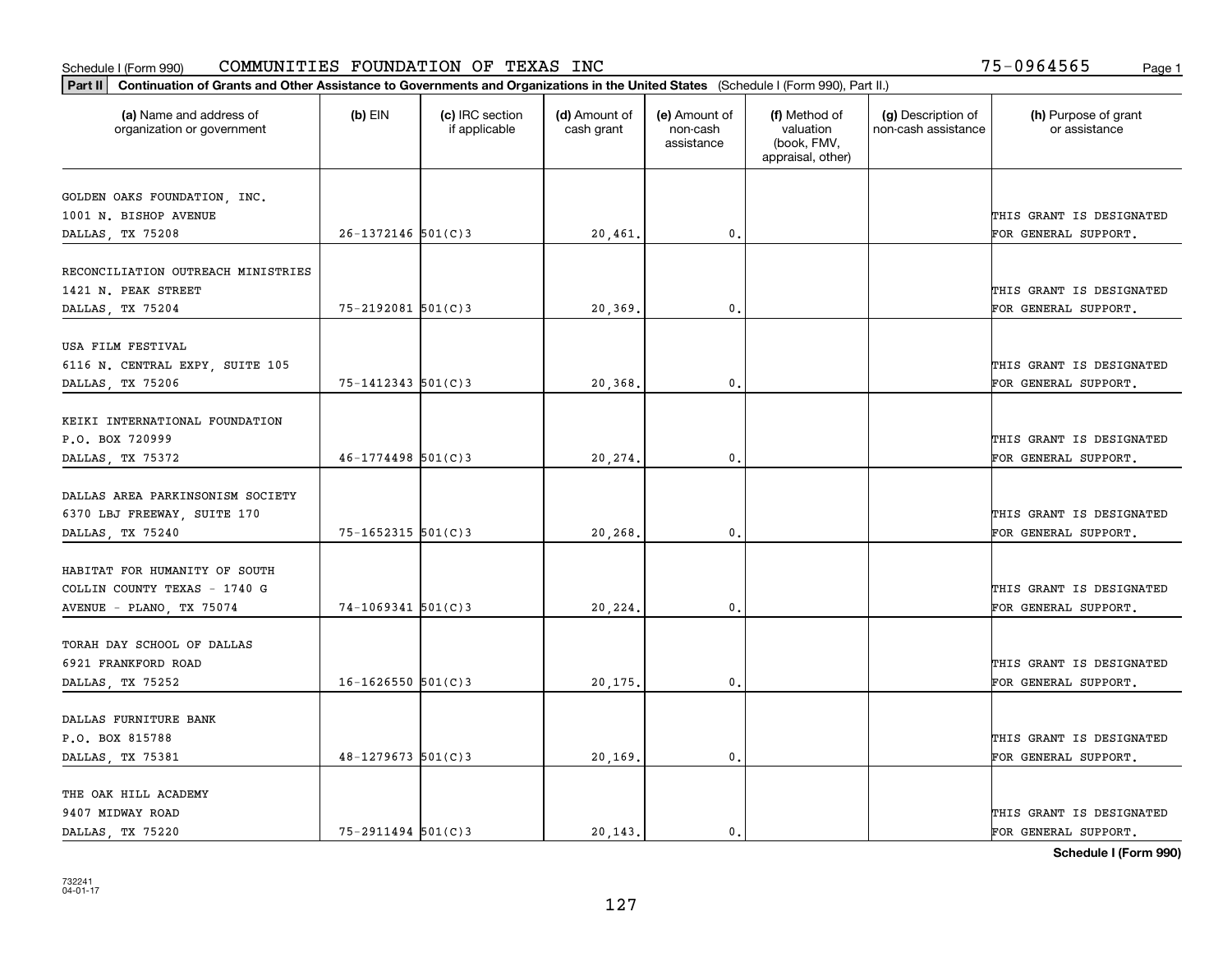| (a) Name and address of<br>organization or government | $(b)$ EIN               | (c) IRC section<br>if applicable | (d) Amount of<br>cash grant | (e) Amount of<br>non-cash<br>assistance | (f) Method of<br>valuation<br>(book, FMV,<br>appraisal, other) | (g) Description of<br>non-cash assistance | (h) Purpose of grant<br>or assistance |
|-------------------------------------------------------|-------------------------|----------------------------------|-----------------------------|-----------------------------------------|----------------------------------------------------------------|-------------------------------------------|---------------------------------------|
| ACTS TWO SEVENTH-DAY ADVENTIST                        |                         |                                  |                             |                                         |                                                                |                                           |                                       |
| CHURCH - P.O. BOX 863344 - PLANO,                     |                         |                                  |                             |                                         |                                                                |                                           | THIS GRANT IS DESIGNATED              |
| TX 75023                                              | $27 - 2702790$ 501(C)3  |                                  | 20,000.                     | $\mathbf{0}$ .                          |                                                                |                                           | FOR GENERAL SUPPORT.                  |
| ANIMAL RESCUE MEDIA AND EDUCATION                     |                         |                                  |                             |                                         |                                                                |                                           |                                       |
| 4804 LAUREN CANYON BOULEVARD C/O                      |                         |                                  |                             |                                         |                                                                |                                           |                                       |
| SHANNON KEITH - VALLEY VILLAGE, CA                    |                         |                                  |                             |                                         |                                                                |                                           | THIS GRANT IS DESIGNATED              |
| 91607                                                 | $55 - 0882647$ 501(C)3  |                                  | 20,000                      | 0.                                      |                                                                |                                           | FOR GENERAL SUPPORT.                  |
|                                                       |                         |                                  |                             |                                         |                                                                |                                           |                                       |
| CENTENARY COLLEGE OF LOUISIANA                        |                         |                                  |                             |                                         |                                                                |                                           |                                       |
| 2911 CENTENARY BOULEVARD                              |                         |                                  |                             |                                         |                                                                |                                           | THIS GRANT IS DESIGNATED              |
| SHREVEPORT, LA 71104                                  | $72 - 0408915$ 501(C)3  |                                  | 20,000.                     | $\mathbf{0}$ .                          |                                                                |                                           | FOR GENERAL SUPPORT.                  |
| DALLAS HOME FOR JEWISH AGED, INC.                     |                         |                                  |                             |                                         |                                                                |                                           |                                       |
| 6101 OHIO DRIVE, SUITE 100                            |                         |                                  |                             |                                         |                                                                |                                           | THIS GRANT IS DESIGNATED              |
| PLANO, TX 75024                                       | 75-0871733 501(C)3      |                                  | 20,000                      | 0.                                      |                                                                |                                           | FOR GENERAL SUPPORT.                  |
|                                                       |                         |                                  |                             |                                         |                                                                |                                           |                                       |
| <b>EVERY VILLAGE</b>                                  |                         |                                  |                             |                                         |                                                                |                                           |                                       |
| 8558 KATY FREEWAY, SUITE 100                          |                         |                                  |                             |                                         |                                                                |                                           | THIS GRANT IS DESIGNATED              |
| HOUSTON, TX 77024                                     | $76 - 0653562$ 501(C) 3 |                                  | 20,000.                     | $\mathbf{0}$                            |                                                                |                                           | FOR GENERAL SUPPORT.                  |
|                                                       |                         |                                  |                             |                                         |                                                                |                                           |                                       |
| FOR THE NATIONS REFUGEE OUTREACH                      |                         |                                  |                             |                                         |                                                                |                                           |                                       |
| P.O. BOX 850064                                       |                         |                                  |                             |                                         |                                                                |                                           | THIS GRANT IS DESIGNATED              |
| RICHARDSON, TX 75085                                  | $45 - 2256540$ 501(C)3  |                                  | 20,000                      | 0.                                      |                                                                |                                           | FOR GENERAL SUPPORT.                  |
| GEARY GIRLS RANCH - NORTH                             |                         |                                  |                             |                                         |                                                                |                                           |                                       |
| 210 KIOWA DRIVE NORTH                                 |                         |                                  |                             |                                         |                                                                |                                           | THIS GRANT IS DESIGNATED              |
| LAKE KIOWA, TX 76240                                  | $82 - 2711438$ 501(C) 3 |                                  | 20,000,                     | $\mathfrak{o}$ .                        |                                                                |                                           | FOR GENERAL SUPPORT.                  |
|                                                       |                         |                                  |                             |                                         |                                                                |                                           |                                       |
| HEALTHY TARRANT COUNTY                                |                         |                                  |                             |                                         |                                                                |                                           |                                       |
| COLLABORATION - P.O. BOX 8040 -                       |                         |                                  |                             |                                         |                                                                |                                           | THIS GRANT IS DESIGNATED              |
| FORT WORTH, TX 76124                                  | $43 - 2087946$ 501(C) 3 |                                  | 20,000                      | $\mathbf{0}$                            |                                                                |                                           | FOR GENERAL SUPPORT.                  |
|                                                       |                         |                                  |                             |                                         |                                                                |                                           |                                       |
| HUMANE TOMORROW                                       |                         |                                  |                             |                                         |                                                                |                                           |                                       |
| 1601 ARROWHEAD DRRIVE                                 |                         |                                  |                             |                                         |                                                                |                                           | THIS GRANT IS DESIGNATED              |
| FLOWER MOUND, TX 75028                                | $75 - 2727224$ 501(C)3  |                                  | 20,000.                     | $\mathbf{0}$ .                          |                                                                |                                           | FOR GENERAL SUPPORT.                  |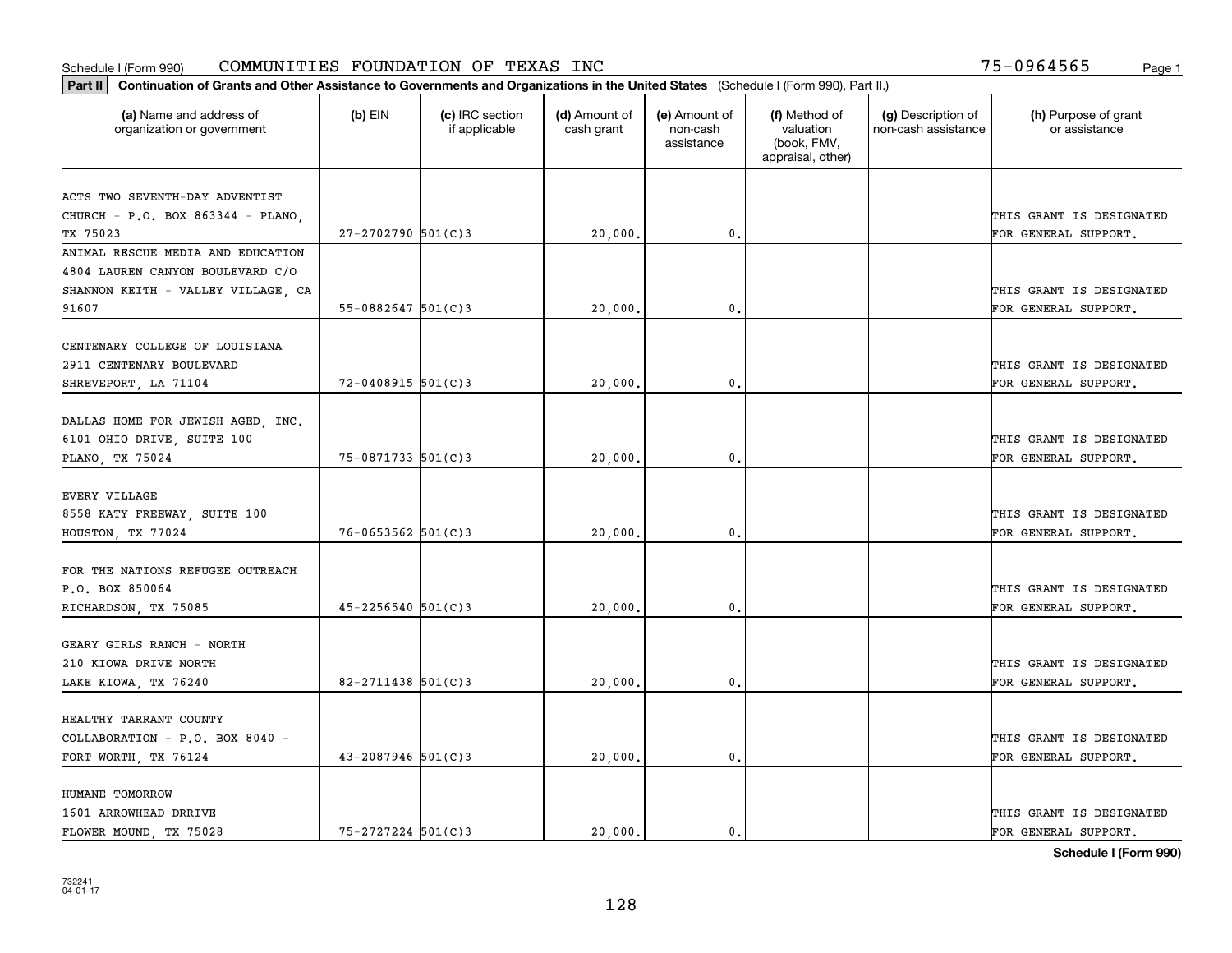| Part II   Continuation of Grants and Other Assistance to Governments and Organizations in the United States (Schedule I (Form 990), Part II.) |                          |                                  |                             |                                         |                                                                |                                           |                                       |
|-----------------------------------------------------------------------------------------------------------------------------------------------|--------------------------|----------------------------------|-----------------------------|-----------------------------------------|----------------------------------------------------------------|-------------------------------------------|---------------------------------------|
| (a) Name and address of<br>organization or government                                                                                         | $(b)$ EIN                | (c) IRC section<br>if applicable | (d) Amount of<br>cash grant | (e) Amount of<br>non-cash<br>assistance | (f) Method of<br>valuation<br>(book, FMV,<br>appraisal, other) | (g) Description of<br>non-cash assistance | (h) Purpose of grant<br>or assistance |
| <b>JEWS FOR JESUS</b>                                                                                                                         |                          |                                  |                             |                                         |                                                                |                                           |                                       |
| 60 HAIGHT STREET                                                                                                                              |                          |                                  |                             |                                         |                                                                |                                           | THIS GRANT IS DESIGNATED              |
| SAN FRANCISCO, CA 94102-5895                                                                                                                  | $94 - 2222464$ 501(C)3   |                                  | 20,000.                     | $\mathbf{0}$ .                          |                                                                |                                           | FOR GENERAL SUPPORT.                  |
|                                                                                                                                               |                          |                                  |                             |                                         |                                                                |                                           |                                       |
| LIBERTY INDEPENDENT SCHOOL                                                                                                                    |                          |                                  |                             |                                         |                                                                |                                           |                                       |
| DISTRICT - 1600 GRAND AVENUE -                                                                                                                |                          |                                  |                             |                                         |                                                                |                                           | THIS GRANT IS DESIGNATED              |
| LIBERTY, TX 77575                                                                                                                             | $74 - 6001608$ 501(C)3   |                                  | 20,000                      | 0.                                      |                                                                |                                           | FOR GENERAL SUPPORT.                  |
|                                                                                                                                               |                          |                                  |                             |                                         |                                                                |                                           |                                       |
| LONGVIEW MUSEUM OF FINE ARTS                                                                                                                  |                          |                                  |                             |                                         |                                                                |                                           |                                       |
| P.O. BOX 3484                                                                                                                                 |                          |                                  |                             |                                         |                                                                |                                           | THIS GRANT IS DESIGNATED              |
| LONGVIEW, TX 75606                                                                                                                            | $23 - 7196379$ 501(C)3   |                                  | 20,000.                     | $\mathbf{0}$ .                          |                                                                |                                           | FOR GENERAL SUPPORT.                  |
|                                                                                                                                               |                          |                                  |                             |                                         |                                                                |                                           |                                       |
| MARIN LINK, INC                                                                                                                               |                          |                                  |                             |                                         |                                                                |                                           |                                       |
| LUKENS LAW GROUP 1550 TIBURON BOULE                                                                                                           |                          |                                  |                             |                                         |                                                                |                                           | THIS GRANT IS DESIGNATED              |
| TIBURON, CA 94920                                                                                                                             | $20-0879422$ 501(C)3     |                                  | 20,000.                     | 0.                                      |                                                                |                                           | FOR GENERAL SUPPORT.                  |
| MID-CITIES COMMUNITY CHURCH                                                                                                                   |                          |                                  |                             |                                         |                                                                |                                           |                                       |
| 3001 NORTH BIG SPRING STREET                                                                                                                  |                          |                                  |                             |                                         |                                                                |                                           | THIS GRANT IS DESIGNATED              |
| MIDLAND, TX 79705                                                                                                                             | 75-1834934 501(C)3       |                                  | 20,000.                     | 0.                                      |                                                                |                                           | FOR GENERAL SUPPORT.                  |
|                                                                                                                                               |                          |                                  |                             |                                         |                                                                |                                           |                                       |
| MISSION ENNIS BRIDGE BUILDERS                                                                                                                 |                          |                                  |                             |                                         |                                                                |                                           |                                       |
| P.O. BOX 486                                                                                                                                  |                          |                                  |                             |                                         |                                                                |                                           | THIS GRANT IS DESIGNATED              |
| ENNIS, TX 75119                                                                                                                               | $27 - 3184609$ 501(C)3   |                                  | 20,000,                     | 0.                                      |                                                                |                                           | FOR GENERAL SUPPORT.                  |
|                                                                                                                                               |                          |                                  |                             |                                         |                                                                |                                           |                                       |
| MOONLIGHT FUND, INC.                                                                                                                          |                          |                                  |                             |                                         |                                                                |                                           |                                       |
| P.O. BOX 1299                                                                                                                                 |                          |                                  |                             |                                         |                                                                |                                           | THIS GRANT IS DESIGNATED              |
| BANDERA, TX 78003                                                                                                                             | $74 - 3016074$ 501(C)3   |                                  | 20,000.                     | $\mathbf{0}$ .                          |                                                                |                                           | FOR GENERAL SUPPORT.                  |
|                                                                                                                                               |                          |                                  |                             |                                         |                                                                |                                           |                                       |
| MOVEMBER FOUNDATION                                                                                                                           |                          |                                  |                             |                                         |                                                                |                                           |                                       |
| P.O. BOX 1595                                                                                                                                 |                          |                                  |                             |                                         |                                                                |                                           | THIS GRANT IS DESIGNATED              |
| CULVER CITY, CA 90232                                                                                                                         | $77 - 0714052$ $501(C)3$ |                                  | 20,000.                     | 0.                                      |                                                                |                                           | FOR GENERAL SUPPORT.                  |
| NATIONAL DISASTER SEARCH DOG                                                                                                                  |                          |                                  |                             |                                         |                                                                |                                           |                                       |
| FOUNDATION, INC. - 501 E. OJAI                                                                                                                |                          |                                  |                             |                                         |                                                                |                                           | THIS GRANT IS DESIGNATED              |
| AVENUE - OJAI, CA 93023                                                                                                                       | $77 - 0412509$ 501(C)3   |                                  | 20,000.                     | $\mathbf{0}$ .                          |                                                                |                                           | FOR GENERAL SUPPORT.                  |
|                                                                                                                                               |                          |                                  |                             |                                         |                                                                |                                           |                                       |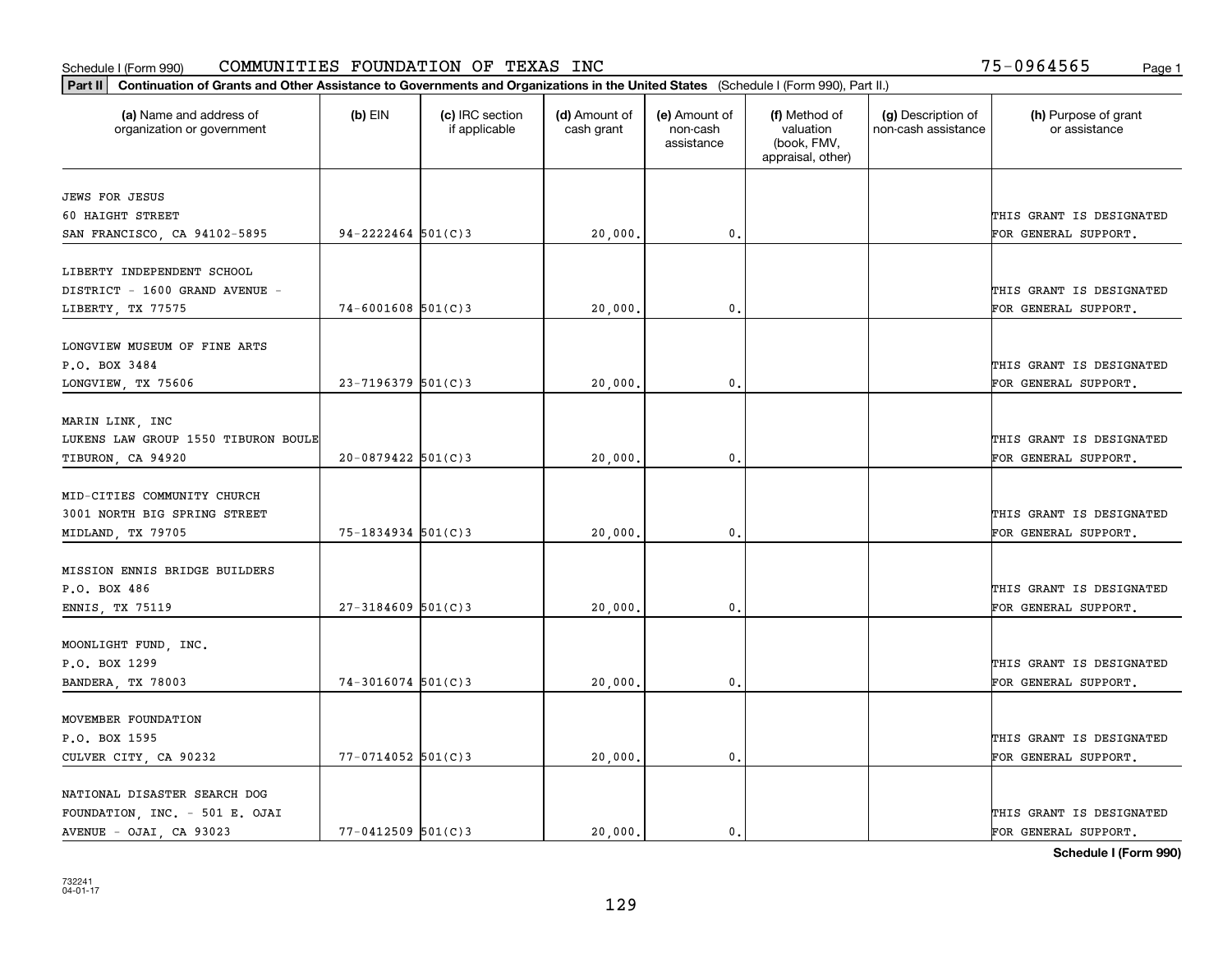| Part II   Continuation of Grants and Other Assistance to Governments and Organizations in the United States (Schedule I (Form 990), Part II.) |                          |                                  |                             |                                         |                                                                |                                           |                                       |
|-----------------------------------------------------------------------------------------------------------------------------------------------|--------------------------|----------------------------------|-----------------------------|-----------------------------------------|----------------------------------------------------------------|-------------------------------------------|---------------------------------------|
| (a) Name and address of<br>organization or government                                                                                         | $(b)$ EIN                | (c) IRC section<br>if applicable | (d) Amount of<br>cash grant | (e) Amount of<br>non-cash<br>assistance | (f) Method of<br>valuation<br>(book, FMV,<br>appraisal, other) | (g) Description of<br>non-cash assistance | (h) Purpose of grant<br>or assistance |
|                                                                                                                                               |                          |                                  |                             |                                         |                                                                |                                           |                                       |
| OUR HOUSE, INC.<br>ATTN: GEORGIA MJARTAN P.O. BOX 3415                                                                                        |                          |                                  |                             |                                         |                                                                |                                           | THIS GRANT IS DESIGNATED              |
| LITTLE ROCK, AR 72203                                                                                                                         | $71 - 0653846$ 501(C)3   |                                  | 20,000.                     | 0.                                      |                                                                |                                           | FOR GENERAL SUPPORT.                  |
|                                                                                                                                               |                          |                                  |                             |                                         |                                                                |                                           |                                       |
| PEGASUS WATER POLO ACADEMY                                                                                                                    |                          |                                  |                             |                                         |                                                                |                                           |                                       |
| 1551 OAK LAWN AVENUE, APT 170                                                                                                                 |                          |                                  |                             |                                         |                                                                |                                           | THIS GRANT IS DESIGNATED              |
| DALLAS, TX 75207                                                                                                                              | $81 - 3699067$ 501(C)3   |                                  | 20,000                      | 0.                                      |                                                                |                                           | FOR GENERAL SUPPORT.                  |
|                                                                                                                                               |                          |                                  |                             |                                         |                                                                |                                           |                                       |
| SAVE THE CHILDREN FEDERATION, INC.                                                                                                            |                          |                                  |                             |                                         |                                                                |                                           |                                       |
| 501 KINGS HWY. EAST, SUITE 400                                                                                                                |                          |                                  |                             |                                         |                                                                |                                           | THIS GRANT IS DESIGNATED              |
| FAIRFIELD, CT 06825                                                                                                                           | $06 - 0726487$ 501(C)3   |                                  | 20,000.                     | $\mathbf{0}$ .                          |                                                                |                                           | FOR GENERAL SUPPORT.                  |
|                                                                                                                                               |                          |                                  |                             |                                         |                                                                |                                           |                                       |
| SEVENTH CHURCH OF CHRIST,                                                                                                                     |                          |                                  |                             |                                         |                                                                |                                           |                                       |
| SCIENTIST - 6414 ABRAMS ROAD -                                                                                                                |                          |                                  |                             |                                         |                                                                |                                           | THIS GRANT IS DESIGNATED              |
| DALLAS, TX 75231                                                                                                                              | 75-2816916 501(C)3       |                                  | 20,000                      | $\mathbf{0}$                            |                                                                |                                           | FOR GENERAL SUPPORT.                  |
|                                                                                                                                               |                          |                                  |                             |                                         |                                                                |                                           |                                       |
| TELLURIDE ACADEMY                                                                                                                             |                          |                                  |                             |                                         |                                                                |                                           |                                       |
| P.O. BOX 2255                                                                                                                                 |                          |                                  |                             |                                         |                                                                |                                           | THIS GRANT IS DESIGNATED              |
| TELLURIDE, CO 81435                                                                                                                           | $84-0945670$ 501(C)3     |                                  | 20,000                      | $\mathbf{0}$                            |                                                                |                                           | FOR GENERAL SUPPORT.                  |
|                                                                                                                                               |                          |                                  |                             |                                         |                                                                |                                           |                                       |
| THE WELL COMMUNITY CHURCH                                                                                                                     |                          |                                  |                             |                                         |                                                                |                                           |                                       |
| P.O. BOX 3323                                                                                                                                 |                          |                                  |                             |                                         |                                                                |                                           | THIS GRANT IS DESIGNATED              |
| SILVER SPRING, MD 20918                                                                                                                       | $46 - 0825944$ 501(C)3   |                                  | 20,000.                     | $\mathbf{0}$                            |                                                                |                                           | FOR GENERAL SUPPORT.                  |
| TIGERS UNLIMITED FOUNDATION                                                                                                                   |                          |                                  |                             |                                         |                                                                |                                           |                                       |
|                                                                                                                                               |                          |                                  |                             |                                         |                                                                |                                           | THIS GRANT IS DESIGNATED              |
| P.O. BOX 351                                                                                                                                  | $36 - 4538203$ $501(C)3$ |                                  |                             |                                         |                                                                |                                           |                                       |
| AUBURN, AL 36831                                                                                                                              |                          |                                  | 20,000                      | $^{\rm 0}$ .                            |                                                                |                                           | FOR GENERAL SUPPORT.                  |
| UNLOCK MINISTRIES, INC.                                                                                                                       |                          |                                  |                             |                                         |                                                                |                                           |                                       |
| P.O. BOX 7742                                                                                                                                 |                          |                                  |                             |                                         |                                                                |                                           | THIS GRANT IS DESIGNATED              |
| MIDLAND, TX 79708                                                                                                                             | 75-2959142 501(C)3       |                                  | 20,000.                     | $\mathfrak{o}$ .                        |                                                                |                                           | FOR GENERAL SUPPORT.                  |
|                                                                                                                                               |                          |                                  |                             |                                         |                                                                |                                           |                                       |
| ADAPTIVE TRAINING FOUNDATION                                                                                                                  |                          |                                  |                             |                                         |                                                                |                                           |                                       |
| 13601 PRESTON ROAD, STE. E230                                                                                                                 |                          |                                  |                             |                                         |                                                                |                                           | THIS GRANT IS DESIGNATED              |
| DALLAS, TX 75240                                                                                                                              | $47 - 1872676$ 501(C)3   |                                  | 19.992.                     | $\mathbf{0}$ .                          |                                                                |                                           | FOR GENERAL SUPPORT.                  |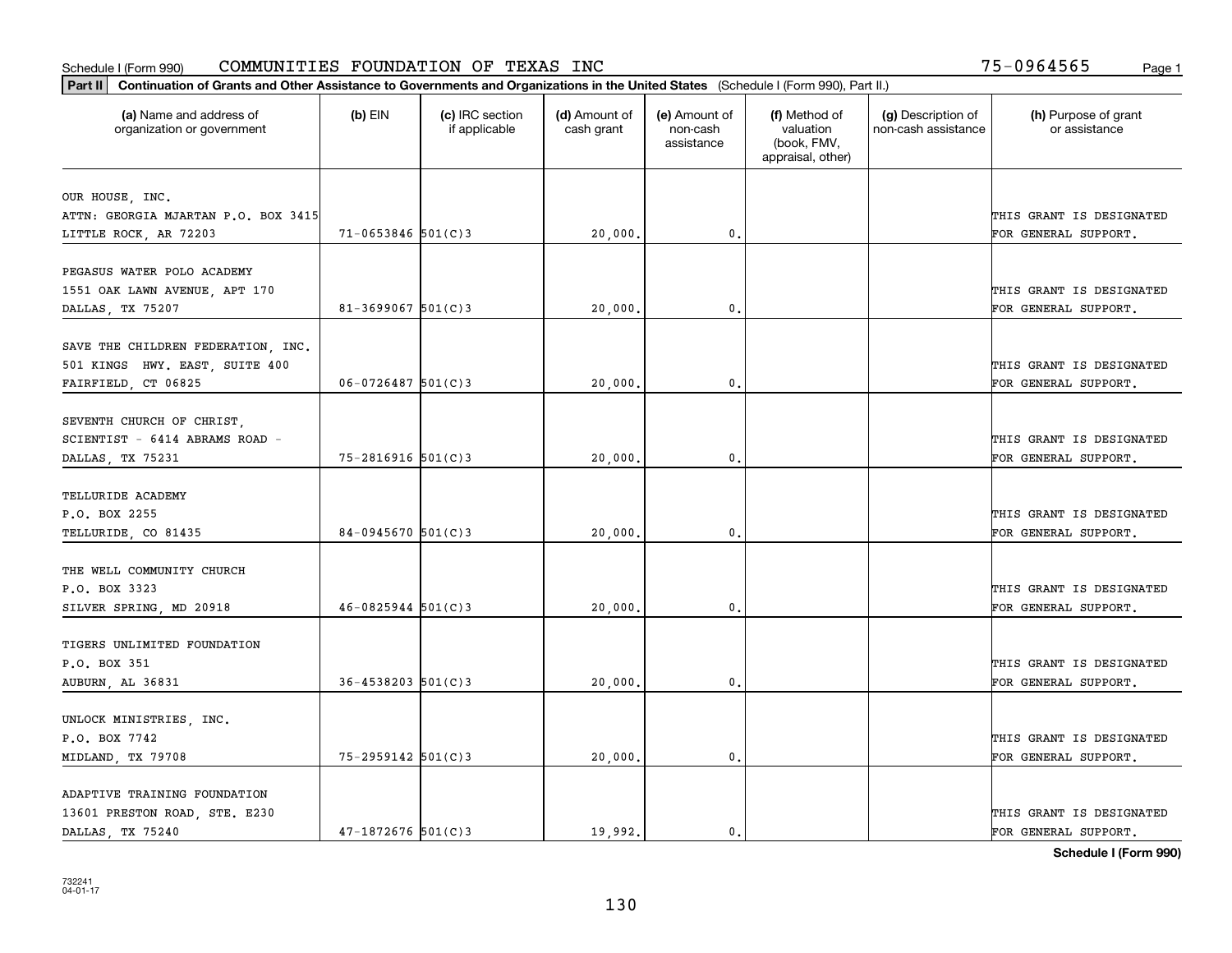| Part II   Continuation of Grants and Other Assistance to Governments and Organizations in the United States (Schedule I (Form 990), Part II.) |                        |                                  |                             |                                         |                                                                |                                           |                                                  |
|-----------------------------------------------------------------------------------------------------------------------------------------------|------------------------|----------------------------------|-----------------------------|-----------------------------------------|----------------------------------------------------------------|-------------------------------------------|--------------------------------------------------|
| (a) Name and address of<br>organization or government                                                                                         | $(b)$ EIN              | (c) IRC section<br>if applicable | (d) Amount of<br>cash grant | (e) Amount of<br>non-cash<br>assistance | (f) Method of<br>valuation<br>(book, FMV,<br>appraisal, other) | (g) Description of<br>non-cash assistance | (h) Purpose of grant<br>or assistance            |
| TARRANT COUNTY HANDS OF HOPE                                                                                                                  |                        |                                  |                             |                                         |                                                                |                                           |                                                  |
| P.O. BOX 7306                                                                                                                                 |                        |                                  |                             |                                         |                                                                |                                           | THIS GRANT IS DESIGNATED                         |
| FORT WORTH, TX 76111                                                                                                                          | $27 - 4682027$ 501(C)3 |                                  | 19,966.                     | 0.                                      |                                                                |                                           | FOR GENERAL SUPPORT.                             |
|                                                                                                                                               |                        |                                  |                             |                                         |                                                                |                                           |                                                  |
| MATAGORDA COUNTY MUSEUM                                                                                                                       |                        |                                  |                             |                                         |                                                                |                                           |                                                  |
| ASSOCIATION - 2100 AVENUE F - BAY                                                                                                             |                        |                                  |                             |                                         |                                                                |                                           | THIS GRANT IS DESIGNATED                         |
| CITY, TX 77414                                                                                                                                | $74 - 6063548$ 501(C)3 |                                  | 19,933.                     | 0.                                      |                                                                |                                           | FOR GENERAL SUPPORT.                             |
| WHITE ROSE FOUNDATION                                                                                                                         |                        |                                  |                             |                                         |                                                                |                                           |                                                  |
| P.O. BOX 143309                                                                                                                               |                        |                                  |                             |                                         |                                                                |                                           | THIS GRANT IS DESIGNATED                         |
| IRVING, TX 75014                                                                                                                              | $85 - 0442562$ 501(C)3 |                                  | 19,830.                     | $\mathbf{0}$ .                          |                                                                |                                           | FOR GENERAL SUPPORT.                             |
|                                                                                                                                               |                        |                                  |                             |                                         |                                                                |                                           |                                                  |
| REAL OPTIONS FOR WOMEN                                                                                                                        |                        |                                  |                             |                                         |                                                                |                                           |                                                  |
| 700 E. PARK BLVD., SUITE 206                                                                                                                  |                        |                                  |                             |                                         |                                                                |                                           | THIS GRANT IS DESIGNATED                         |
| PLANO, TX 75074                                                                                                                               | $75 - 2140460$ 501(C)3 |                                  | 19,806.                     | $\mathbf{0}$                            |                                                                |                                           | FOR GENERAL SUPPORT.                             |
|                                                                                                                                               |                        |                                  |                             |                                         |                                                                |                                           |                                                  |
| NEW KEY SCHOOL, INC.                                                                                                                          |                        |                                  |                             |                                         |                                                                |                                           |                                                  |
| 3947 E. LOOP 820 S.                                                                                                                           | $81 - 0661502$ 501(C)3 |                                  |                             | $\mathbf{0}$                            |                                                                |                                           | THIS GRANT IS DESIGNATED<br>FOR GENERAL SUPPORT. |
| FORT WORTH, TX 76119                                                                                                                          |                        |                                  | 19,740                      |                                         |                                                                |                                           |                                                  |
| BRIDGE LACROSSE DALLAS, INC.                                                                                                                  |                        |                                  |                             |                                         |                                                                |                                           |                                                  |
| P.O. BOX 190844                                                                                                                               |                        |                                  |                             |                                         |                                                                |                                           | THIS GRANT IS DESIGNATED                         |
| DALLAS, TX 75219                                                                                                                              | $16 - 1671742$ 501(C)3 |                                  | 19,595.                     | 0.                                      |                                                                |                                           | FOR GENERAL SUPPORT.                             |
|                                                                                                                                               |                        |                                  |                             |                                         |                                                                |                                           |                                                  |
| CHARITIES AID FOUNDATION AMERICA                                                                                                              |                        |                                  |                             |                                         |                                                                |                                           |                                                  |
| 225 REINEKERS LANE, SUITE 375                                                                                                                 |                        |                                  |                             |                                         |                                                                |                                           | THIS GRANT IS DESIGNATED                         |
| ALEXANDRIA, VA 22314                                                                                                                          | $43 - 1634280$ 501(C)3 |                                  | 19,548.                     | $^{\rm 0}$ .                            |                                                                |                                           | FOR GENERAL SUPPORT.                             |
| CHRIST THE KING PRESBYTERIAN                                                                                                                  |                        |                                  |                             |                                         |                                                                |                                           |                                                  |
| CHURCH - 1201 SILBER ROAD -                                                                                                                   |                        |                                  |                             |                                         |                                                                |                                           | THIS GRANT IS DESIGNATED                         |
| HOUSTON, TX 77055                                                                                                                             | $76 - 0505513$ 501(C)3 |                                  | 19,500.                     | $\mathfrak{o}$ .                        |                                                                |                                           | FOR GENERAL SUPPORT.                             |
|                                                                                                                                               |                        |                                  |                             |                                         |                                                                |                                           |                                                  |
| THE WAY OF THE TRUTH CHURCH                                                                                                                   |                        |                                  |                             |                                         |                                                                |                                           |                                                  |
| 845 SOUTH BUCKNER BOULEVARD                                                                                                                   |                        |                                  |                             |                                         |                                                                |                                           | THIS GRANT IS DESIGNATED                         |
| DALLAS, TX 75217                                                                                                                              | $75 - 2660847$ 501(C)3 |                                  | 19,500.                     | $\mathbf{0}$ .                          |                                                                |                                           | FOR GENERAL SUPPORT.                             |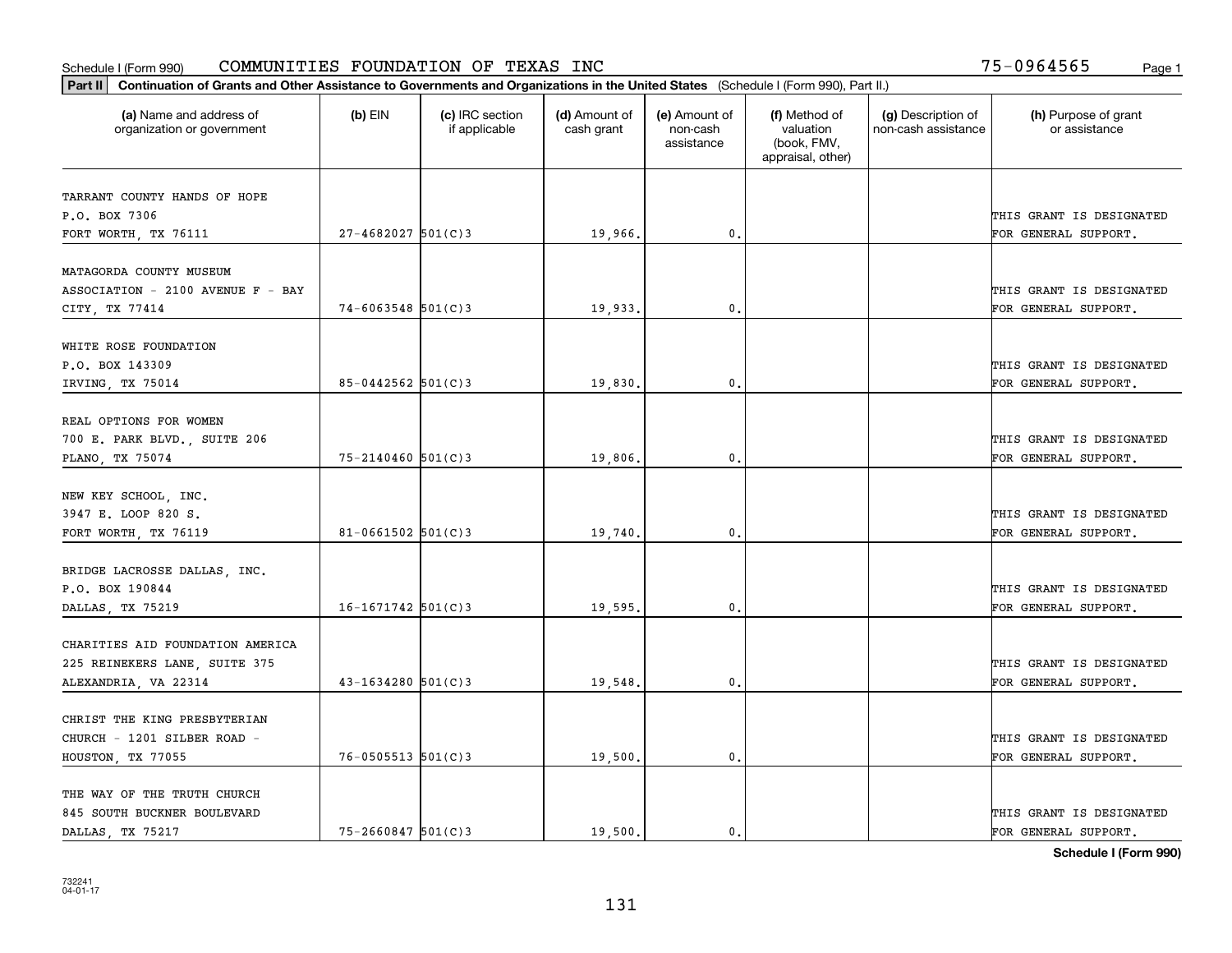| Part II   Continuation of Grants and Other Assistance to Governments and Organizations in the United States (Schedule I (Form 990), Part II.) |                        |                                  |                             |                                         |                                                                |                                           |                                       |
|-----------------------------------------------------------------------------------------------------------------------------------------------|------------------------|----------------------------------|-----------------------------|-----------------------------------------|----------------------------------------------------------------|-------------------------------------------|---------------------------------------|
| (a) Name and address of<br>organization or government                                                                                         | $(b)$ EIN              | (c) IRC section<br>if applicable | (d) Amount of<br>cash grant | (e) Amount of<br>non-cash<br>assistance | (f) Method of<br>valuation<br>(book, FMV,<br>appraisal, other) | (g) Description of<br>non-cash assistance | (h) Purpose of grant<br>or assistance |
| DFW TZUS AND MORE RESCUE                                                                                                                      |                        |                                  |                             |                                         |                                                                |                                           |                                       |
| P.O. 1519                                                                                                                                     |                        |                                  |                             |                                         |                                                                |                                           | THIS GRANT IS DESIGNATED              |
| EULESS, TX 76039                                                                                                                              | $26 - 0643510$ 501(C)3 |                                  | 19,466.                     | $\mathbf{0}$ .                          |                                                                |                                           | FOR GENERAL SUPPORT.                  |
|                                                                                                                                               |                        |                                  |                             |                                         |                                                                |                                           |                                       |
| FAITH & GRIEF MINISTRIES, INC.                                                                                                                |                        |                                  |                             |                                         |                                                                |                                           |                                       |
| 6614 LAKEHURST AVE.                                                                                                                           |                        |                                  |                             |                                         |                                                                |                                           | THIS GRANT IS DESIGNATED              |
| DALLAS, TX 75230                                                                                                                              | 45-3959179 501(C)3     |                                  | 19,465.                     | 0.                                      |                                                                |                                           | FOR GENERAL SUPPORT.                  |
|                                                                                                                                               |                        |                                  |                             |                                         |                                                                |                                           |                                       |
| ORPHEUS CHAMBER SINGERS, INC.                                                                                                                 |                        |                                  |                             |                                         |                                                                |                                           |                                       |
| P.O. BOX 25132                                                                                                                                |                        |                                  |                             |                                         |                                                                |                                           | THIS GRANT IS DESIGNATED              |
| DALLAS, TX 75225                                                                                                                              | $23 - 7200445$ 501(C)3 |                                  | 19,321.                     | $\mathbf{0}$ .                          |                                                                |                                           | FOR GENERAL SUPPORT.                  |
|                                                                                                                                               |                        |                                  |                             |                                         |                                                                |                                           |                                       |
| MEDIA PROJECTS INC                                                                                                                            |                        |                                  |                             |                                         |                                                                |                                           |                                       |
| 5211 HOMER STREET                                                                                                                             |                        |                                  |                             |                                         |                                                                |                                           | THIS GRANT IS DESIGNATED              |
| DALLAS, TX 75206                                                                                                                              | 75-1607761 501(C)3     |                                  | 19,305.                     | 0.                                      |                                                                |                                           | FOR GENERAL SUPPORT.                  |
| SOUTHERN BIBLE TRAINING SCHOOL,                                                                                                               |                        |                                  |                             |                                         |                                                                |                                           |                                       |
| INC - P.O. BOX 763609 - DALLAS, TX                                                                                                            |                        |                                  |                             |                                         |                                                                |                                           | THIS GRANT IS DESIGNATED              |
| 75376                                                                                                                                         | $75 - 0891475$ 501(C)3 |                                  | 19,259                      | 0.                                      |                                                                |                                           | FOR GENERAL SUPPORT.                  |
| FRIENDS OF THE LEVITT                                                                                                                         |                        |                                  |                             |                                         |                                                                |                                           |                                       |
| PAVILLION-ARLINGTON - 505 E.                                                                                                                  |                        |                                  |                             |                                         |                                                                |                                           |                                       |
| BORDER STREET - ARLINGTON, TX                                                                                                                 |                        |                                  |                             |                                         |                                                                |                                           | THIS GRANT IS DESIGNATED              |
| 76010                                                                                                                                         | $26 - 0849441$ 501(C)3 |                                  | 19,222.                     | $\mathbf{0}$ .                          |                                                                |                                           | FOR GENERAL SUPPORT.                  |
|                                                                                                                                               |                        |                                  |                             |                                         |                                                                |                                           |                                       |
| JOHN S. BRADFIELD SCHOOL PARENT                                                                                                               |                        |                                  |                             |                                         |                                                                |                                           |                                       |
| TEACHER ASSOCIATION - 4300                                                                                                                    |                        |                                  |                             |                                         |                                                                |                                           | THIS GRANT IS DESIGNATED              |
| SOUTHERN AVENUE - DALLAS, TX 75205                                                                                                            | $75 - 0886441$ 501(C)3 |                                  | 19,122.                     | $\mathfrak{o}$ .                        |                                                                |                                           | FOR GENERAL SUPPORT.                  |
|                                                                                                                                               |                        |                                  |                             |                                         |                                                                |                                           |                                       |
| ST. JAMES EPISCOPAL SCHOOL OF                                                                                                                 |                        |                                  |                             |                                         |                                                                |                                           |                                       |
| DALLAS INC - 9845 MCCREE ROAD -                                                                                                               |                        |                                  |                             |                                         |                                                                |                                           | THIS GRANT IS DESIGNATED              |
| DALLAS, TX 75238                                                                                                                              | 75-2367341 501(C)3     |                                  | 19,069.                     | $\mathbf{0}$ .                          |                                                                |                                           | FOR GENERAL SUPPORT.                  |
|                                                                                                                                               |                        |                                  |                             |                                         |                                                                |                                           |                                       |
| THE SALVATION ARMY                                                                                                                            |                        |                                  |                             |                                         |                                                                |                                           |                                       |
| P.O. BOX 36006                                                                                                                                |                        |                                  |                             |                                         |                                                                |                                           | THIS GRANT IS DESIGNATED              |
| DALLAS, TX 75235                                                                                                                              | $58 - 0660607$ 501(C)3 |                                  | 19,044.                     | $\mathbf{0}$ .                          |                                                                |                                           | FOR GENERAL SUPPORT.                  |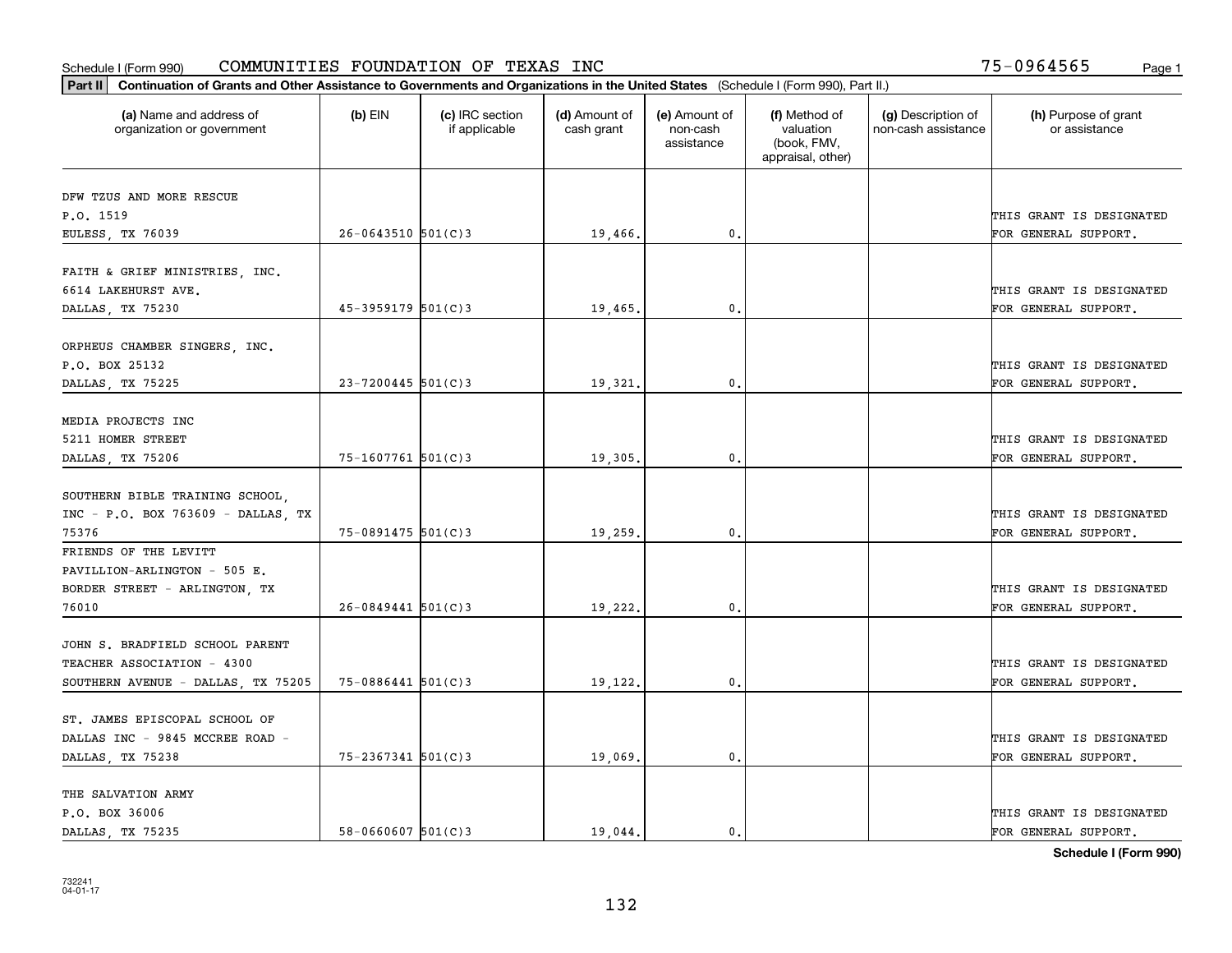| Part II   Continuation of Grants and Other Assistance to Governments and Organizations in the United States (Schedule I (Form 990), Part II.) |                          |                                  |                             |                                         |                                                                |                                           |                                       |
|-----------------------------------------------------------------------------------------------------------------------------------------------|--------------------------|----------------------------------|-----------------------------|-----------------------------------------|----------------------------------------------------------------|-------------------------------------------|---------------------------------------|
| (a) Name and address of<br>organization or government                                                                                         | $(b)$ EIN                | (c) IRC section<br>if applicable | (d) Amount of<br>cash grant | (e) Amount of<br>non-cash<br>assistance | (f) Method of<br>valuation<br>(book, FMV,<br>appraisal, other) | (g) Description of<br>non-cash assistance | (h) Purpose of grant<br>or assistance |
|                                                                                                                                               |                          |                                  |                             |                                         |                                                                |                                           |                                       |
| BRUCE WOOD DANCE CO., INC.<br>3630 HARRY HINES BLVD., BOX 36                                                                                  |                          |                                  |                             |                                         |                                                                |                                           | THIS GRANT IS DESIGNATED              |
| DALLAS, TX 75219                                                                                                                              | 74-2780534 501(C)3       |                                  | 19,023.                     | $\mathbf{0}$ .                          |                                                                |                                           | FOR GENERAL SUPPORT.                  |
|                                                                                                                                               |                          |                                  |                             |                                         |                                                                |                                           |                                       |
| SRI LANKA OUTREACH                                                                                                                            |                          |                                  |                             |                                         |                                                                |                                           |                                       |
| 209 MAGIC LANE                                                                                                                                |                          |                                  |                             |                                         |                                                                |                                           | THIS GRANT IS DESIGNATED              |
| SUNNYVALE, TX 75182                                                                                                                           | $33 - 1009471$ 501(C)3   |                                  | 19,000                      | 0.                                      |                                                                |                                           | FOR GENERAL SUPPORT.                  |
|                                                                                                                                               |                          |                                  |                             |                                         |                                                                |                                           |                                       |
| ANIMAL INVESTIGATION & RESCUE                                                                                                                 |                          |                                  |                             |                                         |                                                                |                                           |                                       |
| 3812 DEL RIO DRIVE                                                                                                                            |                          |                                  |                             |                                         |                                                                |                                           | THIS GRANT IS DESIGNATED              |
| FORT WORTH, TX 76133                                                                                                                          | $47 - 4394007$ 501(C)3   |                                  | 18,956.                     | $\mathbf{0}$ .                          |                                                                |                                           | FOR GENERAL SUPPORT.                  |
| CARROLL INDEPENDENT SCHOOL                                                                                                                    |                          |                                  |                             |                                         |                                                                |                                           |                                       |
| DISTRICT BAND BOOSTERS - 800 N.                                                                                                               |                          |                                  |                             |                                         |                                                                |                                           |                                       |
| WHITE CHAPEL BOULEVARD -                                                                                                                      |                          |                                  |                             |                                         |                                                                |                                           | THIS GRANT IS DESIGNATED              |
| SOUTHLAKE, TX 76092                                                                                                                           | $75 - 2614466$ 501(C)3   |                                  | 18,951                      | 0.                                      |                                                                |                                           | FOR GENERAL SUPPORT.                  |
|                                                                                                                                               |                          |                                  |                             |                                         |                                                                |                                           |                                       |
| REFUGE FOR WOMEN                                                                                                                              |                          |                                  |                             |                                         |                                                                |                                           |                                       |
| 1980 E. UNIVERSITY DRIVE                                                                                                                      |                          |                                  |                             |                                         |                                                                |                                           | THIS GRANT IS DESIGNATED              |
| DENTON, TX 76209                                                                                                                              | $26 - 4388243$ 501(C)3   |                                  | 18,886.                     | 0.                                      |                                                                |                                           | FOR GENERAL SUPPORT.                  |
|                                                                                                                                               |                          |                                  |                             |                                         |                                                                |                                           |                                       |
| A WISH WITH WINGS, INC.                                                                                                                       |                          |                                  |                             |                                         |                                                                |                                           |                                       |
| 3751 W FREEWAY                                                                                                                                |                          |                                  |                             |                                         |                                                                |                                           | THIS GRANT IS DESIGNATED              |
| FORT WORTH, TX 76107                                                                                                                          | $75 - 1890339$ $501(C)3$ |                                  | 18,857                      | 0.                                      |                                                                |                                           | FOR GENERAL SUPPORT.                  |
|                                                                                                                                               |                          |                                  |                             |                                         |                                                                |                                           |                                       |
| LOVE PIT                                                                                                                                      |                          |                                  |                             |                                         |                                                                |                                           |                                       |
| P.O. BOX 38115                                                                                                                                |                          |                                  |                             |                                         |                                                                |                                           | THIS GRANT IS DESIGNATED              |
| DALLAS, TX 75238                                                                                                                              | $47 - 5439776$ 501(C)3   |                                  | 18,853.                     | $\mathbf{0}$ .                          |                                                                |                                           | FOR GENERAL SUPPORT.                  |
|                                                                                                                                               |                          |                                  |                             |                                         |                                                                |                                           |                                       |
| DALLAS LEADERSHIP FOUNDATION                                                                                                                  |                          |                                  |                             |                                         |                                                                |                                           |                                       |
| 3101 GREENWOOD STREET                                                                                                                         |                          |                                  |                             |                                         |                                                                |                                           | THIS GRANT IS DESIGNATED              |
| DALLAS, TX 75204                                                                                                                              | 75-2583815 501(C)3       |                                  | 18,787.                     | 0.                                      |                                                                |                                           | FOR GENERAL SUPPORT.                  |
| PREGNANCY RESOURCE CENTER                                                                                                                     |                          |                                  |                             |                                         |                                                                |                                           |                                       |
| 1010 RIDGE ROAD                                                                                                                               |                          |                                  |                             |                                         |                                                                |                                           | THIS GRANT IS DESIGNATED              |
| ROCKWALL, TX 75087                                                                                                                            | 75-2839577 501(C)3       |                                  | 18,654.                     | 0.                                      |                                                                |                                           | FOR GENERAL SUPPORT.                  |
|                                                                                                                                               |                          |                                  |                             |                                         |                                                                |                                           |                                       |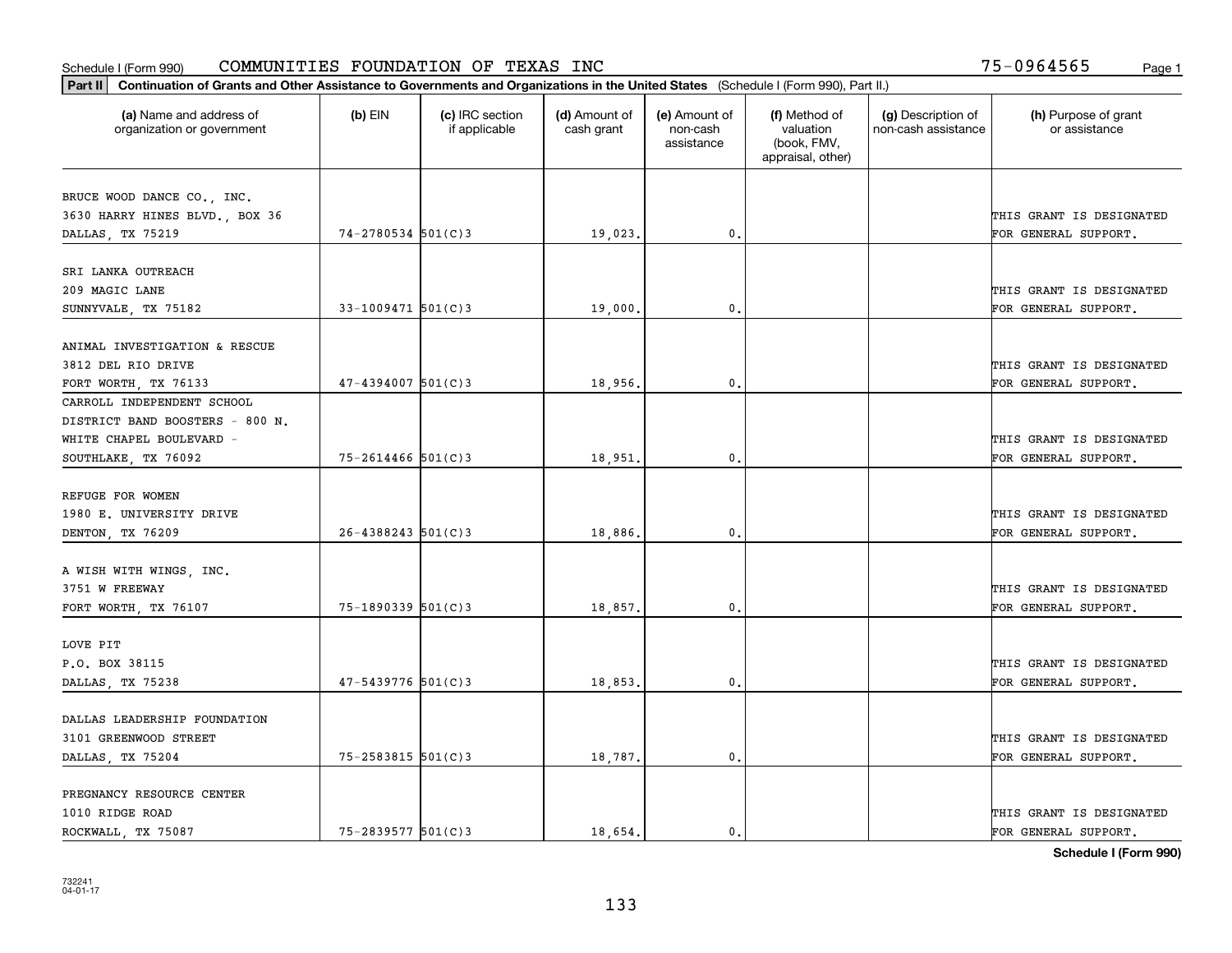| Part II   Continuation of Grants and Other Assistance to Governments and Organizations in the United States (Schedule I (Form 990), Part II.) |                          |                                  |                             |                                         |                                                                |                                           |                                       |
|-----------------------------------------------------------------------------------------------------------------------------------------------|--------------------------|----------------------------------|-----------------------------|-----------------------------------------|----------------------------------------------------------------|-------------------------------------------|---------------------------------------|
| (a) Name and address of<br>organization or government                                                                                         | $(b)$ EIN                | (c) IRC section<br>if applicable | (d) Amount of<br>cash grant | (e) Amount of<br>non-cash<br>assistance | (f) Method of<br>valuation<br>(book, FMV,<br>appraisal, other) | (g) Description of<br>non-cash assistance | (h) Purpose of grant<br>or assistance |
|                                                                                                                                               |                          |                                  |                             |                                         |                                                                |                                           |                                       |
| DALLAS HEBREW FREE LOAN<br>ASSOCIATION - P.O. BOX 671235 -                                                                                    |                          |                                  |                             |                                         |                                                                |                                           | THIS GRANT IS DESIGNATED              |
| DALLAS, TX 75367-1235                                                                                                                         | $51 - 0148138$ $501(C)3$ |                                  | 18,649.                     | $\mathfrak o$ .                         |                                                                |                                           | FOR GENERAL SUPPORT.                  |
|                                                                                                                                               |                          |                                  |                             |                                         |                                                                |                                           |                                       |
| DALLAS TENNIS ASSOCIATION                                                                                                                     |                          |                                  |                             |                                         |                                                                |                                           |                                       |
| 14679 MIDWAY ROAD, SUITE 104                                                                                                                  |                          |                                  |                             |                                         |                                                                |                                           | THIS GRANT IS DESIGNATED              |
| ADDISON, TX 75001-3158                                                                                                                        | $75 - 6020581$ 501(C)3   |                                  | 18,580                      | $^{\circ}$ .                            |                                                                |                                           | FOR GENERAL SUPPORT.                  |
|                                                                                                                                               |                          |                                  |                             |                                         |                                                                |                                           |                                       |
| FAIRHILL SCHOOL                                                                                                                               |                          |                                  |                             |                                         |                                                                |                                           |                                       |
| 16150 PRESTON ROAD                                                                                                                            |                          |                                  |                             |                                         |                                                                |                                           | THIS GRANT IS DESIGNATED              |
| DALLAS, TX 75248                                                                                                                              | $75 - 1406064$ 501(C)3   |                                  | 18,561.                     | $\mathbf{0}$ .                          |                                                                |                                           | FOR GENERAL SUPPORT.                  |
|                                                                                                                                               |                          |                                  |                             |                                         |                                                                |                                           |                                       |
| ROGERS WILDLIFE REHABILITATION,                                                                                                               |                          |                                  |                             |                                         |                                                                |                                           |                                       |
| INC. - 1430 E. CLEVELAND ROAD -                                                                                                               |                          |                                  |                             |                                         |                                                                |                                           | THIS GRANT IS DESIGNATED              |
| HUTCHINS, TX 75141                                                                                                                            | $01 - 0571276$ 501(C)3   |                                  | 18,481.                     | 0.                                      |                                                                |                                           | FOR GENERAL SUPPORT.                  |
|                                                                                                                                               |                          |                                  |                             |                                         |                                                                |                                           |                                       |
| SOCIETY FOR COMPANION ANIMALS                                                                                                                 |                          |                                  |                             |                                         |                                                                |                                           |                                       |
| 619 WOOLSEY DRIVE                                                                                                                             |                          |                                  |                             |                                         |                                                                |                                           | THIS GRANT IS DESIGNATED              |
| DALLAS, TX 75224                                                                                                                              | 75-3155407 501(C)3       |                                  | 18,463.                     | $\mathbf{0}$ .                          |                                                                |                                           | FOR GENERAL SUPPORT.                  |
|                                                                                                                                               |                          |                                  |                             |                                         |                                                                |                                           |                                       |
| CENTER FOR CHURCH RENEWAL                                                                                                                     |                          |                                  |                             |                                         |                                                                |                                           |                                       |
| 241 LEGACY DRIVE                                                                                                                              |                          |                                  |                             |                                         |                                                                |                                           | THIS GRANT IS DESIGNATED              |
| PLANO, TX 75023                                                                                                                               | $75 - 1688685$ 501(C)3   |                                  | 18,403,                     | $\mathfrak{o}$ .                        |                                                                |                                           | FOR GENERAL SUPPORT.                  |
|                                                                                                                                               |                          |                                  |                             |                                         |                                                                |                                           |                                       |
| YOUTH BELIEVING IN CHANGE, INC.                                                                                                               |                          |                                  |                             |                                         |                                                                |                                           |                                       |
| 8574 STULTS ROAD                                                                                                                              |                          |                                  |                             |                                         |                                                                |                                           | THIS GRANT IS DESIGNATED              |
| DALLAS, TX 75243                                                                                                                              | 75-2714750 501(C)3       |                                  | 18,300.                     | $\mathfrak o$ .                         |                                                                |                                           | FOR GENERAL SUPPORT.                  |
|                                                                                                                                               |                          |                                  |                             |                                         |                                                                |                                           |                                       |
| PORT ARANSAS INDEPENDENT SCHOOL                                                                                                               |                          |                                  |                             |                                         |                                                                |                                           |                                       |
| DISTRICT - 100 STATION STREET -                                                                                                               |                          |                                  |                             |                                         |                                                                |                                           | THIS GRANT IS DESIGNATED              |
| PORT ARANSAS, TX 78373                                                                                                                        | $74 - 6001880$ 501(C)3   |                                  | 18,290.                     | 0.                                      |                                                                |                                           | FOR GENERAL SUPPORT.                  |
|                                                                                                                                               |                          |                                  |                             |                                         |                                                                |                                           |                                       |
| LAUNCHABILITY                                                                                                                                 |                          |                                  |                             |                                         |                                                                |                                           |                                       |
| 801 E. PLANO PARKWAY, #125                                                                                                                    |                          |                                  |                             |                                         |                                                                |                                           | THIS GRANT IS DESIGNATED              |
| PLANO, TX 75074                                                                                                                               | $75 - 1189353$ $501(C)3$ |                                  | 18,264.                     | $\mathbf{0}$ .                          |                                                                |                                           | FOR GENERAL SUPPORT.                  |
|                                                                                                                                               |                          |                                  |                             |                                         |                                                                |                                           |                                       |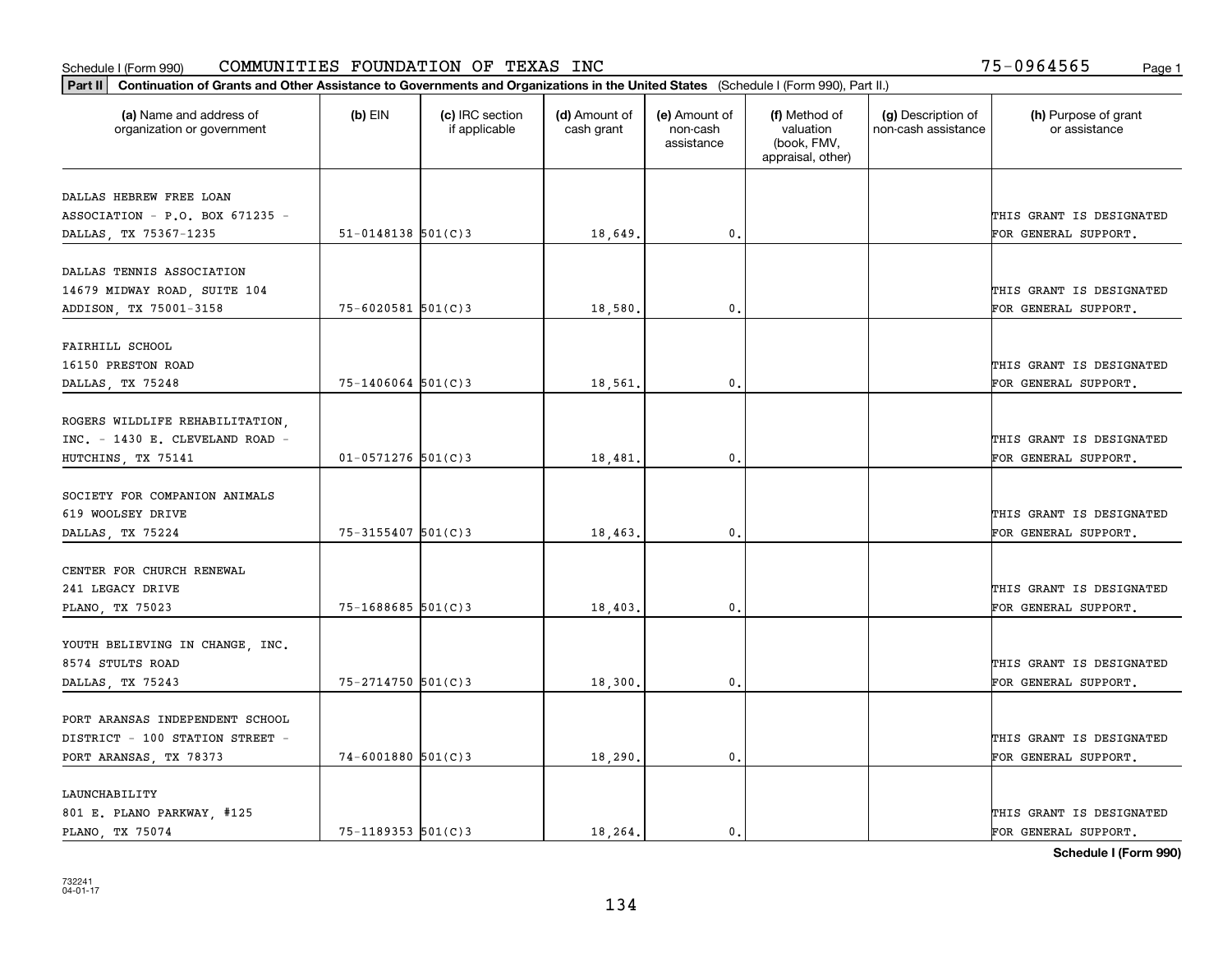| (a) Name and address of<br>organization or government        | $(b)$ EIN               | (c) IRC section<br>if applicable | (d) Amount of<br>cash grant | (e) Amount of<br>non-cash<br>assistance | (f) Method of<br>valuation<br>(book, FMV,<br>appraisal, other) | (g) Description of<br>non-cash assistance | (h) Purpose of grant<br>or assistance |
|--------------------------------------------------------------|-------------------------|----------------------------------|-----------------------------|-----------------------------------------|----------------------------------------------------------------|-------------------------------------------|---------------------------------------|
|                                                              |                         |                                  |                             |                                         |                                                                |                                           |                                       |
| HOLY FAMILY CATHOLIC SCHOOL                                  |                         |                                  |                             |                                         |                                                                |                                           |                                       |
| 6146 PERSHING AVENUE                                         |                         |                                  |                             |                                         |                                                                |                                           | THIS GRANT IS DESIGNATED              |
| FORT WORTH, TX 76107                                         | 75-1910643 501(C)3      |                                  | 18,231.                     | $\mathbf{0}$ .                          |                                                                |                                           | FOR GENERAL SUPPORT.                  |
| TEMPLE EMANU-EL                                              |                         |                                  |                             |                                         |                                                                |                                           |                                       |
| 8500 HILLCREST ROAD                                          |                         |                                  |                             |                                         |                                                                |                                           | THIS GRANT IS DESIGNATED              |
| DALLAS, TX 75225                                             | $75 - 0808773$ 501(C) 3 |                                  | 18,224                      | $\mathbf{0}$                            |                                                                |                                           | FOR GENERAL SUPPORT.                  |
| BRAVO! COLORADO AT VAIL-BEAVER                               |                         |                                  |                             |                                         |                                                                |                                           |                                       |
|                                                              |                         |                                  |                             |                                         |                                                                |                                           | THIS GRANT IS DESIGNATED              |
| CREEK - 2271 N. FRONTAGE ROAD W,<br>SUITE C - VAIL, CO 81657 | 84-1074065 $501(C)3$    |                                  | 18,196.                     | $\mathbf{0}$ .                          |                                                                |                                           | FOR GENERAL SUPPORT.                  |
|                                                              |                         |                                  |                             |                                         |                                                                |                                           |                                       |
| RANCH HANDS RESCUE                                           |                         |                                  |                             |                                         |                                                                |                                           |                                       |
| 9947 FORT WORTH DRIVE                                        |                         |                                  |                             |                                         |                                                                |                                           | THIS GRANT IS DESIGNATED              |
| DENTON, TX 76226                                             | $26 - 4610450$ 501(C)3  |                                  | 18,147                      | $\mathbf{0}$                            |                                                                |                                           | FOR GENERAL SUPPORT.                  |
|                                                              |                         |                                  |                             |                                         |                                                                |                                           |                                       |
| CHETNA                                                       |                         |                                  |                             |                                         |                                                                |                                           |                                       |
| P.O. BOX 832802                                              |                         |                                  |                             |                                         |                                                                |                                           | THIS GRANT IS DESIGNATED              |
| RICHARDSON, TX 75083                                         | $20 - 2359084$ 501(C)3  |                                  | 18,077.                     | 0.                                      |                                                                |                                           | FOR GENERAL SUPPORT.                  |
| CHILDREN'S CHORUS OF GREATER                                 |                         |                                  |                             |                                         |                                                                |                                           |                                       |
| DALLAS - 325 NORTH ST. PAUL                                  |                         |                                  |                             |                                         |                                                                |                                           |                                       |
| STREET, SUITE 2020 - DALLAS, TX                              |                         |                                  |                             |                                         |                                                                |                                           | THIS GRANT IS DESIGNATED              |
| 75201                                                        | 75-2705431 501(C)3      |                                  | 18,015                      | $\mathbf{0}$                            |                                                                |                                           | FOR GENERAL SUPPORT.                  |
| GALVESTON INDEPENDENT SCHOOL                                 |                         |                                  |                             |                                         |                                                                |                                           |                                       |
| DISTRICT - 3904 AVENUE T -                                   |                         |                                  |                             |                                         |                                                                |                                           | THIS GRANT IS DESIGNATED              |
| GALVESTON, TX 77550                                          | $74 - 6000921$ 501(C)3  |                                  | 18,000                      | $\mathbf{0}$ .                          |                                                                |                                           | FOR GENERAL SUPPORT.                  |
|                                                              |                         |                                  |                             |                                         |                                                                |                                           |                                       |
| NATIONS TRAINING INSTITUTE INC                               |                         |                                  |                             |                                         |                                                                |                                           |                                       |
| 5321 VALLEYDALE DRIVE                                        |                         |                                  |                             |                                         |                                                                |                                           | THIS GRANT IS DESIGNATED              |
| FLOWER MOUND, TX 75028                                       | $94 - 3418389$ 501(C)3  |                                  | 18,000                      | $\mathbf{0}$                            |                                                                |                                           | FOR GENERAL SUPPORT.                  |
|                                                              |                         |                                  |                             |                                         |                                                                |                                           |                                       |
| TEXAS RANGERS BASEBALL FOUNDATION                            |                         |                                  |                             |                                         |                                                                |                                           |                                       |
| 1000 BALLPARK WAY, SUITE 400                                 |                         |                                  |                             |                                         |                                                                |                                           | THIS GRANT IS DESIGNATED              |
| ARLINGTON, TX 76011                                          | 75-2404714 501(C)3      |                                  | 17,992.                     | 0.                                      |                                                                |                                           | FOR GENERAL SUPPORT.                  |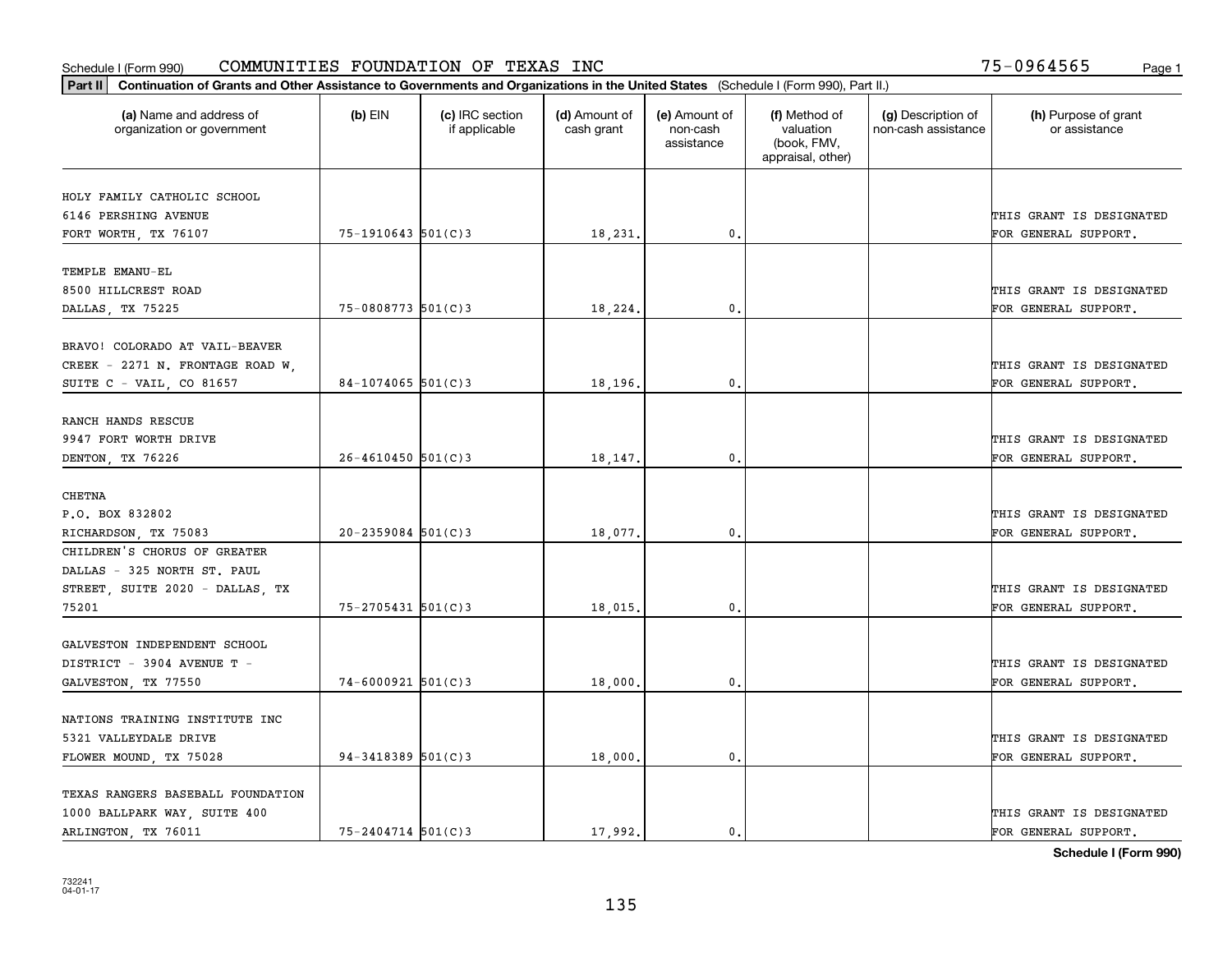|                                                       |                          |                                  |                             |                                         |                                                                | Part II   Continuation of Grants and Other Assistance to Governments and Organizations in the United States (Schedule I (Form 990), Part II.) |                                       |  |  |  |  |  |  |  |  |  |
|-------------------------------------------------------|--------------------------|----------------------------------|-----------------------------|-----------------------------------------|----------------------------------------------------------------|-----------------------------------------------------------------------------------------------------------------------------------------------|---------------------------------------|--|--|--|--|--|--|--|--|--|
| (a) Name and address of<br>organization or government | $(b)$ EIN                | (c) IRC section<br>if applicable | (d) Amount of<br>cash grant | (e) Amount of<br>non-cash<br>assistance | (f) Method of<br>valuation<br>(book, FMV,<br>appraisal, other) | (g) Description of<br>non-cash assistance                                                                                                     | (h) Purpose of grant<br>or assistance |  |  |  |  |  |  |  |  |  |
| PAUL QUINN COLLEGE                                    |                          |                                  |                             |                                         |                                                                |                                                                                                                                               |                                       |  |  |  |  |  |  |  |  |  |
| 3837 SIMPSON STUART ROAD                              |                          |                                  |                             |                                         |                                                                |                                                                                                                                               | THIS GRANT IS DESIGNATED              |  |  |  |  |  |  |  |  |  |
| DALLAS, TX 75241                                      | $74 - 1238438$ 501(C)3   |                                  | 17,939.                     | 0.                                      |                                                                |                                                                                                                                               | FOR GENERAL SUPPORT.                  |  |  |  |  |  |  |  |  |  |
|                                                       |                          |                                  |                             |                                         |                                                                |                                                                                                                                               |                                       |  |  |  |  |  |  |  |  |  |
| CHRISTMAS IN ACTION, INC.                             |                          |                                  |                             |                                         |                                                                |                                                                                                                                               |                                       |  |  |  |  |  |  |  |  |  |
| P.O. BOX 3744                                         |                          |                                  |                             |                                         |                                                                |                                                                                                                                               | THIS GRANT IS DESIGNATED              |  |  |  |  |  |  |  |  |  |
| MIDLAND, TX 79702                                     | $75 - 1731319$ $501(C)3$ |                                  | 17,928.                     | 0.                                      |                                                                |                                                                                                                                               | FOR GENERAL SUPPORT.                  |  |  |  |  |  |  |  |  |  |
|                                                       |                          |                                  |                             |                                         |                                                                |                                                                                                                                               |                                       |  |  |  |  |  |  |  |  |  |
| PARK ROW CHRISTIAN ACADEMY                            |                          |                                  |                             |                                         |                                                                |                                                                                                                                               |                                       |  |  |  |  |  |  |  |  |  |
| 915 WEST PARK ROW DRIVE                               |                          |                                  |                             |                                         |                                                                |                                                                                                                                               | THIS GRANT IS DESIGNATED              |  |  |  |  |  |  |  |  |  |
| ARLINGTON, TX 76013                                   | $75 - 1941400$ 501(C)3   |                                  | 17,880.                     | $\mathbf{0}$ .                          |                                                                |                                                                                                                                               | FOR GENERAL SUPPORT.                  |  |  |  |  |  |  |  |  |  |
| PREGNANCY HELP 4 U INC                                |                          |                                  |                             |                                         |                                                                |                                                                                                                                               |                                       |  |  |  |  |  |  |  |  |  |
| 425 KELLER PKWY                                       |                          |                                  |                             |                                         |                                                                |                                                                                                                                               | THIS GRANT IS DESIGNATED              |  |  |  |  |  |  |  |  |  |
| KELLER, TX 76248                                      | $45 - 2442701$ 501(C)3   |                                  | 17,811.                     | $\mathbf{0}$                            |                                                                |                                                                                                                                               | FOR GENERAL SUPPORT.                  |  |  |  |  |  |  |  |  |  |
| CATHOLIC CAMPUS MINISTRY AT                           |                          |                                  |                             |                                         |                                                                |                                                                                                                                               |                                       |  |  |  |  |  |  |  |  |  |
| SOUTHERN METHODIST UNIVERSITY -                       |                          |                                  |                             |                                         |                                                                |                                                                                                                                               |                                       |  |  |  |  |  |  |  |  |  |
| 3057 UNIVERSITY BOULEVARD -                           |                          |                                  |                             |                                         |                                                                |                                                                                                                                               | THIS GRANT IS DESIGNATED              |  |  |  |  |  |  |  |  |  |
| DALLAS, TX 75205-1944                                 | 75-2134702 501(C)3       |                                  | 17,791                      | $\mathbf{0}$                            |                                                                |                                                                                                                                               | FOR GENERAL SUPPORT.                  |  |  |  |  |  |  |  |  |  |
|                                                       |                          |                                  |                             |                                         |                                                                |                                                                                                                                               |                                       |  |  |  |  |  |  |  |  |  |
| METROPORT MEALS ON WHEELS, INC.                       |                          |                                  |                             |                                         |                                                                |                                                                                                                                               |                                       |  |  |  |  |  |  |  |  |  |
| P.O. BOX 204                                          |                          |                                  |                             |                                         |                                                                |                                                                                                                                               | THIS GRANT IS DESIGNATED              |  |  |  |  |  |  |  |  |  |
| ROANOKE, TX 76262-2040                                | $75 - 2298847$ 501(C)3   |                                  | 17,721.                     | 0.                                      |                                                                |                                                                                                                                               | FOR GENERAL SUPPORT.                  |  |  |  |  |  |  |  |  |  |
|                                                       |                          |                                  |                             |                                         |                                                                |                                                                                                                                               |                                       |  |  |  |  |  |  |  |  |  |
| HOLY TRINITY SEMINARY<br>3131 VINCE HAGAN DRIVE       |                          |                                  |                             |                                         |                                                                |                                                                                                                                               | THIS GRANT IS DESIGNATED              |  |  |  |  |  |  |  |  |  |
|                                                       | $75 - 6045735$ 501(C)3   |                                  |                             |                                         |                                                                |                                                                                                                                               |                                       |  |  |  |  |  |  |  |  |  |
| IRVING, TX 75062                                      |                          |                                  | 17,625.                     | $^{\rm 0}$ .                            |                                                                |                                                                                                                                               | FOR GENERAL SUPPORT.                  |  |  |  |  |  |  |  |  |  |
| SMILES CHARITY, INC.                                  |                          |                                  |                             |                                         |                                                                |                                                                                                                                               |                                       |  |  |  |  |  |  |  |  |  |
| 6595 VIRGINIA PARKWAY, #100                           |                          |                                  |                             |                                         |                                                                |                                                                                                                                               | THIS GRANT IS DESIGNATED              |  |  |  |  |  |  |  |  |  |
| MCKINNEY, TX 75071                                    | $27 - 1346553$ 501(C)3   |                                  | 17,604.                     | $\mathfrak{o}$ .                        |                                                                |                                                                                                                                               | FOR GENERAL SUPPORT.                  |  |  |  |  |  |  |  |  |  |
|                                                       |                          |                                  |                             |                                         |                                                                |                                                                                                                                               |                                       |  |  |  |  |  |  |  |  |  |
| AMON CARTER MUSEUM OF WESTERN ART                     |                          |                                  |                             |                                         |                                                                |                                                                                                                                               |                                       |  |  |  |  |  |  |  |  |  |
| 3501 CAMP BOWIE BLVD.                                 |                          |                                  |                             |                                         |                                                                |                                                                                                                                               | THIS GRANT IS DESIGNATED              |  |  |  |  |  |  |  |  |  |
| FORT WORTH, TX 76107                                  | 75-1077979 501(C)3       |                                  | 17.556.                     | $\mathbf{0}$ .                          |                                                                |                                                                                                                                               | FOR GENERAL SUPPORT.                  |  |  |  |  |  |  |  |  |  |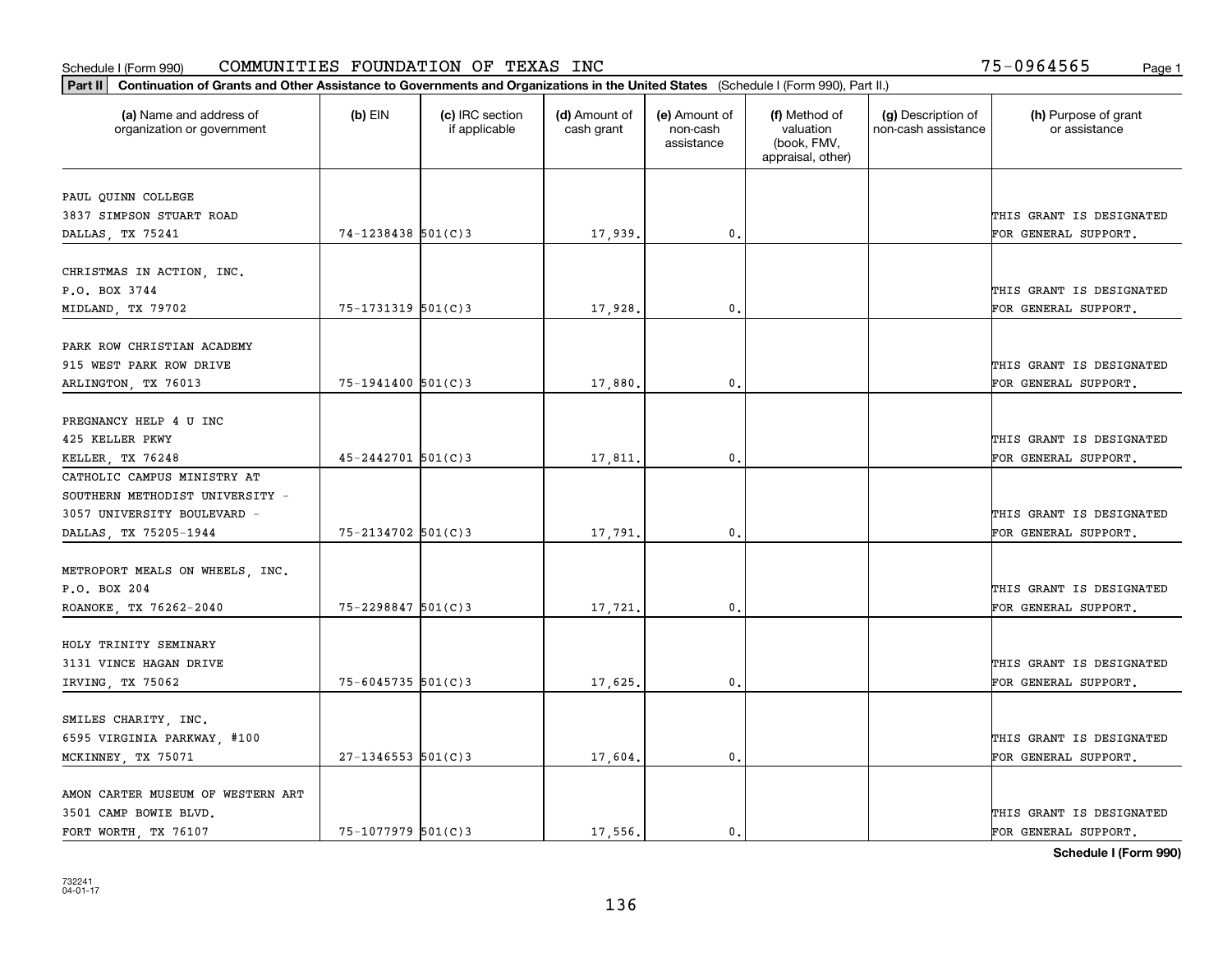| Part II   Continuation of Grants and Other Assistance to Governments and Organizations in the United States (Schedule I (Form 990), Part II.) |                          |                                  |                             |                                         |                                                                |                                           |                                       |
|-----------------------------------------------------------------------------------------------------------------------------------------------|--------------------------|----------------------------------|-----------------------------|-----------------------------------------|----------------------------------------------------------------|-------------------------------------------|---------------------------------------|
| (a) Name and address of<br>organization or government                                                                                         | $(b)$ EIN                | (c) IRC section<br>if applicable | (d) Amount of<br>cash grant | (e) Amount of<br>non-cash<br>assistance | (f) Method of<br>valuation<br>(book, FMV,<br>appraisal, other) | (g) Description of<br>non-cash assistance | (h) Purpose of grant<br>or assistance |
|                                                                                                                                               |                          |                                  |                             |                                         |                                                                |                                           |                                       |
| WOMEN'S CENTER OF TARRANT COUNTY,<br>INC. - 1723 HEMPHILL STREET - FORT                                                                       |                          |                                  |                             |                                         |                                                                |                                           | THIS GRANT IS DESIGNATED              |
| WORTH, TX 76110                                                                                                                               | 75-1501868 501(C)3       |                                  | 17,515.                     | 0.                                      |                                                                |                                           | FOR GENERAL SUPPORT.                  |
|                                                                                                                                               |                          |                                  |                             |                                         |                                                                |                                           |                                       |
| EDDIE CONNOR CASE MUSEUM, INC.                                                                                                                |                          |                                  |                             |                                         |                                                                |                                           |                                       |
| P.O. BOX 519                                                                                                                                  |                          |                                  |                             |                                         |                                                                |                                           | THIS GRANT IS DESIGNATED              |
| DAINGERFIELD, TX 75638                                                                                                                        | $75 - 2746963$ 501(C)3   |                                  | 17,500                      | 0.                                      |                                                                |                                           | FOR GENERAL SUPPORT.                  |
|                                                                                                                                               |                          |                                  |                             |                                         |                                                                |                                           |                                       |
| GREATER SAN DIEGO CITY TENNIS                                                                                                                 |                          |                                  |                             |                                         |                                                                |                                           |                                       |
| COUNCIL - 2221 MORLEY FIELD DRIVE                                                                                                             |                          |                                  |                             |                                         |                                                                |                                           | THIS GRANT IS DESIGNATED              |
| - SAN DIEGO, CA 92104                                                                                                                         | $33 - 0823474$ 501(C)3   |                                  | 17,500.                     | $\mathbf{0}$ .                          |                                                                |                                           | FOR GENERAL SUPPORT.                  |
|                                                                                                                                               |                          |                                  |                             |                                         |                                                                |                                           |                                       |
| SOLOMON R. GUGGENHEIM FOUNDATION                                                                                                              |                          |                                  |                             |                                         |                                                                |                                           |                                       |
| 1071 5TH AVENUE                                                                                                                               |                          |                                  |                             |                                         |                                                                |                                           | THIS GRANT IS DESIGNATED              |
| NEW YORK, NY 10128                                                                                                                            | $13 - 5562233$ $501(C)3$ |                                  | 17,500                      | 0.                                      |                                                                |                                           | FOR GENERAL SUPPORT.                  |
|                                                                                                                                               |                          |                                  |                             |                                         |                                                                |                                           |                                       |
| IRVING CARES, INC.                                                                                                                            |                          |                                  |                             |                                         |                                                                |                                           |                                       |
| 440 S NURSERY ROAD, SUITE 101                                                                                                                 |                          |                                  |                             |                                         |                                                                |                                           | THIS GRANT IS DESIGNATED              |
| IRVING TX 75017-3158                                                                                                                          | 75-1436937 501(C)3       |                                  | 17,439                      | 0.                                      |                                                                |                                           | FOR GENERAL SUPPORT.                  |
|                                                                                                                                               |                          |                                  |                             |                                         |                                                                |                                           |                                       |
| DFW HUMANE SOCIETY OF IRVING, INC.                                                                                                            |                          |                                  |                             |                                         |                                                                |                                           |                                       |
| 4140 VALLEY VIEW LANE                                                                                                                         |                          |                                  |                             |                                         |                                                                |                                           | THIS GRANT IS DESIGNATED              |
| IRVING, TX 75038                                                                                                                              | $75 - 1433154$ 501(C)3   |                                  | 17,336.                     | 0.                                      |                                                                |                                           | FOR GENERAL SUPPORT.                  |
| TRAVIS ACADEMY OF FINE ARTS                                                                                                                   |                          |                                  |                             |                                         |                                                                |                                           |                                       |
| 800 WEST BERRY                                                                                                                                |                          |                                  |                             |                                         |                                                                |                                           | THIS GRANT IS DESIGNATED              |
|                                                                                                                                               | $45 - 5446357$ 501(C)3   |                                  |                             | $\mathbf{0}$ .                          |                                                                |                                           | FOR GENERAL SUPPORT.                  |
| FORT WORTH, TX 76110                                                                                                                          |                          |                                  | 17,204.                     |                                         |                                                                |                                           |                                       |
| NONPAREIL INSTITUTE                                                                                                                           |                          |                                  |                             |                                         |                                                                |                                           |                                       |
| 5240 TENNYSON PARKWAY, SUITE 105                                                                                                              |                          |                                  |                             |                                         |                                                                |                                           | THIS GRANT IS DESIGNATED              |
| PLANO, TX 75024                                                                                                                               | $26 - 3351005$ 501(C)3   |                                  | 17,096.                     | 0.                                      |                                                                |                                           | FOR GENERAL SUPPORT.                  |
|                                                                                                                                               |                          |                                  |                             |                                         |                                                                |                                           |                                       |
| CHAMBERLAIN BALLET                                                                                                                            |                          |                                  |                             |                                         |                                                                |                                           |                                       |
| 3003 W. 15TH STREET                                                                                                                           |                          |                                  |                             |                                         |                                                                |                                           | THIS GRANT IS DESIGNATED              |
| PLANO, TX 75075-7633                                                                                                                          | $75 - 1973750$ 501(C)3   |                                  | 17,082.                     | 0.                                      |                                                                |                                           | FOR GENERAL SUPPORT.                  |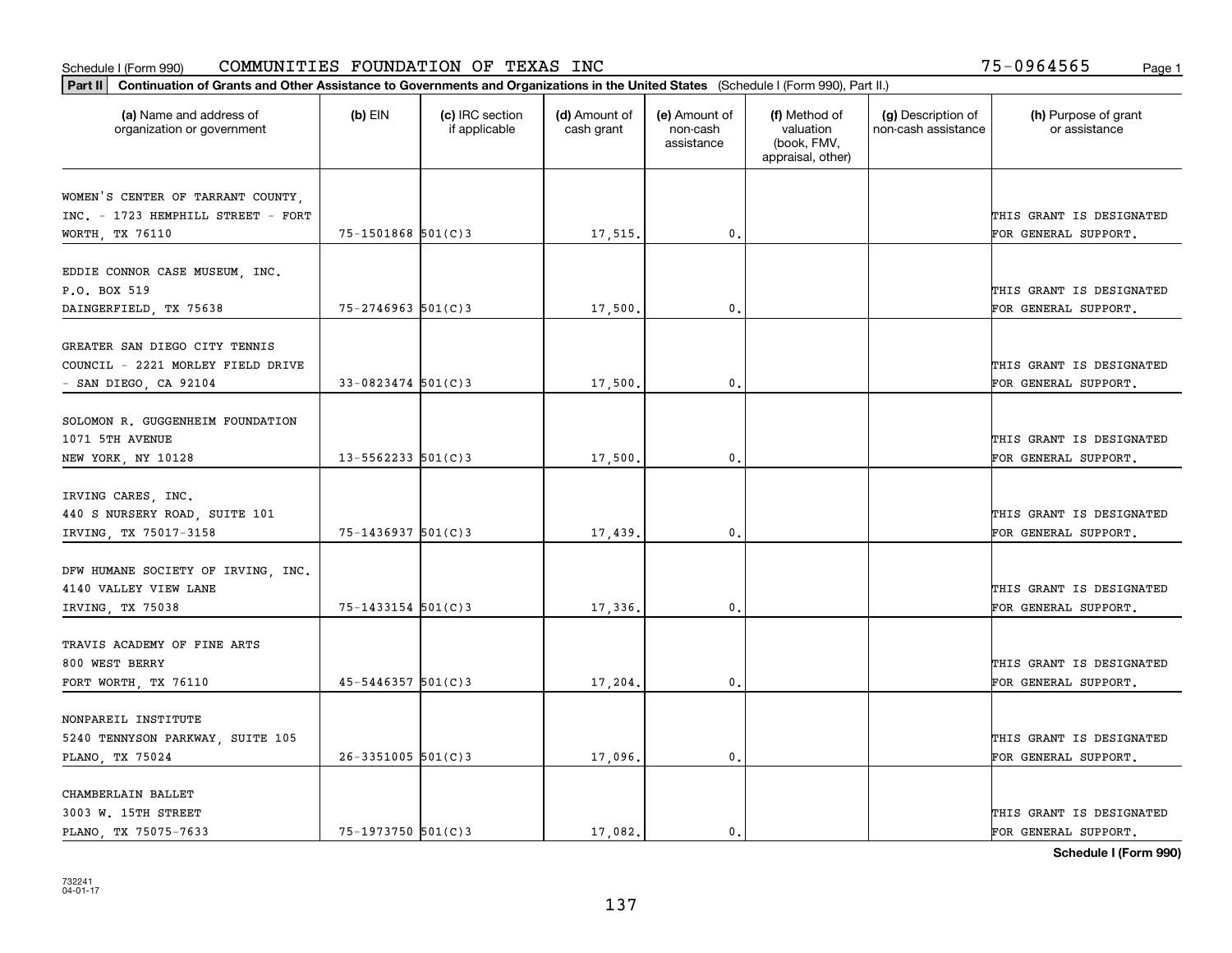| Part II   Continuation of Grants and Other Assistance to Governments and Organizations in the United States (Schedule I (Form 990), Part II.) |                        |                                  |                             |                                         |                                                                |                                           |                                       |
|-----------------------------------------------------------------------------------------------------------------------------------------------|------------------------|----------------------------------|-----------------------------|-----------------------------------------|----------------------------------------------------------------|-------------------------------------------|---------------------------------------|
| (a) Name and address of<br>organization or government                                                                                         | $(b)$ EIN              | (c) IRC section<br>if applicable | (d) Amount of<br>cash grant | (e) Amount of<br>non-cash<br>assistance | (f) Method of<br>valuation<br>(book, FMV,<br>appraisal, other) | (g) Description of<br>non-cash assistance | (h) Purpose of grant<br>or assistance |
| PRIDEROCK WILDLIFE REFUGE                                                                                                                     |                        |                                  |                             |                                         |                                                                |                                           |                                       |
| 17194 CR 329                                                                                                                                  |                        |                                  |                             |                                         |                                                                |                                           | THIS GRANT IS DESIGNATED              |
| TERRELL, TX 75161                                                                                                                             | 75-2792911 501(C)3     |                                  | 17,032.                     | 0.                                      |                                                                |                                           | FOR GENERAL SUPPORT.                  |
|                                                                                                                                               |                        |                                  |                             |                                         |                                                                |                                           |                                       |
| PARK CITIES BAPTIST CHURCH                                                                                                                    |                        |                                  |                             |                                         |                                                                |                                           |                                       |
| 3933 NORTHWEST PARKWAY                                                                                                                        |                        |                                  |                             |                                         |                                                                |                                           | THIS GRANT IS DESIGNATED              |
| DALLAS, TX 75225                                                                                                                              | $75 - 0897960$ 501(C)3 |                                  | 17,000                      | 0.                                      |                                                                |                                           | FOR GENERAL SUPPORT.                  |
|                                                                                                                                               |                        |                                  |                             |                                         |                                                                |                                           |                                       |
| CHILD EVANGELISM FELLOWSHIP, INC.                                                                                                             |                        |                                  |                             |                                         |                                                                |                                           |                                       |
| 2001 WEST PLANO PARKWAY SUITE 3454                                                                                                            |                        |                                  |                             |                                         |                                                                |                                           | THIS GRANT IS DESIGNATED              |
| PLANO, TX 75075                                                                                                                               | $75 - 1482870$ 501(C)3 |                                  | 16,977.                     | $\mathbf{0}$ .                          |                                                                |                                           | FOR GENERAL SUPPORT.                  |
|                                                                                                                                               |                        |                                  |                             |                                         |                                                                |                                           |                                       |
| VETERANS CENTER OF NORTH TEXAS,                                                                                                               |                        |                                  |                             |                                         |                                                                |                                           | THIS GRANT IS DESIGNATED              |
| INC. - 900 E. PARK BOULEVARD,<br>SUITE 155 - PLANO, TX 75074                                                                                  | $47 - 1465856$ 501(C)3 |                                  | 16,953.                     | $\mathbf{0}$ .                          |                                                                |                                           | FOR GENERAL SUPPORT.                  |
|                                                                                                                                               |                        |                                  |                             |                                         |                                                                |                                           |                                       |
| CHRISTIAN LIFE PREPARATORY SCHOOL                                                                                                             |                        |                                  |                             |                                         |                                                                |                                           |                                       |
| 5253 ALTAMESA BOULEVARD                                                                                                                       |                        |                                  |                             |                                         |                                                                |                                           | THIS GRANT IS DESIGNATED              |
| FORT WORTH, TX 76123                                                                                                                          | $46 - 2765382$ 501(C)3 |                                  | 16,947.                     | $\mathbf{0}$                            |                                                                |                                           | FOR GENERAL SUPPORT.                  |
| NATIONAL COUNCIL OF JEWISH WOMEN,                                                                                                             |                        |                                  |                             |                                         |                                                                |                                           |                                       |
| INC. - GREATER DALLAS SECTION 6025                                                                                                            |                        |                                  |                             |                                         |                                                                |                                           |                                       |
| ROYAL LANE, SUITE 219-9 - DALLAS,                                                                                                             |                        |                                  |                             |                                         |                                                                |                                           | THIS GRANT IS DESIGNATED              |
| TX 75230                                                                                                                                      | $75 - 0800635$ 501(C)3 |                                  | 16,916.                     | $\mathbf{0}$                            |                                                                |                                           | FOR GENERAL SUPPORT.                  |
|                                                                                                                                               |                        |                                  |                             |                                         |                                                                |                                           |                                       |
| FRIENDS OF BARACK OBAMA MALE                                                                                                                  |                        |                                  |                             |                                         |                                                                |                                           |                                       |
| LEADERSHIP ACADEMY - 4730 SOUTH                                                                                                               |                        |                                  |                             |                                         |                                                                |                                           | THIS GRANT IS DESIGNATED              |
| LANCASTER ROAD - DALLAS, TX 75216                                                                                                             | $45 - 4884806$ 501(C)3 |                                  | 16,916.                     | $^{\rm 0}$ .                            |                                                                |                                           | FOR GENERAL SUPPORT.                  |
|                                                                                                                                               |                        |                                  |                             |                                         |                                                                |                                           |                                       |
| DALLAS HEARING FOUNDATION                                                                                                                     |                        |                                  |                             |                                         |                                                                |                                           |                                       |
| 7777 FOREST LANE, C-A94 PMB 143                                                                                                               |                        |                                  |                             |                                         |                                                                |                                           | THIS GRANT IS DESIGNATED              |
| DALLAS, TX 75230                                                                                                                              | $75 - 2695561$ 501(C)3 |                                  | 16,894.                     | $^{\circ}$ .                            |                                                                |                                           | FOR GENERAL SUPPORT.                  |
|                                                                                                                                               |                        |                                  |                             |                                         |                                                                |                                           |                                       |
| TRINITY PARK CONSERVANCY<br>1444 OAK LAWN AVE #200                                                                                            |                        |                                  |                             |                                         |                                                                |                                           | THIS GRANT IS DESIGNATED              |
| DALLAS, TX 75207                                                                                                                              | $20 - 2948236$ 501(C)3 |                                  | 16.831.                     | $\mathbf{0}$ .                          |                                                                |                                           | FOR GENERAL SUPPORT.                  |
|                                                                                                                                               |                        |                                  |                             |                                         |                                                                |                                           |                                       |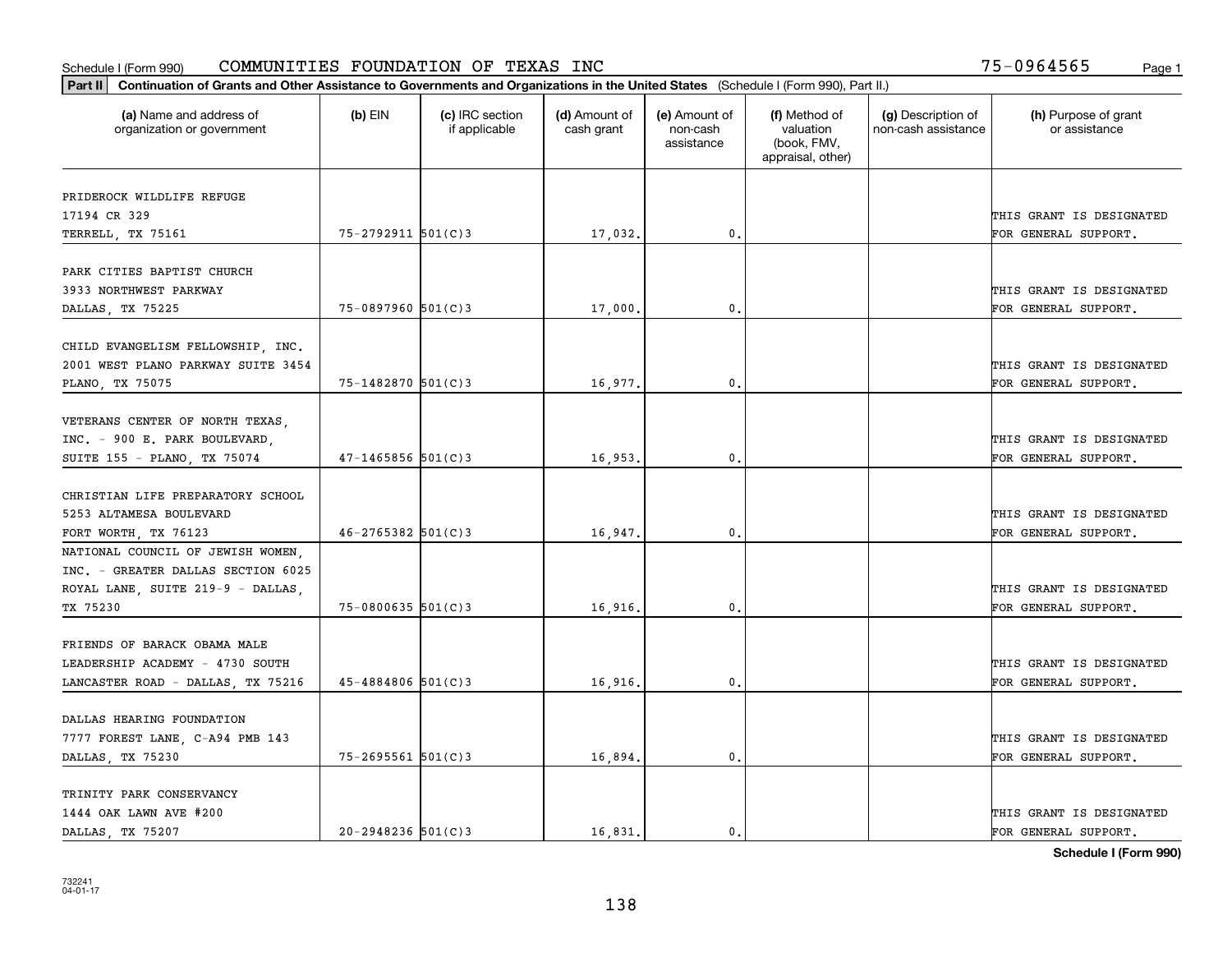| Part II   Continuation of Grants and Other Assistance to Governments and Organizations in the United States (Schedule I (Form 990), Part II.) |                          |                                  |                             |                                         |                                                                |                                           |                                       |
|-----------------------------------------------------------------------------------------------------------------------------------------------|--------------------------|----------------------------------|-----------------------------|-----------------------------------------|----------------------------------------------------------------|-------------------------------------------|---------------------------------------|
| (a) Name and address of<br>organization or government                                                                                         | $(b)$ EIN                | (c) IRC section<br>if applicable | (d) Amount of<br>cash grant | (e) Amount of<br>non-cash<br>assistance | (f) Method of<br>valuation<br>(book, FMV,<br>appraisal, other) | (g) Description of<br>non-cash assistance | (h) Purpose of grant<br>or assistance |
|                                                                                                                                               |                          |                                  |                             |                                         |                                                                |                                           |                                       |
| POLISH MINISTRIES INC<br>P O BOX 38112                                                                                                        |                          |                                  |                             |                                         |                                                                |                                           | THIS GRANT IS DESIGNATED              |
| DALLAS, TX 75238                                                                                                                              | $26 - 3706805$ 501(C)3   |                                  | 16,813.                     | 0.                                      |                                                                |                                           | FOR GENERAL SUPPORT.                  |
|                                                                                                                                               |                          |                                  |                             |                                         |                                                                |                                           |                                       |
| ESPERANZA MINISTRIES                                                                                                                          |                          |                                  |                             |                                         |                                                                |                                           |                                       |
| P.O. BOX 540324                                                                                                                               |                          |                                  |                             |                                         |                                                                |                                           | THIS GRANT IS DESIGNATED              |
| DALLAS, TX 75354                                                                                                                              | $38 - 3934583$ $501(C)3$ |                                  | 16,742.                     | 0.                                      |                                                                |                                           | FOR GENERAL SUPPORT.                  |
|                                                                                                                                               |                          |                                  |                             |                                         |                                                                |                                           |                                       |
| ALL CHURCH HOME FOR CHILDREN                                                                                                                  |                          |                                  |                             |                                         |                                                                |                                           |                                       |
| 3712 WICHITA STREET                                                                                                                           |                          |                                  |                             |                                         |                                                                |                                           | THIS GRANT IS DESIGNATED              |
| FORT WORTH, TX 76119                                                                                                                          | $75 - 0818140$ 501(C)3   |                                  | 16,739                      | 0.                                      |                                                                |                                           | FOR GENERAL SUPPORT.                  |
|                                                                                                                                               |                          |                                  |                             |                                         |                                                                |                                           |                                       |
| YAVNEH ACADEMY OF DALLAS                                                                                                                      |                          |                                  |                             |                                         |                                                                |                                           |                                       |
| 12324 MERIT DRIVE                                                                                                                             |                          |                                  |                             |                                         |                                                                |                                           | THIS GRANT IS DESIGNATED              |
| DALLAS, TX 75251                                                                                                                              | 75-2470261 501(C)3       |                                  | 16,724.                     | 0.                                      |                                                                |                                           | FOR GENERAL SUPPORT.                  |
|                                                                                                                                               |                          |                                  |                             |                                         |                                                                |                                           |                                       |
| <b>BUDDIES PLACE</b>                                                                                                                          |                          |                                  |                             |                                         |                                                                |                                           |                                       |
| P.O. BOX 123593                                                                                                                               |                          |                                  |                             |                                         |                                                                |                                           | THIS GRANT IS DESIGNATED              |
| FORT WORTH, TX 76121                                                                                                                          | $26 - 1379675$ 501(C)3   |                                  | 16,686.                     | 0.                                      |                                                                |                                           | FOR GENERAL SUPPORT.                  |
|                                                                                                                                               |                          |                                  |                             |                                         |                                                                |                                           |                                       |
| HERITAGE FARMSTEAD ASSOCIATION                                                                                                                |                          |                                  |                             |                                         |                                                                |                                           |                                       |
| 1900 WEST 15TH STREET                                                                                                                         |                          |                                  |                             |                                         |                                                                |                                           | THIS GRANT IS DESIGNATED              |
| PLANO, TX 75075                                                                                                                               | 23-7296470 501(C)3       |                                  | 16,656.                     | 0.                                      |                                                                |                                           | FOR GENERAL SUPPORT.                  |
|                                                                                                                                               |                          |                                  |                             |                                         |                                                                |                                           |                                       |
| PROJECT TRANSFORMATION                                                                                                                        |                          |                                  |                             |                                         |                                                                |                                           |                                       |
| 4024 CARUTH BOULEVARD                                                                                                                         |                          |                                  |                             |                                         |                                                                |                                           | THIS GRANT IS DESIGNATED              |
| DALLAS, TX 75225                                                                                                                              | $75 - 2930405$ 501(C)3   |                                  | 16,644                      | $\mathbf{0}$ .                          |                                                                |                                           | FOR GENERAL SUPPORT.                  |
|                                                                                                                                               |                          |                                  |                             |                                         |                                                                |                                           |                                       |
| ST. ELIZABETH ANN SETON CATHOLIC                                                                                                              |                          |                                  |                             |                                         |                                                                |                                           |                                       |
| SCHOOL - 2016 WILLIS LANE -                                                                                                                   |                          |                                  |                             |                                         |                                                                |                                           | THIS GRANT IS DESIGNATED              |
| KELLER, TX 76248                                                                                                                              | $75 - 2855241$ 501(C)3   |                                  | 16,637.                     | $\mathbf{0}$ .                          |                                                                |                                           | FOR GENERAL SUPPORT.                  |
|                                                                                                                                               |                          |                                  |                             |                                         |                                                                |                                           |                                       |
| GREATER DALLAS YOUTH ORCHESTRA                                                                                                                |                          |                                  |                             |                                         |                                                                |                                           |                                       |
| 3630 HARRY HINES BLVD.                                                                                                                        |                          |                                  |                             |                                         |                                                                |                                           | THIS GRANT IS DESIGNATED              |
| DALLAS, TX 75219                                                                                                                              | $75 - 1468956$ 501(C)3   |                                  | 16,634.                     | 0.                                      |                                                                |                                           | FOR GENERAL SUPPORT.                  |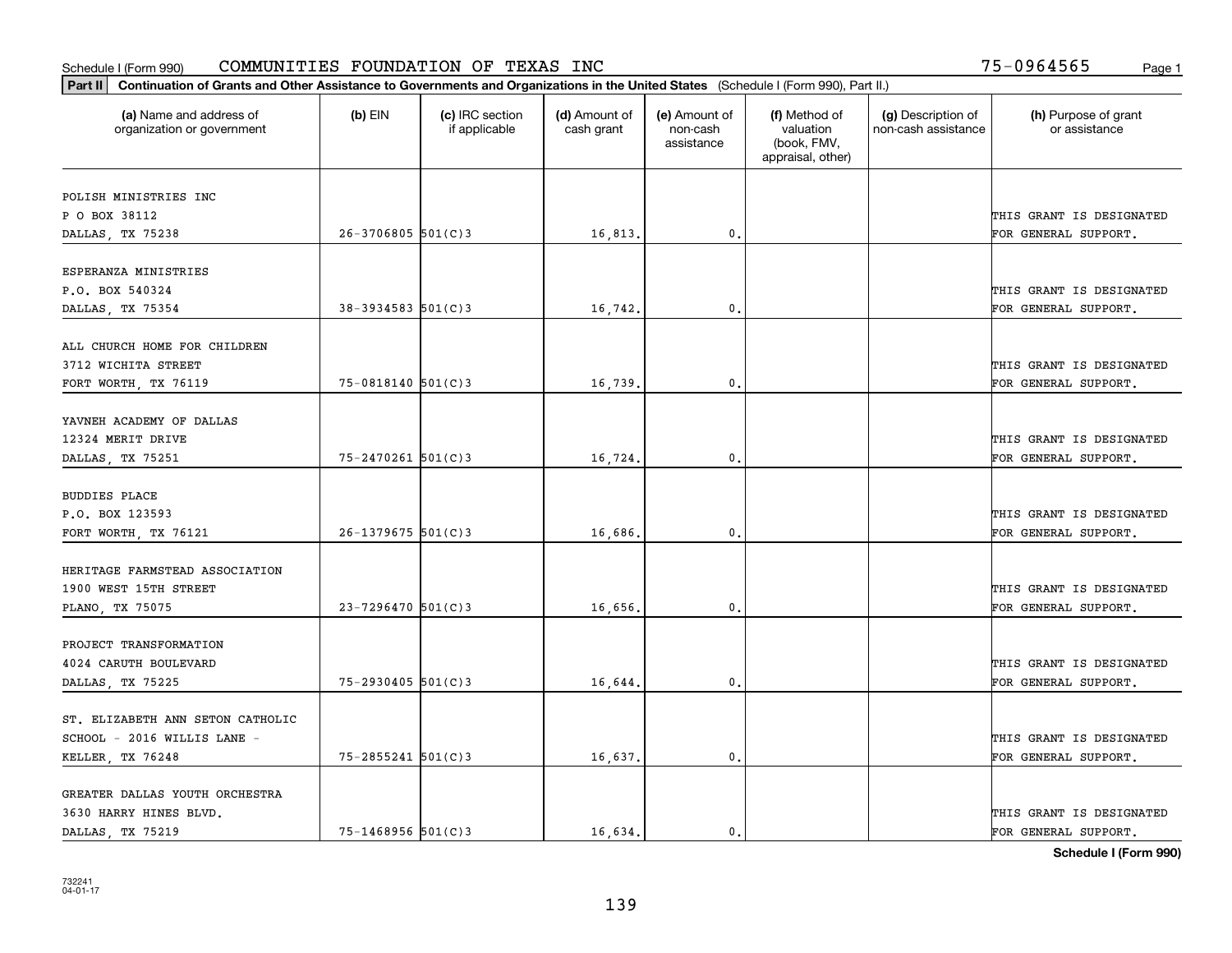| Part II   Continuation of Grants and Other Assistance to Governments and Organizations in the United States (Schedule I (Form 990), Part II.) |                        |                                  |                             |                                         |                                                                |                                           |                                       |
|-----------------------------------------------------------------------------------------------------------------------------------------------|------------------------|----------------------------------|-----------------------------|-----------------------------------------|----------------------------------------------------------------|-------------------------------------------|---------------------------------------|
| (a) Name and address of<br>organization or government                                                                                         | $(b)$ EIN              | (c) IRC section<br>if applicable | (d) Amount of<br>cash grant | (e) Amount of<br>non-cash<br>assistance | (f) Method of<br>valuation<br>(book, FMV,<br>appraisal, other) | (g) Description of<br>non-cash assistance | (h) Purpose of grant<br>or assistance |
| LIVING WATER INTERNATIONAL                                                                                                                    |                        |                                  |                             |                                         |                                                                |                                           |                                       |
| 4001 GREENBRIAR DRIVE                                                                                                                         |                        |                                  |                             |                                         |                                                                |                                           | THIS GRANT IS DESIGNATED              |
| STAFFORD, TX 77477                                                                                                                            | $76 - 0324875$ 501(C)3 |                                  | 16,600.                     | 0.                                      |                                                                |                                           | FOR GENERAL SUPPORT.                  |
|                                                                                                                                               |                        |                                  |                             |                                         |                                                                |                                           |                                       |
| TRIGGER'S TOYS                                                                                                                                |                        |                                  |                             |                                         |                                                                |                                           |                                       |
| 3937 CLEAR CREEK COURT                                                                                                                        |                        |                                  |                             |                                         |                                                                |                                           | THIS GRANT IS DESIGNATED              |
| RICHARDSON, TX 75082                                                                                                                          | $26 - 3818845$ 501(C)3 |                                  | 16,563.                     | 0.                                      |                                                                |                                           | FOR GENERAL SUPPORT.                  |
|                                                                                                                                               |                        |                                  |                             |                                         |                                                                |                                           |                                       |
| DALLAS LIGHTHOUSE FOR THE BLIND,                                                                                                              |                        |                                  |                             |                                         |                                                                |                                           |                                       |
| INC. - 4306 CAPITOL AVENUE -                                                                                                                  |                        |                                  |                             |                                         |                                                                |                                           | THIS GRANT IS DESIGNATED              |
| DALLAS, TX 75204                                                                                                                              | $75-0968301$ 501(C)3   |                                  | 16,485.                     | $\mathbf{0}$ .                          |                                                                |                                           | FOR GENERAL SUPPORT.                  |
|                                                                                                                                               |                        |                                  |                             |                                         |                                                                |                                           |                                       |
| ST. RITA CATHOLIC SCHOOL - FW                                                                                                                 |                        |                                  |                             |                                         |                                                                |                                           |                                       |
| 712 WEILER BLVD.                                                                                                                              |                        |                                  |                             |                                         |                                                                |                                           | THIS GRANT IS DESIGNATED              |
| FORT WORTH, TX 76112                                                                                                                          | 75-6111834 501(C)3     |                                  | 16,435.                     | $\mathbf{0}$                            |                                                                |                                           | FOR GENERAL SUPPORT.                  |
|                                                                                                                                               |                        |                                  |                             |                                         |                                                                |                                           |                                       |
| WINGS OF HOPE EQUITHERAPY                                                                                                                     |                        |                                  |                             |                                         |                                                                |                                           |                                       |
| P.O. BOX 445                                                                                                                                  |                        |                                  |                             |                                         |                                                                |                                           | THIS GRANT IS DESIGNATED              |
| BURLESON, TX 76028                                                                                                                            | $75 - 2646324$ 501(C)3 |                                  | 16,420                      | $\mathbf{0}$                            |                                                                |                                           | FOR GENERAL SUPPORT.                  |
| NORTH TEXAS BASSET HOUND RESCUE                                                                                                               |                        |                                  |                             |                                         |                                                                |                                           |                                       |
| P.O. BOX 3229                                                                                                                                 |                        |                                  |                             |                                         |                                                                |                                           | THIS GRANT IS DESIGNATED              |
| GRAPEVINE, TX 76099                                                                                                                           | $75 - 2706935$ 501(C)3 |                                  | 16,396.                     | 0.                                      |                                                                |                                           | FOR GENERAL SUPPORT.                  |
|                                                                                                                                               |                        |                                  |                             |                                         |                                                                |                                           |                                       |
| PROTESTANT EPISCOPAL CHURCH IN THE                                                                                                            |                        |                                  |                             |                                         |                                                                |                                           |                                       |
| USA - 11110 MIDWAY ROAD - DALLAS,                                                                                                             |                        |                                  |                             |                                         |                                                                |                                           | THIS GRANT IS DESIGNATED              |
| TX 75229                                                                                                                                      | $75 - 1008445$ 501(C)3 |                                  | 16,396.                     | $^{\rm 0}$ .                            |                                                                |                                           | FOR GENERAL SUPPORT.                  |
| PEGASUS FOUNDATION DALLAS                                                                                                                     |                        |                                  |                             |                                         |                                                                |                                           |                                       |
| INSTITUTE OF HUMANITIES & CULTURE                                                                                                             |                        |                                  |                             |                                         |                                                                |                                           |                                       |
| - 2719 ROUTH STREET - DALLAS, TX                                                                                                              |                        |                                  |                             |                                         |                                                                |                                           | THIS GRANT IS DESIGNATED              |
| 75201                                                                                                                                         | 75-1721049 501(C)3     |                                  | 16,388.                     | $\mathfrak{o}$ .                        |                                                                |                                           | FOR GENERAL SUPPORT.                  |
|                                                                                                                                               |                        |                                  |                             |                                         |                                                                |                                           |                                       |
| MERCY HOUSE MINISTRIES INC.                                                                                                                   |                        |                                  |                             |                                         |                                                                |                                           |                                       |
| P.O.BOX 236                                                                                                                                   |                        |                                  |                             |                                         |                                                                |                                           | THIS GRANT IS DESIGNATED              |
| COLLEYVILLE, TX 76034                                                                                                                         | $75 - 2665980$ 501(C)3 |                                  | 16.331.                     | $\mathbf{0}$ .                          |                                                                |                                           | FOR GENERAL SUPPORT.                  |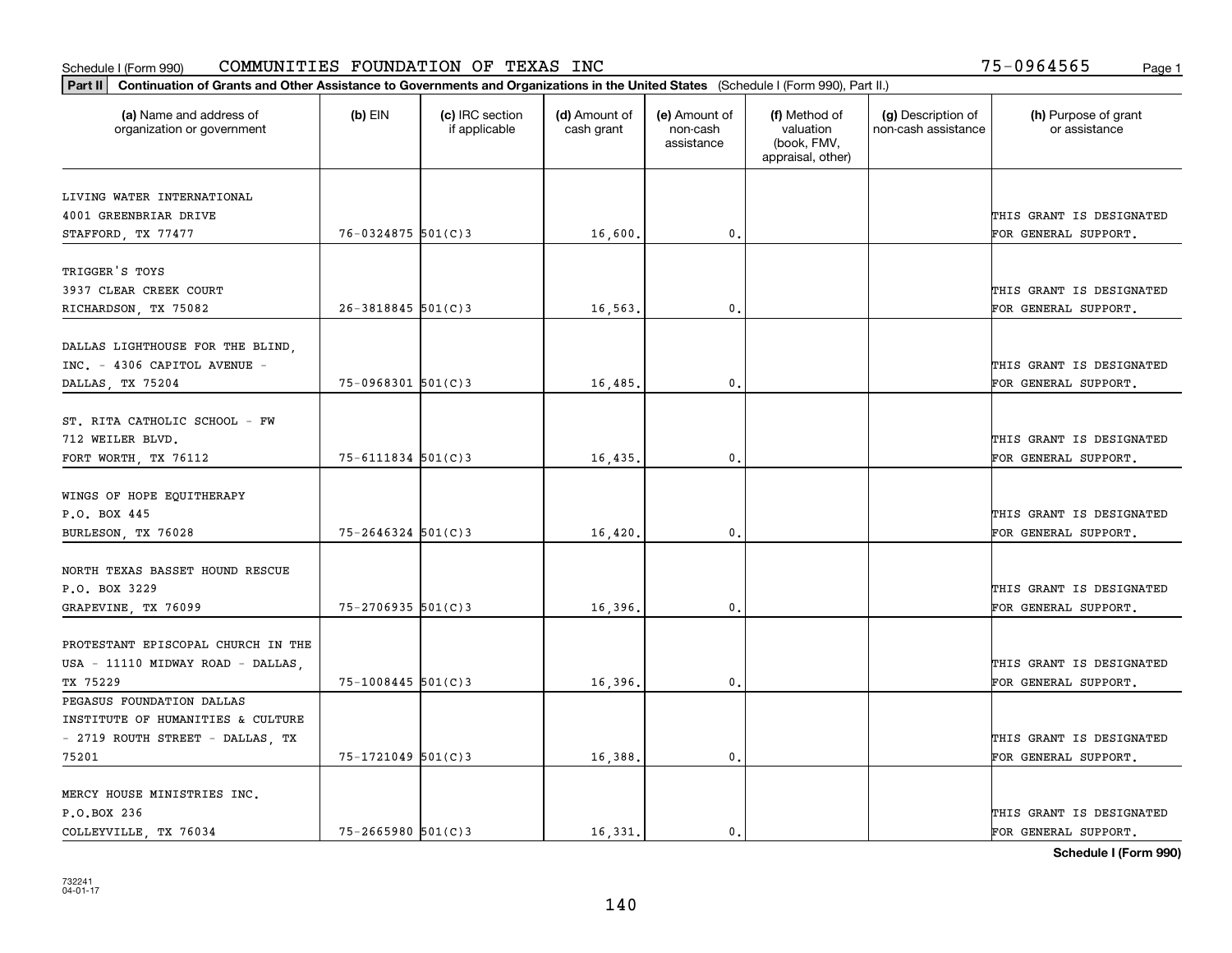| Part II   Continuation of Grants and Other Assistance to Governments and Organizations in the United States (Schedule I (Form 990), Part II.) |                          |                                  |                             |                                         |                                                                |                                           |                                       |
|-----------------------------------------------------------------------------------------------------------------------------------------------|--------------------------|----------------------------------|-----------------------------|-----------------------------------------|----------------------------------------------------------------|-------------------------------------------|---------------------------------------|
| (a) Name and address of<br>organization or government                                                                                         | $(b)$ EIN                | (c) IRC section<br>if applicable | (d) Amount of<br>cash grant | (e) Amount of<br>non-cash<br>assistance | (f) Method of<br>valuation<br>(book, FMV,<br>appraisal, other) | (g) Description of<br>non-cash assistance | (h) Purpose of grant<br>or assistance |
|                                                                                                                                               |                          |                                  |                             |                                         |                                                                |                                           |                                       |
| THE UNIVERSITY OF TEXAS FOUNDATION<br>P.O. BOX 250                                                                                            |                          |                                  |                             |                                         |                                                                |                                           | THIS GRANT IS DESIGNATED              |
| AUSTIN, TX 78767                                                                                                                              | 74-1587488 501(C)3       |                                  | 16,220.                     | 0.                                      |                                                                |                                           | FOR GENERAL SUPPORT.                  |
|                                                                                                                                               |                          |                                  |                             |                                         |                                                                |                                           |                                       |
| TRUSTED WORLD FOUNDATION                                                                                                                      |                          |                                  |                             |                                         |                                                                |                                           |                                       |
| 906 W. MCDERMOTT DRIVE, SUITE 116-2                                                                                                           |                          |                                  |                             |                                         |                                                                |                                           | THIS GRANT IS DESIGNATED              |
| ALLEN, TX 75013                                                                                                                               | $45 - 5264332$ $501(C)3$ |                                  | 16,214.                     | 0.                                      |                                                                |                                           | FOR GENERAL SUPPORT.                  |
|                                                                                                                                               |                          |                                  |                             |                                         |                                                                |                                           |                                       |
| FERGUSON ROAD INITIATIVE                                                                                                                      |                          |                                  |                             |                                         |                                                                |                                           |                                       |
| P.O. BOX 570417                                                                                                                               |                          |                                  |                             |                                         |                                                                |                                           | THIS GRANT IS DESIGNATED              |
| DALLAS, TX 75357                                                                                                                              | $75 - 2797489$ 501(C)3   |                                  | 16,213.                     | $\mathbf{0}$ .                          |                                                                |                                           | FOR GENERAL SUPPORT.                  |
|                                                                                                                                               |                          |                                  |                             |                                         |                                                                |                                           |                                       |
| GATEWAY OF GRACE                                                                                                                              |                          |                                  |                             |                                         |                                                                |                                           |                                       |
| 6941 KINGDOM ESTATES DRIVE                                                                                                                    |                          |                                  |                             |                                         |                                                                |                                           | THIS GRANT IS DESIGNATED              |
| DALLAS, TX 75236                                                                                                                              | $47 - 1922215$ 501(C)3   |                                  | 16,165.                     | $\mathbf{0}$                            |                                                                |                                           | FOR GENERAL SUPPORT.                  |
|                                                                                                                                               |                          |                                  |                             |                                         |                                                                |                                           |                                       |
| THE FAMILY GREENHOUSE                                                                                                                         |                          |                                  |                             |                                         |                                                                |                                           |                                       |
| 6401 ELDORADO PARKWAY SUITE 330                                                                                                               |                          |                                  |                             |                                         |                                                                |                                           | THIS GRANT IS DESIGNATED              |
| MCKINNEY, TX 75070                                                                                                                            | $46 - 1769313$ 501(C)3   |                                  | 16,130                      | $\mathbf{0}$                            |                                                                |                                           | FOR GENERAL SUPPORT.                  |
| H.O.P.E. FARM, INC.                                                                                                                           |                          |                                  |                             |                                         |                                                                |                                           |                                       |
| 865 E. RAMSEY AVENUE                                                                                                                          |                          |                                  |                             |                                         |                                                                |                                           | THIS GRANT IS DESIGNATED              |
| FORT WORTH, TX 76104                                                                                                                          | 75-2473753 501(C)3       |                                  | 16, 113.                    | 0.                                      |                                                                |                                           | FOR GENERAL SUPPORT.                  |
| THE UNIVERSITY OF TEXAS AT DALLAS                                                                                                             |                          |                                  |                             |                                         |                                                                |                                           |                                       |
| OFFICE OF DEVELOPMENT P O BOX                                                                                                                 |                          |                                  |                             |                                         |                                                                |                                           |                                       |
| 830688, MP 13 - RICHARDSON, TX                                                                                                                |                          |                                  |                             |                                         |                                                                |                                           | THIS GRANT IS DESIGNATED              |
| 75083                                                                                                                                         | 75-1305566 501(C)3       |                                  | 16, 100.                    | $^{\rm 0}$ .                            |                                                                |                                           | FOR GENERAL SUPPORT.                  |
|                                                                                                                                               |                          |                                  |                             |                                         |                                                                |                                           |                                       |
| THE LONE STAR BULLDOG CLUB, INC.                                                                                                              |                          |                                  |                             |                                         |                                                                |                                           |                                       |
| 1011 FINCH AVENUE                                                                                                                             |                          |                                  |                             |                                         |                                                                |                                           | THIS GRANT IS DESIGNATED              |
| MCKINNEY, TX 75069                                                                                                                            | $75 - 2684942$ 501(C)3   |                                  | 16,075.                     | $\mathfrak{o}$ .                        |                                                                |                                           | FOR GENERAL SUPPORT.                  |
|                                                                                                                                               |                          |                                  |                             |                                         |                                                                |                                           |                                       |
| TEXAS FREEDOM NETWORK EDUCATION                                                                                                               |                          |                                  |                             |                                         |                                                                |                                           |                                       |
| $FUND - P.O. BOX 1624 - AUSTIN, TX$                                                                                                           |                          |                                  |                             |                                         |                                                                |                                           | THIS GRANT IS DESIGNATED              |
| 78767                                                                                                                                         | 74-2788317 501(C)3       |                                  | 16,000.                     | $\mathbf{0}$ .                          |                                                                |                                           | FOR GENERAL SUPPORT.                  |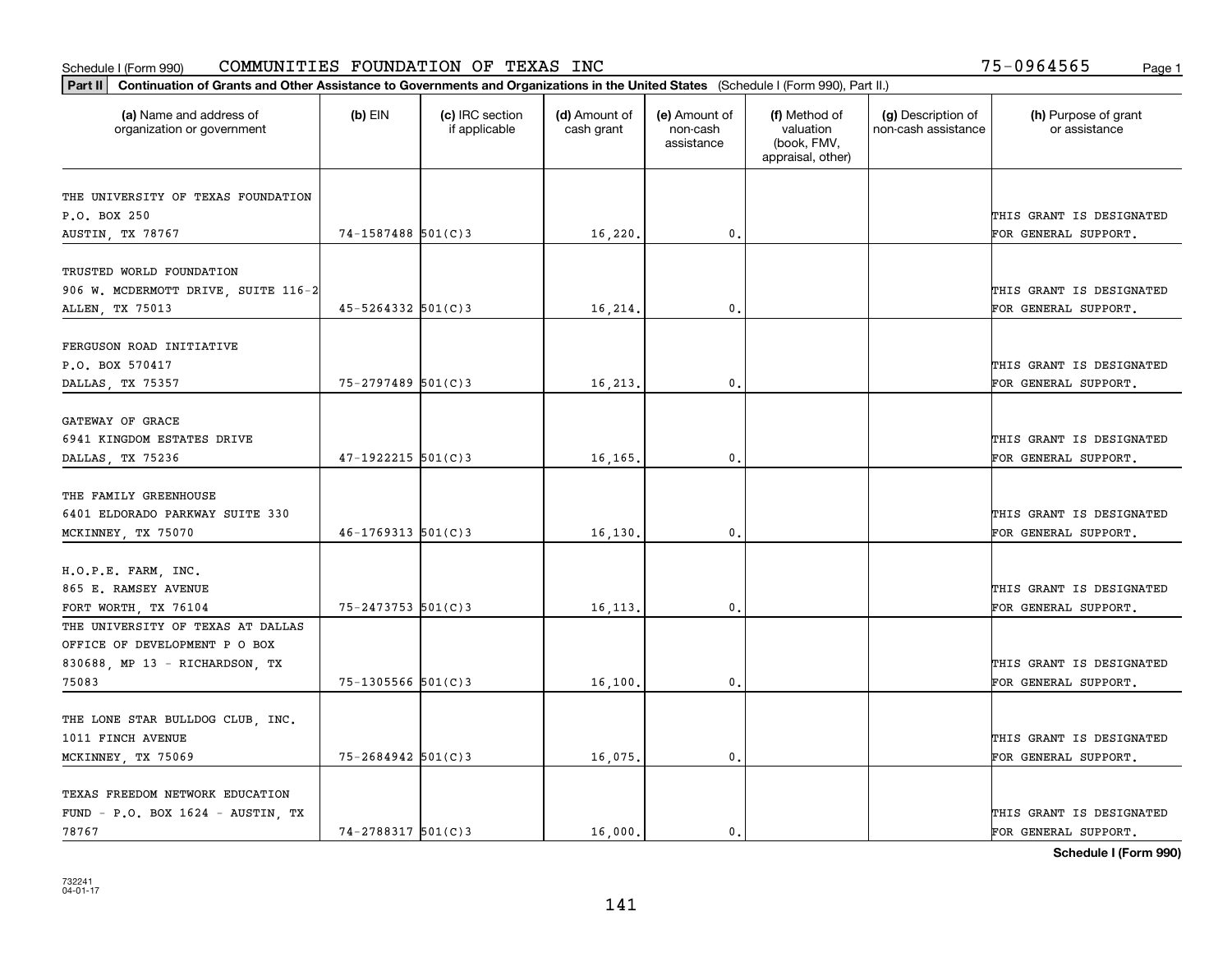| Part II   Continuation of Grants and Other Assistance to Governments and Organizations in the United States (Schedule I (Form 990), Part II.) |                        |                                  |                             |                                         |                                                                |                                           |                                       |
|-----------------------------------------------------------------------------------------------------------------------------------------------|------------------------|----------------------------------|-----------------------------|-----------------------------------------|----------------------------------------------------------------|-------------------------------------------|---------------------------------------|
| (a) Name and address of<br>organization or government                                                                                         | $(b)$ EIN              | (c) IRC section<br>if applicable | (d) Amount of<br>cash grant | (e) Amount of<br>non-cash<br>assistance | (f) Method of<br>valuation<br>(book, FMV,<br>appraisal, other) | (g) Description of<br>non-cash assistance | (h) Purpose of grant<br>or assistance |
|                                                                                                                                               |                        |                                  |                             |                                         |                                                                |                                           |                                       |
| FORT WORTH ART ASSOCIATION<br>3200 DARNELL STREET                                                                                             |                        |                                  |                             |                                         |                                                                |                                           | THIS GRANT IS DESIGNATED              |
| FORT WORTH, TX 76107                                                                                                                          | 75-1107061 501(C)3     |                                  | 15,994.                     | 0.                                      |                                                                |                                           | FOR GENERAL SUPPORT.                  |
|                                                                                                                                               |                        |                                  |                             |                                         |                                                                |                                           |                                       |
| MIDLAND FAIR HAVENS, INC.                                                                                                                     |                        |                                  |                             |                                         |                                                                |                                           |                                       |
| 2400 WHITMIRE BLVD., SUITE 100                                                                                                                |                        |                                  |                             |                                         |                                                                |                                           | THIS GRANT IS DESIGNATED              |
| MIDLAND, TX 79705                                                                                                                             | $75 - 2627746$ 501(C)3 |                                  | 15,976.                     | 0.                                      |                                                                |                                           | FOR GENERAL SUPPORT.                  |
|                                                                                                                                               |                        |                                  |                             |                                         |                                                                |                                           |                                       |
| FORT WORTH ZOOLOGICAL ASSOCIATION                                                                                                             |                        |                                  |                             |                                         |                                                                |                                           |                                       |
| INC. - 1989 COLONIAL PARKWAY -                                                                                                                | $75-0991727$ 501(C)3   |                                  |                             | $\mathbf{0}$ .                          |                                                                |                                           | THIS GRANT IS DESIGNATED              |
| FORT WORTH, TX 76110                                                                                                                          |                        |                                  | 15,919.                     |                                         |                                                                |                                           | FOR GENERAL SUPPORT.                  |
| DALLAS CHRISTIAN WOMEN'S JOB                                                                                                                  |                        |                                  |                             |                                         |                                                                |                                           |                                       |
| CORPS, INC. - P.O. BOX 181451 -                                                                                                               |                        |                                  |                             |                                         |                                                                |                                           | THIS GRANT IS DESIGNATED              |
| DALLAS, TX 75218-1451                                                                                                                         | 75-2924518 501(C)3     |                                  | 15,912.                     | $\mathbf{0}$                            |                                                                |                                           | FOR GENERAL SUPPORT.                  |
|                                                                                                                                               |                        |                                  |                             |                                         |                                                                |                                           |                                       |
| SUNCREEK UNITED METHODIST CHURCH                                                                                                              |                        |                                  |                             |                                         |                                                                |                                           |                                       |
| 1517 W. MCDERMOTT DRIVE                                                                                                                       |                        |                                  |                             |                                         |                                                                |                                           | THIS GRANT IS DESIGNATED              |
| ALLEN, TX 75013                                                                                                                               | 75-2627837 501(C)3     |                                  | 15,900                      | $\mathbf{0}$                            |                                                                |                                           | FOR GENERAL SUPPORT.                  |
|                                                                                                                                               |                        |                                  |                             |                                         |                                                                |                                           |                                       |
| COMMUNITY LIFELINE CENTER, INC.                                                                                                               |                        |                                  |                             |                                         |                                                                |                                           | THIS GRANT IS DESIGNATED              |
| P.O. BOX 1792<br>MCKINNEY, TX 75070                                                                                                           | $75 - 2286990$ 501(C)3 |                                  | 15,808.                     | 0.                                      |                                                                |                                           | FOR GENERAL SUPPORT.                  |
|                                                                                                                                               |                        |                                  |                             |                                         |                                                                |                                           |                                       |
| SPECIAL OLYMPICS TEXAS, INC.                                                                                                                  |                        |                                  |                             |                                         |                                                                |                                           |                                       |
| 400 S. ZANG, SUITE 926                                                                                                                        |                        |                                  |                             |                                         |                                                                |                                           | THIS GRANT IS DESIGNATED              |
| DALLAS, TX 75208                                                                                                                              | 74-1998367 501(C)3     |                                  | 15,778.                     | $^{\rm 0}$ .                            |                                                                |                                           | FOR GENERAL SUPPORT.                  |
|                                                                                                                                               |                        |                                  |                             |                                         |                                                                |                                           |                                       |
| HOPE'S DOOR, INC.                                                                                                                             |                        |                                  |                             |                                         |                                                                |                                           |                                       |
| 860 F AVENUE, SUITE 100                                                                                                                       |                        |                                  |                             |                                         |                                                                |                                           | THIS GRANT IS DESIGNATED              |
| PLANO, TX 75074                                                                                                                               | 75-2038796 501(C)3     |                                  | 15,730.                     | $\mathfrak{o}$ .                        |                                                                |                                           | FOR GENERAL SUPPORT.                  |
|                                                                                                                                               |                        |                                  |                             |                                         |                                                                |                                           |                                       |
| OV-10 BRONCO ASSOCIATION, INC.<br>3300 ROSS AVENUE                                                                                            |                        |                                  |                             |                                         |                                                                |                                           | THIS GRANT IS DESIGNATED              |
| FORT WORTH, TX 76106                                                                                                                          | $75 - 2774571$ 501(C)3 |                                  | 15,716.                     | $\mathbf{0}$ .                          |                                                                |                                           | FOR GENERAL SUPPORT.                  |
|                                                                                                                                               |                        |                                  |                             |                                         |                                                                |                                           |                                       |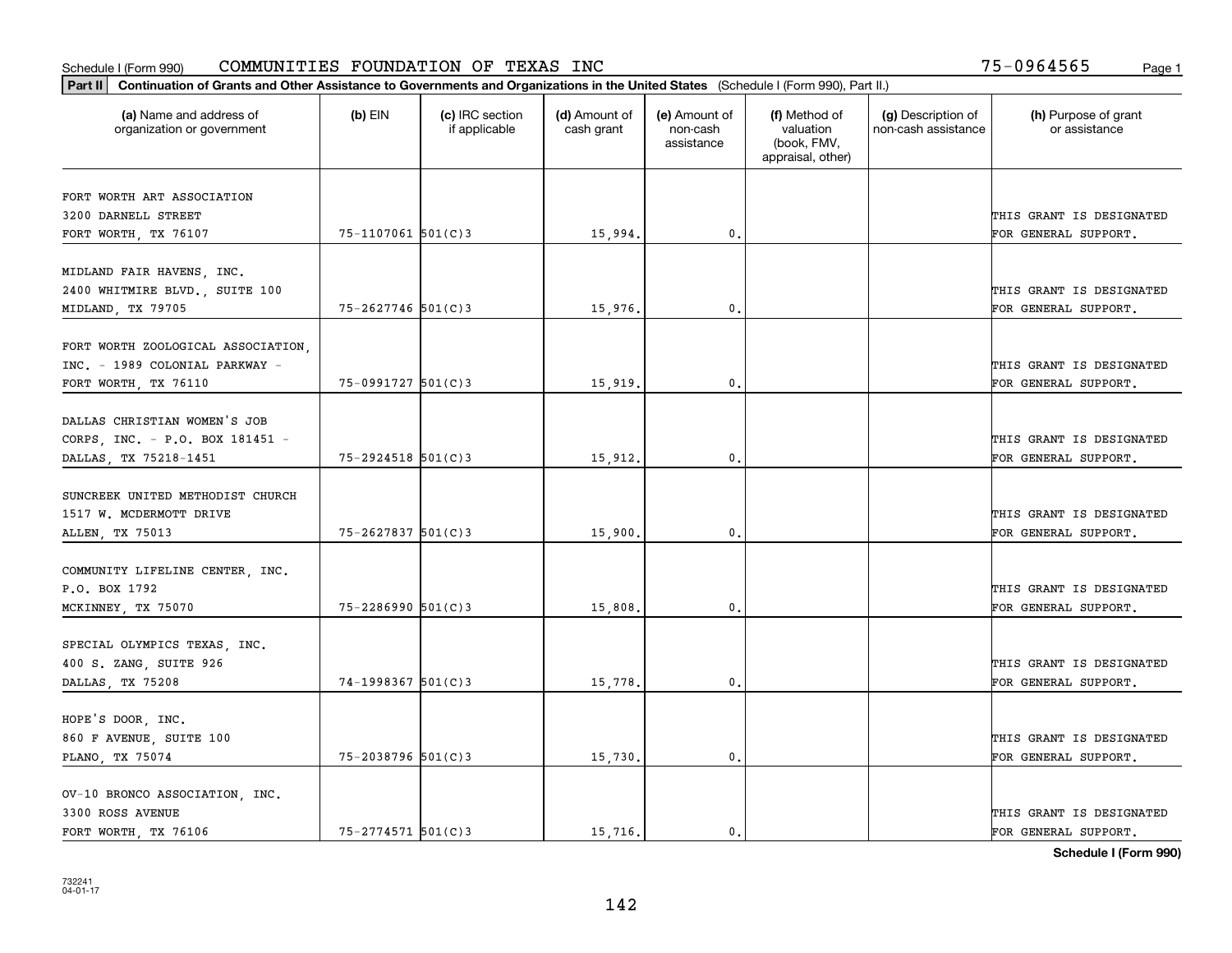| Part II   Continuation of Grants and Other Assistance to Governments and Organizations in the United States (Schedule I (Form 990), Part II.) |                          |                                  |                             |                                         |                                                                |                                           |                                       |
|-----------------------------------------------------------------------------------------------------------------------------------------------|--------------------------|----------------------------------|-----------------------------|-----------------------------------------|----------------------------------------------------------------|-------------------------------------------|---------------------------------------|
| (a) Name and address of<br>organization or government                                                                                         | $(b)$ EIN                | (c) IRC section<br>if applicable | (d) Amount of<br>cash grant | (e) Amount of<br>non-cash<br>assistance | (f) Method of<br>valuation<br>(book, FMV,<br>appraisal, other) | (g) Description of<br>non-cash assistance | (h) Purpose of grant<br>or assistance |
| IRVING SYMPHONY ASSOCIATION                                                                                                                   |                          |                                  |                             |                                         |                                                                |                                           |                                       |
| 225 E. JOHN CARPENTER FREEWAY, SUIT                                                                                                           |                          |                                  |                             |                                         |                                                                |                                           | THIS GRANT IS DESIGNATED              |
| IRVING, TX 75062-2729                                                                                                                         | $75 - 6085542$ 501(C)3   |                                  | 15,709.                     | $\mathfrak{o}$ .                        |                                                                |                                           | FOR GENERAL SUPPORT.                  |
|                                                                                                                                               |                          |                                  |                             |                                         |                                                                |                                           |                                       |
| ATTITUDES & ATTIRE                                                                                                                            |                          |                                  |                             |                                         |                                                                |                                           |                                       |
| 2050 N. STEMMONS FRWY., SUITE 181,                                                                                                            |                          |                                  |                             |                                         |                                                                |                                           | THIS GRANT IS DESIGNATED              |
| DALLAS, TX 75207-3204                                                                                                                         | $75 - 2574836$ 501(C)3   |                                  | 15,688.                     | 0.                                      |                                                                |                                           | FOR GENERAL SUPPORT.                  |
| LIFT                                                                                                                                          |                          |                                  |                             |                                         |                                                                |                                           |                                       |
| OPPORTUNITY CENTER 1610 S. MALCOLM                                                                                                            |                          |                                  |                             |                                         |                                                                |                                           |                                       |
| X BOULEVARD, SUITE 320 - DALLAS,                                                                                                              |                          |                                  |                             |                                         |                                                                |                                           | THIS GRANT IS DESIGNATED              |
| TX 75226                                                                                                                                      | 75-1095223 501(C)3       |                                  | 15,627.                     | 0.                                      |                                                                |                                           | FOR GENERAL SUPPORT.                  |
|                                                                                                                                               |                          |                                  |                             |                                         |                                                                |                                           |                                       |
| MARIN HUMANE SOCIETY                                                                                                                          |                          |                                  |                             |                                         |                                                                |                                           |                                       |
| 171 BEL MARIN KEYS BOULEVARD                                                                                                                  |                          |                                  |                             |                                         |                                                                |                                           | THIS GRANT IS DESIGNATED              |
| NOVATO, CA 94949                                                                                                                              | $94-1156562$ 501(C)3     |                                  | 15,600                      | 0.                                      |                                                                |                                           | FOR GENERAL SUPPORT.                  |
|                                                                                                                                               |                          |                                  |                             |                                         |                                                                |                                           |                                       |
| WYCLIFFE BIBLE TRANSLATORS, INC.                                                                                                              |                          |                                  |                             |                                         |                                                                |                                           |                                       |
| P.O. BOX 628200                                                                                                                               |                          |                                  |                             |                                         |                                                                |                                           | THIS GRANT IS DESIGNATED              |
| ORLANDO, FL 32862                                                                                                                             | $95 - 1831097$ 501(C)3   |                                  | 15,600.                     | $\mathbf{0}$                            |                                                                |                                           | FOR GENERAL SUPPORT.                  |
|                                                                                                                                               |                          |                                  |                             |                                         |                                                                |                                           |                                       |
| EMBRACE GRACE, INC.                                                                                                                           |                          |                                  |                             |                                         |                                                                |                                           |                                       |
| 700 W. BEDFORD EULESS ROAD SUITE G                                                                                                            |                          |                                  |                             |                                         |                                                                |                                           | THIS GRANT IS DESIGNATED              |
| <b>HURST, TX 76053</b>                                                                                                                        | $45 - 5202711$ $501(C)3$ |                                  | 15,559                      | 0.                                      |                                                                |                                           | FOR GENERAL SUPPORT.                  |
| PEGASUS MUSICAL SOCIETY                                                                                                                       |                          |                                  |                             |                                         |                                                                |                                           |                                       |
| 11615 FOREST CENTRAL DRIVE SUITE 30                                                                                                           |                          |                                  |                             |                                         |                                                                |                                           | THIS GRANT IS DESIGNATED              |
| DALLAS, TX 75243-3917                                                                                                                         | $75 - 2312993$ 501(C)3   |                                  |                             | 0.                                      |                                                                |                                           | FOR GENERAL SUPPORT.                  |
|                                                                                                                                               |                          |                                  | 15,543.                     |                                         |                                                                |                                           |                                       |
| MEN OF NEHEMIAH, INC.                                                                                                                         |                          |                                  |                             |                                         |                                                                |                                           |                                       |
| 2010 AL LIPSCOMB WAY                                                                                                                          |                          |                                  |                             |                                         |                                                                |                                           | THIS GRANT IS DESIGNATED              |
| DALLAS, TX 75215                                                                                                                              | $45 - 2041299$ 501(C)3   |                                  | 15,542.                     | 0.                                      |                                                                |                                           | FOR GENERAL SUPPORT.                  |
|                                                                                                                                               |                          |                                  |                             |                                         |                                                                |                                           |                                       |
| APOLLO SUPPORT & RESCUE, INC.                                                                                                                 |                          |                                  |                             |                                         |                                                                |                                           |                                       |
| 1170 DOVE HILL ROAD                                                                                                                           |                          |                                  |                             |                                         |                                                                |                                           | THIS GRANT IS DESIGNATED              |
| JUSTIN, TX 76247                                                                                                                              | $45 - 4405446$ 501(C)3   |                                  | 15,540.                     | $\mathbf{0}$ .                          |                                                                |                                           | FOR GENERAL SUPPORT.                  |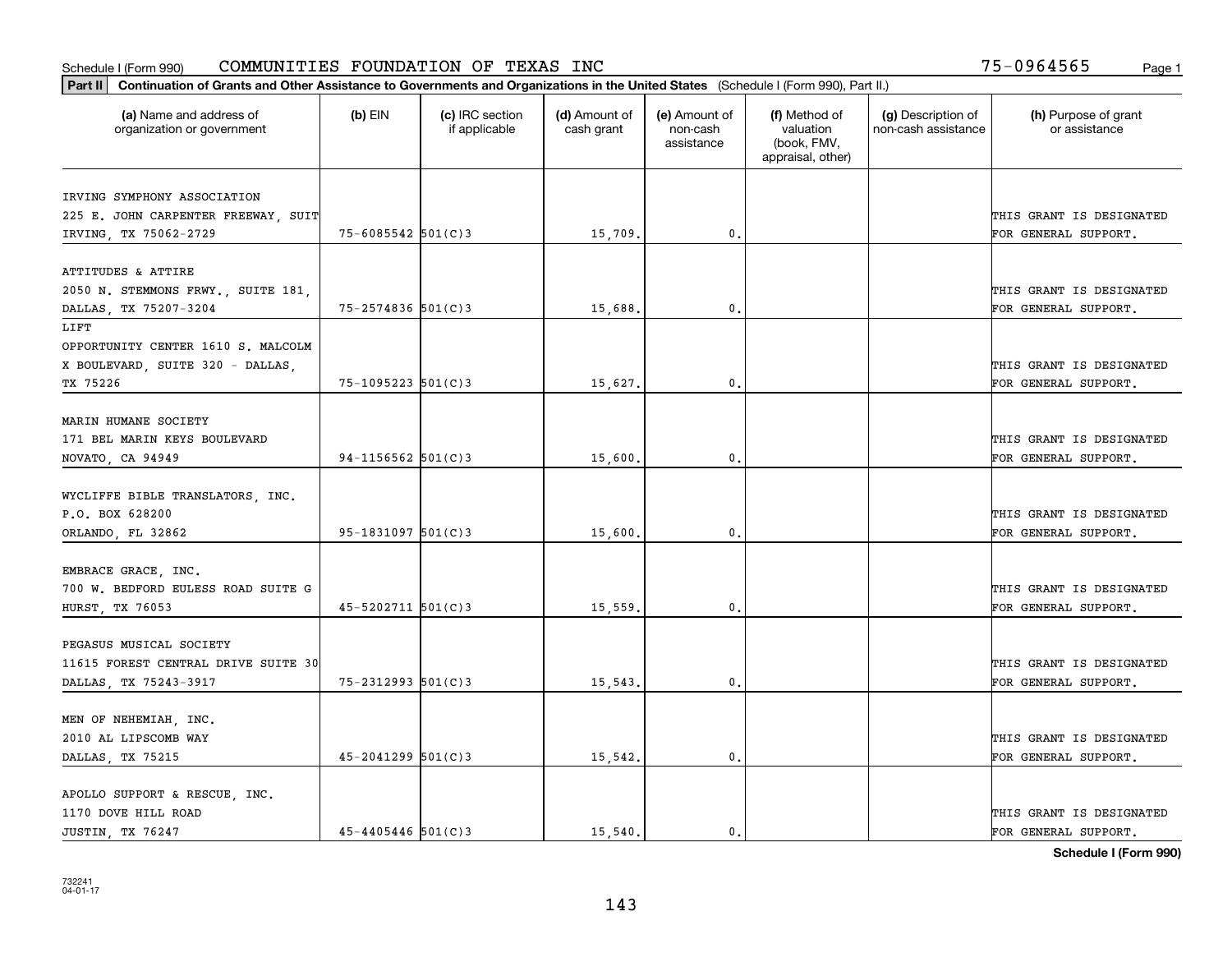| Part II   Continuation of Grants and Other Assistance to Governments and Organizations in the United States (Schedule I (Form 990), Part II.) |                        |                                  |                             |                                         |                                                                |                                           |                                       |
|-----------------------------------------------------------------------------------------------------------------------------------------------|------------------------|----------------------------------|-----------------------------|-----------------------------------------|----------------------------------------------------------------|-------------------------------------------|---------------------------------------|
| (a) Name and address of<br>organization or government                                                                                         | $(b)$ EIN              | (c) IRC section<br>if applicable | (d) Amount of<br>cash grant | (e) Amount of<br>non-cash<br>assistance | (f) Method of<br>valuation<br>(book, FMV,<br>appraisal, other) | (g) Description of<br>non-cash assistance | (h) Purpose of grant<br>or assistance |
|                                                                                                                                               |                        |                                  |                             |                                         |                                                                |                                           |                                       |
| FRIENDS OF THE ASPEN ANIMAL<br>SHELTER - P.O. BOX 985 - ASPEN, CO                                                                             |                        |                                  |                             |                                         |                                                                |                                           | THIS GRANT IS DESIGNATED              |
| 81612                                                                                                                                         | 84-1564816 $501(C)3$   |                                  | 15,500.                     | 0.                                      |                                                                |                                           | FOR GENERAL SUPPORT.                  |
|                                                                                                                                               |                        |                                  |                             |                                         |                                                                |                                           |                                       |
| TEXAS BEST CHOICES ANIMAL RESCUE                                                                                                              |                        |                                  |                             |                                         |                                                                |                                           |                                       |
| 2502 RED BUD TRAIL                                                                                                                            |                        |                                  |                             |                                         |                                                                |                                           | THIS GRANT IS DESIGNATED              |
| QUINLAN, TX 75474                                                                                                                             | $20 - 8018478$ 501(C)3 |                                  | 15,480                      | 0.                                      |                                                                |                                           | FOR GENERAL SUPPORT.                  |
|                                                                                                                                               |                        |                                  |                             |                                         |                                                                |                                           |                                       |
| MAZIE'S MISSION                                                                                                                               |                        |                                  |                             |                                         |                                                                |                                           |                                       |
| 307 MAIN STREET SUITE 135                                                                                                                     |                        |                                  |                             |                                         |                                                                |                                           | THIS GRANT IS DESIGNATED              |
| FRISCO, TX 75034                                                                                                                              | $27 - 0571618$ 501(C)3 |                                  | 15,450.                     | $\mathbf{0}$ .                          |                                                                |                                           | FOR GENERAL SUPPORT.                  |
|                                                                                                                                               |                        |                                  |                             |                                         |                                                                |                                           |                                       |
| THE ST. JOSEPH ACADEMY ENDOWMENT                                                                                                              |                        |                                  |                             |                                         |                                                                |                                           |                                       |
| 101 SAINT JOSEPH DRIVE                                                                                                                        |                        |                                  |                             |                                         |                                                                |                                           | THIS GRANT IS DESIGNATED              |
| BROWNSVILLE, TX 78520                                                                                                                         | $20 - 0468149$ 501(C)3 |                                  | .15,446                     | 0.                                      |                                                                |                                           | FOR GENERAL SUPPORT.                  |
|                                                                                                                                               |                        |                                  |                             |                                         |                                                                |                                           |                                       |
| DENTON FRIENDS FAMILY, INC.                                                                                                                   |                        |                                  |                             |                                         |                                                                |                                           |                                       |
| P.O. BOX 640                                                                                                                                  |                        |                                  |                             |                                         |                                                                |                                           | THIS GRANT IS DESIGNATED              |
| DENTON, TX 76202-0640                                                                                                                         | 75-1734175 501(C)3     |                                  | 15,427.                     | 0.                                      |                                                                |                                           | FOR GENERAL SUPPORT.                  |
| PAWS IN THE CITY                                                                                                                              |                        |                                  |                             |                                         |                                                                |                                           |                                       |
| 3824 CEDAR SPRINGS, #360                                                                                                                      |                        |                                  |                             |                                         |                                                                |                                           | THIS GRANT IS DESIGNATED              |
| DALLAS, TX 75219                                                                                                                              | $75 - 2672168$ 501(C)3 |                                  | 15,364.                     | 0.                                      |                                                                |                                           | FOR GENERAL SUPPORT.                  |
|                                                                                                                                               |                        |                                  |                             |                                         |                                                                |                                           |                                       |
| THE PHILANTHROPY ROUNDTABLE                                                                                                                   |                        |                                  |                             |                                         |                                                                |                                           |                                       |
| 1120 20TH STREET NW, SUITE 550 S.                                                                                                             |                        |                                  |                             |                                         |                                                                |                                           | THIS GRANT IS DESIGNATED              |
| WASHINGTON, DC 20036                                                                                                                          | $13 - 2943020$ 501(C)3 |                                  | 15,362.                     | $\mathbf{0}$ .                          |                                                                |                                           | FOR GENERAL SUPPORT.                  |
|                                                                                                                                               |                        |                                  |                             |                                         |                                                                |                                           |                                       |
| FAMILIES TO FREEDOM, INC.                                                                                                                     |                        |                                  |                             |                                         |                                                                |                                           |                                       |
| P.O. BOX 1226                                                                                                                                 |                        |                                  |                             |                                         |                                                                |                                           | THIS GRANT IS DESIGNATED              |
| ADDISON, TX 75001                                                                                                                             | $41 - 3184478$ 501(C)3 |                                  | 15,323.                     | 0.                                      |                                                                |                                           | FOR GENERAL SUPPORT.                  |
|                                                                                                                                               |                        |                                  |                             |                                         |                                                                |                                           |                                       |
| ARTS ON TAP, INC.                                                                                                                             |                        |                                  |                             |                                         |                                                                |                                           |                                       |
| 1628 5TH AVENUE                                                                                                                               |                        |                                  |                             |                                         |                                                                |                                           | THIS GRANT IS DESIGNATED              |
| FORT WORTH TX 76104                                                                                                                           | $75 - 2434692$ 501(C)3 |                                  | 15, 317.                    | $\mathbf{0}$ .                          |                                                                |                                           | FOR GENERAL SUPPORT.                  |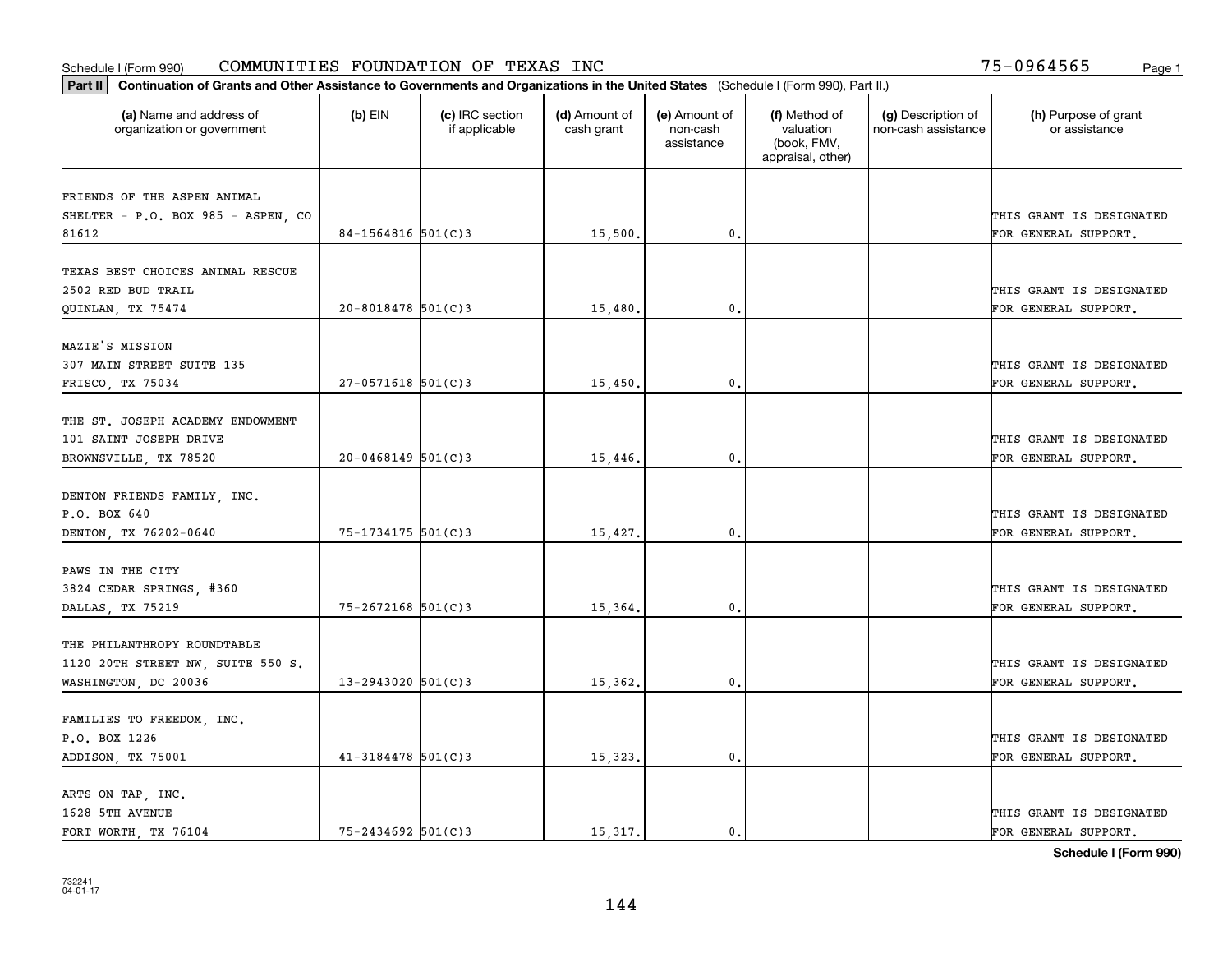| Part II   Continuation of Grants and Other Assistance to Governments and Organizations in the United States (Schedule I (Form 990), Part II.) |                        |                                  |                             |                                         |                                                                |                                           |                                       |
|-----------------------------------------------------------------------------------------------------------------------------------------------|------------------------|----------------------------------|-----------------------------|-----------------------------------------|----------------------------------------------------------------|-------------------------------------------|---------------------------------------|
| (a) Name and address of<br>organization or government                                                                                         | $(b)$ EIN              | (c) IRC section<br>if applicable | (d) Amount of<br>cash grant | (e) Amount of<br>non-cash<br>assistance | (f) Method of<br>valuation<br>(book, FMV,<br>appraisal, other) | (g) Description of<br>non-cash assistance | (h) Purpose of grant<br>or assistance |
| SUZUKI INSTITUTE OF DALLAS                                                                                                                    |                        |                                  |                             |                                         |                                                                |                                           |                                       |
| 14240 MIDWAY ROAD, SUITE 300                                                                                                                  |                        |                                  |                             |                                         |                                                                |                                           | THIS GRANT IS DESIGNATED              |
| DALLAS, TX 75244                                                                                                                              | 23-7326315 501(C)3     |                                  | 15,278.                     | $\mathbf{0}$ .                          |                                                                |                                           | FOR GENERAL SUPPORT.                  |
|                                                                                                                                               |                        |                                  |                             |                                         |                                                                |                                           |                                       |
| DENTON COMMUNITY HEALTH CLINIC                                                                                                                |                        |                                  |                             |                                         |                                                                |                                           |                                       |
| 525 S. LOCUST ST., SUITE 200                                                                                                                  |                        |                                  |                             |                                         |                                                                |                                           | THIS GRANT IS DESIGNATED              |
| DENTON, TX 76201                                                                                                                              | $45 - 3997262$ 501(C)3 |                                  | 15,251.                     | 0.                                      |                                                                |                                           | FOR GENERAL SUPPORT.                  |
| DFW COCKER SPANIEL RESCUE                                                                                                                     |                        |                                  |                             |                                         |                                                                |                                           |                                       |
| 1000 CREEK VIEW LANE                                                                                                                          |                        |                                  |                             |                                         |                                                                |                                           | THIS GRANT IS DESIGNATED              |
| ALLEN, TX 75002                                                                                                                               | $03 - 0517489$ 501(C)3 |                                  | 15,224.                     | $\mathbf{0}$ .                          |                                                                |                                           | FOR GENERAL SUPPORT.                  |
|                                                                                                                                               |                        |                                  |                             |                                         |                                                                |                                           |                                       |
| FAITH LUTHERAN CHURCH                                                                                                                         |                        |                                  |                             |                                         |                                                                |                                           |                                       |
| 1701 E. PARK BLVD.                                                                                                                            |                        |                                  |                             |                                         |                                                                |                                           | THIS GRANT IS DESIGNATED              |
| PLANO, TX 75074                                                                                                                               | 75-1317882 501(C)3     |                                  | 15,218.                     | 0.                                      |                                                                |                                           | FOR GENERAL SUPPORT.                  |
| JEWISH COMMUNITY CENTER OF DALLAS                                                                                                             |                        |                                  |                             |                                         |                                                                |                                           |                                       |
| 7900 NORTHAVEN ROAD                                                                                                                           |                        |                                  |                             |                                         |                                                                |                                           | THIS GRANT IS DESIGNATED              |
| DALLAS, TX 75204                                                                                                                              | $75 - 1461847$ 501(C)3 |                                  | 15,213.                     | 0.                                      |                                                                |                                           | FOR GENERAL SUPPORT.                  |
|                                                                                                                                               |                        |                                  |                             |                                         |                                                                |                                           |                                       |
| FIRST UNITED METHODIST CHURCH OF                                                                                                              |                        |                                  |                             |                                         |                                                                |                                           |                                       |
| DALLAS - 1928 ROSS AVENUE -                                                                                                                   |                        |                                  |                             |                                         |                                                                |                                           | THIS GRANT IS DESIGNATED              |
| DALLAS, TX 75201                                                                                                                              | $75 - 0886445$ 501(C)3 |                                  | 15,125.                     | 0.                                      |                                                                |                                           | FOR GENERAL SUPPORT.                  |
|                                                                                                                                               |                        |                                  |                             |                                         |                                                                |                                           |                                       |
| FOR THE LOVE OF THE LAKE                                                                                                                      |                        |                                  |                             |                                         |                                                                |                                           |                                       |
| FOUNDATION - 381 CASA LINDA PLAZA,                                                                                                            |                        |                                  |                             |                                         |                                                                |                                           | THIS GRANT IS DESIGNATED              |
| PMB 281 - DALLAS, TX 75218-5004                                                                                                               | 75-2835902 501(C)3     |                                  | 15,101.                     | 0.                                      |                                                                |                                           | FOR GENERAL SUPPORT.                  |
| PWA COALITION OF DALLAS, INC.                                                                                                                 |                        |                                  |                             |                                         |                                                                |                                           |                                       |
| P.O. BOX 4338                                                                                                                                 |                        |                                  |                             |                                         |                                                                |                                           | THIS GRANT IS DESIGNATED              |
| DALLAS, TX 75208-0338                                                                                                                         | $75 - 2144518$ 501(C)3 |                                  | 15,080.                     | $\mathbf{0}$ .                          |                                                                |                                           | FOR GENERAL SUPPORT.                  |
|                                                                                                                                               |                        |                                  |                             |                                         |                                                                |                                           |                                       |
| RELATIONSHIPS FIRST, INC.                                                                                                                     |                        |                                  |                             |                                         |                                                                |                                           |                                       |
| 3102 OAK LAWN AVENUE, SUITE 550                                                                                                               |                        |                                  |                             |                                         |                                                                |                                           | THIS GRANT IS DESIGNATED              |
| DALLAS TX 75219                                                                                                                               | $46 - 4118574$ 501(C)3 |                                  | 15,051.                     | $\mathbf{0}$ .                          |                                                                |                                           | FOR GENERAL SUPPORT.                  |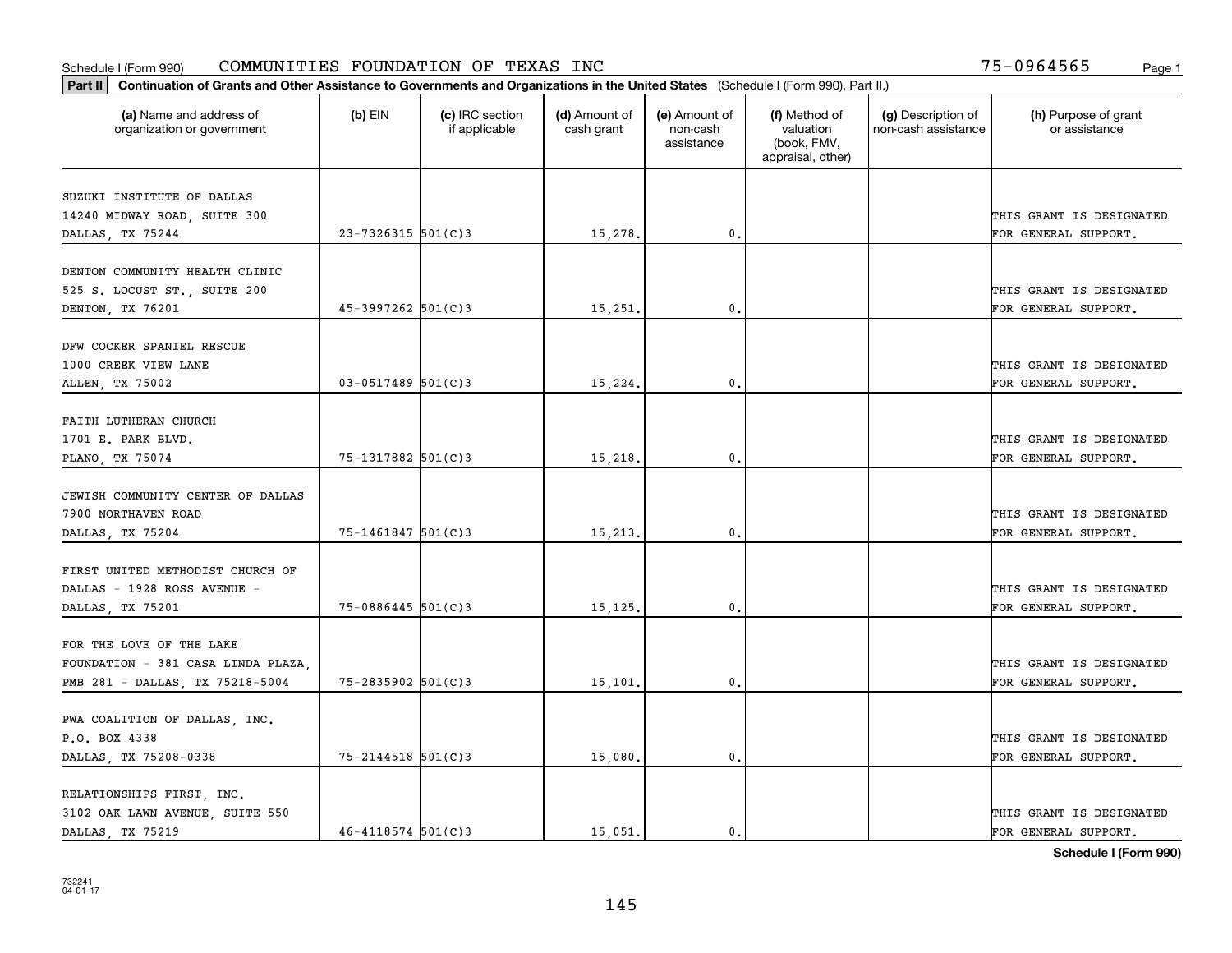| Part II   Continuation of Grants and Other Assistance to Governments and Organizations in the United States (Schedule I (Form 990), Part II.) |                          |                                  |                             |                                         |                                                                |                                           |                                                  |
|-----------------------------------------------------------------------------------------------------------------------------------------------|--------------------------|----------------------------------|-----------------------------|-----------------------------------------|----------------------------------------------------------------|-------------------------------------------|--------------------------------------------------|
| (a) Name and address of<br>organization or government                                                                                         | (b) EIN                  | (c) IRC section<br>if applicable | (d) Amount of<br>cash grant | (e) Amount of<br>non-cash<br>assistance | (f) Method of<br>valuation<br>(book, FMV,<br>appraisal, other) | (g) Description of<br>non-cash assistance | (h) Purpose of grant<br>or assistance            |
| TRAUMA SUPPORT SERVICES OF NORTH                                                                                                              |                          |                                  |                             |                                         |                                                                |                                           |                                                  |
| TEXAS - 210 S. CEDAR RIDGE DRIVE,                                                                                                             |                          |                                  |                             |                                         |                                                                |                                           |                                                  |
| SUITE C-100 - DUNCANVILLE, TX                                                                                                                 |                          |                                  |                             |                                         |                                                                |                                           | THIS GRANT IS DESIGNATED                         |
| 75116                                                                                                                                         | $26 - 0469778$ 501(C)3   |                                  | 15,003                      | $\mathbf{0}$ .                          |                                                                |                                           | FOR GENERAL SUPPORT.                             |
| OUR LADY OF PERPETUAL HELP SCHOOL<br>7625 CORTLAND AVENUE                                                                                     |                          |                                  |                             |                                         |                                                                |                                           | THIS GRANT IS DESIGNATED                         |
| DALLAS, TX 75235                                                                                                                              | $30 - 0439313$ $501(C)3$ |                                  | 15,002                      | $\mathbf{0}$                            |                                                                |                                           | FOR GENERAL SUPPORT.                             |
| BETA THETA PI FOUNDATION<br>5134 BONHAM ROAD<br>OXFORD, OH 45056                                                                              | $80 - 0296934$ 501(C)3   |                                  | 15,000                      | $\mathfrak{o}$ .                        |                                                                |                                           | THIS GRANT IS DESIGNATED<br>FOR GENERAL SUPPORT. |
|                                                                                                                                               |                          |                                  |                             |                                         |                                                                |                                           |                                                  |
| CANUTILLO INDEPENDENT SCHOOL<br>DISTRICT - 6675 SOUTH DESERT                                                                                  |                          |                                  |                             |                                         |                                                                |                                           | THIS GRANT IS DESIGNATED                         |
| BOULEVARD - EL PASO, TX 79932                                                                                                                 | 74-6028038 501(C)3       |                                  | 15,000                      | $\mathbf{0}$                            |                                                                |                                           | FOR GENERAL SUPPORT.                             |
| CFDA FOUNDATION, INC.<br>P.O. BOX 28471                                                                                                       |                          |                                  |                             |                                         |                                                                |                                           | THIS GRANT IS DESIGNATED                         |
| NEW YORK, NY 10087-8471                                                                                                                       | $23 - 7371666$ 501(C)3   |                                  | 15,000                      | 0.                                      |                                                                |                                           | FOR GENERAL SUPPORT.                             |
| CITY OF TEXARKANA<br>P.O. BOX 1967                                                                                                            |                          |                                  |                             |                                         |                                                                |                                           | THIS GRANT IS DESIGNATED                         |
| TEXARKANA, TX 75504-1967                                                                                                                      | 75-6000689 GOVERNMENT    |                                  | 15,000                      | $\mathbf{0}$                            |                                                                |                                           | FOR GENERAL SUPPORT.                             |
| CREATIVE TIME, INC.<br>59 EAST 4TH STREET, 6TH FLOOR                                                                                          |                          |                                  |                             |                                         |                                                                |                                           | THIS GRANT IS DESIGNATED                         |
| NEW YORK, NY 10003                                                                                                                            | $13 - 2835847$ 501(C)3   |                                  | 15,000                      | $\mathbf{0}$ .                          |                                                                |                                           | FOR GENERAL SUPPORT.                             |
| DALLAS ENTREPRENEUR NETWORK<br>OFFICE OF ECONOMIC DEVELOPMENT                                                                                 |                          |                                  |                             |                                         |                                                                |                                           |                                                  |
| 1500 MARILLA STREET, ROOM 5CS -                                                                                                               |                          |                                  |                             |                                         |                                                                |                                           | THIS GRANT IS DESIGNATED                         |
| DALLAS, TX 75                                                                                                                                 |                          |                                  | 15,000                      | $\mathbf{0}$                            |                                                                |                                           | FOR GENERAL SUPPORT.                             |
| DILLER-QUALIE SCHOOL OF MUSIC,<br>$INC. - 24 E. 95TH$ STREET - NEW<br>YORK, NY 10128                                                          | 13-1843420 $501(C)$ 3    |                                  | 15,000.                     | $\mathbf{0}$ .                          |                                                                |                                           | THIS GRANT IS DESIGNATED<br>FOR GENERAL SUPPORT. |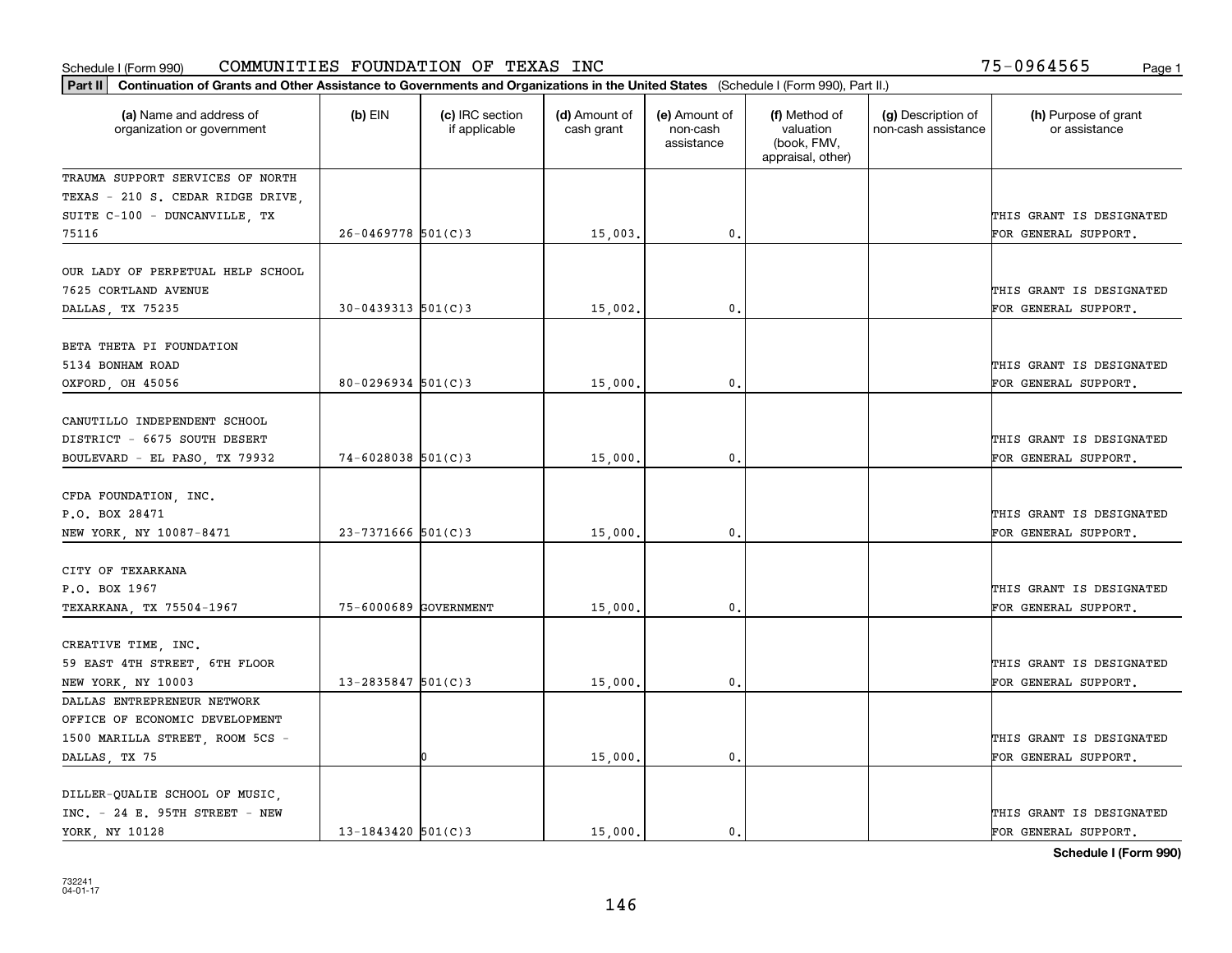| Part II   Continuation of Grants and Other Assistance to Governments and Organizations in the United States (Schedule I (Form 990), Part II.) |                        |                                  |                             |                                         |                                                                |                                           |                                                  |
|-----------------------------------------------------------------------------------------------------------------------------------------------|------------------------|----------------------------------|-----------------------------|-----------------------------------------|----------------------------------------------------------------|-------------------------------------------|--------------------------------------------------|
| (a) Name and address of<br>organization or government                                                                                         | $(b)$ EIN              | (c) IRC section<br>if applicable | (d) Amount of<br>cash grant | (e) Amount of<br>non-cash<br>assistance | (f) Method of<br>valuation<br>(book, FMV,<br>appraisal, other) | (g) Description of<br>non-cash assistance | (h) Purpose of grant<br>or assistance            |
| ENNIS PUBLIC THEATRE                                                                                                                          |                        |                                  |                             |                                         |                                                                |                                           |                                                  |
| P.O. BOX 37                                                                                                                                   |                        |                                  |                             |                                         |                                                                |                                           | THIS GRANT IS DESIGNATED                         |
| ENNIS, TX 75120                                                                                                                               | $20 - 1566968$ 501(C)3 |                                  | 15,000.                     | $\mathfrak{o}$ .                        |                                                                |                                           | FOR GENERAL SUPPORT.                             |
| FABENS INDEPENDENT SCHOOL DISTRICT                                                                                                            |                        |                                  |                             |                                         |                                                                |                                           |                                                  |
| P.O. BOX 697<br>FABENS, TX 79838                                                                                                              | $74 - 6000829$ 501(C)3 |                                  | 15,000,                     | 0.                                      |                                                                |                                           | THIS GRANT IS DESIGNATED<br>FOR GENERAL SUPPORT. |
|                                                                                                                                               |                        |                                  |                             |                                         |                                                                |                                           |                                                  |
| FIRST BAPTIST CHURCH OF ARGYLE<br>414 HIGHWAY 377                                                                                             |                        |                                  |                             |                                         |                                                                |                                           | THIS GRANT IS DESIGNATED                         |
| ARGYLE, TX 76226                                                                                                                              | $75 - 1585537$ 501(C)3 |                                  | 15,000.                     | $\mathfrak{o}$ .                        |                                                                |                                           | FOR GENERAL SUPPORT.                             |
| FORDHAM UNIVERSITY<br>FORDHAM LAW SCHOOL DEVELOPMENT<br>OFFICE, 8TH FLOOR 150 WEST 62ND<br>STREET - NEW                                       | $13 - 1740451$ 501(C)3 |                                  | 15,000.                     | 0.                                      |                                                                |                                           | THIS GRANT IS DESIGNATED<br>FOR GENERAL SUPPORT. |
|                                                                                                                                               |                        |                                  |                             |                                         |                                                                |                                           |                                                  |
| FRESH START WOMEN'S FOUNDATION<br>1130 E. MCDOWELL ROAD                                                                                       |                        |                                  |                             |                                         |                                                                |                                           | THIS GRANT IS DESIGNATED                         |
| PHOENIX, AZ 85004                                                                                                                             | $86 - 0762610$ 501(C)3 |                                  | 15,000.                     | $\mathbf 0$ .                           |                                                                |                                           | FOR GENERAL SUPPORT.                             |
| HELPING OUR HELPERS<br>7424 GREENVILLE AVENUE, SUITE 104<br>DALLAS, TX 75231-4507                                                             | 83-0513938 501(C)3     |                                  | 15,000.                     | 0.                                      |                                                                |                                           | THIS GRANT IS DESIGNATED<br>FOR GENERAL SUPPORT. |
| INTERFAITH ALLIANCE FOUNDATION                                                                                                                |                        |                                  |                             |                                         |                                                                |                                           |                                                  |
| 2101 L STREET NW, SUITE 400<br>WASHINGTON, DC 20037-1542                                                                                      | $81 - 0587332$ 501(C)3 |                                  | 15,000.                     | 0.                                      |                                                                |                                           | THIS GRANT IS DESIGNATED<br>FOR GENERAL SUPPORT. |
| JUDSON INDEPENDENT SCHOOL DISTRICT<br>8205 PALISADES DRIVE                                                                                    |                        |                                  |                             |                                         |                                                                |                                           | THIS GRANT IS DESIGNATED                         |
| LIVE OAK, TX 78233                                                                                                                            | $74 - 1556846$ 501(C)3 |                                  | 15,000.                     | $\mathbf{0}$ .                          |                                                                |                                           | FOR GENERAL SUPPORT.                             |
| LUBBOCK INDEPENDENT SCHOOL<br>DISTRICT - 4910 29TH STREET -<br>LUBBOCK TX 79410                                                               | 75-6001989 GOVERNMENT  |                                  | 15,000.                     | $\mathbf{0}$ .                          |                                                                |                                           | THIS GRANT IS DESIGNATED<br>FOR GENERAL SUPPORT. |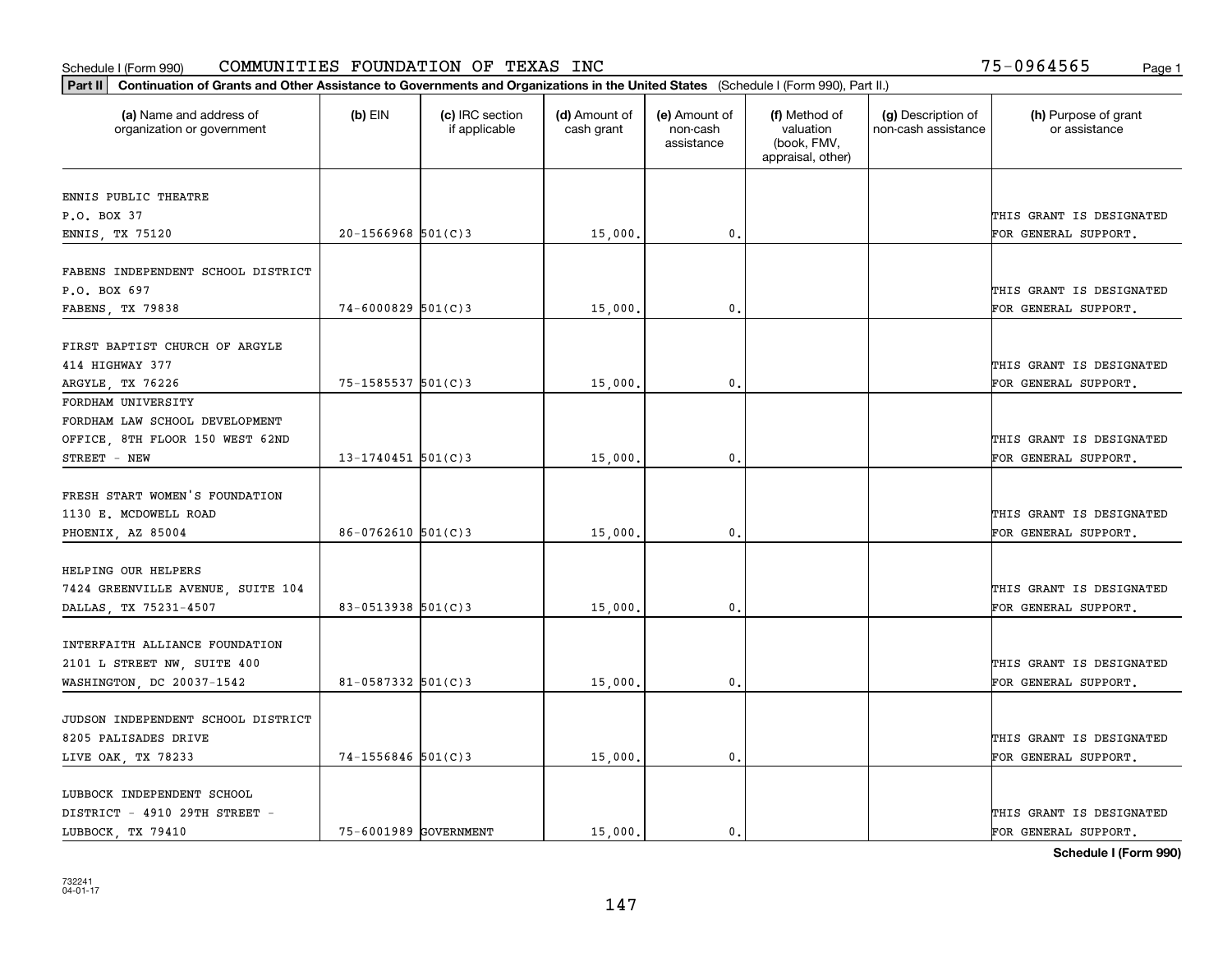#### Schedule I (Form 990) Page 1 COMMUNITIES FOUNDATION OF TEXAS INC 75-0964565

| Part II   Continuation of Grants and Other Assistance to Governments and Organizations in the United States (Schedule I (Form 990), Part II.) |                        |                                  |                             |                                         |                                                                |                                           |                                       |
|-----------------------------------------------------------------------------------------------------------------------------------------------|------------------------|----------------------------------|-----------------------------|-----------------------------------------|----------------------------------------------------------------|-------------------------------------------|---------------------------------------|
| (a) Name and address of<br>organization or government                                                                                         | $(b)$ EIN              | (c) IRC section<br>if applicable | (d) Amount of<br>cash grant | (e) Amount of<br>non-cash<br>assistance | (f) Method of<br>valuation<br>(book, FMV,<br>appraisal, other) | (g) Description of<br>non-cash assistance | (h) Purpose of grant<br>or assistance |
|                                                                                                                                               |                        |                                  |                             |                                         |                                                                |                                           |                                       |
| LYFORD CONSOLIDATED INDEPENDENT<br>SCHOOL DISTRICT - P.O. BOX 220 -                                                                           |                        |                                  |                             |                                         |                                                                |                                           | THIS GRANT IS DESIGNATED              |
| LYFORD, TX 78569                                                                                                                              | 74-6001648 GOVERNMENT  |                                  | 15,000.                     | $\mathfrak{o}$ .                        |                                                                |                                           | FOR GENERAL SUPPORT.                  |
|                                                                                                                                               |                        |                                  |                             |                                         |                                                                |                                           |                                       |
| MANOR INDEPENDENT SCHOOL DISTRICT                                                                                                             |                        |                                  |                             |                                         |                                                                |                                           |                                       |
| 10335 US HIGHWAY 290E                                                                                                                         |                        |                                  |                             |                                         |                                                                |                                           | THIS GRANT IS DESIGNATED              |
| MANOR, TX 78653                                                                                                                               | $74 - 6003097$ 501(C)3 |                                  | 15,000                      | 0.                                      |                                                                |                                           | FOR GENERAL SUPPORT.                  |
|                                                                                                                                               |                        |                                  |                             |                                         |                                                                |                                           |                                       |
| NORTH EAST INDEPENDENT SCHOOL                                                                                                                 |                        |                                  |                             |                                         |                                                                |                                           |                                       |
| DISTRICT - 1400 JACKSON KELLER                                                                                                                |                        |                                  |                             |                                         |                                                                |                                           | THIS GRANT IS DESIGNATED              |
| ROAD - SAN ANTONIO, TX 78213                                                                                                                  | $74 - 6015301$ 501(C)3 |                                  | 15,000.                     | $\mathfrak{o}$ .                        |                                                                |                                           | FOR GENERAL SUPPORT.                  |
|                                                                                                                                               |                        |                                  |                             |                                         |                                                                |                                           |                                       |
| PHILADELPHIA MUSEUM OF ART                                                                                                                    |                        |                                  |                             |                                         |                                                                |                                           |                                       |
| P.O. BOX 7646                                                                                                                                 |                        |                                  |                             |                                         |                                                                |                                           | THIS GRANT IS DESIGNATED              |
| PHILADELPHIA, PA 19101-7646                                                                                                                   | $23 - 1365388$ 501(C)3 |                                  | 15,000                      | 0.                                      |                                                                |                                           | FOR GENERAL SUPPORT.                  |
|                                                                                                                                               |                        |                                  |                             |                                         |                                                                |                                           |                                       |
| SINTON INDEPENDENT SCHOOL DISTRICT                                                                                                            |                        |                                  |                             |                                         |                                                                |                                           |                                       |
| 322 SOUTH ARCHER                                                                                                                              |                        |                                  |                             |                                         |                                                                |                                           | THIS GRANT IS DESIGNATED              |
| SINTON, TX 78387                                                                                                                              | $74 - 6002314$ 501(C)3 |                                  | 15,000.                     | 0.                                      |                                                                |                                           | FOR GENERAL SUPPORT.                  |
| SOCORRO INDEPENDENT SCHOOL                                                                                                                    |                        |                                  |                             |                                         |                                                                |                                           |                                       |
| DISTRICT - 12000 MONTWOOD DRIVE -                                                                                                             |                        |                                  |                             |                                         |                                                                |                                           | THIS GRANT IS DESIGNATED              |
| EL PASO, TX 79936                                                                                                                             | $74 - 6029385$ 501(C)3 |                                  | 15,000,                     | 0.                                      |                                                                |                                           | FOR GENERAL SUPPORT.                  |
|                                                                                                                                               |                        |                                  |                             |                                         |                                                                |                                           |                                       |
| SOMERSET ACADEMY, INC.                                                                                                                        |                        |                                  |                             |                                         |                                                                |                                           |                                       |
| 3803 LYSTER ROAD                                                                                                                              |                        |                                  |                             |                                         |                                                                |                                           | THIS GRANT IS DESIGNATED              |
| SAN ANTONIO, TX 78235                                                                                                                         | $31 - 1569428$ 501(C)3 |                                  | 15,000.                     | $\mathfrak{o}$ .                        |                                                                |                                           | FOR GENERAL SUPPORT.                  |
| VARIETY THE CHILDREN'S CHARITY OF                                                                                                             |                        |                                  |                             |                                         |                                                                |                                           |                                       |
| ST. LOUIS - 11840 WESTLINE                                                                                                                    |                        |                                  |                             |                                         |                                                                |                                           |                                       |
| INDUSTRIAL DRIVE, SUITE 220 - ST.                                                                                                             |                        |                                  |                             |                                         |                                                                |                                           | THIS GRANT IS DESIGNATED              |
| LOUIS, MO 63146                                                                                                                               | $43 - 6078016$ 501(C)3 |                                  | 15,000                      | $\mathbf{0}$                            |                                                                |                                           | FOR GENERAL SUPPORT.                  |
|                                                                                                                                               |                        |                                  |                             |                                         |                                                                |                                           |                                       |
| W.H. ADAMSON HIGH SCHOOL ALUMNI                                                                                                               |                        |                                  |                             |                                         |                                                                |                                           |                                       |
| ASSOCIATION - P.O. BOX 4753 -                                                                                                                 |                        |                                  |                             |                                         |                                                                |                                           | THIS GRANT IS DESIGNATED              |
| DALLAS TX 75208                                                                                                                               | $30 - 0256334$ 501(C)3 |                                  | 15,000.                     | $\mathbf{0}$ .                          |                                                                |                                           | FOR GENERAL SUPPORT.                  |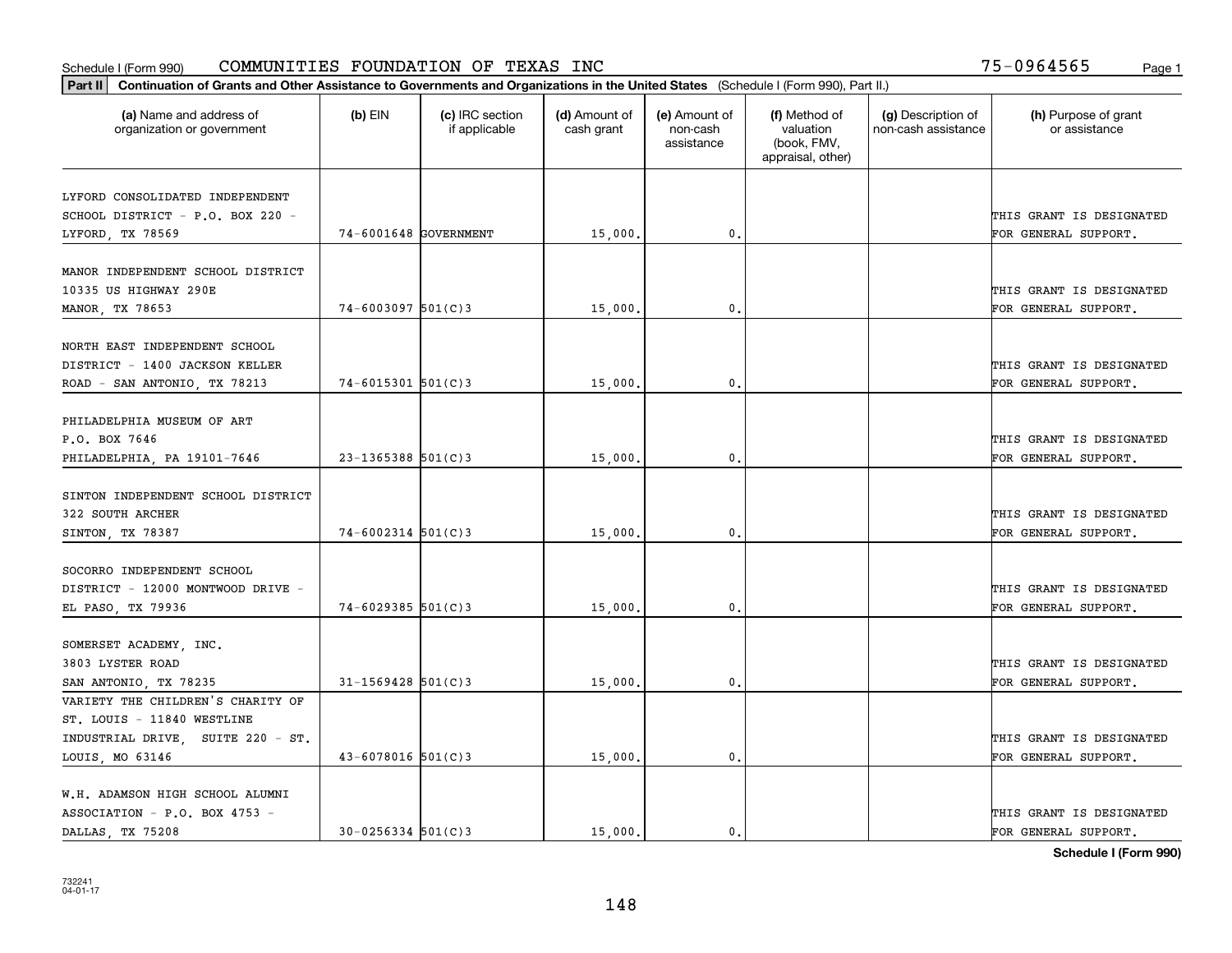| Part II   Continuation of Grants and Other Assistance to Governments and Organizations in the United States (Schedule I (Form 990), Part II.) |                        |                                  |                             |                                         |                                                                |                                           |                                       |
|-----------------------------------------------------------------------------------------------------------------------------------------------|------------------------|----------------------------------|-----------------------------|-----------------------------------------|----------------------------------------------------------------|-------------------------------------------|---------------------------------------|
| (a) Name and address of<br>organization or government                                                                                         | $(b)$ EIN              | (c) IRC section<br>if applicable | (d) Amount of<br>cash grant | (e) Amount of<br>non-cash<br>assistance | (f) Method of<br>valuation<br>(book, FMV,<br>appraisal, other) | (g) Description of<br>non-cash assistance | (h) Purpose of grant<br>or assistance |
| WATER IS BASIC                                                                                                                                |                        |                                  |                             |                                         |                                                                |                                           |                                       |
| P.O. BOX 815852                                                                                                                               |                        |                                  |                             |                                         |                                                                |                                           | THIS GRANT IS DESIGNATED              |
| DALLAS, TX 75381                                                                                                                              | $27 - 4280703$ 501(C)3 |                                  | 15,000.                     | $\mathfrak o$ .                         |                                                                |                                           | FOR GENERAL SUPPORT.                  |
|                                                                                                                                               |                        |                                  |                             |                                         |                                                                |                                           |                                       |
| WATERBERG WELFARE SOCIETY                                                                                                                     |                        |                                  |                             |                                         |                                                                |                                           |                                       |
| 208/209 WATERBERG STREET                                                                                                                      |                        |                                  |                             |                                         |                                                                |                                           | THIS GRANT IS DESIGNATED              |
| VAALWATER 0530, SOUTH AFRICA                                                                                                                  |                        |                                  | 15,000                      | 0.                                      |                                                                |                                           | FOR GENERAL SUPPORT.                  |
|                                                                                                                                               |                        |                                  |                             |                                         |                                                                |                                           |                                       |
| MIDLAND MEMORIAL FOUNDATION                                                                                                                   |                        |                                  |                             |                                         |                                                                |                                           |                                       |
| 400 ROSALIND REDFERN GROVER PARKWAY                                                                                                           |                        |                                  |                             |                                         |                                                                |                                           | THIS GRANT IS DESIGNATED              |
| MIDLAND, TX 79701                                                                                                                             | $75 - 0827455$ 501(C)3 |                                  | 14,940.                     | $\mathfrak{o}$ .                        |                                                                |                                           | FOR GENERAL SUPPORT.                  |
|                                                                                                                                               |                        |                                  |                             |                                         |                                                                |                                           |                                       |
| LTN LOVE THY NEIGHBOR, INC.                                                                                                                   |                        |                                  |                             |                                         |                                                                |                                           |                                       |
| 2201 LONG PRAIRIE ROAD, SUITE 107-7                                                                                                           |                        |                                  |                             |                                         |                                                                |                                           | THIS GRANT IS DESIGNATED              |
| FLOWER MOUND, TX 75022                                                                                                                        | $35 - 2447655$ 501(C)3 |                                  | 14,893                      | $\mathbf{0}$                            |                                                                |                                           | FOR GENERAL SUPPORT.                  |
| UNITED WAY OF DENTON COUNTY, INC.                                                                                                             |                        |                                  |                             |                                         |                                                                |                                           |                                       |
| 1314 TEASLEY LANE                                                                                                                             |                        |                                  |                             |                                         |                                                                |                                           | THIS GRANT IS DESIGNATED              |
| DENTON, TX 76205-7289                                                                                                                         | 75-1251128 501(C)3     |                                  | 14,835                      | $\mathfrak o$ .                         |                                                                |                                           | FOR GENERAL SUPPORT.                  |
|                                                                                                                                               |                        |                                  |                             |                                         |                                                                |                                           |                                       |
| DIRECTIONS 12                                                                                                                                 |                        |                                  |                             |                                         |                                                                |                                           |                                       |
| 851 OAK VIEW DRIVE                                                                                                                            |                        |                                  |                             |                                         |                                                                |                                           | THIS GRANT IS DESIGNATED              |
| OAK POINT, TX 75068                                                                                                                           | $27 - 3823972$ 501(C)3 |                                  | 14,744.                     | 0.                                      |                                                                |                                           | FOR GENERAL SUPPORT.                  |
|                                                                                                                                               |                        |                                  |                             |                                         |                                                                |                                           |                                       |
| FORT WORTH JUNIOR GOLF FOUNDATION                                                                                                             |                        |                                  |                             |                                         |                                                                |                                           |                                       |
| INCORPORATED - P.O. BOX 4767 -                                                                                                                |                        |                                  |                             |                                         |                                                                |                                           | THIS GRANT IS DESIGNATED              |
| FORT WORTH, TX 76164                                                                                                                          | $20 - 5545252$ 501(C)3 |                                  | 14,710.                     | $^{\circ}$ .                            |                                                                |                                           | FOR GENERAL SUPPORT.                  |
| THE INSTITUTE OF ORTHOPEDIC                                                                                                                   |                        |                                  |                             |                                         |                                                                |                                           |                                       |
| RESEARCH AND EDUCATION - 6550                                                                                                                 |                        |                                  |                             |                                         |                                                                |                                           |                                       |
| FANNIN STREET, SUITE 2503 -                                                                                                                   |                        |                                  |                             |                                         |                                                                |                                           | THIS GRANT IS DESIGNATED              |
| HOUSTON, TX 77030                                                                                                                             | $76 - 0497352$ 501(C)3 |                                  | 14,617.                     | $\mathbf{0}$                            |                                                                |                                           | FOR GENERAL SUPPORT.                  |
| CHILDREN AND COMMUNITY HEALTH                                                                                                                 |                        |                                  |                             |                                         |                                                                |                                           |                                       |
| CENTER OF MCKINNEY - 120 S.                                                                                                                   |                        |                                  |                             |                                         |                                                                |                                           |                                       |
| CENTRAL EXPWY., SUITE 102 -                                                                                                                   |                        |                                  |                             |                                         |                                                                |                                           | THIS GRANT IS DESIGNATED              |
| MCKINNEY TX 75070-8143                                                                                                                        | $20 - 0637782$ 501(C)3 |                                  | 14,599.                     | $\mathfrak{o}$ .                        |                                                                |                                           | FOR GENERAL SUPPORT.                  |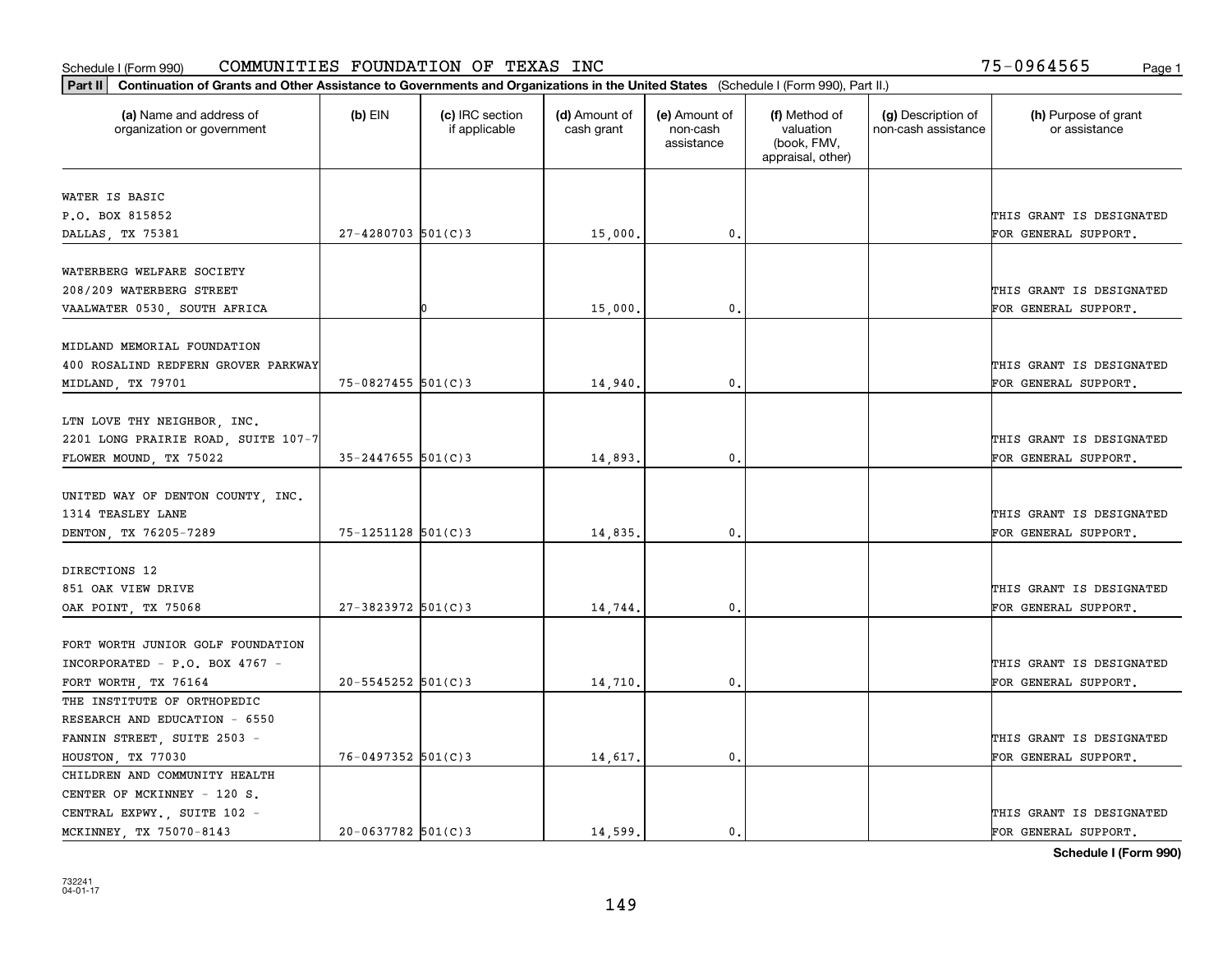| Part II   Continuation of Grants and Other Assistance to Governments and Organizations in the United States (Schedule I (Form 990), Part II.) |                          |                                  |                             |                                         |                                                                |                                           |                                       |
|-----------------------------------------------------------------------------------------------------------------------------------------------|--------------------------|----------------------------------|-----------------------------|-----------------------------------------|----------------------------------------------------------------|-------------------------------------------|---------------------------------------|
| (a) Name and address of<br>organization or government                                                                                         | $(b)$ EIN                | (c) IRC section<br>if applicable | (d) Amount of<br>cash grant | (e) Amount of<br>non-cash<br>assistance | (f) Method of<br>valuation<br>(book, FMV,<br>appraisal, other) | (g) Description of<br>non-cash assistance | (h) Purpose of grant<br>or assistance |
| MID CITIES PREGNANCY CENTER                                                                                                                   |                          |                                  |                             |                                         |                                                                |                                           |                                       |
| 201 WESTPARK WAY                                                                                                                              |                          |                                  |                             |                                         |                                                                |                                           | THIS GRANT IS DESIGNATED              |
|                                                                                                                                               | 75-2770452 501(C)3       |                                  | 14,591.                     | $\mathfrak{o}$ .                        |                                                                |                                           | FOR GENERAL SUPPORT.                  |
| EULESS, TX 76040                                                                                                                              |                          |                                  |                             |                                         |                                                                |                                           |                                       |
| GERMAN INTERNATIONAL SCHOOL OF                                                                                                                |                          |                                  |                             |                                         |                                                                |                                           |                                       |
| DALLAS, INC. - 12411 TEMPLETON                                                                                                                |                          |                                  |                             |                                         |                                                                |                                           | THIS GRANT IS DESIGNATED              |
| TRAIL - FARMERS BRANCH, TX 75234                                                                                                              | $27 - 0722426$ 501(C)3   |                                  | 14,551.                     | 0.                                      |                                                                |                                           | FOR GENERAL SUPPORT.                  |
| DALLAS COUNTY MENTAL HEALTH &                                                                                                                 |                          |                                  |                             |                                         |                                                                |                                           |                                       |
| MENTAL RETARDATION CENTER - 1345                                                                                                              |                          |                                  |                             |                                         |                                                                |                                           |                                       |
| RIVER BEND DRIVE - DALLAS, TX                                                                                                                 |                          |                                  |                             |                                         |                                                                |                                           | THIS GRANT IS DESIGNATED              |
| 75247                                                                                                                                         | $75 - 1285603$ $501(C)3$ |                                  | 14,536.                     | $\mathfrak{o}$ .                        |                                                                |                                           | FOR GENERAL SUPPORT.                  |
|                                                                                                                                               |                          |                                  |                             |                                         |                                                                |                                           |                                       |
| CROWN OF LIFE LUTHERAN SCHOOL                                                                                                                 |                          |                                  |                             |                                         |                                                                |                                           |                                       |
| 6605 PLEASANT RUN ROAD                                                                                                                        |                          |                                  |                             |                                         |                                                                |                                           | THIS GRANT IS DESIGNATED              |
| COLLEYVILLE, TX 76092                                                                                                                         | $75 - 2276095$ 501(C)3   |                                  | 14,524.                     | $\mathfrak{o}$ .                        |                                                                |                                           | FOR GENERAL SUPPORT.                  |
|                                                                                                                                               |                          |                                  |                             |                                         |                                                                |                                           |                                       |
| CHORISTERS GUILD                                                                                                                              |                          |                                  |                             |                                         |                                                                |                                           |                                       |
| 12404 PARK CENTRAL DRIVE, SUITE 100                                                                                                           |                          |                                  |                             |                                         |                                                                |                                           | THIS GRANT IS DESIGNATED              |
| DALLAS, TX 75251-1802                                                                                                                         | $95-1921157$ 501(C)3     |                                  | 14,442.                     | 0.                                      |                                                                |                                           | FOR GENERAL SUPPORT.                  |
|                                                                                                                                               |                          |                                  |                             |                                         |                                                                |                                           |                                       |
| AKIBA ACADEMY OF DALLAS                                                                                                                       |                          |                                  |                             |                                         |                                                                |                                           |                                       |
| 12324 MERIT DRIVE                                                                                                                             |                          |                                  |                             |                                         |                                                                |                                           | THIS GRANT IS DESIGNATED              |
| DALLAS, TX 75251                                                                                                                              | $75 - 1151383$ $501(C)3$ |                                  | 14,427.                     | 0.                                      |                                                                |                                           | FOR GENERAL SUPPORT.                  |
|                                                                                                                                               |                          |                                  |                             |                                         |                                                                |                                           |                                       |
| MARCH OF DIMES FOUNDATION                                                                                                                     |                          |                                  |                             |                                         |                                                                |                                           |                                       |
| SAN DIEGO CHAPTER 9325 SKY PARK COU                                                                                                           |                          |                                  |                             |                                         |                                                                |                                           | THIS GRANT IS DESIGNATED              |
| SAN DIEGO, CA 92123                                                                                                                           | 13-1846366 $501(C)$ 3    |                                  | 14,383.                     | 0.                                      |                                                                |                                           | FOR GENERAL SUPPORT.                  |
|                                                                                                                                               |                          |                                  |                             |                                         |                                                                |                                           |                                       |
| WEIMARANER RESCUE OF NORTH TEXAS,                                                                                                             |                          |                                  |                             |                                         |                                                                |                                           |                                       |
| INC. - 4347 W. NORTHWEST HWY, STE                                                                                                             |                          |                                  |                             |                                         |                                                                |                                           | THIS GRANT IS DESIGNATED              |
| 130, BOX 184 - DALLAS, TX 75220                                                                                                               | 75-2739729 501(C)3       |                                  | 14,364.                     | 0.                                      |                                                                |                                           | FOR GENERAL SUPPORT.                  |
|                                                                                                                                               |                          |                                  |                             |                                         |                                                                |                                           |                                       |
| TREASURED VESSELS FOUNDATION                                                                                                                  |                          |                                  |                             |                                         |                                                                |                                           |                                       |
| P.O. BOX 2256                                                                                                                                 |                          |                                  |                             |                                         |                                                                |                                           | THIS GRANT IS DESIGNATED              |
| FRISCO TX 75034                                                                                                                               | $46 - 3947870$ 501(C)3   |                                  | 14,356.                     | $\mathbf{0}$ .                          |                                                                |                                           | FOR GENERAL SUPPORT.                  |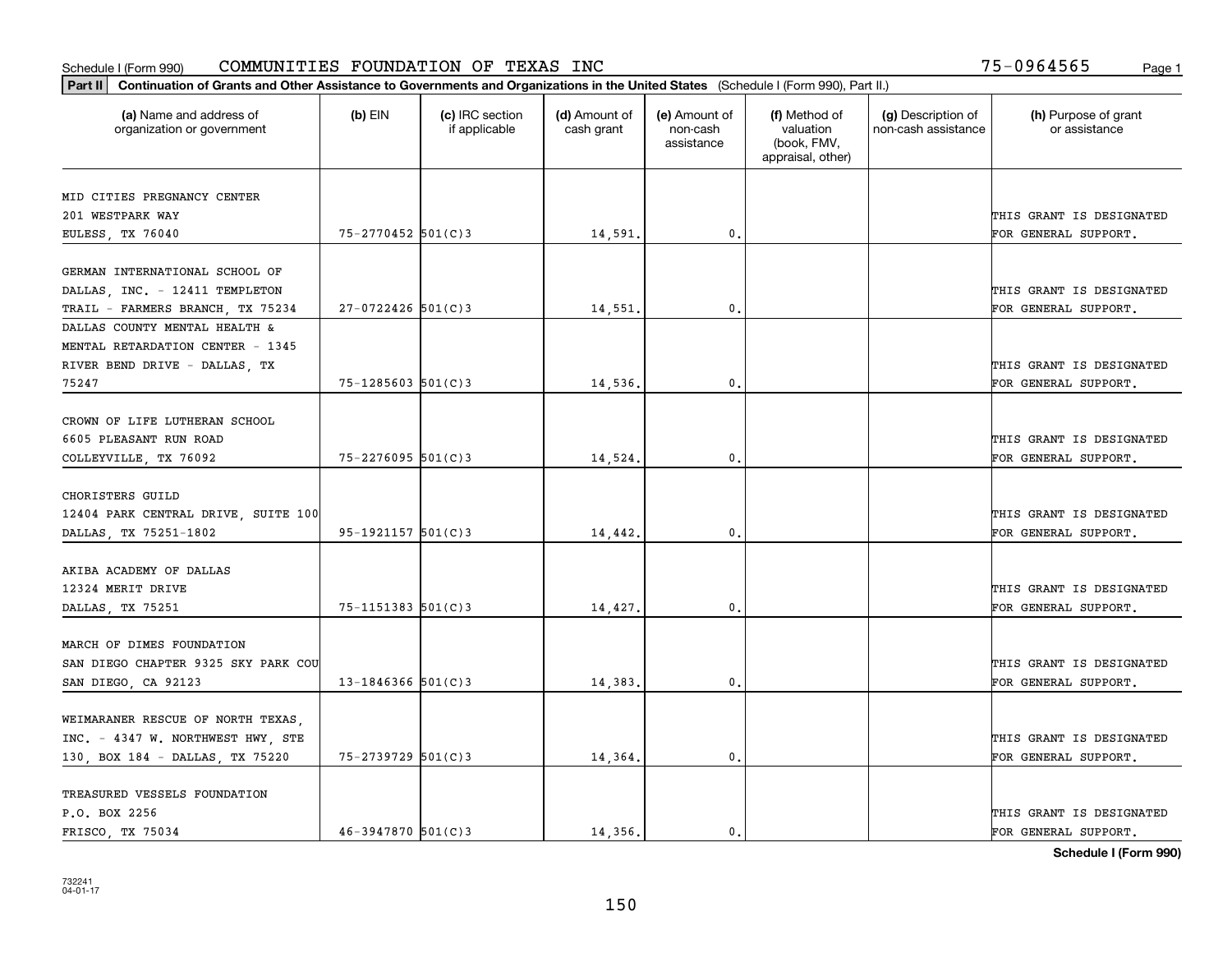| Part II   Continuation of Grants and Other Assistance to Governments and Organizations in the United States (Schedule I (Form 990), Part II.) |                        |                                  |                             |                                         |                                                                |                                           |                                       |
|-----------------------------------------------------------------------------------------------------------------------------------------------|------------------------|----------------------------------|-----------------------------|-----------------------------------------|----------------------------------------------------------------|-------------------------------------------|---------------------------------------|
| (a) Name and address of<br>organization or government                                                                                         | $(b)$ EIN              | (c) IRC section<br>if applicable | (d) Amount of<br>cash grant | (e) Amount of<br>non-cash<br>assistance | (f) Method of<br>valuation<br>(book, FMV,<br>appraisal, other) | (g) Description of<br>non-cash assistance | (h) Purpose of grant<br>or assistance |
|                                                                                                                                               |                        |                                  |                             |                                         |                                                                |                                           |                                       |
| IMMACULATE CONCEPTION CATHOLIC<br>SCHOOL - 2301 N. BONNIE BRAE ROAD                                                                           |                        |                                  |                             |                                         |                                                                |                                           | THIS GRANT IS DESIGNATED              |
| - DENTON, TX 76207                                                                                                                            | 75-2578943 501(C)3     |                                  | 14,275.                     | 0.                                      |                                                                |                                           | FOR GENERAL SUPPORT.                  |
|                                                                                                                                               |                        |                                  |                             |                                         |                                                                |                                           |                                       |
| GREAT INVESTORS BEST IDEAS                                                                                                                    |                        |                                  |                             |                                         |                                                                |                                           |                                       |
| FOUNDATION - 3879 MAPLE AVENUE,                                                                                                               |                        |                                  |                             |                                         |                                                                |                                           | THIS GRANT IS DESIGNATED              |
| SUITE 350 - DALLAS, TX 75219                                                                                                                  | $20 - 8884440$ 501(C)3 |                                  | 14,240                      | 0.                                      |                                                                |                                           | FOR GENERAL SUPPORT.                  |
|                                                                                                                                               |                        |                                  |                             |                                         |                                                                |                                           |                                       |
| ASHEVILLE POVERTY INITIATIVE                                                                                                                  |                        |                                  |                             |                                         |                                                                |                                           |                                       |
| 789 MERRIMON AVENUE                                                                                                                           |                        |                                  |                             | $\mathbf{0}$ .                          |                                                                |                                           | THIS GRANT IS DESIGNATED              |
| ASHEVILLE, NC 28804                                                                                                                           | $81 - 0757744$ 501(C)3 |                                  | 14,200.                     |                                         |                                                                |                                           | FOR GENERAL SUPPORT.                  |
| SHERWOOD & MYRTIE FOSTER HOME FOR                                                                                                             |                        |                                  |                             |                                         |                                                                |                                           |                                       |
| CHILDREN - 1779 N GRAHAM ST. -                                                                                                                |                        |                                  |                             |                                         |                                                                |                                           | THIS GRANT IS DESIGNATED              |
| STEPHENVILLE, TX 76401                                                                                                                        | 75-1377874 501(C)3     |                                  | 14,135.                     | $\mathbf{0}$                            |                                                                |                                           | FOR GENERAL SUPPORT.                  |
|                                                                                                                                               |                        |                                  |                             |                                         |                                                                |                                           |                                       |
| JUNIOR ACHIEVEMENT OF DALLAS                                                                                                                  |                        |                                  |                             |                                         |                                                                |                                           |                                       |
| 1201 EXECUTIVE DRIVE WEST                                                                                                                     |                        |                                  |                             |                                         |                                                                |                                           | THIS GRANT IS DESIGNATED              |
| RICHARDSON, TX 75081-2232                                                                                                                     | 75-0881589 501(C)3     |                                  | 14,042.                     | $\mathbf{0}$                            |                                                                |                                           | FOR GENERAL SUPPORT.                  |
|                                                                                                                                               |                        |                                  |                             |                                         |                                                                |                                           |                                       |
| LA UNION DEL PUEBLA ENTERO                                                                                                                    |                        |                                  |                             |                                         |                                                                |                                           |                                       |
| P.O. BOX 188                                                                                                                                  |                        |                                  |                             |                                         |                                                                |                                           | THIS GRANT IS DESIGNATED              |
| SAN JUAN, TX 78589                                                                                                                            | $93 - 1029197$ 501(C)3 |                                  | 14,000.                     | $\mathbf{0}$                            |                                                                |                                           | FOR GENERAL SUPPORT.                  |
| STAR SPONSORSHIP PROGRAM, INC.                                                                                                                |                        |                                  |                             |                                         |                                                                |                                           |                                       |
| 6707 BRENTWOOD STAIR RD., SUITE 205                                                                                                           |                        |                                  |                             |                                         |                                                                |                                           | THIS GRANT IS DESIGNATED              |
| FORT WORTH, TX 76112                                                                                                                          | $75 - 2510864$ 501(C)3 |                                  | 13,981                      | $^{\rm 0}$ .                            |                                                                |                                           | FOR GENERAL SUPPORT.                  |
|                                                                                                                                               |                        |                                  |                             |                                         |                                                                |                                           |                                       |
| DOG RANCH RESCUE, INC.                                                                                                                        |                        |                                  |                             |                                         |                                                                |                                           |                                       |
| 10030 CR 288                                                                                                                                  |                        |                                  |                             |                                         |                                                                |                                           | THIS GRANT IS DESIGNATED              |
| ANNA, TX 75409                                                                                                                                | $47 - 2027094$ 501(C)3 |                                  | 13,973.                     | $\mathfrak{o}$ .                        |                                                                |                                           | FOR GENERAL SUPPORT.                  |
|                                                                                                                                               |                        |                                  |                             |                                         |                                                                |                                           |                                       |
| ARLINGTON ISD EDUCATION FOUNDATION                                                                                                            |                        |                                  |                             |                                         |                                                                |                                           |                                       |
| 1141 W. PIONEER PARKWAY, SUITE 103                                                                                                            |                        |                                  |                             |                                         |                                                                |                                           | THIS GRANT IS DESIGNATED              |
| ARLINGTON, TX 76013                                                                                                                           | $75 - 2561891$ 501(C)3 |                                  | 13.971.                     | $\mathbf{0}$ .                          |                                                                |                                           | FOR GENERAL SUPPORT.                  |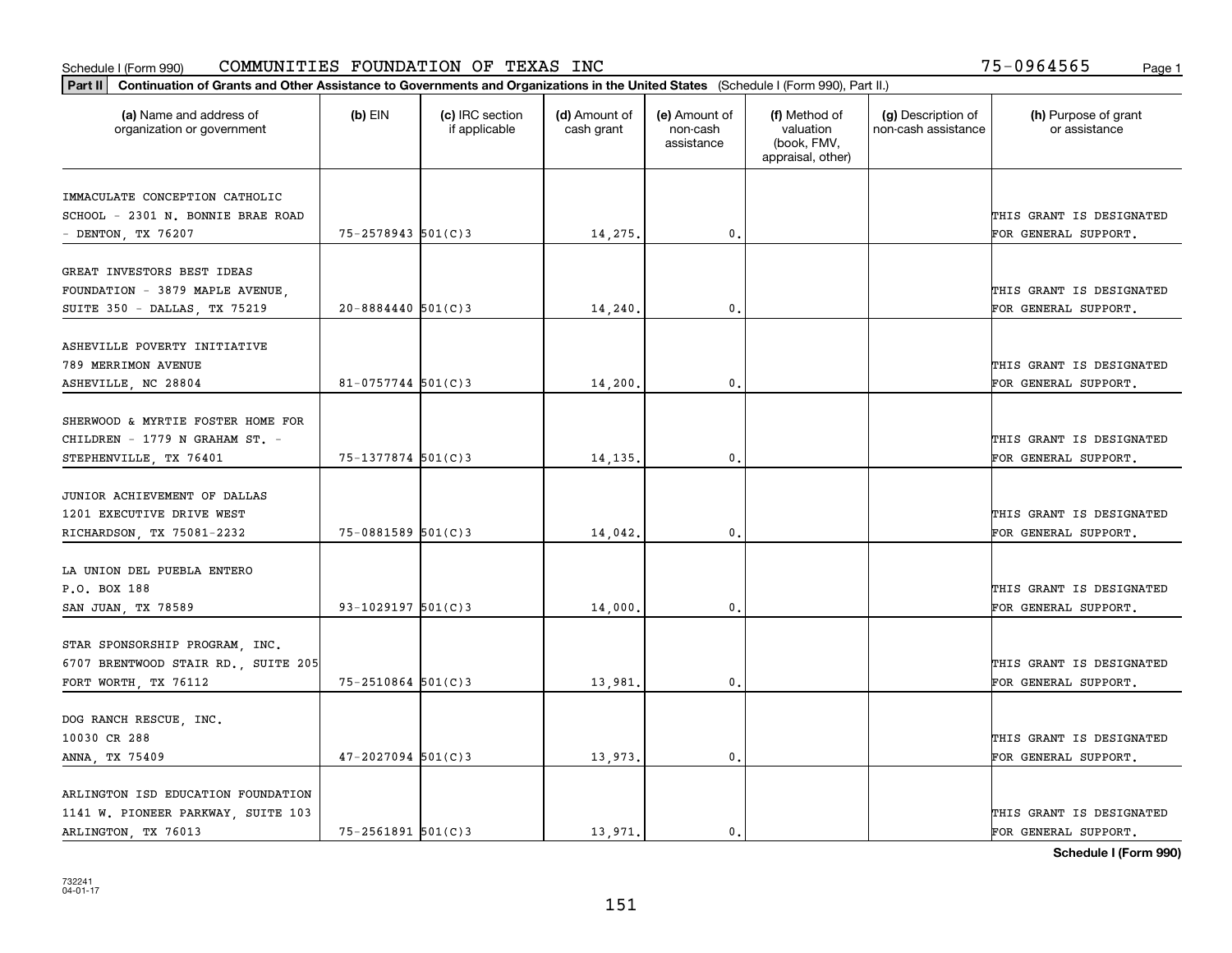| Part II   Continuation of Grants and Other Assistance to Governments and Organizations in the United States (Schedule I (Form 990), Part II.) |                        |                                  |                             |                                         |                                                                |                                           |                                                  |
|-----------------------------------------------------------------------------------------------------------------------------------------------|------------------------|----------------------------------|-----------------------------|-----------------------------------------|----------------------------------------------------------------|-------------------------------------------|--------------------------------------------------|
| (a) Name and address of<br>organization or government                                                                                         | $(b)$ EIN              | (c) IRC section<br>if applicable | (d) Amount of<br>cash grant | (e) Amount of<br>non-cash<br>assistance | (f) Method of<br>valuation<br>(book, FMV,<br>appraisal, other) | (g) Description of<br>non-cash assistance | (h) Purpose of grant<br>or assistance            |
| SUICIDE AND CRISIS CENTER OF NORTH<br>TEXAS - 2808 SWISS AVENUE -<br>DALLAS, TX 75204                                                         | 75-1285669 501(C)3     |                                  | 13,928.                     | $\mathfrak{o}$ .                        |                                                                |                                           | THIS GRANT IS DESIGNATED<br>FOR GENERAL SUPPORT. |
| BAYLOR ORAL HEALTH FOUNDATION<br>3600 GASTON AVENUE, SUITE 1151<br>DALLAS, TX 75246-1911                                                      | $75 - 2464091$ 501(C)3 |                                  | 13,902.                     | 0.                                      |                                                                |                                           | THIS GRANT IS DESIGNATED<br>FOR GENERAL SUPPORT. |
| SOUTH TEXAS COLLEGE<br>3201 WEST PECAN BOULEVARD P.O. BOX<br>MCALLEN, TX 78502                                                                | $74 - 2683499$ 501(C)3 |                                  | 13,874.                     | $\mathfrak{o}$ .                        |                                                                |                                           | THIS GRANT IS DESIGNATED<br>FOR GENERAL SUPPORT. |
| HUMAN COALITION<br>2401 IRA E. WOODS, STE. 300<br>GRAPEVINE, TX 76051                                                                         | $26 - 4099950$ 501(C)3 |                                  | 13,873.                     | $\mathbf{0}$                            |                                                                |                                           | THIS GRANT IS DESIGNATED<br>FOR GENERAL SUPPORT. |
| THE HUMAN IMPACT<br>9540 GARLAND ROAD SUITE 381-398<br>GARLAND, TX 75218                                                                      | $47 - 3506016$ 501(C)3 |                                  | 13,873.                     | $\mathfrak o$ .                         |                                                                |                                           | THIS GRANT IS DESIGNATED<br>FOR GENERAL SUPPORT. |
| TEXAS WOMAN'S UNIVERSITY<br>FOUNDATION - P.O. BOX 425618 -<br>DENTON, TX 76204-5618                                                           | 75-1292762 501(C)3     |                                  | 13,867.                     | $\mathbf{0}$ .                          |                                                                |                                           | THIS GRANT IS DESIGNATED<br>FOR GENERAL SUPPORT. |
| VILLAGE TECH SCHOOLS<br>1010 E. PARKERVILLE ROAD<br>CEDAR HILL, TX 75104                                                                      | $45 - 5607359$ 501(C)3 |                                  | 13,774.                     | $^{\circ}$ .                            |                                                                |                                           | THIS GRANT IS DESIGNATED<br>FOR GENERAL SUPPORT. |
| ARLINGTON CHARITIES, INC.<br>811 SECRETARY DRIVE<br>ARLINGTON, TX 76015                                                                       | $75 - 1668092$ 501(C)3 |                                  | 13,774.                     | $\mathbf{0}$                            |                                                                |                                           | THIS GRANT IS DESIGNATED<br>FOR GENERAL SUPPORT. |
| PARKINSON VOICE PROJECT, INC.<br>646 N. COIT ROAD, SUITE 2250<br>RICHARDSON, TX 75080                                                         | $20-3940037$ 501(C)3   |                                  | 13,765.                     | $\mathbf{0}$ .                          |                                                                |                                           | THIS GRANT IS DESIGNATED<br>FOR GENERAL SUPPORT. |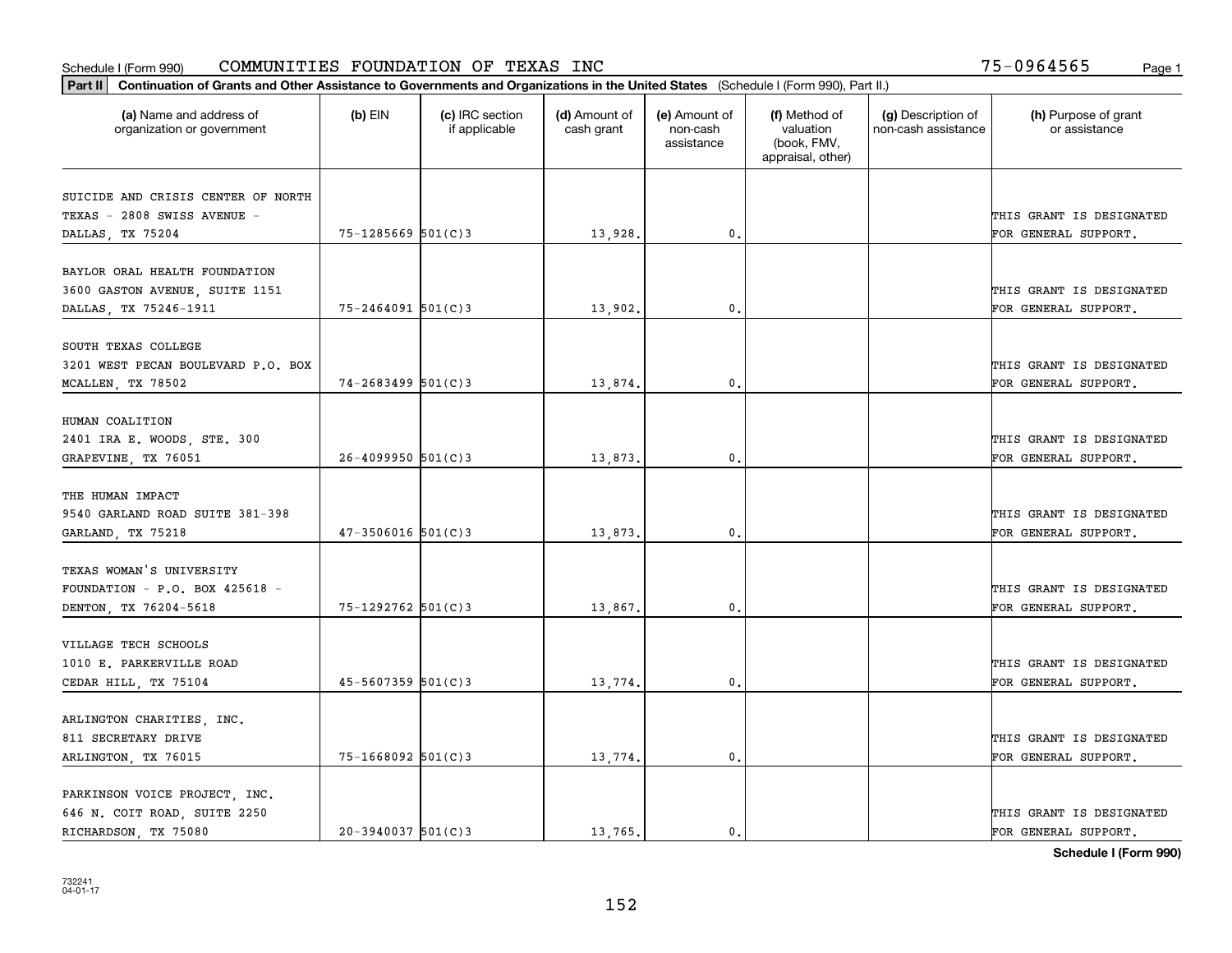| Part II   Continuation of Grants and Other Assistance to Governments and Organizations in the United States (Schedule I (Form 990), Part II.) |                        |                                  |                             |                                         |                                                                |                                           |                                       |
|-----------------------------------------------------------------------------------------------------------------------------------------------|------------------------|----------------------------------|-----------------------------|-----------------------------------------|----------------------------------------------------------------|-------------------------------------------|---------------------------------------|
| (a) Name and address of<br>organization or government                                                                                         | $(b)$ EIN              | (c) IRC section<br>if applicable | (d) Amount of<br>cash grant | (e) Amount of<br>non-cash<br>assistance | (f) Method of<br>valuation<br>(book, FMV,<br>appraisal, other) | (g) Description of<br>non-cash assistance | (h) Purpose of grant<br>or assistance |
|                                                                                                                                               |                        |                                  |                             |                                         |                                                                |                                           |                                       |
| LINKS FOUNDATION, INC.<br>1200 MASSACHUSETTS AVENUE NW                                                                                        |                        |                                  |                             |                                         |                                                                |                                           | THIS GRANT IS DESIGNATED              |
| WASHINGTON, TX 20005                                                                                                                          | 52-1170830 $501(C)$ 3  |                                  | 13,762.                     | $\mathbf{0}$ .                          |                                                                |                                           | FOR GENERAL SUPPORT.                  |
|                                                                                                                                               |                        |                                  |                             |                                         |                                                                |                                           |                                       |
| TEXAS TREES FOUNDATION                                                                                                                        |                        |                                  |                             |                                         |                                                                |                                           |                                       |
| 2906 SWISS AVENUE                                                                                                                             |                        |                                  |                             |                                         |                                                                |                                           | THIS GRANT IS DESIGNATED              |
| DALLAS, TX 75204                                                                                                                              | $75 - 1886520$ 501(C)3 |                                  | 13,635.                     | $\mathfrak{o}$ .                        |                                                                |                                           | FOR GENERAL SUPPORT.                  |
|                                                                                                                                               |                        |                                  |                             |                                         |                                                                |                                           |                                       |
| WISE CCC<br>2200 FM 51, SUITE 500                                                                                                             |                        |                                  |                             |                                         |                                                                |                                           | THIS GRANT IS DESIGNATED              |
| DECATUR, TX 76234                                                                                                                             | $26 - 0401868$ 501(C)3 |                                  | 13,629.                     | $\mathbf{0}$ .                          |                                                                |                                           | FOR GENERAL SUPPORT.                  |
|                                                                                                                                               |                        |                                  |                             |                                         |                                                                |                                           |                                       |
| DALLAS CAT LADY                                                                                                                               |                        |                                  |                             |                                         |                                                                |                                           |                                       |
| 9870 KINGSMAN DRIVE                                                                                                                           |                        |                                  |                             |                                         |                                                                |                                           | THIS GRANT IS DESIGNATED              |
| DALLAS, TX 75228                                                                                                                              | $45 - 2647771$ 501(C)3 |                                  | 13,604.                     | $\mathfrak{o}$ .                        |                                                                |                                           | FOR GENERAL SUPPORT.                  |
|                                                                                                                                               |                        |                                  |                             |                                         |                                                                |                                           |                                       |
| LIVADA ORPHAN CARE INC.                                                                                                                       |                        |                                  |                             |                                         |                                                                |                                           |                                       |
| 2001 W. PLANO PKWY., SUITE 3430                                                                                                               |                        |                                  |                             |                                         |                                                                |                                           | THIS GRANT IS DESIGNATED              |
| PLANO, TX 75075                                                                                                                               | $01 - 0576849$ 501(C)3 |                                  | 13,588.                     | 0.                                      |                                                                |                                           | FOR GENERAL SUPPORT.                  |
| 1 MILLION 4 ANNA FOUNDATION                                                                                                                   |                        |                                  |                             |                                         |                                                                |                                           |                                       |
| 15301 DALLAS PARKWAY, SUITE 1100                                                                                                              |                        |                                  |                             |                                         |                                                                |                                           | THIS GRANT IS DESIGNATED              |
| ADDISON, TX 75001                                                                                                                             | $45 - 3102803$ 501(C)3 |                                  | 13,584.                     | $\mathbf{0}$ .                          |                                                                |                                           | FOR GENERAL SUPPORT.                  |
|                                                                                                                                               |                        |                                  |                             |                                         |                                                                |                                           |                                       |
| MUSCULAR DYSTROPHY ASSOCIATION                                                                                                                |                        |                                  |                             |                                         |                                                                |                                           |                                       |
| 8131 LYNDON B JOHNSON FREEWAY #440                                                                                                            |                        |                                  |                             |                                         |                                                                |                                           | THIS GRANT IS DESIGNATED              |
| DALLAS, TX 75251                                                                                                                              | $13 - 1665552$ 501(C)3 |                                  | 13,568.                     | $\mathfrak o$ .                         |                                                                |                                           | FOR GENERAL SUPPORT.                  |
|                                                                                                                                               |                        |                                  |                             |                                         |                                                                |                                           |                                       |
| THIS SIDE UP FAMILY CENTER                                                                                                                    |                        |                                  |                             |                                         |                                                                |                                           |                                       |
| P.O. BOX 262464                                                                                                                               |                        |                                  |                             |                                         |                                                                |                                           | THIS GRANT IS DESIGNATED              |
| PLANO, TX 75026                                                                                                                               | $27 - 2439457$ 501(C)3 |                                  | 13,553.                     | $\mathfrak{o}$ .                        |                                                                |                                           | FOR GENERAL SUPPORT.                  |
|                                                                                                                                               |                        |                                  |                             |                                         |                                                                |                                           |                                       |
| SCHOLA CANTORUM OF TEXAS INC.<br>P.O. BOX 8235                                                                                                |                        |                                  |                             |                                         |                                                                |                                           | THIS GRANT IS DESIGNATED              |
| FORT WORTH, TX 76124                                                                                                                          | $75 - 1465378$ 501(C)3 |                                  | 13,465.                     | $\mathbf{0}$ .                          |                                                                |                                           | FOR GENERAL SUPPORT.                  |
|                                                                                                                                               |                        |                                  |                             |                                         |                                                                |                                           |                                       |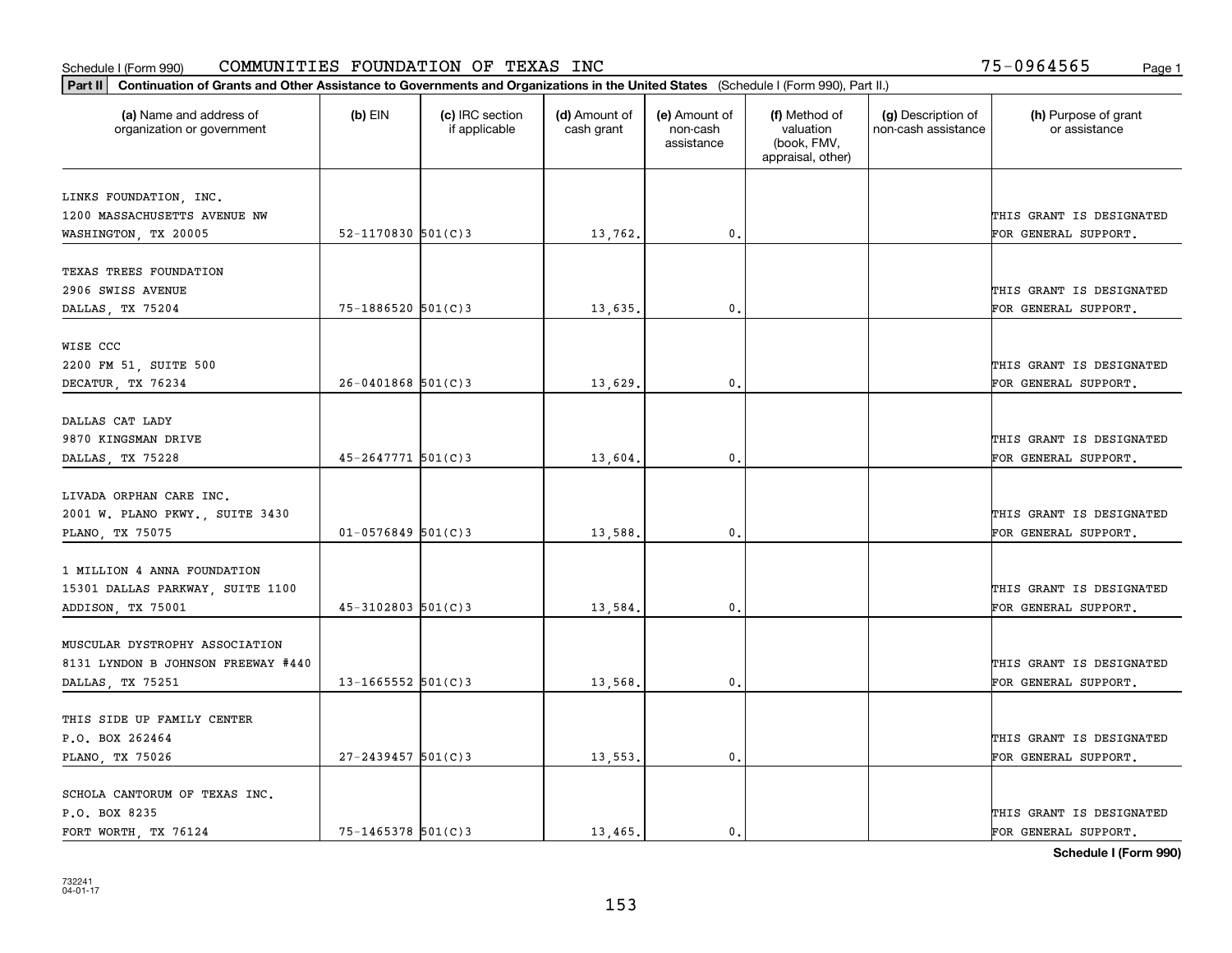| (a) Name and address of<br>organization or government | $(b)$ EIN              | (c) IRC section<br>if applicable | (d) Amount of<br>cash grant | (e) Amount of<br>non-cash<br>assistance | (f) Method of<br>valuation<br>(book, FMV,<br>appraisal, other) | (g) Description of<br>non-cash assistance | (h) Purpose of grant<br>or assistance |
|-------------------------------------------------------|------------------------|----------------------------------|-----------------------------|-----------------------------------------|----------------------------------------------------------------|-------------------------------------------|---------------------------------------|
|                                                       |                        |                                  |                             |                                         |                                                                |                                           |                                       |
| FRIENDS OF SOLAR PREP                                 |                        |                                  |                             |                                         |                                                                |                                           |                                       |
| 3963 MAPLE AVENUE, SUITE 300                          |                        |                                  |                             |                                         |                                                                |                                           | THIS GRANT IS DESIGNATED              |
| DALLAS, TX 75219                                      | 81-3913957 $501(C)$ 3  |                                  | 13,457.                     | $\mathbf{0}$ .                          |                                                                |                                           | FOR GENERAL SUPPORT.                  |
| BRITTANY RESCUE IN TEXAS                              |                        |                                  |                             |                                         |                                                                |                                           |                                       |
| 6616 TRAIL LAKE DRIVE                                 |                        |                                  |                             |                                         |                                                                |                                           | THIS GRANT IS DESIGNATED              |
| FORT WORTH, TX 76133                                  | $45 - 0612887$ 501(C)3 |                                  | 13,444.                     | 0.                                      |                                                                |                                           | FOR GENERAL SUPPORT.                  |
|                                                       |                        |                                  |                             |                                         |                                                                |                                           |                                       |
| FAMILY COMPASS                                        |                        |                                  |                             |                                         |                                                                |                                           |                                       |
| 4210 JUNIUS STREET                                    |                        |                                  |                             |                                         |                                                                |                                           | THIS GRANT IS DESIGNATED              |
| DALLAS, TX 75246                                      | $75 - 2400158$ 501(C)3 |                                  | 13,437.                     | $\mathfrak{o}$ .                        |                                                                |                                           | FOR GENERAL SUPPORT.                  |
| DOWNWINDERS AT RISK EDUCATION FUND                    |                        |                                  |                             |                                         |                                                                |                                           |                                       |
| P.O. BOX 763844                                       |                        |                                  |                             |                                         |                                                                |                                           | THIS GRANT IS DESIGNATED              |
| DALLAS, TX 75376                                      | $75 - 2643308$ 501(C)3 |                                  | 13,361                      | 0.                                      |                                                                |                                           | FOR GENERAL SUPPORT.                  |
|                                                       |                        |                                  |                             |                                         |                                                                |                                           |                                       |
| JUNIOR LEAGUE OF COLLIN COUNTY                        |                        |                                  |                             |                                         |                                                                |                                           |                                       |
| 5805 COIT ROAD, SUITE 301                             |                        |                                  |                             |                                         |                                                                |                                           | THIS GRANT IS DESIGNATED              |
| PLANO, TX 75093                                       | 75-1547568 501(C)3     |                                  | 13,354.                     | 0.                                      |                                                                |                                           | FOR GENERAL SUPPORT.                  |
| SHEILA BAILEY MINISTRIES, INC.                        |                        |                                  |                             |                                         |                                                                |                                           |                                       |
| P.O. BOX 3150                                         |                        |                                  |                             |                                         |                                                                |                                           | THIS GRANT IS DESIGNATED              |
| DESOTO, TX 75123                                      | $27 - 2139433$ 501(C)3 |                                  | 13,348,                     | 0.                                      |                                                                |                                           | FOR GENERAL SUPPORT.                  |
| STRAYDOG, INC.                                        |                        |                                  |                             |                                         |                                                                |                                           |                                       |
| 1515 NORTH TOWN EAST BOULEVARD SUIT                   |                        |                                  |                             |                                         |                                                                |                                           | THIS GRANT IS DESIGNATED              |
| MESQUITE, TX 75150                                    | $75 - 2756374$ 501(C)3 |                                  | 13,290.                     | $\mathfrak{o}$ .                        |                                                                |                                           | FOR GENERAL SUPPORT.                  |
|                                                       |                        |                                  |                             |                                         |                                                                |                                           |                                       |
| OUR LADY OF VICTORY CATHOLIC                          |                        |                                  |                             |                                         |                                                                |                                           |                                       |
| SCHOOL - 3320 HEMPHILL - FORT                         |                        |                                  |                             |                                         |                                                                |                                           | THIS GRANT IS DESIGNATED              |
| WORTH, TX 76110                                       | $43 - 2113765$ 501(C)3 |                                  | 13,287.                     | $\mathbf{0}$                            |                                                                |                                           | FOR GENERAL SUPPORT.                  |
| PLANO ISD EDUCATION FOUNDATION                        |                        |                                  |                             |                                         |                                                                |                                           |                                       |
| 2700 WEST 15TH STREET                                 |                        |                                  |                             |                                         |                                                                |                                           | THIS GRANT IS DESIGNATED              |
| PLANO, TX 75075                                       | $75 - 2481906$ 501(C)3 |                                  | 13,286.                     | $\mathbf{0}$ .                          |                                                                |                                           | FOR GENERAL SUPPORT.                  |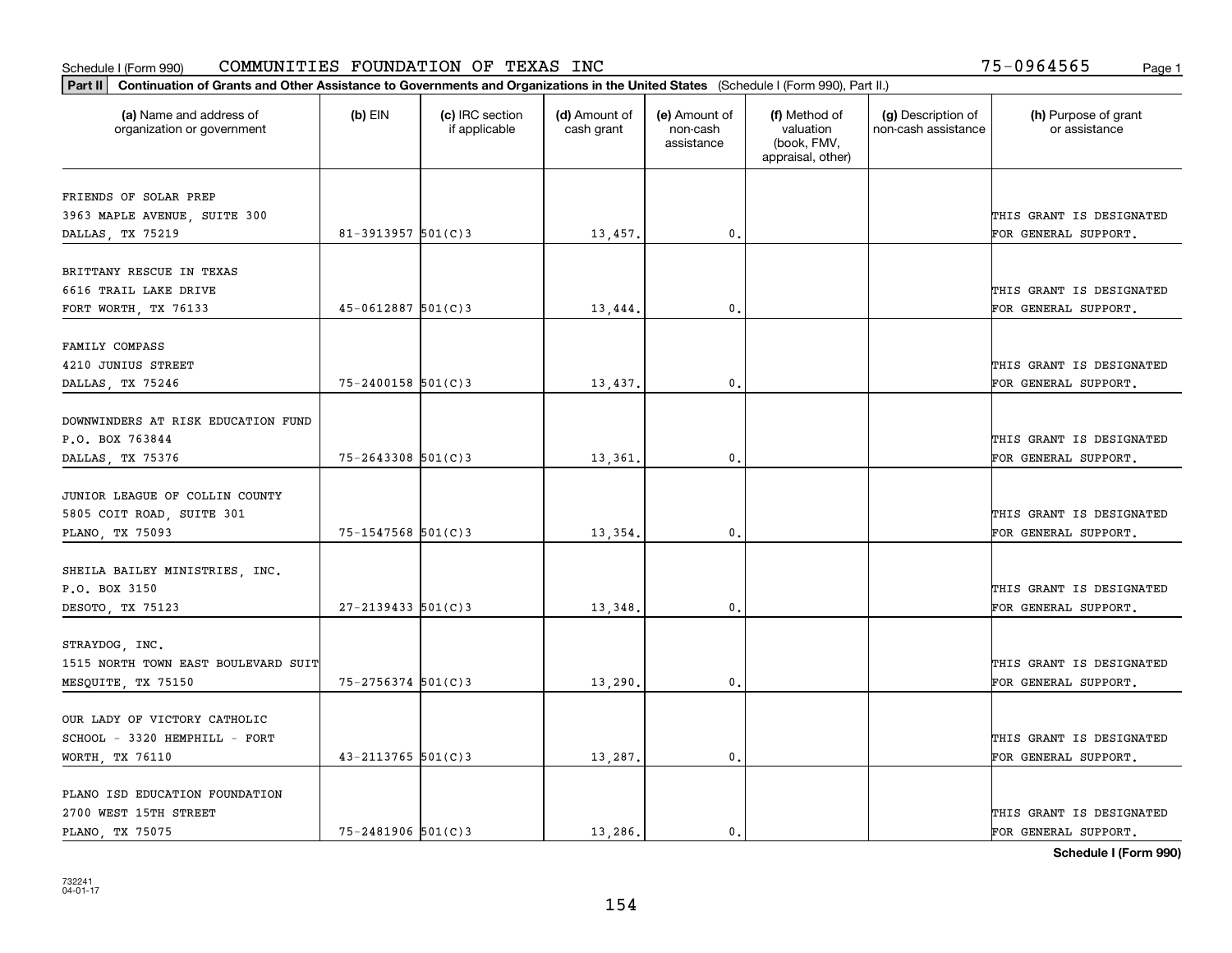| Part II   Continuation of Grants and Other Assistance to Governments and Organizations in the United States (Schedule I (Form 990), Part II.) |                          |                                  |                             |                                         |                                                                |                                           |                                       |
|-----------------------------------------------------------------------------------------------------------------------------------------------|--------------------------|----------------------------------|-----------------------------|-----------------------------------------|----------------------------------------------------------------|-------------------------------------------|---------------------------------------|
| (a) Name and address of<br>organization or government                                                                                         | $(b)$ EIN                | (c) IRC section<br>if applicable | (d) Amount of<br>cash grant | (e) Amount of<br>non-cash<br>assistance | (f) Method of<br>valuation<br>(book, FMV,<br>appraisal, other) | (g) Description of<br>non-cash assistance | (h) Purpose of grant<br>or assistance |
|                                                                                                                                               |                          |                                  |                             |                                         |                                                                |                                           |                                       |
| SECOND CHANCE FARM<br>P.O. BOX 1085                                                                                                           |                          |                                  |                             |                                         |                                                                |                                           | THIS GRANT IS DESIGNATED              |
| GRANBURY, TX 76048                                                                                                                            | $46 - 1170928$ 501(C)3   |                                  | 13,246.                     | 0.                                      |                                                                |                                           | FOR GENERAL SUPPORT.                  |
|                                                                                                                                               |                          |                                  |                             |                                         |                                                                |                                           |                                       |
| SAINT PETERS CLASSICAL SCHOOL                                                                                                                 |                          |                                  |                             |                                         |                                                                |                                           |                                       |
| 7601 BELLAIRE DRIVE S                                                                                                                         |                          |                                  |                             |                                         |                                                                |                                           | THIS GRANT IS DESIGNATED              |
| FORT WORTH, TX 76132                                                                                                                          | $71 - 0954575$ 501(C)3   |                                  | 13,241                      | $^{\circ}$ .                            |                                                                |                                           | FOR GENERAL SUPPORT.                  |
|                                                                                                                                               |                          |                                  |                             |                                         |                                                                |                                           |                                       |
| ALLIE'S HAVEN ANIMAL RESCUE                                                                                                                   |                          |                                  |                             |                                         |                                                                |                                           |                                       |
| P.O. BOX 151731                                                                                                                               |                          |                                  |                             |                                         |                                                                |                                           | THIS GRANT IS DESIGNATED              |
| FORT WORTH, TX 76108                                                                                                                          | $47 - 2153829$ 501(C)3   |                                  | 13,232.                     | $^{\rm 0}$ .                            |                                                                |                                           | FOR GENERAL SUPPORT.                  |
|                                                                                                                                               |                          |                                  |                             |                                         |                                                                |                                           |                                       |
| AMERICAN FOUNDATION FOR THE BLIND,                                                                                                            |                          |                                  |                             |                                         |                                                                |                                           |                                       |
| INC. - 11030 ABLES LANE - DALLAS,                                                                                                             |                          |                                  |                             |                                         |                                                                |                                           | THIS GRANT IS DESIGNATED              |
| TX 75229                                                                                                                                      | $13 - 5562161$ $501(C)3$ |                                  | 13,150.                     | 0.                                      |                                                                |                                           | FOR GENERAL SUPPORT.                  |
|                                                                                                                                               |                          |                                  |                             |                                         |                                                                |                                           |                                       |
| ARLINGTON MASTER CHORALE                                                                                                                      |                          |                                  |                             |                                         |                                                                |                                           |                                       |
| P.O. BOX 459                                                                                                                                  |                          |                                  |                             |                                         |                                                                |                                           | THIS GRANT IS DESIGNATED              |
| ARLINGTON, TX 76004                                                                                                                           | $23 - 7390028$ 501(C)3   |                                  | 13,123.                     | 0.                                      |                                                                |                                           | FOR GENERAL SUPPORT.                  |
|                                                                                                                                               |                          |                                  |                             |                                         |                                                                |                                           |                                       |
| MUTTS AND MAYHEM ANIMAL RESCUE,                                                                                                               |                          |                                  |                             |                                         |                                                                |                                           |                                       |
| INC. - 7210 VIRGINIA PARKWAY,                                                                                                                 |                          |                                  |                             |                                         |                                                                |                                           | THIS GRANT IS DESIGNATED              |
| #6116 - MCKINNEY, TX 75071                                                                                                                    | $46 - 3904233$ 501(C)3   |                                  | 13,089                      | 0.                                      |                                                                |                                           | FOR GENERAL SUPPORT.                  |
|                                                                                                                                               |                          |                                  |                             |                                         |                                                                |                                           |                                       |
| CROSSFIRE KIDS                                                                                                                                |                          |                                  |                             |                                         |                                                                |                                           |                                       |
| P.O. BOX 140164                                                                                                                               |                          |                                  |                             |                                         |                                                                |                                           | THIS GRANT IS DESIGNATED              |
| DALLAS, TX 75214                                                                                                                              | $75 - 2563783$ 501(C)3   |                                  | 13,083.                     | 0.                                      |                                                                |                                           | FOR GENERAL SUPPORT.                  |
|                                                                                                                                               |                          |                                  |                             |                                         |                                                                |                                           |                                       |
| THEOLOGY OF THE BODY                                                                                                                          |                          |                                  |                             |                                         |                                                                |                                           |                                       |
| EVANGELIZATION TEAM - 948 BLAYLOCK                                                                                                            |                          |                                  |                             |                                         |                                                                |                                           | THIS GRANT IS DESIGNATED              |
| CIRCLE NORTH - IRVING, TX 75061                                                                                                               | 68-0500928 $501(C)3$     |                                  | 13,073.                     | 0.                                      |                                                                |                                           | FOR GENERAL SUPPORT.                  |
| FELLOWSHIP OF CHRISTIAN ATHLETES                                                                                                              |                          |                                  |                             |                                         |                                                                |                                           |                                       |
| 2001 W. PLANO PARKWAY, SUITE 2050                                                                                                             |                          |                                  |                             |                                         |                                                                |                                           | THIS GRANT IS DESIGNATED              |
| PLANO, TX 75075                                                                                                                               | $23 - 7000363$ 501(C)3   |                                  | 13,063.                     | $\mathbf{0}$ .                          |                                                                |                                           | FOR GENERAL SUPPORT.                  |
|                                                                                                                                               |                          |                                  |                             |                                         |                                                                |                                           |                                       |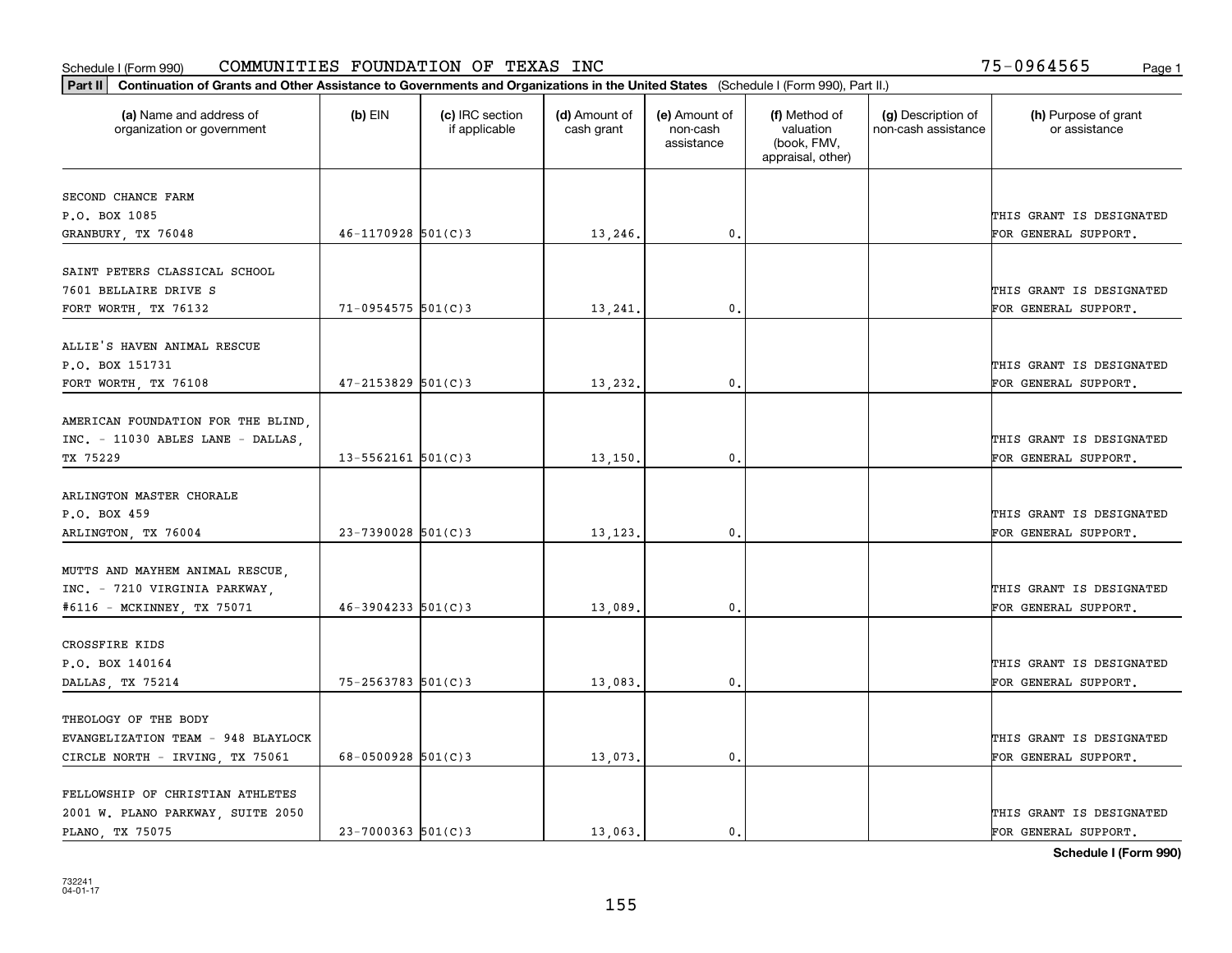| Part II   Continuation of Grants and Other Assistance to Governments and Organizations in the United States (Schedule I (Form 990), Part II.) |                        |                                  |                             |                                         |                                                                |                                           |                                       |
|-----------------------------------------------------------------------------------------------------------------------------------------------|------------------------|----------------------------------|-----------------------------|-----------------------------------------|----------------------------------------------------------------|-------------------------------------------|---------------------------------------|
| (a) Name and address of<br>organization or government                                                                                         | $(b)$ EIN              | (c) IRC section<br>if applicable | (d) Amount of<br>cash grant | (e) Amount of<br>non-cash<br>assistance | (f) Method of<br>valuation<br>(book, FMV,<br>appraisal, other) | (g) Description of<br>non-cash assistance | (h) Purpose of grant<br>or assistance |
|                                                                                                                                               |                        |                                  |                             |                                         |                                                                |                                           |                                       |
| RECOVERY RESOURCE COUNCIL                                                                                                                     |                        |                                  |                             |                                         |                                                                |                                           |                                       |
| 2700 AIRPORT FREEWAY                                                                                                                          | $75 - 6005093$ 501(C)3 |                                  |                             |                                         |                                                                |                                           | THIS GRANT IS DESIGNATED              |
| FORT WORTH, TX 76111                                                                                                                          |                        |                                  | 13,038.                     | 0.                                      |                                                                |                                           | FOR GENERAL SUPPORT.                  |
| DALLAS DINNER TABLE                                                                                                                           |                        |                                  |                             |                                         |                                                                |                                           |                                       |
| 3000 CUSTER ROAD, # 270-387                                                                                                                   |                        |                                  |                             |                                         |                                                                |                                           | THIS GRANT IS DESIGNATED              |
| PLANO, TX 75075                                                                                                                               | $47 - 1122757$ 501(C)3 |                                  | 13,000                      | 0.                                      |                                                                |                                           | FOR GENERAL SUPPORT.                  |
|                                                                                                                                               |                        |                                  |                             |                                         |                                                                |                                           |                                       |
| LOVERS LANE UNITED METHODIST                                                                                                                  |                        |                                  |                             |                                         |                                                                |                                           |                                       |
| CHURCH - 9200 INWOOD ROAD -                                                                                                                   |                        |                                  |                             |                                         |                                                                |                                           | THIS GRANT IS DESIGNATED              |
| DALLAS, TX 75220                                                                                                                              | $75 - 0578547$ 501(C)3 |                                  | 13,000                      | 0.                                      |                                                                |                                           | FOR GENERAL SUPPORT.                  |
|                                                                                                                                               |                        |                                  |                             |                                         |                                                                |                                           |                                       |
| FORT WORTH OPERA ASSOCIATION, INC.                                                                                                            |                        |                                  |                             |                                         |                                                                |                                           |                                       |
| 505 PECAN STREET, STE. 100                                                                                                                    |                        |                                  |                             |                                         |                                                                |                                           | THIS GRANT IS DESIGNATED              |
| FORT WORTH, TX 76102                                                                                                                          | $75 - 0945915$ 501(C)3 |                                  | 12,959                      | 0.                                      |                                                                |                                           | FOR GENERAL SUPPORT.                  |
|                                                                                                                                               |                        |                                  |                             |                                         |                                                                |                                           |                                       |
| PAULIE AYALA FOUNDATION                                                                                                                       |                        |                                  |                             |                                         |                                                                |                                           |                                       |
| 7616 CAMP BOWIE WEST                                                                                                                          |                        |                                  |                             |                                         |                                                                |                                           | THIS GRANT IS DESIGNATED              |
| FORT WORTH, TX 76116                                                                                                                          | $26 - 4115106$ 501(C)3 |                                  | 12,948                      | 0.                                      |                                                                |                                           | FOR GENERAL SUPPORT.                  |
|                                                                                                                                               |                        |                                  |                             |                                         |                                                                |                                           |                                       |
| DENTON PUBLIC SCHOOL FOUNDATION                                                                                                               |                        |                                  |                             |                                         |                                                                |                                           |                                       |
| 1307 N. LOCUST STREET                                                                                                                         |                        |                                  |                             |                                         |                                                                |                                           | THIS GRANT IS DESIGNATED              |
| DENTON, TX 76201                                                                                                                              | $75 - 2578743$ 501(C)3 |                                  | 12,898                      | 0.                                      |                                                                |                                           | FOR GENERAL SUPPORT.                  |
|                                                                                                                                               |                        |                                  |                             |                                         |                                                                |                                           |                                       |
| VOLUNTEER SERVICES COUNCIL FOR THE                                                                                                            |                        |                                  |                             |                                         |                                                                |                                           |                                       |
| DENTON STATE SCHOOL - P.O. BOX 368                                                                                                            |                        |                                  |                             |                                         |                                                                |                                           | THIS GRANT IS DESIGNATED              |
| - DENTON, TX 76202                                                                                                                            | 75-2179603 501(C)3     |                                  | 12,896.                     | 0.                                      |                                                                |                                           | FOR GENERAL SUPPORT.                  |
|                                                                                                                                               |                        |                                  |                             |                                         |                                                                |                                           |                                       |
| SIERRA CLUB FOUNDATION                                                                                                                        |                        |                                  |                             |                                         |                                                                |                                           |                                       |
| 2101 WEBSTER STREET, SUITE 1250                                                                                                               |                        |                                  |                             |                                         |                                                                |                                           | THIS GRANT IS DESIGNATED              |
| OAKLAND, CA 94612                                                                                                                             | $94 - 6069890$ 501(C)3 |                                  | 12,848.                     | 0.                                      |                                                                |                                           | FOR GENERAL SUPPORT.                  |
|                                                                                                                                               |                        |                                  |                             |                                         |                                                                |                                           |                                       |
| YMCA OF METROPOLITAN FORT WORTH                                                                                                               |                        |                                  |                             |                                         |                                                                |                                           |                                       |
| 512 LAMAR STREET, SUITE 400                                                                                                                   |                        |                                  |                             |                                         |                                                                |                                           | THIS GRANT IS DESIGNATED              |
| FORT WORTH, TX 76102                                                                                                                          | 75-0827471 501(C)3     |                                  | 12,809.                     | 0.                                      |                                                                |                                           | FOR GENERAL SUPPORT.                  |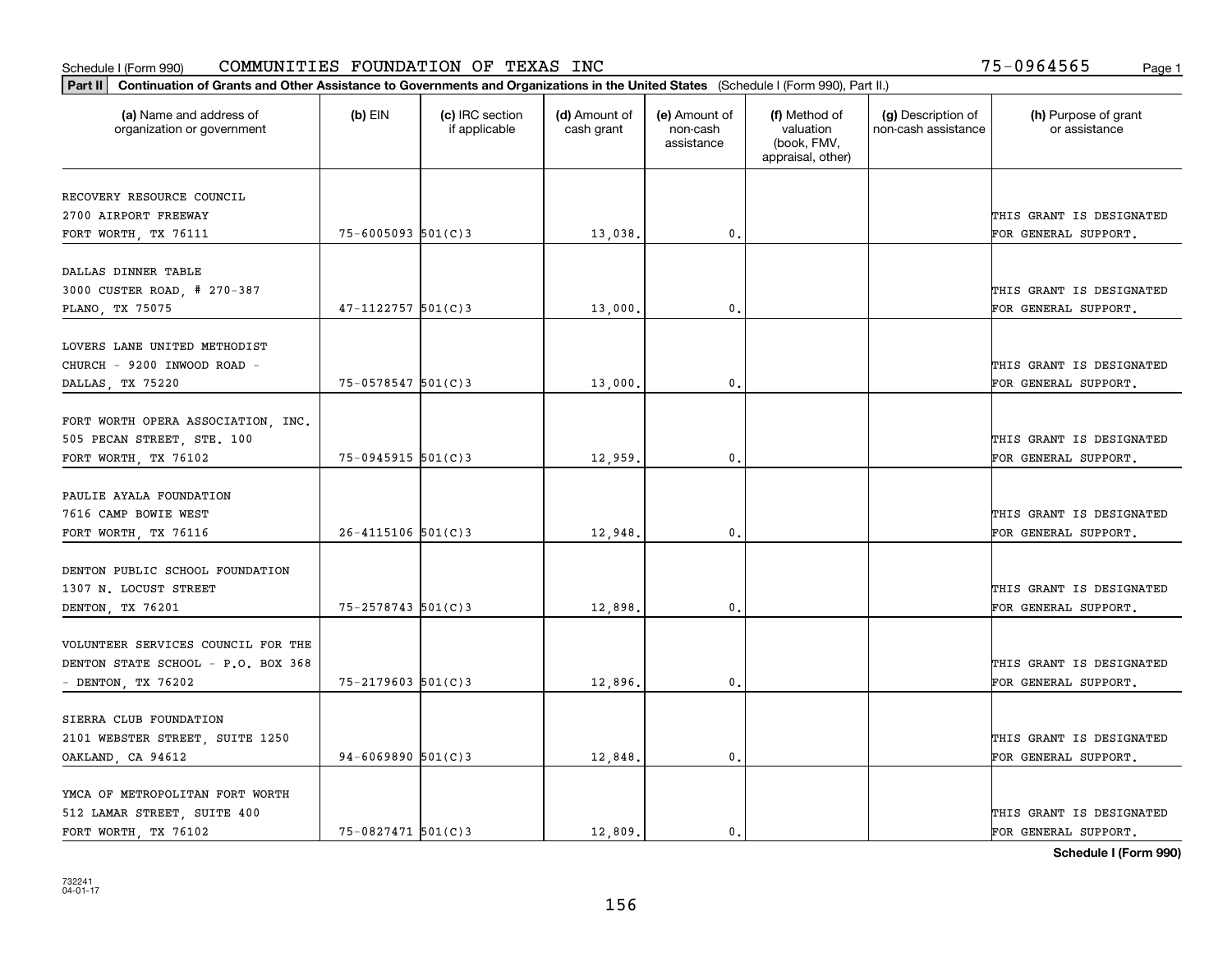| Part II   Continuation of Grants and Other Assistance to Governments and Organizations in the United States (Schedule I (Form 990), Part II.) |                          |                                  |                             |                                         |                                                                |                                           |                                       |
|-----------------------------------------------------------------------------------------------------------------------------------------------|--------------------------|----------------------------------|-----------------------------|-----------------------------------------|----------------------------------------------------------------|-------------------------------------------|---------------------------------------|
| (a) Name and address of<br>organization or government                                                                                         | $(b)$ EIN                | (c) IRC section<br>if applicable | (d) Amount of<br>cash grant | (e) Amount of<br>non-cash<br>assistance | (f) Method of<br>valuation<br>(book, FMV,<br>appraisal, other) | (g) Description of<br>non-cash assistance | (h) Purpose of grant<br>or assistance |
| HUCKLEBERRY FOUNDATION                                                                                                                        |                          |                                  |                             |                                         |                                                                |                                           |                                       |
| 3416 PURDUE                                                                                                                                   |                          |                                  |                             |                                         |                                                                |                                           | THIS GRANT IS DESIGNATED              |
| DALLAS, TX 75225                                                                                                                              | $47 - 3654727$ 501(C)3   |                                  | 12,799.                     | 0.                                      |                                                                |                                           | FOR GENERAL SUPPORT.                  |
|                                                                                                                                               |                          |                                  |                             |                                         |                                                                |                                           |                                       |
| AMERICAN DIABETES ASSOCIATION,                                                                                                                |                          |                                  |                             |                                         |                                                                |                                           |                                       |
| INC. - 4100 ALPHA ROAD, SUITE 100                                                                                                             |                          |                                  |                             |                                         |                                                                |                                           | THIS GRANT IS DESIGNATED              |
| - DALLAS, TX 75244                                                                                                                            | $13 - 1623888$ 501(C)3   |                                  | 12,753.                     | 0.                                      |                                                                |                                           | FOR GENERAL SUPPORT.                  |
|                                                                                                                                               |                          |                                  |                             |                                         |                                                                |                                           |                                       |
| ARLINGTON URBAN MINISTRIES                                                                                                                    |                          |                                  |                             |                                         |                                                                |                                           |                                       |
| 701 DUGAN STREET                                                                                                                              |                          |                                  |                             | $\mathbf{0}$ .                          |                                                                |                                           | THIS GRANT IS DESIGNATED              |
| ARLINGTON, TX 76010                                                                                                                           | $75 - 2959884$ 501(C)3   |                                  | 12,719.                     |                                         |                                                                |                                           | FOR GENERAL SUPPORT.                  |
| BRAIN INJURY NETWORK OF DALLAS                                                                                                                |                          |                                  |                             |                                         |                                                                |                                           |                                       |
| 1416 GABLES COURT                                                                                                                             |                          |                                  |                             |                                         |                                                                |                                           | THIS GRANT IS DESIGNATED              |
| PLANO, TX 75075                                                                                                                               | $90 - 0764467$ 501(C)3   |                                  | 12,686.                     | $\mathbf{0}$                            |                                                                |                                           | FOR GENERAL SUPPORT.                  |
|                                                                                                                                               |                          |                                  |                             |                                         |                                                                |                                           |                                       |
| CASA OF PARKER COUNTY                                                                                                                         |                          |                                  |                             |                                         |                                                                |                                           |                                       |
| 305 S. RUSK                                                                                                                                   |                          |                                  |                             |                                         |                                                                |                                           | THIS GRANT IS DESIGNATED              |
| WEATHERFORD, TX 76086                                                                                                                         | $20 - 5027578$ 501(C)3   |                                  | 12,657.                     | $\mathbf{0}$                            |                                                                |                                           | FOR GENERAL SUPPORT.                  |
|                                                                                                                                               |                          |                                  |                             |                                         |                                                                |                                           |                                       |
| FIRST STREET METHODIST MISSION                                                                                                                |                          |                                  |                             |                                         |                                                                |                                           |                                       |
| 801 WEST 1ST STREET                                                                                                                           |                          |                                  |                             |                                         |                                                                |                                           | THIS GRANT IS DESIGNATED              |
| FORT WORTH, TX 76102                                                                                                                          | $56 - 2570858$ $501(C)3$ |                                  | 12,645.                     | 0.                                      |                                                                |                                           | FOR GENERAL SUPPORT.                  |
| DALLAS AFTERSCHOOL NETWORK                                                                                                                    |                          |                                  |                             |                                         |                                                                |                                           |                                       |
| 2902 SWISS AVENUE                                                                                                                             |                          |                                  |                             |                                         |                                                                |                                           | THIS GRANT IS DESIGNATED              |
| DALLAS, TX 75204                                                                                                                              | $76 - 0838983$ $501(C)3$ |                                  | 12,630.                     | $^{\rm 0}$ .                            |                                                                |                                           | FOR GENERAL SUPPORT.                  |
|                                                                                                                                               |                          |                                  |                             |                                         |                                                                |                                           |                                       |
| TURTLE CREEK ASSOCIATION, INC.                                                                                                                |                          |                                  |                             |                                         |                                                                |                                           |                                       |
| P.O. BOX 192765                                                                                                                               |                          |                                  |                             |                                         |                                                                |                                           | THIS GRANT IS DESIGNATED              |
| DALLAS, TX 75219                                                                                                                              | $75 - 2101234$ 501(C)3   |                                  | 12,602.                     | $\mathfrak{o}$ .                        |                                                                |                                           | FOR GENERAL SUPPORT.                  |
|                                                                                                                                               |                          |                                  |                             |                                         |                                                                |                                           |                                       |
| UNITED SERVICE ORGANIZATIONS, INC.                                                                                                            |                          |                                  |                             |                                         |                                                                |                                           |                                       |
| USO DFW P.O. BOX 613306                                                                                                                       |                          |                                  |                             |                                         |                                                                |                                           | THIS GRANT IS DESIGNATED              |
| DFW AIRPORT, TX 75261                                                                                                                         | $13 - 1610451$ 501(C)3   |                                  | 12,596.                     | $\mathbf{0}$ .                          |                                                                |                                           | FOR GENERAL SUPPORT.                  |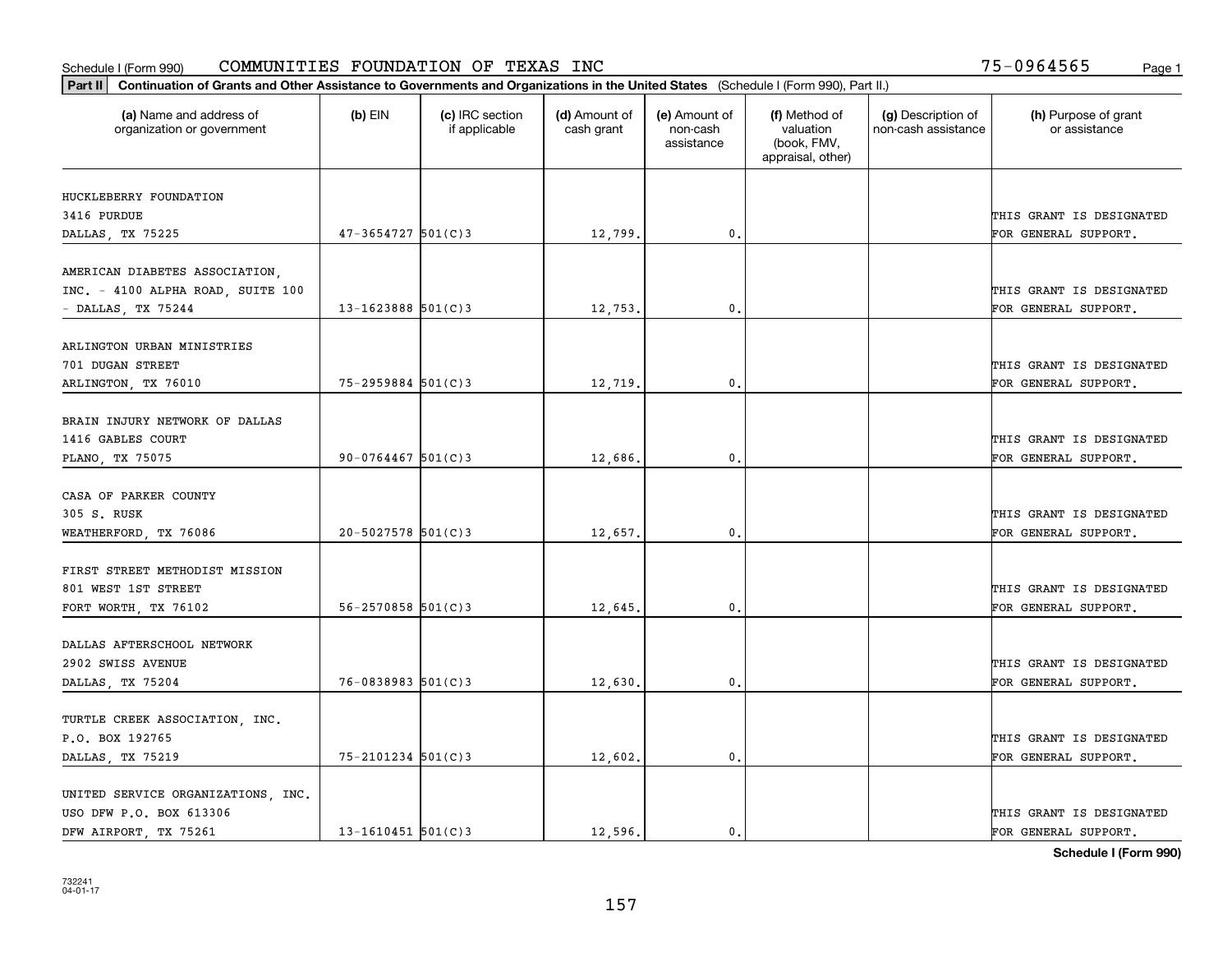#### Schedule I (Form 990) Page 1 COMMUNITIES FOUNDATION OF TEXAS INC 75-0964565

| Part II   Continuation of Grants and Other Assistance to Governments and Organizations in the United States (Schedule I (Form 990), Part II.) |                        |                                  |                             |                                         |                                                                |                                           |                                       |
|-----------------------------------------------------------------------------------------------------------------------------------------------|------------------------|----------------------------------|-----------------------------|-----------------------------------------|----------------------------------------------------------------|-------------------------------------------|---------------------------------------|
| (a) Name and address of<br>organization or government                                                                                         | $(b)$ EIN              | (c) IRC section<br>if applicable | (d) Amount of<br>cash grant | (e) Amount of<br>non-cash<br>assistance | (f) Method of<br>valuation<br>(book, FMV,<br>appraisal, other) | (g) Description of<br>non-cash assistance | (h) Purpose of grant<br>or assistance |
| PALACIOS AREA HISTORICAL                                                                                                                      |                        |                                  |                             |                                         |                                                                |                                           |                                       |
| ASSOCIATION - 401 COMMERCE STREET                                                                                                             |                        |                                  |                             |                                         |                                                                |                                           | THIS GRANT IS DESIGNATED              |
| - PALACIOS, TX 77465                                                                                                                          | 76-0048017 501(C)3     |                                  | 12,595.                     | $\mathbf{0}$ .                          |                                                                |                                           | FOR GENERAL SUPPORT.                  |
|                                                                                                                                               |                        |                                  |                             |                                         |                                                                |                                           |                                       |
| ZAN WESLEY HOLMES JR. COMMUNITY                                                                                                               |                        |                                  |                             |                                         |                                                                |                                           |                                       |
| OUTREACH CENTER - P.O. BOX 571513                                                                                                             |                        |                                  |                             |                                         |                                                                |                                           | THIS GRANT IS DESIGNATED              |
| - DALLAS, TX 75357-1513                                                                                                                       | $27 - 0054084$ 501(C)3 |                                  | 12,582.                     | 0.                                      |                                                                |                                           | FOR GENERAL SUPPORT.                  |
|                                                                                                                                               |                        |                                  |                             |                                         |                                                                |                                           |                                       |
| UNITED COMMUNITY CENTERS, INC.<br>1200 E. MADDOX AVENUE                                                                                       |                        |                                  |                             |                                         |                                                                |                                           | THIS GRANT IS DESIGNATED              |
| FORT WORTH, TX 76104                                                                                                                          | $23 - 7122922$ 501(C)3 |                                  | 12,562.                     | $\mathbf{0}$ .                          |                                                                |                                           | FOR GENERAL SUPPORT.                  |
|                                                                                                                                               |                        |                                  |                             |                                         |                                                                |                                           |                                       |
| MERCY HEART                                                                                                                                   |                        |                                  |                             |                                         |                                                                |                                           |                                       |
| P.O. BOX 163783                                                                                                                               |                        |                                  |                             |                                         |                                                                |                                           | THIS GRANT IS DESIGNATED              |
| FORT WORTH, TX 76161                                                                                                                          | $20 - 2013650$ 501(C)3 |                                  | 12,553.                     | 0.                                      |                                                                |                                           | FOR GENERAL SUPPORT.                  |
|                                                                                                                                               |                        |                                  |                             |                                         |                                                                |                                           |                                       |
| LUKES FOUNDATION                                                                                                                              |                        |                                  |                             |                                         |                                                                |                                           |                                       |
| 5930 ROYAL LANE, SUITE E-216                                                                                                                  |                        |                                  |                             |                                         |                                                                |                                           | THIS GRANT IS DESIGNATED              |
| DALLAS, TX 75230                                                                                                                              | 81-1337763 $501(C)$ 3  |                                  | 12,538.                     | 0.                                      |                                                                |                                           | FOR GENERAL SUPPORT.                  |
| VANGUARD PREPARATORY SCHOOL PARENT                                                                                                            |                        |                                  |                             |                                         |                                                                |                                           |                                       |
| ASSOCIATION - 4240 SIGMA ROAD -                                                                                                               |                        |                                  |                             |                                         |                                                                |                                           | THIS GRANT IS DESIGNATED              |
| DALLAS, TX 75244                                                                                                                              | 75-2689718 501(C)3     |                                  | 12,520,                     | 0.                                      |                                                                |                                           | FOR GENERAL SUPPORT.                  |
|                                                                                                                                               |                        |                                  |                             |                                         |                                                                |                                           |                                       |
| HOPE SUPPLY CO.                                                                                                                               |                        |                                  |                             |                                         |                                                                |                                           |                                       |
| 10480 SHADY TRAIL, SUITE 104                                                                                                                  |                        |                                  |                             |                                         |                                                                |                                           | THIS GRANT IS DESIGNATED              |
| DALLAS, TX 75220                                                                                                                              | 75-2284779 501(C)3     |                                  | 12,509.                     | $\mathbf{0}$ .                          |                                                                |                                           | FOR GENERAL SUPPORT.                  |
|                                                                                                                                               |                        |                                  |                             |                                         |                                                                |                                           |                                       |
| <b>BAYLOR UNIVERSITY</b>                                                                                                                      |                        |                                  |                             |                                         |                                                                |                                           |                                       |
| ONE BEAR PLACE, #97028                                                                                                                        |                        |                                  |                             |                                         |                                                                |                                           | THIS GRANT IS DESIGNATED              |
| WACO, TX 76798                                                                                                                                | 74-1159753 501(C)3     |                                  | 12,500.                     | 0.                                      |                                                                |                                           | FOR GENERAL SUPPORT.                  |
| CENTER FOR CHRISTIAN GROWTH, INC.                                                                                                             |                        |                                  |                             |                                         |                                                                |                                           |                                       |
| 2549 HWY. 46 WEST                                                                                                                             |                        |                                  |                             |                                         |                                                                |                                           | THIS GRANT IS DESIGNATED              |
| NEW BRAUNFELS, TX 78132                                                                                                                       | 75-1671920 501(C)3     |                                  | 12,500.                     | 0.                                      |                                                                |                                           | FOR GENERAL SUPPORT.                  |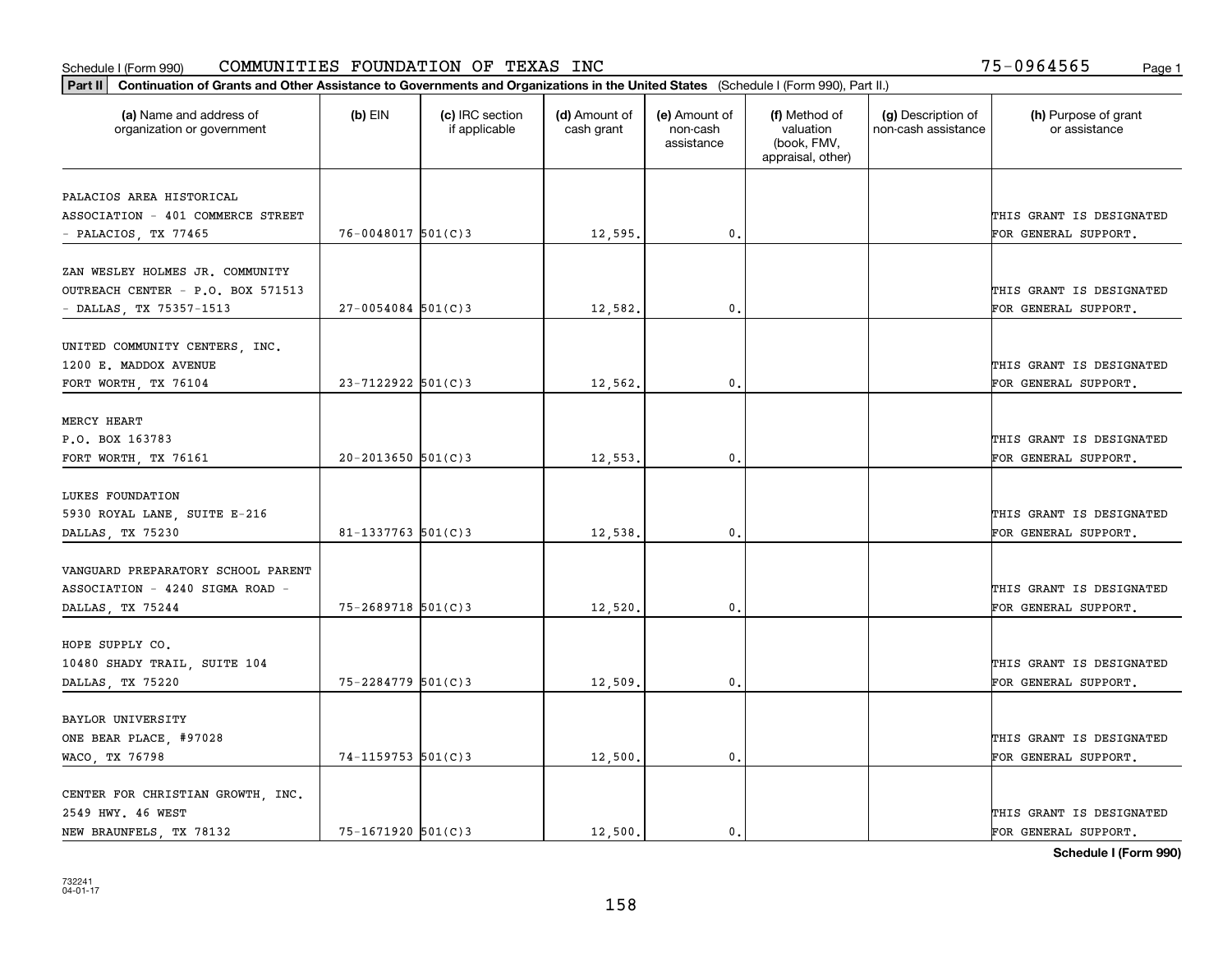|                                                                      | Part II   Continuation of Grants and Other Assistance to Governments and Organizations in the United States (Schedule I (Form 990), Part II.) |                                  |                             |                                         |                                                                |                                           |                                       |  |  |  |  |
|----------------------------------------------------------------------|-----------------------------------------------------------------------------------------------------------------------------------------------|----------------------------------|-----------------------------|-----------------------------------------|----------------------------------------------------------------|-------------------------------------------|---------------------------------------|--|--|--|--|
| (a) Name and address of<br>organization or government                | $(b)$ EIN                                                                                                                                     | (c) IRC section<br>if applicable | (d) Amount of<br>cash grant | (e) Amount of<br>non-cash<br>assistance | (f) Method of<br>valuation<br>(book, FMV,<br>appraisal, other) | (g) Description of<br>non-cash assistance | (h) Purpose of grant<br>or assistance |  |  |  |  |
|                                                                      |                                                                                                                                               |                                  |                             |                                         |                                                                |                                           |                                       |  |  |  |  |
| DALLAS PI BETA PHI PHILANTHROPIES<br>3816 STANFORD AVENUE            |                                                                                                                                               |                                  |                             |                                         |                                                                |                                           | THIS GRANT IS DESIGNATED              |  |  |  |  |
| DALLAS, TX 75225                                                     | $75 - 2065846$ 501(C)3                                                                                                                        |                                  | 12,500.                     | 0.                                      |                                                                |                                           | FOR GENERAL SUPPORT.                  |  |  |  |  |
|                                                                      |                                                                                                                                               |                                  |                             |                                         |                                                                |                                           |                                       |  |  |  |  |
| FRIENDS OF THE LEVITT                                                |                                                                                                                                               |                                  |                             |                                         |                                                                |                                           |                                       |  |  |  |  |
| PAVILION-ARLINGTON - 505 E. BORDER                                   |                                                                                                                                               |                                  |                             |                                         |                                                                |                                           | THIS GRANT IS DESIGNATED              |  |  |  |  |
| STREET - ARLINGTON, TX 76010                                         | $26 - 0849441$ 501(C)3                                                                                                                        |                                  | 12,500                      | 0.                                      |                                                                |                                           | FOR GENERAL SUPPORT.                  |  |  |  |  |
|                                                                      |                                                                                                                                               |                                  |                             |                                         |                                                                |                                           |                                       |  |  |  |  |
| PEOPLE'S COMMUNITY CLINIC, INC.                                      |                                                                                                                                               |                                  |                             |                                         |                                                                |                                           |                                       |  |  |  |  |
| 2909 NORTH IH-35                                                     |                                                                                                                                               |                                  |                             |                                         |                                                                |                                           | THIS GRANT IS DESIGNATED              |  |  |  |  |
| AUSTIN, TX 78722-9901                                                | $23 - 7087608$ 501(C)3                                                                                                                        |                                  | 12,500.                     | $\mathfrak{o}$ .                        |                                                                |                                           | FOR GENERAL SUPPORT.                  |  |  |  |  |
| TEXAS VALUES                                                         |                                                                                                                                               |                                  |                             |                                         |                                                                |                                           |                                       |  |  |  |  |
| 900 CONGRESS AVENUE, SUITE 220                                       |                                                                                                                                               |                                  |                             |                                         |                                                                |                                           | THIS GRANT IS DESIGNATED              |  |  |  |  |
| AUSTIN, TX 78701                                                     | $46 - 1135306$ 501(C)3                                                                                                                        |                                  | 12,500                      | 0.                                      |                                                                |                                           | FOR GENERAL SUPPORT.                  |  |  |  |  |
|                                                                      |                                                                                                                                               |                                  |                             |                                         |                                                                |                                           |                                       |  |  |  |  |
| THE VILLAGE CHURCH                                                   |                                                                                                                                               |                                  |                             |                                         |                                                                |                                           |                                       |  |  |  |  |
| 2101 JUSTIN ROAD                                                     |                                                                                                                                               |                                  |                             |                                         |                                                                |                                           | THIS GRANT IS DESIGNATED              |  |  |  |  |
| FLOWER MOUND, TX 75028                                               | 75-1709756 501(C)3                                                                                                                            |                                  | 12,500                      | 0.                                      |                                                                |                                           | FOR GENERAL SUPPORT.                  |  |  |  |  |
|                                                                      |                                                                                                                                               |                                  |                             |                                         |                                                                |                                           |                                       |  |  |  |  |
| MCKINNEY AVENUE TRANSIT AUTHORITY                                    |                                                                                                                                               |                                  |                             |                                         |                                                                |                                           |                                       |  |  |  |  |
| INC. - 3153 OAK GROVE AVENUE -                                       |                                                                                                                                               |                                  |                             |                                         |                                                                |                                           | THIS GRANT IS DESIGNATED              |  |  |  |  |
| DALLAS, TX 75204                                                     | 75-1871492 501(C)3                                                                                                                            |                                  | 12,448.                     | 0.                                      |                                                                |                                           | FOR GENERAL SUPPORT.                  |  |  |  |  |
|                                                                      |                                                                                                                                               |                                  |                             |                                         |                                                                |                                           |                                       |  |  |  |  |
| CITY OF BAYTOWN                                                      |                                                                                                                                               |                                  |                             |                                         |                                                                |                                           |                                       |  |  |  |  |
| P.O. BOX 424                                                         |                                                                                                                                               |                                  |                             |                                         |                                                                |                                           | THIS GRANT IS DESIGNATED              |  |  |  |  |
| BAYTOWN, TX 77522-0424                                               | 74-6000246 GOVERNMENT                                                                                                                         |                                  | 12,431.                     | $^{\circ}$ .                            |                                                                |                                           | FOR GENERAL SUPPORT.                  |  |  |  |  |
|                                                                      |                                                                                                                                               |                                  |                             |                                         |                                                                |                                           |                                       |  |  |  |  |
| PHOENIX HOUSES OF TEXAS, INC.<br>2351 W. NORTHWEST HIGHWAY, SUITE 32 |                                                                                                                                               |                                  |                             |                                         |                                                                |                                           | THIS GRANT IS DESIGNATED              |  |  |  |  |
| DALLAS, TX 75220                                                     | $13 - 3810073$ 501(C)3                                                                                                                        |                                  | 12,417.                     | 0.                                      |                                                                |                                           | FOR GENERAL SUPPORT.                  |  |  |  |  |
|                                                                      |                                                                                                                                               |                                  |                             |                                         |                                                                |                                           |                                       |  |  |  |  |
| CARA MIA THEATRE, CO.                                                |                                                                                                                                               |                                  |                             |                                         |                                                                |                                           |                                       |  |  |  |  |
| 3630 HARRY HINES                                                     |                                                                                                                                               |                                  |                             |                                         |                                                                |                                           | THIS GRANT IS DESIGNATED              |  |  |  |  |
| DALLAS TX 75219                                                      | $75 - 2638117$ 501(C)3                                                                                                                        |                                  | 12,405.                     | 0.                                      |                                                                |                                           | FOR GENERAL SUPPORT.                  |  |  |  |  |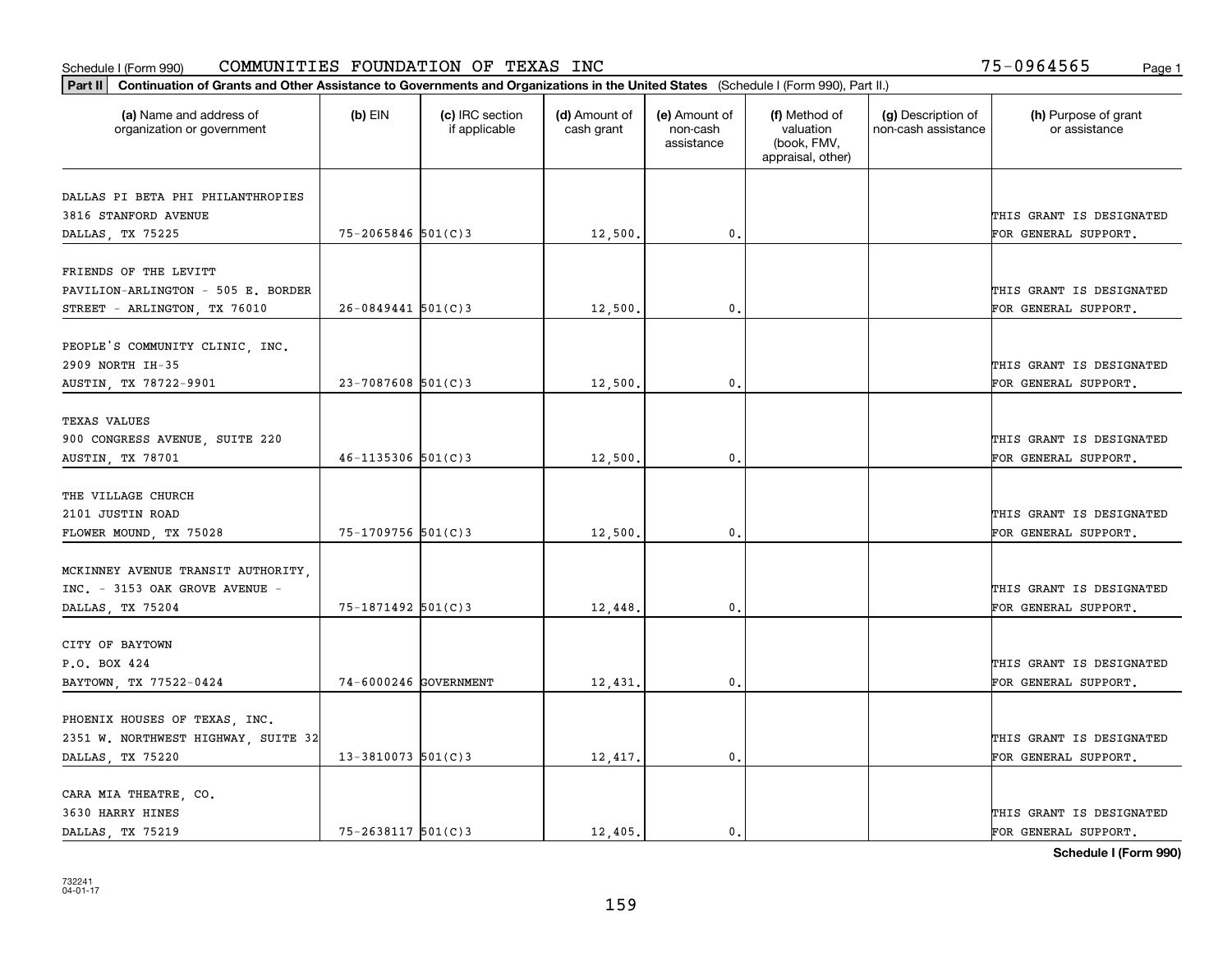|                                                       | Part II   Continuation of Grants and Other Assistance to Governments and Organizations in the United States (Schedule I (Form 990), Part II.) |                                  |                             |                                         |                                                                |                                           |                                                  |  |  |  |  |
|-------------------------------------------------------|-----------------------------------------------------------------------------------------------------------------------------------------------|----------------------------------|-----------------------------|-----------------------------------------|----------------------------------------------------------------|-------------------------------------------|--------------------------------------------------|--|--|--|--|
| (a) Name and address of<br>organization or government | $(b)$ EIN                                                                                                                                     | (c) IRC section<br>if applicable | (d) Amount of<br>cash grant | (e) Amount of<br>non-cash<br>assistance | (f) Method of<br>valuation<br>(book, FMV,<br>appraisal, other) | (g) Description of<br>non-cash assistance | (h) Purpose of grant<br>or assistance            |  |  |  |  |
|                                                       |                                                                                                                                               |                                  |                             |                                         |                                                                |                                           |                                                  |  |  |  |  |
| ST. MARY OF CARMEL CATHOLIC CHURCH                    |                                                                                                                                               |                                  |                             |                                         |                                                                |                                           |                                                  |  |  |  |  |
| 1716 SINGLETON BLVD.                                  | 75-1248930 501(C)3                                                                                                                            |                                  |                             | 0.                                      |                                                                |                                           | THIS GRANT IS DESIGNATED<br>FOR GENERAL SUPPORT. |  |  |  |  |
| DALLAS, TX 75212                                      |                                                                                                                                               |                                  | 12,402.                     |                                         |                                                                |                                           |                                                  |  |  |  |  |
| HUGS CAFE                                             |                                                                                                                                               |                                  |                             |                                         |                                                                |                                           |                                                  |  |  |  |  |
| 224 E. VIRGINIA STREET                                |                                                                                                                                               |                                  |                             |                                         |                                                                |                                           | THIS GRANT IS DESIGNATED                         |  |  |  |  |
| MCKINNEY, TX 75069                                    | $46 - 2332714$ 501(C)3                                                                                                                        |                                  | 12,354.                     | 0.                                      |                                                                |                                           | FOR GENERAL SUPPORT.                             |  |  |  |  |
|                                                       |                                                                                                                                               |                                  |                             |                                         |                                                                |                                           |                                                  |  |  |  |  |
| TEXAS SPORTING BREED RESCUE                           |                                                                                                                                               |                                  |                             |                                         |                                                                |                                           |                                                  |  |  |  |  |
| 415 E. SHERMAN DRIVE, SUITE A1                        |                                                                                                                                               |                                  |                             |                                         |                                                                |                                           | THIS GRANT IS DESIGNATED                         |  |  |  |  |
| DENTON, TX 76209                                      | $45 - 2865649$ 501(C)3                                                                                                                        |                                  | 12,352.                     | $\mathbf{0}$ .                          |                                                                |                                           | FOR GENERAL SUPPORT.                             |  |  |  |  |
|                                                       |                                                                                                                                               |                                  |                             |                                         |                                                                |                                           |                                                  |  |  |  |  |
| CHAMBER MUSIC INTERNATIONAL, INC.                     |                                                                                                                                               |                                  |                             |                                         |                                                                |                                           |                                                  |  |  |  |  |
| P.O. BOX 140092                                       |                                                                                                                                               |                                  |                             |                                         |                                                                |                                           | THIS GRANT IS DESIGNATED                         |  |  |  |  |
| DALLAS, TX 75214-0092                                 | $75 - 2354063$ 501(C)3                                                                                                                        |                                  | 12,318.                     | 0.                                      |                                                                |                                           | FOR GENERAL SUPPORT.                             |  |  |  |  |
|                                                       |                                                                                                                                               |                                  |                             |                                         |                                                                |                                           |                                                  |  |  |  |  |
| LYRIC STAGE, INC.                                     |                                                                                                                                               |                                  |                             |                                         |                                                                |                                           |                                                  |  |  |  |  |
| 2011 W. NORTHWEST HIGHWAY, #120                       |                                                                                                                                               |                                  |                             |                                         |                                                                |                                           | THIS GRANT IS DESIGNATED                         |  |  |  |  |
| GRAPEVINE, TX 76051                                   | $75 - 2486365$ 501(C)3                                                                                                                        |                                  | 12,315.                     | 0.                                      |                                                                |                                           | FOR GENERAL SUPPORT.                             |  |  |  |  |
|                                                       |                                                                                                                                               |                                  |                             |                                         |                                                                |                                           |                                                  |  |  |  |  |
| THE RICH-TONE CHORUS, INC                             |                                                                                                                                               |                                  |                             |                                         |                                                                |                                           |                                                  |  |  |  |  |
| P.O. BOX 832978                                       |                                                                                                                                               |                                  |                             |                                         |                                                                |                                           | THIS GRANT IS DESIGNATED                         |  |  |  |  |
| RICHARDSON, TX 75083                                  | $75 - 6082266$ 501(C)3                                                                                                                        |                                  | 12,285.                     | 0.                                      |                                                                |                                           | FOR GENERAL SUPPORT.                             |  |  |  |  |
|                                                       |                                                                                                                                               |                                  |                             |                                         |                                                                |                                           |                                                  |  |  |  |  |
| MID-CITIES CARE CORPS                                 |                                                                                                                                               |                                  |                             |                                         |                                                                |                                           |                                                  |  |  |  |  |
| 745 W. PIPELINE ROAD                                  |                                                                                                                                               |                                  |                             |                                         |                                                                |                                           | THIS GRANT IS DESIGNATED                         |  |  |  |  |
| HURST, TX 76053                                       | $75 - 1840315$ 501(C)3                                                                                                                        |                                  | 12,265.                     | $\mathbf{0}$ .                          |                                                                |                                           | FOR GENERAL SUPPORT.                             |  |  |  |  |
|                                                       |                                                                                                                                               |                                  |                             |                                         |                                                                |                                           |                                                  |  |  |  |  |
| IRVING HEALTHCARE FOUNDATION                          |                                                                                                                                               |                                  |                             |                                         |                                                                |                                           |                                                  |  |  |  |  |
| 1901 N. MACARTHUR BLVD.                               |                                                                                                                                               |                                  |                             |                                         |                                                                |                                           | THIS GRANT IS DESIGNATED                         |  |  |  |  |
| IRVING, TX 75061                                      | $75 - 1570933$ 501(C)3                                                                                                                        |                                  | 12,216.                     | 0.                                      |                                                                |                                           | FOR GENERAL SUPPORT.                             |  |  |  |  |
| CIRCLE THEATRE, INC.                                  |                                                                                                                                               |                                  |                             |                                         |                                                                |                                           |                                                  |  |  |  |  |
| P.O. BOX 470456                                       |                                                                                                                                               |                                  |                             |                                         |                                                                |                                           | THIS GRANT IS DESIGNATED                         |  |  |  |  |
| FORT WORTH, TX 76147-0456                             | $75 - 1777222$ 501(C)3                                                                                                                        |                                  | 12, 213.                    | 0.                                      |                                                                |                                           | FOR GENERAL SUPPORT.                             |  |  |  |  |
|                                                       |                                                                                                                                               |                                  |                             |                                         |                                                                |                                           |                                                  |  |  |  |  |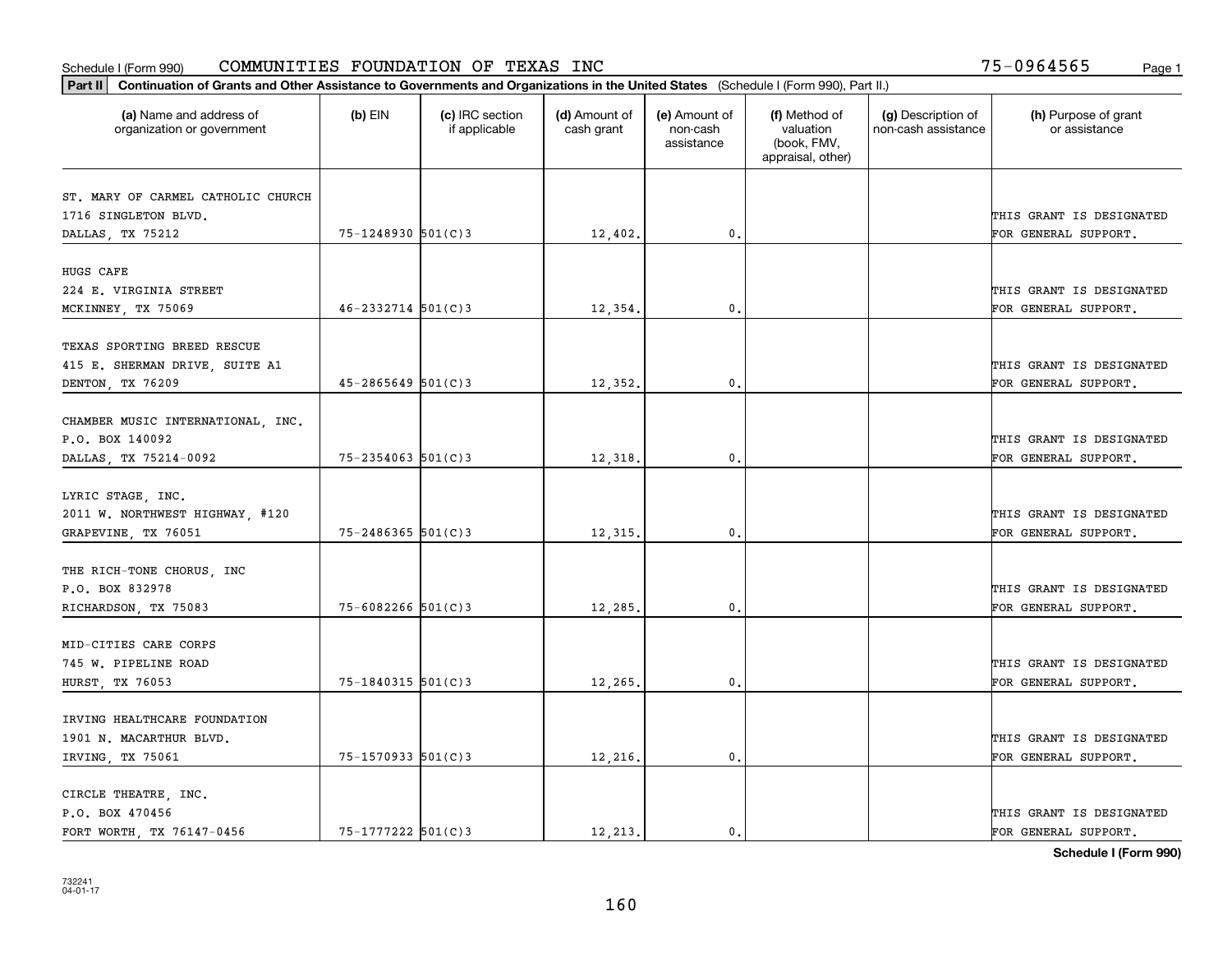| Part II   Continuation of Grants and Other Assistance to Governments and Organizations in the United States (Schedule I (Form 990), Part II.) |                        |                                  |                             |                                         |                                                                |                                           |                                       |
|-----------------------------------------------------------------------------------------------------------------------------------------------|------------------------|----------------------------------|-----------------------------|-----------------------------------------|----------------------------------------------------------------|-------------------------------------------|---------------------------------------|
| (a) Name and address of<br>organization or government                                                                                         | $(b)$ EIN              | (c) IRC section<br>if applicable | (d) Amount of<br>cash grant | (e) Amount of<br>non-cash<br>assistance | (f) Method of<br>valuation<br>(book, FMV,<br>appraisal, other) | (g) Description of<br>non-cash assistance | (h) Purpose of grant<br>or assistance |
|                                                                                                                                               |                        |                                  |                             |                                         |                                                                |                                           |                                       |
| SPECIAL ABILITIES OF NORTH TEXAS,<br>$INC. - 1511$ JUSTIN ROAD -                                                                              |                        |                                  |                             |                                         |                                                                |                                           | THIS GRANT IS DESIGNATED              |
| LEWISVILLE, TX 75077                                                                                                                          | $75 - 2480904$ 501(C)3 |                                  | 12,206.                     | $\mathbf{0}$ .                          |                                                                |                                           | FOR GENERAL SUPPORT.                  |
|                                                                                                                                               |                        |                                  |                             |                                         |                                                                |                                           |                                       |
| AUSTIN PARKS FOUNDATION                                                                                                                       |                        |                                  |                             |                                         |                                                                |                                           |                                       |
| 507 CALLES STREET, SUITE 116                                                                                                                  |                        |                                  |                             |                                         |                                                                |                                           | THIS GRANT IS DESIGNATED              |
| AUSTIN, TX 78702                                                                                                                              | $74 - 2648803$ 501(C)3 |                                  | 12,185                      | 0.                                      |                                                                |                                           | FOR GENERAL SUPPORT.                  |
|                                                                                                                                               |                        |                                  |                             |                                         |                                                                |                                           |                                       |
| FAMILY LEGACY MISSIONS                                                                                                                        |                        |                                  |                             |                                         |                                                                |                                           |                                       |
| INTERNATIONAL - 5005 WEST ROYAL                                                                                                               |                        |                                  |                             |                                         |                                                                |                                           | THIS GRANT IS DESIGNATED              |
| LANE, SUITE 252 - IRVING, TX 75063                                                                                                            | 75-2897392 501(C)3     |                                  | 12,134.                     | $\mathbf{0}$ .                          |                                                                |                                           | FOR GENERAL SUPPORT.                  |
|                                                                                                                                               |                        |                                  |                             |                                         |                                                                |                                           |                                       |
| COMMUNITY FOOD BANK                                                                                                                           |                        |                                  |                             |                                         |                                                                |                                           |                                       |
| 3000 GALVEZ AVENUE                                                                                                                            |                        |                                  |                             |                                         |                                                                |                                           | THIS GRANT IS DESIGNATED              |
| FORT WORTH, TX 76111                                                                                                                          | 75-1813170 501(C)3     |                                  | 12,132.                     | 0.                                      |                                                                |                                           | FOR GENERAL SUPPORT.                  |
|                                                                                                                                               |                        |                                  |                             |                                         |                                                                |                                           |                                       |
| RISE SCHOOL OF DALLAS                                                                                                                         |                        |                                  |                             |                                         |                                                                |                                           |                                       |
| 6000 PRESTON ROAD                                                                                                                             |                        |                                  |                             |                                         |                                                                |                                           | THIS GRANT IS DESIGNATED              |
| DALLAS, TX 75205                                                                                                                              | 75-2749017 501(C)3     |                                  | 12,108.                     | 0.                                      |                                                                |                                           | FOR GENERAL SUPPORT.                  |
| JORDAN ELIZABETH HARRIS FOUNDATION                                                                                                            |                        |                                  |                             |                                         |                                                                |                                           |                                       |
|                                                                                                                                               |                        |                                  |                             |                                         |                                                                |                                           |                                       |
| P.O. BOX 821443                                                                                                                               | $46 - 5708450$ 501(C)3 |                                  |                             | 0.                                      |                                                                |                                           | THIS GRANT IS DESIGNATED              |
| NORTH RICHLAND HILLS, TX 76182                                                                                                                |                        |                                  | 12,104                      |                                         |                                                                |                                           | FOR GENERAL SUPPORT.                  |
| AMYOTROPHIC LATERAL SCLEROSIS                                                                                                                 |                        |                                  |                             |                                         |                                                                |                                           |                                       |
| ASSOCIATION - 2251 CHENNAULT DRIVE                                                                                                            |                        |                                  |                             |                                         |                                                                |                                           | THIS GRANT IS DESIGNATED              |
| - CARROLLTON, TX 75006                                                                                                                        | 74-2678974 501(C)3     |                                  | 12,100.                     | $\mathbf{0}$ .                          |                                                                |                                           | FOR GENERAL SUPPORT.                  |
|                                                                                                                                               |                        |                                  |                             |                                         |                                                                |                                           |                                       |
| AFRICAN AMERICAN MUSEUM                                                                                                                       |                        |                                  |                             |                                         |                                                                |                                           |                                       |
| 3536 GRAND AVENUE                                                                                                                             |                        |                                  |                             |                                         |                                                                |                                           | THIS GRANT IS DESIGNATED              |
| DALLAS, TX 75210-1005                                                                                                                         | 75-1678200 501(C)3     |                                  | 12,008.                     | 0.                                      |                                                                |                                           | FOR GENERAL SUPPORT.                  |
|                                                                                                                                               |                        |                                  |                             |                                         |                                                                |                                           |                                       |
| ALL SAINTS CHURCH DALLAS                                                                                                                      |                        |                                  |                             |                                         |                                                                |                                           |                                       |
| P.O. BOX 190763                                                                                                                               |                        |                                  |                             |                                         |                                                                |                                           | THIS GRANT IS DESIGNATED              |
| DALLAS, TX 75219                                                                                                                              | $27 - 3252465$ 501(C)3 |                                  | 12,000.                     | 0.                                      |                                                                |                                           | FOR GENERAL SUPPORT.                  |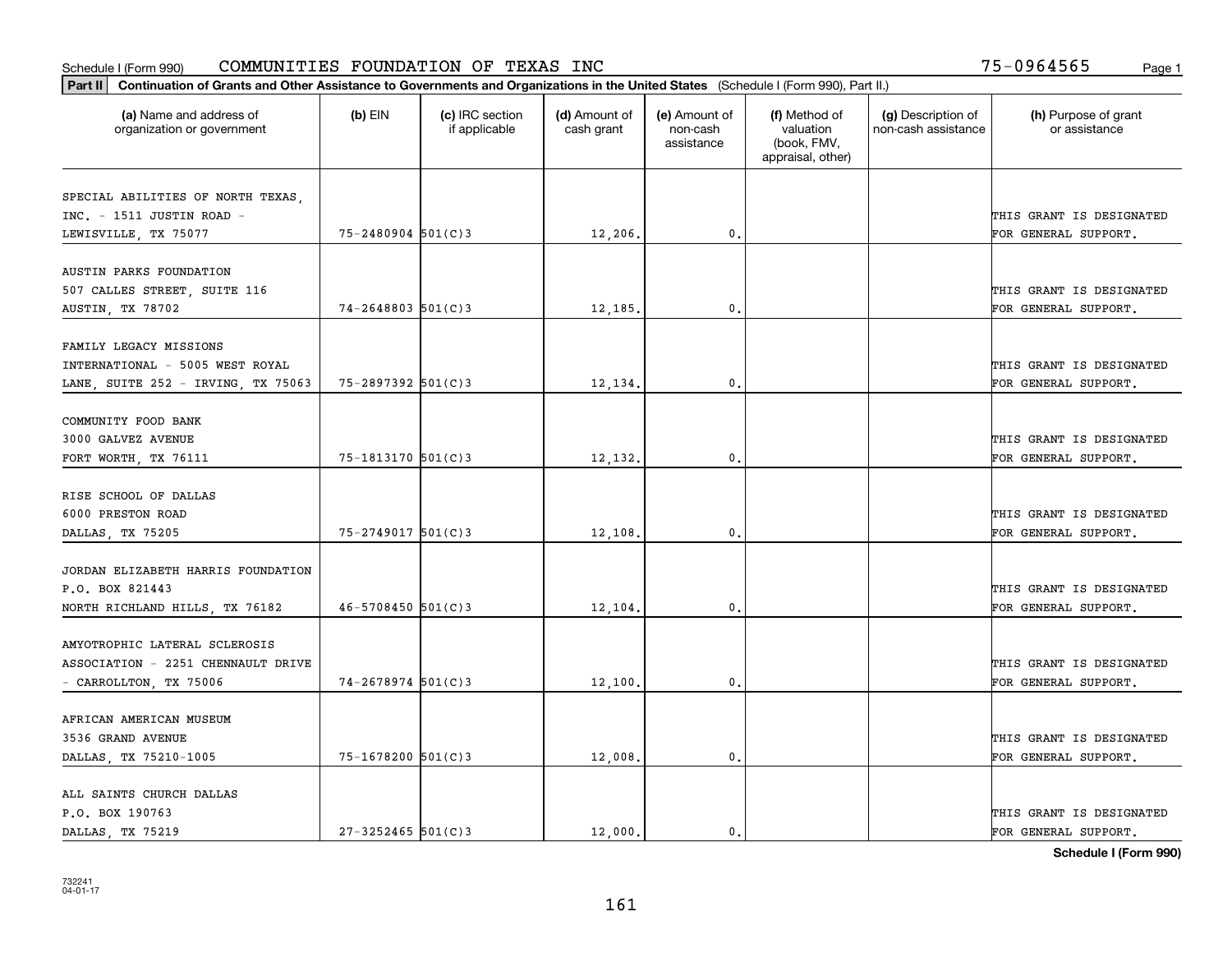|                                                                      | Part II   Continuation of Grants and Other Assistance to Governments and Organizations in the United States (Schedule I (Form 990), Part II.) |                                  |                             |                                         |                                                                |                                           |                                       |  |  |  |  |
|----------------------------------------------------------------------|-----------------------------------------------------------------------------------------------------------------------------------------------|----------------------------------|-----------------------------|-----------------------------------------|----------------------------------------------------------------|-------------------------------------------|---------------------------------------|--|--|--|--|
| (a) Name and address of<br>organization or government                | $(b)$ EIN                                                                                                                                     | (c) IRC section<br>if applicable | (d) Amount of<br>cash grant | (e) Amount of<br>non-cash<br>assistance | (f) Method of<br>valuation<br>(book, FMV,<br>appraisal, other) | (g) Description of<br>non-cash assistance | (h) Purpose of grant<br>or assistance |  |  |  |  |
|                                                                      |                                                                                                                                               |                                  |                             |                                         |                                                                |                                           |                                       |  |  |  |  |
| CITY WITH DWELLINGS A COMMUNITY<br>FIRST INITIATIVE - P.O. BOX 20061 |                                                                                                                                               |                                  |                             |                                         |                                                                |                                           | THIS GRANT IS DESIGNATED              |  |  |  |  |
| - WINSTON SALEM, NC 27120                                            | $81 - 3208939$ 501(C)3                                                                                                                        |                                  | 12,000.                     | 0.                                      |                                                                |                                           | FOR GENERAL SUPPORT.                  |  |  |  |  |
|                                                                      |                                                                                                                                               |                                  |                             |                                         |                                                                |                                           |                                       |  |  |  |  |
| CREEDE COMMUNITY CHURCH                                              |                                                                                                                                               |                                  |                             |                                         |                                                                |                                           |                                       |  |  |  |  |
| P.O. BOX 126                                                         |                                                                                                                                               |                                  |                             |                                         |                                                                |                                           | THIS GRANT IS DESIGNATED              |  |  |  |  |
| CREEDE, CO 81130                                                     | $84 - 0920564$ 501(C)3                                                                                                                        |                                  | 12,000                      | 0.                                      |                                                                |                                           | FOR GENERAL SUPPORT.                  |  |  |  |  |
|                                                                      |                                                                                                                                               |                                  |                             |                                         |                                                                |                                           |                                       |  |  |  |  |
| GREAT NECK CENTER FOR THE VISUAL &                                   |                                                                                                                                               |                                  |                             |                                         |                                                                |                                           |                                       |  |  |  |  |
| PERFORMING ARTS, INC. - 113 MIDDLE                                   |                                                                                                                                               |                                  |                             |                                         |                                                                |                                           | THIS GRANT IS DESIGNATED              |  |  |  |  |
| NECK ROAD - GREAT NECK, NY 11021                                     | $11 - 3138443$ 501(C)3                                                                                                                        |                                  | 12,000,                     | $\mathbf{0}$ .                          |                                                                |                                           | FOR GENERAL SUPPORT.                  |  |  |  |  |
|                                                                      |                                                                                                                                               |                                  |                             |                                         |                                                                |                                           |                                       |  |  |  |  |
| LAKE HILLS CHURCH                                                    |                                                                                                                                               |                                  |                             |                                         |                                                                |                                           |                                       |  |  |  |  |
| 11431 BEE CAVES ROAD                                                 |                                                                                                                                               |                                  |                             |                                         |                                                                |                                           | THIS GRANT IS DESIGNATED              |  |  |  |  |
| AUSTIN, TX 78738                                                     | 74-2836199 501(C)3                                                                                                                            |                                  | 12,000.                     | 0.                                      |                                                                |                                           | FOR GENERAL SUPPORT.                  |  |  |  |  |
|                                                                      |                                                                                                                                               |                                  |                             |                                         |                                                                |                                           |                                       |  |  |  |  |
| LIFE ACTION MINISTRIES                                               |                                                                                                                                               |                                  |                             |                                         |                                                                |                                           |                                       |  |  |  |  |
| P.O. BOX 31                                                          |                                                                                                                                               |                                  |                             |                                         |                                                                |                                           | THIS GRANT IS DESIGNATED              |  |  |  |  |
| BUCHANAN, MI 49107                                                   | 38-2157686 501(C)3                                                                                                                            |                                  | 12,000.                     | 0.                                      |                                                                |                                           | FOR GENERAL SUPPORT.                  |  |  |  |  |
|                                                                      |                                                                                                                                               |                                  |                             |                                         |                                                                |                                           |                                       |  |  |  |  |
| NAVASOTA ISD EDUCATION FOUNDATION                                    |                                                                                                                                               |                                  |                             |                                         |                                                                |                                           |                                       |  |  |  |  |
| INC. - P.O. BOX 511 - NAVASOTA, TX                                   |                                                                                                                                               |                                  |                             |                                         |                                                                |                                           | THIS GRANT IS DESIGNATED              |  |  |  |  |
| 77868                                                                | $02 - 0659711$ $501(C)3$                                                                                                                      |                                  | 12,000.                     | 0.                                      |                                                                |                                           | FOR GENERAL SUPPORT.                  |  |  |  |  |
| RICHARDSON CENTRAL ROTARY CLUB                                       |                                                                                                                                               |                                  |                             |                                         |                                                                |                                           |                                       |  |  |  |  |
| FOUNDATION - $P.O.$ BOX 833003 -                                     |                                                                                                                                               |                                  |                             |                                         |                                                                |                                           | THIS GRANT IS DESIGNATED              |  |  |  |  |
|                                                                      | $45 - 5458489$ 501(C)3                                                                                                                        |                                  |                             |                                         |                                                                |                                           |                                       |  |  |  |  |
| RICHARDSON, TX 75080-3003                                            |                                                                                                                                               |                                  | 12,000                      | 0.                                      |                                                                |                                           | FOR GENERAL SUPPORT.                  |  |  |  |  |
| SOUTHWESTERN DIABETIC FOUNDATION,                                    |                                                                                                                                               |                                  |                             |                                         |                                                                |                                           |                                       |  |  |  |  |
| INC. - 8355 WALNUT HILL LANE,                                        |                                                                                                                                               |                                  |                             |                                         |                                                                |                                           | THIS GRANT IS DESIGNATED              |  |  |  |  |
| SUITE 205 - DALLAS, TX 75231                                         | $75 - 6002547$ 501(C)3                                                                                                                        |                                  | 11,992.                     | 0.                                      |                                                                |                                           | FOR GENERAL SUPPORT.                  |  |  |  |  |
|                                                                      |                                                                                                                                               |                                  |                             |                                         |                                                                |                                           |                                       |  |  |  |  |
| DALLAS CAT RESCUE                                                    |                                                                                                                                               |                                  |                             |                                         |                                                                |                                           |                                       |  |  |  |  |
| P.O. BOX 262571                                                      |                                                                                                                                               |                                  |                             |                                         |                                                                |                                           | THIS GRANT IS DESIGNATED              |  |  |  |  |
| PLANO, TX 75026                                                      | $35 - 2302714$ 501(C)3                                                                                                                        |                                  | 11,958.                     | $\mathbf{0}$ .                          |                                                                |                                           | FOR GENERAL SUPPORT.                  |  |  |  |  |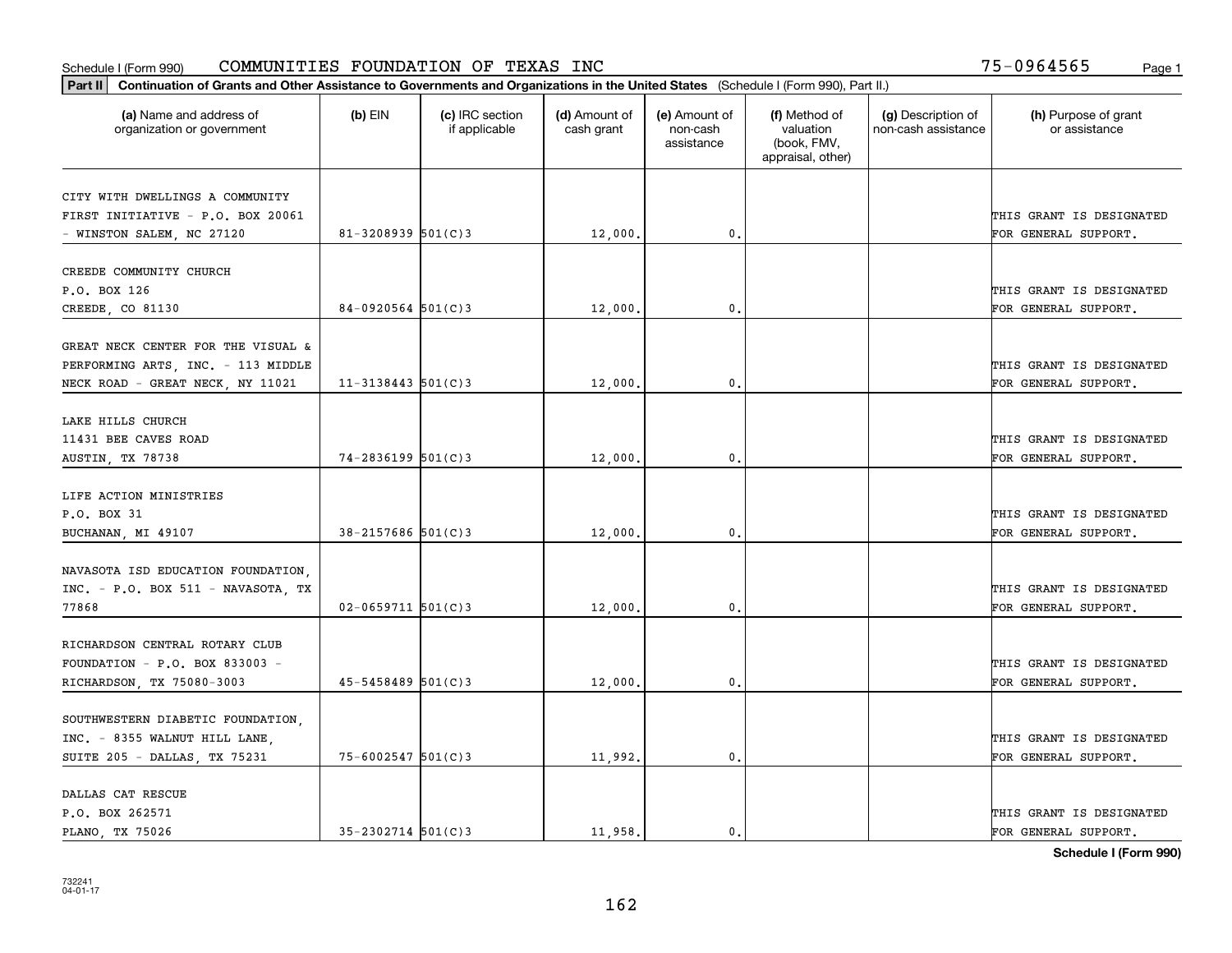|                                                       | Part II   Continuation of Grants and Other Assistance to Governments and Organizations in the United States (Schedule I (Form 990), Part II.) |                                  |                             |                                         |                                                                |                                           |                                       |  |  |  |  |
|-------------------------------------------------------|-----------------------------------------------------------------------------------------------------------------------------------------------|----------------------------------|-----------------------------|-----------------------------------------|----------------------------------------------------------------|-------------------------------------------|---------------------------------------|--|--|--|--|
| (a) Name and address of<br>organization or government | $(b)$ EIN                                                                                                                                     | (c) IRC section<br>if applicable | (d) Amount of<br>cash grant | (e) Amount of<br>non-cash<br>assistance | (f) Method of<br>valuation<br>(book, FMV,<br>appraisal, other) | (g) Description of<br>non-cash assistance | (h) Purpose of grant<br>or assistance |  |  |  |  |
| RECYCLED POMERANIANS & SCHIPPERKES                    |                                                                                                                                               |                                  |                             |                                         |                                                                |                                           |                                       |  |  |  |  |
| RESCUE - 1530 TURNING LEAF LANE -                     |                                                                                                                                               |                                  |                             |                                         |                                                                |                                           | THIS GRANT IS DESIGNATED              |  |  |  |  |
| GARLAND, TX 75040                                     | 80-0385916 $501(C)$ 3                                                                                                                         |                                  | 11,957.                     | 0.                                      |                                                                |                                           | FOR GENERAL SUPPORT.                  |  |  |  |  |
|                                                       |                                                                                                                                               |                                  |                             |                                         |                                                                |                                           |                                       |  |  |  |  |
| PRESTON HOLLOW PRESBYTERIAN SCHOOL                    |                                                                                                                                               |                                  |                             |                                         |                                                                |                                           |                                       |  |  |  |  |
| 9800 PRESTON ROAD                                     |                                                                                                                                               |                                  |                             |                                         |                                                                |                                           | THIS GRANT IS DESIGNATED              |  |  |  |  |
| DALLAS, TX 75230                                      | 75-2689582 501(C)3                                                                                                                            |                                  | 11,945.                     | 0.                                      |                                                                |                                           | FOR GENERAL SUPPORT.                  |  |  |  |  |
|                                                       |                                                                                                                                               |                                  |                             |                                         |                                                                |                                           |                                       |  |  |  |  |
| FRIENDS OF THE DALLAS PUBLIC                          |                                                                                                                                               |                                  |                             |                                         |                                                                |                                           |                                       |  |  |  |  |
| LIBRARY, INC. - 1515 YOUNG STREET,                    |                                                                                                                                               |                                  |                             |                                         |                                                                |                                           | THIS GRANT IS DESIGNATED              |  |  |  |  |
| 7TH FLOOR - DALLAS, TX 75201                          | $75 - 2033106$ 501(C)3                                                                                                                        |                                  | 11,931.                     | $\mathbf{0}$ .                          |                                                                |                                           | FOR GENERAL SUPPORT.                  |  |  |  |  |
|                                                       |                                                                                                                                               |                                  |                             |                                         |                                                                |                                           |                                       |  |  |  |  |
| RICHARDSON HUMANE SOCIETY                             |                                                                                                                                               |                                  |                             |                                         |                                                                |                                           |                                       |  |  |  |  |
| P.O. BOX 852515                                       |                                                                                                                                               |                                  |                             |                                         |                                                                |                                           | THIS GRANT IS DESIGNATED              |  |  |  |  |
| RICHARDSON, TX 75085                                  | 75-2895799 501(C)3                                                                                                                            |                                  | 11,896.                     | 0.                                      |                                                                |                                           | FOR GENERAL SUPPORT.                  |  |  |  |  |
| ST. JUDE CHILDREN'S RESEARCH                          |                                                                                                                                               |                                  |                             |                                         |                                                                |                                           |                                       |  |  |  |  |
| HOSPITAL - 501 ST. JUDE PLACE -                       |                                                                                                                                               |                                  |                             |                                         |                                                                |                                           | THIS GRANT IS DESIGNATED              |  |  |  |  |
|                                                       | 62-0646012 $501(C)$ 3                                                                                                                         |                                  | 11,850.                     | 0.                                      |                                                                |                                           | FOR GENERAL SUPPORT.                  |  |  |  |  |
| MEMPHIS, TN 38105                                     |                                                                                                                                               |                                  |                             |                                         |                                                                |                                           |                                       |  |  |  |  |
| LADDER ALLIANCE, INC.                                 |                                                                                                                                               |                                  |                             |                                         |                                                                |                                           |                                       |  |  |  |  |
| 1100 HEMPHILL, SUITE 302                              |                                                                                                                                               |                                  |                             |                                         |                                                                |                                           | THIS GRANT IS DESIGNATED              |  |  |  |  |
| FORT WORTH, TX 76104                                  | $06 - 1674011$ 501(C)3                                                                                                                        |                                  | 11,812.                     | 0.                                      |                                                                |                                           | FOR GENERAL SUPPORT.                  |  |  |  |  |
|                                                       |                                                                                                                                               |                                  |                             |                                         |                                                                |                                           |                                       |  |  |  |  |
| RED OAK ISD EDUCATION FOUNDATION                      |                                                                                                                                               |                                  |                             |                                         |                                                                |                                           |                                       |  |  |  |  |
| P.O. BOX 9000                                         |                                                                                                                                               |                                  |                             |                                         |                                                                |                                           | THIS GRANT IS DESIGNATED              |  |  |  |  |
| RED OAK, TX 75154                                     | $05 - 0523972$ 501(C)3                                                                                                                        |                                  | 11,803.                     | $\mathbf{0}$ .                          |                                                                |                                           | FOR GENERAL SUPPORT.                  |  |  |  |  |
|                                                       |                                                                                                                                               |                                  |                             |                                         |                                                                |                                           |                                       |  |  |  |  |
| PATHWAYS CORE TRAINING, INC.                          |                                                                                                                                               |                                  |                             |                                         |                                                                |                                           |                                       |  |  |  |  |
| 102 DECKER COURT, SUITE 200                           |                                                                                                                                               |                                  |                             |                                         |                                                                |                                           | THIS GRANT IS DESIGNATED              |  |  |  |  |
| LAS COLINAS, TX 75062                                 | $26 - 1084626$ 501(C)3                                                                                                                        |                                  | 11,782.                     | 0.                                      |                                                                |                                           | FOR GENERAL SUPPORT.                  |  |  |  |  |
|                                                       |                                                                                                                                               |                                  |                             |                                         |                                                                |                                           |                                       |  |  |  |  |
| INTERNATIONAL SCULPTURE CENTER,                       |                                                                                                                                               |                                  |                             |                                         |                                                                |                                           |                                       |  |  |  |  |
| INC. - 14 FAIRGROUNDS ROAD, SUITE                     |                                                                                                                                               |                                  |                             |                                         |                                                                |                                           | THIS GRANT IS DESIGNATED              |  |  |  |  |
| B - HAMILTON, NJ 08619-3447                           | $22 - 2259625$ 501(C)3                                                                                                                        |                                  | 11,750.                     | $\mathbf{0}$ .                          |                                                                |                                           | FOR GENERAL SUPPORT.                  |  |  |  |  |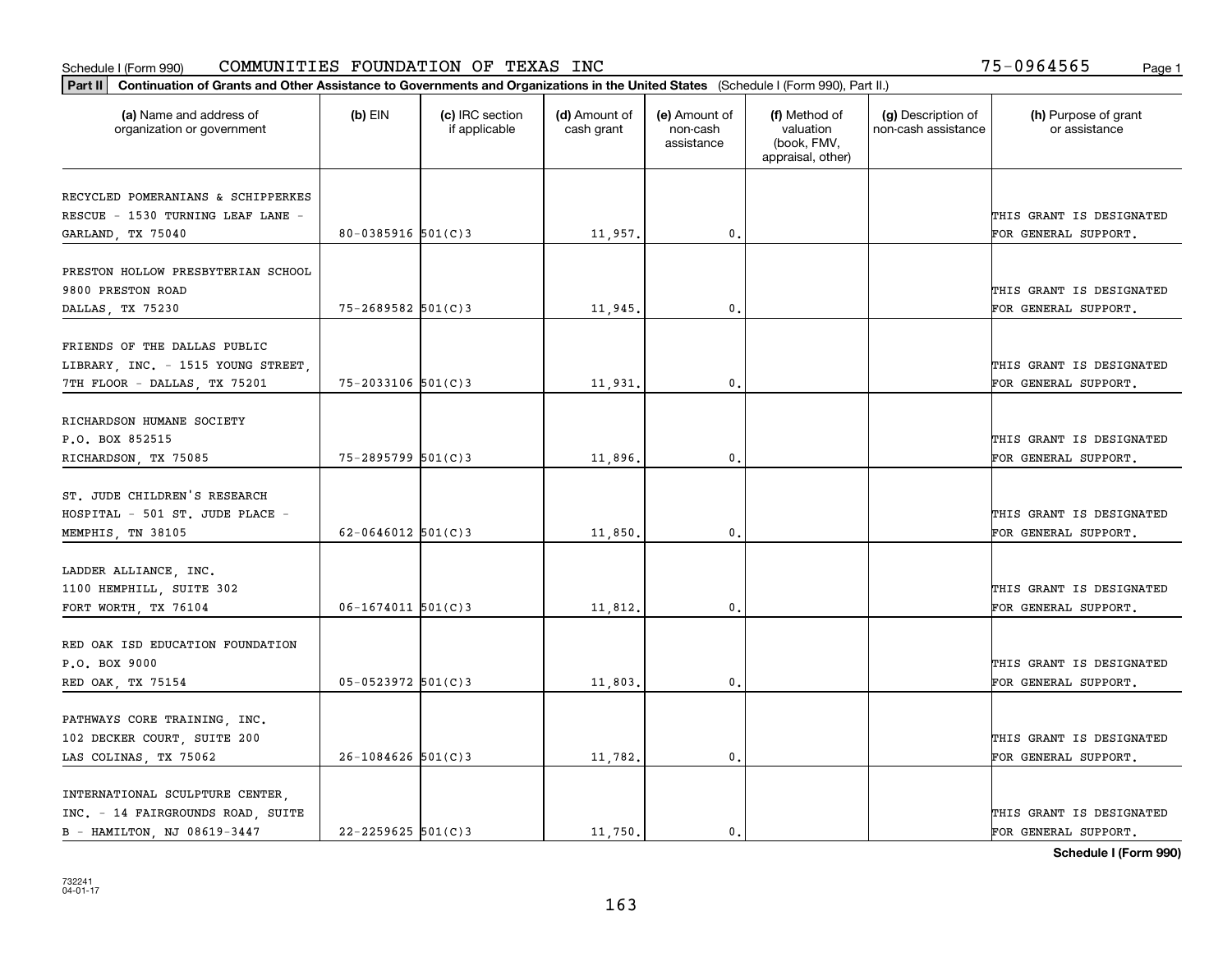| Part II   Continuation of Grants and Other Assistance to Governments and Organizations in the United States (Schedule I (Form 990), Part II.) |                        |                                  |                             |                                         |                                                                |                                           |                                       |
|-----------------------------------------------------------------------------------------------------------------------------------------------|------------------------|----------------------------------|-----------------------------|-----------------------------------------|----------------------------------------------------------------|-------------------------------------------|---------------------------------------|
| (a) Name and address of<br>organization or government                                                                                         | $(b)$ EIN              | (c) IRC section<br>if applicable | (d) Amount of<br>cash grant | (e) Amount of<br>non-cash<br>assistance | (f) Method of<br>valuation<br>(book, FMV,<br>appraisal, other) | (g) Description of<br>non-cash assistance | (h) Purpose of grant<br>or assistance |
|                                                                                                                                               |                        |                                  |                             |                                         |                                                                |                                           |                                       |
| MESSIAH LUTHERAN CLASSICAL ACADEMY<br>1308 WHITLEY ROAD                                                                                       |                        |                                  |                             |                                         |                                                                |                                           | THIS GRANT IS DESIGNATED              |
| KELLER, TX 76248                                                                                                                              | 75-1780911 501(C)3     |                                  | 11,696.                     | 0.                                      |                                                                |                                           | FOR GENERAL SUPPORT.                  |
| FRIENDS OF THE FORT WORTH NATURE                                                                                                              |                        |                                  |                             |                                         |                                                                |                                           |                                       |
| CENTER & REFUGE, INC. - 9601                                                                                                                  |                        |                                  |                             |                                         |                                                                |                                           |                                       |
| FOSSIL RIDGE ROAD - FORT WORTH, TX                                                                                                            |                        |                                  |                             |                                         |                                                                |                                           | THIS GRANT IS DESIGNATED              |
| 76135                                                                                                                                         | $75 - 1495717$ 501(C)3 |                                  | 11,678.                     | 0.                                      |                                                                |                                           | FOR GENERAL SUPPORT.                  |
|                                                                                                                                               |                        |                                  |                             |                                         |                                                                |                                           |                                       |
| ULSTER PROJECT-ARLINGTON                                                                                                                      |                        |                                  |                             |                                         |                                                                |                                           |                                       |
| P.O. BOX 150701                                                                                                                               |                        |                                  |                             |                                         |                                                                |                                           | THIS GRANT IS DESIGNATED              |
| ARLINGTON, TX 76015-6701                                                                                                                      | $75 - 2515662$ 501(C)3 |                                  | 11,593.                     | $\mathbf{0}$ .                          |                                                                |                                           | FOR GENERAL SUPPORT.                  |
| HELPING EVERYONE REACH OUTSTANDING                                                                                                            |                        |                                  |                             |                                         |                                                                |                                           |                                       |
| EDUCATIONAL SUCCESS - 101 S. COIT                                                                                                             |                        |                                  |                             |                                         |                                                                |                                           |                                       |
| RD., SUITE 36-348 - RICHARDSON, TX                                                                                                            |                        |                                  |                             |                                         |                                                                |                                           | THIS GRANT IS DESIGNATED              |
| 75248                                                                                                                                         | $46 - 3401959$ 501(C)3 |                                  | 11,554.                     | $\mathbf{0}$                            |                                                                |                                           | FOR GENERAL SUPPORT.                  |
|                                                                                                                                               |                        |                                  |                             |                                         |                                                                |                                           |                                       |
| OPERATION CARE INTERNATIONAL, INC.                                                                                                            |                        |                                  |                             |                                         |                                                                |                                           |                                       |
| P.O. BOX 224136                                                                                                                               |                        |                                  |                             |                                         |                                                                |                                           | THIS GRANT IS DESIGNATED              |
| DALLAS, TX 75222-4136                                                                                                                         | 75-2959602 501(C)3     |                                  | 11,548.                     | $\mathbf{0}$                            |                                                                |                                           | FOR GENERAL SUPPORT.                  |
| ADDISON ARBOR FOUNDATION                                                                                                                      |                        |                                  |                             |                                         |                                                                |                                           |                                       |
| P.O. BOX 1649                                                                                                                                 |                        |                                  |                             |                                         |                                                                |                                           | THIS GRANT IS DESIGNATED              |
| ADDISON, TX 75001-1649                                                                                                                        | 75-2593534 501(C)3     |                                  | 11,536.                     | $\mathbf{0}$                            |                                                                |                                           | FOR GENERAL SUPPORT.                  |
|                                                                                                                                               |                        |                                  |                             |                                         |                                                                |                                           |                                       |
| ALPHA CHI OMEGA FOUNDATION, INC.                                                                                                              |                        |                                  |                             |                                         |                                                                |                                           |                                       |
| 5939 CASTLE CREEK PKWY NORTH DRIVE                                                                                                            |                        |                                  |                             |                                         |                                                                |                                           | THIS GRANT IS DESIGNATED              |
| INDIANAPOLIS, IN 46250                                                                                                                        | $31 - 0949882$ 501(C)3 |                                  | 11,500                      | $^{\rm 0}$ .                            |                                                                |                                           | FOR GENERAL SUPPORT.                  |
|                                                                                                                                               |                        |                                  |                             |                                         |                                                                |                                           |                                       |
| CANCER CARE SERVICES                                                                                                                          |                        |                                  |                             |                                         |                                                                |                                           |                                       |
| 623 S. HENDERSON STREET                                                                                                                       |                        |                                  |                             |                                         |                                                                |                                           | THIS GRANT IS DESIGNATED              |
| FORT WORTH, TX 76104-2920                                                                                                                     | 75-1025511 501(C)3     |                                  | 11,470.                     | $\mathfrak{o}$ .                        |                                                                |                                           | FOR GENERAL SUPPORT.                  |
|                                                                                                                                               |                        |                                  |                             |                                         |                                                                |                                           |                                       |
| EAST DALLAS DEVELOPMENT CENTER                                                                                                                |                        |                                  |                             |                                         |                                                                |                                           |                                       |
| 2010 SKILLMAN STREET                                                                                                                          |                        |                                  |                             |                                         |                                                                |                                           | THIS GRANT IS DESIGNATED              |
| DALLAS TX 75206                                                                                                                               | $75 - 1835241$ 501(C)3 |                                  | 11.448.                     | $\mathfrak{o}$ .                        |                                                                |                                           | FOR GENERAL SUPPORT.                  |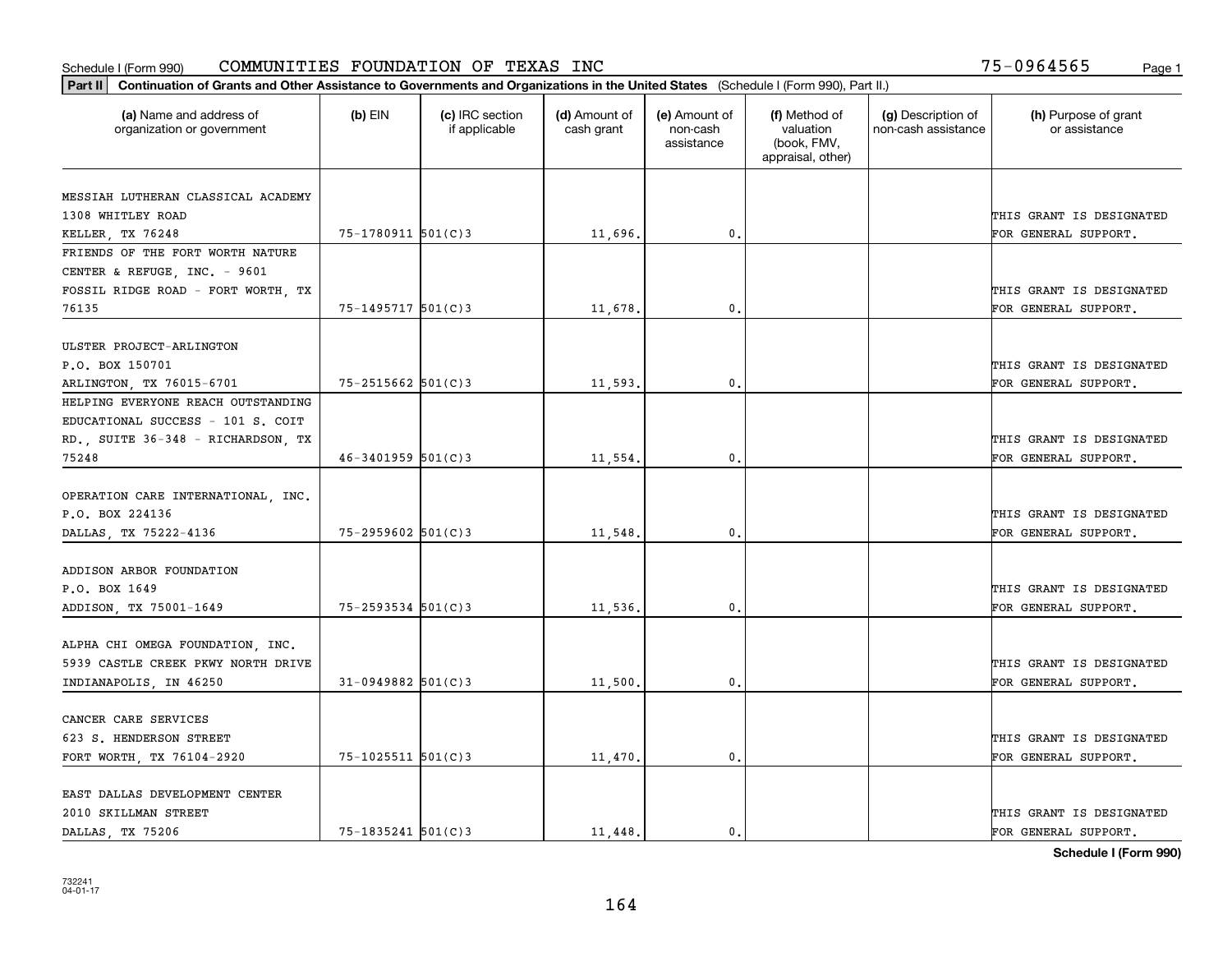|                                                       | Part II   Continuation of Grants and Other Assistance to Governments and Organizations in the United States (Schedule I (Form 990), Part II.) |                                  |                             |                                         |                                                                |                                           |                                       |  |  |  |  |
|-------------------------------------------------------|-----------------------------------------------------------------------------------------------------------------------------------------------|----------------------------------|-----------------------------|-----------------------------------------|----------------------------------------------------------------|-------------------------------------------|---------------------------------------|--|--|--|--|
| (a) Name and address of<br>organization or government | $(b)$ EIN                                                                                                                                     | (c) IRC section<br>if applicable | (d) Amount of<br>cash grant | (e) Amount of<br>non-cash<br>assistance | (f) Method of<br>valuation<br>(book, FMV,<br>appraisal, other) | (g) Description of<br>non-cash assistance | (h) Purpose of grant<br>or assistance |  |  |  |  |
| DALLAS HISTORICAL SOCIETY HALL OF                     |                                                                                                                                               |                                  |                             |                                         |                                                                |                                           |                                       |  |  |  |  |
| STATE FAIR PARK - P.O. BOX 150038                     |                                                                                                                                               |                                  |                             |                                         |                                                                |                                           | THIS GRANT IS DESIGNATED              |  |  |  |  |
| - DALLAS, TX 75315-0038                               | $75 - 0851204$ 501(C)3                                                                                                                        |                                  | 11,441.                     | 0.                                      |                                                                |                                           | FOR GENERAL SUPPORT.                  |  |  |  |  |
|                                                       |                                                                                                                                               |                                  |                             |                                         |                                                                |                                           |                                       |  |  |  |  |
| DALLAS SOCIAL VENTURE PARTNERS                        |                                                                                                                                               |                                  |                             |                                         |                                                                |                                           |                                       |  |  |  |  |
| 12900 PRESTON ROAD, SUITE 1220                        |                                                                                                                                               |                                  |                             |                                         |                                                                |                                           | THIS GRANT IS DESIGNATED              |  |  |  |  |
| DALLAS, TX 75230-6304                                 | $75 - 2945359$ 501(C)3                                                                                                                        |                                  | 11,399                      | $\mathfrak{o}$ .                        |                                                                |                                           | FOR GENERAL SUPPORT.                  |  |  |  |  |
|                                                       |                                                                                                                                               |                                  |                             |                                         |                                                                |                                           |                                       |  |  |  |  |
| DREAM FUND                                            |                                                                                                                                               |                                  |                             |                                         |                                                                |                                           |                                       |  |  |  |  |
| P.O. BOX 600593                                       |                                                                                                                                               |                                  |                             |                                         |                                                                |                                           | THIS GRANT IS DESIGNATED              |  |  |  |  |
| DALLAS, TX 75360                                      | $31 - 1584231$ 501(C)3                                                                                                                        |                                  | 11,386.                     | $\mathfrak{o}$ .                        |                                                                |                                           | FOR GENERAL SUPPORT.                  |  |  |  |  |
| ABERG CENTER FOR LITERACY                             |                                                                                                                                               |                                  |                             |                                         |                                                                |                                           |                                       |  |  |  |  |
| 5100 ROSS AVENUE                                      |                                                                                                                                               |                                  |                             |                                         |                                                                |                                           | THIS GRANT IS DESIGNATED              |  |  |  |  |
| DALLAS, TX 75206                                      | $02 - 0706898$ 501(C)3                                                                                                                        |                                  | 11,369.                     | 0.                                      |                                                                |                                           | FOR GENERAL SUPPORT.                  |  |  |  |  |
|                                                       |                                                                                                                                               |                                  |                             |                                         |                                                                |                                           |                                       |  |  |  |  |
| GREYHOUND ADOPTION LEAGUE OF                          |                                                                                                                                               |                                  |                             |                                         |                                                                |                                           |                                       |  |  |  |  |
| TEXAS, INC. - 3400 CARLISLE ST.,                      |                                                                                                                                               |                                  |                             |                                         |                                                                |                                           | THIS GRANT IS DESIGNATED              |  |  |  |  |
| STE. 310 - DALLAS, TX 75204                           | $75 - 2930618$ 501(C)3                                                                                                                        |                                  | 11,349.                     | $\mathbf{0}$                            |                                                                |                                           | FOR GENERAL SUPPORT.                  |  |  |  |  |
|                                                       |                                                                                                                                               |                                  |                             |                                         |                                                                |                                           |                                       |  |  |  |  |
| GCPN GLOBAL CONNECTION PARTNERSHIP                    |                                                                                                                                               |                                  |                             |                                         |                                                                |                                           |                                       |  |  |  |  |
| NETWORK - 301 S. CENTER STREET -                      |                                                                                                                                               |                                  |                             |                                         |                                                                |                                           | THIS GRANT IS DESIGNATED              |  |  |  |  |
| ARLINGTON, TX 76010                                   | $20 - 8528638$ 501(C)3                                                                                                                        |                                  | 11,328.                     | $\mathbf{0}$                            |                                                                |                                           | FOR GENERAL SUPPORT.                  |  |  |  |  |
|                                                       |                                                                                                                                               |                                  |                             |                                         |                                                                |                                           |                                       |  |  |  |  |
| JUNIOR CHARITY LEAGUE OF DALLAS<br>P.O. BOX 12487     |                                                                                                                                               |                                  |                             |                                         |                                                                |                                           | THIS GRANT IS DESIGNATED              |  |  |  |  |
| DALLAS, TX 75225                                      | $75 - 2079480$ 501(C)3                                                                                                                        |                                  | 11,300.                     | $\mathbf{0}$ .                          |                                                                |                                           | FOR GENERAL SUPPORT.                  |  |  |  |  |
|                                                       |                                                                                                                                               |                                  |                             |                                         |                                                                |                                           |                                       |  |  |  |  |
| COMMUNITY FOR PERMANENT SUPPORTED                     |                                                                                                                                               |                                  |                             |                                         |                                                                |                                           |                                       |  |  |  |  |
| HOUSING - 4500 ARLEN DRIVE -                          |                                                                                                                                               |                                  |                             |                                         |                                                                |                                           | THIS GRANT IS DESIGNATED              |  |  |  |  |
| PLANO, TX 75093-7107                                  | $45 - 1653380$ 501(C)3                                                                                                                        |                                  | 11,291.                     | $\mathfrak o$ .                         |                                                                |                                           | FOR GENERAL SUPPORT.                  |  |  |  |  |
|                                                       |                                                                                                                                               |                                  |                             |                                         |                                                                |                                           |                                       |  |  |  |  |
| INJURED MARINE SEMPER FI FUND                         |                                                                                                                                               |                                  |                             |                                         |                                                                |                                           |                                       |  |  |  |  |
| 825 COLLEGE BLVD., SUITE 102, PMB 6                   |                                                                                                                                               |                                  |                             |                                         |                                                                |                                           | THIS GRANT IS DESIGNATED              |  |  |  |  |
| OCEANSIDE, CA 92057                                   | $26 - 0086305$ 501(C)3                                                                                                                        |                                  | 11,250.                     | $\mathfrak{o}$ .                        |                                                                |                                           | FOR GENERAL SUPPORT.                  |  |  |  |  |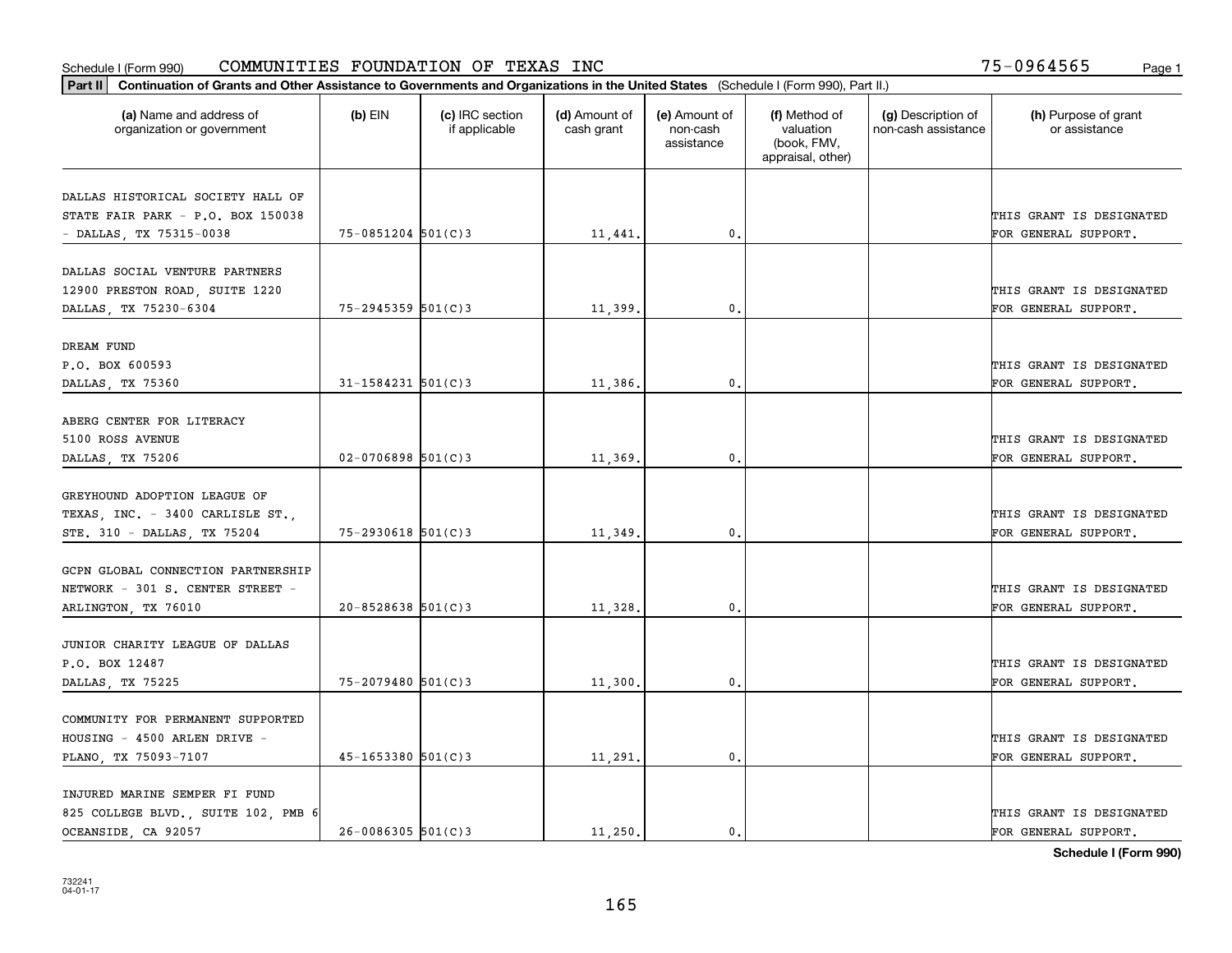| Part II   Continuation of Grants and Other Assistance to Governments and Organizations in the United States (Schedule I (Form 990), Part II.) |                          |                                  |                             |                                         |                                                                |                                           |                                       |
|-----------------------------------------------------------------------------------------------------------------------------------------------|--------------------------|----------------------------------|-----------------------------|-----------------------------------------|----------------------------------------------------------------|-------------------------------------------|---------------------------------------|
| (a) Name and address of<br>organization or government                                                                                         | $(b)$ EIN                | (c) IRC section<br>if applicable | (d) Amount of<br>cash grant | (e) Amount of<br>non-cash<br>assistance | (f) Method of<br>valuation<br>(book, FMV,<br>appraisal, other) | (g) Description of<br>non-cash assistance | (h) Purpose of grant<br>or assistance |
| COPPELL COMMUNITY DEVELOPMENT                                                                                                                 |                          |                                  |                             |                                         |                                                                |                                           |                                       |
| FOUNDATION - 708 MAIN STREET -                                                                                                                |                          |                                  |                             |                                         |                                                                |                                           | THIS GRANT IS DESIGNATED              |
| COPPELL, TX 75019                                                                                                                             | $72 - 1615080$ 501(C)3   |                                  | 11,245.                     | $\mathbf{0}$ .                          |                                                                |                                           | FOR GENERAL SUPPORT.                  |
|                                                                                                                                               |                          |                                  |                             |                                         |                                                                |                                           |                                       |
| DFW BEAGLE BUDDIES                                                                                                                            |                          |                                  |                             |                                         |                                                                |                                           |                                       |
| 1404 WHISPERING WATER LANE                                                                                                                    |                          |                                  |                             |                                         |                                                                |                                           | THIS GRANT IS DESIGNATED              |
| MANSFIELD, TX 76063                                                                                                                           | $45 - 2380570$ 501(C)3   |                                  | 11,240                      | 0.                                      |                                                                |                                           | FOR GENERAL SUPPORT.                  |
|                                                                                                                                               |                          |                                  |                             |                                         |                                                                |                                           |                                       |
| ALL STAR EQUESTRIAN FOUNDATION,                                                                                                               |                          |                                  |                             |                                         |                                                                |                                           |                                       |
| INC. - P.O. BOX 892 6601 FM 2738 -                                                                                                            |                          |                                  |                             |                                         |                                                                |                                           | THIS GRANT IS DESIGNATED              |
| MANSFIELD, TX 76063                                                                                                                           | $75 - 2716211$ $501(C)3$ |                                  | 11,237.                     | $\mathbf{0}$ .                          |                                                                |                                           | FOR GENERAL SUPPORT.                  |
|                                                                                                                                               |                          |                                  |                             |                                         |                                                                |                                           |                                       |
| DALLAS AREA RAPE CRISIS CENTER                                                                                                                |                          |                                  |                             |                                         |                                                                |                                           |                                       |
| P.O. BOX 820844                                                                                                                               |                          |                                  |                             |                                         |                                                                |                                           | THIS GRANT IS DESIGNATED              |
| DALLAS, TX 75382                                                                                                                              | $26 - 1233346$ 501(C)3   |                                  | 11,220.                     | 0.                                      |                                                                |                                           | FOR GENERAL SUPPORT.                  |
|                                                                                                                                               |                          |                                  |                             |                                         |                                                                |                                           |                                       |
| BARKLEYWORLD                                                                                                                                  |                          |                                  |                             |                                         |                                                                |                                           |                                       |
| 10209 LONE PINE LANE                                                                                                                          |                          |                                  |                             |                                         |                                                                |                                           | THIS GRANT IS DESIGNATED              |
| FORT WORTH, TX 76108                                                                                                                          | $46 - 0821908$ 501(C)3   |                                  | 11,162.                     | 0.                                      |                                                                |                                           | FOR GENERAL SUPPORT.                  |
|                                                                                                                                               |                          |                                  |                             |                                         |                                                                |                                           |                                       |
| FORGIVEN FELONS                                                                                                                               |                          |                                  |                             |                                         |                                                                |                                           |                                       |
| 1126 CEDAR RIDGE CIRCLE                                                                                                                       |                          |                                  |                             |                                         |                                                                |                                           | THIS GRANT IS DESIGNATED              |
| DESOTO, TX 75115                                                                                                                              | $26 - 0323468$ 501(C)3   |                                  | 11,151                      | 0.                                      |                                                                |                                           | FOR GENERAL SUPPORT.                  |
|                                                                                                                                               |                          |                                  |                             |                                         |                                                                |                                           |                                       |
| PRATHAM USA                                                                                                                                   |                          |                                  |                             |                                         |                                                                |                                           | THIS GRANT IS DESIGNATED              |
| 9703 RICHMOND AVENUE, SUITE 102                                                                                                               | $76 - 0620808$ 501(C)3   |                                  |                             | $\mathbf{0}$ .                          |                                                                |                                           | FOR GENERAL SUPPORT.                  |
| HOUSTON, TX 77042                                                                                                                             |                          |                                  | 11,125                      |                                         |                                                                |                                           |                                       |
| I CAN STILL SHINE PROGRAM                                                                                                                     |                          |                                  |                             |                                         |                                                                |                                           |                                       |
| 729 GRAPEVINE HWY.                                                                                                                            |                          |                                  |                             |                                         |                                                                |                                           | THIS GRANT IS DESIGNATED              |
| HURST, TX 76054                                                                                                                               | $27 - 4672450$ 501(C)3   |                                  | 11,069.                     | 0.                                      |                                                                |                                           | FOR GENERAL SUPPORT.                  |
|                                                                                                                                               |                          |                                  |                             |                                         |                                                                |                                           |                                       |
| ST. MARIA GORETTI CATHOLIC SCHOOL                                                                                                             |                          |                                  |                             |                                         |                                                                |                                           |                                       |
| 1200 S. DAVIS                                                                                                                                 |                          |                                  |                             |                                         |                                                                |                                           | THIS GRANT IS DESIGNATED              |
| ARLINGTON, TX 76013                                                                                                                           | $48 - 1286678$ 501(C)3   |                                  | 11,066.                     | 0.                                      |                                                                |                                           | FOR GENERAL SUPPORT.                  |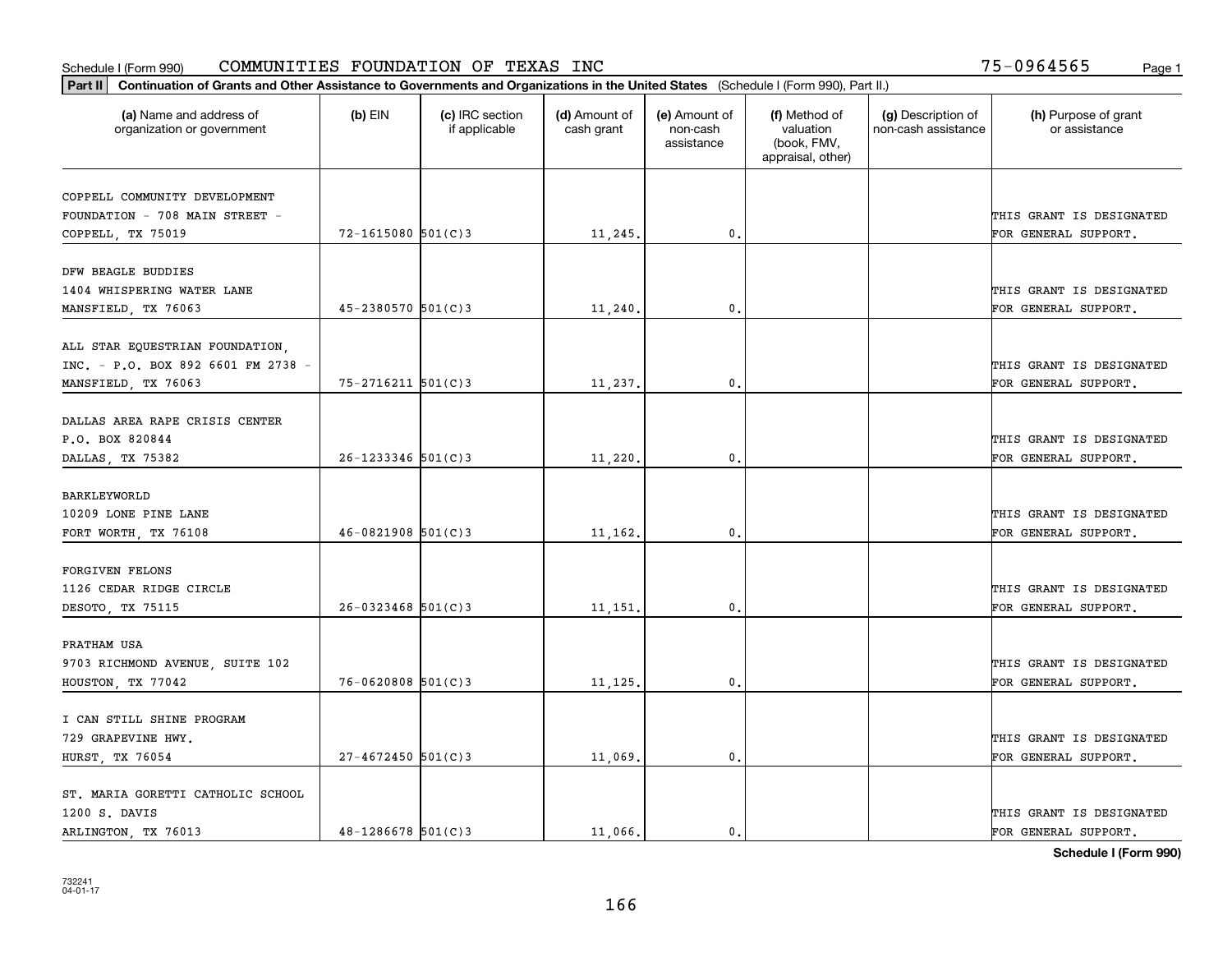|                                                       | Part II   Continuation of Grants and Other Assistance to Governments and Organizations in the United States (Schedule I (Form 990), Part II.) |                                  |                             |                                         |                                                                |                                           |                                       |  |  |  |  |
|-------------------------------------------------------|-----------------------------------------------------------------------------------------------------------------------------------------------|----------------------------------|-----------------------------|-----------------------------------------|----------------------------------------------------------------|-------------------------------------------|---------------------------------------|--|--|--|--|
| (a) Name and address of<br>organization or government | $(b)$ EIN                                                                                                                                     | (c) IRC section<br>if applicable | (d) Amount of<br>cash grant | (e) Amount of<br>non-cash<br>assistance | (f) Method of<br>valuation<br>(book, FMV,<br>appraisal, other) | (g) Description of<br>non-cash assistance | (h) Purpose of grant<br>or assistance |  |  |  |  |
| CENTRAL TEXAS CONFERENCE TREASURY                     |                                                                                                                                               |                                  |                             |                                         |                                                                |                                           |                                       |  |  |  |  |
| 1419 SLOAN STREET                                     |                                                                                                                                               |                                  |                             |                                         |                                                                |                                           | THIS GRANT IS DESIGNATED              |  |  |  |  |
| WEATHERFORD, TX 76086                                 | 75-0851211 501(C)3                                                                                                                            |                                  | 11,064.                     | 0.                                      |                                                                |                                           | FOR GENERAL SUPPORT.                  |  |  |  |  |
|                                                       |                                                                                                                                               |                                  |                             |                                         |                                                                |                                           |                                       |  |  |  |  |
| SAMARITAN'S PURSE                                     |                                                                                                                                               |                                  |                             |                                         |                                                                |                                           |                                       |  |  |  |  |
| P.O. BOX 3000                                         |                                                                                                                                               |                                  |                             |                                         |                                                                |                                           | THIS GRANT IS DESIGNATED              |  |  |  |  |
| BOONE, NC 28607                                       | $58 - 1437002$ 501(C)3                                                                                                                        |                                  | 11,050.                     | 0.                                      |                                                                |                                           | FOR GENERAL SUPPORT.                  |  |  |  |  |
| INTERNATIONAL MEDICAL CORPS                           |                                                                                                                                               |                                  |                             |                                         |                                                                |                                           |                                       |  |  |  |  |
| INTERNATIONAL MEDICAL CORPS GIFT                      |                                                                                                                                               |                                  |                             |                                         |                                                                |                                           |                                       |  |  |  |  |
| PROCESSING CENTER FILE 2156 1801                      |                                                                                                                                               |                                  |                             |                                         |                                                                |                                           | THIS GRANT IS DESIGNATED              |  |  |  |  |
| W. OLYMPIC                                            | $95 - 3949646$ 501(C)3                                                                                                                        |                                  | 11,041.                     | $\mathfrak{o}$ .                        |                                                                |                                           | FOR GENERAL SUPPORT.                  |  |  |  |  |
|                                                       |                                                                                                                                               |                                  |                             |                                         |                                                                |                                           |                                       |  |  |  |  |
| THE ARC OF DALLAS                                     |                                                                                                                                               |                                  |                             |                                         |                                                                |                                           |                                       |  |  |  |  |
| 12700 HILLCREST, SUITE 200                            |                                                                                                                                               |                                  |                             |                                         |                                                                |                                           | THIS GRANT IS DESIGNATED              |  |  |  |  |
| DALLAS, TX 75230                                      | $75 - 1153975$ 501(C)3                                                                                                                        |                                  | $11,015$ .                  | $\mathbf{0}$ .                          |                                                                |                                           | FOR GENERAL SUPPORT.                  |  |  |  |  |
|                                                       |                                                                                                                                               |                                  |                             |                                         |                                                                |                                           |                                       |  |  |  |  |
| ACLU FOUNDATION OF TEXAS                              |                                                                                                                                               |                                  |                             |                                         |                                                                |                                           |                                       |  |  |  |  |
| P.O. BOX 8306                                         |                                                                                                                                               |                                  |                             |                                         |                                                                |                                           | THIS GRANT IS DESIGNATED              |  |  |  |  |
| HOUSTON, TX 77288-8306                                | 76-0343171 501(C)3                                                                                                                            |                                  | 11,000.                     | 0.                                      |                                                                |                                           | FOR GENERAL SUPPORT.                  |  |  |  |  |
|                                                       |                                                                                                                                               |                                  |                             |                                         |                                                                |                                           |                                       |  |  |  |  |
| AMERICAN JUNIOR GOLF ASSOCIATION                      |                                                                                                                                               |                                  |                             |                                         |                                                                |                                           |                                       |  |  |  |  |
| 1980 SPORTS CLUB DRIVE                                |                                                                                                                                               |                                  |                             |                                         |                                                                |                                           | THIS GRANT IS DESIGNATED              |  |  |  |  |
| BRASELTON, GA 30517                                   | $58 - 1433914$ $501(C)3$                                                                                                                      |                                  | 11,000.                     | 0.                                      |                                                                |                                           | FOR GENERAL SUPPORT.                  |  |  |  |  |
|                                                       |                                                                                                                                               |                                  |                             |                                         |                                                                |                                           |                                       |  |  |  |  |
| BAYLOR COLLEGE OF MEDICINE                            |                                                                                                                                               |                                  |                             |                                         |                                                                |                                           |                                       |  |  |  |  |
| ONE BAYLOR PLAZA MS: BCM160                           |                                                                                                                                               |                                  |                             |                                         |                                                                |                                           | THIS GRANT IS DESIGNATED              |  |  |  |  |
| HOUSTON, TX 77030                                     | 74-1613878 501(C)3                                                                                                                            |                                  | 11,000,                     | 0.                                      |                                                                |                                           | FOR GENERAL SUPPORT.                  |  |  |  |  |
|                                                       |                                                                                                                                               |                                  |                             |                                         |                                                                |                                           |                                       |  |  |  |  |
| COMMUNITY FOUNDATION OF THE NAPA                      |                                                                                                                                               |                                  |                             |                                         |                                                                |                                           |                                       |  |  |  |  |
| VALLEY - 3299 CLAREMONT WAY, SUITE                    |                                                                                                                                               |                                  |                             |                                         |                                                                |                                           | THIS GRANT IS DESIGNATED              |  |  |  |  |
| 2 - NAPA, CA 94558                                    | $68 - 0349777$ 501(C)3                                                                                                                        |                                  | 11,000.                     | 0.                                      |                                                                |                                           | FOR GENERAL SUPPORT.                  |  |  |  |  |
| COMMUNITY FOUNDATION SONOMA COUNTY                    |                                                                                                                                               |                                  |                             |                                         |                                                                |                                           |                                       |  |  |  |  |
| 120 STONY POINT ROAD, SUITE 220                       |                                                                                                                                               |                                  |                             |                                         |                                                                |                                           | THIS GRANT IS DESIGNATED              |  |  |  |  |
| SANTA ROSA, CA 95401                                  | 68-0003212 $501(C)$ 3                                                                                                                         |                                  | 11,000.                     | $\mathbf{0}$ .                          |                                                                |                                           | FOR GENERAL SUPPORT.                  |  |  |  |  |
|                                                       |                                                                                                                                               |                                  |                             |                                         |                                                                |                                           |                                       |  |  |  |  |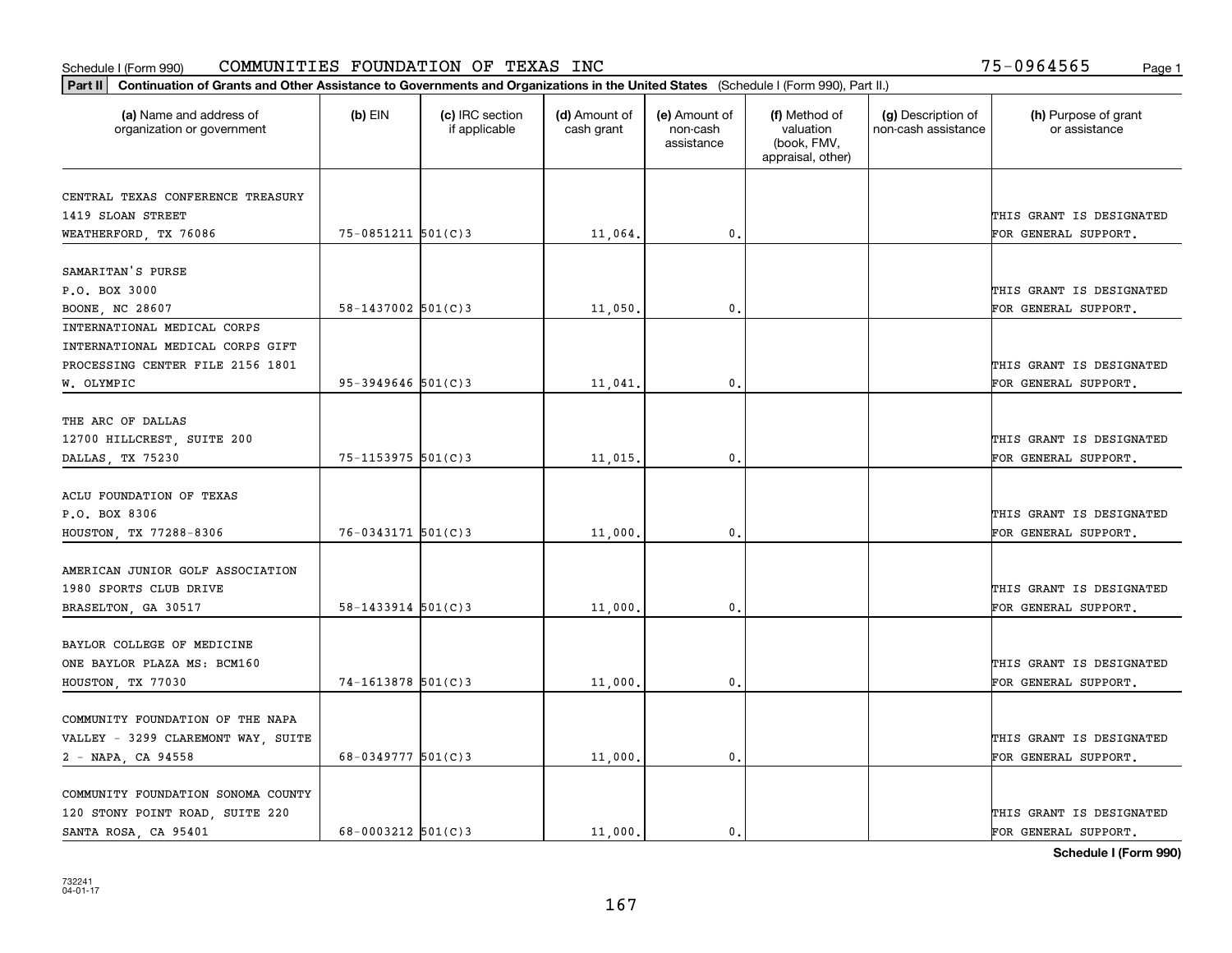|                                                       | Part II   Continuation of Grants and Other Assistance to Governments and Organizations in the United States (Schedule I (Form 990), Part II.) |                                  |                             |                                         |                                                                |                                           |                                       |  |  |  |  |
|-------------------------------------------------------|-----------------------------------------------------------------------------------------------------------------------------------------------|----------------------------------|-----------------------------|-----------------------------------------|----------------------------------------------------------------|-------------------------------------------|---------------------------------------|--|--|--|--|
| (a) Name and address of<br>organization or government | $(b)$ EIN                                                                                                                                     | (c) IRC section<br>if applicable | (d) Amount of<br>cash grant | (e) Amount of<br>non-cash<br>assistance | (f) Method of<br>valuation<br>(book, FMV,<br>appraisal, other) | (g) Description of<br>non-cash assistance | (h) Purpose of grant<br>or assistance |  |  |  |  |
| DALLAS ENDOWMENT FOR ENDANGERED                       |                                                                                                                                               |                                  |                             |                                         |                                                                |                                           |                                       |  |  |  |  |
| PROPERTIES - 5408 SWISS AVENUE -                      |                                                                                                                                               |                                  |                             |                                         |                                                                |                                           | THIS GRANT IS DESIGNATED              |  |  |  |  |
| DALLAS, TX 75214                                      | 81-1092069 $501(C)$ 3                                                                                                                         |                                  | 11,000.                     | $\mathbf{0}$ .                          |                                                                |                                           | FOR GENERAL SUPPORT.                  |  |  |  |  |
|                                                       |                                                                                                                                               |                                  |                             |                                         |                                                                |                                           |                                       |  |  |  |  |
| LUIS PALAU ASSOCIATION                                |                                                                                                                                               |                                  |                             |                                         |                                                                |                                           |                                       |  |  |  |  |
| P.O. BOX 50                                           |                                                                                                                                               |                                  |                             |                                         |                                                                |                                           | THIS GRANT IS DESIGNATED              |  |  |  |  |
| PORTLAND, OR 97207                                    | $93 - 0713827$ 501(C)3                                                                                                                        |                                  | 11,000                      | 0.                                      |                                                                |                                           | FOR GENERAL SUPPORT.                  |  |  |  |  |
|                                                       |                                                                                                                                               |                                  |                             |                                         |                                                                |                                           |                                       |  |  |  |  |
| MOBILE LOAVES & FISHES, INC.                          |                                                                                                                                               |                                  |                             |                                         |                                                                |                                           |                                       |  |  |  |  |
| 9301 HOG EYE ROAD                                     |                                                                                                                                               |                                  |                             |                                         |                                                                |                                           | THIS GRANT IS DESIGNATED              |  |  |  |  |
| AUSTIN, TX 78724                                      | $74 - 2956081$ 501(C)3                                                                                                                        |                                  | 11,000.                     | $\mathfrak{o}$ .                        |                                                                |                                           | FOR GENERAL SUPPORT.                  |  |  |  |  |
|                                                       |                                                                                                                                               |                                  |                             |                                         |                                                                |                                           |                                       |  |  |  |  |
| TALKSTEM                                              |                                                                                                                                               |                                  |                             |                                         |                                                                |                                           |                                       |  |  |  |  |
| 6255 PRESTONSHIRE LANE                                |                                                                                                                                               |                                  |                             |                                         |                                                                |                                           | THIS GRANT IS DESIGNATED              |  |  |  |  |
| DALLAS, TX 75225                                      | 81-0784576 $501(C)3$                                                                                                                          |                                  | 11,000                      | $\mathbf{0}$                            |                                                                |                                           | FOR GENERAL SUPPORT.                  |  |  |  |  |
|                                                       |                                                                                                                                               |                                  |                             |                                         |                                                                |                                           |                                       |  |  |  |  |
| TYLER STREET UNITED METHODIST                         |                                                                                                                                               |                                  |                             |                                         |                                                                |                                           |                                       |  |  |  |  |
| CHURCH - 927 W. TENTH STREET -                        | 75-0829387 501(C)3                                                                                                                            |                                  |                             | $\mathbf{0}$                            |                                                                |                                           | THIS GRANT IS DESIGNATED              |  |  |  |  |
| DALLAS, TX 75208                                      |                                                                                                                                               |                                  | 10,951                      |                                         |                                                                |                                           | FOR GENERAL SUPPORT.                  |  |  |  |  |
| DEC MY ROOM, INC.                                     |                                                                                                                                               |                                  |                             |                                         |                                                                |                                           |                                       |  |  |  |  |
| 6538 LINDEN LANE                                      |                                                                                                                                               |                                  |                             |                                         |                                                                |                                           | THIS GRANT IS DESIGNATED              |  |  |  |  |
| DALLAS, TX 75230                                      | $27 - 0812148$ 501(C)3                                                                                                                        |                                  | 10,935.                     | 0.                                      |                                                                |                                           | FOR GENERAL SUPPORT.                  |  |  |  |  |
|                                                       |                                                                                                                                               |                                  |                             |                                         |                                                                |                                           |                                       |  |  |  |  |
| INTELLICHOICE, INC.                                   |                                                                                                                                               |                                  |                             |                                         |                                                                |                                           |                                       |  |  |  |  |
| 2604 ROUND TABLE B                                    |                                                                                                                                               |                                  |                             |                                         |                                                                |                                           | THIS GRANT IS DESIGNATED              |  |  |  |  |
| LEWISVILLE, TX 75056                                  | $30 - 0282507$ 501(C)3                                                                                                                        |                                  | 10,916,                     | $^{\rm 0}$ .                            |                                                                |                                           | FOR GENERAL SUPPORT.                  |  |  |  |  |
|                                                       |                                                                                                                                               |                                  |                             |                                         |                                                                |                                           |                                       |  |  |  |  |
| SHARED HOUSING CENTER, INC.                           |                                                                                                                                               |                                  |                             |                                         |                                                                |                                           |                                       |  |  |  |  |
| 402 N. GOOD LATIMER EXPRESSWAY                        |                                                                                                                                               |                                  |                             |                                         |                                                                |                                           | THIS GRANT IS DESIGNATED              |  |  |  |  |
| DALLAS, TX 75204                                      | 75-2137522 501(C)3                                                                                                                            |                                  | 10,914.                     | $\mathfrak{o}$ .                        |                                                                |                                           | FOR GENERAL SUPPORT.                  |  |  |  |  |
|                                                       |                                                                                                                                               |                                  |                             |                                         |                                                                |                                           |                                       |  |  |  |  |
| ELM ANIMAL RESCUE                                     |                                                                                                                                               |                                  |                             |                                         |                                                                |                                           |                                       |  |  |  |  |
| 1613 URBANA CIRCLE                                    |                                                                                                                                               |                                  |                             |                                         |                                                                |                                           | THIS GRANT IS DESIGNATED              |  |  |  |  |
| PLANO, TX 75025                                       | $81 - 1385981$ 501(C)3                                                                                                                        |                                  | 10.910.                     | $\mathbf{0}$ .                          |                                                                |                                           | FOR GENERAL SUPPORT.                  |  |  |  |  |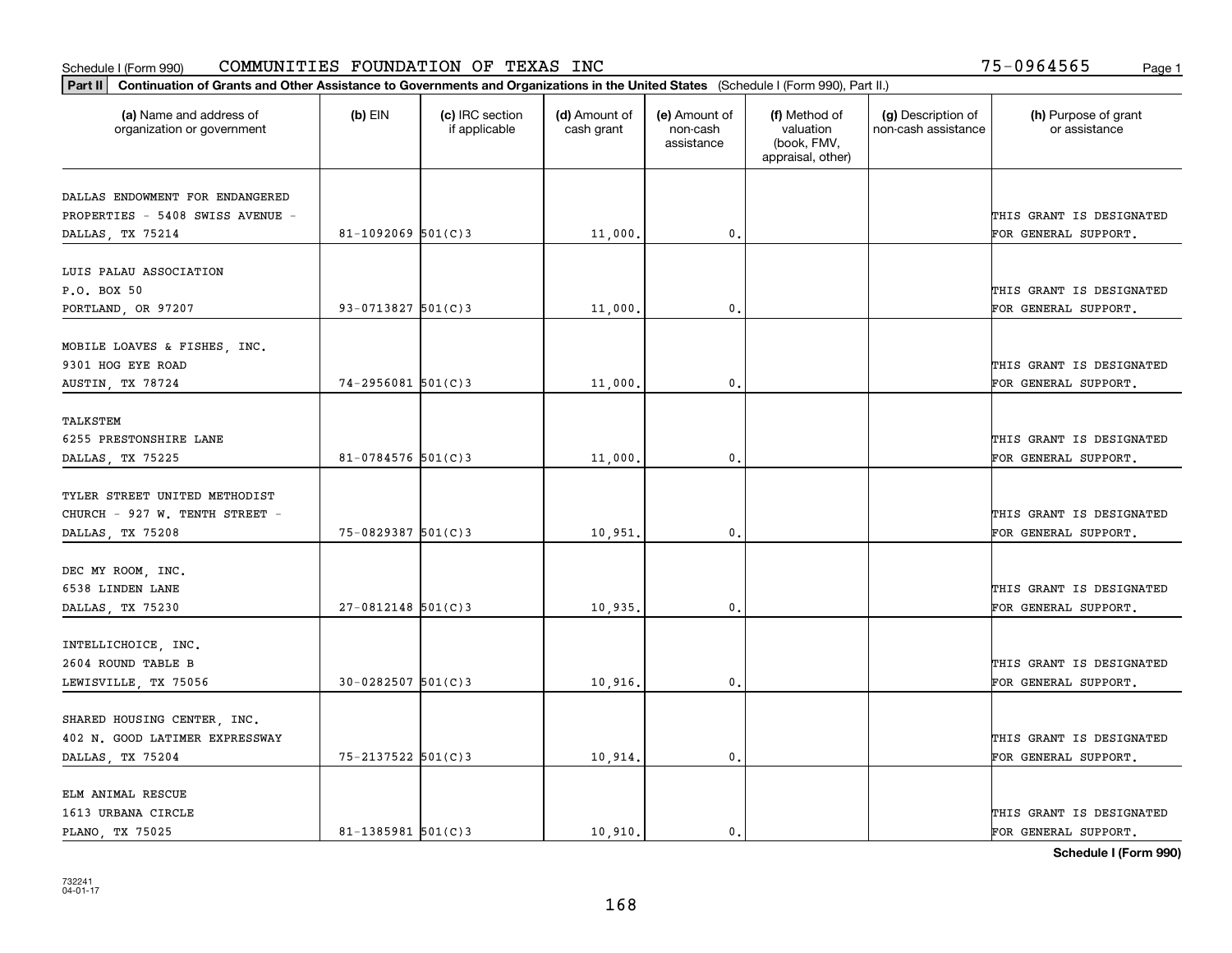|                                                        | Part II   Continuation of Grants and Other Assistance to Governments and Organizations in the United States (Schedule I (Form 990), Part II.) |                                  |                             |                                         |                                                                |                                           |                                                  |  |  |  |  |
|--------------------------------------------------------|-----------------------------------------------------------------------------------------------------------------------------------------------|----------------------------------|-----------------------------|-----------------------------------------|----------------------------------------------------------------|-------------------------------------------|--------------------------------------------------|--|--|--|--|
| (a) Name and address of<br>organization or government  | $(b)$ EIN                                                                                                                                     | (c) IRC section<br>if applicable | (d) Amount of<br>cash grant | (e) Amount of<br>non-cash<br>assistance | (f) Method of<br>valuation<br>(book, FMV,<br>appraisal, other) | (g) Description of<br>non-cash assistance | (h) Purpose of grant<br>or assistance            |  |  |  |  |
|                                                        |                                                                                                                                               |                                  |                             |                                         |                                                                |                                           |                                                  |  |  |  |  |
| GRACE LIKE RAIN, INC.<br>350 SUNFLOWER                 |                                                                                                                                               |                                  |                             |                                         |                                                                |                                           | THIS GRANT IS DESIGNATED                         |  |  |  |  |
| ARGYLE, TX 76226                                       | $81 - 2233677$ 501(C)1                                                                                                                        |                                  | 10,892.                     | 0.                                      |                                                                |                                           | FOR GENERAL SUPPORT.                             |  |  |  |  |
|                                                        |                                                                                                                                               |                                  |                             |                                         |                                                                |                                           |                                                  |  |  |  |  |
| TEXAS FOUNDATION FOR EDUCATIONAL                       |                                                                                                                                               |                                  |                             |                                         |                                                                |                                           |                                                  |  |  |  |  |
| ADVANCEMENT, INC. - 10909 MIDWAY                       |                                                                                                                                               |                                  |                             |                                         |                                                                |                                           | THIS GRANT IS DESIGNATED                         |  |  |  |  |
| ROAD - DALLAS, TX 75229                                | $75 - 2185073$ 501(C)3                                                                                                                        |                                  | 10,849.                     | 0.                                      |                                                                |                                           | FOR GENERAL SUPPORT.                             |  |  |  |  |
|                                                        |                                                                                                                                               |                                  |                             |                                         |                                                                |                                           |                                                  |  |  |  |  |
| HEROES FOR CHILDREN                                    |                                                                                                                                               |                                  |                             |                                         |                                                                |                                           |                                                  |  |  |  |  |
| 1701 GATEWAY, SUITE 410                                |                                                                                                                                               |                                  |                             |                                         |                                                                |                                           | THIS GRANT IS DESIGNATED                         |  |  |  |  |
| RICHARDSON, TX 75080                                   | 83-0489882 $501(C)3$                                                                                                                          |                                  | 10,845.                     | $\mathbf{0}$ .                          |                                                                |                                           | FOR GENERAL SUPPORT.                             |  |  |  |  |
|                                                        |                                                                                                                                               |                                  |                             |                                         |                                                                |                                           |                                                  |  |  |  |  |
| ARTS DISTRICT CHORALE                                  |                                                                                                                                               |                                  |                             |                                         |                                                                |                                           |                                                  |  |  |  |  |
| 3824 CEDAR SPRINGS ROAD, SUITE 755                     |                                                                                                                                               |                                  |                             |                                         |                                                                |                                           | THIS GRANT IS DESIGNATED                         |  |  |  |  |
| DALLAS, TX 75219                                       | 68-0539488 $501(C)$ 3                                                                                                                         |                                  | 10,833.                     | $\mathbf{0}$                            |                                                                |                                           | FOR GENERAL SUPPORT.                             |  |  |  |  |
| LEGACY CHRISTIAN ACADEMY                               |                                                                                                                                               |                                  |                             |                                         |                                                                |                                           |                                                  |  |  |  |  |
| 5000 ACADEMY DRIVE                                     |                                                                                                                                               |                                  |                             |                                         |                                                                |                                           | THIS GRANT IS DESIGNATED                         |  |  |  |  |
| FRISCO, TX 75034                                       | 75-2805332 501(C)3                                                                                                                            |                                  | 10,825.                     | $\mathbf{0}$                            |                                                                |                                           | FOR GENERAL SUPPORT.                             |  |  |  |  |
|                                                        |                                                                                                                                               |                                  |                             |                                         |                                                                |                                           |                                                  |  |  |  |  |
| RISE ADVENTURES, INC.                                  |                                                                                                                                               |                                  |                             |                                         |                                                                |                                           |                                                  |  |  |  |  |
| 2720 ROCHELLE POINT                                    |                                                                                                                                               |                                  |                             |                                         |                                                                |                                           | THIS GRANT IS DESIGNATED                         |  |  |  |  |
| IRVING, TX 75062                                       | $20 - 8646346$ 501(C)3                                                                                                                        |                                  | 10,800.                     | $\mathbf{0}$                            |                                                                |                                           | FOR GENERAL SUPPORT.                             |  |  |  |  |
|                                                        |                                                                                                                                               |                                  |                             |                                         |                                                                |                                           |                                                  |  |  |  |  |
| FARMERS BRANCH COMMUNITY THEATRE,                      |                                                                                                                                               |                                  |                             |                                         |                                                                |                                           |                                                  |  |  |  |  |
| INC. - 2535 VALLEY VIEW LANE -                         |                                                                                                                                               |                                  |                             |                                         |                                                                |                                           | THIS GRANT IS DESIGNATED                         |  |  |  |  |
| FARMERS BRANCH, TX 75234                               | $27 - 4704909$ 501(C)3                                                                                                                        |                                  | 10,779                      | $^{\rm 0}$ .                            |                                                                |                                           | FOR GENERAL SUPPORT.                             |  |  |  |  |
|                                                        |                                                                                                                                               |                                  |                             |                                         |                                                                |                                           |                                                  |  |  |  |  |
| GRAPEVINE-COLLYEYVILLE ISD                             |                                                                                                                                               |                                  |                             |                                         |                                                                |                                           |                                                  |  |  |  |  |
| EDUCATION FOUNDATION - P.O. BOX                        |                                                                                                                                               |                                  |                             |                                         |                                                                |                                           | THIS GRANT IS DESIGNATED                         |  |  |  |  |
| 292 - GRAPEVINE, TX 76099                              | 75-2756537 501(C)3                                                                                                                            |                                  | 10,771.                     | $\mathfrak{o}$ .                        |                                                                |                                           | FOR GENERAL SUPPORT.                             |  |  |  |  |
|                                                        |                                                                                                                                               |                                  |                             |                                         |                                                                |                                           |                                                  |  |  |  |  |
| REASONING MIND, INC.                                   |                                                                                                                                               |                                  |                             |                                         |                                                                |                                           |                                                  |  |  |  |  |
| 6116 NORTH CENTRAL EXPRESSWAY SUITE<br>DALLAS TX 75206 | $76 - 0662298$ 501(C)3                                                                                                                        |                                  | 10.767.                     | $\mathbf{0}$ .                          |                                                                |                                           | THIS GRANT IS DESIGNATED<br>FOR GENERAL SUPPORT. |  |  |  |  |
|                                                        |                                                                                                                                               |                                  |                             |                                         |                                                                |                                           |                                                  |  |  |  |  |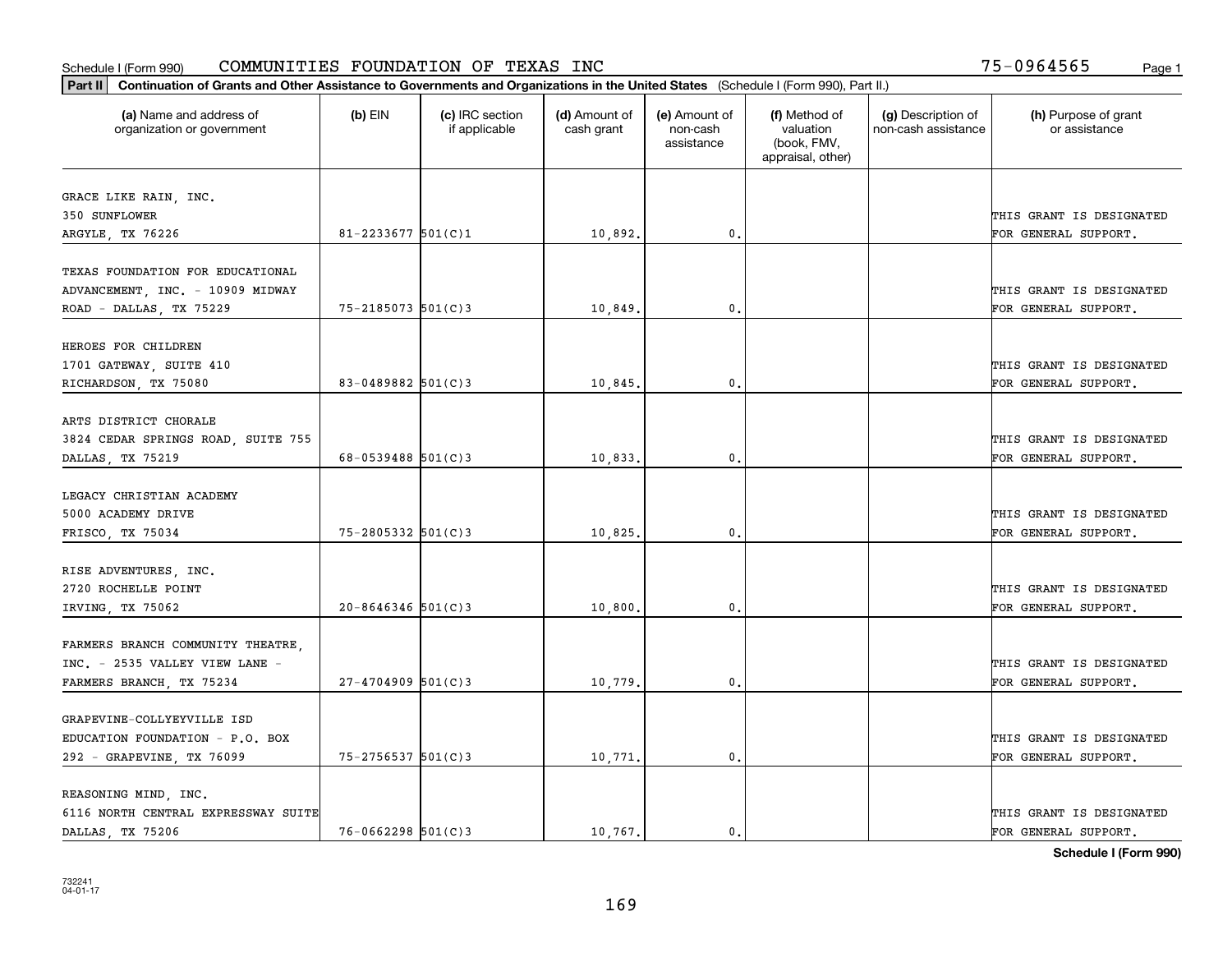|                                                       | Part II   Continuation of Grants and Other Assistance to Governments and Organizations in the United States (Schedule I (Form 990), Part II.) |                                  |                             |                                         |                                                                |                                           |                                       |  |  |  |  |
|-------------------------------------------------------|-----------------------------------------------------------------------------------------------------------------------------------------------|----------------------------------|-----------------------------|-----------------------------------------|----------------------------------------------------------------|-------------------------------------------|---------------------------------------|--|--|--|--|
| (a) Name and address of<br>organization or government | $(b)$ EIN                                                                                                                                     | (c) IRC section<br>if applicable | (d) Amount of<br>cash grant | (e) Amount of<br>non-cash<br>assistance | (f) Method of<br>valuation<br>(book, FMV,<br>appraisal, other) | (g) Description of<br>non-cash assistance | (h) Purpose of grant<br>or assistance |  |  |  |  |
|                                                       |                                                                                                                                               |                                  |                             |                                         |                                                                |                                           |                                       |  |  |  |  |
| KIDS WHO CARE, INC.<br>1300 GENDY STREET              |                                                                                                                                               |                                  |                             |                                         |                                                                |                                           | THIS GRANT IS DESIGNATED              |  |  |  |  |
| FORT WORTH, TX 76107                                  | 75-2541306 501(C)3                                                                                                                            |                                  | 10,753.                     | 0.                                      |                                                                |                                           | FOR GENERAL SUPPORT.                  |  |  |  |  |
|                                                       |                                                                                                                                               |                                  |                             |                                         |                                                                |                                           |                                       |  |  |  |  |
| THE NET FORT WORTH, INC.                              |                                                                                                                                               |                                  |                             |                                         |                                                                |                                           |                                       |  |  |  |  |
| P.O. BOX 470928                                       |                                                                                                                                               |                                  |                             |                                         |                                                                |                                           | THIS GRANT IS DESIGNATED              |  |  |  |  |
| FORT WORTH, TX 76147                                  | $46 - 2575043$ 501(C)3                                                                                                                        |                                  | 10,740.                     | 0.                                      |                                                                |                                           | FOR GENERAL SUPPORT.                  |  |  |  |  |
|                                                       |                                                                                                                                               |                                  |                             |                                         |                                                                |                                           |                                       |  |  |  |  |
| STABLE STRIDES FARM                                   |                                                                                                                                               |                                  |                             |                                         |                                                                |                                           |                                       |  |  |  |  |
| 4400 WITHERS AVENUE                                   | $27 - 0037645$ 501(C)3                                                                                                                        |                                  |                             | $\mathfrak{o}$ .                        |                                                                |                                           | THIS GRANT IS DESIGNATED              |  |  |  |  |
| FLOWER MOUND, TX 75028                                |                                                                                                                                               |                                  | 10,734.                     |                                         |                                                                |                                           | FOR GENERAL SUPPORT.                  |  |  |  |  |
| FAITH FAMILY KIDS, INC.                               |                                                                                                                                               |                                  |                             |                                         |                                                                |                                           |                                       |  |  |  |  |
| 1608 OSPREY DRIVE                                     |                                                                                                                                               |                                  |                             |                                         |                                                                |                                           | THIS GRANT IS DESIGNATED              |  |  |  |  |
| DESOTO, TX 75115                                      | $06 - 1689571$ 501(C)3                                                                                                                        |                                  | 10,693.                     | $\mathbf{0}$                            |                                                                |                                           | FOR GENERAL SUPPORT.                  |  |  |  |  |
|                                                       |                                                                                                                                               |                                  |                             |                                         |                                                                |                                           |                                       |  |  |  |  |
| FAUSTINA ACADEMY                                      |                                                                                                                                               |                                  |                             |                                         |                                                                |                                           |                                       |  |  |  |  |
| 1621 W. GRAUWYLER ROAD                                |                                                                                                                                               |                                  |                             |                                         |                                                                |                                           | THIS GRANT IS DESIGNATED              |  |  |  |  |
| IRVING, TX 75061                                      | $71-0942139$ 501(C)3                                                                                                                          |                                  | 10,685.                     | $\mathbf{0}$                            |                                                                |                                           | FOR GENERAL SUPPORT.                  |  |  |  |  |
|                                                       |                                                                                                                                               |                                  |                             |                                         |                                                                |                                           |                                       |  |  |  |  |
| TEAMCONNOR CANCER FOUNDATION                          |                                                                                                                                               |                                  |                             |                                         |                                                                |                                           |                                       |  |  |  |  |
| 5420 LBJ FWY., SUITE 1300                             | $26 - 2000047$ 501(C)3                                                                                                                        |                                  |                             | 0.                                      |                                                                |                                           | THIS GRANT IS DESIGNATED              |  |  |  |  |
| DALLAS, TX 75240                                      |                                                                                                                                               |                                  | 10,679.                     |                                         |                                                                |                                           | FOR GENERAL SUPPORT.                  |  |  |  |  |
| RETINA FOUNDATION OF THE SOUTHWEST                    |                                                                                                                                               |                                  |                             |                                         |                                                                |                                           |                                       |  |  |  |  |
| 9600 N. CENTRAL EXPRESSWAY, #200                      |                                                                                                                                               |                                  |                             |                                         |                                                                |                                           | THIS GRANT IS DESIGNATED              |  |  |  |  |
| DALLAS, TX 75231                                      | $51 - 0151514$ $501(C)3$                                                                                                                      |                                  | 10,675.                     | $^{\rm 0}$ .                            |                                                                |                                           | FOR GENERAL SUPPORT.                  |  |  |  |  |
|                                                       |                                                                                                                                               |                                  |                             |                                         |                                                                |                                           |                                       |  |  |  |  |
| AVANCE-DALLAS, INC                                    |                                                                                                                                               |                                  |                             |                                         |                                                                |                                           |                                       |  |  |  |  |
| 2060 SINGLETON BLVD., SUITE 103                       |                                                                                                                                               |                                  |                             |                                         |                                                                |                                           | THIS GRANT IS DESIGNATED              |  |  |  |  |
| DALLAS, TX 75212                                      | $75 - 2699260$ 501(C)3                                                                                                                        |                                  | 10,649.                     | $\mathfrak{o}$ .                        |                                                                |                                           | FOR GENERAL SUPPORT.                  |  |  |  |  |
|                                                       |                                                                                                                                               |                                  |                             |                                         |                                                                |                                           |                                       |  |  |  |  |
| LIFE RECOVERED INC                                    |                                                                                                                                               |                                  |                             |                                         |                                                                |                                           |                                       |  |  |  |  |
| P.O. BOX 2697                                         |                                                                                                                                               |                                  |                             |                                         |                                                                |                                           | THIS GRANT IS DESIGNATED              |  |  |  |  |
| DENTON, TX 76202                                      | $26 - 4233166$ 501(C)3                                                                                                                        |                                  | 10.645.                     | $\mathbf{0}$ .                          |                                                                |                                           | FOR GENERAL SUPPORT.                  |  |  |  |  |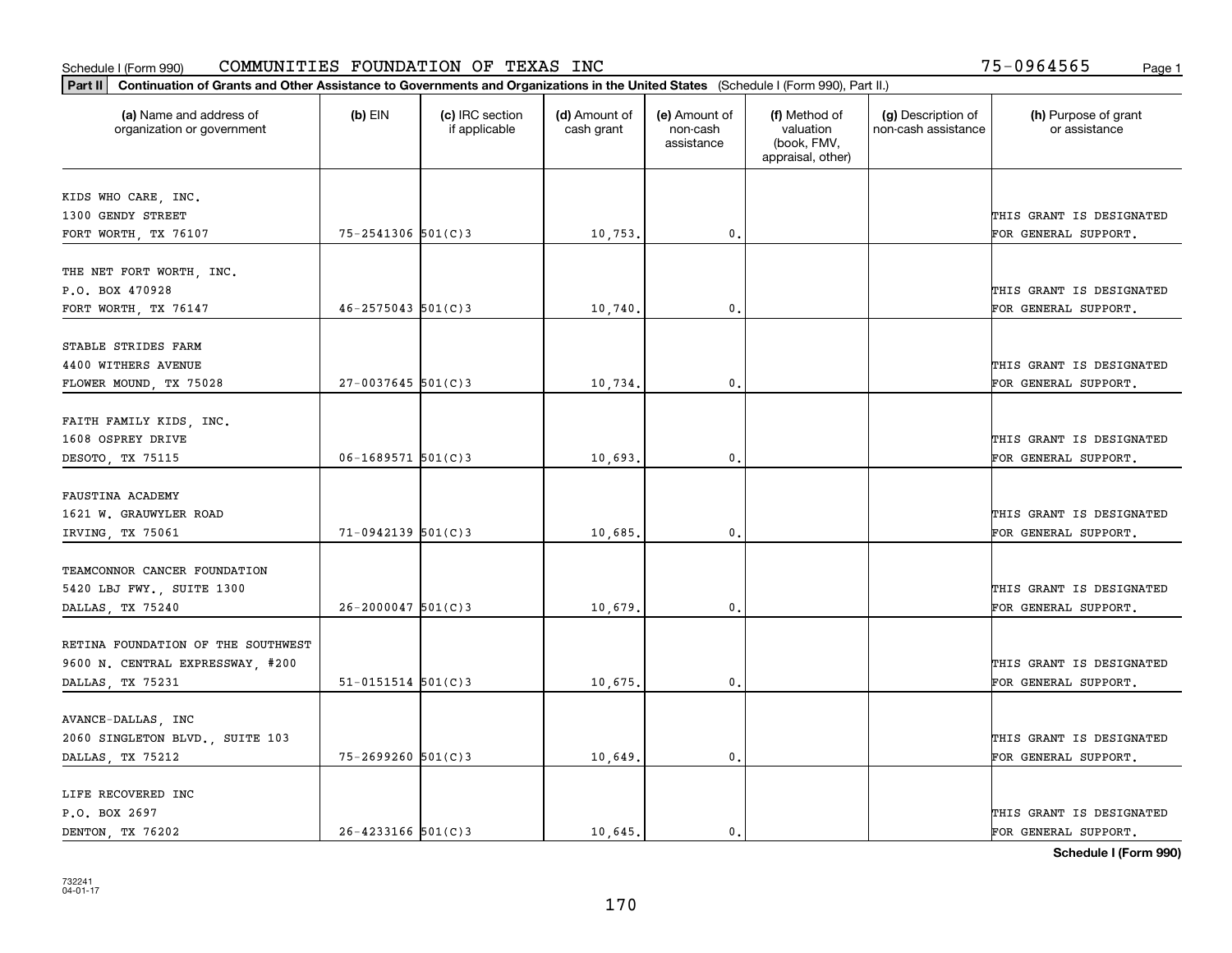| Part II   Continuation of Grants and Other Assistance to Governments and Organizations in the United States (Schedule I (Form 990), Part II.) |                          |                                  |                             |                                         |                                                                |                                           |                                       |
|-----------------------------------------------------------------------------------------------------------------------------------------------|--------------------------|----------------------------------|-----------------------------|-----------------------------------------|----------------------------------------------------------------|-------------------------------------------|---------------------------------------|
| (a) Name and address of<br>organization or government                                                                                         | $(b)$ EIN                | (c) IRC section<br>if applicable | (d) Amount of<br>cash grant | (e) Amount of<br>non-cash<br>assistance | (f) Method of<br>valuation<br>(book, FMV,<br>appraisal, other) | (g) Description of<br>non-cash assistance | (h) Purpose of grant<br>or assistance |
| ZOIE'S PLACE                                                                                                                                  |                          |                                  |                             |                                         |                                                                |                                           |                                       |
| P.O. BOX 803765                                                                                                                               |                          |                                  |                             |                                         |                                                                |                                           | THIS GRANT IS DESIGNATED              |
| DALLAS, TX 75380                                                                                                                              | 81-4215361 $501(C)$ 3    |                                  | 10,637.                     | $\mathbf{0}$ .                          |                                                                |                                           | FOR GENERAL SUPPORT.                  |
| POIEMA FOUNDATION                                                                                                                             |                          |                                  |                             |                                         |                                                                |                                           |                                       |
| P.O. BOX 757                                                                                                                                  |                          |                                  |                             |                                         |                                                                |                                           | THIS GRANT IS DESIGNATED              |
| ROCKWALL, TX 75087                                                                                                                            | $46 - 4133090$ 501(C)3   |                                  | 10,627.                     | 0.                                      |                                                                |                                           | FOR GENERAL SUPPORT.                  |
| BARNABAS, INC.                                                                                                                                |                          |                                  |                             |                                         |                                                                |                                           |                                       |
| 9620 LIPTONSHIRE DRIVE                                                                                                                        |                          |                                  |                             |                                         |                                                                |                                           | THIS GRANT IS DESIGNATED              |
| DALLAS, TX 75238                                                                                                                              | $30 - 0388932$ 501(C)3   |                                  | 10,618.                     | $\mathbf{0}$ .                          |                                                                |                                           | FOR GENERAL SUPPORT.                  |
|                                                                                                                                               |                          |                                  |                             |                                         |                                                                |                                           |                                       |
| H3 MINISTRIES                                                                                                                                 |                          |                                  |                             |                                         |                                                                |                                           |                                       |
| 4455 CAMP BOWIE BOULEVARD SUITE 114                                                                                                           |                          |                                  |                             |                                         |                                                                |                                           | THIS GRANT IS DESIGNATED              |
| FORT WORTH, TX 76107                                                                                                                          | $81 - 3225733$ 501(C)3   |                                  | 10,591                      | $\mathbf{0}$ .                          |                                                                |                                           | FOR GENERAL SUPPORT.                  |
| DO IT FOR DURRETT FOUNDATION, INC.                                                                                                            |                          |                                  |                             |                                         |                                                                |                                           |                                       |
| 3000 S. HULEN STREET SUITE 124, #14                                                                                                           |                          |                                  |                             |                                         |                                                                |                                           | THIS GRANT IS DESIGNATED              |
| FORT WORTH, TX 76109                                                                                                                          | $47 - 3858030$ $501(C)3$ |                                  | 10,549.                     | 0.                                      |                                                                |                                           | FOR GENERAL SUPPORT.                  |
|                                                                                                                                               |                          |                                  |                             |                                         |                                                                |                                           |                                       |
| IN MY SHOES, INC.                                                                                                                             |                          |                                  |                             |                                         |                                                                |                                           |                                       |
| P.O. BOX 132993                                                                                                                               |                          |                                  |                             |                                         |                                                                |                                           | THIS GRANT IS DESIGNATED              |
| DALLAS, TX 75214                                                                                                                              | $46 - 3543853$ 501(C)3   |                                  | 10,532.                     | 0.                                      |                                                                |                                           | FOR GENERAL SUPPORT.                  |
| BUCKET MINISTRY                                                                                                                               |                          |                                  |                             |                                         |                                                                |                                           |                                       |
| P.O. BOX 238                                                                                                                                  |                          |                                  |                             |                                         |                                                                |                                           | THIS GRANT IS DESIGNATED              |
| FATE, TX 75132                                                                                                                                | $81 - 3684524$ 501(C)3   |                                  | 10,527.                     | 0.                                      |                                                                |                                           | FOR GENERAL SUPPORT.                  |
|                                                                                                                                               |                          |                                  |                             |                                         |                                                                |                                           |                                       |
| HEAD START OF GREATER DALLAS, INC.                                                                                                            |                          |                                  |                             |                                         |                                                                |                                           |                                       |
| 3954 GANNON LANE                                                                                                                              |                          |                                  |                             |                                         |                                                                |                                           | THIS GRANT IS DESIGNATED              |
| DALLAS, TX 75237-2919                                                                                                                         | $75 - 2247281$ 501(C)3   |                                  | 10,524.                     | $\mathbf{0}$ .                          |                                                                |                                           | FOR GENERAL SUPPORT.                  |
| MAXIMUM CHANCES                                                                                                                               |                          |                                  |                             |                                         |                                                                |                                           |                                       |
| 4843 COLLEYVILLE BLVD., SUITE 251-3                                                                                                           |                          |                                  |                             |                                         |                                                                |                                           | THIS GRANT IS DESIGNATED              |
| COLLEYVILLE, TX 76034                                                                                                                         | $47 - 1314167$ $501(C)3$ |                                  | 10,523.                     | $\mathbf{0}$ .                          |                                                                |                                           | FOR GENERAL SUPPORT.                  |
|                                                                                                                                               |                          |                                  |                             |                                         |                                                                |                                           |                                       |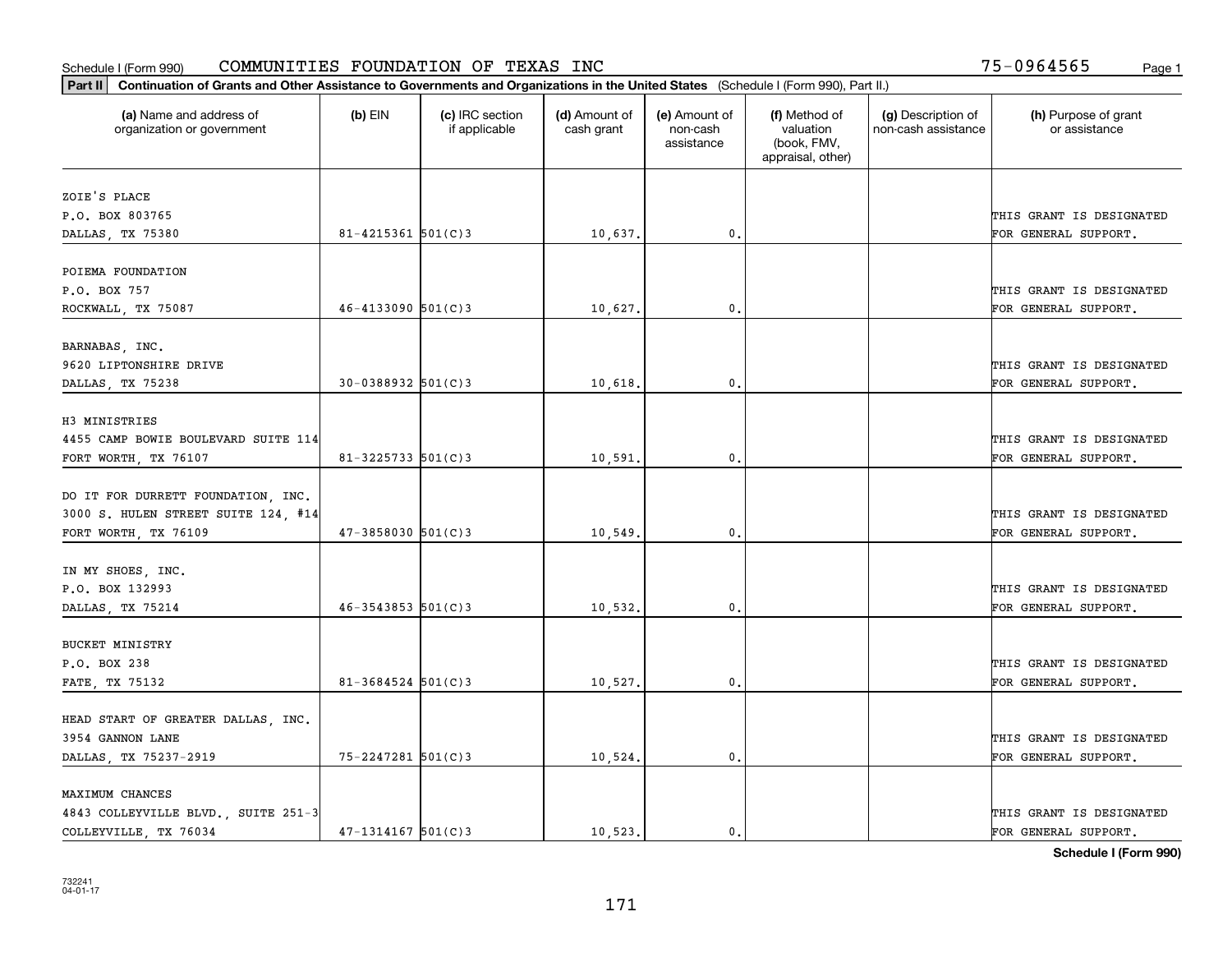| Part II   Continuation of Grants and Other Assistance to Governments and Organizations in the United States (Schedule I (Form 990), Part II.) |                        |                                  |                             |                                         |                                                                |                                           |                                       |
|-----------------------------------------------------------------------------------------------------------------------------------------------|------------------------|----------------------------------|-----------------------------|-----------------------------------------|----------------------------------------------------------------|-------------------------------------------|---------------------------------------|
| (a) Name and address of<br>organization or government                                                                                         | (b) EIN                | (c) IRC section<br>if applicable | (d) Amount of<br>cash grant | (e) Amount of<br>non-cash<br>assistance | (f) Method of<br>valuation<br>(book, FMV,<br>appraisal, other) | (g) Description of<br>non-cash assistance | (h) Purpose of grant<br>or assistance |
| CRISTO REY FORT WORTH CATHOLIC                                                                                                                |                        |                                  |                             |                                         |                                                                |                                           |                                       |
| HIGH SCHOOL, INC. - 1007 EAST                                                                                                                 |                        |                                  |                             |                                         |                                                                |                                           |                                       |
| TERRELL AVENUE - FORT WORTH, TX                                                                                                               |                        |                                  |                             |                                         |                                                                |                                           | THIS GRANT IS DESIGNATED              |
| 76104                                                                                                                                         | $47 - 4720831$ 501(C)3 |                                  | 10,518.                     | $\mathbf{0}$ .                          |                                                                |                                           | FOR GENERAL SUPPORT.                  |
| JIM RILEY OUTREACH, INC.<br>8201 BLACKTAIL TRAIL                                                                                              |                        |                                  |                             |                                         |                                                                |                                           | THIS GRANT IS DESIGNATED              |
| MCKINNEY, TX 75070                                                                                                                            | $73 - 1296631$ 501(C)3 |                                  | 10,517                      | $\mathbf{0}$                            |                                                                |                                           | FOR GENERAL SUPPORT.                  |
| NORTH TEXAS CAT RESCUE                                                                                                                        |                        |                                  |                             |                                         |                                                                |                                           |                                       |
| P.O BOX 1504                                                                                                                                  |                        |                                  |                             |                                         |                                                                |                                           | THIS GRANT IS DESIGNATED              |
| MCKINNEY, TX 75070                                                                                                                            | $20 - 8812308$ 501(C)3 |                                  | 10,511.                     | $\mathbf{0}$ .                          |                                                                |                                           | FOR GENERAL SUPPORT.                  |
|                                                                                                                                               |                        |                                  |                             |                                         |                                                                |                                           |                                       |
| HOPE 4 REFUGEES                                                                                                                               |                        |                                  |                             |                                         |                                                                |                                           |                                       |
| 1515 N. TOWN EAST BOULEVARD, SUITE                                                                                                            |                        |                                  |                             |                                         |                                                                |                                           | THIS GRANT IS DESIGNATED              |
| MESQUITE, TX 75150                                                                                                                            | $26 - 3173703$ 501(C)3 |                                  | 10,502                      | $\mathbf{0}$                            |                                                                |                                           | FOR GENERAL SUPPORT.                  |
| FYIMS, INCORPORATED                                                                                                                           |                        |                                  |                             |                                         |                                                                |                                           |                                       |
| 107 EAST 22ND STREET                                                                                                                          |                        |                                  |                             |                                         |                                                                |                                           | THIS GRANT IS DESIGNATED              |
| HOUSTON, TX 77008                                                                                                                             | $26 - 0020294$ 501(C)3 |                                  | 10,500                      | 0.                                      |                                                                |                                           | FOR GENERAL SUPPORT.                  |
|                                                                                                                                               |                        |                                  |                             |                                         |                                                                |                                           |                                       |
| JUMPSTART FOR YOUNG CHILDREN, INC.                                                                                                            |                        |                                  |                             |                                         |                                                                |                                           |                                       |
| 505 8TH AVENUE, SUITE 303                                                                                                                     |                        |                                  |                             |                                         |                                                                |                                           | THIS GRANT IS DESIGNATED              |
| NEW YORK, NY 10018                                                                                                                            | $04 - 3262046$ 501(C)3 |                                  | 10,500                      | $\mathbf{0}$                            |                                                                |                                           | FOR GENERAL SUPPORT.                  |
| PORTICO EDUCATION FOUNDATION                                                                                                                  |                        |                                  |                             |                                         |                                                                |                                           |                                       |
| 2205 EAST HEBRON PARKWAY                                                                                                                      |                        |                                  |                             |                                         |                                                                |                                           | THIS GRANT IS DESIGNATED              |
| CARROLLTON, TX 75010                                                                                                                          | $46 - 4479609$ 501(C)3 |                                  | 10,449                      | $\mathbf{0}$ .                          |                                                                |                                           | FOR GENERAL SUPPORT.                  |
|                                                                                                                                               |                        |                                  |                             |                                         |                                                                |                                           |                                       |
| CONLEY GROUP FOUNDATION                                                                                                                       |                        |                                  |                             |                                         |                                                                |                                           |                                       |
| 5800 CAMPUS CIRCLE DRIVE E SUITE 25                                                                                                           | $26 - 2990428$ 501(C)3 |                                  |                             | $\mathbf{0}$                            |                                                                |                                           | THIS GRANT IS DESIGNATED              |
| IRVING, TX 75063                                                                                                                              |                        |                                  | 10,431                      |                                         |                                                                |                                           | FOR GENERAL SUPPORT.                  |
| KITCHEN DOG THEATER COMPANY                                                                                                                   |                        |                                  |                             |                                         |                                                                |                                           |                                       |
| 2600 N. STEMMONS FWY., SUITE180                                                                                                               |                        |                                  |                             |                                         |                                                                |                                           | THIS GRANT IS DESIGNATED              |
| DALLAS, TX 75207                                                                                                                              | $75 - 2363639$ 501(C)3 |                                  | 10,421.                     | 0.                                      |                                                                |                                           | FOR GENERAL SUPPORT.                  |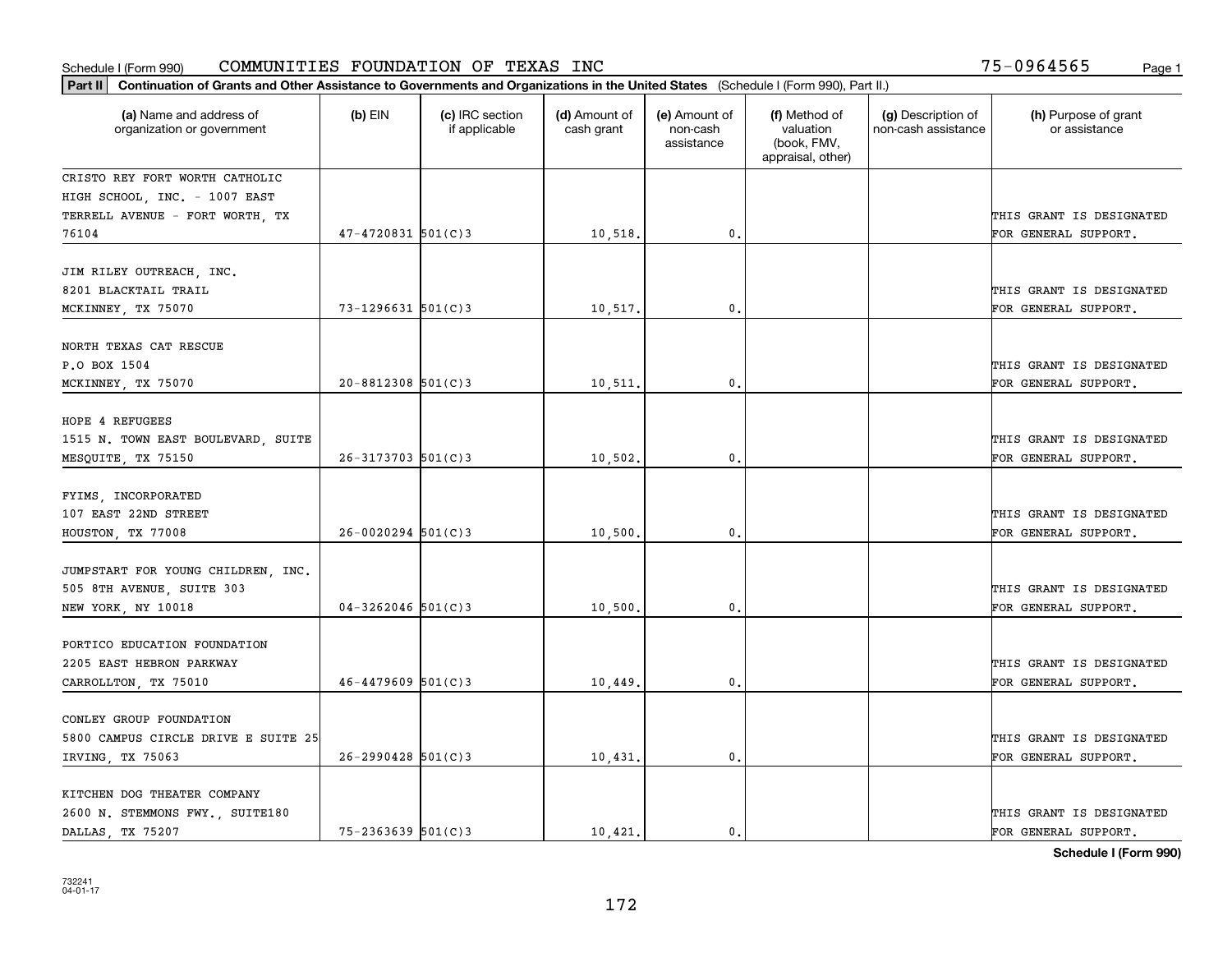| Part II   Continuation of Grants and Other Assistance to Governments and Organizations in the United States (Schedule I (Form 990), Part II.) |                        |                                  |                             |                                         |                                                                |                                           |                                       |
|-----------------------------------------------------------------------------------------------------------------------------------------------|------------------------|----------------------------------|-----------------------------|-----------------------------------------|----------------------------------------------------------------|-------------------------------------------|---------------------------------------|
| (a) Name and address of<br>organization or government                                                                                         | $(b)$ EIN              | (c) IRC section<br>if applicable | (d) Amount of<br>cash grant | (e) Amount of<br>non-cash<br>assistance | (f) Method of<br>valuation<br>(book, FMV,<br>appraisal, other) | (g) Description of<br>non-cash assistance | (h) Purpose of grant<br>or assistance |
|                                                                                                                                               |                        |                                  |                             |                                         |                                                                |                                           |                                       |
| GOOD SHEPHERD CATHOLIC SCHOOL<br>214 S. GARLAND AVE.                                                                                          |                        |                                  |                             |                                         |                                                                |                                           | THIS GRANT IS DESIGNATED              |
| GARLAND, TX 75040                                                                                                                             | $80 - 0518647$ 501(C)3 |                                  | 10,420.                     | 0.                                      |                                                                |                                           | FOR GENERAL SUPPORT.                  |
|                                                                                                                                               |                        |                                  |                             |                                         |                                                                |                                           |                                       |
| JULIA'S CENTER FOR HEALTHCARE                                                                                                                 |                        |                                  |                             |                                         |                                                                |                                           |                                       |
| C/O AVENUE F CHURCH OF CHRIST 1026                                                                                                            |                        |                                  |                             |                                         |                                                                |                                           | THIS GRANT IS DESIGNATED              |
| PLANO, TX 75074                                                                                                                               | $81 - 2379294$ 501(C)3 |                                  | 10,404                      | 0.                                      |                                                                |                                           | FOR GENERAL SUPPORT.                  |
|                                                                                                                                               |                        |                                  |                             |                                         |                                                                |                                           |                                       |
| TEXAS BAPTIST MEN, INC.                                                                                                                       |                        |                                  |                             |                                         |                                                                |                                           |                                       |
| 5351 CATRON DRIVE                                                                                                                             |                        |                                  |                             |                                         |                                                                |                                           | THIS GRANT IS DESIGNATED              |
| DALLAS, TX 75227                                                                                                                              | 75-2873370 501(C)3     |                                  | 10,400.                     | 0.                                      |                                                                |                                           | FOR GENERAL SUPPORT.                  |
|                                                                                                                                               |                        |                                  |                             |                                         |                                                                |                                           |                                       |
| CITY OF DALLAS POLICE DEPARTMENT                                                                                                              |                        |                                  |                             |                                         |                                                                |                                           |                                       |
| 1400 S. LAMAR STREET                                                                                                                          |                        |                                  |                             |                                         |                                                                |                                           | THIS GRANT IS DESIGNATED              |
| DALLAS, TX 75215                                                                                                                              | 75-6000508 GOVERNMENT  |                                  | 10,399.                     | 0.                                      |                                                                |                                           | FOR GENERAL SUPPORT.                  |
|                                                                                                                                               |                        |                                  |                             |                                         |                                                                |                                           |                                       |
| TARRANT COUNTY ACADEMY OF MEDICINE                                                                                                            |                        |                                  |                             |                                         |                                                                |                                           |                                       |
| 555 HEMPHILL ST                                                                                                                               |                        |                                  |                             |                                         |                                                                |                                           | THIS GRANT IS DESIGNATED              |
| FORT WORTH, TX 76104                                                                                                                          | 75-1008434 501(C)3     |                                  | 10,397.                     | $\mathbf{0}$ .                          |                                                                |                                           | FOR GENERAL SUPPORT.                  |
|                                                                                                                                               |                        |                                  |                             |                                         |                                                                |                                           |                                       |
| BECKY'S HOPE HORSE RESCUE, INC.                                                                                                               |                        |                                  |                             |                                         |                                                                |                                           |                                       |
| 4760 PRESTON ROAD, #244-313                                                                                                                   |                        |                                  |                             |                                         |                                                                |                                           | THIS GRANT IS DESIGNATED              |
| FRISCO, TX 75034                                                                                                                              | $27 - 0223069$ 501(C)3 |                                  | 10,395.                     | $\mathbf{0}$ .                          |                                                                |                                           | FOR GENERAL SUPPORT.                  |
|                                                                                                                                               |                        |                                  |                             |                                         |                                                                |                                           |                                       |
| ALL THINGS MADE NEW                                                                                                                           |                        |                                  |                             |                                         |                                                                |                                           |                                       |
| P.O. BOX 154745                                                                                                                               |                        |                                  |                             |                                         |                                                                |                                           | THIS GRANT IS DESIGNATED              |
| IRVING, TX 75015                                                                                                                              | $46 - 0928700$ 501(C)3 |                                  | 10,392.                     | 0.                                      |                                                                |                                           | FOR GENERAL SUPPORT.                  |
|                                                                                                                                               |                        |                                  |                             |                                         |                                                                |                                           |                                       |
| CODY'S FRIENDS RESCUE<br>6501 CLEARHAVEN CIRCLE                                                                                               |                        |                                  |                             |                                         |                                                                |                                           | THIS GRANT IS DESIGNATED              |
|                                                                                                                                               | 30-0759470 501(C)3     |                                  | 10,346.                     | $\mathfrak{o}$ .                        |                                                                |                                           |                                       |
| DALLAS, TX 75248                                                                                                                              |                        |                                  |                             |                                         |                                                                |                                           | FOR GENERAL SUPPORT.                  |
| ESSILOR VISION FOUNDATION                                                                                                                     |                        |                                  |                             |                                         |                                                                |                                           |                                       |
| 13515 N. STEMMONS FREEWAY                                                                                                                     |                        |                                  |                             |                                         |                                                                |                                           | THIS GRANT IS DESIGNATED              |
| DALLAS, TX 75234                                                                                                                              | $33 - 1174387$ 501(C)3 |                                  | 10,336.                     | $\mathbf{0}$ .                          |                                                                |                                           | FOR GENERAL SUPPORT.                  |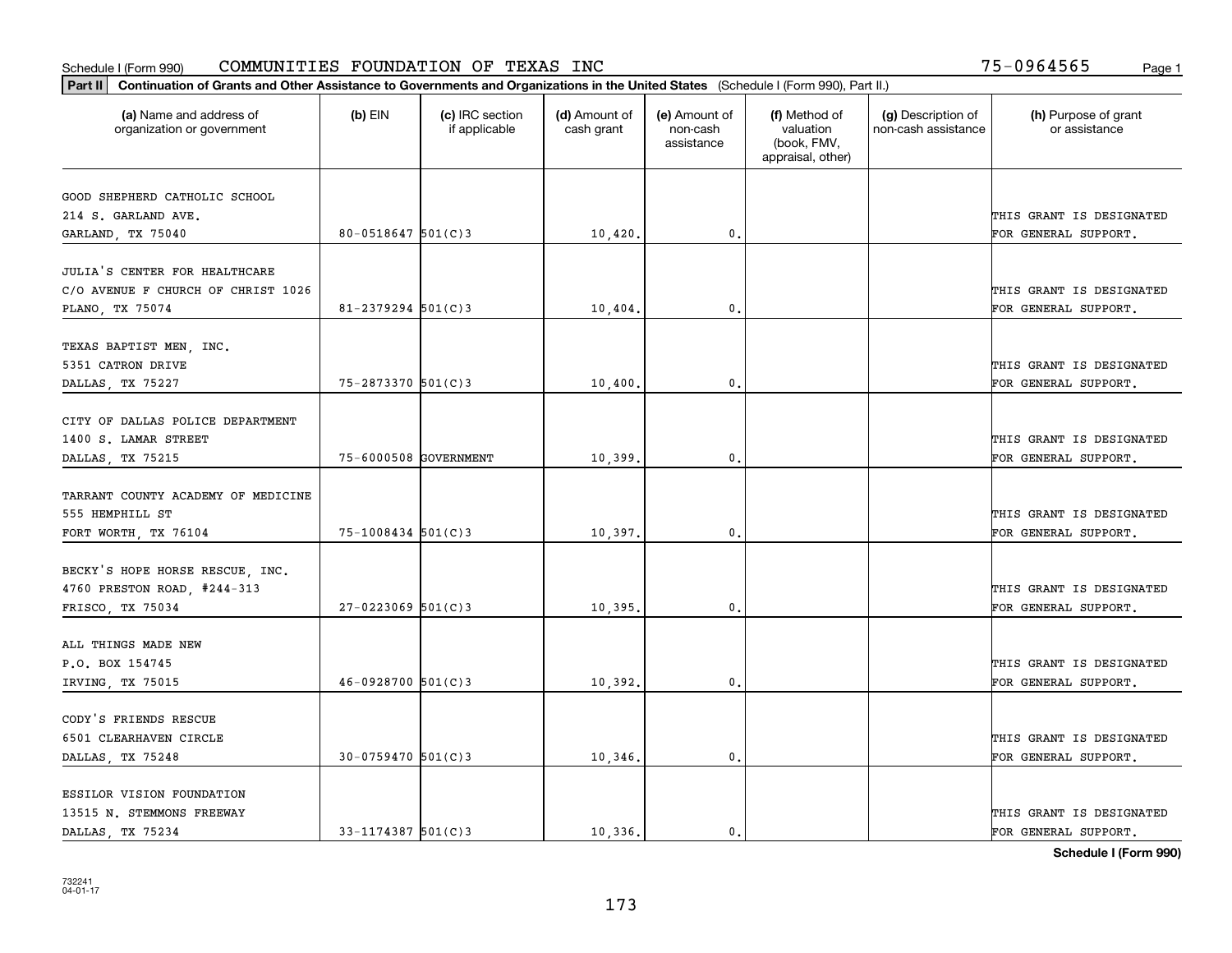| Part II   Continuation of Grants and Other Assistance to Governments and Organizations in the United States (Schedule I (Form 990), Part II.) |                          |                                  |                             |                                         |                                                                |                                           |                                       |
|-----------------------------------------------------------------------------------------------------------------------------------------------|--------------------------|----------------------------------|-----------------------------|-----------------------------------------|----------------------------------------------------------------|-------------------------------------------|---------------------------------------|
| (a) Name and address of<br>organization or government                                                                                         | $(b)$ EIN                | (c) IRC section<br>if applicable | (d) Amount of<br>cash grant | (e) Amount of<br>non-cash<br>assistance | (f) Method of<br>valuation<br>(book, FMV,<br>appraisal, other) | (g) Description of<br>non-cash assistance | (h) Purpose of grant<br>or assistance |
| ENCORE PARK DALLAS                                                                                                                            |                          |                                  |                             |                                         |                                                                |                                           |                                       |
| 1835 YOUNG STREET, #508                                                                                                                       |                          |                                  |                             |                                         |                                                                |                                           | THIS GRANT IS DESIGNATED              |
| DALLAS, TX 75201                                                                                                                              | $46 - 4260577$ 501(C)3   |                                  | 10,302.                     | $\mathbf{0}$ .                          |                                                                |                                           | FOR GENERAL SUPPORT.                  |
|                                                                                                                                               |                          |                                  |                             |                                         |                                                                |                                           |                                       |
| SOUTHWEST AID ALLIANCE                                                                                                                        |                          |                                  |                             |                                         |                                                                |                                           |                                       |
| 1903 W. BOWIE ST.                                                                                                                             |                          |                                  |                             |                                         |                                                                |                                           | THIS GRANT IS DESIGNATED              |
| FORT WORTH, TX 76110                                                                                                                          | $75 - 2695654$ 501(C)3   |                                  | 10,299                      | 0.                                      |                                                                |                                           | FOR GENERAL SUPPORT.                  |
| TRINITY GAP RESCUE                                                                                                                            |                          |                                  |                             |                                         |                                                                |                                           |                                       |
| 1509 SMOKETREE DRIVE                                                                                                                          |                          |                                  |                             |                                         |                                                                |                                           | THIS GRANT IS DESIGNATED              |
| KELLER, TX 76248                                                                                                                              | $45 - 5136917$ $501(C)3$ |                                  | 10,292.                     | $\mathbf{0}$ .                          |                                                                |                                           | FOR GENERAL SUPPORT.                  |
|                                                                                                                                               |                          |                                  |                             |                                         |                                                                |                                           |                                       |
| THE THANKS-GIVING FOUNDATION                                                                                                                  |                          |                                  |                             |                                         |                                                                |                                           |                                       |
| P.O. BOX 1770                                                                                                                                 |                          |                                  |                             |                                         |                                                                |                                           | THIS GRANT IS DESIGNATED              |
| DALLAS, TX 75221-1770                                                                                                                         | $75 - 6036406$ 501(C)3   |                                  | 10, 290.                    | 0.                                      |                                                                |                                           | FOR GENERAL SUPPORT.                  |
|                                                                                                                                               |                          |                                  |                             |                                         |                                                                |                                           |                                       |
| NEW DAY                                                                                                                                       |                          |                                  |                             |                                         |                                                                |                                           |                                       |
| P.O. BOX 171722                                                                                                                               |                          |                                  |                             |                                         |                                                                |                                           | THIS GRANT IS DESIGNATED              |
| ARLINGTON, TX 76017                                                                                                                           | 80-0789676 $501(C)3$     |                                  | 10,281                      | 0.                                      |                                                                |                                           | FOR GENERAL SUPPORT.                  |
| GRIEF AND LOSS CENTER OF NORTH                                                                                                                |                          |                                  |                             |                                         |                                                                |                                           |                                       |
|                                                                                                                                               |                          |                                  |                             |                                         |                                                                |                                           | THIS GRANT IS DESIGNATED              |
| TEXAS - 4316 ABRAMS ROAD - DALLAS<br>TX 75214                                                                                                 | $45 - 1584986$ 501(C)3   |                                  | 10, 235.                    | 0.                                      |                                                                |                                           | FOR GENERAL SUPPORT.                  |
|                                                                                                                                               |                          |                                  |                             |                                         |                                                                |                                           |                                       |
| SNOWBALL EXPRESS                                                                                                                              |                          |                                  |                             |                                         |                                                                |                                           |                                       |
| 611 S. MAIN STREET, SUITE 400                                                                                                                 |                          |                                  |                             |                                         |                                                                |                                           | THIS GRANT IS DESIGNATED              |
| GRAPEVINE, TX 76051                                                                                                                           | $20 - 5627830$ 501(C)3   |                                  | 10, 231.                    | $\mathbf{0}$ .                          |                                                                |                                           | FOR GENERAL SUPPORT.                  |
| MONUMENTS MEN FOUNDATION FOR THE                                                                                                              |                          |                                  |                             |                                         |                                                                |                                           |                                       |
| PRESERVATION OF ART - 154 GLASS                                                                                                               |                          |                                  |                             |                                         |                                                                |                                           |                                       |
| STREET, SUITE 106 - DALLAS, TX                                                                                                                |                          |                                  |                             |                                         |                                                                |                                           | THIS GRANT IS DESIGNATED              |
| 75207                                                                                                                                         | $26 - 0272887$ 501(C)3   |                                  | 10,224.                     | 0.                                      |                                                                |                                           | FOR GENERAL SUPPORT.                  |
|                                                                                                                                               |                          |                                  |                             |                                         |                                                                |                                           |                                       |
| AZLE ANIMAL SHELTER HUMANE                                                                                                                    |                          |                                  |                             |                                         |                                                                |                                           |                                       |
| ASSOCIATION - 1600 SPINNAKER LANE                                                                                                             |                          |                                  |                             |                                         |                                                                |                                           | THIS GRANT IS DESIGNATED              |
| $-$ AZLE, TX 76020                                                                                                                            | $20 - 4070378$ 501(C)3   |                                  | 10, 134.                    | 0.                                      |                                                                |                                           | FOR GENERAL SUPPORT.                  |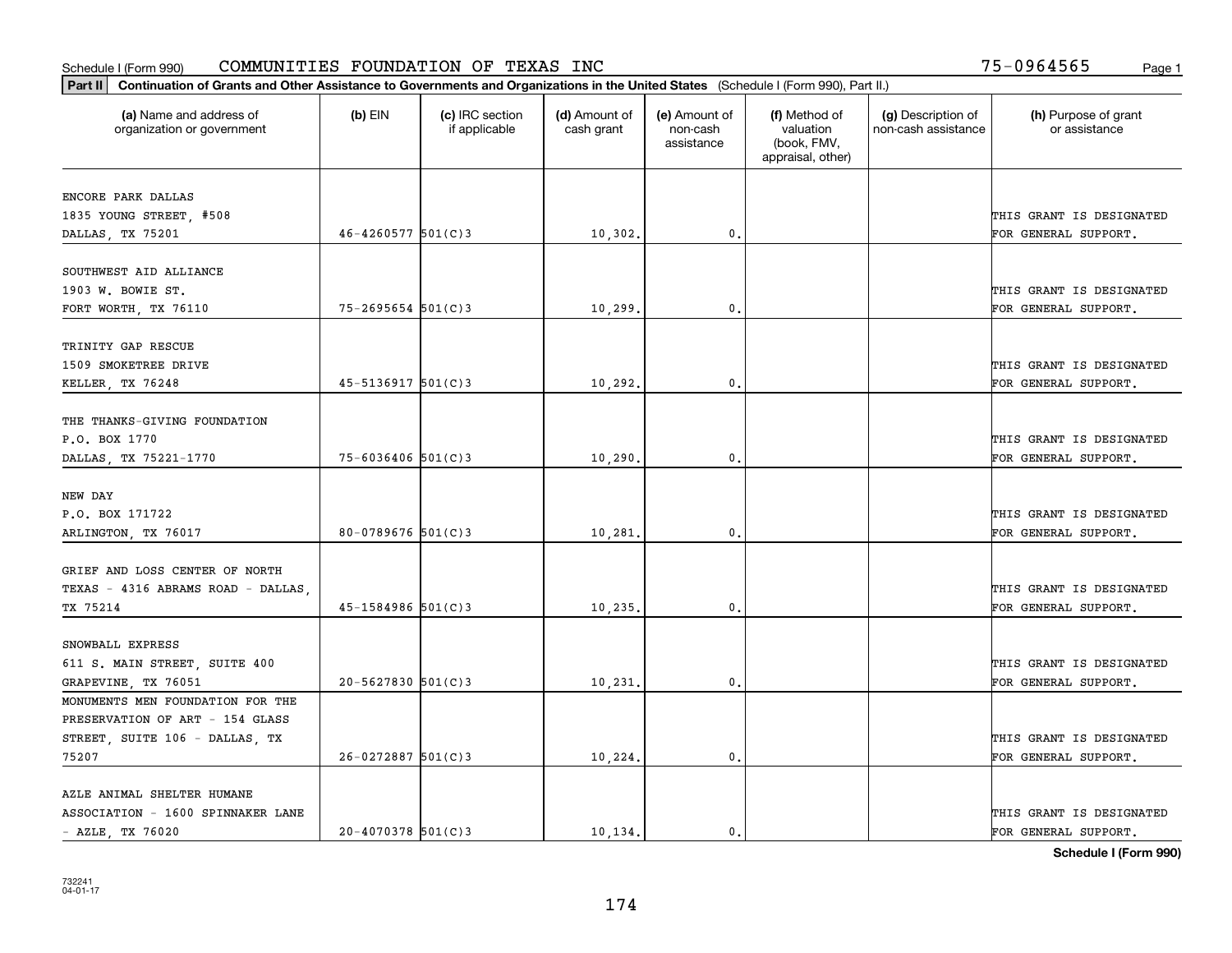| Part II   Continuation of Grants and Other Assistance to Governments and Organizations in the United States (Schedule I (Form 990), Part II.) |                          |                                  |                             |                                         |                                                                |                                           |                                                  |
|-----------------------------------------------------------------------------------------------------------------------------------------------|--------------------------|----------------------------------|-----------------------------|-----------------------------------------|----------------------------------------------------------------|-------------------------------------------|--------------------------------------------------|
| (a) Name and address of<br>organization or government                                                                                         | $(b)$ EIN                | (c) IRC section<br>if applicable | (d) Amount of<br>cash grant | (e) Amount of<br>non-cash<br>assistance | (f) Method of<br>valuation<br>(book, FMV,<br>appraisal, other) | (g) Description of<br>non-cash assistance | (h) Purpose of grant<br>or assistance            |
|                                                                                                                                               |                          |                                  |                             |                                         |                                                                |                                           |                                                  |
| NATIONAL NETWORK OF ABORTION FUNDS<br>P.O. BOX 227336                                                                                         |                          |                                  |                             |                                         |                                                                |                                           | THIS GRANT IS DESIGNATED                         |
| DALLAS, TX 75222                                                                                                                              | $11 - 3736286$ 501(C)3   |                                  | 10, 126.                    | $\mathfrak{o}$ .                        |                                                                |                                           | FOR GENERAL SUPPORT.                             |
|                                                                                                                                               |                          |                                  |                             |                                         |                                                                |                                           |                                                  |
| DALLAS METHODIST HOSPITALS                                                                                                                    |                          |                                  |                             |                                         |                                                                |                                           |                                                  |
| FOUNDATION, INC. - 1441 N. BECKLEY                                                                                                            |                          |                                  |                             |                                         |                                                                |                                           | THIS GRANT IS DESIGNATED                         |
| AVENUE - DALLAS, TX 75203                                                                                                                     | $75 - 1548343$ 501(C)3   |                                  | 10, 125.                    | 0.                                      |                                                                |                                           | FOR GENERAL SUPPORT.                             |
|                                                                                                                                               |                          |                                  |                             |                                         |                                                                |                                           |                                                  |
| <b>DUKE UNIVERSITY</b>                                                                                                                        |                          |                                  |                             |                                         |                                                                |                                           |                                                  |
| ALUMNI & DEVELOPMENT RECORDS BOX 90                                                                                                           |                          |                                  |                             |                                         |                                                                |                                           | THIS GRANT IS DESIGNATED                         |
| DURHAM, NC 27708                                                                                                                              | $56 - 0532129$ $501(C)3$ |                                  | 10, 100,                    | $\mathbf{0}$ .                          |                                                                |                                           | FOR GENERAL SUPPORT.                             |
|                                                                                                                                               |                          |                                  |                             |                                         |                                                                |                                           |                                                  |
| BIBLICAL COMMUNICATIONS                                                                                                                       |                          |                                  |                             |                                         |                                                                |                                           |                                                  |
| INTERNATIONAL, INC. - 9634                                                                                                                    |                          |                                  |                             |                                         |                                                                |                                           | THIS GRANT IS DESIGNATED                         |
| BASELINE DRIVE - DALLAS, TX 75243                                                                                                             | $45 - 3340344$ 501(C)3   |                                  | 10,099.                     | $\mathbf{0}$                            |                                                                |                                           | FOR GENERAL SUPPORT.                             |
| FEEDING SOUTH FLORIDA                                                                                                                         |                          |                                  |                             |                                         |                                                                |                                           |                                                  |
| ATTN: COMMUNITY RELATIONS 2501 SW                                                                                                             |                          |                                  |                             |                                         |                                                                |                                           |                                                  |
| 32 TERRACE - PEMBROKE PARK, FL                                                                                                                |                          |                                  |                             |                                         |                                                                |                                           | THIS GRANT IS DESIGNATED                         |
| 33023                                                                                                                                         | $59 - 2097520$ 501(C)3   |                                  | 10,041                      | $\mathbf{0}$                            |                                                                |                                           | FOR GENERAL SUPPORT.                             |
|                                                                                                                                               |                          |                                  |                             |                                         |                                                                |                                           |                                                  |
| HOUSTON FOOD BANK, INC.                                                                                                                       |                          |                                  |                             |                                         |                                                                |                                           |                                                  |
| 535 PORTWALL STREET                                                                                                                           |                          |                                  |                             |                                         |                                                                |                                           | THIS GRANT IS DESIGNATED                         |
| HOUSTON, TX 77029                                                                                                                             | $74 - 2181456$ 501(C)3   |                                  | 10,041.                     | 0.                                      |                                                                |                                           | FOR GENERAL SUPPORT.                             |
|                                                                                                                                               |                          |                                  |                             |                                         |                                                                |                                           |                                                  |
| LINC NORTH TEXAS                                                                                                                              |                          |                                  |                             |                                         |                                                                |                                           |                                                  |
| P.O. BOX 702863                                                                                                                               |                          |                                  |                             |                                         |                                                                |                                           | THIS GRANT IS DESIGNATED                         |
| DALLAS, TX 75370                                                                                                                              | 75-2823934 501(C)3       |                                  | 10,039.                     | $^{\rm 0}$ .                            |                                                                |                                           | FOR GENERAL SUPPORT.                             |
|                                                                                                                                               |                          |                                  |                             |                                         |                                                                |                                           |                                                  |
| ABC OF NC CHILD DEVELOPMENT CENTER                                                                                                            |                          |                                  |                             |                                         |                                                                |                                           |                                                  |
| 905 FRIEDBERG CHURCH ROAD                                                                                                                     |                          |                                  |                             |                                         |                                                                |                                           | THIS GRANT IS DESIGNATED                         |
| WINSTON-SALEM, NC 27127                                                                                                                       | $30 - 0111894$ 501(C)3   |                                  | 10,000.                     | $^{\circ}$ .                            |                                                                |                                           | FOR GENERAL SUPPORT.                             |
|                                                                                                                                               |                          |                                  |                             |                                         |                                                                |                                           |                                                  |
| AMERICAN JEWISH COMMITTEE                                                                                                                     |                          |                                  |                             |                                         |                                                                |                                           |                                                  |
| 165 E. 56TH STREET, SUITE 629<br>NEW YORK, NY 10022                                                                                           | $13 - 5563393$ $501(C)3$ |                                  | 10,000.                     | $\mathbf{0}$ .                          |                                                                |                                           | THIS GRANT IS DESIGNATED<br>FOR GENERAL SUPPORT. |
|                                                                                                                                               |                          |                                  |                             |                                         |                                                                |                                           |                                                  |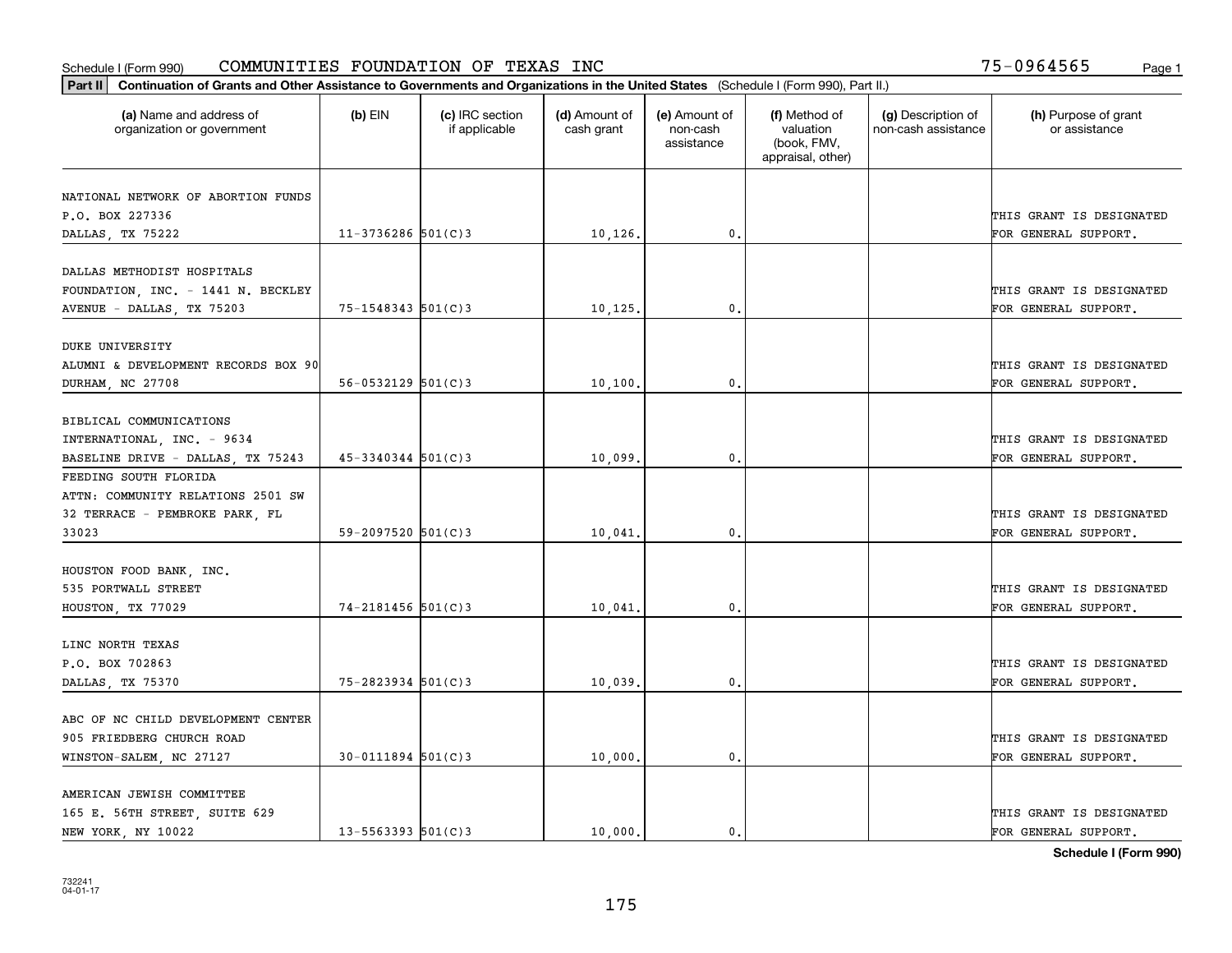| Part II   Continuation of Grants and Other Assistance to Governments and Organizations in the United States (Schedule I (Form 990), Part II.) |                        |                                  |                             |                                         |                                                                |                                           |                                       |
|-----------------------------------------------------------------------------------------------------------------------------------------------|------------------------|----------------------------------|-----------------------------|-----------------------------------------|----------------------------------------------------------------|-------------------------------------------|---------------------------------------|
| (a) Name and address of<br>organization or government                                                                                         | $(b)$ EIN              | (c) IRC section<br>if applicable | (d) Amount of<br>cash grant | (e) Amount of<br>non-cash<br>assistance | (f) Method of<br>valuation<br>(book, FMV,<br>appraisal, other) | (g) Description of<br>non-cash assistance | (h) Purpose of grant<br>or assistance |
| AMERICANS FOR THE ARTS, INC.                                                                                                                  |                        |                                  |                             |                                         |                                                                |                                           |                                       |
| 1000 VERMONT AVENUE NW. 6TH FLOOR                                                                                                             |                        |                                  |                             |                                         |                                                                |                                           | THIS GRANT IS DESIGNATED              |
| WASHINGTON, DC 20005                                                                                                                          | $52 - 1996467$ 501(C)3 |                                  | 10,000.                     | $\mathbf{0}$                            |                                                                |                                           | FOR GENERAL SUPPORT.                  |
|                                                                                                                                               |                        |                                  |                             |                                         |                                                                |                                           |                                       |
| AMY WINEHOUSE FOUNDATION                                                                                                                      |                        |                                  |                             |                                         |                                                                |                                           |                                       |
| REED SMITH & CO. 599 LEXINGTON AVEN                                                                                                           |                        |                                  |                             |                                         |                                                                |                                           | THIS GRANT IS DESIGNATED              |
| NEW YORK, NY 10022                                                                                                                            | $45 - 3788137$ 501(C)3 |                                  | 10,000                      | 0.                                      |                                                                |                                           | FOR GENERAL SUPPORT.                  |
|                                                                                                                                               |                        |                                  |                             |                                         |                                                                |                                           |                                       |
| ANGELO STATE UNIVERSITY                                                                                                                       |                        |                                  |                             |                                         |                                                                |                                           |                                       |
| 2601 WEST AVENUE N ASU STATION #110                                                                                                           |                        |                                  |                             |                                         |                                                                |                                           | THIS GRANT IS DESIGNATED              |
| SAN ANGELO, TX 76909                                                                                                                          | $75 - 6002403$ 501(C)3 |                                  | 10,000                      | $\mathfrak o$ .                         |                                                                |                                           | FOR GENERAL SUPPORT.                  |
| ASPEN COUNTRY DAY SCHOOL, INC.                                                                                                                |                        |                                  |                             |                                         |                                                                |                                           |                                       |
| 85 COUNTRY DAY WAY                                                                                                                            |                        |                                  |                             |                                         |                                                                |                                           | THIS GRANT IS DESIGNATED              |
| ASPEN, CO 81611                                                                                                                               | $23 - 7033239$ 501(C)3 |                                  | 10,000                      | 0.                                      |                                                                |                                           | FOR GENERAL SUPPORT.                  |
| ASSOCIATION FOR THE ADVANCEMENT OF                                                                                                            |                        |                                  |                             |                                         |                                                                |                                           |                                       |
| MEXICAN AMERICANS - 6001 GULF                                                                                                                 |                        |                                  |                             |                                         |                                                                |                                           |                                       |
| FREEWAY, BUILDING E. - HOUSTON, TX                                                                                                            |                        |                                  |                             |                                         |                                                                |                                           | THIS GRANT IS DESIGNATED              |
| 77023                                                                                                                                         | $74 - 1696961$ 501(C)3 |                                  | 10,000                      | 0                                       |                                                                |                                           | FOR GENERAL SUPPORT.                  |
|                                                                                                                                               |                        |                                  |                             |                                         |                                                                |                                           |                                       |
| <b>BARNABAS FUND</b>                                                                                                                          |                        |                                  |                             |                                         |                                                                |                                           |                                       |
| 6731 CURRAN STREET                                                                                                                            |                        |                                  |                             |                                         |                                                                |                                           | THIS GRANT IS DESIGNATED              |
| MCLEAN, VA 22101                                                                                                                              | $16-1711227$ 501(C)3   |                                  | 10,000                      | $\mathbf{0}$                            |                                                                |                                           | FOR GENERAL SUPPORT.                  |
|                                                                                                                                               |                        |                                  |                             |                                         |                                                                |                                           |                                       |
| BATTERY CONSERVANCY, INC.                                                                                                                     |                        |                                  |                             |                                         |                                                                |                                           |                                       |
| 1 WHITEHALL STREET, 17TH FLOOR                                                                                                                |                        |                                  |                             |                                         |                                                                |                                           | THIS GRANT IS DESIGNATED              |
| NEW YORK, NY 10004                                                                                                                            | $13 - 3769101$ 501(C)3 |                                  | 10,000                      | $\mathbf{0}$ .                          |                                                                |                                           | FOR GENERAL SUPPORT.                  |
|                                                                                                                                               |                        |                                  |                             |                                         |                                                                |                                           |                                       |
| BENEDICTINE EDUCATIONAL FOUNDATION                                                                                                            |                        |                                  |                             |                                         |                                                                |                                           |                                       |
| 12829 RIVER ROAD                                                                                                                              | $45-3960058$ 501(C)3   |                                  |                             |                                         |                                                                |                                           | THIS GRANT IS DESIGNATED              |
| RICHMOND, VA 23238                                                                                                                            |                        |                                  | 10,000.                     | $\mathfrak o$ .                         |                                                                |                                           | FOR GENERAL SUPPORT.                  |
| BOCA RATON MUSEUM OF ART, INC.                                                                                                                |                        |                                  |                             |                                         |                                                                |                                           |                                       |
| 501 PLAZA REAL                                                                                                                                |                        |                                  |                             |                                         |                                                                |                                           | THIS GRANT IS DESIGNATED              |
| BOCA RATON, FL 33432                                                                                                                          | $59 - 6019851$ 501(C)3 |                                  | 10,000.                     | $\mathfrak{o}$ .                        |                                                                |                                           | FOR GENERAL SUPPORT.                  |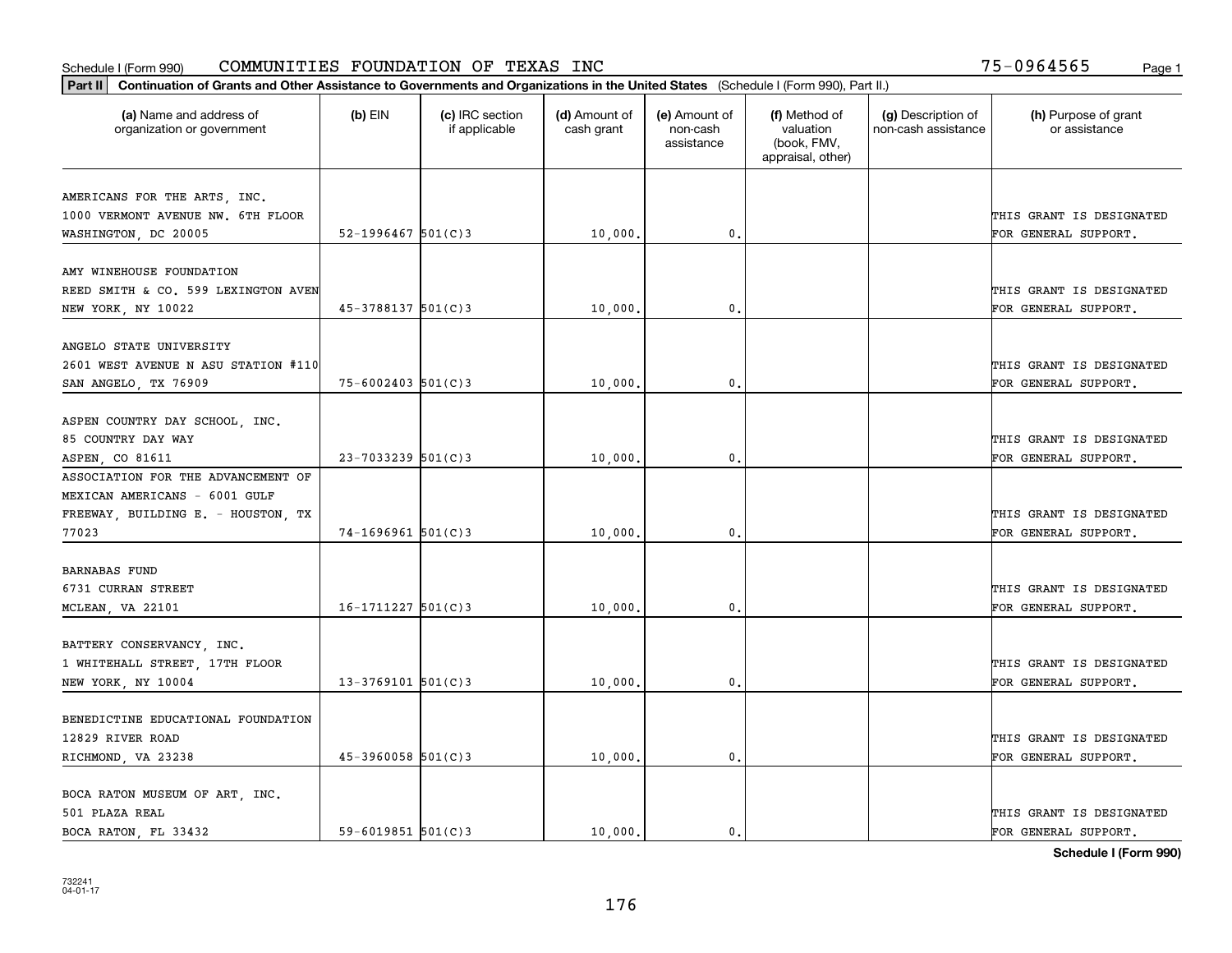| Part II   Continuation of Grants and Other Assistance to Governments and Organizations in the United States (Schedule I (Form 990), Part II.) |                          |                                  |                             |                                         |                                                                |                                           |                                       |
|-----------------------------------------------------------------------------------------------------------------------------------------------|--------------------------|----------------------------------|-----------------------------|-----------------------------------------|----------------------------------------------------------------|-------------------------------------------|---------------------------------------|
| (a) Name and address of<br>organization or government                                                                                         | $(b)$ EIN                | (c) IRC section<br>if applicable | (d) Amount of<br>cash grant | (e) Amount of<br>non-cash<br>assistance | (f) Method of<br>valuation<br>(book, FMV,<br>appraisal, other) | (g) Description of<br>non-cash assistance | (h) Purpose of grant<br>or assistance |
| <b>BOCH CENTER</b>                                                                                                                            |                          |                                  |                             |                                         |                                                                |                                           |                                       |
| 270 TREMONT STREET                                                                                                                            |                          |                                  |                             |                                         |                                                                |                                           | THIS GRANT IS DESIGNATED              |
| BOSTON, MA 02116                                                                                                                              | $51 - 0197209$ 501(C)3   |                                  | 10,000.                     | 0.                                      |                                                                |                                           | FOR GENERAL SUPPORT.                  |
|                                                                                                                                               |                          |                                  |                             |                                         |                                                                |                                           |                                       |
| BRAZOS VALLEY COMMUNITY SERVICE                                                                                                               |                          |                                  |                             |                                         |                                                                |                                           |                                       |
| CENTER, INC. - P.O. BOX 9512 -                                                                                                                |                          |                                  |                             |                                         |                                                                |                                           | THIS GRANT IS DESIGNATED              |
| COLLEGE STATION, TX 77842                                                                                                                     | $26 - 2015698$ 501(C)3   |                                  | 10,000                      | $\mathbf{0}$                            |                                                                |                                           | FOR GENERAL SUPPORT.                  |
|                                                                                                                                               |                          |                                  |                             |                                         |                                                                |                                           |                                       |
| BREAST CANCER RESOURCE CENTER                                                                                                                 |                          |                                  |                             |                                         |                                                                |                                           |                                       |
| 3006 MEDICAL ARTS STREET                                                                                                                      |                          |                                  |                             |                                         |                                                                |                                           | THIS GRANT IS DESIGNATED              |
| <b>AUSTIN, TX 78705</b>                                                                                                                       | $74 - 2743333$ $501(C)3$ |                                  | 10,000,                     | $\mathbf{0}$ .                          |                                                                |                                           | FOR GENERAL SUPPORT.                  |
|                                                                                                                                               |                          |                                  |                             |                                         |                                                                |                                           |                                       |
| C. G. JUNG EDUCATIONAL CENTER OF                                                                                                              |                          |                                  |                             |                                         |                                                                |                                           |                                       |
| HOUSTON, TEXAS - 5200 MONTROSE                                                                                                                |                          |                                  |                             |                                         |                                                                |                                           | THIS GRANT IS DESIGNATED              |
| BOULEVARD - HOUSTON, TX 77006                                                                                                                 | 74-1478433 501(C)3       |                                  | 10,000                      | $\mathbf{0}$                            |                                                                |                                           | FOR GENERAL SUPPORT.                  |
|                                                                                                                                               |                          |                                  |                             |                                         |                                                                |                                           |                                       |
| CALIFORNIA COMMUNITY FOUNDATION                                                                                                               |                          |                                  |                             |                                         |                                                                |                                           |                                       |
| 211 SOUTH FIGUEROA STREET, SUITE 40                                                                                                           |                          |                                  |                             |                                         |                                                                |                                           | THIS GRANT IS DESIGNATED              |
| LOS ANGELES, CA 90012                                                                                                                         | $95 - 3510055$ 501(C)3   |                                  | 10,000                      | $\mathbf{0}$                            |                                                                |                                           | FOR GENERAL SUPPORT.                  |
|                                                                                                                                               |                          |                                  |                             |                                         |                                                                |                                           |                                       |
| CAREERS THROUGH CULINARY ARTS                                                                                                                 |                          |                                  |                             |                                         |                                                                |                                           |                                       |
| PROGRAM, INC. - 505 EIGHT AVENUE,                                                                                                             |                          |                                  |                             |                                         |                                                                |                                           | THIS GRANT IS DESIGNATED              |
| SUITE 1400 - NEW YORK, NY 10018                                                                                                               | $13 - 3662917$ 501(C)3   |                                  | 10,000,                     | $\mathbf{0}$                            |                                                                |                                           | FOR GENERAL SUPPORT.                  |
| CENTER FOR STRATEGIC &                                                                                                                        |                          |                                  |                             |                                         |                                                                |                                           |                                       |
| INTERNATIONAL STUDIES, INC. - 1616                                                                                                            |                          |                                  |                             |                                         |                                                                |                                           |                                       |
| RHODE ISLAND AVENUE, NW -                                                                                                                     |                          |                                  |                             |                                         |                                                                |                                           | THIS GRANT IS DESIGNATED              |
| WASHINGTON, DC 20036                                                                                                                          | $52 - 1501082$ $501(C)3$ |                                  | 10,000                      | 0.                                      |                                                                |                                           | FOR GENERAL SUPPORT.                  |
|                                                                                                                                               |                          |                                  |                             |                                         |                                                                |                                           |                                       |
| CON MI MADRE                                                                                                                                  |                          |                                  |                             |                                         |                                                                |                                           |                                       |
| 4175 FREIDRICH LANE, SUITE 200                                                                                                                |                          |                                  |                             |                                         |                                                                |                                           | THIS GRANT IS DESIGNATED              |
| AUSTIN, TX 78744-1017                                                                                                                         | $26 - 2034766$ 501(C)3   |                                  | 10,000.                     | $\mathfrak{o}$ .                        |                                                                |                                           | FOR GENERAL SUPPORT.                  |
|                                                                                                                                               |                          |                                  |                             |                                         |                                                                |                                           |                                       |
| DIRECT RELIEF                                                                                                                                 |                          |                                  |                             |                                         |                                                                |                                           |                                       |
| 27 S. LA PATERA LANE                                                                                                                          |                          |                                  |                             |                                         |                                                                |                                           | THIS GRANT IS DESIGNATED              |
| SANTA BARBARA, CA 93117-3214                                                                                                                  | $95 - 1831116$ $501(C)3$ |                                  | 10,000.                     | $\mathfrak{o}$ .                        |                                                                |                                           | FOR GENERAL SUPPORT.                  |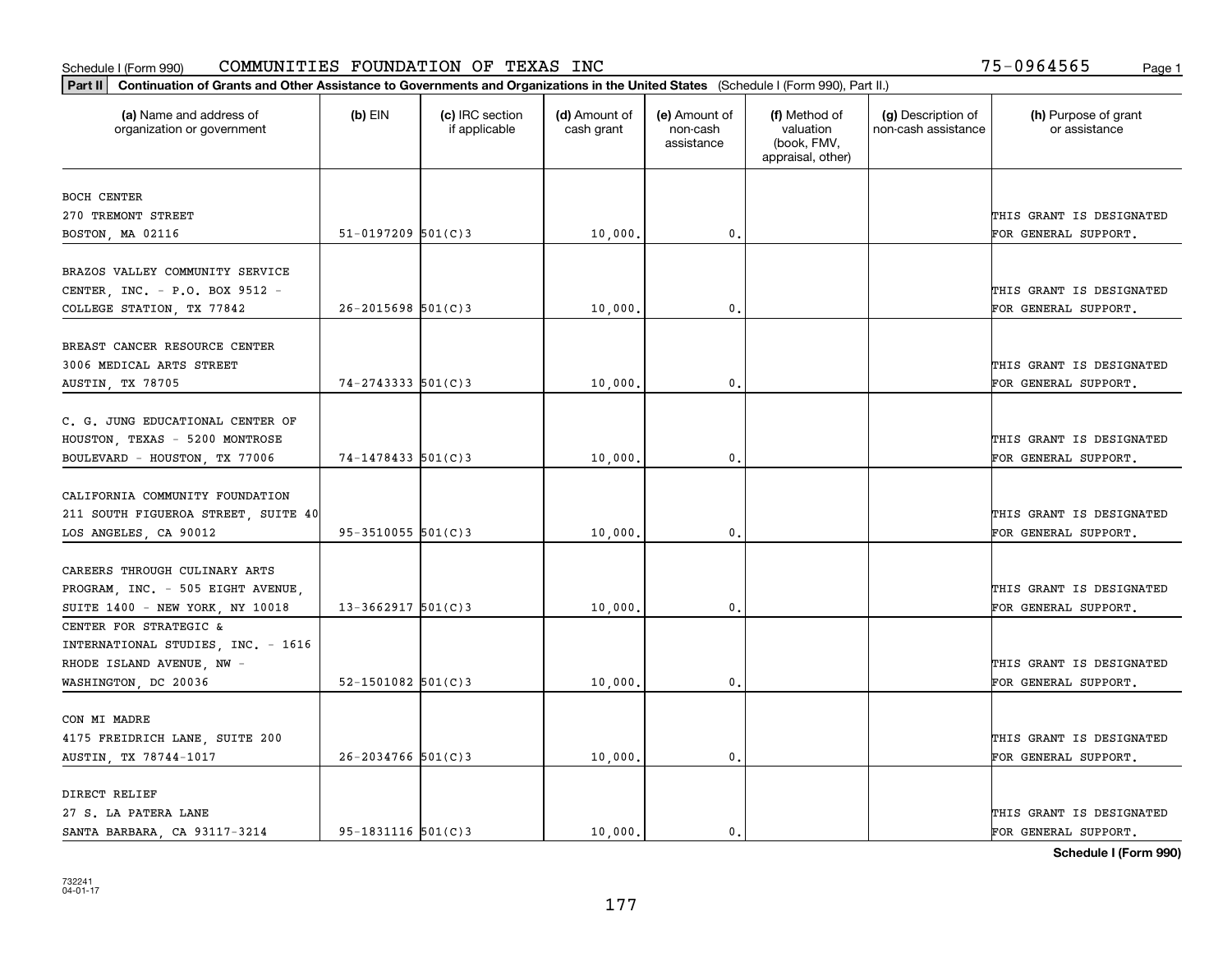| Part II   Continuation of Grants and Other Assistance to Governments and Organizations in the United States (Schedule I (Form 990), Part II.) |                        |                                  |                             |                                         |                                                                |                                           |                                       |
|-----------------------------------------------------------------------------------------------------------------------------------------------|------------------------|----------------------------------|-----------------------------|-----------------------------------------|----------------------------------------------------------------|-------------------------------------------|---------------------------------------|
| (a) Name and address of<br>organization or government                                                                                         | $(b)$ EIN              | (c) IRC section<br>if applicable | (d) Amount of<br>cash grant | (e) Amount of<br>non-cash<br>assistance | (f) Method of<br>valuation<br>(book, FMV,<br>appraisal, other) | (g) Description of<br>non-cash assistance | (h) Purpose of grant<br>or assistance |
|                                                                                                                                               |                        |                                  |                             |                                         |                                                                |                                           |                                       |
| DISCIPLING MEN, INC.<br>8726 PEPPERBUSH LANE                                                                                                  |                        |                                  |                             |                                         |                                                                |                                           | THIS GRANT IS DESIGNATED              |
| MEMPHIS, TN 38139                                                                                                                             | $02 - 0649954$ 501(C)3 |                                  | 10,000.                     | $\mathbf{0}$ .                          |                                                                |                                           | FOR GENERAL SUPPORT.                  |
|                                                                                                                                               |                        |                                  |                             |                                         |                                                                |                                           |                                       |
| <b>EARTHJUSTICE</b>                                                                                                                           |                        |                                  |                             |                                         |                                                                |                                           |                                       |
| 50 CALIFORNIA STREET, SUITE 500                                                                                                               |                        |                                  |                             |                                         |                                                                |                                           | THIS GRANT IS DESIGNATED              |
| SAN FRANCISCO, CA 94111                                                                                                                       | $94-1730465$ 501(C)3   |                                  | 10,000                      | 0.                                      |                                                                |                                           | FOR GENERAL SUPPORT.                  |
|                                                                                                                                               |                        |                                  |                             |                                         |                                                                |                                           |                                       |
| EAST TEXAS BAPTIST UNIVERSITY                                                                                                                 |                        |                                  |                             |                                         |                                                                |                                           |                                       |
| 1 TIGER DRIVE                                                                                                                                 |                        |                                  |                             |                                         |                                                                |                                           | THIS GRANT IS DESIGNATED              |
| MARSHALL, TX 75670                                                                                                                            | $75 - 0859801$ 501(C)3 |                                  | 10,000.                     | $\mathbf{0}$ .                          |                                                                |                                           | FOR GENERAL SUPPORT.                  |
|                                                                                                                                               |                        |                                  |                             |                                         |                                                                |                                           |                                       |
| FANNIN COMMUNITY FOUNDATION, INC.<br>200 WEST 5TH STREET                                                                                      |                        |                                  |                             |                                         |                                                                |                                           | THIS GRANT IS DESIGNATED              |
| BONHAM, TX 75418                                                                                                                              | $75 - 2669872$ 501(C)3 |                                  | 10,000.                     | 0.                                      |                                                                |                                           | FOR GENERAL SUPPORT.                  |
| FASHION INSTITUTE OF TECHNOLOGY                                                                                                               |                        |                                  |                             |                                         |                                                                |                                           |                                       |
| FOUNDATION - SPECIAL EVENTS OFFICE                                                                                                            |                        |                                  |                             |                                         |                                                                |                                           |                                       |
| 227 W. 27TH STREET, #C204 - NEW                                                                                                               |                        |                                  |                             |                                         |                                                                |                                           | THIS GRANT IS DESIGNATED              |
| YORK, NY 10001                                                                                                                                | $13 - 5675757$ 501(C)3 |                                  | 10,000.                     | 0.                                      |                                                                |                                           | FOR GENERAL SUPPORT.                  |
|                                                                                                                                               |                        |                                  |                             |                                         |                                                                |                                           |                                       |
| FIRST BAPTIST CHURCH OF FRISCO                                                                                                                |                        |                                  |                             |                                         |                                                                |                                           |                                       |
| 7901 MAIN STREET                                                                                                                              |                        |                                  |                             |                                         |                                                                |                                           | THIS GRANT IS DESIGNATED              |
| FRISCO, TX 75034                                                                                                                              | 75-1047362 501(C)3     |                                  | 10,000.                     | 0.                                      |                                                                |                                           | FOR GENERAL SUPPORT.                  |
|                                                                                                                                               |                        |                                  |                             |                                         |                                                                |                                           |                                       |
| FIRST DALLAS MEDIA, INC.                                                                                                                      |                        |                                  |                             |                                         |                                                                |                                           |                                       |
| 750 NORTH SAINT PAUL STREET, SUITE                                                                                                            |                        |                                  |                             |                                         |                                                                |                                           | THIS GRANT IS DESIGNATED              |
| DALLAS, TX 75201                                                                                                                              | $27-1928467$ 501(C)3   |                                  | 10,000.                     | 0.                                      |                                                                |                                           | FOR GENERAL SUPPORT.                  |
| GALVESTON HISTORICAL FOUNDATION,                                                                                                              |                        |                                  |                             |                                         |                                                                |                                           |                                       |
| INC. - 2228 BROADWAY - GALVESTON,                                                                                                             |                        |                                  |                             |                                         |                                                                |                                           | THIS GRANT IS DESIGNATED              |
| TX 77550                                                                                                                                      | 74-1487824 501(C)3     |                                  | 10,000.                     | $\mathbf{0}$ .                          |                                                                |                                           | FOR GENERAL SUPPORT.                  |
|                                                                                                                                               |                        |                                  |                             |                                         |                                                                |                                           |                                       |
| GENERAL CONFERENCE OF SEVENTH DAY                                                                                                             |                        |                                  |                             |                                         |                                                                |                                           |                                       |
| ADVENTIST - 12501 OLD COLUMBIA                                                                                                                |                        |                                  |                             |                                         |                                                                |                                           | THIS GRANT IS DESIGNATED              |
| PIKE - SILVER SPRING, MD 20904                                                                                                                | $52 - 0643036$ 501(C)3 |                                  | 10,000.                     | $\mathbf{0}$ .                          |                                                                |                                           | FOR GENERAL SUPPORT.                  |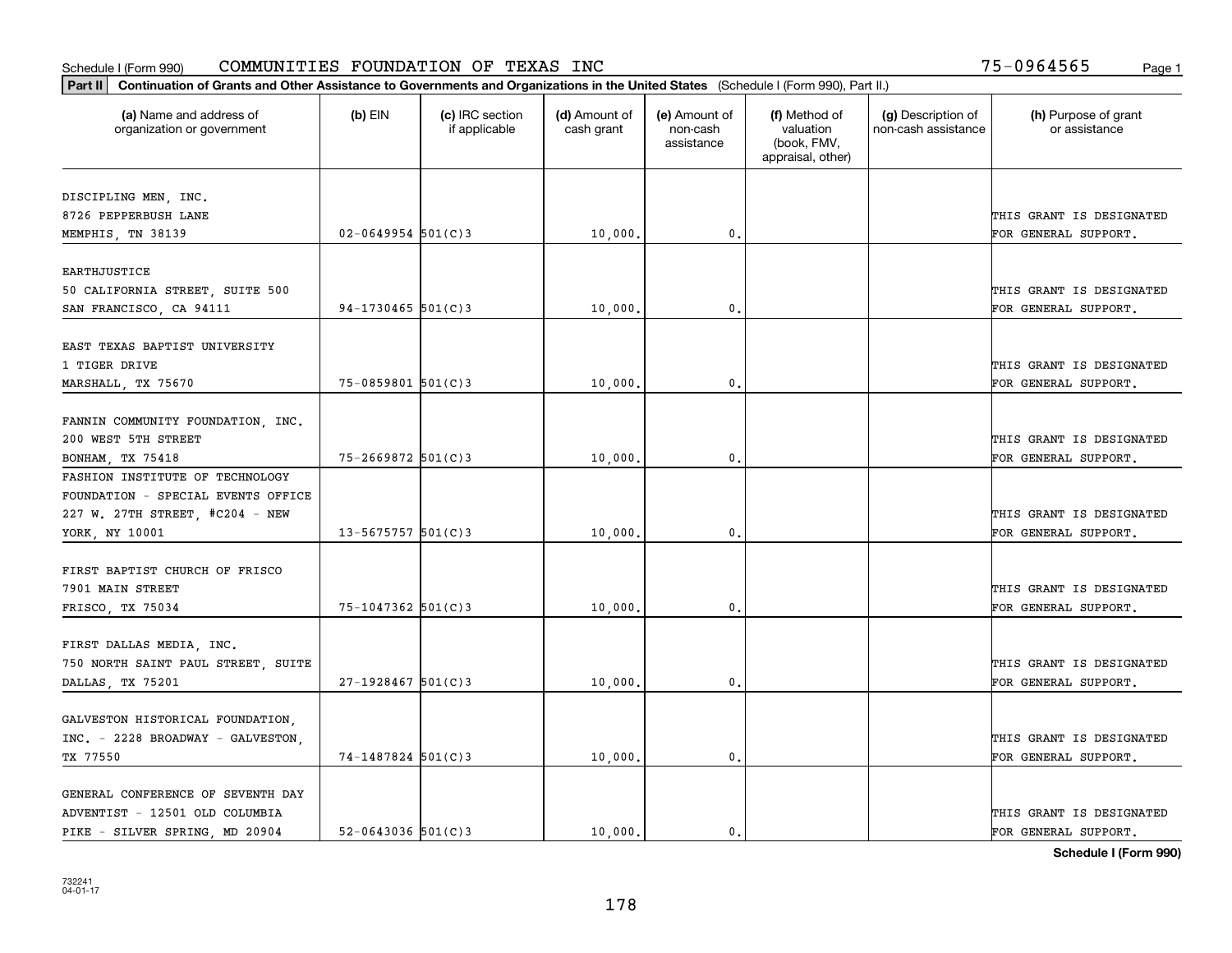| Part II   Continuation of Grants and Other Assistance to Governments and Organizations in the United States (Schedule I (Form 990), Part II.) |                          |                                  |                             |                                         |                                                                |                                           |                                                  |
|-----------------------------------------------------------------------------------------------------------------------------------------------|--------------------------|----------------------------------|-----------------------------|-----------------------------------------|----------------------------------------------------------------|-------------------------------------------|--------------------------------------------------|
| (a) Name and address of<br>organization or government                                                                                         | $(b)$ EIN                | (c) IRC section<br>if applicable | (d) Amount of<br>cash grant | (e) Amount of<br>non-cash<br>assistance | (f) Method of<br>valuation<br>(book, FMV,<br>appraisal, other) | (g) Description of<br>non-cash assistance | (h) Purpose of grant<br>or assistance            |
| GEORGE W. BUSH PRESIDENTIAL                                                                                                                   |                          |                                  |                             |                                         |                                                                |                                           |                                                  |
| LIBRARY FOUNDATION - P.O. BOX                                                                                                                 |                          |                                  |                             |                                         |                                                                |                                           |                                                  |
| 14141 - COLLEGE STATION, TX                                                                                                                   |                          |                                  |                             |                                         |                                                                |                                           | THIS GRANT IS DESIGNATED                         |
| 77841-4141                                                                                                                                    | $76 - 0345781$ 501(C)3   |                                  | 10,000.                     | 0.                                      |                                                                |                                           | FOR GENERAL SUPPORT.                             |
| GIRL SCOUTS-ARIZONA CACTUS-PINE<br>COUNCIL, INC. - 119 EAST CORONADO<br>ROAD - PHOENIX, AZ 85004                                              | $86 - 0133397$ 501(C)3   |                                  | 10,000                      | 0.                                      |                                                                |                                           | THIS GRANT IS DESIGNATED<br>FOR GENERAL SUPPORT. |
| GLOBALGIVING FOUNDATION<br>1110 VERMONT AVENUE NW., SUITE 550<br>WASHINGTON, DC 20005                                                         | $30 - 0108263$ 501(C)3   |                                  | 10,000,                     | $\mathbf{0}$ .                          |                                                                |                                           | THIS GRANT IS DESIGNATED<br>FOR GENERAL SUPPORT. |
| H.O.P.E. FARM<br>865 E. RAMSEY AVENUE<br>FORT WORTH, TX 76104                                                                                 | $75 - 2473753$ 501(C)3   |                                  | 10,000                      | $\mathbf{0}$                            |                                                                |                                           | THIS GRANT IS DESIGNATED<br>FOR GENERAL SUPPORT. |
| HEARTS AFTER SCHOOL TUTORING<br>PROGRAM - P.O. BOX 8124 -<br>COLUMBUS, MS 39705                                                               | $56 - 2461567$ $501(C)3$ |                                  | 10,000                      | $\mathbf{0}$                            |                                                                |                                           | THIS GRANT IS DESIGNATED<br>FOR GENERAL SUPPORT. |
| HIGH POINT UNIVERSITY<br>ONE UNIVERSITY PARKWAY<br>HIGH POINT, NC 27268                                                                       | $56 - 0529999$ $501(C)3$ |                                  | 10,000,                     | $\mathbf{0}$                            |                                                                |                                           | THIS GRANT IS DESIGNATED<br>FOR GENERAL SUPPORT. |
| HIGHLAND PARK HIGH SCHOOL PTA<br>3555 GRANADA AVENUE<br>DALLAS, TX 75205                                                                      | 75-0871728 501(C)3       |                                  | 10,000                      | $^{\rm 0}$ .                            |                                                                |                                           | THIS GRANT IS DESIGNATED<br>FOR GENERAL SUPPORT. |
| HIGHLANDS COMMUNITY CHURCH OF<br>SCOTTSDALE - 9050 E. PINNACLE PEAK<br>ROAD - SCOTTSDALE, AZ 85255                                            | $86 - 0897323$ 501(C)3   |                                  | 10,000.                     | $\mathfrak{o}$ .                        |                                                                |                                           | THIS GRANT IS DESIGNATED<br>FOR GENERAL SUPPORT. |
| HILL COUNTY PAW PALS<br>P.O. BOX 1533<br>HILLSBORO, TX 76645                                                                                  | $20 - 1404233$ 501(C)3   |                                  | 10,000.                     | $\mathfrak{o}$ .                        |                                                                |                                           | THIS GRANT IS DESIGNATED<br>FOR GENERAL SUPPORT. |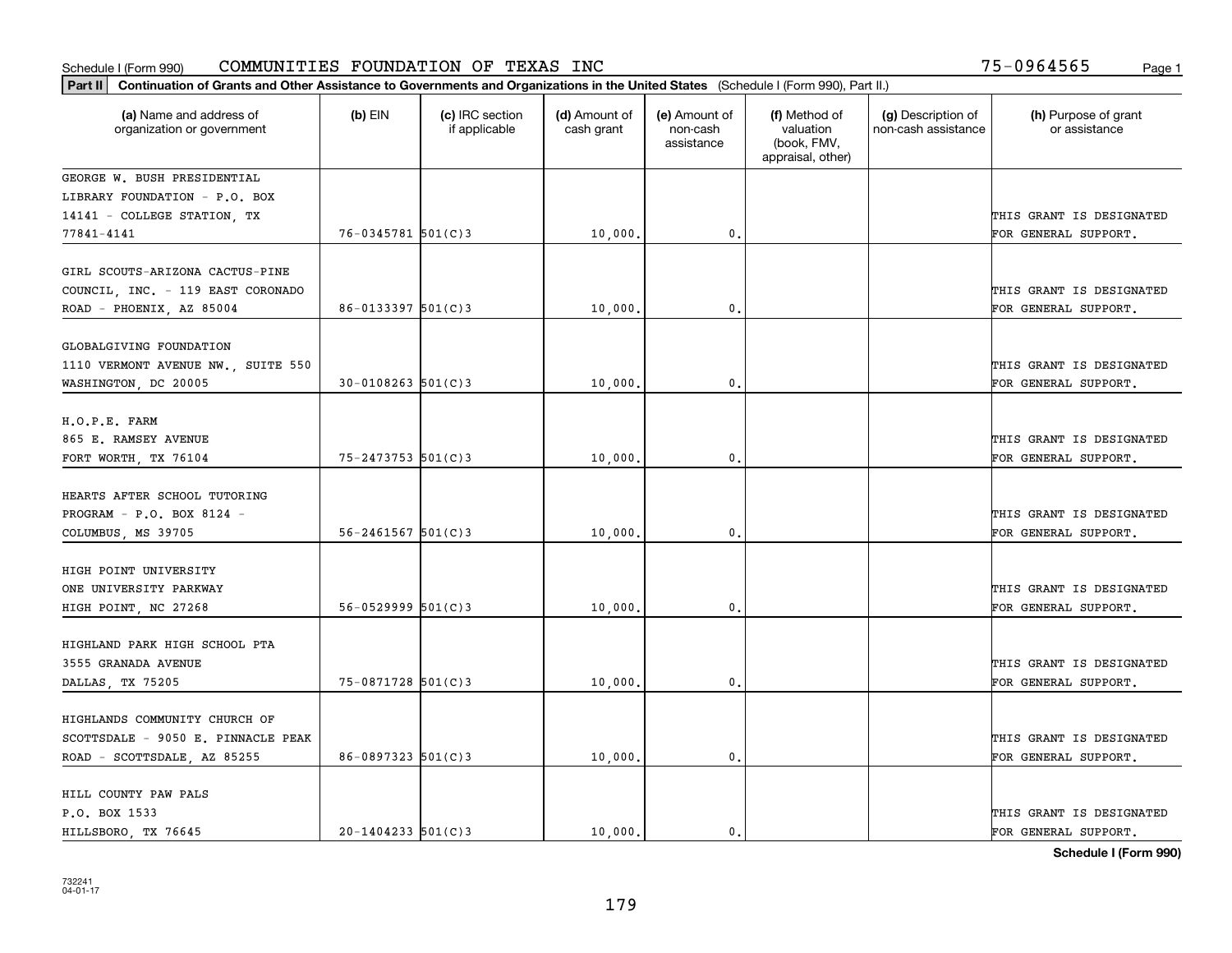| Part II   Continuation of Grants and Other Assistance to Governments and Organizations in the United States (Schedule I (Form 990), Part II.) |                          |                                  |                             |                                         |                                                                |                                           |                                       |
|-----------------------------------------------------------------------------------------------------------------------------------------------|--------------------------|----------------------------------|-----------------------------|-----------------------------------------|----------------------------------------------------------------|-------------------------------------------|---------------------------------------|
| (a) Name and address of<br>organization or government                                                                                         | $(b)$ EIN                | (c) IRC section<br>if applicable | (d) Amount of<br>cash grant | (e) Amount of<br>non-cash<br>assistance | (f) Method of<br>valuation<br>(book, FMV,<br>appraisal, other) | (g) Description of<br>non-cash assistance | (h) Purpose of grant<br>or assistance |
| HOUSTON BOTANIC GARDEN                                                                                                                        |                          |                                  |                             |                                         |                                                                |                                           |                                       |
| 3701 KIRBY DRIVE, SUITE 992                                                                                                                   |                          |                                  |                             |                                         |                                                                |                                           | THIS GRANT IS DESIGNATED              |
| HOUSTON, TX 77098                                                                                                                             | $04 - 3695294$ 501(C)3   |                                  | 10,000.                     | $\mathfrak{o}$ .                        |                                                                |                                           | FOR GENERAL SUPPORT.                  |
|                                                                                                                                               |                          |                                  |                             |                                         |                                                                |                                           |                                       |
| HUMANE SOCIETY INTERNATIONAL                                                                                                                  |                          |                                  |                             |                                         |                                                                |                                           |                                       |
| 1255 23RD STREET NORTHWEST, SUITE 4                                                                                                           |                          |                                  |                             |                                         |                                                                |                                           | THIS GRANT IS DESIGNATED              |
| WASHINGTON, DC 20037                                                                                                                          | $52 - 1769464$ $501(C)3$ |                                  | 10,000                      | 0.                                      |                                                                |                                           | FOR GENERAL SUPPORT.                  |
|                                                                                                                                               |                          |                                  |                             |                                         |                                                                |                                           |                                       |
| INTERNATIONAL CENTER OF                                                                                                                       |                          |                                  |                             |                                         |                                                                |                                           |                                       |
| PHOTOGRAPHY - 1114 AVENUE OF THE                                                                                                              |                          |                                  |                             |                                         |                                                                |                                           | THIS GRANT IS DESIGNATED              |
| AMERICAS - NEW YORK, NY 10036                                                                                                                 | $23 - 7412428$ 501(C) 3  |                                  | 10,000.                     | $\mathfrak{o}$ .                        |                                                                |                                           | FOR GENERAL SUPPORT.                  |
|                                                                                                                                               |                          |                                  |                             |                                         |                                                                |                                           |                                       |
| JARVIS CHRISTIAN COLLEGE                                                                                                                      |                          |                                  |                             |                                         |                                                                |                                           |                                       |
| P.O. BOX 1470                                                                                                                                 |                          |                                  |                             |                                         |                                                                |                                           | THIS GRANT IS DESIGNATED              |
| HAWKINS, TX 75765                                                                                                                             | $75-0995027$ 501(C)3     |                                  | 10,000                      | 0.                                      |                                                                |                                           | FOR GENERAL SUPPORT.                  |
|                                                                                                                                               |                          |                                  |                             |                                         |                                                                |                                           |                                       |
| JJ'S LEGACY                                                                                                                                   |                          |                                  |                             |                                         |                                                                |                                           |                                       |
| P.O. BOX 12793                                                                                                                                |                          |                                  |                             |                                         |                                                                |                                           | THIS GRANT IS DESIGNATED              |
| BAKERSFIELD, CA 93389-2793                                                                                                                    | $27 - 3546375$ 501(C)3   |                                  | 10,000.                     | 0.                                      |                                                                |                                           | FOR GENERAL SUPPORT.                  |
|                                                                                                                                               |                          |                                  |                             |                                         |                                                                |                                           |                                       |
| JOHNS HOPKINS UNIVERSITY                                                                                                                      |                          |                                  |                             |                                         |                                                                |                                           |                                       |
| CENTER FOR TALENTED YOUTH P.O. BOX                                                                                                            |                          |                                  |                             |                                         |                                                                |                                           | THIS GRANT IS DESIGNATED              |
| BALTIMORE, MD 21264                                                                                                                           | $52 - 0595110$ 501(C)3   |                                  | 10,000,                     | 0.                                      |                                                                |                                           | FOR GENERAL SUPPORT.                  |
| JUNIOR LEAGUE OF AUSTIN                                                                                                                       |                          |                                  |                             |                                         |                                                                |                                           |                                       |
|                                                                                                                                               |                          |                                  |                             |                                         |                                                                |                                           | THIS GRANT IS DESIGNATED              |
| 5416 PARKCREST DRIVE, SUITE 100                                                                                                               | $74-1168918$ 501(C)3     |                                  |                             | $\mathfrak{o}$ .                        |                                                                |                                           | FOR GENERAL SUPPORT.                  |
| AUSTIN, TX 78731                                                                                                                              |                          |                                  | 10,000.                     |                                         |                                                                |                                           |                                       |
| KITCHEN COMMUNITY, INC.                                                                                                                       |                          |                                  |                             |                                         |                                                                |                                           |                                       |
| 1980 8TH STREET                                                                                                                               |                          |                                  |                             |                                         |                                                                |                                           | THIS GRANT IS DESIGNATED              |
| BOULDER, CO 80302                                                                                                                             | $27 - 5083595$ 501(C)3   |                                  | 10,000                      | $\mathbf{0}$                            |                                                                |                                           | FOR GENERAL SUPPORT.                  |
| LAMBDA LEGAL DEFENSE AND EDUCATION                                                                                                            |                          |                                  |                             |                                         |                                                                |                                           |                                       |
| FUND, INC. - NATIONAL HEADQUARTERS                                                                                                            |                          |                                  |                             |                                         |                                                                |                                           |                                       |
| 120 WALL STREET, 19TH FLOOR - NEW                                                                                                             |                          |                                  |                             |                                         |                                                                |                                           | THIS GRANT IS DESIGNATED              |
| YORK, NY 10005-3919                                                                                                                           | $23 - 7395681$ 501(C)3   |                                  | 10,000.                     | $\mathbf{0}$ .                          |                                                                |                                           | FOR GENERAL SUPPORT.                  |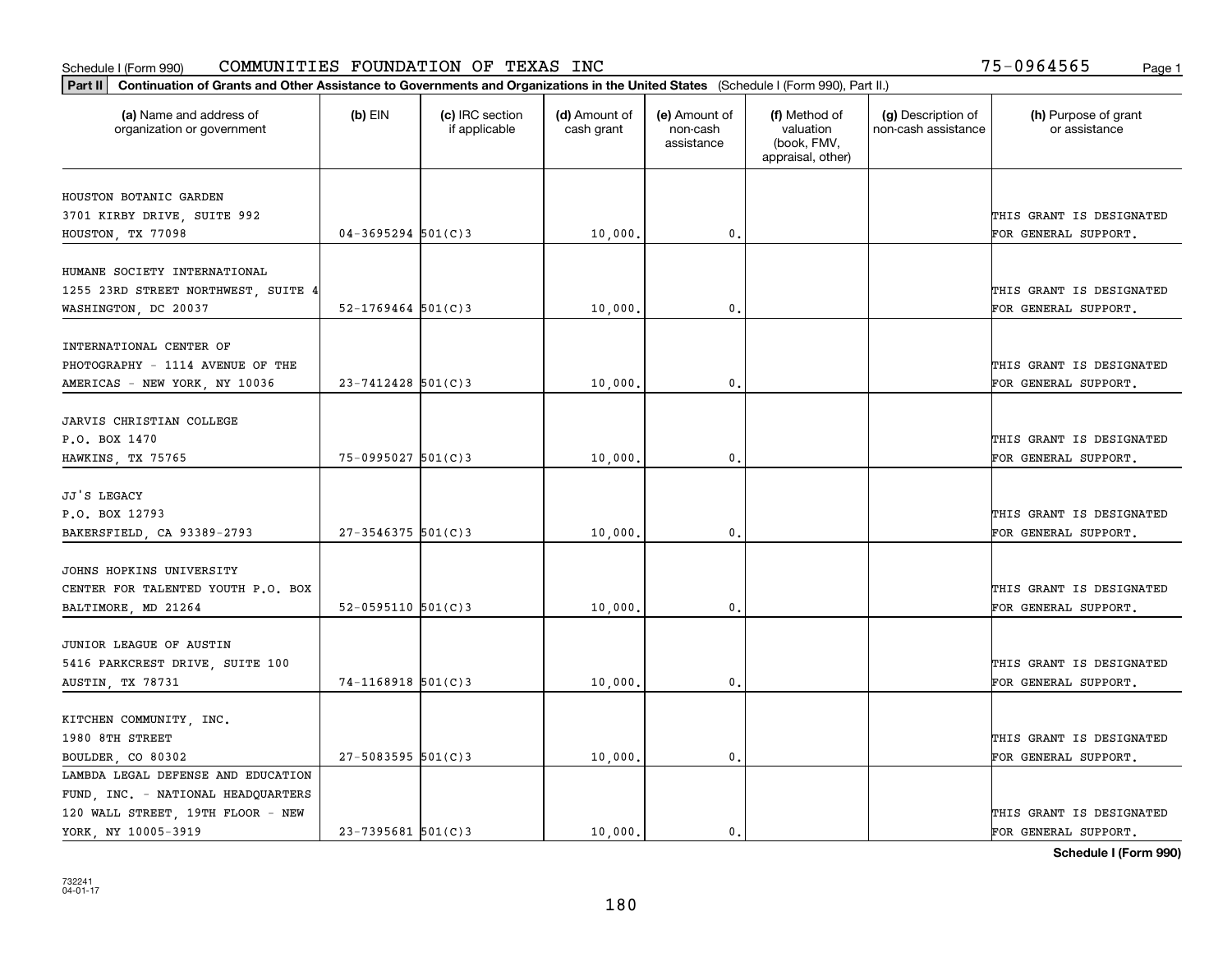| Part II   Continuation of Grants and Other Assistance to Governments and Organizations in the United States (Schedule I (Form 990), Part II.) |                          |                                  |                             |                                         |                                                                |                                           |                                       |
|-----------------------------------------------------------------------------------------------------------------------------------------------|--------------------------|----------------------------------|-----------------------------|-----------------------------------------|----------------------------------------------------------------|-------------------------------------------|---------------------------------------|
| (a) Name and address of<br>organization or government                                                                                         | $(b)$ EIN                | (c) IRC section<br>if applicable | (d) Amount of<br>cash grant | (e) Amount of<br>non-cash<br>assistance | (f) Method of<br>valuation<br>(book, FMV,<br>appraisal, other) | (g) Description of<br>non-cash assistance | (h) Purpose of grant<br>or assistance |
| LETOURNEAU UNIVERSITY                                                                                                                         |                          |                                  |                             |                                         |                                                                |                                           |                                       |
| P.O. BOX 7001                                                                                                                                 |                          |                                  |                             |                                         |                                                                |                                           | THIS GRANT IS DESIGNATED              |
| LONGVIEW, TX 75607                                                                                                                            | $75 - 1081109$ 501(C)3   |                                  | 10,000.                     | $\mathbf 0$ .                           |                                                                |                                           | FOR GENERAL SUPPORT.                  |
|                                                                                                                                               |                          |                                  |                             |                                         |                                                                |                                           |                                       |
| LIVING FOR THE BRAND COWBOY CHURCH                                                                                                            |                          |                                  |                             |                                         |                                                                |                                           |                                       |
| P.O. BOX 2178                                                                                                                                 |                          |                                  |                             |                                         |                                                                |                                           | THIS GRANT IS DESIGNATED              |
| ATHENS, TX 75751                                                                                                                              | $75 - 2948547$ 501(C)3   |                                  | 10,000                      | 0.                                      |                                                                |                                           | FOR GENERAL SUPPORT.                  |
|                                                                                                                                               |                          |                                  |                             |                                         |                                                                |                                           |                                       |
| MARINE MAMMAL CENTER                                                                                                                          |                          |                                  |                             |                                         |                                                                |                                           |                                       |
| 2000 BUNKER ROAD FORT CRONKHITE                                                                                                               |                          |                                  |                             |                                         |                                                                |                                           | THIS GRANT IS DESIGNATED              |
| SAUSALITO, CA 94965                                                                                                                           | $51 - 0144434$ $501(C)3$ |                                  | 10,000                      | $\mathbf 0$ .                           |                                                                |                                           | FOR GENERAL SUPPORT.                  |
| MCLENNAN COMMUNITY COLLEGE                                                                                                                    |                          |                                  |                             |                                         |                                                                |                                           |                                       |
| FOUNDATION - 1400 COLLEGE DRIVE -                                                                                                             |                          |                                  |                             |                                         |                                                                |                                           | THIS GRANT IS DESIGNATED              |
|                                                                                                                                               | $74 - 2550278$ 501(C)3   |                                  | 10,000                      | 0.                                      |                                                                |                                           | FOR GENERAL SUPPORT.                  |
| WACO, TX 76708                                                                                                                                |                          |                                  |                             |                                         |                                                                |                                           |                                       |
| MCMURRY UNIVERSITY                                                                                                                            |                          |                                  |                             |                                         |                                                                |                                           |                                       |
| 1 MCMURRY UNIVERSITY                                                                                                                          |                          |                                  |                             |                                         |                                                                |                                           | THIS GRANT IS DESIGNATED              |
| ABILENE, TX 79697                                                                                                                             | $75 - 0855633$ 501(C)3   |                                  | 10,000                      | 0                                       |                                                                |                                           | FOR GENERAL SUPPORT.                  |
|                                                                                                                                               |                          |                                  |                             |                                         |                                                                |                                           |                                       |
| MERLIN'S KIDS, INC.                                                                                                                           |                          |                                  |                             |                                         |                                                                |                                           |                                       |
| P.O. BOX 21                                                                                                                                   |                          |                                  |                             |                                         |                                                                |                                           | THIS GRANT IS DESIGNATED              |
| MIDLAND PARK, NJ 07432                                                                                                                        | $26 - 3493804$ 501(C)3   |                                  | 10,000.                     | $\mathbf{0}$                            |                                                                |                                           | FOR GENERAL SUPPORT.                  |
|                                                                                                                                               |                          |                                  |                             |                                         |                                                                |                                           |                                       |
| METAVIVOR RESEARCH AND SUPPORT,                                                                                                               |                          |                                  |                             |                                         |                                                                |                                           |                                       |
| INC. - 1783 FOREST DRIVE, SUITE                                                                                                               |                          |                                  |                             |                                         |                                                                |                                           | THIS GRANT IS DESIGNATED              |
| 184 - ANNAPOLIS, MD 21401                                                                                                                     | $37 - 1578088$ 501(C) 3  |                                  | 10,000                      | $\mathbf{0}$ .                          |                                                                |                                           | FOR GENERAL SUPPORT.                  |
| MEXICAN AMERICAN LEGAL DEFENSE AND                                                                                                            |                          |                                  |                             |                                         |                                                                |                                           |                                       |
| EDUCATIONAL FUND - 634 S. SPRING                                                                                                              |                          |                                  |                             |                                         |                                                                |                                           |                                       |
| STREET, 11TH FLOOR - LOS ANGELES,                                                                                                             |                          |                                  |                             |                                         |                                                                |                                           | THIS GRANT IS DESIGNATED              |
| CA 90014                                                                                                                                      | 74-1563270 501(C)3       |                                  | 10,000.                     | $\mathfrak{o}$ .                        |                                                                |                                           | FOR GENERAL SUPPORT.                  |
|                                                                                                                                               |                          |                                  |                             |                                         |                                                                |                                           |                                       |
| MIAMI CITY BALLET, INC.                                                                                                                       |                          |                                  |                             |                                         |                                                                |                                           | THIS GRANT IS DESIGNATED              |
| 2200 LIBERTY AVENUE<br>MIAMI BEACH, FL 33139                                                                                                  | $59 - 2578534$ 501(C)3   |                                  | 10,000.                     | $\mathfrak{o}$ .                        |                                                                |                                           | FOR GENERAL SUPPORT.                  |
|                                                                                                                                               |                          |                                  |                             |                                         |                                                                |                                           |                                       |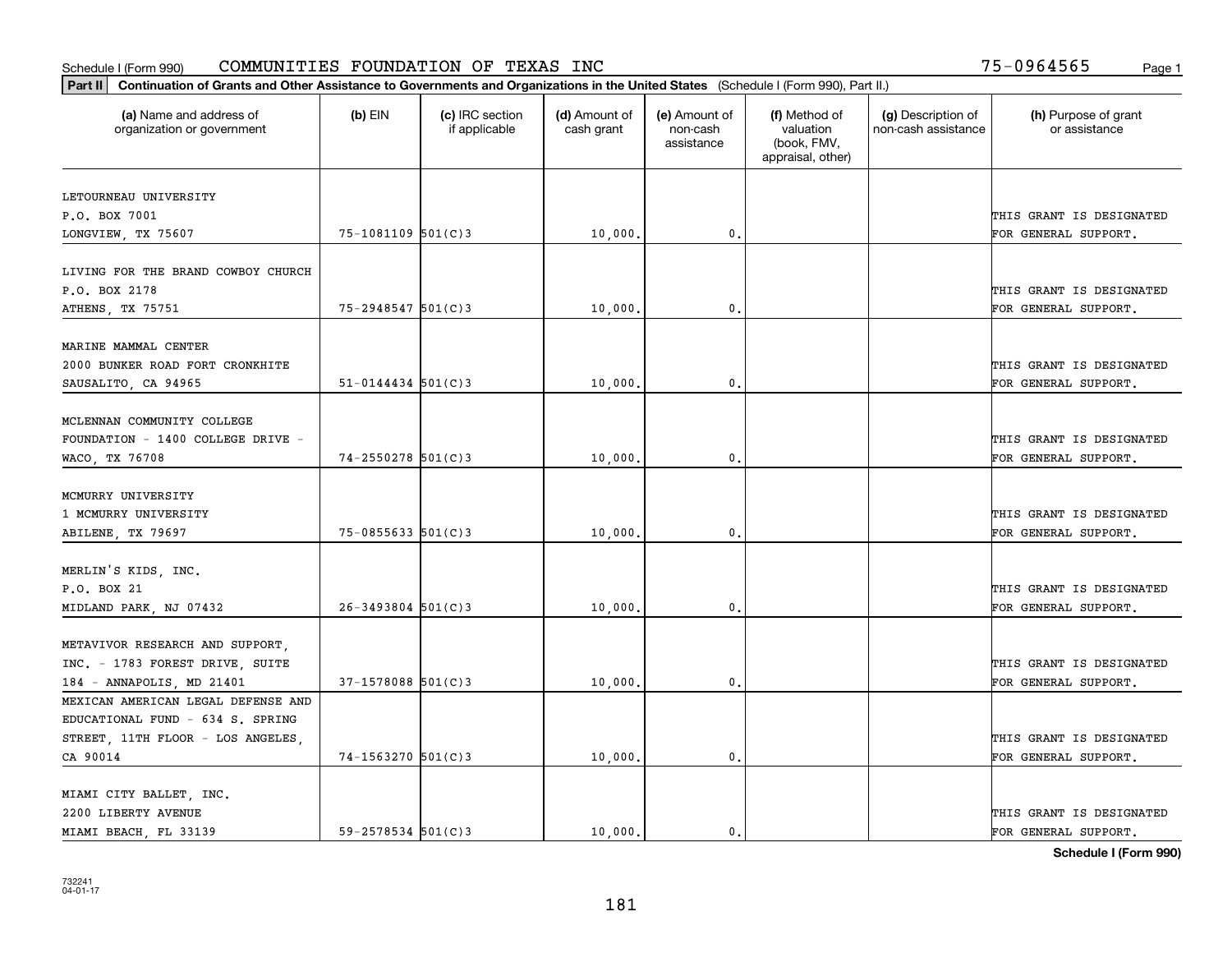| Part II   Continuation of Grants and Other Assistance to Governments and Organizations in the United States (Schedule I (Form 990), Part II.) |                        |                                  |                             |                                         |                                                                |                                           |                                       |
|-----------------------------------------------------------------------------------------------------------------------------------------------|------------------------|----------------------------------|-----------------------------|-----------------------------------------|----------------------------------------------------------------|-------------------------------------------|---------------------------------------|
| (a) Name and address of<br>organization or government                                                                                         | $(b)$ EIN              | (c) IRC section<br>if applicable | (d) Amount of<br>cash grant | (e) Amount of<br>non-cash<br>assistance | (f) Method of<br>valuation<br>(book, FMV,<br>appraisal, other) | (g) Description of<br>non-cash assistance | (h) Purpose of grant<br>or assistance |
| MUSEUM OF CONTEMPORARY ART DETROIT                                                                                                            |                        |                                  |                             |                                         |                                                                |                                           |                                       |
| 4454 WOODWARD AVENUE                                                                                                                          |                        |                                  |                             |                                         |                                                                |                                           | THIS GRANT IS DESIGNATED              |
| DETROIT, MI 48201                                                                                                                             | $20 - 3872376$ 501(C)3 |                                  | 10,000.                     | 0.                                      |                                                                |                                           | FOR GENERAL SUPPORT.                  |
|                                                                                                                                               |                        |                                  |                             |                                         |                                                                |                                           |                                       |
| NEW MEXICO CHRISTIAN CHILDREN'S                                                                                                               |                        |                                  |                             |                                         |                                                                |                                           |                                       |
| HOME, INC. - 1356 NM 236 -                                                                                                                    |                        |                                  |                             |                                         |                                                                |                                           | THIS GRANT IS DESIGNATED              |
| PORTALES, NM 88130                                                                                                                            | $85 - 6018576$ 501(C)3 |                                  | 10,000                      | 0.                                      |                                                                |                                           | FOR GENERAL SUPPORT.                  |
|                                                                                                                                               |                        |                                  |                             |                                         |                                                                |                                           |                                       |
| NONPROFIT LADDER INC                                                                                                                          |                        |                                  |                             |                                         |                                                                |                                           |                                       |
| 7608 BROOKS AVENUE                                                                                                                            |                        |                                  |                             |                                         |                                                                |                                           | THIS GRANT IS DESIGNATED              |
| FORT WORTH, TX 76118                                                                                                                          | $82 - 1063582$ 501(C)3 |                                  | 10,000.                     | $\mathfrak{o}$ .                        |                                                                |                                           | FOR GENERAL SUPPORT.                  |
| PASSION FOR CHILDREN'S, INC.                                                                                                                  |                        |                                  |                             |                                         |                                                                |                                           |                                       |
| P.O. BOX 192611                                                                                                                               |                        |                                  |                             |                                         |                                                                |                                           | THIS GRANT IS DESIGNATED              |
| DALLAS, TX 75219                                                                                                                              | $26 - 0564435$ 501(C)3 |                                  | 10,000                      | 0.                                      |                                                                |                                           | FOR GENERAL SUPPORT.                  |
|                                                                                                                                               |                        |                                  |                             |                                         |                                                                |                                           |                                       |
| PHILOSOPHICAL SOCIETY OF TEXAS                                                                                                                |                        |                                  |                             |                                         |                                                                |                                           |                                       |
| P.O. BOX 160144                                                                                                                               |                        |                                  |                             |                                         |                                                                |                                           | THIS GRANT IS DESIGNATED              |
| <b>AUSTIN, TX 78716</b>                                                                                                                       | $51 - 0148098$ 501(C)3 |                                  | 10,000                      | $\mathbf{0}$                            |                                                                |                                           | FOR GENERAL SUPPORT.                  |
|                                                                                                                                               |                        |                                  |                             |                                         |                                                                |                                           |                                       |
| PIONEER BIBLE TRANSLATORS                                                                                                                     |                        |                                  |                             |                                         |                                                                |                                           |                                       |
| 7255 W. CAMP WISDOM ROAD                                                                                                                      |                        |                                  |                             |                                         |                                                                |                                           | THIS GRANT IS DESIGNATED              |
| DALLAS, TX 75236                                                                                                                              | $23 - 7433923$ 501(C)3 |                                  | 10,000.                     | $\mathbf{0}$                            |                                                                |                                           | FOR GENERAL SUPPORT.                  |
| PLANNED LIVING ASSISTANCE NETWORK                                                                                                             |                        |                                  |                             |                                         |                                                                |                                           |                                       |
| OF NORTH TEXAS, INC. - C/O JEWISH                                                                                                             |                        |                                  |                             |                                         |                                                                |                                           |                                       |
| FAMILY SERVICE 5402 ARAPAHO ROAD -                                                                                                            |                        |                                  |                             |                                         |                                                                |                                           | THIS GRANT IS DESIGNATED              |
| DALLAS, TX 75248                                                                                                                              | $75 - 2382809$ 501(C)3 |                                  | 10,000                      | $\mathbf{0}$ .                          |                                                                |                                           | FOR GENERAL SUPPORT.                  |
|                                                                                                                                               |                        |                                  |                             |                                         |                                                                |                                           |                                       |
| POLARIS PROJECT                                                                                                                               |                        |                                  |                             |                                         |                                                                |                                           |                                       |
| P.O. BOX 65323                                                                                                                                |                        |                                  |                             |                                         |                                                                |                                           | THIS GRANT IS DESIGNATED              |
| WASHINGTON, DC 20035                                                                                                                          | $03 - 0391561$ 501(C)3 |                                  | 10,000.                     | $\mathfrak{o}$ .                        |                                                                |                                           | FOR GENERAL SUPPORT.                  |
| PRISON ENTREPRENEURSHIP PROGRAM                                                                                                               |                        |                                  |                             |                                         |                                                                |                                           |                                       |
| P.O. BOX 926274                                                                                                                               |                        |                                  |                             |                                         |                                                                |                                           | THIS GRANT IS DESIGNATED              |
| HOUSTON, TX 77292                                                                                                                             | $20 - 1384253$ 501(C)3 |                                  | 10,000.                     | $\mathfrak{o}$ .                        |                                                                |                                           | FOR GENERAL SUPPORT.                  |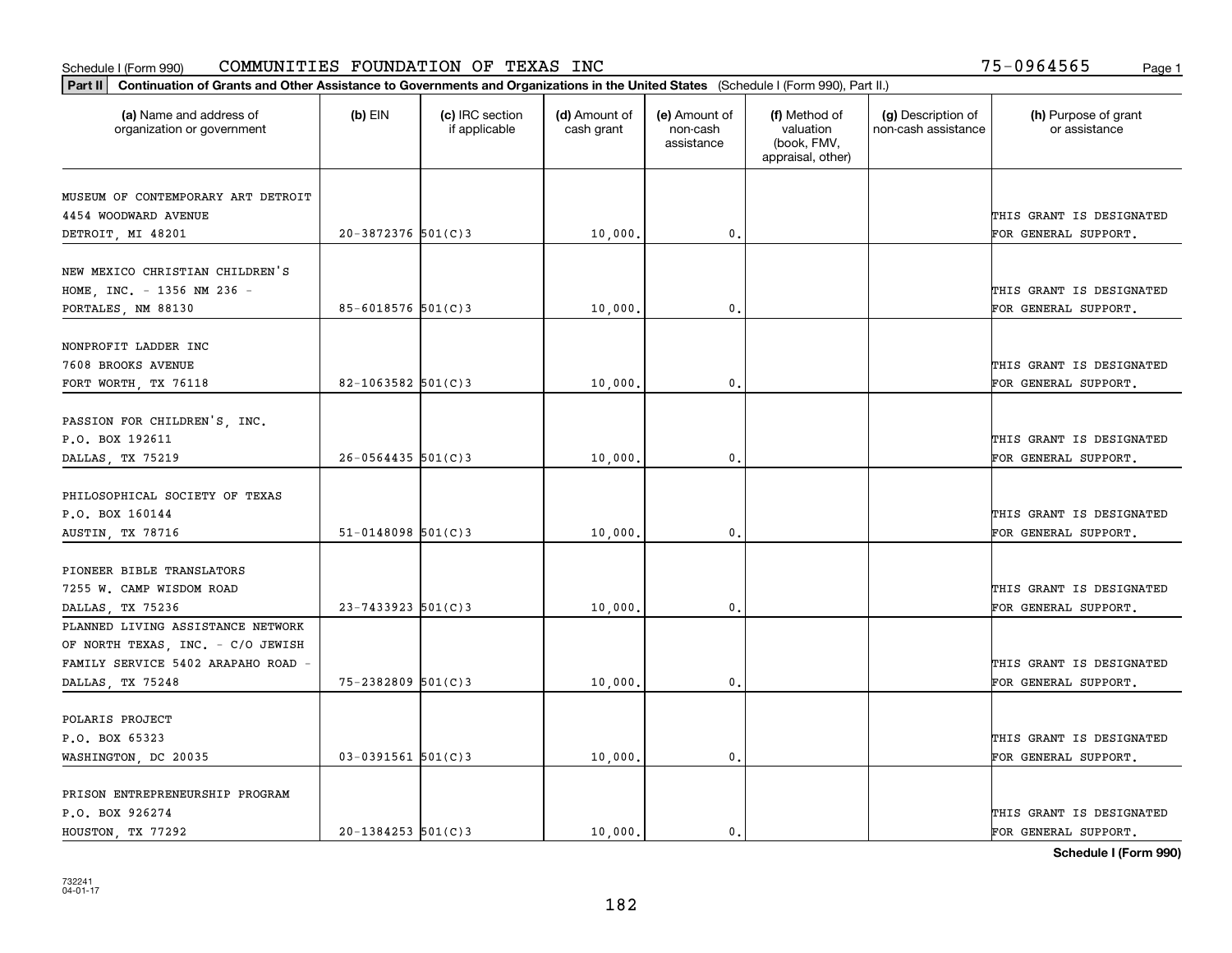| Part II   Continuation of Grants and Other Assistance to Governments and Organizations in the United States (Schedule I (Form 990), Part II.) |                        |                                  |                             |                                         |                                                                |                                           |                                       |
|-----------------------------------------------------------------------------------------------------------------------------------------------|------------------------|----------------------------------|-----------------------------|-----------------------------------------|----------------------------------------------------------------|-------------------------------------------|---------------------------------------|
| (a) Name and address of<br>organization or government                                                                                         | $(b)$ EIN              | (c) IRC section<br>if applicable | (d) Amount of<br>cash grant | (e) Amount of<br>non-cash<br>assistance | (f) Method of<br>valuation<br>(book, FMV,<br>appraisal, other) | (g) Description of<br>non-cash assistance | (h) Purpose of grant<br>or assistance |
|                                                                                                                                               |                        |                                  |                             |                                         |                                                                |                                           |                                       |
| RATIO CHRISTI, INC.<br>P.O. BOX 9                                                                                                             |                        |                                  |                             |                                         |                                                                |                                           | THIS GRANT IS DESIGNATED              |
| INDIAN TRAIL, NC 28079                                                                                                                        | $27 - 4733824$ 501(C)3 |                                  | 10,000.                     | 0.                                      |                                                                |                                           | FOR GENERAL SUPPORT.                  |
|                                                                                                                                               |                        |                                  |                             |                                         |                                                                |                                           |                                       |
| REDEEMER CITY TO CITY                                                                                                                         |                        |                                  |                             |                                         |                                                                |                                           |                                       |
| 1166 AVENUE OF THE AMERICAS SUITE 1                                                                                                           |                        |                                  |                             |                                         |                                                                |                                           | THIS GRANT IS DESIGNATED              |
| NEW YORK, NY 10036                                                                                                                            | 38-3773431 501(C)3     |                                  | 10,000                      | 0.                                      |                                                                |                                           | FOR GENERAL SUPPORT.                  |
|                                                                                                                                               |                        |                                  |                             |                                         |                                                                |                                           |                                       |
| RHODE ISLAND COLLEGE FOUNDATION                                                                                                               |                        |                                  |                             |                                         |                                                                |                                           |                                       |
| 600 MOUNT PLEASANT AVENUE                                                                                                                     |                        |                                  |                             |                                         |                                                                |                                           | THIS GRANT IS DESIGNATED              |
| PROVIDENCE, RI 02908                                                                                                                          | $05 - 6049721$ 501(C)3 |                                  | 10,000,                     | $\mathbf{0}$ .                          |                                                                |                                           | FOR GENERAL SUPPORT.                  |
|                                                                                                                                               |                        |                                  |                             |                                         |                                                                |                                           |                                       |
| RODEO AUSTIN                                                                                                                                  |                        |                                  |                             |                                         |                                                                |                                           |                                       |
| 9100 DECKER LAKE ROAD                                                                                                                         | $74 - 2266672$ 501(C)3 |                                  |                             | 0.                                      |                                                                |                                           | THIS GRANT IS DESIGNATED              |
| AUSTIN, TX 78724                                                                                                                              |                        |                                  | 10,000.                     |                                         |                                                                |                                           | FOR GENERAL SUPPORT.                  |
| ROUNDUP RIVER RANCH                                                                                                                           |                        |                                  |                             |                                         |                                                                |                                           |                                       |
| P.O. BOX 8589                                                                                                                                 |                        |                                  |                             |                                         |                                                                |                                           | THIS GRANT IS DESIGNATED              |
| AVON, CO 81620                                                                                                                                | $20 - 4632248$ 501(C)3 |                                  | 10,000.                     | 0.                                      |                                                                |                                           | FOR GENERAL SUPPORT.                  |
|                                                                                                                                               |                        |                                  |                             |                                         |                                                                |                                           |                                       |
| SAN DIEGO MUSEUM OF ART                                                                                                                       |                        |                                  |                             |                                         |                                                                |                                           |                                       |
| P.O. BOX 122107                                                                                                                               |                        |                                  |                             |                                         |                                                                |                                           | THIS GRANT IS DESIGNATED              |
| SAN DIEGO, CA 92112-2107                                                                                                                      | $95 - 1696715$ 501(C)3 |                                  | 10,000,                     | 0.                                      |                                                                |                                           | FOR GENERAL SUPPORT.                  |
|                                                                                                                                               |                        |                                  |                             |                                         |                                                                |                                           |                                       |
| ST. EDWARD'S UNIVERSITY                                                                                                                       |                        |                                  |                             |                                         |                                                                |                                           |                                       |
| 3001 SOUTH CONGRESS AVENUE                                                                                                                    |                        |                                  |                             |                                         |                                                                |                                           | THIS GRANT IS DESIGNATED              |
| AUSTIN, TX 78704                                                                                                                              | $74-1109641$ 501(C)3   |                                  | 10,000                      | $^{\circ}$ .                            |                                                                |                                           | FOR GENERAL SUPPORT.                  |
| STAND TOGETHER, INC.                                                                                                                          |                        |                                  |                             |                                         |                                                                |                                           |                                       |
| 1320 N. COURTHOUSE ROAD, SUITE 500                                                                                                            |                        |                                  |                             |                                         |                                                                |                                           | THIS GRANT IS DESIGNATED              |
| ARLINGTON, VA 22201                                                                                                                           | 27-3197768 501(C)3     |                                  | 10,000.                     | 0.                                      |                                                                |                                           | FOR GENERAL SUPPORT.                  |
| STEPHEN F. AUSTIN STATE UNIVERSITY                                                                                                            |                        |                                  |                             |                                         |                                                                |                                           |                                       |
| FOUNDATION, INC. - OFFICE OF                                                                                                                  |                        |                                  |                             |                                         |                                                                |                                           |                                       |
| FINANCE AND ADMINISTRATION P.O.                                                                                                               |                        |                                  |                             |                                         |                                                                |                                           | THIS GRANT IS DESIGNATED              |
| BOX 6108 SFA STATION -                                                                                                                        | 75-1494062 501(C)3     |                                  | 10,000.                     | $\mathbf{0}$ .                          |                                                                |                                           | FOR GENERAL SUPPORT.                  |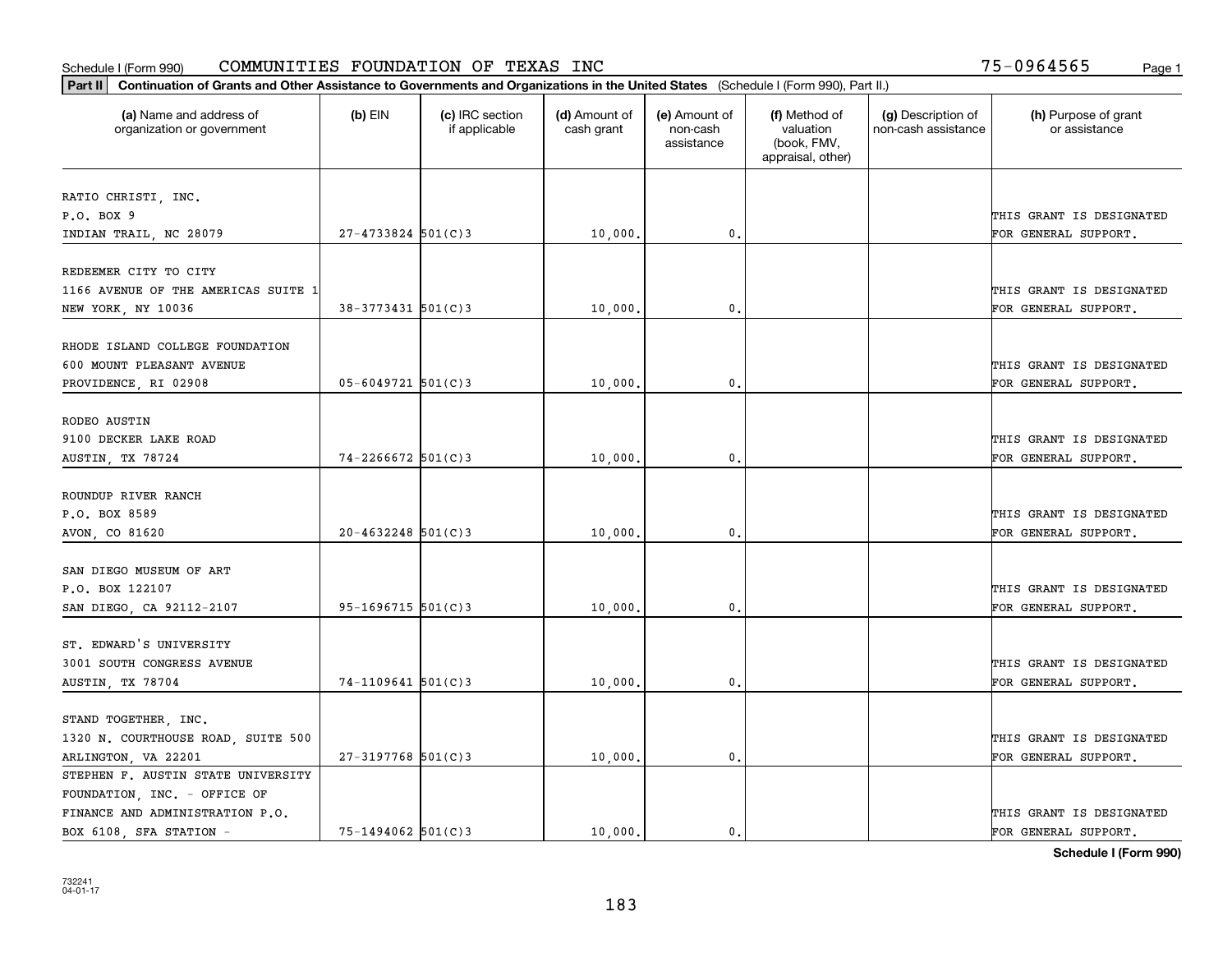| Part II   Continuation of Grants and Other Assistance to Governments and Organizations in the United States (Schedule I (Form 990), Part II.) |                        |                                  |                             |                                         |                                                                |                                           |                                       |
|-----------------------------------------------------------------------------------------------------------------------------------------------|------------------------|----------------------------------|-----------------------------|-----------------------------------------|----------------------------------------------------------------|-------------------------------------------|---------------------------------------|
| (a) Name and address of<br>organization or government                                                                                         | $(b)$ EIN              | (c) IRC section<br>if applicable | (d) Amount of<br>cash grant | (e) Amount of<br>non-cash<br>assistance | (f) Method of<br>valuation<br>(book, FMV,<br>appraisal, other) | (g) Description of<br>non-cash assistance | (h) Purpose of grant<br>or assistance |
| TAKE THE LEAD, INC.                                                                                                                           |                        |                                  |                             |                                         |                                                                |                                           |                                       |
| P.O. BOX 20854                                                                                                                                |                        |                                  |                             |                                         |                                                                |                                           | THIS GRANT IS DESIGNATED              |
| NEW YORK, NY 10023                                                                                                                            | $46 - 1478839$ 501(C)3 |                                  | 10,000.                     | 0.                                      |                                                                |                                           | FOR GENERAL SUPPORT.                  |
|                                                                                                                                               |                        |                                  |                             |                                         |                                                                |                                           |                                       |
| TARLETON STATE UNIVERSITY                                                                                                                     |                        |                                  |                             |                                         |                                                                |                                           |                                       |
| BOX T-0680                                                                                                                                    |                        |                                  |                             |                                         |                                                                |                                           | THIS GRANT IS DESIGNATED              |
| STEPHENVILLE, TX 76402                                                                                                                        | 75-6001870 501(C)3     |                                  | 10,000                      | 0.                                      |                                                                |                                           | FOR GENERAL SUPPORT.                  |
|                                                                                                                                               |                        |                                  |                             |                                         |                                                                |                                           |                                       |
| TEJANO CENTER FOR COMMUNITY                                                                                                                   |                        |                                  |                             |                                         |                                                                |                                           |                                       |
| CONCERNS, INC. - 2950 BROADWAY                                                                                                                |                        |                                  |                             |                                         |                                                                |                                           | THIS GRANT IS DESIGNATED              |
| STREET - HOUSTON, TX 77017                                                                                                                    | $76 - 0377101$ 501(C)3 |                                  | 10,000,                     | $\mathfrak{o}$ .                        |                                                                |                                           | FOR GENERAL SUPPORT.                  |
|                                                                                                                                               |                        |                                  |                             |                                         |                                                                |                                           |                                       |
| TEXAS A&M UNIVERSITY-COMMERCE                                                                                                                 |                        |                                  |                             |                                         |                                                                |                                           |                                       |
| P.O. BOX 3011                                                                                                                                 |                        |                                  |                             |                                         |                                                                |                                           | THIS GRANT IS DESIGNATED              |
| COMMERCE, TX 75429-3011                                                                                                                       | 75-6001353 501(C)3     |                                  | 10,000                      | $\mathbf{0}$                            |                                                                |                                           | FOR GENERAL SUPPORT.                  |
| TEXAS APPLESEED                                                                                                                               |                        |                                  |                             |                                         |                                                                |                                           |                                       |
| 1609 SHOAL CREEK, SUITE 201                                                                                                                   |                        |                                  |                             |                                         |                                                                |                                           | THIS GRANT IS DESIGNATED              |
| AUSTIN, TX 78701                                                                                                                              | $74 - 2804268$ 501(C)3 |                                  | 10,000                      | $\mathbf{0}$                            |                                                                |                                           | FOR GENERAL SUPPORT.                  |
|                                                                                                                                               |                        |                                  |                             |                                         |                                                                |                                           |                                       |
| TEXAS CULTURAL TRUST COUNCILS                                                                                                                 |                        |                                  |                             |                                         |                                                                |                                           |                                       |
| 823 CONGRESS AVENUE, SUITE 707                                                                                                                |                        |                                  |                             |                                         |                                                                |                                           | THIS GRANT IS DESIGNATED              |
| AUSTIN, TX 78701                                                                                                                              | 74-2778878 501(C)3     |                                  | 10,000,                     | $\mathbf{0}$                            |                                                                |                                           | FOR GENERAL SUPPORT.                  |
|                                                                                                                                               |                        |                                  |                             |                                         |                                                                |                                           |                                       |
| TEXAS STATE UNIVERSITY                                                                                                                        |                        |                                  |                             |                                         |                                                                |                                           |                                       |
| 601 UNIVERSITY DRIVE                                                                                                                          |                        |                                  |                             |                                         |                                                                |                                           | THIS GRANT IS DESIGNATED              |
| SAN MARCOS, TX 78666-4684                                                                                                                     | $74 - 6002248$ 501(C)3 |                                  | 10,000                      | $^{\rm 0}$ .                            |                                                                |                                           | FOR GENERAL SUPPORT.                  |
|                                                                                                                                               |                        |                                  |                             |                                         |                                                                |                                           |                                       |
| TEXAS TECH UNIVERSITY                                                                                                                         |                        |                                  |                             |                                         |                                                                |                                           |                                       |
| P.O. BOX 42005                                                                                                                                |                        |                                  |                             |                                         |                                                                |                                           | THIS GRANT IS DESIGNATED              |
| LUBBOCK, TX 79409-2005                                                                                                                        | $75 - 6002622$ 501(C)3 |                                  | 10,000.                     | $\mathfrak{o}$ .                        |                                                                |                                           | FOR GENERAL SUPPORT.                  |
|                                                                                                                                               |                        |                                  |                             |                                         |                                                                |                                           |                                       |
| <b>TEXAS TRIBUNE</b>                                                                                                                          |                        |                                  |                             |                                         |                                                                |                                           |                                       |
| 823 CONGRESS AVENUE, SUITE 1400                                                                                                               |                        |                                  |                             |                                         |                                                                |                                           | THIS GRANT IS DESIGNATED              |
| AUSTIN, TX 78701                                                                                                                              | $26 - 4527097$ 501(C)3 |                                  | 10,000.                     | $\mathbf{0}$ .                          |                                                                |                                           | FOR GENERAL SUPPORT.                  |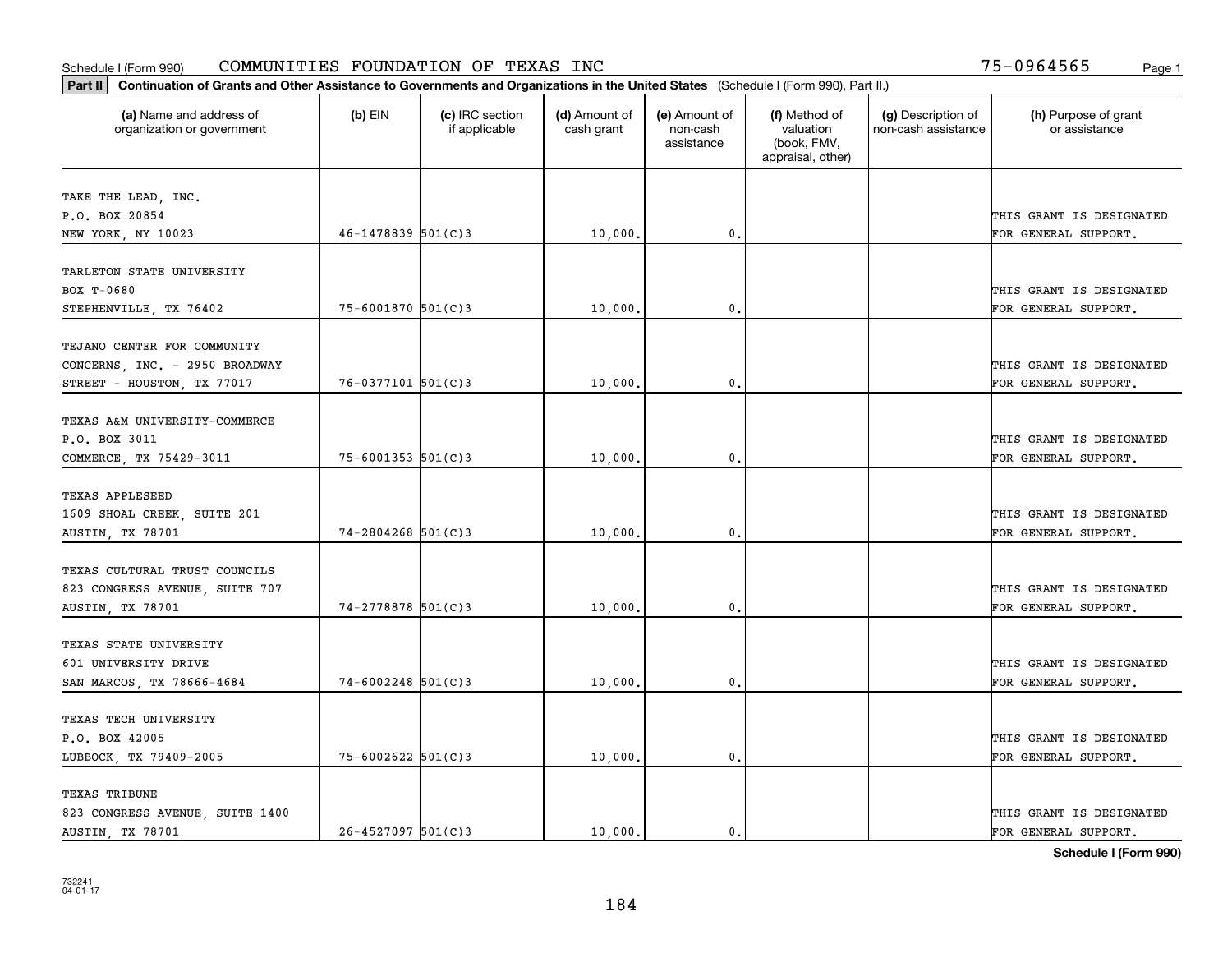| Part II   Continuation of Grants and Other Assistance to Governments and Organizations in the United States (Schedule I (Form 990), Part II.) |                        |                                  |                             |                                         |                                                                |                                           |                                                  |
|-----------------------------------------------------------------------------------------------------------------------------------------------|------------------------|----------------------------------|-----------------------------|-----------------------------------------|----------------------------------------------------------------|-------------------------------------------|--------------------------------------------------|
| (a) Name and address of<br>organization or government                                                                                         | (b) EIN                | (c) IRC section<br>if applicable | (d) Amount of<br>cash grant | (e) Amount of<br>non-cash<br>assistance | (f) Method of<br>valuation<br>(book, FMV,<br>appraisal, other) | (g) Description of<br>non-cash assistance | (h) Purpose of grant<br>or assistance            |
|                                                                                                                                               |                        |                                  |                             |                                         |                                                                |                                           |                                                  |
| THE FRANK BUCK ZOOLOGICAL SOCIETY<br>1000 WEST CALIFORNIA STREET                                                                              |                        |                                  |                             |                                         |                                                                |                                           | THIS GRANT IS DESIGNATED                         |
| GAINESVILLE, TX 76240                                                                                                                         | $23 - 7069912$ 501(C)3 |                                  | 10,000                      | 0.                                      |                                                                |                                           | FOR GENERAL SUPPORT.                             |
|                                                                                                                                               |                        |                                  |                             |                                         |                                                                |                                           |                                                  |
| THE SPIRIT OF HARMONY FOUNDATION,<br>INC. - 3536 NORTH WILTON AVENUE -<br>CHICAGO, IL 60657                                                   | $46 - 4000828$ 501(C)3 |                                  | 10,000                      | 0.                                      |                                                                |                                           | THIS GRANT IS DESIGNATED<br>FOR GENERAL SUPPORT. |
|                                                                                                                                               |                        |                                  |                             |                                         |                                                                |                                           |                                                  |
| THE VAIL JAZZ FOUNDATION, INC.<br>P.O. BOX 3035                                                                                               |                        |                                  |                             |                                         |                                                                |                                           | THIS GRANT IS DESIGNATED                         |
| VAIL, CO 81658                                                                                                                                | $84-1305072$ 501(C)3   |                                  | 10,000                      | 0.                                      |                                                                |                                           | FOR GENERAL SUPPORT.                             |
| UNITED FOOD BANK<br>245 SOUTH NINA DRIVE<br>MESA, AZ 85210                                                                                    | $86 - 0505273$ 501(C)3 |                                  | 10,000                      | 0.                                      |                                                                |                                           | THIS GRANT IS DESIGNATED<br>FOR GENERAL SUPPORT. |
| UNIVERSITY CHRISTIAN CHURCH<br>2720 SOUTH UNIVERSITY DRIVE<br>FORT WORTH, TX 76109                                                            | 75-1077539 501(C)3     |                                  | 10,000                      | 0.                                      |                                                                |                                           | THIS GRANT IS DESIGNATED<br>FOR GENERAL SUPPORT. |
|                                                                                                                                               |                        |                                  |                             |                                         |                                                                |                                           |                                                  |
| UNIVERSITY OF NOTRE DAME DU LAC<br>1251 N. EDDY STREET, SUITE 300<br>SOUTH BEND, IN 46617                                                     | $35-0868188$ 501(C)3   |                                  | 10,000                      | 0.                                      |                                                                |                                           | THIS GRANT IS DESIGNATED<br>FOR GENERAL SUPPORT. |
| UNIVERSITY OF TEXAS RIO GRANDE<br>VALLEY - 1201 W. UNIVERSITY DRIVE                                                                           |                        |                                  |                             |                                         |                                                                |                                           | THIS GRANT IS DESIGNATED                         |
| - EDINBURG, TX 78539                                                                                                                          | $46 - 5292740$ 501(C)3 |                                  | 10,000                      | $\mathbf{0}$ .                          |                                                                |                                           | FOR GENERAL SUPPORT.                             |
| WALKING MOUNTAINS SCIENCE CENTER<br>P.O. BOX 9469<br>AVON, CO 81620                                                                           | $84 - 1436731$ 501(C)3 |                                  | 10,000                      | $\mathbf{0}$ .                          |                                                                |                                           | THIS GRANT IS DESIGNATED<br>FOR GENERAL SUPPORT. |
|                                                                                                                                               |                        |                                  |                             |                                         |                                                                |                                           |                                                  |
| WALLER CREEK CONSERVANCY<br>P.O. BOX 12363<br>AUSTIN, TX 78711                                                                                | $27 - 3225405$ 501(C)3 |                                  | 10,000.                     | 0.                                      |                                                                |                                           | THIS GRANT IS DESIGNATED<br>FOR GENERAL SUPPORT. |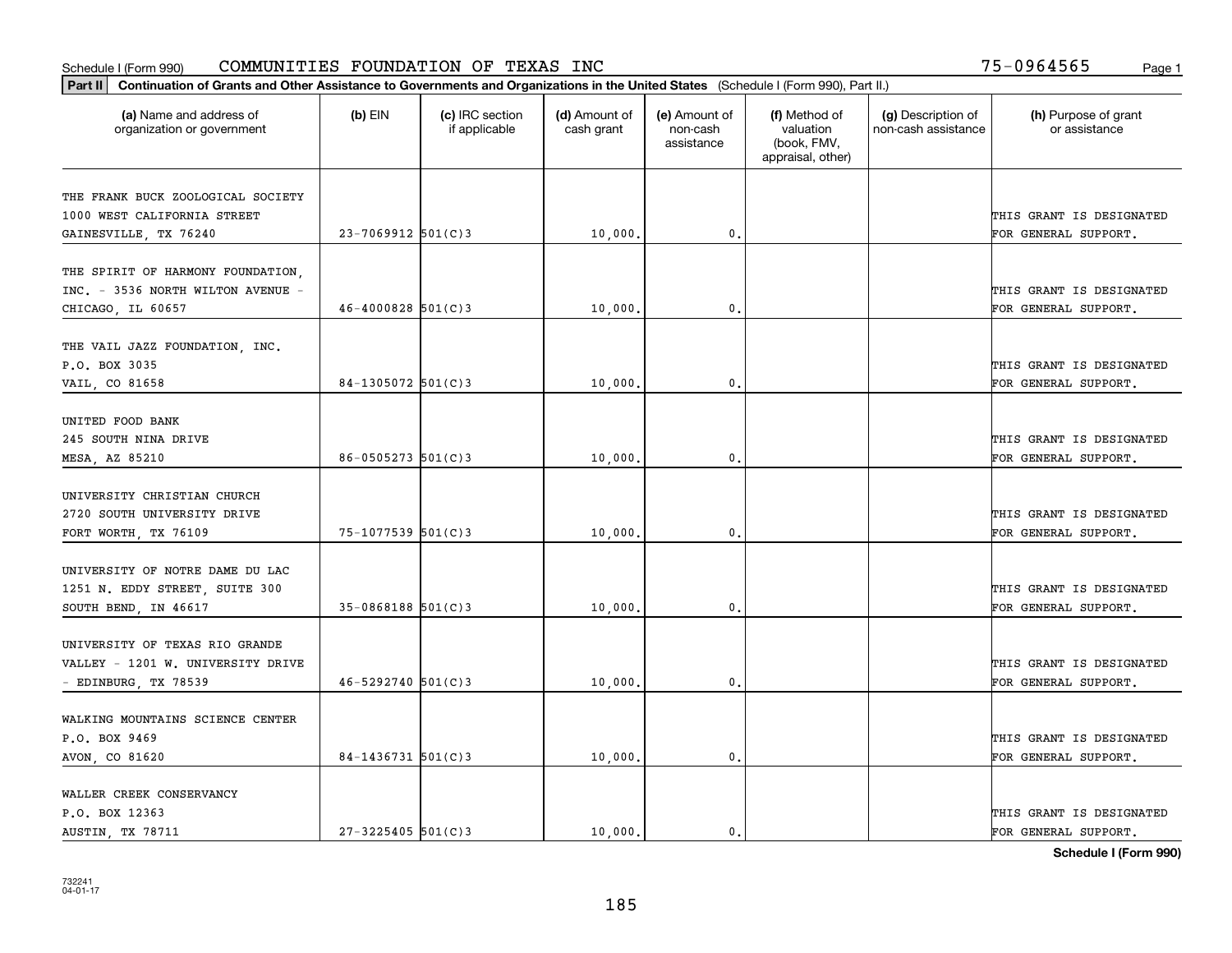| Part II   Continuation of Grants and Other Assistance to Governments and Organizations in the United States (Schedule I (Form 990), Part II.) |                        |                                  |                             |                                         |                                                                |                                           |                                       |
|-----------------------------------------------------------------------------------------------------------------------------------------------|------------------------|----------------------------------|-----------------------------|-----------------------------------------|----------------------------------------------------------------|-------------------------------------------|---------------------------------------|
| (a) Name and address of<br>organization or government                                                                                         | $(b)$ EIN              | (c) IRC section<br>if applicable | (d) Amount of<br>cash grant | (e) Amount of<br>non-cash<br>assistance | (f) Method of<br>valuation<br>(book, FMV,<br>appraisal, other) | (g) Description of<br>non-cash assistance | (h) Purpose of grant<br>or assistance |
|                                                                                                                                               |                        |                                  |                             |                                         |                                                                |                                           |                                       |
| WATER PROJECT<br>P.O. BOX 3353                                                                                                                |                        |                                  |                             |                                         |                                                                |                                           | THIS GRANT IS DESIGNATED              |
|                                                                                                                                               | $26 - 1455510$ 501(C)3 |                                  | 10,000.                     | $\mathbf 0$ .                           |                                                                |                                           | FOR GENERAL SUPPORT.                  |
| CONCORD, NH 03302-3353                                                                                                                        |                        |                                  |                             |                                         |                                                                |                                           |                                       |
| WATERCOLOR ART SOCIETY - HOUSTON                                                                                                              |                        |                                  |                             |                                         |                                                                |                                           |                                       |
| 1601 WEST ALABAMA                                                                                                                             |                        |                                  |                             |                                         |                                                                |                                           | THIS GRANT IS DESIGNATED              |
| HOUSTON, TX 77006                                                                                                                             | $23 - 7451855$ 501(C)3 |                                  | 10,000                      | 0.                                      |                                                                |                                           | FOR GENERAL SUPPORT.                  |
|                                                                                                                                               |                        |                                  |                             |                                         |                                                                |                                           |                                       |
| WAYLAND BAPTIST UNIVERSITY                                                                                                                    |                        |                                  |                             |                                         |                                                                |                                           |                                       |
| 1900 W. 7TH                                                                                                                                   |                        |                                  |                             |                                         |                                                                |                                           | THIS GRANT IS DESIGNATED              |
| PLAINVIEW, TX 79072                                                                                                                           | $75 - 0859668$ 501(C)3 |                                  | 10,000.                     | $\mathfrak{o}$ .                        |                                                                |                                           | FOR GENERAL SUPPORT.                  |
|                                                                                                                                               |                        |                                  |                             |                                         |                                                                |                                           |                                       |
| WE CARE SOLAR, INC.                                                                                                                           |                        |                                  |                             |                                         |                                                                |                                           |                                       |
| 2150 ALLSTON WAY, SUITE 340                                                                                                                   |                        |                                  |                             |                                         |                                                                |                                           | THIS GRANT IS DESIGNATED              |
| BERKELEY, CA 94704                                                                                                                            | $30 - 0627106$ 501(C)3 |                                  | 10,000                      | $\mathbf{0}$                            |                                                                |                                           | FOR GENERAL SUPPORT.                  |
|                                                                                                                                               |                        |                                  |                             |                                         |                                                                |                                           |                                       |
| WESTSIDE HOMELESS PARTNERSHIP                                                                                                                 |                        |                                  |                             |                                         |                                                                |                                           |                                       |
| P.O. BOX 55607                                                                                                                                |                        |                                  |                             |                                         |                                                                |                                           | THIS GRANT IS DESIGNATED              |
| HOUSTON, TX 77255-5607                                                                                                                        | $76 - 0447678$ 501(C)3 |                                  | 10,000.                     | $\mathfrak o$ .                         |                                                                |                                           | FOR GENERAL SUPPORT.                  |
|                                                                                                                                               |                        |                                  |                             |                                         |                                                                |                                           |                                       |
| WIND RIVER MINISTRIES, INC.                                                                                                                   |                        |                                  |                             |                                         |                                                                |                                           |                                       |
| 5770 HIGHWAY 7                                                                                                                                |                        |                                  |                             |                                         |                                                                |                                           | THIS GRANT IS DESIGNATED              |
| ESTES PARK, CO 80517                                                                                                                          | 75-2737796 501(C)3     |                                  | 10,000.                     | $\mathbf{0}$                            |                                                                |                                           | FOR GENERAL SUPPORT.                  |
|                                                                                                                                               |                        |                                  |                             |                                         |                                                                |                                           |                                       |
| WRITERS THEATER, INC.                                                                                                                         |                        |                                  |                             |                                         |                                                                |                                           |                                       |
| 321 PARK AVENUE                                                                                                                               |                        |                                  |                             |                                         |                                                                |                                           | THIS GRANT IS DESIGNATED              |
| GLENCOE, IL 60022                                                                                                                             | $36 - 3847280$ 501(C)3 |                                  | 10,000.                     | $^{\circ}$ .                            |                                                                |                                           | FOR GENERAL SUPPORT.                  |
|                                                                                                                                               |                        |                                  |                             |                                         |                                                                |                                           |                                       |
| YMCA OF THE GREATER HOUSTON AREA                                                                                                              |                        |                                  |                             |                                         |                                                                |                                           |                                       |
| 2600 NORTH LOOP WEST, SUITE 300                                                                                                               |                        |                                  |                             |                                         |                                                                |                                           | THIS GRANT IS DESIGNATED              |
| HOUSTON, TX 77092                                                                                                                             | 74-1109737 501(C)3     |                                  | 10,000                      | $\mathbf{0}$ .                          |                                                                |                                           | FOR GENERAL SUPPORT.                  |
| YORK THEATRE COMPANY, INC.                                                                                                                    |                        |                                  |                             |                                         |                                                                |                                           |                                       |
| THE THEATRE AT SAINT PETERS 619                                                                                                               |                        |                                  |                             |                                         |                                                                |                                           |                                       |
| LEXINGTON AVENUE - NEW YORK, NY                                                                                                               |                        |                                  |                             |                                         |                                                                |                                           | THIS GRANT IS DESIGNATED              |
| 10022                                                                                                                                         | $13 - 3550290$ 501(C)3 |                                  | 10,000.                     | $\mathbf{0}$ .                          |                                                                |                                           | FOR GENERAL SUPPORT.                  |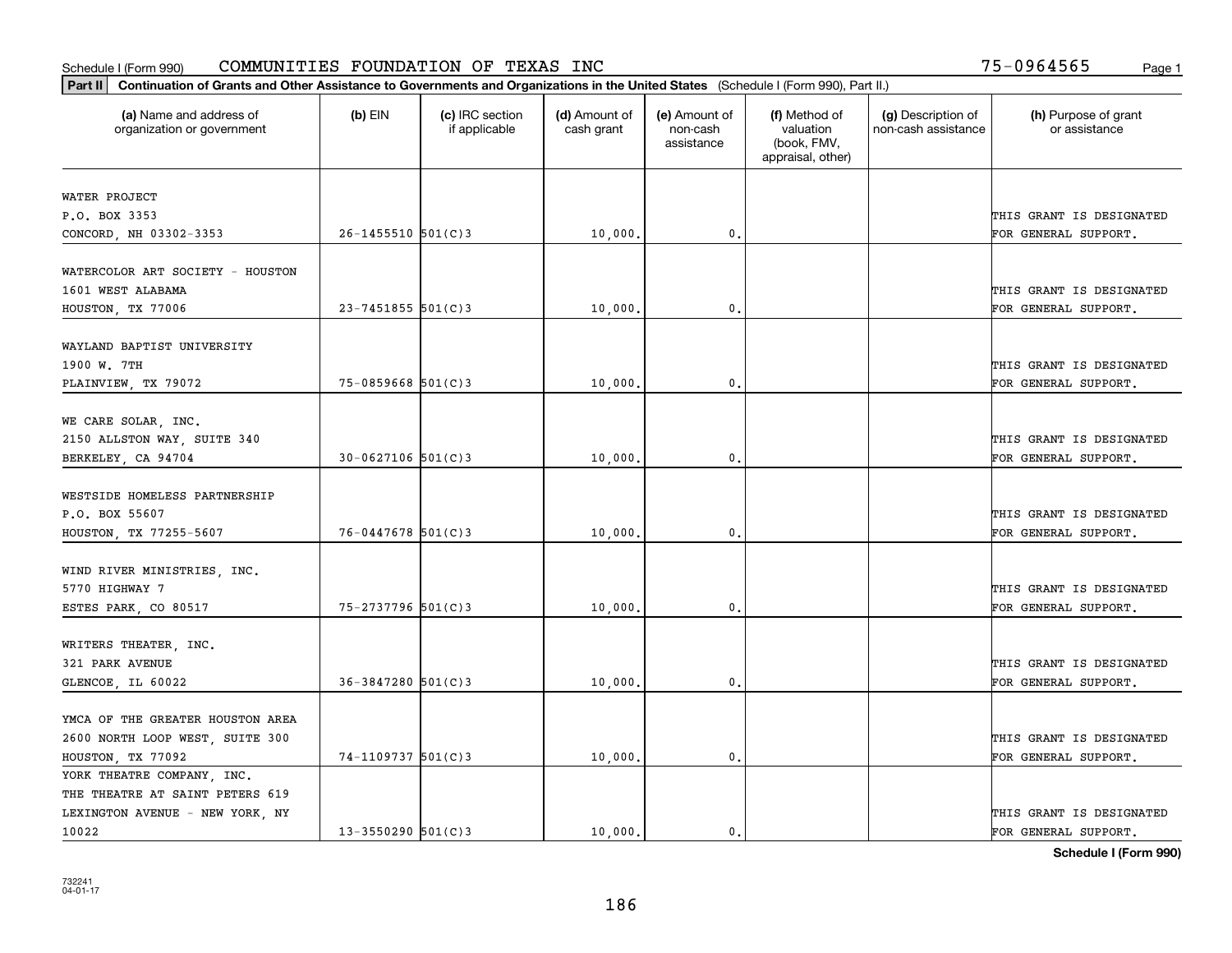| Part II   Continuation of Grants and Other Assistance to Governments and Organizations in the United States (Schedule I (Form 990), Part II.) |                        |                                  |                             |                                         |                                                                |                                           |                                       |
|-----------------------------------------------------------------------------------------------------------------------------------------------|------------------------|----------------------------------|-----------------------------|-----------------------------------------|----------------------------------------------------------------|-------------------------------------------|---------------------------------------|
| (a) Name and address of<br>organization or government                                                                                         | $(b)$ EIN              | (c) IRC section<br>if applicable | (d) Amount of<br>cash grant | (e) Amount of<br>non-cash<br>assistance | (f) Method of<br>valuation<br>(book, FMV,<br>appraisal, other) | (g) Description of<br>non-cash assistance | (h) Purpose of grant<br>or assistance |
|                                                                                                                                               |                        |                                  |                             |                                         |                                                                |                                           |                                       |
| JAMES L WEST PRESBYTERIAN SPECIAL<br>CARE CENTER - 1111 SUMMIT AVE -                                                                          |                        |                                  |                             |                                         |                                                                |                                           | THIS GRANT IS DESIGNATED              |
| FORT WORTH, TX 76102                                                                                                                          | $75 - 2404011$ 501(C)3 |                                  | 9,956.                      | 0.                                      |                                                                |                                           | FOR GENERAL SUPPORT.                  |
|                                                                                                                                               |                        |                                  |                             |                                         |                                                                |                                           |                                       |
| SOUTHLAKE MONTESSORI                                                                                                                          |                        |                                  |                             |                                         |                                                                |                                           |                                       |
| 401 N. CARROLL AVENUE, SUITE 187                                                                                                              |                        |                                  |                             |                                         |                                                                |                                           | THIS GRANT IS DESIGNATED              |
| SOUTHLAKE, TX 76092                                                                                                                           | $46 - 5685413$ 501(C)3 |                                  | 9,910.                      | $\mathbf{0}$                            |                                                                |                                           | FOR GENERAL SUPPORT.                  |
|                                                                                                                                               |                        |                                  |                             |                                         |                                                                |                                           |                                       |
| DEAF ACTION CENTER                                                                                                                            |                        |                                  |                             |                                         |                                                                |                                           |                                       |
| 3110 CEDAR PLAZA LANE                                                                                                                         |                        |                                  |                             |                                         |                                                                |                                           | THIS GRANT IS DESIGNATED              |
| DALLAS, TX 75235                                                                                                                              | 75-1575599 501(C)3     |                                  | 9,907                       | $\mathbf{0}$ .                          |                                                                |                                           | FOR GENERAL SUPPORT.                  |
| REAL ESTATE MINISTRIES OF DALLAS,                                                                                                             |                        |                                  |                             |                                         |                                                                |                                           |                                       |
| INC. - 4245 NORTH CENTRAL                                                                                                                     |                        |                                  |                             |                                         |                                                                |                                           |                                       |
| EXPRESSWAY SUITE 265 - DALLAS, TX                                                                                                             |                        |                                  |                             |                                         |                                                                |                                           | THIS GRANT IS DESIGNATED              |
| 75205                                                                                                                                         | 75-2440636 501(C)3     |                                  | 9,883                       | $\mathbf{0}$ .                          |                                                                |                                           | FOR GENERAL SUPPORT.                  |
|                                                                                                                                               |                        |                                  |                             |                                         |                                                                |                                           |                                       |
| PERSISTENCE DEVELOPMENT FOUNDATION                                                                                                            |                        |                                  |                             |                                         |                                                                |                                           |                                       |
| 1913 HOLLYHILL LANE                                                                                                                           |                        |                                  |                             |                                         |                                                                |                                           | THIS GRANT IS DESIGNATED              |
| DENTON, TX 76205                                                                                                                              | $27 - 0583335$ 501(C)3 |                                  | 9,867                       | 0.                                      |                                                                |                                           | FOR GENERAL SUPPORT.                  |
| OPEN DOOR MULTILINGUAL PRESCHOOL,                                                                                                             |                        |                                  |                             |                                         |                                                                |                                           |                                       |
| INC. - 4105 JUNIUS STREET -                                                                                                                   |                        |                                  |                             |                                         |                                                                |                                           | THIS GRANT IS DESIGNATED              |
| DALLAS, TX 75246                                                                                                                              | $75 - 2397069$ 501(C)3 |                                  | 9,860.                      | 0.                                      |                                                                |                                           | FOR GENERAL SUPPORT.                  |
|                                                                                                                                               |                        |                                  |                             |                                         |                                                                |                                           |                                       |
| DOCTORS WITHOUT BORDERS USA, INC.                                                                                                             |                        |                                  |                             |                                         |                                                                |                                           |                                       |
| 333 7TH AVENUE, 2ND FLOOR                                                                                                                     |                        |                                  |                             |                                         |                                                                |                                           | THIS GRANT IS DESIGNATED              |
| NEW YORK, NY 10001-5004                                                                                                                       | $13 - 3433452$ 501(C)3 |                                  | 9,850,                      | $\mathbf{0}$ .                          |                                                                |                                           | FOR GENERAL SUPPORT.                  |
|                                                                                                                                               |                        |                                  |                             |                                         |                                                                |                                           |                                       |
| LOS BARRIOS UNIDOS COMMUNITY                                                                                                                  |                        |                                  |                             |                                         |                                                                |                                           |                                       |
| CLINIC - 809 SINGLETON BLVD. -                                                                                                                |                        |                                  |                             |                                         |                                                                |                                           | THIS GRANT IS DESIGNATED              |
| DALLAS, TX 75212                                                                                                                              | 75-1378664 501(C)3     |                                  | 9,835.                      | $\mathbf{0}$ .                          |                                                                |                                           | FOR GENERAL SUPPORT.                  |
|                                                                                                                                               |                        |                                  |                             |                                         |                                                                |                                           |                                       |
| DRUG PREVENTION RESOURCES, INC.                                                                                                               |                        |                                  |                             |                                         |                                                                |                                           |                                       |
| 1200 W. WALNUT HILL LANE, SUITE 210                                                                                                           |                        |                                  |                             |                                         |                                                                |                                           | THIS GRANT IS DESIGNATED              |
| IRVING, TX 75038                                                                                                                              | $75 - 0911671$ 501(C)3 |                                  | 9.823.                      | $\mathbf{0}$ .                          |                                                                |                                           | FOR GENERAL SUPPORT.                  |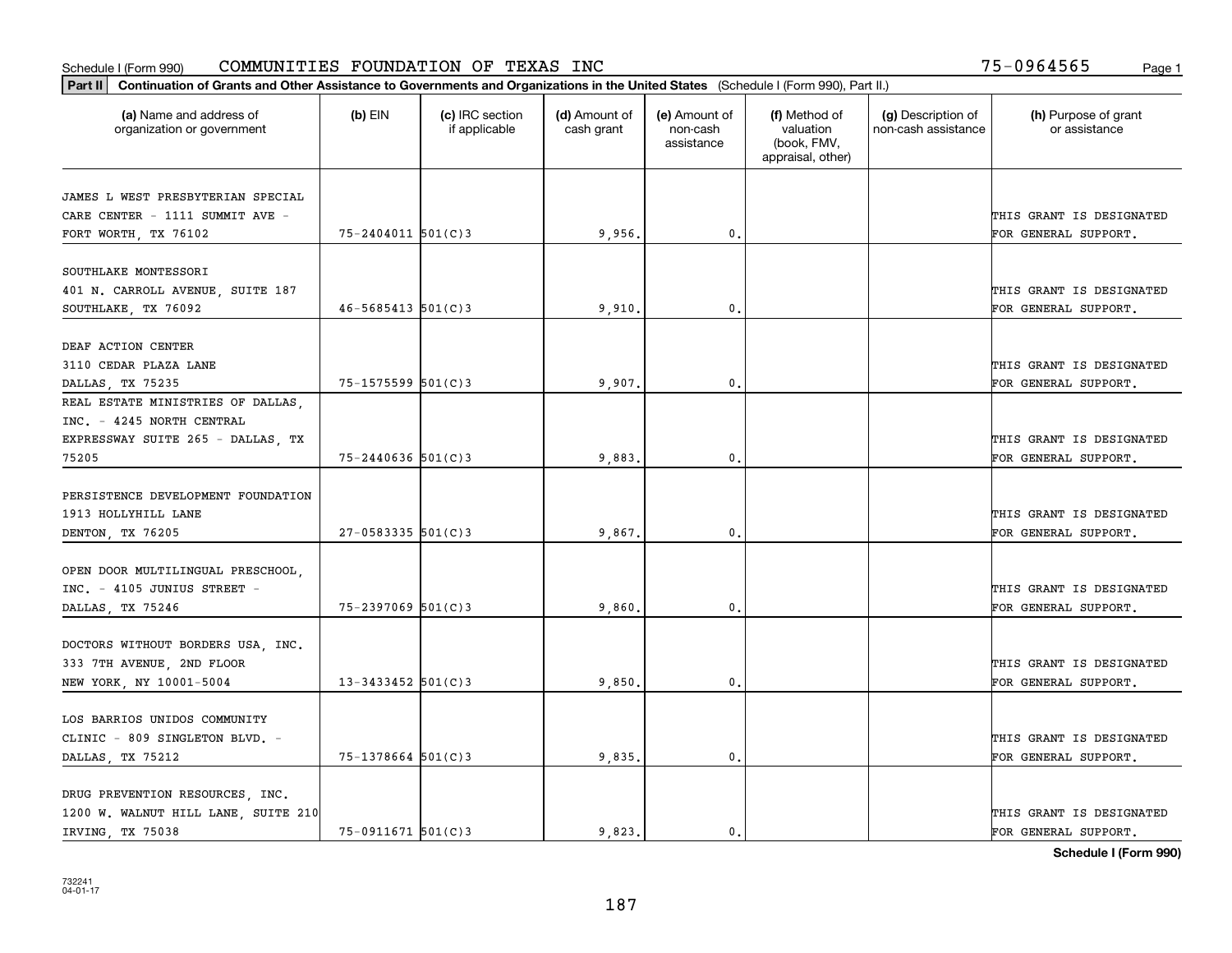| Part II   Continuation of Grants and Other Assistance to Governments and Organizations in the United States (Schedule I (Form 990), Part II.) |                        |                                  |                             |                                         |                                                                |                                           |                                       |
|-----------------------------------------------------------------------------------------------------------------------------------------------|------------------------|----------------------------------|-----------------------------|-----------------------------------------|----------------------------------------------------------------|-------------------------------------------|---------------------------------------|
| (a) Name and address of<br>organization or government                                                                                         | $(b)$ EIN              | (c) IRC section<br>if applicable | (d) Amount of<br>cash grant | (e) Amount of<br>non-cash<br>assistance | (f) Method of<br>valuation<br>(book, FMV,<br>appraisal, other) | (g) Description of<br>non-cash assistance | (h) Purpose of grant<br>or assistance |
|                                                                                                                                               |                        |                                  |                             |                                         |                                                                |                                           |                                       |
| WHITE ROCK CENTER OF HOPE                                                                                                                     |                        |                                  |                             |                                         |                                                                |                                           |                                       |
| P.O. BOX 180358                                                                                                                               | 75-2248813 501(C)3     |                                  |                             | 0.                                      |                                                                |                                           | THIS GRANT IS DESIGNATED              |
| DALLAS, TX 75218<br>ARLINGTON PUBLIC LIBRARY                                                                                                  |                        |                                  | 9,819.                      |                                         |                                                                |                                           | FOR GENERAL SUPPORT.                  |
| FOUNDATION - MS 10-0100 LIBRARY                                                                                                               |                        |                                  |                             |                                         |                                                                |                                           |                                       |
| ADMINISTRATION P.O. BOX 90231 -                                                                                                               |                        |                                  |                             |                                         |                                                                |                                           | THIS GRANT IS DESIGNATED              |
| ARLINGTON, TX 76004                                                                                                                           | $75 - 2555253$ 501(C)3 |                                  | 9,813                       | $\mathbf{0}$                            |                                                                |                                           | FOR GENERAL SUPPORT.                  |
|                                                                                                                                               |                        |                                  |                             |                                         |                                                                |                                           |                                       |
| CORNERSTONE COMMUNITY DEVELOPMENT                                                                                                             |                        |                                  |                             |                                         |                                                                |                                           |                                       |
| CORPORATION, INC. - P.O. BOX                                                                                                                  |                        |                                  |                             |                                         |                                                                |                                           | THIS GRANT IS DESIGNATED              |
| 152551 - DALLAS, TX 75315-2551                                                                                                                | $75 - 2623357$ 501(C)3 |                                  | 9,800.                      | $\mathbf{0}$ .                          |                                                                |                                           | FOR GENERAL SUPPORT.                  |
|                                                                                                                                               |                        |                                  |                             |                                         |                                                                |                                           |                                       |
| DREAM OUTSIDE THE BOX                                                                                                                         |                        |                                  |                             |                                         |                                                                |                                           |                                       |
| 3901 W. VICKERY BOULEVARD SUITE 1                                                                                                             |                        |                                  |                             |                                         |                                                                |                                           | THIS GRANT IS DESIGNATED              |
| FORT WORTH, TX 76107                                                                                                                          | $27-1002653$ 501(C)3   |                                  | 9,754.                      | $\mathbf{0}$ .                          |                                                                |                                           | FOR GENERAL SUPPORT.                  |
|                                                                                                                                               |                        |                                  |                             |                                         |                                                                |                                           |                                       |
| DALLAS PARKS FOUNDATION                                                                                                                       |                        |                                  |                             |                                         |                                                                |                                           |                                       |
| 9540 GARLAND ROAD, SUITE 381-117                                                                                                              |                        |                                  |                             |                                         |                                                                |                                           | THIS GRANT IS DESIGNATED              |
| DALLAS, TX 75218                                                                                                                              | $20 - 0012044$ 501(C)3 |                                  | 9,751                       | 0.                                      |                                                                |                                           | FOR GENERAL SUPPORT.                  |
|                                                                                                                                               |                        |                                  |                             |                                         |                                                                |                                           |                                       |
| WIPE OUT KIDS CANCER, INC.                                                                                                                    |                        |                                  |                             |                                         |                                                                |                                           |                                       |
| 1349 EMPIRE CENTRAL, SUITE 240, LB1                                                                                                           |                        |                                  |                             |                                         |                                                                |                                           | THIS GRANT IS DESIGNATED              |
| DALLAS, TX 75247                                                                                                                              | $75 - 1892051$ 501(C)3 |                                  | 9,750.                      | 0.                                      |                                                                |                                           | FOR GENERAL SUPPORT.                  |
|                                                                                                                                               |                        |                                  |                             |                                         |                                                                |                                           |                                       |
| TURTLE CREEK CHORALE, INC.                                                                                                                    |                        |                                  |                             |                                         |                                                                |                                           |                                       |
| 3630 HARRY HINES BLVD., SUITE 306                                                                                                             |                        |                                  |                             |                                         |                                                                |                                           | THIS GRANT IS DESIGNATED              |
| DALLAS, TX 75219                                                                                                                              | 75-1783322 501(C)3     |                                  | 9,741                       | $\mathbf{0}$ .                          |                                                                |                                           | FOR GENERAL SUPPORT.                  |
|                                                                                                                                               |                        |                                  |                             |                                         |                                                                |                                           |                                       |
| HOLY FAMILY CATHOLIC ACADEMY                                                                                                                  |                        |                                  |                             |                                         |                                                                |                                           |                                       |
| 2323 CHEYENNE STREET                                                                                                                          |                        |                                  |                             |                                         |                                                                |                                           | THIS GRANT IS DESIGNATED              |
| IRVING, TX 75062                                                                                                                              | 75-2399872 501(C)3     |                                  | 9,694.                      | $\mathbf{0}$ .                          |                                                                |                                           | FOR GENERAL SUPPORT.                  |
|                                                                                                                                               |                        |                                  |                             |                                         |                                                                |                                           |                                       |
| OASIS CENTER                                                                                                                                  |                        |                                  |                             |                                         |                                                                |                                           |                                       |
| 1250 MAJESTY                                                                                                                                  |                        |                                  |                             |                                         |                                                                |                                           | THIS GRANT IS DESIGNATED              |
| DALLAS, TX 75247                                                                                                                              | $46 - 3142385$ 501(C)3 |                                  | 9.687.                      | $\mathbf{0}$ .                          |                                                                |                                           | FOR GENERAL SUPPORT.                  |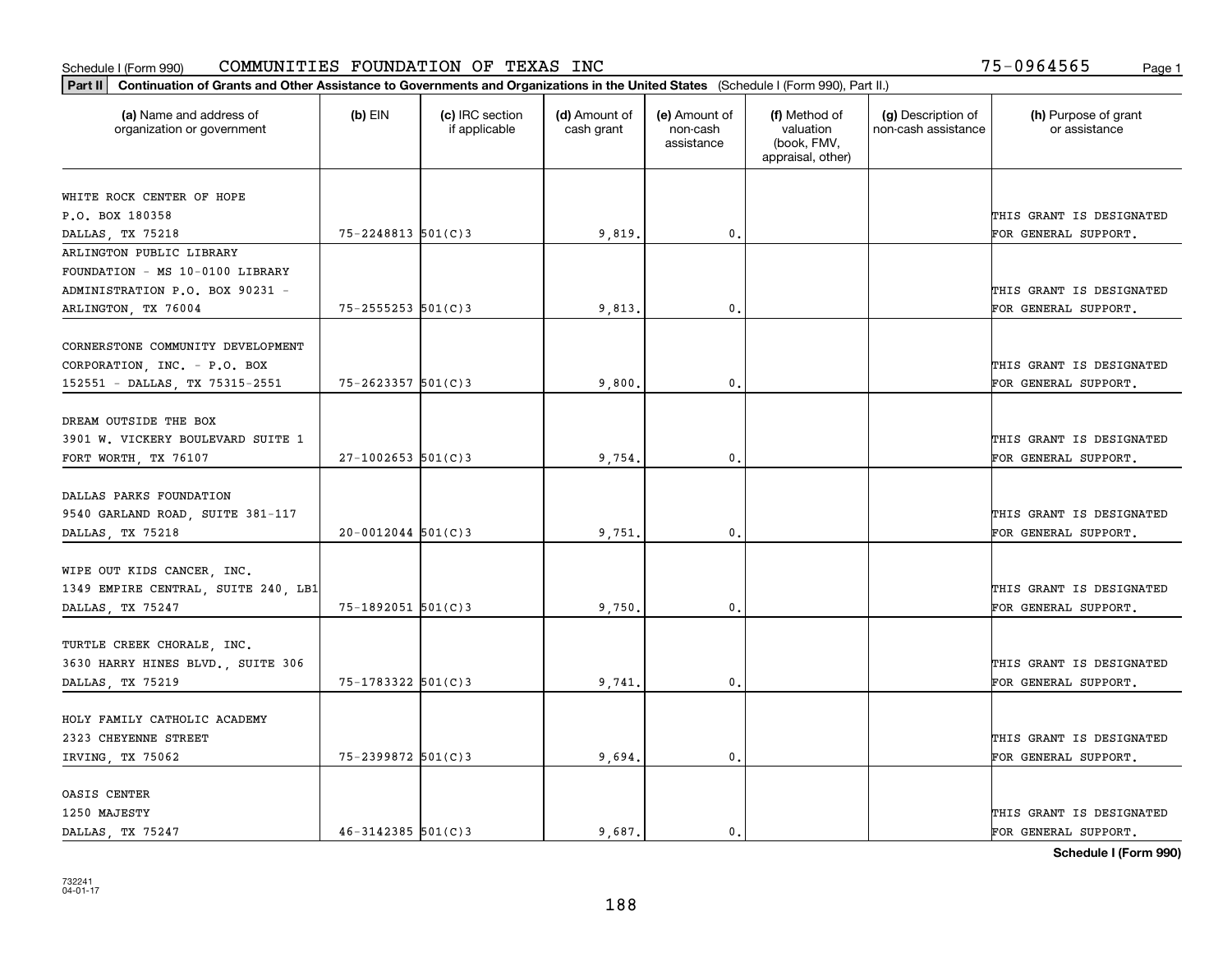| Part II   Continuation of Grants and Other Assistance to Governments and Organizations in the United States (Schedule I (Form 990), Part II.) |                         |                                  |                             |                                         |                                                                |                                           |                                       |
|-----------------------------------------------------------------------------------------------------------------------------------------------|-------------------------|----------------------------------|-----------------------------|-----------------------------------------|----------------------------------------------------------------|-------------------------------------------|---------------------------------------|
| (a) Name and address of<br>organization or government                                                                                         | $(b)$ EIN               | (c) IRC section<br>if applicable | (d) Amount of<br>cash grant | (e) Amount of<br>non-cash<br>assistance | (f) Method of<br>valuation<br>(book, FMV,<br>appraisal, other) | (g) Description of<br>non-cash assistance | (h) Purpose of grant<br>or assistance |
| BOYS & GIRLS CLUBS OF GREATER FORT                                                                                                            |                         |                                  |                             |                                         |                                                                |                                           |                                       |
| WORTH, INC. - 3218 E. BELKNAP -                                                                                                               |                         |                                  |                             |                                         |                                                                |                                           | THIS GRANT IS DESIGNATED              |
| FORT WORTH, TX 76111-4739                                                                                                                     | $75 - 0808785$ 501(C)3  |                                  | 9,686.                      | $\mathbf{0}$                            |                                                                |                                           | FOR GENERAL SUPPORT.                  |
|                                                                                                                                               |                         |                                  |                             |                                         |                                                                |                                           |                                       |
| FORT WORTH MUSEUM OF SCIENCE &                                                                                                                |                         |                                  |                             |                                         |                                                                |                                           |                                       |
| HISTORY - 1600 GENDY STREET - FORT                                                                                                            |                         |                                  |                             |                                         |                                                                |                                           | THIS GRANT IS DESIGNATED              |
| WORTH, TX 76107                                                                                                                               | $75 - 0755335$ 501(C)3  |                                  | 9,637                       | 0.                                      |                                                                |                                           | FOR GENERAL SUPPORT.                  |
|                                                                                                                                               |                         |                                  |                             |                                         |                                                                |                                           |                                       |
| DFW HONOR FLIGHT                                                                                                                              |                         |                                  |                             |                                         |                                                                |                                           |                                       |
| 2201 LONG PRAIRIE ROAD SUITE 107, P                                                                                                           |                         |                                  |                             |                                         |                                                                |                                           | THIS GRANT IS DESIGNATED              |
| FLOWER MOUND, TX 75022                                                                                                                        | $46 - 0828074$ 501(C)3  |                                  | 9,621                       | $\mathbf 0$ .                           |                                                                |                                           | FOR GENERAL SUPPORT.                  |
|                                                                                                                                               |                         |                                  |                             |                                         |                                                                |                                           |                                       |
| ANGIE'S FRIENDS                                                                                                                               |                         |                                  |                             |                                         |                                                                |                                           |                                       |
| 1208 RICHLAND OAKS                                                                                                                            |                         |                                  |                             |                                         |                                                                |                                           | THIS GRANT IS DESIGNATED              |
| RICHARDSON, TX 75081                                                                                                                          | $35 - 2326207$ 501(C)3  |                                  | 9,597.                      | $\mathbf{0}$                            |                                                                |                                           | FOR GENERAL SUPPORT.                  |
|                                                                                                                                               |                         |                                  |                             |                                         |                                                                |                                           |                                       |
| LIFEPOINT INC.                                                                                                                                |                         |                                  |                             |                                         |                                                                |                                           |                                       |
| 580 PLEASANT RIDGE DRIVE                                                                                                                      |                         |                                  |                             |                                         |                                                                |                                           | THIS GRANT IS DESIGNATED              |
| MANSFIELD, TX 76063                                                                                                                           | $22 - 3859351$ 501(C) 3 |                                  | 9,585                       | 0                                       |                                                                |                                           | FOR GENERAL SUPPORT.                  |
|                                                                                                                                               |                         |                                  |                             |                                         |                                                                |                                           |                                       |
| UNITED WAY OF METROPOLITAN TARRANT                                                                                                            |                         |                                  |                             |                                         |                                                                |                                           |                                       |
| COUNTY - 1500 N. MAIN STREET -                                                                                                                |                         |                                  |                             |                                         |                                                                |                                           | THIS GRANT IS DESIGNATED              |
| FORT WORTH, TX 76164                                                                                                                          | $75 - 0858360$ 501(C)3  |                                  | 9,572                       | $\mathbf{0}$                            |                                                                |                                           | FOR GENERAL SUPPORT.                  |
| MENTAL HEALTH AMERICA OF GREATER                                                                                                              |                         |                                  |                             |                                         |                                                                |                                           |                                       |
| DALLAS - 624 N. GOOD LATIMER                                                                                                                  |                         |                                  |                             |                                         |                                                                |                                           |                                       |
| EXPY., SUITE 200 - DALLAS, TX                                                                                                                 |                         |                                  |                             |                                         |                                                                |                                           | THIS GRANT IS DESIGNATED              |
| 75204                                                                                                                                         | $75 - 0999935$ 501(C)3  |                                  | 9,569                       | $^{\circ}$ .                            |                                                                |                                           | FOR GENERAL SUPPORT.                  |
|                                                                                                                                               |                         |                                  |                             |                                         |                                                                |                                           |                                       |
| WARREN CENTER, INC.                                                                                                                           |                         |                                  |                             |                                         |                                                                |                                           |                                       |
| 320 CUSTER ROAD                                                                                                                               |                         |                                  |                             |                                         |                                                                |                                           | THIS GRANT IS DESIGNATED              |
| RICHARDSON, TX 75080-5623                                                                                                                     | 75-1282040 501(C)3      |                                  | 9,548.                      | $\mathfrak o$ .                         |                                                                |                                           | FOR GENERAL SUPPORT.                  |
|                                                                                                                                               |                         |                                  |                             |                                         |                                                                |                                           |                                       |
| BUDDY PROGRAM, INC.                                                                                                                           |                         |                                  |                             |                                         |                                                                |                                           |                                       |
| 110 E. HALLAM STREET, SUITE 125                                                                                                               |                         |                                  |                             |                                         |                                                                |                                           | THIS GRANT IS DESIGNATED              |
| ASPEN, CO 81611                                                                                                                               | $74 - 2594693$ 501(C)3  |                                  | 9.500.                      | 0.                                      |                                                                |                                           | FOR GENERAL SUPPORT.                  |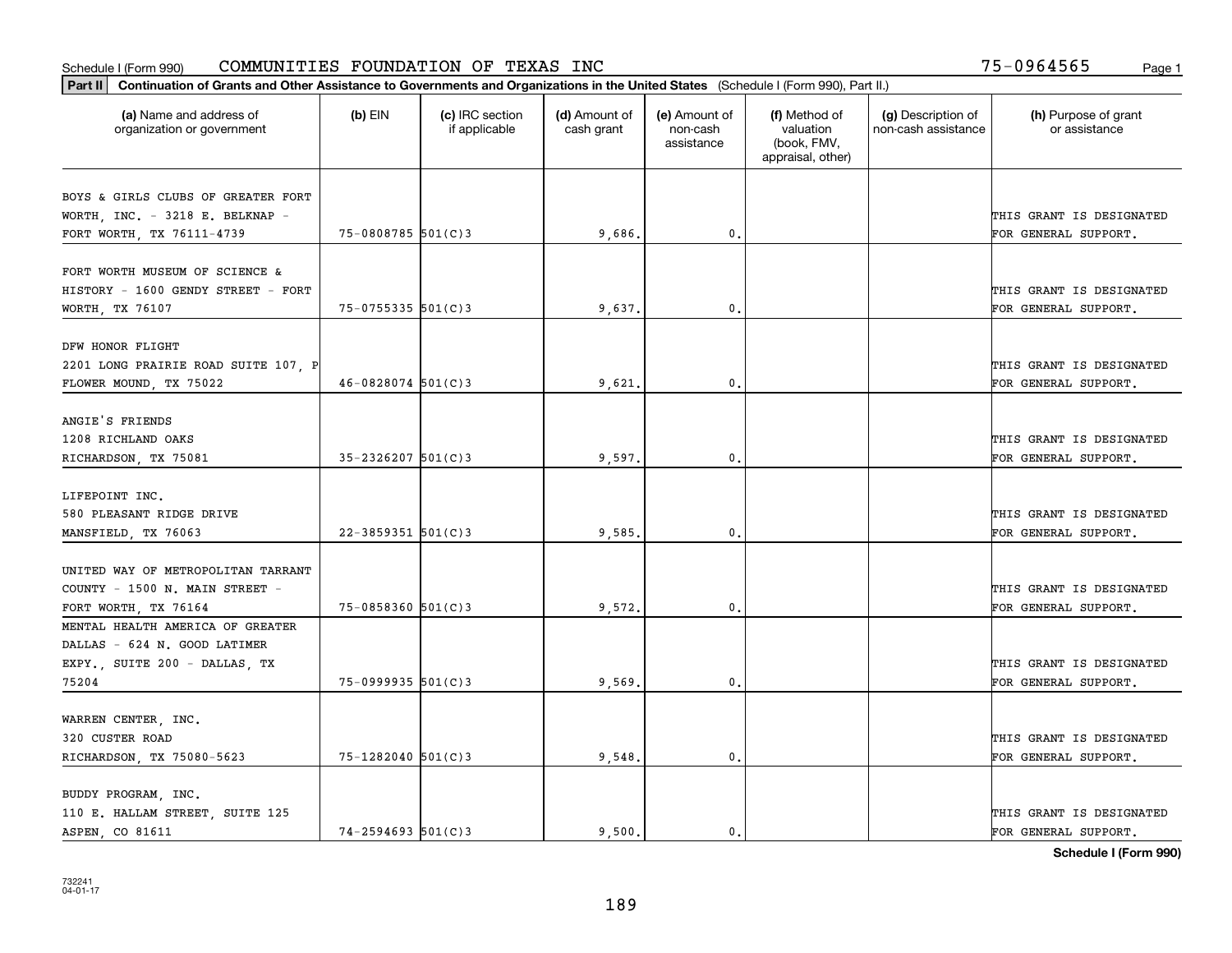| (a) Name and address of<br>organization or government                | $(b)$ EIN              | (c) IRC section<br>if applicable | (d) Amount of<br>cash grant | (e) Amount of<br>non-cash<br>assistance | (f) Method of<br>valuation<br>(book, FMV,<br>appraisal, other) | (g) Description of<br>non-cash assistance | (h) Purpose of grant<br>or assistance |
|----------------------------------------------------------------------|------------------------|----------------------------------|-----------------------------|-----------------------------------------|----------------------------------------------------------------|-------------------------------------------|---------------------------------------|
| COLORADO HORSE RESCUE                                                |                        |                                  |                             |                                         |                                                                |                                           |                                       |
| 10386 N. 65TH STREET                                                 |                        |                                  |                             |                                         |                                                                |                                           | THIS GRANT IS DESIGNATED              |
| LONGMONT, CO 80503                                                   | $84-1095741$ 501(C)3   |                                  | 9,500.                      | 0.                                      |                                                                |                                           | FOR GENERAL SUPPORT.                  |
|                                                                      |                        |                                  |                             |                                         |                                                                |                                           |                                       |
| GRACE UNITED METHODIST CHURCH                                        |                        |                                  |                             |                                         |                                                                |                                           |                                       |
| 4105 JUNIUS STREET                                                   |                        |                                  |                             |                                         |                                                                |                                           | THIS GRANT IS DESIGNATED              |
| DALLAS, TX 75246                                                     | 75-0808789 501(C)3     |                                  | 9,500                       | $\mathbf{0}$                            |                                                                |                                           | FOR GENERAL SUPPORT.                  |
| CARE FORWARD, INC.                                                   |                        |                                  |                             |                                         |                                                                |                                           |                                       |
| 8001 LOMO ALTO, SUITE 219                                            |                        |                                  |                             |                                         |                                                                |                                           | THIS GRANT IS DESIGNATED              |
| DALLAS, TX 75225                                                     | $38 - 3862067$ 501(C)3 |                                  | 9,498                       | $\mathfrak{o}$ .                        |                                                                |                                           | FOR GENERAL SUPPORT.                  |
|                                                                      |                        |                                  |                             |                                         |                                                                |                                           |                                       |
| RAYS OF LIGHT WHERE SPECIAL                                          |                        |                                  |                             |                                         |                                                                |                                           |                                       |
| CHILDREN SHINE - 9200 INWOOD ROAD                                    |                        |                                  |                             |                                         |                                                                |                                           | THIS GRANT IS DESIGNATED              |
| - DALLAS, TX 75220                                                   | $27 - 0491613$ 501(C)3 |                                  | 9,495.                      | $\mathbf 0$ .                           |                                                                |                                           | FOR GENERAL SUPPORT.                  |
| FORT WORTH SYMPHONY ORCHESTRA                                        |                        |                                  |                             |                                         |                                                                |                                           |                                       |
| ASSOCIATION, INC. - 330 E. 4TH<br>STREET, SUITE 200 - FORT WORTH, TX |                        |                                  |                             |                                         |                                                                |                                           | THIS GRANT IS DESIGNATED              |
| 76102                                                                | $75 - 6004761$ 501(C)3 |                                  | 9,490                       | $\mathbf 0$ .                           |                                                                |                                           | FOR GENERAL SUPPORT.                  |
|                                                                      |                        |                                  |                             |                                         |                                                                |                                           |                                       |
| GOOD SHEPHERD RESCUE & SANCTUARY                                     |                        |                                  |                             |                                         |                                                                |                                           |                                       |
| OF TEXAS, INC. - 16806 DEER PARK                                     |                        |                                  |                             |                                         |                                                                |                                           | THIS GRANT IS DESIGNATED              |
| DRIVE - DALLAS, TX 75248                                             | $46 - 2979845$ 501(C)3 |                                  | 9,489                       | $\mathbf{0}$                            |                                                                |                                           | FOR GENERAL SUPPORT.                  |
|                                                                      |                        |                                  |                             |                                         |                                                                |                                           |                                       |
| <b>BPRAPTORCENTER</b>                                                |                        |                                  |                             |                                         |                                                                |                                           |                                       |
| 1625 BROCKDALE PARK ROAD                                             |                        |                                  |                             |                                         |                                                                |                                           | THIS GRANT IS DESIGNATED              |
| LUCAS, TX 75002                                                      | $20 - 1305421$ 501(C)3 |                                  | 9,468                       | 0.                                      |                                                                |                                           | FOR GENERAL SUPPORT.                  |
| DWELL WITH DIGNITY FOUNDATION,                                       |                        |                                  |                             |                                         |                                                                |                                           |                                       |
| INC. - 3112 HOOD STREET - DALLAS,                                    |                        |                                  |                             |                                         |                                                                |                                           | THIS GRANT IS DESIGNATED              |
| TX 75219                                                             | $26 - 4658235$ 501(C)3 |                                  | 9,421                       | $\mathbf{0}$ .                          |                                                                |                                           | FOR GENERAL SUPPORT.                  |
|                                                                      |                        |                                  |                             |                                         |                                                                |                                           |                                       |
| TARRANT COUNTY COLLEGE FOUNDATION                                    |                        |                                  |                             |                                         |                                                                |                                           |                                       |
| 1500 HOUSTON STREET                                                  |                        |                                  |                             |                                         |                                                                |                                           | THIS GRANT IS DESIGNATED              |
| FORT WORTH, TX 76102-6524                                            | $75 - 2277475$ 501(C)3 |                                  | 9.388.                      | $\mathbf{0}$ .                          |                                                                |                                           | FOR GENERAL SUPPORT.                  |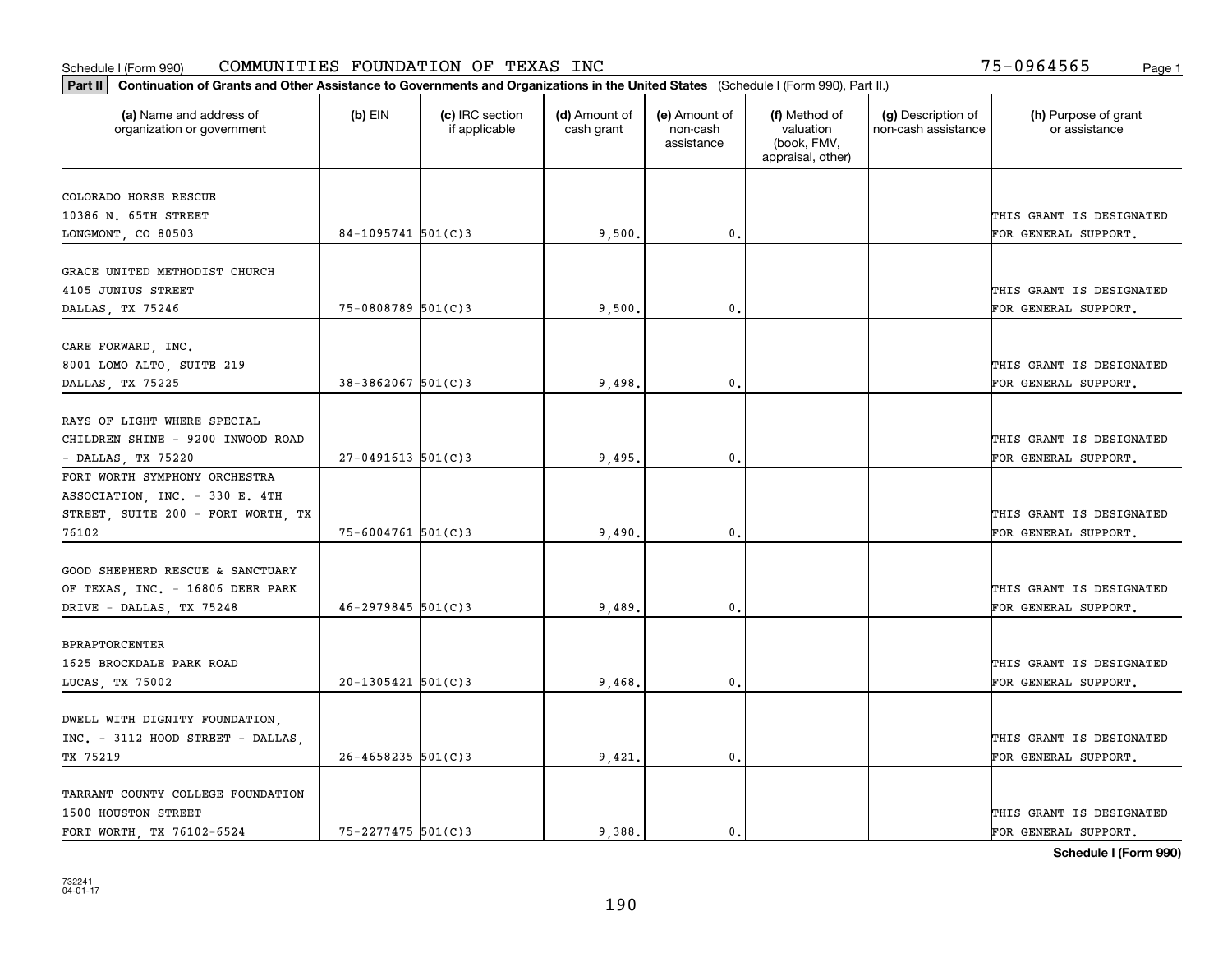|                                                       | Part II   Continuation of Grants and Other Assistance to Governments and Organizations in the United States (Schedule I (Form 990), Part II.) |                                  |                             |                                         |                                                                |                                           |                                       |  |  |  |  |
|-------------------------------------------------------|-----------------------------------------------------------------------------------------------------------------------------------------------|----------------------------------|-----------------------------|-----------------------------------------|----------------------------------------------------------------|-------------------------------------------|---------------------------------------|--|--|--|--|
| (a) Name and address of<br>organization or government | (b) $EIN$                                                                                                                                     | (c) IRC section<br>if applicable | (d) Amount of<br>cash grant | (e) Amount of<br>non-cash<br>assistance | (f) Method of<br>valuation<br>(book, FMV,<br>appraisal, other) | (g) Description of<br>non-cash assistance | (h) Purpose of grant<br>or assistance |  |  |  |  |
| CASSATA HIGH SCHOOL                                   |                                                                                                                                               |                                  |                             |                                         |                                                                |                                           |                                       |  |  |  |  |
| 1400 HEMPHILL STREET                                  |                                                                                                                                               |                                  |                             |                                         |                                                                |                                           | THIS GRANT IS DESIGNATED              |  |  |  |  |
| FORT WORTH, TX 76104                                  | 75-1578757 501(C)3                                                                                                                            |                                  | 9,366.                      | $\mathbf{0}$ .                          |                                                                |                                           | FOR GENERAL SUPPORT.                  |  |  |  |  |
|                                                       |                                                                                                                                               |                                  |                             |                                         |                                                                |                                           |                                       |  |  |  |  |
| ST. BERNARD OF CLAIRVAUX SCHOOL                       |                                                                                                                                               |                                  |                             |                                         |                                                                |                                           |                                       |  |  |  |  |
| 1420 OLD GATE LANE                                    |                                                                                                                                               |                                  |                             |                                         |                                                                |                                           | THIS GRANT IS DESIGNATED              |  |  |  |  |
| DALLAS, TX 75218                                      | $75 - 1900347$ 501(C)3                                                                                                                        |                                  | 9,360                       | 0.                                      |                                                                |                                           | FOR GENERAL SUPPORT.                  |  |  |  |  |
|                                                       |                                                                                                                                               |                                  |                             |                                         |                                                                |                                           |                                       |  |  |  |  |
| GIRLS EMBRACING MOTHERS INC.                          |                                                                                                                                               |                                  |                             |                                         |                                                                |                                           |                                       |  |  |  |  |
| 2904 FLOYD STREET, SUITE A                            |                                                                                                                                               |                                  |                             |                                         |                                                                |                                           | THIS GRANT IS DESIGNATED              |  |  |  |  |
| DALLAS, TX 75204                                      | $27 - 1363774$ 501(C)3                                                                                                                        |                                  | 9,357.                      | $\mathfrak{o}$ .                        |                                                                |                                           | FOR GENERAL SUPPORT.                  |  |  |  |  |
| TEMPLE BAPTIST CHURCH                                 |                                                                                                                                               |                                  |                             |                                         |                                                                |                                           |                                       |  |  |  |  |
| P.O. BOX 640                                          |                                                                                                                                               |                                  |                             |                                         |                                                                |                                           | THIS GRANT IS DESIGNATED              |  |  |  |  |
| GAINESVILLE, TX 76241-0640                            | $75 - 1787285$ 501(C)3                                                                                                                        |                                  | 9,292,                      | $\mathbf{0}$                            |                                                                |                                           | FOR GENERAL SUPPORT.                  |  |  |  |  |
|                                                       |                                                                                                                                               |                                  |                             |                                         |                                                                |                                           |                                       |  |  |  |  |
| MONTSERRAT RETREAT HOUSE                              |                                                                                                                                               |                                  |                             |                                         |                                                                |                                           |                                       |  |  |  |  |
| 600 N. SHADY SHORES DRIVE                             |                                                                                                                                               |                                  |                             |                                         |                                                                |                                           | THIS GRANT IS DESIGNATED              |  |  |  |  |
| LAKE DALLAS, TX 75065                                 | 75-1046972 501(C)3                                                                                                                            |                                  | 9,270                       | $\mathfrak o$ .                         |                                                                |                                           | FOR GENERAL SUPPORT.                  |  |  |  |  |
|                                                       |                                                                                                                                               |                                  |                             |                                         |                                                                |                                           |                                       |  |  |  |  |
| TEXAS HUSKY RESCUE, INC.                              |                                                                                                                                               |                                  |                             |                                         |                                                                |                                           |                                       |  |  |  |  |
| P.O. BOX 118891                                       |                                                                                                                                               |                                  |                             |                                         |                                                                |                                           | THIS GRANT IS DESIGNATED              |  |  |  |  |
| CARROLLTON, TX 75011                                  | 38-3799528 501(C)3                                                                                                                            |                                  | 9,253.                      | $\mathbf{0}$                            |                                                                |                                           | FOR GENERAL SUPPORT.                  |  |  |  |  |
|                                                       |                                                                                                                                               |                                  |                             |                                         |                                                                |                                           |                                       |  |  |  |  |
| 4WORD                                                 |                                                                                                                                               |                                  |                             |                                         |                                                                |                                           |                                       |  |  |  |  |
| 4516 LOVERS LANE, SUITE 205                           |                                                                                                                                               |                                  |                             |                                         |                                                                |                                           | THIS GRANT IS DESIGNATED              |  |  |  |  |
| DALLAS, TX 75225                                      | $27 - 2865980$ 501(C)3                                                                                                                        |                                  | 9,252,                      | $^{\circ}$ .                            |                                                                |                                           | FOR GENERAL SUPPORT.                  |  |  |  |  |
| CHASE'S PLACE, INC.                                   |                                                                                                                                               |                                  |                             |                                         |                                                                |                                           |                                       |  |  |  |  |
| 620 N. COIT ROAD, SUITE 2176                          |                                                                                                                                               |                                  |                             |                                         |                                                                |                                           | THIS GRANT IS DESIGNATED              |  |  |  |  |
| RICHARDSON, TX 75080                                  | $32 - 0065355$ 501(C)3                                                                                                                        |                                  | 9,252.                      | $\mathbf{0}$                            |                                                                |                                           | FOR GENERAL SUPPORT.                  |  |  |  |  |
|                                                       |                                                                                                                                               |                                  |                             |                                         |                                                                |                                           |                                       |  |  |  |  |
| TEXAS CAMPAIGN FOR THE ENVIRONMENT                    |                                                                                                                                               |                                  |                             |                                         |                                                                |                                           |                                       |  |  |  |  |
| FUND - 3303 LEE PARKWAY, SUITE 402                    |                                                                                                                                               |                                  |                             |                                         |                                                                |                                           | THIS GRANT IS DESIGNATED              |  |  |  |  |
| $-$ DALLAS, TX 75219                                  | $74 - 2808805$ 501(C)3                                                                                                                        |                                  | 9.251.                      | $\mathbf{0}$ .                          |                                                                |                                           | FOR GENERAL SUPPORT.                  |  |  |  |  |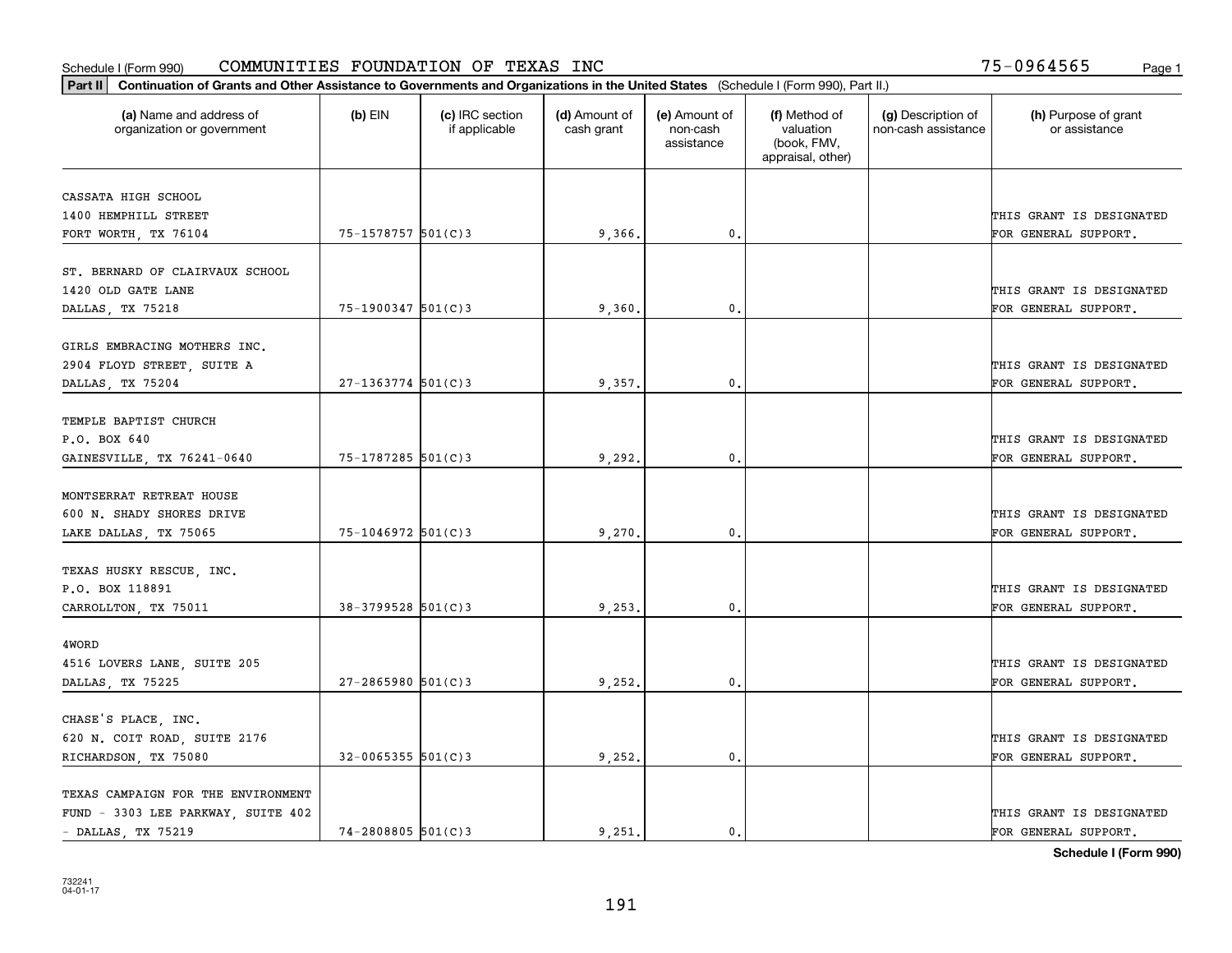| (a) Name and address of<br>organization or government | $(b)$ EIN               | (c) IRC section<br>if applicable | (d) Amount of<br>cash grant | (e) Amount of<br>non-cash<br>assistance | (f) Method of<br>valuation<br>(book, FMV,<br>appraisal, other) | (g) Description of<br>non-cash assistance | (h) Purpose of grant<br>or assistance |
|-------------------------------------------------------|-------------------------|----------------------------------|-----------------------------|-----------------------------------------|----------------------------------------------------------------|-------------------------------------------|---------------------------------------|
| REFUGEE SERVICES OF TEXAS - FORT                      |                         |                                  |                             |                                         |                                                                |                                           |                                       |
| WORTH - 9241 LBJ FREEWAY, SUITE                       |                         |                                  |                             |                                         |                                                                |                                           | THIS GRANT IS DESIGNATED              |
| 210 - DALLAS, TX 75243                                | $75 - 1618251$ 501(C)3  |                                  | 9,238.                      | 0.                                      |                                                                |                                           | FOR GENERAL SUPPORT.                  |
| FORT WORTH CRISIS PREGNANCY CENTER                    |                         |                                  |                             |                                         |                                                                |                                           |                                       |
| P.O. BOX 11437                                        |                         |                                  |                             |                                         |                                                                |                                           | THIS GRANT IS DESIGNATED              |
| FORT WORTH, TX 76110                                  | 75-2548774 501(C)3      |                                  | 9,236                       | 0.                                      |                                                                |                                           | FOR GENERAL SUPPORT.                  |
|                                                       |                         |                                  |                             |                                         |                                                                |                                           |                                       |
| FURRY FRIENDS ANIMAL RESCUE                           |                         |                                  |                             |                                         |                                                                |                                           |                                       |
| 2300 MCDERMOTT ROAD, STE. 200-258                     |                         |                                  |                             |                                         |                                                                |                                           | THIS GRANT IS DESIGNATED              |
| PLANO, TX 75025                                       | $46 - 3350567$ 501(C) 3 |                                  | 9,165.                      | $\mathfrak{o}$ .                        |                                                                |                                           | FOR GENERAL SUPPORT.                  |
|                                                       |                         |                                  |                             |                                         |                                                                |                                           |                                       |
| JOURNEY OF HOPE GRIEF SUPPORT                         |                         |                                  |                             |                                         |                                                                |                                           |                                       |
| CENTER, INC. - 3900 W. 15TH, SUITE                    |                         |                                  |                             |                                         |                                                                |                                           | THIS GRANT IS DESIGNATED              |
| 306 - PLANO, TX 75075                                 | 75-2710456 501(C)3      |                                  | 9,154.                      | $\mathbf{0}$                            |                                                                |                                           | FOR GENERAL SUPPORT.                  |
| FRIENDS OF NORTHAVEN TRAIL, INC.                      |                         |                                  |                             |                                         |                                                                |                                           |                                       |
| P.O. BOX 670325                                       |                         |                                  |                             |                                         |                                                                |                                           | THIS GRANT IS DESIGNATED              |
| DALLAS, TX 75367                                      | $27 - 2405143$ 501(C)3  |                                  | 9,140.                      | $\mathfrak o$ .                         |                                                                |                                           | FOR GENERAL SUPPORT.                  |
|                                                       |                         |                                  |                             |                                         |                                                                |                                           |                                       |
| MOSAIC                                                |                         |                                  |                             |                                         |                                                                |                                           |                                       |
| 2245 MIDWAY ROAD, SUITE 300                           |                         |                                  |                             |                                         |                                                                |                                           | THIS GRANT IS DESIGNATED              |
| CARROLLTON, TX 75093                                  | $11-3669999$ 501(C)3    |                                  | 9,137.                      | $\mathbf{0}$                            |                                                                |                                           | FOR GENERAL SUPPORT.                  |
|                                                       |                         |                                  |                             |                                         |                                                                |                                           |                                       |
| ROCKWALL PETS                                         |                         |                                  |                             |                                         |                                                                |                                           |                                       |
| 308 DERRICK DRIVE                                     |                         |                                  |                             |                                         |                                                                |                                           | THIS GRANT IS DESIGNATED              |
| FATE, TX 75189                                        | $45 - 2499166$ 501(C)3  |                                  | 9,136                       | $^{\circ}$ .                            |                                                                |                                           | FOR GENERAL SUPPORT.                  |
| CARSON LESLIE FOUNDATION                              |                         |                                  |                             |                                         |                                                                |                                           |                                       |
| 5307 EAST MOCKIGBIRD LANE 5TH FLOOR                   |                         |                                  |                             |                                         |                                                                |                                           | THIS GRANT IS DESIGNATED              |
| DALLAS, TX 75206                                      | $01 - 0945033$ 501(C)3  |                                  | 9,123.                      | $\mathbf{0}$                            |                                                                |                                           | FOR GENERAL SUPPORT.                  |
|                                                       |                         |                                  |                             |                                         |                                                                |                                           |                                       |
| TURTLE CREEK MANOR, INC.                              |                         |                                  |                             |                                         |                                                                |                                           |                                       |
| 2707 ROUTH STREET                                     |                         |                                  |                             |                                         |                                                                |                                           | THIS GRANT IS DESIGNATED              |
| DALLAS TX 75201                                       | 75-1282276 501(C)3      |                                  | 9,122.                      | $\mathfrak{o}$ .                        |                                                                |                                           | FOR GENERAL SUPPORT.                  |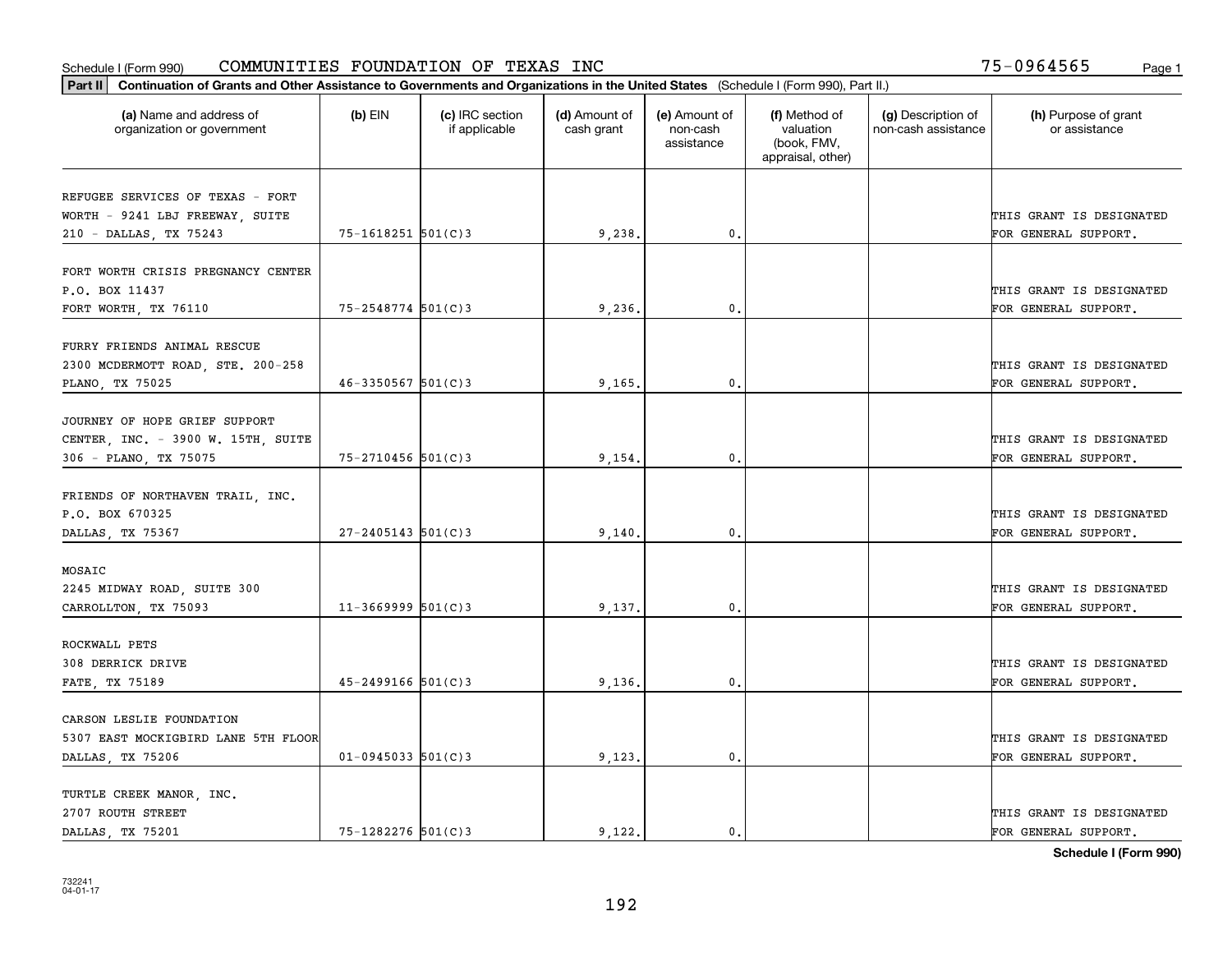| Part II   Continuation of Grants and Other Assistance to Governments and Organizations in the United States (Schedule I (Form 990), Part II.) |                        |                                  |                             |                                         |                                                                |                                           |                                       |
|-----------------------------------------------------------------------------------------------------------------------------------------------|------------------------|----------------------------------|-----------------------------|-----------------------------------------|----------------------------------------------------------------|-------------------------------------------|---------------------------------------|
| (a) Name and address of<br>organization or government                                                                                         | $(b)$ EIN              | (c) IRC section<br>if applicable | (d) Amount of<br>cash grant | (e) Amount of<br>non-cash<br>assistance | (f) Method of<br>valuation<br>(book, FMV,<br>appraisal, other) | (g) Description of<br>non-cash assistance | (h) Purpose of grant<br>or assistance |
| BARBARA GORDON MONTESSORI SCHOOL                                                                                                              |                        |                                  |                             |                                         |                                                                |                                           |                                       |
| 1513 HALL JOHNSON ROAD                                                                                                                        |                        |                                  |                             |                                         |                                                                |                                           | THIS GRANT IS DESIGNATED              |
| COLLEYVILLE, TX 76034                                                                                                                         | $23 - 7394611$ 501(C)3 |                                  | 9,107.                      | $\mathbf{0}$ .                          |                                                                |                                           | FOR GENERAL SUPPORT.                  |
|                                                                                                                                               |                        |                                  |                             |                                         |                                                                |                                           |                                       |
| BRIDGES SAFEHOUSE, INC.                                                                                                                       |                        |                                  |                             |                                         |                                                                |                                           |                                       |
| P.O. BOX 1161                                                                                                                                 |                        |                                  |                             |                                         |                                                                |                                           | THIS GRANT IS DESIGNATED              |
| CEDAR HILL, TX 75106                                                                                                                          | $75 - 2864224$ 501(C)3 |                                  | 9,071                       | 0.                                      |                                                                |                                           | FOR GENERAL SUPPORT.                  |
|                                                                                                                                               |                        |                                  |                             |                                         |                                                                |                                           |                                       |
| ARTHRITIS FOUNDATION, INC.                                                                                                                    |                        |                                  |                             |                                         |                                                                |                                           |                                       |
| 1349 EMPIRE CENTRAL DRIVE, SUITE 34                                                                                                           |                        |                                  |                             |                                         |                                                                |                                           | THIS GRANT IS DESIGNATED              |
| DALLAS, TX 75247                                                                                                                              | $94 - 3454386$ 501(C)3 |                                  | 9,071                       | 0.                                      |                                                                |                                           | FOR GENERAL SUPPORT.                  |
|                                                                                                                                               |                        |                                  |                             |                                         |                                                                |                                           |                                       |
| FRIENDS OF OAK CLIFF PARKS                                                                                                                    |                        |                                  |                             |                                         |                                                                |                                           |                                       |
| P.O. BOX 210124                                                                                                                               |                        |                                  |                             |                                         |                                                                |                                           | THIS GRANT IS DESIGNATED              |
| DALLAS, TX 75211                                                                                                                              | $26 - 0076949$ 501(C)3 |                                  | 9,043.                      | 0.                                      |                                                                |                                           | FOR GENERAL SUPPORT.                  |
|                                                                                                                                               |                        |                                  |                             |                                         |                                                                |                                           |                                       |
| MONSIGNOR KING OUTREACH CENTER                                                                                                                |                        |                                  |                             |                                         |                                                                |                                           |                                       |
| P.O. BOX 718                                                                                                                                  |                        |                                  |                             |                                         |                                                                |                                           | THIS GRANT IS DESIGNATED              |
| DENTON, TX 76202                                                                                                                              | $46 - 4529734$ 501(C)3 |                                  | 9,033.                      | 0.                                      |                                                                |                                           | FOR GENERAL SUPPORT.                  |
|                                                                                                                                               |                        |                                  |                             |                                         |                                                                |                                           |                                       |
| KIDS BEACH CLUB                                                                                                                               |                        |                                  |                             |                                         |                                                                |                                           |                                       |
| P.O. BOX 635                                                                                                                                  |                        |                                  |                             |                                         |                                                                |                                           | THIS GRANT IS DESIGNATED              |
| EULESS, TX 76039                                                                                                                              | $20 - 4073308$ 501(C)3 |                                  | 8,986                       | 0.                                      |                                                                |                                           | FOR GENERAL SUPPORT.                  |
| CREDO CHOIR                                                                                                                                   |                        |                                  |                             |                                         |                                                                |                                           |                                       |
| P.O. BOX 222052                                                                                                                               |                        |                                  |                             |                                         |                                                                |                                           | THIS GRANT IS DESIGNATED              |
|                                                                                                                                               | $81 - 2678816$ 501(C)3 |                                  |                             | $\mathbf{0}$ .                          |                                                                |                                           | FOR GENERAL SUPPORT.                  |
| DALLAS, TX 75222                                                                                                                              |                        |                                  | 8,977                       |                                         |                                                                |                                           |                                       |
| UNITED WAY OF MIDLAND, INC.                                                                                                                   |                        |                                  |                             |                                         |                                                                |                                           |                                       |
| 1209 WEST WALL STREET                                                                                                                         |                        |                                  |                             |                                         |                                                                |                                           | THIS GRANT IS DESIGNATED              |
|                                                                                                                                               | 75-0945926 501(C)3     |                                  |                             | 0.                                      |                                                                |                                           | FOR GENERAL SUPPORT.                  |
| MIDLAND, TX 79701                                                                                                                             |                        |                                  | 8,964.                      |                                         |                                                                |                                           |                                       |
| DALLAS BACH SOCIETY                                                                                                                           |                        |                                  |                             |                                         |                                                                |                                           |                                       |
| P.O. BOX 140201                                                                                                                               |                        |                                  |                             |                                         |                                                                |                                           | THIS GRANT IS DESIGNATED              |
| DALLAS, TX 75214                                                                                                                              | 75-1842546 501(C)3     |                                  | 8,913.                      | 0.                                      |                                                                |                                           | FOR GENERAL SUPPORT.                  |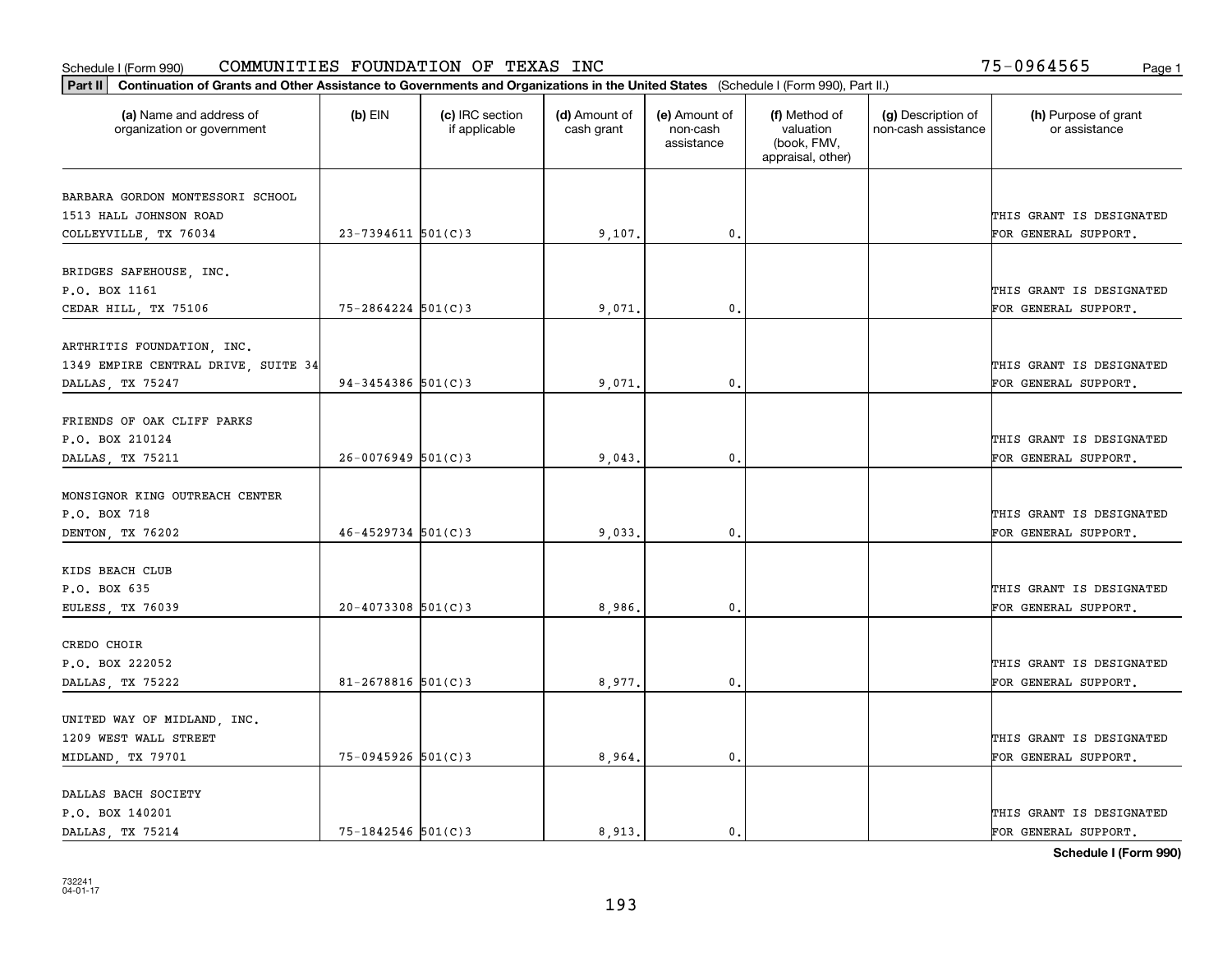| Part II   Continuation of Grants and Other Assistance to Governments and Organizations in the United States (Schedule I (Form 990), Part II.) |                        |                                  |                             |                                         |                                                                |                                           |                                       |
|-----------------------------------------------------------------------------------------------------------------------------------------------|------------------------|----------------------------------|-----------------------------|-----------------------------------------|----------------------------------------------------------------|-------------------------------------------|---------------------------------------|
| (a) Name and address of<br>organization or government                                                                                         | $(b)$ EIN              | (c) IRC section<br>if applicable | (d) Amount of<br>cash grant | (e) Amount of<br>non-cash<br>assistance | (f) Method of<br>valuation<br>(book, FMV,<br>appraisal, other) | (g) Description of<br>non-cash assistance | (h) Purpose of grant<br>or assistance |
| FOR LOVE & ART                                                                                                                                |                        |                                  |                             |                                         |                                                                |                                           |                                       |
| 4848 LEMMON AVENUE, SUITE 100-623                                                                                                             |                        |                                  |                             |                                         |                                                                |                                           | THIS GRANT IS DESIGNATED              |
| DALLAS, TX 75219                                                                                                                              | $45 - 3765824$ 501(C)3 |                                  | 8,913.                      | 0.                                      |                                                                |                                           | FOR GENERAL SUPPORT.                  |
|                                                                                                                                               |                        |                                  |                             |                                         |                                                                |                                           |                                       |
| HELPING RESTORE ABILITY                                                                                                                       |                        |                                  |                             |                                         |                                                                |                                           |                                       |
| 4300 BELTWAY PLACE, SUITE 130                                                                                                                 |                        |                                  |                             |                                         |                                                                |                                           | THIS GRANT IS DESIGNATED              |
| ARLINGTON, TX 76018                                                                                                                           | $75 - 1562334$ 501(C)3 |                                  | 8,878                       | 0.                                      |                                                                |                                           | FOR GENERAL SUPPORT.                  |
| LEWISVILLE LAKE SYMPHONY                                                                                                                      |                        |                                  |                             |                                         |                                                                |                                           |                                       |
| ASSOCIATION, INC. - 1278 F.M. 407,                                                                                                            |                        |                                  |                             |                                         |                                                                |                                           |                                       |
| SUITE 109, PMB B30 - LEWISVILLE,                                                                                                              |                        |                                  |                             |                                         |                                                                |                                           | THIS GRANT IS DESIGNATED              |
| TX 75077                                                                                                                                      | $75 - 2323908$ 501(C)3 |                                  | 8,860                       | $\mathbf{0}$ .                          |                                                                |                                           | FOR GENERAL SUPPORT.                  |
|                                                                                                                                               |                        |                                  |                             |                                         |                                                                |                                           |                                       |
| MCKINNEY CHRISTIAN SCHOOL                                                                                                                     |                        |                                  |                             |                                         |                                                                |                                           |                                       |
| 3601 BOIS D ARC ROAD                                                                                                                          |                        |                                  |                             |                                         |                                                                |                                           | THIS GRANT IS DESIGNATED              |
| MCKINNEY, TX 75071-3237                                                                                                                       | 75-2440342 501(C)3     |                                  | 8,845                       | $\mathbf{0}$ .                          |                                                                |                                           | FOR GENERAL SUPPORT.                  |
|                                                                                                                                               |                        |                                  |                             |                                         |                                                                |                                           |                                       |
| KRADDICK FOUNDATION                                                                                                                           |                        |                                  |                             |                                         |                                                                |                                           |                                       |
| 220 E. LAS COLINAS BOULEVARD SUITE                                                                                                            | 75-2577436 501(C)3     |                                  |                             |                                         |                                                                |                                           | THIS GRANT IS DESIGNATED              |
| LAS COLINAS, TX 75039                                                                                                                         |                        |                                  | 8,797.                      | 0.                                      |                                                                |                                           | FOR GENERAL SUPPORT.                  |
| CREATIVE ALTERNATIVES, INC. DBA                                                                                                               |                        |                                  |                             |                                         |                                                                |                                           |                                       |
| CITY ARTWORKS - 1330 WIRT ROAD,                                                                                                               |                        |                                  |                             |                                         |                                                                |                                           | THIS GRANT IS DESIGNATED              |
| SUITE R - HOUSTON, TX 77055                                                                                                                   | $76 - 0010279$ 501(C)3 |                                  | 8,777.                      | 0.                                      |                                                                |                                           | FOR GENERAL SUPPORT.                  |
|                                                                                                                                               |                        |                                  |                             |                                         |                                                                |                                           |                                       |
| JOURNEY TO DREAM FOUNDATION                                                                                                                   |                        |                                  |                             |                                         |                                                                |                                           |                                       |
| 250 N. MILL STREET, #2                                                                                                                        |                        |                                  |                             |                                         |                                                                |                                           | THIS GRANT IS DESIGNATED              |
| LEWISVILLE, TX 75057                                                                                                                          | $20 - 1209865$ 501(C)3 |                                  | 8,774                       | $\mathfrak{o}$ .                        |                                                                |                                           | FOR GENERAL SUPPORT.                  |
|                                                                                                                                               |                        |                                  |                             |                                         |                                                                |                                           |                                       |
| JUSTIN'S PLACE                                                                                                                                |                        |                                  |                             |                                         |                                                                |                                           |                                       |
| 4255 BRYANT IRVNI ROAD, SUITE 204                                                                                                             |                        |                                  |                             |                                         |                                                                |                                           | THIS GRANT IS DESIGNATED              |
| FORT WORTH, TX 76109                                                                                                                          | $47 - 5610191$ 501(C)3 |                                  | 8,759.                      | $\mathbf{0}$ .                          |                                                                |                                           | FOR GENERAL SUPPORT.                  |
|                                                                                                                                               |                        |                                  |                             |                                         |                                                                |                                           |                                       |
| COURT APPOINTED SPECIAL ADVOCATES                                                                                                             |                        |                                  |                             |                                         |                                                                |                                           |                                       |
| OF DENTON COUNTY, INC. - 614 N.                                                                                                               |                        |                                  |                             |                                         |                                                                |                                           | THIS GRANT IS DESIGNATED              |
| BELL AVENUE - DENTON, TX 76209                                                                                                                | $75 - 2417472$ 501(C)3 |                                  | 8.748.                      | $\mathbf{0}$ .                          |                                                                |                                           | FOR GENERAL SUPPORT.                  |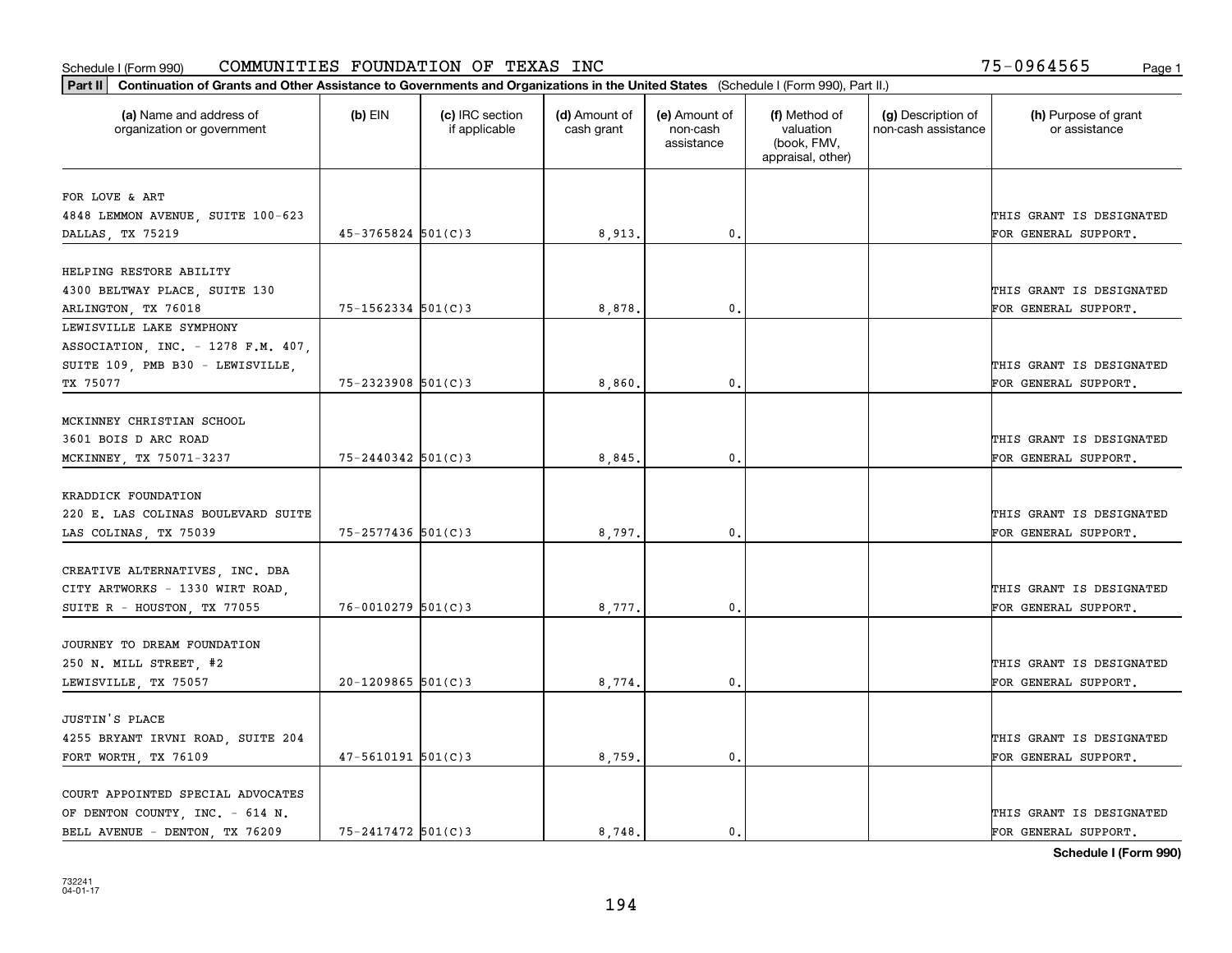|                                                       | Part II   Continuation of Grants and Other Assistance to Governments and Organizations in the United States (Schedule I (Form 990), Part II.) |                                  |                             |                                         |                                                                |                                           |                                       |  |  |  |  |
|-------------------------------------------------------|-----------------------------------------------------------------------------------------------------------------------------------------------|----------------------------------|-----------------------------|-----------------------------------------|----------------------------------------------------------------|-------------------------------------------|---------------------------------------|--|--|--|--|
| (a) Name and address of<br>organization or government | $(b)$ EIN                                                                                                                                     | (c) IRC section<br>if applicable | (d) Amount of<br>cash grant | (e) Amount of<br>non-cash<br>assistance | (f) Method of<br>valuation<br>(book, FMV,<br>appraisal, other) | (g) Description of<br>non-cash assistance | (h) Purpose of grant<br>or assistance |  |  |  |  |
| FINISHING WELL MINISTRIES                             |                                                                                                                                               |                                  |                             |                                         |                                                                |                                           |                                       |  |  |  |  |
| 17480 DALLAS PARKWAY, SUITE 211                       |                                                                                                                                               |                                  |                             |                                         |                                                                |                                           | THIS GRANT IS DESIGNATED              |  |  |  |  |
| DALLAS, TX 75287                                      | $47 - 2535369$ 501(C)3                                                                                                                        |                                  | 8,747.                      | 0.                                      |                                                                |                                           | FOR GENERAL SUPPORT.                  |  |  |  |  |
|                                                       |                                                                                                                                               |                                  |                             |                                         |                                                                |                                           |                                       |  |  |  |  |
| BRIGHTER TOMORROWS, INC.                              |                                                                                                                                               |                                  |                             |                                         |                                                                |                                           |                                       |  |  |  |  |
| 928 BLUEBIRD DRIVE                                    |                                                                                                                                               |                                  |                             |                                         |                                                                |                                           | THIS GRANT IS DESIGNATED              |  |  |  |  |
| IRVING, TX 75061                                      | $75 - 2291809$ 501(C)3                                                                                                                        |                                  | 8,690                       | 0.                                      |                                                                |                                           | FOR GENERAL SUPPORT.                  |  |  |  |  |
| OHIO STATE UNIVERSITY FOUNDATION                      |                                                                                                                                               |                                  |                             |                                         |                                                                |                                           |                                       |  |  |  |  |
| 1480 W. LANE AVENUE                                   |                                                                                                                                               |                                  |                             |                                         |                                                                |                                           | THIS GRANT IS DESIGNATED              |  |  |  |  |
| COLUMBUS, OH 43221                                    | $31 - 1145986$ 501(C)3                                                                                                                        |                                  | 8,652.                      | $\mathbf{0}$ .                          |                                                                |                                           | FOR GENERAL SUPPORT.                  |  |  |  |  |
|                                                       |                                                                                                                                               |                                  |                             |                                         |                                                                |                                           |                                       |  |  |  |  |
| FAITH IN TEXAS - PICO                                 |                                                                                                                                               |                                  |                             |                                         |                                                                |                                           |                                       |  |  |  |  |
| 1111 W. MOCKINGBIRD LANE SUITE 595                    |                                                                                                                                               |                                  |                             |                                         |                                                                |                                           | THIS GRANT IS DESIGNATED              |  |  |  |  |
| DALLAS, TX 75247                                      | $47 - 3005234$ 501(C)3                                                                                                                        |                                  | 8,639.                      | $\mathbf{0}$                            |                                                                |                                           | FOR GENERAL SUPPORT.                  |  |  |  |  |
|                                                       |                                                                                                                                               |                                  |                             |                                         |                                                                |                                           |                                       |  |  |  |  |
| OLIVIA BLACKWELL CHARITY<br>6811 OAK STREET           |                                                                                                                                               |                                  |                             |                                         |                                                                |                                           | THIS GRANT IS DESIGNATED              |  |  |  |  |
| FRISCO, TX 75033                                      | $45 - 4556549$ 501(C)3                                                                                                                        |                                  | 8,606                       | $\mathbf{0}$                            |                                                                |                                           | FOR GENERAL SUPPORT.                  |  |  |  |  |
|                                                       |                                                                                                                                               |                                  |                             |                                         |                                                                |                                           |                                       |  |  |  |  |
| LUPUS LA                                              |                                                                                                                                               |                                  |                             |                                         |                                                                |                                           |                                       |  |  |  |  |
| 8383 WILSHIRE BOULEVARD, SUITE 232                    |                                                                                                                                               |                                  |                             |                                         |                                                                |                                           | THIS GRANT IS DESIGNATED              |  |  |  |  |
| BEVERLY HILLS, CA 90211                               | $46 - 1126232$ 501(C)3                                                                                                                        |                                  | 8,582.                      | $\mathbf{0}$                            |                                                                |                                           | FOR GENERAL SUPPORT.                  |  |  |  |  |
|                                                       |                                                                                                                                               |                                  |                             |                                         |                                                                |                                           |                                       |  |  |  |  |
| FRIENDS OF THE UNIVERSITY PARK                        |                                                                                                                                               |                                  |                             |                                         |                                                                |                                           |                                       |  |  |  |  |
| PUBLIC LIBRARY - 3419 WESTMINSTER,                    |                                                                                                                                               |                                  |                             |                                         |                                                                |                                           | THIS GRANT IS DESIGNATED              |  |  |  |  |
| SUITE 335-G - DALLAS, TX 75205                        | $75 - 2258290$ 501(C)3                                                                                                                        |                                  | 8,569                       | $^{\rm 0}$ .                            |                                                                |                                           | FOR GENERAL SUPPORT.                  |  |  |  |  |
| BASSET RESCUE ACROSS TEXAS                            |                                                                                                                                               |                                  |                             |                                         |                                                                |                                           |                                       |  |  |  |  |
| P.O. BOX 116225                                       |                                                                                                                                               |                                  |                             |                                         |                                                                |                                           | THIS GRANT IS DESIGNATED              |  |  |  |  |
| CARROLLTON, TX 75011                                  | $45 - 1662491$ 501(C)3                                                                                                                        |                                  | 8,555.                      | $\mathfrak{o}$ .                        |                                                                |                                           | FOR GENERAL SUPPORT.                  |  |  |  |  |
|                                                       |                                                                                                                                               |                                  |                             |                                         |                                                                |                                           |                                       |  |  |  |  |
| YOUTH WITH A MISSION OF MONTANA A                     |                                                                                                                                               |                                  |                             |                                         |                                                                |                                           |                                       |  |  |  |  |
| CORP. - 501 BLACKTAIL ROAD -                          |                                                                                                                                               |                                  |                             |                                         |                                                                |                                           | THIS GRANT IS DESIGNATED              |  |  |  |  |
| LAKESIDE, MT 59922                                    | $81 - 6037128$ 501(C)3                                                                                                                        |                                  | 8,500.                      | $\mathbf{0}$ .                          |                                                                |                                           | FOR GENERAL SUPPORT.                  |  |  |  |  |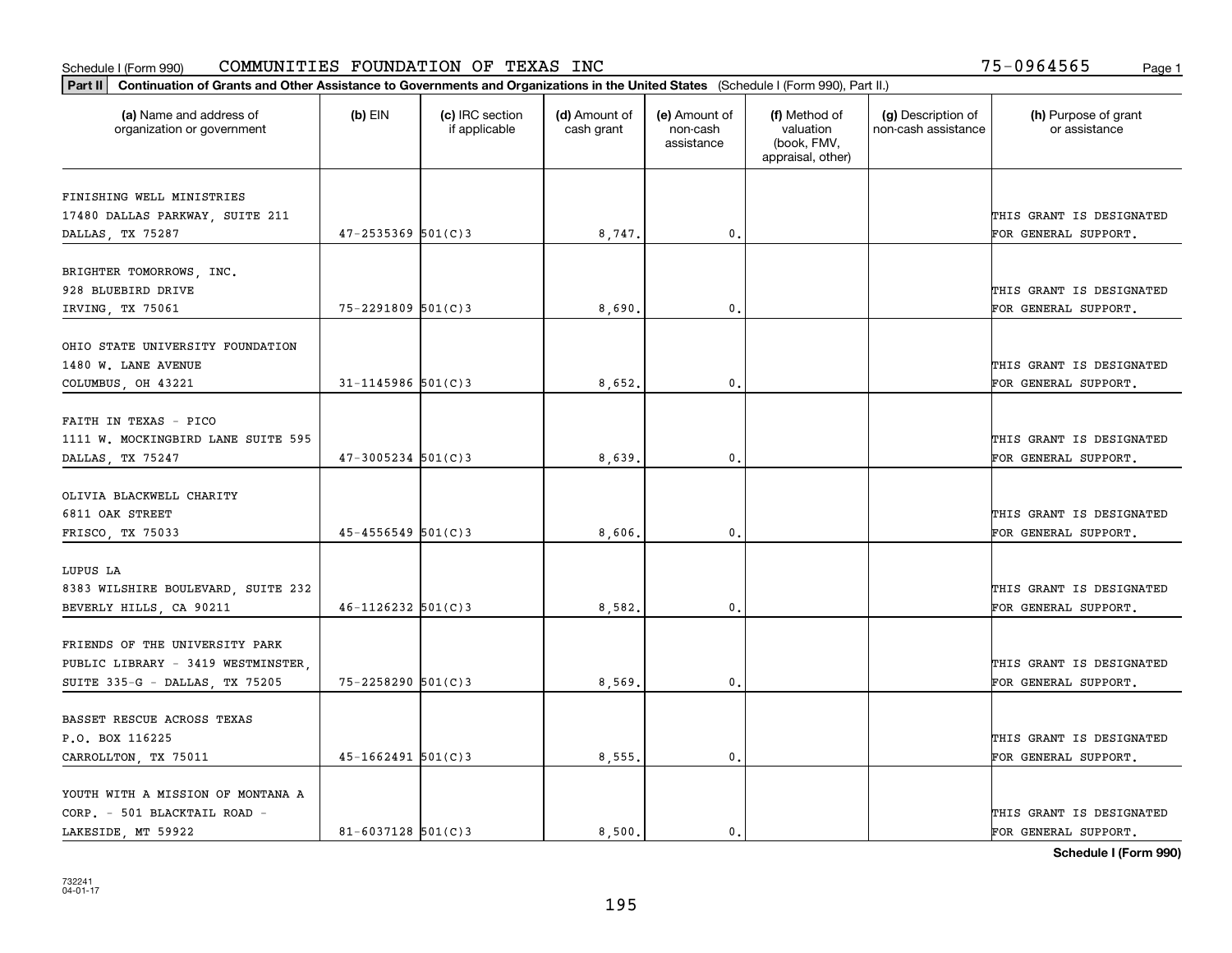|                                                        | Part II   Continuation of Grants and Other Assistance to Governments and Organizations in the United States (Schedule I (Form 990), Part II.) |                                  |                             |                                         |                                                                |                                           |                                       |  |  |  |  |
|--------------------------------------------------------|-----------------------------------------------------------------------------------------------------------------------------------------------|----------------------------------|-----------------------------|-----------------------------------------|----------------------------------------------------------------|-------------------------------------------|---------------------------------------|--|--|--|--|
| (a) Name and address of<br>organization or government  | $(b)$ EIN                                                                                                                                     | (c) IRC section<br>if applicable | (d) Amount of<br>cash grant | (e) Amount of<br>non-cash<br>assistance | (f) Method of<br>valuation<br>(book, FMV,<br>appraisal, other) | (g) Description of<br>non-cash assistance | (h) Purpose of grant<br>or assistance |  |  |  |  |
|                                                        |                                                                                                                                               |                                  |                             |                                         |                                                                |                                           |                                       |  |  |  |  |
| UNBRIDLED HORSE THERAPY<br>1100 SIMMONS ROAD           |                                                                                                                                               |                                  |                             |                                         |                                                                |                                           | THIS GRANT IS DESIGNATED              |  |  |  |  |
| FLOWER MOUND, TX 75022                                 | $81 - 1284811$ 501(C)3                                                                                                                        |                                  | 8,486.                      | 0.                                      |                                                                |                                           | FOR GENERAL SUPPORT.                  |  |  |  |  |
|                                                        |                                                                                                                                               |                                  |                             |                                         |                                                                |                                           |                                       |  |  |  |  |
| MOSAIC FAMILY SERVICES, INC.                           |                                                                                                                                               |                                  |                             |                                         |                                                                |                                           | THIS GRANT IS DESIGNATED              |  |  |  |  |
| 12225 GREENVILLE AVENUE, SUITE 800<br>DALLAS, TX 75243 | $75 - 2484565$ 501(C)3                                                                                                                        |                                  | 8,480                       | $\mathbf{0}$                            |                                                                |                                           | FOR GENERAL SUPPORT.                  |  |  |  |  |
|                                                        |                                                                                                                                               |                                  |                             |                                         |                                                                |                                           |                                       |  |  |  |  |
| ANIMAL RESCUE FOUNDATION OF TEXAS                      |                                                                                                                                               |                                  |                             |                                         |                                                                |                                           |                                       |  |  |  |  |
| INC. - 2311 CROSS TIMBERS ROAD,                        |                                                                                                                                               |                                  |                             |                                         |                                                                |                                           | THIS GRANT IS DESIGNATED              |  |  |  |  |
| SUITE 307 - FLOWER MOUND, TX 75028                     | $45 - 5224776$ 501(C)3                                                                                                                        |                                  | 8,474.                      | $\mathbf{0}$ .                          |                                                                |                                           | FOR GENERAL SUPPORT.                  |  |  |  |  |
|                                                        |                                                                                                                                               |                                  |                             |                                         |                                                                |                                           |                                       |  |  |  |  |
| ST. PHILIP ST. AUGUSTINE CATHOLIC                      |                                                                                                                                               |                                  |                             |                                         |                                                                |                                           |                                       |  |  |  |  |
| ACADEMY - 8151 MILITARY PARKWAY -                      |                                                                                                                                               |                                  |                             |                                         |                                                                |                                           | THIS GRANT IS DESIGNATED              |  |  |  |  |
| DALLAS, TX 75227                                       | $80 - 0518667$ 501(C)3                                                                                                                        |                                  | 8,472.                      | $\mathbf{0}$                            |                                                                |                                           | FOR GENERAL SUPPORT.                  |  |  |  |  |
|                                                        |                                                                                                                                               |                                  |                             |                                         |                                                                |                                           |                                       |  |  |  |  |
| PRESERVATION DALLAS                                    |                                                                                                                                               |                                  |                             |                                         |                                                                |                                           |                                       |  |  |  |  |
| 2922 SWISS AVENUE                                      |                                                                                                                                               |                                  |                             |                                         |                                                                |                                           | THIS GRANT IS DESIGNATED              |  |  |  |  |
| DALLAS, TX 75204-5928                                  | $23 - 7258521$ 501(C)3                                                                                                                        |                                  | 8,454                       | $\mathbf{0}$                            |                                                                |                                           | FOR GENERAL SUPPORT.                  |  |  |  |  |
| SUSAN G. KOMEN BREAST CANCER                           |                                                                                                                                               |                                  |                             |                                         |                                                                |                                           |                                       |  |  |  |  |
| FOUNDATION - 5310 HARVEST HILL                         |                                                                                                                                               |                                  |                             |                                         |                                                                |                                           | THIS GRANT IS DESIGNATED              |  |  |  |  |
| ROAD, SUITE 120 - DALLAS, TX 75230                     | 75-2444724 501(C)3                                                                                                                            |                                  | 8,418,                      | $\mathbf{0}$                            |                                                                |                                           | FOR GENERAL SUPPORT.                  |  |  |  |  |
|                                                        |                                                                                                                                               |                                  |                             |                                         |                                                                |                                           |                                       |  |  |  |  |
| BOTANICAL RESEARCH INSTITUTE OF                        |                                                                                                                                               |                                  |                             |                                         |                                                                |                                           |                                       |  |  |  |  |
| TEXAS INC. - 1700 UNIVERSITY DRIVE                     |                                                                                                                                               |                                  |                             |                                         |                                                                |                                           | THIS GRANT IS DESIGNATED              |  |  |  |  |
| - FORT WORTH, TX $76107$                               | 75-2198196 501(C)3                                                                                                                            |                                  | 8,413,                      | $^{\rm 0}$ .                            |                                                                |                                           | FOR GENERAL SUPPORT.                  |  |  |  |  |
|                                                        |                                                                                                                                               |                                  |                             |                                         |                                                                |                                           |                                       |  |  |  |  |
| RISD EXCELLENCE IN EDUCATION                           |                                                                                                                                               |                                  |                             |                                         |                                                                |                                           |                                       |  |  |  |  |
| FOUNDATION, INC. - 9449 CHURCH                         |                                                                                                                                               |                                  |                             |                                         |                                                                |                                           | THIS GRANT IS DESIGNATED              |  |  |  |  |
| ROAD - DALLAS, TX 75238                                | 75-1945087 501(C)3                                                                                                                            |                                  | 8,394.                      | $\mathfrak{o}$ .                        |                                                                |                                           | FOR GENERAL SUPPORT.                  |  |  |  |  |
|                                                        |                                                                                                                                               |                                  |                             |                                         |                                                                |                                           |                                       |  |  |  |  |
| ALLY'S WISH, INC.<br>P.O. BOX 270935                   |                                                                                                                                               |                                  |                             |                                         |                                                                |                                           | THIS GRANT IS DESIGNATED              |  |  |  |  |
| FLOWER MOUND, TX 75027                                 | $46 - 4754044$ 501(C)3                                                                                                                        |                                  | 8,380.                      | $\mathbf{0}$ .                          |                                                                |                                           | FOR GENERAL SUPPORT.                  |  |  |  |  |
|                                                        |                                                                                                                                               |                                  |                             |                                         |                                                                |                                           |                                       |  |  |  |  |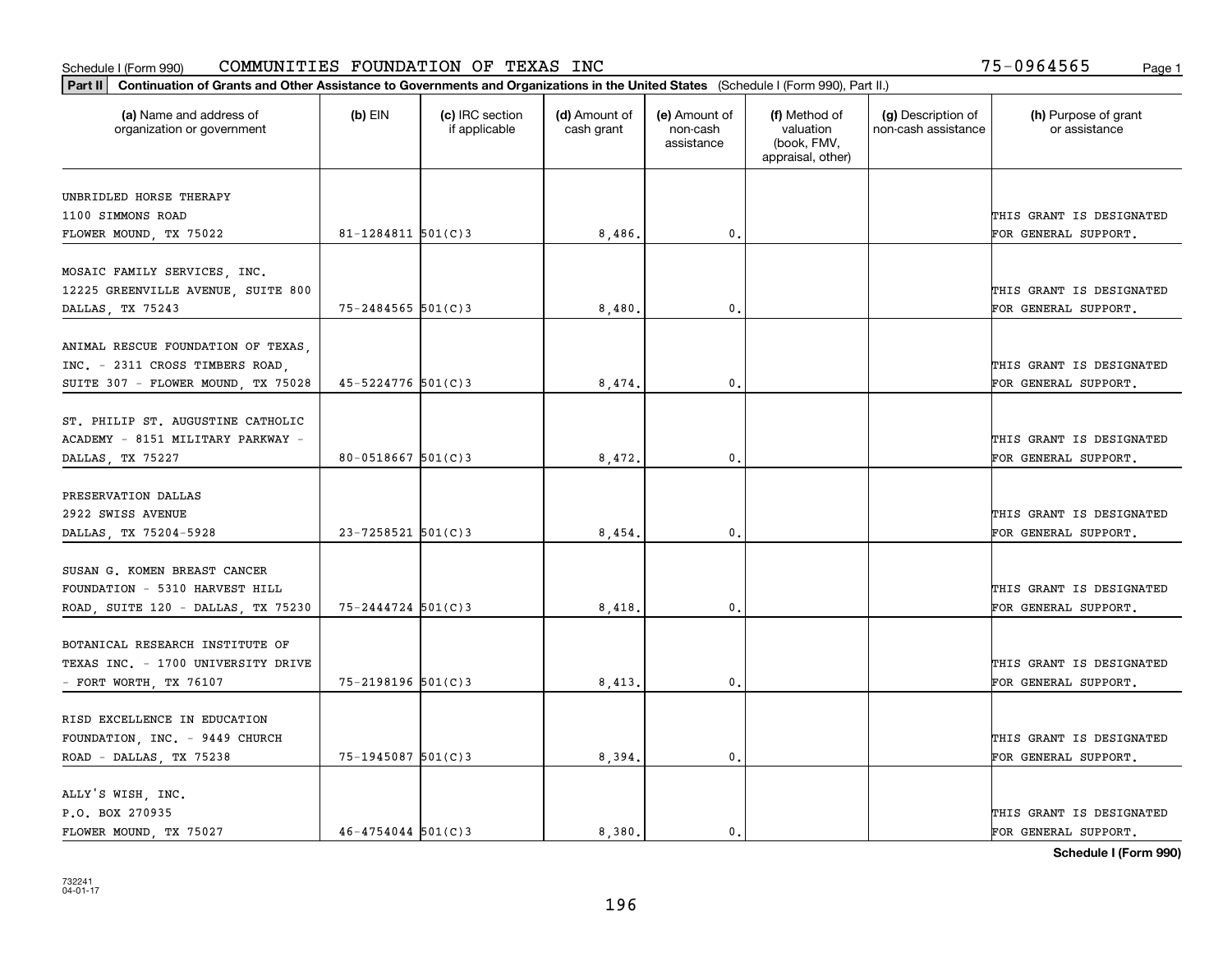|                                                                        | Part II   Continuation of Grants and Other Assistance to Governments and Organizations in the United States (Schedule I (Form 990), Part II.) |                                  |                             |                                         |                                                                |                                           |                                                  |  |  |  |  |
|------------------------------------------------------------------------|-----------------------------------------------------------------------------------------------------------------------------------------------|----------------------------------|-----------------------------|-----------------------------------------|----------------------------------------------------------------|-------------------------------------------|--------------------------------------------------|--|--|--|--|
| (a) Name and address of<br>organization or government                  | $(b)$ EIN                                                                                                                                     | (c) IRC section<br>if applicable | (d) Amount of<br>cash grant | (e) Amount of<br>non-cash<br>assistance | (f) Method of<br>valuation<br>(book, FMV,<br>appraisal, other) | (g) Description of<br>non-cash assistance | (h) Purpose of grant<br>or assistance            |  |  |  |  |
| MEDISEND INTERNATIONAL                                                 |                                                                                                                                               |                                  |                             |                                         |                                                                |                                           |                                                  |  |  |  |  |
| ELISABETH DAHAN HUMANITARIAN                                           |                                                                                                                                               |                                  |                             |                                         |                                                                |                                           |                                                  |  |  |  |  |
| CENTER 9244 MARKVILLE DRIVE -                                          |                                                                                                                                               |                                  |                             |                                         |                                                                |                                           | THIS GRANT IS DESIGNATED                         |  |  |  |  |
| DALLAS, TX 75243                                                       | 75-2332074 501(C)3                                                                                                                            |                                  | 8,371.                      | 0.                                      |                                                                |                                           | FOR GENERAL SUPPORT.                             |  |  |  |  |
| HEARD NATURAL SCIENCE MUSEUM AND<br>WILDLIFE SANCTUARY, INC. - 1       |                                                                                                                                               |                                  |                             |                                         |                                                                |                                           | THIS GRANT IS DESIGNATED                         |  |  |  |  |
| NATURE PLACE - MCKINNEY, TX 75069                                      | 75-1317961 501(C)3                                                                                                                            |                                  | 8,331                       | 0.                                      |                                                                |                                           | FOR GENERAL SUPPORT.                             |  |  |  |  |
| SERVICES OF HOPE ENTITIES, INC.<br>P.O. BOX 227252                     |                                                                                                                                               |                                  |                             |                                         |                                                                |                                           | THIS GRANT IS DESIGNATED                         |  |  |  |  |
| DALLAS, TX 75222                                                       | $33 - 1104425$ 501(C)3                                                                                                                        |                                  | 8,304                       | $\mathbf{0}$ .                          |                                                                |                                           | FOR GENERAL SUPPORT.                             |  |  |  |  |
| THE URBAN ALTERNATIVE<br>2821 PRINCE GEORGE AVENUE<br>DESOTO, TX 75208 | $75 - 1835253$ 501(C)3                                                                                                                        |                                  | 8, 294.                     | $\mathbf{0}$                            |                                                                |                                           | THIS GRANT IS DESIGNATED<br>FOR GENERAL SUPPORT. |  |  |  |  |
| CARE CENTER MINISTRIES, INC.<br>P.O. BOX 171059<br>DALLAS, TX 75217    | $75 - 2306428$ 501(C)3                                                                                                                        |                                  | 8,284                       | $\mathbf{0}$                            |                                                                |                                           | THIS GRANT IS DESIGNATED<br>FOR GENERAL SUPPORT. |  |  |  |  |
| HELPING SENIORS KEEP PETS<br>P.O. BOX 1062<br>COPPELL, TX 75019        | $46 - 3310885$ 501(C)3                                                                                                                        |                                  | 8,281                       | $\mathbf{0}$                            |                                                                |                                           | THIS GRANT IS DESIGNATED<br>FOR GENERAL SUPPORT. |  |  |  |  |
|                                                                        |                                                                                                                                               |                                  |                             |                                         |                                                                |                                           |                                                  |  |  |  |  |
| UMEP<br>3838 SPUR 408<br>DALLAS, TX 75236                              | $26 - 1143407$ 501(C)3                                                                                                                        |                                  | 8,281                       | $^{\rm 0}$ .                            |                                                                |                                           | THIS GRANT IS DESIGNATED<br>FOR GENERAL SUPPORT. |  |  |  |  |
| GIVING HOPE, INC.<br>P.O. BOX 50946<br>DENTON, TX 76206                | 75-2117176 501(C)3                                                                                                                            |                                  | 8, 245.                     | $\mathfrak{o}$ .                        |                                                                |                                           | THIS GRANT IS DESIGNATED<br>FOR GENERAL SUPPORT. |  |  |  |  |
|                                                                        |                                                                                                                                               |                                  |                             |                                         |                                                                |                                           |                                                  |  |  |  |  |
| TEXAS GIRLS' CHOIR<br>4449 CAMP BOWIE BLVD.<br>FORT WORTH, TX 76107    | $75 - 1279524$ 501(C)3                                                                                                                        |                                  | 8.245.                      | $\mathfrak{o}$ .                        |                                                                |                                           | THIS GRANT IS DESIGNATED<br>FOR GENERAL SUPPORT. |  |  |  |  |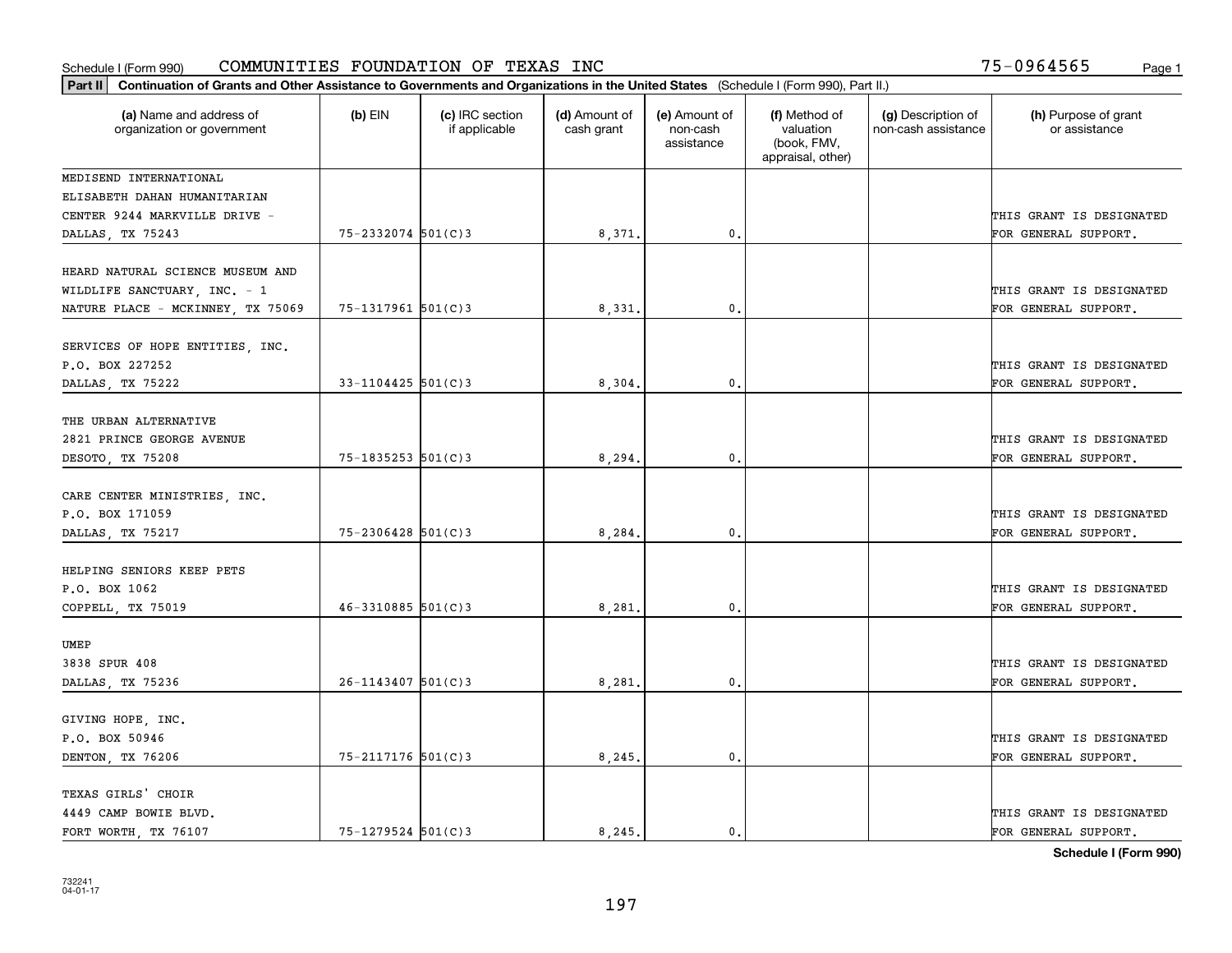| Part II   Continuation of Grants and Other Assistance to Governments and Organizations in the United States (Schedule I (Form 990), Part II.) |                        |                                  |                             |                                         |                                                                |                                           |                                       |
|-----------------------------------------------------------------------------------------------------------------------------------------------|------------------------|----------------------------------|-----------------------------|-----------------------------------------|----------------------------------------------------------------|-------------------------------------------|---------------------------------------|
| (a) Name and address of<br>organization or government                                                                                         | $(b)$ EIN              | (c) IRC section<br>if applicable | (d) Amount of<br>cash grant | (e) Amount of<br>non-cash<br>assistance | (f) Method of<br>valuation<br>(book, FMV,<br>appraisal, other) | (g) Description of<br>non-cash assistance | (h) Purpose of grant<br>or assistance |
|                                                                                                                                               |                        |                                  |                             |                                         |                                                                |                                           |                                       |
| CANCER SUPPORT COMMUNITY NORTH<br>TEXAS - 8196 WALNUT HILL LANE,                                                                              |                        |                                  |                             |                                         |                                                                |                                           | THIS GRANT IS DESIGNATED              |
| #LL10 - DALLAS, TX 75231                                                                                                                      | $75 - 2633654$ 501(C)3 |                                  | 8,224.                      | 0.                                      |                                                                |                                           | FOR GENERAL SUPPORT.                  |
|                                                                                                                                               |                        |                                  |                             |                                         |                                                                |                                           |                                       |
| SAVING PYRS IN NEED, INC.                                                                                                                     |                        |                                  |                             |                                         |                                                                |                                           |                                       |
| 301 ALLEGHENY TRAIL LANE                                                                                                                      |                        |                                  |                             |                                         |                                                                |                                           | THIS GRANT IS DESIGNATED              |
| GARLAND, TX 75043                                                                                                                             | 75-3142439 501(C)3     |                                  | 8,223                       | 0.                                      |                                                                |                                           | FOR GENERAL SUPPORT.                  |
|                                                                                                                                               |                        |                                  |                             |                                         |                                                                |                                           |                                       |
| AVANT CHAMBER BALLET                                                                                                                          |                        |                                  |                             |                                         |                                                                |                                           |                                       |
| 3630 HARRY HINES, SUITE 30                                                                                                                    |                        |                                  |                             |                                         |                                                                |                                           | THIS GRANT IS DESIGNATED              |
| DALLAS, TX 75219                                                                                                                              | $45 - 5088306$ 501(C)3 |                                  | 8,218,                      | $\mathbf{0}$ .                          |                                                                |                                           | FOR GENERAL SUPPORT.                  |
|                                                                                                                                               |                        |                                  |                             |                                         |                                                                |                                           |                                       |
| ARLINGTON ARTS LEAGUE, INC.                                                                                                                   |                        |                                  |                             |                                         |                                                                |                                           |                                       |
| P.O. BOX 13741                                                                                                                                |                        |                                  |                             |                                         |                                                                |                                           | THIS GRANT IS DESIGNATED              |
| ARLINGTON, TX 76094                                                                                                                           | 75-2692424 501(C)3     |                                  | 8,210                       | $\mathbf{0}$                            |                                                                |                                           | FOR GENERAL SUPPORT.                  |
|                                                                                                                                               |                        |                                  |                             |                                         |                                                                |                                           |                                       |
| MOMMIES ENDURING NEONATAL DEATH                                                                                                               |                        |                                  |                             |                                         |                                                                |                                           |                                       |
| PO BOX 631566                                                                                                                                 |                        |                                  |                             |                                         |                                                                |                                           | THIS GRANT IS DESIGNATED              |
| IRVING, TX 75063                                                                                                                              | 75-2670925 501(C)3     |                                  | 8,209                       | $\mathbf{0}$                            |                                                                |                                           | FOR GENERAL SUPPORT.                  |
| BEST FRIENDS ANIMAL SOCIETY                                                                                                                   |                        |                                  |                             |                                         |                                                                |                                           |                                       |
| 5001 ANGEL CANYON ROAD                                                                                                                        |                        |                                  |                             |                                         |                                                                |                                           | THIS GRANT IS DESIGNATED              |
|                                                                                                                                               | $23 - 7147797$ 501(C)3 |                                  | 8,200.                      | $\mathbf{0}$                            |                                                                |                                           | FOR GENERAL SUPPORT.                  |
| KANAB, UT 84741                                                                                                                               |                        |                                  |                             |                                         |                                                                |                                           |                                       |
| NORTH DALLAS BULLDOG SUPPORT                                                                                                                  |                        |                                  |                             |                                         |                                                                |                                           |                                       |
| LEAGUE - 3839 MCKINNEY AVENUE                                                                                                                 |                        |                                  |                             |                                         |                                                                |                                           | THIS GRANT IS DESIGNATED              |
| SUITE 155-243 - DALLAS, TX 75204                                                                                                              | $27 - 2906682$ 501(C)3 |                                  | 8,185.                      | $^{\rm 0}$ .                            |                                                                |                                           | FOR GENERAL SUPPORT.                  |
|                                                                                                                                               |                        |                                  |                             |                                         |                                                                |                                           |                                       |
| DRC                                                                                                                                           |                        |                                  |                             |                                         |                                                                |                                           |                                       |
| 1000 MACON STREET                                                                                                                             |                        |                                  |                             |                                         |                                                                |                                           | THIS GRANT IS DESIGNATED              |
| FORT WORTH, TX 76102                                                                                                                          | 75-2747809 501(C)3     |                                  | 8,160.                      | $\mathfrak{o}$ .                        |                                                                |                                           | FOR GENERAL SUPPORT.                  |
|                                                                                                                                               |                        |                                  |                             |                                         |                                                                |                                           |                                       |
| THE WELMAN PROJECT                                                                                                                            |                        |                                  |                             |                                         |                                                                |                                           |                                       |
| 2232 IRWIN STREET                                                                                                                             |                        |                                  |                             |                                         |                                                                |                                           | THIS GRANT IS DESIGNATED              |
| FORT WORTH, TX 76110                                                                                                                          | $81 - 1116926$ 501(C)3 |                                  | 8.159.                      | $\mathbf{0}$ .                          |                                                                |                                           | FOR GENERAL SUPPORT.                  |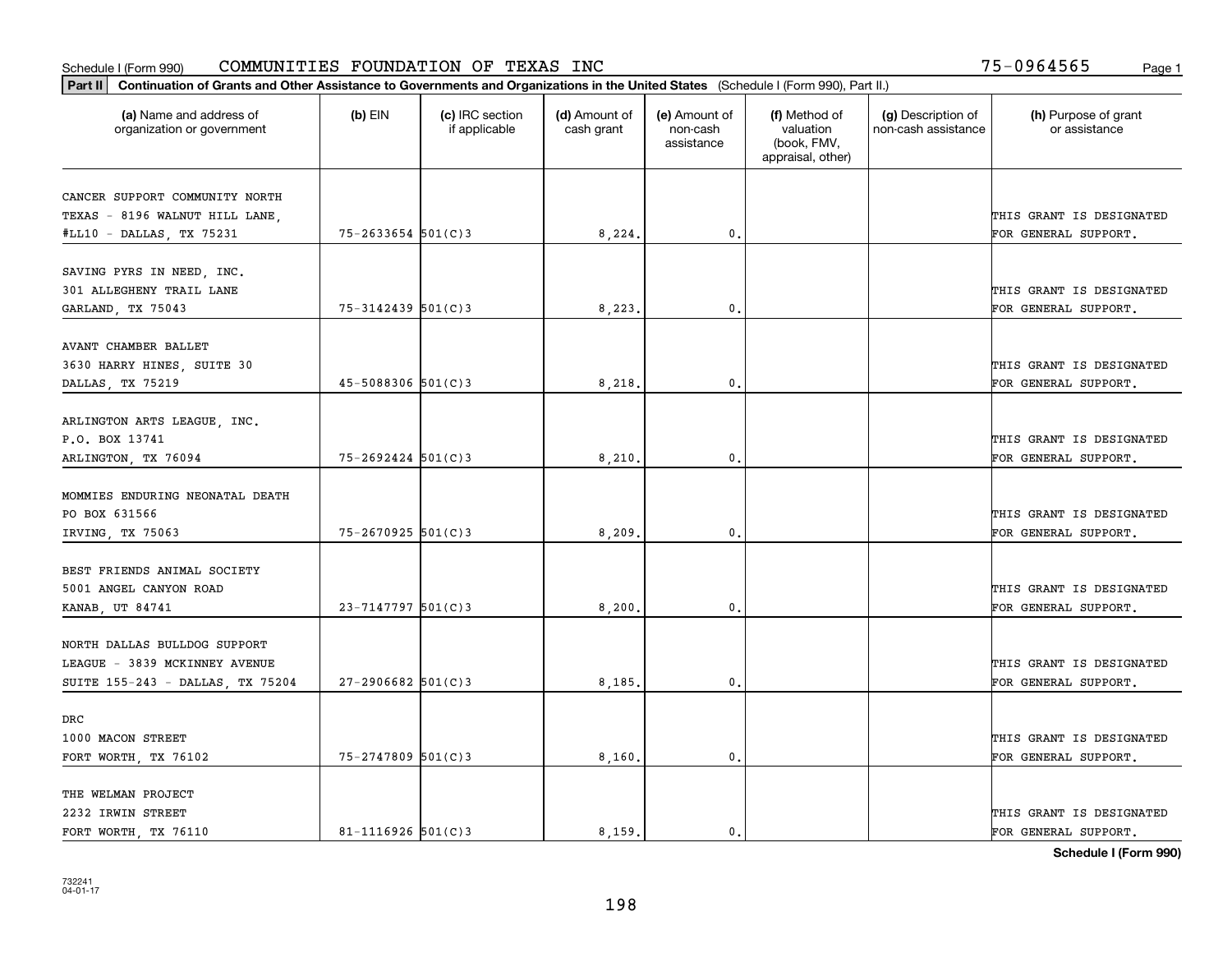|                                                        | Part II   Continuation of Grants and Other Assistance to Governments and Organizations in the United States (Schedule I (Form 990), Part II.) |                                  |                             |                                         |                                                                |                                           |                                       |  |  |  |  |
|--------------------------------------------------------|-----------------------------------------------------------------------------------------------------------------------------------------------|----------------------------------|-----------------------------|-----------------------------------------|----------------------------------------------------------------|-------------------------------------------|---------------------------------------|--|--|--|--|
| (a) Name and address of<br>organization or government  | $(b)$ EIN                                                                                                                                     | (c) IRC section<br>if applicable | (d) Amount of<br>cash grant | (e) Amount of<br>non-cash<br>assistance | (f) Method of<br>valuation<br>(book, FMV,<br>appraisal, other) | (g) Description of<br>non-cash assistance | (h) Purpose of grant<br>or assistance |  |  |  |  |
|                                                        |                                                                                                                                               |                                  |                             |                                         |                                                                |                                           |                                       |  |  |  |  |
| JUBILEE PLAYERS, INC.<br>506 MAIN STREET               |                                                                                                                                               |                                  |                             |                                         |                                                                |                                           | THIS GRANT IS DESIGNATED              |  |  |  |  |
| FORT WORTH, TX 76102                                   | 75-1867044 501(C)3                                                                                                                            |                                  | 8,108.                      | 0.                                      |                                                                |                                           | FOR GENERAL SUPPORT.                  |  |  |  |  |
|                                                        |                                                                                                                                               |                                  |                             |                                         |                                                                |                                           |                                       |  |  |  |  |
| WEATHERFORD ISD EDUCATION                              |                                                                                                                                               |                                  |                             |                                         |                                                                |                                           |                                       |  |  |  |  |
| FOUNDATION - 1100 LONGHORN DRIVE -                     |                                                                                                                                               |                                  |                             |                                         |                                                                |                                           | THIS GRANT IS DESIGNATED              |  |  |  |  |
| WEATHERFORD, TX 76086                                  | 75-2881311 501(C)3                                                                                                                            |                                  | 8,101                       | 0.                                      |                                                                |                                           | FOR GENERAL SUPPORT.                  |  |  |  |  |
|                                                        |                                                                                                                                               |                                  |                             |                                         |                                                                |                                           |                                       |  |  |  |  |
| CHIHUAHUA RESCUE & TRANSPORT, INC.                     |                                                                                                                                               |                                  |                             |                                         |                                                                |                                           |                                       |  |  |  |  |
| P.O. BOX 832032                                        |                                                                                                                                               |                                  |                             |                                         |                                                                |                                           | THIS GRANT IS DESIGNATED              |  |  |  |  |
| RICHARDSON, TX 75080                                   | 65-1018866 $501(C)$ 3                                                                                                                         |                                  | 8,072.                      | 0.                                      |                                                                |                                           | FOR GENERAL SUPPORT.                  |  |  |  |  |
|                                                        |                                                                                                                                               |                                  |                             |                                         |                                                                |                                           |                                       |  |  |  |  |
| BORN 2 BE THERAPEUTIC EQUESTRIAN                       |                                                                                                                                               |                                  |                             |                                         |                                                                |                                           |                                       |  |  |  |  |
| CENTER, INC. - 1700 SPRING HILL                        |                                                                                                                                               |                                  |                             |                                         |                                                                |                                           | THIS GRANT IS DESIGNATED              |  |  |  |  |
| ROAD, SUITE A - AUBREY, TX 76227                       | $45 - 5636636$ $501(C)3$                                                                                                                      |                                  | 8,057                       | $\mathbf{0}$ .                          |                                                                |                                           | FOR GENERAL SUPPORT.                  |  |  |  |  |
| <b>GRAD RESOURCES</b>                                  |                                                                                                                                               |                                  |                             |                                         |                                                                |                                           |                                       |  |  |  |  |
|                                                        |                                                                                                                                               |                                  |                             |                                         |                                                                |                                           | THIS GRANT IS DESIGNATED              |  |  |  |  |
| 5501 INDEPENDENCE PARKWAY, SUITE 10<br>PLANO, TX 75023 | $26 - 1405618$ 501(C)3                                                                                                                        |                                  | 8,049                       | 0.                                      |                                                                |                                           | FOR GENERAL SUPPORT.                  |  |  |  |  |
|                                                        |                                                                                                                                               |                                  |                             |                                         |                                                                |                                           |                                       |  |  |  |  |
| OPENING DOORS FOR WOMEN IN NEED,                       |                                                                                                                                               |                                  |                             |                                         |                                                                |                                           |                                       |  |  |  |  |
| INC. - 3600 HORNE STREET - FORT                        |                                                                                                                                               |                                  |                             |                                         |                                                                |                                           | THIS GRANT IS DESIGNATED              |  |  |  |  |
| WORTH, TX 76107                                        | $20 - 0815148$ 501(C)3                                                                                                                        |                                  | 8,048.                      | 0.                                      |                                                                |                                           | FOR GENERAL SUPPORT.                  |  |  |  |  |
|                                                        |                                                                                                                                               |                                  |                             |                                         |                                                                |                                           |                                       |  |  |  |  |
| FOUNDATION FOR RESPONSIBLE                             |                                                                                                                                               |                                  |                             |                                         |                                                                |                                           |                                       |  |  |  |  |
| TELEVISION - 11700 PRESTON ROAD,                       |                                                                                                                                               |                                  |                             |                                         |                                                                |                                           | THIS GRANT IS DESIGNATED              |  |  |  |  |
| #660-193 - DALLAS, TX 75230                            | 75-2534081 501(C)3                                                                                                                            |                                  | 8,037.                      | $^{\circ}$ .                            |                                                                |                                           | FOR GENERAL SUPPORT.                  |  |  |  |  |
|                                                        |                                                                                                                                               |                                  |                             |                                         |                                                                |                                           |                                       |  |  |  |  |
| OAK HILL ANIMAL RESCUE, INC.                           |                                                                                                                                               |                                  |                             |                                         |                                                                |                                           |                                       |  |  |  |  |
| P.O. BOX 367                                           |                                                                                                                                               |                                  |                             |                                         |                                                                |                                           | THIS GRANT IS DESIGNATED              |  |  |  |  |
| SEAGOVILLE, TX 75159                                   | $26 - 0453703$ 501(C)3                                                                                                                        |                                  | 8,024                       | 0.                                      |                                                                |                                           | FOR GENERAL SUPPORT.                  |  |  |  |  |
|                                                        |                                                                                                                                               |                                  |                             |                                         |                                                                |                                           |                                       |  |  |  |  |
| COMMUNITY HOMES FOR ADULTS, INC.                       |                                                                                                                                               |                                  |                             |                                         |                                                                |                                           |                                       |  |  |  |  |
| 13101 PRESTON ROAD, SUITE 312                          |                                                                                                                                               |                                  |                             |                                         |                                                                |                                           | THIS GRANT IS DESIGNATED              |  |  |  |  |
| DALLAS, TX 75240                                       | $75 - 1894451$ 501(C)3                                                                                                                        |                                  | 8.023.                      | $\mathbf{0}$ .                          |                                                                |                                           | FOR GENERAL SUPPORT.                  |  |  |  |  |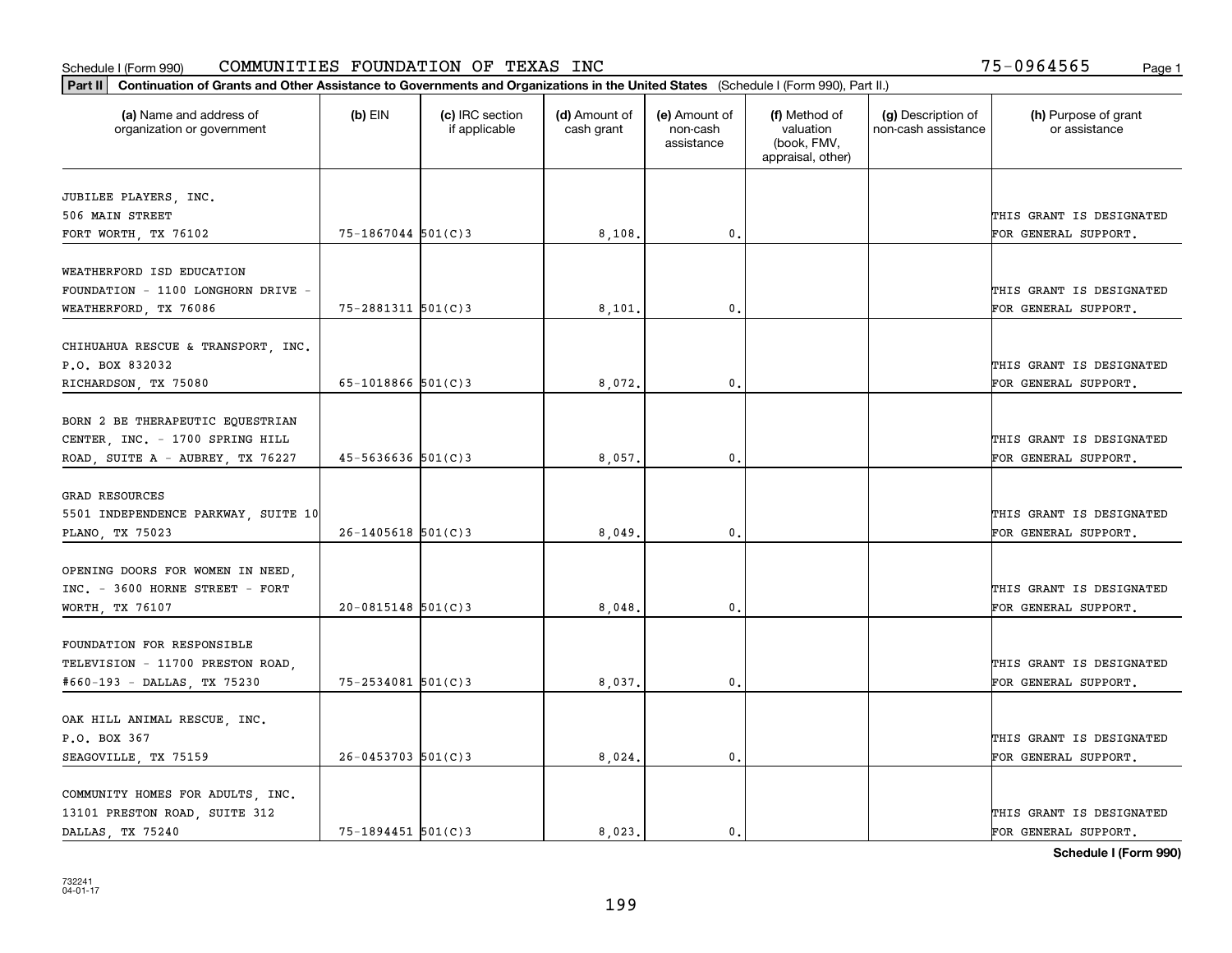| Part II   Continuation of Grants and Other Assistance to Governments and Organizations in the United States (Schedule I (Form 990), Part II.) |                          |                                  |                             |                                         |                                                                |                                           |                                       |  |  |  |
|-----------------------------------------------------------------------------------------------------------------------------------------------|--------------------------|----------------------------------|-----------------------------|-----------------------------------------|----------------------------------------------------------------|-------------------------------------------|---------------------------------------|--|--|--|
| (a) Name and address of<br>organization or government                                                                                         | $(b)$ EIN                | (c) IRC section<br>if applicable | (d) Amount of<br>cash grant | (e) Amount of<br>non-cash<br>assistance | (f) Method of<br>valuation<br>(book, FMV,<br>appraisal, other) | (g) Description of<br>non-cash assistance | (h) Purpose of grant<br>or assistance |  |  |  |
| LAKEWOOD MONTESSORI SCHOOL                                                                                                                    |                          |                                  |                             |                                         |                                                                |                                           |                                       |  |  |  |
| 6210 E. MOCKINGBIRD LANE                                                                                                                      |                          |                                  |                             |                                         |                                                                |                                           | THIS GRANT IS DESIGNATED              |  |  |  |
| DALLAS, TX 75214-2619                                                                                                                         | 75-2806289 501(C)3       |                                  | 8,014.                      | $\mathbf{0}$ .                          |                                                                |                                           | FOR GENERAL SUPPORT.                  |  |  |  |
|                                                                                                                                               |                          |                                  |                             |                                         |                                                                |                                           |                                       |  |  |  |
| <b>BRIDGESWORK</b>                                                                                                                            |                          |                                  |                             |                                         |                                                                |                                           |                                       |  |  |  |
| P.O. BOX 1128                                                                                                                                 |                          |                                  |                             |                                         |                                                                |                                           | THIS GRANT IS DESIGNATED              |  |  |  |
| BEDFORD, TX 76095                                                                                                                             | $45 - 4458104$ 501(C)3   |                                  | 8.008                       | $\mathbf{0}$                            |                                                                |                                           | FOR GENERAL SUPPORT.                  |  |  |  |
| BENIGN ESSENTIAL BLEPHAROSPASM                                                                                                                |                          |                                  |                             |                                         |                                                                |                                           |                                       |  |  |  |
| RESEARCH FOUNDATION, INC. - P.O.                                                                                                              |                          |                                  |                             |                                         |                                                                |                                           |                                       |  |  |  |
| BOX 12468 - BEAUMONT, TX                                                                                                                      |                          |                                  |                             |                                         |                                                                |                                           | THIS GRANT IS DESIGNATED              |  |  |  |
| 77726-2468                                                                                                                                    | $74 - 2193322$ 501(C)3   |                                  | 8,000                       | $\mathbf{0}$ .                          |                                                                |                                           | FOR GENERAL SUPPORT.                  |  |  |  |
|                                                                                                                                               |                          |                                  |                             |                                         |                                                                |                                           |                                       |  |  |  |
| EQUUS FOUNDATION, INC.                                                                                                                        |                          |                                  |                             |                                         |                                                                |                                           |                                       |  |  |  |
| 168 LONG LOTS ROAD                                                                                                                            |                          |                                  |                             |                                         |                                                                |                                           | THIS GRANT IS DESIGNATED              |  |  |  |
| WESTPORT, CT 06880                                                                                                                            | $42 - 1547242$ 501(C)3   |                                  | 8,000                       | $\mathbf{0}$                            |                                                                |                                           | FOR GENERAL SUPPORT.                  |  |  |  |
| FIRST UNITARIAN CHURCH OF DALLAS<br>4015 NORMANDY                                                                                             |                          |                                  |                             |                                         |                                                                |                                           | THIS GRANT IS DESIGNATED              |  |  |  |
| DALLAS, TX 75205                                                                                                                              | $75 - 0966895$ 501(C)3   |                                  | 8,000                       | $\mathbf{0}$                            |                                                                |                                           | FOR GENERAL SUPPORT.                  |  |  |  |
|                                                                                                                                               |                          |                                  |                             |                                         |                                                                |                                           |                                       |  |  |  |
| INSTITUTE FOR JUSTICE                                                                                                                         |                          |                                  |                             |                                         |                                                                |                                           |                                       |  |  |  |
| 901 N. GLEBE ROAD, SUITE 900                                                                                                                  |                          |                                  |                             |                                         |                                                                |                                           | THIS GRANT IS DESIGNATED              |  |  |  |
| ARLINGTON, VA 22203                                                                                                                           | $52 - 1744337$ $501(C)3$ |                                  | 8,000                       | $\mathbf{0}$                            |                                                                |                                           | FOR GENERAL SUPPORT.                  |  |  |  |
|                                                                                                                                               |                          |                                  |                             |                                         |                                                                |                                           |                                       |  |  |  |
| KAPI'OLANI HEALTH FOUNDATION                                                                                                                  |                          |                                  |                             |                                         |                                                                |                                           |                                       |  |  |  |
| 55 MERCHANT STREET, SUITE 2600                                                                                                                |                          |                                  |                             |                                         |                                                                |                                           | THIS GRANT IS DESIGNATED              |  |  |  |
| HONOLULU, HI 96813                                                                                                                            | $99 - 0246364$ 501(C)3   |                                  | 8,000                       | $^{\rm 0}$ .                            |                                                                |                                           | FOR GENERAL SUPPORT.                  |  |  |  |
|                                                                                                                                               |                          |                                  |                             |                                         |                                                                |                                           |                                       |  |  |  |
| LITTLE DREAMS FOUNDATION USA, INC.                                                                                                            |                          |                                  |                             |                                         |                                                                |                                           |                                       |  |  |  |
| 4040 NE 2ND AVENUE, SUITE 414                                                                                                                 |                          |                                  |                             |                                         |                                                                |                                           | THIS GRANT IS DESIGNATED              |  |  |  |
| MIAMI, FL 33137                                                                                                                               | $46 - 2995369$ 501(C)3   |                                  | 8,000,                      | $\mathfrak{o}$ .                        |                                                                |                                           | FOR GENERAL SUPPORT.                  |  |  |  |
|                                                                                                                                               |                          |                                  |                             |                                         |                                                                |                                           |                                       |  |  |  |
| MERITUS COLLEGE FUND                                                                                                                          |                          |                                  |                             |                                         |                                                                |                                           |                                       |  |  |  |
| P.O. BOX 29024                                                                                                                                |                          |                                  |                             |                                         |                                                                |                                           | THIS GRANT IS DESIGNATED              |  |  |  |
| SAN FRANCISCO, CA 94129                                                                                                                       | $94 - 3257076$ 501(C)3   |                                  | 8.000.                      | $\mathfrak{o}$ .                        |                                                                |                                           | FOR GENERAL SUPPORT.                  |  |  |  |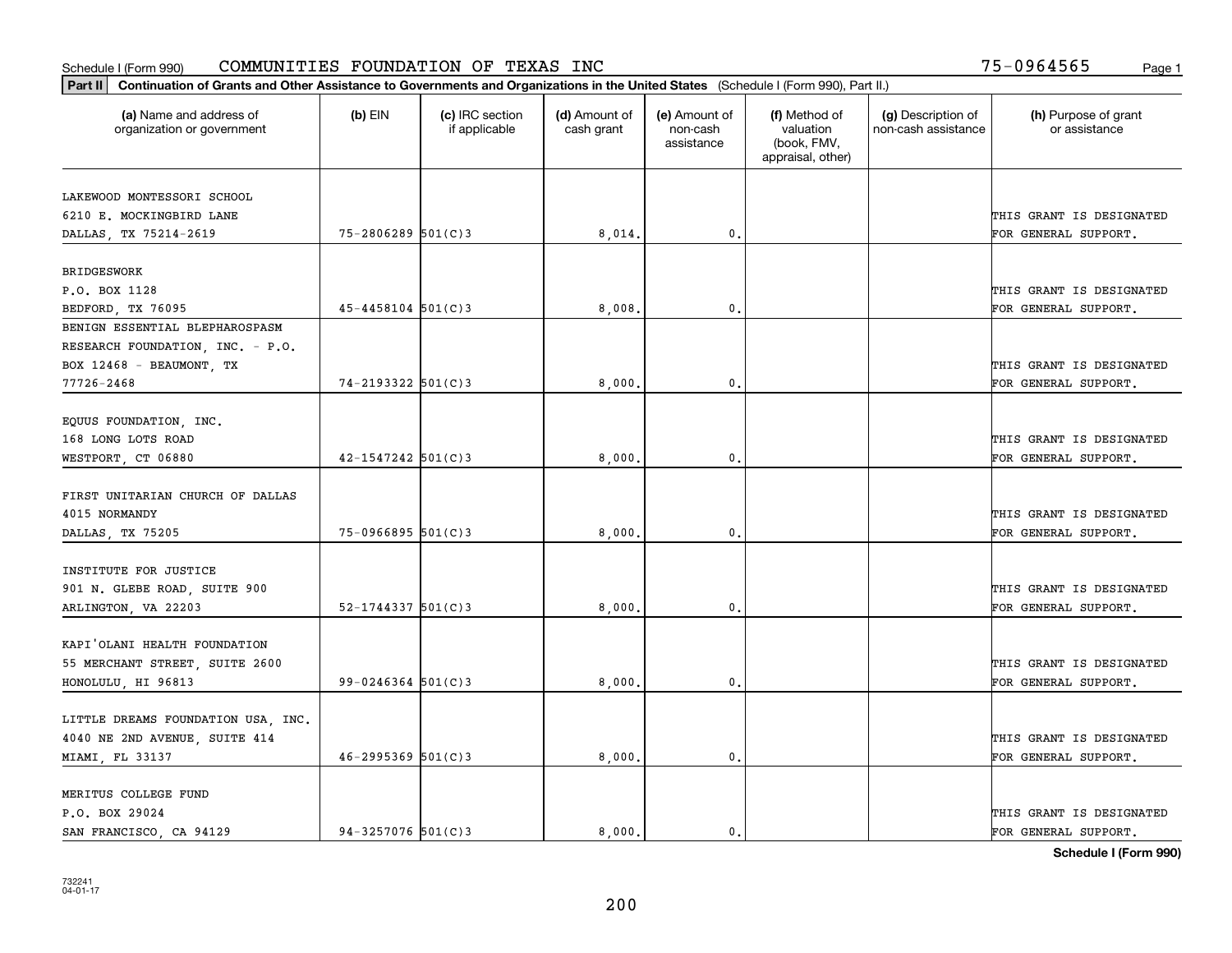#### Schedule I (Form 990) Page 1 COMMUNITIES FOUNDATION OF TEXAS INC 75-0964565

|                                                                      | Part II   Continuation of Grants and Other Assistance to Governments and Organizations in the United States (Schedule I (Form 990), Part II.) |                                  |                             |                                         |                                                                |                                           |                                       |  |  |  |  |
|----------------------------------------------------------------------|-----------------------------------------------------------------------------------------------------------------------------------------------|----------------------------------|-----------------------------|-----------------------------------------|----------------------------------------------------------------|-------------------------------------------|---------------------------------------|--|--|--|--|
| (a) Name and address of<br>organization or government                | $(b)$ EIN                                                                                                                                     | (c) IRC section<br>if applicable | (d) Amount of<br>cash grant | (e) Amount of<br>non-cash<br>assistance | (f) Method of<br>valuation<br>(book, FMV,<br>appraisal, other) | (g) Description of<br>non-cash assistance | (h) Purpose of grant<br>or assistance |  |  |  |  |
|                                                                      |                                                                                                                                               |                                  |                             |                                         |                                                                |                                           |                                       |  |  |  |  |
| NEW WEST SYMPHONY ASSOCIATION<br>2100 THOUSAND OAKS BOULEVARD, SUITE |                                                                                                                                               |                                  |                             |                                         |                                                                |                                           | THIS GRANT IS DESIGNATED              |  |  |  |  |
| THOUSAND OAKS, CA 91362                                              | $77 - 0406042$ 501(C)3                                                                                                                        |                                  | 8,000.                      | $\mathfrak{o}$ .                        |                                                                |                                           | FOR GENERAL SUPPORT.                  |  |  |  |  |
|                                                                      |                                                                                                                                               |                                  |                             |                                         |                                                                |                                           |                                       |  |  |  |  |
| ST. TIMOTHY'S EPISCOPAL CHURCH                                       |                                                                                                                                               |                                  |                             |                                         |                                                                |                                           |                                       |  |  |  |  |
| 2575 PARKWAY DRIVE                                                   |                                                                                                                                               |                                  |                             |                                         |                                                                |                                           | THIS GRANT IS DESIGNATED              |  |  |  |  |
| WINSTON SALEM, NC 27103                                              | $56 - 6047937$ $501(C)3$                                                                                                                      |                                  | 8,000                       | 0.                                      |                                                                |                                           | FOR GENERAL SUPPORT.                  |  |  |  |  |
|                                                                      |                                                                                                                                               |                                  |                             |                                         |                                                                |                                           |                                       |  |  |  |  |
| UNITED TO LEARN                                                      |                                                                                                                                               |                                  |                             |                                         |                                                                |                                           |                                       |  |  |  |  |
| 1600 VICEROY DRIVE, SUITE 150                                        |                                                                                                                                               |                                  |                             |                                         |                                                                |                                           | THIS GRANT IS DESIGNATED              |  |  |  |  |
| DALLAS, TX 75235                                                     | 82-2121965 $501(C)3$                                                                                                                          |                                  | 8,000                       | $\mathbf{0}$ .                          |                                                                |                                           | FOR GENERAL SUPPORT.                  |  |  |  |  |
|                                                                      |                                                                                                                                               |                                  |                             |                                         |                                                                |                                           |                                       |  |  |  |  |
| NATIONAL KIDNEY FOUNDATION                                           |                                                                                                                                               |                                  |                             |                                         |                                                                |                                           |                                       |  |  |  |  |
| 5429 LBJ FREEWAY, SUITE 250                                          |                                                                                                                                               |                                  |                             |                                         |                                                                |                                           | THIS GRANT IS DESIGNATED              |  |  |  |  |
| DALLAS, TX 75240                                                     | $13 - 1673104$ 501(C)3                                                                                                                        |                                  | 7,997.                      | 0.                                      |                                                                |                                           | FOR GENERAL SUPPORT.                  |  |  |  |  |
|                                                                      |                                                                                                                                               |                                  |                             |                                         |                                                                |                                           |                                       |  |  |  |  |
| HIGH SKY CHILDREN'S RANCH                                            |                                                                                                                                               |                                  |                             |                                         |                                                                |                                           |                                       |  |  |  |  |
| 8613 WEST COUNTY ROAD 60                                             |                                                                                                                                               |                                  |                             |                                         |                                                                |                                           | THIS GRANT IS DESIGNATED              |  |  |  |  |
| MIDLAND, TX 79707                                                    | 75-1155049 501(C)3                                                                                                                            |                                  | 7,988.                      | 0.                                      |                                                                |                                           | FOR GENERAL SUPPORT.                  |  |  |  |  |
|                                                                      |                                                                                                                                               |                                  |                             |                                         |                                                                |                                           |                                       |  |  |  |  |
| DALLAS COMMUNITY LIGHTHOUSE                                          |                                                                                                                                               |                                  |                             |                                         |                                                                |                                           |                                       |  |  |  |  |
| P.O. BOX 495787                                                      |                                                                                                                                               |                                  |                             |                                         |                                                                |                                           | THIS GRANT IS DESIGNATED              |  |  |  |  |
| GARLAND, TX 75049                                                    | $02 - 0653015$ 501(C)3                                                                                                                        |                                  | 7.984                       | 0.                                      |                                                                |                                           | FOR GENERAL SUPPORT.                  |  |  |  |  |
| CHILDREN'S ADVOCACY CENTER FOR                                       |                                                                                                                                               |                                  |                             |                                         |                                                                |                                           |                                       |  |  |  |  |
| ROCKWALL COUNTY - 1350 E.                                            |                                                                                                                                               |                                  |                             |                                         |                                                                |                                           |                                       |  |  |  |  |
| WASHINGTON STEET - ROCKWALL, TX                                      |                                                                                                                                               |                                  |                             |                                         |                                                                |                                           | THIS GRANT IS DESIGNATED              |  |  |  |  |
| 75087                                                                | $47 - 4946358$ 501(C)3                                                                                                                        |                                  | 7,956,                      | $\mathbf{0}$ .                          |                                                                |                                           | FOR GENERAL SUPPORT.                  |  |  |  |  |
|                                                                      |                                                                                                                                               |                                  |                             |                                         |                                                                |                                           |                                       |  |  |  |  |
| LEGACY COUNSELING CENTER, INC.                                       |                                                                                                                                               |                                  |                             |                                         |                                                                |                                           |                                       |  |  |  |  |
| 4054 MCKINNEY AVENUE, SUITE 102                                      |                                                                                                                                               |                                  |                             |                                         |                                                                |                                           | THIS GRANT IS DESIGNATED              |  |  |  |  |
| DALLAS, TX 75204-2050                                                | 75-2296536 501(C)3                                                                                                                            |                                  | 7,940.                      | 0.                                      |                                                                |                                           | FOR GENERAL SUPPORT.                  |  |  |  |  |
| CRISWELL COLLEGE                                                     |                                                                                                                                               |                                  |                             |                                         |                                                                |                                           |                                       |  |  |  |  |
| 4010 GASTON AVENUE                                                   |                                                                                                                                               |                                  |                             |                                         |                                                                |                                           | THIS GRANT IS DESIGNATED              |  |  |  |  |
| DALLAS, TX 75246                                                     | $75 - 6114836$ 501(C)3                                                                                                                        |                                  | 7.940.                      | $\mathbf{0}$ .                          |                                                                |                                           | FOR GENERAL SUPPORT.                  |  |  |  |  |
|                                                                      |                                                                                                                                               |                                  |                             |                                         |                                                                |                                           |                                       |  |  |  |  |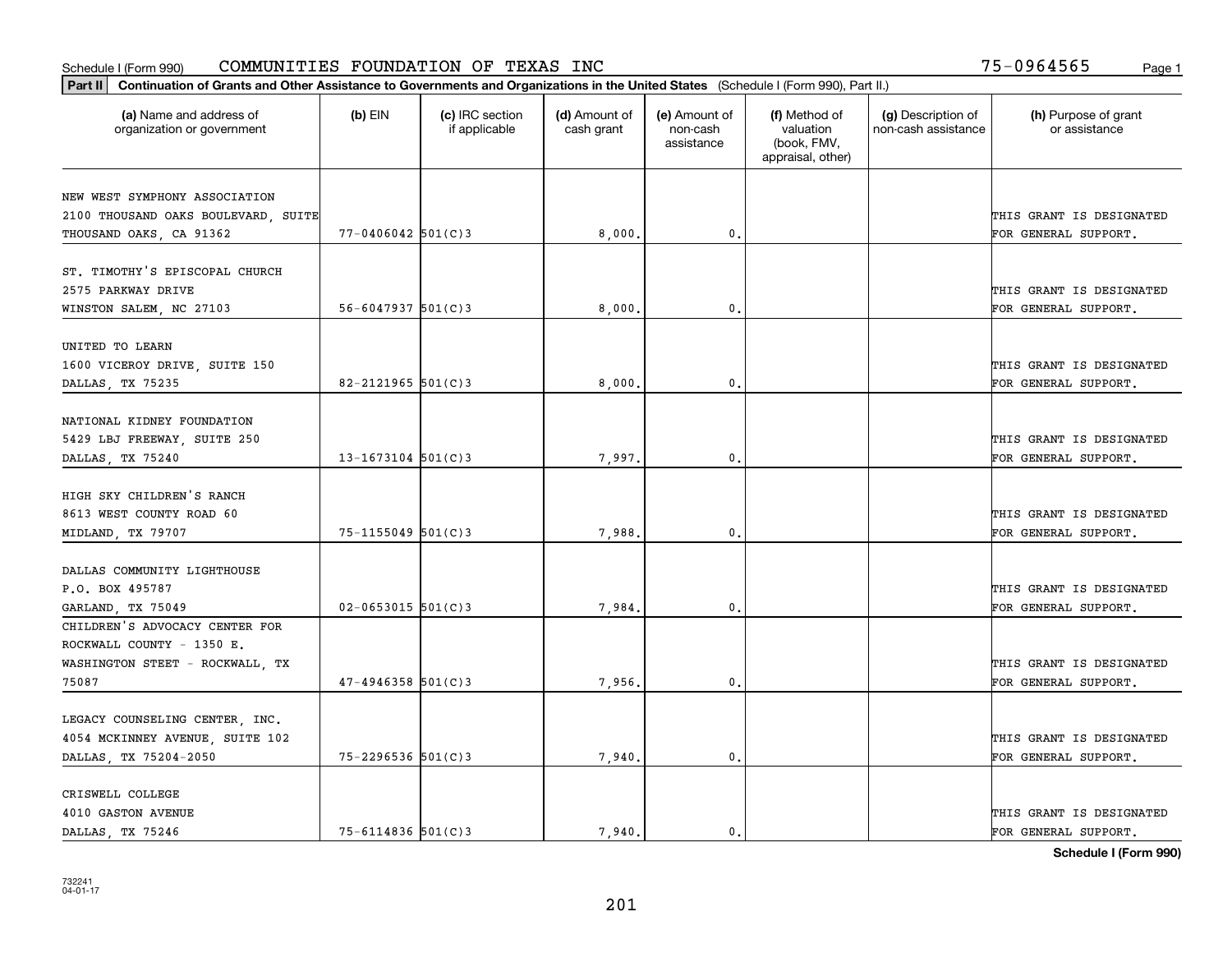| Part II   Continuation of Grants and Other Assistance to Governments and Organizations in the United States (Schedule I (Form 990), Part II.) |                        |                                  |                             |                                         |                                                                |                                           |                                       |
|-----------------------------------------------------------------------------------------------------------------------------------------------|------------------------|----------------------------------|-----------------------------|-----------------------------------------|----------------------------------------------------------------|-------------------------------------------|---------------------------------------|
| (a) Name and address of<br>organization or government                                                                                         | $(b)$ EIN              | (c) IRC section<br>if applicable | (d) Amount of<br>cash grant | (e) Amount of<br>non-cash<br>assistance | (f) Method of<br>valuation<br>(book, FMV,<br>appraisal, other) | (g) Description of<br>non-cash assistance | (h) Purpose of grant<br>or assistance |
|                                                                                                                                               |                        |                                  |                             |                                         |                                                                |                                           |                                       |
| MESQUITE ISD EDUCATION FOUNDATION,<br>INC. - 2600 MOTLEY, SUITE 300 -                                                                         |                        |                                  |                             |                                         |                                                                |                                           | THIS GRANT IS DESIGNATED              |
| MESQUITE, TX 75150                                                                                                                            | 84-1662855 $501(C)3$   |                                  | 7,909.                      | $\mathbf{0}$ .                          |                                                                |                                           | FOR GENERAL SUPPORT.                  |
|                                                                                                                                               |                        |                                  |                             |                                         |                                                                |                                           |                                       |
| GREAT DANE RESCUE OF NORTH TEXAS,                                                                                                             |                        |                                  |                             |                                         |                                                                |                                           |                                       |
| INC. - P.O. BOX 118725 -                                                                                                                      |                        |                                  |                             |                                         |                                                                |                                           | THIS GRANT IS DESIGNATED              |
| CARROLLTON, TX 75011                                                                                                                          | 75-2963340 501(C)3     |                                  | 7,903                       | 0.                                      |                                                                |                                           | FOR GENERAL SUPPORT.                  |
|                                                                                                                                               |                        |                                  |                             |                                         |                                                                |                                           |                                       |
| BOB JONES NATURE CENTER                                                                                                                       |                        |                                  |                             |                                         |                                                                |                                           |                                       |
| 355 E. BOB JONES ROAD                                                                                                                         |                        |                                  |                             |                                         |                                                                |                                           | THIS GRANT IS DESIGNATED              |
| SOUTHLAKE, TX 76092                                                                                                                           | $33-1092397$ 501(C)3   |                                  | 7,889                       | $\mathbf{0}$ .                          |                                                                |                                           | FOR GENERAL SUPPORT.                  |
|                                                                                                                                               |                        |                                  |                             |                                         |                                                                |                                           |                                       |
| UNDERMAIN THEATRE                                                                                                                             |                        |                                  |                             |                                         |                                                                |                                           |                                       |
| P.O. BOX 140193                                                                                                                               |                        |                                  |                             |                                         |                                                                |                                           | THIS GRANT IS DESIGNATED              |
| DALLAS, TX 75214                                                                                                                              | 75-1961619 501(C)3     |                                  | 7,881                       | 0.                                      |                                                                |                                           | FOR GENERAL SUPPORT.                  |
| THE LEARNING CENTER OF NORTH                                                                                                                  |                        |                                  |                             |                                         |                                                                |                                           |                                       |
| TEXAS, INC. - 101 SUMMIT AVENUE,                                                                                                              |                        |                                  |                             |                                         |                                                                |                                           | THIS GRANT IS DESIGNATED              |
| SUITE 612 - FORT WORTH, TX 76102                                                                                                              | $75 - 2905243$ 501(C)3 |                                  | 7,870                       | 0.                                      |                                                                |                                           | FOR GENERAL SUPPORT.                  |
|                                                                                                                                               |                        |                                  |                             |                                         |                                                                |                                           |                                       |
| NEW BEGINNINGS CAT RESCUE                                                                                                                     |                        |                                  |                             |                                         |                                                                |                                           |                                       |
| P.O. BOX 833723                                                                                                                               |                        |                                  |                             |                                         |                                                                |                                           | THIS GRANT IS DESIGNATED              |
| RICHARDSON, TX 75083                                                                                                                          | $02 - 0747309$ 501(C)3 |                                  | 7,862,                      | 0.                                      |                                                                |                                           | FOR GENERAL SUPPORT.                  |
|                                                                                                                                               |                        |                                  |                             |                                         |                                                                |                                           |                                       |
| PEARCE COMMUNITY WOMAN'S CLUB                                                                                                                 |                        |                                  |                             |                                         |                                                                |                                           |                                       |
| P.O. BOX 836361                                                                                                                               |                        |                                  |                             |                                         |                                                                |                                           | THIS GRANT IS DESIGNATED              |
| RICHARDSON, TX 75083                                                                                                                          | $27 - 3265613$ 501(C)3 |                                  | 7,849                       | $\mathbf{0}$ .                          |                                                                |                                           | FOR GENERAL SUPPORT.                  |
|                                                                                                                                               |                        |                                  |                             |                                         |                                                                |                                           |                                       |
| BOSTON TERRIER RESCUE OF NORTH                                                                                                                |                        |                                  |                             |                                         |                                                                |                                           |                                       |
| TEXAS - P.O. BOX 867376 - PLANO,                                                                                                              |                        |                                  |                             |                                         |                                                                |                                           | THIS GRANT IS DESIGNATED              |
| TX 75086                                                                                                                                      | 76-0776180 501(C)3     |                                  | 7,848.                      | 0.                                      |                                                                |                                           | FOR GENERAL SUPPORT.                  |
| METRO RELIEF                                                                                                                                  |                        |                                  |                             |                                         |                                                                |                                           |                                       |
| 5201 SOUTH COLONY BOULEVARD SUITE 5                                                                                                           |                        |                                  |                             |                                         |                                                                |                                           | THIS GRANT IS DESIGNATED              |
| THE COLONY TX 75056                                                                                                                           | 45-2389719 501(C)3     |                                  | 7.834.                      | $\mathbf{0}$ .                          |                                                                |                                           | FOR GENERAL SUPPORT.                  |
|                                                                                                                                               |                        |                                  |                             |                                         |                                                                |                                           |                                       |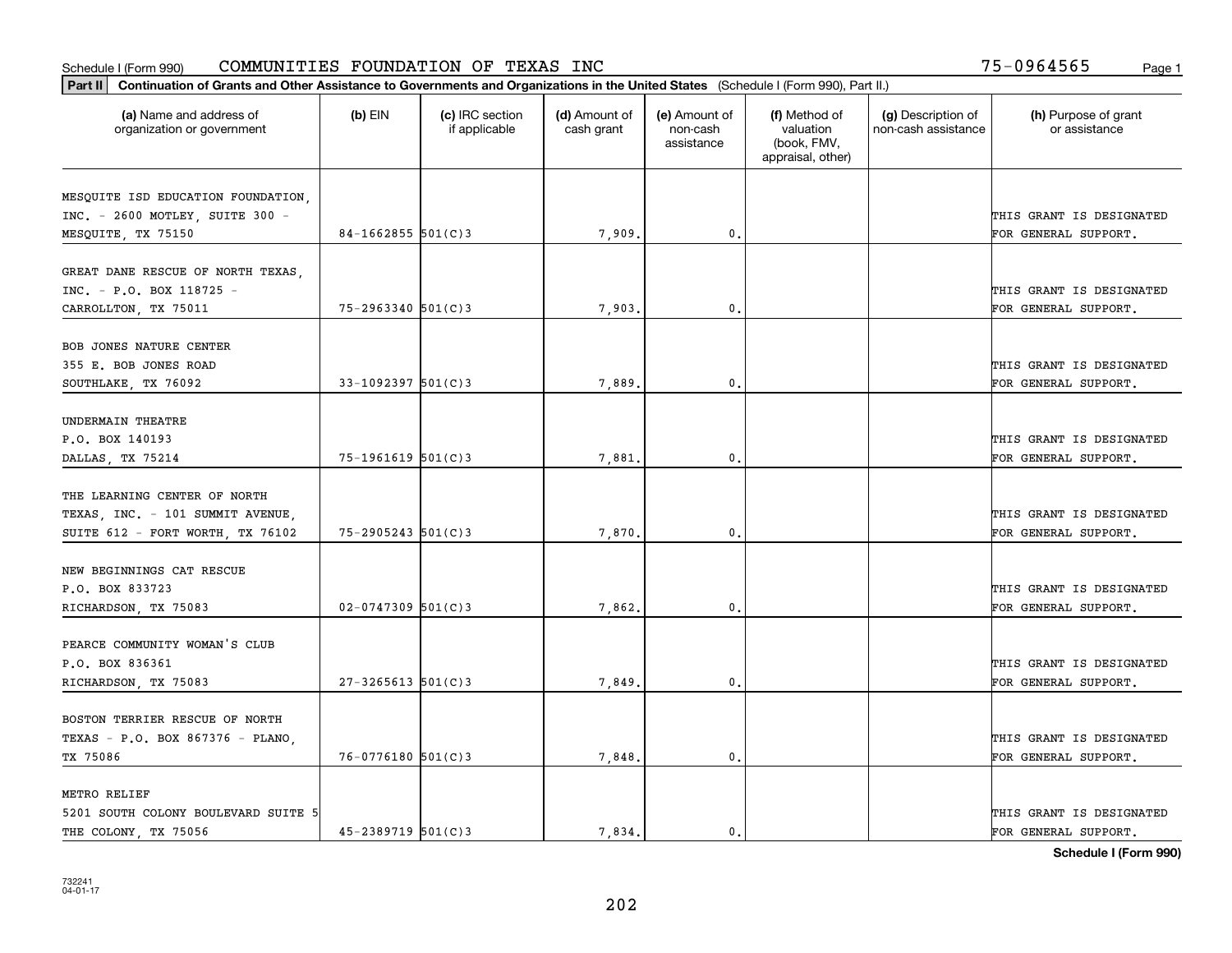| Part II   Continuation of Grants and Other Assistance to Governments and Organizations in the United States (Schedule I (Form 990), Part II.) |                          |                                  |                             |                                         |                                                                |                                           |                                       |  |  |  |
|-----------------------------------------------------------------------------------------------------------------------------------------------|--------------------------|----------------------------------|-----------------------------|-----------------------------------------|----------------------------------------------------------------|-------------------------------------------|---------------------------------------|--|--|--|
| (a) Name and address of<br>organization or government                                                                                         | $(b)$ EIN                | (c) IRC section<br>if applicable | (d) Amount of<br>cash grant | (e) Amount of<br>non-cash<br>assistance | (f) Method of<br>valuation<br>(book, FMV,<br>appraisal, other) | (g) Description of<br>non-cash assistance | (h) Purpose of grant<br>or assistance |  |  |  |
|                                                                                                                                               |                          |                                  |                             |                                         |                                                                |                                           |                                       |  |  |  |
| BORDER CROSSERS, INC.                                                                                                                         |                          |                                  |                             |                                         |                                                                |                                           | THIS GRANT IS DESIGNATED              |  |  |  |
| P.O. BOX 131914<br>DALLAS, TX 75313                                                                                                           | $26 - 2671377$ 501(C)3   |                                  | 7,832.                      | 0.                                      |                                                                |                                           | FOR GENERAL SUPPORT.                  |  |  |  |
| TEXPROTECTS- THE TEXAS ASSOC. FOR                                                                                                             |                          |                                  |                             |                                         |                                                                |                                           |                                       |  |  |  |
| THE PROTECTION OF CHILDREN - 1341                                                                                                             |                          |                                  |                             |                                         |                                                                |                                           |                                       |  |  |  |
| WEST MOCKINGBIRD LANE SUITE 560W -                                                                                                            |                          |                                  |                             |                                         |                                                                |                                           | THIS GRANT IS DESIGNATED              |  |  |  |
| DALLAS, TX 75247                                                                                                                              | $46 - 1332547$ 501(C)3   |                                  | 7,820.                      | 0.                                      |                                                                |                                           | FOR GENERAL SUPPORT.                  |  |  |  |
|                                                                                                                                               |                          |                                  |                             |                                         |                                                                |                                           |                                       |  |  |  |
| NORTH TEXAS SOLUTIONS FOR                                                                                                                     |                          |                                  |                             |                                         |                                                                |                                           |                                       |  |  |  |
| RECOVERY, INC. - P.O. BOX 448 -                                                                                                               |                          |                                  |                             |                                         |                                                                |                                           | THIS GRANT IS DESIGNATED              |  |  |  |
| DENTON, TX 76202                                                                                                                              | $26 - 4401124$ 501(C)3   |                                  | 7,815,                      | $\mathbf{0}$ .                          |                                                                |                                           | FOR GENERAL SUPPORT.                  |  |  |  |
|                                                                                                                                               |                          |                                  |                             |                                         |                                                                |                                           |                                       |  |  |  |
| SAFE CHILDREN FOUNDATION                                                                                                                      |                          |                                  |                             |                                         |                                                                |                                           |                                       |  |  |  |
| P.O. BOX 148                                                                                                                                  |                          |                                  |                             |                                         |                                                                |                                           | THIS GRANT IS DESIGNATED              |  |  |  |
| FAIRFAX, VA 22038                                                                                                                             | $46 - 1358388$ 501(C)3   |                                  | 7,793.                      | $\mathbf{0}$                            |                                                                |                                           | FOR GENERAL SUPPORT.                  |  |  |  |
|                                                                                                                                               |                          |                                  |                             |                                         |                                                                |                                           |                                       |  |  |  |
| OPERATION ONCE IN A LIFETIME                                                                                                                  |                          |                                  |                             |                                         |                                                                |                                           |                                       |  |  |  |
| 221 W. PARKER ROAD, #560                                                                                                                      |                          |                                  |                             |                                         |                                                                |                                           | THIS GRANT IS DESIGNATED              |  |  |  |
| PLANO, TX 75023                                                                                                                               | $20 - 8948979$ 501(C)3   |                                  | 7,790                       | $\mathbf{0}$                            |                                                                |                                           | FOR GENERAL SUPPORT.                  |  |  |  |
| TECO THEATRICAL PRODUCTIONS, INC.                                                                                                             |                          |                                  |                             |                                         |                                                                |                                           |                                       |  |  |  |
| BISHOP ARTS THEATER CENTER 215                                                                                                                |                          |                                  |                             |                                         |                                                                |                                           |                                       |  |  |  |
| SOUTH TYLER STREET - DALLAS, TX                                                                                                               |                          |                                  |                             |                                         |                                                                |                                           | THIS GRANT IS DESIGNATED              |  |  |  |
| 75208                                                                                                                                         | $58 - 2069891$ $501(C)3$ |                                  | 7,787.                      | $\mathbf{0}$                            |                                                                |                                           | FOR GENERAL SUPPORT.                  |  |  |  |
|                                                                                                                                               |                          |                                  |                             |                                         |                                                                |                                           |                                       |  |  |  |
| JEWEL CHARITY BALL, INC.                                                                                                                      |                          |                                  |                             |                                         |                                                                |                                           |                                       |  |  |  |
| 3301 HAMILTON AVENUE, SUITE 121                                                                                                               |                          |                                  |                             |                                         |                                                                |                                           | THIS GRANT IS DESIGNATED              |  |  |  |
| FORT WORTH, TX 76107                                                                                                                          | 75-2267609 501(C)3       |                                  | 7,778.                      | $^{\rm 0}$ .                            |                                                                |                                           | FOR GENERAL SUPPORT.                  |  |  |  |
|                                                                                                                                               |                          |                                  |                             |                                         |                                                                |                                           |                                       |  |  |  |
| BAPTIST STANDARD PUBLISHING CO.<br>5151 HEADQUARTERS DRIVE, SUITE 175                                                                         |                          |                                  |                             |                                         |                                                                |                                           | THIS GRANT IS DESIGNATED              |  |  |  |
|                                                                                                                                               | $75 - 0800610$ 501(C)3   |                                  |                             | $\mathfrak{o}$ .                        |                                                                |                                           | FOR GENERAL SUPPORT.                  |  |  |  |
| PLANO, TX 75024                                                                                                                               |                          |                                  | 7,757.                      |                                         |                                                                |                                           |                                       |  |  |  |
| THE GABRIEL HOUSE                                                                                                                             |                          |                                  |                             |                                         |                                                                |                                           |                                       |  |  |  |
| P.O. BOX 940802                                                                                                                               |                          |                                  |                             |                                         |                                                                |                                           | THIS GRANT IS DESIGNATED              |  |  |  |
| PLANO, TX 75094                                                                                                                               | $46 - 1364118$ 501(C)3   |                                  | 7.750.                      | $\mathbf{0}$ .                          |                                                                |                                           | FOR GENERAL SUPPORT.                  |  |  |  |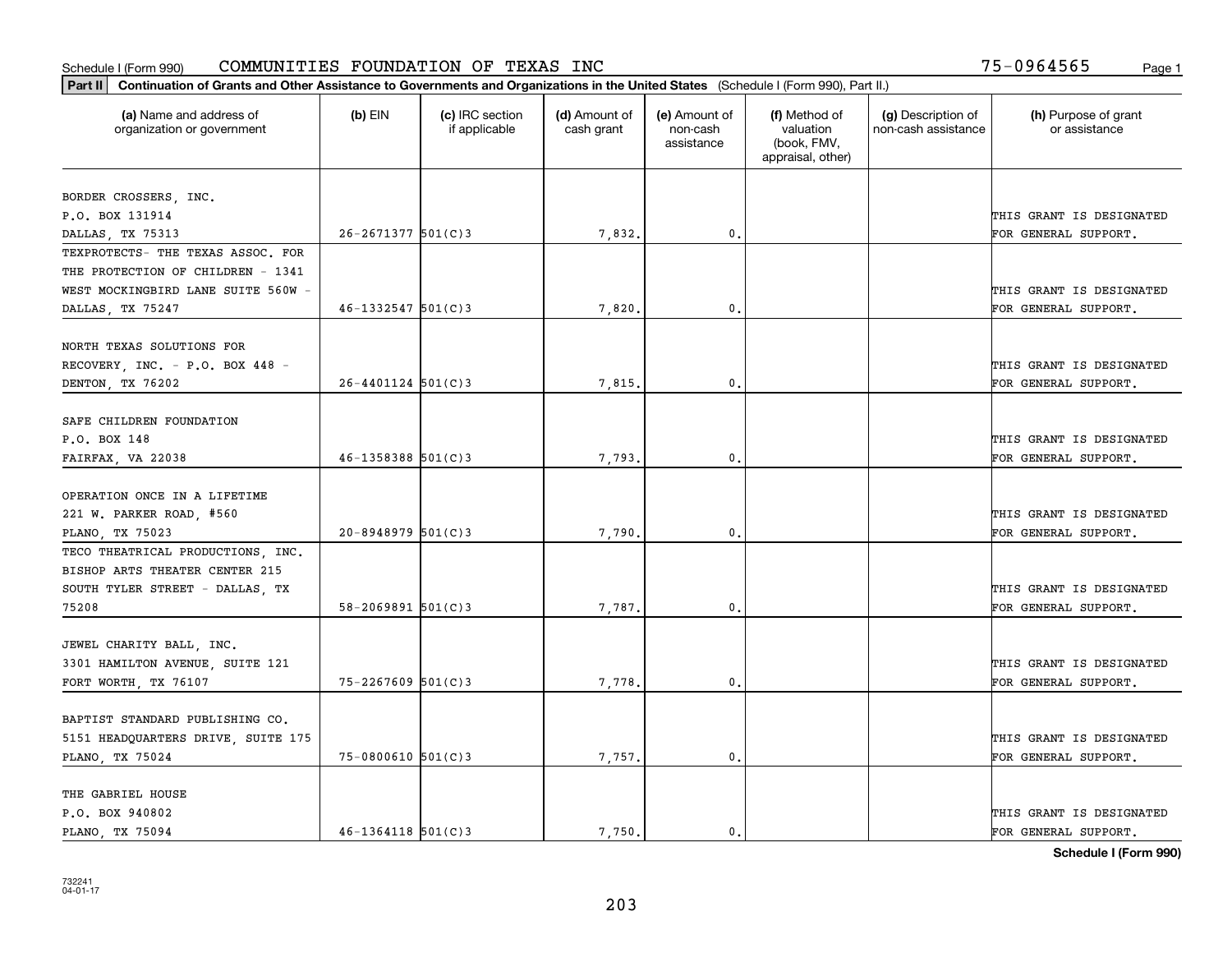| (a) Name and address of<br>organization or government | $(b)$ EIN                | (c) IRC section<br>if applicable | (d) Amount of<br>cash grant | (e) Amount of<br>non-cash<br>assistance | (f) Method of<br>valuation<br>(book, FMV,<br>appraisal, other) | (g) Description of<br>non-cash assistance | (h) Purpose of grant<br>or assistance            |
|-------------------------------------------------------|--------------------------|----------------------------------|-----------------------------|-----------------------------------------|----------------------------------------------------------------|-------------------------------------------|--------------------------------------------------|
| DALLAS ECOLOGICAL FOUNDATION                          |                          |                                  |                             |                                         |                                                                |                                           |                                                  |
| P.O. BOX 543305                                       |                          |                                  |                             |                                         |                                                                |                                           | THIS GRANT IS DESIGNATED                         |
| DALLAS, TX 75354                                      | 75-1761481 501(C)3       |                                  | 7,741.                      | $\mathfrak{o}$ .                        |                                                                |                                           | FOR GENERAL SUPPORT.                             |
| MEALS ON WHEELS SENIOR SERVICES OF                    |                          |                                  |                             |                                         |                                                                |                                           |                                                  |
| ROCKWALL COUNTY - 950 WILLIAMS                        |                          |                                  |                             |                                         |                                                                |                                           |                                                  |
| STREET BLDG. C, SUITE 200 -                           |                          |                                  |                             |                                         |                                                                |                                           | THIS GRANT IS DESIGNATED                         |
| ROCKWALL, TX 75087                                    | $31 - 1621625$ 501(C)3   |                                  | 7,701                       | 0.                                      |                                                                |                                           | FOR GENERAL SUPPORT.                             |
|                                                       |                          |                                  |                             |                                         |                                                                |                                           |                                                  |
| LAKE HIGHLANDS WOMEN'S LEAGUE                         |                          |                                  |                             |                                         |                                                                |                                           |                                                  |
| 060194 - P.O. BOX 38011 - DALLAS,                     |                          |                                  |                             | 0.                                      |                                                                |                                           | THIS GRANT IS DESIGNATED<br>FOR GENERAL SUPPORT. |
| TX 75238                                              | $75 - 2585855$ $501(C)3$ |                                  | 7,694.                      |                                         |                                                                |                                           |                                                  |
| NORTH TEXAS RABBIT SANCTUARY CORP.                    |                          |                                  |                             |                                         |                                                                |                                           |                                                  |
| 1013 LESA LANE                                        |                          |                                  |                             |                                         |                                                                |                                           | THIS GRANT IS DESIGNATED                         |
| GARLAND, TX 75042                                     | $75 - 2550278$ 501(C)3   |                                  | 7,678.                      | 0.                                      |                                                                |                                           | FOR GENERAL SUPPORT.                             |
|                                                       |                          |                                  |                             |                                         |                                                                |                                           |                                                  |
| LEGACY OF SERVICE FOUNDATION                          |                          |                                  |                             |                                         |                                                                |                                           |                                                  |
| P.O. BOX 227493                                       |                          |                                  |                             |                                         |                                                                |                                           | THIS GRANT IS DESIGNATED                         |
| DALLAS, TX 75222                                      | $75 - 2533028$ 501(C)3   |                                  | 7,667.                      | 0.                                      |                                                                |                                           | FOR GENERAL SUPPORT.                             |
| HOUSE OF SHINE, INC.                                  |                          |                                  |                             |                                         |                                                                |                                           |                                                  |
| 1406 POST OAK PLACE                                   |                          |                                  |                             |                                         |                                                                |                                           | THIS GRANT IS DESIGNATED                         |
| WESTLAKE, TX 76262                                    | $46 - 5153923$ $501(C)3$ |                                  | 7,659.                      | 0.                                      |                                                                |                                           | FOR GENERAL SUPPORT.                             |
|                                                       |                          |                                  |                             |                                         |                                                                |                                           |                                                  |
| DENTON CHRISTIAN PRESCHOOL INC.                       |                          |                                  |                             |                                         |                                                                |                                           |                                                  |
| 1114 W. UNIVERSITY DRIVE                              |                          |                                  |                             |                                         |                                                                |                                           | THIS GRANT IS DESIGNATED                         |
| DENTON, TX 76201                                      | $75 - 1316703$ 501(C)3   |                                  | 7,657.                      | $\mathfrak{o}$ .                        |                                                                |                                           | FOR GENERAL SUPPORT.                             |
| ST. ANTHONY FOUNDATION                                |                          |                                  |                             |                                         |                                                                |                                           |                                                  |
| 3732 MYRTLE ST.                                       |                          |                                  |                             |                                         |                                                                |                                           | THIS GRANT IS DESIGNATED                         |
| DALLAS, TX 75215                                      | $75 - 2755631$ 501(C)3   |                                  | 7,620                       | $\mathbf{0}$                            |                                                                |                                           | FOR GENERAL SUPPORT.                             |
|                                                       |                          |                                  |                             |                                         |                                                                |                                           |                                                  |
| STAR THEATER CO.                                      |                          |                                  |                             |                                         |                                                                |                                           |                                                  |
| 428 CIRCLEVIEW DRIVE S                                |                          |                                  |                             |                                         |                                                                |                                           | THIS GRANT IS DESIGNATED                         |
| HURST, TX 76054                                       | $75 - 2655992$ 501(C)3   |                                  | 7,608.                      | $\mathbf{0}$ .                          |                                                                |                                           | FOR GENERAL SUPPORT.                             |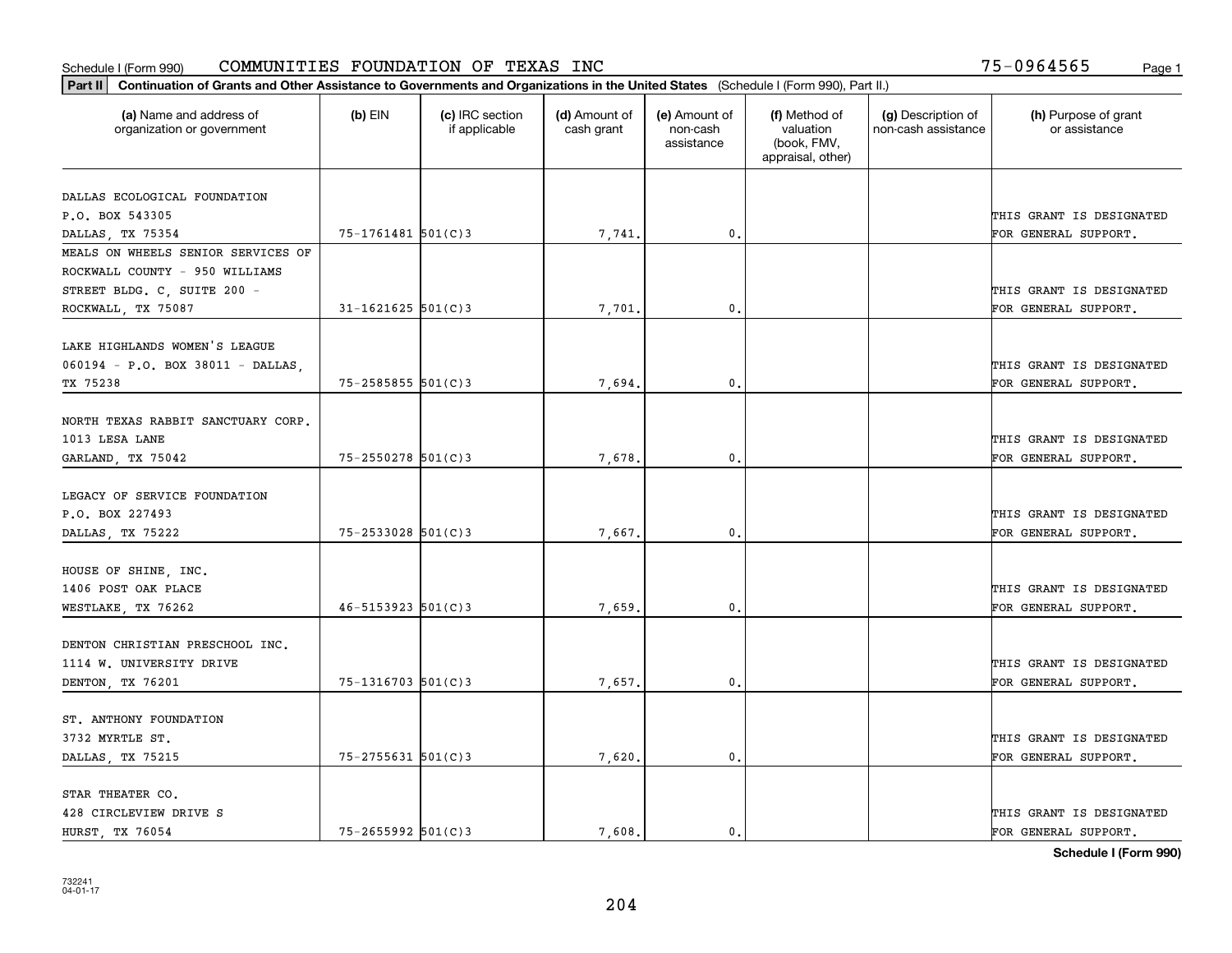| Part II   Continuation of Grants and Other Assistance to Governments and Organizations in the United States (Schedule I (Form 990), Part II.) |                        |                                  |                             |                                         |                                                                |                                           |                                       |  |  |  |
|-----------------------------------------------------------------------------------------------------------------------------------------------|------------------------|----------------------------------|-----------------------------|-----------------------------------------|----------------------------------------------------------------|-------------------------------------------|---------------------------------------|--|--|--|
| (a) Name and address of<br>organization or government                                                                                         | $(b)$ EIN              | (c) IRC section<br>if applicable | (d) Amount of<br>cash grant | (e) Amount of<br>non-cash<br>assistance | (f) Method of<br>valuation<br>(book, FMV,<br>appraisal, other) | (g) Description of<br>non-cash assistance | (h) Purpose of grant<br>or assistance |  |  |  |
|                                                                                                                                               |                        |                                  |                             |                                         |                                                                |                                           |                                       |  |  |  |
| WYLIE ISD EDUCATION FOUNDATION,                                                                                                               |                        |                                  |                             |                                         |                                                                |                                           |                                       |  |  |  |
| $INC. - P.O. BOX 117 - WYLIE TX$                                                                                                              |                        |                                  |                             |                                         |                                                                |                                           | THIS GRANT IS DESIGNATED              |  |  |  |
| 75098                                                                                                                                         | $14 - 1859786$ 501(C)3 |                                  | 7,588.                      | $\mathbf{0}$ .                          |                                                                |                                           | FOR GENERAL SUPPORT.                  |  |  |  |
| CANE ROSSO RESCUE                                                                                                                             |                        |                                  |                             |                                         |                                                                |                                           |                                       |  |  |  |
| 1733 E. LEVEE STREET                                                                                                                          |                        |                                  |                             |                                         |                                                                |                                           | THIS GRANT IS DESIGNATED              |  |  |  |
| DALLAS, TX 75207                                                                                                                              | $47 - 1946072$ 501(C)3 |                                  | 7,576,                      | 0.                                      |                                                                |                                           | FOR GENERAL SUPPORT.                  |  |  |  |
| NORTH TEXAS BUSINESS COUNCIL FOR                                                                                                              |                        |                                  |                             |                                         |                                                                |                                           |                                       |  |  |  |
| THE ARTS - 8687 NORTH CENTRAL                                                                                                                 |                        |                                  |                             |                                         |                                                                |                                           |                                       |  |  |  |
| EXPRESSWAY SUITE 2131 - DALLAS, TX                                                                                                            |                        |                                  |                             |                                         |                                                                |                                           | THIS GRANT IS DESIGNATED              |  |  |  |
| 75225                                                                                                                                         | $75 - 2232449$ 501(C)3 |                                  | 7,573.                      | $\mathfrak{o}$ .                        |                                                                |                                           | FOR GENERAL SUPPORT.                  |  |  |  |
|                                                                                                                                               |                        |                                  |                             |                                         |                                                                |                                           |                                       |  |  |  |
| LONE STAR WESTIE RESCUE                                                                                                                       |                        |                                  |                             |                                         |                                                                |                                           |                                       |  |  |  |
| 1624 CROOKED CREEK DRIVE                                                                                                                      |                        |                                  |                             |                                         |                                                                |                                           | THIS GRANT IS DESIGNATED              |  |  |  |
| CARROLLTON, TX 75007                                                                                                                          | $46 - 1130210$ 501(C)3 |                                  | 7,568.                      | 0.                                      |                                                                |                                           | FOR GENERAL SUPPORT.                  |  |  |  |
|                                                                                                                                               |                        |                                  |                             |                                         |                                                                |                                           |                                       |  |  |  |
| BARK N REST RETIREMENT CENTER                                                                                                                 |                        |                                  |                             |                                         |                                                                |                                           |                                       |  |  |  |
| P.O. BOX 1921                                                                                                                                 |                        |                                  |                             |                                         |                                                                |                                           | THIS GRANT IS DESIGNATED              |  |  |  |
| AZLE, TX 76098                                                                                                                                | $45 - 4466506$ 501(C)3 |                                  | 7,544.                      | 0.                                      |                                                                |                                           | FOR GENERAL SUPPORT.                  |  |  |  |
|                                                                                                                                               |                        |                                  |                             |                                         |                                                                |                                           |                                       |  |  |  |
| GIRLS ON THE RUN OF THE DFW                                                                                                                   |                        |                                  |                             |                                         |                                                                |                                           |                                       |  |  |  |
| METROPLEX - 17130 DALLAS PARKWAY,                                                                                                             |                        |                                  |                             |                                         |                                                                |                                           | THIS GRANT IS DESIGNATED              |  |  |  |
| SUITE 170 - DALLAS, TX 75248                                                                                                                  | $20 - 3052848$ 501(C)3 |                                  | 7,521                       | 0.                                      |                                                                |                                           | FOR GENERAL SUPPORT.                  |  |  |  |
|                                                                                                                                               |                        |                                  |                             |                                         |                                                                |                                           |                                       |  |  |  |
| COMMON GROUND MINISTRIES                                                                                                                      |                        |                                  |                             |                                         |                                                                |                                           |                                       |  |  |  |
| P.O. BOX 444                                                                                                                                  |                        |                                  |                             |                                         |                                                                |                                           | THIS GRANT IS DESIGNATED              |  |  |  |
| WAXAHACHIE, TX 75168                                                                                                                          | $75 - 2416743$ 501(C)3 |                                  | 7,510.                      | $\mathbf{0}$ .                          |                                                                |                                           | FOR GENERAL SUPPORT.                  |  |  |  |
| FUSE CORPS                                                                                                                                    |                        |                                  |                             |                                         |                                                                |                                           |                                       |  |  |  |
| 235 MONTGOMERY STREET, SUITE 1110                                                                                                             |                        |                                  |                             |                                         |                                                                |                                           | THIS GRANT IS DESIGNATED              |  |  |  |
| SAN FRANCISCO, CA 94104                                                                                                                       | $27 - 5469219$ 501(C)3 |                                  | 7,500.                      | 0.                                      |                                                                |                                           | FOR GENERAL SUPPORT.                  |  |  |  |
|                                                                                                                                               |                        |                                  |                             |                                         |                                                                |                                           |                                       |  |  |  |
| RAINFOREST PARTNERSHIP                                                                                                                        |                        |                                  |                             |                                         |                                                                |                                           |                                       |  |  |  |
| P.O. BOX 49268                                                                                                                                |                        |                                  |                             |                                         |                                                                |                                           | THIS GRANT IS DESIGNATED              |  |  |  |
| AUSTIN, TX 78765                                                                                                                              | $26 - 1618125$ 501(C)3 |                                  | 7,500.                      | $\mathbf{0}$ .                          |                                                                |                                           | FOR GENERAL SUPPORT.                  |  |  |  |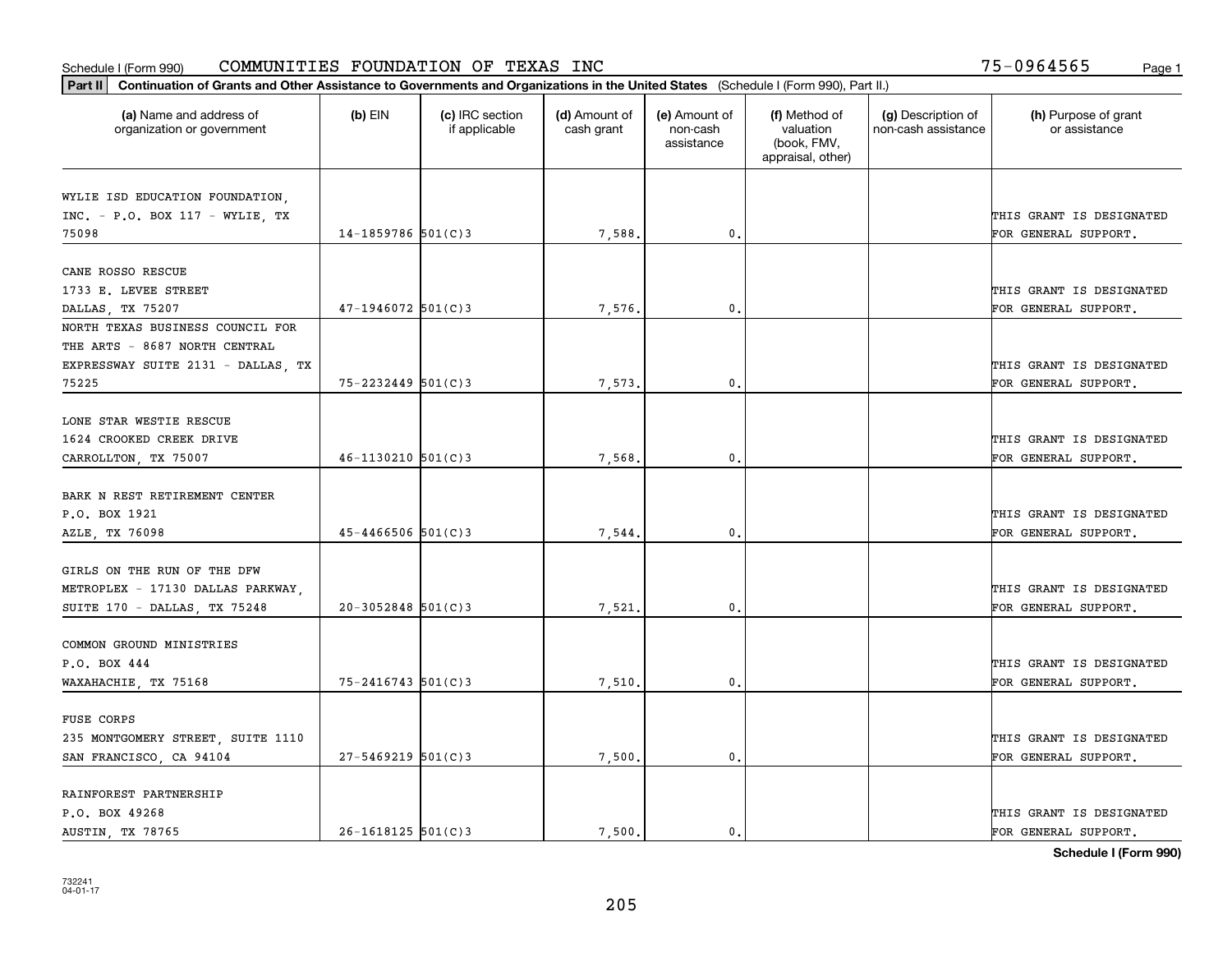| Part II   Continuation of Grants and Other Assistance to Governments and Organizations in the United States (Schedule I (Form 990), Part II.) |                        |                                  |                             |                                         |                                                                |                                           |                                       |
|-----------------------------------------------------------------------------------------------------------------------------------------------|------------------------|----------------------------------|-----------------------------|-----------------------------------------|----------------------------------------------------------------|-------------------------------------------|---------------------------------------|
| (a) Name and address of<br>organization or government                                                                                         | $(b)$ EIN              | (c) IRC section<br>if applicable | (d) Amount of<br>cash grant | (e) Amount of<br>non-cash<br>assistance | (f) Method of<br>valuation<br>(book, FMV,<br>appraisal, other) | (g) Description of<br>non-cash assistance | (h) Purpose of grant<br>or assistance |
| UNITED PRESBYTERIAN CHURCH                                                                                                                    |                        |                                  |                             |                                         |                                                                |                                           |                                       |
| 1510 WESTHILL DRIVE                                                                                                                           |                        |                                  |                             |                                         |                                                                |                                           | THIS GRANT IS DESIGNATED              |
| CLEBURNE, TX 76033                                                                                                                            | $75 - 2662494$ 501(C)3 |                                  | 7,500.                      | $\mathfrak o$ .                         |                                                                |                                           | FOR GENERAL SUPPORT.                  |
|                                                                                                                                               |                        |                                  |                             |                                         |                                                                |                                           |                                       |
| ARTISAN PRODUCTIONS, INC.                                                                                                                     |                        |                                  |                             |                                         |                                                                |                                           |                                       |
| 444 EAST PIPELINE ROAD                                                                                                                        |                        |                                  |                             |                                         |                                                                |                                           | THIS GRANT IS DESIGNATED              |
| <b>HURST, TX 76053</b>                                                                                                                        | $81 - 0575548$ 501(C)3 |                                  | 7,472.                      | 0.                                      |                                                                |                                           | FOR GENERAL SUPPORT.                  |
|                                                                                                                                               |                        |                                  |                             |                                         |                                                                |                                           |                                       |
| DOWN SYNDROME GUILD OF DALLAS                                                                                                                 |                        |                                  |                             |                                         |                                                                |                                           |                                       |
| 1702 N. COLLINS BLVD. SUITE 170                                                                                                               |                        |                                  |                             |                                         |                                                                |                                           | THIS GRANT IS DESIGNATED              |
| RICHARDSON, TX 75080-3697                                                                                                                     | $75 - 1508091$ 501(C)3 |                                  | 7,456,                      | $\mathbf{0}$ .                          |                                                                |                                           | FOR GENERAL SUPPORT.                  |
| HOUSING CRISIS CENTER, INC.                                                                                                                   |                        |                                  |                             |                                         |                                                                |                                           |                                       |
| 4210 JUNIUS STREET                                                                                                                            |                        |                                  |                             |                                         |                                                                |                                           | THIS GRANT IS DESIGNATED              |
| DALLAS, TX 75246                                                                                                                              | $75 - 1633304$ 501(C)3 |                                  | 7,434.                      | $\mathbf{0}$                            |                                                                |                                           | FOR GENERAL SUPPORT.                  |
|                                                                                                                                               |                        |                                  |                             |                                         |                                                                |                                           |                                       |
| GREAT COMMISSION OUTREACH                                                                                                                     |                        |                                  |                             |                                         |                                                                |                                           |                                       |
| STE 144 PMB 173                                                                                                                               |                        |                                  |                             |                                         |                                                                |                                           | THIS GRANT IS DESIGNATED              |
| FRISCO, TX 75034                                                                                                                              | $47 - 1381851$ 501(C)3 |                                  | 7,376,                      | $\mathbf{0}$                            |                                                                |                                           | FOR GENERAL SUPPORT.                  |
|                                                                                                                                               |                        |                                  |                             |                                         |                                                                |                                           |                                       |
| GASTON CHRISTIAN CENTER                                                                                                                       |                        |                                  |                             |                                         |                                                                |                                           |                                       |
| 8515 GREENVILLE AVENUE, SUITE 205                                                                                                             |                        |                                  |                             |                                         |                                                                |                                           | THIS GRANT IS DESIGNATED              |
| DALLAS, TX 75243                                                                                                                              | $46 - 1784061$ 501(C)3 |                                  | 7,362.                      | $\mathbf{0}$ .                          |                                                                |                                           | FOR GENERAL SUPPORT.                  |
|                                                                                                                                               |                        |                                  |                             |                                         |                                                                |                                           |                                       |
| FIRST BAPTIST DENTON MINISTRY                                                                                                                 |                        |                                  |                             |                                         |                                                                |                                           |                                       |
| CENTER - 1701 BROADWAY ST. -                                                                                                                  |                        |                                  |                             |                                         |                                                                |                                           | THIS GRANT IS DESIGNATED              |
| DENTON, TX 76210                                                                                                                              | $45 - 5606427$ 501(C)3 |                                  | 7,360                       | $^{\circ}$ .                            |                                                                |                                           | FOR GENERAL SUPPORT.                  |
| GILL CHILDREN'S SERVICES, INC.                                                                                                                |                        |                                  |                             |                                         |                                                                |                                           |                                       |
| 555 HEMPHILL STREET, SUITE 200                                                                                                                |                        |                                  |                             |                                         |                                                                |                                           | THIS GRANT IS DESIGNATED              |
| FORT WORTH, TX 76104                                                                                                                          | $75 - 1642083$ 501(C)3 |                                  | 7,353.                      | $\mathbf{0}$                            |                                                                |                                           | FOR GENERAL SUPPORT.                  |
|                                                                                                                                               |                        |                                  |                             |                                         |                                                                |                                           |                                       |
| ANIMAL ALLIES OF TEXAS, INC.                                                                                                                  |                        |                                  |                             |                                         |                                                                |                                           |                                       |
| P.O. BOX 496385                                                                                                                               |                        |                                  |                             |                                         |                                                                |                                           | THIS GRANT IS DESIGNATED              |
| GARLAND, TX 75049                                                                                                                             | $75 - 2946355$ 501(C)3 |                                  | 7.344.                      | $\mathfrak{o}$ .                        |                                                                |                                           | FOR GENERAL SUPPORT.                  |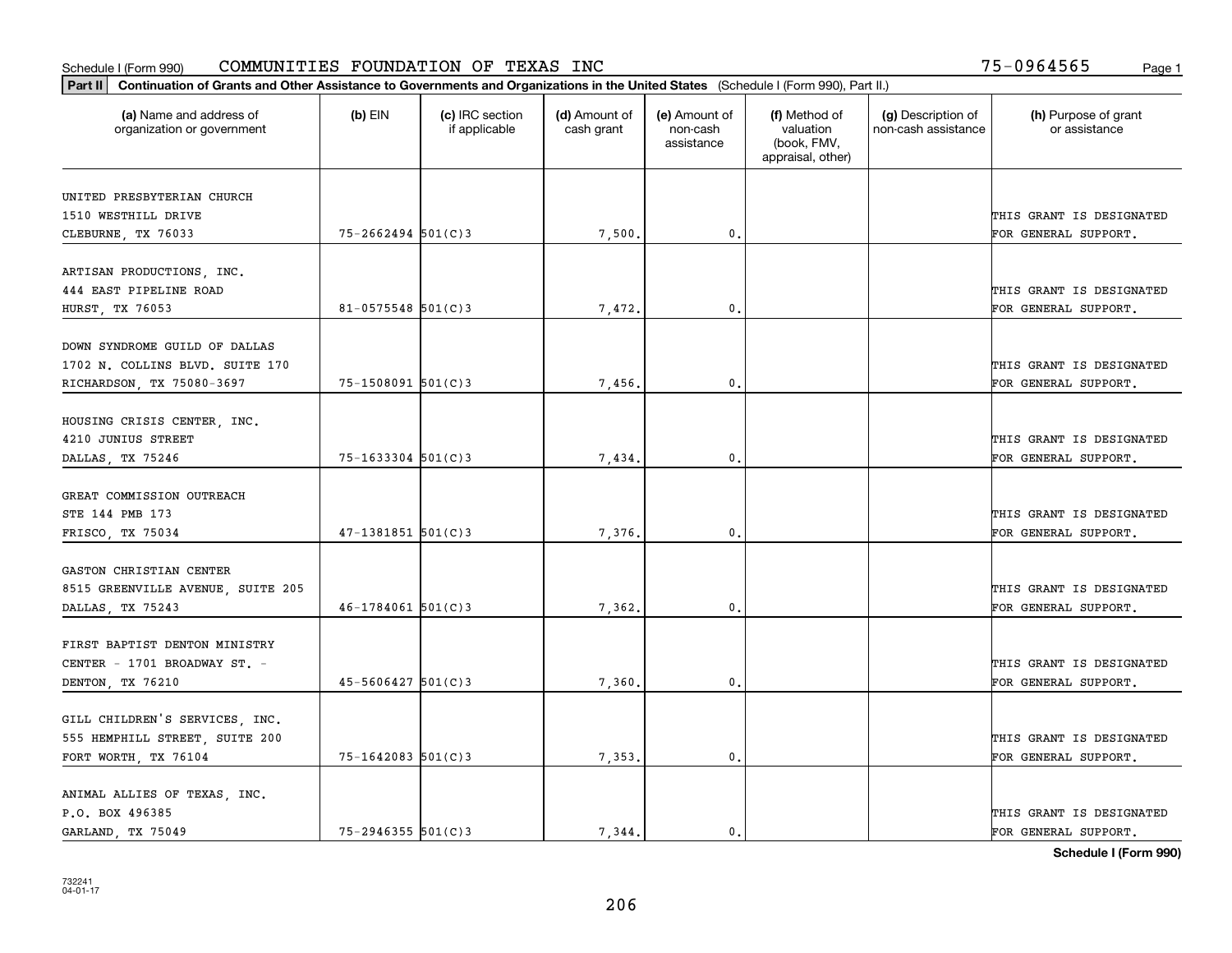| (a) Name and address of<br>organization or government | $(b)$ EIN                | (c) IRC section<br>if applicable | (d) Amount of<br>cash grant | (e) Amount of<br>non-cash<br>assistance | (f) Method of<br>valuation<br>(book, FMV,<br>appraisal, other) | (g) Description of<br>non-cash assistance | (h) Purpose of grant<br>or assistance |
|-------------------------------------------------------|--------------------------|----------------------------------|-----------------------------|-----------------------------------------|----------------------------------------------------------------|-------------------------------------------|---------------------------------------|
| PLANO CIVIC CHORUS                                    |                          |                                  |                             |                                         |                                                                |                                           |                                       |
| P.O. BOX 864411                                       |                          |                                  |                             |                                         |                                                                |                                           | THIS GRANT IS DESIGNATED              |
| PLANO, TX 75086-4411                                  | $75 - 1736529$ 501(C)3   |                                  | 7,339.                      | 0.                                      |                                                                |                                           | FOR GENERAL SUPPORT.                  |
|                                                       |                          |                                  |                             |                                         |                                                                |                                           |                                       |
| FIRST3YEARS                                           |                          |                                  |                             |                                         |                                                                |                                           |                                       |
| 15851 DALLAS PARKWAY, #106                            |                          |                                  |                             |                                         |                                                                |                                           | THIS GRANT IS DESIGNATED              |
| ADDISON, TX 75001                                     | $75 - 2067421$ 501(C)3   |                                  | 7,333.                      | 0.                                      |                                                                |                                           | FOR GENERAL SUPPORT.                  |
|                                                       |                          |                                  |                             |                                         |                                                                |                                           |                                       |
| BRADETICH FOUNDATION                                  |                          |                                  |                             |                                         |                                                                |                                           |                                       |
| 1155 UNION CIRCLE, #310143                            |                          |                                  |                             |                                         |                                                                |                                           | THIS GRANT IS DESIGNATED              |
| DENTON, TX 76203                                      | $74 - 3251986$ 501(C)3   |                                  | 7,319.                      | $\mathbf{0}$ .                          |                                                                |                                           | FOR GENERAL SUPPORT.                  |
| WORLD AFFAIRS COUNCIL OF DALLAS                       |                          |                                  |                             |                                         |                                                                |                                           |                                       |
| FORT WORTH - 325 N. ST. PAUL                          |                          |                                  |                             |                                         |                                                                |                                           |                                       |
| STREET, SUITE 4200 - DALLAS, TX                       |                          |                                  |                             |                                         |                                                                |                                           | THIS GRANT IS DESIGNATED              |
| 75201                                                 | 75-0855628 501(C)3       |                                  | 7,310.                      | $\mathbf{0}$ .                          |                                                                |                                           | FOR GENERAL SUPPORT.                  |
| LUCY'S LOST LOVED ONES                                |                          |                                  |                             |                                         |                                                                |                                           |                                       |
| 2301 HONEYSUCKLE AVENUE                               |                          |                                  |                             |                                         |                                                                |                                           | THIS GRANT IS DESIGNATED              |
| FORT WORTH, TX 76111                                  | $01-0951898$ 501(C)3     |                                  | 7,303,                      | 0.                                      |                                                                |                                           | FOR GENERAL SUPPORT.                  |
|                                                       |                          |                                  |                             |                                         |                                                                |                                           |                                       |
| FINE ARTS CHAMBER PLAYERS                             |                          |                                  |                             |                                         |                                                                |                                           |                                       |
| 3630 HARRY HINES BLVD., SUITE 302                     |                          |                                  |                             |                                         |                                                                |                                           | THIS GRANT IS DESIGNATED              |
| DALLAS, TX 75219                                      | 75-1831061 501(C)3       |                                  | 7,302.                      | 0.                                      |                                                                |                                           | FOR GENERAL SUPPORT.                  |
| REBUILDING TOGETHER GREATER                           |                          |                                  |                             |                                         |                                                                |                                           |                                       |
| DALLAS, INC. - 4950 KELLER                            |                          |                                  |                             |                                         |                                                                |                                           |                                       |
| SPRINGS, SUITE 200 - ADDISON, TX                      |                          |                                  |                             |                                         |                                                                |                                           | THIS GRANT IS DESIGNATED              |
| 75001                                                 | $04 - 3613194$ 501(C)3   |                                  | 7,214.                      | $\mathfrak{o}$ .                        |                                                                |                                           | FOR GENERAL SUPPORT.                  |
|                                                       |                          |                                  |                             |                                         |                                                                |                                           |                                       |
| LEAGUE OF ANIMAL PROTECTORS                           |                          |                                  |                             |                                         |                                                                |                                           |                                       |
| P.O. BOX 940970                                       |                          |                                  |                             |                                         |                                                                |                                           | THIS GRANT IS DESIGNATED              |
| PLANO, TX 75094                                       | $35 - 2421913$ $501(C)3$ |                                  | 7,212.                      | 0.                                      |                                                                |                                           | FOR GENERAL SUPPORT.                  |
|                                                       |                          |                                  |                             |                                         |                                                                |                                           |                                       |
| CITYLAB HIGH SCHOOL ADVISORY BOARD                    |                          |                                  |                             |                                         |                                                                |                                           |                                       |
| 5500 CARUTH HAVEN LANE                                |                          |                                  |                             |                                         |                                                                |                                           | THIS GRANT IS DESIGNATED              |
| DALLAS, TX 75225                                      |                          |                                  | 7.199.                      | $\mathbf{0}$ .                          |                                                                |                                           | FOR GENERAL SUPPORT.                  |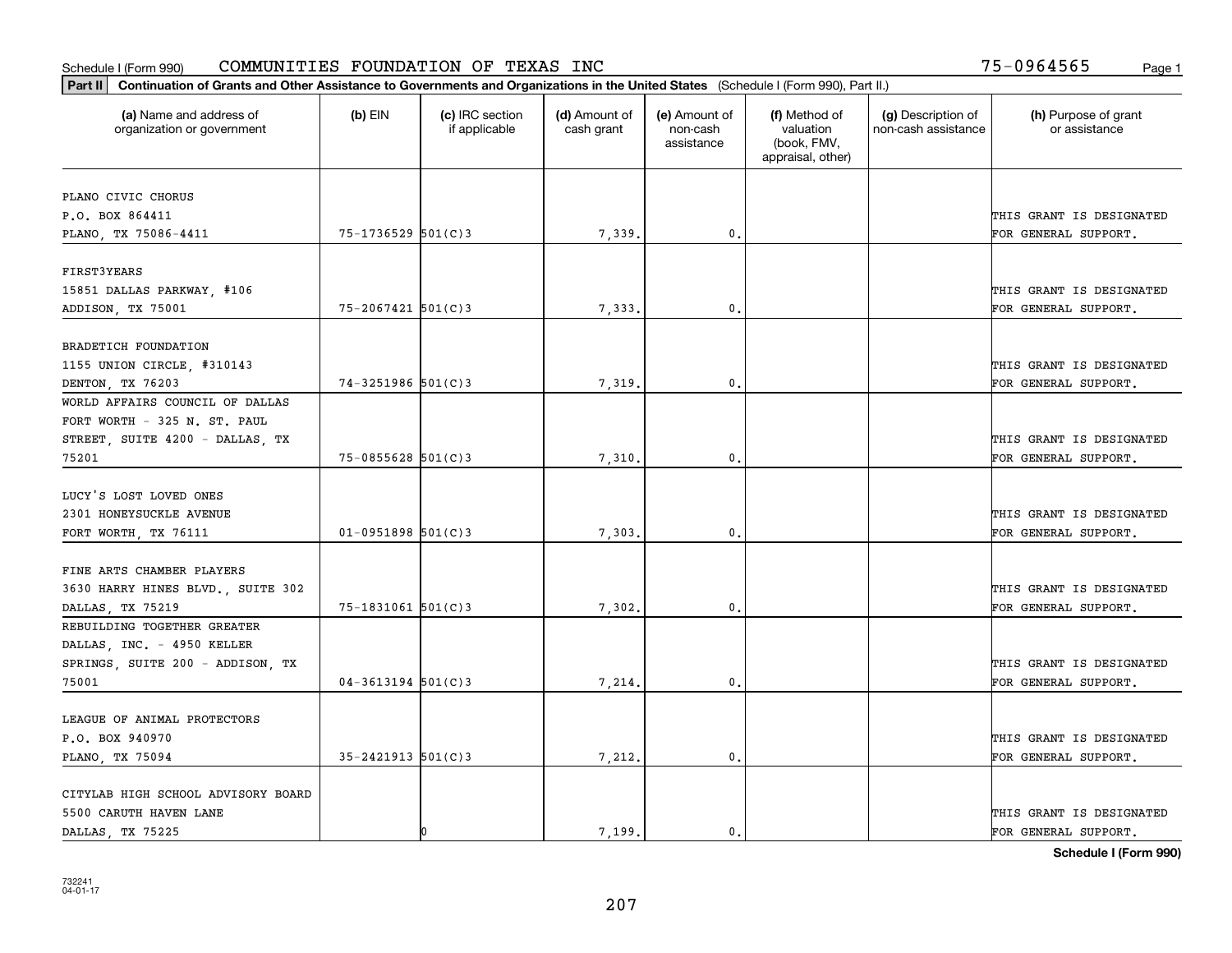| Part II   Continuation of Grants and Other Assistance to Governments and Organizations in the United States (Schedule I (Form 990), Part II.) |                         |                                  |                             |                                         |                                                                |                                           |                                       |
|-----------------------------------------------------------------------------------------------------------------------------------------------|-------------------------|----------------------------------|-----------------------------|-----------------------------------------|----------------------------------------------------------------|-------------------------------------------|---------------------------------------|
| (a) Name and address of<br>organization or government                                                                                         | $(b)$ EIN               | (c) IRC section<br>if applicable | (d) Amount of<br>cash grant | (e) Amount of<br>non-cash<br>assistance | (f) Method of<br>valuation<br>(book, FMV,<br>appraisal, other) | (g) Description of<br>non-cash assistance | (h) Purpose of grant<br>or assistance |
|                                                                                                                                               |                         |                                  |                             |                                         |                                                                |                                           |                                       |
| EDUCATION AND ANIMAL RESCUE<br>SOCIETY - P.O. BOX 190473 -                                                                                    |                         |                                  |                             |                                         |                                                                |                                           | THIS GRANT IS DESIGNATED              |
| DALLAS, TX 75219                                                                                                                              | $71 - 1029052$ 501(C)3  |                                  | 7,189.                      | $\mathfrak o$ .                         |                                                                |                                           | FOR GENERAL SUPPORT.                  |
|                                                                                                                                               |                         |                                  |                             |                                         |                                                                |                                           |                                       |
| RIDING UNLIMITED, INC.                                                                                                                        |                         |                                  |                             |                                         |                                                                |                                           |                                       |
| 9168 T N. SKILES ROAD                                                                                                                         |                         |                                  |                             |                                         |                                                                |                                           | THIS GRANT IS DESIGNATED              |
| PONDER, TX 76259                                                                                                                              | $75 - 2331905$ 501(C)3  |                                  | 7,188                       | 0.                                      |                                                                |                                           | FOR GENERAL SUPPORT.                  |
|                                                                                                                                               |                         |                                  |                             |                                         |                                                                |                                           |                                       |
| MINUTEMAN DISASTER RESPONSE                                                                                                                   |                         |                                  |                             |                                         |                                                                |                                           |                                       |
| 1512 BRAY CENTRAL DRIVE, SUITE 300                                                                                                            |                         |                                  |                             |                                         |                                                                |                                           | THIS GRANT IS DESIGNATED              |
| MCKINNEY, TX 75069                                                                                                                            | $45 - 2648517$ 501(C)3  |                                  | 7,172.                      | $\mathbf 0$ .                           |                                                                |                                           | FOR GENERAL SUPPORT.                  |
|                                                                                                                                               |                         |                                  |                             |                                         |                                                                |                                           |                                       |
| ST. TIMOTHY CHRISTIAN ACADEMY                                                                                                                 |                         |                                  |                             |                                         |                                                                |                                           |                                       |
| 6801 WEST PARK BOULEVARD                                                                                                                      |                         |                                  |                             |                                         |                                                                |                                           | THIS GRANT IS DESIGNATED              |
| PLANO, TX 75093                                                                                                                               | $27 - 0251152$ 501(C)3  |                                  | 7,167.                      | 0.                                      |                                                                |                                           | FOR GENERAL SUPPORT.                  |
|                                                                                                                                               |                         |                                  |                             |                                         |                                                                |                                           |                                       |
| CHIN COMMUNITY MINISTRY                                                                                                                       |                         |                                  |                             |                                         |                                                                |                                           |                                       |
| 1020 FOX AVENUE, APT.504                                                                                                                      |                         |                                  |                             |                                         |                                                                |                                           | THIS GRANT IS DESIGNATED              |
| LEWISVILLE, TX 75067                                                                                                                          | $47 - 1202801$ 501(C)3  |                                  | 7,158                       | 0                                       |                                                                |                                           | FOR GENERAL SUPPORT.                  |
|                                                                                                                                               |                         |                                  |                             |                                         |                                                                |                                           |                                       |
| NORTHSIDE INTER-COMMUNITY AGENCY,                                                                                                             |                         |                                  |                             |                                         |                                                                |                                           |                                       |
| INC. - 1600 CIRCLE PARK BLVD. -                                                                                                               |                         |                                  |                             |                                         |                                                                |                                           | THIS GRANT IS DESIGNATED              |
| FORT WORTH, TX 76164                                                                                                                          | $75 - 1554285$ 501(C)3  |                                  | 7,147.                      | $\mathbf{0}$                            |                                                                |                                           | FOR GENERAL SUPPORT.                  |
| DENTON BACH SOCIETY                                                                                                                           |                         |                                  |                             |                                         |                                                                |                                           |                                       |
| P.O. BOX 1385                                                                                                                                 |                         |                                  |                             |                                         |                                                                |                                           | THIS GRANT IS DESIGNATED              |
|                                                                                                                                               | $75 - 1596682$ 501(C)3  |                                  |                             | $\mathbf{0}$ .                          |                                                                |                                           |                                       |
| DENTON, TX 76202                                                                                                                              |                         |                                  | 7,092.                      |                                         |                                                                |                                           | FOR GENERAL SUPPORT.                  |
| FRIENDS OF TRI-CITY ANIMAL SHELTER                                                                                                            |                         |                                  |                             |                                         |                                                                |                                           |                                       |
| P.O. BOX 381872                                                                                                                               |                         |                                  |                             |                                         |                                                                |                                           | THIS GRANT IS DESIGNATED              |
| DUNCANVILLE, TX 75138                                                                                                                         | $32 - 0164958$ 501(C) 3 |                                  | 7,091.                      | $\mathfrak{o}$ .                        |                                                                |                                           | FOR GENERAL SUPPORT.                  |
| PERFORMING ARTS FORT WORTH                                                                                                                    |                         |                                  |                             |                                         |                                                                |                                           |                                       |
| MADDOX-MUSE ADMINISTRATION HALL                                                                                                               |                         |                                  |                             |                                         |                                                                |                                           |                                       |
| 330 EAST 4TH STREET - FORT WORTH,                                                                                                             |                         |                                  |                             |                                         |                                                                |                                           | THIS GRANT IS DESIGNATED              |
| TX 76102                                                                                                                                      | 75-2457270 501(C)3      |                                  | 7.076.                      | $\mathfrak{o}$ .                        |                                                                |                                           | FOR GENERAL SUPPORT.                  |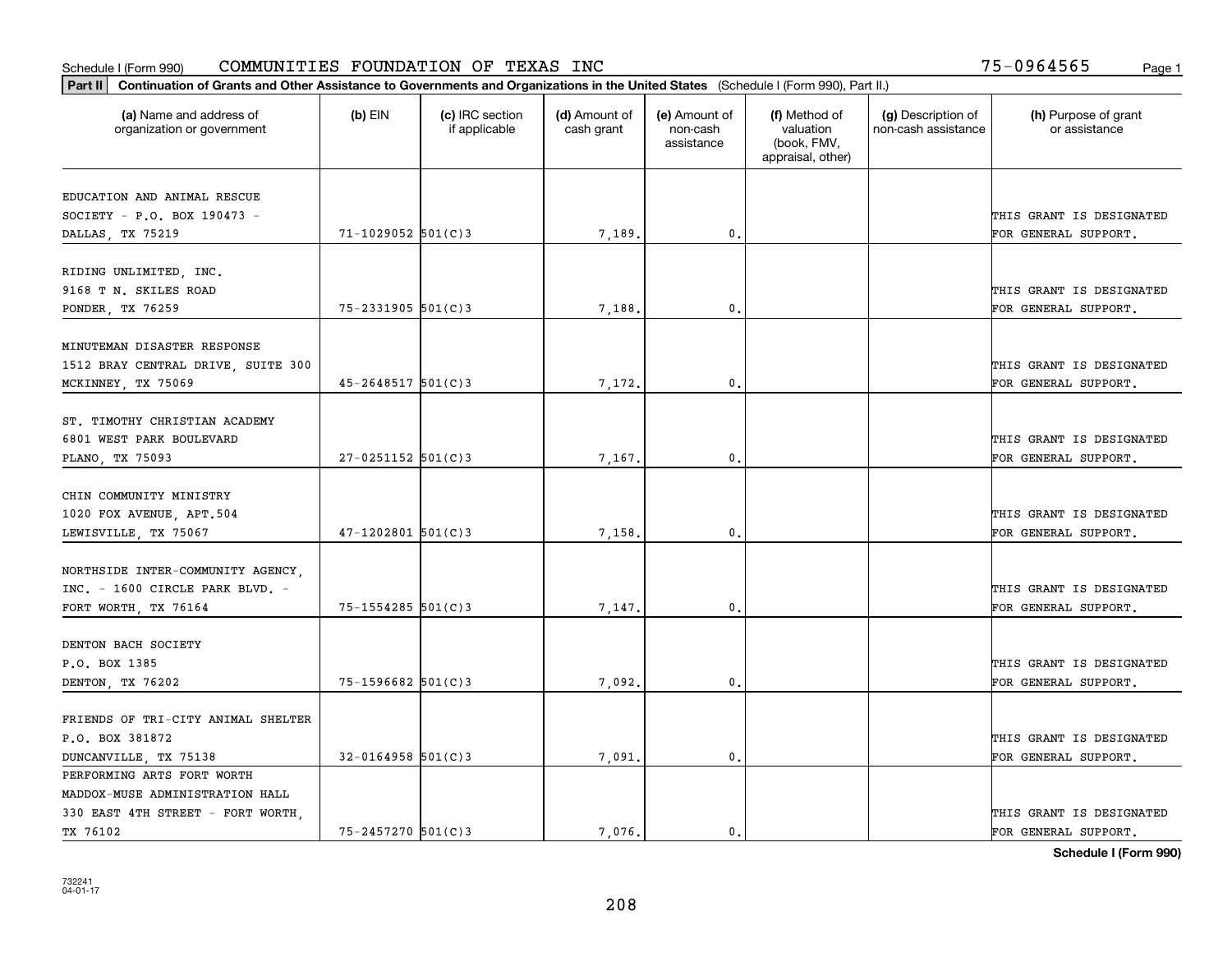| Part II   Continuation of Grants and Other Assistance to Governments and Organizations in the United States (Schedule I (Form 990), Part II.) |                        |                                  |                             |                                         |                                                                |                                           |                                                  |
|-----------------------------------------------------------------------------------------------------------------------------------------------|------------------------|----------------------------------|-----------------------------|-----------------------------------------|----------------------------------------------------------------|-------------------------------------------|--------------------------------------------------|
| (a) Name and address of<br>organization or government                                                                                         | $(b)$ EIN              | (c) IRC section<br>if applicable | (d) Amount of<br>cash grant | (e) Amount of<br>non-cash<br>assistance | (f) Method of<br>valuation<br>(book, FMV,<br>appraisal, other) | (g) Description of<br>non-cash assistance | (h) Purpose of grant<br>or assistance            |
| AFRICAN AMERICAN REPERTORY THEATRE                                                                                                            |                        |                                  |                             |                                         |                                                                |                                           |                                                  |
| 3630 HARRY HINES BLVD. SAMMONS                                                                                                                |                        |                                  |                             |                                         |                                                                |                                           |                                                  |
| CENTER FOR THE ARTS - DALLAS, TX                                                                                                              |                        |                                  |                             |                                         |                                                                |                                           | THIS GRANT IS DESIGNATED                         |
| 75219                                                                                                                                         | $26 - 1119980$ 501(C)3 |                                  | 7,062.                      | $\mathfrak{o}$ .                        |                                                                |                                           | FOR GENERAL SUPPORT.                             |
| FRISCO COMMUNITY THEATRE, INC.<br>PO BOX 1221                                                                                                 |                        |                                  |                             |                                         |                                                                |                                           | THIS GRANT IS DESIGNATED                         |
| FRISCO, TX 75034                                                                                                                              | $75 - 2072391$ 501(C)3 |                                  | 7,042                       | 0.                                      |                                                                |                                           | FOR GENERAL SUPPORT.                             |
| THE CRAFT GUILD OF DALLAS<br>14902 PRESTON ROAD, SUITE 404-716<br>DALLAS TX 75254                                                             | 75-1989032 501(C)3     |                                  | 7,040                       | 0.                                      |                                                                |                                           | THIS GRANT IS DESIGNATED<br>FOR GENERAL SUPPORT. |
| CARROLL EDUCATION FOUNDATION, INC.<br>P.O. BOX 93041<br>SOUTHLAKE, TX 76092                                                                   | $75 - 2638646$ 501(C)3 |                                  | 7,039.                      | 0.                                      |                                                                |                                           | THIS GRANT IS DESIGNATED<br>FOR GENERAL SUPPORT. |
| COMMUNITIES IN SCHOOLS DALLAS<br>REGION, INC. - 1341 W. MOCKINGBIRD<br>LANE, SUITE 1000E - DALLAS, TX<br>75247                                | $75 - 2044117$ 501(C)3 |                                  | 7,031.                      | 0.                                      |                                                                |                                           | THIS GRANT IS DESIGNATED<br>FOR GENERAL SUPPORT. |
| ST. ELIZABETH OF HUNGARY CATHOLIC<br>SCHOOL - 4019 S. HAMPTON ROAD -<br>DALLAS, TX 75224                                                      | $80 - 0518651$ 501(C)3 |                                  | 7,016.                      | 0.                                      |                                                                |                                           | THIS GRANT IS DESIGNATED<br>FOR GENERAL SUPPORT. |
| ARABIAN GATES<br>3883 TURTLE CREEK BOULEVARD #304<br>DALLAS, TX 75219-4217                                                                    | 82-2329654 $501(C)$ 3  |                                  | 7,000                       | $\mathfrak{o}$ .                        |                                                                |                                           | THIS GRANT IS DESIGNATED<br>FOR GENERAL SUPPORT. |
| AUSTIN PRESBYTERIAN THEOLOGICAL<br>SEMINARY - 100 EAST 27TH STREET -<br>AUSTIN, TX 78705                                                      | $74 - 1143056$ 501(C)3 |                                  | 7,000.                      | $\mathbf{0}$ .                          |                                                                |                                           | THIS GRANT IS DESIGNATED<br>FOR GENERAL SUPPORT. |
| THE LEV ARONSON LEGACY<br>3812 GLENWOOD ROAD<br>CLEVELAND OH 44121                                                                            | $46 - 1991228$ 501(C)3 |                                  | 7.000.                      | $\mathbf{0}$ .                          |                                                                |                                           | THIS GRANT IS DESIGNATED<br>FOR GENERAL SUPPORT. |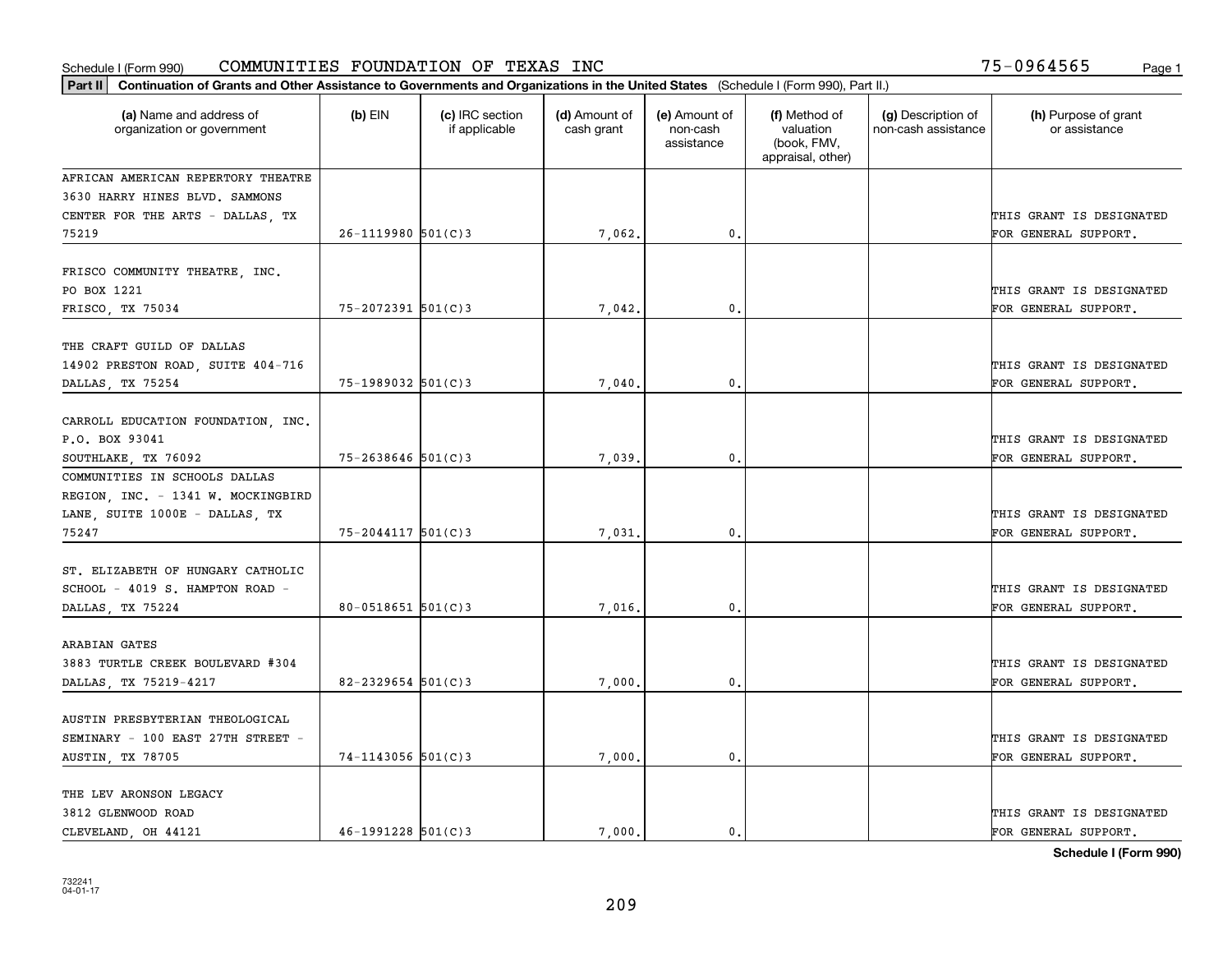| (a) Name and address of<br>organization or government                  | $(b)$ EIN               | (c) IRC section<br>if applicable | (d) Amount of<br>cash grant | (e) Amount of<br>non-cash<br>assistance | (f) Method of<br>valuation<br>(book, FMV,<br>appraisal, other) | (g) Description of<br>non-cash assistance | (h) Purpose of grant<br>or assistance            |
|------------------------------------------------------------------------|-------------------------|----------------------------------|-----------------------------|-----------------------------------------|----------------------------------------------------------------|-------------------------------------------|--------------------------------------------------|
| DAUGHTERS OF OUR LIVING LORD &<br>SAVIOR - 1105 E. MAIN STREET, $#217$ |                         |                                  |                             |                                         |                                                                |                                           | THIS GRANT IS DESIGNATED                         |
| - ALLEN, TX 75002                                                      | $27 - 2158907$ 501(C)3  |                                  | 6,999.                      | $\mathbf{0}$ .                          |                                                                |                                           | FOR GENERAL SUPPORT.                             |
| ARLINGTON DANCE THEATRE, INC.<br>222 W. MAIN STREET                    |                         |                                  |                             |                                         |                                                                |                                           | THIS GRANT IS DESIGNATED                         |
| ARLINGTON, TX 76010                                                    | 75-1890997 501(C)3      |                                  | 6,982                       | 0.                                      |                                                                |                                           | FOR GENERAL SUPPORT.                             |
| TARRANT COUNTY ASSOCIATION FOR THE<br>BLIND - 912 W. BROADWAY - FORT   |                         |                                  |                             |                                         |                                                                |                                           | THIS GRANT IS DESIGNATED                         |
| WORTH, TX 76104                                                        | $75 - 1228722$ 501(C)3  |                                  | 6,981                       | $\mathfrak{o}$ .                        |                                                                |                                           | FOR GENERAL SUPPORT.                             |
| MANOR PARK, INC.<br>2208 N. LOOP 250 W.                                |                         |                                  |                             |                                         |                                                                |                                           | THIS GRANT IS DESIGNATED                         |
| MIDLAND, TX 79707                                                      | $75 - 1227882$ 501(C)3  |                                  | 6,976                       | $\mathbf{0}$                            |                                                                |                                           | FOR GENERAL SUPPORT.                             |
| NORTH TEXAS THUNDER WATER POLO<br>2600 E. SOUTHLAKE BLVD. #120-156     |                         |                                  |                             |                                         |                                                                |                                           | THIS GRANT IS DESIGNATED                         |
| SOUTHLAKE, TX 76092                                                    | $27 - 5555694$ 501(C)3  |                                  | 6,957.                      | $\mathfrak o$ .                         |                                                                |                                           | FOR GENERAL SUPPORT.                             |
| NORTH EAST EMERGENCY DISTRIBUTION<br>424 W. BEDFORD EULESS ROAD        |                         |                                  |                             |                                         |                                                                |                                           | THIS GRANT IS DESIGNATED                         |
| HURST, TX 76053                                                        | 75-1928662 501(C)3      |                                  | 6,942                       | $\mathbf{0}$                            |                                                                |                                           | FOR GENERAL SUPPORT.                             |
| THE CHOCOLATE MINT FOUNDATION<br>201 EXECUTIVE WAY                     |                         |                                  |                             |                                         |                                                                |                                           | THIS GRANT IS DESIGNATED                         |
| DESOTO, TX 75115                                                       | $27 - 1589053$ 501(C)3  |                                  | 6,910.                      | $^{\circ}$ .                            |                                                                |                                           | FOR GENERAL SUPPORT.                             |
| METRO DALLAS HOMELESS ALLIANCE                                         |                         |                                  |                             |                                         |                                                                |                                           |                                                  |
| 2816 SWISS AVENUE<br>DALLAS, TX 75204                                  | $75 - 2461679$ 501(C)3  |                                  | 6,902                       | $\mathbf{0}$                            |                                                                |                                           | THIS GRANT IS DESIGNATED<br>FOR GENERAL SUPPORT. |
| THEATRE ARLINGTON, INC.                                                |                         |                                  |                             |                                         |                                                                |                                           |                                                  |
| 305 W. MAIN STREET<br>ARLINGTON, TX 76010                              | $23 - 7381831$ 501(C) 3 |                                  | 6,869.                      | $\mathbf{0}$ .                          |                                                                |                                           | THIS GRANT IS DESIGNATED<br>FOR GENERAL SUPPORT. |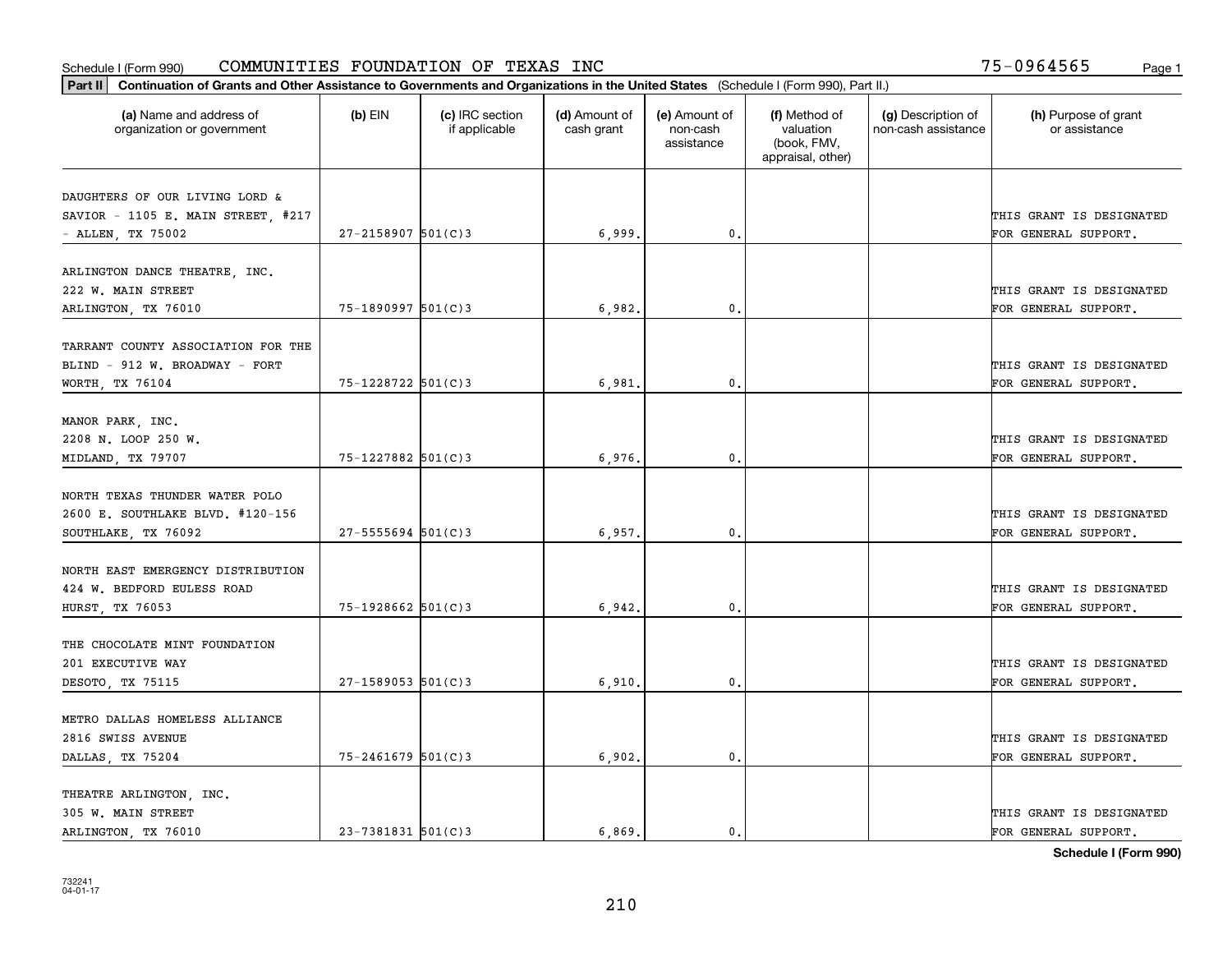| Part II   Continuation of Grants and Other Assistance to Governments and Organizations in the United States (Schedule I (Form 990), Part II.) |                          |                                  |                             |                                         |                                                                |                                           |                                       |
|-----------------------------------------------------------------------------------------------------------------------------------------------|--------------------------|----------------------------------|-----------------------------|-----------------------------------------|----------------------------------------------------------------|-------------------------------------------|---------------------------------------|
| (a) Name and address of<br>organization or government                                                                                         | $(b)$ EIN                | (c) IRC section<br>if applicable | (d) Amount of<br>cash grant | (e) Amount of<br>non-cash<br>assistance | (f) Method of<br>valuation<br>(book, FMV,<br>appraisal, other) | (g) Description of<br>non-cash assistance | (h) Purpose of grant<br>or assistance |
|                                                                                                                                               |                          |                                  |                             |                                         |                                                                |                                           |                                       |
| COMMUNITY LINK MISSION, INC.                                                                                                                  |                          |                                  |                             |                                         |                                                                |                                           |                                       |
| 300 SOUTH BELMONT STREET                                                                                                                      |                          |                                  |                             |                                         |                                                                |                                           | THIS GRANT IS DESIGNATED              |
| SAGINAW, TX 76179                                                                                                                             | $20 - 3579283$ 501(C)3   |                                  | 6,864.                      | 0.                                      |                                                                |                                           | FOR GENERAL SUPPORT.                  |
| DENTAL HEALTH FOR ARLINGTON, INC.                                                                                                             |                          |                                  |                             |                                         |                                                                |                                           |                                       |
| P.O. BOX 1542                                                                                                                                 |                          |                                  |                             |                                         |                                                                |                                           | THIS GRANT IS DESIGNATED              |
| ARLINGTON, TX 76004                                                                                                                           | $75 - 2467366$ 501(C)3   |                                  | 6,816,                      | 0.                                      |                                                                |                                           | FOR GENERAL SUPPORT.                  |
|                                                                                                                                               |                          |                                  |                             |                                         |                                                                |                                           |                                       |
| NEXT WORLDWIDE, INC.                                                                                                                          |                          |                                  |                             |                                         |                                                                |                                           |                                       |
| P.O. BOX 271130                                                                                                                               |                          |                                  |                             |                                         |                                                                |                                           | THIS GRANT IS DESIGNATED              |
| FLOWER MOUND, TX 75027                                                                                                                        | $20 - 3860555$ 501(C)3   |                                  | 6,802.                      | 0.                                      |                                                                |                                           | FOR GENERAL SUPPORT.                  |
|                                                                                                                                               |                          |                                  |                             |                                         |                                                                |                                           |                                       |
| DALLAS CHAMBER MUSIC SOCIETY, INC.                                                                                                            |                          |                                  |                             |                                         |                                                                |                                           |                                       |
| 2711 GASTON AVENUE                                                                                                                            |                          |                                  |                             |                                         |                                                                |                                           | THIS GRANT IS DESIGNATED              |
| DALLAS, TX 75226                                                                                                                              | $75 - 6048624$ 501(C)3   |                                  | 6,802.                      | 0.                                      |                                                                |                                           | FOR GENERAL SUPPORT.                  |
|                                                                                                                                               |                          |                                  |                             |                                         |                                                                |                                           |                                       |
| FAMILY PROMISE OF COLLIN COUNTY                                                                                                               |                          |                                  |                             |                                         |                                                                |                                           |                                       |
| P.O. BOX 1601                                                                                                                                 |                          |                                  |                             |                                         |                                                                |                                           | THIS GRANT IS DESIGNATED              |
| ALLEN, TX 75013                                                                                                                               | $26 - 3417504$ 501(C)3   |                                  | 6,787.                      | 0.                                      |                                                                |                                           | FOR GENERAL SUPPORT.                  |
|                                                                                                                                               |                          |                                  |                             |                                         |                                                                |                                           |                                       |
| AIDS OUTREACH CENTER, INC.                                                                                                                    |                          |                                  |                             |                                         |                                                                |                                           |                                       |
| 400 N. BEACH STREET, SUITE 100                                                                                                                |                          |                                  |                             |                                         |                                                                |                                           | THIS GRANT IS DESIGNATED              |
| FORT WORTH, TX 76111                                                                                                                          | $75 - 2139336$ $501(C)3$ |                                  | 6,772.                      | 0.                                      |                                                                |                                           | FOR GENERAL SUPPORT.                  |
|                                                                                                                                               |                          |                                  |                             |                                         |                                                                |                                           |                                       |
| PEDIPLACE                                                                                                                                     |                          |                                  |                             |                                         |                                                                |                                           |                                       |
| 502 S. OLD ORCHARD LANE, SUITE 126                                                                                                            |                          |                                  |                             |                                         |                                                                |                                           | THIS GRANT IS DESIGNATED              |
| LEWISVILLE, TX 75067-4374                                                                                                                     | 75-2512752 501(C)3       |                                  | 6,769                       | 0.                                      |                                                                |                                           | FOR GENERAL SUPPORT.                  |
| NEED HIM NATIONAL MEDIA OUTREACH,                                                                                                             |                          |                                  |                             |                                         |                                                                |                                           |                                       |
| INC. - 17950 PRESTON ROAD, SUITE                                                                                                              |                          |                                  |                             |                                         |                                                                |                                           | THIS GRANT IS DESIGNATED              |
| 240 - DALLAS, TX 75252                                                                                                                        | 75-2716321 501(C)3       |                                  | 6,733.                      | 0.                                      |                                                                |                                           | FOR GENERAL SUPPORT.                  |
| AMERICAN LEBANESE SYRIAN                                                                                                                      |                          |                                  |                             |                                         |                                                                |                                           |                                       |
| ASSOCIATED CHARITIES, INC. - 5800                                                                                                             |                          |                                  |                             |                                         |                                                                |                                           |                                       |
| CAMPUS CIRCLE DRIVE EAST, SUITE                                                                                                               |                          |                                  |                             |                                         |                                                                |                                           | THIS GRANT IS DESIGNATED              |
| 108-A - IRVING, TX 75063                                                                                                                      | $35 - 1044585$ 501(C) 3  |                                  | 6.731.                      | $\mathbf{0}$ .                          |                                                                |                                           | FOR GENERAL SUPPORT.                  |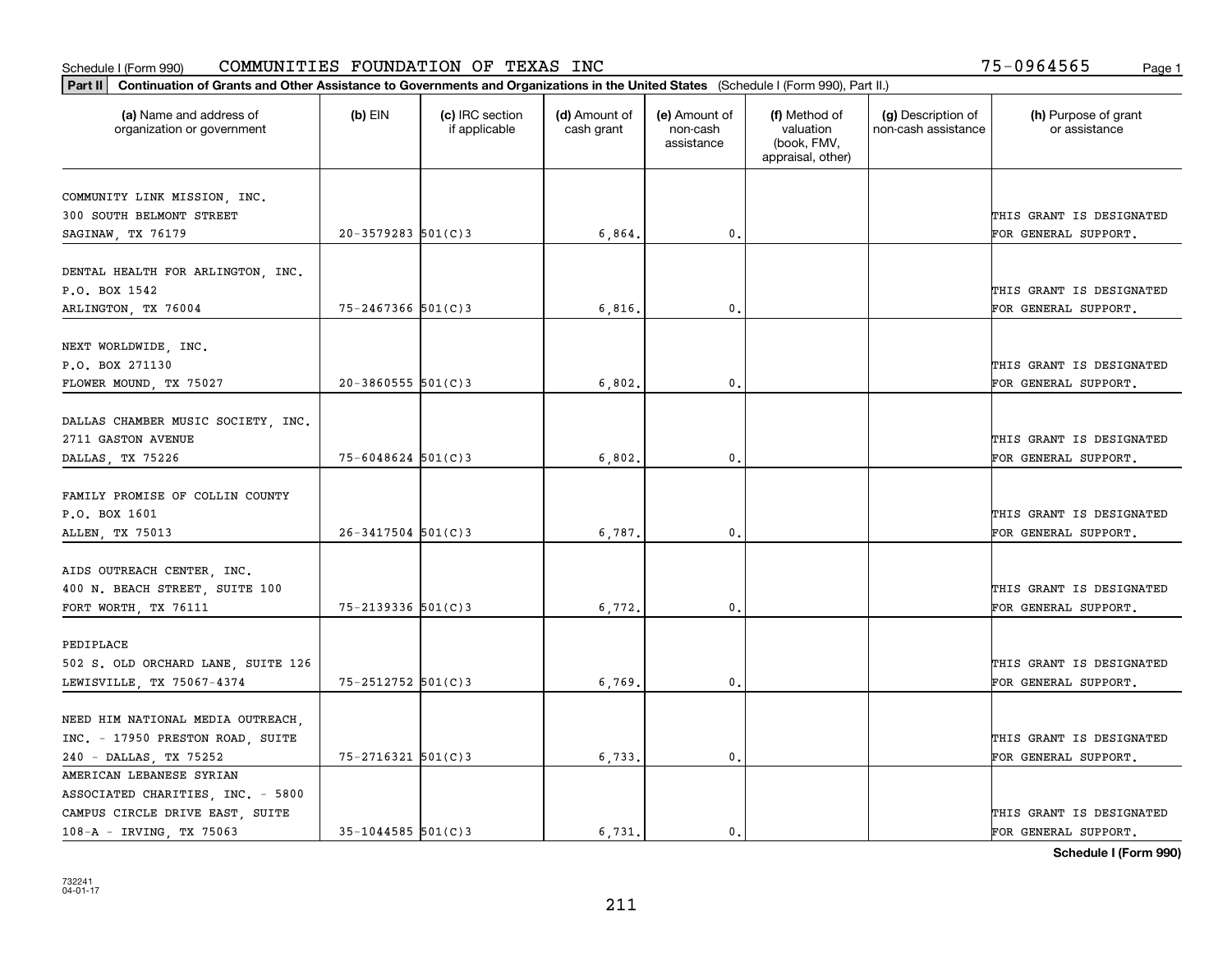| Part II   Continuation of Grants and Other Assistance to Governments and Organizations in the United States (Schedule I (Form 990), Part II.) |                          |                                  |                             |                                         |                                                                |                                           |                                       |
|-----------------------------------------------------------------------------------------------------------------------------------------------|--------------------------|----------------------------------|-----------------------------|-----------------------------------------|----------------------------------------------------------------|-------------------------------------------|---------------------------------------|
| (a) Name and address of<br>organization or government                                                                                         | $(b)$ EIN                | (c) IRC section<br>if applicable | (d) Amount of<br>cash grant | (e) Amount of<br>non-cash<br>assistance | (f) Method of<br>valuation<br>(book, FMV,<br>appraisal, other) | (g) Description of<br>non-cash assistance | (h) Purpose of grant<br>or assistance |
|                                                                                                                                               |                          |                                  |                             |                                         |                                                                |                                           |                                       |
| TARRANT LITERACY COALITION<br>P.O. BOX 123537                                                                                                 |                          |                                  |                             |                                         |                                                                |                                           | THIS GRANT IS DESIGNATED              |
|                                                                                                                                               | $26 - 3821487$ 501(C)3   |                                  |                             | $\mathbf{0}$ .                          |                                                                |                                           | FOR GENERAL SUPPORT.                  |
| FORT WORTH, TX 76121                                                                                                                          |                          |                                  | 6,713.                      |                                         |                                                                |                                           |                                       |
| EPILEPSY FOUNDATION OF TEXAS                                                                                                                  |                          |                                  |                             |                                         |                                                                |                                           |                                       |
| 5080 SPECTRUM DRIVE, SUITE 1150E                                                                                                              |                          |                                  |                             |                                         |                                                                |                                           | THIS GRANT IS DESIGNATED              |
| ADDISON, TX 75001                                                                                                                             | $74 - 2141084$ 501(C)3   |                                  | 6,713                       | 0.                                      |                                                                |                                           | FOR GENERAL SUPPORT.                  |
|                                                                                                                                               |                          |                                  |                             |                                         |                                                                |                                           |                                       |
| VICKERY TRADING COMPANY, INC.                                                                                                                 |                          |                                  |                             |                                         |                                                                |                                           |                                       |
| P.O. BOX 820183                                                                                                                               |                          |                                  |                             |                                         |                                                                |                                           | THIS GRANT IS DESIGNATED              |
| DALLAS, TX 75382                                                                                                                              | $47 - 3282958$ 501(C)3   |                                  | 6,700                       | $\mathbf{0}$ .                          |                                                                |                                           | FOR GENERAL SUPPORT.                  |
|                                                                                                                                               |                          |                                  |                             |                                         |                                                                |                                           |                                       |
| COALITION FOR VISION                                                                                                                          |                          |                                  |                             |                                         |                                                                |                                           |                                       |
| 5500 CARUTH HAVEN LANE                                                                                                                        |                          |                                  |                             |                                         |                                                                |                                           | THIS GRANT IS DESIGNATED              |
| DALLAS, TX 75228                                                                                                                              | $82 - 1879282$ 501(C)3   |                                  | 6,690.                      | 0.                                      |                                                                |                                           | FOR GENERAL SUPPORT.                  |
|                                                                                                                                               |                          |                                  |                             |                                         |                                                                |                                           |                                       |
| TEATRO HISPANO DE DALLAS                                                                                                                      |                          |                                  |                             |                                         |                                                                |                                           |                                       |
| 1331 RECORD CROSSING ROAD                                                                                                                     |                          |                                  |                             |                                         |                                                                |                                           | THIS GRANT IS DESIGNATED              |
| DALLAS, TX 75235                                                                                                                              | $75 - 2056765$ 501(C)3   |                                  | 6,677                       | $\mathfrak o$ .                         |                                                                |                                           | FOR GENERAL SUPPORT.                  |
|                                                                                                                                               |                          |                                  |                             |                                         |                                                                |                                           |                                       |
| MADI WORLD ART FOUNDATION                                                                                                                     |                          |                                  |                             |                                         |                                                                |                                           |                                       |
| 3109 CARLISLE STREET                                                                                                                          |                          |                                  |                             |                                         |                                                                |                                           | THIS GRANT IS DESIGNATED              |
| DALLAS, TX 75204-1194                                                                                                                         | $75 - 2950156$ $501(C)3$ |                                  | 6,676                       | 0.                                      |                                                                |                                           | FOR GENERAL SUPPORT.                  |
|                                                                                                                                               |                          |                                  |                             |                                         |                                                                |                                           |                                       |
| ANITA N. MARTINEZ BALLET                                                                                                                      |                          |                                  |                             |                                         |                                                                |                                           |                                       |
| FOLKLORICO, INC. - 4422 LIVE OAK -                                                                                                            |                          |                                  |                             |                                         |                                                                |                                           | THIS GRANT IS DESIGNATED              |
| DALLAS, TX 75204                                                                                                                              | 75-1814458 501(C)3       |                                  | 6,675.                      | $\mathbf{0}$ .                          |                                                                |                                           | FOR GENERAL SUPPORT.                  |
| FAMILIES FOR EFFECTIVE AUTISM                                                                                                                 |                          |                                  |                             |                                         |                                                                |                                           |                                       |
| TREATMENT - NORTH TEXAS - 7286                                                                                                                |                          |                                  |                             |                                         |                                                                |                                           |                                       |
| GLENVIEW DRIVE - RICHLAND HILLS,                                                                                                              |                          |                                  |                             |                                         |                                                                |                                           | THIS GRANT IS DESIGNATED              |
| TX 76180                                                                                                                                      | 75-2598570 501(C)3       |                                  | 6,658.                      | 0.                                      |                                                                |                                           | FOR GENERAL SUPPORT.                  |
|                                                                                                                                               |                          |                                  |                             |                                         |                                                                |                                           |                                       |
| COMMUNITIES IN SCHOOLS OF NORTH                                                                                                               |                          |                                  |                             |                                         |                                                                |                                           |                                       |
| TEXAS, INC. - P.O. BOX 295543 -                                                                                                               |                          |                                  |                             |                                         |                                                                |                                           | THIS GRANT IS DESIGNATED              |
| LEWISVILLE, TX 75029-5543                                                                                                                     | $75 - 2496426$ 501(C)3   |                                  | 6,620.                      | 0.                                      |                                                                |                                           | FOR GENERAL SUPPORT.                  |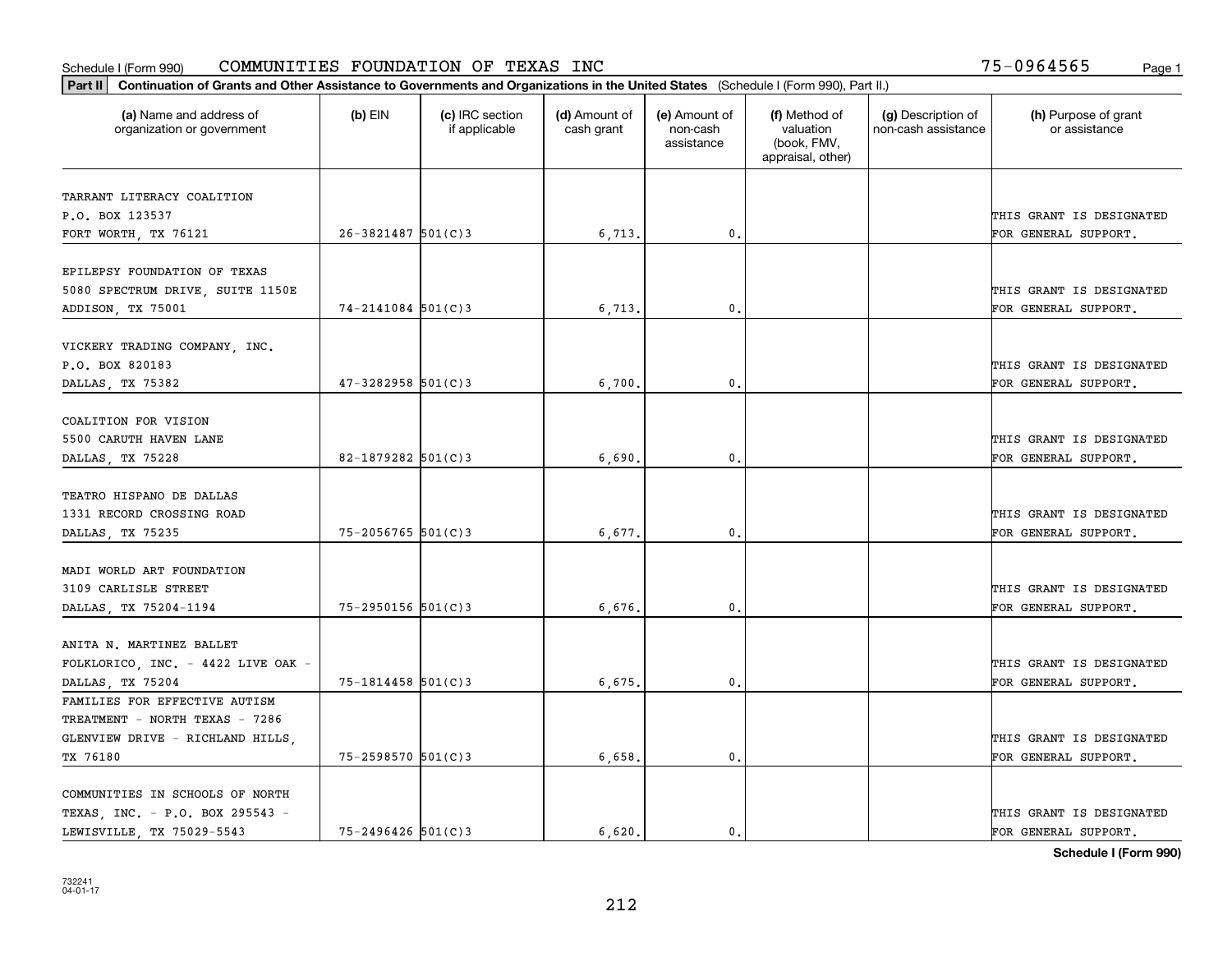| (a) Name and address of<br>organization or government | $(b)$ EIN               | (c) IRC section<br>if applicable | (d) Amount of<br>cash grant | (e) Amount of<br>non-cash<br>assistance | (f) Method of<br>valuation<br>(book, FMV,<br>appraisal, other) | (g) Description of<br>non-cash assistance | (h) Purpose of grant<br>or assistance |
|-------------------------------------------------------|-------------------------|----------------------------------|-----------------------------|-----------------------------------------|----------------------------------------------------------------|-------------------------------------------|---------------------------------------|
| SOUL REP THEATRE COMPANY                              |                         |                                  |                             |                                         |                                                                |                                           |                                       |
| P.O. BOX 150146                                       |                         |                                  |                             |                                         |                                                                |                                           | THIS GRANT IS DESIGNATED              |
| DALLAS, TX 75315                                      | 75-2678532 501(C)3      |                                  | 6,616.                      | $\mathfrak{o}$ .                        |                                                                |                                           | FOR GENERAL SUPPORT.                  |
| THE HILLIER SCHOOL, INC.                              |                         |                                  |                             |                                         |                                                                |                                           |                                       |
| 3821 UNIVERSITY BOULEVARD                             |                         |                                  |                             |                                         |                                                                |                                           | THIS GRANT IS DESIGNATED              |
| DALLAS, TX 75205                                      | $75 - 2449073$ 501(C)3  |                                  | 6,611                       | 0.                                      |                                                                |                                           | FOR GENERAL SUPPORT.                  |
| BYNUM SCHOOL                                          |                         |                                  |                             |                                         |                                                                |                                           |                                       |
| P.O. BOX 80175                                        |                         |                                  |                             |                                         |                                                                |                                           | THIS GRANT IS DESIGNATED              |
| MIDLAND, TX 79708                                     | 75-1932925 501(C)3      |                                  | 6,600                       | 0.                                      |                                                                |                                           | FOR GENERAL SUPPORT.                  |
|                                                       |                         |                                  |                             |                                         |                                                                |                                           |                                       |
| SUSAN G. KOMEN NORTH TEXAS                            |                         |                                  |                             |                                         |                                                                |                                           |                                       |
| P.O. BOX 261730                                       |                         |                                  |                             |                                         |                                                                |                                           | THIS GRANT IS DESIGNATED              |
| PLANO, TX 75026                                       | $75 - 2356437$ 501(C)3  |                                  | 6,600                       | 0.                                      |                                                                |                                           | FOR GENERAL SUPPORT.                  |
|                                                       |                         |                                  |                             |                                         |                                                                |                                           |                                       |
| SCI-TECH DISCOVERY CENTER                             |                         |                                  |                             |                                         |                                                                |                                           |                                       |
| 8004 N. DALLAS PARKWAY                                |                         |                                  |                             |                                         |                                                                |                                           | THIS GRANT IS DESIGNATED              |
| FRISCO, TX 75034                                      | $20 - 0384307$ 501(C) 3 |                                  | 6,591                       | 0.                                      |                                                                |                                           | FOR GENERAL SUPPORT.                  |
| CROHN'S & COLITIS FOUNDATION OF                       |                         |                                  |                             |                                         |                                                                |                                           |                                       |
| AMERICA - 12801 N. CENTRAL                            |                         |                                  |                             |                                         |                                                                |                                           |                                       |
| EXPRESSWAY, SUITE 530 - DALLAS, TX                    |                         |                                  |                             |                                         |                                                                |                                           | THIS GRANT IS DESIGNATED              |
| 75243                                                 | $13 - 6193105$ 501(C)3  |                                  | 6,571                       | 0.                                      |                                                                |                                           | FOR GENERAL SUPPORT.                  |
| RUTLEDGE FOUNDATION                                   |                         |                                  |                             |                                         |                                                                |                                           |                                       |
| 5608 MALVEY AVE., SUITE 223                           |                         |                                  |                             |                                         |                                                                |                                           | THIS GRANT IS DESIGNATED              |
| FORT WORTH, TX 76107                                  | $27 - 5035852$ 501(C)3  |                                  | 6,568.                      | $\mathfrak{o}$ .                        |                                                                |                                           | FOR GENERAL SUPPORT.                  |
|                                                       |                         |                                  |                             |                                         |                                                                |                                           |                                       |
| CEDAR HILL ACTION TEAM                                |                         |                                  |                             |                                         |                                                                |                                           |                                       |
| 928 BLACK WALNUT TRAIL                                |                         |                                  |                             |                                         |                                                                |                                           | THIS GRANT IS DESIGNATED              |
| CEDAR HILL, TX 75104                                  | $45 - 3829668$ 501(C)3  |                                  | 6, 565.                     | $\mathbf{0}$                            |                                                                |                                           | FOR GENERAL SUPPORT.                  |
|                                                       |                         |                                  |                             |                                         |                                                                |                                           |                                       |
| COALITION FOR QUALITY END OF LIFE                     |                         |                                  |                             |                                         |                                                                |                                           |                                       |
| CARE - P.O. BOX 12424 - FORT                          |                         |                                  |                             |                                         |                                                                |                                           | THIS GRANT IS DESIGNATED              |
| WORTH TX 76110                                        | $74 - 3230134$ 501(C)3  |                                  | 6.563.                      | $\mathbf{0}$ .                          |                                                                |                                           | FOR GENERAL SUPPORT.                  |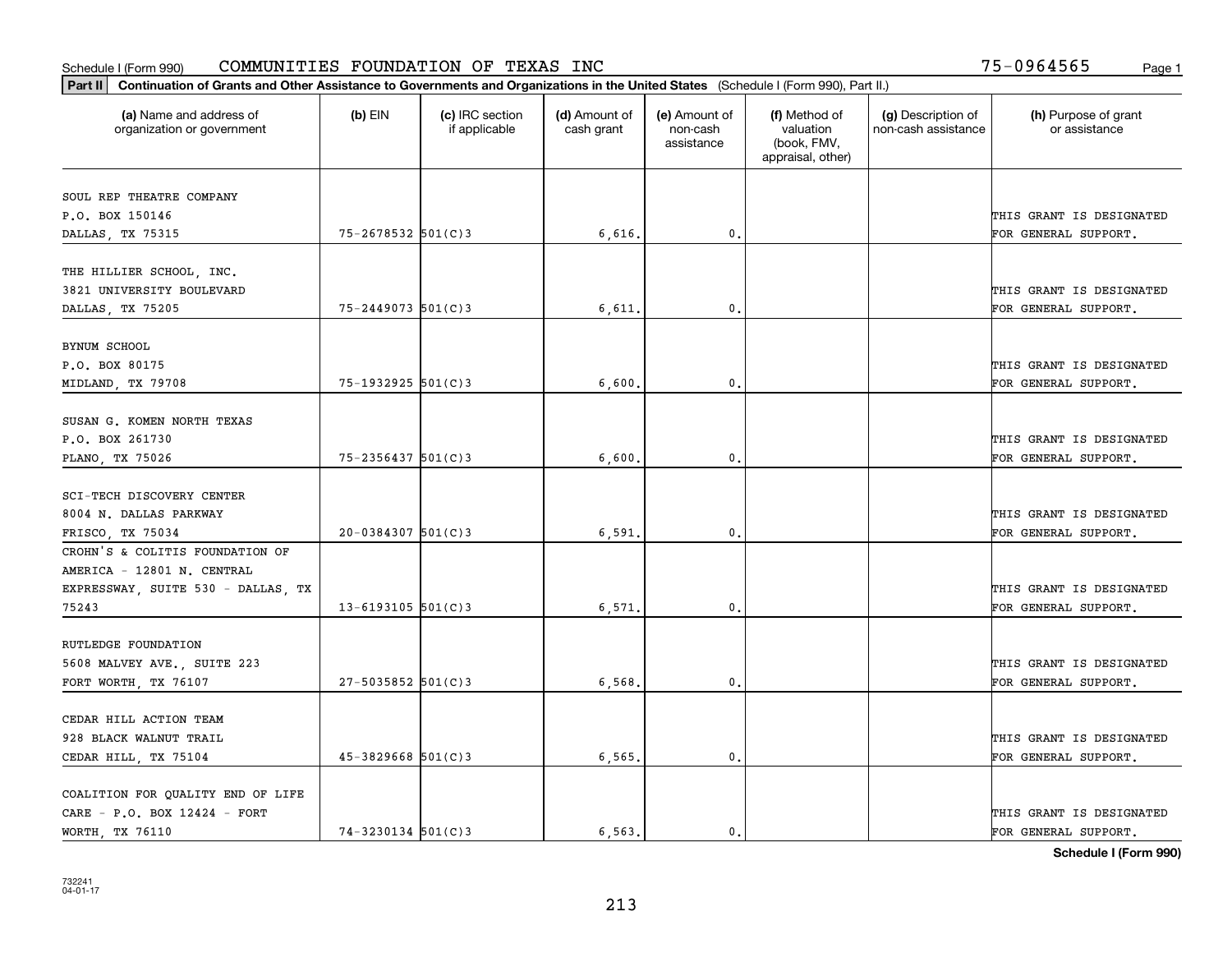| Part II   Continuation of Grants and Other Assistance to Governments and Organizations in the United States (Schedule I (Form 990), Part II.) |                          |                                  |                             |                                         |                                                                |                                           |                                       |
|-----------------------------------------------------------------------------------------------------------------------------------------------|--------------------------|----------------------------------|-----------------------------|-----------------------------------------|----------------------------------------------------------------|-------------------------------------------|---------------------------------------|
| (a) Name and address of<br>organization or government                                                                                         | $(b)$ EIN                | (c) IRC section<br>if applicable | (d) Amount of<br>cash grant | (e) Amount of<br>non-cash<br>assistance | (f) Method of<br>valuation<br>(book, FMV,<br>appraisal, other) | (g) Description of<br>non-cash assistance | (h) Purpose of grant<br>or assistance |
| MYCARECONNECT FOUNDATION                                                                                                                      |                          |                                  |                             |                                         |                                                                |                                           |                                       |
| 9453 ANGLERIDGE ROAD                                                                                                                          |                          |                                  |                             |                                         |                                                                |                                           | THIS GRANT IS DESIGNATED              |
| DALLAS, TX 75238                                                                                                                              | $47 - 2319502$ 501(C)3   |                                  | 6,560.                      | 0.                                      |                                                                |                                           | FOR GENERAL SUPPORT.                  |
|                                                                                                                                               |                          |                                  |                             |                                         |                                                                |                                           |                                       |
| MANEGAIT                                                                                                                                      |                          |                                  |                             |                                         |                                                                |                                           |                                       |
| 3160 N. CUSTER ROAD                                                                                                                           |                          |                                  |                             |                                         |                                                                |                                           | THIS GRANT IS DESIGNATED              |
| MCKINNEY, TX 75071                                                                                                                            | $26 - 1525268$ 501(C)3   |                                  | 6,550.                      | 0.                                      |                                                                |                                           | FOR GENERAL SUPPORT.                  |
|                                                                                                                                               |                          |                                  |                             |                                         |                                                                |                                           |                                       |
| CITY YEAR, INC.                                                                                                                               |                          |                                  |                             |                                         |                                                                |                                           |                                       |
| ONE MAIN PLACE 1201 MAIN STREET, SU                                                                                                           |                          |                                  |                             |                                         |                                                                |                                           | THIS GRANT IS DESIGNATED              |
| DALLAS, TX 75202                                                                                                                              | $22 - 2882549$ 501(C)3   |                                  | 6,547.                      | $\mathbf 0$ .                           |                                                                |                                           | FOR GENERAL SUPPORT.                  |
| SUMMER SANTA, INC.                                                                                                                            |                          |                                  |                             |                                         |                                                                |                                           |                                       |
| P.O. BOX 1773                                                                                                                                 |                          |                                  |                             |                                         |                                                                |                                           | THIS GRANT IS DESIGNATED              |
| KELLER, TX 76244                                                                                                                              | 75-2693311 501(C)3       |                                  | 6,541                       | 0.                                      |                                                                |                                           | FOR GENERAL SUPPORT.                  |
|                                                                                                                                               |                          |                                  |                             |                                         |                                                                |                                           |                                       |
| <b>GRACE TO GROW</b>                                                                                                                          |                          |                                  |                             |                                         |                                                                |                                           |                                       |
| 1216 N CENTRAL EXPRESSWAY SUITE 104                                                                                                           |                          |                                  |                             |                                         |                                                                |                                           | THIS GRANT IS DESIGNATED              |
| MCKINNEY, TX 75070                                                                                                                            | $47 - 1418662$ 501(C)3   |                                  | 6,521                       | 0                                       |                                                                |                                           | FOR GENERAL SUPPORT.                  |
|                                                                                                                                               |                          |                                  |                             |                                         |                                                                |                                           |                                       |
| JUNIOR LEAGUE OF ARLINGTON TEXAS,                                                                                                             |                          |                                  |                             |                                         |                                                                |                                           |                                       |
| INC. - 4002 WEST PIONEER PARKWAY -                                                                                                            |                          |                                  |                             |                                         |                                                                |                                           | THIS GRANT IS DESIGNATED              |
| ARLINGTON, TX 76013                                                                                                                           | $51 - 0173535$ $501(C)3$ |                                  | 6,508                       | $\mathbf{0}$                            |                                                                |                                           | FOR GENERAL SUPPORT.                  |
|                                                                                                                                               |                          |                                  |                             |                                         |                                                                |                                           |                                       |
| MAKE ART WITH PURPOSE, INC.<br>726 HAINES STREET                                                                                              |                          |                                  |                             |                                         |                                                                |                                           | THIS GRANT IS DESIGNATED              |
| DALLAS, TX 75208                                                                                                                              | $46 - 0641239$ 501(C)3   |                                  | 6,507.                      | $\mathbf{0}$ .                          |                                                                |                                           | FOR GENERAL SUPPORT.                  |
|                                                                                                                                               |                          |                                  |                             |                                         |                                                                |                                           |                                       |
| POINT OF VIEW MINISTRIES, INC.                                                                                                                |                          |                                  |                             |                                         |                                                                |                                           |                                       |
| P.O. BOX 30                                                                                                                                   |                          |                                  |                             |                                         |                                                                |                                           | THIS GRANT IS DESIGNATED              |
| DALLAS, TX 75221-9958                                                                                                                         | $75 - 1751385$ 501(C)3   |                                  | 6,500.                      | $\mathfrak{o}$ .                        |                                                                |                                           | FOR GENERAL SUPPORT.                  |
|                                                                                                                                               |                          |                                  |                             |                                         |                                                                |                                           |                                       |
| THEATRE ACTION PROJECT                                                                                                                        |                          |                                  |                             |                                         |                                                                |                                           |                                       |
| 2921 E. 17TH STREET, BOX 7                                                                                                                    |                          |                                  |                             |                                         |                                                                |                                           | THIS GRANT IS DESIGNATED              |
| AUSTIN, TX 78702                                                                                                                              | $74 - 2856925$ 501(C)3   |                                  | 6.500.                      | $\mathfrak{o}$ .                        |                                                                |                                           | FOR GENERAL SUPPORT.                  |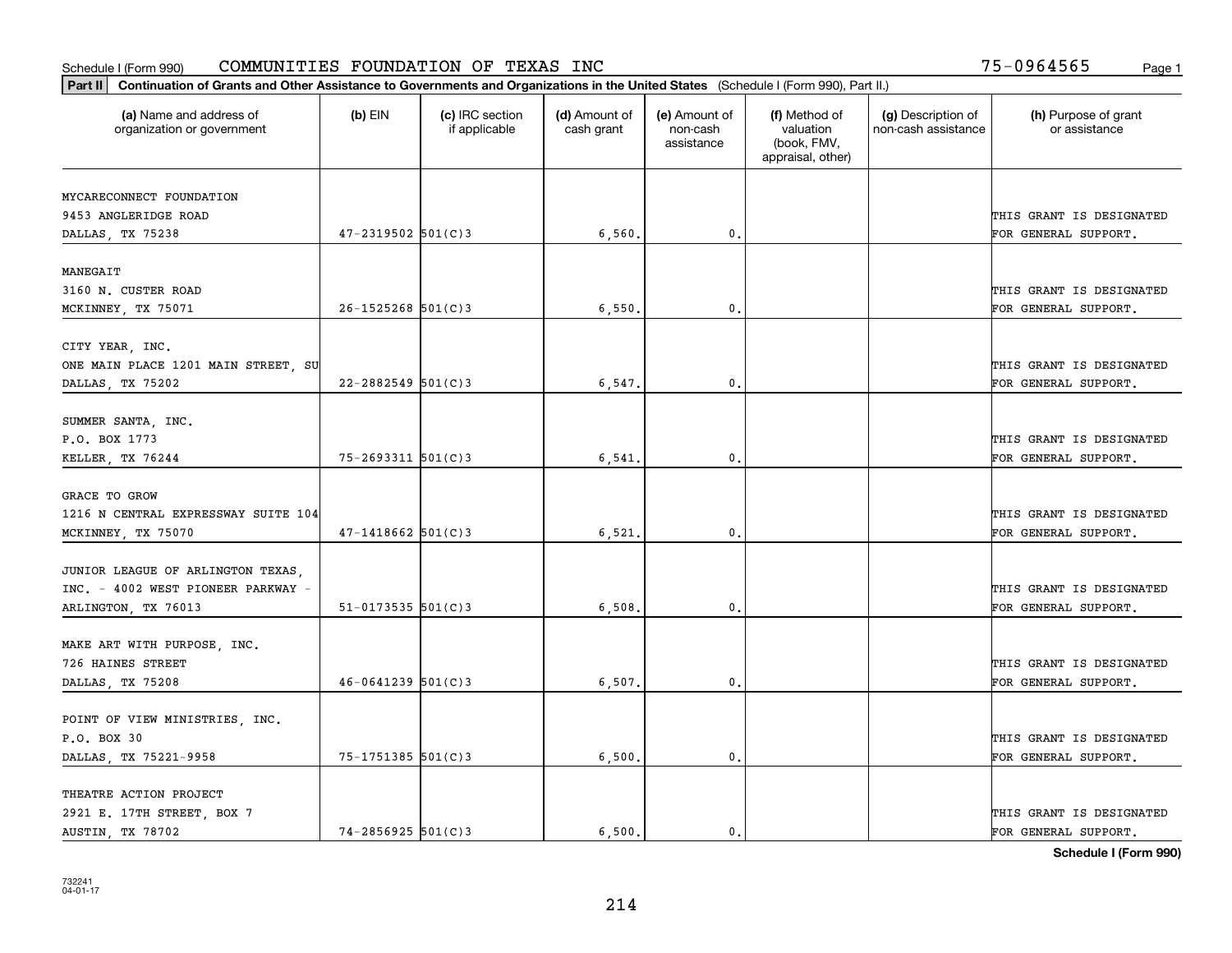| Part II   Continuation of Grants and Other Assistance to Governments and Organizations in the United States (Schedule I (Form 990), Part II.) |                         |                                  |                             |                                         |                                                                |                                           |                                                  |
|-----------------------------------------------------------------------------------------------------------------------------------------------|-------------------------|----------------------------------|-----------------------------|-----------------------------------------|----------------------------------------------------------------|-------------------------------------------|--------------------------------------------------|
| (a) Name and address of<br>organization or government                                                                                         | $(b)$ EIN               | (c) IRC section<br>if applicable | (d) Amount of<br>cash grant | (e) Amount of<br>non-cash<br>assistance | (f) Method of<br>valuation<br>(book, FMV,<br>appraisal, other) | (g) Description of<br>non-cash assistance | (h) Purpose of grant<br>or assistance            |
|                                                                                                                                               |                         |                                  |                             |                                         |                                                                |                                           |                                                  |
| RAPE CRISIS CENTER OF COLLIN<br>COUNTY - 3325 SILVERSTONE DRIVE -                                                                             |                         |                                  |                             |                                         |                                                                |                                           | THIS GRANT IS DESIGNATED                         |
| PLANO, TX 75023                                                                                                                               | $75 - 2065785$ 501(C)3  |                                  | 6,493.                      | 0.                                      |                                                                |                                           | FOR GENERAL SUPPORT.                             |
| GERMAN SHORTHAIRED POINTER RESCUE                                                                                                             |                         |                                  |                             |                                         |                                                                |                                           |                                                  |
| OF NORTH TEXAS, INC. - 958                                                                                                                    |                         |                                  |                             |                                         |                                                                |                                           |                                                  |
| TOURMALINE COVE - OAK POINT, TX                                                                                                               |                         |                                  |                             |                                         |                                                                |                                           | THIS GRANT IS DESIGNATED                         |
| 75068                                                                                                                                         | $90 - 0061280$ 501(C)3  |                                  | 6,477                       | $\mathbf{0}$                            |                                                                |                                           | FOR GENERAL SUPPORT.                             |
|                                                                                                                                               |                         |                                  |                             |                                         |                                                                |                                           |                                                  |
| MCKINNEY EDUCATION FOUNDATION                                                                                                                 |                         |                                  |                             |                                         |                                                                |                                           |                                                  |
| 510 HEARD STREET                                                                                                                              |                         |                                  |                             |                                         |                                                                |                                           | THIS GRANT IS DESIGNATED                         |
| MCKINNEY, TX 75069                                                                                                                            | $75 - 2401624$ 501(C)3  |                                  | 6,476.                      | $\mathbf{0}$ .                          |                                                                |                                           | FOR GENERAL SUPPORT.                             |
|                                                                                                                                               |                         |                                  |                             |                                         |                                                                |                                           |                                                  |
| RICHARDSON COMMUNITY BAND                                                                                                                     |                         |                                  |                             |                                         |                                                                |                                           |                                                  |
| P.O. BOX 832964                                                                                                                               |                         |                                  |                             |                                         |                                                                |                                           | THIS GRANT IS DESIGNATED                         |
| RICHARDSON, TX 75083                                                                                                                          | 75-1641172 501(C)3      |                                  | 6,456.                      | $\mathbf{0}$ .                          |                                                                |                                           | FOR GENERAL SUPPORT.                             |
|                                                                                                                                               |                         |                                  |                             |                                         |                                                                |                                           |                                                  |
| EASTSIDE MINISTRIES OF FT. WORTH                                                                                                              |                         |                                  |                             |                                         |                                                                |                                           |                                                  |
| 5929 E. LANCASTER AVENUE                                                                                                                      |                         |                                  |                             |                                         |                                                                |                                           | THIS GRANT IS DESIGNATED                         |
| FORT WORTH, TX 76112                                                                                                                          | 75-2543755 501(C)3      |                                  | 6,454                       | 0.                                      |                                                                |                                           | FOR GENERAL SUPPORT.                             |
|                                                                                                                                               |                         |                                  |                             |                                         |                                                                |                                           |                                                  |
| DALLAS CENTER FOR ARCHITECTURE                                                                                                                |                         |                                  |                             |                                         |                                                                |                                           |                                                  |
| FOUNDATION - 1909 WOODALL RODGERS                                                                                                             |                         |                                  |                             |                                         |                                                                |                                           | THIS GRANT IS DESIGNATED                         |
| FRWY, SUITE 100 - DALLAS, TX 75201                                                                                                            | $75 - 1953220$ 501(C)3  |                                  | 6,450.                      | 0.                                      |                                                                |                                           | FOR GENERAL SUPPORT.                             |
|                                                                                                                                               |                         |                                  |                             |                                         |                                                                |                                           |                                                  |
| CREATIVE ARTS CENTER OF DALLAS                                                                                                                |                         |                                  |                             |                                         |                                                                |                                           |                                                  |
| 2360 LAUGHLIN DRIVE                                                                                                                           |                         |                                  |                             |                                         |                                                                |                                           | THIS GRANT IS DESIGNATED                         |
| DALLAS, TX 75228                                                                                                                              | $75 - 6046116$ 501(C)3  |                                  | 6,443                       | $\mathbf{0}$ .                          |                                                                |                                           | FOR GENERAL SUPPORT.                             |
|                                                                                                                                               |                         |                                  |                             |                                         |                                                                |                                           |                                                  |
| STILL WATERS PS 23, INC.                                                                                                                      |                         |                                  |                             |                                         |                                                                |                                           |                                                  |
| 400 TERRELL HIGHWAY P.O. BOX 853                                                                                                              |                         |                                  |                             |                                         |                                                                |                                           | THIS GRANT IS DESIGNATED                         |
| KAUFMAN, TX 75142                                                                                                                             | $20 - 4406155$ 501(C) 3 |                                  | 6,441                       | $\mathbf{0}$ .                          |                                                                |                                           | FOR GENERAL SUPPORT.                             |
|                                                                                                                                               |                         |                                  |                             |                                         |                                                                |                                           |                                                  |
| FRIENDS OF HILLCREST HS AND                                                                                                                   |                         |                                  |                             |                                         |                                                                |                                           |                                                  |
| BENJAMIN FRANKLIN MS - 9924                                                                                                                   | $75 - 2617022$ 501(C)3  |                                  | 6.430.                      | $\mathbf{0}$ .                          |                                                                |                                           | THIS GRANT IS DESIGNATED<br>FOR GENERAL SUPPORT. |
| HILLCREST ROAD - DALLAS, TX 75230                                                                                                             |                         |                                  |                             |                                         |                                                                |                                           |                                                  |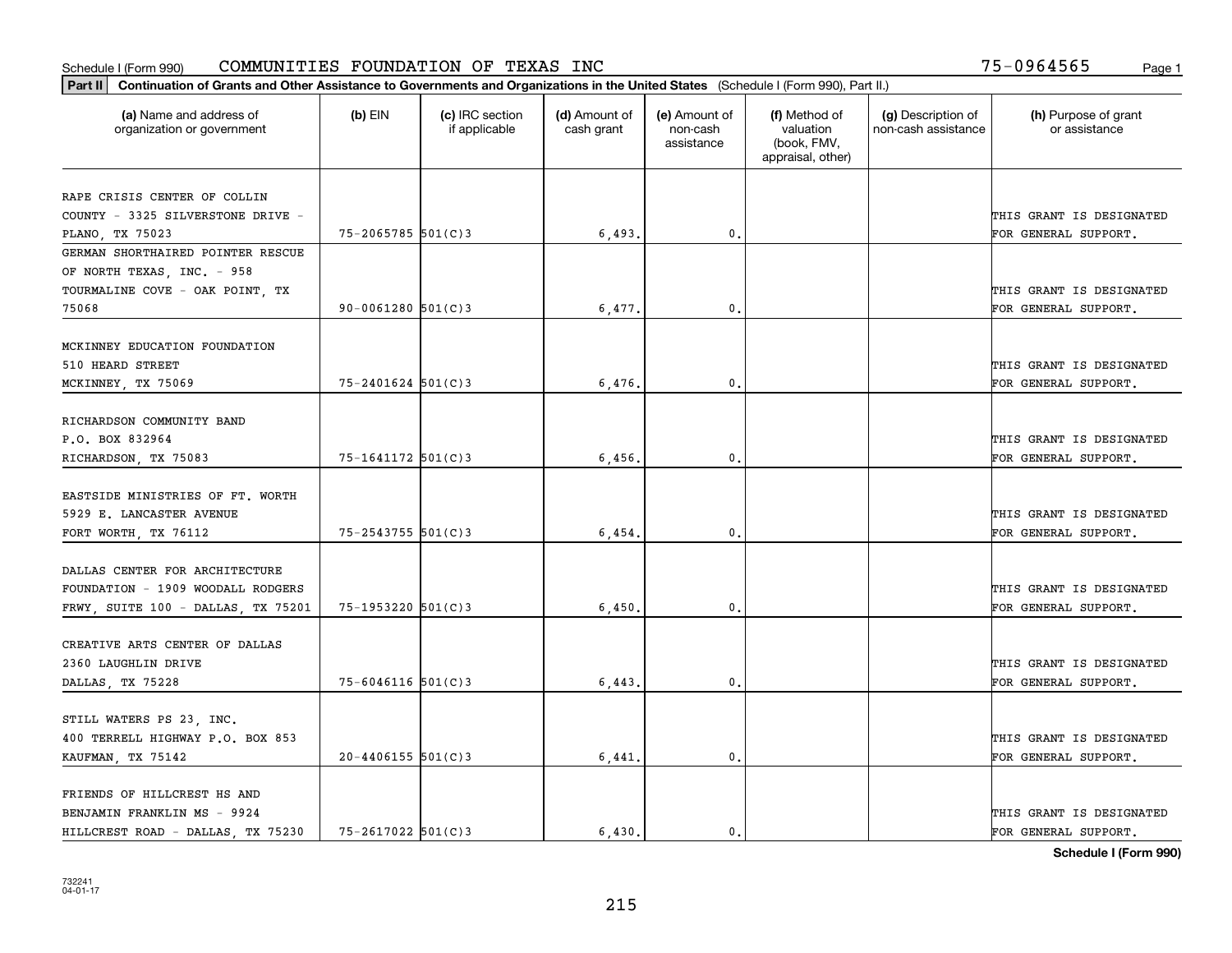| Part II   Continuation of Grants and Other Assistance to Governments and Organizations in the United States (Schedule I (Form 990), Part II.) |                        |                                  |                             |                                         |                                                                |                                           |                                       |
|-----------------------------------------------------------------------------------------------------------------------------------------------|------------------------|----------------------------------|-----------------------------|-----------------------------------------|----------------------------------------------------------------|-------------------------------------------|---------------------------------------|
| (a) Name and address of<br>organization or government                                                                                         | $(b)$ EIN              | (c) IRC section<br>if applicable | (d) Amount of<br>cash grant | (e) Amount of<br>non-cash<br>assistance | (f) Method of<br>valuation<br>(book, FMV,<br>appraisal, other) | (g) Description of<br>non-cash assistance | (h) Purpose of grant<br>or assistance |
| DFW FURGOTTEN FRIENDS                                                                                                                         |                        |                                  |                             |                                         |                                                                |                                           |                                       |
| 7037 LANYON DRIVE                                                                                                                             |                        |                                  |                             |                                         |                                                                |                                           | THIS GRANT IS DESIGNATED              |
| DALLAS, TX 75227                                                                                                                              | $46 - 0951164$ 501(C)3 |                                  | 6,429                       | 0.                                      |                                                                |                                           | FOR GENERAL SUPPORT.                  |
|                                                                                                                                               |                        |                                  |                             |                                         |                                                                |                                           |                                       |
| BALLET SAN ANTONIO                                                                                                                            |                        |                                  |                             |                                         |                                                                |                                           |                                       |
| 115 AUDITORIUM CIRCLE, SUITE 20                                                                                                               |                        |                                  |                             |                                         |                                                                |                                           | THIS GRANT IS DESIGNATED              |
| SAN ANTONIO, TX 78205                                                                                                                         | $74 - 2371103$ 501(C)3 |                                  | 6,398                       | 0.                                      |                                                                |                                           | FOR GENERAL SUPPORT.                  |
|                                                                                                                                               |                        |                                  |                             |                                         |                                                                |                                           |                                       |
| CONNEMARA CONSERVANCY FOUNDATION                                                                                                              |                        |                                  |                             |                                         |                                                                |                                           |                                       |
| 1314 W. MCDERMOTT, SUITE 106-812                                                                                                              |                        |                                  |                             |                                         |                                                                |                                           | THIS GRANT IS DESIGNATED              |
| ALLEN, TX 75013                                                                                                                               | 75-6292780 501(C)3     |                                  | 6,393.                      | $\mathfrak{o}$ .                        |                                                                |                                           | FOR GENERAL SUPPORT.                  |
|                                                                                                                                               |                        |                                  |                             |                                         |                                                                |                                           |                                       |
| DALLAS COUNTY HERITAGE SOCIETY,                                                                                                               |                        |                                  |                             |                                         |                                                                |                                           |                                       |
| INC - 1515 S. HARWOOD STREET -                                                                                                                |                        |                                  |                             |                                         |                                                                |                                           | THIS GRANT IS DESIGNATED              |
| DALLAS, TX 75215                                                                                                                              | 75-6057722 501(C)3     |                                  | 6,383.                      | 0.                                      |                                                                |                                           | FOR GENERAL SUPPORT.                  |
|                                                                                                                                               |                        |                                  |                             |                                         |                                                                |                                           |                                       |
| MI ESCUELITA PRESCHOOL, INC.                                                                                                                  |                        |                                  |                             |                                         |                                                                |                                           |                                       |
| 4231 MAPLE AVENUE                                                                                                                             |                        |                                  |                             |                                         |                                                                |                                           | THIS GRANT IS DESIGNATED              |
| DALLAS, TX 75219                                                                                                                              | $75 - 1728505$ 501(C)3 |                                  | 6,374.                      | 0.                                      |                                                                |                                           | FOR GENERAL SUPPORT.                  |
| SOUTH DALLAS BUSINESS AND                                                                                                                     |                        |                                  |                             |                                         |                                                                |                                           |                                       |
| PROFESSIONAL WOMEN'S CLUB, INC. -                                                                                                             |                        |                                  |                             |                                         |                                                                |                                           |                                       |
| P.O. BOX 764587 - DALLAS, TX                                                                                                                  |                        |                                  |                             |                                         |                                                                |                                           | THIS GRANT IS DESIGNATED              |
| 75376-4587                                                                                                                                    | 75-1978761 501(C)3     |                                  | 6,335,                      | 0.                                      |                                                                |                                           | FOR GENERAL SUPPORT.                  |
|                                                                                                                                               |                        |                                  |                             |                                         |                                                                |                                           |                                       |
| ARMY SCHOLARSHIP FOUNDATION, INC.                                                                                                             |                        |                                  |                             |                                         |                                                                |                                           |                                       |
| 11700 PRESTON ROAD, SUITE 660-301                                                                                                             |                        |                                  |                             |                                         |                                                                |                                           | THIS GRANT IS DESIGNATED              |
| DALLAS, TX 75230                                                                                                                              | $74 - 2996331$ 501(C)3 |                                  | 6,328                       | $\mathbf{0}$ .                          |                                                                |                                           | FOR GENERAL SUPPORT.                  |
|                                                                                                                                               |                        |                                  |                             |                                         |                                                                |                                           |                                       |
| LEADERSHIP DISD                                                                                                                               |                        |                                  |                             |                                         |                                                                |                                           |                                       |
| 1800 NORTH LAMAR                                                                                                                              |                        |                                  |                             |                                         |                                                                |                                           | THIS GRANT IS DESIGNATED              |
| DALLAS, TX 75202                                                                                                                              | $45 - 2794224$ 501(C)3 |                                  | 6,324.                      | 0.                                      |                                                                |                                           | FOR GENERAL SUPPORT.                  |
|                                                                                                                                               |                        |                                  |                             |                                         |                                                                |                                           |                                       |
| BOYS & GIRLS CLUB OF NORTHEAST                                                                                                                |                        |                                  |                             |                                         |                                                                |                                           |                                       |
| TEXAS, INC. - P.O. BOX 1876 -                                                                                                                 |                        |                                  |                             |                                         |                                                                |                                           | THIS GRANT IS DESIGNATED              |
| GREENVILLE, TX 75403                                                                                                                          | $75 - 2174005$ 501(C)3 |                                  | 6,321.                      | $\mathbf{0}$ .                          |                                                                |                                           | FOR GENERAL SUPPORT.                  |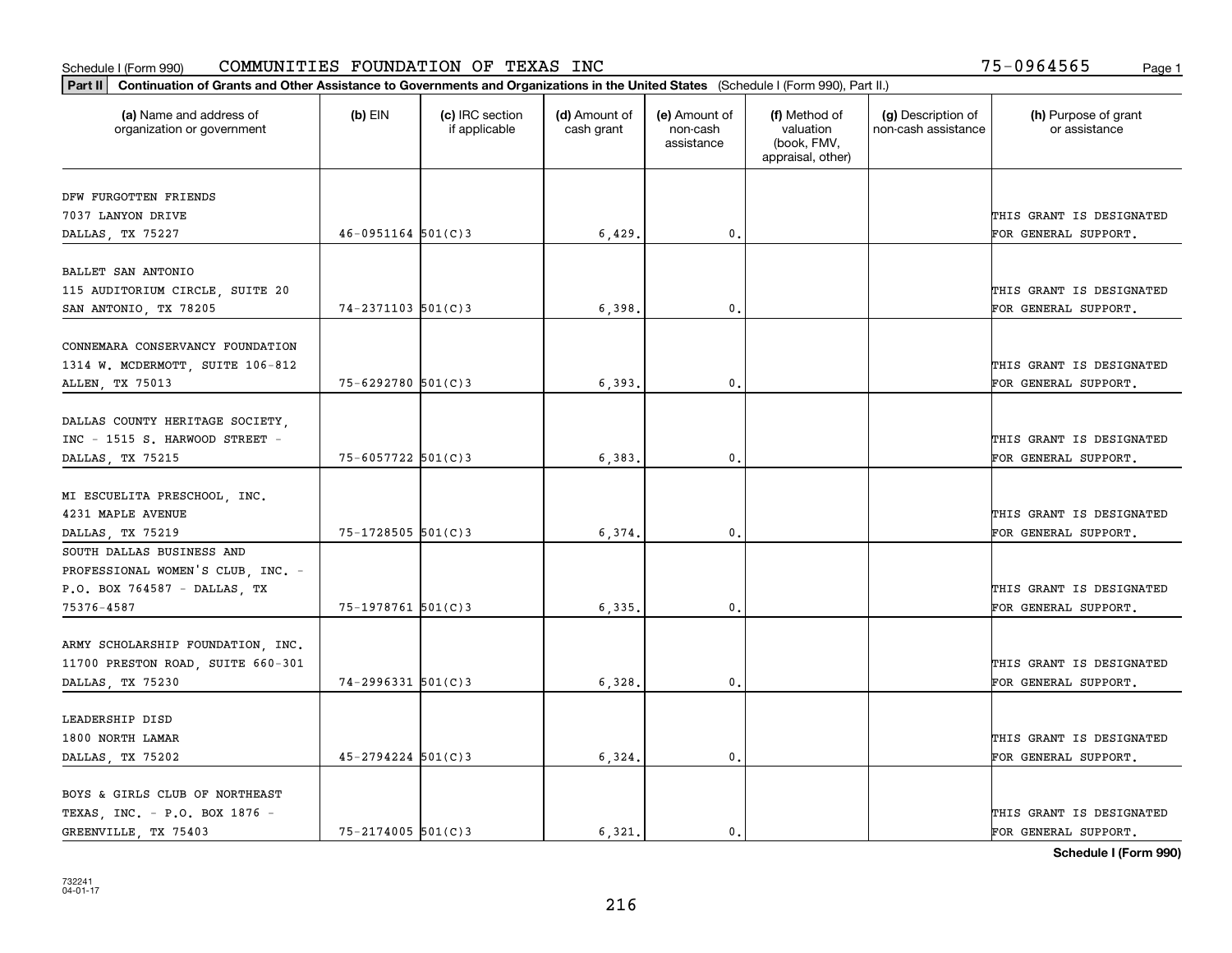| Part II   Continuation of Grants and Other Assistance to Governments and Organizations in the United States (Schedule I (Form 990), Part II.) |                          |                                  |                             |                                         |                                                                |                                           |                                                  |
|-----------------------------------------------------------------------------------------------------------------------------------------------|--------------------------|----------------------------------|-----------------------------|-----------------------------------------|----------------------------------------------------------------|-------------------------------------------|--------------------------------------------------|
| (a) Name and address of<br>organization or government                                                                                         | $(b)$ EIN                | (c) IRC section<br>if applicable | (d) Amount of<br>cash grant | (e) Amount of<br>non-cash<br>assistance | (f) Method of<br>valuation<br>(book, FMV,<br>appraisal, other) | (g) Description of<br>non-cash assistance | (h) Purpose of grant<br>or assistance            |
|                                                                                                                                               |                          |                                  |                             |                                         |                                                                |                                           |                                                  |
| COVENANT KIDS, INC.                                                                                                                           |                          |                                  |                             |                                         |                                                                |                                           |                                                  |
| 320 WESTWAY PLACE, SUITE 530                                                                                                                  | 75-2889215 501(C)3       |                                  |                             | 0.                                      |                                                                |                                           | THIS GRANT IS DESIGNATED<br>FOR GENERAL SUPPORT. |
| ARLINGTON, TX 76018                                                                                                                           |                          |                                  | 6,320.                      |                                         |                                                                |                                           |                                                  |
| TRUMPETS4KIDS FOUNDATION, INC.                                                                                                                |                          |                                  |                             |                                         |                                                                |                                           |                                                  |
| P.O. BOX 701927                                                                                                                               |                          |                                  |                             |                                         |                                                                |                                           | THIS GRANT IS DESIGNATED                         |
| CARROLLTON, TX 75370                                                                                                                          | $27 - 2181482$ 501(C)3   |                                  | 6, 302                      | 0.                                      |                                                                |                                           | FOR GENERAL SUPPORT.                             |
|                                                                                                                                               |                          |                                  |                             |                                         |                                                                |                                           |                                                  |
| WAXAHACHIE CARE SERVICES                                                                                                                      |                          |                                  |                             |                                         |                                                                |                                           |                                                  |
| PO BOX 371                                                                                                                                    |                          |                                  |                             |                                         |                                                                |                                           | THIS GRANT IS DESIGNATED                         |
| WAXAHACHIE, TX 75165                                                                                                                          | $75 - 2490584$ 501(C)3   |                                  | 6, 302.                     | 0.                                      |                                                                |                                           | FOR GENERAL SUPPORT.                             |
|                                                                                                                                               |                          |                                  |                             |                                         |                                                                |                                           |                                                  |
| RYLA 5810 FOUNDATION                                                                                                                          |                          |                                  |                             |                                         |                                                                |                                           |                                                  |
| 1610 MILLVIEW PLACE                                                                                                                           |                          |                                  |                             |                                         |                                                                |                                           | THIS GRANT IS DESIGNATED                         |
| CARROLLTON, TX 75006                                                                                                                          | $46 - 4585593$ $501(C)3$ |                                  | 6,289                       | 0.                                      |                                                                |                                           | FOR GENERAL SUPPORT.                             |
|                                                                                                                                               |                          |                                  |                             |                                         |                                                                |                                           |                                                  |
| JAMES R. JORDAN FOUNDATION                                                                                                                    |                          |                                  |                             |                                         |                                                                |                                           |                                                  |
| INTERNATIONAL - CHICAGO - P.O. BOX                                                                                                            |                          |                                  |                             |                                         |                                                                |                                           | THIS GRANT IS DESIGNATED                         |
| 11698 - CHICAGO, IL 60611                                                                                                                     | $26 - 4835285$ 501(C)3   |                                  | 6, 282.                     | 0.                                      |                                                                |                                           | FOR GENERAL SUPPORT.                             |
|                                                                                                                                               |                          |                                  |                             |                                         |                                                                |                                           |                                                  |
| CHILD STUDY CENTER                                                                                                                            |                          |                                  |                             |                                         |                                                                |                                           |                                                  |
| 1300 W. LANCASTER AVENUE                                                                                                                      |                          |                                  |                             |                                         |                                                                |                                           | THIS GRANT IS DESIGNATED                         |
| FORT WORTH, TX 76102                                                                                                                          | $75 - 1099536$ 501(C)3   |                                  | 6,269                       | $\mathbf{0}$ .                          |                                                                |                                           | FOR GENERAL SUPPORT.                             |
|                                                                                                                                               |                          |                                  |                             |                                         |                                                                |                                           |                                                  |
| ST. PETER THE APOSTLE CATHOLIC                                                                                                                |                          |                                  |                             |                                         |                                                                |                                           |                                                  |
| SCHOOL - 1201 S. CHERRY LANE -                                                                                                                |                          |                                  |                             |                                         |                                                                |                                           | THIS GRANT IS DESIGNATED                         |
| FORT WORTH, TX 76108                                                                                                                          | $75 - 6005200$ 501(C)3   |                                  | 6, 237.                     | 0.                                      |                                                                |                                           | FOR GENERAL SUPPORT.                             |
|                                                                                                                                               |                          |                                  |                             |                                         |                                                                |                                           |                                                  |
| ALLEN LADY EAGLES LACROSSE BOOSTER                                                                                                            |                          |                                  |                             |                                         |                                                                |                                           |                                                  |
| CLUB, INC. - 1227 BRENHAM DRIVE -                                                                                                             |                          |                                  |                             |                                         |                                                                |                                           | THIS GRANT IS DESIGNATED                         |
| ALLEN, TX 75013                                                                                                                               | $26 - 2829141$ 501(C)3   |                                  | 6,222.                      | $\mathbf 0$ .                           |                                                                |                                           | FOR GENERAL SUPPORT.                             |
|                                                                                                                                               |                          |                                  |                             |                                         |                                                                |                                           |                                                  |
| BAT WORLD SANCTUARY                                                                                                                           |                          |                                  |                             |                                         |                                                                |                                           |                                                  |
| 299 HIGH POINT ROAD                                                                                                                           |                          |                                  |                             |                                         |                                                                |                                           | THIS GRANT IS DESIGNATED                         |
| WEATHERFORD, TX 76088                                                                                                                         | $75 - 2503642$ 501(C)3   |                                  | 6.221.                      | $\mathbf{0}$ .                          |                                                                |                                           | FOR GENERAL SUPPORT.                             |
|                                                                                                                                               |                          |                                  |                             |                                         |                                                                |                                           |                                                  |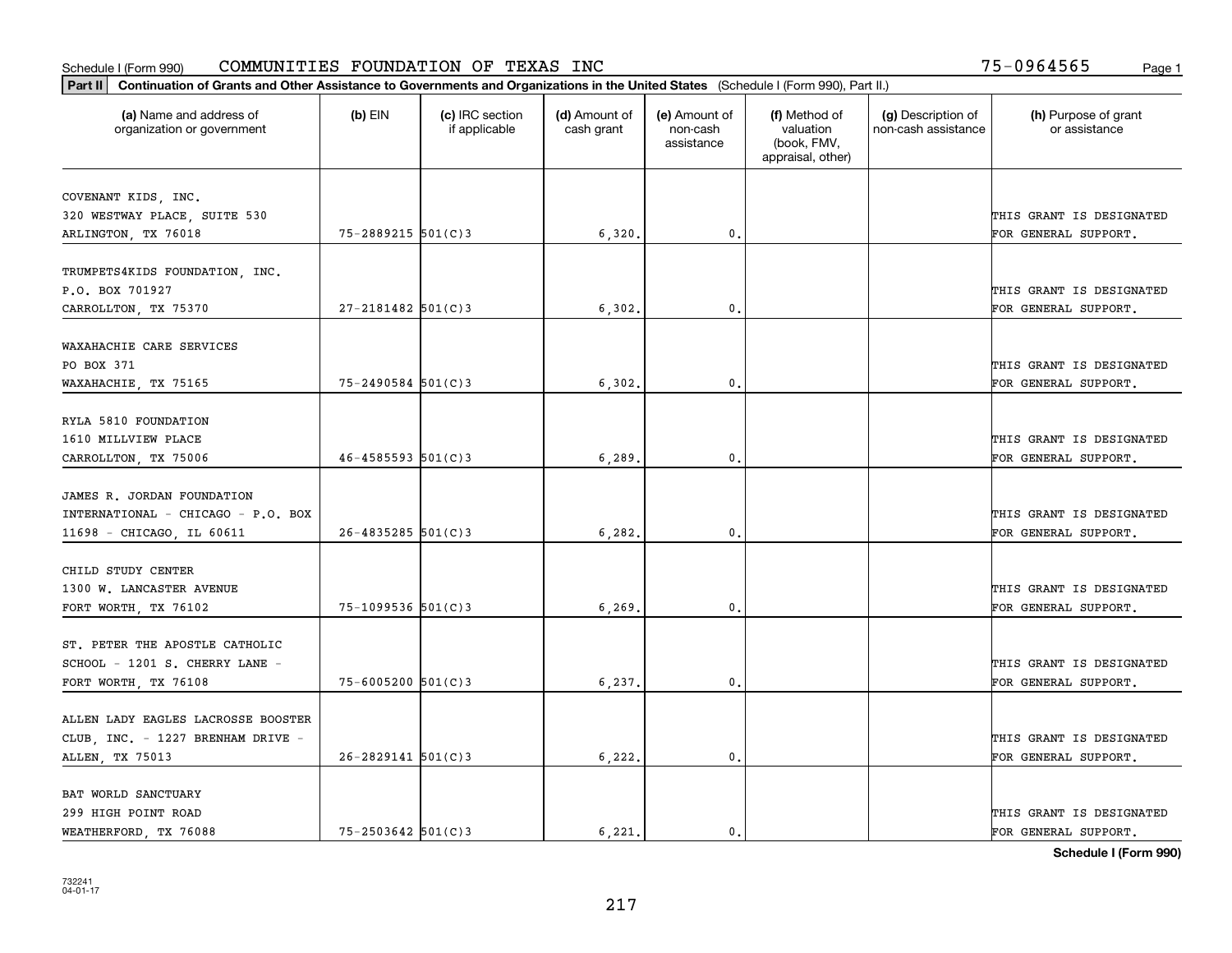| Part II   Continuation of Grants and Other Assistance to Governments and Organizations in the United States (Schedule I (Form 990), Part II.) |                        |                                  |                             |                                         |                                                                |                                           |                                       |
|-----------------------------------------------------------------------------------------------------------------------------------------------|------------------------|----------------------------------|-----------------------------|-----------------------------------------|----------------------------------------------------------------|-------------------------------------------|---------------------------------------|
| (a) Name and address of<br>organization or government                                                                                         | $(b)$ EIN              | (c) IRC section<br>if applicable | (d) Amount of<br>cash grant | (e) Amount of<br>non-cash<br>assistance | (f) Method of<br>valuation<br>(book, FMV,<br>appraisal, other) | (g) Description of<br>non-cash assistance | (h) Purpose of grant<br>or assistance |
|                                                                                                                                               |                        |                                  |                             |                                         |                                                                |                                           |                                       |
| RESPONSIVE EDUCATION SOLUTIONS<br>4420 COUNTRY CLUB ROAD                                                                                      |                        |                                  |                             |                                         |                                                                |                                           | THIS GRANT IS DESIGNATED              |
| DENTON, TX 86210                                                                                                                              | 75-2748762 501(C)3     |                                  | 6,215.                      | 0.                                      |                                                                |                                           | FOR GENERAL SUPPORT.                  |
|                                                                                                                                               |                        |                                  |                             |                                         |                                                                |                                           |                                       |
| TEXAS RUSTLERS GUINEA PIG RESCUE                                                                                                              |                        |                                  |                             |                                         |                                                                |                                           |                                       |
| P.O. BOX 126                                                                                                                                  |                        |                                  |                             |                                         |                                                                |                                           | THIS GRANT IS DESIGNATED              |
| LEWISVILLE, TX 75067                                                                                                                          | $14 - 1865740$ 501(C)3 |                                  | 6,198                       | 0.                                      |                                                                |                                           | FOR GENERAL SUPPORT.                  |
| ACHIEVEMENT CENTER OF TEXAS, INC.                                                                                                             |                        |                                  |                             |                                         |                                                                |                                           |                                       |
| 2950 N. SHILOH ROAD                                                                                                                           |                        |                                  |                             |                                         |                                                                |                                           | THIS GRANT IS DESIGNATED              |
| GARLAND, TX 75044                                                                                                                             | $75 - 1339397$ 501(C)3 |                                  | 6, 195.                     | $\mathbf{0}$ .                          |                                                                |                                           | FOR GENERAL SUPPORT.                  |
| COLLIN COUNTY COMMUNITY COLLEGE                                                                                                               |                        |                                  |                             |                                         |                                                                |                                           |                                       |
| DISTRICT FOUNDATION - 3452 SPUR                                                                                                               |                        |                                  |                             |                                         |                                                                |                                           |                                       |
| 399, SUITE 429 - MCKINNEY, TX                                                                                                                 |                        |                                  |                             |                                         |                                                                |                                           | THIS GRANT IS DESIGNATED              |
| 75069                                                                                                                                         | $75 - 2235755$ 501(C)3 |                                  | 6, 192.                     | $\mathbf{0}$                            |                                                                |                                           | FOR GENERAL SUPPORT.                  |
|                                                                                                                                               |                        |                                  |                             |                                         |                                                                |                                           |                                       |
| LIFESAVERS FOUNDATION                                                                                                                         |                        |                                  |                             |                                         |                                                                |                                           |                                       |
| 561 W CAMPBELL ROAD, SUITE 101                                                                                                                |                        |                                  |                             |                                         |                                                                |                                           | THIS GRANT IS DESIGNATED              |
| RICHARDSON, TX 75080-3355                                                                                                                     | $20 - 2066448$ 501(C)3 |                                  | 6,178                       | $\mathbf{0}$                            |                                                                |                                           | FOR GENERAL SUPPORT.                  |
|                                                                                                                                               |                        |                                  |                             |                                         |                                                                |                                           |                                       |
| INFORMATION TECHNOLOGY DISASTER                                                                                                               |                        |                                  |                             |                                         |                                                                |                                           |                                       |
| RESOURCE CENTER, INC. - P.O. BOX                                                                                                              |                        |                                  |                             |                                         |                                                                |                                           | THIS GRANT IS DESIGNATED              |
| 79146 - FORT WORTH, TX 76179                                                                                                                  | $26 - 3865869$ 501(C)3 |                                  | 6,156.                      | $\mathbf{0}$                            |                                                                |                                           | FOR GENERAL SUPPORT.                  |
|                                                                                                                                               |                        |                                  |                             |                                         |                                                                |                                           |                                       |
| 29 PIECES                                                                                                                                     |                        |                                  |                             |                                         |                                                                |                                           |                                       |
| 6327 VICKERY BLVD.                                                                                                                            |                        |                                  |                             |                                         |                                                                |                                           | THIS GRANT IS DESIGNATED              |
| DALLAS, TX 75214                                                                                                                              | $34 - 2038797$ 501(C)3 |                                  | 6, 145.                     | $^{\rm 0}$ .                            |                                                                |                                           | FOR GENERAL SUPPORT.                  |
| HARMONY COMMUNITY DEVELOPMENT                                                                                                                 |                        |                                  |                             |                                         |                                                                |                                           |                                       |
| CORPORATION - 6969 PASTOR BAILEY                                                                                                              |                        |                                  |                             |                                         |                                                                |                                           |                                       |
| DRIVE, SUITE 110 - DALLAS, TX                                                                                                                 |                        |                                  |                             |                                         |                                                                |                                           | THIS GRANT IS DESIGNATED              |
| 75237                                                                                                                                         | $26 - 1245799$ 501(C)3 |                                  | 6,141                       | $\mathfrak{o}$ .                        |                                                                |                                           | FOR GENERAL SUPPORT.                  |
|                                                                                                                                               |                        |                                  |                             |                                         |                                                                |                                           |                                       |
| WOODALL RODGERS PARK FOUNDATION                                                                                                               |                        |                                  |                             |                                         |                                                                |                                           |                                       |
| 1909 WOODALL RODGERS FWY SUITE 403                                                                                                            |                        |                                  |                             |                                         |                                                                |                                           | THIS GRANT IS DESIGNATED              |
| DALLAS, TX 75201                                                                                                                              | $87-0741150$ 501(C)3   |                                  | 6.133.                      | $\mathfrak{o}$ .                        |                                                                |                                           | FOR GENERAL SUPPORT.                  |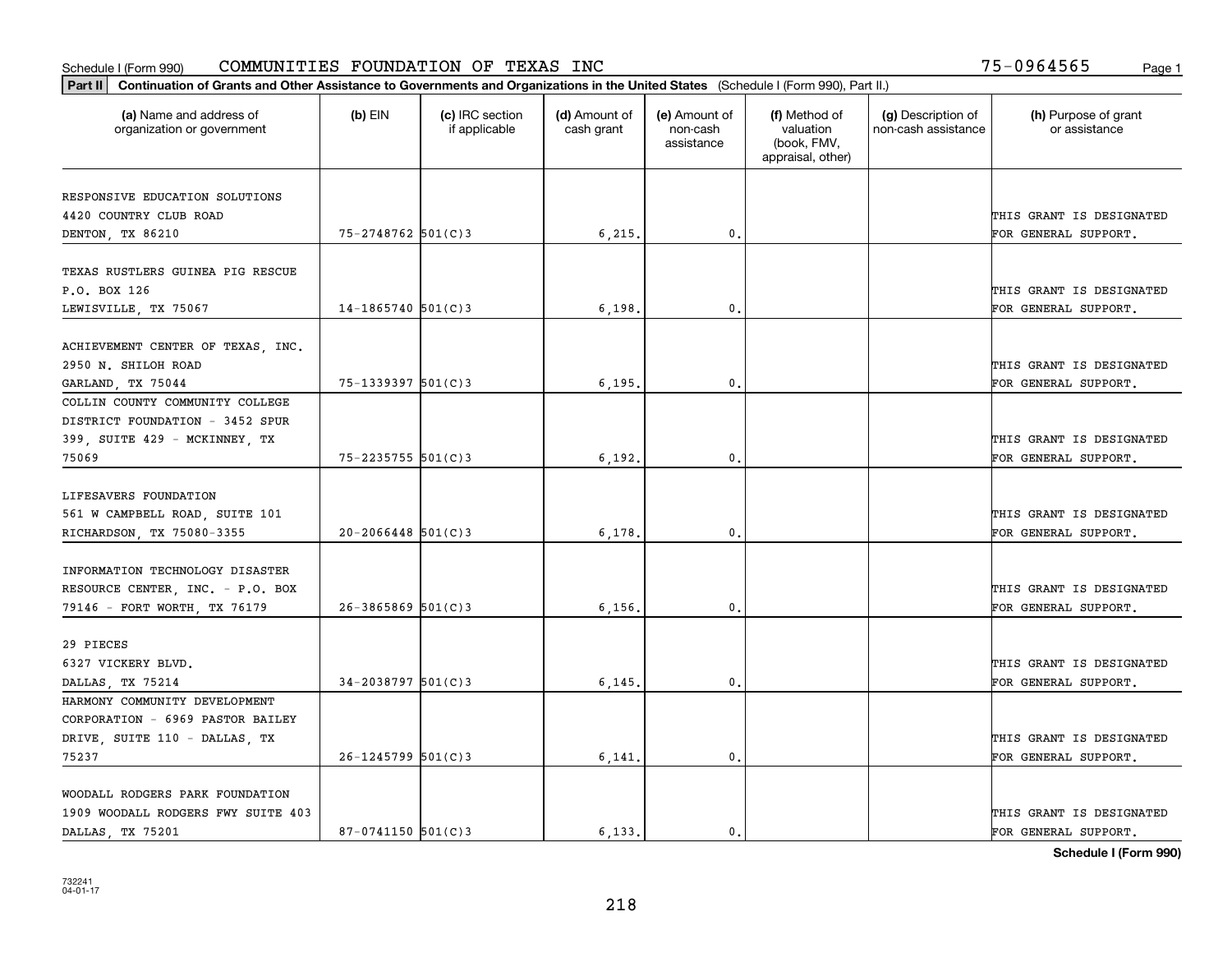| Part II   Continuation of Grants and Other Assistance to Governments and Organizations in the United States (Schedule I (Form 990), Part II.) |                        |                                  |                             |                                         |                                                                |                                           |                                       |
|-----------------------------------------------------------------------------------------------------------------------------------------------|------------------------|----------------------------------|-----------------------------|-----------------------------------------|----------------------------------------------------------------|-------------------------------------------|---------------------------------------|
| (a) Name and address of<br>organization or government                                                                                         | $(b)$ EIN              | (c) IRC section<br>if applicable | (d) Amount of<br>cash grant | (e) Amount of<br>non-cash<br>assistance | (f) Method of<br>valuation<br>(book, FMV,<br>appraisal, other) | (g) Description of<br>non-cash assistance | (h) Purpose of grant<br>or assistance |
|                                                                                                                                               |                        |                                  |                             |                                         |                                                                |                                           |                                       |
| HENDRICK SCHOLARSHIP FOUNDATION                                                                                                               |                        |                                  |                             |                                         |                                                                |                                           | THIS GRANT IS DESIGNATED              |
| 2030 AVENUE G, SUITE 1108<br>PLANO, TX 75074                                                                                                  | 75-2376396 501(C)3     |                                  | 6,127.                      | 0.                                      |                                                                |                                           | FOR GENERAL SUPPORT.                  |
|                                                                                                                                               |                        |                                  |                             |                                         |                                                                |                                           |                                       |
| VALIANT HEARTS                                                                                                                                |                        |                                  |                             |                                         |                                                                |                                           |                                       |
| P.O. BOX 92511                                                                                                                                |                        |                                  |                             |                                         |                                                                |                                           | THIS GRANT IS DESIGNATED              |
| SOUTHLAKE, TX 76092                                                                                                                           | $32 - 0348032$ 501(C)3 |                                  | 6,118                       | 0.                                      |                                                                |                                           | FOR GENERAL SUPPORT.                  |
|                                                                                                                                               |                        |                                  |                             |                                         |                                                                |                                           |                                       |
| URHOPE FOUNDATION                                                                                                                             |                        |                                  |                             |                                         |                                                                |                                           |                                       |
| 3200 EARHART DRIVE                                                                                                                            |                        |                                  |                             |                                         |                                                                |                                           | THIS GRANT IS DESIGNATED              |
| CARROLLTON, TX 75006                                                                                                                          | $46 - 4070353$ 501(C)3 |                                  | 6,112.                      | $^{\circ}$ .                            |                                                                |                                           | FOR GENERAL SUPPORT.                  |
|                                                                                                                                               |                        |                                  |                             |                                         |                                                                |                                           |                                       |
| ALLEN ARTS ALLIANCE                                                                                                                           |                        |                                  |                             |                                         |                                                                |                                           |                                       |
| P.O. BOX 1209                                                                                                                                 |                        |                                  |                             |                                         |                                                                |                                           | THIS GRANT IS DESIGNATED              |
| ALLEN, TX 75013                                                                                                                               | $20 - 3580138$ 501(C)3 |                                  | 6,088,                      | 0.                                      |                                                                |                                           | FOR GENERAL SUPPORT.                  |
|                                                                                                                                               |                        |                                  |                             |                                         |                                                                |                                           |                                       |
| TEEN LIFELINE INC.                                                                                                                            |                        |                                  |                             |                                         |                                                                |                                           |                                       |
| 2501 W. SOUTHLAKE BLVD                                                                                                                        |                        |                                  |                             |                                         |                                                                |                                           | THIS GRANT IS DESIGNATED              |
| SOUTHLAKE, TX 76092                                                                                                                           | $26 - 2612477$ 501(C)3 |                                  | 6,080                       | 0.                                      |                                                                |                                           | FOR GENERAL SUPPORT.                  |
|                                                                                                                                               |                        |                                  |                             |                                         |                                                                |                                           |                                       |
| SECOND THOUGHT THEATRE                                                                                                                        |                        |                                  |                             |                                         |                                                                |                                           |                                       |
| 3839 MCKINNEY AVENUE, SUITE 155-452                                                                                                           |                        |                                  |                             |                                         |                                                                |                                           | THIS GRANT IS DESIGNATED              |
| DALLAS, TX 75204                                                                                                                              | $11-3715673$ 501(C)3   |                                  | 6,078                       | 0.                                      |                                                                |                                           | FOR GENERAL SUPPORT.                  |
|                                                                                                                                               |                        |                                  |                             |                                         |                                                                |                                           |                                       |
| CHRISTIAN CARE CENTERS                                                                                                                        |                        |                                  |                             |                                         |                                                                |                                           |                                       |
| 900 WIGGINS PARKWAY                                                                                                                           |                        |                                  |                             |                                         |                                                                |                                           | THIS GRANT IS DESIGNATED              |
| MESQUITE, TX 75150                                                                                                                            | $75 - 0859664$ 501(C)3 |                                  | 6,058                       | $^{\circ}$ .                            |                                                                |                                           | FOR GENERAL SUPPORT.                  |
|                                                                                                                                               |                        |                                  |                             |                                         |                                                                |                                           |                                       |
| FOSTER KIDS CHARITY, INC.                                                                                                                     |                        |                                  |                             |                                         |                                                                |                                           |                                       |
| 12830 HILLCREST ROAD, SUITE 111                                                                                                               |                        |                                  |                             |                                         |                                                                |                                           | THIS GRANT IS DESIGNATED              |
| DALLAS, TX 75230                                                                                                                              | $35 - 2409387$ 501(C)3 |                                  | 6,056.                      | 0.                                      |                                                                |                                           | FOR GENERAL SUPPORT.                  |
| BARN CATS, INC.                                                                                                                               |                        |                                  |                             |                                         |                                                                |                                           |                                       |
| P.O. BOX 293152                                                                                                                               |                        |                                  |                             |                                         |                                                                |                                           | THIS GRANT IS DESIGNATED              |
| LEWISVILLE, TX 75029                                                                                                                          | $36 - 4539760$ 501(C)3 |                                  | 6.050.                      | 0.                                      |                                                                |                                           | FOR GENERAL SUPPORT.                  |
|                                                                                                                                               |                        |                                  |                             |                                         |                                                                |                                           |                                       |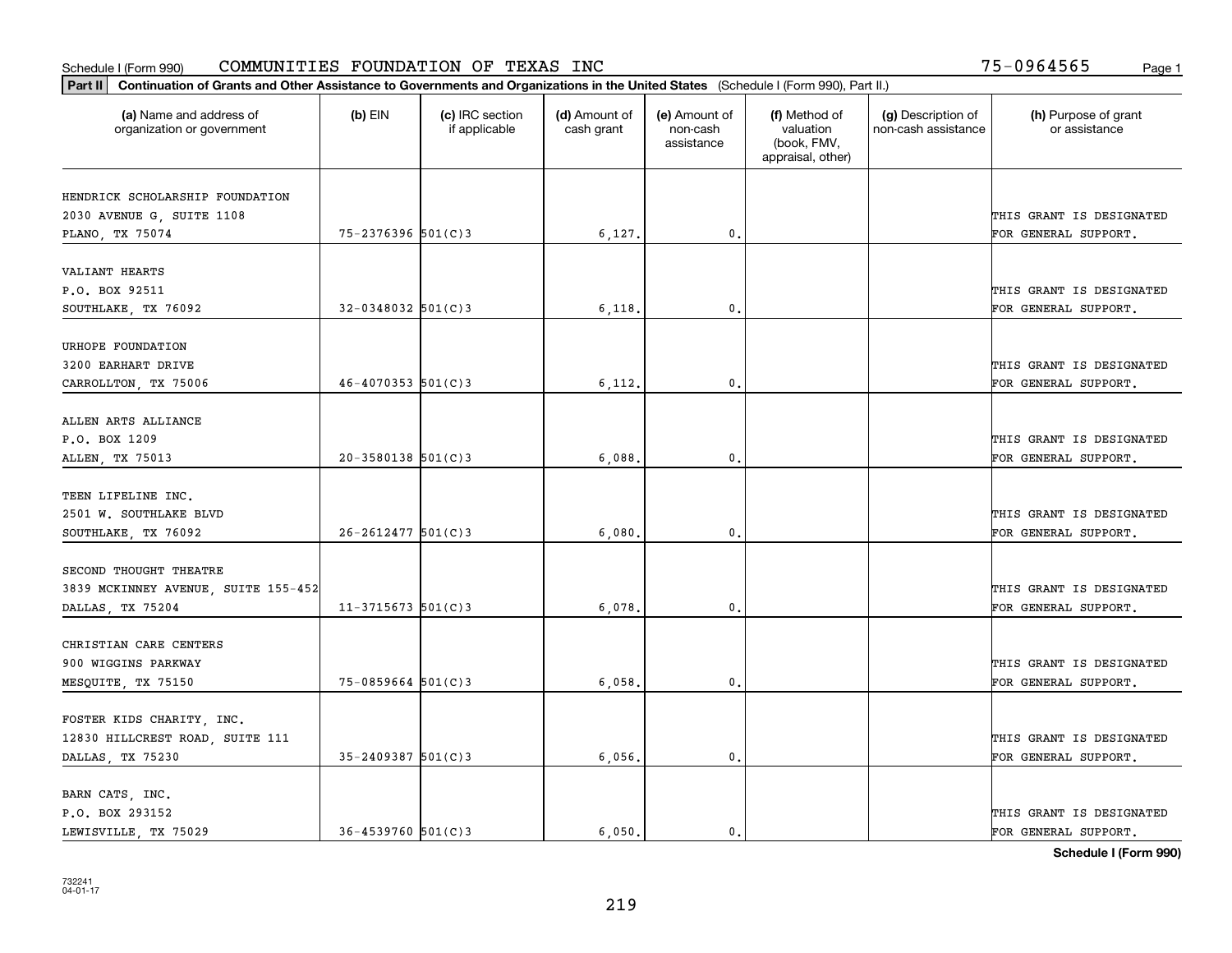| Part II   Continuation of Grants and Other Assistance to Governments and Organizations in the United States (Schedule I (Form 990), Part II.) |                          |                                  |                             |                                         |                                                                |                                           |                                                  |
|-----------------------------------------------------------------------------------------------------------------------------------------------|--------------------------|----------------------------------|-----------------------------|-----------------------------------------|----------------------------------------------------------------|-------------------------------------------|--------------------------------------------------|
| (a) Name and address of<br>organization or government                                                                                         | $(b)$ EIN                | (c) IRC section<br>if applicable | (d) Amount of<br>cash grant | (e) Amount of<br>non-cash<br>assistance | (f) Method of<br>valuation<br>(book, FMV,<br>appraisal, other) | (g) Description of<br>non-cash assistance | (h) Purpose of grant<br>or assistance            |
|                                                                                                                                               |                          |                                  |                             |                                         |                                                                |                                           |                                                  |
| NEW HOPE CAT RESCUE AND SANCTUARY<br>425 REVOLUTION LANE                                                                                      |                          |                                  |                             |                                         |                                                                |                                           | THIS GRANT IS DESIGNATED                         |
| ARLINGTON, TX 76002                                                                                                                           | $46 - 4033828$ 501(C)3   |                                  | 6,046.                      | 0.                                      |                                                                |                                           | FOR GENERAL SUPPORT.                             |
|                                                                                                                                               |                          |                                  |                             |                                         |                                                                |                                           |                                                  |
| THE CLUBHOUSE FOR SPECIAL NEEDS<br>INC - 1308 HARWOOD RD. - BEDFORD,<br>TX 76021                                                              | 87-0760832 501(C)3       |                                  | 6,039                       | $\mathbf{0}$                            |                                                                |                                           | THIS GRANT IS DESIGNATED<br>FOR GENERAL SUPPORT. |
|                                                                                                                                               |                          |                                  |                             |                                         |                                                                |                                           |                                                  |
| THE INCLUSIVE COMMUNITIES PROJECT<br>3301 ELM STREET<br>DALLAS, TX 75226                                                                      | 75-2352462 501(C)3       |                                  | 6,033                       | $\mathfrak{o}$ .                        |                                                                |                                           | THIS GRANT IS DESIGNATED<br>FOR GENERAL SUPPORT. |
|                                                                                                                                               |                          |                                  |                             |                                         |                                                                |                                           |                                                  |
| PLANO COMMUNITY BAND<br>P.O. BOX 864441<br>PLANO, TX 75086                                                                                    | $75 - 1976836$ 501(C)3   |                                  | 6,012.                      | $\mathbf{0}$ .                          |                                                                |                                           | THIS GRANT IS DESIGNATED<br>FOR GENERAL SUPPORT. |
|                                                                                                                                               |                          |                                  |                             |                                         |                                                                |                                           |                                                  |
| AGA KHAN FOUNDATION USA<br>1825 K STREET, NW, SUITE 901                                                                                       |                          |                                  |                             |                                         |                                                                |                                           | THIS GRANT IS DESIGNATED                         |
| WASHINGTON, TX 20006                                                                                                                          | $52 - 1231983$ $501(C)3$ |                                  | 6,000                       | 0.                                      |                                                                |                                           | FOR GENERAL SUPPORT.                             |
| BRIARWOOD-BROOKWOOD, INC.<br>1752 FM 1489<br>BROOKSHIRE, TX 77423                                                                             | 74-1587672 501(C)3       |                                  | 6,000                       | $\mathbf{0}$                            |                                                                |                                           | THIS GRANT IS DESIGNATED<br>FOR GENERAL SUPPORT. |
|                                                                                                                                               |                          |                                  |                             |                                         |                                                                |                                           |                                                  |
| CONTEMPORARY ART MUSEUM ST. LOUIS<br>3750 WASHINGTON BOULEVARD<br>ST. LOUIS, MO 63108                                                         | $43 - 1202816$ 501(C)3   |                                  | 6,000                       | 0.                                      |                                                                |                                           | THIS GRANT IS DESIGNATED<br>FOR GENERAL SUPPORT. |
|                                                                                                                                               |                          |                                  |                             |                                         |                                                                |                                           |                                                  |
| FIRST LIBERTY INSTITUTE                                                                                                                       |                          |                                  |                             |                                         |                                                                |                                           |                                                  |
| P.O. BOX 9078                                                                                                                                 |                          |                                  |                             |                                         |                                                                |                                           | THIS GRANT IS DESIGNATED                         |
| PUEBLO, CO 81008-0078                                                                                                                         | 75-1403169 501(C)3       |                                  | 6,000.                      | $\mathbf{0}$ .                          |                                                                |                                           | FOR GENERAL SUPPORT.                             |
| INTREPID FALLEN HEROES FUND                                                                                                                   |                          |                                  |                             |                                         |                                                                |                                           |                                                  |
| ONE INTREPID SQUARE WEST 46TH                                                                                                                 |                          |                                  |                             |                                         |                                                                |                                           |                                                  |
| STREET AND 12TH AVENUE - NEW YORK                                                                                                             |                          |                                  |                             |                                         |                                                                |                                           | THIS GRANT IS DESIGNATED                         |
| NY 10036                                                                                                                                      | $20-0366717$ 501(C)3     |                                  | 6.000.                      | $\mathbf{0}$ .                          |                                                                |                                           | FOR GENERAL SUPPORT.                             |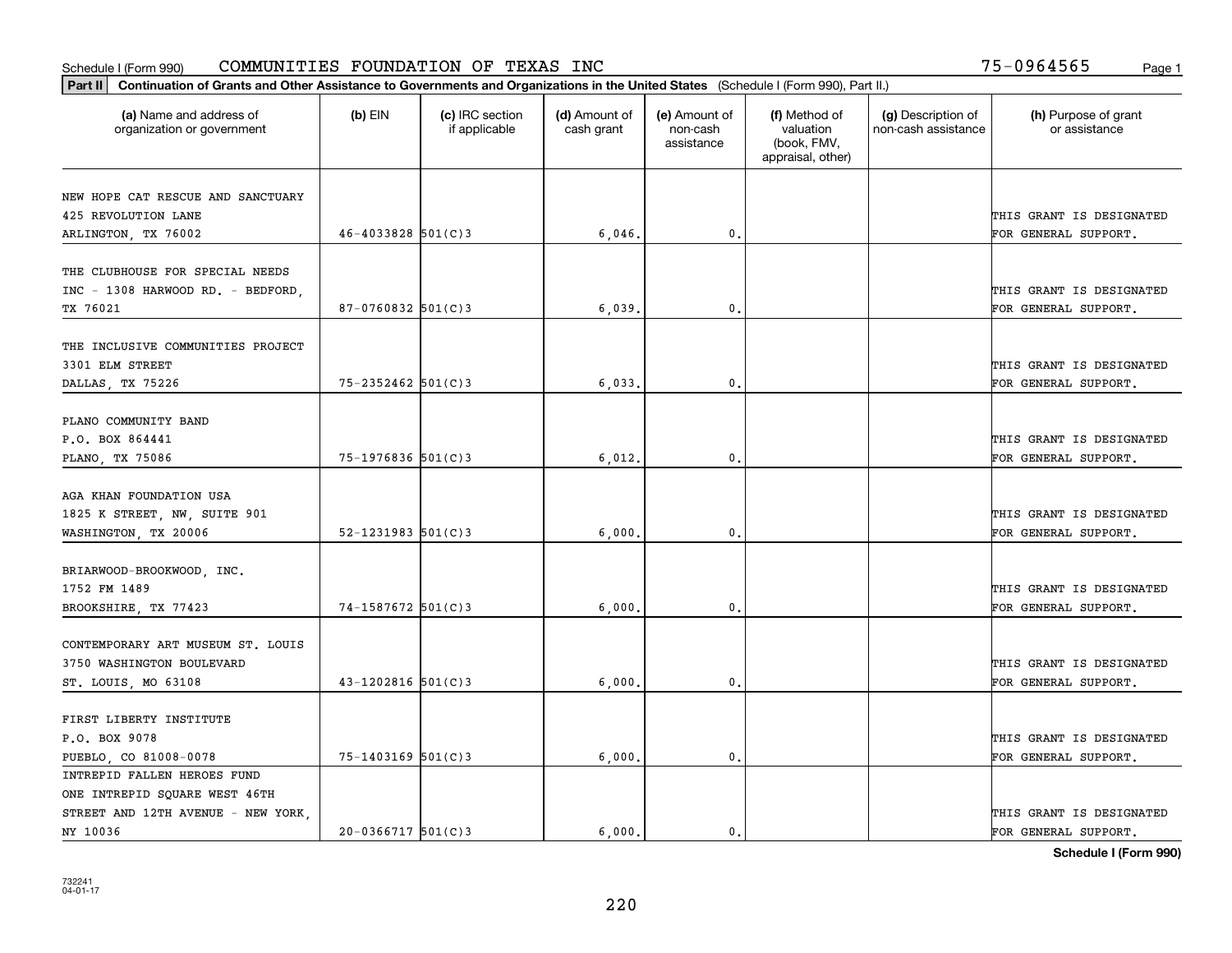|                                                       | Part II   Continuation of Grants and Other Assistance to Governments and Organizations in the United States (Schedule I (Form 990), Part II.) |                                  |                             |                                         |                                                                |                                           |                                       |  |  |  |
|-------------------------------------------------------|-----------------------------------------------------------------------------------------------------------------------------------------------|----------------------------------|-----------------------------|-----------------------------------------|----------------------------------------------------------------|-------------------------------------------|---------------------------------------|--|--|--|
| (a) Name and address of<br>organization or government | $(b)$ EIN                                                                                                                                     | (c) IRC section<br>if applicable | (d) Amount of<br>cash grant | (e) Amount of<br>non-cash<br>assistance | (f) Method of<br>valuation<br>(book, FMV,<br>appraisal, other) | (g) Description of<br>non-cash assistance | (h) Purpose of grant<br>or assistance |  |  |  |
|                                                       |                                                                                                                                               |                                  |                             |                                         |                                                                |                                           |                                       |  |  |  |
| JOSEPH S. GROH FOUNDATION                             |                                                                                                                                               |                                  |                             |                                         |                                                                |                                           |                                       |  |  |  |
| 406 BRADDOCK DRIVE                                    |                                                                                                                                               |                                  |                             |                                         |                                                                |                                           | THIS GRANT IS DESIGNATED              |  |  |  |
| FAIRVIEW, TX 75069                                    | $26 - 3726965$ 501(C)3                                                                                                                        |                                  | 6,000                       | $\mathfrak{o}$ .                        |                                                                |                                           | FOR GENERAL SUPPORT.                  |  |  |  |
| OLD JAIL ART CENTER                                   |                                                                                                                                               |                                  |                             |                                         |                                                                |                                           |                                       |  |  |  |
| 201 S. 2ND STREET                                     |                                                                                                                                               |                                  |                             |                                         |                                                                |                                           | THIS GRANT IS DESIGNATED              |  |  |  |
| ALBANY TX 76430                                       | $13 - 2952646$ 501(C)3                                                                                                                        |                                  | 6,000                       | 0.                                      |                                                                |                                           | FOR GENERAL SUPPORT.                  |  |  |  |
| OUTREACH FOUNDATION OF THE                            |                                                                                                                                               |                                  |                             |                                         |                                                                |                                           |                                       |  |  |  |
| PRESBYTERIAN CHURCH, INC. - 381                       |                                                                                                                                               |                                  |                             |                                         |                                                                |                                           |                                       |  |  |  |
| RIVERSIDE DRIVE, SUITE 110 -                          |                                                                                                                                               |                                  |                             |                                         |                                                                |                                           | THIS GRANT IS DESIGNATED              |  |  |  |
| FRANKLIN, TN 37064                                    | 58-1375506 $501(C)3$                                                                                                                          |                                  | 6,000                       | 0.                                      |                                                                |                                           | FOR GENERAL SUPPORT.                  |  |  |  |
|                                                       |                                                                                                                                               |                                  |                             |                                         |                                                                |                                           |                                       |  |  |  |
| PUBLIC RADIO INTERNATIONAL, INC.                      |                                                                                                                                               |                                  |                             |                                         |                                                                |                                           |                                       |  |  |  |
| 401 2ND AVENUE NORTH SUITE 500                        |                                                                                                                                               |                                  |                             |                                         |                                                                |                                           | THIS GRANT IS DESIGNATED              |  |  |  |
| MINNEAPOLIS, MN 55401                                 | $41 - 1425271$ 501(C)3                                                                                                                        |                                  | 6,000.                      | 0.                                      |                                                                |                                           | FOR GENERAL SUPPORT.                  |  |  |  |
|                                                       |                                                                                                                                               |                                  |                             |                                         |                                                                |                                           |                                       |  |  |  |
| SIM USA, INC.                                         |                                                                                                                                               |                                  |                             |                                         |                                                                |                                           |                                       |  |  |  |
| P.O. BOX 7900                                         |                                                                                                                                               |                                  |                             |                                         |                                                                |                                           | THIS GRANT IS DESIGNATED              |  |  |  |
| CHARLOTTE, NC 28241                                   | $22 - 1936391$ 501(C)3                                                                                                                        |                                  | 6,000                       | $\mathbf{0}$                            |                                                                |                                           | FOR GENERAL SUPPORT.                  |  |  |  |
|                                                       |                                                                                                                                               |                                  |                             |                                         |                                                                |                                           |                                       |  |  |  |
| SPIRIT OF GRACE MINISTRIES                            |                                                                                                                                               |                                  |                             |                                         |                                                                |                                           |                                       |  |  |  |
| P.O. BOX 2068                                         |                                                                                                                                               |                                  |                             |                                         |                                                                |                                           | THIS GRANT IS DESIGNATED              |  |  |  |
| MCKINNEY, TX 75070                                    | $86 - 1134132$ $501(C)3$                                                                                                                      |                                  | 6,000                       | $\mathfrak{o}$ .                        |                                                                |                                           | FOR GENERAL SUPPORT.                  |  |  |  |
|                                                       |                                                                                                                                               |                                  |                             |                                         |                                                                |                                           |                                       |  |  |  |
| TEXAS PUBLIC POLICY FOUNDATION                        |                                                                                                                                               |                                  |                             |                                         |                                                                |                                           |                                       |  |  |  |
| 901 CONGRESS AVENUE                                   |                                                                                                                                               |                                  |                             |                                         |                                                                |                                           | THIS GRANT IS DESIGNATED              |  |  |  |
| AUSTIN, TX 78701                                      | $74 - 2524057$ 501(C)3                                                                                                                        |                                  | 6,000                       | 0.                                      |                                                                |                                           | FOR GENERAL SUPPORT.                  |  |  |  |
|                                                       |                                                                                                                                               |                                  |                             |                                         |                                                                |                                           |                                       |  |  |  |
| TEXAS STATE UNIVERSITY DEVELOPMENT                    |                                                                                                                                               |                                  |                             |                                         |                                                                |                                           |                                       |  |  |  |
| FOUNDATION - 601 UNIVERSITY DRIVE                     |                                                                                                                                               |                                  |                             |                                         |                                                                |                                           | THIS GRANT IS DESIGNATED              |  |  |  |
| JCK 300 - SAN MARCOS, TX 78666                        | 74-1982979 501(C)3                                                                                                                            |                                  | 6,000                       | $\mathbf{0}$ .                          |                                                                |                                           | FOR GENERAL SUPPORT.                  |  |  |  |
| THE UNIVERSITY OF TEXAS AT EL PASO                    |                                                                                                                                               |                                  |                             |                                         |                                                                |                                           |                                       |  |  |  |
| OFFICE OF CONTRACTS & GRANTS ACCT                     |                                                                                                                                               |                                  |                             |                                         |                                                                |                                           |                                       |  |  |  |
| SVC ADMINISTRATION BUILDING, ROOM                     |                                                                                                                                               |                                  |                             |                                         |                                                                |                                           | THIS GRANT IS DESIGNATED              |  |  |  |
| 200 500                                               | $74 - 6000813$ 501(C)3                                                                                                                        |                                  | 6.000.                      | $\mathbf{0}$ .                          |                                                                |                                           | FOR GENERAL SUPPORT.                  |  |  |  |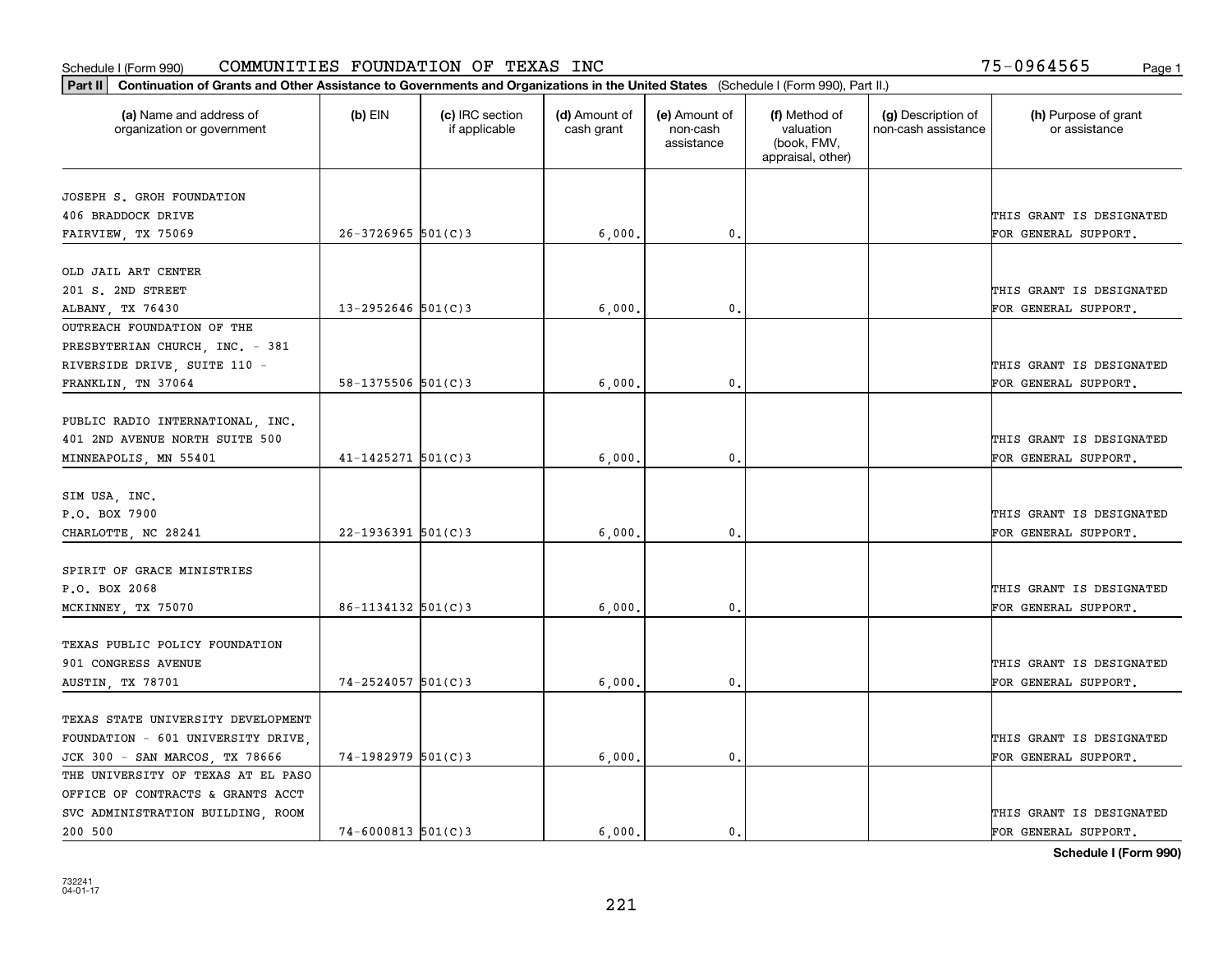| Part II   Continuation of Grants and Other Assistance to Governments and Organizations in the United States (Schedule I (Form 990), Part II.) |                        |                                  |                             |                                         |                                                                |                                           |                                       |
|-----------------------------------------------------------------------------------------------------------------------------------------------|------------------------|----------------------------------|-----------------------------|-----------------------------------------|----------------------------------------------------------------|-------------------------------------------|---------------------------------------|
| (a) Name and address of<br>organization or government                                                                                         | $(b)$ EIN              | (c) IRC section<br>if applicable | (d) Amount of<br>cash grant | (e) Amount of<br>non-cash<br>assistance | (f) Method of<br>valuation<br>(book, FMV,<br>appraisal, other) | (g) Description of<br>non-cash assistance | (h) Purpose of grant<br>or assistance |
| SANKOFA FOUNDATION                                                                                                                            |                        |                                  |                             |                                         |                                                                |                                           |                                       |
| P.O. BOX 743693                                                                                                                               |                        |                                  |                             |                                         |                                                                |                                           | THIS GRANT IS DESIGNATED              |
| DALLAS, TX 75374                                                                                                                              | 75-2684092 501(C)3     |                                  | 5,998.                      | 0.                                      |                                                                |                                           | FOR GENERAL SUPPORT.                  |
|                                                                                                                                               |                        |                                  |                             |                                         |                                                                |                                           |                                       |
| HOMEWARD BOUND, INC.                                                                                                                          |                        |                                  |                             |                                         |                                                                |                                           |                                       |
| 315 SUNSET AVENUE                                                                                                                             |                        |                                  |                             |                                         |                                                                |                                           | THIS GRANT IS DESIGNATED              |
| DALLAS, TX 75208                                                                                                                              | 74-2127841 501(C)3     |                                  | 5,980                       | 0.                                      |                                                                |                                           | FOR GENERAL SUPPORT.                  |
|                                                                                                                                               |                        |                                  |                             |                                         |                                                                |                                           |                                       |
| CITY OF MIDLAND AQUATICS, INC.                                                                                                                |                        |                                  |                             |                                         |                                                                |                                           |                                       |
| 3003 N. A STREET                                                                                                                              | $75 - 1254435$ 501(C)3 |                                  |                             | $\mathbf{0}$ .                          |                                                                |                                           | THIS GRANT IS DESIGNATED              |
| MIDLAND, TX 79705<br>PERMIAN BASIN PETROLEUM MUSEUM,                                                                                          |                        |                                  | 5,976.                      |                                         |                                                                |                                           | FOR GENERAL SUPPORT.                  |
| LIBRARY AND HALL OF FAME - 1500                                                                                                               |                        |                                  |                             |                                         |                                                                |                                           |                                       |
| INTERSTATE 20 WEST - MIDLAND, TX                                                                                                              |                        |                                  |                             |                                         |                                                                |                                           | THIS GRANT IS DESIGNATED              |
| 79701                                                                                                                                         | 75-6085378 501(C)3     |                                  | 5,976.                      | $\mathbf{0}$ .                          |                                                                |                                           | FOR GENERAL SUPPORT.                  |
|                                                                                                                                               |                        |                                  |                             |                                         |                                                                |                                           |                                       |
| BLACK TIE DINNER, INC.                                                                                                                        |                        |                                  |                             |                                         |                                                                |                                           |                                       |
| 3824 CEDAR SPRINGS ROAD, #335                                                                                                                 |                        |                                  |                             |                                         |                                                                |                                           | THIS GRANT IS DESIGNATED              |
| DALLAS, TX 75219                                                                                                                              | 75-2335996 501(C)3     |                                  | 5,970.                      | 0.                                      |                                                                |                                           | FOR GENERAL SUPPORT.                  |
|                                                                                                                                               |                        |                                  |                             |                                         |                                                                |                                           |                                       |
| DISCOVERY CHILDREN'S MUSEUM                                                                                                                   |                        |                                  |                             |                                         |                                                                |                                           |                                       |
| 360 PROMENADE PLACE                                                                                                                           |                        |                                  |                             |                                         |                                                                |                                           | THIS GRANT IS DESIGNATED              |
| LAS VEGAS, NV 89106                                                                                                                           | $94 - 2943891$ 501(C)3 |                                  | 5,954.                      | 0.                                      |                                                                |                                           | FOR GENERAL SUPPORT.                  |
|                                                                                                                                               |                        |                                  |                             |                                         |                                                                |                                           |                                       |
| VICTIM RELIEF MINISTRIES                                                                                                                      |                        |                                  |                             |                                         |                                                                |                                           |                                       |
| P.O. BOX 251086                                                                                                                               |                        |                                  |                             |                                         |                                                                |                                           | THIS GRANT IS DESIGNATED              |
| PLANO, TX 75025                                                                                                                               | 75-2907994 501(C)3     |                                  | 5,946.                      | $\mathfrak{o}$ .                        |                                                                |                                           | FOR GENERAL SUPPORT.                  |
| SAINT CECILIA CATHOLIC SCHOOL                                                                                                                 |                        |                                  |                             |                                         |                                                                |                                           |                                       |
| 635 MARY CLIFF ROAD                                                                                                                           |                        |                                  |                             |                                         |                                                                |                                           | THIS GRANT IS DESIGNATED              |
| DALLAS, TX 75208                                                                                                                              | $27 - 1504005$ 501(C)3 |                                  | 5,946.                      | $\mathfrak o$ .                         |                                                                |                                           | FOR GENERAL SUPPORT.                  |
|                                                                                                                                               |                        |                                  |                             |                                         |                                                                |                                           |                                       |
| DOGS OF HILLTOWN                                                                                                                              |                        |                                  |                             |                                         |                                                                |                                           |                                       |
| 8321 BONANZA STREET                                                                                                                           |                        |                                  |                             |                                         |                                                                |                                           | THIS GRANT IS DESIGNATED              |
| AUBREY, TX 76227                                                                                                                              | 81-1953157 $501(C)$ 3  |                                  | 5.945.                      | $\mathbf{0}$ .                          |                                                                |                                           | FOR GENERAL SUPPORT.                  |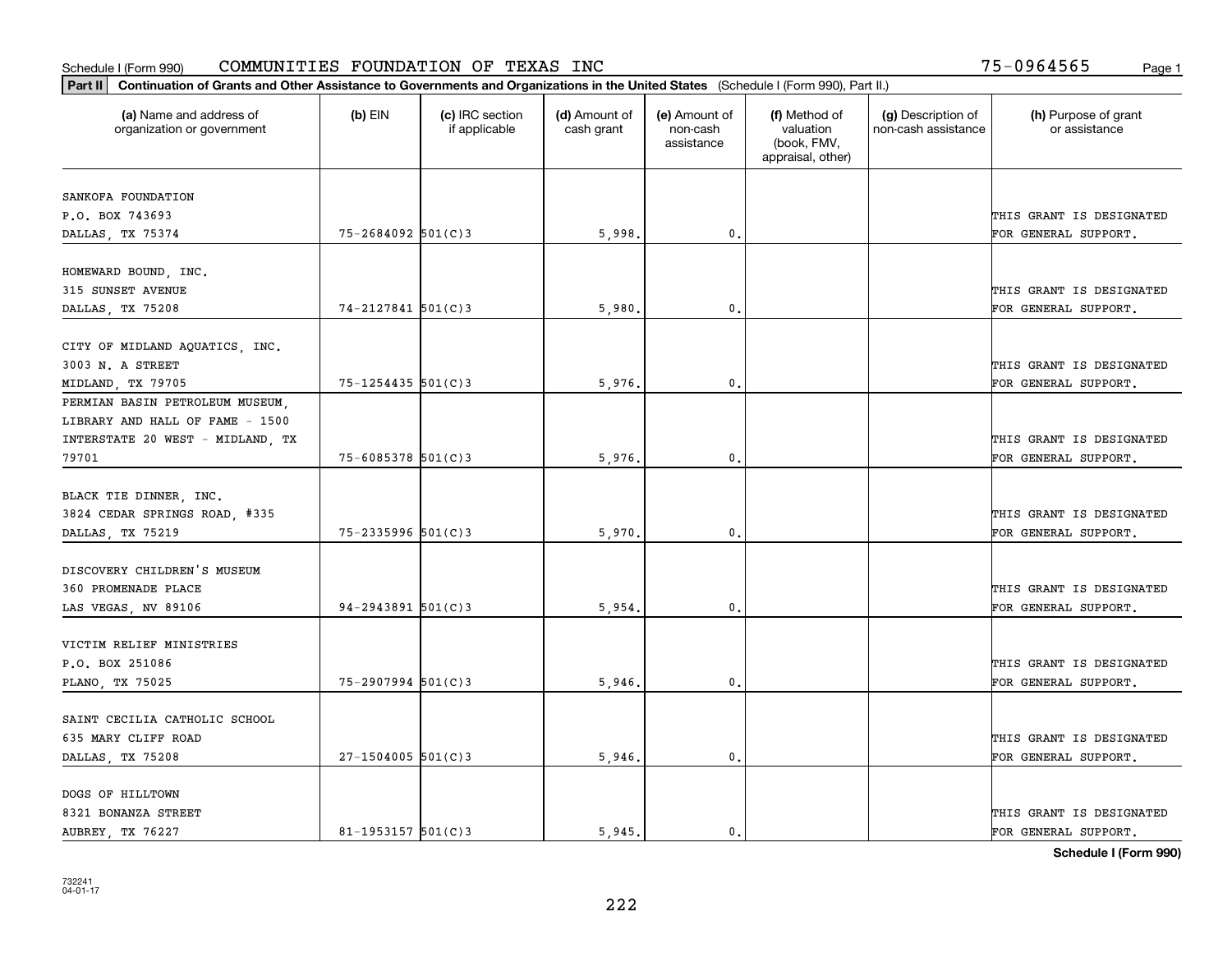| Part II   Continuation of Grants and Other Assistance to Governments and Organizations in the United States (Schedule I (Form 990), Part II.) |                          |                                  |                             |                                         |                                                                |                                           |                                       |
|-----------------------------------------------------------------------------------------------------------------------------------------------|--------------------------|----------------------------------|-----------------------------|-----------------------------------------|----------------------------------------------------------------|-------------------------------------------|---------------------------------------|
| (a) Name and address of<br>organization or government                                                                                         | $(b)$ EIN                | (c) IRC section<br>if applicable | (d) Amount of<br>cash grant | (e) Amount of<br>non-cash<br>assistance | (f) Method of<br>valuation<br>(book, FMV,<br>appraisal, other) | (g) Description of<br>non-cash assistance | (h) Purpose of grant<br>or assistance |
| HIP POCKET THEATRE                                                                                                                            |                          |                                  |                             |                                         |                                                                |                                           |                                       |
| 1950 SILVER CREEK ROAD                                                                                                                        |                          |                                  |                             |                                         |                                                                |                                           | THIS GRANT IS DESIGNATED              |
| FORT WORTH, TX 76108                                                                                                                          | $75 - 1626595$ 501(C)3   |                                  | 5,922.                      | 0.                                      |                                                                |                                           | FOR GENERAL SUPPORT.                  |
|                                                                                                                                               |                          |                                  |                             |                                         |                                                                |                                           |                                       |
| ACT BEYOND                                                                                                                                    |                          |                                  |                             |                                         |                                                                |                                           |                                       |
| P.O. BOX 860548                                                                                                                               |                          |                                  |                             |                                         |                                                                |                                           | THIS GRANT IS DESIGNATED              |
| PLANO, TX 75086                                                                                                                               | $27 - 1928559$ 501(C)3   |                                  | 5,918                       | 0.                                      |                                                                |                                           | FOR GENERAL SUPPORT.                  |
|                                                                                                                                               |                          |                                  |                             |                                         |                                                                |                                           |                                       |
| I HAVE A DREAM FOUNDATION - DALLAS                                                                                                            |                          |                                  |                             |                                         |                                                                |                                           | THIS GRANT IS DESIGNATED              |
| P.O. BOX 191747                                                                                                                               | $75 - 2153030$ $501(C)3$ |                                  |                             | $\mathbf{0}$ .                          |                                                                |                                           |                                       |
| DALLAS, TX 75219                                                                                                                              |                          |                                  | 5,905                       |                                         |                                                                |                                           | FOR GENERAL SUPPORT.                  |
| MUSEUM OF THE AMERICAN RAILROAD                                                                                                               |                          |                                  |                             |                                         |                                                                |                                           |                                       |
| 6455 PAGE STREET                                                                                                                              |                          |                                  |                             |                                         |                                                                |                                           | THIS GRANT IS DESIGNATED              |
| FRISCO, TX 75034                                                                                                                              | $75 - 6036999$ 501(C)3   |                                  | 5,899                       | $\mathbf{0}$                            |                                                                |                                           | FOR GENERAL SUPPORT.                  |
|                                                                                                                                               |                          |                                  |                             |                                         |                                                                |                                           |                                       |
| LITERACY CONNEXUS INC.                                                                                                                        |                          |                                  |                             |                                         |                                                                |                                           |                                       |
| 3020 S. CHERRY LANE, UNIT 123168                                                                                                              |                          |                                  |                             |                                         |                                                                |                                           | THIS GRANT IS DESIGNATED              |
| FORT WORTH, TX 76121                                                                                                                          | $76 - 0764561$ 501(C)3   |                                  | 5,886                       | $\mathbf{0}$                            |                                                                |                                           | FOR GENERAL SUPPORT.                  |
|                                                                                                                                               |                          |                                  |                             |                                         |                                                                |                                           |                                       |
| BOYS & GIRLS CLUB OF ROCKWALL                                                                                                                 |                          |                                  |                             |                                         |                                                                |                                           |                                       |
| COUNTY, INC. - P.O. BOX 1809 -                                                                                                                |                          |                                  |                             |                                         |                                                                |                                           | THIS GRANT IS DESIGNATED              |
| ROCKWALL, TX 75087                                                                                                                            | 68-0588959 $501(C)$ 3    |                                  | 5,878.                      | $\mathbf{0}$                            |                                                                |                                           | FOR GENERAL SUPPORT.                  |
| BARBARA BUSH FOUNDATION FOR FAMILY                                                                                                            |                          |                                  |                             |                                         |                                                                |                                           |                                       |
| LITERACY, INC. - 516 N. ADAMS                                                                                                                 |                          |                                  |                             |                                         |                                                                |                                           | THIS GRANT IS DESIGNATED              |
| STREET - TALLAHASSEE, FL 32301                                                                                                                | $26 - 0587238$ 501(C)3   |                                  | 5,860                       | $^{\rm 0}$ .                            |                                                                |                                           | FOR GENERAL SUPPORT.                  |
|                                                                                                                                               |                          |                                  |                             |                                         |                                                                |                                           |                                       |
| THE WOODRUFF ARTS CENTER                                                                                                                      |                          |                                  |                             |                                         |                                                                |                                           |                                       |
| 1280 PEACHTREET STREE NORTH EAST                                                                                                              |                          |                                  |                             |                                         |                                                                |                                           | THIS GRANT IS DESIGNATED              |
| ATLANTA, GA 30309                                                                                                                             | $58 - 0633971$ $501(C)3$ |                                  | 5,851                       | $\mathfrak{o}$ .                        |                                                                |                                           | FOR GENERAL SUPPORT.                  |
|                                                                                                                                               |                          |                                  |                             |                                         |                                                                |                                           |                                       |
| DALLAS JUNIOR FORUM, INC.                                                                                                                     |                          |                                  |                             |                                         |                                                                |                                           |                                       |
| 5930 LBJ FREEWAY, SUITE 350                                                                                                                   |                          |                                  |                             |                                         |                                                                |                                           | THIS GRANT IS DESIGNATED              |
| DALLAS, TX 75240                                                                                                                              | 75-1780919 501(C)3       |                                  | 5.815.                      | $\mathbf{0}$ .                          |                                                                |                                           | FOR GENERAL SUPPORT.                  |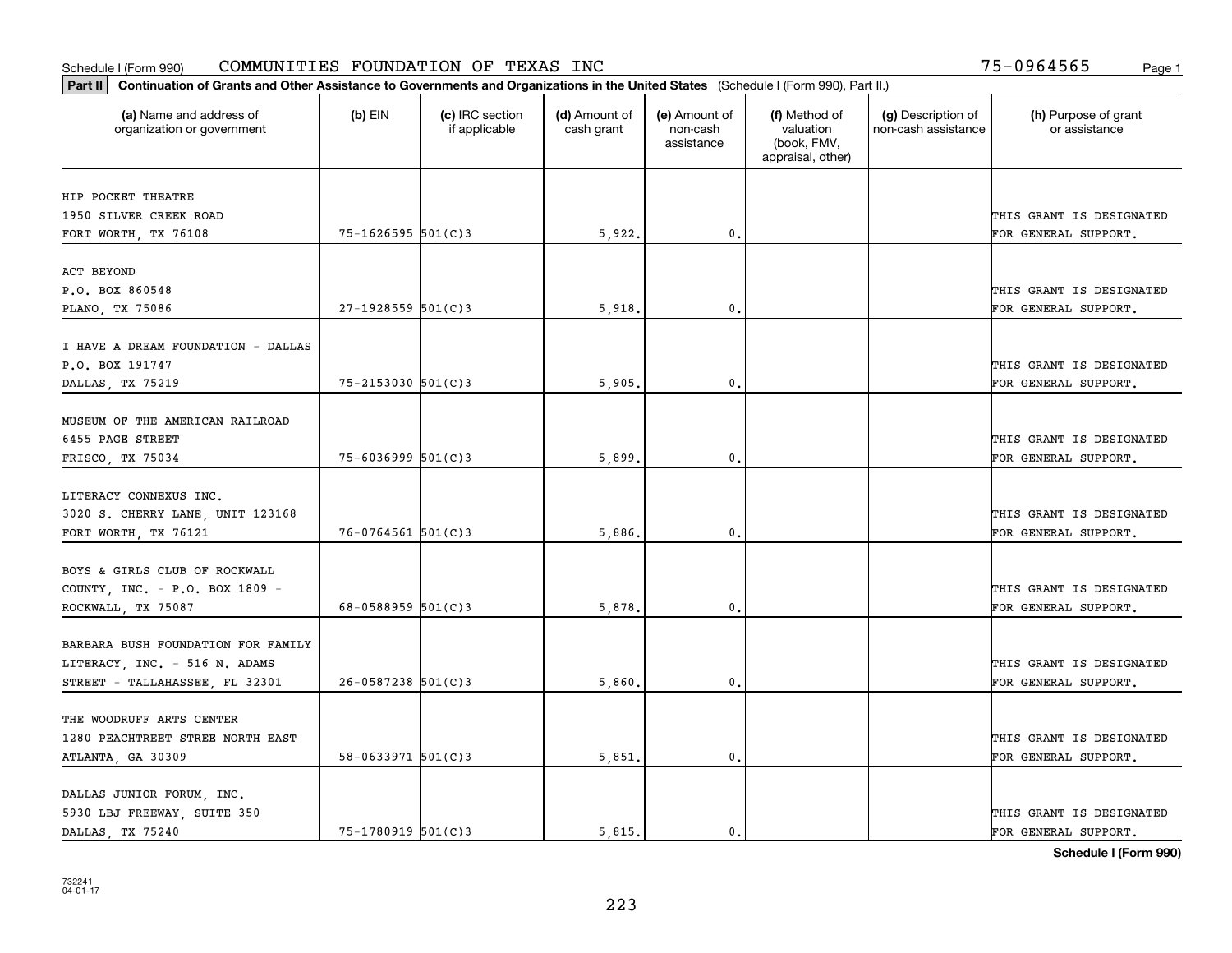| Part II   Continuation of Grants and Other Assistance to Governments and Organizations in the United States (Schedule I (Form 990), Part II.) |                        |                                  |                             |                                         |                                                                |                                           |                                       |
|-----------------------------------------------------------------------------------------------------------------------------------------------|------------------------|----------------------------------|-----------------------------|-----------------------------------------|----------------------------------------------------------------|-------------------------------------------|---------------------------------------|
| (a) Name and address of<br>organization or government                                                                                         | $(b)$ EIN              | (c) IRC section<br>if applicable | (d) Amount of<br>cash grant | (e) Amount of<br>non-cash<br>assistance | (f) Method of<br>valuation<br>(book, FMV,<br>appraisal, other) | (g) Description of<br>non-cash assistance | (h) Purpose of grant<br>or assistance |
|                                                                                                                                               |                        |                                  |                             |                                         |                                                                |                                           |                                       |
| DALLAS FIRST PRESBYTERIAN CHURCH<br>DEVELOPMENT DAY SCHOOL - 1835                                                                             |                        |                                  |                             |                                         |                                                                |                                           | THIS GRANT IS DESIGNATED              |
|                                                                                                                                               | 75-1878337 501(C)3     |                                  | 5,799.                      | $\mathbf 0$ .                           |                                                                |                                           | FOR GENERAL SUPPORT.                  |
| YOUNG STREET - DALLAS, TX 75201                                                                                                               |                        |                                  |                             |                                         |                                                                |                                           |                                       |
| TEXAS COMPANION ANIMAL RESOURCE &                                                                                                             |                        |                                  |                             |                                         |                                                                |                                           |                                       |
| EDUCATION SOCIETY - 18484 PRESTON                                                                                                             |                        |                                  |                             |                                         |                                                                |                                           | THIS GRANT IS DESIGNATED              |
| RD., SUITE 102 - DALLAS, TX 75252                                                                                                             | 75-2489842 501(C)3     |                                  | 5,798                       | 0.                                      |                                                                |                                           | FOR GENERAL SUPPORT.                  |
|                                                                                                                                               |                        |                                  |                             |                                         |                                                                |                                           |                                       |
| ROVER DRAMAWERKS                                                                                                                              |                        |                                  |                             |                                         |                                                                |                                           |                                       |
| 221 W. PARKER RD., SUITE 580                                                                                                                  |                        |                                  |                             |                                         |                                                                |                                           | THIS GRANT IS DESIGNATED              |
| PLANO, TX 75023                                                                                                                               | $75 - 2942982$ 501(C)3 |                                  | 5,788.                      | $\mathfrak{o}$ .                        |                                                                |                                           | FOR GENERAL SUPPORT.                  |
|                                                                                                                                               |                        |                                  |                             |                                         |                                                                |                                           |                                       |
| NANAS PIT STOP AND BULLY BREED                                                                                                                |                        |                                  |                             |                                         |                                                                |                                           |                                       |
| RESCUE, INC. - 624 W. UNIVERSITY                                                                                                              |                        |                                  |                             |                                         |                                                                |                                           | THIS GRANT IS DESIGNATED              |
| DRIVE, #356 - DENTON, TX 76201                                                                                                                | $47 - 2508504$ 501(C)3 |                                  | 5,788.                      | $\mathbf{0}$                            |                                                                |                                           | FOR GENERAL SUPPORT.                  |
|                                                                                                                                               |                        |                                  |                             |                                         |                                                                |                                           |                                       |
| NO KILL HUNT COUNTY AND                                                                                                                       |                        |                                  |                             |                                         |                                                                |                                           |                                       |
| SURROUNDING AREAS - 1303 CR 4208 -                                                                                                            |                        |                                  |                             |                                         |                                                                |                                           | THIS GRANT IS DESIGNATED              |
| CAMPBELL, TX 75422                                                                                                                            | $46 - 4965579$ 501(C)3 |                                  | 5,775.                      | $\mathbf{0}$                            |                                                                |                                           | FOR GENERAL SUPPORT.                  |
|                                                                                                                                               |                        |                                  |                             |                                         |                                                                |                                           |                                       |
| CALIFORNIA INSTITUTE OF TECHNOLOGY                                                                                                            |                        |                                  |                             |                                         |                                                                |                                           |                                       |
| 1200 E. CALIFORNIA BLVD., MC 5-32                                                                                                             |                        |                                  |                             |                                         |                                                                |                                           | THIS GRANT IS DESIGNATED              |
| PASADENA, CA 91125                                                                                                                            | $95 - 1643307$ 501(C)3 |                                  | 5,768.                      | $\mathbf{0}$                            |                                                                |                                           | FOR GENERAL SUPPORT.                  |
|                                                                                                                                               |                        |                                  |                             |                                         |                                                                |                                           |                                       |
| MEAT FIGHT, INC                                                                                                                               |                        |                                  |                             |                                         |                                                                |                                           |                                       |
| 9350 HUNTERS CREEK DRIVE                                                                                                                      |                        |                                  |                             |                                         |                                                                |                                           | THIS GRANT IS DESIGNATED              |
| DALLAS, TX 75243                                                                                                                              | $46 - 0634797$ 501(C)3 |                                  | 5,763.                      | $^{\circ}$ .                            |                                                                |                                           | FOR GENERAL SUPPORT.                  |
|                                                                                                                                               |                        |                                  |                             |                                         |                                                                |                                           |                                       |
| PROJECT 4031, INC.                                                                                                                            |                        |                                  |                             |                                         |                                                                |                                           |                                       |
| 708 MAY STREET                                                                                                                                |                        |                                  |                             |                                         |                                                                |                                           | THIS GRANT IS DESIGNATED              |
| FORT WORTH, TX 76104                                                                                                                          | $45 - 3278168$ 501(C)3 |                                  | 5,725.                      | $\mathbf{0}$ .                          |                                                                |                                           | FOR GENERAL SUPPORT.                  |
| NATIONAL SOCIETY TO PREVENT                                                                                                                   |                        |                                  |                             |                                         |                                                                |                                           |                                       |
| BLINDNESS - PREVENT BLINDNESS                                                                                                                 |                        |                                  |                             |                                         |                                                                |                                           |                                       |
| TEXAS - HOUSTON 2202 WAUGH STREET                                                                                                             |                        |                                  |                             |                                         |                                                                |                                           | THIS GRANT IS DESIGNATED              |
| $-$ HOUSTON, TX 77006                                                                                                                         | $74 - 6075105$ 501(C)3 |                                  | 5.720.                      | $\mathbf{0}$ .                          |                                                                |                                           | FOR GENERAL SUPPORT.                  |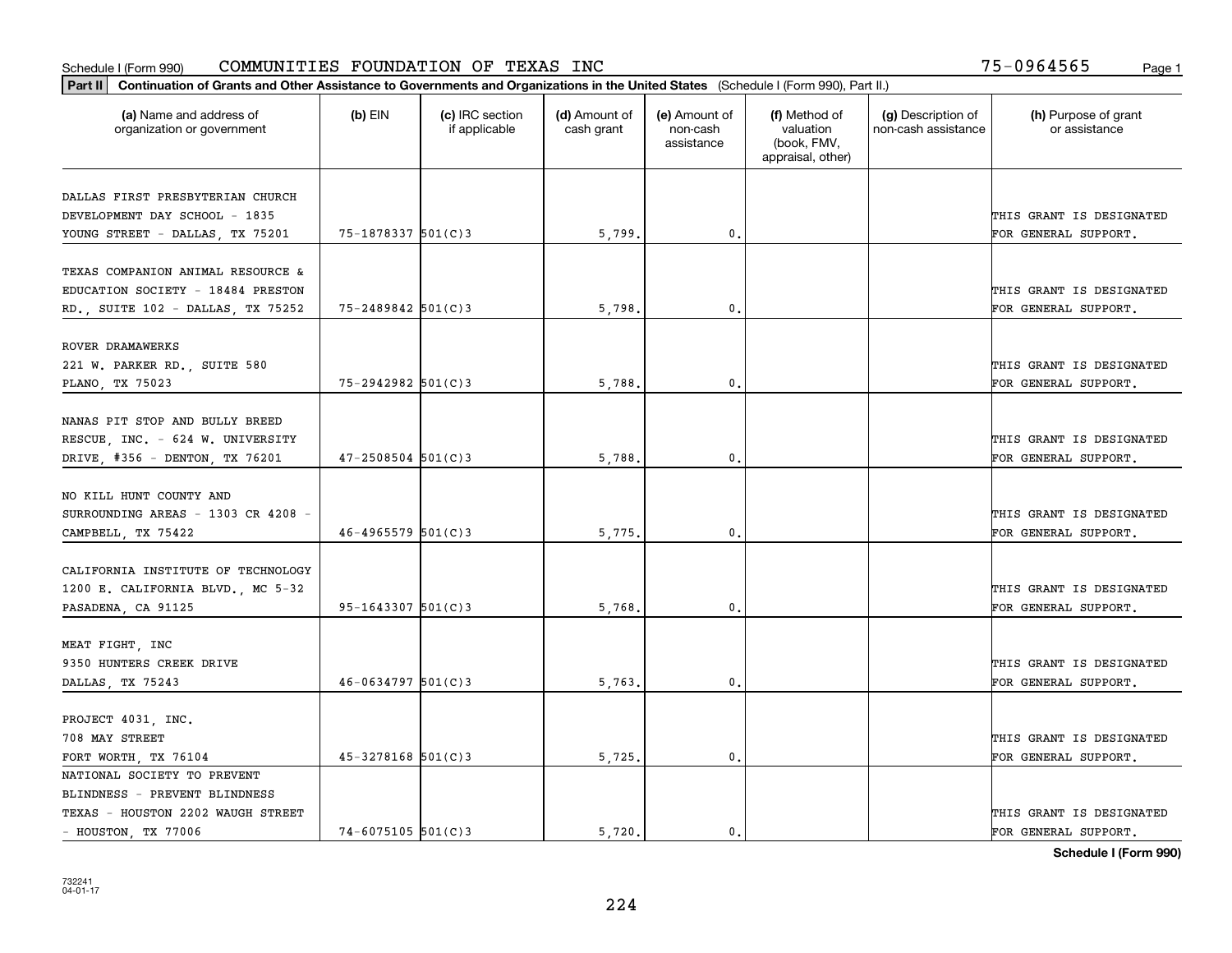| Part II   Continuation of Grants and Other Assistance to Governments and Organizations in the United States (Schedule I (Form 990), Part II.) |                        |                                  |                             |                                         |                                                                |                                           |                                       |
|-----------------------------------------------------------------------------------------------------------------------------------------------|------------------------|----------------------------------|-----------------------------|-----------------------------------------|----------------------------------------------------------------|-------------------------------------------|---------------------------------------|
| (a) Name and address of<br>organization or government                                                                                         | $(b)$ EIN              | (c) IRC section<br>if applicable | (d) Amount of<br>cash grant | (e) Amount of<br>non-cash<br>assistance | (f) Method of<br>valuation<br>(book, FMV,<br>appraisal, other) | (g) Description of<br>non-cash assistance | (h) Purpose of grant<br>or assistance |
|                                                                                                                                               |                        |                                  |                             |                                         |                                                                |                                           |                                       |
| TEXAS PROGRAMS FRO ALTERNATIVE<br>EDUCATION - 4100 ALPHA ROAD, SUITE                                                                          |                        |                                  |                             |                                         |                                                                |                                           | THIS GRANT IS DESIGNATED              |
| 1150 - DALLAS, TX 75244                                                                                                                       | $47 - 5257421$ 501(C)3 |                                  | 5,720.                      | $\mathfrak{o}$ .                        |                                                                |                                           | FOR GENERAL SUPPORT.                  |
|                                                                                                                                               |                        |                                  |                             |                                         |                                                                |                                           |                                       |
| CHILD CARE ASSOCIATES                                                                                                                         |                        |                                  |                             |                                         |                                                                |                                           |                                       |
| 3000 E. BELKNAP STREET                                                                                                                        |                        |                                  |                             |                                         |                                                                |                                           | THIS GRANT IS DESIGNATED              |
| FORT WORTH, TX 76111-4142                                                                                                                     | $84 - 0587601$ 501(C)3 |                                  | 5,715                       | 0.                                      |                                                                |                                           | FOR GENERAL SUPPORT.                  |
|                                                                                                                                               |                        |                                  |                             |                                         |                                                                |                                           |                                       |
| LEE PARK AND ARLINGTON HALL                                                                                                                   |                        |                                  |                             |                                         |                                                                |                                           |                                       |
| CONSERVANCY - 3625 N. HALL STREET,                                                                                                            |                        |                                  |                             |                                         |                                                                |                                           | THIS GRANT IS DESIGNATED              |
| SUITE 690 - DALLAS, TX 75219                                                                                                                  | 75-2573928 501(C)3     |                                  | 5,715.                      | $\mathbf{0}$ .                          |                                                                |                                           | FOR GENERAL SUPPORT.                  |
|                                                                                                                                               |                        |                                  |                             |                                         |                                                                |                                           |                                       |
| THE FORT WORTH PUBLIC LIBRARY                                                                                                                 |                        |                                  |                             |                                         |                                                                |                                           |                                       |
| FOUNDATION - 500 W. 3RD STREET -                                                                                                              |                        |                                  |                             |                                         |                                                                |                                           | THIS GRANT IS DESIGNATED              |
| FORT WORTH, TX 76102                                                                                                                          | 75-2486106 501(C)3     |                                  | 5,694                       | 0.                                      |                                                                |                                           | FOR GENERAL SUPPORT.                  |
|                                                                                                                                               |                        |                                  |                             |                                         |                                                                |                                           |                                       |
| BUNNY BURROW RABBIT RESCUE                                                                                                                    |                        |                                  |                             |                                         |                                                                |                                           |                                       |
| 6716 BISON TRAIL                                                                                                                              |                        |                                  |                             |                                         |                                                                |                                           | THIS GRANT IS DESIGNATED              |
| WATAUGA, TX 76137                                                                                                                             | $46 - 4847076$ 501(C)3 |                                  | 5,685.                      | 0.                                      |                                                                |                                           | FOR GENERAL SUPPORT.                  |
|                                                                                                                                               |                        |                                  |                             |                                         |                                                                |                                           |                                       |
| TERRELL ANIMAL ALLIANCE                                                                                                                       |                        |                                  |                             |                                         |                                                                |                                           |                                       |
| 13802 SARAH LANE                                                                                                                              |                        |                                  |                             |                                         |                                                                |                                           | THIS GRANT IS DESIGNATED              |
| TERRELL, TX 75161                                                                                                                             | $45 - 4918357$ 501(C)3 |                                  | 5,633                       | 0.                                      |                                                                |                                           | FOR GENERAL SUPPORT.                  |
|                                                                                                                                               |                        |                                  |                             |                                         |                                                                |                                           |                                       |
| JOEL 225 INTERNATIONAL, INC                                                                                                                   |                        |                                  |                             |                                         |                                                                |                                           |                                       |
| P.O. BOX 118453                                                                                                                               |                        |                                  |                             |                                         |                                                                |                                           | THIS GRANT IS DESIGNATED              |
| CARROLLTON, TX 75011                                                                                                                          | $46 - 4342662$ 501(C)3 |                                  | 5,621                       | $\mathbf{0}$ .                          |                                                                |                                           | FOR GENERAL SUPPORT.                  |
|                                                                                                                                               |                        |                                  |                             |                                         |                                                                |                                           |                                       |
| DALLAS COUNTY HISTORICAL                                                                                                                      |                        |                                  |                             |                                         |                                                                |                                           |                                       |
| FOUNDATION - 411 ELM STREET -                                                                                                                 |                        |                                  |                             | 0.                                      |                                                                |                                           | THIS GRANT IS DESIGNATED              |
| DALLAS, TX 75202-3308                                                                                                                         | 75-1914314 501(C)3     |                                  | 5,590.                      |                                         |                                                                |                                           | FOR GENERAL SUPPORT.                  |
| PARENT BOOSTER USA, INC.                                                                                                                      |                        |                                  |                             |                                         |                                                                |                                           |                                       |
| 462 WALES COURT                                                                                                                               |                        |                                  |                             |                                         |                                                                |                                           | THIS GRANT IS DESIGNATED              |
| COPPELL, TX 75019                                                                                                                             | $46 - 1510334$ 501(C)3 |                                  | 5,589.                      | $\mathbf{0}$ .                          |                                                                |                                           | FOR GENERAL SUPPORT.                  |
|                                                                                                                                               |                        |                                  |                             |                                         |                                                                |                                           |                                       |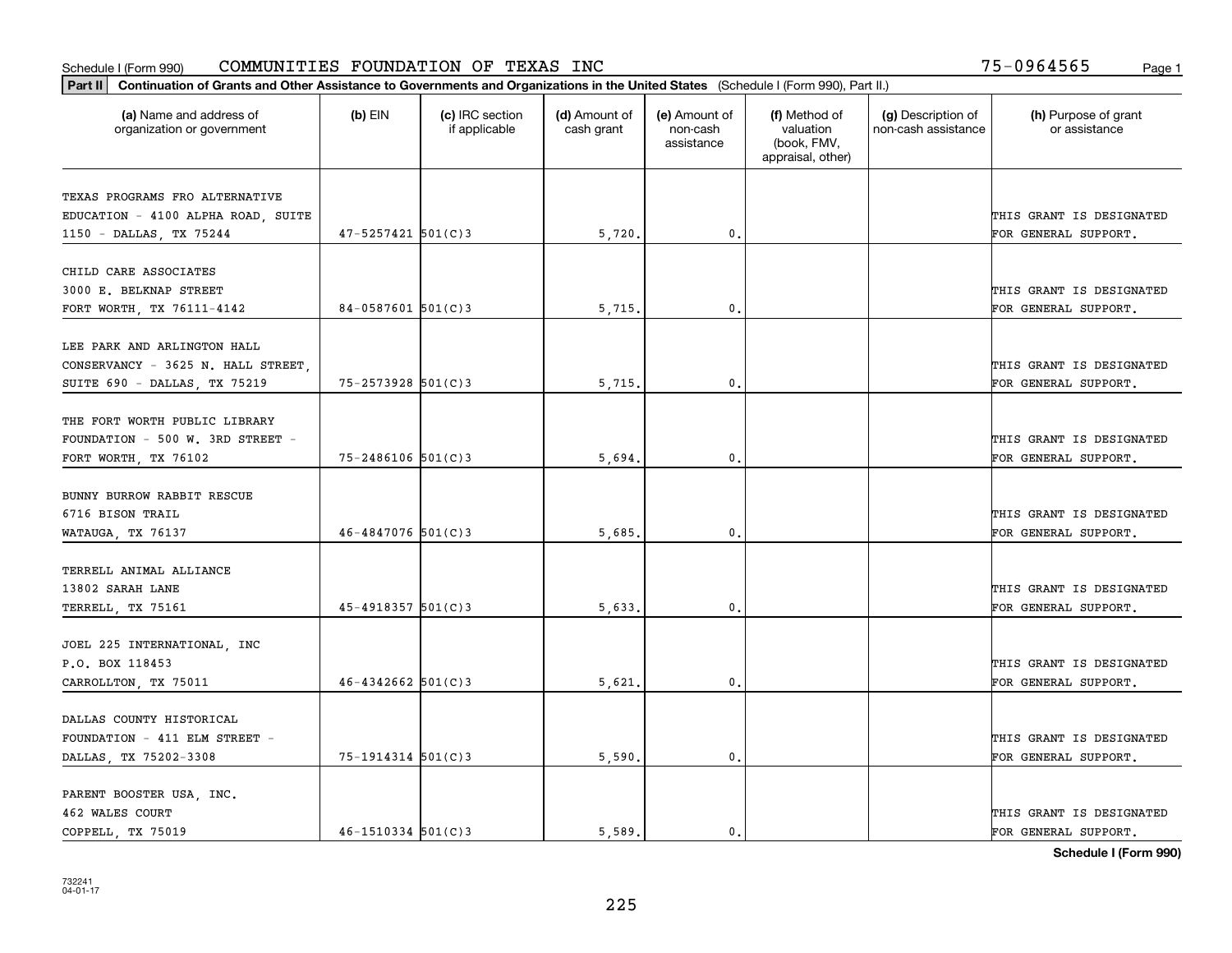| Part II   Continuation of Grants and Other Assistance to Governments and Organizations in the United States (Schedule I (Form 990), Part II.) |                        |                                  |                             |                                         |                                                                |                                           |                                       |
|-----------------------------------------------------------------------------------------------------------------------------------------------|------------------------|----------------------------------|-----------------------------|-----------------------------------------|----------------------------------------------------------------|-------------------------------------------|---------------------------------------|
| (a) Name and address of<br>organization or government                                                                                         | $(b)$ EIN              | (c) IRC section<br>if applicable | (d) Amount of<br>cash grant | (e) Amount of<br>non-cash<br>assistance | (f) Method of<br>valuation<br>(book, FMV,<br>appraisal, other) | (g) Description of<br>non-cash assistance | (h) Purpose of grant<br>or assistance |
|                                                                                                                                               |                        |                                  |                             |                                         |                                                                |                                           |                                       |
| HOPE CLINIC OF GARLAND, INC.<br>800 SOUTH SIXTH STREET                                                                                        |                        |                                  |                             |                                         |                                                                |                                           | THIS GRANT IS DESIGNATED              |
| GARLAND, TX 75040                                                                                                                             | $75 - 2960314$ 501(C)3 |                                  | 5,576.                      | $\mathbf{0}$ .                          |                                                                |                                           | FOR GENERAL SUPPORT.                  |
|                                                                                                                                               |                        |                                  |                             |                                         |                                                                |                                           |                                       |
| UNITED THROUGH HOPE                                                                                                                           |                        |                                  |                             |                                         |                                                                |                                           |                                       |
| 503 BOLIVAR STREET                                                                                                                            |                        |                                  |                             |                                         |                                                                |                                           | THIS GRANT IS DESIGNATED              |
| DENTON, TX 76201                                                                                                                              | $45 - 3588770$ 501(C)3 |                                  | 5,575                       | 0.                                      |                                                                |                                           | FOR GENERAL SUPPORT.                  |
|                                                                                                                                               |                        |                                  |                             |                                         |                                                                |                                           |                                       |
| DALLAS JEWISH HISTORICAL SOCIETY,                                                                                                             |                        |                                  |                             |                                         |                                                                |                                           |                                       |
| INC. - 7900 NORTHAVEN ROAD -                                                                                                                  |                        |                                  |                             |                                         |                                                                |                                           | THIS GRANT IS DESIGNATED              |
| DALLAS, TX 75230                                                                                                                              | 75-2156817 501(C)3     |                                  | 5,562.                      | 0.                                      |                                                                |                                           | FOR GENERAL SUPPORT.                  |
|                                                                                                                                               |                        |                                  |                             |                                         |                                                                |                                           |                                       |
| PAWS FOR IRVING ANIMALS                                                                                                                       |                        |                                  |                             |                                         |                                                                |                                           |                                       |
| 700 EVENING STAR COURT                                                                                                                        |                        |                                  |                             |                                         |                                                                |                                           | THIS GRANT IS DESIGNATED              |
| IRVING, TX 75063                                                                                                                              | 81-1121587 $ 501(C)$ 3 |                                  | 5,549                       | 0.                                      |                                                                |                                           | FOR GENERAL SUPPORT.                  |
| HIGHLAND CEMETERY ASSOCIATION                                                                                                                 |                        |                                  |                             |                                         |                                                                |                                           |                                       |
| P.O. BOX 334                                                                                                                                  |                        |                                  |                             |                                         |                                                                |                                           | THIS GRANT IS DESIGNATED              |
| DEPORT, TX 75435                                                                                                                              |                        | 75-2039877 501(C)13 CEMETER      | 5,539                       | 0.                                      |                                                                |                                           | FOR GENERAL SUPPORT.                  |
|                                                                                                                                               |                        |                                  |                             |                                         |                                                                |                                           |                                       |
| GRANBURY ISD EDUCATION FOUNDATION                                                                                                             |                        |                                  |                             |                                         |                                                                |                                           |                                       |
| 217 NORTH JONES                                                                                                                               |                        |                                  |                             |                                         |                                                                |                                           | THIS GRANT IS DESIGNATED              |
| GRANBURY, TX 76048                                                                                                                            | $45 - 2994330$ 501(C)3 |                                  | 5,539                       | 0.                                      |                                                                |                                           | FOR GENERAL SUPPORT.                  |
|                                                                                                                                               |                        |                                  |                             |                                         |                                                                |                                           |                                       |
| QUEST FOR GREATER SUCCESS, INC.                                                                                                               |                        |                                  |                             |                                         |                                                                |                                           |                                       |
| 4530 COLWICK                                                                                                                                  |                        |                                  |                             |                                         |                                                                |                                           | THIS GRANT IS DESIGNATED              |
| DALLAS, TX 75216                                                                                                                              | $27 - 2527650$ 501(C)3 |                                  | 5,524.                      | $\mathbf{0}$ .                          |                                                                |                                           | FOR GENERAL SUPPORT.                  |
|                                                                                                                                               |                        |                                  |                             |                                         |                                                                |                                           |                                       |
| FOUNDATION FOR THE YOUNG WOMEN'S                                                                                                              |                        |                                  |                             |                                         |                                                                |                                           |                                       |
| LEADERSHIP ACADEMY OF FW - 401 E.                                                                                                             |                        |                                  |                             |                                         |                                                                |                                           | THIS GRANT IS DESIGNATED              |
| 8TH STREET - FORT WORTH, TX 76102                                                                                                             | $46 - 4264052$ 501(C)3 |                                  | 5,514.                      | 0.                                      |                                                                |                                           | FOR GENERAL SUPPORT.                  |
|                                                                                                                                               |                        |                                  |                             |                                         |                                                                |                                           |                                       |
| CAL FARLEY'S BOYS RANCH                                                                                                                       |                        |                                  |                             |                                         |                                                                |                                           |                                       |
| P.O. BOX 1890                                                                                                                                 |                        |                                  |                             |                                         |                                                                |                                           | THIS GRANT IS DESIGNATED              |
| AMARILLO, TX 79174                                                                                                                            | $75 - 0808768$ 501(C)3 |                                  | 5.500.                      | $\mathbf{0}$ .                          |                                                                |                                           | FOR GENERAL SUPPORT.                  |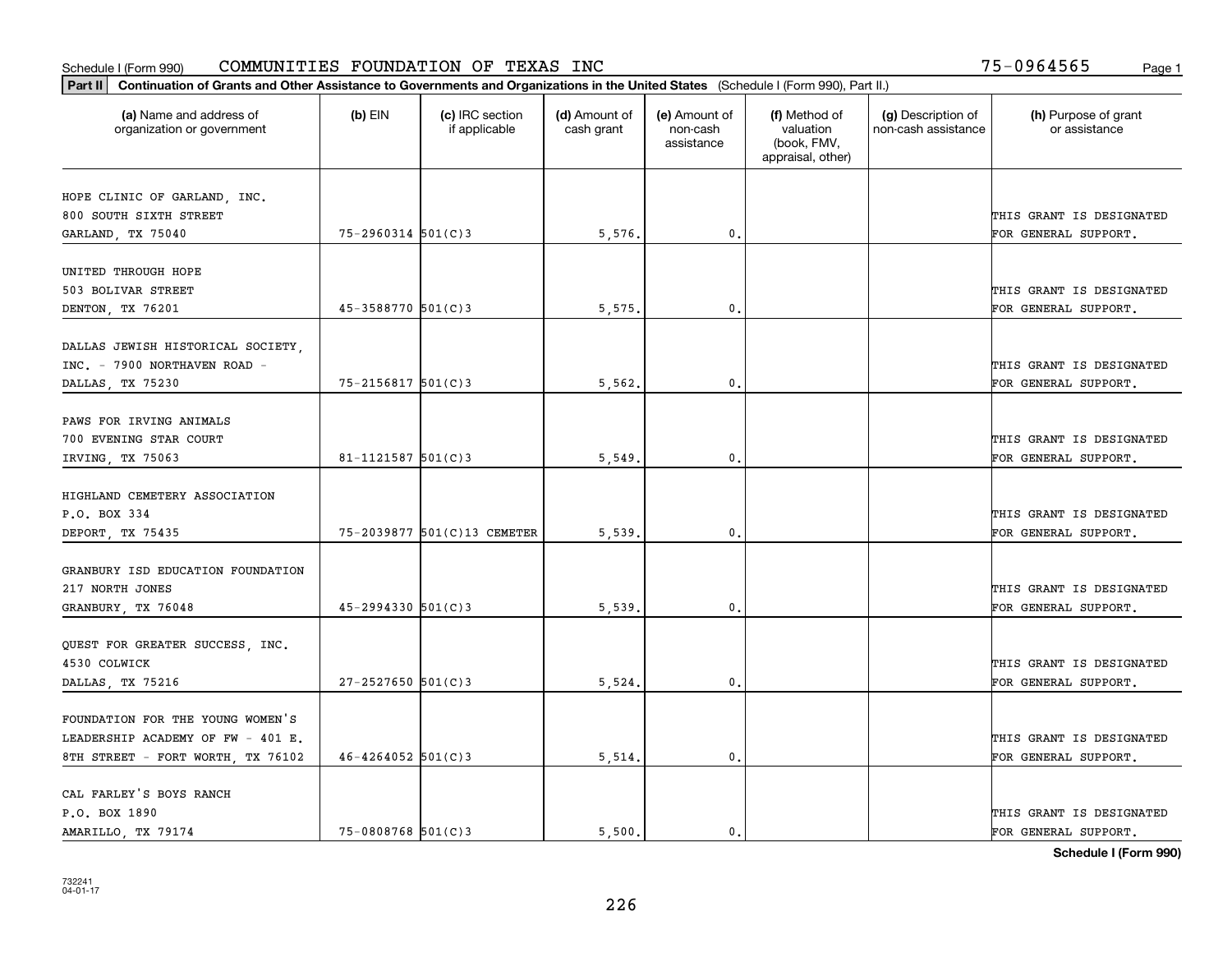| Part II   Continuation of Grants and Other Assistance to Governments and Organizations in the United States (Schedule I (Form 990), Part II.) |                          |                                  |                             |                                         |                                                                |                                           |                                       |
|-----------------------------------------------------------------------------------------------------------------------------------------------|--------------------------|----------------------------------|-----------------------------|-----------------------------------------|----------------------------------------------------------------|-------------------------------------------|---------------------------------------|
| (a) Name and address of<br>organization or government                                                                                         | $(b)$ EIN                | (c) IRC section<br>if applicable | (d) Amount of<br>cash grant | (e) Amount of<br>non-cash<br>assistance | (f) Method of<br>valuation<br>(book, FMV,<br>appraisal, other) | (g) Description of<br>non-cash assistance | (h) Purpose of grant<br>or assistance |
|                                                                                                                                               |                          |                                  |                             |                                         |                                                                |                                           |                                       |
| CORNELL UNIVERSITY<br>P.O. BOX 37334                                                                                                          |                          |                                  |                             |                                         |                                                                |                                           | THIS GRANT IS DESIGNATED              |
| BOONE, IA 50037-0334                                                                                                                          | $15 - 0532082$ 501(C)3   |                                  | 5,500.                      | $\mathbf{0}$ .                          |                                                                |                                           | FOR GENERAL SUPPORT.                  |
|                                                                                                                                               |                          |                                  |                             |                                         |                                                                |                                           |                                       |
| EPISCOPAL THEOLOGICAL SEMINARY OF                                                                                                             |                          |                                  |                             |                                         |                                                                |                                           |                                       |
| THE SOUTHWEST - P.O. BOX 2247 -                                                                                                               |                          |                                  |                             |                                         |                                                                |                                           | THIS GRANT IS DESIGNATED              |
| AUSTIN, TX 78768                                                                                                                              | $74 - 1238448$ 501(C)3   |                                  | 5,500                       | $\mathbf{0}$                            |                                                                |                                           | FOR GENERAL SUPPORT.                  |
|                                                                                                                                               |                          |                                  |                             |                                         |                                                                |                                           |                                       |
| NEW LIFE MINISTRIES                                                                                                                           |                          |                                  |                             |                                         |                                                                |                                           |                                       |
| P.O. BOX 1029                                                                                                                                 |                          |                                  |                             |                                         |                                                                |                                           | THIS GRANT IS DESIGNATED              |
| LAKE FOREST, CA 72609-1029                                                                                                                    | 75-2785010 501(C)3       |                                  | 5,500.                      | 0.                                      |                                                                |                                           | FOR GENERAL SUPPORT.                  |
|                                                                                                                                               |                          |                                  |                             |                                         |                                                                |                                           |                                       |
| HOPEFUL SOLUTIONS                                                                                                                             |                          |                                  |                             |                                         |                                                                |                                           |                                       |
| P.O. BOX 270674                                                                                                                               |                          |                                  |                             |                                         |                                                                |                                           | THIS GRANT IS DESIGNATED              |
| DALLAS, TX 75227                                                                                                                              | $51 - 0556312$ $501(C)3$ |                                  | 5,496.                      | 0.                                      |                                                                |                                           | FOR GENERAL SUPPORT.                  |
|                                                                                                                                               |                          |                                  |                             |                                         |                                                                |                                           |                                       |
| STARS AND STRIDES STABLES                                                                                                                     |                          |                                  |                             |                                         |                                                                |                                           |                                       |
| 228 SANDPIPER DRIVE                                                                                                                           |                          |                                  |                             |                                         |                                                                |                                           | THIS GRANT IS DESIGNATED              |
| WEATHERFORD, TX 76088                                                                                                                         | $32 - 0372539$ 501(C)3   |                                  | 5,457                       | 0.                                      |                                                                |                                           | FOR GENERAL SUPPORT.                  |
|                                                                                                                                               |                          |                                  |                             |                                         |                                                                |                                           |                                       |
| ORANGE COUNTY MUSEUM OF ART                                                                                                                   |                          |                                  |                             |                                         |                                                                |                                           |                                       |
| 850 SAN CLEMENTE DRIVE                                                                                                                        |                          |                                  |                             |                                         |                                                                |                                           | THIS GRANT IS DESIGNATED              |
| NEWPORT BEACH, CA 92660                                                                                                                       | $95 - 1660847$ 501(C)3   |                                  | 5,457                       | 0.                                      |                                                                |                                           | FOR GENERAL SUPPORT.                  |
| OLDENBURG ACADEMY OF THE                                                                                                                      |                          |                                  |                             |                                         |                                                                |                                           |                                       |
| IMMACULATE CONCEPTION, INC. - 1                                                                                                               |                          |                                  |                             |                                         |                                                                |                                           |                                       |
| TWISTER CIRCLE P.O. BOX 200 -                                                                                                                 |                          |                                  |                             |                                         |                                                                |                                           | THIS GRANT IS DESIGNATED              |
| OLDENBURG, IN 47036                                                                                                                           | $35 - 1816725$ 501(C)3   |                                  | 5,446                       | $\mathbf{0}$ .                          |                                                                |                                           | FOR GENERAL SUPPORT.                  |
|                                                                                                                                               |                          |                                  |                             |                                         |                                                                |                                           |                                       |
| VALLEY ZOOLOGICAL SOCIETY                                                                                                                     |                          |                                  |                             |                                         |                                                                |                                           |                                       |
| 500 RINGGOLD STREET                                                                                                                           | $74 - 1604409$ 501(C)3   |                                  |                             | 0.                                      |                                                                |                                           | THIS GRANT IS DESIGNATED              |
| BROWNSVILLE, TX 78520                                                                                                                         |                          |                                  | 5,446.                      |                                         |                                                                |                                           | FOR GENERAL SUPPORT.                  |
| BALANCED ALMOND, INC.                                                                                                                         |                          |                                  |                             |                                         |                                                                |                                           |                                       |
| 825 EXPOSITION AVENUE                                                                                                                         |                          |                                  |                             |                                         |                                                                |                                           | THIS GRANT IS DESIGNATED              |
| DALLAS TX 75226                                                                                                                               | 75-2112376 501(C)3       |                                  | 5,440.                      | $\mathbf{0}$ .                          |                                                                |                                           | FOR GENERAL SUPPORT.                  |
|                                                                                                                                               |                          |                                  |                             |                                         |                                                                |                                           |                                       |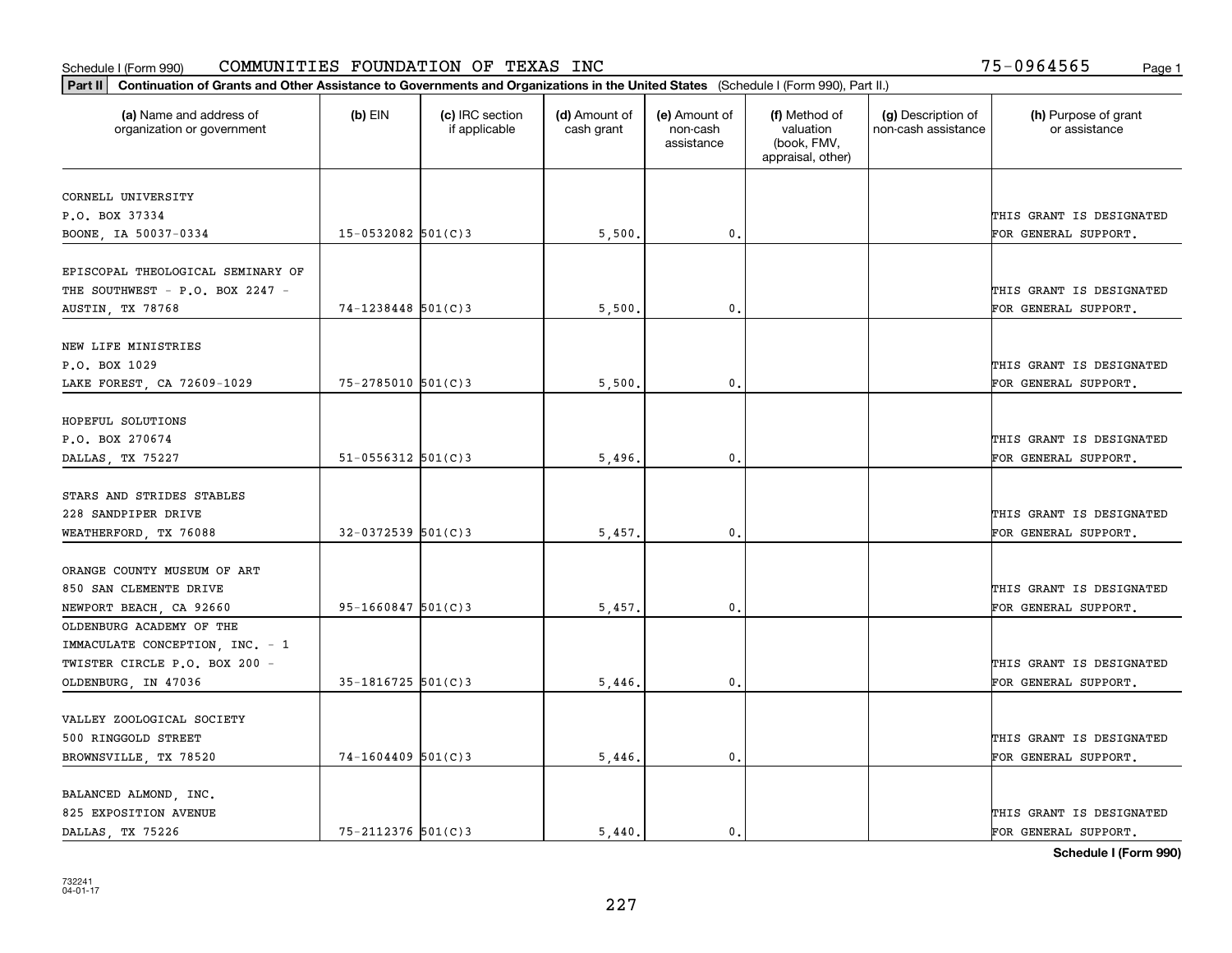| Part II   Continuation of Grants and Other Assistance to Governments and Organizations in the United States (Schedule I (Form 990), Part II.) |                          |                                  |                             |                                         |                                                                |                                           |                                       |
|-----------------------------------------------------------------------------------------------------------------------------------------------|--------------------------|----------------------------------|-----------------------------|-----------------------------------------|----------------------------------------------------------------|-------------------------------------------|---------------------------------------|
| (a) Name and address of<br>organization or government                                                                                         | $(b)$ EIN                | (c) IRC section<br>if applicable | (d) Amount of<br>cash grant | (e) Amount of<br>non-cash<br>assistance | (f) Method of<br>valuation<br>(book, FMV,<br>appraisal, other) | (g) Description of<br>non-cash assistance | (h) Purpose of grant<br>or assistance |
| ESPECIALLY NEEDED                                                                                                                             |                          |                                  |                             |                                         |                                                                |                                           |                                       |
| 10121 WATERSTONE WAY                                                                                                                          |                          |                                  |                             |                                         |                                                                |                                           | THIS GRANT IS DESIGNATED              |
| MCKINNEY, TX 75070                                                                                                                            | $27 - 2285213$ 501(C)3   |                                  | 5,424.                      | $\mathfrak o$ .                         |                                                                |                                           | FOR GENERAL SUPPORT.                  |
|                                                                                                                                               |                          |                                  |                             |                                         |                                                                |                                           |                                       |
| LENA POPE HOME                                                                                                                                |                          |                                  |                             |                                         |                                                                |                                           |                                       |
| 3200 SANGUIENT STREET                                                                                                                         |                          |                                  |                             |                                         |                                                                |                                           | THIS GRANT IS DESIGNATED              |
| FORT WORTH, TX 76107                                                                                                                          | $75 - 6003583$ 501(C)3   |                                  | 5,420                       | $\mathbf{0}$                            |                                                                |                                           | FOR GENERAL SUPPORT.                  |
|                                                                                                                                               |                          |                                  |                             |                                         |                                                                |                                           |                                       |
| DANIELS DEN, INC.                                                                                                                             |                          |                                  |                             |                                         |                                                                |                                           |                                       |
| 507 W. JEFFERSON                                                                                                                              |                          |                                  |                             |                                         |                                                                |                                           | THIS GRANT IS DESIGNATED              |
| WAXAHACHIE, TX 75165                                                                                                                          | $75 - 2685894$ 501(C)3   |                                  | 5,417.                      | $\mathbf 0$ .                           |                                                                |                                           | FOR GENERAL SUPPORT.                  |
|                                                                                                                                               |                          |                                  |                             |                                         |                                                                |                                           |                                       |
| SEAGOVILLE TEXAS ANIMAL ADVOCATES                                                                                                             |                          |                                  |                             |                                         |                                                                |                                           |                                       |
| & RESCUE - 937 PIONEER ROAD -                                                                                                                 |                          |                                  |                             |                                         |                                                                |                                           | THIS GRANT IS DESIGNATED              |
| MESQUITE, TX 75149                                                                                                                            | $45 - 3819540$ 501(C)3   |                                  | 5,416                       | $\mathbf{0}$                            |                                                                |                                           | FOR GENERAL SUPPORT.                  |
|                                                                                                                                               |                          |                                  |                             |                                         |                                                                |                                           |                                       |
| GUIDE DOGS OF TEXAS                                                                                                                           |                          |                                  |                             |                                         |                                                                |                                           |                                       |
| 2111 JACQUELINE DRIVE                                                                                                                         |                          |                                  |                             |                                         |                                                                |                                           | THIS GRANT IS DESIGNATED              |
| DENTON, TX 76205                                                                                                                              | $74 - 2530268$ 501(C)3   |                                  | 5,413                       | $\mathbf 0$ .                           |                                                                |                                           | FOR GENERAL SUPPORT.                  |
|                                                                                                                                               |                          |                                  |                             |                                         |                                                                |                                           |                                       |
| THE RYAN ANTHONY FOUNDATION                                                                                                                   |                          |                                  |                             |                                         |                                                                |                                           |                                       |
| 1515 N. TOWN EAST BOULEVARD, SUITE                                                                                                            |                          |                                  |                             |                                         |                                                                |                                           | THIS GRANT IS DESIGNATED              |
| DALLAS, TX 75150                                                                                                                              | $47 - 1662054$ 501(C)3   |                                  | 5,406                       | $\mathbf 0$ .                           |                                                                |                                           | FOR GENERAL SUPPORT.                  |
| HILLEL: THE FOUNDATION FOR JEWISH                                                                                                             |                          |                                  |                             |                                         |                                                                |                                           |                                       |
| CAMPUS LIFE - 1920 NORTH COIT                                                                                                                 |                          |                                  |                             |                                         |                                                                |                                           |                                       |
| ROAD, SUITE 200314 - RICHARDSON,                                                                                                              |                          |                                  |                             |                                         |                                                                |                                           | THIS GRANT IS DESIGNATED              |
| TX 75080                                                                                                                                      | $52 - 1844823$ $501(C)3$ |                                  | 5,405                       | $\mathfrak{o}$ .                        |                                                                |                                           | FOR GENERAL SUPPORT.                  |
|                                                                                                                                               |                          |                                  |                             |                                         |                                                                |                                           |                                       |
| AUSTIN COMMUNITY COLLEGE                                                                                                                      |                          |                                  |                             |                                         |                                                                |                                           |                                       |
| 9101 TUSCANY WAY                                                                                                                              |                          |                                  |                             |                                         |                                                                |                                           | THIS GRANT IS DESIGNATED              |
| AUSTIN, TX 78754                                                                                                                              | $74 - 1742036$ 501(C)3   |                                  | 5,400.                      | $\mathbf{0}$                            |                                                                |                                           | FOR GENERAL SUPPORT.                  |
| BRENT WOODALL FOUNDATION FOR                                                                                                                  |                          |                                  |                             |                                         |                                                                |                                           |                                       |
| EXCEPTIONAL CHILDREN - 3021                                                                                                                   |                          |                                  |                             |                                         |                                                                |                                           |                                       |
| GATEWAY DR., SUITE 295 - IRVING,                                                                                                              |                          |                                  |                             |                                         |                                                                |                                           | THIS GRANT IS DESIGNATED              |
| TX 75063                                                                                                                                      | $42 - 1570908$ 501(C)3   |                                  | 5.383.                      | $\mathbf 0$ .                           |                                                                |                                           | FOR GENERAL SUPPORT.                  |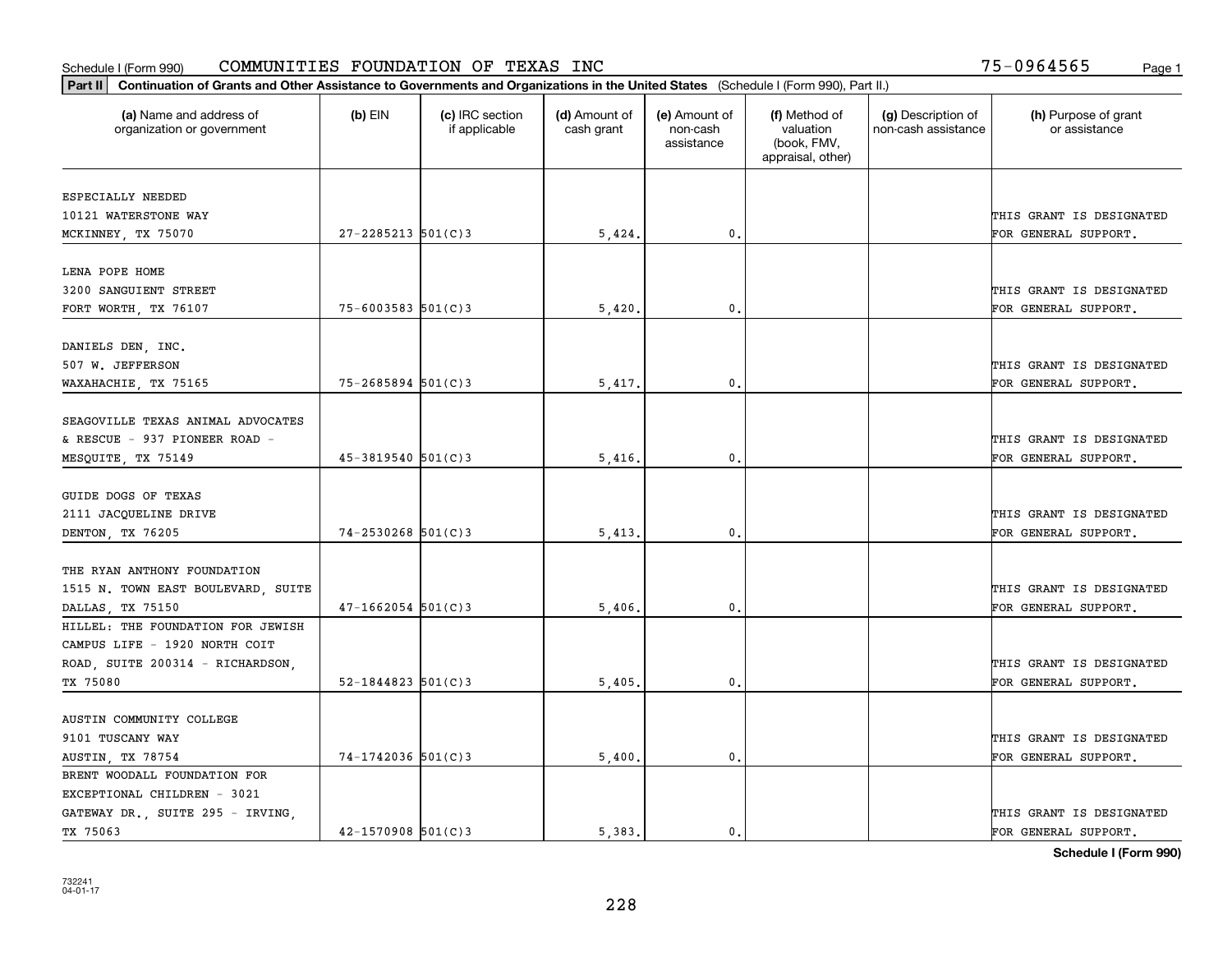| (a) Name and address of<br>organization or government | $(b)$ EIN              |                                  |                             |                                         |                                                                |                                           |                                       |
|-------------------------------------------------------|------------------------|----------------------------------|-----------------------------|-----------------------------------------|----------------------------------------------------------------|-------------------------------------------|---------------------------------------|
|                                                       |                        | (c) IRC section<br>if applicable | (d) Amount of<br>cash grant | (e) Amount of<br>non-cash<br>assistance | (f) Method of<br>valuation<br>(book, FMV,<br>appraisal, other) | (g) Description of<br>non-cash assistance | (h) Purpose of grant<br>or assistance |
|                                                       |                        |                                  |                             |                                         |                                                                |                                           |                                       |
| ABIDING FATHERS                                       |                        |                                  |                             |                                         |                                                                |                                           | THIS GRANT IS DESIGNATED              |
| 5950 BERKSHIRE LANE, SUITE 270<br>DALLAS, TX 75225    | $90 - 0662615$ 501(C)3 |                                  | 5,378.                      | 0.                                      |                                                                |                                           | FOR GENERAL SUPPORT.                  |
|                                                       |                        |                                  |                             |                                         |                                                                |                                           |                                       |
| FRIENDS OF WEDNESDAY'S CHILD                          |                        |                                  |                             |                                         |                                                                |                                           |                                       |
| P.O. BOX 190998                                       |                        |                                  |                             |                                         |                                                                |                                           | THIS GRANT IS DESIGNATED              |
| DALLAS, TX 75219                                      | 75-1995826 501(C)3     |                                  | 5,369                       | 0.                                      |                                                                |                                           | FOR GENERAL SUPPORT.                  |
| LEAGUE OF WOMEN VOTERS OF DALLAS                      |                        |                                  |                             |                                         |                                                                |                                           |                                       |
| EDUCATION FUND - 2720 N. STEMMONS                     |                        |                                  |                             |                                         |                                                                |                                           |                                       |
| FRWY., SUITE 812 - DALLAS, TX                         |                        |                                  |                             |                                         |                                                                |                                           | THIS GRANT IS DESIGNATED              |
| 75207                                                 | $75 - 1876278$ 501(C)3 |                                  | 5,350                       | $\mathbf{0}$ .                          |                                                                |                                           | FOR GENERAL SUPPORT.                  |
|                                                       |                        |                                  |                             |                                         |                                                                |                                           |                                       |
| STUDENT MOBILIZATION, INC.                            |                        |                                  |                             |                                         |                                                                |                                           |                                       |
| P.O. BOX 567                                          |                        |                                  |                             |                                         |                                                                |                                           | THIS GRANT IS DESIGNATED              |
| CONWAY, AR 72033                                      | $71 - 0629392$ 501(C)3 |                                  | 5,350                       | $\mathbf{0}$                            |                                                                |                                           | FOR GENERAL SUPPORT.                  |
|                                                       |                        |                                  |                             |                                         |                                                                |                                           |                                       |
| INTERNATIONAL EXOTIC ANIMAL                           |                        |                                  |                             |                                         |                                                                |                                           |                                       |
| SANCTUARY - P.O. BOX 637 - BOYD,                      |                        |                                  |                             |                                         |                                                                |                                           | THIS GRANT IS DESIGNATED              |
| TX 76023                                              | 75-2283460 501(C)3     |                                  | 5,349                       | $\mathbf{0}$                            |                                                                |                                           | FOR GENERAL SUPPORT.                  |
|                                                       |                        |                                  |                             |                                         |                                                                |                                           |                                       |
| CROWLEY HOUSE OF HOPE                                 |                        |                                  |                             |                                         |                                                                |                                           |                                       |
| P.O. BOX 300                                          |                        |                                  |                             |                                         |                                                                |                                           | THIS GRANT IS DESIGNATED              |
| CROWLEY, TX 76036                                     | $75 - 2625043$ 501(C)3 |                                  | 5,339.                      | $\mathbf{0}$                            |                                                                |                                           | FOR GENERAL SUPPORT.                  |
|                                                       |                        |                                  |                             |                                         |                                                                |                                           |                                       |
| KELLER ISD EDUCATION FOUNDATION,                      |                        |                                  |                             |                                         |                                                                |                                           |                                       |
| $INC. - P.O. BOX 101 - KELLER, TX$                    |                        |                                  |                             |                                         |                                                                |                                           | THIS GRANT IS DESIGNATED              |
| 76244                                                 | $20-1994337$ 501(C)3   |                                  | 5,337.                      | $^{\rm 0}$ .                            |                                                                |                                           | FOR GENERAL SUPPORT.                  |
|                                                       |                        |                                  |                             |                                         |                                                                |                                           |                                       |
| AHA ART HOUSE DALLAS                                  |                        |                                  |                             |                                         |                                                                |                                           |                                       |
| 2122 KIDWELL STREET                                   |                        |                                  |                             |                                         |                                                                |                                           | THIS GRANT IS DESIGNATED              |
| DALLAS, TX 75214                                      | $45 - 5031726$ 501(C)3 |                                  | 5,336.                      | $\mathfrak{o}$ .                        |                                                                |                                           | FOR GENERAL SUPPORT.                  |
| FRIENDS OF THE TRINITY STRAND                         |                        |                                  |                             |                                         |                                                                |                                           |                                       |
| TRAIL - 2320 VALDINA STREET -                         |                        |                                  |                             |                                         |                                                                |                                           | THIS GRANT IS DESIGNATED              |
| DALLAS, TX 75207                                      | $33 - 1024899$ 501(C)3 |                                  | 5.334.                      | $\mathfrak{o}$ .                        |                                                                |                                           | FOR GENERAL SUPPORT.                  |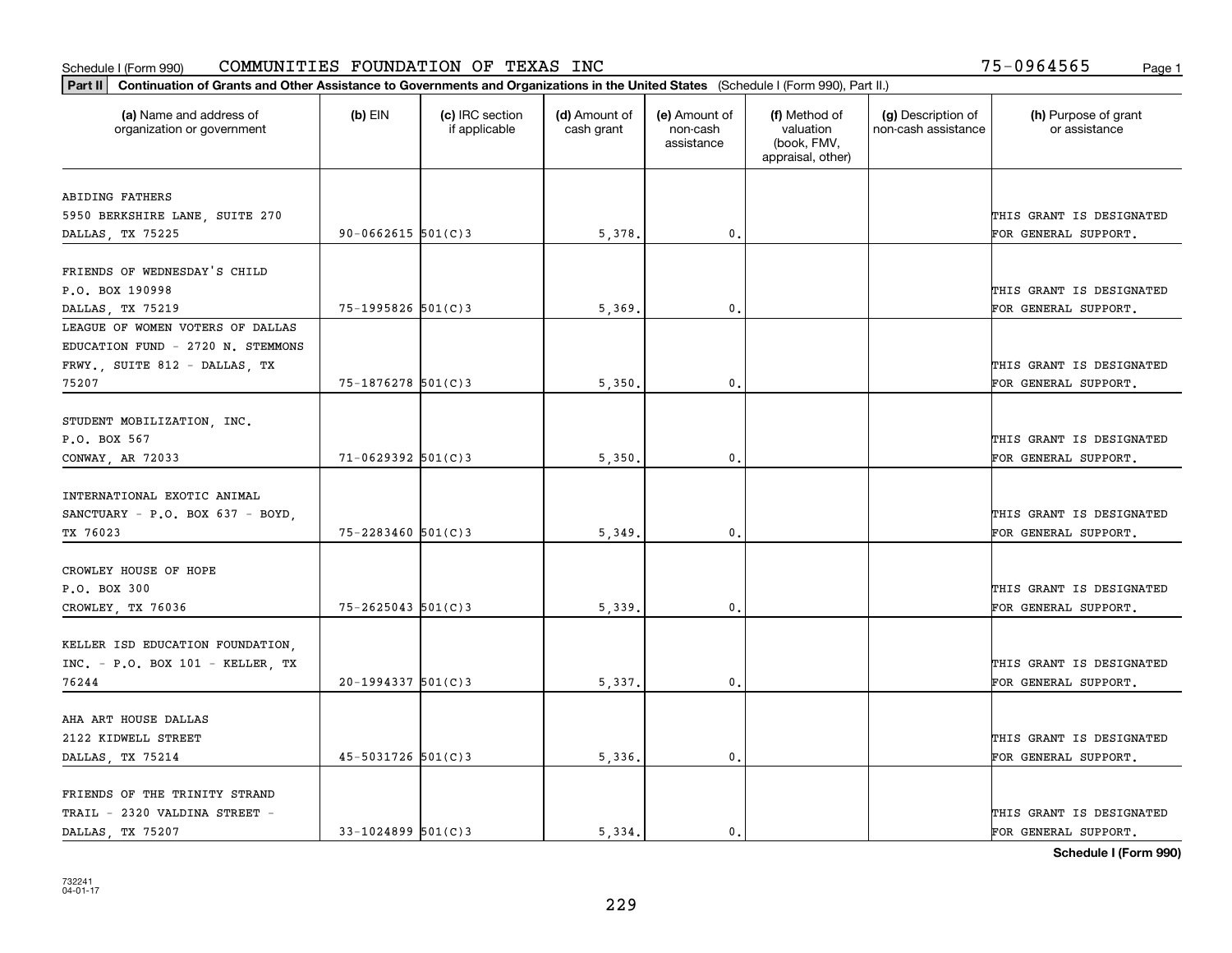| Part II   Continuation of Grants and Other Assistance to Governments and Organizations in the United States (Schedule I (Form 990), Part II.) |                          |                                  |                             |                                         |                                                                |                                           |                                       |
|-----------------------------------------------------------------------------------------------------------------------------------------------|--------------------------|----------------------------------|-----------------------------|-----------------------------------------|----------------------------------------------------------------|-------------------------------------------|---------------------------------------|
| (a) Name and address of<br>organization or government                                                                                         | $(b)$ EIN                | (c) IRC section<br>if applicable | (d) Amount of<br>cash grant | (e) Amount of<br>non-cash<br>assistance | (f) Method of<br>valuation<br>(book, FMV,<br>appraisal, other) | (g) Description of<br>non-cash assistance | (h) Purpose of grant<br>or assistance |
|                                                                                                                                               |                          |                                  |                             |                                         |                                                                |                                           |                                       |
| PROJECT SHELTER, INC.<br>6455 DALLAS PARKWAY                                                                                                  |                          |                                  |                             |                                         |                                                                |                                           | THIS GRANT IS DESIGNATED              |
| PLANO, TX 75024                                                                                                                               | $81 - 3442205$ 501(C)3   |                                  | 5,313.                      | 0.                                      |                                                                |                                           | FOR GENERAL SUPPORT.                  |
|                                                                                                                                               |                          |                                  |                             |                                         |                                                                |                                           |                                       |
| METRO MINISTRIES OF FORT WORTH                                                                                                                |                          |                                  |                             |                                         |                                                                |                                           |                                       |
| P.O. BOX 16150                                                                                                                                |                          |                                  |                             |                                         |                                                                |                                           | THIS GRANT IS DESIGNATED              |
| FORT WORTH, TX 76162                                                                                                                          | $75 - 2926865$ 501(C)3   |                                  | 5,308                       | $\mathbf{0}$                            |                                                                |                                           | FOR GENERAL SUPPORT.                  |
|                                                                                                                                               |                          |                                  |                             |                                         |                                                                |                                           |                                       |
| SAN FRANCISCO SYMPHONY                                                                                                                        |                          |                                  |                             |                                         |                                                                |                                           |                                       |
| 201 VAN NESS AVENUE                                                                                                                           |                          |                                  |                             |                                         |                                                                |                                           | THIS GRANT IS DESIGNATED              |
| SAN FRANCISCO, CA 94102                                                                                                                       | $94 - 1156284$ 501(C)3   |                                  | 5,294                       | $\mathbf{0}$ .                          |                                                                |                                           | FOR GENERAL SUPPORT.                  |
|                                                                                                                                               |                          |                                  |                             |                                         |                                                                |                                           |                                       |
| COPPELL HUMANE SOCIETY                                                                                                                        |                          |                                  |                             |                                         |                                                                |                                           |                                       |
| P.O. BOX 1561                                                                                                                                 |                          |                                  |                             |                                         |                                                                |                                           | THIS GRANT IS DESIGNATED              |
| COPPELL, TX 75019                                                                                                                             | $75 - 2335062$ 501(C)3   |                                  | 5, 293.                     | $\mathbf{0}$                            |                                                                |                                           | FOR GENERAL SUPPORT.                  |
|                                                                                                                                               |                          |                                  |                             |                                         |                                                                |                                           |                                       |
| EASTER SEALS NORTH TEXAS, INC.                                                                                                                |                          |                                  |                             |                                         |                                                                |                                           |                                       |
| 1424 HEMPHILL STREET                                                                                                                          |                          |                                  |                             |                                         |                                                                |                                           | THIS GRANT IS DESIGNATED              |
| FORT WORTH, TX 76104                                                                                                                          | 75-0827419 501(C)3       |                                  | 5,289.                      | 0.                                      |                                                                |                                           | FOR GENERAL SUPPORT.                  |
|                                                                                                                                               |                          |                                  |                             |                                         |                                                                |                                           |                                       |
| CANINE SOULMATES RESCUE                                                                                                                       |                          |                                  |                             |                                         |                                                                |                                           |                                       |
| P.O. BOX 494                                                                                                                                  |                          |                                  |                             |                                         |                                                                |                                           | THIS GRANT IS DESIGNATED              |
| GRAPEVINE, TX 76099                                                                                                                           | $27-0873889$ 501(C)3     |                                  | 5,287.                      | 0.                                      |                                                                |                                           | FOR GENERAL SUPPORT.                  |
| TEXAS INDEPENDENT RHODESIAN                                                                                                                   |                          |                                  |                             |                                         |                                                                |                                           |                                       |
| RIDGEBACK RESCUE - 237 SPRING                                                                                                                 |                          |                                  |                             |                                         |                                                                |                                           | THIS GRANT IS DESIGNATED              |
|                                                                                                                                               | $54 - 2118222$ $501(C)3$ |                                  |                             |                                         |                                                                |                                           |                                       |
| VALLEY ROAD - PARADISE, TX 76073                                                                                                              |                          |                                  | 5,280                       | $^{\circ}$ .                            |                                                                |                                           | FOR GENERAL SUPPORT.                  |
| ZULA B. WYLIE LIBRARY FRIENDS                                                                                                                 |                          |                                  |                             |                                         |                                                                |                                           |                                       |
| 225 CEDAR STREET                                                                                                                              |                          |                                  |                             |                                         |                                                                |                                           | THIS GRANT IS DESIGNATED              |
| CEDAR HILL, TX 75104                                                                                                                          | $04 - 3787580$ 501(C)3   |                                  | 5,274.                      | $\mathbf{0}$ .                          |                                                                |                                           | FOR GENERAL SUPPORT.                  |
|                                                                                                                                               |                          |                                  |                             |                                         |                                                                |                                           |                                       |
| EXPLORIUM DENTON                                                                                                                              |                          |                                  |                             |                                         |                                                                |                                           |                                       |
| P.O. BOX 52145                                                                                                                                |                          |                                  |                             |                                         |                                                                |                                           | THIS GRANT IS DESIGNATED              |
| DENTON, TX 76206                                                                                                                              | 45-5378307 501(C)3       |                                  | 5.260.                      | $\mathbf{0}$ .                          |                                                                |                                           | FOR GENERAL SUPPORT.                  |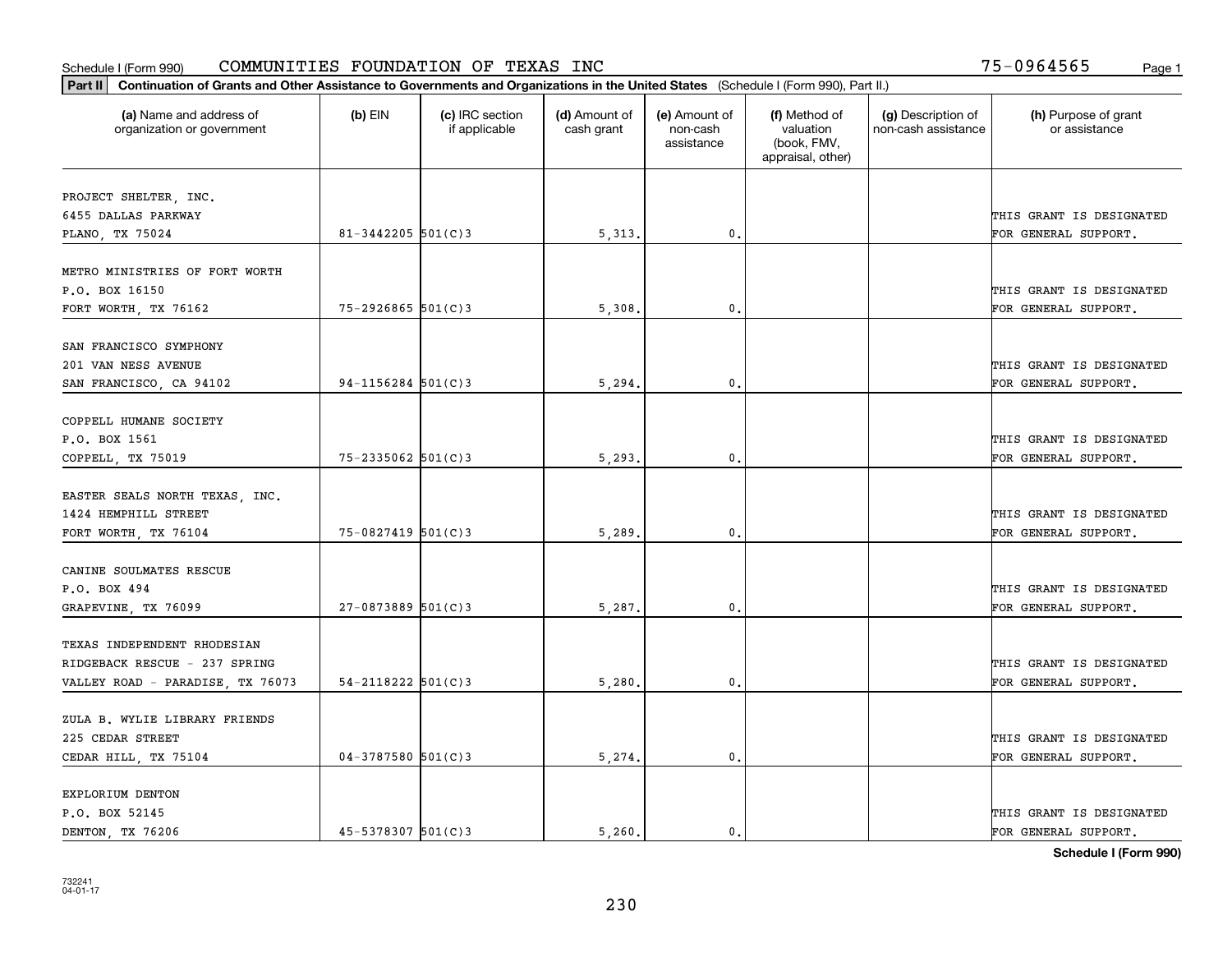| Part II   Continuation of Grants and Other Assistance to Governments and Organizations in the United States (Schedule I (Form 990), Part II.) |                          |                                  |                             |                                         |                                                                |                                           |                                       |  |
|-----------------------------------------------------------------------------------------------------------------------------------------------|--------------------------|----------------------------------|-----------------------------|-----------------------------------------|----------------------------------------------------------------|-------------------------------------------|---------------------------------------|--|
| (a) Name and address of<br>organization or government                                                                                         | $(b)$ EIN                | (c) IRC section<br>if applicable | (d) Amount of<br>cash grant | (e) Amount of<br>non-cash<br>assistance | (f) Method of<br>valuation<br>(book, FMV,<br>appraisal, other) | (g) Description of<br>non-cash assistance | (h) Purpose of grant<br>or assistance |  |
| ELLIS CHRISTIAN WOMEN'S JOB CORPS                                                                                                             |                          |                                  |                             |                                         |                                                                |                                           |                                       |  |
| 3080 WEST HIGHWAY 287 BYPASS                                                                                                                  |                          |                                  |                             |                                         |                                                                |                                           | THIS GRANT IS DESIGNATED              |  |
| WAXAHACHIE, TX 75167                                                                                                                          | $20 - 4083466$ 501(C)3   |                                  | 5,229.                      | 0.                                      |                                                                |                                           | FOR GENERAL SUPPORT.                  |  |
|                                                                                                                                               |                          |                                  |                             |                                         |                                                                |                                           |                                       |  |
| DME EXCHANGE OF DALLAS, INC.                                                                                                                  |                          |                                  |                             |                                         |                                                                |                                           |                                       |  |
| 12015 SHILOH DRIVE, SUITE 130                                                                                                                 |                          |                                  |                             |                                         |                                                                |                                           | THIS GRANT IS DESIGNATED              |  |
| DALLAS, TX 75228                                                                                                                              | $45 - 2301719$ 501(C)3   |                                  | 5,229                       | $\mathbf{0}$                            |                                                                |                                           | FOR GENERAL SUPPORT.                  |  |
|                                                                                                                                               |                          |                                  |                             |                                         |                                                                |                                           |                                       |  |
| PROJECT SOAR, INC.                                                                                                                            |                          |                                  |                             |                                         |                                                                |                                           |                                       |  |
| 4009 OLD DENTON ROAD SUITE 114, BOX                                                                                                           |                          |                                  |                             |                                         |                                                                |                                           | THIS GRANT IS DESIGNATED              |  |
| CARROLLTON, TX 75007                                                                                                                          | $30 - 0627411$ $501(C)3$ |                                  | 5,228                       | $\mathbf{0}$ .                          |                                                                |                                           | FOR GENERAL SUPPORT.                  |  |
| NORTHAVEN UNITED METHODIST CHURCH                                                                                                             |                          |                                  |                             |                                         |                                                                |                                           |                                       |  |
| 11211 PRESTON ROAD                                                                                                                            |                          |                                  |                             |                                         |                                                                |                                           | THIS GRANT IS DESIGNATED              |  |
| DALLAS, TX 75230                                                                                                                              | 75-6004446 501(C)3       |                                  | 5,217.                      | $\mathbf{0}$ .                          |                                                                |                                           | FOR GENERAL SUPPORT.                  |  |
|                                                                                                                                               |                          |                                  |                             |                                         |                                                                |                                           |                                       |  |
| TEACH - TO EDUCATE ALL CHILDREN                                                                                                               |                          |                                  |                             |                                         |                                                                |                                           |                                       |  |
| 2900 WESLAYAN, SUITE 375                                                                                                                      |                          |                                  |                             |                                         |                                                                |                                           | THIS GRANT IS DESIGNATED              |  |
| HOUSTON, TX 77027                                                                                                                             | $20 - 2425139$ 501(C)3   |                                  | 5, 203.                     | 0.                                      |                                                                |                                           | FOR GENERAL SUPPORT.                  |  |
|                                                                                                                                               |                          |                                  |                             |                                         |                                                                |                                           |                                       |  |
| FAMILY PROMISE OF IRVING                                                                                                                      |                          |                                  |                             |                                         |                                                                |                                           |                                       |  |
| P.O. BOX 177516                                                                                                                               |                          |                                  |                             |                                         |                                                                |                                           | THIS GRANT IS DESIGNATED              |  |
| IRVING, TX 75017                                                                                                                              | $80 - 0630564$ 501(C)3   |                                  | 5,202.                      | 0.                                      |                                                                |                                           | FOR GENERAL SUPPORT.                  |  |
|                                                                                                                                               |                          |                                  |                             |                                         |                                                                |                                           |                                       |  |
| CROSSPOINT CHURCH                                                                                                                             |                          |                                  |                             |                                         |                                                                |                                           |                                       |  |
| 2101 STONEBRIDGE DRIVE                                                                                                                        |                          |                                  |                             |                                         |                                                                |                                           | THIS GRANT IS DESIGNATED              |  |
| MCKINNEY, TX 75070                                                                                                                            | 75-2791975 501(C)3       |                                  | 5,200.                      | $\mathbf{0}$ .                          |                                                                |                                           | FOR GENERAL SUPPORT.                  |  |
| EDITH BAKER ART SCHOLARSHIP                                                                                                                   |                          |                                  |                             |                                         |                                                                |                                           |                                       |  |
| P.O. BOX 192314                                                                                                                               |                          |                                  |                             |                                         |                                                                |                                           | THIS GRANT IS DESIGNATED              |  |
| DALLAS, TX 75219                                                                                                                              | $26 - 4309542$ 501(C)3   |                                  | 5,194.                      | $\mathfrak o$ .                         |                                                                |                                           | FOR GENERAL SUPPORT.                  |  |
|                                                                                                                                               |                          |                                  |                             |                                         |                                                                |                                           |                                       |  |
| IRVING COMMUNITY BAND                                                                                                                         |                          |                                  |                             |                                         |                                                                |                                           |                                       |  |
| 3333 N. MACARTHUR BLVD.                                                                                                                       |                          |                                  |                             |                                         |                                                                |                                           | THIS GRANT IS DESIGNATED              |  |
| IRVING, TX 75062                                                                                                                              | $75 - 2350933$ $501(C)3$ |                                  | 5.193.                      | $\mathbf{0}$ .                          |                                                                |                                           | FOR GENERAL SUPPORT.                  |  |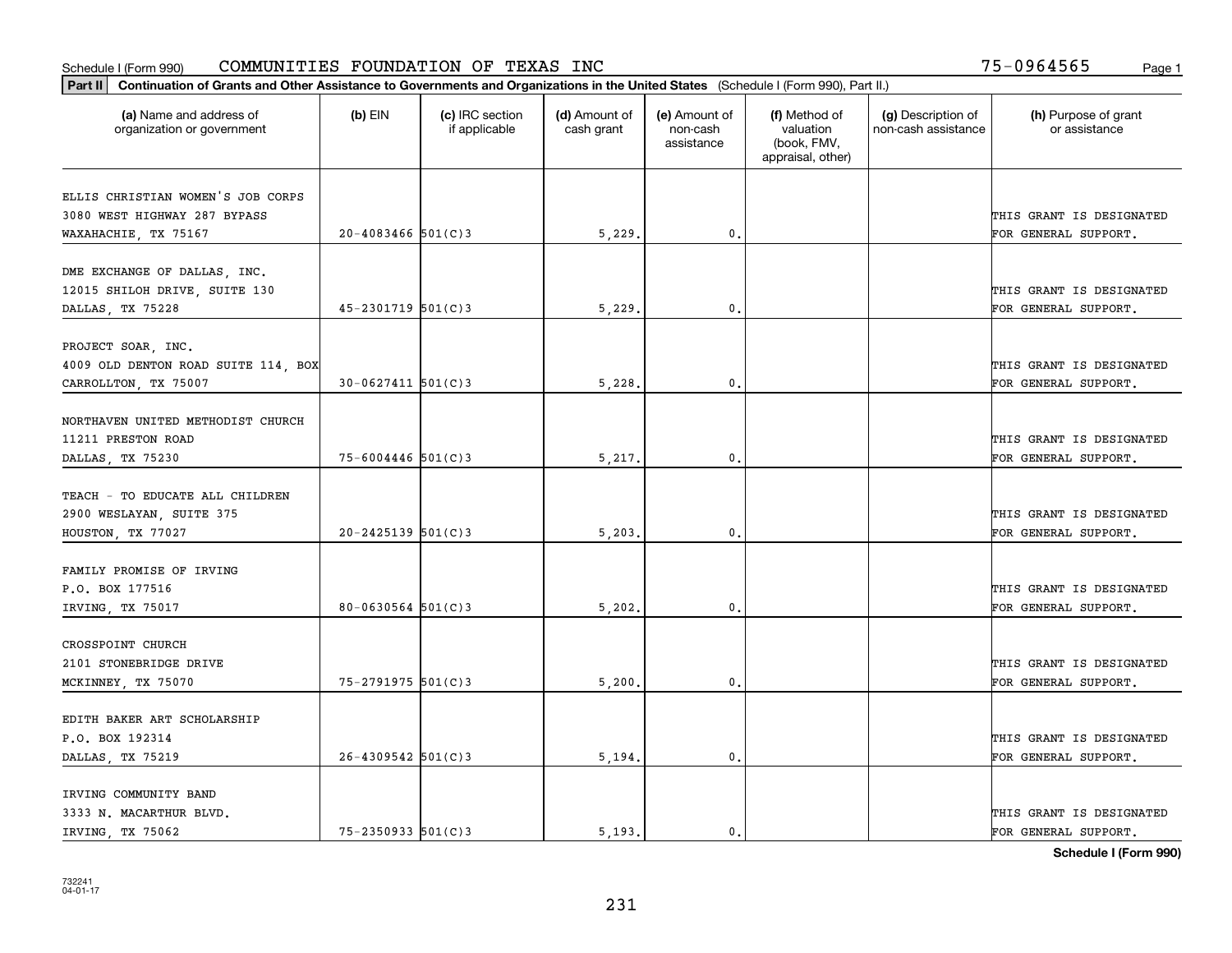| Part II   Continuation of Grants and Other Assistance to Governments and Organizations in the United States (Schedule I (Form 990), Part II.) |                          |                                  |                             |                                         |                                                                |                                           |                                                  |  |
|-----------------------------------------------------------------------------------------------------------------------------------------------|--------------------------|----------------------------------|-----------------------------|-----------------------------------------|----------------------------------------------------------------|-------------------------------------------|--------------------------------------------------|--|
| (a) Name and address of<br>organization or government                                                                                         | $(b)$ EIN                | (c) IRC section<br>if applicable | (d) Amount of<br>cash grant | (e) Amount of<br>non-cash<br>assistance | (f) Method of<br>valuation<br>(book, FMV,<br>appraisal, other) | (g) Description of<br>non-cash assistance | (h) Purpose of grant<br>or assistance            |  |
| GREATER DALLAS COUNCIL ON ALCOHOL                                                                                                             |                          |                                  |                             |                                         |                                                                |                                           |                                                  |  |
| & DRUG ABUSE - 1349 EMPIRE CENTRAL                                                                                                            |                          |                                  |                             |                                         |                                                                |                                           |                                                  |  |
| DRIVE, SUITE 800 - DALLAS, TX                                                                                                                 |                          |                                  |                             |                                         |                                                                |                                           | THIS GRANT IS DESIGNATED                         |  |
| 75247                                                                                                                                         | 75-0808776 501(C)3       |                                  | 5,183.                      | 0.                                      |                                                                |                                           | FOR GENERAL SUPPORT.                             |  |
| HEADLINE MENTORS & PERFORMING ARTS<br>P.O. BOX 6982                                                                                           |                          |                                  |                             |                                         |                                                                |                                           | THIS GRANT IS DESIGNATED                         |  |
| FORT WORTH, TX 76115                                                                                                                          | $26 - 4194587$ 501(C) 3  |                                  | 5, 175,                     | $\mathbf{0}$ .                          |                                                                |                                           | FOR GENERAL SUPPORT.                             |  |
| DALLAS HOPE CHARITIES<br>5910 CEDAR SPRINGS ROAD<br>DALLAS, TX 75235                                                                          | $81 - 2568424$ 501(C)3   |                                  | 5,165.                      | $\mathbf{0}$ .                          |                                                                |                                           | THIS GRANT IS DESIGNATED<br>FOR GENERAL SUPPORT. |  |
|                                                                                                                                               |                          |                                  |                             |                                         |                                                                |                                           |                                                  |  |
| JOHNSON COUNTY COMMITTEE ON AGING<br>INC. - 106 E. KILPATRICK -<br>CLEBURNE, TX 76031                                                         | $75 - 1555153$ $501(C)3$ |                                  | 5,161,                      | 0.                                      |                                                                |                                           | THIS GRANT IS DESIGNATED<br>FOR GENERAL SUPPORT. |  |
| CEDAR HILL ISD EDUCATION<br>FOUNDATION, INC. - 285 UPTOWN<br>BLVD., BLDG. 300 - CEDAR HILL, TX                                                |                          |                                  |                             |                                         |                                                                |                                           | THIS GRANT IS DESIGNATED                         |  |
| 75104                                                                                                                                         | $35 - 2177401$ 501(C) 3  |                                  | 5,146.                      | $\mathbf{0}$                            |                                                                |                                           | FOR GENERAL SUPPORT.                             |  |
| DALLAS FORT WORTH AIRPORT<br>INTERFAITH CHAPLAINCY, INC. - P.O.<br>BOX 610445 - DALLAS, TX 75261                                              | $75 - 1635632$ 501(C)3   |                                  | 5,146                       | 0.                                      |                                                                |                                           | THIS GRANT IS DESIGNATED<br>FOR GENERAL SUPPORT. |  |
| CHILDREN FIRST, INC.<br>P.O. BOX 532147<br>GRAND PRAIRIE, TX 75053                                                                            | 75-2100237 501(C)3       |                                  | 5,138.                      | 0.                                      |                                                                |                                           | THIS GRANT IS DESIGNATED<br>FOR GENERAL SUPPORT. |  |
| WINDOW TO THE WILD, INC.<br>1430 EAST CLEVELAND ROAD<br>HUTCHINS, TX 75141                                                                    | $46 - 5338602$ 501(C)3   |                                  | 5,134.                      | $\mathbf{0}$ .                          |                                                                |                                           | THIS GRANT IS DESIGNATED<br>FOR GENERAL SUPPORT. |  |
| SHARING THE LOVE FOUNDATION<br>P.O. BOX 640<br>FORNEY TX 75126                                                                                | $45 - 4809398$ 501(C) 3  |                                  | 5.133.                      | 0.                                      |                                                                |                                           | THIS GRANT IS DESIGNATED<br>FOR GENERAL SUPPORT. |  |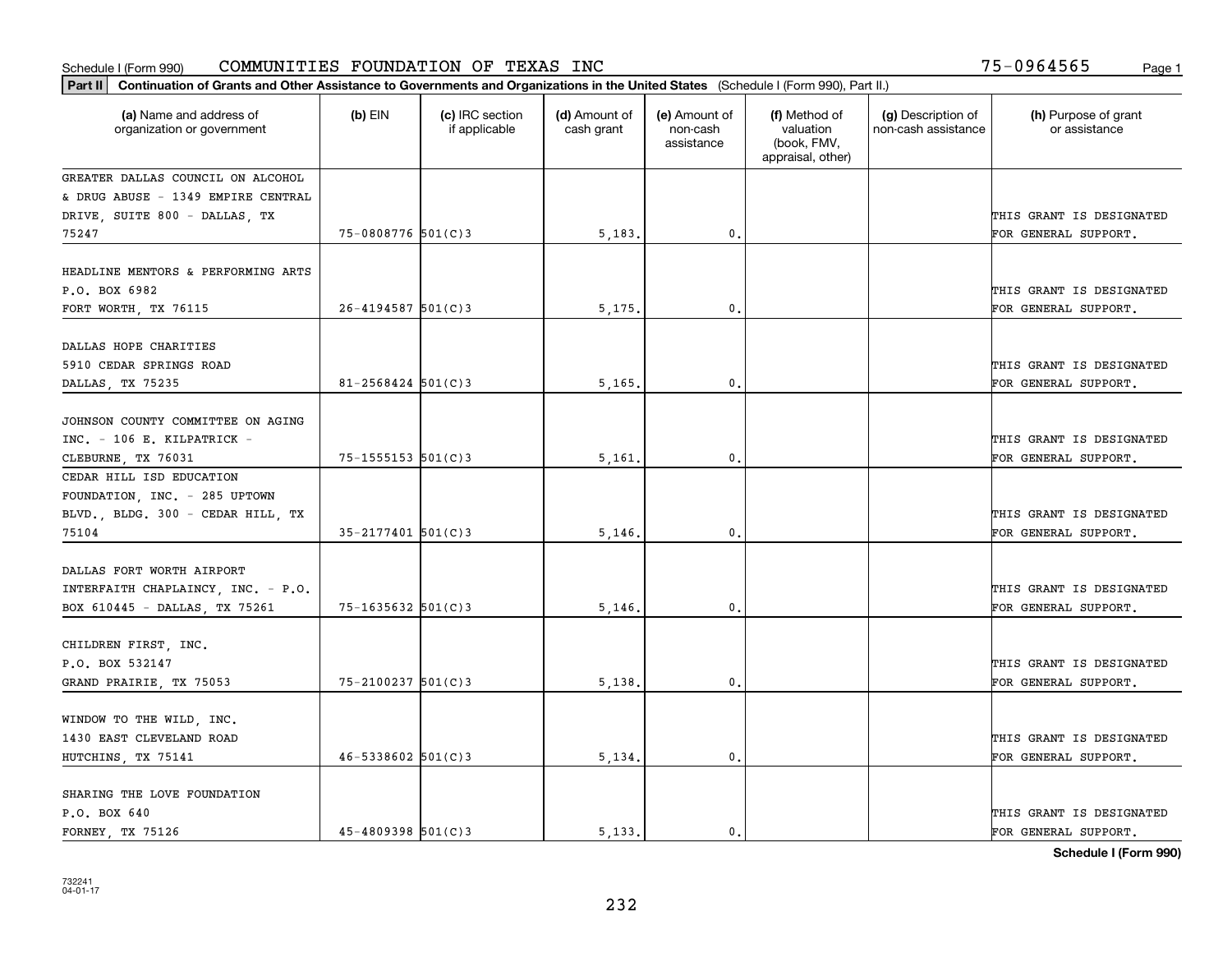| Part II   Continuation of Grants and Other Assistance to Governments and Organizations in the United States (Schedule I (Form 990), Part II.) |                        |                                  |                             |                                         |                                                                |                                           |                                       |  |
|-----------------------------------------------------------------------------------------------------------------------------------------------|------------------------|----------------------------------|-----------------------------|-----------------------------------------|----------------------------------------------------------------|-------------------------------------------|---------------------------------------|--|
| (a) Name and address of<br>organization or government                                                                                         | $(b)$ EIN              | (c) IRC section<br>if applicable | (d) Amount of<br>cash grant | (e) Amount of<br>non-cash<br>assistance | (f) Method of<br>valuation<br>(book, FMV,<br>appraisal, other) | (g) Description of<br>non-cash assistance | (h) Purpose of grant<br>or assistance |  |
|                                                                                                                                               |                        |                                  |                             |                                         |                                                                |                                           |                                       |  |
| HOPE FORT WORTH, INC.<br>P.O. BOX 122327                                                                                                      |                        |                                  |                             |                                         |                                                                |                                           | THIS GRANT IS DESIGNATED              |  |
| FORT WORTH, TX 76121                                                                                                                          | $47 - 4761927$ 501(C)1 |                                  | 5,130.                      | 0.                                      |                                                                |                                           | FOR GENERAL SUPPORT.                  |  |
|                                                                                                                                               |                        |                                  |                             |                                         |                                                                |                                           |                                       |  |
| MESQUITE SYMPHONY ORCHESTRA                                                                                                                   |                        |                                  |                             |                                         |                                                                |                                           |                                       |  |
| ASSOCIATION, INC. - P.O. BOX                                                                                                                  |                        |                                  |                             |                                         |                                                                |                                           | THIS GRANT IS DESIGNATED              |  |
| 850192 - MESQUITE, TX 75185                                                                                                                   | $75 - 2227234$ 501(C)3 |                                  | 5,122.                      | $\mathbf{0}$                            |                                                                |                                           | FOR GENERAL SUPPORT.                  |  |
|                                                                                                                                               |                        |                                  |                             |                                         |                                                                |                                           |                                       |  |
| ANNIE'S GIFTS OF LOVE CHARITABLE                                                                                                              |                        |                                  |                             |                                         |                                                                |                                           |                                       |  |
| FOUNDATION - P.O. BOX 171 -                                                                                                                   |                        |                                  |                             | $\mathbf{0}$ .                          |                                                                |                                           | THIS GRANT IS DESIGNATED              |  |
| DESOTO, TX 75123                                                                                                                              | $47 - 4289623$ 501(C)3 |                                  | 5,102.                      |                                         |                                                                |                                           | FOR GENERAL SUPPORT.                  |  |
| FRIENDS OF SANTA FE TRAIL                                                                                                                     |                        |                                  |                             |                                         |                                                                |                                           |                                       |  |
| 7324 GASTON AVENUE, SUITE 124-179                                                                                                             |                        |                                  |                             |                                         |                                                                |                                           | THIS GRANT IS DESIGNATED              |  |
| DALLAS, TX 75214                                                                                                                              | $26 - 1990609$ 501(C)3 |                                  | 5,099                       | $\mathbf{0}$                            |                                                                |                                           | FOR GENERAL SUPPORT.                  |  |
|                                                                                                                                               |                        |                                  |                             |                                         |                                                                |                                           |                                       |  |
| CONTEMPORARY AUSTIN MUSEUM, INC.                                                                                                              |                        |                                  |                             |                                         |                                                                |                                           |                                       |  |
| 3809 W. 35TH STREET                                                                                                                           |                        |                                  |                             |                                         |                                                                |                                           | THIS GRANT IS DESIGNATED              |  |
| AUSTIN, TX 78703                                                                                                                              | 74-1233816 501(C)3     |                                  | 5,081                       | $\mathbf{0}$                            |                                                                |                                           | FOR GENERAL SUPPORT.                  |  |
|                                                                                                                                               |                        |                                  |                             |                                         |                                                                |                                           |                                       |  |
| CROSSROADS STUDIO                                                                                                                             |                        |                                  |                             |                                         |                                                                |                                           |                                       |  |
| 4305 DONNELLY AVENUE                                                                                                                          |                        |                                  |                             |                                         |                                                                |                                           | THIS GRANT IS DESIGNATED              |  |
| FORT WORTH, TX 76107                                                                                                                          | $47 - 4255688$ 501(C)3 |                                  | 5,077.                      | $\mathbf{0}$                            |                                                                |                                           | FOR GENERAL SUPPORT.                  |  |
| LAMB OF GOD LUTHERAN CHURCH                                                                                                                   |                        |                                  |                             |                                         |                                                                |                                           |                                       |  |
| 1401 CROSS TIMBERS ROAD                                                                                                                       |                        |                                  |                             |                                         |                                                                |                                           | THIS GRANT IS DESIGNATED              |  |
| FLOWER MOUND, TX 75028                                                                                                                        | 75-1608471 501(C)3     |                                  | 5,070                       | $^{\rm 0}$ .                            |                                                                |                                           | FOR GENERAL SUPPORT.                  |  |
|                                                                                                                                               |                        |                                  |                             |                                         |                                                                |                                           |                                       |  |
| LONE STAR DOBERMAN RESCUE, INC.                                                                                                               |                        |                                  |                             |                                         |                                                                |                                           |                                       |  |
| P.O. BOX 101782                                                                                                                               |                        |                                  |                             |                                         |                                                                |                                           | THIS GRANT IS DESIGNATED              |  |
| FORT WORTH, TX 76185                                                                                                                          | $30-0758508$ 501(C)3   |                                  | 5,068.                      | $\mathfrak{o}$ .                        |                                                                |                                           | FOR GENERAL SUPPORT.                  |  |
|                                                                                                                                               |                        |                                  |                             |                                         |                                                                |                                           |                                       |  |
| LONE STAR CIRCUS ARTS CENTER . INC.                                                                                                           |                        |                                  |                             |                                         |                                                                |                                           |                                       |  |
| 12232 SNOW WHITE DRIVE                                                                                                                        |                        |                                  |                             |                                         |                                                                |                                           | THIS GRANT IS DESIGNATED              |  |
| DALLAS, TX 75244                                                                                                                              | $75 - 3225522$ 501(C)3 |                                  | 5.057.                      | $\mathfrak{o}$ .                        |                                                                |                                           | FOR GENERAL SUPPORT.                  |  |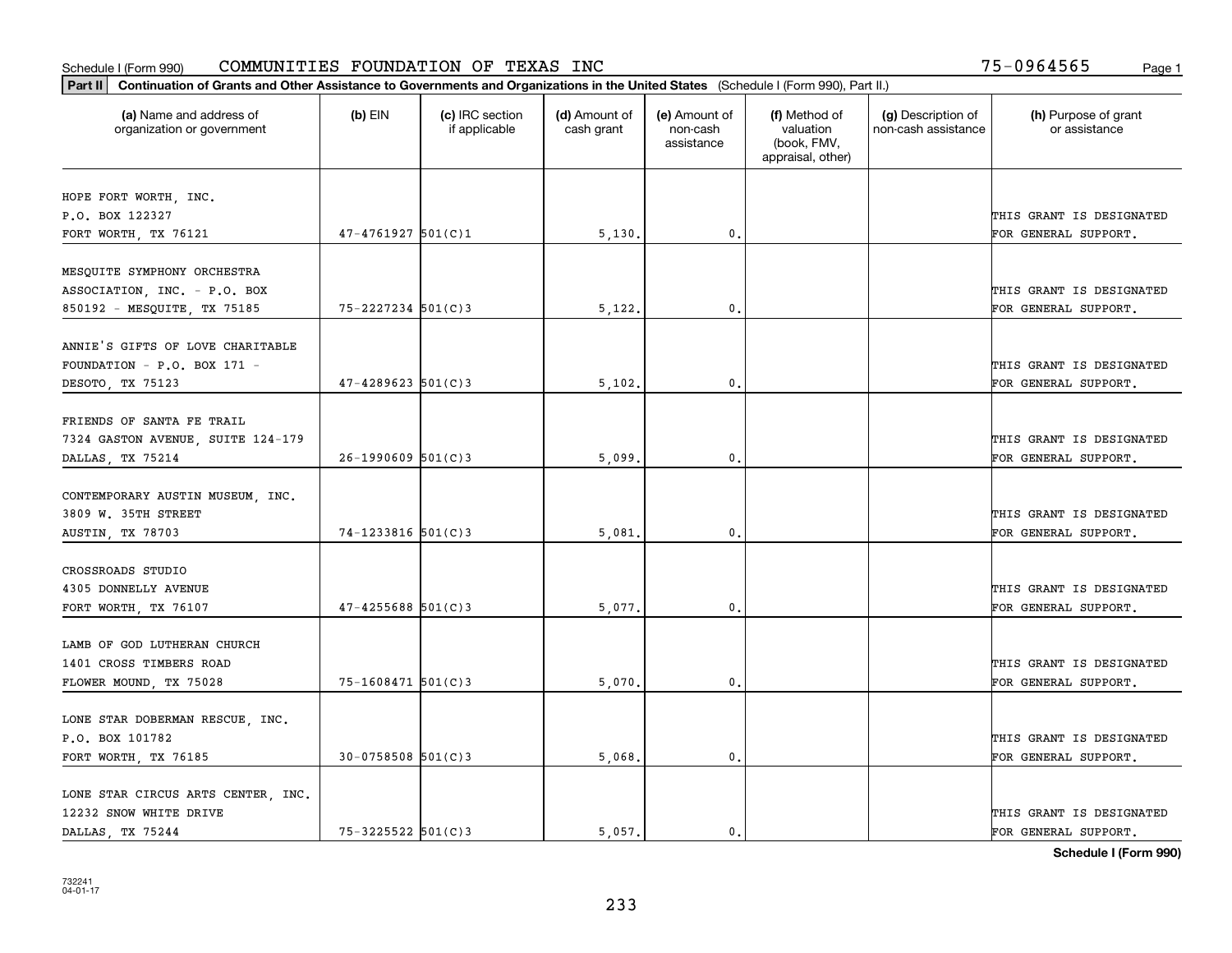| Part II   Continuation of Grants and Other Assistance to Governments and Organizations in the United States (Schedule I (Form 990), Part II.) |                        |                                  |                             |                                         |                                                                |                                           |                                       |  |
|-----------------------------------------------------------------------------------------------------------------------------------------------|------------------------|----------------------------------|-----------------------------|-----------------------------------------|----------------------------------------------------------------|-------------------------------------------|---------------------------------------|--|
| (a) Name and address of<br>organization or government                                                                                         | $(b)$ EIN              | (c) IRC section<br>if applicable | (d) Amount of<br>cash grant | (e) Amount of<br>non-cash<br>assistance | (f) Method of<br>valuation<br>(book, FMV,<br>appraisal, other) | (g) Description of<br>non-cash assistance | (h) Purpose of grant<br>or assistance |  |
|                                                                                                                                               |                        |                                  |                             |                                         |                                                                |                                           |                                       |  |
| SYNERGY WESLEY FOUNDATION<br>3000 NORTHSIDE BOULEVARD SUITE #2-1                                                                              |                        |                                  |                             |                                         |                                                                |                                           | THIS GRANT IS DESIGNATED              |  |
| RICHARDSON, TX 75080                                                                                                                          | $81 - 0768349$ 501(C)3 |                                  | 5,057.                      | $\mathfrak{o}$ .                        |                                                                |                                           | FOR GENERAL SUPPORT.                  |  |
|                                                                                                                                               |                        |                                  |                             |                                         |                                                                |                                           |                                       |  |
| BREAKTHROUGH MIAMI, INC.                                                                                                                      |                        |                                  |                             |                                         |                                                                |                                           |                                       |  |
| 3250 SW 3RD AVENUE, SIXTH FLOOR                                                                                                               |                        |                                  |                             |                                         |                                                                |                                           | THIS GRANT IS DESIGNATED              |  |
| MIAMI, FL 33129                                                                                                                               | $26 - 2105534$ 501(C)3 |                                  | 5,052                       | 0.                                      |                                                                |                                           | FOR GENERAL SUPPORT.                  |  |
|                                                                                                                                               |                        |                                  |                             |                                         |                                                                |                                           |                                       |  |
| BALLET FRONTIER OF TEXAS                                                                                                                      |                        |                                  |                             |                                         |                                                                |                                           |                                       |  |
| 6132 OVERTON RIDGE BLVD.                                                                                                                      |                        |                                  |                             |                                         |                                                                |                                           | THIS GRANT IS DESIGNATED              |  |
| FORT WORTH, TX 76132                                                                                                                          | $27 - 0524329$ 501(C)3 |                                  | 5,047                       | $\mathbf{0}$ .                          |                                                                |                                           | FOR GENERAL SUPPORT.                  |  |
|                                                                                                                                               |                        |                                  |                             |                                         |                                                                |                                           |                                       |  |
| FORT WORTH ADOLECENT AND YOUNG                                                                                                                |                        |                                  |                             |                                         |                                                                |                                           |                                       |  |
| ADULT ONCOLOGY COALITION - P.O.                                                                                                               |                        |                                  |                             |                                         |                                                                |                                           | THIS GRANT IS DESIGNATED              |  |
| BOX 471332 - FORT WORTH, TX 76147                                                                                                             | $47 - 3205260$ 501(C)3 |                                  | 5,045                       | 0.                                      |                                                                |                                           | FOR GENERAL SUPPORT.                  |  |
|                                                                                                                                               |                        |                                  |                             |                                         |                                                                |                                           |                                       |  |
| COME READ WITH ME                                                                                                                             |                        |                                  |                             |                                         |                                                                |                                           |                                       |  |
| 901 CLINIC AVENUE, SUITE D109                                                                                                                 |                        |                                  |                             |                                         |                                                                |                                           | THIS GRANT IS DESIGNATED              |  |
| EULESS, TX 76039                                                                                                                              | $26 - 3179859$ 501(C)3 |                                  | 5,043                       | 0.                                      |                                                                |                                           | FOR GENERAL SUPPORT.                  |  |
|                                                                                                                                               |                        |                                  |                             |                                         |                                                                |                                           |                                       |  |
| MARCELLA FOUNDATION                                                                                                                           |                        |                                  |                             |                                         |                                                                |                                           |                                       |  |
| 718 WARWICK LANE                                                                                                                              |                        |                                  |                             |                                         |                                                                |                                           | THIS GRANT IS DESIGNATED              |  |
| COPPELL, TX 75019                                                                                                                             | $46 - 1279886$ 501(C)3 |                                  | 5.042                       | 0.                                      |                                                                |                                           | FOR GENERAL SUPPORT.                  |  |
|                                                                                                                                               |                        |                                  |                             |                                         |                                                                |                                           |                                       |  |
| A MEMORY GROWS                                                                                                                                |                        |                                  |                             |                                         |                                                                |                                           |                                       |  |
| P.O. BOX 34282                                                                                                                                |                        |                                  |                             |                                         |                                                                |                                           | THIS GRANT IS DESIGNATED              |  |
| FORT WORTH, TX 76162                                                                                                                          | $47 - 5524359$ 501(C)3 |                                  | 5,035.                      | $\mathbf{0}$ .                          |                                                                |                                           | FOR GENERAL SUPPORT.                  |  |
| AVENUE F FAMILY ENRICHMENT                                                                                                                    |                        |                                  |                             |                                         |                                                                |                                           |                                       |  |
| CORPORATION OF TEXAS, INC - 1026 F                                                                                                            |                        |                                  |                             |                                         |                                                                |                                           |                                       |  |
| AVENUE, SUITE 100 - PLANO, TX                                                                                                                 |                        |                                  |                             |                                         |                                                                |                                           | THIS GRANT IS DESIGNATED              |  |
| 75074                                                                                                                                         | $27-1923306$ 501(C)3   |                                  | 5,032.                      | 0.                                      |                                                                |                                           | FOR GENERAL SUPPORT.                  |  |
| DALLAS SERVICES                                                                                                                               |                        |                                  |                             |                                         |                                                                |                                           |                                       |  |
| 5442 LA SIERRA DRIVE                                                                                                                          |                        |                                  |                             |                                         |                                                                |                                           | THIS GRANT IS DESIGNATED              |  |
| DALLAS, TX 75231                                                                                                                              | 75-0958408 501(C)3     |                                  | 5.028.                      | $\mathbf{0}$ .                          |                                                                |                                           | FOR GENERAL SUPPORT.                  |  |
|                                                                                                                                               |                        |                                  |                             |                                         |                                                                |                                           |                                       |  |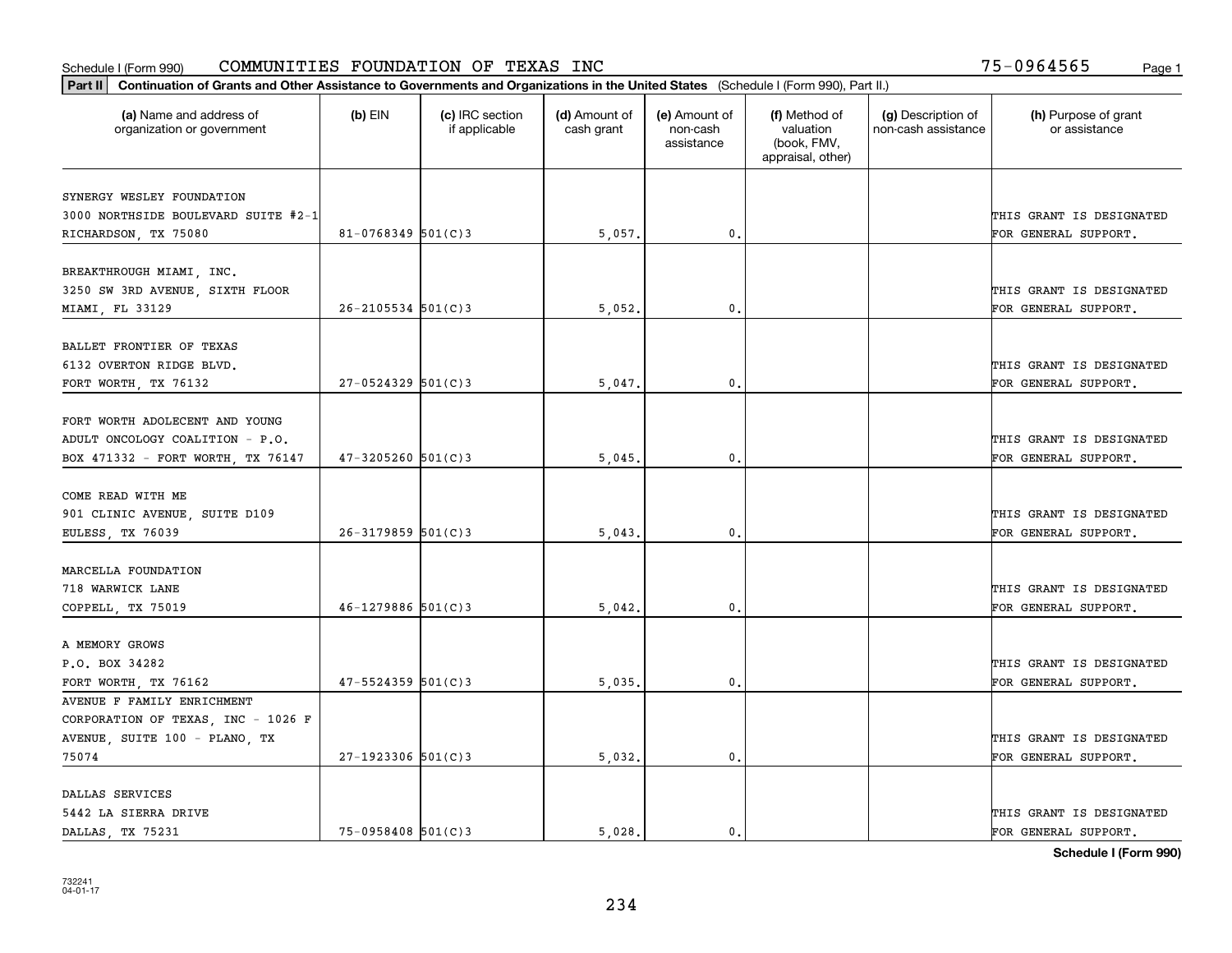| Part II   Continuation of Grants and Other Assistance to Governments and Organizations in the United States (Schedule I (Form 990), Part II.) |                        |                                  |                             |                                         |                                                                |                                           |                                       |  |
|-----------------------------------------------------------------------------------------------------------------------------------------------|------------------------|----------------------------------|-----------------------------|-----------------------------------------|----------------------------------------------------------------|-------------------------------------------|---------------------------------------|--|
| (a) Name and address of<br>organization or government                                                                                         | $(b)$ EIN              | (c) IRC section<br>if applicable | (d) Amount of<br>cash grant | (e) Amount of<br>non-cash<br>assistance | (f) Method of<br>valuation<br>(book, FMV,<br>appraisal, other) | (g) Description of<br>non-cash assistance | (h) Purpose of grant<br>or assistance |  |
|                                                                                                                                               |                        |                                  |                             |                                         |                                                                |                                           |                                       |  |
| ANIMALS ABUSED & ABANDONED, INC.                                                                                                              |                        |                                  |                             |                                         |                                                                |                                           |                                       |  |
| P.O. BOX 25123                                                                                                                                | $26 - 1295339$ 501(C)3 |                                  |                             | $\mathbf{0}$ .                          |                                                                |                                           | THIS GRANT IS DESIGNATED              |  |
| DALLAS, TX 75225-1123                                                                                                                         |                        |                                  | 5,027.                      |                                         |                                                                |                                           | FOR GENERAL SUPPORT.                  |  |
| TURNER 12, INC.                                                                                                                               |                        |                                  |                             |                                         |                                                                |                                           |                                       |  |
| P.O. BOX 151363                                                                                                                               |                        |                                  |                             |                                         |                                                                |                                           | THIS GRANT IS DESIGNATED              |  |
| DALLAS, TX 75315                                                                                                                              | $75 - 3016359$ 501(C)3 |                                  | 5,023                       | $\mathbf{0}$                            |                                                                |                                           | FOR GENERAL SUPPORT.                  |  |
|                                                                                                                                               |                        |                                  |                             |                                         |                                                                |                                           |                                       |  |
| FAMILY LIFE SOLUTIONS, INC                                                                                                                    |                        |                                  |                             |                                         |                                                                |                                           |                                       |  |
| 7700A CAMP BOWIE BOULEVARD WEST                                                                                                               |                        |                                  |                             |                                         |                                                                |                                           | THIS GRANT IS DESIGNATED              |  |
| FORT WORTH, TX 76116                                                                                                                          | 75-2125380 501(C)3     |                                  | 5,008                       | 0.                                      |                                                                |                                           | FOR GENERAL SUPPORT.                  |  |
|                                                                                                                                               |                        |                                  |                             |                                         |                                                                |                                           |                                       |  |
| 1HOOD MEDIA ACADEMY                                                                                                                           |                        |                                  |                             |                                         |                                                                |                                           |                                       |  |
| 5504 RIPPEY PLACE                                                                                                                             |                        |                                  |                             |                                         |                                                                |                                           | THIS GRANT IS DESIGNATED              |  |
| PITTSBURGH, PA 15206                                                                                                                          | $81 - 3871444$ 501(C)3 |                                  | 5,000                       | 0.                                      |                                                                |                                           | FOR GENERAL SUPPORT.                  |  |
|                                                                                                                                               |                        |                                  |                             |                                         |                                                                |                                           |                                       |  |
| 99 BALLOONS INC.                                                                                                                              |                        |                                  |                             |                                         |                                                                |                                           |                                       |  |
| P.O. BOX 10934                                                                                                                                |                        |                                  |                             |                                         |                                                                |                                           | THIS GRANT IS DESIGNATED              |  |
| FAYETTEVILLE, AR 72703                                                                                                                        | $26 - 1298485$ 501(C)3 |                                  | 5,000                       | 0.                                      |                                                                |                                           | FOR GENERAL SUPPORT.                  |  |
|                                                                                                                                               |                        |                                  |                             |                                         |                                                                |                                           |                                       |  |
| <b>ACTION TANK</b>                                                                                                                            |                        |                                  |                             |                                         |                                                                |                                           |                                       |  |
| 8 EAST CHURCH STREET                                                                                                                          |                        |                                  |                             |                                         |                                                                |                                           | THIS GRANT IS DESIGNATED              |  |
| SEA BRIGHT, NJ 07760                                                                                                                          | 82-2327032 $501(C)3$   |                                  | 5,000                       | 0.                                      |                                                                |                                           | FOR GENERAL SUPPORT.                  |  |
|                                                                                                                                               |                        |                                  |                             |                                         |                                                                |                                           |                                       |  |
| AFRICAN CHILDRENS SCHOOLS                                                                                                                     |                        |                                  |                             |                                         |                                                                |                                           |                                       |  |
| 1400 FIELDSPRING DRIVE                                                                                                                        |                        |                                  |                             |                                         |                                                                |                                           | THIS GRANT IS DESIGNATED              |  |
| BAKERSFIELD, CA 93311                                                                                                                         | 81-1490071 $501(C)$ 3  |                                  | 5,000                       | $\mathbf{0}$ .                          |                                                                |                                           | FOR GENERAL SUPPORT.                  |  |
| ALLIES AGAINST SLAVERY                                                                                                                        |                        |                                  |                             |                                         |                                                                |                                           |                                       |  |
|                                                                                                                                               |                        |                                  |                             |                                         |                                                                |                                           |                                       |  |
| P.O. BOX 684284                                                                                                                               | $46 - 4932633$ 501(C)3 |                                  |                             | 0.                                      |                                                                |                                           | THIS GRANT IS DESIGNATED              |  |
| AUSTIN, TX 78768                                                                                                                              |                        |                                  | 5,000.                      |                                         |                                                                |                                           | FOR GENERAL SUPPORT.                  |  |
| AMERICAN OPINION FOUNDATION, INC.                                                                                                             |                        |                                  |                             |                                         |                                                                |                                           |                                       |  |
| 750 N. HICKORY FARM LANE                                                                                                                      |                        |                                  |                             |                                         |                                                                |                                           | THIS GRANT IS DESIGNATED              |  |
| APPLETON, WI 54914                                                                                                                            | $20-3968122$ 501(C)3   |                                  | 5.000.                      | $\mathbf{0}$ .                          |                                                                |                                           | FOR GENERAL SUPPORT.                  |  |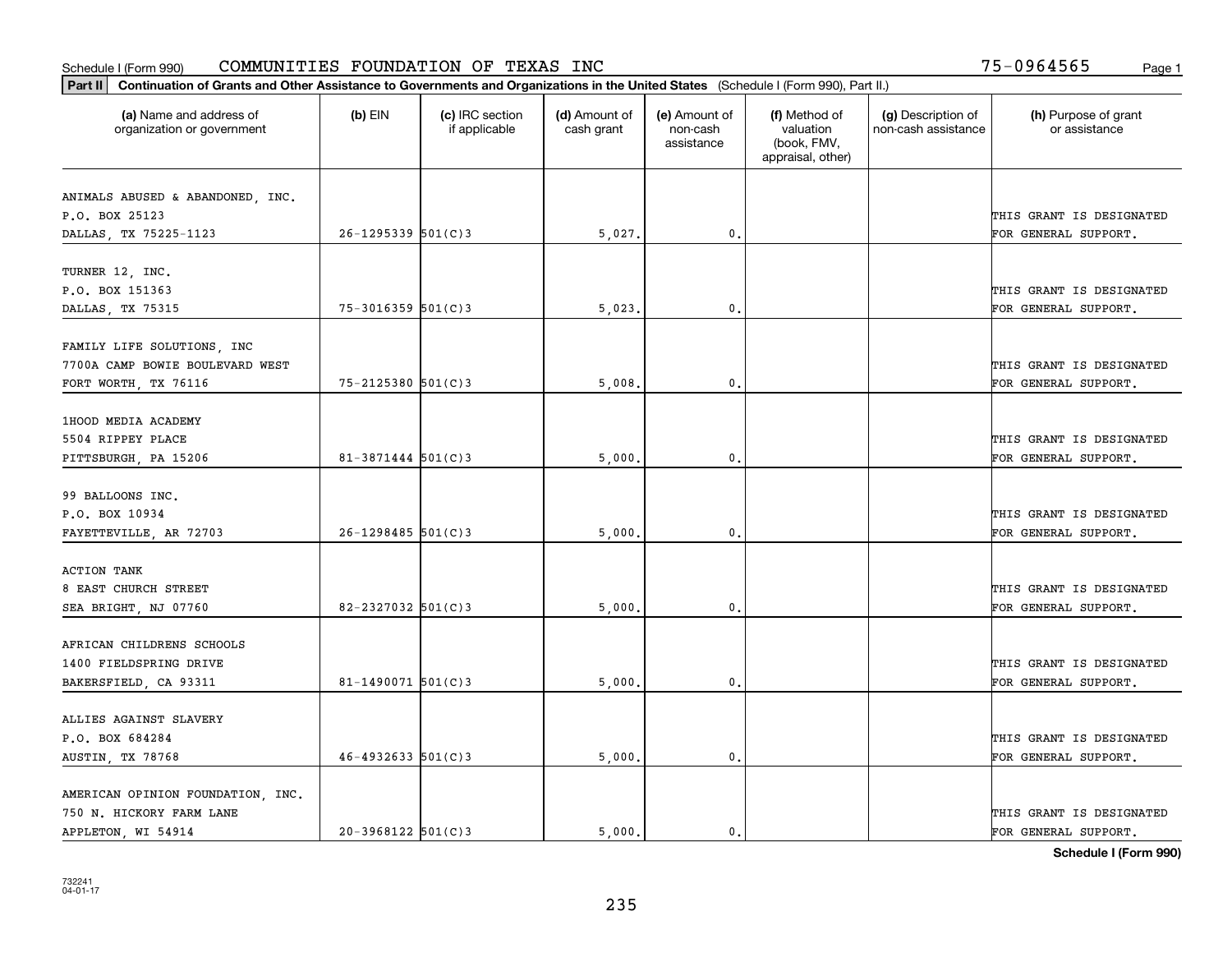| Part II   Continuation of Grants and Other Assistance to Governments and Organizations in the United States (Schedule I (Form 990), Part II.) |                          |                                  |                             |                                         |                                                                |                                           |                                                  |  |  |
|-----------------------------------------------------------------------------------------------------------------------------------------------|--------------------------|----------------------------------|-----------------------------|-----------------------------------------|----------------------------------------------------------------|-------------------------------------------|--------------------------------------------------|--|--|
| (a) Name and address of<br>organization or government                                                                                         | $(b)$ EIN                | (c) IRC section<br>if applicable | (d) Amount of<br>cash grant | (e) Amount of<br>non-cash<br>assistance | (f) Method of<br>valuation<br>(book, FMV,<br>appraisal, other) | (g) Description of<br>non-cash assistance | (h) Purpose of grant<br>or assistance            |  |  |
| ANDREAS H BECHTLER ARTS FOUNDATION                                                                                                            |                          |                                  |                             |                                         |                                                                |                                           |                                                  |  |  |
| DEVELOPMENT OFFICE 420 SOUTH TRYON                                                                                                            |                          |                                  |                             |                                         |                                                                |                                           | THIS GRANT IS DESIGNATED                         |  |  |
| CHARLOTTE, NC 28202                                                                                                                           | $56 - 2225722$ $501(C)1$ |                                  | 5,000.                      | $\mathbf{0}$ .                          |                                                                |                                           | FOR GENERAL SUPPORT.                             |  |  |
| ANKERBERG THEOLOGICAL RESEARCH<br>INSTITUTE - P.O. BOX 8977 -                                                                                 |                          |                                  |                             |                                         |                                                                |                                           | THIS GRANT IS DESIGNATED                         |  |  |
| CHATTANOOGA, TN 37414                                                                                                                         | $62 - 1138444$ $501(C)3$ |                                  | 5,000                       | $\mathbf{0}$                            |                                                                |                                           | FOR GENERAL SUPPORT.                             |  |  |
| ANTHROPOS ARTS<br>P.O. BOX 685000                                                                                                             |                          |                                  |                             |                                         |                                                                |                                           | THIS GRANT IS DESIGNATED                         |  |  |
| AUSTIN, TX 78768                                                                                                                              | 74-2963791 501(C)3       |                                  | 5,000                       | $\mathbf{0}$ .                          |                                                                |                                           | FOR GENERAL SUPPORT.                             |  |  |
| ARTREACH-DALLAS, INC.<br>2800 N. HENDERSON AVENUE, SUITE 102<br>DALLAS, TX 75206-6592                                                         | 75-1781001 501(C)3       |                                  | 5,000                       | $\mathbf{0}$                            |                                                                |                                           | THIS GRANT IS DESIGNATED<br>FOR GENERAL SUPPORT. |  |  |
| AUSTIN COMMUNITY FOUNDATION FOR<br>THE CAPITAL AREA - 4315 GUADALUPE<br>SUITE 300 - AUSTIN, TX 78751                                          | $74-1934031$ 501(C)3     |                                  | 5,000                       | $\mathbf{0}$                            |                                                                |                                           | THIS GRANT IS DESIGNATED<br>FOR GENERAL SUPPORT. |  |  |
| AUSTIN YOUTH & COMMUNITY FARM<br>4900 GONZALES STREET<br>AUSTIN, TX 78702                                                                     | $45 - 3954705$ 501(C)3   |                                  | 5,000                       | $\mathbf{0}$                            |                                                                |                                           | THIS GRANT IS DESIGNATED<br>FOR GENERAL SUPPORT. |  |  |
| AVID CENTER<br>11910 GREENVILLE AVENUE, SUITE 300<br>DALLAS, TX 75243                                                                         | $33 - 0522594$ 501(C)3   |                                  | 5,000                       | 0.                                      |                                                                |                                           | THIS GRANT IS DESIGNATED<br>FOR GENERAL SUPPORT. |  |  |
| BARNSTABLE LAND TRUST, INC.<br>P.O. BOX 224<br>COTUIT, MA 02635                                                                               | $22 - 2483963$ 501(C)3   |                                  | 5,000.                      | $\mathfrak{o}$ .                        |                                                                |                                           | THIS GRANT IS DESIGNATED<br>FOR GENERAL SUPPORT. |  |  |
| BERGEN FAMILY CENTER, INC.<br><b>44 ARMORY STREET</b><br>ENGLEWOOD, NJ 07631                                                                  | $22 - 1497611$ 501(C)3   |                                  | 5.000.                      | $\mathfrak{o}$ .                        |                                                                |                                           | THIS GRANT IS DESIGNATED<br>FOR GENERAL SUPPORT. |  |  |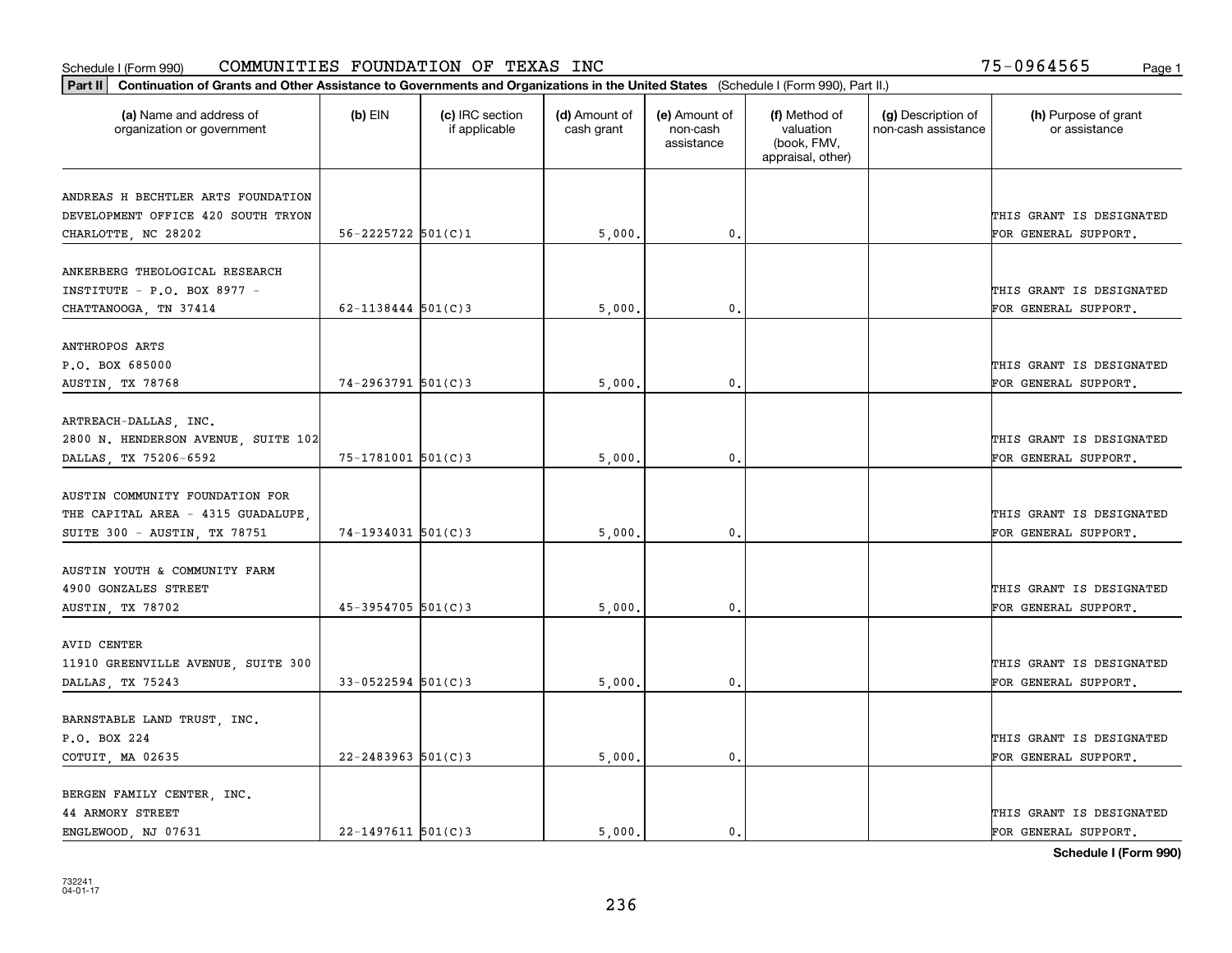| (a) Name and address of<br>(c) IRC section<br>(d) Amount of<br>(e) Amount of<br>(f) Method of<br>(g) Description of<br>$(b)$ EIN<br>valuation<br>non-cash assistance<br>organization or government<br>if applicable<br>cash grant<br>non-cash<br>(book, FMV,<br>assistance<br>appraisal, other)<br>BOCA GRANDE HEALTH CLINIC<br>FOUNDATION, INC. - P.O. BOX 2340 -<br>$57-1160149$ $501(C)3$<br>$\mathbf{0}$ .<br>BOCA GRANDE, FL 33921<br>5,000.<br>BROOKLYN INSTITUTE OF ARTS AND<br>SCIENCES - 200 EASTERN PARKWAY -<br>$11 - 1672743$ 501(C)3<br>BROOKLYN, NY 11238<br>5,000<br>0.<br>CAMPUS CRUSADE FOR CHRIST, INC.<br>2001 WEST PLANO PARKWAY SUITE 2400<br>THIS GRANT IS DESIGNATED<br>$95 - 6006173$ 501(C)3<br>5,000<br>$\mathfrak{o}$ .<br>FOR GENERAL SUPPORT.<br>PLANO, TX 75075<br>CAPITAL AREA REACH PROGRAM<br>1727 KING STREET, SUITE 300<br>$26 - 4088542$ 501(C)3<br>$\mathbf{0}$<br>ALEXANDRIA, VA 22314<br>5,000<br>CAPITAL OF TEXAS PUBLIC<br>TELECOMMUNICATIONS COUNCIL - P.O.<br>THIS GRANT IS DESIGNATED<br>$75 - 7126012$ 501(C)3<br>5,000<br>0.<br>BOX 7158 - AUSTIN, TX 78713<br>FOR GENERAL SUPPORT.<br>CARVER BIBLE COLLEGE<br>3870 CASCADE ROAD SW<br>58-6002736 $501(C)$ 3<br>0.<br>ATLANTA, GA 30331<br>5,000<br>CATHOLIC HIGH SCHOOL FOUNDATION,<br>INC. - 6300 FATHER TRIBOU STREET -<br>THIS GRANT IS DESIGNATED<br>$71 - 0422983$ 501(C)3<br>$\mathbf{0}$ .<br>FOR GENERAL SUPPORT.<br>LITTLE ROCK, AR 72205<br>5,000.<br>CENTER FOR CREATIVE EDUCATION<br>425 24TH STREET | Part II   Continuation of Grants and Other Assistance to Governments and Organizations in the United States (Schedule I (Form 990), Part II.) |                        |        |    |  |  |                                       |  |  |
|-----------------------------------------------------------------------------------------------------------------------------------------------------------------------------------------------------------------------------------------------------------------------------------------------------------------------------------------------------------------------------------------------------------------------------------------------------------------------------------------------------------------------------------------------------------------------------------------------------------------------------------------------------------------------------------------------------------------------------------------------------------------------------------------------------------------------------------------------------------------------------------------------------------------------------------------------------------------------------------------------------------------------------------------------------------------------------------------------------------------------------------------------------------------------------------------------------------------------------------------------------------------------------------------------------------------------------------------------------------------------------------------------------------------------------------------------------------------------------------------------------------------|-----------------------------------------------------------------------------------------------------------------------------------------------|------------------------|--------|----|--|--|---------------------------------------|--|--|
|                                                                                                                                                                                                                                                                                                                                                                                                                                                                                                                                                                                                                                                                                                                                                                                                                                                                                                                                                                                                                                                                                                                                                                                                                                                                                                                                                                                                                                                                                                                 |                                                                                                                                               |                        |        |    |  |  | (h) Purpose of grant<br>or assistance |  |  |
|                                                                                                                                                                                                                                                                                                                                                                                                                                                                                                                                                                                                                                                                                                                                                                                                                                                                                                                                                                                                                                                                                                                                                                                                                                                                                                                                                                                                                                                                                                                 |                                                                                                                                               |                        |        |    |  |  |                                       |  |  |
|                                                                                                                                                                                                                                                                                                                                                                                                                                                                                                                                                                                                                                                                                                                                                                                                                                                                                                                                                                                                                                                                                                                                                                                                                                                                                                                                                                                                                                                                                                                 |                                                                                                                                               |                        |        |    |  |  | THIS GRANT IS DESIGNATED              |  |  |
|                                                                                                                                                                                                                                                                                                                                                                                                                                                                                                                                                                                                                                                                                                                                                                                                                                                                                                                                                                                                                                                                                                                                                                                                                                                                                                                                                                                                                                                                                                                 |                                                                                                                                               |                        |        |    |  |  | FOR GENERAL SUPPORT.                  |  |  |
|                                                                                                                                                                                                                                                                                                                                                                                                                                                                                                                                                                                                                                                                                                                                                                                                                                                                                                                                                                                                                                                                                                                                                                                                                                                                                                                                                                                                                                                                                                                 |                                                                                                                                               |                        |        |    |  |  |                                       |  |  |
|                                                                                                                                                                                                                                                                                                                                                                                                                                                                                                                                                                                                                                                                                                                                                                                                                                                                                                                                                                                                                                                                                                                                                                                                                                                                                                                                                                                                                                                                                                                 |                                                                                                                                               |                        |        |    |  |  | THIS GRANT IS DESIGNATED              |  |  |
|                                                                                                                                                                                                                                                                                                                                                                                                                                                                                                                                                                                                                                                                                                                                                                                                                                                                                                                                                                                                                                                                                                                                                                                                                                                                                                                                                                                                                                                                                                                 |                                                                                                                                               |                        |        |    |  |  | FOR GENERAL SUPPORT.                  |  |  |
|                                                                                                                                                                                                                                                                                                                                                                                                                                                                                                                                                                                                                                                                                                                                                                                                                                                                                                                                                                                                                                                                                                                                                                                                                                                                                                                                                                                                                                                                                                                 |                                                                                                                                               |                        |        |    |  |  |                                       |  |  |
|                                                                                                                                                                                                                                                                                                                                                                                                                                                                                                                                                                                                                                                                                                                                                                                                                                                                                                                                                                                                                                                                                                                                                                                                                                                                                                                                                                                                                                                                                                                 |                                                                                                                                               |                        |        |    |  |  |                                       |  |  |
|                                                                                                                                                                                                                                                                                                                                                                                                                                                                                                                                                                                                                                                                                                                                                                                                                                                                                                                                                                                                                                                                                                                                                                                                                                                                                                                                                                                                                                                                                                                 |                                                                                                                                               |                        |        |    |  |  |                                       |  |  |
|                                                                                                                                                                                                                                                                                                                                                                                                                                                                                                                                                                                                                                                                                                                                                                                                                                                                                                                                                                                                                                                                                                                                                                                                                                                                                                                                                                                                                                                                                                                 |                                                                                                                                               |                        |        |    |  |  |                                       |  |  |
|                                                                                                                                                                                                                                                                                                                                                                                                                                                                                                                                                                                                                                                                                                                                                                                                                                                                                                                                                                                                                                                                                                                                                                                                                                                                                                                                                                                                                                                                                                                 |                                                                                                                                               |                        |        |    |  |  |                                       |  |  |
|                                                                                                                                                                                                                                                                                                                                                                                                                                                                                                                                                                                                                                                                                                                                                                                                                                                                                                                                                                                                                                                                                                                                                                                                                                                                                                                                                                                                                                                                                                                 |                                                                                                                                               |                        |        |    |  |  | THIS GRANT IS DESIGNATED              |  |  |
|                                                                                                                                                                                                                                                                                                                                                                                                                                                                                                                                                                                                                                                                                                                                                                                                                                                                                                                                                                                                                                                                                                                                                                                                                                                                                                                                                                                                                                                                                                                 |                                                                                                                                               |                        |        |    |  |  | FOR GENERAL SUPPORT.                  |  |  |
|                                                                                                                                                                                                                                                                                                                                                                                                                                                                                                                                                                                                                                                                                                                                                                                                                                                                                                                                                                                                                                                                                                                                                                                                                                                                                                                                                                                                                                                                                                                 |                                                                                                                                               |                        |        |    |  |  |                                       |  |  |
|                                                                                                                                                                                                                                                                                                                                                                                                                                                                                                                                                                                                                                                                                                                                                                                                                                                                                                                                                                                                                                                                                                                                                                                                                                                                                                                                                                                                                                                                                                                 |                                                                                                                                               |                        |        |    |  |  |                                       |  |  |
|                                                                                                                                                                                                                                                                                                                                                                                                                                                                                                                                                                                                                                                                                                                                                                                                                                                                                                                                                                                                                                                                                                                                                                                                                                                                                                                                                                                                                                                                                                                 |                                                                                                                                               |                        |        |    |  |  |                                       |  |  |
|                                                                                                                                                                                                                                                                                                                                                                                                                                                                                                                                                                                                                                                                                                                                                                                                                                                                                                                                                                                                                                                                                                                                                                                                                                                                                                                                                                                                                                                                                                                 |                                                                                                                                               |                        |        |    |  |  |                                       |  |  |
|                                                                                                                                                                                                                                                                                                                                                                                                                                                                                                                                                                                                                                                                                                                                                                                                                                                                                                                                                                                                                                                                                                                                                                                                                                                                                                                                                                                                                                                                                                                 |                                                                                                                                               |                        |        |    |  |  |                                       |  |  |
|                                                                                                                                                                                                                                                                                                                                                                                                                                                                                                                                                                                                                                                                                                                                                                                                                                                                                                                                                                                                                                                                                                                                                                                                                                                                                                                                                                                                                                                                                                                 |                                                                                                                                               |                        |        |    |  |  | THIS GRANT IS DESIGNATED              |  |  |
|                                                                                                                                                                                                                                                                                                                                                                                                                                                                                                                                                                                                                                                                                                                                                                                                                                                                                                                                                                                                                                                                                                                                                                                                                                                                                                                                                                                                                                                                                                                 |                                                                                                                                               |                        |        |    |  |  | FOR GENERAL SUPPORT.                  |  |  |
|                                                                                                                                                                                                                                                                                                                                                                                                                                                                                                                                                                                                                                                                                                                                                                                                                                                                                                                                                                                                                                                                                                                                                                                                                                                                                                                                                                                                                                                                                                                 |                                                                                                                                               |                        |        |    |  |  |                                       |  |  |
|                                                                                                                                                                                                                                                                                                                                                                                                                                                                                                                                                                                                                                                                                                                                                                                                                                                                                                                                                                                                                                                                                                                                                                                                                                                                                                                                                                                                                                                                                                                 |                                                                                                                                               |                        |        |    |  |  |                                       |  |  |
|                                                                                                                                                                                                                                                                                                                                                                                                                                                                                                                                                                                                                                                                                                                                                                                                                                                                                                                                                                                                                                                                                                                                                                                                                                                                                                                                                                                                                                                                                                                 |                                                                                                                                               |                        |        |    |  |  |                                       |  |  |
|                                                                                                                                                                                                                                                                                                                                                                                                                                                                                                                                                                                                                                                                                                                                                                                                                                                                                                                                                                                                                                                                                                                                                                                                                                                                                                                                                                                                                                                                                                                 |                                                                                                                                               |                        |        |    |  |  |                                       |  |  |
|                                                                                                                                                                                                                                                                                                                                                                                                                                                                                                                                                                                                                                                                                                                                                                                                                                                                                                                                                                                                                                                                                                                                                                                                                                                                                                                                                                                                                                                                                                                 |                                                                                                                                               |                        |        |    |  |  |                                       |  |  |
|                                                                                                                                                                                                                                                                                                                                                                                                                                                                                                                                                                                                                                                                                                                                                                                                                                                                                                                                                                                                                                                                                                                                                                                                                                                                                                                                                                                                                                                                                                                 |                                                                                                                                               |                        |        |    |  |  | THIS GRANT IS DESIGNATED              |  |  |
|                                                                                                                                                                                                                                                                                                                                                                                                                                                                                                                                                                                                                                                                                                                                                                                                                                                                                                                                                                                                                                                                                                                                                                                                                                                                                                                                                                                                                                                                                                                 | WEST PALM BEACH, FL 33407                                                                                                                     | $65 - 0594599$ 501(C)3 | 5,000. | 0. |  |  | FOR GENERAL SUPPORT.                  |  |  |
| CENTER OF CREATIVE ARTS                                                                                                                                                                                                                                                                                                                                                                                                                                                                                                                                                                                                                                                                                                                                                                                                                                                                                                                                                                                                                                                                                                                                                                                                                                                                                                                                                                                                                                                                                         |                                                                                                                                               |                        |        |    |  |  |                                       |  |  |
| 524 TRINITY AVENUE                                                                                                                                                                                                                                                                                                                                                                                                                                                                                                                                                                                                                                                                                                                                                                                                                                                                                                                                                                                                                                                                                                                                                                                                                                                                                                                                                                                                                                                                                              |                                                                                                                                               |                        |        |    |  |  | THIS GRANT IS DESIGNATED              |  |  |
| $43 - 1395056$ 501(C)3<br>5.000.<br>ST. LOUIS, MO 63130<br>$\mathbf{0}$ .                                                                                                                                                                                                                                                                                                                                                                                                                                                                                                                                                                                                                                                                                                                                                                                                                                                                                                                                                                                                                                                                                                                                                                                                                                                                                                                                                                                                                                       |                                                                                                                                               |                        |        |    |  |  | FOR GENERAL SUPPORT.                  |  |  |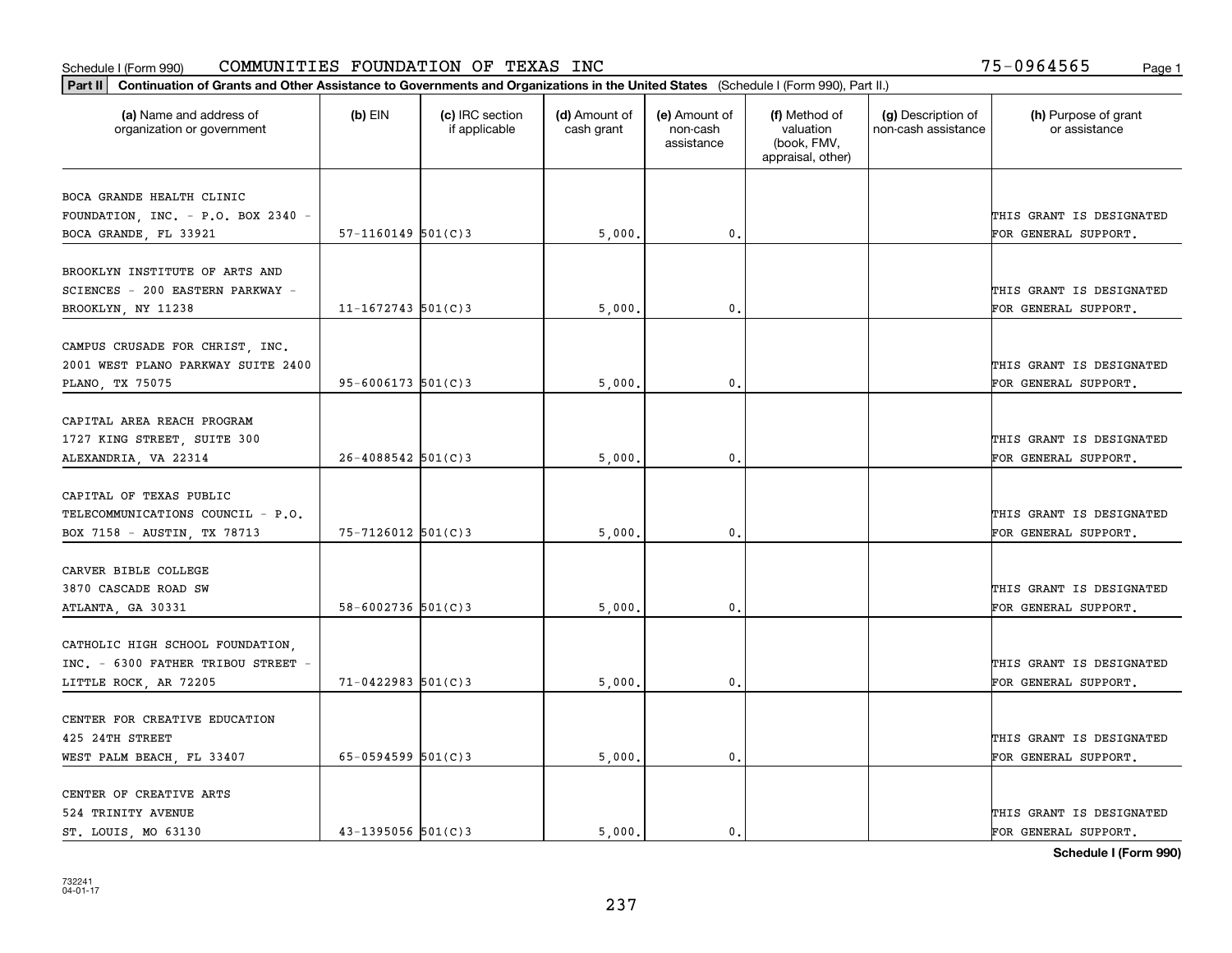| Part II   Continuation of Grants and Other Assistance to Governments and Organizations in the United States (Schedule I (Form 990), Part II.) |                          |                                  |                             |                                         |                                                                |                                           |                                       |  |
|-----------------------------------------------------------------------------------------------------------------------------------------------|--------------------------|----------------------------------|-----------------------------|-----------------------------------------|----------------------------------------------------------------|-------------------------------------------|---------------------------------------|--|
| (a) Name and address of<br>organization or government                                                                                         | $(b)$ EIN                | (c) IRC section<br>if applicable | (d) Amount of<br>cash grant | (e) Amount of<br>non-cash<br>assistance | (f) Method of<br>valuation<br>(book, FMV,<br>appraisal, other) | (g) Description of<br>non-cash assistance | (h) Purpose of grant<br>or assistance |  |
| CHILDREN'S MUSUEM OF BROWNSVILLE,                                                                                                             |                          |                                  |                             |                                         |                                                                |                                           |                                       |  |
| INC. - 501 E. RINGGOLD STREET, #5                                                                                                             |                          |                                  |                             |                                         |                                                                |                                           |                                       |  |
| DEAN PORTER PARK - BROWNSVILLE, TX                                                                                                            |                          |                                  |                             |                                         |                                                                |                                           | THIS GRANT IS DESIGNATED              |  |
| 78520                                                                                                                                         | 74-2942112 501(C)3       |                                  | 5,000                       | $\mathbf{0}$ .                          |                                                                |                                           | FOR GENERAL SUPPORT.                  |  |
| CHILD'S VOICE SCHOOL                                                                                                                          |                          |                                  |                             |                                         |                                                                |                                           |                                       |  |
| 180 HANSEN COURT                                                                                                                              |                          |                                  |                             |                                         |                                                                |                                           | THIS GRANT IS DESIGNATED              |  |
| WOOD DALE, IL 60191                                                                                                                           | $36 - 4031325$ 501(C) 3  |                                  | 5,000                       | $\mathbf 0$ .                           |                                                                |                                           | FOR GENERAL SUPPORT.                  |  |
|                                                                                                                                               |                          |                                  |                             |                                         |                                                                |                                           |                                       |  |
| COMMON THREADS                                                                                                                                |                          |                                  |                             |                                         |                                                                |                                           |                                       |  |
| 3811 BEE CAVES ROAD, SUITE 108                                                                                                                |                          |                                  |                             |                                         |                                                                |                                           | THIS GRANT IS DESIGNATED              |  |
| AUSTIN, TX 78746                                                                                                                              | $20 - 0106847$ 501(C)3   |                                  | 5,000                       | 0.                                      |                                                                |                                           | FOR GENERAL SUPPORT.                  |  |
|                                                                                                                                               |                          |                                  |                             |                                         |                                                                |                                           |                                       |  |
| COMMUNITY SCHOOL OF THE ARTS                                                                                                                  |                          |                                  |                             |                                         |                                                                |                                           |                                       |  |
| 345 N. COLLEGE STREET, #415                                                                                                                   |                          |                                  |                             |                                         |                                                                |                                           | THIS GRANT IS DESIGNATED              |  |
| CHARLOTTE, NC 28202                                                                                                                           | $59 - 1356847$ 501(C)3   |                                  | 5,000                       | $\mathbf{0}$                            |                                                                |                                           | FOR GENERAL SUPPORT.                  |  |
| CONGRESSIONAL COALITION ON                                                                                                                    |                          |                                  |                             |                                         |                                                                |                                           |                                       |  |
| ADOPTION INSTITUTE - 311                                                                                                                      |                          |                                  |                             |                                         |                                                                |                                           |                                       |  |
| MASSACHUSETTS AVENUE NE -                                                                                                                     | $54 - 2035617$ 501(C)3   |                                  |                             | 0.                                      |                                                                |                                           | THIS GRANT IS DESIGNATED              |  |
| WASHINGTON, DC 20002                                                                                                                          |                          |                                  | 5,000                       |                                         |                                                                |                                           | FOR GENERAL SUPPORT.                  |  |
| COOPERRIIS, INC.                                                                                                                              |                          |                                  |                             |                                         |                                                                |                                           |                                       |  |
| 101 HEALING FARM LANE                                                                                                                         |                          |                                  |                             |                                         |                                                                |                                           | THIS GRANT IS DESIGNATED              |  |
| MILL SPRING, NC 28756                                                                                                                         | $56 - 2195372$ $501(C)3$ |                                  | 5,000                       | $\mathbf{0}$                            |                                                                |                                           | FOR GENERAL SUPPORT.                  |  |
| COURT APPOINTED SPECIAL ADVOCATES                                                                                                             |                          |                                  |                             |                                         |                                                                |                                           |                                       |  |
| OF TRAVIS COUNTY - 7701 N. LAMAR                                                                                                              |                          |                                  |                             |                                         |                                                                |                                           |                                       |  |
| BOULEVARD, SUITE 301 - AUSTIN, TX                                                                                                             |                          |                                  |                             |                                         |                                                                |                                           | THIS GRANT IS DESIGNATED              |  |
| 78752                                                                                                                                         | $74 - 2369123$ 501(C)3   |                                  | 5,000                       | $\mathbf{0}$ .                          |                                                                |                                           | FOR GENERAL SUPPORT.                  |  |
|                                                                                                                                               |                          |                                  |                             |                                         |                                                                |                                           |                                       |  |
| CRANBERRY SUNSET FARM INC                                                                                                                     |                          |                                  |                             |                                         |                                                                |                                           |                                       |  |
| 1964 MAIN STREET                                                                                                                              |                          |                                  |                             |                                         |                                                                |                                           | THIS GRANT IS DESIGNATED              |  |
| MARSTON'S MILLS, MA 02648                                                                                                                     | $45 - 5164072$ 501(C)3   |                                  | 5,000                       | $\mathbf{0}$                            |                                                                |                                           | FOR GENERAL SUPPORT.                  |  |
| DALLAS MEMORIAL FOR THE FALLEN                                                                                                                |                          |                                  |                             |                                         |                                                                |                                           |                                       |  |
| POLICE OFFICERS, INC. - 1010 E.                                                                                                               |                          |                                  |                             |                                         |                                                                |                                           | THIS GRANT IS DESIGNATED              |  |
| CLARENDON - DALLAS, TX 75203                                                                                                                  | $82 - 0775431$ 501(C)3   |                                  | 5.000.                      | $\mathbf{0}$ .                          |                                                                |                                           | FOR GENERAL SUPPORT.                  |  |
|                                                                                                                                               |                          |                                  |                             |                                         |                                                                |                                           |                                       |  |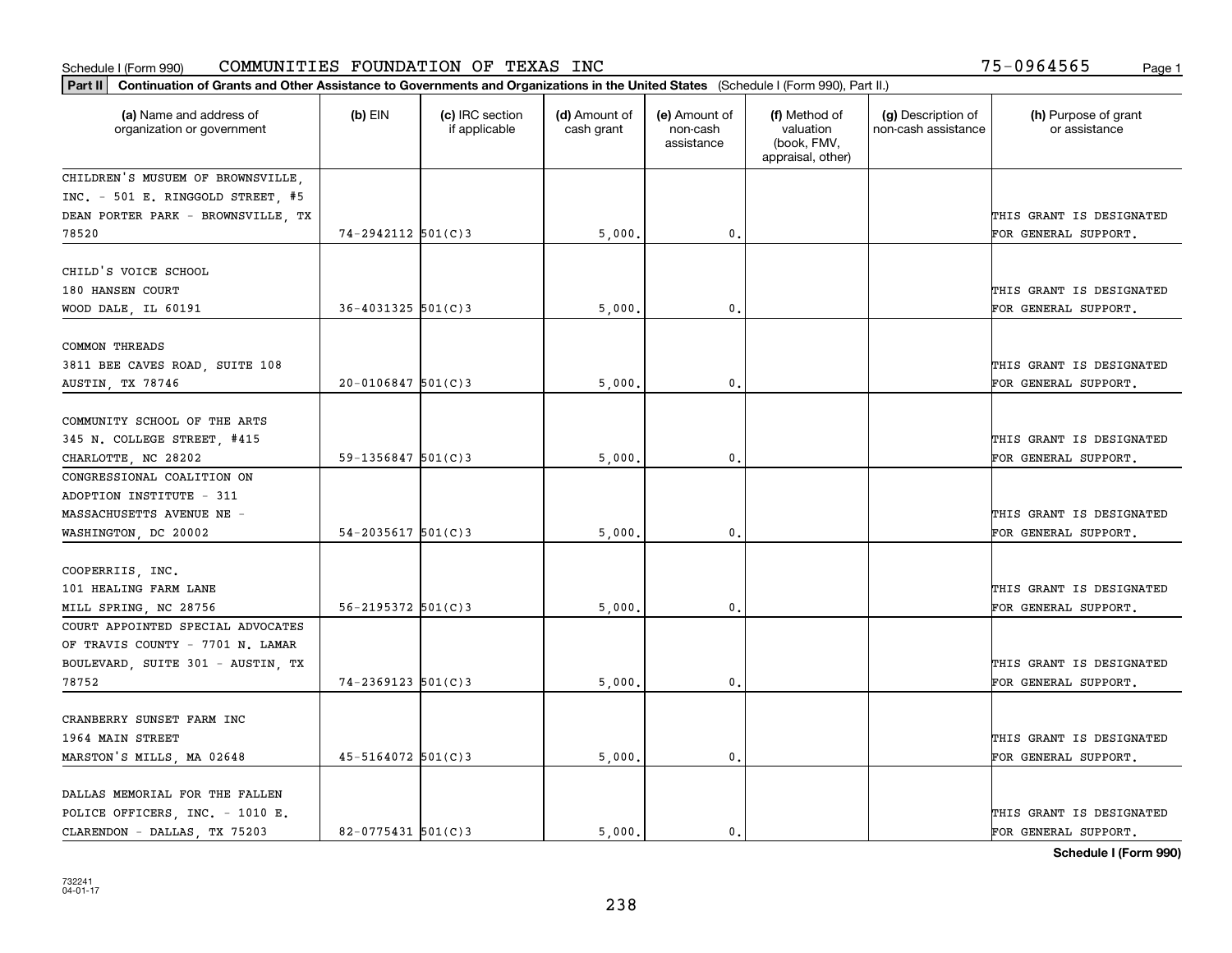| Part II   Continuation of Grants and Other Assistance to Governments and Organizations in the United States (Schedule I (Form 990), Part II.) |                        |                                  |                             |                                         |                                                                |                                           |                                                  |  |  |
|-----------------------------------------------------------------------------------------------------------------------------------------------|------------------------|----------------------------------|-----------------------------|-----------------------------------------|----------------------------------------------------------------|-------------------------------------------|--------------------------------------------------|--|--|
| (a) Name and address of<br>organization or government                                                                                         | $(b)$ EIN              | (c) IRC section<br>if applicable | (d) Amount of<br>cash grant | (e) Amount of<br>non-cash<br>assistance | (f) Method of<br>valuation<br>(book, FMV,<br>appraisal, other) | (g) Description of<br>non-cash assistance | (h) Purpose of grant<br>or assistance            |  |  |
|                                                                                                                                               |                        |                                  |                             |                                         |                                                                |                                           |                                                  |  |  |
| DIABLO REGIONAL ARTS ASSOCIATION<br>1601 CIVIC DRIVE                                                                                          |                        |                                  |                             |                                         |                                                                |                                           | THIS GRANT IS DESIGNATED                         |  |  |
| WALNUT CREEK, CA 94596                                                                                                                        | $23 - 7043920$ 501(C)3 |                                  | 5,000.                      | $\mathbf{0}$ .                          |                                                                |                                           | FOR GENERAL SUPPORT.                             |  |  |
|                                                                                                                                               |                        |                                  |                             |                                         |                                                                |                                           |                                                  |  |  |
| ENSEMBLE THEATER                                                                                                                              |                        |                                  |                             |                                         |                                                                |                                           |                                                  |  |  |
| 3535 MAIN STREET                                                                                                                              |                        |                                  |                             |                                         |                                                                |                                           | THIS GRANT IS DESIGNATED                         |  |  |
| HOUSTON, TX 77002                                                                                                                             | $74-1941943$ 501(C)3   |                                  | 5,000                       | 0.                                      |                                                                |                                           | FOR GENERAL SUPPORT.                             |  |  |
|                                                                                                                                               |                        |                                  |                             |                                         |                                                                |                                           |                                                  |  |  |
| EQTX EQUALITY TEXAS FOUNDATION                                                                                                                |                        |                                  |                             |                                         |                                                                |                                           |                                                  |  |  |
| P.O. BOX 2340                                                                                                                                 |                        |                                  |                             |                                         |                                                                |                                           | THIS GRANT IS DESIGNATED                         |  |  |
| AUSTIN, TX 78768                                                                                                                              | $74 - 2569542$ 501(C)3 |                                  | 5,000                       | $\mathbf{0}$ .                          |                                                                |                                           | FOR GENERAL SUPPORT.                             |  |  |
| ERIN TIERNEY KRAMP ENCOURAGEMENT                                                                                                              |                        |                                  |                             |                                         |                                                                |                                           |                                                  |  |  |
| FOUNDATION - C/O INDEPENDENT                                                                                                                  |                        |                                  |                             |                                         |                                                                |                                           |                                                  |  |  |
| BANKERS CAPITAL FUNDS 1700 PACIFIC                                                                                                            |                        |                                  |                             |                                         |                                                                |                                           | THIS GRANT IS DESIGNATED                         |  |  |
| AVENUE, SUITE 3660 - DALLAS, TX                                                                                                               | 75-2732242 501(C)3     |                                  | 5,000                       | $\mathbf{0}$                            |                                                                |                                           | FOR GENERAL SUPPORT.                             |  |  |
|                                                                                                                                               |                        |                                  |                             |                                         |                                                                |                                           |                                                  |  |  |
| FAIRWARNING, INC.                                                                                                                             |                        |                                  |                             |                                         |                                                                |                                           |                                                  |  |  |
| 65 SOUTH GRAND AVENUE                                                                                                                         |                        |                                  |                             |                                         |                                                                |                                           | THIS GRANT IS DESIGNATED                         |  |  |
| PASADENA, CA 91105                                                                                                                            | $26 - 4615038$ 501(C)3 |                                  | 5,000                       | $\mathbf{0}$                            |                                                                |                                           | FOR GENERAL SUPPORT.                             |  |  |
|                                                                                                                                               |                        |                                  |                             |                                         |                                                                |                                           |                                                  |  |  |
| FAMILY EQUALITY COUNCIL                                                                                                                       |                        |                                  |                             |                                         |                                                                |                                           |                                                  |  |  |
| 475 PARK AVENUE SOUTH, SUITE 2100                                                                                                             |                        |                                  |                             |                                         |                                                                |                                           | THIS GRANT IS DESIGNATED                         |  |  |
| NEW YORK, NY 10016                                                                                                                            | $52 - 1438455$ 501(C)3 |                                  | 5,000                       | $\mathbf{0}$                            |                                                                |                                           | FOR GENERAL SUPPORT.                             |  |  |
|                                                                                                                                               |                        |                                  |                             |                                         |                                                                |                                           |                                                  |  |  |
| FRIENDS OF ALDREDGE HOUSE, INC.                                                                                                               |                        |                                  |                             |                                         |                                                                |                                           |                                                  |  |  |
| P.O. BOX 140035                                                                                                                               |                        |                                  |                             |                                         |                                                                |                                           | THIS GRANT IS DESIGNATED                         |  |  |
| DALLAS, TX 75214                                                                                                                              | 82-1288797 $501(C)$ 3  |                                  | 5,000                       | $^{\rm 0}$ .                            |                                                                |                                           | FOR GENERAL SUPPORT.                             |  |  |
|                                                                                                                                               |                        |                                  |                             |                                         |                                                                |                                           |                                                  |  |  |
| FRIENDS OF NOBSKA LIGHT, INC.                                                                                                                 |                        |                                  |                             |                                         |                                                                |                                           |                                                  |  |  |
| P.O. BOX 183                                                                                                                                  |                        |                                  |                             |                                         |                                                                |                                           | THIS GRANT IS DESIGNATED                         |  |  |
| FALMOUTH, MA 02541                                                                                                                            | $47 - 2579196$ 501(C)3 |                                  | 5,000.                      | $\mathfrak{o}$ .                        |                                                                |                                           | FOR GENERAL SUPPORT.                             |  |  |
|                                                                                                                                               |                        |                                  |                             |                                         |                                                                |                                           |                                                  |  |  |
| GAMERS OUTREACH FOUNDATION                                                                                                                    |                        |                                  |                             |                                         |                                                                |                                           |                                                  |  |  |
| 255 SOUTH GRAND AVENUE UNIT 1214<br>LOS ANGELES, CA 90012                                                                                     | $26 - 0321174$ 501(C)3 |                                  | 5.000.                      | $\mathfrak{o}$ .                        |                                                                |                                           | THIS GRANT IS DESIGNATED<br>FOR GENERAL SUPPORT. |  |  |
|                                                                                                                                               |                        |                                  |                             |                                         |                                                                |                                           |                                                  |  |  |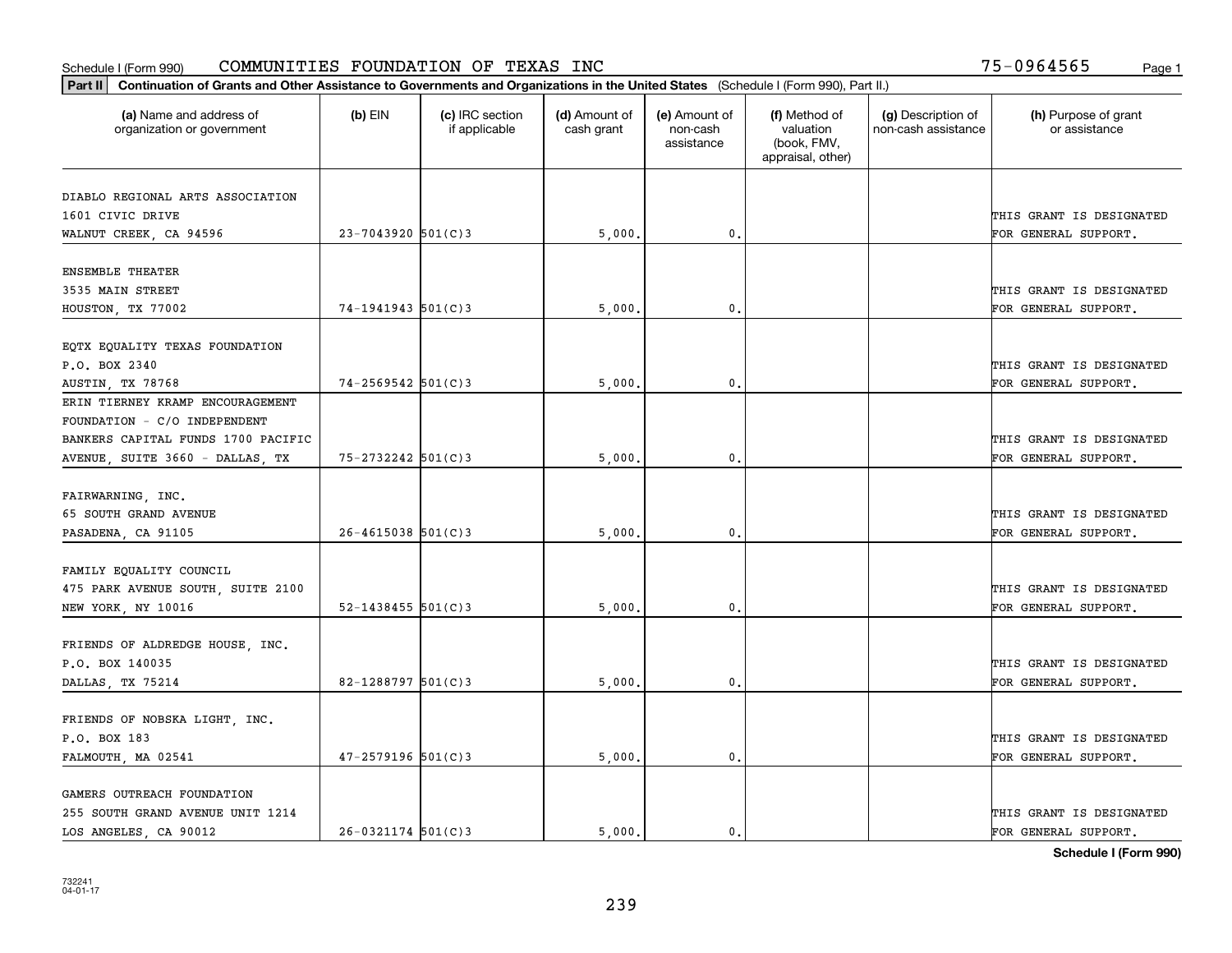| Part II   Continuation of Grants and Other Assistance to Governments and Organizations in the United States (Schedule I (Form 990), Part II.) |                        |                                  |                             |                                         |                                                                |                                           |                                       |  |
|-----------------------------------------------------------------------------------------------------------------------------------------------|------------------------|----------------------------------|-----------------------------|-----------------------------------------|----------------------------------------------------------------|-------------------------------------------|---------------------------------------|--|
| (a) Name and address of<br>organization or government                                                                                         | $(b)$ EIN              | (c) IRC section<br>if applicable | (d) Amount of<br>cash grant | (e) Amount of<br>non-cash<br>assistance | (f) Method of<br>valuation<br>(book, FMV,<br>appraisal, other) | (g) Description of<br>non-cash assistance | (h) Purpose of grant<br>or assistance |  |
| GEORGIA O'KEEFFE MUSEUM                                                                                                                       |                        |                                  |                             |                                         |                                                                |                                           |                                       |  |
| 217 JOHNSON STREET                                                                                                                            |                        |                                  |                             |                                         |                                                                |                                           | THIS GRANT IS DESIGNATED              |  |
| SANTA FE, NM 87501                                                                                                                            | $85 - 0437114$ 501(C)3 |                                  | 5,000.                      | $\mathfrak o$ .                         |                                                                |                                           | FOR GENERAL SUPPORT.                  |  |
|                                                                                                                                               |                        |                                  |                             |                                         |                                                                |                                           |                                       |  |
| GLOBAL DOWN SYNDROME FOUNDATION                                                                                                               |                        |                                  |                             |                                         |                                                                |                                           |                                       |  |
| 3300 EAST 1ST AVENUE, SUITE 390                                                                                                               |                        |                                  |                             |                                         |                                                                |                                           | THIS GRANT IS DESIGNATED              |  |
| DENVER, CO 80206                                                                                                                              | $26 - 4431001$ 501(C)3 |                                  | 5,000                       | 0.                                      |                                                                |                                           | FOR GENERAL SUPPORT.                  |  |
|                                                                                                                                               |                        |                                  |                             |                                         |                                                                |                                           |                                       |  |
| GOD'S LOVE WE DELIVER, INC.                                                                                                                   |                        |                                  |                             |                                         |                                                                |                                           |                                       |  |
| 166 AVENUE OF THE AMERICAS                                                                                                                    |                        |                                  |                             |                                         |                                                                |                                           | THIS GRANT IS DESIGNATED              |  |
| NEW YORK, NY 10013                                                                                                                            | $13 - 3366846$ 501(C)3 |                                  | 5,000                       | $\mathbf 0$ .                           |                                                                |                                           | FOR GENERAL SUPPORT.                  |  |
|                                                                                                                                               |                        |                                  |                             |                                         |                                                                |                                           |                                       |  |
| GRAND TETON NATIONAL PARK                                                                                                                     |                        |                                  |                             |                                         |                                                                |                                           |                                       |  |
| FOUNDATION - P.O. BOX 249 - MOOSE,                                                                                                            |                        |                                  |                             |                                         |                                                                |                                           | THIS GRANT IS DESIGNATED              |  |
| WY 83012                                                                                                                                      | 83-0322668 $501(C)3$   |                                  | 5,000                       | 0.                                      |                                                                |                                           | FOR GENERAL SUPPORT.                  |  |
| GREATER PHILADELPHIA CHAMBER OF                                                                                                               |                        |                                  |                             |                                         |                                                                |                                           |                                       |  |
| COMMERCE REGIONAL FOUNDATION - 200                                                                                                            |                        |                                  |                             |                                         |                                                                |                                           |                                       |  |
| SOUTH BROAD STREET, SUITE 700 -                                                                                                               |                        |                                  |                             |                                         |                                                                |                                           | THIS GRANT IS DESIGNATED              |  |
| PHILADELPHIA, PA 19102                                                                                                                        | $23 - 2653189$ 501(C)3 |                                  | 5,000                       | 0                                       |                                                                |                                           | FOR GENERAL SUPPORT.                  |  |
|                                                                                                                                               |                        |                                  |                             |                                         |                                                                |                                           |                                       |  |
| GREATER YELLOWSTONE COALITION,                                                                                                                |                        |                                  |                             |                                         |                                                                |                                           |                                       |  |
| INC. - 215 S. WALLACE - BOZEMAN,                                                                                                              |                        |                                  |                             |                                         |                                                                |                                           | THIS GRANT IS DESIGNATED              |  |
| MT 59715                                                                                                                                      | $81 - 0414042$ 501(C)3 |                                  | 5,000                       | $\mathbf{0}$                            |                                                                |                                           | FOR GENERAL SUPPORT.                  |  |
|                                                                                                                                               |                        |                                  |                             |                                         |                                                                |                                           |                                       |  |
| HABITAT FOR HUMANITY OF METRO                                                                                                                 |                        |                                  |                             |                                         |                                                                |                                           |                                       |  |
| DENVER, INC. - 3245 ELIOT STREET -                                                                                                            |                        |                                  |                             |                                         |                                                                |                                           | THIS GRANT IS DESIGNATED              |  |
| DENVER, CO 80211                                                                                                                              | $74 - 2050021$ 501(C)3 |                                  | 5,000                       | $\mathbf{0}$ .                          |                                                                |                                           | FOR GENERAL SUPPORT.                  |  |
|                                                                                                                                               |                        |                                  |                             |                                         |                                                                |                                           |                                       |  |
| HALFTIME INSTITUTE                                                                                                                            |                        |                                  |                             |                                         |                                                                |                                           |                                       |  |
| 2626 COLE AVENUE, SUITE 900                                                                                                                   |                        |                                  |                             |                                         |                                                                |                                           | THIS GRANT IS DESIGNATED              |  |
| DALLAS, TX 75204                                                                                                                              | $46 - 1367917$ 501(C)3 |                                  | 5,000.                      | $\mathfrak{o}$ .                        |                                                                |                                           | FOR GENERAL SUPPORT.                  |  |
|                                                                                                                                               |                        |                                  |                             |                                         |                                                                |                                           |                                       |  |
| HAWAII YOUTH SYMPHONY ASSOCIATION                                                                                                             |                        |                                  |                             |                                         |                                                                |                                           |                                       |  |
| 1110 UNIVERSITY AVENUE, SUITE 200                                                                                                             |                        |                                  |                             |                                         |                                                                |                                           | THIS GRANT IS DESIGNATED              |  |
| HONOLULU, HI 96826                                                                                                                            | $99 - 0119771$ 501(C)3 |                                  | 5.000.                      | $\mathfrak{o}$ .                        |                                                                |                                           | FOR GENERAL SUPPORT.                  |  |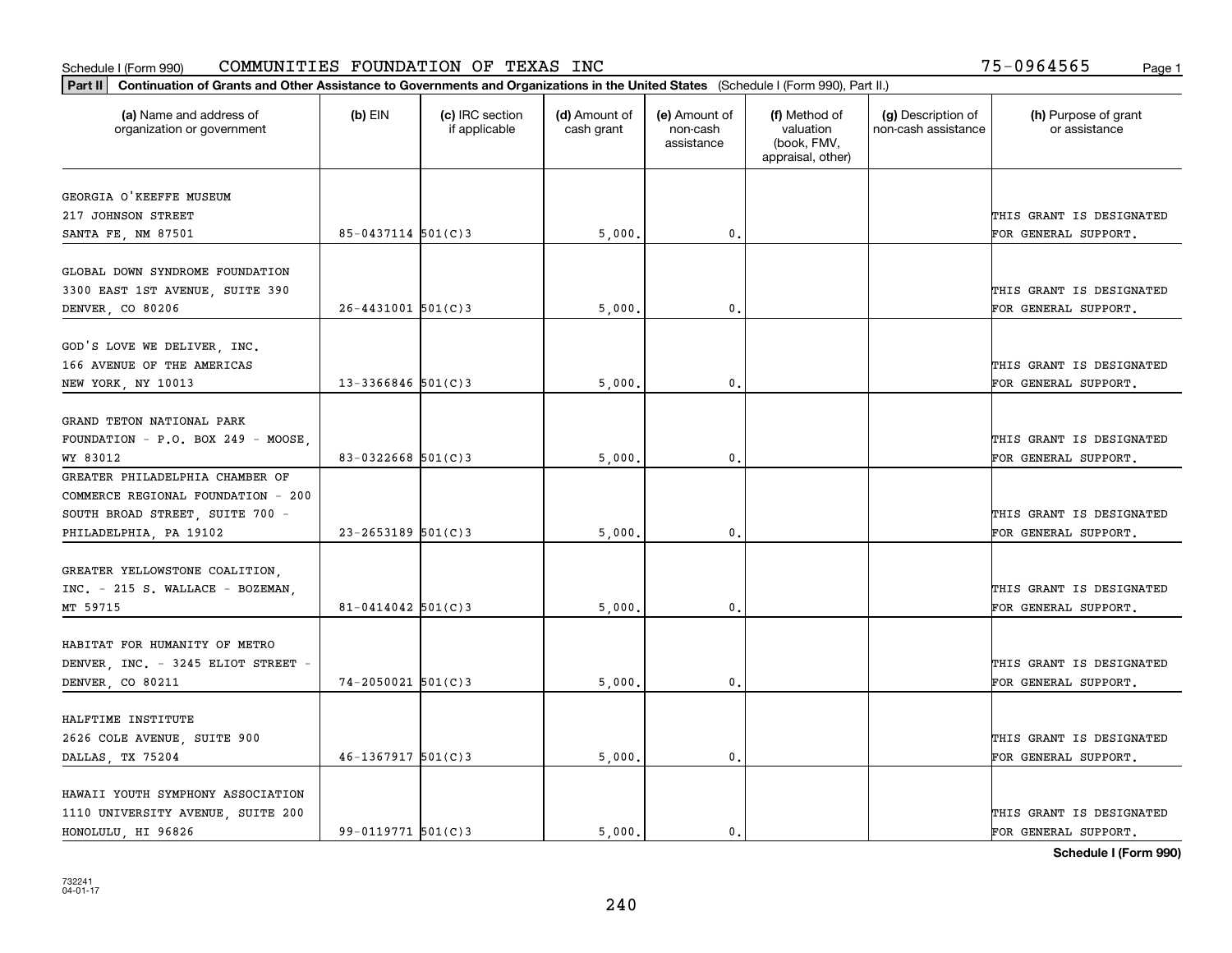| Part II   Continuation of Grants and Other Assistance to Governments and Organizations in the United States (Schedule I (Form 990), Part II.) |                          |                                  |                             |                                         |                                                                |                                           |                                       |  |
|-----------------------------------------------------------------------------------------------------------------------------------------------|--------------------------|----------------------------------|-----------------------------|-----------------------------------------|----------------------------------------------------------------|-------------------------------------------|---------------------------------------|--|
| (a) Name and address of<br>organization or government                                                                                         | $(b)$ EIN                | (c) IRC section<br>if applicable | (d) Amount of<br>cash grant | (e) Amount of<br>non-cash<br>assistance | (f) Method of<br>valuation<br>(book, FMV,<br>appraisal, other) | (g) Description of<br>non-cash assistance | (h) Purpose of grant<br>or assistance |  |
| HEAD TRASH, INC.                                                                                                                              |                          |                                  |                             |                                         |                                                                |                                           |                                       |  |
| P.O. BOX 803660                                                                                                                               |                          |                                  |                             |                                         |                                                                |                                           | THIS GRANT IS DESIGNATED              |  |
| DALLAS, TX 75380                                                                                                                              | 81-1070886 $501(C)$ 3    |                                  | 5,000.                      | 0.                                      |                                                                |                                           | FOR GENERAL SUPPORT.                  |  |
|                                                                                                                                               |                          |                                  |                             |                                         |                                                                |                                           |                                       |  |
| HEALTHNETWORK FOUNDATION                                                                                                                      |                          |                                  |                             |                                         |                                                                |                                           |                                       |  |
| 33 RIVER STREET                                                                                                                               |                          |                                  |                             |                                         |                                                                |                                           | THIS GRANT IS DESIGNATED              |  |
| CHAGRIN FALLS, OH 44022                                                                                                                       | $04 - 3804600$ 501(C)3   |                                  | 5,000                       | $\mathbf{0}$                            |                                                                |                                           | FOR GENERAL SUPPORT.                  |  |
| HNC LIVING FOUNDATION                                                                                                                         |                          |                                  |                             |                                         |                                                                |                                           |                                       |  |
| 6240 WEST 135TH STREET, SUITE 200                                                                                                             |                          |                                  |                             |                                         |                                                                |                                           | THIS GRANT IS DESIGNATED              |  |
| OVERLAND PARK, KS 66223                                                                                                                       | $46 - 4214254$ 501(C)3   |                                  | 5,000                       | $\mathbf{0}$ .                          |                                                                |                                           | FOR GENERAL SUPPORT.                  |  |
|                                                                                                                                               |                          |                                  |                             |                                         |                                                                |                                           |                                       |  |
| HOFFEN FOUNDATION                                                                                                                             |                          |                                  |                             |                                         |                                                                |                                           |                                       |  |
| P.O. BOX 121062                                                                                                                               |                          |                                  |                             |                                         |                                                                |                                           | THIS GRANT IS DESIGNATED              |  |
| ARLINGTON, TX 76012                                                                                                                           | $05 - 0583881$ 501(C)3   |                                  | 5,000                       | $\mathbf{0}$                            |                                                                |                                           | FOR GENERAL SUPPORT.                  |  |
| HOPE ACADEMY OF VAN BUREN                                                                                                                     |                          |                                  |                             |                                         |                                                                |                                           |                                       |  |
| 501 NORTH 24TH STREET                                                                                                                         |                          |                                  |                             |                                         |                                                                |                                           | THIS GRANT IS DESIGNATED              |  |
| VAN BUREN, AR 72956-4820                                                                                                                      | $46 - 3089139$ 501(C)3   |                                  | 5,000                       | 0.                                      |                                                                |                                           | FOR GENERAL SUPPORT.                  |  |
|                                                                                                                                               |                          |                                  |                             |                                         |                                                                |                                           |                                       |  |
| HOSPICE AUSTIN                                                                                                                                |                          |                                  |                             |                                         |                                                                |                                           |                                       |  |
| 4107 SPICEWOOD SPRINGS ROAD, SUITE                                                                                                            |                          |                                  |                             |                                         |                                                                |                                           | THIS GRANT IS DESIGNATED              |  |
| <b>AUSTIN, TX 78759</b>                                                                                                                       | $74 - 2200596$ 501(C)3   |                                  | 5,000                       | $\mathbf{0}$                            |                                                                |                                           | FOR GENERAL SUPPORT.                  |  |
| HOUSTON BALLET FOUNDATION                                                                                                                     |                          |                                  |                             |                                         |                                                                |                                           |                                       |  |
| 601 PRESTON STREET                                                                                                                            |                          |                                  |                             |                                         |                                                                |                                           | THIS GRANT IS DESIGNATED              |  |
| HOUSTON, TX 77002                                                                                                                             | 74-1394920 501(C)3       |                                  | 5,000                       | $^{\circ}$ .                            |                                                                |                                           | FOR GENERAL SUPPORT.                  |  |
|                                                                                                                                               |                          |                                  |                             |                                         |                                                                |                                           |                                       |  |
| HUMAN RIGHTS CAMPAIGN FOUNDATION                                                                                                              |                          |                                  |                             |                                         |                                                                |                                           |                                       |  |
| 1640 RHODE ISLAND AVENUE, NW                                                                                                                  |                          |                                  |                             |                                         |                                                                |                                           | THIS GRANT IS DESIGNATED              |  |
| WASHINGTON, DC 20036                                                                                                                          | $52 - 1481896$ $501(C)3$ |                                  | 5,000.                      | $\mathbf{0}$ .                          |                                                                |                                           | FOR GENERAL SUPPORT.                  |  |
|                                                                                                                                               |                          |                                  |                             |                                         |                                                                |                                           |                                       |  |
| HUMAN TRAFFICKING INSTITUTE                                                                                                                   |                          |                                  |                             |                                         |                                                                |                                           |                                       |  |
| 8400 WESTPARK DRIVE, SUITE 100                                                                                                                |                          |                                  |                             |                                         |                                                                |                                           | THIS GRANT IS DESIGNATED              |  |
| MCLEAN, VA 22102                                                                                                                              | $47 - 4573685$ 501(C)3   |                                  | 5.000.                      | $\mathbf{0}$ .                          |                                                                |                                           | FOR GENERAL SUPPORT.                  |  |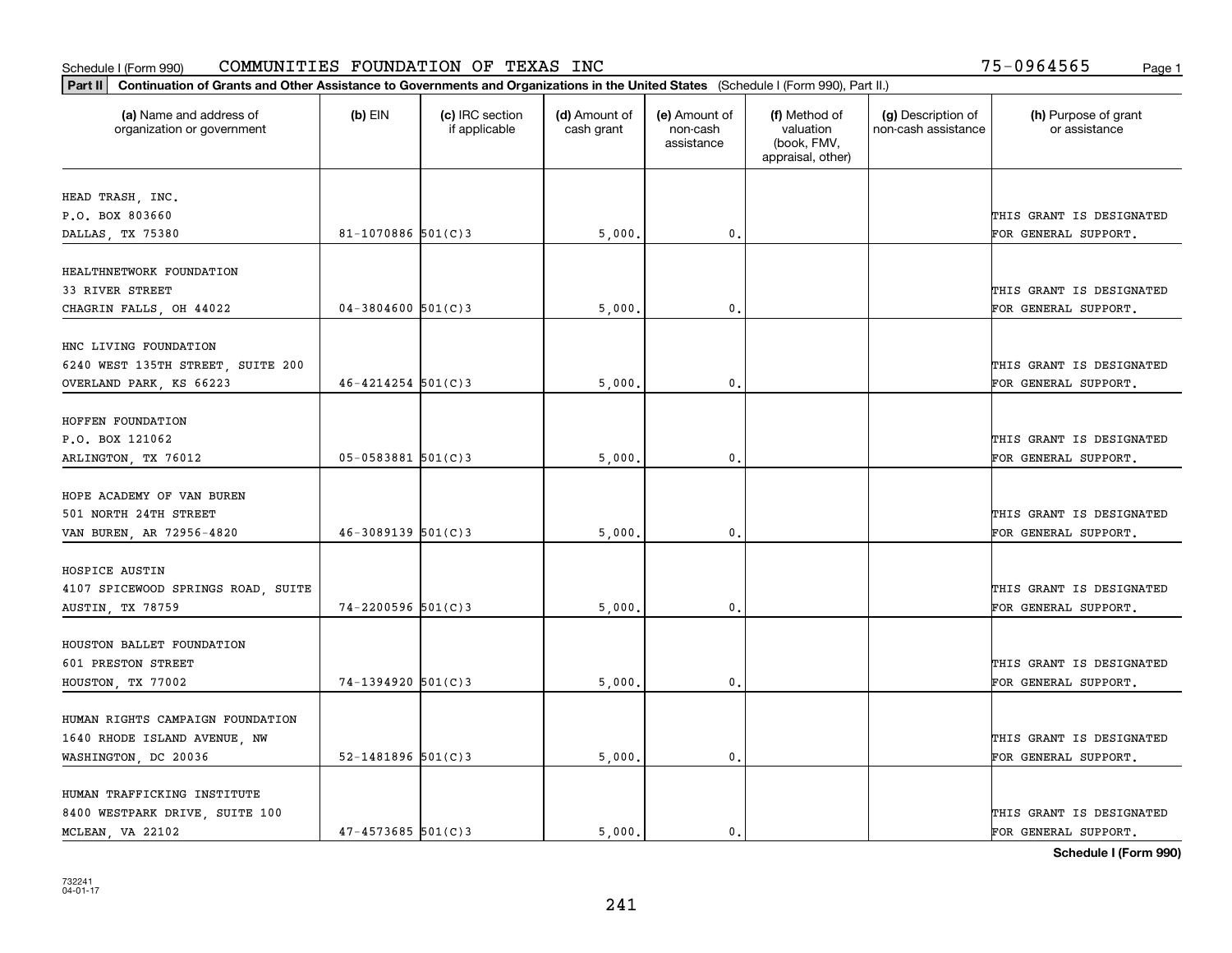| (a) Name and address of<br>organization or government          | $(b)$ EIN                | (c) IRC section<br>if applicable | (d) Amount of<br>cash grant | (e) Amount of<br>non-cash<br>assistance | (f) Method of<br>valuation<br>(book, FMV,<br>appraisal, other) | (g) Description of<br>non-cash assistance | (h) Purpose of grant<br>or assistance |
|----------------------------------------------------------------|--------------------------|----------------------------------|-----------------------------|-----------------------------------------|----------------------------------------------------------------|-------------------------------------------|---------------------------------------|
| $HUMAN-I-T$                                                    |                          |                                  |                             |                                         |                                                                |                                           |                                       |
| 130 PINE AVENUE, SUITE 200                                     |                          |                                  |                             |                                         |                                                                |                                           | THIS GRANT IS DESIGNATED              |
| LONG BEACH, CA 90802                                           | $46 - 0773284$ 501(C)3   |                                  | 5,000.                      | $\mathfrak{o}$ .                        |                                                                |                                           | FOR GENERAL SUPPORT.                  |
| I LIVE HERE I GIVE HERE                                        |                          |                                  |                             |                                         |                                                                |                                           |                                       |
| 2201 EAST 6TH STREET                                           |                          |                                  |                             |                                         |                                                                |                                           | THIS GRANT IS DESIGNATED              |
| AUSTIN, TX 78702                                               | $90 - 0647614$ 501(C)3   |                                  | 5,000                       | 0.                                      |                                                                |                                           | FOR GENERAL SUPPORT.                  |
|                                                                |                          |                                  |                             |                                         |                                                                |                                           |                                       |
| IMENTOR INCORPORATED<br>162 WEST 56TH STREET, SUITE 405        |                          |                                  |                             |                                         |                                                                |                                           | THIS GRANT IS DESIGNATED              |
| NEW YORK, NY 10019                                             | $30 - 0105507$ 501(C)3   |                                  | 5,000                       | 0.                                      |                                                                |                                           | FOR GENERAL SUPPORT.                  |
|                                                                |                          |                                  |                             |                                         |                                                                |                                           |                                       |
| IRIE FOUNDATION, INC.                                          |                          |                                  |                             |                                         |                                                                |                                           |                                       |
| 550 NORTHWEST 42ND AVENUE, 4TH FLOO                            |                          |                                  |                             |                                         |                                                                |                                           | THIS GRANT IS DESIGNATED              |
| MIAMI, FL 33126                                                | $45 - 2432384$ 501(C)3   |                                  | 5,000                       | $\mathbf 0$ .                           |                                                                |                                           | FOR GENERAL SUPPORT.                  |
|                                                                |                          |                                  |                             |                                         |                                                                |                                           |                                       |
| <b>JEREMIAH PROGRAM</b>                                        |                          |                                  |                             |                                         |                                                                |                                           |                                       |
| 1200 PAUL TERESA SALDANA STREET                                |                          |                                  |                             |                                         |                                                                |                                           | THIS GRANT IS DESIGNATED              |
| AUSTIN, TX 78702                                               | $41 - 1801834$ 501(C)3   |                                  | 5,000                       | $\mathbf{0}$                            |                                                                |                                           | FOR GENERAL SUPPORT.                  |
| JUBILEE MONUMENTS CORP                                         |                          |                                  |                             |                                         |                                                                |                                           |                                       |
| 1700 FIRST COLONY BOULEVARD                                    |                          |                                  |                             |                                         |                                                                |                                           | THIS GRANT IS DESIGNATED              |
| SUGAR LAND, TX 77479                                           | $52 - 1395130$ $501(C)3$ |                                  | 5,000                       | 0.                                      |                                                                |                                           | FOR GENERAL SUPPORT.                  |
|                                                                |                          |                                  |                             |                                         |                                                                |                                           |                                       |
| KICKSTART KIDS                                                 |                          |                                  |                             |                                         |                                                                |                                           | THIS GRANT IS DESIGNATED              |
| 10222 WESTHEIMER ROAD                                          | $52 - 1706526$ 501(C)3   |                                  |                             | 0.                                      |                                                                |                                           |                                       |
| HOUSTON, TX 77042                                              |                          |                                  | 5,000                       |                                         |                                                                |                                           | FOR GENERAL SUPPORT.                  |
| KIDSQUEST CHILDREN'S MUSEUM                                    |                          |                                  |                             |                                         |                                                                |                                           |                                       |
| 1116 108TH AVE NORTH EAST                                      |                          |                                  |                             |                                         |                                                                |                                           | THIS GRANT IS DESIGNATED              |
| BELLEVIEW, WA 98004                                            | $91 - 1828830$ 501(C) 3  |                                  | 5,000                       | 0.                                      |                                                                |                                           | FOR GENERAL SUPPORT.                  |
|                                                                |                          |                                  |                             |                                         |                                                                |                                           |                                       |
| KOHL CHILDRENS MUSEUM OF GREATER                               |                          |                                  |                             |                                         |                                                                |                                           | THIS GRANT IS DESIGNATED              |
| CHICAGO, INC. - 2100 PATRIOT<br>BOULEVARD - GLENVIEW, IL 60026 | $36 - 3706878$ 501(C)3   |                                  | 5.000.                      | $\mathbf{0}$ .                          |                                                                |                                           | FOR GENERAL SUPPORT.                  |
|                                                                |                          |                                  |                             |                                         |                                                                |                                           |                                       |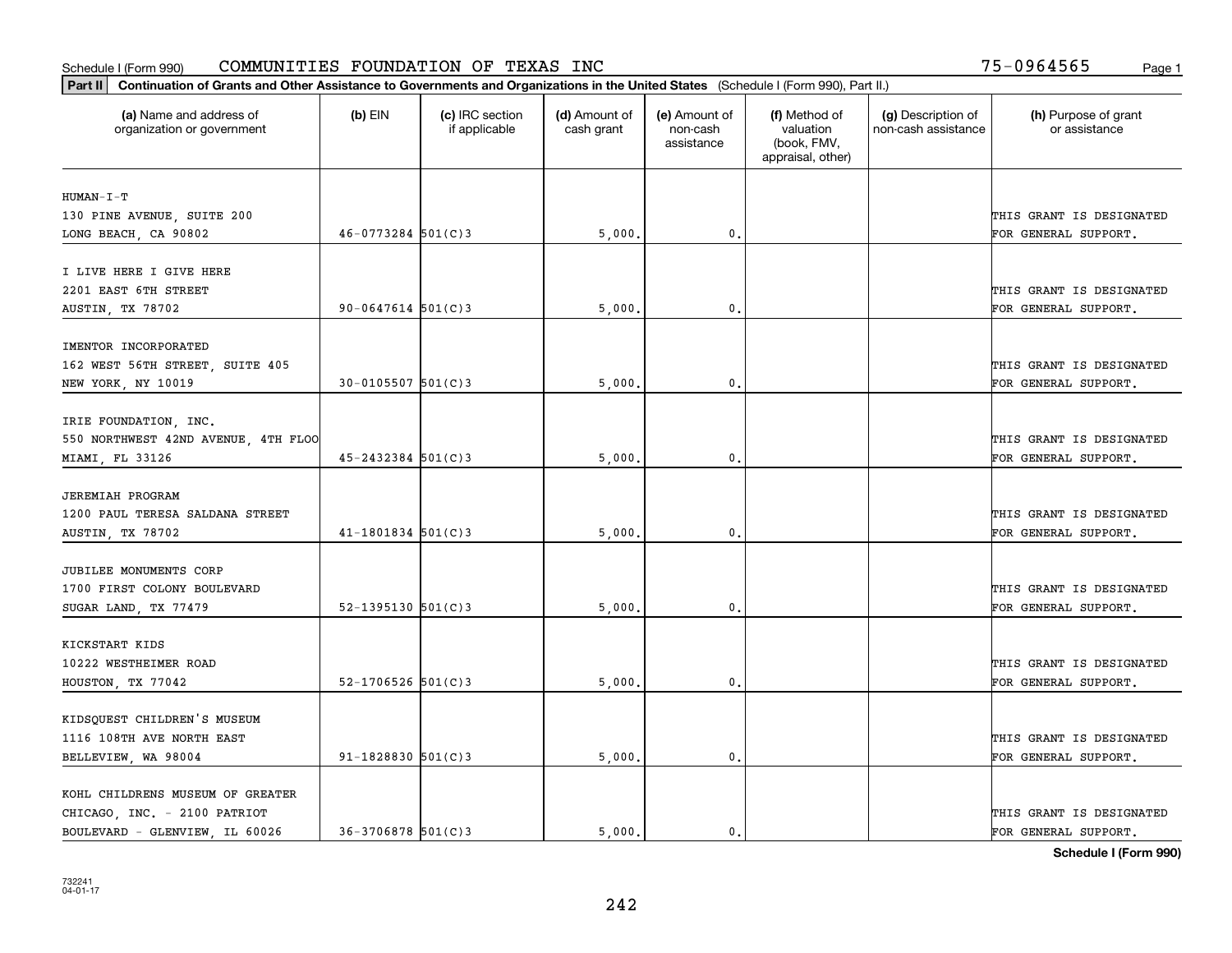| Part II   Continuation of Grants and Other Assistance to Governments and Organizations in the United States (Schedule I (Form 990), Part II.) |                          |                                  |                             |                                         |                                                                |                                           |                                       |
|-----------------------------------------------------------------------------------------------------------------------------------------------|--------------------------|----------------------------------|-----------------------------|-----------------------------------------|----------------------------------------------------------------|-------------------------------------------|---------------------------------------|
| (a) Name and address of<br>organization or government                                                                                         | $(b)$ EIN                | (c) IRC section<br>if applicable | (d) Amount of<br>cash grant | (e) Amount of<br>non-cash<br>assistance | (f) Method of<br>valuation<br>(book, FMV,<br>appraisal, other) | (g) Description of<br>non-cash assistance | (h) Purpose of grant<br>or assistance |
|                                                                                                                                               |                          |                                  |                             |                                         |                                                                |                                           |                                       |
| LEGAL SERVICES FOR NEW YORK CITY<br>40 WORTH STREET, SUITE 606                                                                                |                          |                                  |                             |                                         |                                                                |                                           | THIS GRANT IS DESIGNATED              |
| NEW YORK, NY 10013                                                                                                                            | $13 - 2600199$ 501(C)3   |                                  | 5,000.                      | $\mathbf{0}$ .                          |                                                                |                                           | FOR GENERAL SUPPORT.                  |
|                                                                                                                                               |                          |                                  |                             |                                         |                                                                |                                           |                                       |
| LUCILE PACKARD FOUNDATION FOR                                                                                                                 |                          |                                  |                             |                                         |                                                                |                                           |                                       |
| CHILDREN'S HEALTH - 400 HAMILTON,                                                                                                             |                          |                                  |                             |                                         |                                                                |                                           | THIS GRANT IS DESIGNATED              |
| SUITE 340 - PALO ALTO, CA 94301                                                                                                               | $77 - 0440090$ 501(C)3   |                                  | 5,000                       | $\mathbf{0}$                            |                                                                |                                           | FOR GENERAL SUPPORT.                  |
|                                                                                                                                               |                          |                                  |                             |                                         |                                                                |                                           |                                       |
| MASTERMEDIA INTERNATIONAL, INC.                                                                                                               |                          |                                  |                             |                                         |                                                                |                                           |                                       |
| 330 N. 6TH STREET, #110                                                                                                                       |                          |                                  |                             |                                         |                                                                |                                           | THIS GRANT IS DESIGNATED              |
| REDLANDS, CA 92374                                                                                                                            | $33 - 0104548$ 501(C) 3  |                                  | 5,000                       | $\mathbf{0}$ .                          |                                                                |                                           | FOR GENERAL SUPPORT.                  |
| MATTHEWS MEMORIAL PRESBYTERIAN                                                                                                                |                          |                                  |                             |                                         |                                                                |                                           |                                       |
| CHURCH - P.O. BOX 2345 - ALBANY,                                                                                                              |                          |                                  |                             |                                         |                                                                |                                           | THIS GRANT IS DESIGNATED              |
| TX 76430                                                                                                                                      | $74 - 6028977$ 501(C)3   |                                  | 5,000                       | $\mathbf{0}$                            |                                                                |                                           | FOR GENERAL SUPPORT.                  |
|                                                                                                                                               |                          |                                  |                             |                                         |                                                                |                                           |                                       |
| MONTANA LAND RELIANCE                                                                                                                         |                          |                                  |                             |                                         |                                                                |                                           |                                       |
| P.O. BOX 355                                                                                                                                  |                          |                                  |                             |                                         |                                                                |                                           | THIS GRANT IS DESIGNATED              |
| HELENA, MT 59624                                                                                                                              | $81 - 0369262$ 501(C)3   |                                  | 5,000                       | $\mathbf{0}$                            |                                                                |                                           | FOR GENERAL SUPPORT.                  |
|                                                                                                                                               |                          |                                  |                             |                                         |                                                                |                                           |                                       |
| MONTEFIORE MEDICAL CENTER                                                                                                                     |                          |                                  |                             |                                         |                                                                |                                           |                                       |
| 3415 BAINBRIDGE AVENUE                                                                                                                        |                          |                                  |                             |                                         |                                                                |                                           | THIS GRANT IS DESIGNATED              |
| BRONX, NY 10467                                                                                                                               | $13 - 1740114$ 501(C)3   |                                  | 5,000                       | $\mathbf{0}$                            |                                                                |                                           | FOR GENERAL SUPPORT.                  |
|                                                                                                                                               |                          |                                  |                             |                                         |                                                                |                                           |                                       |
| MOSAIC YOUTH THEATER OF DETROIT<br>2251 ANTIETAM AVENUE                                                                                       |                          |                                  |                             |                                         |                                                                |                                           | THIS GRANT IS DESIGNATED              |
| DETROIT, MI 48207                                                                                                                             | $38 - 3069610$ 501(C)3   |                                  | 5,000                       | $^{\rm 0}$ .                            |                                                                |                                           | FOR GENERAL SUPPORT.                  |
|                                                                                                                                               |                          |                                  |                             |                                         |                                                                |                                           |                                       |
| MUSEUM OF PHOTOGRAPHIC ARTS                                                                                                                   |                          |                                  |                             |                                         |                                                                |                                           |                                       |
| 1649 EL PRADO                                                                                                                                 |                          |                                  |                             |                                         |                                                                |                                           | THIS GRANT IS DESIGNATED              |
| SAN DIEGO, CA 92101                                                                                                                           | $95 - 2889390$ $501(C)3$ |                                  | 5,000.                      | $\mathfrak{o}$ .                        |                                                                |                                           | FOR GENERAL SUPPORT.                  |
|                                                                                                                                               |                          |                                  |                             |                                         |                                                                |                                           |                                       |
| MYSTIC SEAPORT MUSEUM, INC.                                                                                                                   |                          |                                  |                             |                                         |                                                                |                                           |                                       |
| 75 GREENMANVILLE AVENUE P.O. BOX 60                                                                                                           |                          |                                  |                             |                                         |                                                                |                                           | THIS GRANT IS DESIGNATED              |
| MYSTIC CT 06355-9902                                                                                                                          | $06 - 0653120$ 501(C)3   |                                  | 5.000.                      | $\mathfrak{o}$ .                        |                                                                |                                           | FOR GENERAL SUPPORT.                  |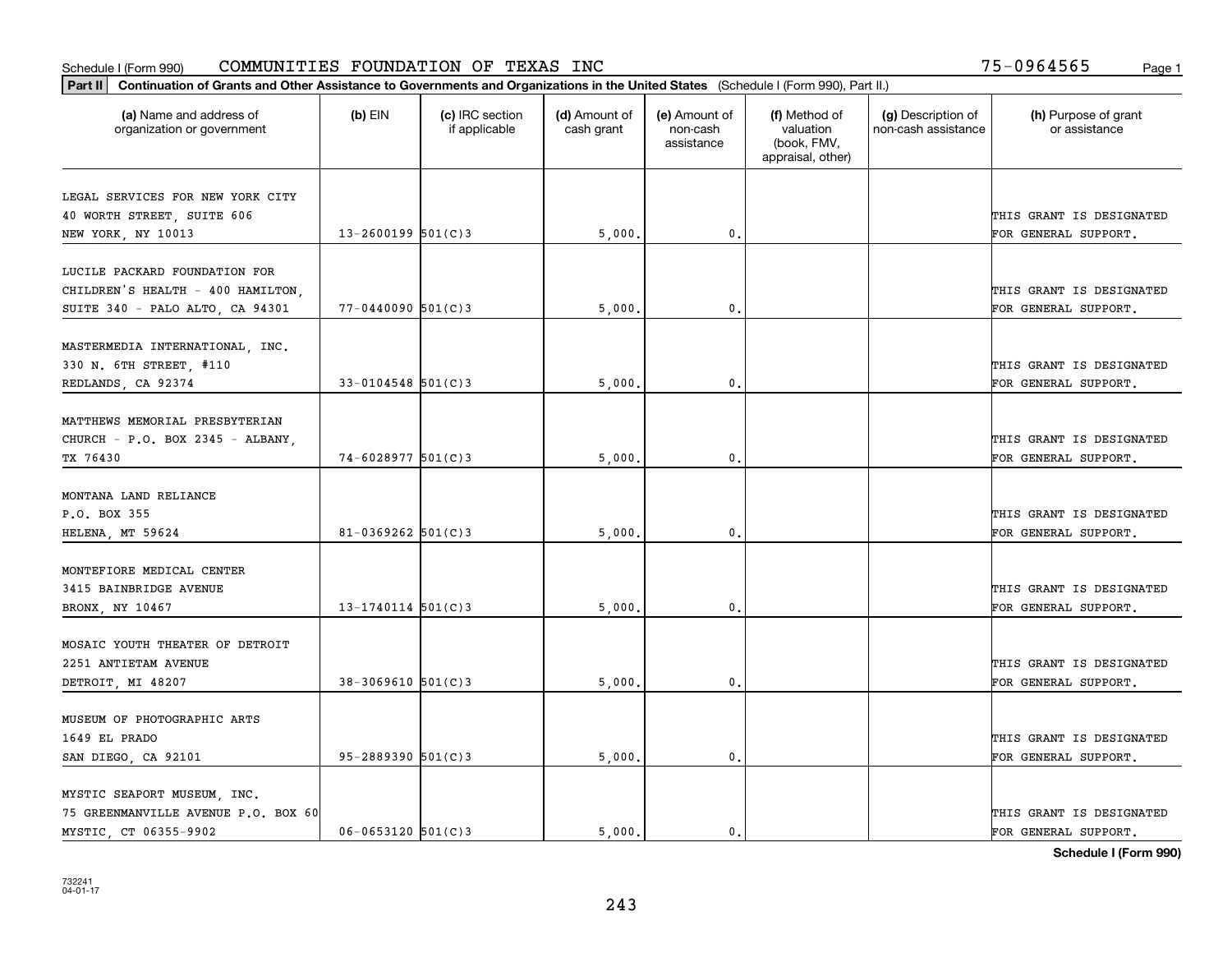| Part II   Continuation of Grants and Other Assistance to Governments and Organizations in the United States (Schedule I (Form 990), Part II.) |                        |                                  |                             |                                         |                                                                |                                           |                                       |
|-----------------------------------------------------------------------------------------------------------------------------------------------|------------------------|----------------------------------|-----------------------------|-----------------------------------------|----------------------------------------------------------------|-------------------------------------------|---------------------------------------|
| (a) Name and address of<br>organization or government                                                                                         | $(b)$ EIN              | (c) IRC section<br>if applicable | (d) Amount of<br>cash grant | (e) Amount of<br>non-cash<br>assistance | (f) Method of<br>valuation<br>(book, FMV,<br>appraisal, other) | (g) Description of<br>non-cash assistance | (h) Purpose of grant<br>or assistance |
| NATIONAL JEWISH HEALTH                                                                                                                        |                        |                                  |                             |                                         |                                                                |                                           |                                       |
| 1400 JACKSON STREET                                                                                                                           |                        |                                  |                             |                                         |                                                                |                                           | THIS GRANT IS DESIGNATED              |
| DENVER, CO 80206                                                                                                                              | $74 - 2044647$ 501(C)3 |                                  | 5,000.                      | 0.                                      |                                                                |                                           | FOR GENERAL SUPPORT.                  |
|                                                                                                                                               |                        |                                  |                             |                                         |                                                                |                                           |                                       |
| NEW YORK BAR FOUNDATION                                                                                                                       |                        |                                  |                             |                                         |                                                                |                                           |                                       |
| ONE ELK STREET                                                                                                                                |                        |                                  |                             |                                         |                                                                |                                           | THIS GRANT IS DESIGNATED              |
| ALBANY, NY 12207                                                                                                                              | $14 - 6029915$ 501(C)3 |                                  | 5,000                       | 0.                                      |                                                                |                                           | FOR GENERAL SUPPORT.                  |
| ONESTAR FOUNDATION                                                                                                                            |                        |                                  |                             |                                         |                                                                |                                           |                                       |
|                                                                                                                                               |                        |                                  |                             |                                         |                                                                |                                           | THIS GRANT IS DESIGNATED              |
| 9011 MOUNTAIN RIDGE DRIVE, SUITE 10<br><b>AUSTIN, TX 78759</b>                                                                                | $20 - 0166368$ 501(C)3 |                                  | 5,000                       | $\mathbf{0}$ .                          |                                                                |                                           | FOR GENERAL SUPPORT.                  |
|                                                                                                                                               |                        |                                  |                             |                                         |                                                                |                                           |                                       |
| ORLANDO MUSEUM OF ART, INC.                                                                                                                   |                        |                                  |                             |                                         |                                                                |                                           |                                       |
| 2416 N. MILLS AVENUE                                                                                                                          |                        |                                  |                             |                                         |                                                                |                                           | THIS GRANT IS DESIGNATED              |
| ORLANDO, FL 32803                                                                                                                             | 59-0910352 $501(C)3$   |                                  | 5,000                       | 0.                                      |                                                                |                                           | FOR GENERAL SUPPORT.                  |
|                                                                                                                                               |                        |                                  |                             |                                         |                                                                |                                           |                                       |
| PANTHERA                                                                                                                                      |                        |                                  |                             |                                         |                                                                |                                           |                                       |
| 8 W. 40TH STREET, 18TH FLOOR                                                                                                                  |                        |                                  |                             |                                         |                                                                |                                           | THIS GRANT IS DESIGNATED              |
| NEW YORK, NY 10018                                                                                                                            | $20 - 4668756$ 501(C)3 |                                  | 5,000                       | 0.                                      |                                                                |                                           | FOR GENERAL SUPPORT.                  |
|                                                                                                                                               |                        |                                  |                             |                                         |                                                                |                                           |                                       |
| PARTNERS FOR SACRED PLACES, INC.                                                                                                              |                        |                                  |                             |                                         |                                                                |                                           |                                       |
| 1700 SANSOM STREET, 10TH FLOOR                                                                                                                |                        |                                  |                             |                                         |                                                                |                                           | THIS GRANT IS DESIGNATED              |
| PHILADELPHIA, PA 19103                                                                                                                        | $23 - 2560361$ 501(C)3 |                                  | 5,000                       | 0.                                      |                                                                |                                           | FOR GENERAL SUPPORT.                  |
| PECK SCHOOL                                                                                                                                   |                        |                                  |                             |                                         |                                                                |                                           |                                       |
| 247 SOUTH STREET                                                                                                                              |                        |                                  |                             |                                         |                                                                |                                           | THIS GRANT IS DESIGNATED              |
| MORRISTOWN, NJ 07960                                                                                                                          | $22 - 1487293$ 501(C)3 |                                  | 5,000                       | $\mathfrak{o}$ .                        |                                                                |                                           | FOR GENERAL SUPPORT.                  |
|                                                                                                                                               |                        |                                  |                             |                                         |                                                                |                                           |                                       |
| PINE CREST PREPARATORY SCHOOL,                                                                                                                |                        |                                  |                             |                                         |                                                                |                                           |                                       |
| INC. - 2700 ST. ANDREWS BOULEVARD                                                                                                             |                        |                                  |                             |                                         |                                                                |                                           | THIS GRANT IS DESIGNATED              |
| - BOCA RATON, FL 33434                                                                                                                        | $59-0861374$ 501(C)3   |                                  | 5,000.                      | $\mathbf{0}$ .                          |                                                                |                                           | FOR GENERAL SUPPORT.                  |
|                                                                                                                                               |                        |                                  |                             |                                         |                                                                |                                           |                                       |
| PINNACLE CHURCH                                                                                                                               |                        |                                  |                             |                                         |                                                                |                                           |                                       |
| P.O. BOX 5355                                                                                                                                 |                        |                                  |                             |                                         |                                                                |                                           | THIS GRANT IS DESIGNATED              |
| MABANK, TX 75147                                                                                                                              | $27 - 2295061$ 501(C)3 |                                  | 5.000.                      | $\mathbf{0}$ .                          |                                                                |                                           | FOR GENERAL SUPPORT.                  |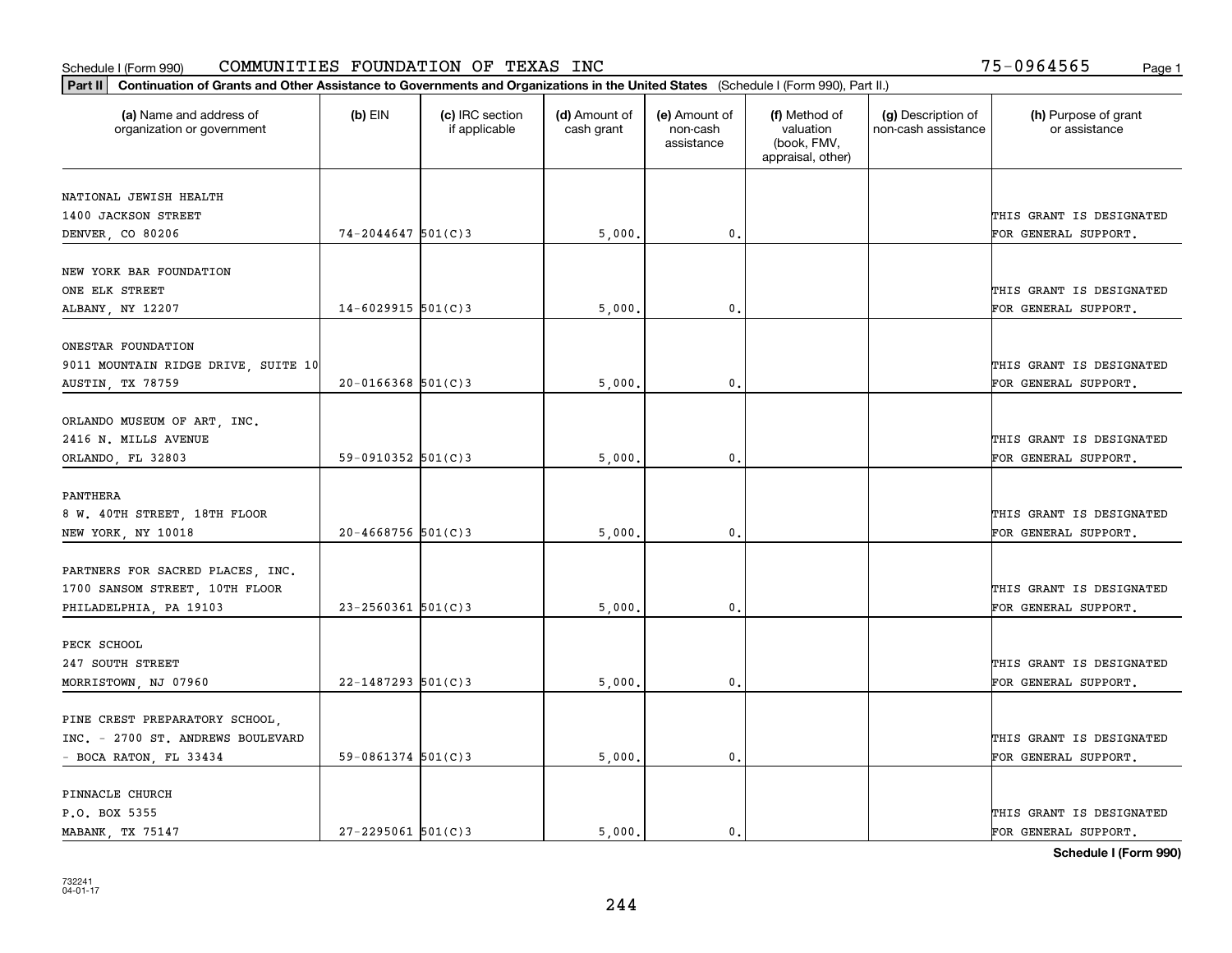| Part II   Continuation of Grants and Other Assistance to Governments and Organizations in the United States (Schedule I (Form 990), Part II.) |                        |                                  |                             |                                         |                                                                |                                           |                                                  |  |  |
|-----------------------------------------------------------------------------------------------------------------------------------------------|------------------------|----------------------------------|-----------------------------|-----------------------------------------|----------------------------------------------------------------|-------------------------------------------|--------------------------------------------------|--|--|
| (a) Name and address of<br>organization or government                                                                                         | $(b)$ EIN              | (c) IRC section<br>if applicable | (d) Amount of<br>cash grant | (e) Amount of<br>non-cash<br>assistance | (f) Method of<br>valuation<br>(book, FMV,<br>appraisal, other) | (g) Description of<br>non-cash assistance | (h) Purpose of grant<br>or assistance            |  |  |
| PRESIDENT AND FELLOWS OF HARVARD                                                                                                              |                        |                                  |                             |                                         |                                                                |                                           |                                                  |  |  |
| COLLEGE - HARVARD BUSINESS SCHOOL                                                                                                             |                        |                                  |                             |                                         |                                                                |                                           |                                                  |  |  |
| DEVELOPMENT OPERATIONS TEELE HALL                                                                                                             |                        |                                  |                             |                                         |                                                                |                                           | THIS GRANT IS DESIGNATED                         |  |  |
| SOLDIERS FIELD - BOSTON, MA 02163                                                                                                             | $04 - 2103580$ 501(C)3 |                                  | 5,000.                      | $\mathbf{0}$ .                          |                                                                |                                           | FOR GENERAL SUPPORT.                             |  |  |
| PREVENTIVE MEDICINE RESEARCH<br>INSTITUTE - 900 BRIDGEWAY -<br>SAUSALITO, CA 94965                                                            | $94 - 2949537$ 501(C)3 |                                  | 5,000                       | $\mathbf{0}$                            |                                                                |                                           | THIS GRANT IS DESIGNATED<br>FOR GENERAL SUPPORT. |  |  |
|                                                                                                                                               |                        |                                  |                             |                                         |                                                                |                                           |                                                  |  |  |
| PROJECT ROW HOUSES                                                                                                                            |                        |                                  |                             |                                         |                                                                |                                           |                                                  |  |  |
| P.O. BOX 1011                                                                                                                                 |                        |                                  |                             |                                         |                                                                |                                           | THIS GRANT IS DESIGNATED                         |  |  |
| HOUSTON, TX 77251                                                                                                                             | 76-0411778 501(C)3     |                                  | 5,000                       | $\mathbf{0}$ .                          |                                                                |                                           | FOR GENERAL SUPPORT.                             |  |  |
| RANGER GOOD WORKS, INC.<br>805 E. BROWARD BOULEVARD, SUITE 200<br>FORT LAUDERDALE, FL 33308                                                   | $47 - 1869003$ 501(C)3 |                                  | 5,000                       | $\mathbf{0}$ .                          |                                                                |                                           | THIS GRANT IS DESIGNATED<br>FOR GENERAL SUPPORT. |  |  |
| RECTOR & VISITORS OF THE                                                                                                                      |                        |                                  |                             |                                         |                                                                |                                           |                                                  |  |  |
| UNIVERSITY OF VIRGINIA - UVA GIFT                                                                                                             |                        |                                  |                             |                                         |                                                                |                                           |                                                  |  |  |
| PROCESSING SERVICES P.O. BOX                                                                                                                  |                        |                                  |                             |                                         |                                                                |                                           | THIS GRANT IS DESIGNATED                         |  |  |
| 400331 - CHARLOTTESVILLE, VA                                                                                                                  | $54 - 6001796$ 501(C)3 |                                  | 5,000                       | $\mathbf{0}$                            |                                                                |                                           | FOR GENERAL SUPPORT.                             |  |  |
| SAINT MARY'S COLLEGE<br>DEVELOPMENT OFFICE 110 LE MANS HALL<br>NOTRE DAME, IN 46556-5001                                                      | $35 - 0868158$ 501(C)3 |                                  | 5,000                       | $\mathbf{0}$                            |                                                                |                                           | THIS GRANT IS DESIGNATED<br>FOR GENERAL SUPPORT. |  |  |
| SAINT SPYRIDON GREEK ORTHODOX<br>CATHEDRAL - 102 RUSSELL STREET -<br>WORCESTER, MA 01609                                                      | $04 - 2192697$ 501(C)3 |                                  | 5,000                       | 0.                                      |                                                                |                                           | THIS GRANT IS DESIGNATED<br>FOR GENERAL SUPPORT. |  |  |
| SAN DIEGO SYMPHONY ORCHESTRA<br>ASSOCIATION - 1245 SEVENTH AVENUE<br>- SAN DIEGO, CA 92101                                                    | $95 - 2040874$ 501(C)3 |                                  | 5,000                       | $\mathfrak o$ .                         |                                                                |                                           | THIS GRANT IS DESIGNATED<br>FOR GENERAL SUPPORT. |  |  |
| SANTA FE CHAMBER MUSIC FESTIVAL.<br>LTD. - P.O. BOX 2227 - SANTA FE,<br>NM 87504-2227                                                         | $85 - 0224461$ 501(C)3 |                                  | 5.000.                      | $\mathbf{0}$ .                          |                                                                |                                           | THIS GRANT IS DESIGNATED<br>FOR GENERAL SUPPORT. |  |  |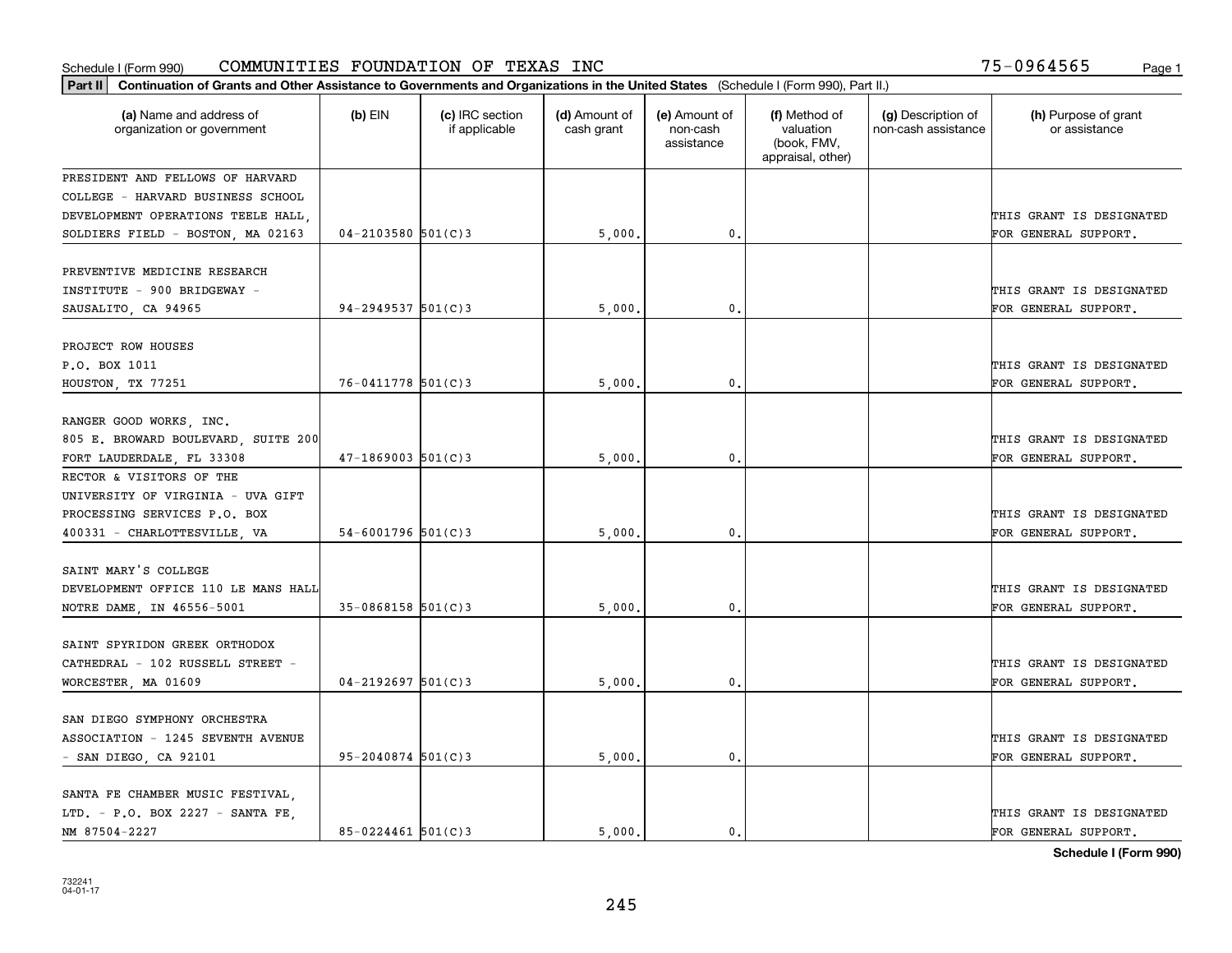| (a) Name and address of<br>organization or government                     | $(b)$ EIN              | (c) IRC section<br>if applicable | (d) Amount of<br>cash grant | (e) Amount of<br>non-cash<br>assistance | (f) Method of<br>valuation<br>(book, FMV,<br>appraisal, other) | (g) Description of<br>non-cash assistance | (h) Purpose of grant<br>or assistance            |
|---------------------------------------------------------------------------|------------------------|----------------------------------|-----------------------------|-----------------------------------------|----------------------------------------------------------------|-------------------------------------------|--------------------------------------------------|
|                                                                           |                        |                                  |                             |                                         |                                                                |                                           |                                                  |
| SAVANNAH COLLEGE OF ART AND DESIGN<br>SCAD GIVING 1600 PEACHTREE STREET N |                        |                                  |                             |                                         |                                                                |                                           |                                                  |
| ATLANTA, GA 30309                                                         | 58-1357177 $501(C)3$   |                                  | 5,000.                      | $\mathfrak{o}$ .                        |                                                                |                                           | THIS GRANT IS DESIGNATED<br>FOR GENERAL SUPPORT. |
| SCOTT DAWSON EVANGELISTIC                                                 |                        |                                  |                             |                                         |                                                                |                                           |                                                  |
| ASSOCIATION, INC. - 400 OFFICE                                            |                        |                                  |                             |                                         |                                                                |                                           |                                                  |
| PARK DRIVE, SUITE 150 -                                                   |                        |                                  |                             |                                         |                                                                |                                           | THIS GRANT IS DESIGNATED                         |
| BIRMINGHAM, AL 35223                                                      | 63-0964725 $501(C)$ 3  |                                  | 5,000                       | 0.                                      |                                                                |                                           | FOR GENERAL SUPPORT.                             |
|                                                                           |                        |                                  |                             |                                         |                                                                |                                           |                                                  |
| SITE SANTA FE                                                             |                        |                                  |                             |                                         |                                                                |                                           |                                                  |
| 1606 PASEO DE PERALTA                                                     |                        |                                  |                             |                                         |                                                                |                                           | THIS GRANT IS DESIGNATED                         |
| SANTA FE, NM 87501                                                        | $85 - 0413922$ 501(C)3 |                                  | 5,000                       | 0.                                      |                                                                |                                           | FOR GENERAL SUPPORT.                             |
|                                                                           |                        |                                  |                             |                                         |                                                                |                                           |                                                  |
| SPENCER THEATER FOR THE PERFORMING                                        |                        |                                  |                             |                                         |                                                                |                                           |                                                  |
| ARTS, INC. - 108 SPENCER DRIVE -                                          |                        |                                  |                             |                                         |                                                                |                                           | THIS GRANT IS DESIGNATED                         |
| ALTO, NM 88312-9559                                                       | $85 - 0403693$ 501(C)3 |                                  | 5,000                       | 0.                                      |                                                                |                                           | FOR GENERAL SUPPORT.                             |
|                                                                           |                        |                                  |                             |                                         |                                                                |                                           |                                                  |
| TAMPA BAY PERFORMING ARTS CENTER                                          |                        |                                  |                             |                                         |                                                                |                                           |                                                  |
| 1010 N.W. C. MACLNNES PLACE                                               |                        |                                  |                             |                                         |                                                                |                                           | THIS GRANT IS DESIGNATED                         |
| TAMPA, FL 33602                                                           | $59 - 2037085$ 501(C)3 |                                  | 5,000                       | 0.                                      |                                                                |                                           | FOR GENERAL SUPPORT.                             |
|                                                                           |                        |                                  |                             |                                         |                                                                |                                           |                                                  |
| <b>TECHSOUP</b>                                                           |                        |                                  |                             |                                         |                                                                |                                           |                                                  |
| 435 BRANNAN STREET, SUITE 100                                             |                        |                                  |                             |                                         |                                                                |                                           | THIS GRANT IS DESIGNATED                         |
| SAN FRANCISCO, CA 94107                                                   | $94-3070617$ 501(C)3   |                                  | 5,000                       | 0.                                      |                                                                |                                           | FOR GENERAL SUPPORT.                             |
|                                                                           |                        |                                  |                             |                                         |                                                                |                                           |                                                  |
| TELLURIDE MOUNTAINFILM, LTD.                                              |                        |                                  |                             |                                         |                                                                |                                           |                                                  |
| P.O. BOX 1088                                                             |                        |                                  |                             |                                         |                                                                |                                           | THIS GRANT IS DESIGNATED                         |
| TELLURIDE, CO 81435                                                       | $84-1271056$ 501(C)3   |                                  | 5,000                       | $\mathfrak{o}$ .                        |                                                                |                                           | FOR GENERAL SUPPORT.                             |
| TEXAS ORGANIZING PROJECT EDUCATION                                        |                        |                                  |                             |                                         |                                                                |                                           |                                                  |
| FUND - 400 SOUTH ZANG BOULEVARD,                                          |                        |                                  |                             |                                         |                                                                |                                           | THIS GRANT IS DESIGNATED                         |
| SUITE 1025 - DALLAS, TX 75208                                             | $27 - 1481855$ 501(C)3 |                                  | 5,000                       | $\mathbf{0}$                            |                                                                |                                           | FOR GENERAL SUPPORT.                             |
|                                                                           |                        |                                  |                             |                                         |                                                                |                                           |                                                  |
| TEXAS TORAH INSTITUTE                                                     |                        |                                  |                             |                                         |                                                                |                                           |                                                  |
| 6506 FRANKFORD ROAD                                                       |                        |                                  |                             |                                         |                                                                |                                           | THIS GRANT IS DESIGNATED                         |
| DALLAS TX 75252-5845                                                      | $02 - 0699665$ 501(C)3 |                                  | 5.000.                      | $\mathbf{0}$ .                          |                                                                |                                           | FOR GENERAL SUPPORT.                             |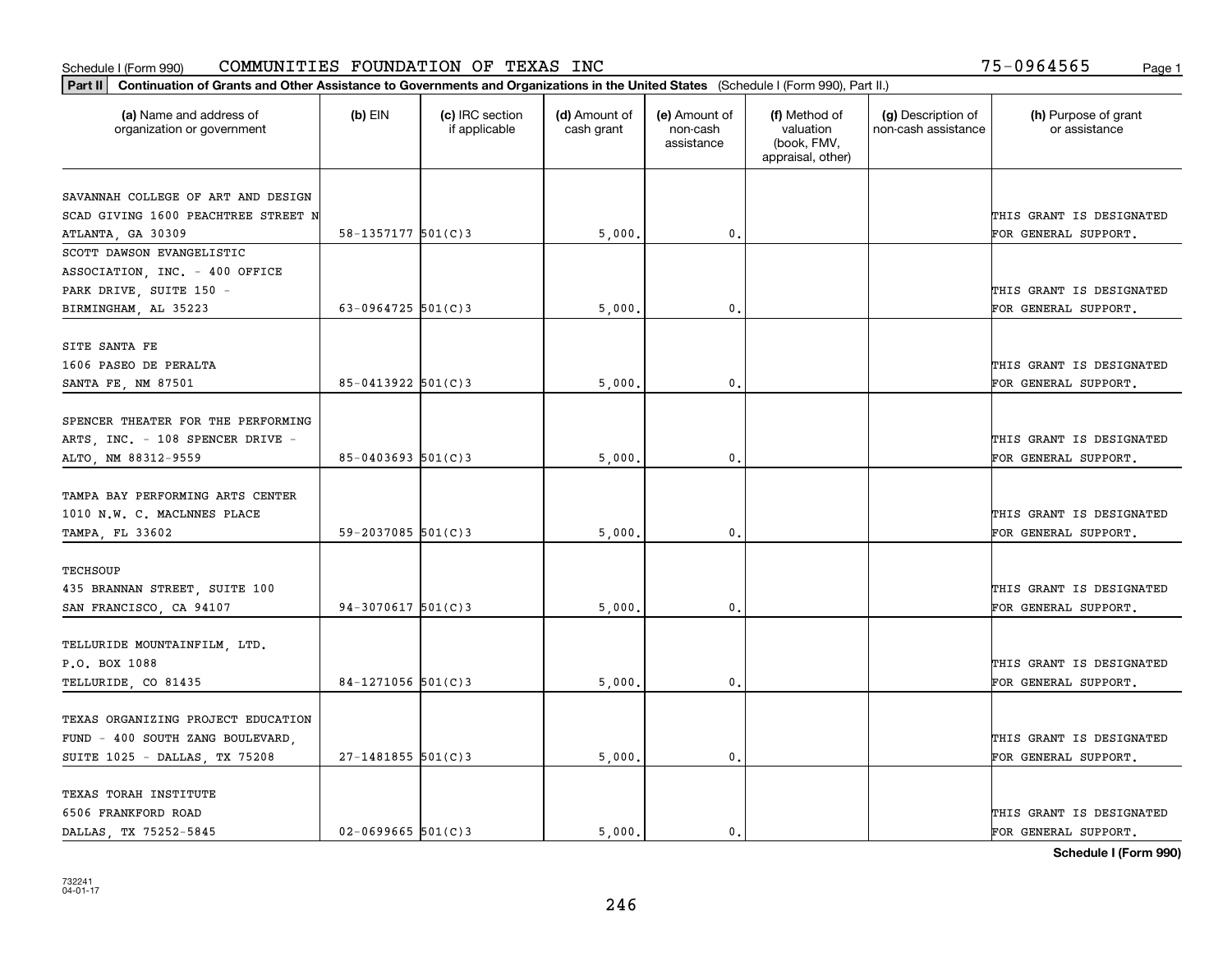| Part II   Continuation of Grants and Other Assistance to Governments and Organizations in the United States (Schedule I (Form 990), Part II.) |                        |                                  |                             |                                         |                                                                |                                           |                                       |
|-----------------------------------------------------------------------------------------------------------------------------------------------|------------------------|----------------------------------|-----------------------------|-----------------------------------------|----------------------------------------------------------------|-------------------------------------------|---------------------------------------|
| (a) Name and address of<br>organization or government                                                                                         | $(b)$ EIN              | (c) IRC section<br>if applicable | (d) Amount of<br>cash grant | (e) Amount of<br>non-cash<br>assistance | (f) Method of<br>valuation<br>(book, FMV,<br>appraisal, other) | (g) Description of<br>non-cash assistance | (h) Purpose of grant<br>or assistance |
|                                                                                                                                               |                        |                                  |                             |                                         |                                                                |                                           |                                       |
| THE AMERICAN IRELAND FUND<br>5646 MILTON STREET, SUITE 313                                                                                    |                        |                                  |                             |                                         |                                                                |                                           | THIS GRANT IS DESIGNATED              |
| DALLAS, TX 75206                                                                                                                              | $25-1306992$ 501(C)3   |                                  | 5,000.                      | 0.                                      |                                                                |                                           | FOR GENERAL SUPPORT.                  |
|                                                                                                                                               |                        |                                  |                             |                                         |                                                                |                                           |                                       |
| THE BRICK PRESBYTERIAN CHURCH                                                                                                                 |                        |                                  |                             |                                         |                                                                |                                           |                                       |
| 62 E. 92ND STREET                                                                                                                             |                        |                                  |                             |                                         |                                                                |                                           | THIS GRANT IS DESIGNATED              |
| NEW YORK, NY 10128-1398                                                                                                                       | $13 - 5562386$ 501(C)3 |                                  | 5,000                       | 0.                                      |                                                                |                                           | FOR GENERAL SUPPORT.                  |
|                                                                                                                                               |                        |                                  |                             |                                         |                                                                |                                           |                                       |
| THE CATHEDRAL OF LIGHT                                                                                                                        |                        |                                  |                             |                                         |                                                                |                                           |                                       |
| 2570 VALLEY VIEW LANE                                                                                                                         |                        |                                  |                             |                                         |                                                                |                                           | THIS GRANT IS DESIGNATED              |
| FARMERS BRANCH, TX 75234                                                                                                                      | $75 - 2048636$ 501(C)3 |                                  | 5,000                       | 0.                                      |                                                                |                                           | FOR GENERAL SUPPORT.                  |
|                                                                                                                                               |                        |                                  |                             |                                         |                                                                |                                           |                                       |
| THE DONALDSON ADOPTION INSTITUTE,                                                                                                             |                        |                                  |                             |                                         |                                                                |                                           |                                       |
| INC. - P.O. BOX 771 MORNINGSIDE                                                                                                               |                        |                                  |                             |                                         |                                                                |                                           | THIS GRANT IS DESIGNATED              |
| STATION - NEW YORK, NY 10026                                                                                                                  | $13 - 3904148$ 501(C)3 |                                  | 5,000                       | 0.                                      |                                                                |                                           | FOR GENERAL SUPPORT.                  |
|                                                                                                                                               |                        |                                  |                             |                                         |                                                                |                                           |                                       |
| THE FUND FOR MODERN COURTS, INC.                                                                                                              |                        |                                  |                             |                                         |                                                                |                                           |                                       |
| 205 EAST 42ND STREET, 16TH FLOOR                                                                                                              |                        |                                  |                             |                                         |                                                                |                                           | THIS GRANT IS DESIGNATED              |
| NEW YORK, NY 10017                                                                                                                            | $13 - 2597816$ 501(C)3 |                                  | 5,000                       | 0.                                      |                                                                |                                           | FOR GENERAL SUPPORT.                  |
|                                                                                                                                               |                        |                                  |                             |                                         |                                                                |                                           |                                       |
| THE JOYFUL HORSE PROJECT                                                                                                                      |                        |                                  |                             |                                         |                                                                |                                           |                                       |
| 57 TREEHAVEN COURT                                                                                                                            |                        |                                  |                             |                                         |                                                                |                                           | THIS GRANT IS DESIGNATED              |
| AUSTIN, TX 78738                                                                                                                              | $45 - 4522043$ 501(C)3 |                                  | 5,000                       | 0.                                      |                                                                |                                           | FOR GENERAL SUPPORT.                  |
|                                                                                                                                               |                        |                                  |                             |                                         |                                                                |                                           |                                       |
| THE NEW HORIZONS FOUNDATION, INC.                                                                                                             |                        |                                  |                             |                                         |                                                                |                                           |                                       |
| 5550 TECH CENTER DRIVE, SUITE 303                                                                                                             |                        |                                  |                             |                                         |                                                                |                                           | THIS GRANT IS DESIGNATED              |
| COLORADO SPRINGS, CO 80919                                                                                                                    | 84-1123082 $501(C)3$   |                                  | 5,000                       | 0.                                      |                                                                |                                           | FOR GENERAL SUPPORT.                  |
| THE REFUGE FOR DMST                                                                                                                           |                        |                                  |                             |                                         |                                                                |                                           |                                       |
| P.O. BOX 90804                                                                                                                                |                        |                                  |                             |                                         |                                                                |                                           | THIS GRANT IS DESIGNATED              |
|                                                                                                                                               | $46 - 4098511$ 501(C)3 |                                  |                             | 0.                                      |                                                                |                                           | FOR GENERAL SUPPORT.                  |
| AUSTIN, TX 78709-0804                                                                                                                         |                        |                                  | 5,000                       |                                         |                                                                |                                           |                                       |
| TRANSCENDENCE THEATER COMPANY                                                                                                                 |                        |                                  |                             |                                         |                                                                |                                           |                                       |
| 19201 SONOMA HIGHWAY, SUITE 214                                                                                                               |                        |                                  |                             |                                         |                                                                |                                           | THIS GRANT IS DESIGNATED              |
| SONOMA, CA 94576                                                                                                                              | $46 - 2182873$ 501(C)3 |                                  | 5.000.                      | $\mathbf{0}$ .                          |                                                                |                                           | FOR GENERAL SUPPORT.                  |
|                                                                                                                                               |                        |                                  |                             |                                         |                                                                |                                           |                                       |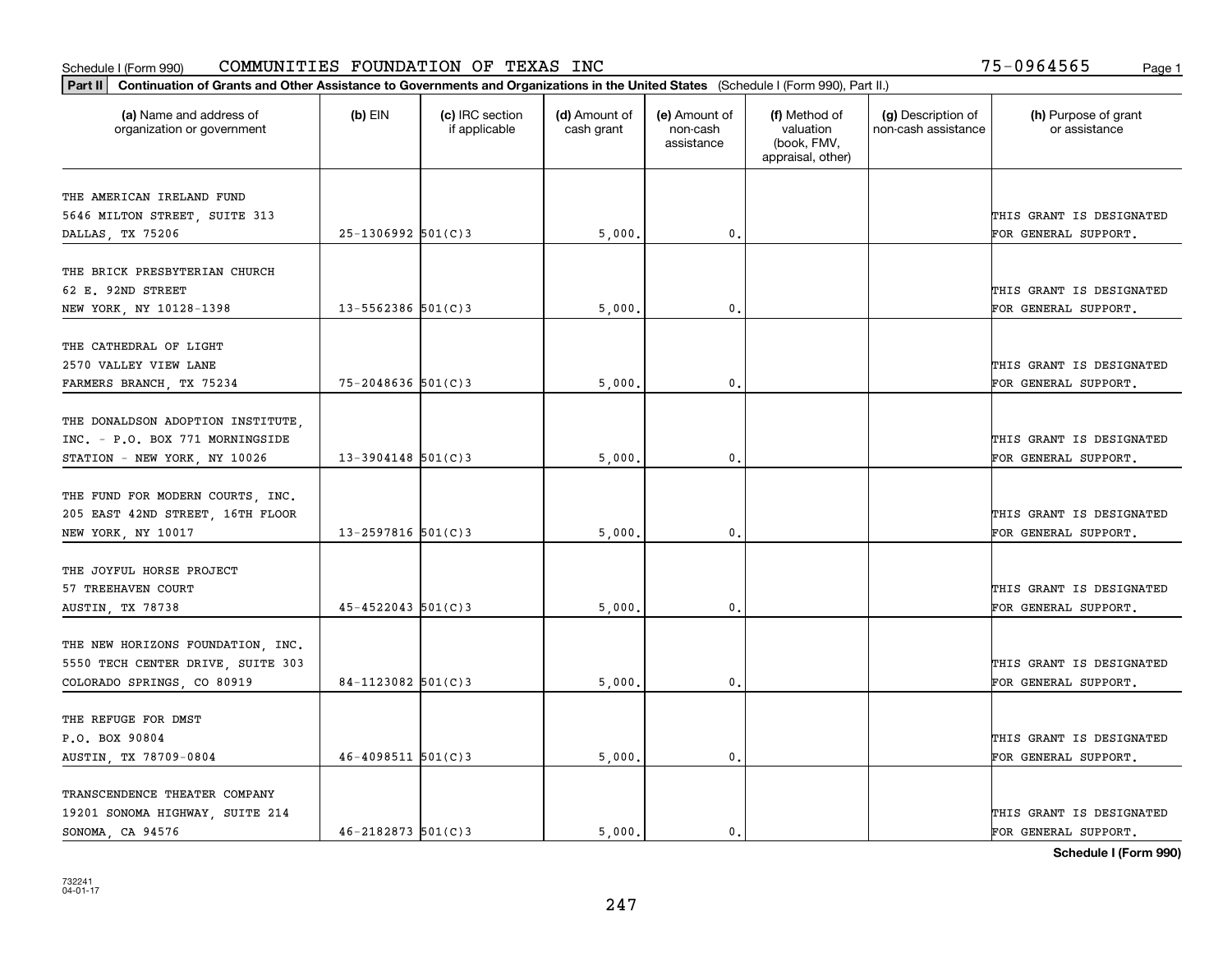| Part II   Continuation of Grants and Other Assistance to Governments and Organizations in the United States (Schedule I (Form 990), Part II.) |                        |                                  |                             |                                         |                                                                |                                           |                                       |
|-----------------------------------------------------------------------------------------------------------------------------------------------|------------------------|----------------------------------|-----------------------------|-----------------------------------------|----------------------------------------------------------------|-------------------------------------------|---------------------------------------|
| (a) Name and address of<br>organization or government                                                                                         | $(b)$ EIN              | (c) IRC section<br>if applicable | (d) Amount of<br>cash grant | (e) Amount of<br>non-cash<br>assistance | (f) Method of<br>valuation<br>(book, FMV,<br>appraisal, other) | (g) Description of<br>non-cash assistance | (h) Purpose of grant<br>or assistance |
| TRINITY BAPTIST CHURCH                                                                                                                        |                        |                                  |                             |                                         |                                                                |                                           |                                       |
| P.O. BOX 690                                                                                                                                  |                        |                                  |                             |                                         |                                                                |                                           | THIS GRANT IS DESIGNATED              |
| MT. PLEASANT, TX 75456                                                                                                                        | 75-1863919 501(C)3     |                                  | 5,000                       | 0.                                      |                                                                |                                           | FOR GENERAL SUPPORT.                  |
|                                                                                                                                               |                        |                                  |                             |                                         |                                                                |                                           |                                       |
| UNITED WAY OF MIAMI-DADE, INC.<br>3250 SOUTHWEST THIRD AVENUE                                                                                 |                        |                                  |                             |                                         |                                                                |                                           | THIS GRANT IS DESIGNATED              |
| MIAMI, FL 33129-2712                                                                                                                          | $59 - 0830840$ 501(C)3 |                                  | 5,000                       | 0.                                      |                                                                |                                           | FOR GENERAL SUPPORT.                  |
|                                                                                                                                               |                        |                                  |                             |                                         |                                                                |                                           |                                       |
| V M I FOUNDATION INCORPORATED                                                                                                                 |                        |                                  |                             |                                         |                                                                |                                           |                                       |
| P.O. BOX 932                                                                                                                                  |                        |                                  |                             |                                         |                                                                |                                           | THIS GRANT IS DESIGNATED              |
| LEXINGTON, VA 24450                                                                                                                           | $54 - 0505966$ 501(C)3 |                                  | 5,000                       | 0.                                      |                                                                |                                           | FOR GENERAL SUPPORT.                  |
|                                                                                                                                               |                        |                                  |                             |                                         |                                                                |                                           |                                       |
| VAIL VALLEY FOUNDATION, INC.                                                                                                                  |                        |                                  |                             |                                         |                                                                |                                           |                                       |
| P.O. BOX 3822                                                                                                                                 |                        |                                  |                             |                                         |                                                                |                                           | THIS GRANT IS DESIGNATED              |
| AVON, CO 81620                                                                                                                                | 74-2215035 501(C)3     |                                  | 5,000                       | 0.                                      |                                                                |                                           | FOR GENERAL SUPPORT.                  |
|                                                                                                                                               |                        |                                  |                             |                                         |                                                                |                                           |                                       |
| VERA AQUA VERA VITA                                                                                                                           |                        |                                  |                             |                                         |                                                                |                                           |                                       |
| 709 CAMBRIDGE DRIVE                                                                                                                           |                        |                                  |                             |                                         |                                                                |                                           | THIS GRANT IS DESIGNATED              |
| RICHARDSON, TX 75080                                                                                                                          | 82-1884413 $501(C)$ 3  |                                  | 5,000                       | 0.                                      |                                                                |                                           | FOR GENERAL SUPPORT.                  |
|                                                                                                                                               |                        |                                  |                             |                                         |                                                                |                                           |                                       |
| WASHINGTON PERFORMING ARTS SOCIETY                                                                                                            |                        |                                  |                             |                                         |                                                                |                                           |                                       |
| 1400 K STREET, SUITE 500                                                                                                                      |                        |                                  |                             |                                         |                                                                |                                           | THIS GRANT IS DESIGNATED              |
| WASHINGTON, DC 20005                                                                                                                          | $52 - 6062439$ 501(C)3 |                                  | 5,000                       | 0.                                      |                                                                |                                           | FOR GENERAL SUPPORT.                  |
| WELL AWARE                                                                                                                                    |                        |                                  |                             |                                         |                                                                |                                           |                                       |
|                                                                                                                                               |                        |                                  |                             |                                         |                                                                |                                           |                                       |
| 3571 FAR WEST BOULEVARD, PMB 229                                                                                                              |                        |                                  |                             |                                         |                                                                |                                           | THIS GRANT IS DESIGNATED              |
| AUSTIN, TX 78731                                                                                                                              | $20 - 5025148$ 501(C)3 |                                  | 5,000                       | $\mathbf{0}$ .                          |                                                                |                                           | FOR GENERAL SUPPORT.                  |
| WELLFLEET HARBOR ACTORS THEATER,                                                                                                              |                        |                                  |                             |                                         |                                                                |                                           |                                       |
| INC. - P.O. BOX 797 - WELLFLEET,                                                                                                              |                        |                                  |                             |                                         |                                                                |                                           | THIS GRANT IS DESIGNATED              |
| MA 02667                                                                                                                                      | $04 - 3491049$ 501(C)3 |                                  |                             | $\mathbf{0}$ .                          |                                                                |                                           | FOR GENERAL SUPPORT.                  |
|                                                                                                                                               |                        |                                  | 5,000                       |                                         |                                                                |                                           |                                       |
| WELLFLEET PRESERVATION HALL                                                                                                                   |                        |                                  |                             |                                         |                                                                |                                           |                                       |
| P.O. BOX 3024                                                                                                                                 |                        |                                  |                             |                                         |                                                                |                                           | THIS GRANT IS DESIGNATED              |
| WELLFLEET, MA 02667                                                                                                                           | $14-1980689$ 501(C)3   |                                  | 5.000.                      | $\mathbf{0}$ .                          |                                                                |                                           | FOR GENERAL SUPPORT.                  |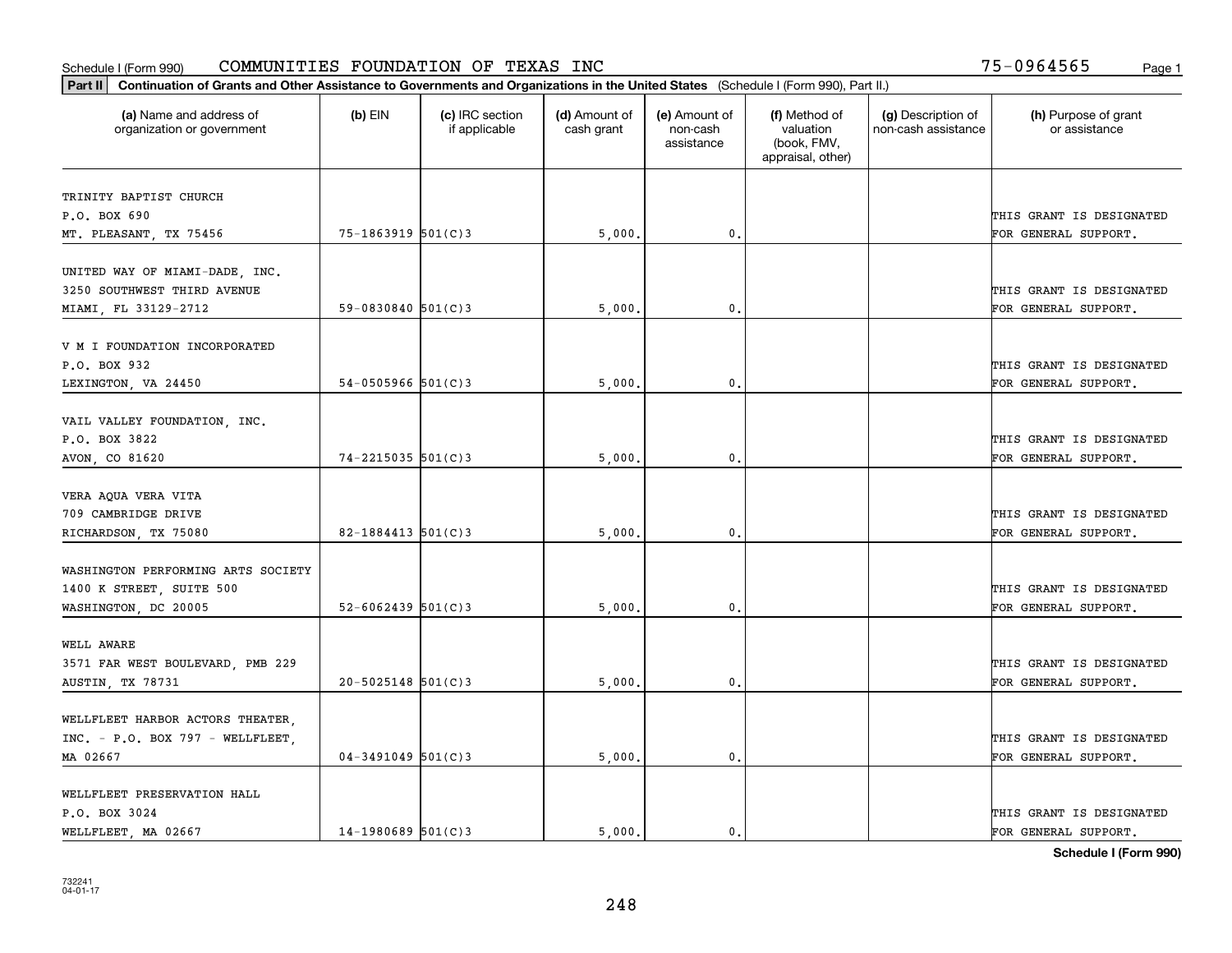#### Schedule I (Form 990) Page 1 COMMUNITIES FOUNDATION OF TEXAS INC

75-0964565

| Part II   Continuation of Grants and Other Assistance to Governments and Organizations in the United States (Schedule I (Form 990), Part II.) |                        |                                  |                             |                                         |                                                                |                                           |                                                  |  |  |  |
|-----------------------------------------------------------------------------------------------------------------------------------------------|------------------------|----------------------------------|-----------------------------|-----------------------------------------|----------------------------------------------------------------|-------------------------------------------|--------------------------------------------------|--|--|--|
| (a) Name and address of<br>organization or government                                                                                         | $(b)$ EIN              | (c) IRC section<br>if applicable | (d) Amount of<br>cash grant | (e) Amount of<br>non-cash<br>assistance | (f) Method of<br>valuation<br>(book, FMV,<br>appraisal, other) | (g) Description of<br>non-cash assistance | (h) Purpose of grant<br>or assistance            |  |  |  |
|                                                                                                                                               |                        |                                  |                             |                                         |                                                                |                                           |                                                  |  |  |  |
| WORLD OF CHILDREN, INC.                                                                                                                       |                        |                                  |                             |                                         |                                                                |                                           | THIS GRANT IS DESIGNATED                         |  |  |  |
| 23046 AVENIDA DE LA CARLOTA, SUITE                                                                                                            | $31 - 1772381$ 501(C)3 |                                  |                             |                                         |                                                                |                                           |                                                  |  |  |  |
| LAGUNA HILLS, CA 92653                                                                                                                        |                        |                                  | 5,000.                      | $\mathbf 0$ .                           |                                                                |                                           | FOR GENERAL SUPPORT.                             |  |  |  |
| YOUNG MEN'S AND WOMEN'S HEBREW<br>ASSOCIATION - 1395 LEXINGTON<br>AVENUE - NEW YORK, NY 10128                                                 | $13 - 1624229$ 501(C)3 |                                  | 5,000.                      | $\mathbf{0}$ .                          |                                                                |                                           | THIS GRANT IS DESIGNATED<br>FOR GENERAL SUPPORT. |  |  |  |
|                                                                                                                                               |                        |                                  |                             |                                         |                                                                |                                           |                                                  |  |  |  |
|                                                                                                                                               |                        |                                  |                             |                                         |                                                                |                                           |                                                  |  |  |  |
|                                                                                                                                               |                        |                                  |                             |                                         |                                                                |                                           |                                                  |  |  |  |
|                                                                                                                                               |                        |                                  |                             |                                         |                                                                |                                           |                                                  |  |  |  |
|                                                                                                                                               |                        |                                  |                             |                                         |                                                                |                                           |                                                  |  |  |  |
|                                                                                                                                               |                        |                                  |                             |                                         |                                                                |                                           |                                                  |  |  |  |
|                                                                                                                                               |                        |                                  |                             |                                         |                                                                |                                           |                                                  |  |  |  |
|                                                                                                                                               |                        |                                  |                             |                                         |                                                                |                                           |                                                  |  |  |  |
|                                                                                                                                               |                        |                                  |                             |                                         |                                                                |                                           |                                                  |  |  |  |
|                                                                                                                                               |                        |                                  |                             |                                         |                                                                |                                           |                                                  |  |  |  |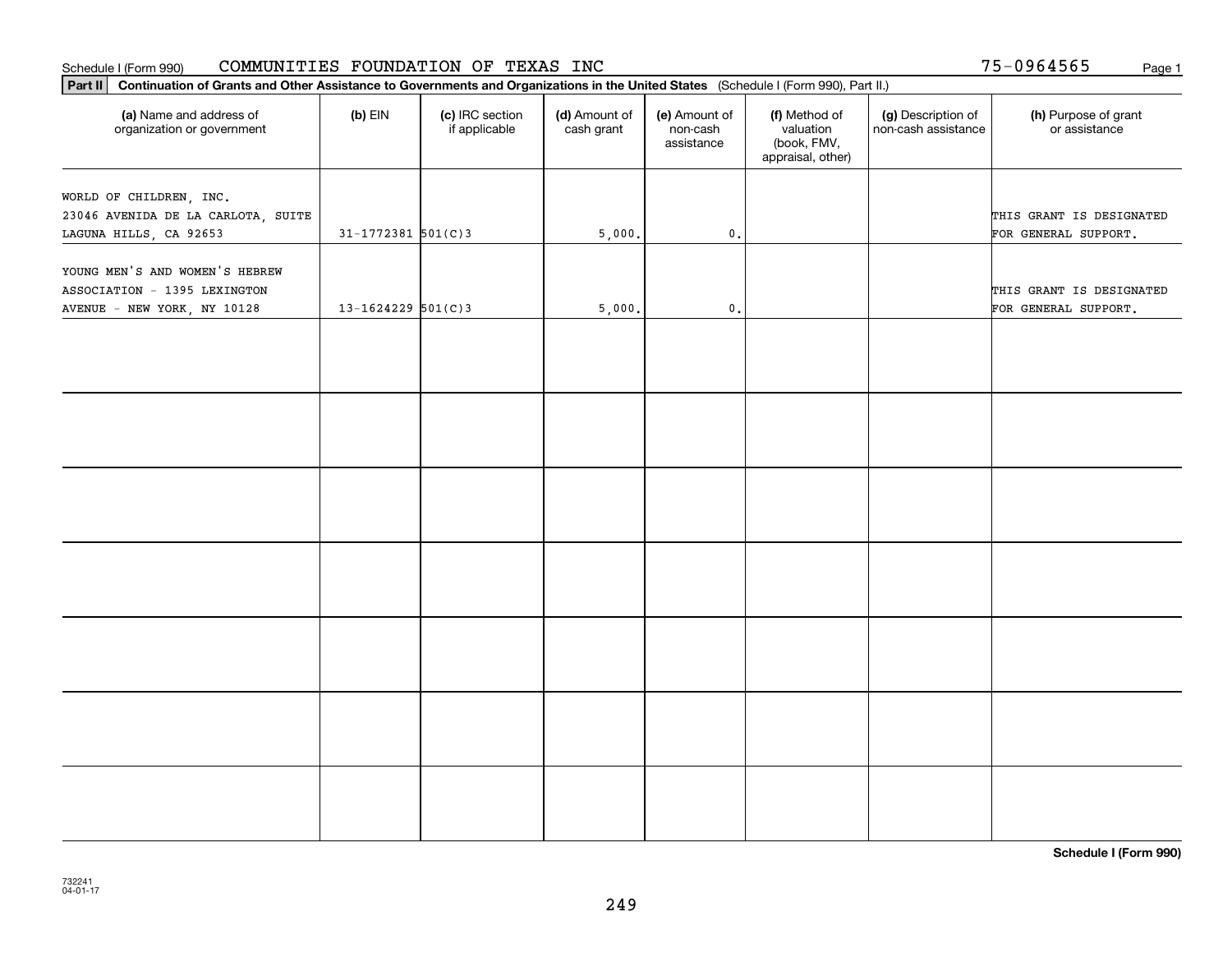#### Schedule I (Form 990) (2017) CO**MMUNITIES FOUNDATION OF TEXAS INC** Page

**Part III | Grants and Other Assistance to Domestic Individuals. Complete if the organization answered "Yes" on Form 990, Part IV, line 22.** Part III can be duplicated if additional space is needed.

| (a) Type of grant or assistance                                                                                                                      | (b) Number of<br>recipients | (c) Amount of<br>cash grant | (d) Amount of non-<br>cash assistance | (e) Method of valuation<br>(book, FMV, appraisal, other) | (f) Description of noncash assistance |  |  |  |  |  |
|------------------------------------------------------------------------------------------------------------------------------------------------------|-----------------------------|-----------------------------|---------------------------------------|----------------------------------------------------------|---------------------------------------|--|--|--|--|--|
|                                                                                                                                                      |                             |                             |                                       |                                                          |                                       |  |  |  |  |  |
|                                                                                                                                                      |                             |                             |                                       |                                                          |                                       |  |  |  |  |  |
| FINANCIAL HARDSHIP DUE TO UNFORESEEN EVENTS                                                                                                          |                             | 975.                        | 0.                                    |                                                          |                                       |  |  |  |  |  |
|                                                                                                                                                      |                             |                             |                                       |                                                          |                                       |  |  |  |  |  |
| FIRE                                                                                                                                                 |                             | 2,500.                      | 0.                                    |                                                          |                                       |  |  |  |  |  |
|                                                                                                                                                      |                             |                             |                                       |                                                          |                                       |  |  |  |  |  |
| MEDICAL/DENTAL/HOSPITAL CARE                                                                                                                         | 7                           | 14,787.                     | $\mathbf{0}$                          |                                                          |                                       |  |  |  |  |  |
|                                                                                                                                                      |                             |                             |                                       |                                                          |                                       |  |  |  |  |  |
| SCHOLARSHIP                                                                                                                                          | 165                         | 784,620.                    | $\mathbf{0}$                          |                                                          |                                       |  |  |  |  |  |
|                                                                                                                                                      |                             |                             |                                       |                                                          |                                       |  |  |  |  |  |
|                                                                                                                                                      |                             |                             |                                       |                                                          |                                       |  |  |  |  |  |
|                                                                                                                                                      |                             |                             |                                       |                                                          |                                       |  |  |  |  |  |
| Part IV<br>Supplemental Information. Provide the information required in Part I, line 2; Part III, column (b); and any other additional information. |                             |                             |                                       |                                                          |                                       |  |  |  |  |  |
| PART I, LINE 2:                                                                                                                                      |                             |                             |                                       |                                                          |                                       |  |  |  |  |  |
| CFT MONITORS THE USE OF GRANT FUNDS THROUGH VARIOUS GRANTEE REPORTING                                                                                |                             |                             |                                       |                                                          |                                       |  |  |  |  |  |
|                                                                                                                                                      |                             |                             |                                       |                                                          |                                       |  |  |  |  |  |
| REQUIREMENTS DEPENDING UPON THE SIZE AND SOURCE OF THE GRANT. THE                                                                                    |                             |                             |                                       |                                                          |                                       |  |  |  |  |  |
| FOUNDATION'S DISCRETIONARY GRANTS REQUIRE THAT RECIPIENT ORGANIZATIONS                                                                               |                             |                             |                                       |                                                          |                                       |  |  |  |  |  |
| SUBMIT WRITTEN REPORTS ANNUALLY DURING THE TERM OF THE GRANT. FOUNDATION                                                                             |                             |                             |                                       |                                                          |                                       |  |  |  |  |  |
| STAFF ALSO REGULARLY CONDUCT FOLLOW-UP MEETINGS AND SITE                                                                                             |                             |                             |                                       |                                                          |                                       |  |  |  |  |  |
| חזו הסימון עוסקת מסור השים קוונים המווה המווים מסוימות מה מסקהוונים משים שהדמו עודות מחדמי                                                           |                             |                             |                                       |                                                          |                                       |  |  |  |  |  |

VISITS WITH THE GRANTEES TO ENSURE THAT FUNDS HAVE BEEN PROPERLY USED AND

THAT ANTICIPATED OUTCOMES HAVE BEEN ACHIEVED. GRANTS FROM THE FOUNDATION'S

## SUPPORTING ORGANIZATIONS REQUIRE MORE FREQUENT REPORTING BY GRANTEES, AS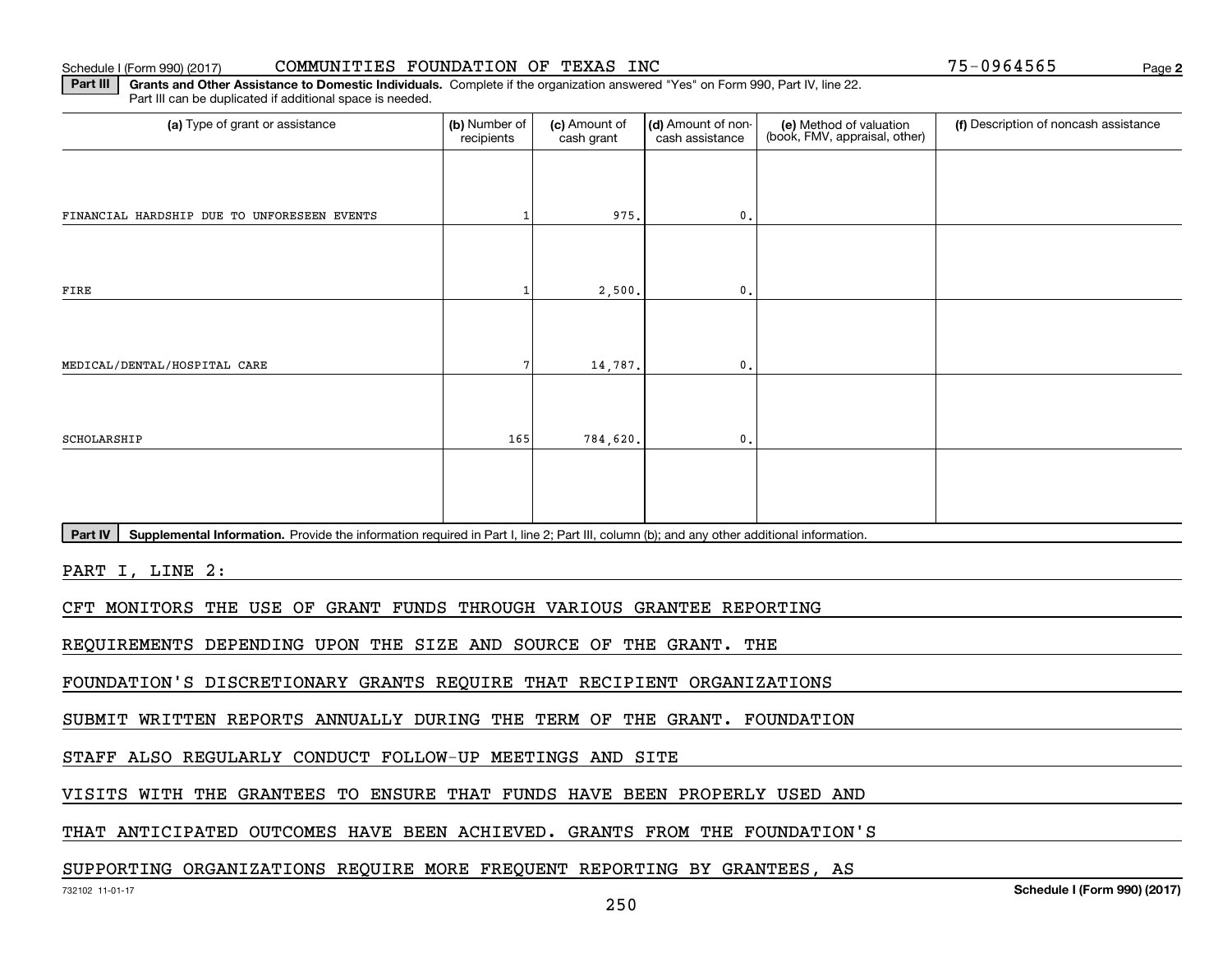| Schedule I (Form 990)                                                       | COMMUNITIES FOUNDATION OF TEXAS INC                         |                            |                  | 75-0964565 Page 2 |  |  |  |  |  |
|-----------------------------------------------------------------------------|-------------------------------------------------------------|----------------------------|------------------|-------------------|--|--|--|--|--|
| <b>Part IV</b><br><b>Supplemental Information</b>                           |                                                             |                            |                  |                   |  |  |  |  |  |
| WELL AS FREQUENT SITE VISITS AND MEETINGS WITH FOUNDATION STAFF, WHICH      |                                                             |                            |                  |                   |  |  |  |  |  |
| ALLOW FOR MONITORING THE USE OF GRANT FUNDS AND ASSURANCE THAT SUFFICIENT   |                                                             |                            |                  |                   |  |  |  |  |  |
| PROGRESS TOWARD<br>THE GRANT OBJECTIVES HAS BEEN MADE. MONITORING AND       |                                                             |                            |                  |                   |  |  |  |  |  |
| REPORTING REOUIREMENTS FOR GRANTS FROM THE FOUNDATION'S DONOR-ADVISED FUNDS |                                                             |                            |                  |                   |  |  |  |  |  |
| VARY DEPENDING                                                              | ON THE SIZE OF THE GRANT AND ITS INTENT. STAFF COMMUNICATES |                            |                  |                   |  |  |  |  |  |
| REGULARLY WITH ORGANIZATIONS THAT ARE FREQUENT RECIPIENTS OF DONOR-ADVISED  |                                                             |                            |                  |                   |  |  |  |  |  |
| GRANTS, AS WELL AS WITH                                                     |                                                             | ORGANIZATIONS THAT ARE NOT | WELL-KNOWN       | THE<br>TO.        |  |  |  |  |  |
| KEEP<br>FOUNDATION<br>TO.                                                   | CURRENT<br>ON.                                              | THEIR PROGRAMS             | SERVICES.<br>AND |                   |  |  |  |  |  |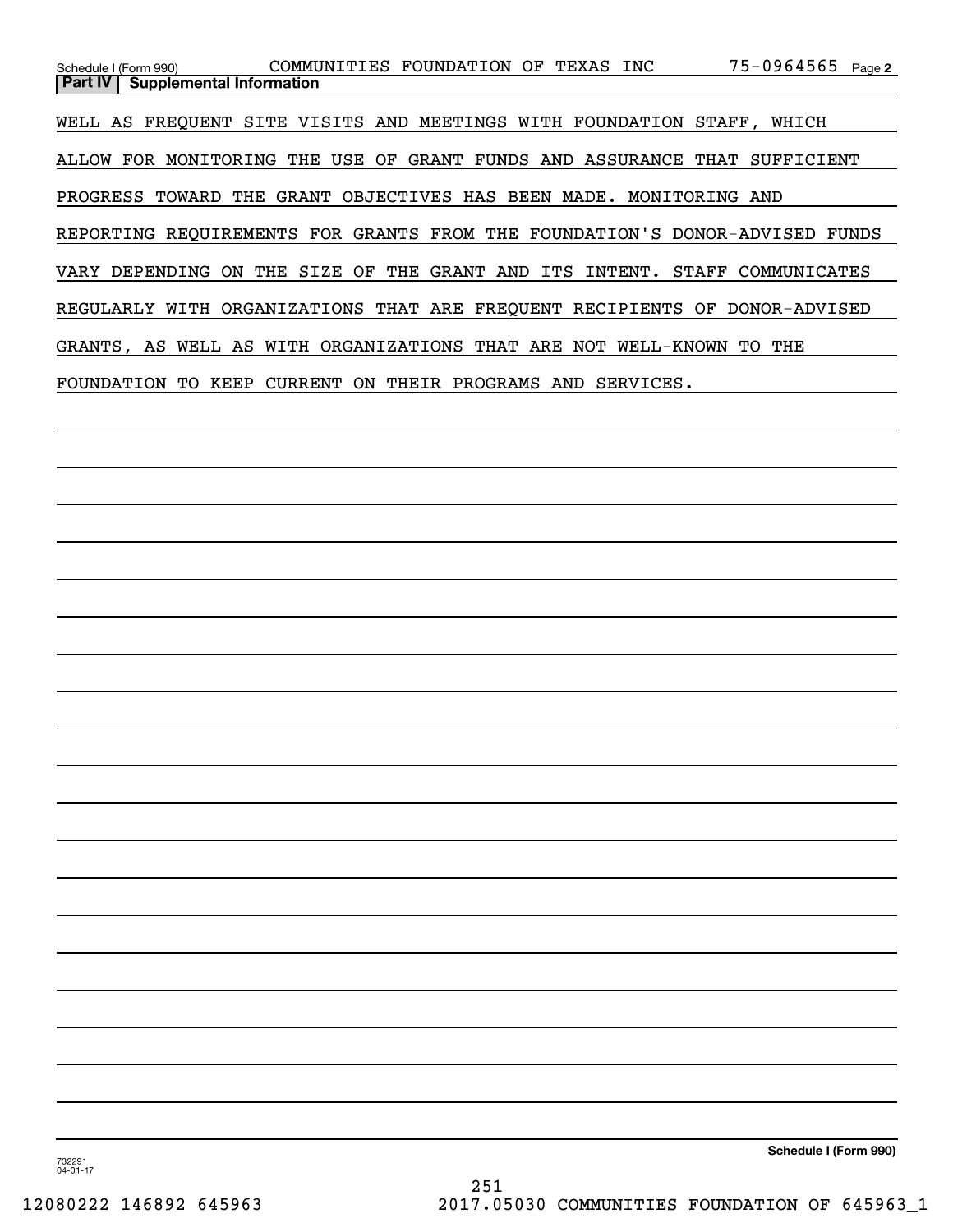|    | <b>SCHEDULE J</b>                                      | <b>Compensation Information</b>                                                                                                  |                                       | OMB No. 1545-0047     |            |                              |  |
|----|--------------------------------------------------------|----------------------------------------------------------------------------------------------------------------------------------|---------------------------------------|-----------------------|------------|------------------------------|--|
|    | (Form 990)                                             | For certain Officers, Directors, Trustees, Key Employees, and Highest                                                            |                                       |                       |            |                              |  |
|    |                                                        | <b>Compensated Employees</b>                                                                                                     |                                       | 2017                  |            |                              |  |
|    |                                                        | Complete if the organization answered "Yes" on Form 990, Part IV, line 23.<br>Attach to Form 990.                                |                                       | <b>Open to Public</b> |            |                              |  |
|    | Department of the Treasury<br>Internal Revenue Service | Go to www.irs.gov/Form990 for instructions and the latest information.                                                           |                                       |                       | Inspection |                              |  |
|    | Name of the organization                               |                                                                                                                                  | <b>Employer identification number</b> |                       |            |                              |  |
|    |                                                        | COMMUNITIES FOUNDATION OF TEXAS INC                                                                                              |                                       | 75-0964565            |            |                              |  |
|    | Part I                                                 | <b>Questions Regarding Compensation</b>                                                                                          |                                       |                       |            |                              |  |
|    |                                                        |                                                                                                                                  |                                       |                       | <b>Yes</b> | No                           |  |
|    |                                                        | <b>1a</b> Check the appropriate box(es) if the organization provided any of the following to or for a person listed on Form 990, |                                       |                       |            |                              |  |
|    |                                                        | Part VII, Section A, line 1a. Complete Part III to provide any relevant information regarding these items.                       |                                       |                       |            |                              |  |
|    | First-class or charter travel                          | Housing allowance or residence for personal use                                                                                  |                                       |                       |            |                              |  |
|    | Travel for companions                                  | Payments for business use of personal residence                                                                                  |                                       |                       |            |                              |  |
|    |                                                        | Health or social club dues or initiation fees<br>Tax indemnification and gross-up payments                                       |                                       |                       |            |                              |  |
|    |                                                        | Discretionary spending account<br>Personal services (such as, maid, chauffeur, chef)                                             |                                       |                       |            |                              |  |
|    |                                                        |                                                                                                                                  |                                       |                       |            |                              |  |
|    |                                                        | <b>b</b> If any of the boxes on line 1a are checked, did the organization follow a written policy regarding payment or           |                                       |                       | х          |                              |  |
|    |                                                        | reimbursement or provision of all of the expenses described above? If "No," complete Part III to explain                         |                                       | 1b                    |            |                              |  |
| 2  |                                                        | Did the organization require substantiation prior to reimbursing or allowing expenses incurred by all directors,                 |                                       | $\mathbf{2}$          | X          |                              |  |
|    |                                                        |                                                                                                                                  |                                       |                       |            |                              |  |
| з  |                                                        | Indicate which, if any, of the following the filing organization used to establish the compensation of the organization's        |                                       |                       |            |                              |  |
|    |                                                        | CEO/Executive Director. Check all that apply. Do not check any boxes for methods used by a related organization to               |                                       |                       |            |                              |  |
|    |                                                        | establish compensation of the CEO/Executive Director, but explain in Part III.                                                   |                                       |                       |            |                              |  |
|    | $\boxed{\textbf{X}}$ Compensation committee            | Written employment contract                                                                                                      |                                       |                       |            |                              |  |
|    |                                                        | $ \mathbf{X} $ Independent compensation consultant<br>Compensation survey or study                                               |                                       |                       |            |                              |  |
|    | $\boxed{\textbf{X}}$ Form 990 of other organizations   | Approval by the board or compensation committee                                                                                  |                                       |                       |            |                              |  |
|    |                                                        |                                                                                                                                  |                                       |                       |            |                              |  |
|    |                                                        | During the year, did any person listed on Form 990, Part VII, Section A, line 1a, with respect to the filing                     |                                       |                       |            |                              |  |
|    | organization or a related organization:                |                                                                                                                                  |                                       |                       |            |                              |  |
|    |                                                        | Receive a severance payment or change-of-control payment?                                                                        |                                       | 4a                    |            | x                            |  |
|    |                                                        |                                                                                                                                  |                                       | 4b                    |            | $\overline{\text{x}}$        |  |
|    |                                                        |                                                                                                                                  |                                       | 4c                    |            | $\overline{\text{x}}$        |  |
|    |                                                        | If "Yes" to any of lines 4a-c, list the persons and provide the applicable amounts for each item in Part III.                    |                                       |                       |            |                              |  |
|    |                                                        |                                                                                                                                  |                                       |                       |            |                              |  |
|    |                                                        | Only section 501(c)(3), 501(c)(4), and 501(c)(29) organizations must complete lines 5-9.                                         |                                       |                       |            |                              |  |
| 5. |                                                        | For persons listed on Form 990, Part VII, Section A, line 1a, did the organization pay or accrue any compensation                |                                       |                       |            |                              |  |
|    | contingent on the revenues of:                         |                                                                                                                                  |                                       |                       |            |                              |  |
|    |                                                        | a The organization? <b>Manual Community Community</b> Community Community Community Community Community Community Community      |                                       | 5a                    |            | <u>x</u>                     |  |
|    |                                                        |                                                                                                                                  |                                       | 5b                    |            | $\overline{\mathbf{x}}$      |  |
|    |                                                        | If "Yes" on line 5a or 5b, describe in Part III.                                                                                 |                                       |                       |            |                              |  |
| 6. |                                                        | For persons listed on Form 990, Part VII, Section A, line 1a, did the organization pay or accrue any compensation                |                                       |                       |            |                              |  |
|    | contingent on the net earnings of:                     |                                                                                                                                  |                                       |                       |            |                              |  |
|    |                                                        |                                                                                                                                  |                                       | 6a                    |            | x<br>$\overline{\mathbf{x}}$ |  |
|    |                                                        |                                                                                                                                  |                                       | 6b                    |            |                              |  |
|    |                                                        | If "Yes" on line 6a or 6b, describe in Part III.                                                                                 |                                       |                       |            |                              |  |
|    |                                                        | 7 For persons listed on Form 990, Part VII, Section A, line 1a, did the organization provide any nonfixed payments               |                                       |                       | х          |                              |  |
|    |                                                        |                                                                                                                                  |                                       | $\overline{7}$        |            |                              |  |
| 8  |                                                        | Were any amounts reported on Form 990, Part VII, paid or accrued pursuant to a contract that was subject to the                  |                                       |                       |            | х                            |  |
| 9  |                                                        | If "Yes" on line 8, did the organization also follow the rebuttable presumption procedure described in                           |                                       | 8                     |            |                              |  |
|    |                                                        |                                                                                                                                  |                                       | 9                     |            |                              |  |
|    |                                                        | Bediretion Ast Notice, and the Instructions for Form 000                                                                         |                                       | $\overline{10}$       |            |                              |  |

LHA For Paperwork Reduction Act Notice, see the Instructions for Form 990. Schedule J (Form 990) 2017

732111 10-17-17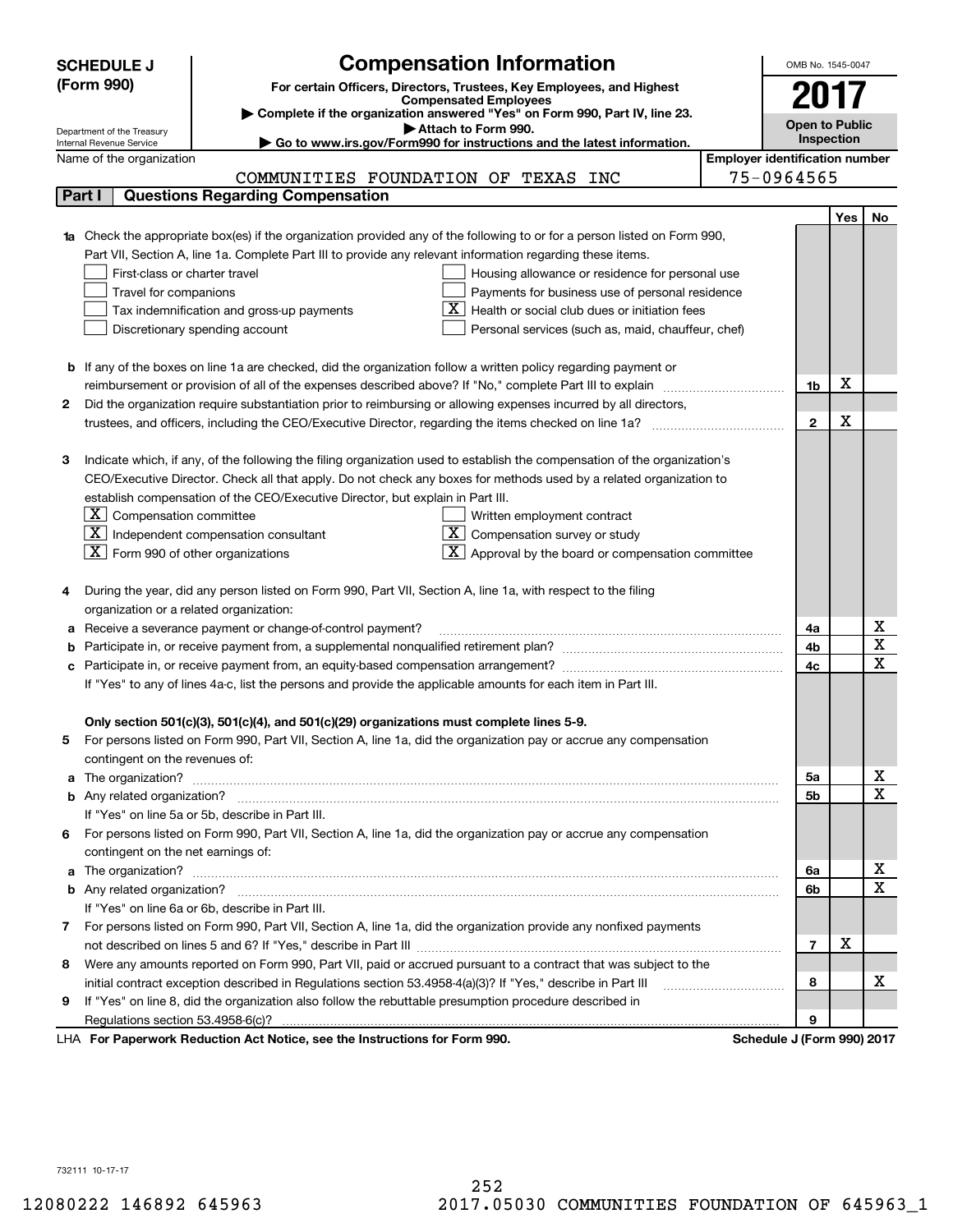75-0964565

# **Part II Officers, Directors, Trustees, Key Employees, and Highest Compensated Employees.**  Schedule J (Form 990) 2017 Page Use duplicate copies if additional space is needed.

For each individual whose compensation must be reported on Schedule J, report compensation from the organization on row (i) and from related organizations, described in the instructions, on row (ii). Do not list any individuals that aren't listed on Form 990, Part VII.

**Note:**  The sum of columns (B)(i)-(iii) for each listed individual must equal the total amount of Form 990, Part VII, Section A, line 1a, applicable column (D) and (E) amounts for that individual.

|                                    |      |                          | (B) Breakdown of W-2 and/or 1099-MISC compensation |                                           | (C) Retirement and<br>other deferred | (D) Nontaxable<br>benefits | (E) Total of columns | (F) Compensation<br>in column (B)         |
|------------------------------------|------|--------------------------|----------------------------------------------------|-------------------------------------------|--------------------------------------|----------------------------|----------------------|-------------------------------------------|
| (A) Name and Title                 |      | (i) Base<br>compensation | (ii) Bonus &<br>incentive<br>compensation          | (iii) Other<br>reportable<br>compensation | compensation                         |                            | $(B)(i)-(D)$         | reported as deferred<br>on prior Form 990 |
| DAVID J. SCULLIN<br>(1)            | (i)  | 406,657.                 | 20, 200.                                           | 0.                                        | 21,171.                              | 14,702.                    | 462,730              | 0.                                        |
| PRESIDENT & CEO                    | (ii) | $\mathbf 0$ .            | 0.                                                 | 0.                                        | $\mathbf{0}$ .                       | О.                         | 0.                   | 0.                                        |
| ELIZABETH W. BULL<br>(2)           | (i)  | 282,753.                 | 61,300.                                            | 991.                                      | 21,589.                              | 13,716.                    | 380,349              | 0.                                        |
| SENIOR VP, CFO, & CAO              | (ii) | $\mathbf 0$ .            | О.                                                 | 0.                                        | 0.                                   | 0.                         | 0.                   | 0.                                        |
| BRIAN E. DOYLE<br>(3)              | (i)  | 215,838.                 | 500.                                               | 405.                                      | 17,928.                              | 21,609.                    | 256,280              | 0.                                        |
| CHIEF INVESTMENT OFFICER           | (ii) | 0.                       | О.                                                 | 0.                                        | $\mathbf 0$ .                        | О.                         | О.                   | 0.                                        |
| SARAH C. NELSON<br>(4)             | (i)  | 187,859.                 | 46,200.                                            | 1,496.                                    | 17,581.                              | 15,023.                    | 268,159              | 0.                                        |
| CHIEF PHILANTHROPY OFFICER         | (ii) | $\mathbf 0$ .            | О.                                                 | 0.                                        | $\mathbf 0$ .                        | О.                         | 0.                   | 0.                                        |
| KRISTINE M. THOMAS<br>(5)          | (i)  | 170,143.                 | 1,500.                                             | 950.                                      | 14,160.                              | 14,981.                    | 201,734              | 0.                                        |
| VP OF FINANCE                      | (ii) | $\mathbf 0$ .            | О.                                                 | 0.                                        | 0.                                   | О.                         | 0.                   | 0.                                        |
| SUSAN SWAN SMITH<br>(6)            | (i)  | 224,654.                 | 43,000.                                            | 0.                                        | 17,766.                              | 15,955.                    | 301,375.             | 0.                                        |
| CHIEF GIVING DAY OFFICER           | (i)  | 0.                       | 0.                                                 | 0.                                        | $\mathbf 0$ .                        | О.                         | О.                   | 0.                                        |
| MONICA EGERT SMITH<br>(7)          | (i)  | 170,650.                 | 33,000.                                            | 852.                                      | 15,219.                              | 9,380.                     | 229,101              | 0.                                        |
| CHIEF RELATIONSHIP OFFICER         | (ii) | 0.                       | 0.                                                 | 0.                                        | $\mathbf 0$ .                        | 0.                         | 0.                   | 0.                                        |
| JOHN J. FITZPATRICK<br>(8)         | (i)  | 247,755.                 | 50,700.                                            | 1,200.                                    | 21,589.                              | 15,055.                    | 336,299              | $\overline{0}$ .                          |
| EDUCATE TEXAS - EXECUTIVE DIRECTOR | (ii) | $\mathbf 0$ .            | $\mathbf 0$ .                                      | 0.                                        | $\mathbf 0$ .                        | $\mathbf 0$ .              | $\mathbf{0}$ .       | $\overline{0}$ .                          |
| <b>GEORGE TANG</b><br>(9)          | (i)  | 219,835.                 | 44,900.                                            | 190.                                      | 16,937.                              | 21,609.                    | 303,471              | $\overline{0}$ .                          |
| EDUCATE TEXAS - MANAGING DIRECTOR  | (ii) | $\mathbf 0$ .            | 0.                                                 | 0.                                        | $\mathbf 0$ .                        | $\mathbf 0$ .              | $\mathbf 0$ .        | $\overline{0}$ .                          |
| (10) JOHN C. COXON                 | (i)  | 192,153.                 | 500.                                               | 1,200.                                    | 16, 290.                             | 21,604.                    | 231,747.             | $\overline{0}$ .                          |
| MANAGING DIRECTOR OF PROGR         | (ii) | $\mathbf 0$ .            | 0.                                                 | 0.                                        | $\mathbf 0$ .                        | $\mathbf 0$ .              | $\mathbf{0}$ .       | $\overline{0}$ .                          |
| (11) AMY GROFF                     | (i)  | 169,468.                 | 4,000.                                             | 1,543.                                    | 14,314.                              | 15, 243.                   | 204, 568             | $\overline{0}$ .                          |
| MANAGING DIRECTOR OF FINAN         | (ii) | $\mathbf 0$ .            | 0.                                                 | 0.                                        | $\mathbf 0$ .                        | $\mathbf 0$ .              | 0.                   | $\overline{0}$ .                          |
| (12) GERALDINE JACOBS              | (i)  | 156,244.                 | 1,500.                                             | 635.                                      | 12,839.                              | 9,229.                     | 180, 447.            | $\overline{0}$ .                          |
| DIRECTOR OF CHARITABLE GIF         | (ii) | 0.                       | 0.                                                 | 0.                                        | 0.                                   | $\mathbf 0$ .              | 0.                   | $\overline{0}$ .                          |
| (13) REO D. PRUIETT                | (i)  | 142,555.                 | 500.                                               | 1,200.                                    | 11,430.                              | 3,249.                     | 158,934.             | $\overline{0}$ .                          |
| DIRECTOR OF PROGRAMS, EDTX         | (ii) | 0.                       | 0.                                                 | 0.                                        | 0.                                   | 0.                         | 0.                   | 0.                                        |
| CAROL GOGLIA<br>(14)               | (i)  | 148, 725.                | 15,500.                                            | 176.                                      | 13,252.                              | 21,850.                    | 199,503.             | 0.                                        |
| SR. DIRECTOR OF MARKETING          | (ii) | 0.                       | 0.                                                 | 0.                                        | 0.                                   | 0.                         | 0.                   | 0.                                        |
|                                    | (i)  |                          |                                                    |                                           |                                      |                            |                      |                                           |
|                                    | (i)  |                          |                                                    |                                           |                                      |                            |                      |                                           |
|                                    | (i)  |                          |                                                    |                                           |                                      |                            |                      |                                           |
|                                    | (ii) |                          |                                                    |                                           |                                      |                            |                      |                                           |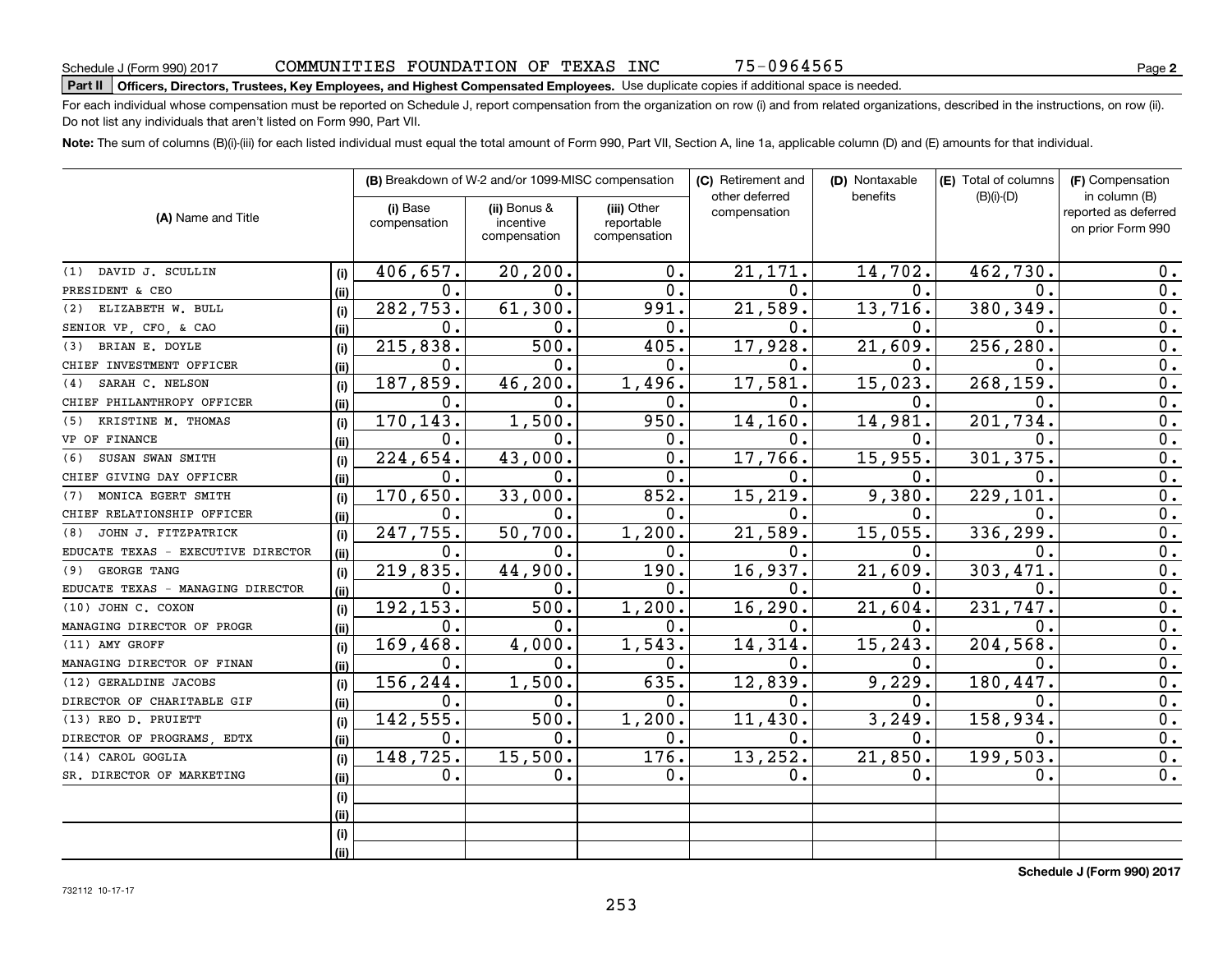Page 3

Schedule J (Form 990) 2017 COMMUNITIES FOUNDATION OF TEXAS INC 75-0964565<br>Part III Supplemental Information<br>Provide the information, explanation, or descriptions required for Part I, lines 1a, 1b, 3, 4a, 4b, 4c, 5a, 5b, 6a

### PART I, LINE 1A:

COMMUNITIES FOUNDATION OF TEXAS INC. PROVIDES REIMBURSEMENT OF GYM DUES TO

EACH EMPLOYEE. THE MAXIMUM ANNUAL BENEFIT IS \$1,140 PER PERSON AND IT IS

#### TREATED AS TAXABLE COMPENSATION TO EACH PARTICIPATING EMPLOYEE.

PART I, LINE 7:

AS PART OF THE ANNUAL PERFORMANCE EVALUATIONS, A BONUS PAYMENT MIGHT BE

PAID TO ELIGIBLE EMPLOYEES. FOR OFFICERS, KEY EMPLOYEES, AND ALL OTHER

STAFF, THESE PAYMENTS ARE DETERMINED BY THE PRESIDENT AND CEO AND THOSE

OVER \$10,000 ARE REVIEWED BY THE BOARD. THE BONUS PAYMENT PAID TO THE

PRESIDENT AND CEO IS DETERMINED BY THE BOARD OF TRUSTEES IN EXECUTIVE

SESSION WHEN THE BOARD DETERMINES THE CEO'S COMPENSATION FOR THE FOLLOWING

FISCAL YEAR. THE FOUNDATION ALSO PAYS A NOMINAL, ANNUAL HOLIDAY BONUS TO

ALL EMPLOYEES BASED ON TENURE. THESE PAYMENTS ARE NOT MATERIAL TO THE

OVERALL COMPENSATION PACKAGES.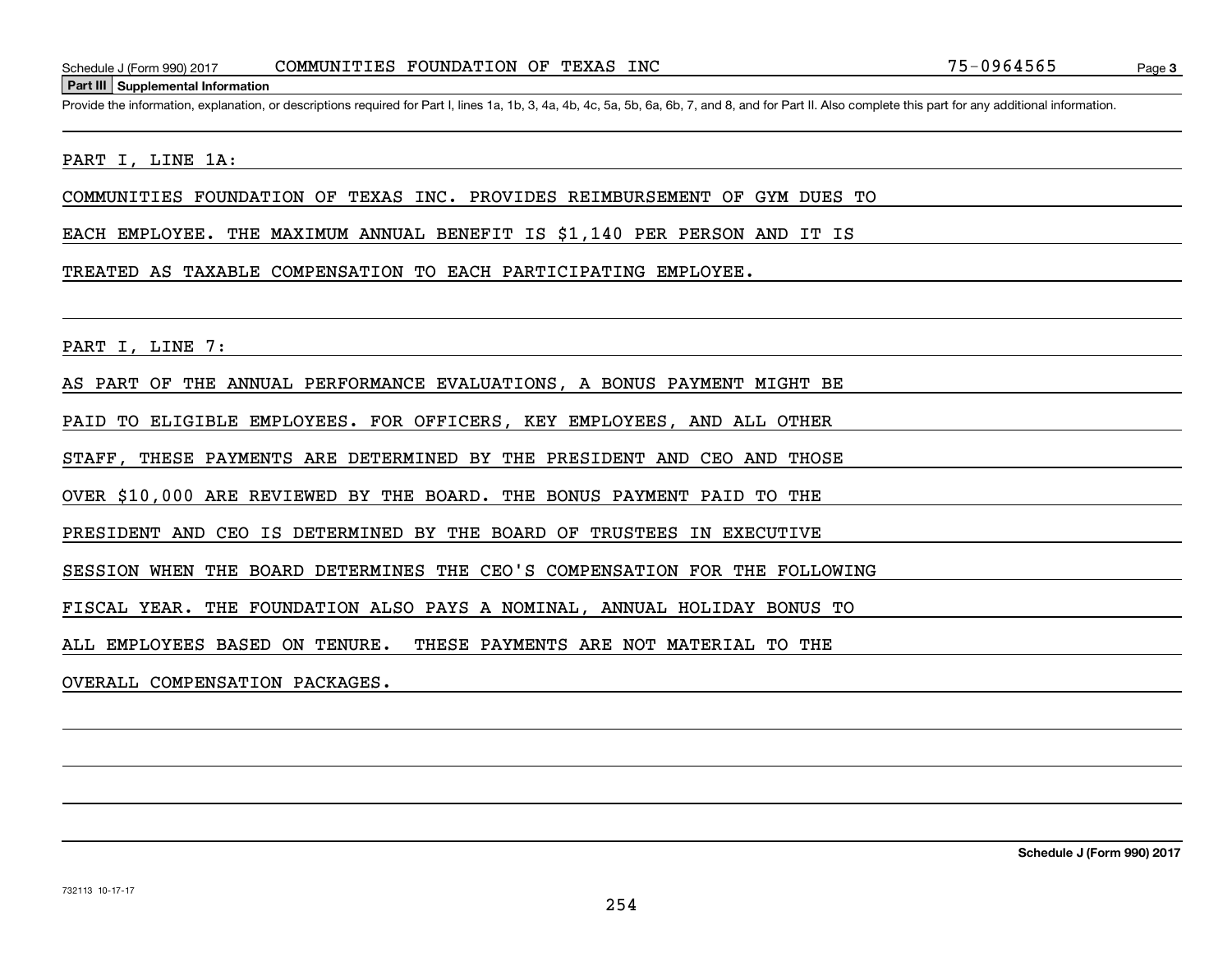|        | <b>SCHEDULE M</b>                                                  |                     |                         | <b>Noncash Contributions</b>                                                            |                                                                                                                                |  | OMB No. 1545-0047                     |     |    |
|--------|--------------------------------------------------------------------|---------------------|-------------------------|-----------------------------------------------------------------------------------------|--------------------------------------------------------------------------------------------------------------------------------|--|---------------------------------------|-----|----|
|        | (Form 990)                                                         |                     |                         |                                                                                         |                                                                                                                                |  | 2017                                  |     |    |
|        |                                                                    |                     |                         |                                                                                         | Complete if the organizations answered "Yes" on Form 990, Part IV, lines 29 or 30.                                             |  |                                       |     |    |
|        | Department of the Treasury<br>Internal Revenue Service             | Attach to Form 990. |                         |                                                                                         |                                                                                                                                |  | <b>Open To Public</b><br>Inspection   |     |    |
|        | Name of the organization                                           |                     |                         | Go to www.irs.gov/Form990 for the latest information.                                   |                                                                                                                                |  | <b>Employer identification number</b> |     |    |
|        |                                                                    |                     |                         | COMMUNITIES FOUNDATION OF TEXAS INC                                                     |                                                                                                                                |  | 75-0964565                            |     |    |
| Part I | <b>Types of Property</b>                                           |                     |                         |                                                                                         |                                                                                                                                |  |                                       |     |    |
|        |                                                                    |                     | (a)                     | (b)                                                                                     | (c)                                                                                                                            |  | (d)                                   |     |    |
|        |                                                                    |                     | Check if                | Number of                                                                               | Noncash contribution                                                                                                           |  | Method of determining                 |     |    |
|        |                                                                    |                     | applicable              | contributions or                                                                        | amounts reported on<br>items contributed  Form 990, Part VIII, line 1g                                                         |  | noncash contribution amounts          |     |    |
| 1.     |                                                                    |                     |                         |                                                                                         |                                                                                                                                |  |                                       |     |    |
| 2      |                                                                    |                     |                         |                                                                                         |                                                                                                                                |  |                                       |     |    |
| З      | Art - Fractional interests                                         |                     |                         |                                                                                         |                                                                                                                                |  |                                       |     |    |
| 4      | Books and publications                                             |                     |                         |                                                                                         |                                                                                                                                |  |                                       |     |    |
| 5      | Clothing and household goods                                       |                     |                         |                                                                                         |                                                                                                                                |  |                                       |     |    |
| 6      |                                                                    |                     |                         |                                                                                         |                                                                                                                                |  |                                       |     |    |
| 7      |                                                                    |                     |                         |                                                                                         |                                                                                                                                |  |                                       |     |    |
| 8      |                                                                    |                     |                         |                                                                                         |                                                                                                                                |  |                                       |     |    |
| 9      | Securities - Publicly traded                                       |                     | $\mathbf X$             | 163                                                                                     | 26, 219, 150. FMV                                                                                                              |  |                                       |     |    |
| 10     | Securities - Closely held stock                                    |                     |                         |                                                                                         |                                                                                                                                |  |                                       |     |    |
| 11     | Securities - Partnership, LLC, or                                  |                     |                         |                                                                                         |                                                                                                                                |  |                                       |     |    |
|        | trust interests                                                    |                     | х                       | 2                                                                                       | 591,677.FMV                                                                                                                    |  |                                       |     |    |
| 12     |                                                                    |                     |                         |                                                                                         |                                                                                                                                |  |                                       |     |    |
| 13     | Qualified conservation contribution -                              |                     |                         |                                                                                         |                                                                                                                                |  |                                       |     |    |
| 14     | Historic structures<br>Qualified conservation contribution - Other |                     |                         |                                                                                         |                                                                                                                                |  |                                       |     |    |
| 15     |                                                                    |                     |                         |                                                                                         |                                                                                                                                |  |                                       |     |    |
| 16     | Real estate - Commercial                                           |                     |                         |                                                                                         |                                                                                                                                |  |                                       |     |    |
| 17     |                                                                    |                     |                         |                                                                                         |                                                                                                                                |  |                                       |     |    |
| 18     |                                                                    |                     |                         |                                                                                         |                                                                                                                                |  |                                       |     |    |
| 19     |                                                                    |                     |                         |                                                                                         |                                                                                                                                |  |                                       |     |    |
| 20     | Drugs and medical supplies                                         |                     |                         |                                                                                         |                                                                                                                                |  |                                       |     |    |
| 21     |                                                                    |                     |                         |                                                                                         |                                                                                                                                |  |                                       |     |    |
| 22     |                                                                    |                     |                         |                                                                                         |                                                                                                                                |  |                                       |     |    |
| 23     |                                                                    |                     |                         |                                                                                         |                                                                                                                                |  |                                       |     |    |
| 24     |                                                                    |                     |                         |                                                                                         |                                                                                                                                |  |                                       |     |    |
| 25     | Other                                                              | (GIFTS IN KIND)     | $\overline{\mathtt{x}}$ | $\overline{2}$                                                                          | 48,750.FMV                                                                                                                     |  |                                       |     |    |
| 26     | Other                                                              |                     |                         |                                                                                         |                                                                                                                                |  |                                       |     |    |
| 27     | Other                                                              |                     |                         |                                                                                         |                                                                                                                                |  |                                       |     |    |
| 28     | Other                                                              |                     |                         |                                                                                         |                                                                                                                                |  |                                       |     |    |
| 29     |                                                                    |                     |                         | Number of Forms 8283 received by the organization during the tax year for contributions |                                                                                                                                |  |                                       | 2   |    |
|        |                                                                    |                     |                         | for which the organization completed Form 8283, Part IV, Donee Acknowledgement          | 29                                                                                                                             |  |                                       |     |    |
|        |                                                                    |                     |                         |                                                                                         |                                                                                                                                |  |                                       | Yes | No |
|        |                                                                    |                     |                         |                                                                                         | 30a During the year, did the organization receive by contribution any property reported in Part I, lines 1 through 28, that it |  |                                       |     |    |
|        | exempt purposes for the entire holding period?                     |                     |                         |                                                                                         | must hold for at least three years from the date of the initial contribution, and which isn't required to be used for          |  | 30a                                   |     | х  |
|        | <b>b</b> If "Yes," describe the arrangement in Part II.            |                     |                         |                                                                                         |                                                                                                                                |  |                                       |     |    |
| 31     |                                                                    |                     |                         |                                                                                         | Does the organization have a gift acceptance policy that requires the review of any nonstandard contributions?                 |  | 31                                    | х   |    |
|        |                                                                    |                     |                         |                                                                                         | 32a Does the organization hire or use third parties or related organizations to solicit, process, or sell noncash              |  |                                       |     |    |
|        | contributions?                                                     |                     |                         |                                                                                         |                                                                                                                                |  | 32a                                   |     | х  |
|        |                                                                    |                     |                         |                                                                                         |                                                                                                                                |  |                                       |     |    |

**33**If the organization didn't report an amount in column (c) for a type of property for which column (a) is checked, describe in Part II.

**b** If "Yes," describe in Part II.

**For Paperwork Reduction Act Notice, see the Instructions for Form 990. Schedule M (Form 990) 2017** LHA

732141 09-07-17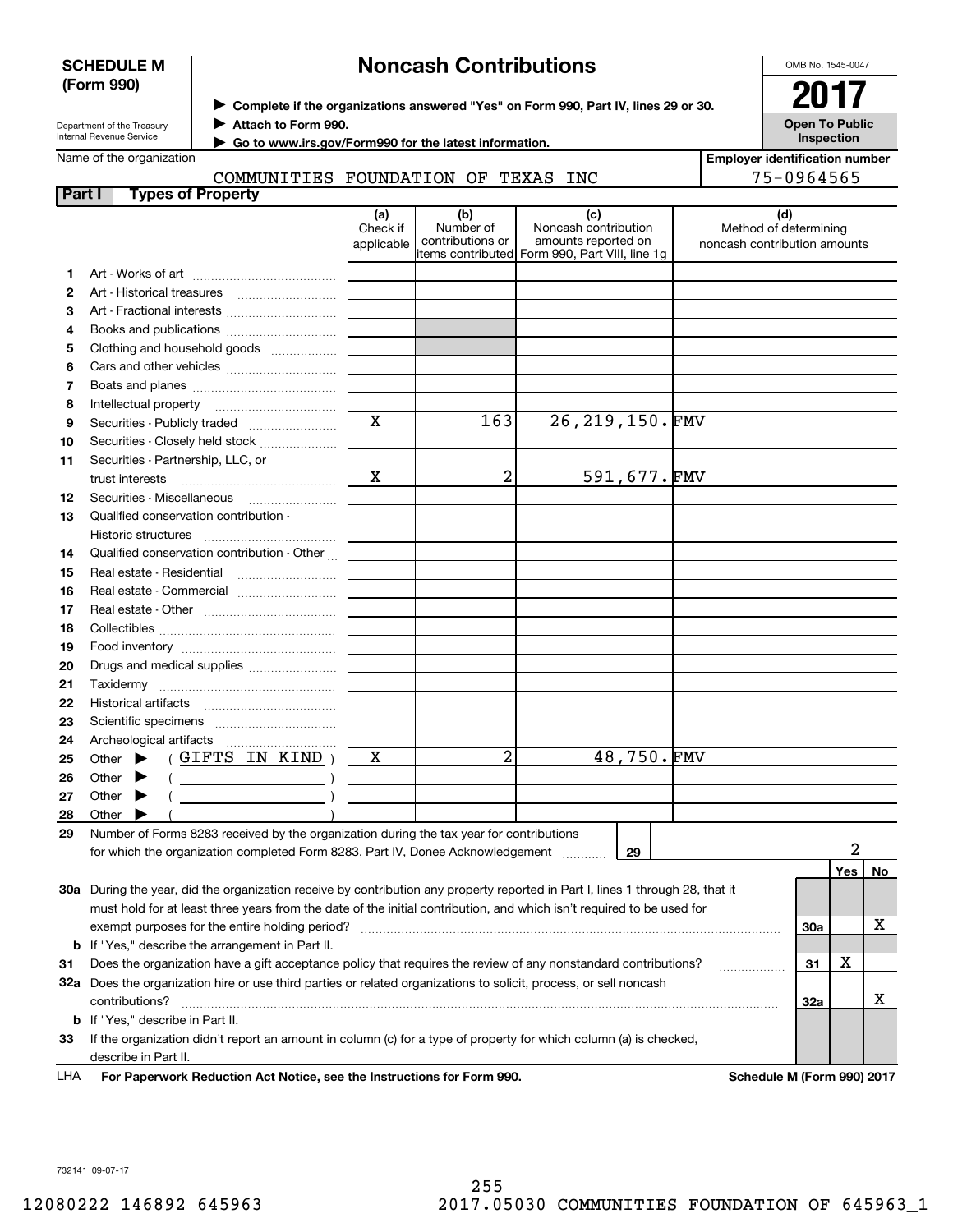|                 |                                                          | COMMUNITIES FOUNDATION OF TEXAS INC       |  | <u>75-0964565</u>                                                                                                                                                                                                                   | Page 2 |
|-----------------|----------------------------------------------------------|-------------------------------------------|--|-------------------------------------------------------------------------------------------------------------------------------------------------------------------------------------------------------------------------------------|--------|
|                 | Schedule M (Form 990) 2017<br><b>Part II</b> Supplementa | this part for any additional information. |  | <b>Supplemental Information.</b> Provide the information required by Part I, lines 30b, 32b, and 33, and whether the organization is reporting in Part I, column (b), the number of contributions, the number of items received, or |        |
|                 |                                                          |                                           |  |                                                                                                                                                                                                                                     |        |
|                 |                                                          |                                           |  |                                                                                                                                                                                                                                     |        |
|                 |                                                          |                                           |  |                                                                                                                                                                                                                                     |        |
|                 |                                                          |                                           |  |                                                                                                                                                                                                                                     |        |
|                 |                                                          |                                           |  |                                                                                                                                                                                                                                     |        |
|                 |                                                          |                                           |  |                                                                                                                                                                                                                                     |        |
|                 |                                                          |                                           |  |                                                                                                                                                                                                                                     |        |
|                 |                                                          |                                           |  |                                                                                                                                                                                                                                     |        |
|                 |                                                          |                                           |  |                                                                                                                                                                                                                                     |        |
|                 |                                                          |                                           |  |                                                                                                                                                                                                                                     |        |
|                 |                                                          |                                           |  |                                                                                                                                                                                                                                     |        |
|                 |                                                          |                                           |  |                                                                                                                                                                                                                                     |        |
|                 |                                                          |                                           |  |                                                                                                                                                                                                                                     |        |
|                 |                                                          |                                           |  |                                                                                                                                                                                                                                     |        |
|                 |                                                          |                                           |  |                                                                                                                                                                                                                                     |        |
|                 |                                                          |                                           |  |                                                                                                                                                                                                                                     |        |
|                 |                                                          |                                           |  |                                                                                                                                                                                                                                     |        |
|                 |                                                          |                                           |  |                                                                                                                                                                                                                                     |        |
|                 |                                                          |                                           |  |                                                                                                                                                                                                                                     |        |
|                 |                                                          |                                           |  |                                                                                                                                                                                                                                     |        |
|                 |                                                          |                                           |  |                                                                                                                                                                                                                                     |        |
|                 |                                                          |                                           |  |                                                                                                                                                                                                                                     |        |
|                 |                                                          |                                           |  |                                                                                                                                                                                                                                     |        |
|                 |                                                          |                                           |  |                                                                                                                                                                                                                                     |        |
|                 |                                                          |                                           |  |                                                                                                                                                                                                                                     |        |
|                 |                                                          |                                           |  |                                                                                                                                                                                                                                     |        |
|                 |                                                          |                                           |  |                                                                                                                                                                                                                                     |        |
| 732142 09-07-17 |                                                          |                                           |  | Schedule M (Form 990) 2017                                                                                                                                                                                                          |        |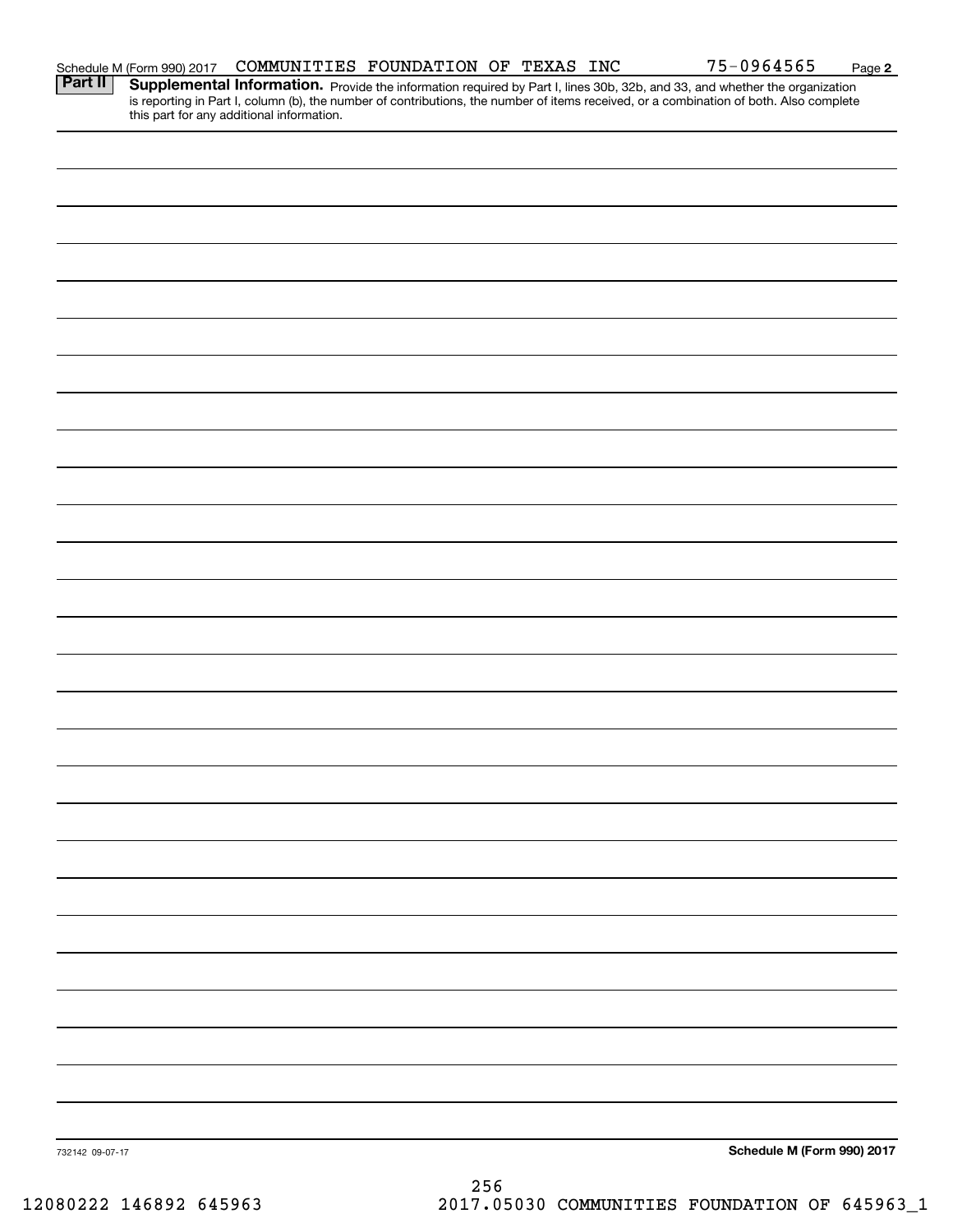**(Form 990 or 990-EZ)**

Department of the Treasury Internal Revenue Service Name of the organization

**Complete to provide information for responses to specific questions on SCHEDULE O Supplemental Information to Form 990 or 990-EZ**

**Form 990 or 990-EZ or to provide any additional information. | Attach to Form 990 or 990-EZ. | Go to www.irs.gov/Form990 for the latest information.**



COMMUNITIES FOUNDATION OF TEXAS INC 75-0964565

FORM 990, PART I, LINE 1, DESCRIPTION OF ORGANIZATION MISSION:

CHARITABLE GRANTS AND SERVICES AT THE DISCRETION OF THE BOARD OF

TRUSTEES.

FORM 990, PART VI, SECTION B, LINE 11B:

PRIOR TO FILING, THE STAFF OF THE FOUNDATION REVIEWS THE 990 WITH THE AUDIT AND FINANCE COMMITTEE OF THE BOARD OF TRUSTEES. THE 990 IS THEN POSTED AND MADE AVAILABLE FOR THE ENTIRE BOARD ON THE FOUNDATION'S SECURE WEB PORTAL.

FORM 990, PART VI, SECTION B, LINE 12C:

ALL BOARD MEMBERS, OFFICERS, AND SENIOR STAFF MUST REVIEW THE CONFLICT OF INTEREST POLICY AND COMPLETE A QUESTIONNAIRE ON AN ANNUAL BASIS. THE FOUNDATION KEEPS COPIES OF COMMITTEE MEMBERS' RESPONSES ON FILE. BEFORE PHILANTHROPY COMMITTEE MEETINGS TO APPROVE DISCRETIONARY GRANTS, THE FOUNDATION STAFF PROVIDES EACH COMMITTEE MEMBER A DISCLOSURE FORM LISTING ALL OF THE ORGANIZATIONS THAT ARE BEING CONSIDERED FOR GRANTS AT THAT MEETING. THE COMMITTEE MEMBERS ARE INSTRUCTED TO DISCLOSE ANY POTENTIAL CONFLICTS OF INTEREST INCLUDING INVOLVEMENT AS A BOARD MEMBER OR ADVISORY MEMBER, FAMILY INVOLVEMENT, OR OTHER INVOLVEMENTS WITH THE LISTED ORGANIZATIONS. THE STAFF OR BOARD MEMBER WHO HAS A CONFLICT WILL BE EXCLUDED FROM PARTICIPATING IN DELIBERATIONS AND DISCUSSIONS CONCERNING THESE ORGANIZATIONS.

FORM 990, PART VI, SECTION B, LINE 15:

COMMUNITIES FOUNDATION OF TEXAS'S PRESIDENT AND CEO IS THE TOP MANAGEMENT

732211 09-07-17 LHA For Paperwork Reduction Act Notice, see the Instructions for Form 990 or 990-EZ. Schedule O (Form 990 or 990-EZ) (2017) OFFICIAL OF THE ORGANIZATION AND THEIR COMPENSATION PACKAGE IS REVIEWED AND

257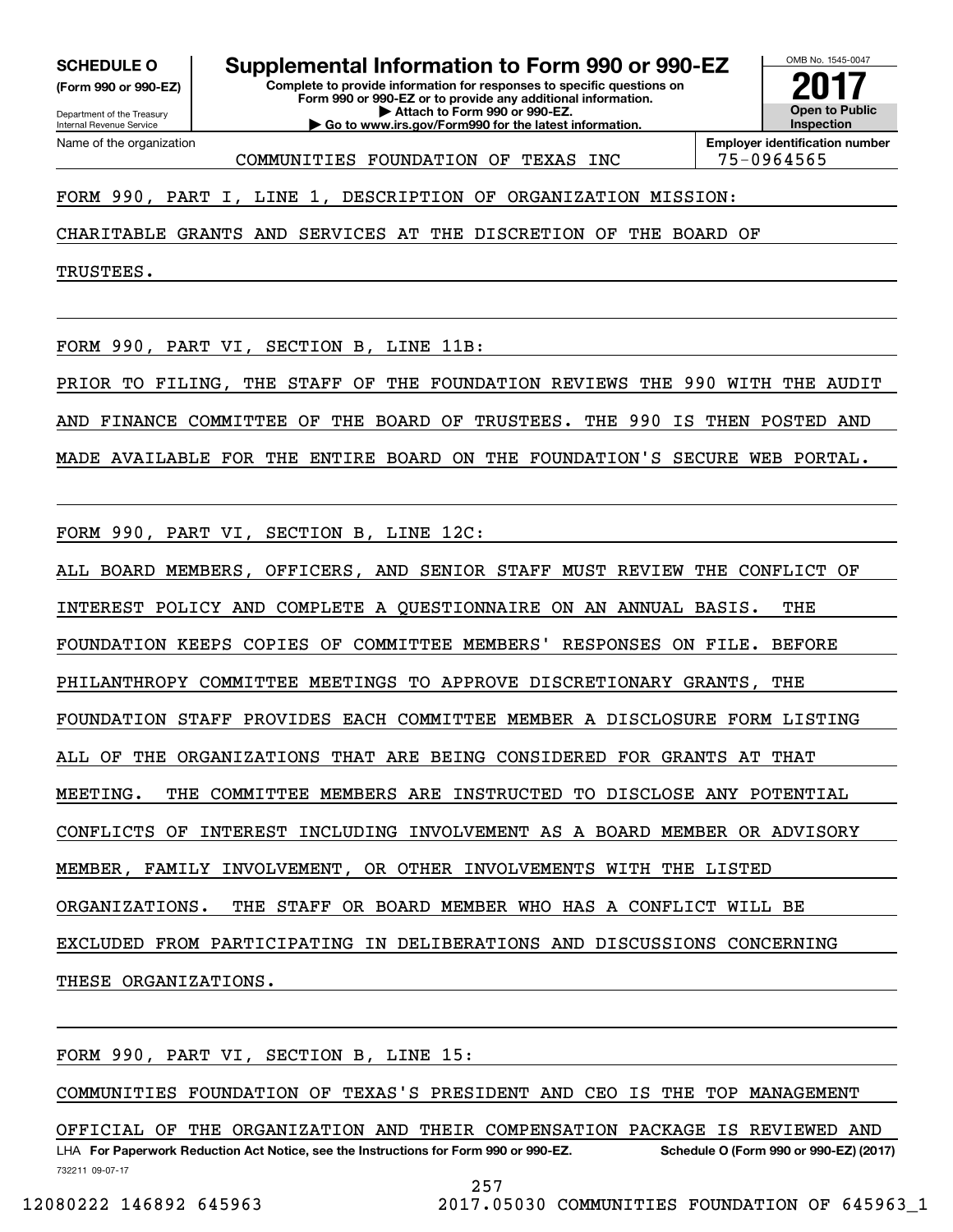| Schedule O (Form 990 or 990-EZ) (2017)                                             | Page 2                                              |
|------------------------------------------------------------------------------------|-----------------------------------------------------|
| Name of the organization<br>COMMUNITIES FOUNDATION OF TEXAS INC                    | <b>Employer identification number</b><br>75-0964565 |
|                                                                                    |                                                     |
| DECIDED UPON ANNUALLY BY THE BOARD OF DIRECTORS.                                   | INFORMATION IS GATHERED                             |
| THE HR DIRECTOR VIA SURVEYS OF<br>SIMILAR OGRANIZATIONS WITH COMPARABLE<br>BY.     |                                                     |
| ASSET SIZE AND REGIONAL LOCATION.<br>IN ADDITION, CEO COMPENSATION DATA IS         |                                                     |
| GATHERED FROM THE 990S OF COMPARABLE COMMUNITY FOUNDATIONS.                        | THIS                                                |
| INFORMATION IS REVIEWED BY AN INDEPENDENT EXTERNAL CONSULTANT WHO ANALYZES         |                                                     |
| IN RELATION TO<br>THE MARKET.<br>THE<br>COMPENSATION                               | IN ADDITION, THE PRESIDENT AND                      |
| COMPLETES A SUMMARY OF PERFORMANCE OVER THE PRIOR YEAR.<br>CEO                     | THE RESULTS OF                                      |
| THESE ACTIVITIES ARE GIVEN TO THE EXECUTIVE COMMITTEE OF THE BOARD, WHICH          |                                                     |
| ACTS AS A COMPENSATION COMMITTEE.<br>THE<br>CHAIRMAN CONVENES AN EXECUTIVE         |                                                     |
| TRUSTEES, AND COPIES OF<br>SESSION<br>THE<br>BOARD OF<br>THE ANALYSIS<br>OF        | COMPLETED BY                                        |
| THE<br>STAFF<br>AND<br>THE<br>INDEPENDENT CONSULTANT, AS WELL AS THE PERFORMANCE   |                                                     |
| SUMMARY PROVIDED BY THE PRESIDENT AND CEO, ARE DISTRIBUTED.                        | AFTER REVIEW                                        |
| THE PRESIDENT AND CEO'S COMPENSATION<br>THE BOARD DETERMINES<br>DISCUSSION,<br>AND |                                                     |
| FOLLOWING FISCAL YEAR.<br>THIS PROCESS IS DOCUMENTED<br>THE<br>FOR.                | AND HAS NOT                                         |
| CHANGED FROM PRIOR YEAR.                                                           |                                                     |

OFFICERS, KEY EMPLOYEES AND ALL OTHER STAFF RECEIVE ANNUAL PERFORMANCE EVALUATIONS FROM THEIR IMMEDIATE SUPERVISOR USING THE BUDGETARY GUIDELINES APPROVED BY THE BOARD OF TRUSTEES. SALARY ADJUSTMENTS AND BONUS PAYMENTS, IF ANY, ARE APPROVED BY THE PRESIDENT AND CEO OF THE ORGANIZATION BASED ON THESE EVALUATIONS. EXTERNAL SALARY SURVEYS ARE ALSO UTILIZED IN THIS PROCESS TO ASSIST IN DETERMINING ANY ADJUSTMENTS THAT MIGHT NEED TO BE MADE BASED ON CURRENT MARKET TRENDS. THIS PROCESS IS DOCUMENTED AND HAS NOT CHANGED FROM PRIOR YEAR.

FORM 990, PART VI, SECTION C, LINE 19:

THE ANNUAL AUDITED FINANCIAL STATEMENTS ARE AVAILABLE ON THE ORGANIZATION'S

732212 09-07-17 **Schedule O (Form 990 or 990-EZ) (2017)** WEBSITE. THE CONFLICT OF INTEREST POLICY AND GOVERNING DOCUMENTS ARE NOT 258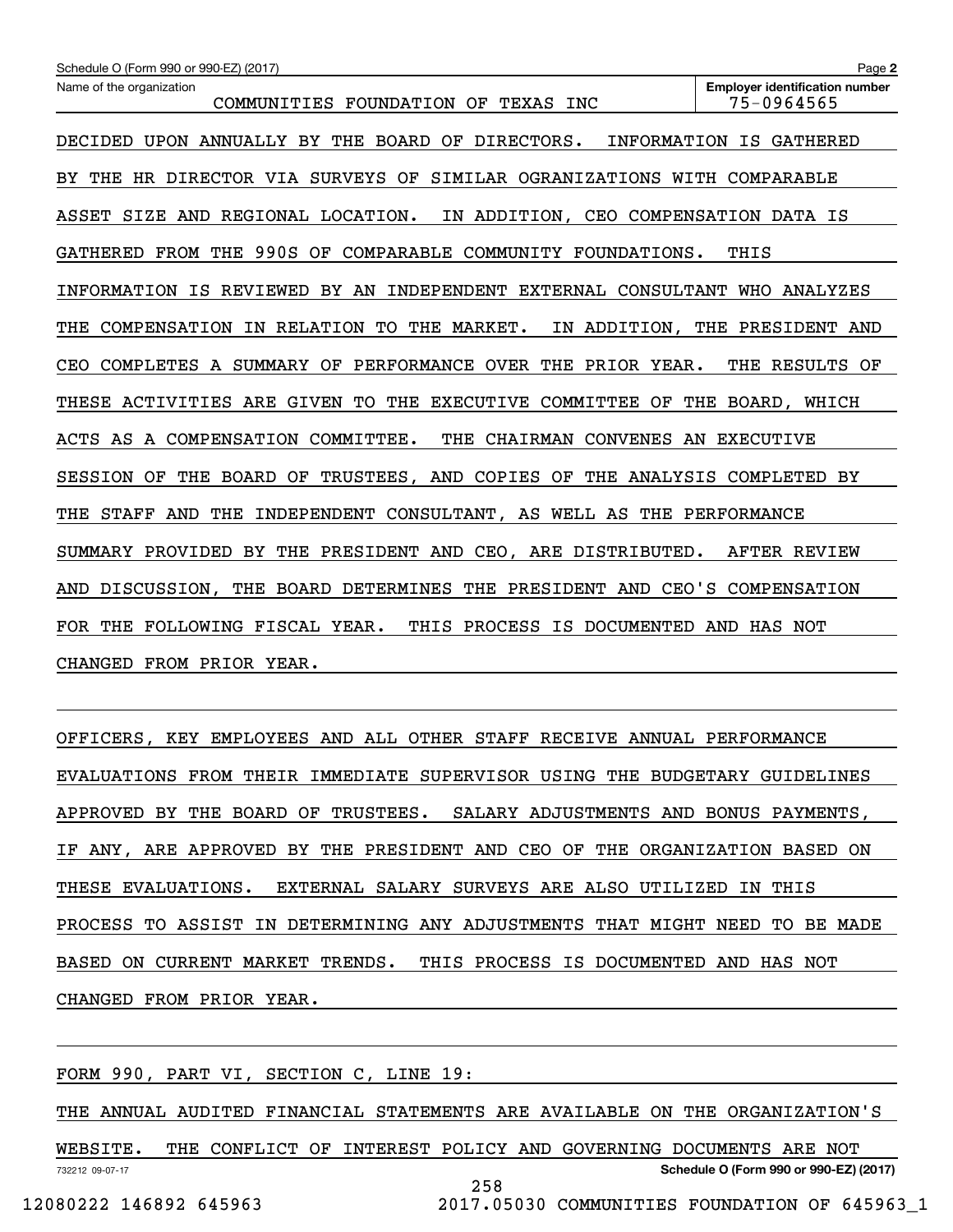| Schedule O (Form 990 or 990-EZ) (2017) |                                                   | Page 2                                              |
|----------------------------------------|---------------------------------------------------|-----------------------------------------------------|
| Name of the organization               | COMMUNITIES FOUNDATION OF TEXAS INC               | <b>Employer identification number</b><br>75-0964565 |
| PUBLICLY AVAILABLE.                    |                                                   |                                                     |
|                                        |                                                   |                                                     |
|                                        |                                                   |                                                     |
|                                        | FORM 990, PART XI, LINE 9, CHANGES IN NET ASSETS: |                                                     |
|                                        | CHANGE IN SPLIT-INT AGREEMENT                     | 115,955.                                            |
|                                        |                                                   |                                                     |
|                                        |                                                   |                                                     |
|                                        |                                                   |                                                     |
|                                        |                                                   |                                                     |
|                                        |                                                   |                                                     |
|                                        |                                                   |                                                     |
|                                        |                                                   |                                                     |
|                                        |                                                   |                                                     |
|                                        |                                                   |                                                     |
|                                        |                                                   |                                                     |
|                                        |                                                   |                                                     |
|                                        |                                                   |                                                     |
|                                        |                                                   |                                                     |
|                                        |                                                   |                                                     |
|                                        |                                                   |                                                     |
|                                        |                                                   |                                                     |
|                                        |                                                   |                                                     |
|                                        |                                                   |                                                     |
|                                        |                                                   |                                                     |
|                                        |                                                   |                                                     |
|                                        |                                                   |                                                     |
|                                        |                                                   |                                                     |
|                                        |                                                   |                                                     |
|                                        |                                                   |                                                     |
|                                        |                                                   |                                                     |
|                                        |                                                   |                                                     |
|                                        |                                                   |                                                     |
| 732212 09-07-17                        | $\sim$ $\sim$ $\sim$                              | Schedule O (Form 990 or 990-EZ) (2017)              |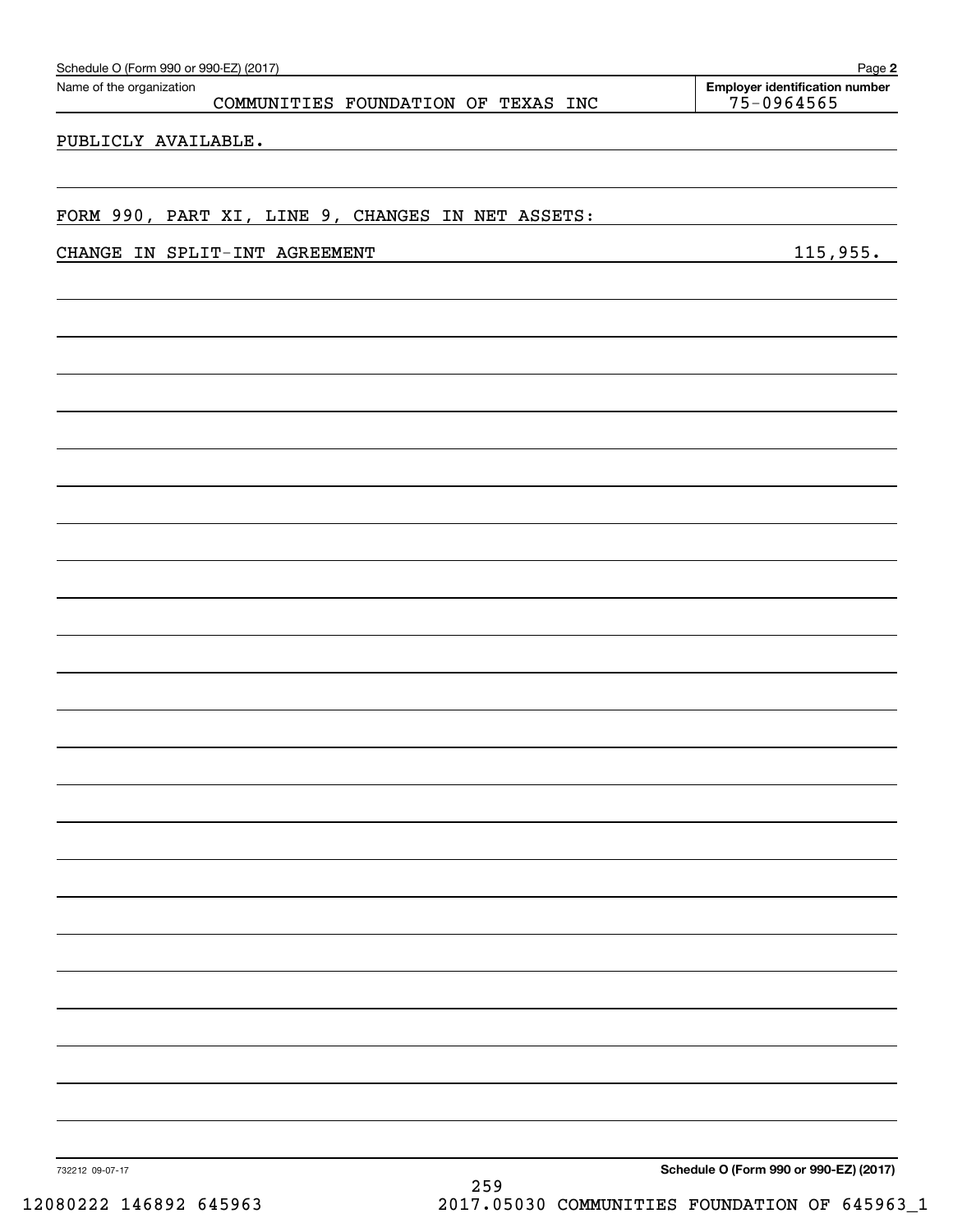| <b>SCHEDULE R</b>         |  |
|---------------------------|--|
| $(T - m \cdot \text{OM})$ |  |

**(Form 990)**

# **Related Organizations and Unrelated Partnerships**

**Complete if the organization answered "Yes" on Form 990, Part IV, line 33, 34, 35b, 36, or 37.** |

**Attach to Form 990.**  |

OMB No. 1545-0047

**Open to Public 2017**

**Employer identification number**

75-0964565

Department of the Treasury Internal Revenue Service

# **| Go to www.irs.gov/Form990 for instructions and the latest information. Inspection**

Name of the organization

#### COMMUNITIES FOUNDATION OF TEXAS INC

**Part I Identification of Disregarded Entities.**  Complete if the organization answered "Yes" on Form 990, Part IV, line 33.

| (a)<br>Name, address, and EIN (if applicable)<br>of disregarded entity | (b)<br>Primary activity | (c)<br>Legal domicile (state or<br>foreign country) | (d)<br>Total income | (e)<br>End-of-year assets | (f)<br>Direct controlling<br>entity |  |  |
|------------------------------------------------------------------------|-------------------------|-----------------------------------------------------|---------------------|---------------------------|-------------------------------------|--|--|
| FLORA STREET LLC - 75-0964565<br>5500 CARUTH HAVEN LANE                |                         |                                                     |                     |                           | COMMUNITIES FOUNDATION              |  |  |
| DALLAS, TX 75225                                                       |                         | TEXAS                                               | OF TEXAS            |                           |                                     |  |  |
|                                                                        |                         |                                                     |                     |                           |                                     |  |  |
|                                                                        |                         |                                                     |                     |                           |                                     |  |  |
|                                                                        |                         |                                                     |                     |                           |                                     |  |  |

**Identification of Related Tax-Exempt Organizations.** Complete if the organization answered "Yes" on Form 990, Part IV, line 34, because it had one or more related tax-exempt **Part II** organizations during the tax year.

| (a)<br>Name, address, and EIN<br>of related organization | (b)<br>Primary activity | (c)<br>Legal domicile (state or<br>foreign country) | (d)<br>Exempt Code<br>section | (e)<br>Public charity<br>status (if section | (f)<br>Direct controlling<br>entity | $(g)$<br>Section 512(b)(13)<br>controlled<br>entity? |     |
|----------------------------------------------------------|-------------------------|-----------------------------------------------------|-------------------------------|---------------------------------------------|-------------------------------------|------------------------------------------------------|-----|
|                                                          |                         |                                                     |                               | 501(c)(3)                                   |                                     | Yes                                                  | No. |
| W.W. CARUTH JR. FOUNDATION - 23-7436194                  |                         |                                                     |                               |                                             | COMMUNITIES                         |                                                      |     |
| 5500 CARUTH HAVEN LANE                                   |                         |                                                     |                               |                                             | <b>FOUNDATION OF</b>                |                                                      |     |
| DALLAS, TX 75225                                         | SUPPORTING              | TEXAS                                               | 501C3                         | LINE 12B, II                                | TEXAS                               | х                                                    |     |
| THE RUTH FOUNDATION - 75-2254284                         |                         |                                                     |                               |                                             | COMMUNITIES                         |                                                      |     |
| 1900 N. AKARD STREET                                     |                         |                                                     |                               |                                             | <b>FOUNDATION OF</b>                |                                                      |     |
| DALLAS, TX 75201                                         | SUPPORTING              | TEXAS                                               | 501C3                         | LINE 12B, II                                | TEXAS                               | X                                                    |     |
| ROBERT & NANCY DEDMAN FOUNDATION -                       |                         |                                                     |                               |                                             | COMMUNITIES                         |                                                      |     |
| 75-2832419, 5956 SHERRY LANE, DALLAS, TX                 |                         |                                                     |                               |                                             | <b>FOUNDATION OF</b>                |                                                      |     |
| 75225                                                    | SUPPORTING              | TEXAS                                               | 501C3                         | LINE 12B, II                                | TEXAS                               | х                                                    |     |
| NANCY ANN HUNT FOUNDATION - 75-1726227                   |                         |                                                     |                               |                                             | COMMUNITIES                         |                                                      |     |
| 1900 N. AKARD STREET                                     |                         |                                                     |                               |                                             | <b>FOUNDATION OF</b>                |                                                      |     |
| DALLAS, TX 75201                                         | SUPPORTING              | TEXAS                                               | 501C3                         | LINE 12B, II                                | TEXAS                               | х                                                    |     |

**For Paperwork Reduction Act Notice, see the Instructions for Form 990. Schedule R (Form 990) 2017**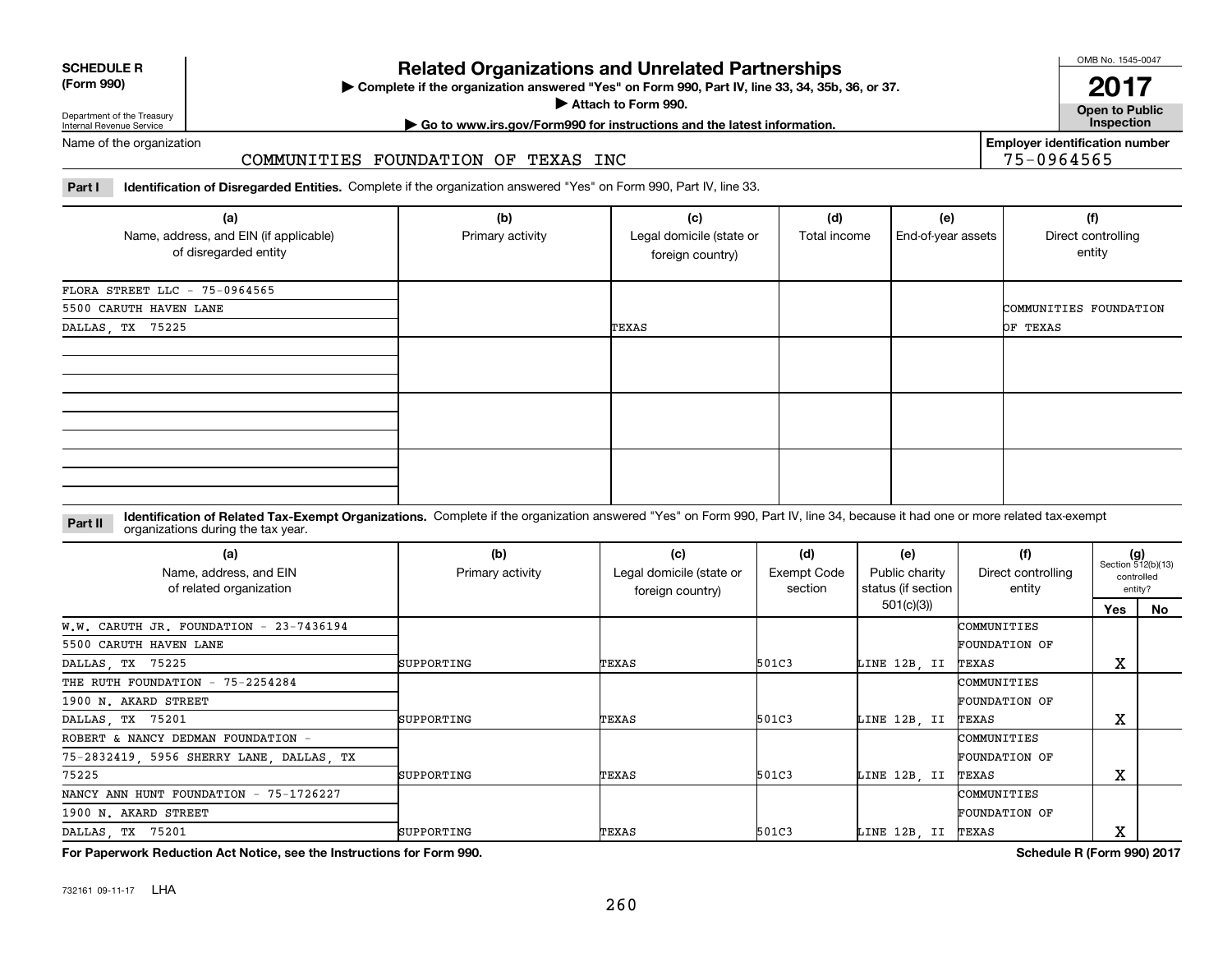**2**

**Identification of Related Organizations Taxable as a Partnership.** Complete if the organization answered "Yes" on Form 990, Part IV, line 34, because it had one or more related **Part III** organizations treated as a partnership during the tax year.

| (a)                                                                       | (b)              | (c)                                       | (d)                          | (e)                                                                                                                                                              | (f) | (g)    |     | (h)                                           | (i)                    | (i) |                                    | (k) |
|---------------------------------------------------------------------------|------------------|-------------------------------------------|------------------------------|------------------------------------------------------------------------------------------------------------------------------------------------------------------|-----|--------|-----|-----------------------------------------------|------------------------|-----|------------------------------------|-----|
| Name, address, and EIN<br>of related organization                         | Primary activity | Legal<br>domicile<br>(state or<br>foreign | Direct controlling<br>entity | Predominant income<br>Share of total<br>Share of<br>Disproportionate<br>(related, unrelated,<br>end-of-year<br>income<br>allocations?<br>excluded from tax under |     | assets |     | Code V-UBI<br>amount in box<br>20 of Schedule | managing<br>partner?   |     | General or Percentage<br>ownership |     |
|                                                                           |                  | country)                                  |                              | sections 512-514)                                                                                                                                                |     |        |     | Yes   No                                      | K-1 (Form 1065) Yes No |     |                                    |     |
| MEDALLION CENTER PARTNERS GP<br>LLC - 20-2697311, 5500 CARUTH REAL ESTATE |                  |                                           |                              |                                                                                                                                                                  |     |        |     |                                               |                        |     |                                    |     |
| HAVEN LANE, DALLAS, TX 75225                                              | MANAGEMENT       | ТX                                        | N/A                          | N/A                                                                                                                                                              | N/A | N/A    | N/A |                                               | N/A                    | N/R |                                    | N/A |
|                                                                           |                  |                                           |                              |                                                                                                                                                                  |     |        |     |                                               |                        |     |                                    |     |
|                                                                           |                  |                                           |                              |                                                                                                                                                                  |     |        |     |                                               |                        |     |                                    |     |
|                                                                           |                  |                                           |                              |                                                                                                                                                                  |     |        |     |                                               |                        |     |                                    |     |

**Identification of Related Organizations Taxable as a Corporation or Trust.** Complete if the organization answered "Yes" on Form 990, Part IV, line 34, because it had one or more related **Part IV** organizations treated as a corporation or trust during the tax year.

| (a)<br>Name, address, and EIN<br>of related organization | (b)<br>Primary activity | (c)<br>Legal domicile<br>(state or<br>foreian | (d)<br>Direct controlling<br>entity | (e)<br>Type of entity<br>(C corp, S corp,<br>or trust) | (f)<br>Share of total<br>income | (g)<br>Share of<br>end-of-year<br>assets | (h)<br><b>Percentage</b><br>ownership | (i)<br>Section<br>512(b)(13) | controlled<br>entity?     |
|----------------------------------------------------------|-------------------------|-----------------------------------------------|-------------------------------------|--------------------------------------------------------|---------------------------------|------------------------------------------|---------------------------------------|------------------------------|---------------------------|
|                                                          |                         | country)                                      |                                     |                                                        |                                 |                                          |                                       |                              | Yes   No                  |
| CLIMAX TIMBER COMPANY - 75-6012148                       |                         |                                               | COMMUNITIES                         |                                                        |                                 |                                          |                                       |                              |                           |
| 5500 CARUTH HAVEN LANE                                   |                         |                                               | FOUNDATION OF                       |                                                        |                                 |                                          |                                       |                              |                           |
| DALLAS, TX 75225                                         | <b>INACTIVE</b>         | TХ                                            | TEXAS                               | C CORP                                                 | 0.                              | 0.                                       | 100%                                  | x                            |                           |
| MCHARITIES $-75-2233217$                                 |                         |                                               | COMMUNITIES                         |                                                        |                                 |                                          |                                       |                              |                           |
| 5500 CARUTH HAVEN LANE                                   |                         |                                               | FOUNDATION OF                       |                                                        |                                 |                                          |                                       |                              |                           |
| DALLAS, TX 75225                                         | REAL ESTATE             | TХ                                            | TEXAS                               | CORP                                                   | $-12, 134.$                     | 0.                                       | $100$ <sup>8</sup>                    | x                            |                           |
| CARUTH BUILDING SVC INC - 75-1817750                     |                         |                                               |                                     |                                                        |                                 |                                          |                                       |                              |                           |
| 5500 CARUTH HAVEN LANE                                   | REAL ESTATE             |                                               |                                     |                                                        |                                 |                                          |                                       |                              |                           |
| DALLAS, TX 75225                                         | MANAGEMENT              | TХ                                            | N/A                                 | S CORP                                                 | N/A                             | N/A                                      | N/A                                   |                              | $\boldsymbol{\mathrm{X}}$ |
| EXPRESSWAY CENTRAL CONTROL CO. - 75-1005677              |                         |                                               |                                     |                                                        |                                 |                                          |                                       |                              |                           |
| 5500 CARUTH HAVEN LANE                                   | REAL ESTATE             |                                               |                                     |                                                        |                                 |                                          |                                       |                              |                           |
| DALLAS, TX 75225                                         | MANAGEMENT              | TХ                                            | N/A                                 | C CORP                                                 | N/A                             | N/A                                      | N/A                                   |                              | X                         |
| FLORIDA CENTRAL CONTROL - 59-1537830                     |                         |                                               |                                     |                                                        |                                 |                                          |                                       |                              |                           |
| 5500 CARUTH HAVEN LANE                                   | REAL ESTATE             |                                               |                                     |                                                        |                                 |                                          |                                       |                              |                           |
| DALLAS, TX 75225                                         | MANAGEMENT              | TХ                                            | N/A                                 | C CORP                                                 | N/A                             | N/A                                      | N/A                                   |                              | x                         |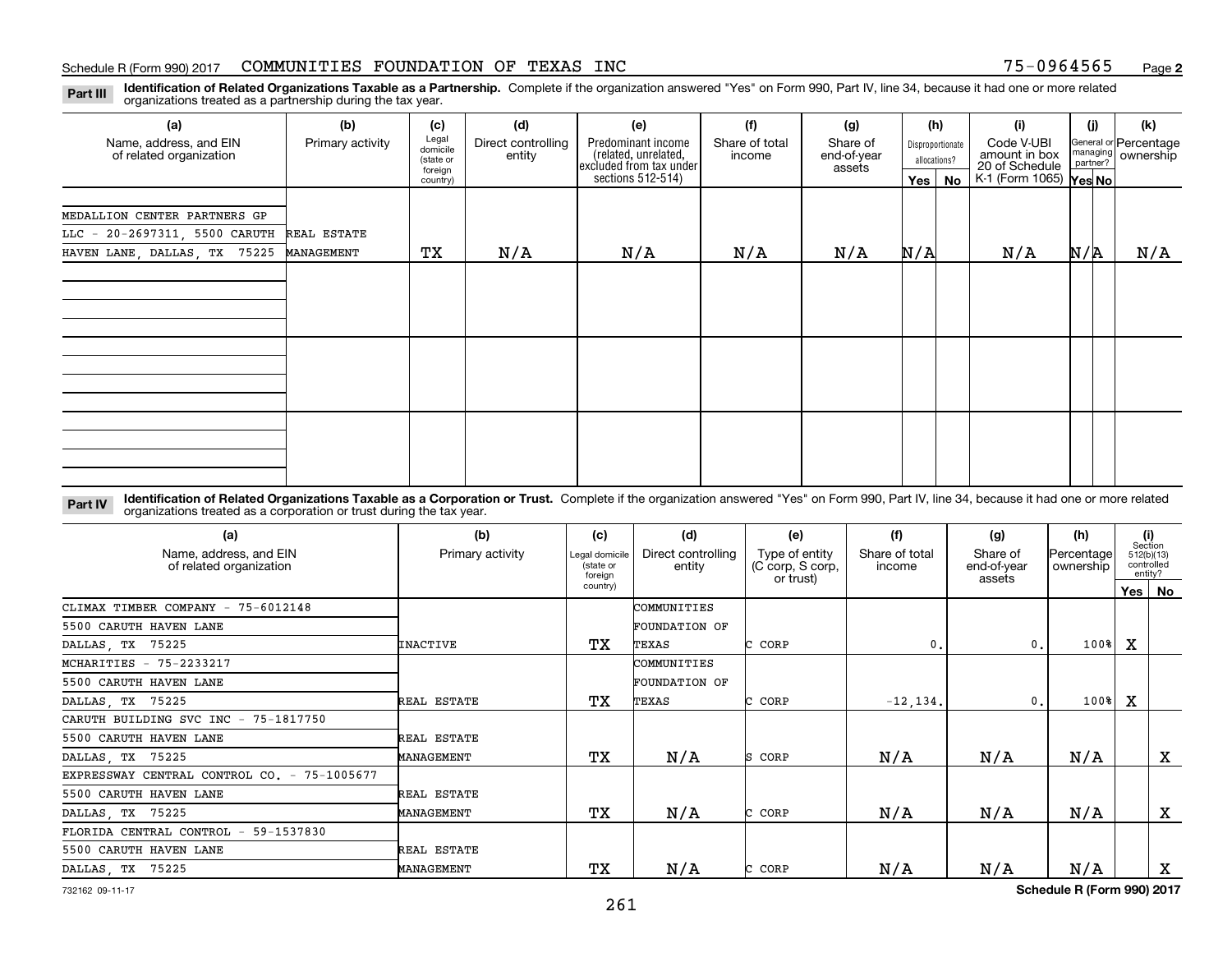**Part IV Continuation of Identification of Related Organizations Taxable as a Corporation or Trust**

| (a)<br>Name, address, and EIN<br>of related organization | (b)<br>Primary activity | (c)<br>Legal domicile<br>(state or<br>foreign | (d)<br>Direct controlling<br>entity | (e)<br>Type of entity<br>(C corp, S corp,<br>or trust) | (f)<br>Share of total<br>income | (g)<br>Share of<br>end-of-year | (h)<br>Percentage | $\begin{array}{c} \textbf{(i)}\\ \text{Section}\\ 512 \text{(b)} \text{(13)}\\ \text{controlled} \\ \text{entity?} \end{array}$ |
|----------------------------------------------------------|-------------------------|-----------------------------------------------|-------------------------------------|--------------------------------------------------------|---------------------------------|--------------------------------|-------------------|---------------------------------------------------------------------------------------------------------------------------------|
|                                                          |                         | country)                                      |                                     |                                                        |                                 | assets                         |                   | Yes No                                                                                                                          |
|                                                          |                         |                                               |                                     |                                                        |                                 |                                |                   |                                                                                                                                 |
| CHARITABLE REMAINDER TRUSTS (18)                         | INVESTMENTS             | ТX                                            | N/A                                 | TRUST                                                  | N/A                             | N/A                            | N/A               | $\mathbf X$                                                                                                                     |
|                                                          |                         |                                               |                                     |                                                        |                                 |                                |                   |                                                                                                                                 |
|                                                          |                         |                                               |                                     |                                                        |                                 |                                |                   |                                                                                                                                 |
|                                                          |                         |                                               |                                     |                                                        |                                 |                                |                   |                                                                                                                                 |
|                                                          |                         |                                               |                                     |                                                        |                                 |                                |                   |                                                                                                                                 |
|                                                          |                         |                                               |                                     |                                                        |                                 |                                |                   |                                                                                                                                 |
|                                                          |                         |                                               |                                     |                                                        |                                 |                                |                   |                                                                                                                                 |
|                                                          |                         |                                               |                                     |                                                        |                                 |                                |                   |                                                                                                                                 |
|                                                          |                         |                                               |                                     |                                                        |                                 |                                |                   |                                                                                                                                 |
|                                                          |                         |                                               |                                     |                                                        |                                 |                                |                   |                                                                                                                                 |
|                                                          |                         |                                               |                                     |                                                        |                                 |                                |                   |                                                                                                                                 |
|                                                          |                         |                                               |                                     |                                                        |                                 |                                |                   |                                                                                                                                 |
|                                                          |                         |                                               |                                     |                                                        |                                 |                                |                   |                                                                                                                                 |
|                                                          |                         |                                               |                                     |                                                        |                                 |                                |                   |                                                                                                                                 |
|                                                          |                         |                                               |                                     |                                                        |                                 |                                |                   |                                                                                                                                 |
|                                                          |                         |                                               |                                     |                                                        |                                 |                                |                   |                                                                                                                                 |
|                                                          |                         |                                               |                                     |                                                        |                                 |                                |                   |                                                                                                                                 |
|                                                          |                         |                                               |                                     |                                                        |                                 |                                |                   |                                                                                                                                 |
|                                                          |                         |                                               |                                     |                                                        |                                 |                                |                   |                                                                                                                                 |
|                                                          |                         |                                               |                                     |                                                        |                                 |                                |                   |                                                                                                                                 |
|                                                          |                         |                                               |                                     |                                                        |                                 |                                |                   |                                                                                                                                 |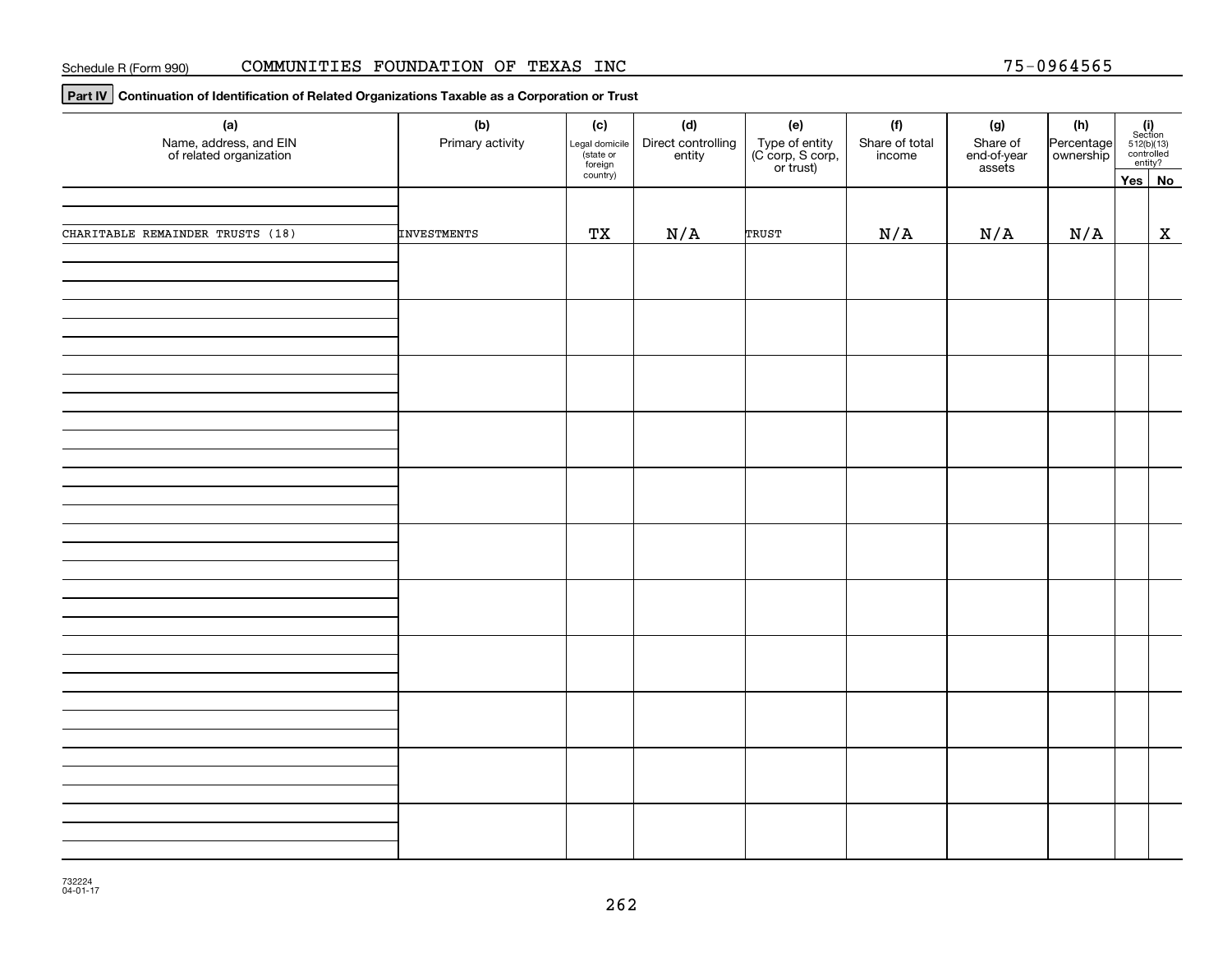### Schedule R (Form 990) 2017 CO**MMUNITIES FOUNDATION OF TEXAS INC** 75-0964565 <sub>Page</sub>

**Part V** T**ransactions With Related Organizations.** Complete if the organization answered "Yes" on Form 990, Part IV, line 34, 35b, or 36.

| Note: Complete line 1 if any entity is listed in Parts II, III, or IV of this schedule. |                                                                                                                                                                                                                                |                |   |             |  |  |
|-----------------------------------------------------------------------------------------|--------------------------------------------------------------------------------------------------------------------------------------------------------------------------------------------------------------------------------|----------------|---|-------------|--|--|
|                                                                                         | During the tax year, did the organization engage in any of the following transactions with one or more related organizations listed in Parts II-IV?                                                                            |                |   |             |  |  |
|                                                                                         |                                                                                                                                                                                                                                | 1a             |   | X           |  |  |
|                                                                                         | b Gift, grant, or capital contribution to related organization(s) manufaction contracts and contribution to related organization(s)                                                                                            | 1b             | X |             |  |  |
|                                                                                         | c Gift, grant, or capital contribution from related organization(s) www.communities.com/www.communities.com/www.communities.com/www.communities.com/www.communities.com/www.communities.com/www.communities.com/www.communitie | 1c             |   |             |  |  |
|                                                                                         | d Loans or loan guarantees to or for related organization(s) material content to consume the content of the state of the content of the content of the state or for related organization(s) materials are consumed and content | 1 <sub>d</sub> |   | x           |  |  |
|                                                                                         |                                                                                                                                                                                                                                | 1e             |   | x           |  |  |
|                                                                                         |                                                                                                                                                                                                                                |                |   |             |  |  |
|                                                                                         | f Dividends from related organization(s) manufactured and contract and contract of the contract of the contract of the contract of the contract of the contract of the contract of the contract of the contract of the contrac | 1f             |   | X           |  |  |
|                                                                                         |                                                                                                                                                                                                                                | 1a             |   | X           |  |  |
|                                                                                         | h Purchase of assets from related organization(s) manufactured and content to content and content and content and content and content and content and content and content and content and content and content and content and  | 1 <sub>h</sub> |   | $\mathbf X$ |  |  |
|                                                                                         | Exchange of assets with related organization(s) www.andron.com/www.andron.com/www.andron.com/www.andron.com/www.andron.com/www.andron.com/www.andron.com/www.andron.com/www.andron.com/www.andron.com/www.andron.com/www.andro | 1i             |   | $\mathbf X$ |  |  |
|                                                                                         | Lease of facilities, equipment, or other assets to related organization(s) manufactured content and content and content and content and content and content and content and content and content and content and content and co | 11             |   | X           |  |  |
|                                                                                         |                                                                                                                                                                                                                                |                |   |             |  |  |
|                                                                                         | k Lease of facilities, equipment, or other assets from related organization(s) manufaction content and content to the assets from related organization(s) manufaction content and content and content and content and content  | 1k             |   | $\mathbf X$ |  |  |
|                                                                                         | Performance of services or membership or fundraising solicitations for related organization(s) manufaction manufaction and the service of services or membership or fundraising solicitations for related organization(s) manu | 11             | X |             |  |  |
|                                                                                         | m Performance of services or membership or fundraising solicitations by related organization(s)                                                                                                                                | 1 <sub>m</sub> |   | x           |  |  |
|                                                                                         |                                                                                                                                                                                                                                | 1n             |   | X           |  |  |
|                                                                                         | <b>o</b> Sharing of paid employees with related organization(s)                                                                                                                                                                | 10             |   | X           |  |  |
|                                                                                         |                                                                                                                                                                                                                                |                |   |             |  |  |
|                                                                                         | p Reimbursement paid to related organization(s) for expenses [11111] [12] manufacture manufacture manufacture manufacture manufacture manufacture manufacture manufacture manufacture manufacture manufacture manufacture manu | 1p.            |   | X           |  |  |
|                                                                                         |                                                                                                                                                                                                                                | 1q             | х |             |  |  |
|                                                                                         |                                                                                                                                                                                                                                |                |   |             |  |  |
|                                                                                         | r Other transfer of cash or property to related organization(s)                                                                                                                                                                | 1r             |   | х           |  |  |
|                                                                                         |                                                                                                                                                                                                                                | 1s             |   | $\mathbf x$ |  |  |
|                                                                                         | 2 If the answer to any of the above is "Yes," see the instructions for information on who must complete this line, including covered relationships and transaction thresholds.                                                 |                |   |             |  |  |

| (a)<br>Name of related organization        | (b)<br>Transaction<br>type (a-s) | (c)<br>Amount involved | (d)<br>Method of determining amount involved |
|--------------------------------------------|----------------------------------|------------------------|----------------------------------------------|
| (1) NANCY ANN HUNT FOUNDATION              | C                                |                        | 1,540,000. FAIR MARKET VALUE                 |
| (2) THE ROBERT AND NANCY DEDMAN FOUNDATION | C                                |                        | 265,000. FAIR MARKET VALUE                   |
| (3) W.W. CARUTH JR. FOUNDATION             | C                                |                        | 13,777,587. FAIR MARKET VALUE                |
| (4) NANCY ANN HUNT FOUNDATION              | в                                |                        | 2,991,377. FAIR MARKET VALUE                 |
| (5) W.W. CARUTH JR. FOUNDATION             |                                  |                        | 2,925,727. FAIR MARKET VALUE                 |
| (6)                                        |                                  |                        |                                              |

 $\overline{\phantom{a}}$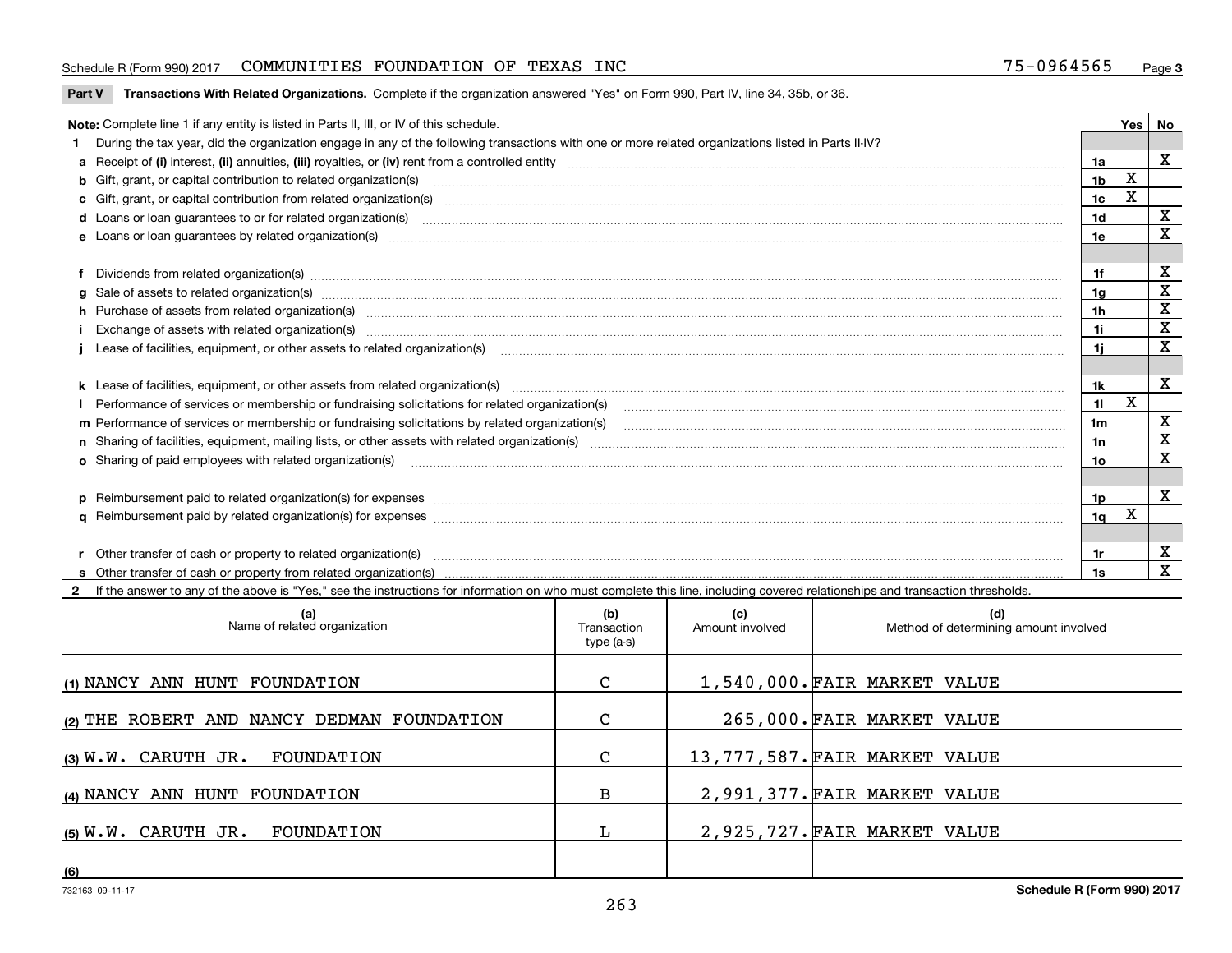#### Schedule R (Form 990) 2017 CO**MMUNITIES FOUNDATION OF TEXAS INC** 75-0964565 <sub>Page</sub>

#### **Part VI Unrelated Organizations Taxable as a Partnership. Complete if the organization answered "Yes" on Form 990, Part IV, line 37.**

Provide the following information for each entity taxed as a partnership through which the organization conducted more than five percent of its activities (measured by total assets or gross revenue) that was not a related organization. See instructions regarding exclusion for certain investment partnerships.

| (a)<br>Name, address, and EIN<br>of entity | $\tilde{}$<br>(b)<br>Primary activity | (c)<br>Legal domicile<br>(state or foreign<br>country) | (d)<br>Predominant income<br>(related, unrelated,<br>excluded from tax under<br>sections 512-514) | $(e)$<br>Are all<br>$\begin{array}{c}\n\text{partners} \sec.\n\\ \n501(c)(3)\n\\ \n0rgs.?\n\end{array}$<br>Yes No | (f)<br>Share of<br>total<br>income | (g)<br>Share of<br>end-of-year<br>assets | (h)<br>Dispropor-<br>tionate<br>allocations?<br>Yes No | (i)<br>Code V-UBI<br>amount in box 20 managing<br>of Schedule K-1<br>(Form 1065)<br>$\overline{Yes}$ No | (i)<br>Yes No | (k) |
|--------------------------------------------|---------------------------------------|--------------------------------------------------------|---------------------------------------------------------------------------------------------------|-------------------------------------------------------------------------------------------------------------------|------------------------------------|------------------------------------------|--------------------------------------------------------|---------------------------------------------------------------------------------------------------------|---------------|-----|
|                                            |                                       |                                                        |                                                                                                   |                                                                                                                   |                                    |                                          |                                                        |                                                                                                         |               |     |
|                                            |                                       |                                                        |                                                                                                   |                                                                                                                   |                                    |                                          |                                                        |                                                                                                         |               |     |
|                                            |                                       |                                                        |                                                                                                   |                                                                                                                   |                                    |                                          |                                                        |                                                                                                         |               |     |
|                                            |                                       |                                                        |                                                                                                   |                                                                                                                   |                                    |                                          |                                                        |                                                                                                         |               |     |
|                                            |                                       |                                                        |                                                                                                   |                                                                                                                   |                                    |                                          |                                                        |                                                                                                         |               |     |
|                                            |                                       |                                                        |                                                                                                   |                                                                                                                   |                                    |                                          |                                                        |                                                                                                         |               |     |
|                                            |                                       |                                                        |                                                                                                   |                                                                                                                   |                                    |                                          |                                                        |                                                                                                         |               |     |
|                                            |                                       |                                                        |                                                                                                   |                                                                                                                   |                                    |                                          |                                                        |                                                                                                         |               |     |

**Schedule R (Form 990) 2017**